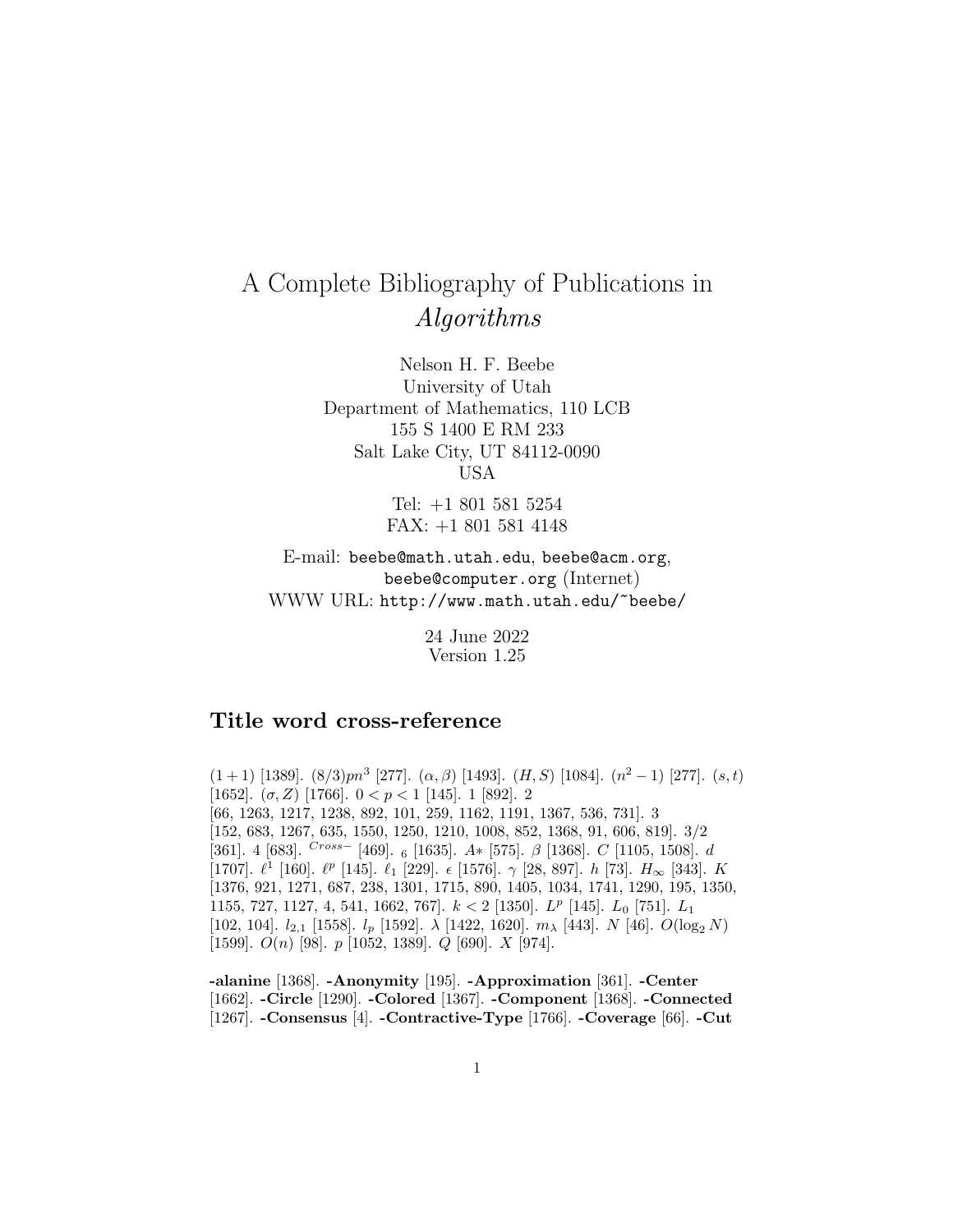[541]. **-D** [91]. **-Distance-Hereditary** [1350]. **-Electrolyte** [1368]. **-epf** [1290]. **-Evolutionary** [1389]. **-Grams** [46]. **-Graphs** [897]. **-Learning** [690]. **-Limited** [594]. **-Means** [1034, 1741, 1376, 1271, 687, 1301, 1105, 1508, 1715, 890]. **-Median** [1389]. **-Medoids** [921]. **-mer** [1405]. **-Model** [1620]. **-NN** [1127, 727]. **-Nonexpansive** [1493]. **-Norm** [1558]. **-Operations** [1422]. **-OPT** [1210]. **-Order** [1162]. **-Partite** [767]. **-Paths** [1652]. **-Permutations** [1422]. **-Player** [1263]. **-Proper** [1576]. **-Puzzle** [277]. **-Refined** [1052]. **-Refinement** [73]. **-Round** [98]. **-SAT** [1250]. **-Separation** [1707]. **-Subgraph** [541]. **-Tuple** [536]. **-Width** [974].

**1** [353, 499, 74]. **10** [455]. **11** [1791]. **12** [869]. **13** [1339]. **15** [869]. **17** [455]. **185** [213]. **19** [1289, 1407, 1175, 1572, 1460, 1348].

**2** [390, 1598]. **2-Phase** [521]. **2.0** [1296]. **2.5D** [1388]. **2015** [387]. **219** [1339].

**3** [1791, 538]. **3-RRR** [538]. **309.-** [74]. **3D** [1331, 1347, 1705]. **3SAT** [136].

**479.50.-** [74].

**5-Point** [102]. **5G** [1611]. **5G-Band** [1611].

**60th** [1209]. **6G** [1807].

**7** [213].

**87** [460].

**9** [353, 460]. **978** [74]. **978-0-387-30770-1** [74].

**A\*** [1753]. **ABC** [816]. **ABI** [174]. **Abnormal** [732, 1602]. **Abnormalities** [808]. **Abuse** [1711]. **Academic** [236, 1778]. **Accelerate** [373, 1666]. **Accelerated** [1796, 686]. **Accelerating** [1615, 990, 1403, 1494]. **Acceleration** [314, 317]. **Accelerator** [1152, 1748, 681, 856]. **Acceptability** [703]. **Acceptance** [1083]. **Access** [916, 139, 914, 1329, 121, 461]. **Accessibility** [280]. **Accidents** [1571]. **Accounting** [1222, 1340]. **Accuracy** [1410, 960]. **Accurate** [1117]. **ACE** [742]. **Achievement** [849]. **Achieves** [1771]. **Acknowledgement** [972, 208, 246, 334, 417, 542, 765]. **Acknowledgment** [1659]. **ACO** [1621, 1195]. **Acoustic** [1013, 1200]. **Acoustical** [29]. **Acquisition** [127, 306]. **across** [1253]. **Act** [823]. **Action** [1325, 1646, 1213, 1115, 1288]. **Active** [29, 1505, 1617, 543, 6, 953, 1773, 729]. **Activities** [26, 1540]. **Activity** [1467, 24, 141, 383]. **Actor** [1451, 453]. **Actor-Critic** [453]. **Actual** [27]. **Actuation** [1818]. **Actuator** [1505, 543]. **Acyclic** [1585]. **Ad** [647]. **Adaptation**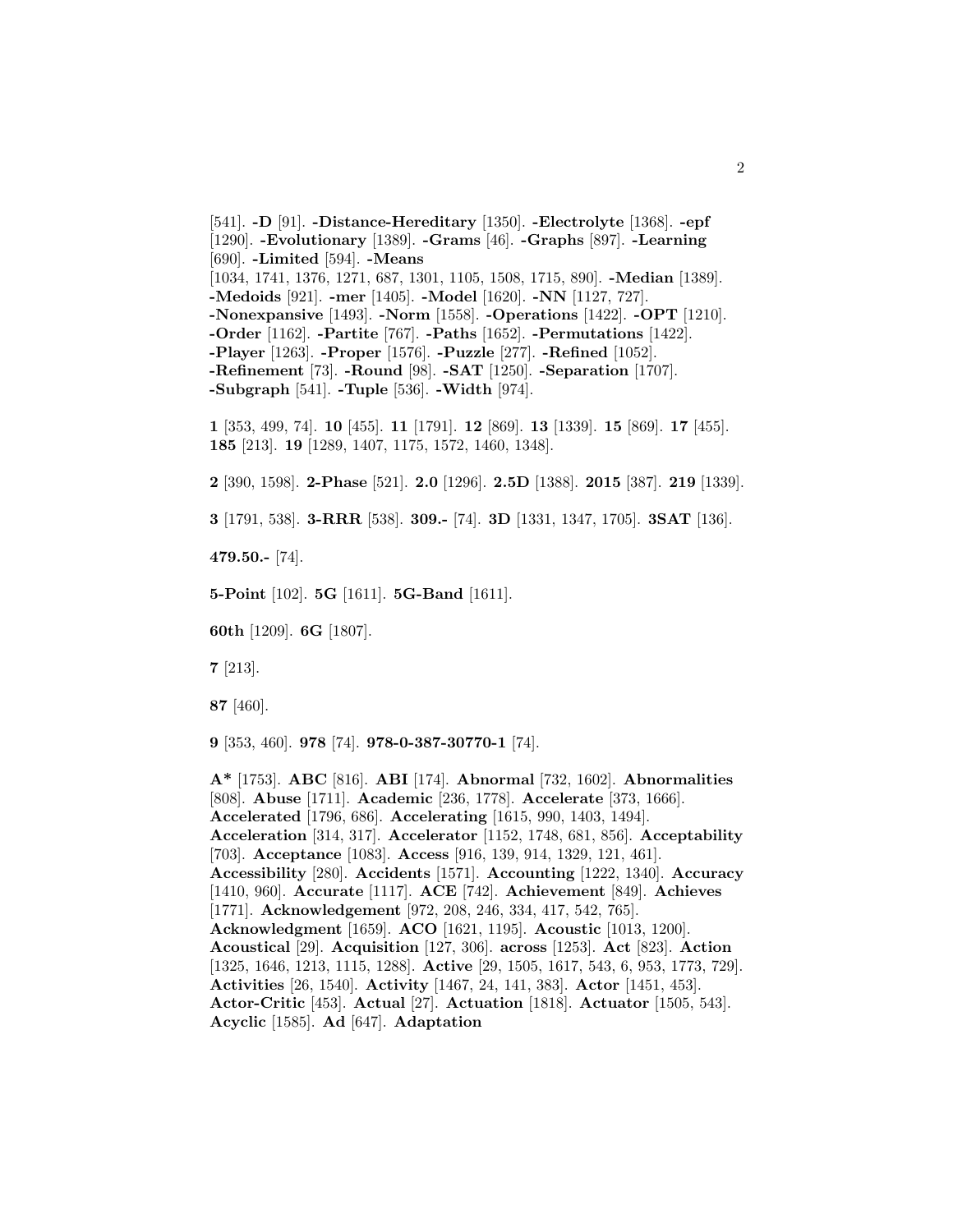[1031, 840, 424, 478, 761, 800, 392, 383, 1226, 1725, 877]. **Adapted** [1204]. **Adapters** [1672]. **Adaptive** [1261, 1120, 1148, 783, 1123, 632, 1124, 127, 491, 1638, 746, 885, 976, 1157, 631, 922, 1560, 853, 1297, 409, 202, 366, 258, 687, 978, 602, 747, 1301, 1617, 1650, 1446, 1476, 1419, 448, 748, 637, 73, 451, 1425, 256, 1341, 845, 1488, 1768, 47, 1012, 1116, 988, 1521, 1775, 782, 239, 1734, 377, 1144, 1602, 1822, 718, 1604, 1436]. **Adaptive-Size** [922]. **Adaptivity** [1055]. **Adder** [1459]. **Adder/Subtractor** [1459]. **Adding** [1011, 1402]. **Additional** [1746]. **Address** [1743, 713]. **Adil** [1209]. **Adjacency** [1669]. **Adjustable** [670, 1360]. **Adjustment** [1160]. **Admission** [1289]. **Admitted** [1097]. **ADMM** [1637]. **ADMs** [1386]. **ADRC** [876]. **Adults** [356]. **Advanced** [633, 956, 1090, 1279, 1722]. **Advancements** [1130]. **Advances** [1636, 342, 59, 1307, 41]. **Advection** [1560]. **Advection-Diffusion** [1560]. **Adversarial** [1319, 1749, 1534, 674]. **Adversaries** [894]. **Advertising** [1700, 768]. **Aerial** [983, 1813, 1235]. **Aeroelastic** [1728]. **Aerosols** [1627]. **Affine** [746, 122]. **Affinity** [369, 1312]. **African** [803]. **after** [1813]. **Again** [1247]. **Against** [1018, 51, 1641, 1671]. **Age** [546]. **Agent** [803, 714, 139, 1582, 823, 1443, 690, 1287, 814]. **Agent-Based** [139, 1287]. **Agents** [820, 595, 182]. **Agglomerative** [1389, 271, 1751, 1816]. **Aggregate** [1206, 1584, 1801]. **Aggregated** [949]. **Aggregates** [881]. **Aggregation** [1082, 640, 276, 1340, 560, 651]. **Aggressiveness** [888]. **Aging** [1819]. **Agnostic** [1004, 1551]. **Agreements** [1029]. **Agricultural** [1240, 1684, 1531, 501]. **AGV** [784]. **Ahead** [1413, 501]. **Ahmad** [455]. **AHP** [594]. **AHRS** [378]. **AI** [1534]. **AI-Based** [1534]. **Aided** [57, 1353, 965, 1448, 85, 316, 904, 53]. **Aiding** [875]. **Aiming** [1001]. **Air** [1333, 530]. **Aircraft** [187, 1773]. **Airfoil** [675]. **Airline** [1761]. **Airport** [187]. **Airspace** [1726]. **AIS** [730]. **al** [455, 1339, 869]. **alanine** [1368]. **Alarm** [235]. **ALE** [47]. **ALE-PSO** [47]. **Algebra** [1689]. **Algebraic** [526, 1506, 1024]. **Algorithm** [1393, 151, 1017, 1119, 224, 166, 654, 1706, 692, 1349, 29, 1635, 1784, 363, 169, 201, 1555, 476, 1576, 424, 426, 512, 1439, 777, 610, 702, 788, 1411, 1233, 1265, 1150, 1201, 921, 1178, 879, 510, 799, 1557, 600, 514, 266, 522, 816, 787, 791, 1350, 1639, 746, 17, 374, 282, 506, 330, 956, 554, 1582, 489, 537, 1786, 723, 1504, 1157, 631, 521, 473, 1080, 695, 64, 529, 420, 567, 1236, 1792, 1642, 190, 1745, 1082, 366, 1051, 1612, 662, 48, 38, 1415, 778, 1299, 1185, 234, 258, 30, 1528, 67, 1684, 602, 747, 1208, 36, 321]. **Algorithm** [1301, 1650, 887, 1158, 1275, 1389, 1618, 269, 1105, 1508, 185, 35, 566, 1249, 360, 259, 1655, 1687, 222, 458, 913, 304, 257, 285, 268, 352, 401, 432, 448, 456, 743, 557, 655, 1160, 1278, 1509, 1753, 1570, 219, 422, 650, 45, 296, 397, 462, 736, 561, 547, 558, 828, 670, 808, 248, 327, 1802, 582, 226, 1188, 1041, 1110, 1214, 121, 1164, 1090, 134, 23, 193, 276, 331, 470, 265, 979, 419, 1360, 1551, 1030, 728, 1757, 1336, 722, 1281, 54, 902, 1692, 763, 398, 361, 609, 1760, 1535, 392, 475, 612, 855, 1625, 73, 1059, 1812, 647, 1093, 1168, 1513, 1286, 603, 1813]. **Algorithm**

[891, 1719, 1453, 1454, 1341, 154, 1456, 5, 1457, 660, 538, 378, 1816, 938, 910, 1193, 827, 1038, 833, 1627, 1037, 644, 837, 346, 1490, 1597, 349, 187, 1095, 1491,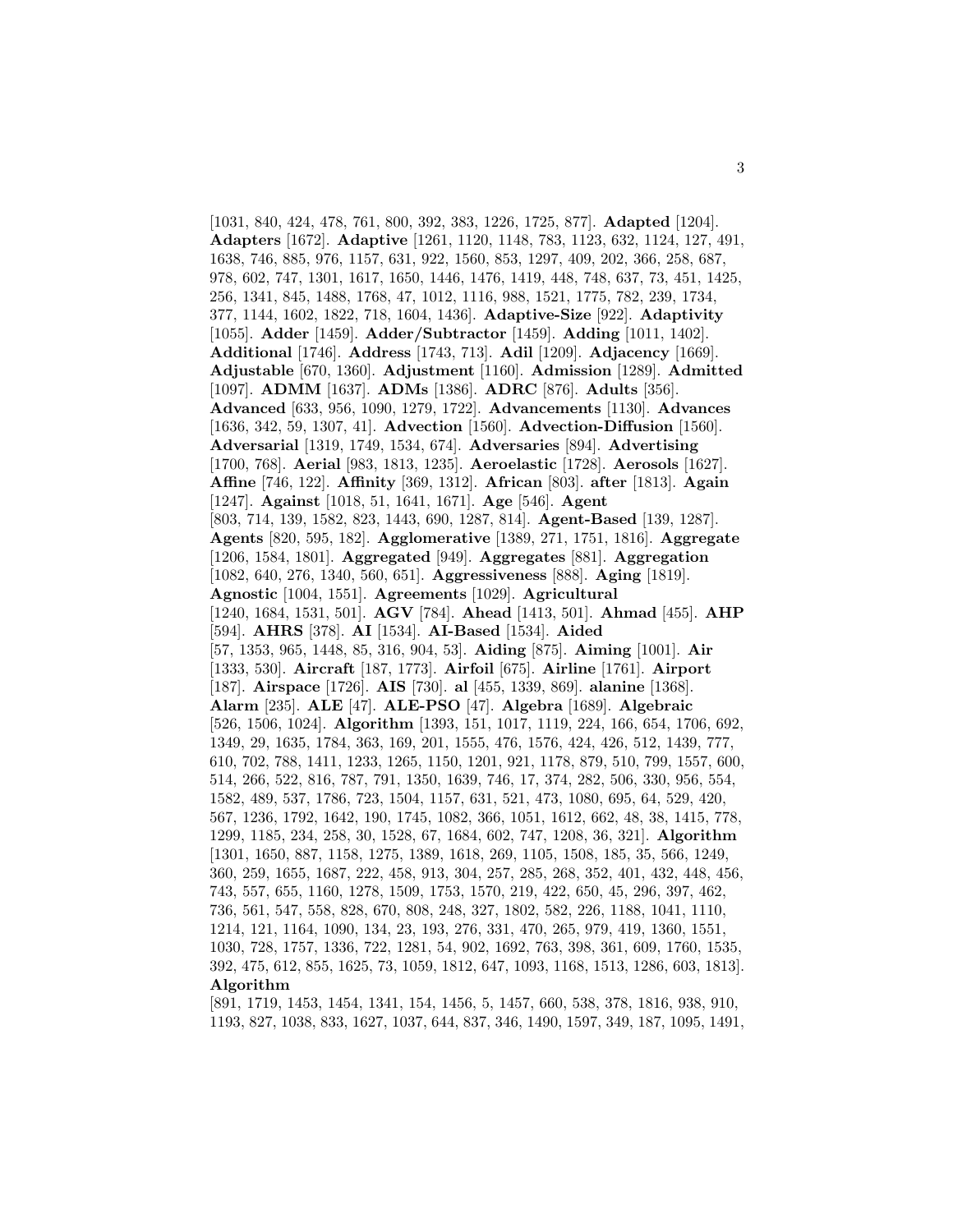925, 1399, 1515, 731, 1343, 1668, 1400, 47, 1599, 1516, 642, 273, 262, 326, 515, 425, 878, 824, 805, 870, 1495, 1543, 1670, 613, 1140, 1671, 545, 838, 1544, 1197, 408, 477, 578, 217, 244, 807, 1404, 656, 1462, 307, 502, 1056, 988, 1521, 573, 348, 806, 691, 402, 1198, 104, 239, 658, 786, 309, 300, 496, 518, 697, 549, 575, 780, 873, 815, 752, 1144, 1500, 1547, 1822, 1823, 1735, 1630, 1736, 453, 415, 679]. **Algorithm** [769, 1434, 1435, 1737, 958, 1522, 1548, 255, 384, 729, 186, 703]. **Algorithmic** [170, 885, 1385, 1588, 1277, 700, 909, 96, 943, 367, 100, 1229]. **Algorithmics** [871, 344]. **Algorithms** [1632, 1231, 353, 455, 1031, 1407, 1501, 734, 1437, 373, 1707, 390, 90, 971, 28, 1580, 556, 115, 1468, 753, 761, 236, 1266, 813, 624, 1381, 1383, 1077, 336, 1125, 945, 1582, 669, 400, 1027, 372, 457, 31, 37, 1505, 1583, 1081, 1324, 1791, 207, 460, 739, 854, 202, 868, 740, 323, 27, 570, 817, 418, 1645, 1562, 1646, 78, 213, 183, 446, 19, 1246, 951, 720, 1131, 576, 1653, 1478, 581, 1212, 279, 1252, 146, 794, 509, 736, 1801, 167, 1359, 272, 212, 297, 977, 121, 1279, 1189, 1422, 1165, 1591, 6, 1592, 1691, 1282, 1715, 18]. **Algorithms** [959, 494, 1008, 405, 684, 444, 1718, 153, 1339, 1094, 1538, 1539, 1765, 1626, 634, 869, 1487, 1666, 254, 81, 1724, 1139, 588, 16, 1257, 119, 798, 1005, 653, 589, 1371, 1669, 1460, 286, 365, 618, 952, 216, 1197, 555, 218, 377, 895, 1375, 856, 553, 44, 1203, 1601, 74, 972, 1659]. **Alignment** [930, 46, 313]. **All-Optical** [1264]. **Allen** [1079]. **Allocating** [1647, 1492]. **Allocation** [1575, 1329, 234, 1586, 352, 558, 998, 1395, 1696, 837, 545, 496, 769]. **Allows** [1598]. **Alloys** [967]. **Alpha** [151]. **Alphabets** [126, 868]. **Alternating** [778, 351, 1033]. **Alternative** [1477]. **Alternatives** [113, 1793, 1318]. **Alth¨ofer** [151]. **Amazon** [1138]. **Ambiguities** [1660]. **American** [1269]. **AMOSA** [959]. **Amplifier** [275]. **Amplitude** [928]. **Amplitude-Aware** [928]. **Analog** [1614, 557]. **Analyses** [1628]. **Analysis** [1231, 490, 871, 388, 440, 531, 888, 1062, 905, 3, 1502, 799, 514, 191, 176, 1004, 1384, 229, 1470, 1789, 1101, 1561, 1102, 1324, 32, 854, 1103, 1613, 67, 1208, 138, 1274, 967, 1478, 1479, 438, 1330, 429, 913, 403, 432, 1160, 1481, 1278, 1391, 1024, 1800, 462, 1573, 212, 1307, 771, 21, 276, 709, 1216, 1254, 601, 1336, 546, 801, 12, 614, 1811, 1009, 1718, 520, 1694, 1451, 1136, 469, 1286, 79, 1222, 1137, 953, 378, 588, 1113, 591, 1727, 119, 368, 1171, 160, 1316, 1460, 1819, 1403, 326, 501, 1431, 1703, 260, 307, 332, 435, 104, 364, 525]. **Analysis** [1778, 565, 1465, 44]. **Analysis-Based** [1330, 104]. **Analytic** [534, 1791, 321, 397, 1552, 594, 155]. **Analytical** [102, 1537, 1695]. **Analytics** [1002, 556, 1471, 1722]. **Analytics-Driven** [1002]. **Analyzing** [1707, 1131]. **AnalyzIR** [604]. **Ancestral** [181, 1432]. **Anderson** [1624]. **Anesthesia** [637]. **Angle** [531, 1639, 828, 1802, 658]. **Angle-Propagation** [1802]. **Angular** [1639]. **Animals** [1668]. **Animation** [88]. **Anisotropic** [157]. **ANN** [1785]. **Annealed** [233]. **Annealer** [821]. **Annealing** [1147, 1410, 1168, 1513, 827]. **Annotated** [7]. **Annotation** [1108]. **ANNs** [1611]. **Anomalies** [1296]. **Anomaly** [1560, 148, 1625, 859]. **Anonymity** [195, 408]. **Anonymization** [1743, 935]. **Anonymous** [1738]. **Ansatz** [778]. **Answer** [1790, 1445]. **Ant**

[1523, 242, 48, 1241, 1684, 1617, 182, 547, 1533, 1091, 1492, 106, 1197, 697, 762].

4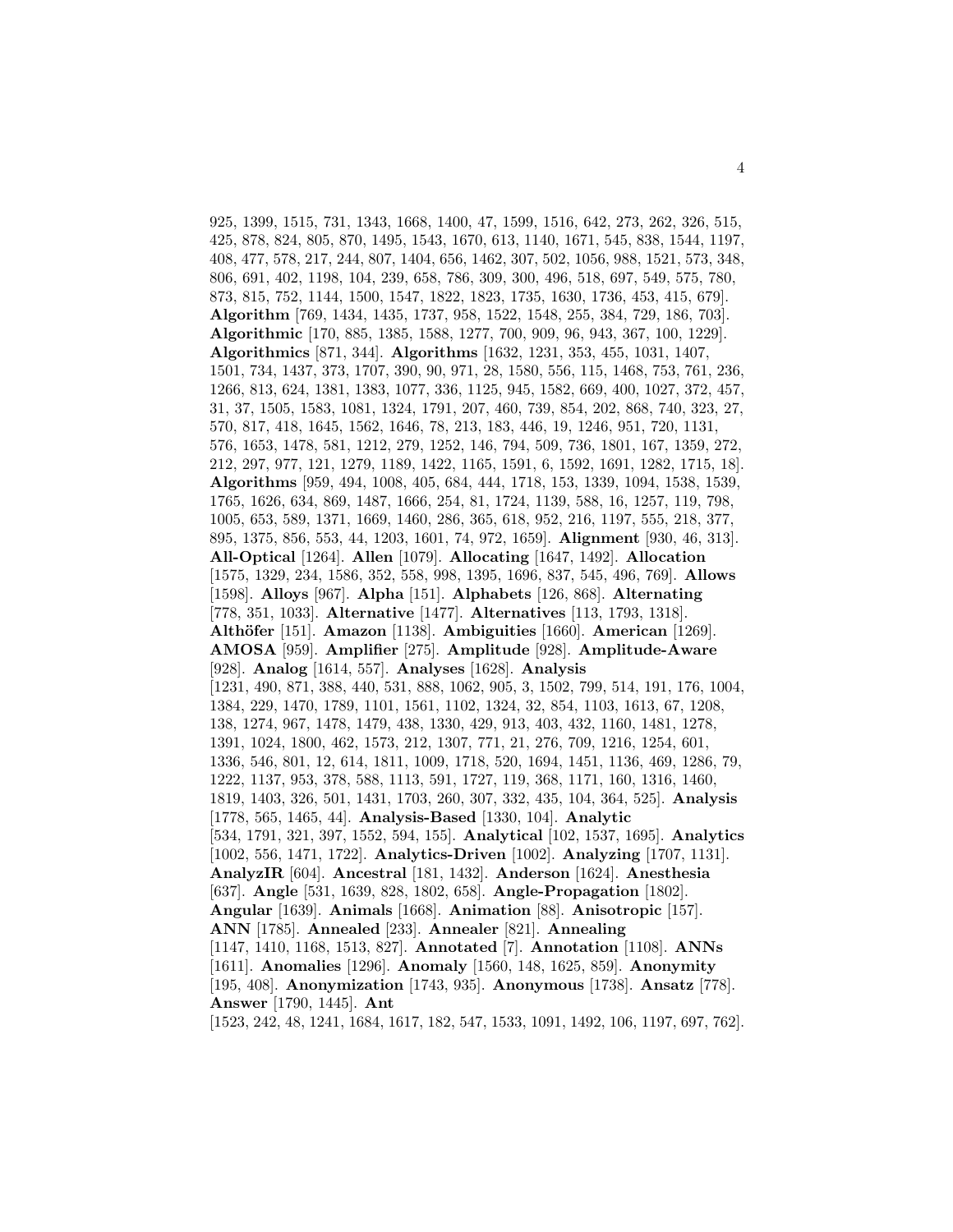**Ant-Like** [182]. **Ant-Lion** [1617]. **Antenna** [365]. **Antennas** [1611, 365]. **Anti** [1266, 1773]. **Anti-Lock** [1266]. **Anti-Skid** [1773]. **Antibiotics** [10]. **Any** [131]. **Apache** [1014]. **Aperture** [115, 1817]. **API** [1788]. **APIT** [522]. **Appearance** [1022, 260]. **Appearance-based** [260]. **Apple** [1679]. **Applicability** [291, 464, 454]. **Application** [1407, 1784, 915, 1201, 1178, 127, 816, 850, 1202, 1558, 1153, 176, 540, 1079, 1787, 31, 1788, 1561, 342, 717, 48, 1046, 1240, 747, 59, 138, 563, 1032, 1687, 913, 1160, 621, 1392, 1090, 1804, 1574, 288, 1360, 1308, 358, 1760, 684, 539, 468, 1311, 1338, 1513, 1222, 1697, 1368, 1225, 1369, 1037, 676, 368, 33, 1140, 651, 217, 524, 1374, 658, 453]. **Applications** [1632, 1466, 302, 971, 1678, 1052, 1123, 624, 1381, 1383, 1154, 1129, 1204, 1794, 1270, 1644, 1475, 832, 822, 429, 398, 1092, 1764, 943, 362, 367, 1371, 391, 870, 1823]. **Applied** [424, 1578, 278, 917, 1695, 1038, 1260]. **Applying** [24, 1665, 1287, 1460, 232, 118, 1116, 841, 1235]. **Approach** [590, 1575, 1394, 1377, 1438, 820, 1741, 1262, 1679, 1061, 1581, 139, 442, 1202, 1180, 1637, 1607, 191, 225, 1072, 1156, 1384, 1353, 1608, 954, 443, 1268, 1744, 1506, 190, 586, 1442, 1794, 1388, 466, 892, 164, 1475, 1087, 882, 1089, 132, 738, 1653, 271, 308, 620, 701, 52, 314, 530, 614, 1397, 745, 1023, 1311, 665, 1696, 1720, 811, 1312, 1169, 1723, 173, 441, 918, 1700, 579, 606, 357, 992, 810, 1198, 733, 789, 1229]. **Approaches** [13, 192, 9, 437, 1759, 749, 1285, 1514, 536, 1730, 53]. **Appropriate** [399]. **Approximability** [159]. **Approximate** [1178, 1792, 778, 1106, 1687, 1447, 65, 402]. **Approximately** [1411]. **Approximating** [323, 360, 111, 117]. **Approximation** [1021, 1151, 1154, 615, 1204, 1295, 1081, 1386, 202, 1241, 1206, 1584, 1300, 1796, 185, 576, 1687, 1252, 994, 979, 1422, 361, 214, 1664, 634, 1733, 1434]. **Aquatic** [35]. **Arabic** [350, 926, 1448]. **Arbitrary** [923, 994]. **Arc** [506, 1367, 307]. **Arc-Completion** [1367]. **Arc-Weighted** [506]. **ArCAR** [1448]. **Architectural** [429]. **Architecture** [1741, 893, 1304, 1390, 1003, 1109, 990, 1429]. **Architectures** [203, 1069, 196, 1280, 1599]. **Area** [1645, 1186, 743, 1574, 884, 1451, 256, 665, 545]. **Areas** [957, 1357, 441, 1821]. **Areas-of-Interest** [441]. **Arguments** [1642]. **ARIMA** [399, 766, 792]. **Arising** [1629]. **Arithmetic** [97]. **Arkouda** [1471]. **Arm** [852]. **Armed** [544]. **Array** [1230]. **Arrays** [1606, 1639, 129]. **Arrhythmia** [776]. **Arrival** [384]. **Art** [193]. **Articulated** [799, 553]. **Artifact** [899]. **Artifacts** [314]. **Artificial** [370, 266, 633, 1440, 1684, 59, 379, 1301, 832, 268, 1035, 1358, 736, 1808, 609, 463, 1818, 1516, 691, 939, 1066]. **Ary** [1144]. **Aspect** [674]. **Aspects** [1277, 1112]. **Assemblies** [24]. **Assembly** [297]. **Assessing** [1814]. **Assessment** [1039, 410, 460, 356, 566, 621, 52, 174, 1254, 730, 652, 684, 1451, 591, 1146]. **Assets** [1635]. **Assignment** [970, 313, 1237, 1273, 1356, 58, 487, 814]. **Assisted** [1233, 1329, 1586, 325, 1095]. **Associated** [1611, 341, 1815]. **Associative** [1227]. **ASVM** [879]. **Asymmetric** [1263, 695]. **Asynchronous** [1290, 914, 1153, 1313, 117, 1545]. **At-Least-** [541]. **Atom**

5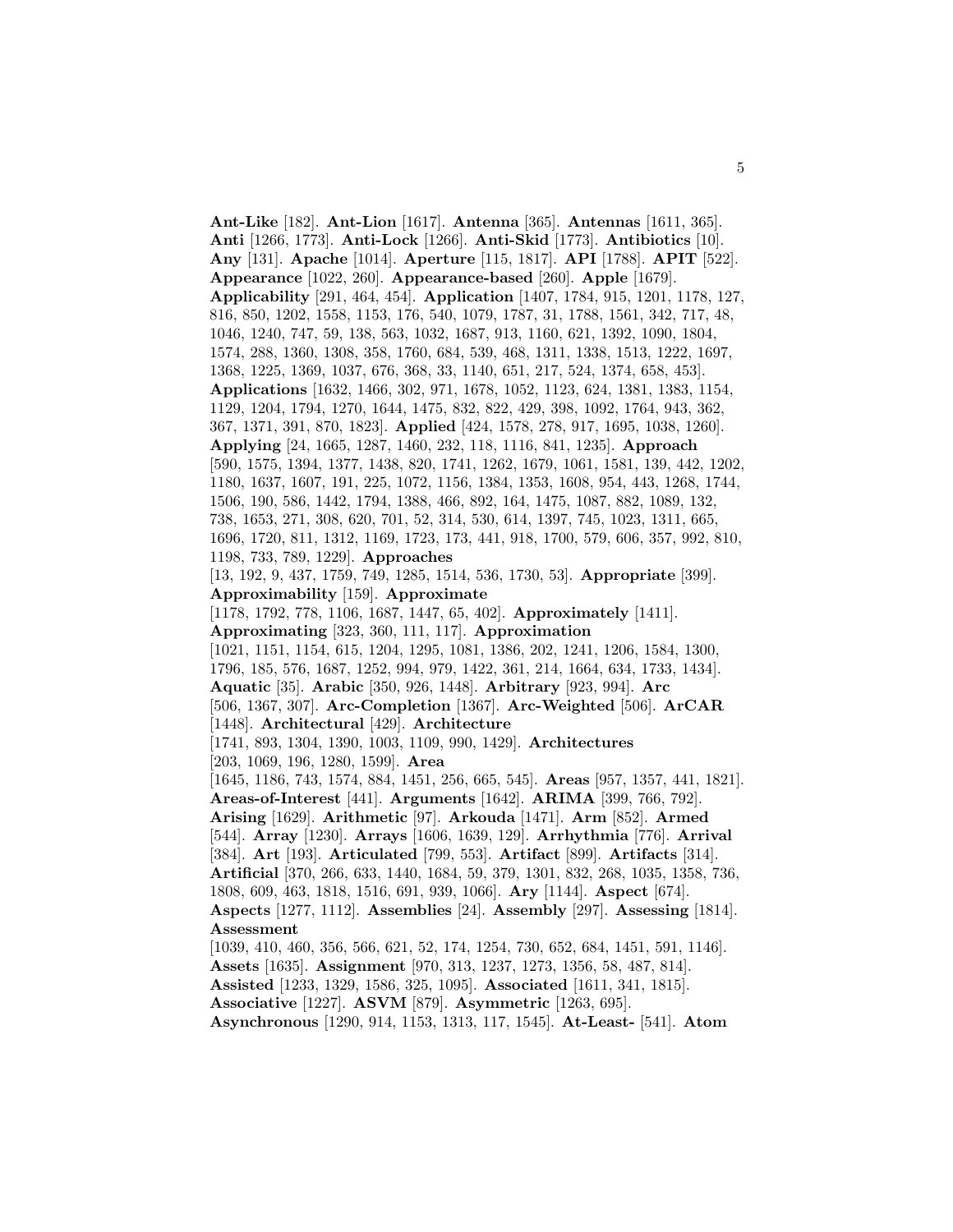[1577]. **Attachment** [878]. **Attachments** [1380]. **Attack** [1641, 1157, 1517]. **Attacks** [51, 1749, 909, 1673]. **Attendance** [1340]. **Attention** [1524, 1748, 1003, 1774, 1464, 1604]. **Attentive** [1542]. **Attitude** [1639]. **Attraction** [1211]. **Attractiveness** [977]. **Attribute** [1082, 1793, 1717, 1340, 560, 536, 533, 651, 666]. **Auction** [516, 319]. **Audio** [1739]. **Audit** [1595, 1369]. **Auditory** [1524]. **Augment** [1758]. **Augmentation** [1758]. **Augmented** [519, 884, 1398]. **Authentication** [1638, 537, 1157, 433]. **Autism** [1740, 1815]. **Auto** [1177, 540, 670, 626, 643]. **Auto-Adjustable** [670]. **Auto-Diagnosis** [1177]. **Auto-Encoder** [540, 643]. **Auto-Tuning** [626]. **Autoencoder** [866, 1641]. **Autoencoders** [930]. **Autoencoding** [1754]. **Automata** [803, 430]. **Automated** [639, 64, 598, 78, 619, 60, 1663, 1167, 1339, 1432]. **Automatic** [1553, 1780, 303, 22, 849, 1359, 1335, 314, 770, 1811, 463, 154, 485, 1521]. **Automatically** [144]. **Automaton** [1483]. **Automobile** [1056]. **Automotive** [855]. **Autonomous** [995, 991, 803, 702, 1099, 9, 1109, 20, 937, 1345]. **Autoregressive** [1070, 307]. **Auxiliary** [256, 474, 477, 705]. **Available** [1362]. **Average** [101, 294]. **Averages** [1032]. **Averaging** [145, 180]. **Avoidance** [995, 730, 784]. **Aware** [928, 1068, 678, 987, 1282, 2, 1462, 332, 724]. **Awareness** [1717, 966]. **Back** [1240, 1247]. **Backbone** [1747]. **Background** [859, 872]. **Background-Subtraction** [872]. **Backlash** [714]. **Backpropagation** [1068]. **Backtracking** [413]. **Backtracking-Based** [413]. **Bacterial** [548, 805]. **Bacterial-Foraging** [548]. **BAG** [1793]. **BAG-DSM** [1793]. **Bagirov** [1209]. **Balance** [447, 5]. **Balanced** [906, 848, 161, 774, 1095, 1599, 1771]. **Balancer** [1698]. **Balancing** [361, 310]. **Balatonbogl´ar** [1250]. **Ball** [552]. **Ballistic** [892]. **Bamboo** [818]. **Banach** [302, 398, 968, 1493]. **Band** [1611, 39, 128]. **Bandit** [544]. **Bands** [889]. **Bandwidth** [1296]. **Bang** [692]. **Bank** [243, 1416, 645]. **Banks** [608]. **Barcodes** [1247]. **Bare** [1567]. **Barrier** [1137]. **Barriers** [1222]. **Bars** [23, 1626]. **Base** [668, 89, 827]. **Based** [1376, 224, 1319, 1031, 590, 1349, 1394, 1605, 1784, 714, 1409, 820, 1741, 476, 1262, 610, 1678, 1502, 1679, 50, 879, 799, 1179, 103, 25, 139, 393, 484, 596, 787, 850, 791, 1202, 1069, 1180, 1503, 1637, 1607, 1638, 191, 170, 1640, 282, 540, 330, 976, 617, 1582, 1027, 1353, 123, 489, 235, 372, 1786, 1181, 1787, 457, 663, 874, 75, 1788, 511, 1526, 64, 779, 312, 443, 567, 630, 1183, 1296, 207, 1681, 1018, 410, 460, 1298, 1045, 1609, 1237, 854, 1642, 1610, 190, 1082, 366, 711, 498, 483, 1388, 1329, 863, 466, 258, 790, 1206, 30, 1643, 371, 1684, 1473].

**Based** [648, 1685, 238, 1243, 1416, 1474, 830, 164, 1244, 199, 619, 1022, 446, 369, 19, 1301, 696, 182, 1446, 969, 1302, 1158, 1618, 967, 1132, 437, 149, 839, 1798, 1653, 1530, 566, 1567, 1330, 1712, 1588, 581, 429, 1799, 913, 304, 257, 308, 352, 403, 507, 706, 655, 701, 1160, 1035, 1161, 1480, 1331, 1332, 1420, 1509, 1619, 1753, 1570, 650, 1800, 397, 413, 462, 675, 736, 558, 828, 775, 1213, 1571, 1572, 755, 929, 1802, 548, 226, 1188, 1531, 773, 1108, 1163, 1041, 1756, 134, 331, 1532, 935, 265, 1360, 1253, 1216, 1254, 1423, 1621, 54, 530, 546, 275,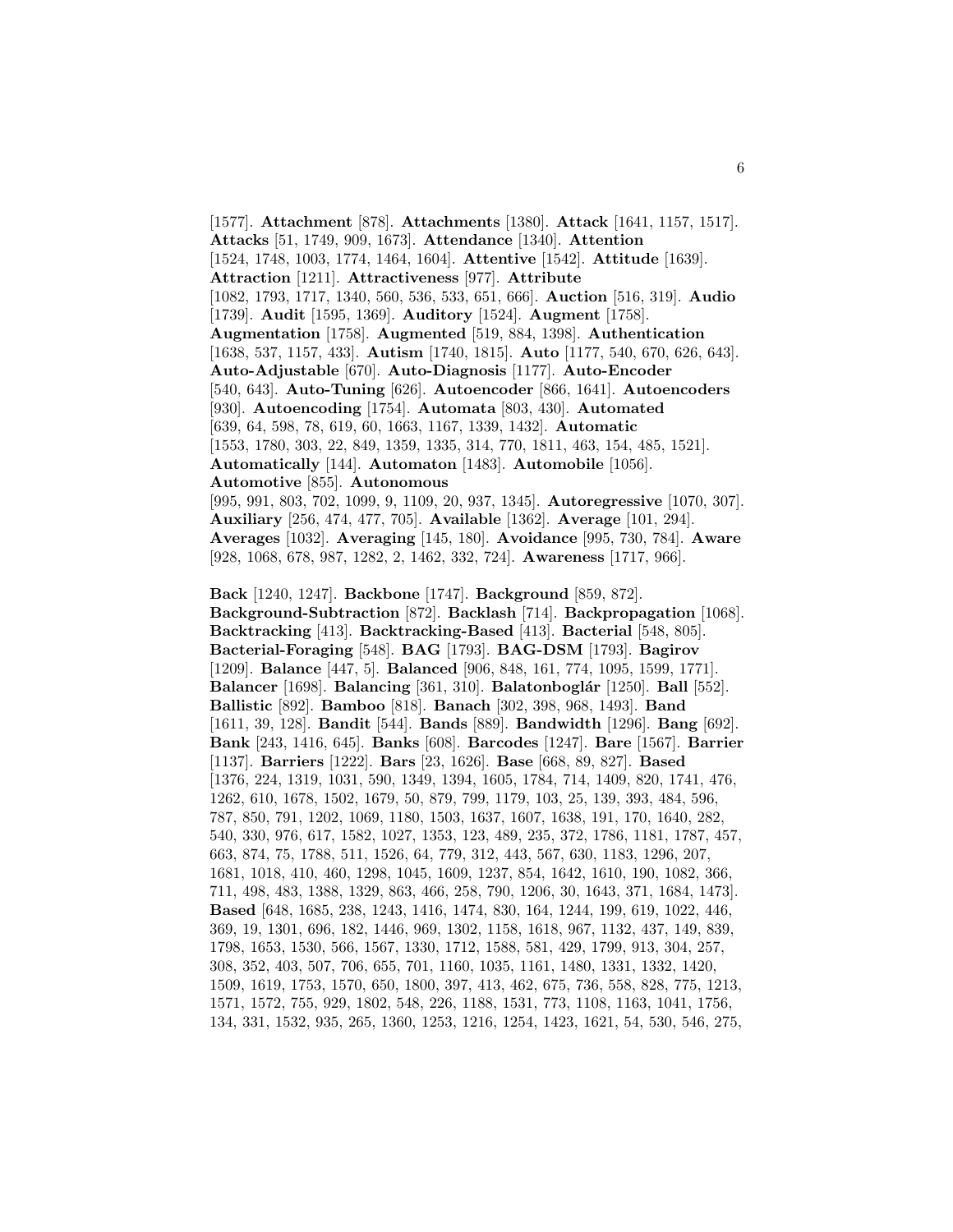1622, 1809, 1660, 763, 1623, 948, 1810, 652]. **Based** [609, 1534, 1219, 444, 1166, 1663, 990, 876, 1451, 233, 564, 851, 742, 1093, 1426, 399, 1190, 1001, 1167, 1339, 1595, 757, 1057, 1006, 1427, 1428, 1719, 986, 1720, 776, 1192, 1287, 1722, 953, 1457, 594, 1223, 378, 281, 254, 938, 198, 1514, 1458, 1667, 1028, 1398, 857, 1369, 1817, 644, 346, 591, 784, 918, 1769, 516, 676, 536, 1095, 119, 1728, 247, 580, 1542, 1818, 890, 1668, 653, 1370, 70, 642, 1403, 227, 273, 262, 326, 515, 425, 710, 646, 719, 606, 847, 805, 870, 1431, 1543, 1820, 1702, 474, 613, 625, 1671, 838, 1772, 1260, 467, 1197, 999, 477, 593, 578, 244, 357, 766]. **Based** [807, 1372, 1404, 1545, 992, 1288, 1499, 1116, 656, 964, 260, 307, 332, 559, 1056, 988, 1521, 573, 348, 493, 555, 691, 705, 1198, 1405, 239, 231, 733, 872, 1346, 786, 1673, 1704, 1734, 319, 309, 377, 496, 518, 697, 552, 575, 826, 864, 899, 752, 963, 1026, 1547, 1464, 1375, 1630, 1778, 1674, 497, 415, 1435, 1737, 958, 53, 1522, 1548, 1604, 294, 384, 553, 729, 1066, 1436, 1675, 703, 1465, 44, 1230, 14, 1000, 730, 104, 255]. **Based-Intuitionistic** [1082]. **Bases** [1640, 97]. **Basic** [1556, 1559]. **Basins** [1211]. **Basis** [1262, 62, 705]. **Bat** [1582, 222, 828, 494, 56, 1548]. **Batching** [1438]. **Battery** [1005]. **Bayes** [1551]. **Bayesian** [1383, 471, 1178, 1099, 1268, 1793, 1086, 1007, 45, 54, 1222, 1137, 1256, 587, 918, 465, 1096, 697]. **Bayesian-MAP** [918]. **Be** [105, 1656, 1364]. **Beam** [754, 1195]. **Beam-ACO** [1195]. **Beamforming** [777, 365]. **Bearing** [928, 816, 1526, 701, 552]. **Beauty** [1787]. **Bed** [1359]. **Bed-Leaving** [1359]. **Bee** [753, 1612, 1684, 1301, 1358, 736, 494, 609, 1516]. **Bee-Ant** [1684]. **Before** [309]. **Behaved** [747, 882]. **Behavior** [1027, 30, 138, 403, 546, 1490, 1668]. **Behavioral** [1746]. **Behaviors** [964]. **Behaviour** [1341, 685]. **behind** [1663]. **Belief** [663, 1465]. **BELMKN** [587]. **Belt** [702, 385, 1340]. **Benchmark** [1330, 550, 1695, 1699]. **Benchmarking** [276]. **Bending** [828, 1762, 641]. **Benefit** [1222, 1137]. **Bennett** [51]. **Bernoulli** [1762]. **Berth** [631]. **Best** [1210, 744, 869, 759, 1367, 1727, 907]. **Beta** [151]. **Better** [940, 1572, 144, 150]. **Between** [723, 338, 1097, 629, 635, 942, 650, 601, 1094, 1343]. **Beyond** [1020, 551]. **BFS** [61, 330]. **BFS-Based** [330]. **Bi** [1017, 887, 985, 599, 724]. **Bi-Directional** [985]. **Bi-Level** [887, 724]. **Bi-Objective** [1017, 599]. **Bias** [1226, 710]. **Biased** [951, 1655, 977]. **Biased-Randomized** [951, 1655, 977]. **Bibliography** [7]. **Bibliometric** [1478]. **Biclique** [615, 541]. **Bicliques** [504]. **Bicriteria** [896]. **Bidding** [1501]. **Bidirectional** [491, 713]. **Bifurcations** [1228]. **Big** [692, 1034, 1741, 336, 956, 934, 321, 1044, 804, 1400, 692]. **BiGridLSTM** [713]. **Bike** [184, 1308]. **Bike-Sharing** [1308]. **Bilateral** [453]. **Bilayer** [562]. **Bilevel** [1188]. **Bilinear** [291, 723, 1573]. **BiLSTM** [1107, 1115, 1464]. **Binary** [1086, 1025, 969, 1551, 1757, 382, 990, 1367]. **Binary-Explainable** [1367]. **Binding** [22, 34, 41]. **Binomial** [1810, 1222]. **Bio** [1625, 1257, 798, 1371, 206]. **Bio-Inspired** [1625, 1257, 798, 1371, 206]. **Bioacoustic** [79]. **Biodegradability** [89]. **Biofeedback** [429]. **Biogeography** [493]. **Biogeography-Based** [493]. **Biological** [414, 1046, 1759, 1602]. **Biologically** [1109, 1114]. **Biology** [1031, 7].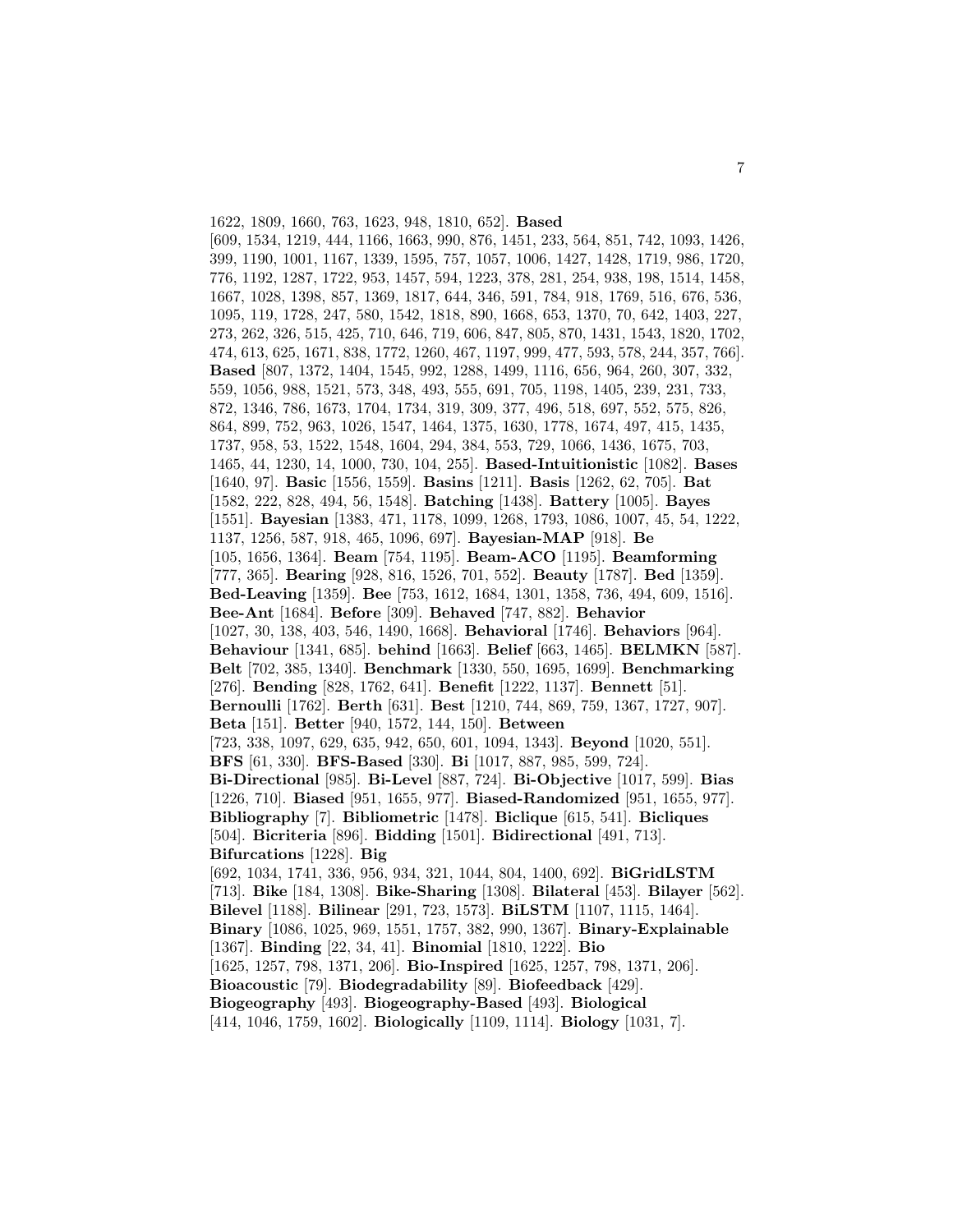**Biology-Inspired** [1031]. **Biomedical** [1068, 1132, 1697]. **Biometric** [461]. **Biomolecules** [46]. **Biorthogonal** [72]. **Biparametric** [317]. **Bipartite** [571, 886]. **Bird** [728]. **Birds** [236, 987]. **Birthday** [1209]. **Bisimulation** [662]. **Bispectrum** [463, 307]. **Bit** [1780, 240, 287]. **Bitwise** [961]. **Black** [1296, 1749, 1250, 1281, 960]. **Black-and-White** [1250]. **Black-Box** [1749, 1281, 960]. **Blast** [863]. **Blast-Resistant** [863]. **Blending** [1667]. **Blind** [1181, 1415, 918, 899]. **Block** [14, 844, 1447, 1041, 109, 394, 1143]. **Block-based** [14]. **Blockchain** [1783, 1649, 1595, 1369, 907]. **Blockchain-Based** [1595, 1369]. **Blockchains** [1786]. **Blocking** [394]. **Blocklength** [793]. **Blocks** [1587]. **Blood** [472, 1282]. **Board** [1601]. **Boards** [132]. **Bodies** [29, 1294]. **Body** [545, 245]. **Boltzmann** [573]. **Bone** [230]. **Bones** [1567]. **Bonferroni** [536, 533]. **Book** [74]. **Boolean** [437, 1661, 712]. **Boost** [623]. **Boosted** [1578]. **Boosting** [440, 1712, 1543, 1779]. **Bootstrap** [1268]. **Bottleneck** [449, 1208, 936]. **Bottom** [1023]. **Bottom-Up** [1023]. **Bound** [1576, 1428]. **Boundaries** [101]. **Boundary** [1707, 1388, 1206, 1391, 1024, 1162, 1594, 1500]. **Bounded** [166, 974, 975, 1797, 422, 585, 1337, 1338]. **Bounded-Error** [1797, 1338]. **Bounding** [1781]. **Bounds** [1128, 985, 155]. **Box** [1296, 1749, 1281, 960, 1513]. **Boxes** [811]. **BP** [792]. **Brain** [57, 24, 220, 1156, 77, 470, 1512, 1815, 604, 869, 759, 1488]. **Brain-Inspired** [1156, 470]. **Brain-Storm** [1488]. **Braking** [1266, 520, 1773]. **Branch** [1576, 1238, 694, 998]. **Branch-and-Bound** [1576]. **Branching** [629, 356, 1365]. **Brassard** [51]. **Brazilian** [1394]. **Breast** [879, 83, 86]. **Bregman** [360, 398]. **Bridge** [397, 1495]. **Bridges** [1414, 462, 736]. **Brief** [1118, 355, 1536]. **Broadband** [777]. **Brokerage** [1651]. **Bromodomain** [22]. **Bromodomain-Binding** [22]. **Brownian** [737]. **Broyden** [298]. **Brushless** [1457]. **Bubbles** [1708]. **Budget** [576]. **Buffalo** [803]. **Buffers** [599]. **Building** [235, 1161, 1532, 1141]. **Buildings** [863]. **Bundle** [1033]. **Bundling** [1224]. **Burgers** [261]. **Bus** [1314]. **Business** [1194, 1776]. **Butterfly** [500, 602]. **Buy** [1593]. **Buy-Online-Pick-Up-in-Store** [1593]. **Byzantine** [672].

**C** [1652]. **C-Shaped** [1652]. **Cable** [233]. **Cache** [1484, 1436]. **Cadastral** [937]. **CADrx** [77]. **Cagniard** [1817]. **Cahn** [1098, 1079]. **Calculation** [1126, 528]. **Calculator** [1588]. **Calculus** [302, 892]. **Calibration** [1650, 1359, 354]. **Calls** [56]. **Calorimeter** [1721]. **Camera** [1439, 1142, 354]. **Camstyle** [1604]. **Can** [1656]. **Cancellable** [1269]. **Cancellation** [279]. **Cancer** [1378, 1156, 1648, 356, 188, 316, 83, 86]. **Canonical** [571, 1171, 710]. **Capabilities** [1790]. **Capacitated** [562, 600]. **Capacity** [1526, 1274, 1657]. **Capsule** [1641, 1347]. **Capturing** [1280]. **Caputo** [1664]. **Car** [1553, 639, 103, 1000]. **CARA** [1462]. **Carbon** [873]. **Card** [546]. **Cardiac** [1458]. **Cardinal** [1394]. **Cardinality** [311]. **Cardiovascular** [1681]. **Care** [896]. **Carlo** [373, 22, 1052, 568, 964, 573]. **Carsharing** [1755, 986, 1431]. **Cartesian** [1781]. **Cascade** [1393, 62]. **Cascade-Correlation** [1393].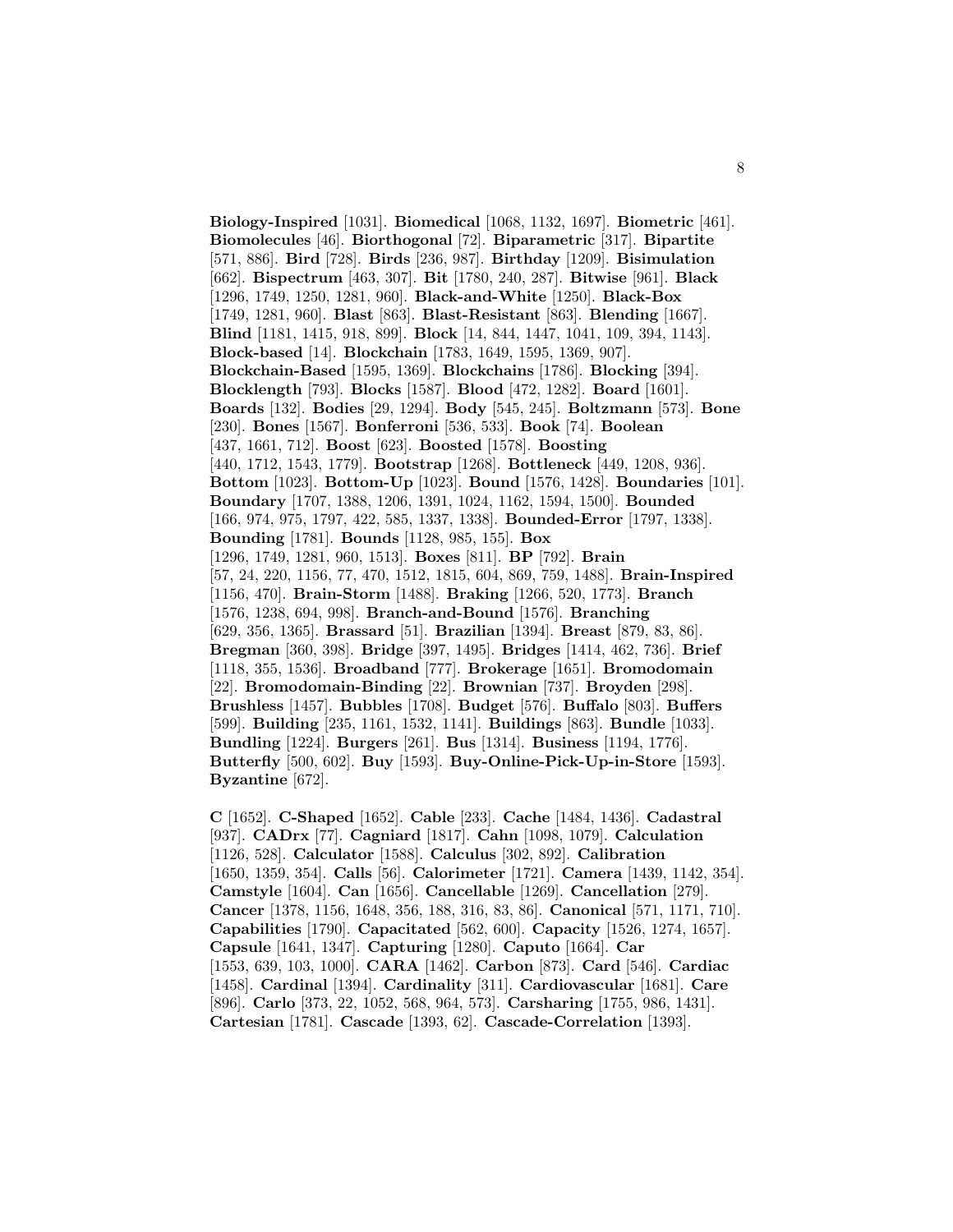## **Cascaded** [213, 211, 623]. **Case**

[1289, 654, 871, 440, 1049, 1640, 1582, 313, 434, 1388, 1643, 333, 1589, 1044, 1756, 1716, 1811, 855, 1337, 1513, 1313, 1490, 1316]. **Case-Based** [1640, 1643]. **Cases** [892, 1189]. **Cash** [243]. **Cat** [1158]. **Catalog** [122]. **Categorical** [708, 379, 1426]. **Categories** [850]. **Categorization** [350]. **Catheter** [1742]. **Cathodic** [827]. **Causality** [1037, 1819]. **Cayley** [1620]. **Cech** [954]. **CEE** [1240]. **Cell** [1018, 1663, 1625]. **Cells** [531, 1282, 1001, 188]. **Cellular** [803, 1329, 706, 963]. **Center** [1811, 1662]. **Centers** [693]. **Central** [1742]. **Centrality** [905, 1306, 495]. **Centralized** [1434]. **Centroid** [691]. **Cepstral** [1675]. **Cereal** [1701]. **Certain** [1812, 677]. **Certification** [938]. **Chain** [373, 1476, 566, 1596, 1454, 1485, 964]. **Chains** [775, 589]. **Challenge** [976]. **Challenges** [1739, 941, 1727, 1005, 1732]. **Chameleon** [645]. **Change** [714, 177, 347, 1070]. **Change-Point** [1070]. **Changes** [77]. **Changing** [1528]. **Channel** [582, 837, 1702, 988, 377, 228]. **Channels** [1798, 279]. **Chaos** [632, 1351, 1032, 1695, 1117]. **Chaotic** [431, 1415, 1245, 1301, 1032, 233, 1488]. **Character** [121, 1448, 1720]. **Character-Level** [1448]. **Characteristic** [1001, 433]. **Characteristics** [462, 332, 245]. **Chatbot** [1159]. **Checking** [1445, 223]. **Chemical** [25, 1090, 310, 1066]. **Chess** [1767]. **Chest** [1407]. **CHF** [74]. **Chimp** [1544, 1823]. **China** [1136]. **Chinese** [535, 518]. **Chip** [1748]. **Choice** [120, 207, 887, 1340]. **Choosing** [907]. **Chosen** [1656]. **Chromatic** [1417]. **Chromosomal** [181]. **Chromosome** [1432]. **Chronic** [1769]. **Chronotype** [685]. **CHTKC** [1727]. **Church** [903]. **Circle** [1290, 1429]. **Circle-U-Net** [1429]. **Circuit** [1614, 1527, 367, 332]. **Circulant** [555]. **Circulatory** [676]. **Cities** [1182, 1478]. **Citizen** [1660]. **Citric** [937]. **City** [884, 869, 759]. **Citywide** [963]. **Civil** [1052, 1535, 1763, 643]. **Cladding** [1035]. **Class** [1376, 1503, 853, 717, 751, 406, 1162, 716, 843, 1340, 286, 555]. **Classes** [1812, 91, 367, 677]. **Classical** [471, 1019, 1027, 297, 1016]. **Classification** [1014, 303, 84, 393, 732, 1180, 1152, 1558, 540, 1004, 312, 529, 420, 1298, 1086, 1025, 1584, 371, 1711, 199, 1529, 439, 969, 1651, 508, 1132, 1749, 1799, 640, 1754, 680, 470, 1551, 728, 1450, 520, 56, 150, 776, 1487, 1667, 83, 1227, 10, 70, 474, 638, 1405, 1174, 1603, 1347, 1738]. **Classifier** [1376, 1466, 862, 472, 1714, 1754, 1363]. **Classifiers** [520, 82]. **Classify** [1748]. **Classifying** [1075, 1156, 1000]. **Clause** [1273]. **Clear** [63]. **Click** [1243]. **Click-Through** [1243]. **Clicks** [70]. **Climate** [1240, 1161]. **Climbing** [1083]. **Clinical** [84, 1742, 1378]. **Clinics** [1691]. **Clique** [95, 426, 1277, 193, 153, 1193, 712]. **Cliques** [1121, 483, 767]. **Clock** [286]. **Cloning** [687]. **CLOPE** [271]. **Close** [1366]. **Closed** [1524, 37, 637, 1812, 1762]. **Closed-Form** [1812, 1762]. **Closed-Loop** [1524, 37, 637]. **Closeness** [1155]. **Closest** [1592]. **Cloud** [1706, 1180, 336, 1788, 678, 1441, 688, 447, 138, 321, 693, 257, 401, 452, 1453, 1726, 273, 407, 1735]. **Cloud-Based** [1788]. **Clouds** [1705]. **Clues** [1111]. **Cluster** [1567, 319]. **Cluster-Based** [1567]. **Clustering**

[1376, 1231, 1677, 142, 1741, 1291, 340, 514, 866, 867, 727, 1127, 420, 1324,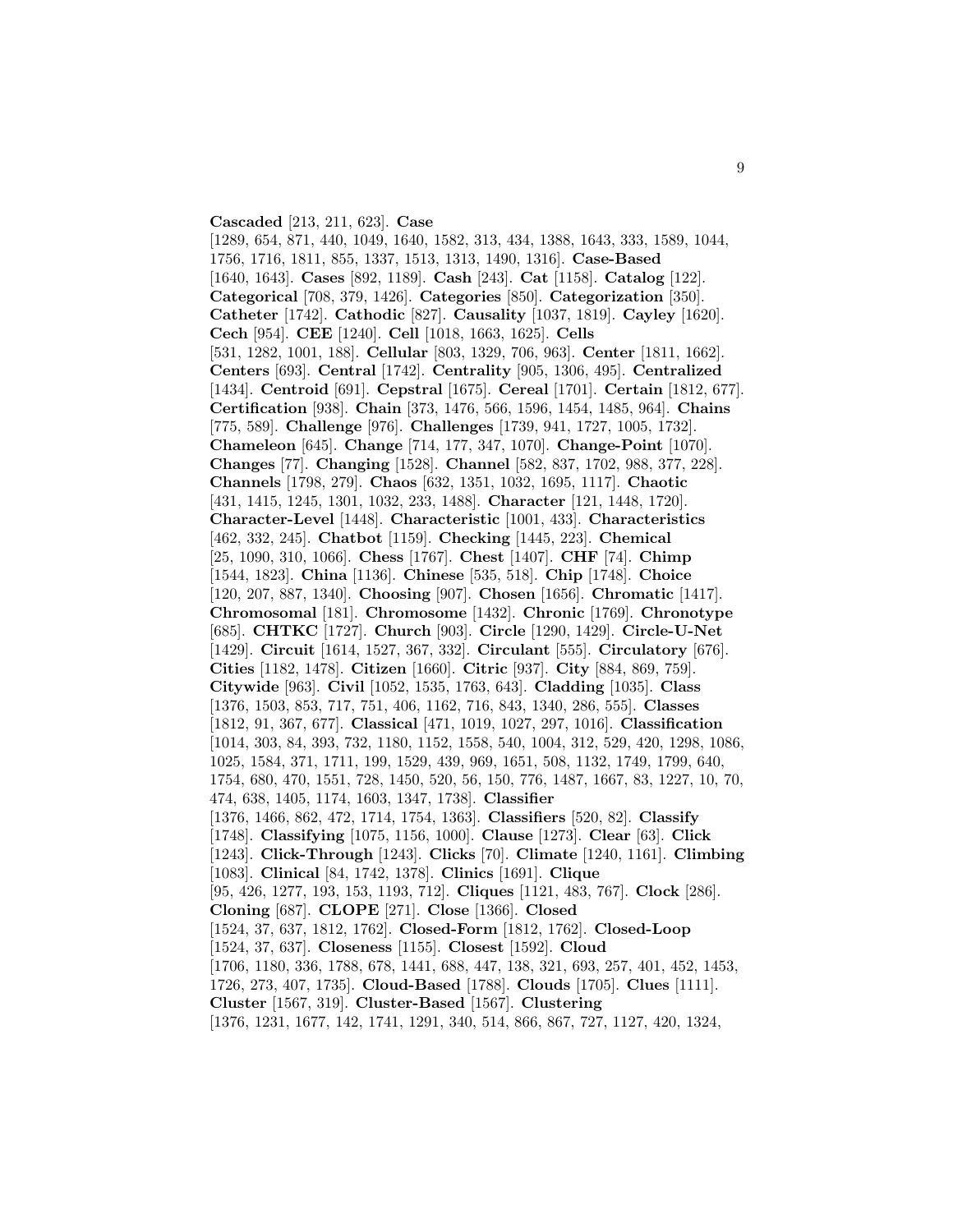708, 1051, 498, 258, 687, 1244, 369, 1301, 1105, 1508, 149, 1567, 550, 308, 456, 1000, 1590, 1751, 773, 1756, 161, 1662, 804, 647, 1426, 1312, 1456, 1816, 441, 1194, 1598, 465, 10, 890, 1668, 1371, 227, 262, 1197, 260, 249, 411, 255]. **Clustering-Based** [227]. **Clusters** [1292, 607, 150]. **Clutter** [1224]. **CNN** [1069, 1353, 1618, 1509, 742, 474, 1464]. **CNN-Based** [1069]. **CNN-BiLSTM** [1464]. **CNN-Hopfield** [1618]. **Co** [340, 969, 1654, 158, 1403]. **Co-Clustering** [340]. **Co-Lexicographic** [1654]. **Co-Occurrence** [158]. **Co-Processing** [1403]. **Co-Training** [969]. **Coalescence** [1379]. **Coalition** [595]. **Coarsely** [936]. **Cockroach** [382]. **Cocoa** [1490]. **Code** [914, 450, 304, 1619, 58, 1540]. **Codes** [92, 955, 912, 822, 936, 895]. **Coding** [1322, 1126, 874, 1116]. **Codon** [1511]. **Coefficient** [788, 522, 1675]. **Coefficient-Triangle** [522]. **Coefficients** [1201, 1105, 1508]. **Coevolution** [1401, 697]. **Cognition** [1344]. **Cognitive** [1524, 1122, 1507, 1312, 348, 496, 228]. **Cognitive-Driven** [1524]. **Coherence** [619, 795, 1003, 1108]. **Cohesive** [344]. **Cohort** [1769, 676]. **Coil** [1505]. **Cold** [1700]. **Cold-Start** [1700]. **coli** [1554]. **Collaboration** [1515]. **Collaborative** [370, 139, 147, 522, 1110]. **Collection** [1296, 429, 569, 1487]. **Collective** [51, 1027]. **Collision** [995, 730, 1091, 784]. **Collision-Free** [1091]. **Collocation** [900]. **Colloidal** [1343]. **Colonoscopy** [84]. **Colony** [1523, 753, 242, 1612, 1684, 1301, 1358, 736, 547, 1533, 494, 1091, 609, 1663, 1492, 1516, 1197, 697, 762]. **Color** [1322, 508, 1798, 262, 646]. **Color-Based** [646]. **Colorectal** [85]. **Colored** [159, 695, 265, 1367, 710]. **Coloring** [831, 1489, 677]. **Colour** [1482]. **Colouring** [1642, 571]. **Column** [1559, 1626]. **Columnar** [1318]. **Combination** [1480, 1800, 815]. **Combinations** [1291, 1327, 1654]. **Combinatorial** [1523, 636, 395, 581, 382, 569, 1515, 1821, 1733, 319]. **Combinatorics** [534, 1791]. **Combined** [431, 746, 809, 385, 614, 1452, 999, 1288]. **Combining** [1419, 1215, 1315, 937, 859]. **Comment** [353]. **Commerce** [768]. **Commit** [1540]. **Commitment** [820, 1153]. **Commitment-Based** [820]. **Commodities** [699]. **Commodity** [501]. **Common** [166, 360, 550, 1340, 1317, 186]. **Common-Metric** [1340]. **Communication** [823, 1357, 304, 1361, 1541, 1195, 496]. **Communications** [837, 391]. **Community** [1607, 919, 483, 1416, 1480, 1108, 331, 495, 292, 396, 1674]. **Comorbidities** [1769]. **Compact** [785, 659, 1191]. **Compaction** [903]. **Compactly** [1421]. **Compactness** [255]. **Companies** [1364, 1722]. **Companion** [1781]. **Company** [461]. **Comparative** [753, 1470, 511, 295, 1447, 1336, 959, 494, 293, 520, 953, 1460]. **Comparing** [1790, 1540]. **Comparison** [390, 13, 236, 243, 1505, 1018, 498, 213, 211, 1166, 1094, 1514, 1491, 216, 992, 1096]. **Comparisons** [1266, 990]. **Compatibility** [797]. **Compatible** [75]. **Compendium** [932]. **Compensating** [1600]. **Compensation** [247, 710, 766]. **Competing** [1524]. **Competitive** [3, 424, 834, 146, 58, 233, 217]. **Complementarity** [322, 406, 1139]. **Complete** [571, 105, 1313]. **Completion** [957, 1367, 597, 625]. **Complex** [1292, 511, 954, 1051, 38, 1007, 1332, 45, 327, 672, 1223, 1517, 357, 575].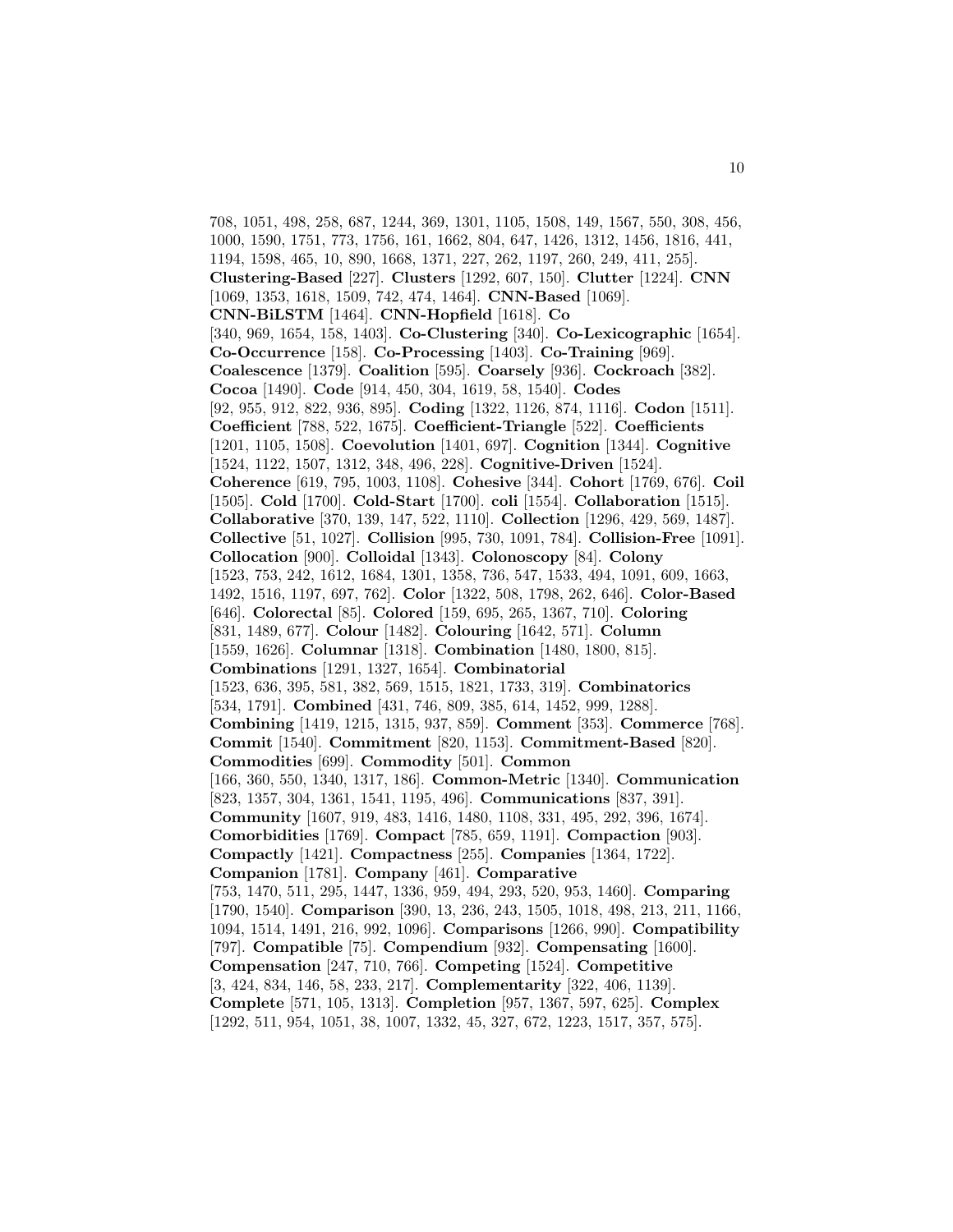**Complex-Valued** [327]. **Complexes** [76, 962]. **Complexity** [1322, 1079, 1081, 630, 1386, 251, 566, 1479, 1165, 1361, 1065, 671, 1704, 679]. **Component** [1575, 1502, 229, 1573, 1137, 1368, 1195, 160, 435]. **Components** [913]. **Composite** [527]. **Composites** [967, 52]. **Composition** [1163, 1230]. **Compound** [72]. **Compounds** [1066]. **Comprehensive** [1231, 1800, 1015]. **Compressed** [175, 240, 427, 110, 1361, 1284, 65, 870]. **Compressing** [733]. **Compression** [61, 971, 87, 1076, 116, 123, 1045, 941, 125, 1303, 1041, 134, 174, 80, 128, 339, 451, 860, 465, 1116]. **Compression-Based** [123]. **Compressive** [204, 306, 413, 485, 348, 435]. **Compressively** [1071]. **Computation** [1576, 1178, 785, 1354, 1355, 1208, 101, 23]. **Computational** [24, 556, 813, 1328, 472, 7, 1479, 130, 162, 41, 153, 1112, 1427, 1192, 1730, 679]. **Compute** [1555, 1689, 121]. **Computed** [1388]. **Computer** [57, 17, 1448, 85, 316, 904, 53]. **Computer-Aided** [57, 1448, 85, 53]. **Computerized** [272]. **Computing** [166, 1501, 1021, 1438, 426, 1577, 1156, 330, 534, 1791, 1205, 1646, 138, 172, 720, 338, 1252, 1331, 962, 1756, 1624, 1539, 1006, 1138, 776, 504, 310, 1726, 165, 589, 898, 273, 244, 792]. **Computing-Based** [1756]. **Computing-Overview** [1021]. **Concealment** [826]. **Concentration** [1062, 1368, 1464]. **Concept** [1101, 1653, 1167, 1339, 937, 1776]. **Concepts** [211, 1699, 213]. **Concerning** [1571]. **Concrete** [1626]. **Concurrent** [427]. **CONDA** [1101]. **CONDA-PM** [1101]. **Condition** [280, 1314]. **Conditional** [278, 1803, 1260]. **Conditions** [639, 289, 454, 1437, 1707, 1446, 1357, 1162, 1809, 592]. **Conductive** [772]. **Confidence** [1028]. **Confidence-Based** [1028]. **Configurable** [1484]. **Configuration** [907]. **Configurations** [17, 1728, 106]. **Configuring** [1389]. **Conflict** [791, 1202]. **Congestion** [1176, 1503, 1462, 1026]. **Congestion-Aware** [1462]. **Congruential** [1352]. **Conical** [833]. **Conjecture** [353, 324, 677]. **Conjugate** [322, 1486, 1629, 780, 664]. **Connected** [995, 166, 1267, 978, 1250]. **Connection** [723]. **Connectionist** [191]. **Connectivity** [974, 1605, 1549, 1382, 797, 571, 1334, 601, 1170]. **Connector** [786]. **ConNetClus** [1778]. **ConNetClus-Based** [1778]. **Consensus** [1649, 4, 929, 565]. **Consequences** [598]. **Conserving** [358]. **Consideration** [1683]. **Considering** [1513, 786, 453, 769, 565]. **Consistency** [592, 179]. **Consistent** [874]. **Constant** [1337, 985, 1313]. **Constant-Time** [1313]. **Constellation** [630]. **Constituents** [120, 35]. **Constrained** [974, 386, 1527, 172, 829, 167, 275, 1491, 1196, 1050, 1497, 992, 1521]. **Constraint** [1792, 186]. **Constraints** [600, 787, 1251, 630, 673, 1083, 896, 882, 1655, 143, 1310, 603, 986, 821, 1775, 493]. **Constriction** [171]. **Constructed** [26]. **Constructing** [1267, 1810, 341, 1138]. **Construction** [1637, 1440, 1102, 1507, 1279, 1483, 1059, 1136, 1763, 1057, 936, 1769, 368]. **Constructive** [1510, 948]. **Consumption** [1439]. **Contact** [303, 15]. **Container** [1302, 811]. **Containers** [741]. **Containership** [741]. **Containment** [1443, 589]. **Content** [1181, 1025, 149, 135, 1214, 53].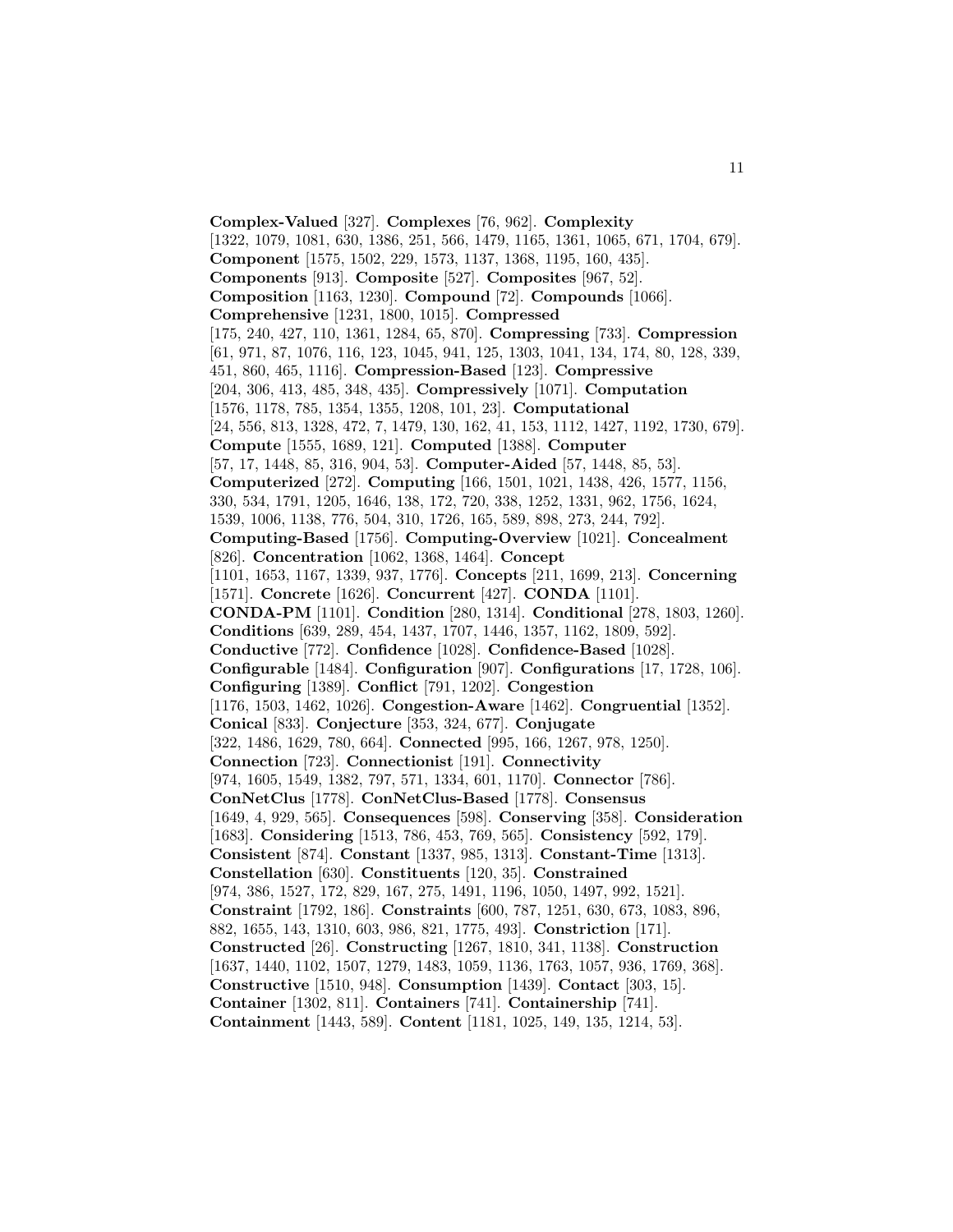**Content-Based** [53]. **Context** [355, 1789, 713, 1046, 1660, 118, 752, 1736]. **Context-Free** [118]. **Context-Sensitive** [355]. **Context-Sensitivity** [713]. **Contexts** [577]. **Contextual** [148]. **Contingency** [1102]. **Continua** [42]. **Continuous** [107, 1265, 510, 323, 1645, 1389, 581, 1281, 1694, 851, 577, 1497, 488, 555, 1406, 453]. **Continuous-Time** [581, 1497]. **Continuously** [1112]. **Contouring** [404]. **Contourlet** [879]. **Contract** [814, 497]. **Contract-Based** [497]. **Contraction** [940, 1428]. **Contractive** [1766]. **Contradiction** [459]. **Contradiction-Specific** [459]. **Contrail** [1194]. **Contrast** [230, 239]. **Contrastive** [1705]. **Contributing** [1562]. **Contribution** [1099]. **Control** [224, 1554, 1120, 1524, 531, 1321, 1411, 661, 449, 478, 127, 596, 791, 1266, 1639, 1039, 631, 37, 1505, 1472, 717, 1746, 1046, 1443, 830, 343, 1616, 696, 1446, 437, 690, 1249, 764, 621, 793, 1392, 375, 929, 686, 1189, 6, 637, 1283, 404, 1760, 1535, 876, 564, 1452, 993, 538, 588, 461, 837, 487, 1597, 798, 247, 1818, 1516, 1402, 425, 719, 1345, 807, 1773, 992, 623, 810, 1521, 1775, 782, 1733, 1673, 841, 729]. **Control-Oriented** [531]. **Controllability** [1251]. **Controllable** [1538]. **Controlled** [1031, 1251]. **Controller** [639, 991, 692, 888, 1233, 753, 983, 1617, 690, 1423, 626, 801, 293, 1135, 468, 911, 1457, 538, 362, 1516, 425, 617]. **Controllers** [1018, 834, 494, 475, 612, 953, 579]. **Controls** [981]. **Convective** [1098]. **Convergecast** [210]. **Convergence** [315, 289, 388, 318, 416, 1093, 1094, 968]. **Convergent** [274]. **Converging** [748]. **Conversation** [1748]. **Conversion** [985, 1675]. **Convert** [1250]. **Converters** [1678]. **Converting** [1661]. **Convex** [739, 1033, 1673]. **Convex-Hull** [739]. **Convexity** [102]. **Conveyor** [828, 385]. **Convolution** [1152, 760, 69, 1812, 856]. **Convolutional** [1010, 540, 1414, 1086, 1415, 1388, 1614, 1685, 795, 640, 1572, 1133, 1450, 1720, 681, 898, 1820, 559, 364, 859, 872, 679]. **Convolutional-Neural-Network-Based** [1720]. **COOBBO** [244]. **Cooking** [1309]. **Cooperation** [1287, 1344, 411, 768]. **Cooperative** [1264, 489, 1475, 582, 1337, 1401, 1775, 1674]. **Coordinate** [543]. **Coordination** [1443, 515, 1738]. **Copositive** [1653]. **Copper** [849]. **Copula** [1082]. **Copulas** [112]. **Cord** [385]. **Core** [203, 1292, 458, 198, 1343, 1670]. **Core-Clusters** [1292]. **Cores** [1248]. **Coresets** [1034]. **Coronavirus** [1457]. **Corpora** [725]. **Corpus** [474]. **Corrected** [11]. **Correction** [1791, 460, 213, 1339, 869]. **Correlated** [722]. **Correlation** [1393, 67, 1416, 304, 1306, 62, 1171]. **Correspondence** [942]. **Cosine** [1233, 650, 608]. **Cosine-Modulated** [608]. **Cost** [654, 1408, 147, 1355, 1566, 693, 764, 1754, 23, 1809, 1513, 1222, 1137, 1427, 1454, 658]. **Cost-Benefit** [1137]. **Cost-Efficient** [1809]. **Cost-Sensitive** [1754]. **Cost-Sharing** [1355]. **Costs** [1665, 1722]. **Count** [121, 1137]. **Counter** [854]. **Counter-Terrorism** [854]. **Counting** [1743]. **Countries** [1240]. **Coupled** [209, 711, 528, 418, 532, 404, 1430]. **Coupling** [1658, 805, 384]. **Cournot** [496]. **Course** [370, 171, 375]. **Course-Keeping** [375]. **CoV** [1598]. **Cover** [615, 689, 74, 551, 111]. **Coverage** [66, 491]. **COVID**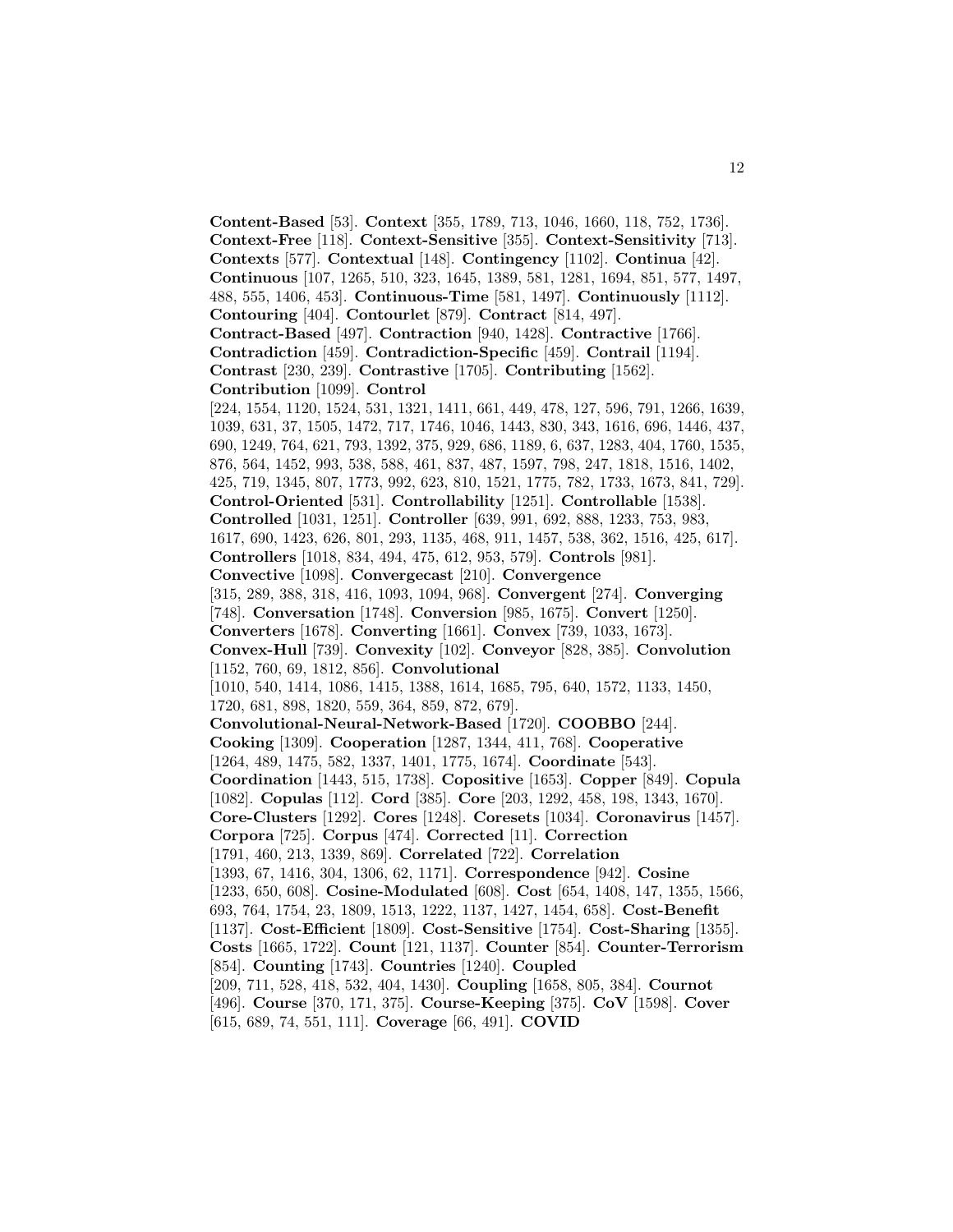[1407, 1175, 1572, 1460, 1348, 1289]. **COVID-19** [1407, 1175, 1572, 1460, 1348, 1289]. **CPU** [422]. **CPU/GPU** [422]. **CR** [234]. **Cracked** [342, 42]. **Cracks** [1023]. **Crash** [1137]. **Creating** [1248]. **Credit** [546, 1514, 883, 1779]. **CRIS** [1049]. **Crisis** [1416]. **Criteria** [1394, 1468, 922, 1474, 172, 1507, 1364, 1451, 1316, 407]. **Criterion** [1707, 844, 1166, 1054, 605, 394]. **Critic** [453]. **Critical** [169, 1716]. **Critical-Line** [169]. **Crops** [1701]. **Cross** [812, 1070, 404, 1221, 399, 757, 1225, 474, 1142, 1200]. **Cross-Camera** [1142]. **Cross-Coupled** [404]. **Cross-Domain** [474]. **Cross-Entropy** [1070, 1225]. **Cross-Language** [1200]. **Cross-Layer** [812]. **Cross-Origin** [1221]. **Cross-Project** [757]. **Cross-Validation** [399]. **CrossFit** [1690]. **Crosswords** [1622]. **Crowd** [1743, 1103, 582, 1288]. **Crowdsourcing** [1320, 497]. **Crucial** [8]. **Crunch** [692]. **Cryptanalysis** [1661]. **Cryptocurrency** [1741, 1063]. **Cryptography** [563, 1374]. **CS** [266, 296]. **CSI** [1586]. **CT** [242, 683, 1071, 918, 91, 642, 819, 260, 899]. **CT/PET** [1071]. **CTC** [85]. **Cu** [1368]. **Cu-** [1368]. **Cube** [1523, 1365]. **Cube-Free** [1365]. **Cubes** [137]. **Cubic** [102, 1664, 1541, 560, 666, 104]. **Cuboids** [1343]. **Cuckoo** [236, 567, 561]. **Cultivations** [1554]. **Cultural** [1451]. **Culture** [446]. **Cumulative** [858]. **Currency** [1130]. **Current** [1002, 1074, 827, 644, 1005, 623, 53]. **Cursory** [1625]. **Curvature** [1800]. **Curvature-Based** [1800]. **Curve** [338]. **Curves** [1024]. **Customer** [1811]. **Customizable** [940]. **Customized** [1249, 1314]. **Cut** [1412, 1565, 541]. **Cutting** [1408, 1565, 584]. **Cyber** [1709, 1732]. **Cyber-Physical** [1709]. **Cybersecurity** [1805]. **Cycle** [1769, 671, 1066]. **Cycles** [506, 716]. **Cyclic** [81, 485]. **Cyclical** [838]. **Cycling** [241]. **Cyclotomic** [912]. **CYK** [1199]. **Cylinder** [425, 807]. **Cylindrical** [842, 1765].

**D** [819, 152, 683, 1217, 235, 1238, 635, 892, 101, 1550, 259, 1567, 1008, 852, 1191, 91, 731, 606, 479]. **D-Grid** [1217]. **D-S** [235]. **D2D** [1329, 837]. **Damage** [1414, 347, 927, 736, 73, 1141]. **Danger** [1588]. **Dangerous** [1571]. **Dark** [988]. **Data** [107, 1319, 654, 1049, 1034, 1741, 1062, 905, 414, 89, 971, 1074, 13, 921, 278, 556, 87, 1076, 867, 1382, 1156, 336, 956, 862, 116, 1384, 372, 934, 457, 1788, 1182, 1296, 708, 1051, 1185, 1206, 1584, 1710, 598, 1795, 447, 1644, 781, 1208, 1796, 1244, 880, 356, 321, 306, 1132, 1029, 1248, 1478, 822, 693, 1567, 835, 1479, 429, 886, 965, 1278, 650, 1306, 1754, 829, 1044, 680, 148, 1334, 143, 771, 1756, 174, 276, 935, 748, 419, 314, 645, 288, 1253, 909, 770, 722, 1758, 1716, 852, 1220, 725, 1221, 804, 523, 1718, 452]. **Data** [180, 889, 1256, 665, 1719, 860, 1454, 150, 1720, 973, 1456, 1224, 1037, 592, 676, 1727, 1699, 368, 117, 1819, 1403, 643, 1431, 1670, 1140, 477, 359, 1116, 656, 638, 1546, 517, 1026, 841, 1600, 1400]. **Data-Aided** [965]. **Data-Driven** [1062, 1795, 1334, 1819, 1403]. **Data-Oriented** [1224]. **Data-Parallel** [1546]. **Data-Selective** [748]. **Data-Sets** [1132]. **Database** [123]. **Databases** [1049, 850, 727, 10, 1318]. **Datasets** [1014, 1298, 1609, 1110, 1426, 1113]. **Date** [1570]. **Davidson** [1171]. **Day** [501]. **Dbpedia** [1159]. **DC**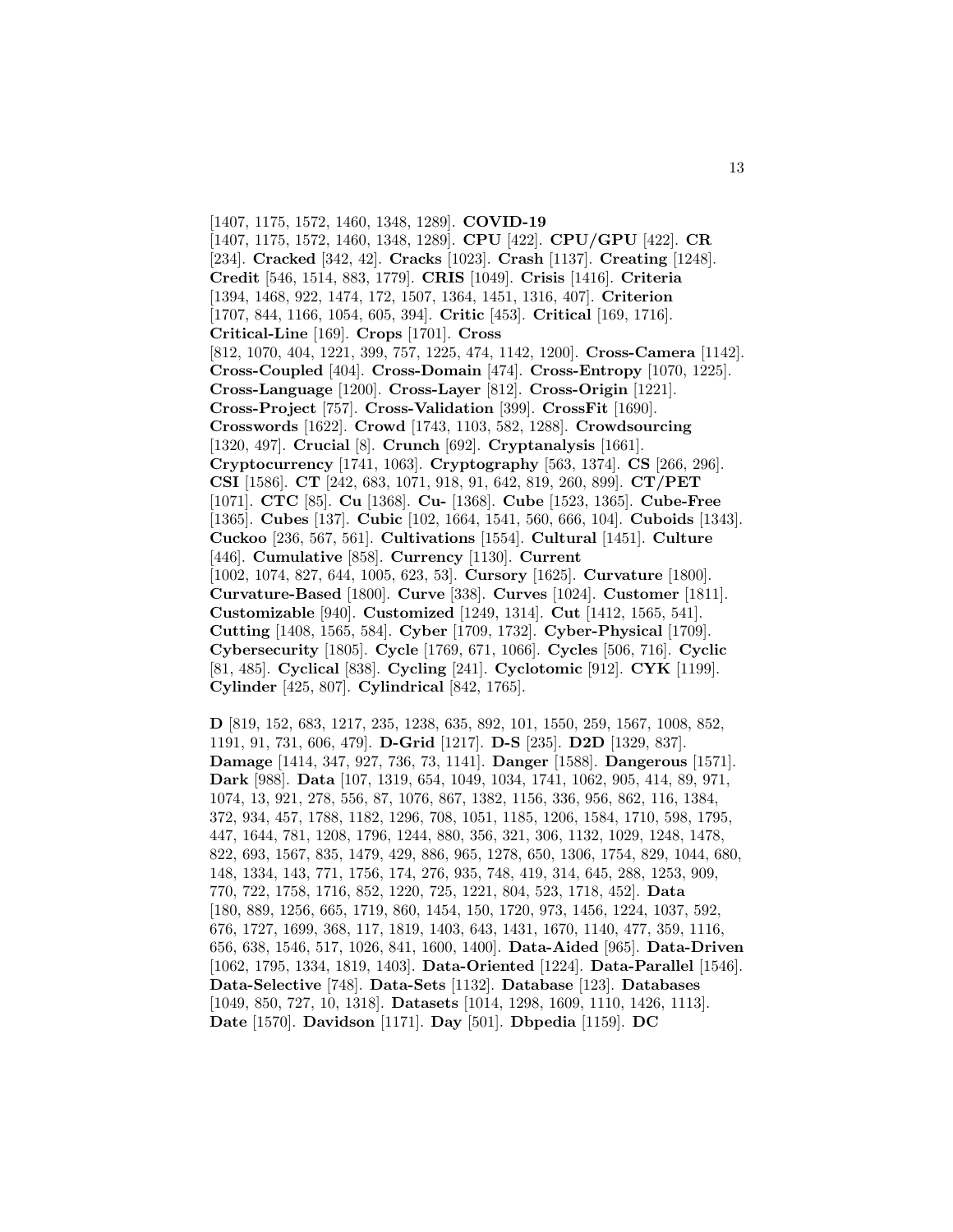[1678, 1104, 690, 1590, 1457, 1260]. **DC-GAN** [1260]. **DCA** [1104]. **DCD** [1093]. **DCD-Based** [1093]. **De-Noising** [705]. **De-Quantization** [641]. **DEA** [1166]. **Dealing** [1660, 1736]. **Debiasing** [1319]. **Debt** [1097]. **Decentralized** [1321, 1698]. **Decimal** [1459]. **Decision** [590, 1021, 84, 1321, 1468, 787, 1640, 1082, 1793, 1046, 1562, 1507, 1248, 735, 1044, 709, 1364, 684, 1285, 1057, 560, 943, 1724, 536, 227, 533, 1732, 407, 651, 666, 1436, 703]. **Decision-Making** [590, 684, 1285, 560, 943, 536, 533, 1732, 666]. **Decisions** [1528, 1302]. **Decodable** [822]. **Decoding** [1524, 427, 1570, 936, 895]. **Decomposition** [1781, 1349, 95, 1153, 1079, 1561, 1104, 1242, 721, 257, 376, 501]. **Decomposition-Based** [1349]. **Decomposition-Ensemble** [501]. **Decompositions** [916, 1325, 942, 1733]. **Deconvolution** [899]. **Decoupling** [354]. **Deduplication** [135]. **Deduplication-Enabled** [135]. **Deep** [1393, 1632, 1407, 1377, 1605, 930, 596, 1234, 1202, 1069, 862, 669, 663, 779, 1238, 1025, 707, 619, 795, 1022, 1476, 508, 1749, 1305, 1107, 1590, 422, 535, 694, 1063, 1334, 770, 1448, 1282, 1693, 1512, 1006, 1016, 1721, 1458, 950, 1542, 1067, 1820, 1141, 1372, 1498, 364, 552, 826, 1465]. **Deep&Cross** [1243]. **Deepfake** [1739]. **Defacement** [894]. **Defect** [1047, 1133, 385, 757, 1520]. **Defects** [750]. **Defense** [108, 1732]. **Deficiencies** [1727]. **Defined** [90, 831]. **Deformable** [843, 91]. **Degenerate** [176]. **Degeneration** [552]. **Degradation** [620]. **Degree** [166, 1024, 515, 579, 1518]. **Degressive** [1144]. **Dehazing** [988]. **DeHoop** [1817]. **Delaunay** [76]. **Delay** [945, 617, 1018, 296, 276, 1064, 247, 1400, 525]. **Delay-Prone** [945]. **Delayed** [414, 934]. **Delays** [705]. **Deletion** [1402]. **Deletions** [109]. **Delivery** [1570, 1801, 1164, 902, 1730]. **Delphi** [863]. **Demand** [1473, 1476, 1541, 1431, 513]. **Demand-Supply** [1476]. **Demands** [1308, 1311]. **Dendritic** [1625]. **Denial** [1673]. **Denoising** [1353]. **Dense** [1663]. **Densest** [901, 541]. **DenseZDD** [659]. **Densities** [1365]. **Density** [1677, 775, 1110, 1112]. **Deoxy** [601]. **Deoxy-Haemoglobin** [601]. **Dependence** [620]. **Dependencies** [1655]. **Dependent** [225, 1239, 1272, 1477, 143, 1342, 118]. **Deployable** [1380]. **Deployment** [473, 1195]. **Deposition** [1368]. **Depot** [1275, 605]. **Depth** [1439, 799, 629, 1527]. **Derek** [98]. **Derivative** [1119, 981, 315, 388, 280, 267, 1664, 845, 337]. **Derivative-Free** [267, 337]. **Derivatives** [33]. **Derived** [1110]. **Descent** [559, 453]. **Descent5** [664]. **Description** [1536]. **Descriptive** [1322]. **Descriptor** [657]. **Descriptors** [915, 46]. **Design** [981, 1439, 1233, 25, 914, 1640, 374, 1380, 511, 434, 1611, 472, 1683, 830, 78, 1248, 1588, 1161, 397, 675, 1806, 728, 585, 1691, 801, 275, 1219, 1761, 1452, 1338, 1595, 911, 1427, 1287, 538, 1028, 857, 461, 47, 1731, 608, 1463, 786, 8, 228, 553]. **Designing** [984, 557, 1215, 368]. **Designs** [722, 856]. **Desired** [1066]. **Detect** [506, 1480, 1228, 309]. **Detecting** [1645, 1357, 1173, 527, 1776, 1230]. **Detection** [1739, 1407, 1740, 894, 610, 879, 115, 1292, 1202, 1607, 1350, 282, 1077, 976, 229, 1560, 630, 1297, 287, 825, 919, 157, 1299, 27, 483, 1685, 1711,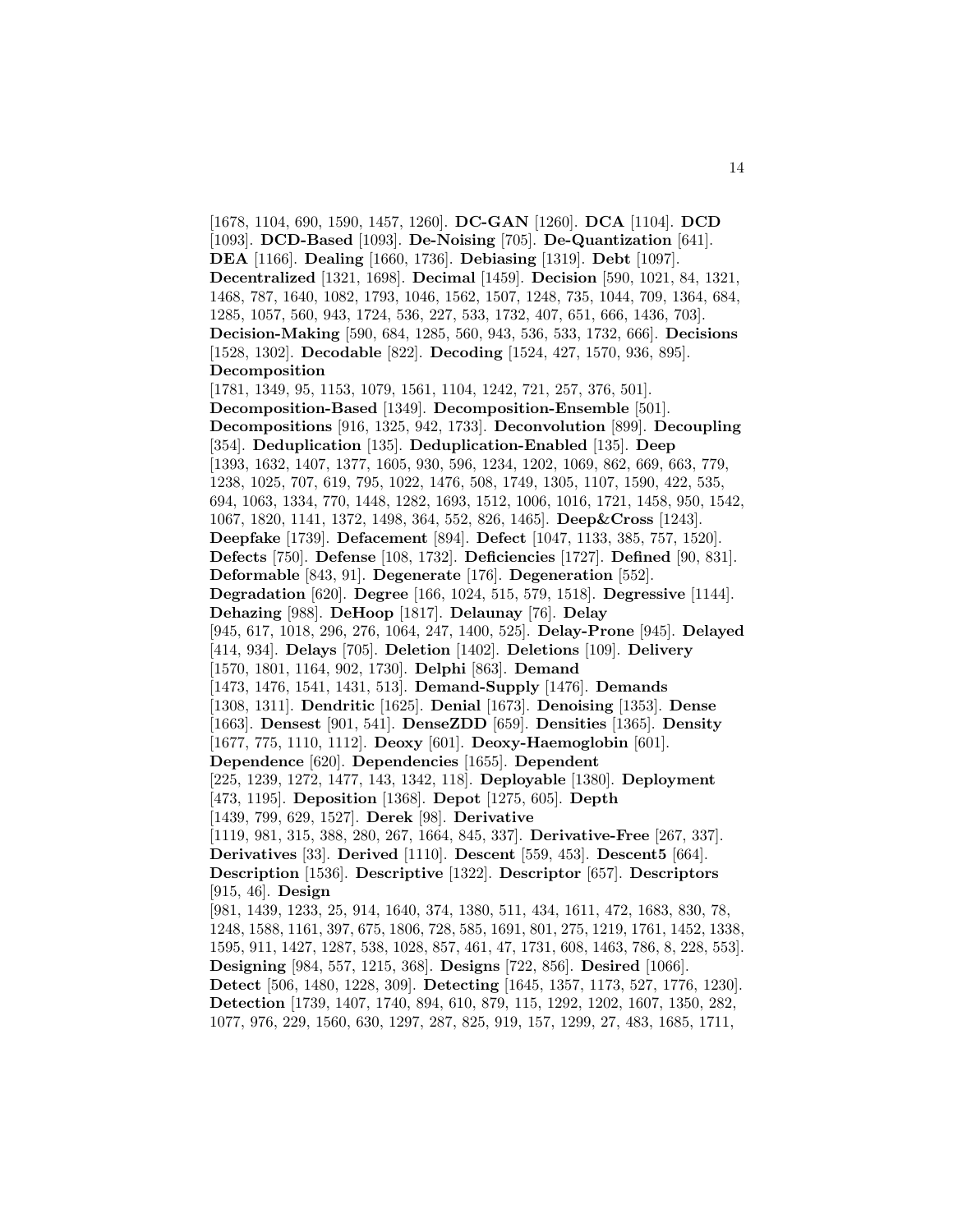1445, 1047, 458, 459, 655, 701, 1714, 808, 1070, 148, 1335, 920, 331, 1532, 419, 495, 1716, 1363, 614, 1534, 1625, 1023, 742, 469, 292, 1016, 845, 154, 776, 480, 660, 85, 441, 857, 950, 316, 119, 160, 1343, 1701, 750, 836, 1702, 1461, 819, 1520, 1545, 260, 307, 396, 1056, 733, 859, 518, 1602, 1500, 1547, 1737, 86]. **Detector** [1253, 1114]. **Determinants** [1723]. **Determination** [22, 1639, 1551, 703]. **Determine** [662, 1562, 846, 276]. **Determining** [50, 1294, 1102, 1535]. **Deterministic** [1034, 1687, 1760, 1698, 1494]. **Detonation** [1580]. **Detours** [1579]. **Development** [59, 1211, 463, 1451, 1434]. **Device** [706, 319]. **Device-to-Device** [319]. **Device-to-Device-Enabled** [706]. **Dewetron** [288]. **DFS** [796]. **DGA** [1363]. **DGT** [1040]. **Diabetes** [37]. **Diabetic** [758]. **Diagnose** [342]. **Diagnosing** [1382, 927, 904]. **Diagnosis** [57, 1177, 928, 816, 1681, 472, 1614, 272, 1360, 1048, 188, 316, 613, 53]. **Diagnostic** [1809, 1005]. **Diagnostics** [976, 1007]. **Diagonal** [1686]. **Diagonally** [754]. **Diagrams** [1173]. **Dial** [783]. **Dial-a-Ride** [783]. **Diameter** [1151, 276]. **Diameter-Aggregation** [276]. **Dichotomous** [1073]. **Dictionaries** [110]. **Dictionary** [922, 1183, 751, 875, 465]. **Difference** [1713, 1058, 481, 1398, 731, 1344]. **Difference-Based** [1398]. **Different** [390, 13, 1069, 17, 1470, 1018, 323, 1683, 1565, 1656, 1755, 546, 889, 1813, 953, 254, 91, 1405, 768]. **Differential** [1119, 1073, 1201, 753, 761, 885, 980, 420, 409, 754, 941, 1797, 1617, 532, 401, 1162, 1594, 1191, 891, 96, 1226, 1768, 1725, 309, 697, 815, 1630]. **Differential-Evolution-Based** [697]. **Differentiated** [408]. **Diffusion** [1040, 1560, 77, 1650, 216]. **Diffusion-Weighted** [77]. **Diffusivity** [481]. **Digital** [1377, 87, 1076, 431, 772, 54, 1814, 1374, 86]. **Digraph** [506, 111]. **Digraphs** [831]. **Dimension** [264, 489, 1208, 1132, 1569, 1065, 389]. **Dimensional** [1408, 1525, 220, 980, 229, 1610, 1051, 1242, 1590, 1391, 1728, 870, 359, 1374, 1230, 15]. **Dimensionality** [1609, 1166]. **Dimensions** [160]. **Dipole** [33]. **Direct** [363, 1074, 825, 196, 272, 992, 354]. **Direct-Comparison** [992]. **Directed** [797, 1585, 1250, 376, 962, 396]. **Direction** [351, 384]. **Directional** [1605, 714, 707, 1088, 985]. **Directions** [1739]. **Directly** [754]. **Dirichlet** [1696]. **Disaster** [516]. **Disasters** [1813]. **Discharges** [1086]. **Discontinuities** [60]. **Discontinuous** [152, 1391]. **Discovering** [1723]. **Discovery** [1707, 201, 194, 1334, 41]. **Discrete** [1265, 785, 343, 69, 764, 1655, 1589, 755, 1760, 1763, 1338, 911, 1453, 985, 1494]. **Discrete-Event** [1655, 1763]. **Discrete-Time** [343, 764, 1338, 911]. **Discriminative** [733]. **Disease** [1605, 1299, 676, 1259, 1701]. **Diseases** [57, 1681, 795, 1769]. **Disjoint** [1409, 159, 1396]. **Disk** [2]. **Disorder** [1740, 548]. **Disordered** [790, 1620, 1372, 1704, 1375]. **Dispatch** [222, 256]. **Dispersed** [1633]. **Dispersion** [476, 1708, 1629]. **Displacement** [1516]. **Display** [977]. **Dissection** [940]. **Dissimilarity** [757]. **Dissolved** [1554]. **Distance** [1350, 1298, 635, 1206, 1208, 720, 1132, 4, 338, 1331, 1306, 1361, 109, 1816, 349, 1172, 1499, 1405]. **Distance-Based** [1298, 1206]. **Distances** [1125]. **Distancing** [1182]. **Distillation** [1619, 1772]. **Distillation-Based**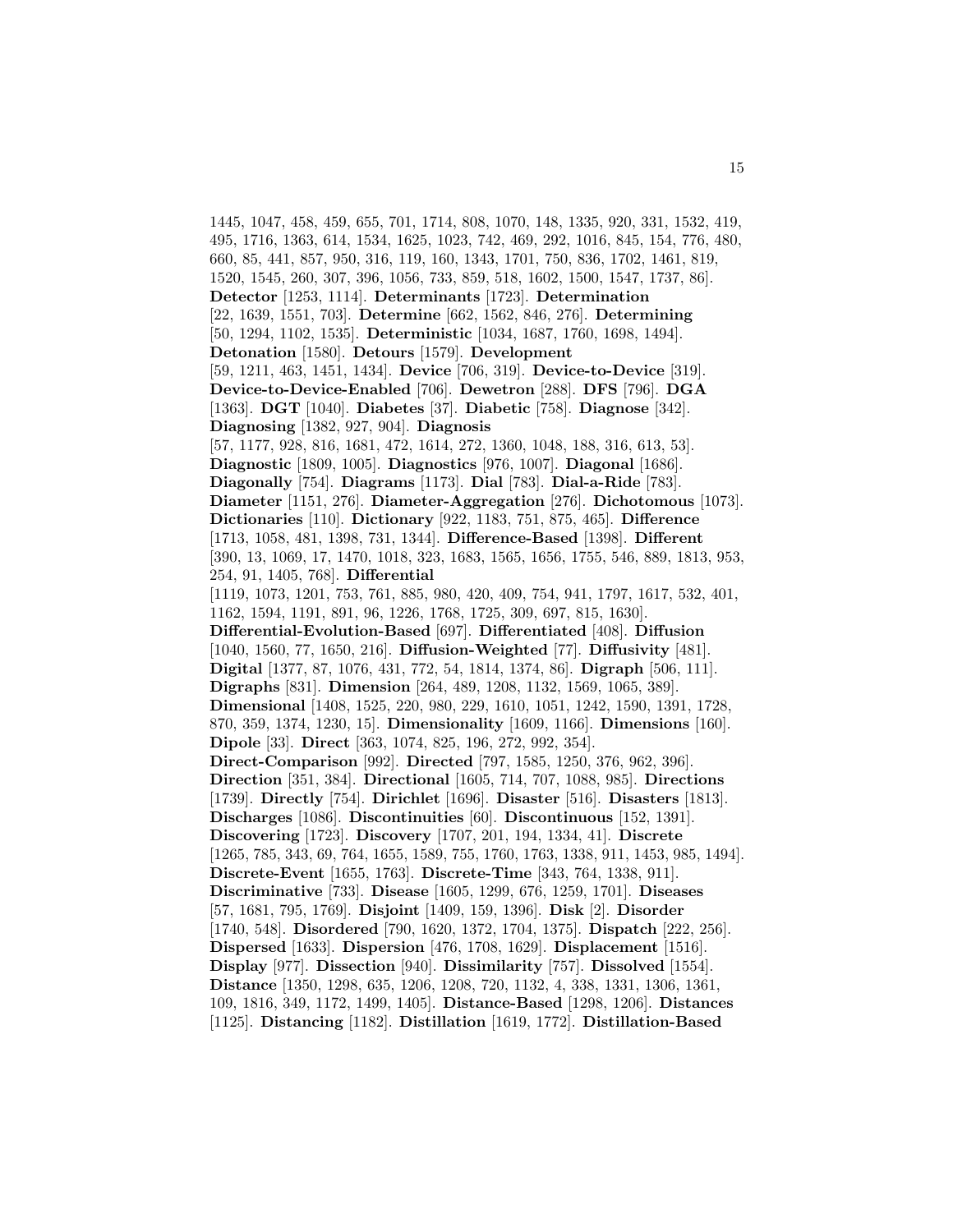[1619]. **Distilled** [1390]. **Distributed** [1014, 906, 905, 24, 1151, 636, 116, 931, 874, 287, 202, 919, 572, 528, 1089, 616, 429, 773, 1108, 143, 1807, 18, 804, 452, 1698, 1667, 516, 1818, 1599, 1545, 1199, 1734, 1434]. **Distributing** [1475]. **Distribution** [1633, 1784, 1525, 51, 595, 699, 121, 1623, 1810, 634, 1287, 165, 1258, 1317, 1546, 1674]. **Distributional** [442, 1060]. **Distributions** [785, 1747, 994, 1253, 1113, 1629]. **Disturbance** [1120, 888, 1617, 1773]. **Disturbances** [661]. **Divergence** [157]. **Diversification** [428]. **Diversity** [1427, 594, 1198]. **Dividing** [1557]. **Divisible** [138]. **DNA** [1076, 1156, 125, 297, 1041, 1543]. **DNN** [1253]. **Do** [1458]. **Docking** [32, 1433]. **Document** [1231, 627, 350, 149, 640, 989, 674]. **Documents** [284]. **Does** [1058]. **DOF** [404]. **Doha** [1219]. **Domain** [840, 434, 648, 721, 839, 268, 507, 1280, 293, 997, 1820, 474, 467, 1604]. **Domain-Specific** [434]. **Domains** [1640, 1470, 486]. **Dombi** [560]. **Dominance** [603, 493]. **Dominant** [1613]. **Dominated** [1612, 1570]. **Dominating** [1409, 1323, 978, 1252, 162, 910]. **Dosing** [719]. **Double** [489, 155, 807]. **Double-Cylinder** [807]. **Double-Threshold** [489]. **Doubly** [279]. **Doubly-Selective** [279]. **Down** [1530]. **Downwind** [774]. **DQN** [1494]. **DRAM** [139]. **Drawing** [376]. **Drawings** [345]. **Drift** [1101, 1297, 1776]. **Drill** [1780]. **Driven** [1575, 991, 1002, 1524, 1636, 1062, 874, 1795, 1649, 737, 1334, 1510, 1694, 1224, 1819, 1403, 1461]. **Drives** [1179]. **Driving** [1296]. **Drop** [1513]. **Dropout** [559]. **Dropped** [1656]. **Drug** [1785, 400]. **Drum** [876]. **DS** [1095]. **DSM** [1793]. **DSP** [607]. **DTI** [157]. **DTW** [1000]. **Dual** [1128, 509, 1003, 585, 1310, 270, 533, 1604]. **Dual-Frequency** [509]. **Dual-Rate** [270]. **Dubins** [164]. **Duplication** [1496]. **Duplication-Transfer-Loss** [1496]. **Duration** [949]. **Durations** [947]. **during** [683, 1214]. **DVB** [970]. **DVB-T2** [970]. **Dynamic** [1017, 726, 714, 916, 526, 424, 1411, 24, 1468, 478, 761, 139, 500, 629, 1503, 797, 1325, 335, 209, 1084, 1272, 1684, 1273, 1356, 1649, 1186, 1390, 130, 1007, 352, 448, 917, 1160, 1332, 45, 1688, 977, 1279, 1621, 1691, 796, 495, 569, 392, 564, 1763, 1454, 845, 973, 1698, 1768, 1731, 232, 719, 1495, 1497, 578, 872, 658, 496, 294, 1293]. **Dynamical** [528, 1689, 900, 1190, 1228, 1517]. **Dynamics** [414, 264, 931, 1745, 846, 1660, 865, 1192, 810]. **DynASP2.5** [1325].

**E-Commerce** [768]. **e-Grocery** [1287]. **E-Learning** [114]. **Early** [1740, 1801, 188, 316]. **Easily** [468]. **EC2** [1138]. **Eccentricity** [165]. **ECG** [862]. **ECG-Rhythm** [862]. **Echelon** [1168, 1513]. **Echolocation** [56]. **Ecology** [35]. **Ecology-Relevant** [35]. **Economic** [1644, 222, 256]. **Economy** [1002, 829]. **Economy-Related** [829]. **ECT** [772]. **EDAS** [863]. **Edge** [166, 159, 976, 157, 1585, 957, 689, 1224, 1114, 898, 1067, 756, 1545, 792].

**Edge-Colored** [159]. **Edge-Missing** [957]. **Edge-Nodes** [756]. **Edge-Uniform** [689]. **Edges** [1011]. **Edit** [720, 109, 349, 1499]. **Edited** [74]. **Editor** [1]. **Editorial** [971, 215, 1383, 880, 1212, 212, 1718, 1697, 1601]. **Editors** [1209, 1165]. **Educational** [114]. **Edwards** [1624]. **EEG**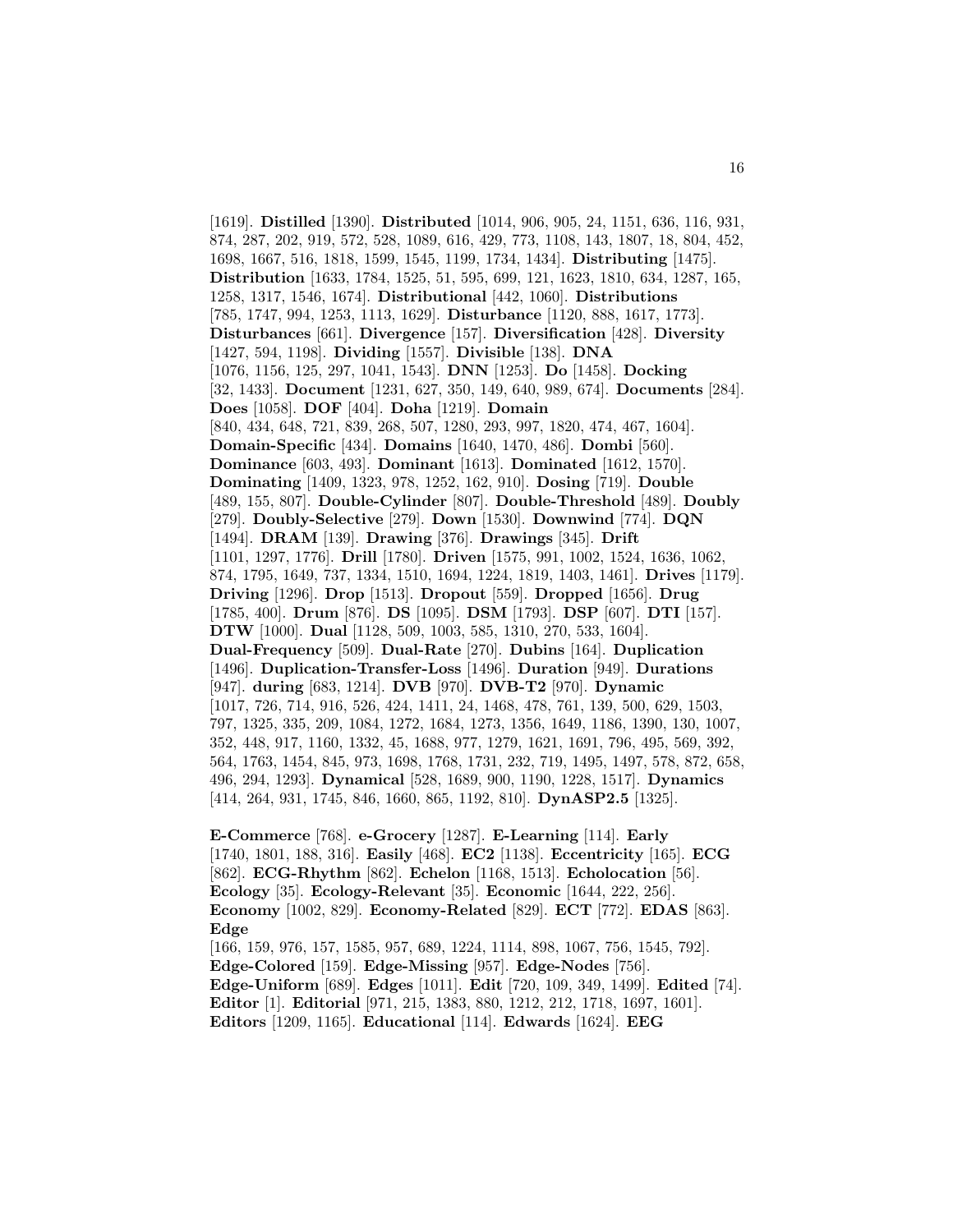[1605, 1502, 1382, 1183, 1569, 920, 463, 889, 1174, 1738]. **EEMD** [816]. **Effect** [350, 1069, 1309]. **Effective** [1349, 1382, 330, 956, 306, 1808, 1692, 1135, 1598, 656]. **Effectively** [173]. **Effects** [554, 149, 1304, 1281, 745, 1037, 565]. **Efficiencies** [1780]. **Efficiency** [722, 319]. **Efficient** [1677, 315, 1740, 1074, 330, 956, 669, 631, 75, 615, 1295, 1296, 1236, 329, 1610, 688, 740, 662, 760, 1415, 181, 1185, 978, 1747, 1242, 1208, 880, 619, 720, 1249, 1481, 1090, 1279, 796, 1015, 1758, 744, 18, 161, 1809, 1483, 998, 1395, 1220, 523, 436, 647, 1285, 1454, 154, 1368, 968, 1342, 1429, 349, 1598, 1227, 1430, 653, 1669, 337, 445, 249, 1546, 218, 197, 549, 1500]. **EfficientNets** [1529]. **Eigenvalue** [1491, 925]. **Eigenvalues** [1337]. **Eigenvector** [347]. **Eight** [239]. **Eight-Scale** [239]. **Eighth** [289, 388, 267]. **Eighth-Order** [267]. **Elastic** [754, 1450]. **Elasticity** [665]. **Elastodynamic** [1391]. **Elastomer** [939]. **Election** [1189]. **Electric** [788, 801, 564, 1001, 789]. **Electrical** [393, 832, 1566]. **Electricity** [1061, 403, 453]. **Electro** [543, 1658]. **Electro-Hydraulic** [543]. **Electro-Thermal** [1658]. **Electrocardiogram** [1681]. **Electrolarynx** [39]. **Electrolyte** [1368]. **Electromagnetic** [1074, 385, 1721, 1817]. **Electronics** [568]. **Electrooculography** [1702]. **Element** [152, 1052, 675, 52, 11, 1626]. **Elements** [785, 1391, 406, 68]. **Elias** [92]. **Elite** [415]. **Elitism** [308]. **Ellipsoid** [1338]. **Ellipsoidal** [1764]. **Elliptical** [112]. **ELM** [508, 613, 1822]. **ELM-RBF** [1822]. **Elman** [766]. **Elongation** [849]. **Elston** [1525]. **Embedded** [924, 1099, 967]. **Embedding** [906, 924, 1234, 1643, 1088, 459, 1163, 1756, 821, 359]. **Embeddings** [668]. **EMD** [385, 530]. **Emergencies** [1785]. **Emergency** [787, 1182, 520, 206]. **Emergent** [191]. **Emerging** [1270, 78, 1136]. **emgr** [622]. **Emission** [1503, 1513]. **Emotion** [1711, 1748, 463, 1667, 1013]. **Emotional** [470, 1200]. **Empirical** [1789, 622, 1567, 35]. **Employee** [1370]. **Employing** [1391, 1766]. **Emulation** [1731]. **Enabled** [706, 135, 1141]. **Enclosures** [1338]. **Encoded** [868, 1144]. **Encoder** [540, 643, 1518]. **Encoding** [793, 327, 1041, 1518]. **Encrypted** [452]. **Encyclopedia** [74]. **End** [1294, 1566, 1772]. **End-to-End** [1772]. **Energy** [1501, 543, 693, 987, 1015, 18, 161, 1660, 358, 1395, 647, 564, 1455, 869, 759, 837, 1095, 545, 964, 1821, 724, 549, 769, 792]. **Energy-Aware** [987, 724]. **Energy-Conserving** [358]. **Energy-Efficient** [1395, 647, 549]. **Energy-Harvesting** [769]. **Enforcing** [170]. **Engagement** [1748]. **Engine** [725, 841]. **Engineering** [1052, 395, 1530, 1007, 1823]. **Enhanced** [562, 1523, 1010, 449, 146, 1003, 1286, 1453, 878, 1544, 496, 1779]. **Enhancement** [1633, 230, 1558, 708, 39, 507, 1590, 1071, 742, 758, 1095, 239, 1469]. **Enhancing** [1774]. **Enough** [1568, 1366]. **Enrichment** [1110]. **Ensemble**

[1031, 885, 1004, 1353, 1268, 1682, 1025, 969, 808, 1063, 770, 1166, 960, 1092, 1667, 501, 638, 1198, 1013, 1200]. **Ensembles** [1578, 1060, 56, 1028]. **Ensembling** [1529]. **Ensuring** [1233]. **Enterprise** [1814]. **Entity** [442]. **Entropy**

[240, 928, 934, 1794, 122, 566, 822, 1070, 54, 1166, 1426, 1225, 515, 1116, 1375]. **Entropy-Based** [566, 1426]. **Entry** [1380]. **Enumerating** [259, 767].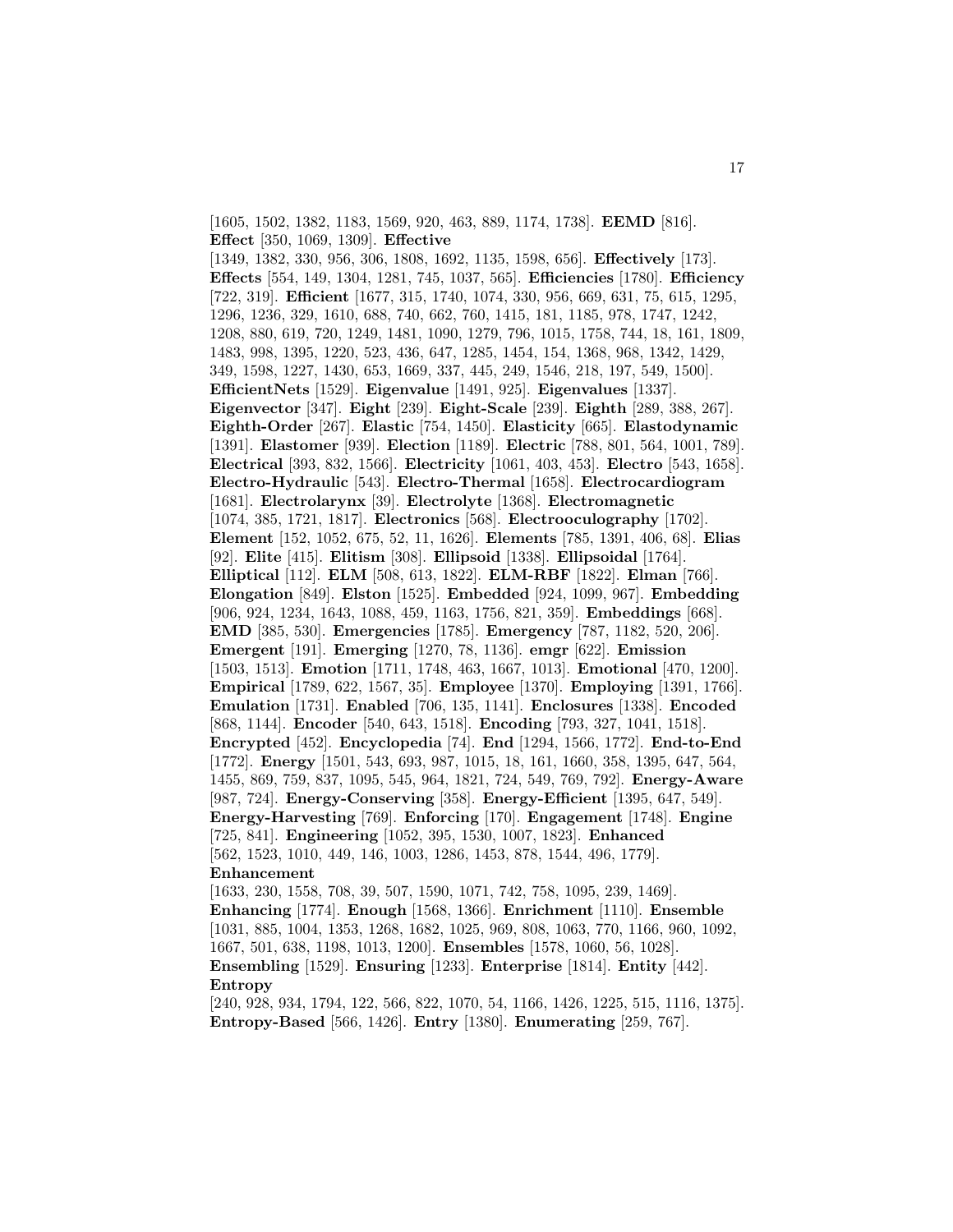**Enumeration** [933, 21]. **Envelope** [644]. **Environment** [443, 138, 1694, 237, 580, 883]. **Environmentally** [771]. **Environments** [1549, 336, 321, 35, 1806, 1138, 1768, 300, 377, 1494]. **Envy** [1541]. **Envy-Free** [1541]. **epf** [1290]. **Epidemic** [1251]. **Epileptic** [1569]. **Epipolar** [480]. **Epipolar-Geometry** [480]. **Epistasis** [1379]. **Epitope** [36]. **Equal** [1489]. **Equality** [821]. **Equation** [1019, 261, 1079, 941, 290, 265, 1483]. **Equation-Error** [265]. **Equations** [1119, 1020, 328, 455, 423, 454, 1437, 305, 324, 203, 1201, 1098, 1351, 980, 482, 409, 754, 274, 1797, 532, 1162, 1661, 1594, 1537, 1812, 341, 1191, 1094, 96, 310, 774, 299, 488, 524, 1143, 317, 353]. **Equilibria** [1576, 1264]. **Equilibrium** [1790, 1355]. **Equipment** [1570, 594, 357]. **Equisum** [908]. **Equivalence** [1100, 265]. **Equivalence-Based** [265]. **Erased** [1142]. **Erratum** [455]. **Error** [418, 1797, 438, 929, 1055, 265, 1551, 1338, 155, 766, 826]. **Errors** [1075, 1248]. **Escherichia** [1554]. **Estimates** [1055]. **Estimating** [673, 416, 601, 1366, 1628]. **Estimation** [1635, 1439, 471, 788, 1525, 976, 372, 466, 379, 1797, 1686, 737, 965, 509, 716, 801, 1759, 1396, 1112, 1763, 1764, 480, 653, 710, 836, 216, 377, 718, 384]. **Estimator** [845, 1545]. **Estimators** [1424]. **Euclidean** [380, 4, 948]. **Eukaryotic** [1818]. **Euler** [1762]. **EUR** [74]. **Eutrophying** [993]. **Evacuation** [959, 1288]. **Evaluate** [1474]. **Evaluating** [581, 722]. **Evaluation** [1394, 1181, 934, 678, 1240, 823, 863, 1246, 450, 428, 1566, 1588, 1800, 12, 1057, 1724, 407, 1406]. **Evaluations** [981, 1742]. **Evapotranspiration** [5]. **Evasion** [1641, 1089]. **Event** [1788, 1183, 1655, 1335, 1220, 1763, 284]. **Event-Related** [1183]. **Every** [1663]. **Everything** [105]. **Evidence** [235, 1095]. **Evolution** [1073, 753, 761, 885, 1385, 1051, 401, 800, 1226, 1768, 1725, 309, 697, 815]. **Evolutionary** [1677, 512, 1680, 631, 190, 1389, 557, 1188, 1511, 444, 843, 480, 502]. **Evolutionary-Fuzzy** [444]. **Evolving** [639, 1125, 1326, 689, 60, 1666]. **Exact** [1017, 1291, 1111, 153, 81, 1193, 1342, 952]. **Examination** [221]. **Excel** [1449]. **Exchange** [794]. **Excitation** [1535]. **Excited** [532]. **Exclusion** [186]. **Exclusive** [427]. **Execution** [386, 773, 1806]. **Exhaustive** [1501, 21]. **Existence** [482]. **Existing** [94]. **Expanding** [291, 464, 1434]. **Expansion** [1262, 1480, 541, 712, 1117]. **Expected** [1058, 277]. **Expensive** [76]. **Experiences** [1494]. **Experiment** [48]. **Experimental** [1120, 871, 797, 1472, 722, 626, 1764, 1724]. **Experimentation** [739]. **Experiments** [669, 1018]. **Experiments-Based** [1018]. **Expert** [472, 763, 1465]. **Experts** [1458]. **Explainable** [668, 1648, 1694, 1367]. **Explanation** [1774]. **Exploiting** [960, 792]. **Exploration** [848, 1084, 1693, 1813, 774]. **Exploratory** [1147, 1330]. **Explore** [1648]. **Exploring** [1780, 1799]. **Exponential** [430, 1646, 155]. **Exponents** [528]. **Express** [1317]. **Expression** [1387, 1306, 755, 1661]. **Extended** [1437, 983, 1392, 1163, 1538, 68]. **Extending** [454]. **Extension** [839, 1519]. **External** [1275]. **Extinct** [1496]. **Extinction** [190]. **Extinction-Based**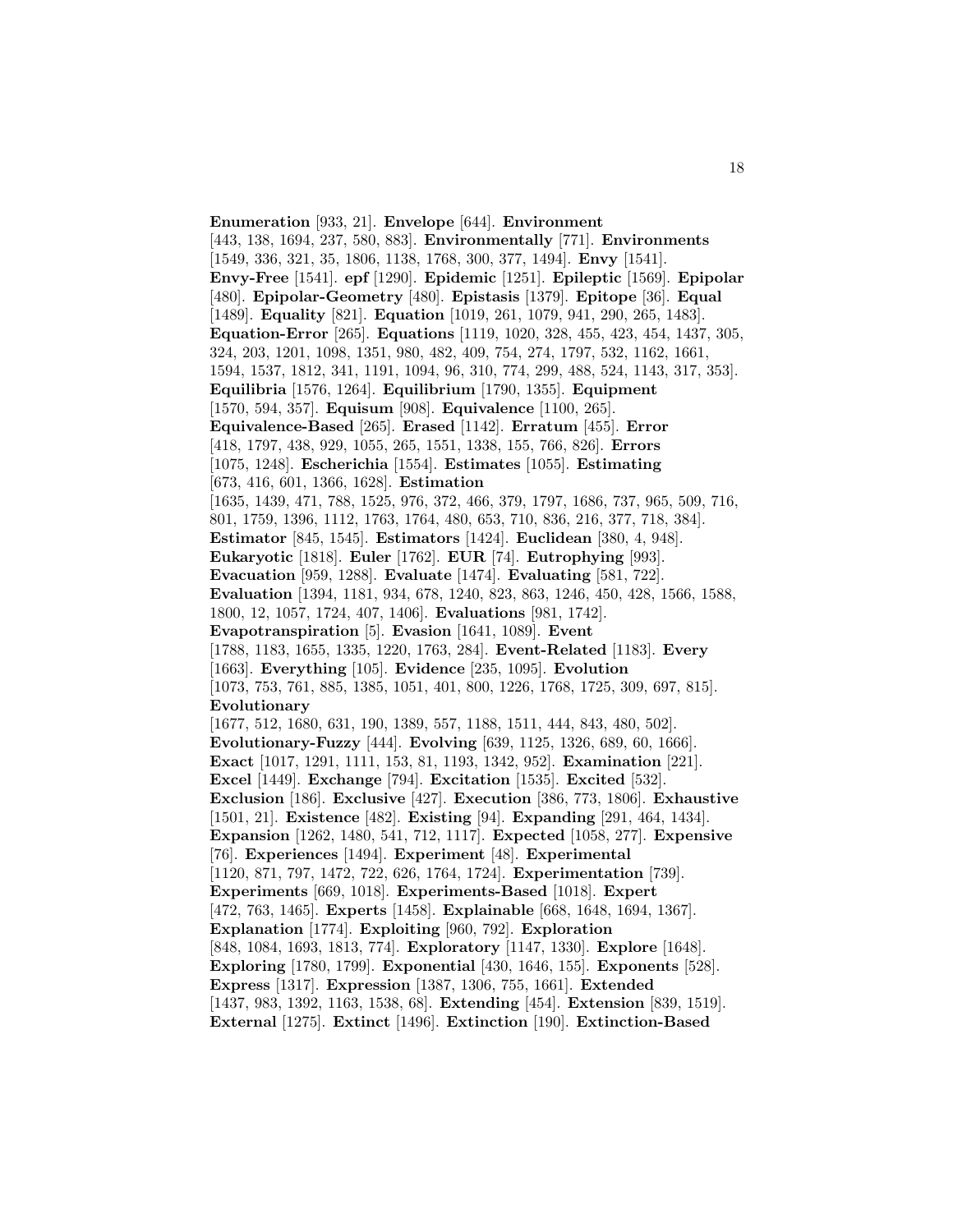[190]. **Extracting** [150, 158]. **Extraction** [1578, 1183, 1047, 149, 655, 463, 188, 750, 1174]. **Extremality** [1620]. **Extreme** [711, 1278, 1751, 680, 587, 638, 1779, 1543]. **Extremities** [90]. **Eye** [1702]. **Eyebrows** [1800]. **Eyes** [1800].

**F** [455]. **Fabric** [508]. **Facade** [863]. **Face** [1787, 1509, 1800]. **Facial** [755]. **Facilities** [1555, 1574, 1168, 1513]. **Facility** [1326, 585, 1362, 1449, 1310, 1311]. **Fact** [1445]. **Fact-Checking** [1445]. **Factor** [34, 41, 684, 986, 1316, 300, 1737]. **Factored** [325]. **Factoring** [1594]. **Factorization** [868, 1303, 1418, 1752, 1542]. **Factors** [1562, 462, 594]. **FADIT** [989]. **Failure** [1075, 49, 52, 565]. **Fair** [1785]. **Fairness** [1319, 943]. **Fake** [1445]. **False** [1714]. **Families** [659, 1421, 1112]. **Family** [328, 1351, 980, 318, 267, 360, 1211, 93, 1258, 299, 317]. **Fano** [92]. **Fans** [654]. **Farm** [1254]. **Farms** [1377]. **Fast** [692, 46, 1154, 659, 1504, 172, 835, 1588, 923, 470, 748, 989, 902, 660, 85, 1342, 1343, 733, 856, 1117]. **Faster** [1125, 940, 1685, 219, 376, 1592, 214, 742, 679]. **FASTSET** [835]. **Father** [100]. **Fatigue** [1702]. **Fault** [928, 816, 1614, 701, 419, 1360, 1363, 1809, 233, 845, 1005, 589, 1819, 389, 1703, 613, 467, 999, 307, 332]. **Fault-Containment** [589]. **Fault-Detection** [845]. **Feasibility** [1232, 1160, 1030, 398]. **FEAST** [925]. **Feature** [1073, 1234, 26, 1183, 1297, 1609, 790, 1747, 1714, 1358, 640, 755, 1333, 1216, 1757, 1336, 463, 1169, 1487, 1514, 1598, 1259, 262, 1142, 1053, 1544, 593, 1174, 552, 1375, 255]. **Feature-Weighted** [593]. **Featured** [64]. **Featured-Based** [64]. **Features** [1181, 1022, 1566, 655, 1216, 467, 485, 1012, 1405, 872, 86, 1675, 1013]. **Federated** [1586, 1716]. **Feedback** [279, 935, 539, 197]. **Feedback-Based** [935]. **Feeder** [1215]. **FEM** [1191]. **Fence** [576]. **Ferromagnetic** [1047]. **Fetal** [272, 12]. **Few** [1747]. **Few-Shot** [1747]. **FFT** [644]. **Fiber** [1626, 660]. **Fiber-Reinforced** [1626]. **Fibers** [1075]. **Fidelity** [1695, 1192, 1728]. **Field** [1676, 157, 1085, 49, 412, 1817, 33]. **Fields** [29, 278, 1589, 33]. **Fifth** [290]. **Fifth-Order** [290]. **figures** [74]. **Files** [1076, 427, 1043]. **Filion** [1791]. **Filter** [431, 746, 1353, 723, 893, 983, 830, 507, 620, 775, 1392, 52, 1001, 608, 309]. **Filter-Based** [1001]. **Filtered** [954, 463]. **Filtering** [370, 176, 1154, 372, 1110, 748, 377, 549]. **Filters** [557, 1599, 1114]. **Finance** [813]. **Financial** [732, 1416, 704, 700, 745, 1454, 1316, 685]. **Finding** [1020, 1149, 1155, 301, 323, 1652, 344, 1210, 1692, 767, 133]. **Fine** [1531, 1056]. **Fine-Grained** [1531, 1056]. **Finger** [1770]. **Fingerprinting** [1777]. **Fingerprints** [34]. **Finite** [152, 1052, 430, 1744, 1616, 1245, 360, 1713, 793, 52, 11, 481, 1222, 1626, 68, 731]. **Finite-Difference** [1713]. **Finite-Time** [1616, 1245]. **Finitely** [406]. **FIR** [296]. **Fire** [1555, 610, 235, 48]. **Firefighter** [576]. **Fireworks** [476, 366, 432, 448, 346]. **First** [315, 388, 280, 1443, 1562, 80, 1033]. **First-Order** [1443, 1033]. **First-Year** [1562]. **Fish** [1027, 691]. **Fissure** [242, 1180, 819]. **Fit** [156, 112]. **Fitting** [252, 1129, 1046, 1644, 1552]. **Fixed**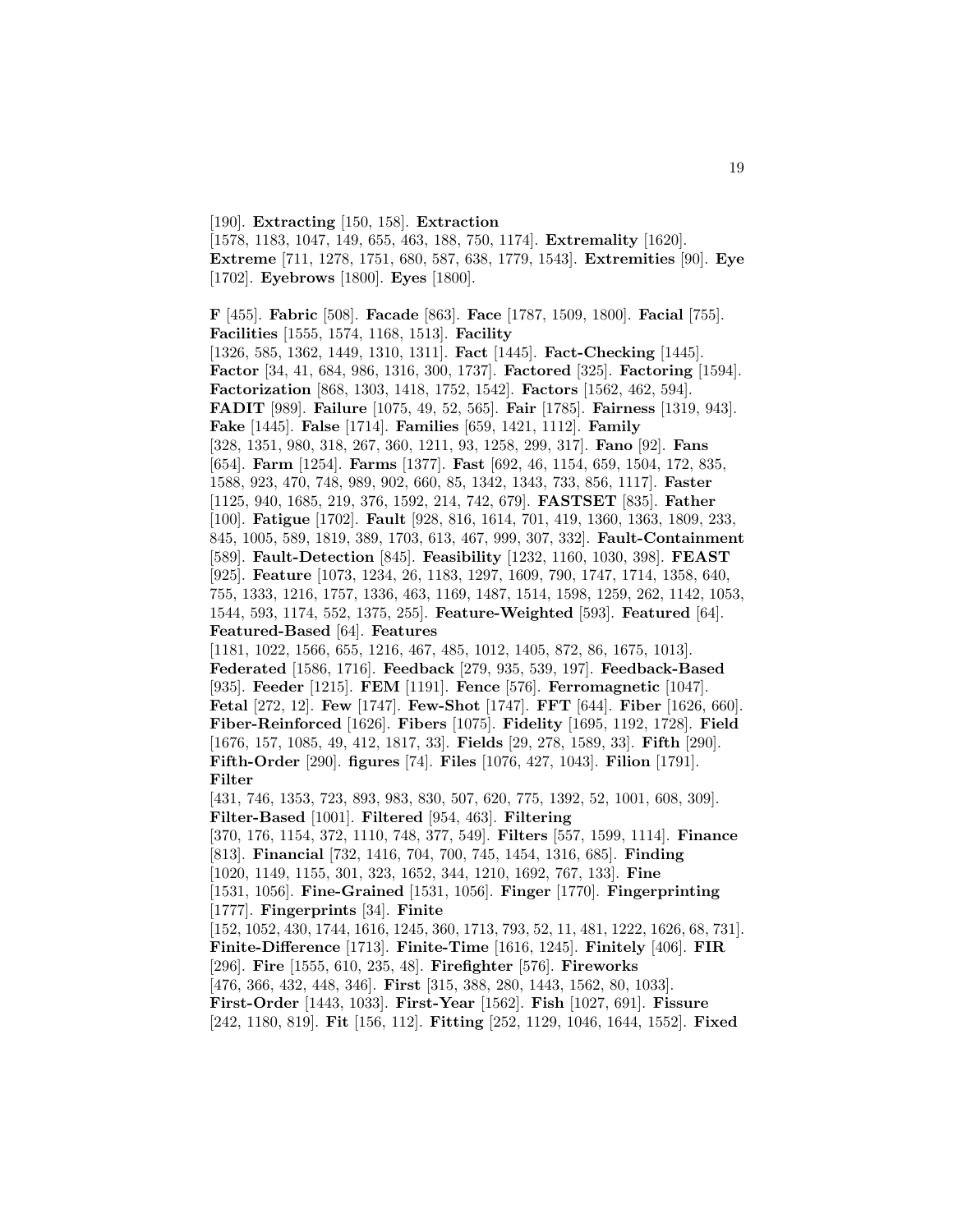[1118, 1020, 204, 944, 132, 360, 1574, 1766, 1493]. **Fixed-Parameter** [1118]. **Fixed-Point** [1020, 944, 1766]. **Fixed-Shape** [1574]. **Flag** [962]. **Flagellum** [1818]. **Flat** [673]. **Flexibility** [347]. **Flexible** [696, 458, 987, 248, 1315, 724]. **Flexible-Joint** [696]. **Flexible-Size** [1315]. **Flexure** [275]. **Flexure-Based** [275]. **Flight** [1265, 1202, 1423]. **Flipping** [1582, 839]. **Floating** [374]. **Flow** [1349, 512, 491, 225, 243, 861, 574, 157, 1442, 1444, 1564, 844, 1530, 1655, 1691, 1221, 842, 1538, 996, 836, 1670, 599, 524]. **Flow-Down** [1530]. **Flow-Shop** [1349]. **Flowers** [1490]. **Flows** [189, 503, 205, 168]. **Flowshop** [1054, 394]. **Flowtime** [394]. **Fluid** [1192]. **FluidDynamic** [103]. **Fluidsim** [103]. **Fluorescence** [67]. **Flux** [11]. **Flux-Corrected** [11]. **Fly** [224]. **Flying** [1549]. **fMRI** [1815]. **fNIRS** [598, 601]. **Focality** [1771]. **Focused** [777, 1238]. **Fog** [684, 776]. **Fog-Computing-Based** [776]. **Fog-Haze** [684]. **Folding** [21]. **Following** [995]. **Food** [466]. **Footing** [1526]. **FOPID** [1233]. **Foraging** [548, 805]. **Forbidden** [1549]. **Force** [376, 412, 33]. **Force-Directed** [376]. **Force-Field** [412, 33]. **Forced** [827]. **Forces** [241]. **Forecast** [663, 1420, 405, 1722, 741, 1346]. **Forecasted** [1311]. **Forecasting** [654, 1061, 1413, 147, 1078, 1473, 141, 403, 809, 735, 829, 1063, 530, 982, 745, 505, 501, 999, 1346]. **Forensics** [1580]. **Forest** [1555, 928, 1562]. **Forestry** [1531]. **Forests** [1578, 505, 227]. **Foreward** [1165]. **Foreword** [1, 1209]. **FOREX** [1130]. **Forging** [807]. **Fork** [1585]. **Fork-Join** [1585]. **Form** [1812, 1762, 1337, 1552]. **Formal** [114]. **Formation** [1321, 1290]. **Formed** [1294]. **Forms** [723, 1080]. **Formulation** [490, 311, 1537, 949]. **Formulations** [1408, 42]. **Forums** [950]. **Foundation** [754, 1495]. **Foundations** [160]. **Founding** [100]. **Four** [1413, 959, 501]. **Fourier** [155]. **Fourth** [754, 1058]. **Fourth-Order** [754, 1058]. **Fovea** [231]. **FPGA** [692, 1439, 1152, 772, 1588, 1459, 1547]. **FPGA-Based** [1588, 1547]. **FPGAs** [990]. **FPT** [1064]. **FPTAS** [1293]. **Fractal** [264, 489, 1569, 389]. **Fractional** [1119, 1120, 302, 632, 980, 667, 717, 616, 737, 621, 929, 626, 637, 900, 993, 634]. **Fractional-Order** [1120, 632, 637]. **Fractional-Power** [929]. **Fragile** [433]. **Fragment** [297]. **Frame** [386, 1100, 358]. **Frames** [1550]. **Framework** [1146, 1523, 440, 84, 714, 1062, 42, 242, 1789, 1101, 740, 622, 1711, 1246, 568, 1530, 429, 548, 1335, 846, 1808, 1809, 758, 79, 1769, 1194, 368, 1400, 1050, 643, 1498, 249, 815, 1674]. **Fredholm** [980, 482, 1537, 1812]. **Free** [151, 291, 1782, 955, 1265, 267, 462, 1091, 1365, 842, 1541, 1726, 337, 118]. **Free-Interface** [462]. **Freedom** [579]. **Freeway** [1503]. **Frequency** [115, 858, 1470, 509, 23, 119, 1673, 1675]. **Frequent** [740, 117]. **Friction** [788]. **Frobenius** [1781]. **Frog** [248, 346]. **Frog-Leaping** [248]. **Frontiers** [1165]. **Frozen** [341, 1700]. **Fruit** [224]. **Fuel** [531, 1018, 1001, 613]. **Fulfillment** [1463]. **Full** [358]. **Full-Scale** [358]. **Fully** [1388, 796, 1599, 1521]. **Fully-Balanced** [1599]. **Function** [1262, 131, 529, 207, 62, 1280, 180, 1427, 346, 326, 824, 155, 658, 377, 415]. **Function-Based** [207]. **Functional** [1146, 45, 1334, 601, 237, 527, 104]. **Functions**

[152, 424, 1123, 1204, 853, 1104, 1046, 1644, 122, 1712, 1162, 143, 1112]. **Fund**

20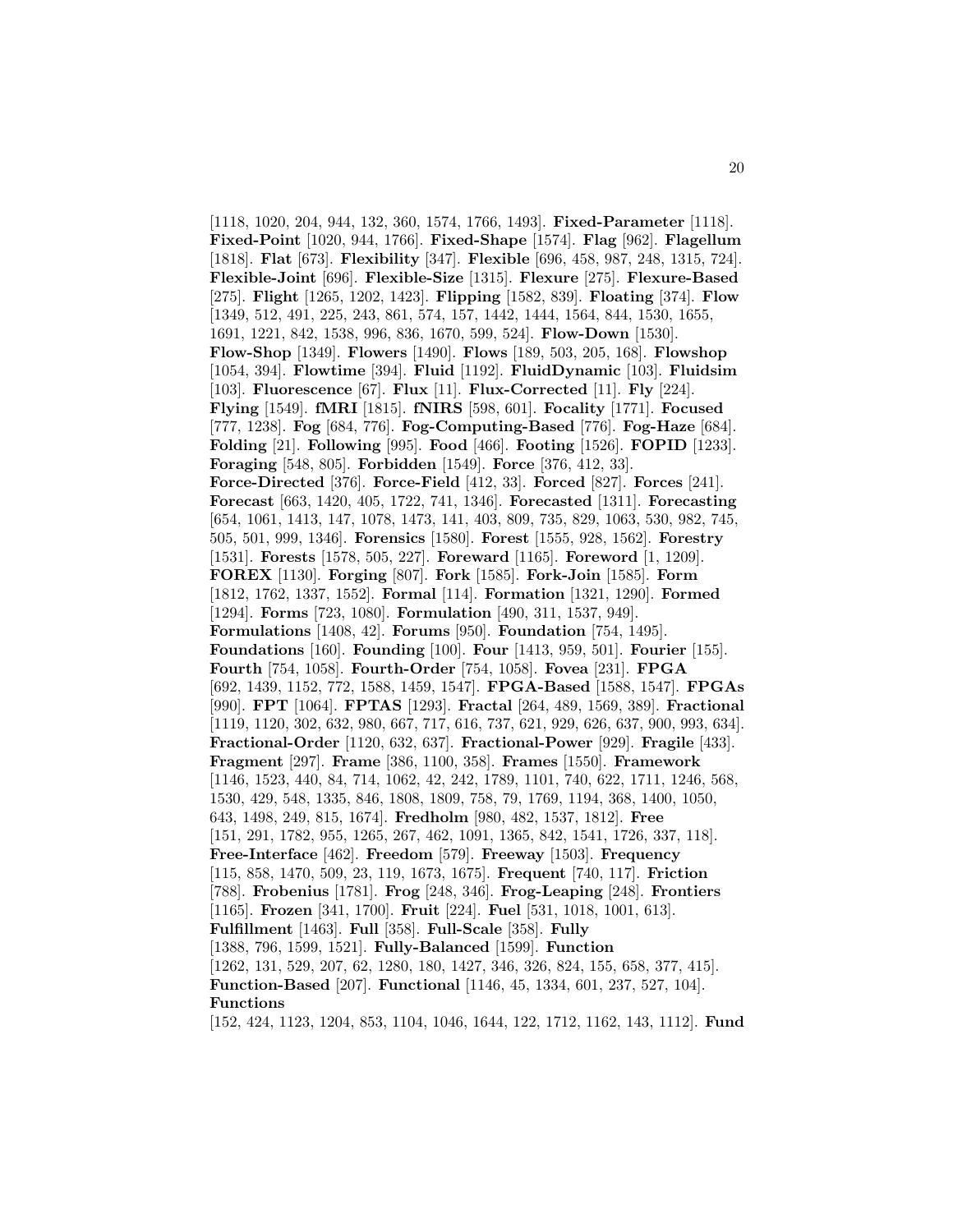[1637]. **Fundamental** [1331]. **Fundus** [758]. **Further** [68]. **Fused** [1172]. **Fusion** [235, 1787, 1714, 1531, 288, 1717, 1770, 1542, 262, 1140, 552, 752, 245]. **Fusion-Based** [1542]. **Future** [1739, 1021, 1005, 53]. **Futures** [501]. **Fuzzification** [1105, 1508]. **Fuzzy**

[1146, 1031, 1554, 1706, 499, 476, 424, 632, 478, 753, 761, 139, 147, 484, 1640, 956, 1102, 443, 1082, 472, 863, 199, 696, 887, 1507, 1105, 1508, 690, 834, 773, 1090, 1279, 728, 1254, 1424, 494, 444, 392, 475, 468, 1286, 1057, 1485, 1766, 492, 254, 198, 833, 1028, 362, 1315, 1371, 407, 651, 357, 807, 883, 1375, 255, 703]. **Fuzzy-Based** [1254, 1057]. **Fuzzy-Controlled** [1031]. **Fuzzy-Logic-Based** [254].

**G** [1791]. **GA** [976, 293]. **GA-Adaptive** [976]. **Gabor** [1114, 86]. **Gadolinium** [1469]. **Gain** [1524, 719]. **Galerkin** [1052]. **Game** [1676, 1263, 1746, 98, 502, 496, 1602, 768]. **Games** [1576, 1176, 595, 1355, 1328]. **Gamma** [1178]. **Gamma-Ray** [1178]. **GAN** [1260]. **Gappy** [1079]. **Garbage** [569]. **Garden** [818]. **Gas** [1086]. **Gasket** [786]. **Gathering** [276]. **Gauss** [1139]. **Gaussian** [252, 1413, 1202, 1232, 1030, 70, 1731, 300, 377]. **Gaussian-Kernel-Based** [70]. **Gaze** [1069]. **GBM** [77]. **Gene** [1261, 867, 529, 1306, 1432]. **General** [1083, 1475, 1253, 1255, 569, 492, 1498]. **Generalised** [250]. **Generalization** [1820]. **Generalized** [302, 454, 1558, 954, 136, 568, 1032, 672, 351, 310, 1037, 1033, 949, 106, 1493, 533, 578, 402, 186, 1117]. **Generated** [1025, 1566]. **Generating** [320, 1793, 259, 1622, 1111]. **Generation** [1633, 1076, 17, 1157, 1559, 567, 1609, 1249, 1090, 1218, 1227, 904, 623]. **Generative** [1319, 674, 1260]. **Generator** [858, 1352, 1613]. **Generic** [173]. **Genes** [1016]. **Genetic** [654, 1706, 799, 127, 514, 787, 956, 31, 926, 1650, 1618, 913, 1570, 1359, 1691, 1341, 538, 1174, 1144, 1822, 1630, 553, 729, 44]. **Genetic-Fuzzy** [956]. **Genetic-Whale** [926]. **Genomes** [181]. **Gentle** [367]. **Genz** [1525]. **Geo** [441]. **Geo-Clustering** [441]. **GeoAI** [1004]. **Geolocation** [1002]. **Geomechanical** [1117]. **Geometric** [576, 1589, 338, 163, 1500]. **Geometrical** [1611]. **Geometries** [1305]. **Geometry** [31, 480, 847]. **Geopolitical** [745]. **GeoSpark** [1127]. **Geriatric** [356]. **Gesellschaft** [387]. **Gesture** [852]. **Gibbs** [628]. **Girding** [948]. **Given** [259]. **Global** [1147, 363, 915, 510, 1179, 1413, 127, 442, 313, 511, 853, 269, 869, 759, 1401, 824, 502, 415]. **Global-Best** [869, 759]. **Globally** [75, 1527]. **Glowworm** [805]. **Glucose** [107]. **Glue** [719]. **Glycemic** [37]. **GmbH** [74]. **Goal** [887, 1055, 1694, 1485]. **Goal-Driven** [1694]. **Godunov** [606]. **Godunov-Based** [606]. **GOMORS** [1671]. **Goodness** [156, 112]. **Goodness-of-Fit** [112]. **Goods** [1357, 1571]. **Governance** [1370]. **GPC** [1135, 247]. **GPS** [13]. **GPU** [422]. **GPUs** [221, 1447]. **Gradient** [440, 1578, 322, 713, 567, 635, 1615, 1486, 1192, 1728, 1543, 477, 559, 780, 453, 664, 294, 1779]. **Gradient-Based** [567, 1192, 1728, 294]. **Gradient-Boosted** [1578]. **Gradual** [198]. **Grained** [1531, 1056]. **Gramian** [622]. **Grammar** [120, 1045, 134]. **Grammar-Based** [134]. **Grammars** [118]. **Grams** [46].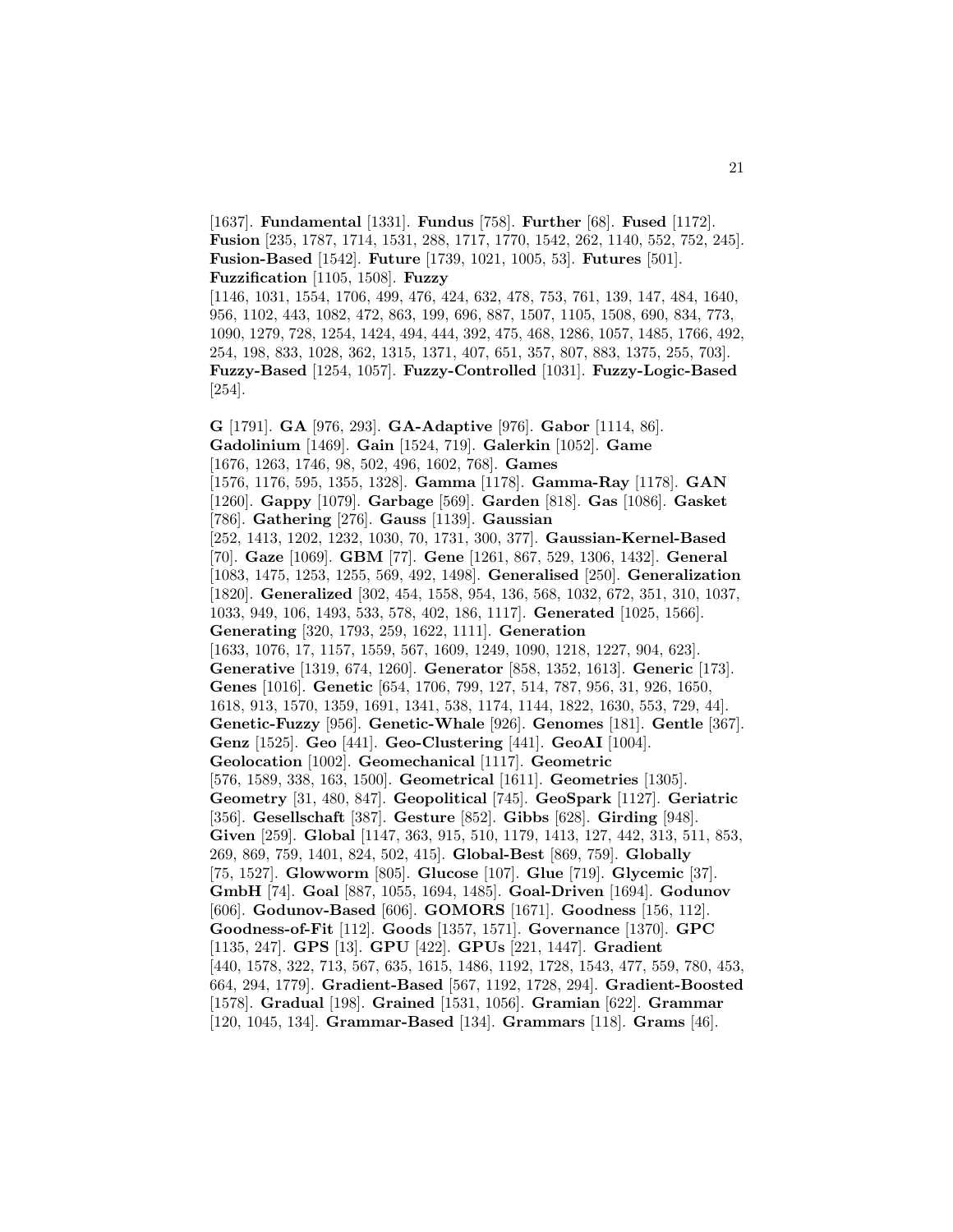**Granular** [1021, 1298, 1756, 1006]. **Granulation** [1177, 1756]. **Graph** [1121, 61, 1636, 90, 1577, 1151, 1381, 1154, 156, 931, 1787, 1471, 1204, 312, 797, 1609, 1794, 1185, 942, 1643, 164, 183, 1250, 886, 1252, 376, 297, 1756, 1216, 361, 1091, 1170, 1489, 1669, 1518, 1499, 1603]. **Graph-Based** [164]. **Graphical** [935]. **Graphs** [166, 159, 624, 1350, 1267, 1154, 1155, 330, 1125, 320, 1583, 897, 571, 1585, 1417, 1652, 689, 1305, 1277, 1212, 135, 250, 1216, 796, 946, 495, 767, 1284, 1367, 1666, 1224, 165, 163, 677, 1670, 2]. **Grasshopper** [885, 1038]. **Grassmann** [1106]. **Gravitation** [326]. **Gravitational** [558, 444]. **Gray** [603]. **Greedy** [1409, 1323, 331, 1816, 1404, 549, 1300]. **Greek** [440]. **Greenhouse** [43]. **Grey** [327, 960, 468, 578]. **Grey-Box** [960]. **Grid** [63, 1217, 713, 234, 1795, 238, 232]. **Grid-Based** [238]. **Grids** [412, 1622, 804, 774]. **Grocery** [1287, 1730]. **Gromov** [1579, 1172]. **Grooming** [1386]. **Groove** [552]. **Groundwater** [1207]. **Group** [220, 1558, 225, 1798, 997, 1597, 1495, 407, 703]. **Grouping** [1706, 346]. **Groups** [546]. **Groves** [937]. **Growing** [1393, 1180, 1663]. **GRU** [652]. **Guaranteed** [1472, 764, 1427]. **Guaranteed-Cost** [764]. **Guest** [1209, 1165]. **GUI** [1804]. **Guidance** [1288, 1235]. **Guide** [598]. **Guided** [195, 683, 1128, 893, 1752, 1688, 1696]. **Guidelines** [871]. **GVNS** [569]. **GW** [1590]. **GW-DC** [1590]. **Gyro** [766].

**Haar** [419]. **Hadoop** [725]. **Haemoglobin** [601]. **Half** [1242]. **Halting** [1100]. **Hamiltonian** [1652, 671]. **Hamiltonicity** [571]. **Hammer** [725]. **Hammerstein** [270, 477]. **Hamming** [450, 1361]. **Handoff** [228]. **Handwritten** [1720]. **Hard** [512, 1295, 74, 1256, 1343, 106, 780]. **Hard-Core** [1343]. **Hardness** [1263, 1081, 1328, 1241, 1189]. **Hardware** [1439, 1116]. **Hardware-Based** [1116]. **Harmonic** [1784, 305]. **Harmonics** [1795]. **Harmony** [753, 761, 374, 420, 392, 475, 1630]. **HARP** [893]. **Harvest** [1679]. **Harvesting** [1395, 837, 545, 769]. **Hash** [46, 537, 854, 1699]. **Hash-Based** [854]. **Hashing** [1786, 1157]. **Hastings** [1591]. **Having** [328, 455, 423]. **Hazards** [1248]. **Haze** [684]. **HCV** [1016]. **HD** [1242]. **HD-Tree** [1242]. **Health** [896, 1029, 1044, 1722, 997, 643]. **Healthcare** [1632, 1706, 1803, 1697]. **Healthcare-Cloud** [1706]. **Heap** [802]. **Heart** [272, 728, 12, 614]. **Heartbeat** [776]. **Heat** [1570]. **Heavy** [1357, 1763]. **Helicopters** [1394]. **Help** [419]. **Herd** [1582, 308, 456]. **Hereditary** [1350]. **Hesitant** [684, 651, 666]. **Hessian** [635, 359]. **Heston** [774]. **Heterogeneity** [1222, 1340]. **Heterogeneous** [668, 1504, 861, 1526, 301, 172, 306, 929, 11, 902, 804, 1539, 811, 1778]. **Heuristic** [1409, 783, 1323, 236, 1582, 1239, 586, 844, 226, 1510, 1621, 1623, 855, 1054, 1816, 81, 394, 952, 549, 873, 789]. **Heuristics** [478, 25, 1128, 574, 295, 948, 179, 1315, 206]. **Hexadecimal** [1584]. **HFS** [1440]. **HFS-RF-PSO** [1440]. **Hidden** [490, 26, 79, 877]. **Hierarchical** [529, 1793, 570, 1022, 122, 450, 1222, 1137, 1698, 918, 1194, 10, 1344, 752, 411]. **Hierarchical-Matching-Based** [1022]. **Hierarchies** [940, 1428, 150].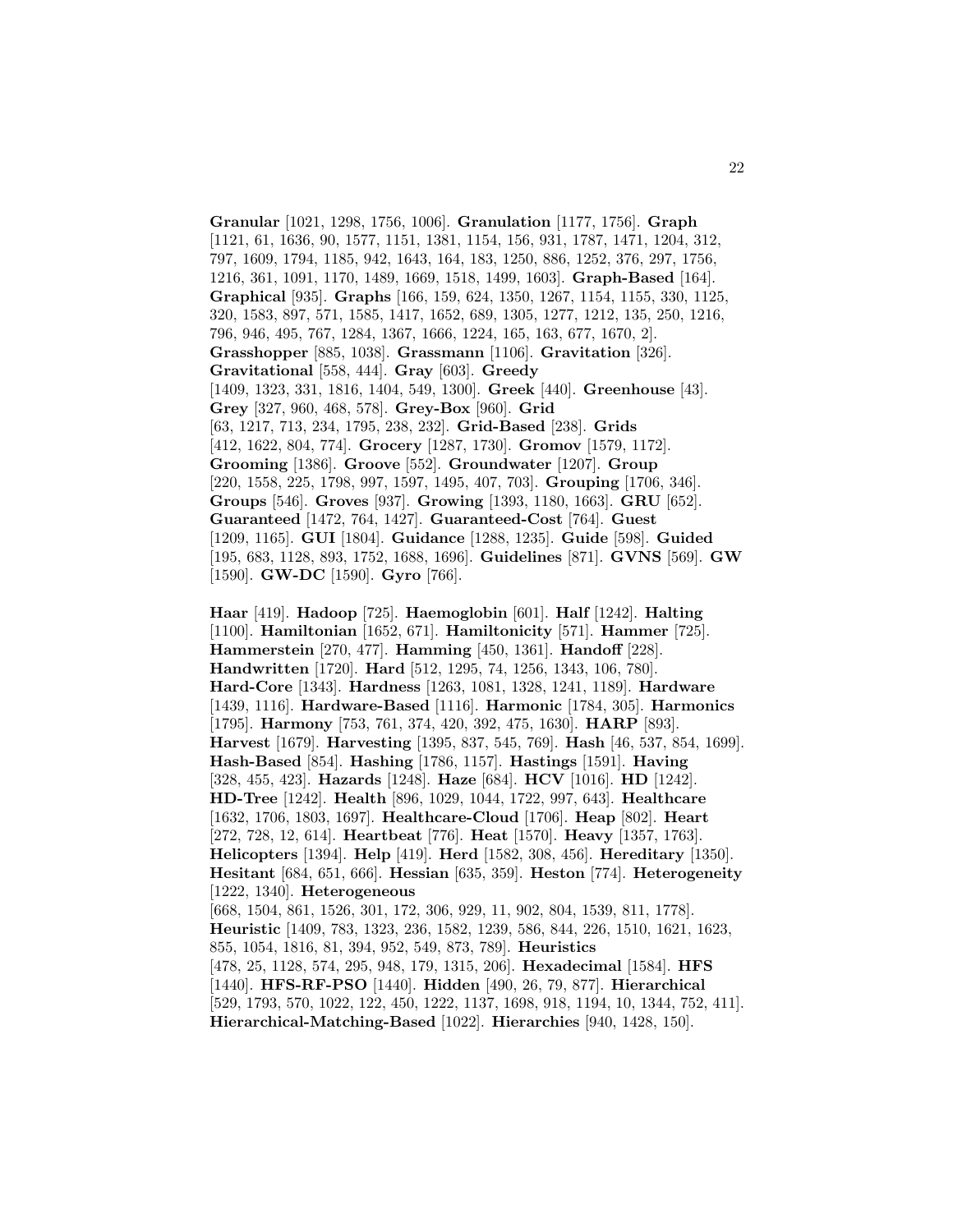**Hierarchy** [397, 594, 932]. **HIFUN** [1406]. **High** [464, 315, 1437, 240, 1525, 1098, 1232, 1296, 1610, 1051, 1242, 199, 1566, 822, 809, 23, 1532, 1484, 1457, 1727, 1728, 10, 719, 606, 359, 1545, 1498, 1143]. **High-Bandwidth** [1296]. **High-Dimensional** [1525, 1610, 1051, 1242, 1728, 359]. **High-End** [1566]. **High-Entropy** [822]. **High-Gain** [719]. **High-Order** [240, 606]. **High-Performance** [1484]. **High-Precision** [809]. **High-Resolution** [1532]. **High-Throughput** [1727]. **Higher** [229, 503, 865, 932]. **Higher-Order** [503, 865]. **Highest** [290]. **Highly** [1071]. **Hill** [1083]. **Hill-Climbing** [1083]. **Hilliard** [1098]. **Hindmarsh** [1797]. **Hinge** [799, 736]. **Hinged** [736]. **Histogram** [673, 1482, 642]. **Histogram-Based** [642]. **Histopathology** [1529]. **Historical** [851]. **History** [1031]. **History-Based** [1031]. **HIV** [1745]. **HMM** [383]. **Hoc** [647]. **Hölder** [280]. **Hole** [1350]. **Holistic** [738]. **Home** [896, 1730]. **Homogeneous** [1670]. **Homology** [962, 1228]. **Homotopy** [341]. **Honor** [1209]. **Hop** [306]. **Hopf** [1228]. **Hopfield** [1618]. **Horizon** [992]. **Horizontal** [1413, 828, 1287]. **Horse** [1757]. **Hospital** [1289, 1251]. **Hospitalized** [1251]. **Hour** [1413]. **Hourly** [1107]. **Householder** [464]. **Householder-Like** [464]. **HRRS** [1786]. **HSS** [454]. **Hub** [1428]. **Hull** [739]. **Human** [1467, 220, 26, 282, 956, 1299, 823, 1213, 1188, 1761, 383, 1515, 1260, 411, 245].

**Human-Algorithm** [1515]. **Human-Machine** [956]. **Humanitarian** [1596]. **HVAC** [692]. **Hybrid** [1394, 783, 512, 370, 266, 866, 225, 540, 1582, 1027, 1440, 473, 1236, 1414, 919, 926, 269, 1655, 1714, 422, 1755, 288, 358, 1059, 564, 758, 492, 1038, 628, 890, 425, 766, 599, 309, 762, 963, 1522, 1013]. **Hybridization** [1582, 1006]. **Hydraulic** [543, 425, 807]. **Hydrodynamics** [268]. **Hydrothermal** [1153]. **Hyper** [1523, 1420, 1621, 873]. **Hyper-Cube** [1523]. **Hyper-Heuristic** [1621]. **Hyper-Parameter** [1420]. **Hyperbolic** [239]. **Hyperdimensional** [1156]. **Hypergraph** [1577]. **Hyperparameters** [1010]. **Hyperspectral** [1004, 1244, 1214, 128, 339, 523, 1718]. **Hypothesis** [315, 388, 430, 775, 541, 1424, 712].

**I3D** [1213]. **I3D-Shufflenet** [1213]. **IAS** [976]. **iCC** [1050]. **ICNN** [1572]. **ID3** [515]. **Idea** [907]. **Ideal** [1707, 582]. **Ideation** [950]. **Identifiability** [1506]. **Identification** [28, 431, 1080, 1414, 1612, 570, 418, 619, 795, 696, 1390, 296, 736, 265, 1253, 1255, 1717, 399, 1001, 681, 660, 16, 644, 270, 1543, 1142, 1053, 477, 1372, 1777, 705, 1604, 245, 294]. **Identify** [1815, 1037, 486]. **Identifying** [1642, 1332, 1808, 1223]. **Ih** [1251]. **II** [521, 959, 1671, 786]. **Iicu** [1251]. **III** [1378, 1402]. **IIoT** [1163]. **ILC** [616]. **Ill** [754]. **Ill-Posed** [754]. **Illustration** [356]. **ILP** [1479]. **Image** [1148, 1605, 866, 1234, 683, 1004, 1353, 123, 537, 1787, 607, 1157, 893, 410, 460, 48, 38, 466, 648, 199, 957, 944, 1749, 1798, 507, 1590, 413, 694, 1071, 1482, 1804, 989, 843, 451, 758, 1814, 1257, 83, 1114, 641, 262, 646, 961, 1012, 1498, 249, 239, 1374, 433, 826, 53]. **Image-Based** [1605, 1787, 466]. **Image-Guided** [683]. **Imagery** [390, 64, 1532]. **Images**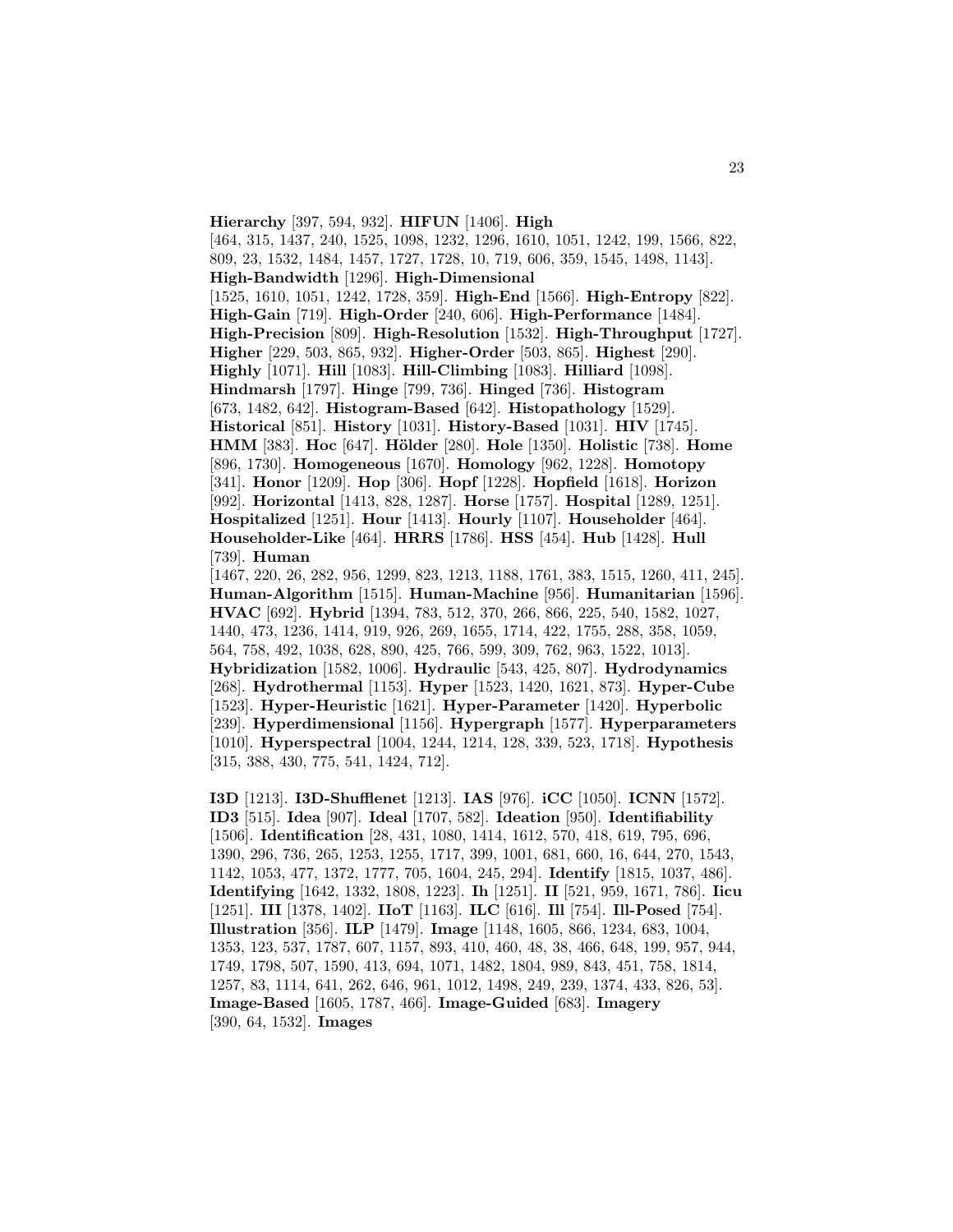[1631, 1407, 252, 57, 230, 242, 683, 1786, 1181, 157, 125, 1244, 619, 795, 1529, 1003, 1572, 128, 339, 918, 83, 937, 642, 1141, 1260, 819, 260]. **Imaginary** [137]. **Imaging** [220, 772, 167, 1214, 1400]. **Imbalanced** [862, 1298, 1754]. **Immersed** [1024]. **Immobile** [1653]. **Immune** [370, 1602]. **Impact** [1555, 1648, 704, 52, 725, 2]. **Impedance** [832, 1495]. **Imperfect** [1586, 577]. **Imperfections** [1018]. **Imperfectly** [1123]. **Imperialist** [424, 146, 217]. **Implement** [1135]. **Implementable** [709]. **Implementation** [169, 1555, 1152, 772, 739, 1191, 1595, 461, 1037, 273, 155, 1116, 1203]. **Implementations** [439, 1096]. **Implications** [601]. **Implicit** [1354, 754, 247]. **Importance** [258]. **Impossible** [1642]. **Impregnated** [1363]. **Improve** [1132, 1044, 1691, 83, 368]. **Improved** [1120, 305, 1323, 1581, 442, 816, 787, 1685, 446, 1245, 352, 456, 1358, 558, 828, 248, 1802, 548, 385, 470, 876, 1093, 644, 346, 247, 1401, 847, 824, 1670, 1496, 1197, 1056, 525, 575, 814, 1822, 354, 1435, 958, 479]. **Improvement** [1507, 432, 948, 515]. **Improvements** [283, 1054]. **Improving** [1271, 602, 177, 1274, 271, 58, 1534, 383, 1768]. **In-Line** [1780]. **In-Store** [1593]. **In-Transit** [1403]. **Inapproximability** [541, 712]. **Incentive** [75, 497]. **Incidents** [1173]. **Incipient** [1363]. **Income** [1556]. **Incomplete** [797, 1447, 1256, 1491]. **Incorporated** [1278]. **Incremental** [84, 142, 680, 1064, 1666, 1406]. **Incubated** [1364]. **Independence** [207]. **Independent** [1277, 770, 112]. **Index** [659, 1710, 1242, 436, 349, 1548, 1066, 1318]. **Indexes** [708, 65]. **Indexing** [1387, 181, 572]. **Indicator** [20]. **Indicators** [1316]. **Indices** [498, 1653]. **Individual** [1628, 1141]. **Indonesia** [1513]. **Indoor** [522]. **Induced** [504, 33, 712]. **Induced-Dipole** [33]. **Induction** [55]. **Inductive** [839]. **Industrial** [830, 1283, 1369]. **Industrialized** [1136]. **Industries** [850]. **Industry** [855, 1814, 1492, 1317]. **Inefficiency** [1355]. **Inequalities** [1661, 1452, 525]. **Inertia** [838]. **Inertia-Weighted** [838]. **Inertial** [378]. **Inexact** [1033]. **Infarction** [1469]. **Infection** [1745]. **Infer** [226]. **Inference** [1383, 1306, 1170, 1141, 883, 1066]. **Inferring** [1002]. **Infinite** [992]. **Influence** [1323, 462, 1189, 1134]. **Influential** [1332, 1223]. **Infomap** [503]. **Informatik** [387]. **Information** [590, 50, 1177, 1607, 235, 922, 428, 1714, 1756, 1170, 936, 1542, 937, 100, 515, 847, 1543, 651]. **Information-Based** [50, 1607]. **Informed** [1658]. **InfoVis** [88]. **Infrared** [314, 281]. **Infrastructure** [1555]. **Infrastructures** [734, 1716, 1698]. **Inhomogeneous** [429]. **Initial** [1273, 1356, 616]. **Initialization** [1430]. **Injuries** [1690]. **Inner** [720]. **Innovation** [477]. **Inpaint** [1498]. **Inpainting** [1498]. **Input** [1232, 372, 1254, 254, 487]. **Inputs** [1394, 726]. **INS** [784]. **INS-UWB** [784]. **Insect** [1046]. **Inserting** [682]. **Insertion** [844, 948, 394, 1402, 549]. **Inspect** [1049]. **Inspection** [422, 1547]. **Inspired** [1231, 1031, 556, 510, 236, 1156, 747, 1109, 470, 1008, 1625, 1257, 798, 1668, 1371, 1114, 502, 206]. **Instability** [20]. **Installation** [1742]. **Instance** [1636, 1581, 1324, 1428, 1770]. **Instance-Based** [1428]. **Instances** [1782, 1291, 1138, 133]. **Insulators** [1685]. **Insurance** [1058]. **Intangible** [1645]. **Integer**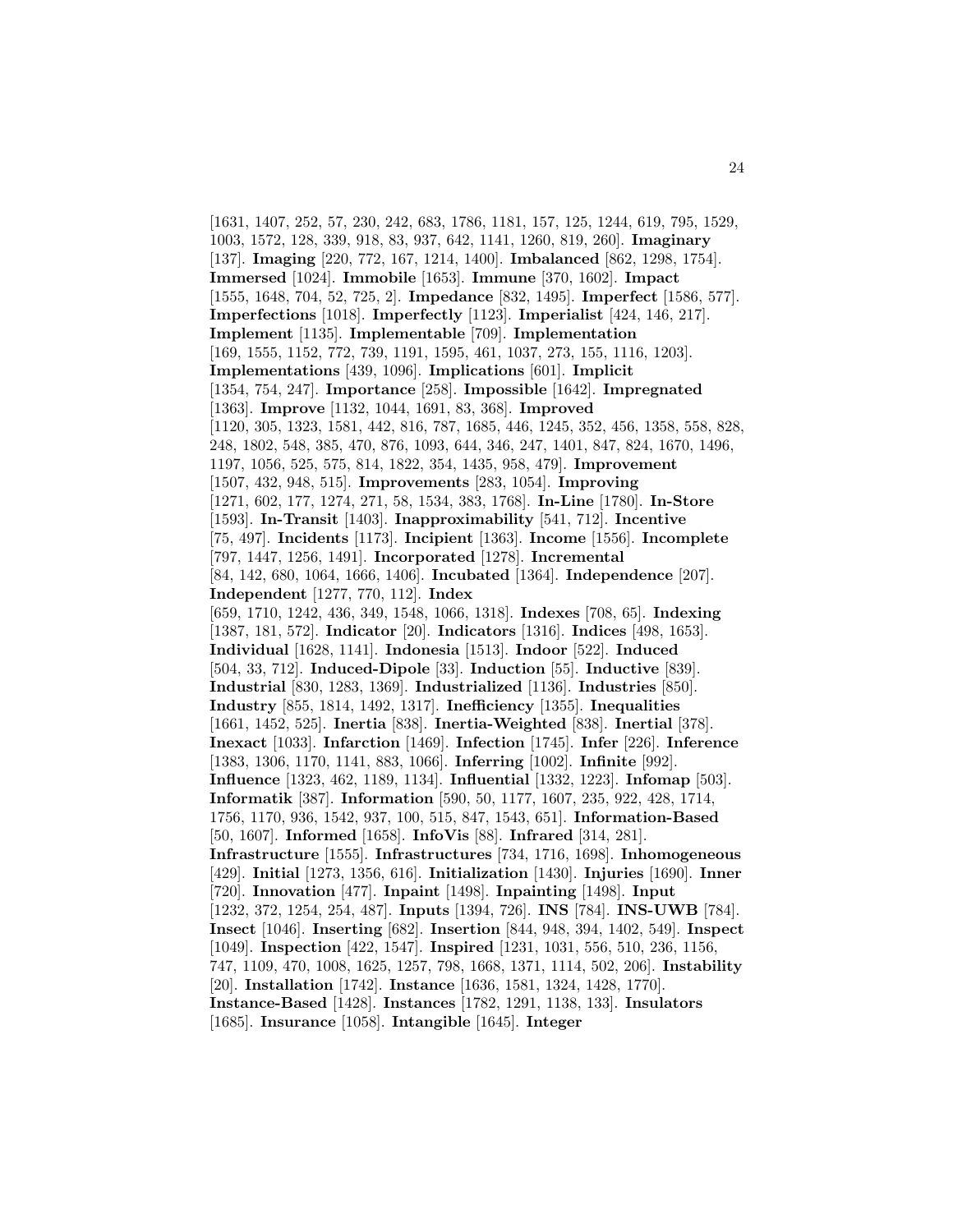[311, 1153, 1744, 132, 1492, 1729, 1733, 1066]. **Integers** [908, 835]. **Integral** [981, 482, 1537, 1812, 1762, 1733, 525]. **Integrated** [788, 78, 1302, 1465, 1348]. **Integrates** [803]. **Integrating** [370, 617, 335, 1763, 94, 5]. **Integration** [1633, 184, 935, 358, 938, 573, 724, 864]. **Integrative** [24, 655]. **Integrity** [184]. **Integro** [980, 1797, 532, 438, 1594, 1191]. **Integro-Differential** [980, 1797, 532, 1594, 1191]. **Intelligence** [1010, 556, 139, 1440, 55, 1087, 269, 832, 308, 1808, 216]. **Intelligent** [1780, 714, 788, 1586, 78, 927, 884, 475, 1487, 1516, 939]. **Intensity** [1771, 1346, 1737]. **Intentions** [1238]. **Inter** [13]. **Inter-tropical** [13]. **Interacting** [1709, 846, 33]. **Interaction** [32, 379, 146, 1688, 1572, 88, 527]. **Interaction-Based** [1572]. **Interactions** [1077]. **Interactive** [87, 1471]. **Interception** [892]. **Interdependence** [565]. **Interest** [441]. **Interface** [974, 462, 935]. **Interfaces** [956, 253]. **Interfacing** [1380]. **Interference** [115, 279, 119]. **Interior** [1310]. **Interior-Point** [1310]. **Interlocked** [131]. **Internal** [708, 498]. **Internet** [170, 1531]. **Interpolating** [102, 104]. **Interpolation** [484, 438, 994, 644]. **Interpretability** [1799, 960]. **Interpretable** [1292, 1333, 1028, 1774]. **Interpretation** [1529]. **Intersection** [702, 1338, 163]. **Interval** [1233, 484, 1102, 1392, 728, 1009, 475, 985, 597, 651, 525, 703]. **Interval-Valued** [651, 703]. **Intra** [319]. **Intra-Cluster** [319]. **Intractabilities** [163]. **Intranet** [1732]. **Intrinsic** [960, 180]. **Intrinsically** [790, 1372, 1704, 1375]. **Introduced** [511]. **Introduction** [95, 850, 583, 367, 1434]. **Intrusion** [458, 1716, 1487, 660]. **Intuitionistic** [499, 1082, 703]. **Invariant** [667, 1689]. **Invariants** [610]. **Invasive** [1681]. **Inverse** [471, 209, 563, 1190, 239]. **Inverses** [1447, 310]. **Inversion** [1074, 1675]. **Inverted** [436]. **Inverters** [623]. **Investigate** [50]. **Investigating** [1309]. **Investigation** [1745, 49, 1050, 1401, 1318]. **Investigations** [68]. **Investment** [779, 1240]. **Investments** [1805]. **Involved** [1558]. **Involvement** [1451]. **IOb** [1484]. **IOb-Cache** [1484]. **Ion** [1005]. **Ionized** [532]. **IOT** [1095, 1182, 1563, 1649]. **IP** [170]. **IP-Based** [170]. **IPMC** [1818]. **IPMC-Based** [1818]. **Iris** [1504, 1712, 938]. **Irradiance** [1413]. **Irregular** [886]. **Irregularly** [397, 462]. **Irregularly-Shaped** [397, 462]. **ISBN** [74]. **Ising** [1408, 1085]. **Isolated** [702]. **Isolation** [1780, 467]. **Isolator** [939]. **Isometric** [1150]. **Isothermal** [861]. **Isotope** [28]. **Issue** [698, 734, 971, 215, 556, 1468, 813, 1381, 1383, 387, 1270, 183, 880, 1209, 1212, 212, 1165, 1092, 1718, 1697, 1257, 618, 952, 1601]. **Issues** [1251, 634]. **IT2FRAM** [1102]. **Italian** [1811]. **Item** [1688]. **Items** [117]. **Itemsets** [740]. **Iterated** [1404]. **Iteration** [1020, 1329, 532, 416, 488]. **Iterations** [310]. **Iterative** [1119, 353, 328, 455, 423, 324, 1351, 372, 861, 1745, 318, 343, 360, 1211, 285, 290, 413, 509, 675, 929, 686, 398, 341, 1452, 968, 299, 337, 705, 895, 294].

**J** [1791]. **Jacobi** [1171]. **Jacobian** [341]. **Jarratt** [274, 1211]. **Jarratt-Like** [1211]. **Jarratt-Type** [274]. **Java** [1715]. **JEM** [874]. **Jets** [1072]. **Job**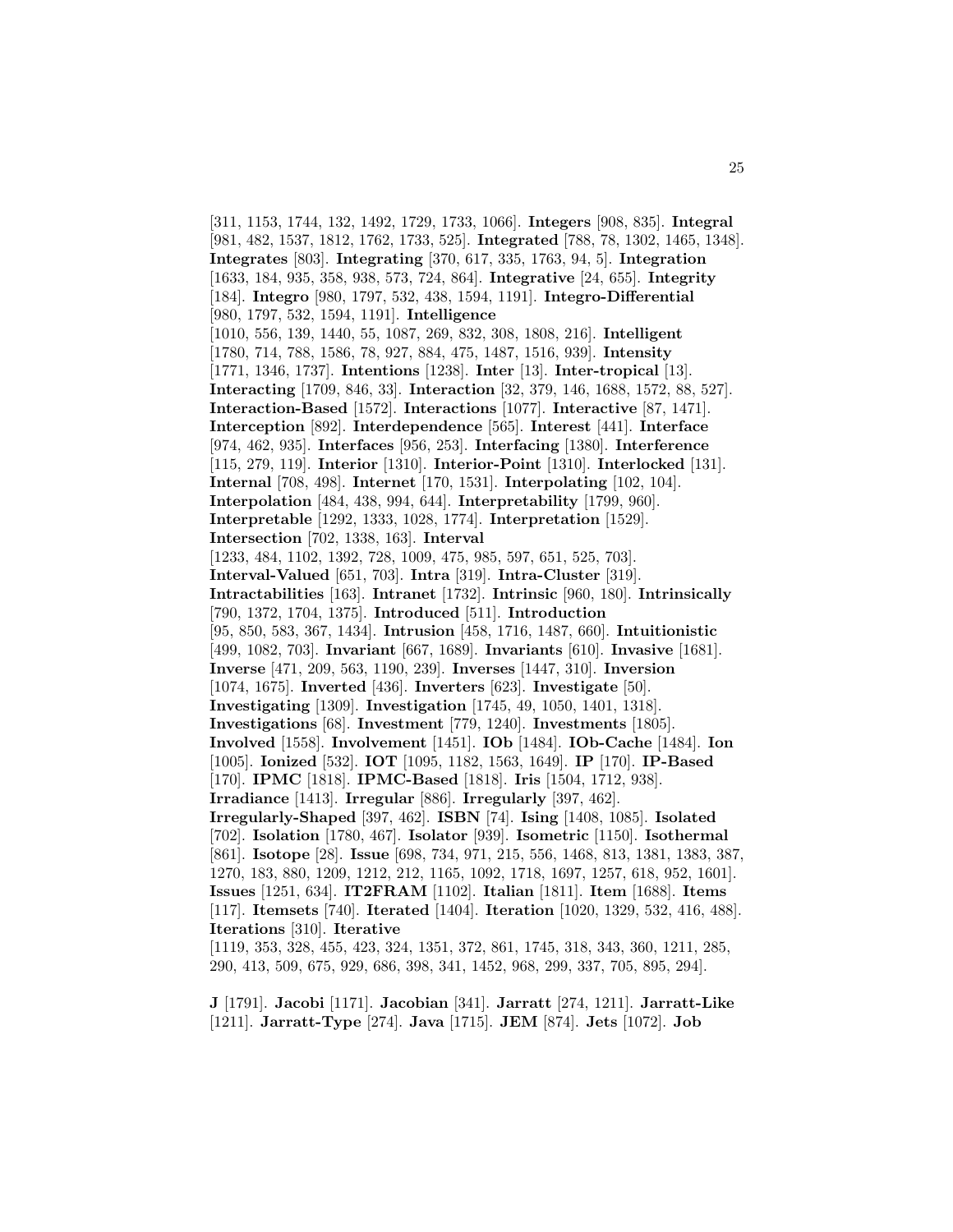[1249, 987, 1570, 248, 947, 949, 1196, 1404, 724]. **Job-Shop** [947]. **Jobs** [574, 1647, 1564, 513]. **Join** [1577, 1585]. **Joins** [1806]. **Joint** [1074, 970, 1329, 696, 1007, 352, 1035, 852, 365, 1053]. **Joints** [736]. **Journey** [945]. **JPS** [1802]. **JSC** [1555]. **JSSP** [1087]. **Jump** [1616]. **Just** [574]. **Just-In-Time** [574].

**K20** [1447]. **Kalman** [431, 723, 983, 830, 1392, 52, 1001]. **Kalman-Filter-Based** [830]. **Kantorovich** [482]. **Kao** [74]. **Kd** [1232]. **Kd-Trees** [1232]. **KDAS** [1390]. **KDAS-ReID** [1390]. **Keeping** [375]. **Kernel** [420, 1255, 70, 593, 249]. **Key** [51, 1179, 1550, 1016, 1699, 270]. **Key-Value** [1179]. **Kidney** [794, 1214]. **Kinematics** [1190]. **Kinetic** [1179, 568, 21]. **Kleene** [1689]. **KMC3** [1727]. **Knopp** [1399]. **Knowledge** [668, 1638, 1640, 1568, 1390, 1619, 1536, 1461, 1772, 1600]. **Knowledge-Driven** [1461]. **Kohonen** [587]. **Kriging** [1610, 1695, 786]. **Krill** [1582, 308, 456]. **Kung** [353, 324]. **Kuramoto** [1019]. **Kutta** [754].

**Label** [426, 529, 345, 1480, 1822]. **Labeled** [808]. **Labelled** [320]. **Labels** [1428]. **Labor** [1440, 1507]. **Lag** [1037]. **Lagged** [481]. **Lagrangian** [519]. **Lags** [386]. **Laminates** [47]. **Land** [5, 1140]. **lands** [13]. **Landscape** [1330, 1307, 5]. **Langton** [1241, 106]. **Language** [570, 720, 1333, 770, 1811, 469, 674, 1200]. **Language-Identification** [570]. **Language-Independent** [770]. **Languages** [440, 355]. **Laplace** [155]. **Laplacian** [395]. **Large** [734, 783, 1155, 330, 126, 941, 1644, 1563, 1647, 957, 439, 1187, 1248, 1654, 979, 1396, 1486, 165, 1171, 10, 1401, 474, 1546, 1777]. **Large-** [1248]. **Large-Scale** [330, 1563, 1248, 1396, 1401, 474, 1546, 1777]. **Laser** [1683, 1035, 1765]. **Lasso** [1502]. **Last** [1269, 1311]. **Last-Mile** [1311]. **Late** [1083, 1801, 1469]. **Latency** [975, 1657]. **Latency-Bounded** [975]. **Latent** [1305, 469, 1340, 1696]. **Lattice** [207, 259, 97]. **Lattices** [1592]. **Laws** [447]. **Layer** [812, 365]. **Layered** [624, 52]. **Layers** [282, 1683]. **Layout** [1574, 1216, 1691, 1310, 1059, 1463, 724]. **Layouts** [1224]. **LCFRS** [381]. **LCS** [186]. **LDPC** [914]. **Lead** [1037]. **Lead-Lag** [1037]. **Leakage** [1635]. **Leaping** [248, 346]. **Learned** [395]. **Learnheuristics** [726]. **Learning** [1393, 1632, 1676, 1466, 668, 1467, 1407, 1377, 1605, 1175, 1740, 1410, 915, 1378, 1678, 1411, 1061, 1581, 596, 1234, 1078, 862, 669, 1004, 1787, 922, 1128, 1608, 1526, 779, 1268, 1238, 1239, 926, 881, 1682, 1051, 1794, 711, 760, 751, 1025, 30, 1747, 1586, 1711, 1207, 1562, 1648, 619, 1131, 1476, 1088, 1748, 690, 839, 616, 715, 1160, 1278, 1060, 1063, 1044, 929, 548, 686, 680, 1334, 470, 1510, 770, 1690, 1448, 1807, 1282, 1716, 609, 1693, 1218, 1534, 1219, 982, 1092, 843, 745, 1694, 1023, 233, 865, 469, 1167, 1339, 1815, 1006, 93, 1256, 665]. **Learning** [1016, 492, 94, 114, 421, 1697, 973, 776, 1721, 587, 943, 1724, 1458, 966, 875, 950, 465, 1259, 1067, 1700, 1460, 674, 1701, 1702, 1732, 1141, 838, 1142, 1053, 1498, 1288, 638, 1821, 573, 806, 1198, 1673, 1704, 1734, 697, 1375, 1822, 1823, 1736, 8, 1705, 82, 1465, 1779, 1013, 1200]. **Learning-Based** [1678, 1526, 619, 838]. **Learning-Enabled** [1141]. **Learning-Guided** [1128].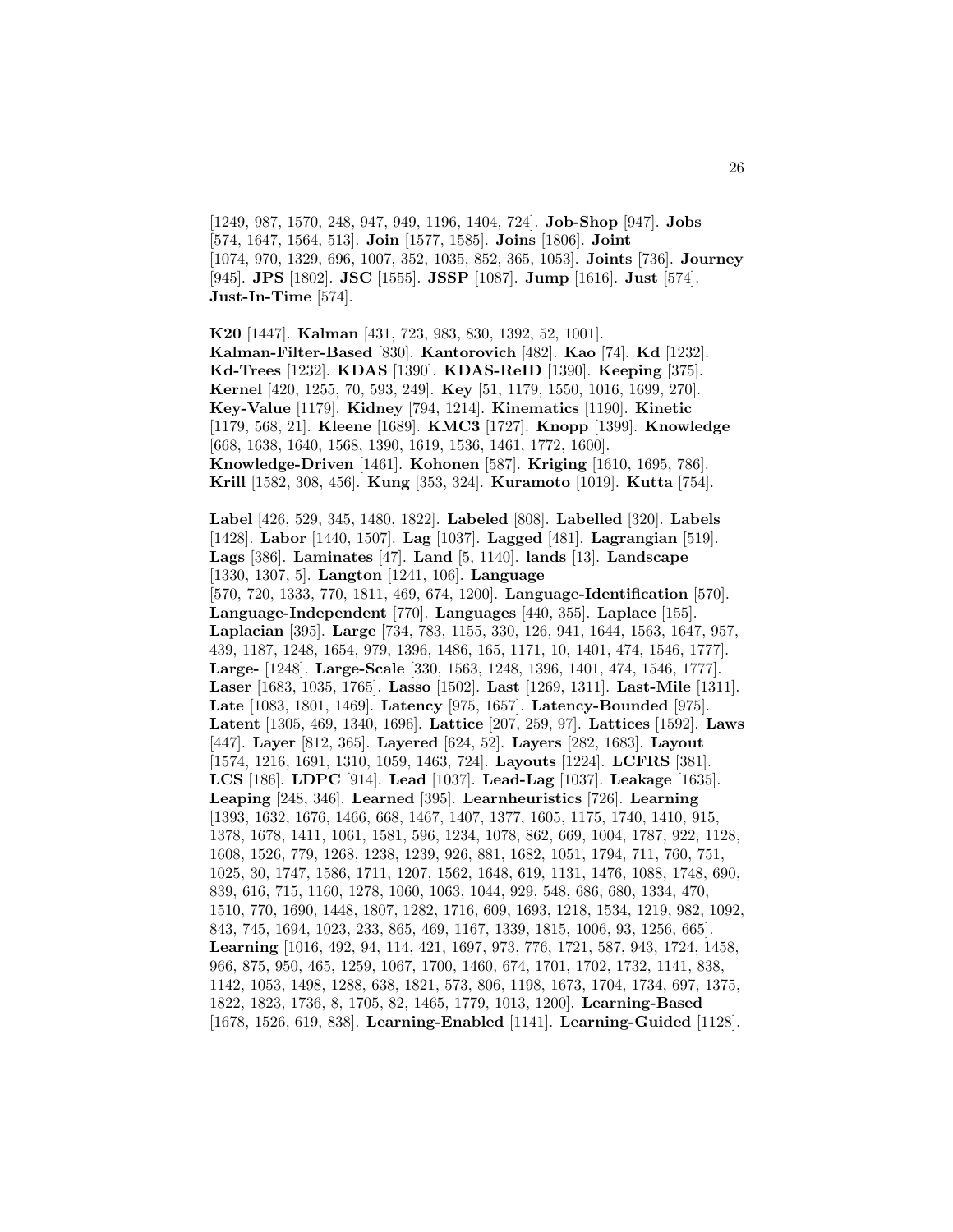**Leases** [1002]. **Least** [113, 108, 372, 1080, 418, 1796, 541, 1719]. **Least-Mean-Square** [1719]. **Least-Squares** [1080, 1796]. **Leaving** [1359]. **Left** [1663]. **Legal** [428, 738]. **Leja** [994]. **Lemma** [1583]. **Lempel** [116, 1418, 1587]. **Length** [868, 1585, 422, 640, 735, 1366, 118]. **Length-Bounded** [422]. **Length-Dependent** [118]. **Lesions** [85]. **Less** [672, 733]. **Lessons** [1795, 395]. **Lettuce** [43]. **Level** [1261, 654, 152, 1153, 887, 1748, 728, 1448, 1717, 876, 665, 1770, 674, 1053, 623, 782, 724]. **Leveling** [949]. **Levels** [10, 932]. **Levenberg** [406]. **Leveraging** [1639, 1590]. **Levitation** [1120]. **Lexicographic** [1327, 1654]. **LIA** [673]. **libkww** [155]. **Licensed** [1329]. **Lidar** [1737]. **Life** [783, 1680, 43, 1769, 517]. **Life-Cycle** [1769]. **Lifetime** [1409, 471, 1095]. **Lifting** [1239]. **Lightning** [878]. **Lights** [1313]. **Lightweight** [134, 938, 1602]. **Like** [464, 305, 182, 1159, 1211]. **Likelihood** [167, 1396]. **Limit** [716]. **Limitations** [1248]. **Limited** [1564, 130, 594]. **Line** [1780, 169, 431, 1685, 1656, 1765, 1731]. **Lineages** [1496]. **Linear** [1040, 906, 1042, 1150, 311, 147, 667, 1744, 1104, 528, 1616, 101, 1652, 185, 1653, 259, 616, 406, 1162, 929, 1255, 80, 1661, 1395, 405, 1594, 1537, 1452, 1337, 1226, 925, 1729, 270, 838, 359, 992, 524, 1374, 1547, 354]. **Linear-Quadratic** [992]. **Linear-Time** [1150, 80]. **Linearity** [102]. **Linearization** [1033]. **Linearized** [1143]. **Linearly** [1558]. **Lines** [1314]. **Linguistic** [1384, 536, 666]. **Link** [756]. **Linked** [517]. **Linking** [1750, 584]. **Links** [226]. **Lion** [1617]. **Lions** [63]. **Liouville** [1119]. **Liquids** [29]. **Listing** [218]. **Lists** [202, 177]. **Lithium** [1005]. **Lithium-Ion** [1005]. **Liu** [1486]. **Liver** [1388]. **LLL** [97]. **LMI** [911]. **LMS** [723, 891]. **Load** [781, 138, 403, 1420, 1809, 1698, 786, 1673]. **Load-Balancer** [1698]. **Loading** [811]. **Loadings** [52]. **Loads** [1538]. **Lobe** [242, 1180]. **Local** [562, 1319, 1501, 315, 289, 388, 171, 1583, 192, 711, 483, 318, 1273, 1132, 185, 507, 1480, 640, 416, 1055, 1621, 495, 73, 1094, 968, 657, 1012, 197]. **Local-Topology-Based** [1132]. **Localised** [1517]. **Locality** [688, 2]. **Localization** [522, 1563, 347, 1392, 920, 1282, 348, 231]. **Locally** [178, 1591, 359]. **Locating** [1417, 923]. **Locating-Chromatic** [1417]. **Location** [1326, 743, 1362, 1449, 1311, 986, 1315, 2, 873]. **Loci** [1379, 190]. **Lock** [1266]. **Locker** [1168]. **Logic** [424, 478, 1709, 392, 1286, 492, 254, 1315, 332]. **Logical** [1479]. **Logics** [1536]. **Logistic** [141, 561, 1096]. **Logistics** [699, 1311, 1513, 1674]. **Logs** [1788]. **Long** [1502, 713, 1414, 620, 917, 640, 614, 1693]. **Long-Range** [620]. **Long-Span** [1414]. **Long-Term** [1502, 614, 1693]. **Longest** [1652, 80, 186]. **Longest-First** [80]. **LongestMatch** [1300]. **Look** [700]. **Loop** [981, 1524, 1074, 37, 563, 637, 1760]. **LoRa** [1563]. **Loss** [840, 1388, 1712, 1496]. **Loss-Based** [1388]. **Losses** [769]. **Lossless** [1041, 339, 1116]. **Lossy** [226, 451]. **Lot** [1083]. **Lottery** [1672]. **Lovász** [1583]. **Low** [1042, 1152, 630, 204, 371, 1566, 1024, 23, 1809, 351, 474, 1704, 873]. **Low-Carbon** [873]. **Low-Cost** [1566]. **Low-Load** [1809]. **Low-Power** [1152]. **Low-Rank** [1042, 204, 351]. **Low-Resource** [474]. **Lower**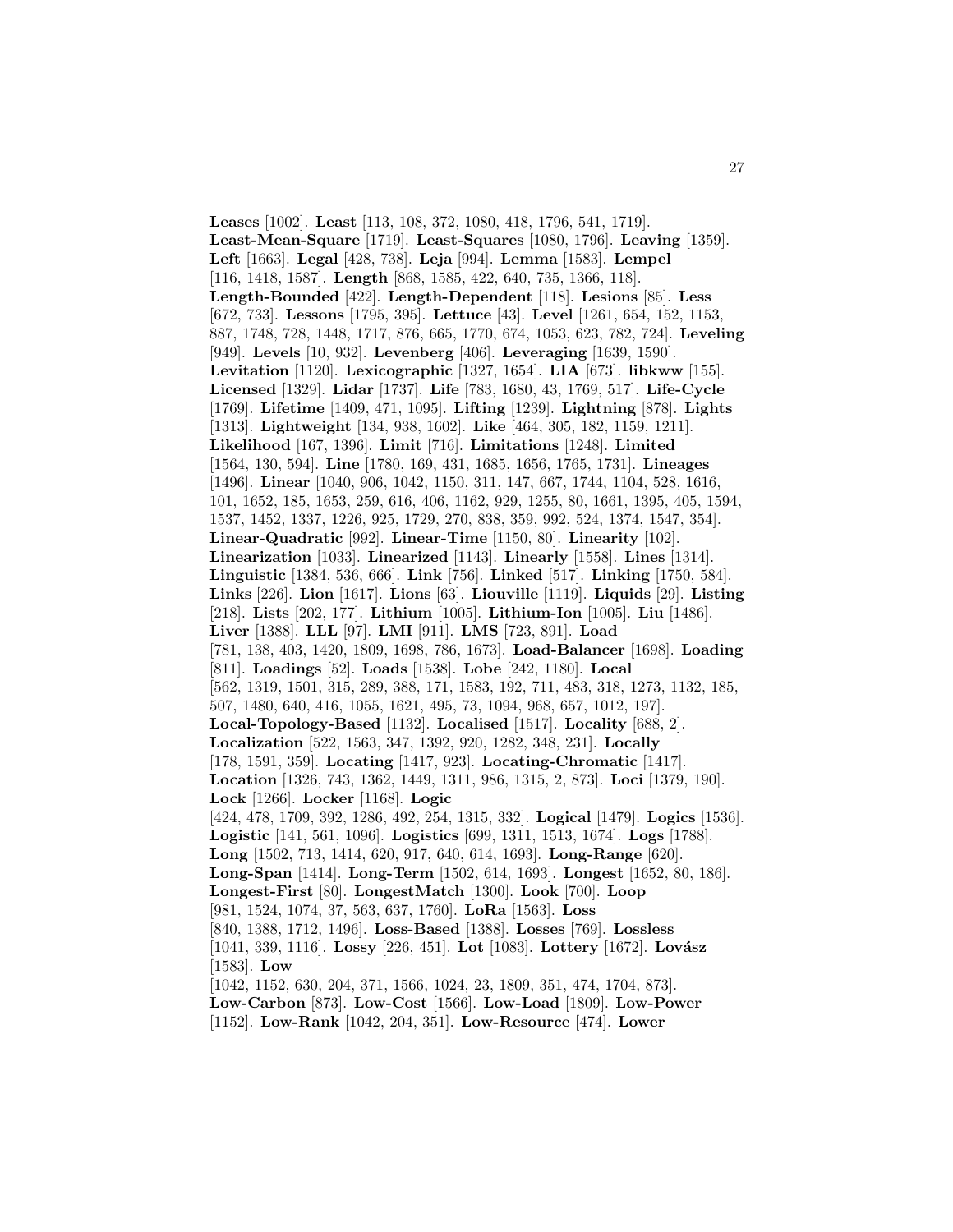[1128, 1428, 985]. **LQR** [539]. **LR** [381]. **LS** [224]. **LS-SVM** [224]. **LSGO** [1050]. **LSM** [1710]. **LSM-Tree** [1710]. **LSTM** [1473, 681, 1346]. **Lumáwig** [1208]. **Lumped** [589]. **Lunar** [1433]. **Lung** [1180, 808, 188, 316]. **Lyapunov** [528]. **Lyme** [1259]. **Lyndon** [1205, 868]. **LZ** [427]. **LZ-Compressed** [427]. **LZ77** [1303]. **LZ78** [1303].

**M** [1209, 1339, 869]. **M1** [1394]. **MAC** [1743]. **Machine** [1466, 1706, 1175, 1740, 1410, 1378, 1678, 1061, 956, 976, 1078, 457, 1128, 1129, 1526, 1239, 881, 1682, 711, 1207, 1648, 1131, 1748, 1029, 715, 1044, 548, 680, 1214, 1510, 1690, 1807, 1534, 843, 745, 1023, 1815, 1697, 776, 943, 1724, 597, 947, 611, 1259, 1700, 1460, 1701, 1702, 1544, 756, 1774, 638, 1821, 573, 1704, 549, 1375, 8, 411, 82, 1779]. **Machine-Learning** [1207, 1023]. **Machine-Processable** [1029]. **Machinery** [1684, 620]. **Machines** [1278, 375, 56, 587, 599]. **Macrocephalus** [70]. **Macromolecular** [36]. **Macromolecules** [412]. **Macular** [795]. **Made** [672]. **Magnetic** [1120, 57, 1062]. **Magnetization** [1085]. **Magnetorheological** [939]. **Magnetotelluric** [731]. **Magnitude** [1141]. **Magnus** [98]. **Maintenance** [654, 1128, 1167, 1339]. **Major** [229, 160]. **Make** [1058]. **Makespan** [844, 1054, 947]. **MAKHA** [269]. **Making** [590, 1468, 787, 1082, 1528, 1507, 1364, 684, 1285, 560, 943, 536, 533, 1732, 407, 651, 666, 703]. **Malaria** [1282]. **Malware** [655, 1534]. **Mammogram** [54]. **Mammograms** [86]. **Mammographic** [140]. **Mammography** [53]. **Man** [177]. **Man-Optimal** [177]. **Management** [1553, 734, 702, 1182, 1046, 978, 1029, 1044, 1804, 1761, 1059, 564, 1455]. **Managing** [336, 321, 738, 187]. **Mandarin** [1772]. **Manifold** [930, 915, 1234]. **Manifolds** [1686, 1106, 973]. **Manipulation** [200]. **Manipulator** [404]. **Manipulators** [810]. **Manufacturing** [1611, 1683, 1249, 621, 588, 599, 1600]. **Many** [203, 63, 406, 479]. **Many-Core** [203]. **Many-Objective** [479]. **Map** [303, 1183, 157, 561, 733, 1374, 918, 740]. **Map-Reduce** [740]. **Mapping** [503, 695, 893, 190, 1046, 45, 1214, 937, 642]. **Mappings** [360, 398, 1766, 1493]. **MapReduce** [905, 330, 743, 749, 910]. **Maps** [636, 15, 1507, 1669]. **MAPSkew** [749]. **Margin** [1712]. **Margin-Based** [1712]. **Marine** [1086, 1764, 594, 1627, 613]. **Maritime** [771, 1485, 496]. **Markers** [1656]. **Market** [669, 704, 585, 453, 768]. **Marketplace** [1777]. **Markets** [1501, 732, 669, 207, 745]. **Markov** [490, 373, 1321, 1707, 26, 1528, 1616, 775, 79, 877, 589, 964]. **Markovian** [877]. **Marquardt** [406]. **Marriage** [185]. **Mask** [1820]. **Masking** [1415]. **Mass** [44]. **Massive** [1014, 1156, 1125, 945, 1794, 1720, 365]. **Match** [1367]. **Matching** [215, 976, 192, 202, 1387, 1329, 817, 36, 1022, 110, 458, 422, 121, 909, 263, 1450, 200, 65, 1597, 712]. **Matching-Iteration-Based** [1329]. **Matching-Widths** [712]. **Matchings** [178, 205, 177, 214]. **Material** [1683, 49]. **Materials** [772, 863, 1285]. **Mathematical** [424, 1556, 7, 40]. **Matheuristic** [970, 1083]. **Matheuristics** [1559, 1196]. **Matrices** [1491]. **Matrix** [1781, 490, 203, 1204, 1646, 800, 1331, 1752, 1279, 1452, 310, 591,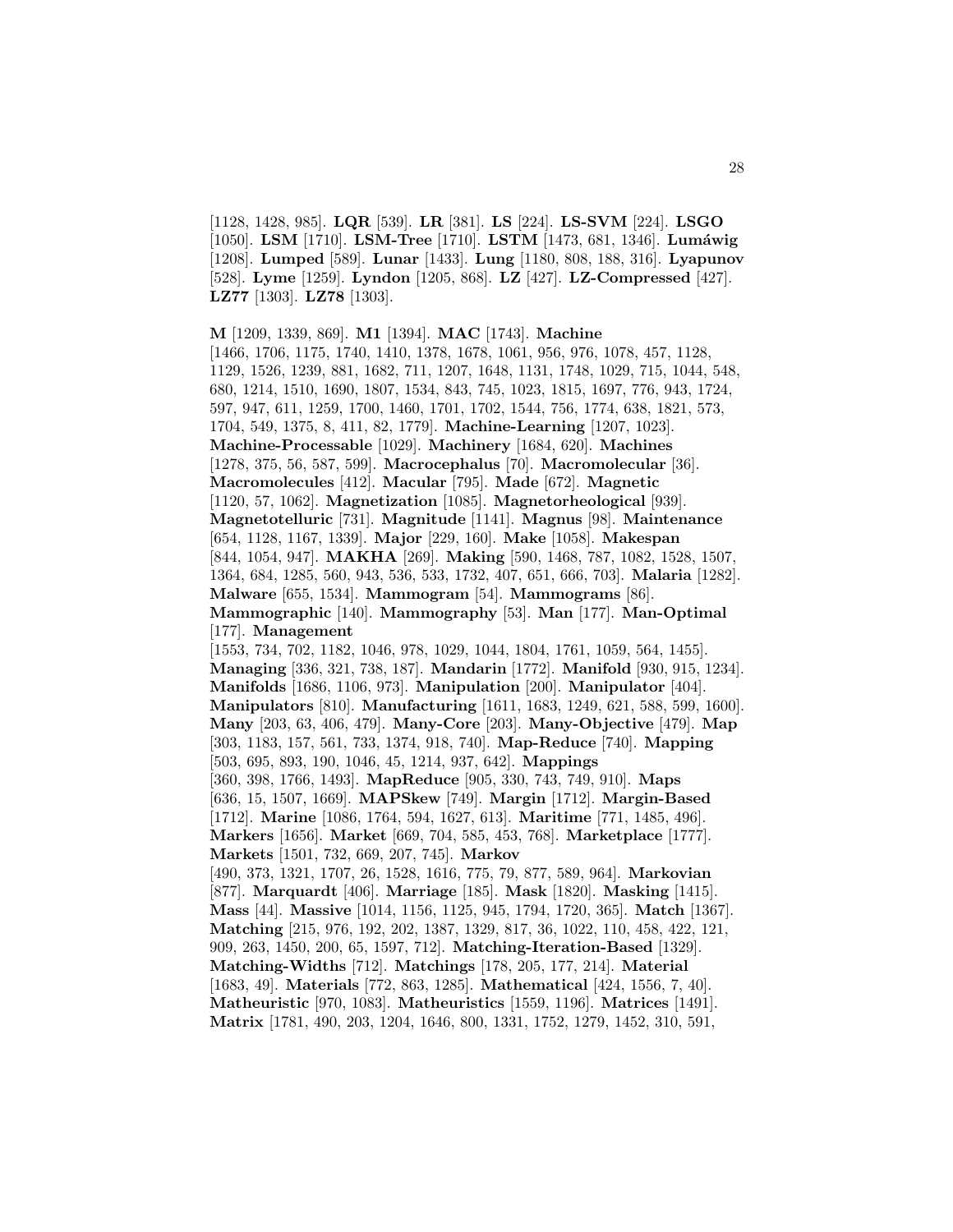1542, 1402, 391, 555]. **Maturity** [1057]. **Max** [1747]. **Maximal** [426, 386, 1205, 1045, 767]. **Maximising** [1195]. **Maximization** [574, 1134]. **Maximizing** [1409, 1011]. **Maximum** [166, 303, 159, 340, 178, 1794, 185, 167, 541, 193, 54, 1396, 767, 153, 1001, 504, 1193, 712]. **MaxSAT** [1356]. **MCDA** [229, 1660, 160]. **MCDA-Based** [1660]. **MCSA** [1809]. **MCSA-Based** [1809]. **MDAN** [1003]. **MDAN-UNet** [1003]. **Mead** [1491]. **Mean** [1676, 305, 1686, 1719, 536, 533, 1497, 249]. **Mean-Field** [1676]. **Mean-Variance** [1497]. **Means** [1376, 1034, 1741, 1271, 687, 1301, 1105, 1508, 507, 314, 1715, 1628, 890]. **Measure** [1049, 476, 443]. **Measurement** [38, 204, 1426, 703]. **Measurements** [1639, 521]. **Measures** [1097, 1816]. **Measuring** [704, 1767]. **MEC** [1186]. **Mechanical** [511, 1703]. **Mechanism** [1549, 1450, 609, 1595, 1488, 516, 549, 1464, 497, 1604]. **Mechanisms** [170, 553]. **Media** [1741, 861, 704, 1008, 950]. **Median** [1353, 1389]. **Medical** [1631, 1785, 1749, 1044, 1804, 843, 1722, 1400, 904]. **MedicalSeg** [1804]. **Medium** [1633, 1423]. **Medium-Scale** [1423]. **Medium-Voltage** [1633]. **Medoids** [921]. **Meet** [1579]. **Meeting** [1583]. **Mel** [1675]. **Melting** [1683]. **Members** [1601]. **Membership** [355]. **Memetic** [1073, 172, 1275]. **Memory** [139, 503, 713, 1414, 967, 917, 1425, 1599, 317]. **Mendell** [1525]. **Mental** [889, 1174]. **mer** [1405]. **Mergers** [1396]. **Merging** [1651, 1589, 1196]. **Mesh** [636, 409, 1613, 923, 1347]. **Meshes** [1552, 731]. **Meshing** [76]. **Message** [402]. **Messages** [1540]. **Meta** [478, 25, 236, 1004, 1419, 1688, 1628, 206]. **Meta-Analyses** [1628]. **Meta-Ensemble** [1004]. **Meta-Heuristic** [236]. **Meta-Heuristics** [478, 25, 206]. **Meta-Path** [1688]. **meta.shrinkage** [1628]. **Metabolite** [1062]. **Metabolomics** [44]. **Metaheuristic** [803, 1501, 225, 1236, 1187, 834, 959, 1760, 749, 1059, 1765, 1490]. **Metaheuristics** [1010, 329, 1564, 1565, 1596, 605]. **Metal** [1520]. **Metatheorems** [367]. **Meter** [1566]. **Method** [1289, 455, 423, 1467, 291, 315, 289, 454, 283, 298, 1502, 50, 431, 322, 1640, 243, 1004, 519, 1788, 280, 713, 1183, 1298, 1237, 673, 1441, 1610, 754, 274, 1793, 323, 472, 572, 1206, 1644, 648, 1615, 1796, 333, 1047, 267, 1132, 944, 839, 438, 39, 923, 927, 1481, 1420, 1753, 290, 406, 413, 675, 736, 621, 828, 1070, 11, 481, 626, 744, 730, 1111, 1310, 358, 652, 539, 900, 1135, 341, 1486, 936, 594, 968, 351, 1225, 1817, 644, 487, 1314, 877, 1033, 1171, 445, 904, 407, 488, 593, 332, 573, 666, 402, 1346, 1734, 899, 1822, 1435, 664, 841, 1066, 1705, 1230]. **Methodological** [59]. **Methodology** [919, 78, 1131, 1108, 1660, 1814]. **Methods** [353, 328, 1739, 464, 302, 305, 324, 1052, 264, 1078, 1027, 511, 1681, 409, 1272, 832, 1419, 1211, 1800, 1623, 1537, 341, 1427, 1666, 299, 337, 1431, 872, 1704]. **Methods-Based** [1623]. **Methylation** [1156]. **Methylcytosine** [1543]. **Metric** [303, 410, 460, 101, 1088, 1336, 1340, 292, 1541]. **Metrical** [1331]. **Metrics** [1124, 1326, 144, 1540]. **Metro** [580]. **Metropolis** [1591]. **Mexico**

[855]. **Micro** [1780, 42, 1708, 38, 1765]. **Micro-Bubbles** [1708].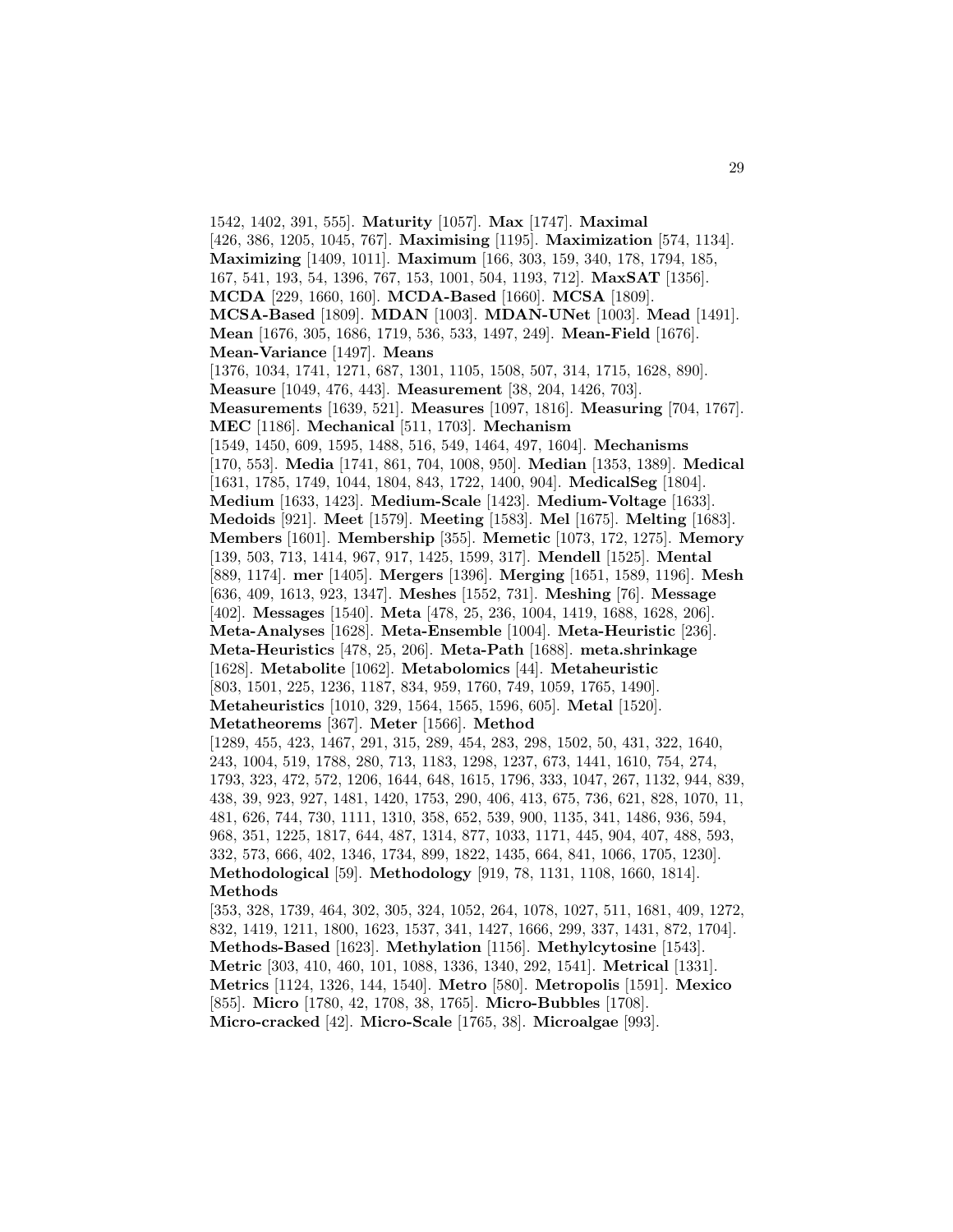**Microarray** [867, 125]. **Microblog** [364]. **Microcalcification** [879]. **Microrelief** [1294]. **MicroRNAs** [1405]. **Microscopic** [1103]. **Microwave** [71, 1400]. **Migrating** [987]. **Migration** [380, 759, 869]. **Mildly** [355]. **Mile** [1311]. **MILP** [949]. **MIMO** [890, 384]. **MINC** [1607]. **MINC-NRL** [1607]. **Ming** [74]. **Ming-Yang** [74]. **Mini** [38]. **Mini-** [38]. **Minimal** [95, 120, 386, 667]. **Minimally** [1267]. **Minimising** [1195]. **Minimization** [853, 1491]. **Minimize** [1665, 947, 513]. **Minimizing** [1408, 225, 1657]. **Minimum** [1323, 311, 473, 978, 177, 210, 1565, 338, 541, 276, 111]. **Mining** [1742, 89, 1581, 1125, 1788, 1101, 434, 1270, 356, 704, 738, 1478, 1803, 1763, 1065, 198, 628, 1431]. **Minkowski** [1298]. **miRNA** [527]. **Misalignment** [467, 999]. **Mislabeling** [1736]. **Mismatches** [263]. **MISO** [746, 296]. **Missile** [892]. **Missing** [1796, 957]. **Mission** [1099, 1433]. **Mitigation** [71, 115, 119]. **Mixed** [42, 921, 1153, 667, 329, 1481, 1426, 1489, 1729, 1629, 467, 1733]. **Mixed-Domain** [467]. **Mixed-Integer** [1153, 1733]. **Mixers** [1792]. **Mixing** [1629, 719]. **Mixture** [312, 1222, 300]. **Mixtures** [1561]. **Mixup** [1772]. **Mixup-Based** [1772]. **MKD** [1772]. **mKdV** [1374]. **ML** [1553]. **ML-Powered** [1553]. **MMN** [454]. **MOABC** [959]. **Mobile** [1438, 478, 1645, 182, 1446, 1802, 1282, 647, 1700, 656, 1463, 575, 1602, 497, 792]. **Mobile-Aware** [1282]. **Mobility** [1475, 1221, 1519]. **Modal** [347, 462, 461]. **Modalflow** [1221]. **Mode** [632, 386, 1266, 717, 1245, 1047, 462, 180, 993, 719, 729, 565]. **Model** [224, 1575, 981, 1120, 803, 1742, 1556, 544, 791, 191, 1640, 540, 1251, 1004, 1440, 1102, 1472, 1018, 926, 1682, 1085, 1746, 1243, 1797, 1274, 1649, 1798, 1250, 834, 1568, 737, 917, 1000, 1590, 296, 809, 1801, 1188, 1334, 21, 884, 265, 1551, 1620, 637, 1283, 1759, 1364, 998, 1624, 1091, 1717, 1593, 960, 1135, 1762, 865, 1190, 1222, 1340, 1057, 1696, 986, 223, 1287, 953, 1667, 1225, 996, 774, 877, 628, 368, 653, 641, 232, 284, 741, 1317, 1820, 1260, 819, 999, 477, 766, 782, 883, 705, 231, 786, 552, 1347, 1548, 768, 1348]. **Model-Agnostic** [1004, 1551]. **Model-Based** [1190, 953, 653]. **Model-Driven** [1575]. **Model-NSGA-II** [786]. **Modeling** [414, 1233, 661, 885, 862, 678, 1610, 209, 1611, 138, 1650, 967, 704, 543, 1107, 1713, 43, 288, 1308, 1254, 530, 546, 1811, 1397, 1765, 5, 731, 1818, 284, 1546, 1674, 453, 939]. **Modelling** [1795, 738, 1333, 60, 1117]. **Models** [490, 531, 1040, 1740, 471, 1468, 147, 26, 156, 617, 1268, 1269, 1793, 49, 1748, 1479, 509, 1063, 1803, 1512, 1166, 1036, 73, 399, 79, 1137, 1695, 634, 1722, 91, 1629, 501, 710, 533]. **Modern** [1739, 440, 295]. **Modification** [933]. **Modified** [242, 1079, 1745, 1612, 1274, 222, 401, 987, 736, 561, 297, 398, 609, 1486, 869, 759, 605, 1520, 559, 518, 664]. **Modifying** [345]. **Modular** [97]. **Modularity** [486, 396]. **Modulated** [608]. **Modulation** [485]. **Module** [527]. **MOEA** [1567, 479]. **MOEA/D** [1567, 479]. **Molecular** [931, 1299, 532]. **Moment** [610]. **Moments** [1817]. **Momentum** [715]. **Monarch** [500, 602]. **Monetary** [881]. **Money** [881]. **Monitoring** [107, 1780, 1605, 1678, 1789, 1709, 1086, 1799, 143, 20, 1023, 643, 1012]. **Monotone** [1123, 1606, 131]. **Monotonicity** [1600]. **Montage** [1771].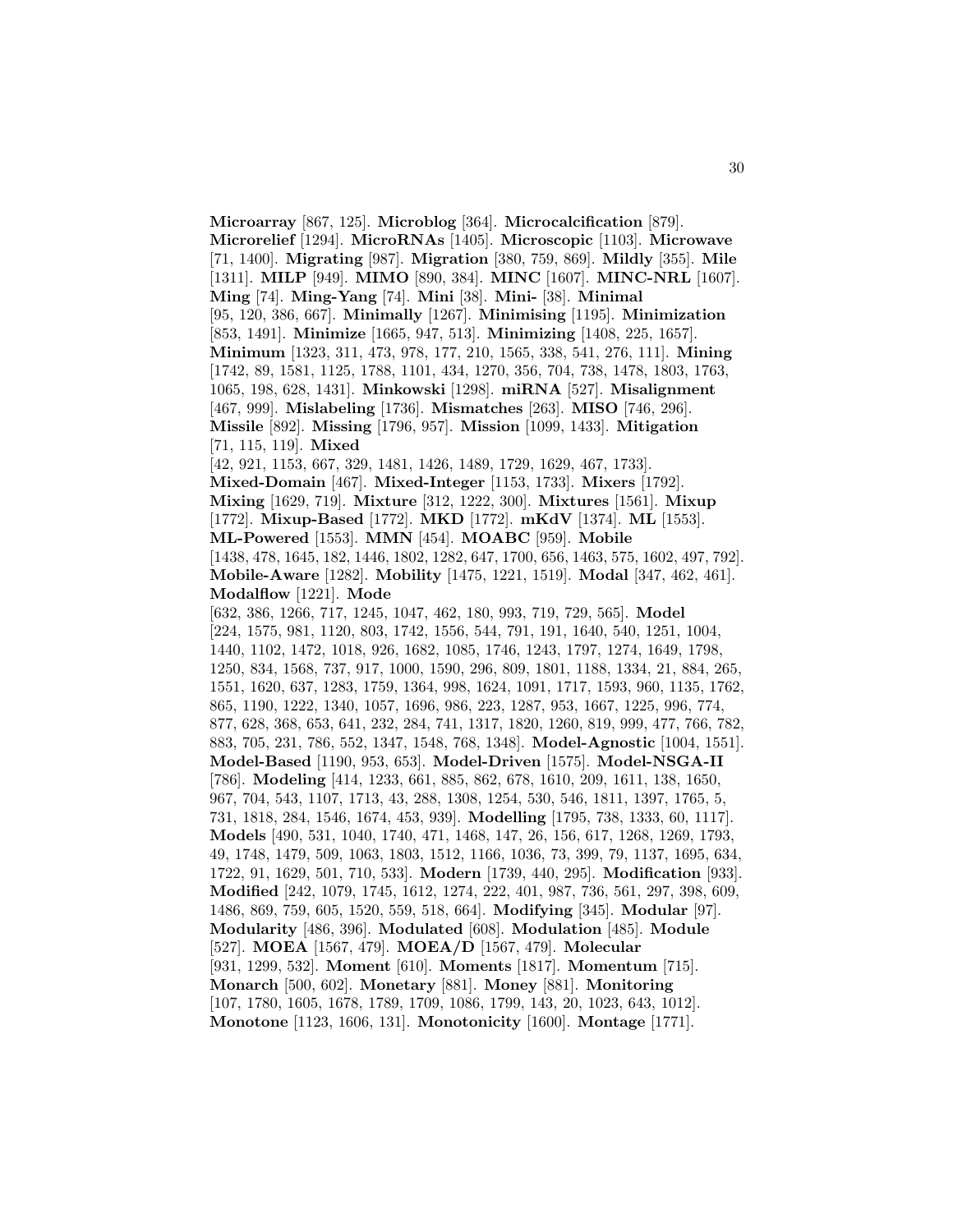**Monte** [373, 964, 22, 1052, 568, 573]. **Moreau** [1558]. **Morphology** [1580]. **Morse** [1589]. **Most** [1808]. **Motif** [201, 194]. **Motion** [1784, 683, 976, 48, 38, 737, 1190, 1345, 899]. **Motor** [690, 686, 520, 421, 1457]. **Mount** [1505]. **Move** [1210]. **Movement** [661, 669, 314, 187]. **Movements** [1260]. **Moves** [277, 349]. **Moving** [409, 1067, 750, 294]. **MPC** [1090, 1279]. **MPPT** [1286, 254]. **MRI** [157, 77, 1458, 1469]. **mRNA** [527]. **MRP** [1665]. **MS** [1449]. **MSPSO** [959]. **MU** [890]. **MU-MIMO** [890]. **Multi** [1376, 1289, 654, 627, 1320, 981, 803, 974, 1394, 1549, 203, 544, 1379, 1412, 220, 600, 386, 791, 1503, 374, 506, 235, 372, 1504, 1787, 1157, 1182, 529, 1238, 190, 1793, 751, 817, 1443, 78, 172, 1022, 887, 1507, 1651, 1088, 306, 1798, 360, 834, 458, 39, 279, 800, 1161, 1509, 1753, 1714, 694, 1003, 1801, 1657, 1658, 977, 174, 193, 1189, 1362, 1449, 275, 404, 998, 1717, 843, 1451, 1311, 256, 603, 757, 1695, 665, 986, 1455, 869, 759, 1192, 943, 938, 198, 1514, 1768, 461, 605, 875, 1194, 1770, 1728, 1195, 653, 1493, 1316, 643, 805, 1670, 1671, 407, 651, 1053]. **Multi** [477, 249, 1056, 1373, 806, 724, 549, 814, 1144, 1822, 1230]. **Multi-Actor** [1451]. **Multi-Agent** [803, 1443, 814]. **Multi-Algorithm** [938]. **Multi-Area** [256]. **Multi-Armed** [544]. **Multi-Attack** [1157]. **Multi-Attribute** [1793, 651]. **Multi-Band** [39]. **Multi-Branch** [1238, 694, 998]. **Multi-Capacity** [1657]. **Multi-Choice** [887]. **Multi-Class** [1503, 751]. **Multi-Classifier** [1714]. **Multi-Color** [1798]. **Multi-Constraints** [603]. **Multi-Core** [203, 458, 198, 1670]. **Multi-Criteria** [1394, 172, 1507, 1451, 1316, 407]. **Multi-Cut** [1412]. **Multi-Depot** [605]. **Multi-Dimensional** [220, 1230]. **Multi-Directional** [1088]. **Multi-Document** [627]. **Multi-DOF** [404]. **Multi-Facility** [1362, 1449]. **Multi-Factor** [986]. **Multi-Feedback** [279]. **Multi-Fidelity** [1695, 1192, 1728]. **Multi-Hop** [306]. **Multi-Improved** [1056]. **Multi-Innovation** [477]. **Multi-Input** [372]. **Multi-Instance** [1770]. **Multi-Interface** [974]. **Multi-Label** [529, 1822]. **Multi-Level** [1717, 665, 1053]. **Multi-Loop** [981]. **Multi-Metaheuristic** [834]. **Multi-Modal** [461]. **Multi-Mode** [386]. **Multi-Object** [1022]. **Multi-Objective** [1289, 654, 1320, 1549, 1503, 374, 190, 887, 1651, 800, 1161, 1801, 275, 843, 1514, 805, 1671, 249, 1373, 724, 1144, 1195]. **Multi-One-Class** [1376]. **Multi-Parametric** [875]. **Multi-Period** [977, 1311]. **Multi-Physics** [1658]. **Multi-Population** [869, 759]. **Multi-Precision** [198]. **Multi-Product** [1801]. **Multi-Row** [724]. **Multi-Scale** [1003, 643]. **Multi-Sensor** [235, 1182, 78]. **Multi-Sided** [174]. **Multi-Source** [1504, 757, 1455]. **Multi-Stage** [600, 1194, 549]. **Multi-Step** [360]. **Multi-Swarm** [1768]. **Multi-Task** [1509]. **Multi-Template** [653]. **Multi-Threading** [506, 193]. **Multi-Track** [817]. **Multi-UAV** [791]. **Multi-Valued** [360, 1493]. **Multi-View** [1787, 1753, 806]. **Multi-Way** [1379]. **Multi-Winner** [1189, 943]. **Multiagent** [929, 1344]. **Multiband** [339]. **Multicast** [75, 319, 762]. **Multicasting** [365]. **Multichannel** [746]. **Multicommodity** [168]. **Multicore** [201, 196]. **Multicriteria** [1442]. **Multidimensional** [1176, 1610, 1328, 1135, 997]. **Multifield** [42].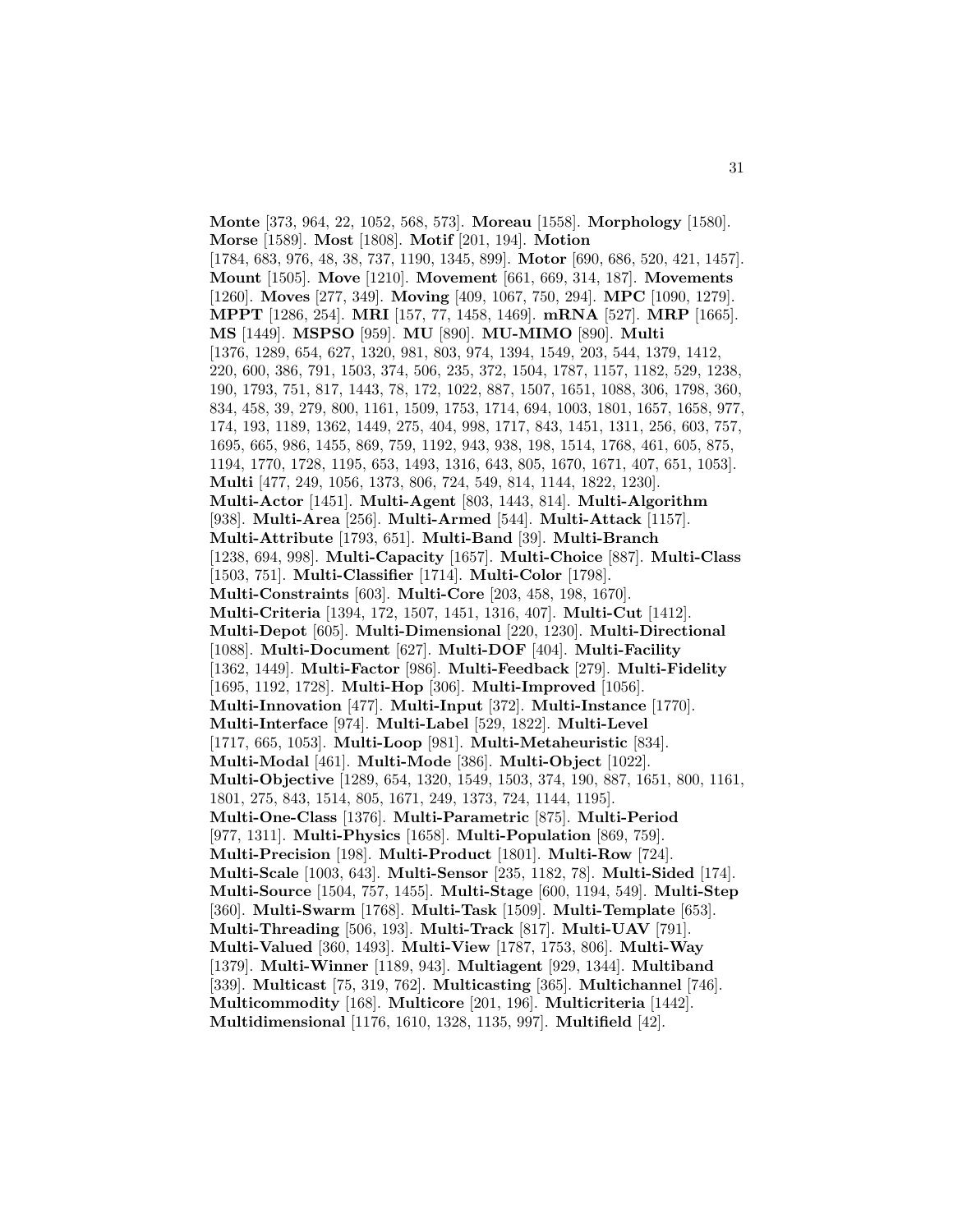**MultiKOC** [1376]. **Multilabel** [1025]. **Multilayer** [503, 1444]. **Multilevel** [1052, 942]. **Multilingual** [1619]. **Multimedia** [812, 1602]. **Multimodal** [800, 1714, 1777]. **Multinomial** [1363]. **Multiobjective** [446, 1187, 257, 1293]. **Multipartite** [571]. **Multiple** [1379, 1468, 1581, 1640, 695, 194, 1082, 1683, 379, 333, 172, 1105, 1508, 290, 1309, 1364, 1091, 1395, 560, 536, 533, 1543, 819, 1463, 1775, 666, 245]. **Multiple-Attribute** [536]. **Multiple-Instance** [1581]. **Multiple-Vehicle** [1091]. **Multiplication** [69, 1459]. **Multiplicative** [684]. **Multiplicity** [328, 423, 333, 290, 455]. **Multiplier** [519]. **Multipliers** [351]. **Multiply** [1400]. **Multipoint** [968, 317]. **Multiprocessor** [1017, 1489]. **MultiRes** [1786]. **MultiRes-RCF** [1786]. **Multiscale** [928, 535, 1800, 1203]. **Multisensorial** [64]. **Multisets** [1384]. **Multisource** [1720]. **Multispectral** [537]. **Multitask** [1711]. **Multitemporal** [64]. **Multivariable** [1283, 705]. **Multivariate** [1525, 449, 418, 344, 1254]. **muMAB** [544]. **Municipal** [1316]. **Muscle** [241]. **Music** [1777]. **Mutation** [1261, 885, 1389, 448, 1398]. **Mutations** [1511]. **Mutual** [50, 847, 384]. **Myocardial** [1469].

**N4** [1543]. **N4-Methylcytosine** [1543]. **NaI** [28]. **Nanobeams** [1762]. **Nanoparticles** [31]. **Nanotubes** [17]. **NARX** [1120]. **Nash** [1576, 1264]. **Natalie** [313]. **Natural** [1811, 1451, 674]. **Natural-Cultural** [1451]. **Nature** [1231, 556, 511, 1008, 1668]. **Nature-Based** [511]. **Nature-Inspired** [1231, 556, 1008, 1668]. **Navier** [1143]. **Navigation** [127, 123, 9, 937, 1235]. **Navy** [1394]. **Nayar** [606]. **NBTI** [487, 332]. **NBTI-Aware** [332]. **Near** [574, 314]. **Near-Infrared** [314]. **Near-Optimal** [574]. **Nearest** [924, 258, 550, 1597]. **Nearly** [608]. **Need** [1029, 1458]. **Needed** [63]. **Negamax** [151]. **Negations** [1082, 833]. **Negative** [1752, 1222, 1368]. **Negatively** [167]. **NEH** [1054]. **Neighbor** [550]. **Neighborhood** [783, 1187, 331, 1810, 569, 173]. **Neighborhoods** [164]. **Neighbors** [258]. **Neighbours** [1597]. **Nelder** [1491]. **Nested** [924, 940, 1003]. **Nesterov** [1615]. **Net** [1003, 814, 1429]. **Nets** [695, 1229]. **Network** [1393, 66, 1466, 871, 1783, 373, 1010, 905, 840, 1263, 544, 13, 449, 866, 1069, 1152, 1068, 540, 862, 1099, 503, 313, 473, 1561, 1414, 1238, 760, 1240, 1614, 234, 1473, 184, 707, 1685, 1243, 1274, 1446, 1618, 508, 1186, 1304, 458, 1007, 706, 917, 1107, 43, 650, 535, 694, 1306, 1572, 1531, 1658, 1359, 1215, 585, 12, 1450, 1397, 233, 1813, 1427, 1256, 292, 1720, 1487, 587, 1095, 580, 1114, 1115, 1461, 408, 357, 807, 1372, 1545, 527, 559, 806, 859, 872, 1734, 697, 552, 826, 963, 1778, 939, 1603, 841, 1347, 1348]. **Network-VGG16** [1372]. **Network-Wide** [1274]. **Networked** [247]. **Networks** [1146, 1633, 1677, 974, 1409, 414, 1264, 1578, 1323, 25, 241, 236, 266, 633, 1383, 970, 945, 1470, 975, 663, 503, 75, 812, 301, 1386, 919, 1086, 1388, 1329, 978, 59, 238, 379, 1416, 1645, 1444, 1615, 1563, 795, 19, 210, 306, 437, 1749, 1750, 1304, 1305, 1212, 1332, 1420, 793, 829, 1133, 62, 226, 1163, 979, 1807, 1015, 18, 161, 1218, 1134, 463, 647, 1285, 56, 869, 759, 1223, 40, 1342, 70, 898, 674, 286, 847, 1517, 1518, 1820, 907, 545, 1197, 656, 1462, 396, 348, 364, 1673,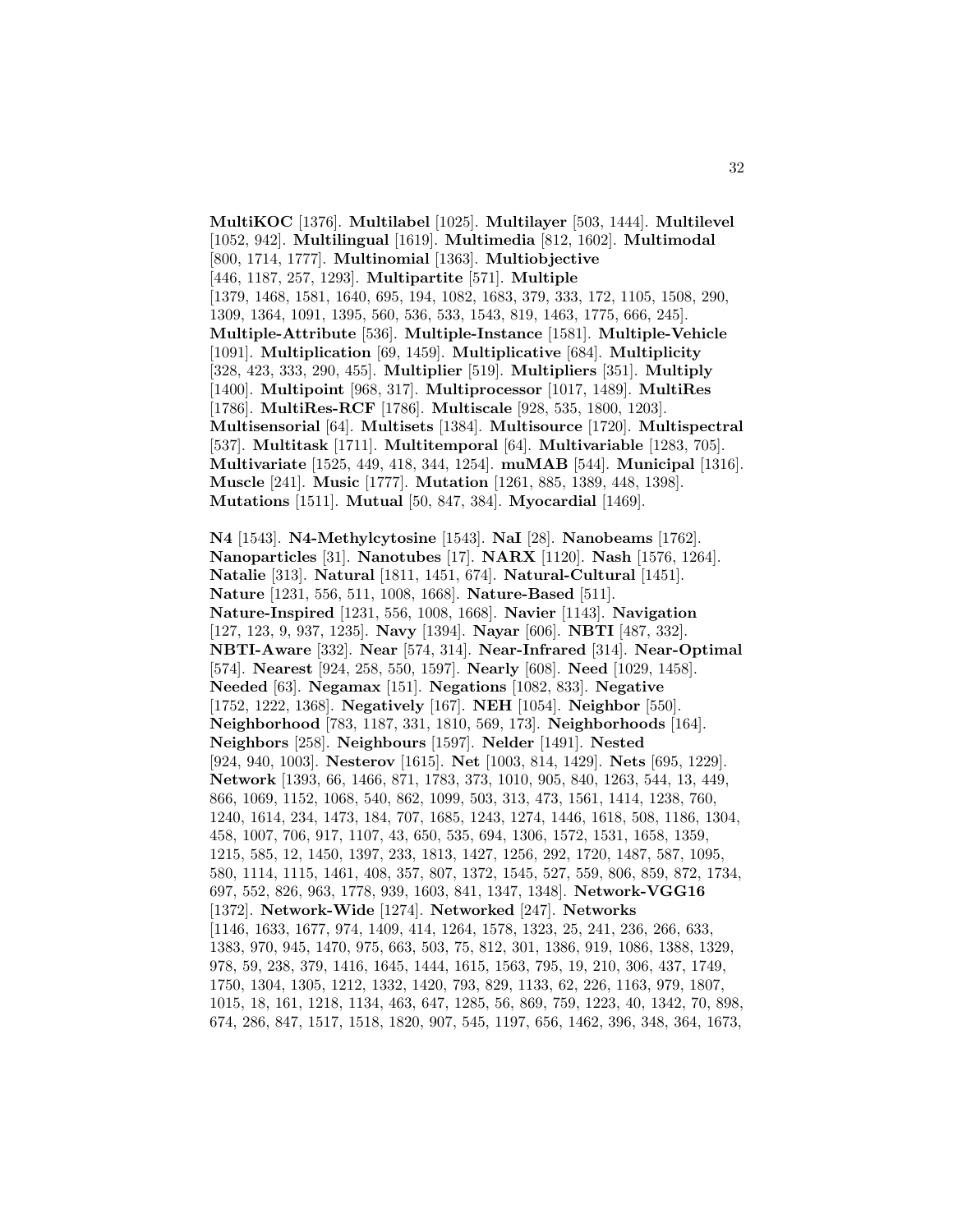1144, 1026, 1602, 497, 679, 792, 228, 1066, 1235, 1469]. **Neural** [1393, 1010, 1578, 13, 449, 241, 236, 266, 633, 1152, 540, 1680, 1470, 1414, 983, 1086, 760, 1240, 1388, 1614, 1685, 59, 379, 1615, 1563, 795, 1446, 1748, 1749, 1304, 1305, 917, 1107, 1420, 43, 535, 829, 1572, 716, 1133, 1658, 12, 1450, 1218, 463, 56, 1720, 580, 1542, 1114, 898, 847, 1518, 907, 357, 756, 807, 1372, 559, 364, 859, 872, 1673, 1734, 552, 826, 679, 939, 1603, 841, 1066, 1348, 1235, 1469]. **Neuro** [564]. **Neuro-Dynamic** [564]. **Neurodynamic** [882]. **Neuroevolution** [1398, 1725]. **Neuronal** [24]. **Neurons** [1759, 1512, 1114]. **Neutrality** [881]. **Neutrosophic** [590, 563, 560, 533, 524]. **News** [142, 704]. **Newton** [1020, 291, 302, 305, 283, 280, 323, 1615, 1139, 299, 445]. **Newton-Like** [305]. **Newton-Type** [291, 302, 445]. **Next** [1076, 1609]. **Next-Generation** [1076, 1609]. **Nine** [1505]. **Ninth** [1094]. **NIRS** [604]. **NLP** [440]. **NN** [727, 1127, 238]. **No** [512, 410, 460, 1663, 1404]. **No-Wait** [512, 1404]. **Node** [1563, 1649, 1332, 143, 1144, 1602]. **Nodes** [1155, 473, 1332, 650, 1223, 756, 691]. **Nodule** [260]. **Nodules** [91]. **Noise** [1631, 1352, 751, 379, 385, 265, 1030, 6, 180, 1452, 10, 710, 300, 377]. **Noises** [294]. **Noising** [705]. **Noisy** [1291, 154]. **Non** [1040, 1264, 861, 1681, 528, 951, 1303, 822, 913, 507, 965, 1752, 1570, 582, 167, 1255, 1395, 1340, 1767, 1368, 857, 1113, 877, 731, 1629, 838, 477, 1463, 513, 377, 1494]. **Non-Attendance** [1340]. **Non-Conjugate** [1629]. **Non-Cooperative** [1264]. **Non-Deterministic** [1494]. **Non-Dominated** [1570]. **Non-Gaussian** [377]. **Non-Ideal** [582]. **Non-Invasive** [1681]. **Non-Isothermal** [861]. **Non-Linear** [1040, 528, 1255, 1395, 838]. **Non-Local** [507]. **Non-Markovian** [877]. **Non-Negative** [1752, 1368]. **Non-Negatively** [167]. **Non-Normal** [1113]. **Non-Overlapping** [1303]. **Non-Preemptible** [513]. **Non-Smooth** [951, 857]. **Non-Standard** [913]. **Non-Traditional** [1463]. **Non-Transitivity** [1767]. **Non-Uniform** [731]. **Non-Uniformly** [477]. **Non-Uniquely** [822]. **Noncircular** [384]. **Nonconvex** [882]. **Nonexpansive** [360, 398, 1493]. **Nonlinear** [1020, 328, 455, 423, 454, 305, 1411, 322, 1351, 1217, 482, 1472, 409, 274, 717, 1046, 543, 1211, 290, 1188, 481, 1360, 1009, 900, 180, 341, 865, 993, 1626, 325, 1139, 299, 337, 445, 317, 294]. **Nonlinearity** [1304, 270]. **Nonlocal** [1594, 249]. **Nonparametric** [1268, 1112, 465, 1203]. **Nonsmooth** [322, 1209, 406, 1139]. **Nonstationary** [180]. **Nonuniform** [355]. **Norm** [340, 1558, 751, 1592, 625]. **Normal** [1525, 732, 1113]. **Normalization** [1113]. **Normalized** [1719]. **Normothermic** [1214]. **Norwegian** [1795]. **NoSQL** [850]. **Note** [126]. **Notes** [1258]. **Novel** [440, 14, 1062, 1179, 230, 537, 874, 926, 1614, 36, 1047, 1508, 557, 621, 547, 327, 1448, 626, 730, 1660, 1091, 1059, 1312, 378, 918, 1459, 643, 805, 904, 578, 244, 608, 1198, 762, 1823, 1066, 1230]. **NP** [512]. **NP-Hard** [512]. **NRL** [1607]. **NSCT** [507]. **NSGA** [521, 959, 1671, 786]. **NSGA-II** [959, 1671]. **Nuclear** [1580, 1128, 625]. **Null** [1644]. **Number** [1553, 473, 1417, 259, 1218, 1316, 741, 1143, 1144]. **Numberlink** [133]. **Numerals** [903]. **Numerical** [1040, 1556, 661, 261, 1072, 980, 1708, 861, 954, 1560, 1745, 323, 1713, 900, 1537, 1426, 842, 1368, 1456, 1495]. **Numerically**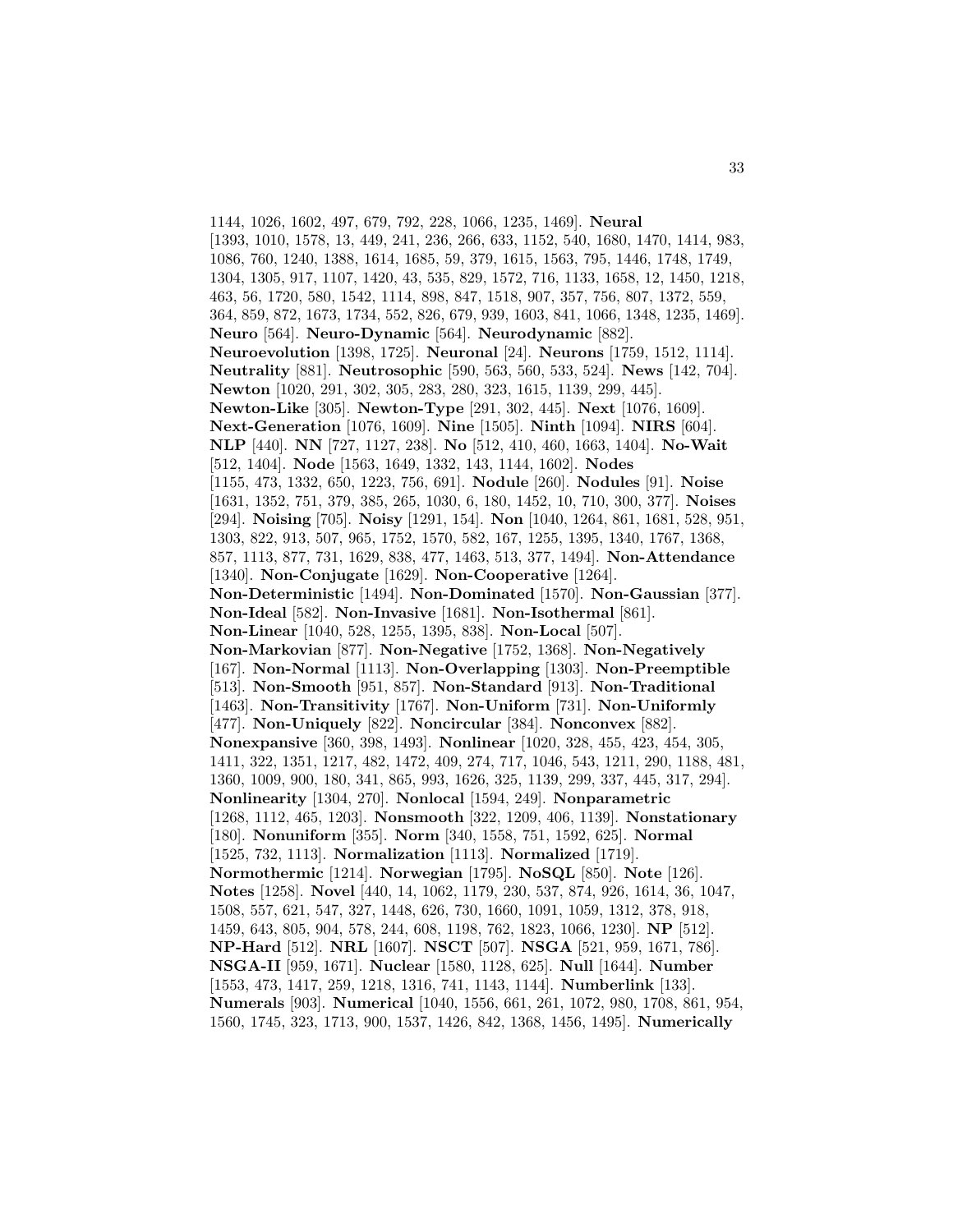[1090, 1279]. **NURBS** [1024]. **Nurse** [173].

**OADMs** [1386]. **Object**

[1640, 540, 38, 707, 1022, 1109, 1253, 681, 91, 653, 1461, 733, 958]. **Object-Oriented** [1640, 540]. **Objective** [1289, 1017, 654, 1320, 1549, 1503, 374, 190, 887, 1651, 800, 1161, 1801, 275, 843, 1514, 597, 805, 1671, 249, 1373, 599, 724, 1144, 479, 1195]. **Objectives** [611]. **Objects** [1645, 1135, 1172]. **Observability** [1009, 710]. **Observation** [1709]. **Observe** [1286]. **Observed** [1123]. **Observer** [431, 1360, 1452, 1338, 719]. **Observer-Based** [719]. **Observer/Kalman** [431]. **Observers** [667]. **Obtained** [323]. **Occlusion** [836]. **Occultation** [13]. **Occupants** [964]. **Occurrence** [158]. **Oceanographic** [64]. **OCSI** [1343]. **Octagonal** [23]. **Octapeptide** [22]. **Octonions** [1557]. **ODEs** [341]. **OFDM** [279, 965]. **Off** [1750, 744, 553]. **Off-Road** [1750, 553]. **Office** [1362, 964]. **Offline** [976]. **Offloading** [792]. **Offset** [325]. **Offset-Assisted** [325]. **Oil** [1808, 1363, 1012]. **Oil-Impregnated** [1363]. **Oils** [89]. **OLAP** [1519]. **Older** [356]. **Omega** [1258]. **Omnichannel** [1164]. **On-Line** [431]. **One** [1376, 287, 1568, 501, 870]. **One-Bit** [287]. **One-Day-Ahead** [501]. **One-Dimensional** [870]. **Ones** [1561]. **Online** [1466, 1326, 1184, 781, 1022, 690, 920, 134, 58, 1134, 1593, 564, 1001, 1813, 1696, 1170, 545, 718, 682]. **Only** [315, 388]. **onto** [695]. **Ontology** [1002, 926, 1370]. **Open** [1017, 169, 55, 1760, 725, 1484, 1038, 155]. **Open-Loop** [1760]. **Open-Source** [169, 1484, 155]. **OpenACC** [721]. **OpenCL** [893]. **Operation** [1398, 1521]. **Operational** [1302, 693]. **Operations** [1394, 1422, 1763, 1813, 1026]. **Operator** [1608, 778, 747, 1713]. **Operators** [291, 1082, 1338, 560, 536, 533, 651]. **Opinion** [1650]. **Opinions** [82]. **Opportunistic** [650, 656]. **Opposition** [366, 578, 244, 415]. **Opposition-Based** [366, 578, 244, 415]. **OPT** [1210]. **OPTCON** [1411]. **Optical** [1264, 1386, 648, 619, 795, 1003, 1532, 660, 836]. **Optimal** [66, 1633, 289, 955, 1291, 1411, 970, 617, 1126, 1294, 473, 574, 892, 1444, 177, 333, 267, 1618, 1753, 728, 1309, 1758, 1760, 612, 1538, 1428, 1453, 986, 1456, 1457, 966, 588, 1399, 545, 1733, 317, 479, 729]. **Optimality** [200, 1427, 634]. **Optimally** [909, 1541]. **Optimisation** [1307, 1492, 396]. **Optimised** [1423]. **Optimization** [1289, 1231, 562, 1523, 1320, 1147, 803, 1501, 1783, 726, 1438, 1784, 363, 169, 424, 512, 510, 799, 478, 753, 171, 242, 500, 1503, 1680, 1077, 554, 1582, 1027, 1380, 457, 519, 31, 1440, 521, 511, 812, 1792, 1237, 335, 926, 1793, 1104, 711, 472, 778, 1527, 1683, 1684, 602, 747, 1444, 213, 211, 1475, 882, 446, 1617, 951, 1209, 1302, 1158, 1651, 269, 437, 543, 834, 1419, 581, 257, 285, 401, 800, 987, 1161, 1420, 1751, 397, 675, 547, 828, 327, 1802, 548, 1215, 884, 1308, 1757, 1621, 1691, 1281, 946, 1362, 1449, 1533, 275, 382, 494, 1623, 1091, 1760, 1008]. **Optimization** [569, 1219, 1535, 475, 1593, 1059, 851, 237, 1311, 603, 1222, 1626, 1485, 1486, 869, 759, 1192, 480, 1457, 538, 827, 1488, 1038, 1768, 605, 346, 1314, 1490, 516, 1033, 1728, 1515, 1401, 1371, 821, 262, 326, 425, 878, 824,

34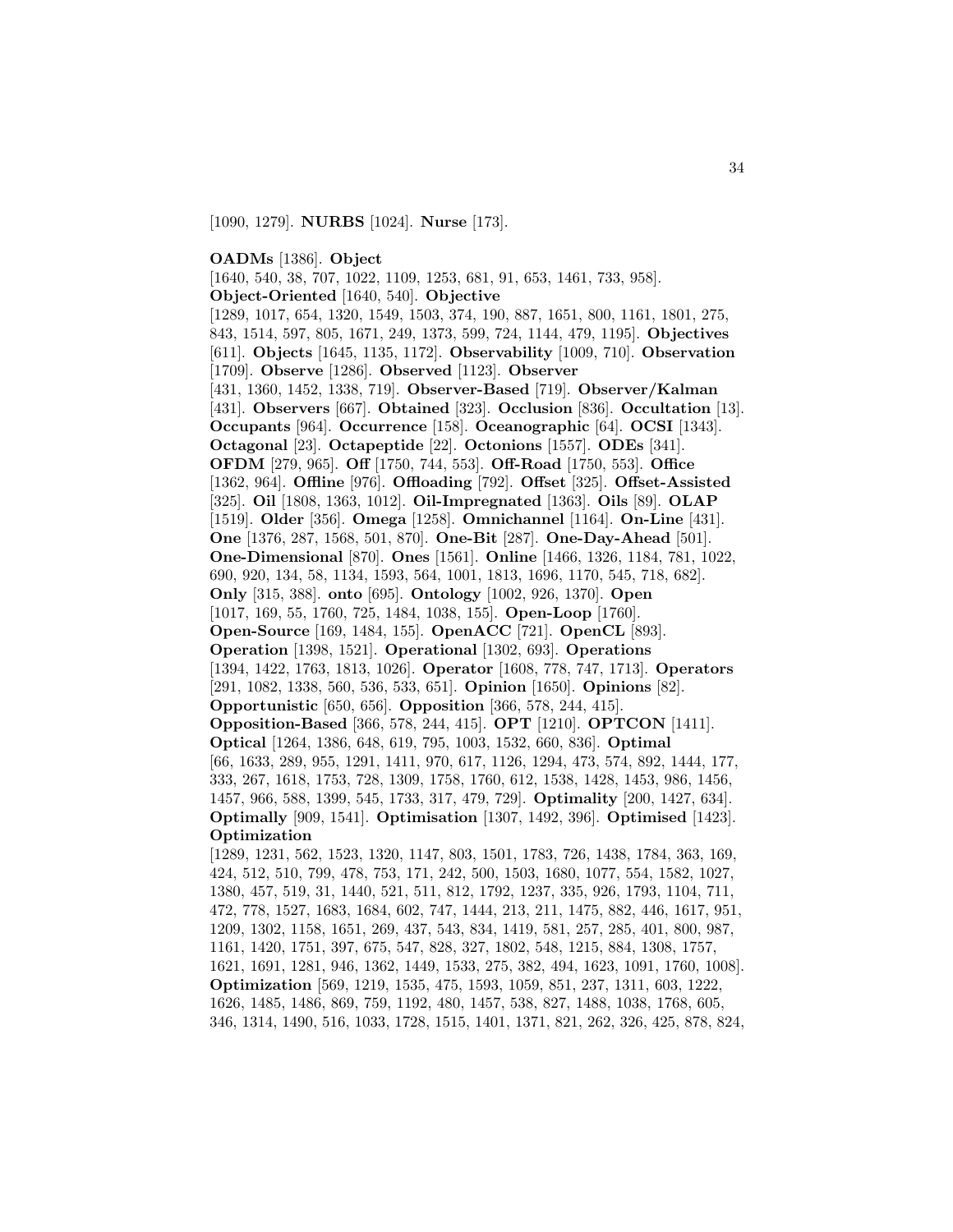805, 486, 1671, 838, 1544, 1197, 578, 992, 502, 1373, 1821, 782, 599, 493, 691, 1198, 658, 786, 697, 762, 1144, 1823, 1674, 415, 792, 228, 479, 664, 1548, 553]. **Optimization-Based** [1158, 437, 1161, 548]. **Optimized** [1554, 777, 723, 521, 472, 795, 271, 375, 891, 1597, 1770, 425, 1773]. **Optimizer** [1617, 1419, 468, 559]. **Optimizing** [1010, 1439, 1527, 1713, 1805, 722]. **OPTIMUS** [885]. **Options** [1269]. **Optoelectronic** [766]. **Oracles** [1033]. **Orbit** [1433]. **Orchestration** [1186]. **Order** [1120, 291, 464, 315, 289, 388, 1437, 1438, 283, 240, 1233, 632, 1201, 1098, 667, 503, 754, 717, 318, 1443, 333, 267, 1654, 616, 1211, 290, 621, 1162, 1058, 626, 637, 1135, 865, 1094, 603, 634, 1113, 1033, 445, 606, 1432, 493, 228]. **Ordering** [128]. **Orderings** [198]. **Orders** [940]. **Ordinal** [1394, 1291, 961]. **Ordinary** [754]. **Oren** [606]. **Organic** [568]. **Organising** [1341]. **Organism** [1453]. **Organization** [30, 24]. **Organizations** [1057]. **Organizing** [1183]. **Orientation** [733]. **Oriented** [531, 1640, 540, 831, 1643, 1055, 1224]. **Orienteering** [627, 329]. **Origami** [1417]. **Origin** [1221, 231]. **Origin-Based** [231]. **Orthoframes** [1133]. **Orthogonal** [848, 1079, 345, 338, 397]. **Orthorectify** [390]. **Oscillating** [1505]. **Oscillation** [102]. **Outbreak** [1175]. **Outcome** [1799]. **Outcome-Based** [1799]. **Outcomes** [1378, 1016]. **Outdoor** [1563, 937]. **Outerplanar** [166]. **Outlier** [1299, 480]. **Outliers** [1662]. **Outpatient** [1691]. **Output** [1251, 372, 418, 839, 539, 865, 1521, 1775]. **Output-Error** [418]. **Outsmarting** [1761]. **Over-Constrained** [275]. **Overall** [1665]. **Overcome** [904]. **Overhead** [1195]. **Overlap** [303, 331, 1343]. **Overlap-Based** [331]. **Overlapping** [1303, 1480]. **Overlaps** [1474]. **Overlay** [706]. **Overlays** [202]. **Overrelaxed** [1399]. **Overview** [1021, 1580, 170, 1807, 286, 391]. **OVSF** [58]. **Oxide** [1018, 1001]. **Oxy** [601]. **Oxy-** [601]. **Oxygen** [1554].

**P** [1680]. **Package** [1628]. **Packet** [422]. **Packets** [650, 419]. **Packing** [1593]. **Page** [380]. **pages** [74]. **Painting** [535]. **Pair** [1276, 376]. **Pairwise** [775, 1491]. **Palm** [230, 1808]. **Pamplona** [1287]. **Pandemic** [1500]. **Panel** [82]. **Pansharpening** [760]. **Paper** [1718]. **Papers** [1601]. **Parabolic** [1191, 231]. **Paraclique** [1299]. **Paradigm** [709]. **Paradigms** [1016]. **Parallel** [1501, 930, 1555, 298, 1557, 1637, 848, 636, 116, 427, 1185, 196, 721, 450, 1806, 770, 1622, 1715, 1624, 1539, 538, 281, 938, 198, 1400, 273, 643, 488, 1546, 1734, 1522]. **Parallelism** [1118, 934, 184]. **Parallelizable** [1744]. **Parallelization** [1589]. **Parallelized** [1087]. **Parallelizing** [237]. **Parameter** [1118, 1262, 424, 761, 372, 1126, 631, 287, 1612, 1797, 1617, 696, 616, 285, 401, 1160, 1420, 509, 716, 994, 801, 1759, 392, 1452, 256, 845, 1226, 1725, 644, 798, 1731, 326, 710, 216, 815, 354, 718, 1435]. **Parameterised** [933]. **Parameterization** [252]. **Parameterized** [1081, 251, 794, 1165, 946, 932]. **Parameters** [22, 478, 1294, 1611, 67, 1644, 1245, 887, 561, 1535, 1337, 1627, 579]. **Parametric** [338, 737, 875]. **Parametrized** [1112]. **Parasites** [1282]. **Pareto** [335, 211, 213]. **Parkinson** [1605]. **Parkinsonisms** [1312]. **Parks**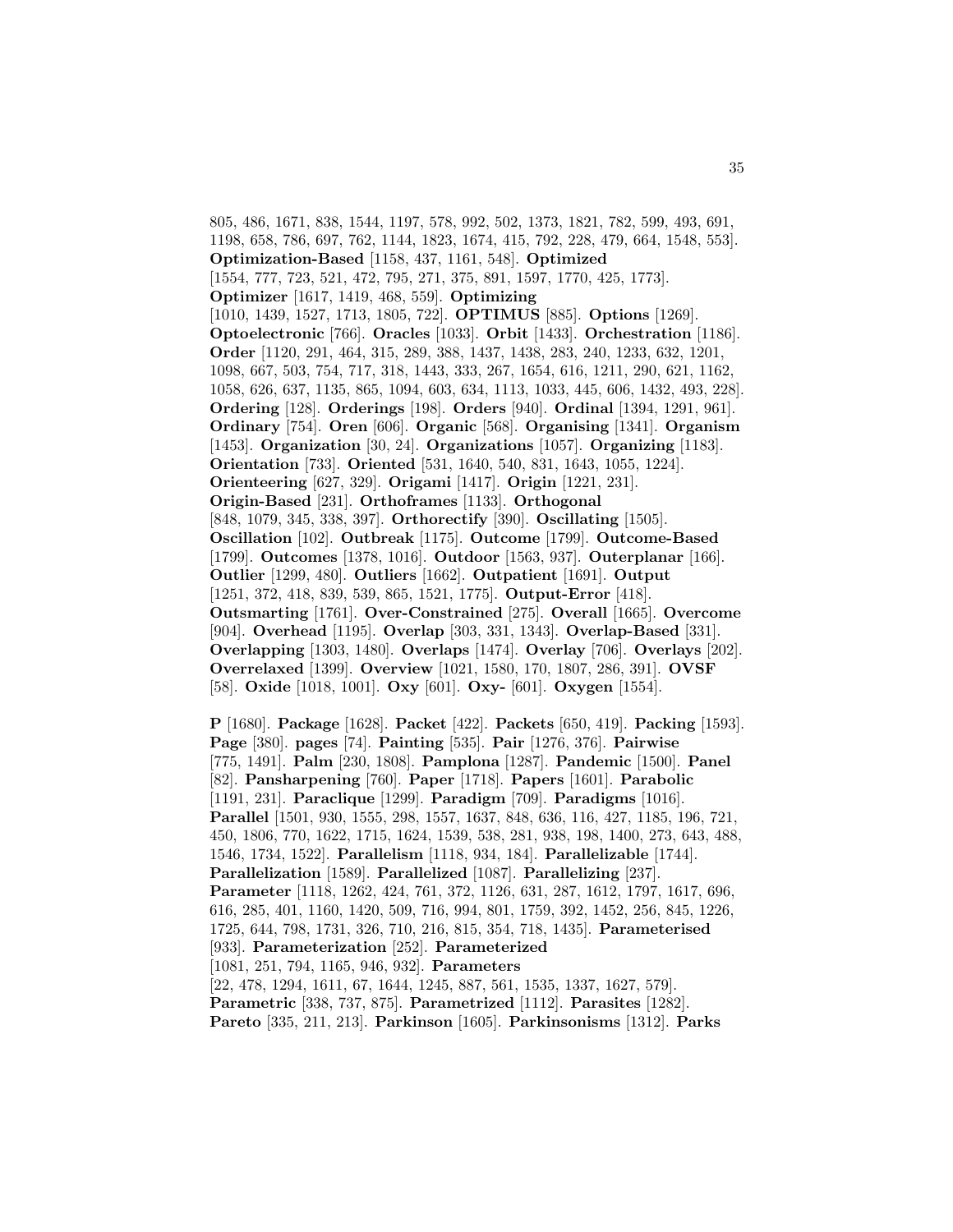[1000]. **Parliament** [1634]. **Parsing** [120, 381, 1587, 1199]. **Partial** [955, 409, 941, 1800, 1170]. **Partially** [1391, 412]. **Participant** [1335]. **Participants** [1748]. **Participation** [1660]. **Particle** [562, 512, 1580, 171, 554, 457, 711, 446, 257, 268, 620, 923, 775, 494, 1535, 237, 1599, 1198, 309, 228, 1522]. **Particle-Locating** [923]. **Particleboard** [719]. **Particleboards** [750]. **Particles** [401]. **Partite** [767]. **Partition** [1262, 1232]. **Partitioned** [1781, 1716, 1430]. **Partitioning** [1677, 906, 921, 931, 1244, 749, 1666]. **Partitions** [908, 942, 486]. **Party** [1634]. **Passage** [1269]. **Passing** [402]. **Passive** [894]. **Past** [356]. **Patch** [1611, 657]. **Patent** [149]. **Patents** [1681]. **Path** [995, 1125, 207, 747, 369, 1565, 1446, 1035, 1753, 1688, 1802, 884, 979, 658, 575, 1293]. **Pathfinding** [1585]. **Pathogen** [27]. **Pathology** [151, 619]. **Pathology-Free** [151]. **Paths** [1121, 159, 301, 1272, 1652, 259, 1692]. **Pathway** [44]. **Patient** [735, 1691, 1259]. **Patients** [1289, 1251]. **Pattern** [195, 278, 556, 38, 817, 1618, 508, 1159, 1479, 458, 422, 121, 1756, 198, 44, 1738]. **Pattern-Guided** [195]. **Pattern-Matching** [458]. **Patterns** [176, 434, 1065]. **Pavement** [1133, 1023]. **Paxos** [672]. **PCA** [1278]. **PD** [991, 983]. **PDEs** [341]. **PDI** [966]. **Peak** [614, 154, 513]. **Peaks** [1677]. **Pedestrian** [184, 742]. **Pedestrian/Bike** [184]. **Pedestrians** [1238]. **Peelle** [113, 108]. **Peer** [688]. **Peer-to-Peer** [688]. **PEN** [1696]. **Penalized** [167]. **Penalties** [1661]. **Penalty** [701, 256]. **Pendulum** [1784]. **Penetration** [453]. **Pepper** [751]. **Perception** [410, 460]. **Perceptual** [537]. **Perch** [1760]. **Perfect** [797, 1622, 608]. **Performance** [981, 531, 888, 1439, 236, 1266, 746, 1072, 617, 1039, 1239, 1562, 138, 1131, 1304, 1252, 621, 1803, 174, 1336, 801, 1715, 725, 1484, 1457, 378, 1729, 1050, 326, 501, 1494]. **Perfusion** [1214]. **Period** [977, 1311, 949]. **Period-Aggregated** [949]. **Periodic** [343, 154]. **Periodically** [477]. **Perishable** [699]. **Permutation** [1349, 928, 1442, 844]. **Permutations** [1422]. **Permuted** [817]. **Perpetual** [1269]. **Persistence** [1173]. **Persistent** [962, 1228, 1674]. **Person** [1390, 1253, 1717, 1142, 1053, 1604]. **Personal** [1736]. **Personality** [1696]. **Personalized** [495, 421, 1700]. **Perspective** [1690, 286]. **Perspectives** [1021, 1247, 53]. **Pertinent** [113, 108]. **Perturb** [1286]. **Perturbation** [285]. **Perturbed** [717]. **Pessimistic** [607]. **Pest** [1046]. **Pests** [1531]. **PET** [1071]. **Petri** [695]. **PFSegIris** [1504]. **Phase** [510, 1352, 521, 861, 648, 1620, 1762, 1428, 811, 1169, 173, 996, 1378]. **Phase-Sensitive** [648]. **PHEFT** [607]. **Phenology** [5]. **Phenomena** [1018]. **Phenomenon** [510]. **Photobioreactor** [993]. **Photomatrix** [984]. **Photovoltaic** [1678, 1286]. **Phylogeny** [797]. **Physeter** [70]. **Physical** [29, 1709, 365]. **Physics** [1658, 1663]. **Physics-Based** [1663]. **Physics-Informed** [1658]. **PI** [617, 1443, 1360, 626, 798]. **Piano** [1777]. **Picard** [416]. **Pick** [1164, 1593]. **Pick-up** [1164]. **Picking** [1438, 1593, 1738]. **Pickup** [902]. **PID** [1120, 692, 696, 690, 1423, 293, 1219, 612, 1457, 425, 579, 1435]. **PID-Based** [1423]. **Piecewise** [76, 1104, 101, 270]. **Piecewise-Linear** [270].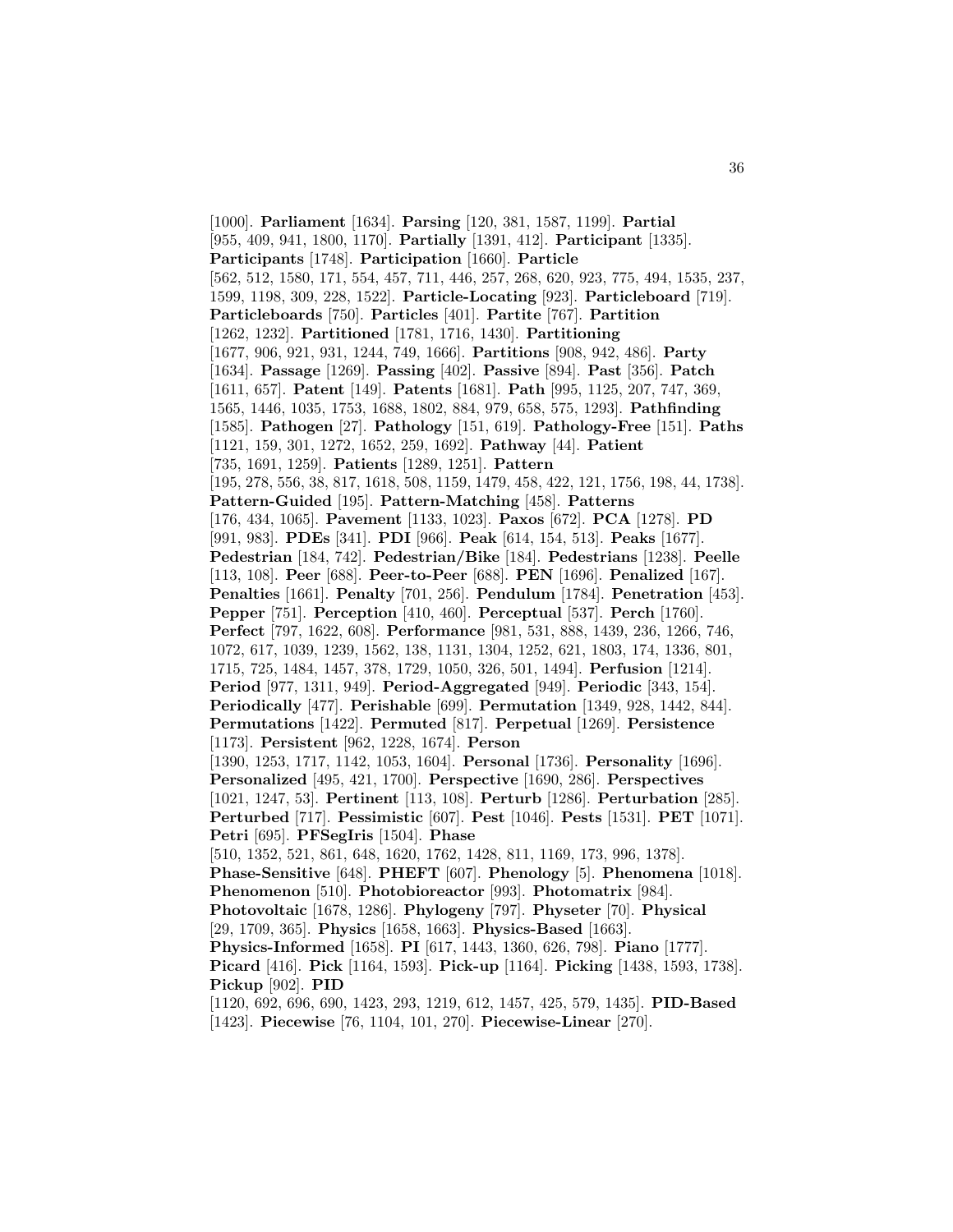**Piezoelectric** [1359]. **Pigeon** [747]. **Pigeon-Inspired** [747]. **Pile** [1495]. **Pile-Group** [1495]. **PINN** [1658]. **Pipe** [996]. **Pipeline** [1047, 1133, 773]. **Pitfalls** [598]. **Pivot** [675]. **Placement** [1706, 1236, 345, 911, 691, 1144]. **Placements** [1492]. **Plagiarism** [469]. **Planar** [162]. **Planarity** [1121]. **Plane** [1744]. **Planned** [1665]. **Planning** [788, 1265, 683, 945, 1099, 1128, 747, 887, 1477, 1035, 1753, 1801, 959, 1059, 658, 575, 864]. **Plans** [577]. **Plant** [393, 1219]. **Plants** [25, 1128]. **Plate** [1553, 1441, 736, 641]. **Platform** [1640, 1044, 1369, 273, 766, 1736]. **Platforms** [1248]. **Player** [1263]. **Plenoptic** [1439]. **Plentiful** [440]. **Pliant** [1258]. **Plus** [617]. **PM** [1101]. **PM2.5** [1464]. **PMS6MC** [201]. **PMSM** [798]. **PnP** [653]. **Point** [1020, 1180, 1583, 1441, 635, 102, 944, 338, 1024, 1070, 52, 744, 1310, 1001, 1766, 996, 1493, 1735, 1705]. **Pointing** [1639]. **Points** [1232, 1475, 1750, 360, 1545, 682]. **Poisson** [858, 1629]. **Polak** [664]. **Polar** [936, 72]. **Polarizing** [33]. **Pole** [911, 634]. **Policies** [1451]. **Policy** [1163, 1344]. **Policy-Based** [1163]. **Pollination** [1490]. **Pollution** [1746]. **Polyak** [664]. **Polygon** [948]. **Polygonal** [66]. **Polygons** [131]. **Polyhedral** [1104, 923]. **Polymatrix** [1576]. **Polymer** [1626]. **Polynomial** [166, 1201, 1204, 853, 136, 1032, 145, 1695, 1117, 932]. **Polynomial-Time** [166, 136]. **Polynomials** [1781]. **Polyomino** [1642]. **Polyominoes** [1744]. **Polyps** [84]. **Polytopic** [764, 1452]. **Pooling** [1026]. **Poor** [1552]. **Population** [803, 602, 1044, 869, 759, 1769, 1404, 1630]. **Population-Based** [1404, 1630]. **Populations** [181]. **Pore** [1612]. **Pore-Scale** [1612]. **Porous** [861, 1008]. **Portable** [1546]. **Portfolio** [169, 521, 443, 603, 1497, 493]. **Pose** [1238, 653]. **Posed** [754]. **Posedness** [1098]. **Position** [1031, 991, 799, 75, 19, 293, 961, 1521, 1775]. **Position-Based** [19]. **Positional** [436]. **Positioning** [1549, 1310]. **Positions** [50]. **Positive** [1636, 1323, 908]. **Positive-Instance** [1636]. **Possibilities** [531]. **Post** [486]. **Post-Processing** [486]. **Potential** [1183, 20, 1815]. **Potra** [267]. **Power** [1635, 1439, 1152, 970, 1128, 678, 1018, 1685, 1420, 929, 20, 801, 1363, 1623, 652, 1395, 233, 1001, 1538, 1539, 1455, 254, 1113, 837, 487, 1515, 623, 453, 769, 768]. **Power-Aware** [678]. **Power-Spectrum** [1113]. **Powered** [1553]. **Practical** [175, 916, 386, 1045]. **Practicality** [1407]. **Practice** [1742, 1477]. **Pre** [1580, 1068]. **Pre-Detonation** [1580]. **Pre-Trained** [1068]. **preCICE** [1430]. **Precipitation** [457, 663]. **Precise** [1504]. **Precision** [809, 198, 1667]. **Precision-Based** [1667]. **Precoding** [890]. **Preconditioned** [455, 423]. **Preconditioners** [1042, 1143]. **Preconditioning** [1613, 1447]. **Precursor** [1405]. **Predator** [803]. **Predatory** [1668]. **Predefined** [1354]. **Predicates** [76]. **Predict** [791, 1682, 1562, 138, 43, 144, 1696, 1348]. **Predicted** [991]. **Predicting** [139, 236, 1385, 1238, 77, 1688, 548, 82]. **Prediction** [1175, 1410, 89, 1679, 241, 1202, 243, 1680, 669, 400, 1470, 1787, 457, 1440, 1526, 529, 126, 790, 781, 1243, 1207, 1130, 620, 917, 1714, 1090, 1690, 1808, 982, 757, 1540, 676, 247, 580, 1460, 227, 1431, 118, 999, 756, 964, 1433, 1704, 963, 1464, 1375, 1548]. **Predictions** [1110]. **Predictive** [995, 1075, 1039, 1789, 1472, 1799, 1283, 1136, 1167, 1339, 623]. **Predicts**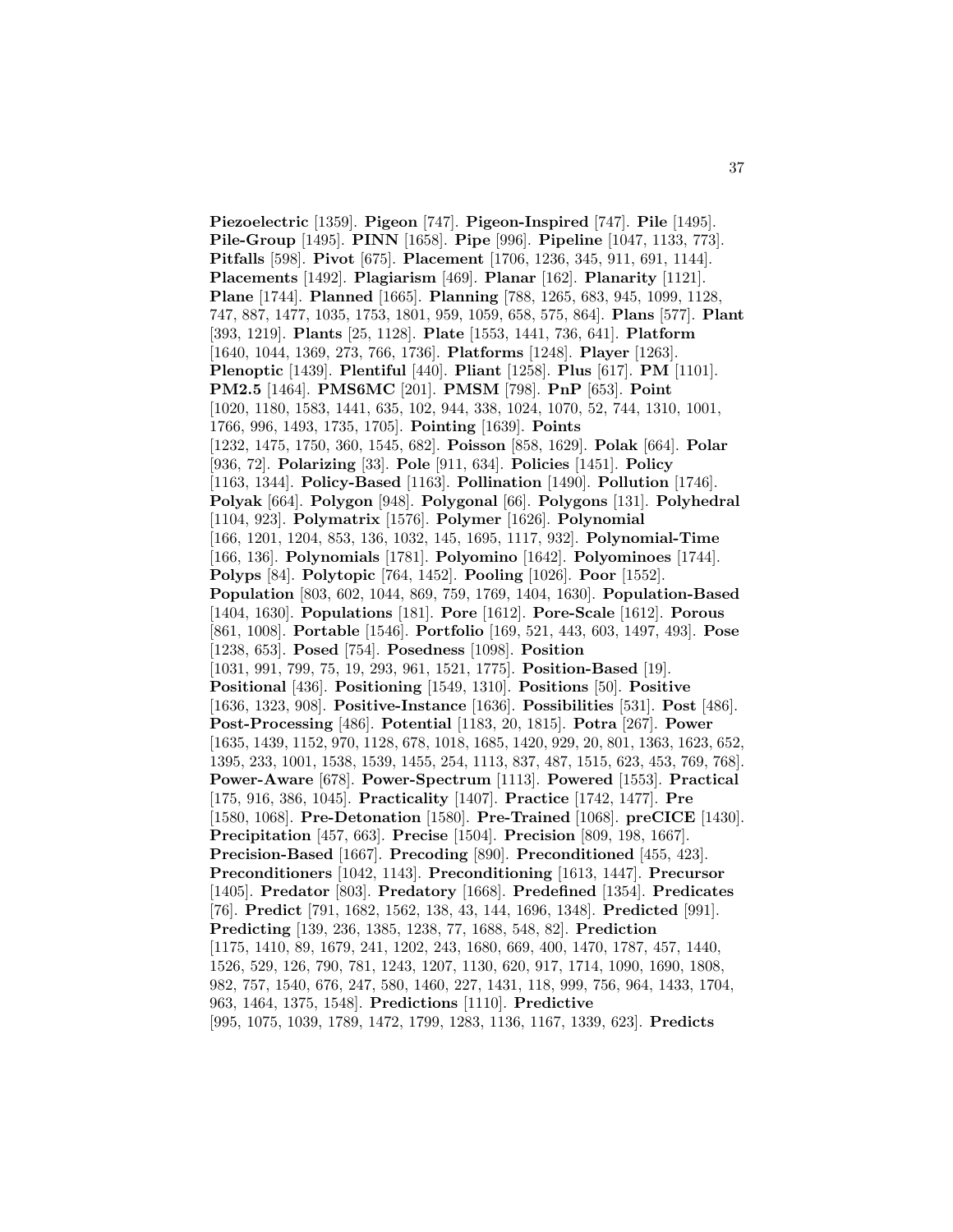[1378]. **Preemptible** [513]. **Preemptive** [130, 985]. **Preference** [1146, 202, 177, 1340, 703]. **Preferences** [215, 202, 896, 200, 685, 565]. **Prefix** [955]. **Preliminary** [49, 1658]. **Premium** [1058]. **Preprocessing** [1014, 350, 1788]. **Presence** [1631]. **Presentation** [1309]. **Presented** [1384]. **Preservation** [408]. **Preserving** [727, 1127, 1792, 1132, 822, 961]. **Press** [807]. **Pressure** [224, 472, 425]. **Prevention** [1487]. **Preview** [764]. **Prey** [803]. **Price** [139, 1470, 74, 985, 501]. **Prices** [1061]. **Pricing** [1263, 699, 1755, 1541, 768]. **Primal** [1310]. **Primal-Dual** [1310]. **Primary** [611, 348]. **Primitives** [1546]. **Principal** [347, 1573, 435]. **Principle** [1058, 256]. **Principles** [24]. **Prior** [988]. **Prioritization** [709]. **Prioritizing** [1507]. **Priority** [818, 1249, 1655, 1134, 703]. **Privacy** [727, 1127, 447, 822, 408]. **Privacy-Preserving** [822]. **Probabilistic** [1074, 1413, 662, 49, 437, 1573, 18, 1536, 651, 357]. **Probabilities** [534, 1791]. **Probability** [1583, 775, 1531, 1112, 1258, 332]. **Problem** [1289, 562, 1575, 627, 1706, 1349, 1408, 1438, 1784, 783, 1323, 120, 600, 311, 386, 500, 1153, 225, 818, 631, 1128, 1559, 695, 1295, 443, 567, 1386, 329, 190, 688, 754, 1239, 586, 1083, 1442, 1184, 896, 978, 1585, 251, 164, 136, 1564, 1565, 887, 295, 1158, 1275, 1389, 380, 1089, 944, 844, 221, 1187, 1250, 1655, 581, 4, 987, 794, 248, 1658, 297, 977, 1164, 162, 1574, 1510, 58, 1592, 1362, 1449, 902, 382, 1310, 948, 361, 1091, 684, 855, 1168, 1513, 256, 1366, 1541, 68, 1054, 985, 173, 1038, 597, 947, 1489, 857]. **Problem** [605, 949, 394, 925, 1195, 1315, 1700, 870, 904, 217, 493, 197, 873, 762, 789, 186]. **Problems** [698, 1523, 726, 3, 152, 512, 1411, 510, 171, 322, 261, 933, 1100, 615, 1560, 1324, 430, 1642, 1610, 192, 209, 1527, 55, 1273, 343, 1087, 951, 969, 576, 1653, 1479, 406, 1657, 1188, 541, 1621, 398, 1810, 200, 1594, 1311, 1695, 1486, 1139, 346, 1515, 1050, 1401, 47, 821, 805, 618, 244, 1821, 524, 206, 549, 479, 664, 932, 1293]. **Procedure** [252, 386, 853, 1309, 1594, 399, 993, 1113, 878]. **Process** [1742, 661, 449, 1413, 514, 1202, 1232, 1789, 1101, 1611, 1270, 1643, 1799, 397, 1803, 935, 1763, 973, 594, 1723, 1731, 1229]. **Process-Based** [1202]. **Process-Oriented** [1643]. **Processable** [1029]. **Processes** [1321, 1075, 1788, 318, 1070, 419, 1194, 1776]. **Processing** [1741, 336, 636, 1127, 607, 1204, 598, 648, 238, 321, 1249, 621, 54, 597, 1489, 1257, 1403, 286, 391, 486, 1546]. **Processors** [458]. **Producing** [740, 763, 833]. **Product** [139, 147, 1686, 1801, 977, 474]. **Production** [887, 1275, 1249, 1801, 1665, 864]. **Productivity** [1440, 1507, 1763]. **Profile** [1441]. **Profiling** [13]. **Profit** [271, 1514, 1317]. **Profit-Based** [1514]. **Prognosis** [1703]. **Prognostics** [1007]. **Program** [1248]. **Programing** [1188]. **Programming** [1146, 820, 916, 526, 311, 629, 1325, 1744, 335, 209, 1445, 887, 132, 1653, 7, 1359, 564, 237, 93, 1485, 94, 40, 1492, 1729, 1174, 724, 1066]. **Programs** [1790, 88]. **Progress** [1005, 599]. **Project** [386, 1102, 1249, 757]. **Projected** [884]. **Projection** [746, 338, 1024, 1765, 112]. **Projections** [1088]. **Projects** [1254, 368]. **PROMETHEE** [1394]. **PROMETHEE-SAPEVO-M1** [1394].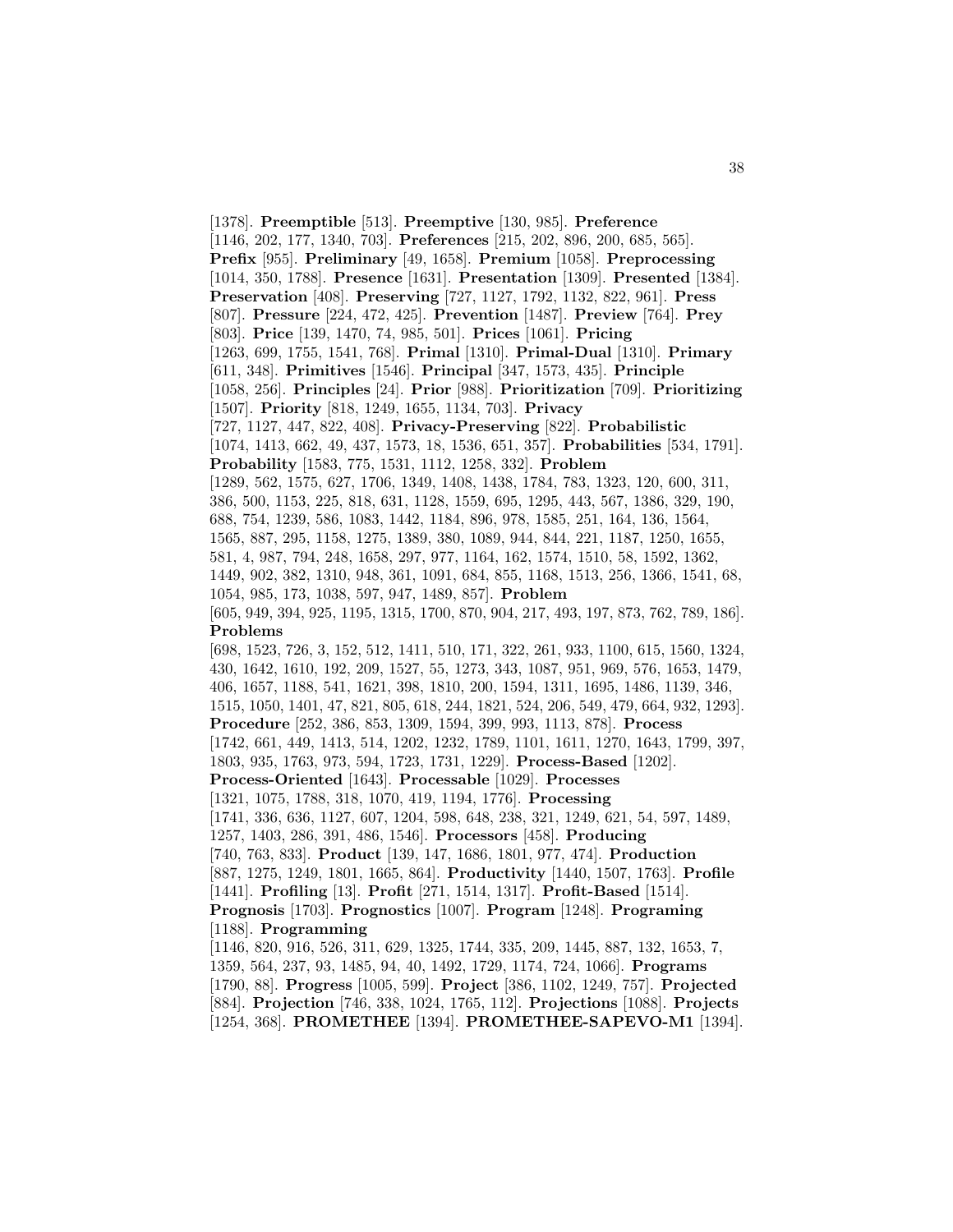**Promote** [94]. **Prone** [945]. **Proof** [1638, 1167, 1339, 937]. **Proof-of-Concept** [937]. **Propagating** [23]. **Propagation** [1240, 369, 1480, 1802, 11, 1312, 996]. **Proper** [1576, 1079, 1268]. **Properties** [1709, 323, 1683, 563, 253, 223, 1066]. **Property** [207, 1474, 69]. **Property-Based** [1474]. **Proportional** [981]. **Proposed** [758]. **Propulsion** [378]. **Prospect** [787]. **Prospective** [1364, 676]. **Prostate** [1378, 1648]. **Protection** [447, 827]. **Protein** [303, 176, 15, 32, 67, 1280, 253, 645, 1427, 1372, 1318]. **Protein-Protein** [32, 253]. **Proteins** [790, 1704, 1375]. **Protocol** [51, 1638, 1443, 306, 814]. **Protocols** [182]. **Protograph** [914]. **Prototype** [103, 498, 608]. **Prototype-Based** [498]. **Provable** [1592]. **Provably** [1428]. **Provide** [1799]. **Proving** [1766]. **Provisioning** [744]. **Proximity** [646]. **Pruning** [151, 851, 1672]. **Pseudo** [1218, 1260]. **Pseudo-Images** [1260]. **PSO** [610, 266, 457, 1440, 1567, 293, 47, 1773]. **PSO-CS** [266]. **PSO-SVM** [610, 457]. **PSPACE** [106]. **PSPACE-Hard** [106]. **Pt´ak** [267]. **PTAS** [4, 162]. **PUB** [1068]. **PUB-SalNet** [1068]. **Public** [1373]. **Publication** [1778]. **Publications** [1049]. **Pulmonary** [91, 819, 260]. **Pulse** [1152, 1230]. **Pulsed** [1817]. **Pump** [1030]. **Pumping** [859]. **Pumping-Unit** [859]. **Purpose** [1253]. **Purposes** [976]. **Pursuit** [112, 435, 705, 780]. **Puzzle** [124, 113, 108, 136, 277]. **Puzzles** [137]. **Pyroelectric** [245]. **Pythagorean** [536].

**QAOA** [1527]. **QB4MobOLAP** [1519]. **QoS** [812]. **qRobot** [1438]. **QSAR** [1358]. **Quad** [1613]. **Quadratic** [353, 324, 313, 992]. **Quadrature** [152]. **Quadrilaterals** [72]. **Quadrotor** [717]. **Quadrotors** [718]. **Qualify** [1036]. **Quality** [1049, 1181, 874, 410, 460, 1333, 144, 227]. **Quantification** [107, 1123, 1072, 1032, 994, 1117, 1469]. **Quantify** [1062, 1511]. **Quantitative** [779, 190, 1278]. **Quantization** [287, 451, 469, 641]. **Quantized** [936]. **Quantum** [1634, 1438, 1410, 51, 1217, 931, 1792, 778, 747, 882, 1768, 821]. **Quantum-Behaved** [747, 882]. **Quartically** [274]. **Quasi** [1052, 1350, 1085, 1615, 398, 154]. **Quasi-Hole** [1350]. **Quasi-Monte** [1052]. **Quasi-Newton** [1615]. **Quasi-Nonexpansive** [398]. **Quasi-Periodic** [154]. **Quasi-Static** [1085]. **QUATRE** [1435]. **QUBO** [1661, 1810]. **Queries** [1145, 1291, 238, 1159, 1303, 452, 1284, 910]. **Query** [1127, 572, 429, 743, 725, 851, 1428, 1406]. **Querying** [336, 321]. **Queueing** [877]. **Quick** [1297, 219]. **Quintic** [438].

**R** [614, 742, 1628]. **R-CNN-Based** [742]. **R2D2** [1159]. **Radar** [1012, 384]. **Rademacher** [1065]. **Radial** [1262, 62]. **Radiation** [29, 683, 857]. **Radio** [13, 28, 115, 119, 348, 496, 228]. **Radio-Frequency** [115]. **Radio-Isotope** [28]. **Radioelectric** [405]. **Radiological** [82]. **Radiometers** [115]. **Radiometry** [71]. **Radius** [416]. **Rail** [1571, 1521, 1775]. **Railways** [1555]. **Rainbow** [251]. **Random** [1782, 1578, 278, 139, 928, 914, 156, 554, 320, 1561,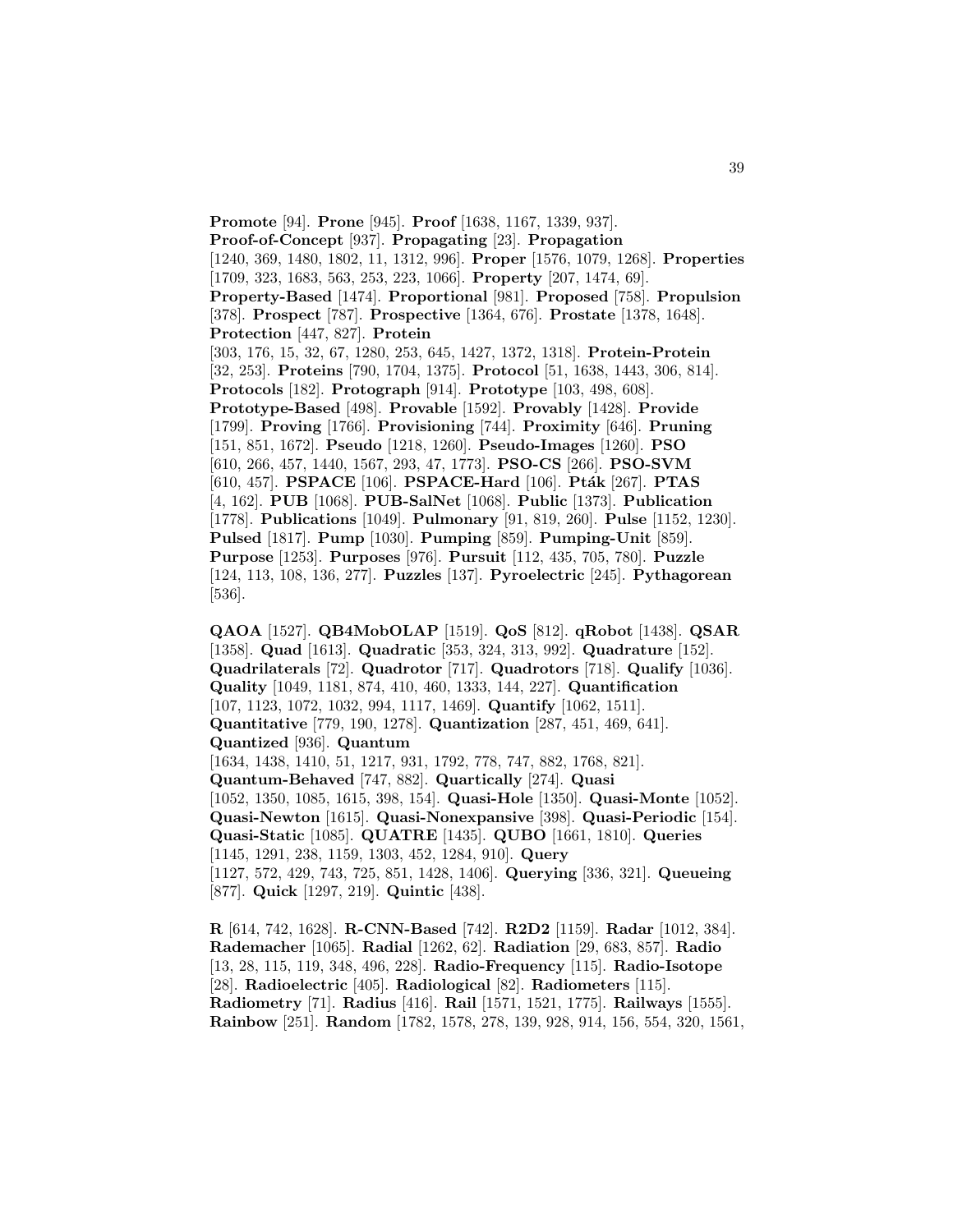1085, 49, 1562, 1563, 1511, 1218, 1311, 1314, 505, 1738]. **Random-Field** [1085]. **Randomized** [3, 1796, 951, 1655, 794, 977, 902, 612]. **Randomness** [786]. **Range** [620]. **Rank** [1042, 240, 204, 371, 1615, 285, 351, 1113, 712]. **Rank-1** [1615]. **Rank-Order-Normalization** [1113]. **Rank/Select** [240]. **Ranking** [130, 1332, 1778]. **Rankings** [763]. **RANSAC** [216]. **Rate** [272, 728, 12, 614, 270, 332]. **Rateless** [895]. **Rates** [1639, 1243]. **Rating** [883]. **Ratings** [1110]. **Ratio** [58]. **Rational** [1644]. **Rationality** [585]. **Ratios** [1300]. **Ray** [1178, 539, 1407, 1572, 54, 260, 99, 100]. **Ray-Shooting** [539]. **Rays** [808]. **Razgon** [1339]. **RBF** [1446, 1822]. **RBFNN** [1521]. **RCF** [1786]. **RDF** [330]. **Re** [1380, 586, 1276, 1390, 1253, 1717, 1142, 1053, 1604]. **Re-Entry** [1380]. **Re-Identification** [1390, 1253, 1717, 1142, 1053, 1604]. **Re-Pair** [1276]. **Re-Scheduling** [586]. **Reachability** [1011]. **Reaction** [1040, 1612]. **Reaction-Diffusion** [1040]. **Reaction-Dominated** [1612]. **Reactive** [630, 1612]. **Reactor** [1090]. **Reading** [427]. **Real** [1553, 1466, 1706, 1741, 783, 556, 791, 683, 1355, 586, 1022, 1748, 1550, 401, 1803, 614, 852, 1190, 1337, 628, 782, 518, 789]. **Real-Life** [783]. **Real-Parameter** [401]. **Real-Time** [1553, 1466, 1741, 683, 1355, 1022, 1803, 614, 852, 1190, 628, 518, 791, 782]. **Real-World** [1706, 556, 789]. **Realistic** [320]. **Reality** [884, 1345]. **Realizations** [667]. **Realize** [841]. **Realized** [131]. **Rearrangements** [1412]. **Reasoning** [1640, 1790, 1643, 1445]. **Receiver** [127]. **Recently** [511]. **Recently-Introduced** [511]. **Recipes** [1309]. **Reciprocal** [706]. **Reciprocal-Selection-Based** [706]. **Recognition** [1553, 1467, 278, 556, 1183, 1618, 508, 1748, 1712, 1509, 1753, 1800, 1213, 755, 1531, 1109, 1756, 250, 1448, 852, 463, 233, 383, 1720, 91, 1770, 1115, 1772, 485, 357, 1736, 44, 1013, 1200]. **Recognizing** [1350, 26, 106]. **Recombinant** [1554]. **Recombination** [1379]. **Recommendation** [668, 1785, 370, 743, 1542, 1518]. **Recommendations** [997]. **Recommender** [1122, 114, 943]. **Reconciliation** [1150, 419, 1496]. **Reconfigurable** [893, 898, 1436]. **Reconfiguration** [698, 551, 583, 671]. **Reconstruction** [1123, 220, 15, 1796, 1550, 1035, 167, 1008, 918, 606, 870, 608, 1432]. **Recovery** [204, 296, 413, 351, 870, 1517, 1432, 780]. **Rectangular** [129, 1817]. **Recurrent** [862, 1470, 1420, 829, 1218]. **Recursive** [372, 1080, 1688, 634, 88]. **Recursively** [831]. **Redesign** [431]. **Redistribution** [886]. **Reduce** [1651, 740]. **Reduced** [1233, 223]. **Reduced-Order** [1233]. **Reducing** [693, 679]. **Reduct** [1297]. **Reduction** [1079, 1609, 136, 1132, 285, 385, 97, 1166, 1135, 180, 504, 1224, 1226, 487, 899]. **Reeb** [1185]. **Reed** [1140]. **Refactoring** [1540]. **Reference** [981, 1120, 1157, 410, 460, 637, 865]. **Refined** [1052]. **Refinement** [1560, 73, 872]. **Refining** [1645]. **Reflecting** [1586]. **Reflectometry** [648]. **Refraction** [1823]. **Refueling** [1128, 1813]. **Regenerative** [543]. **Regime** [1528, 1723]. **Regime-Changing** [1528]. **Regimes** [732]. **Region** [66, 1180, 1685, 1403, 260]. **Region-Based** [1403]. **Region-Convolutional** [1685]. **Regional** [628, 1373, 733]. **Regionalized** [1181]. **Regions**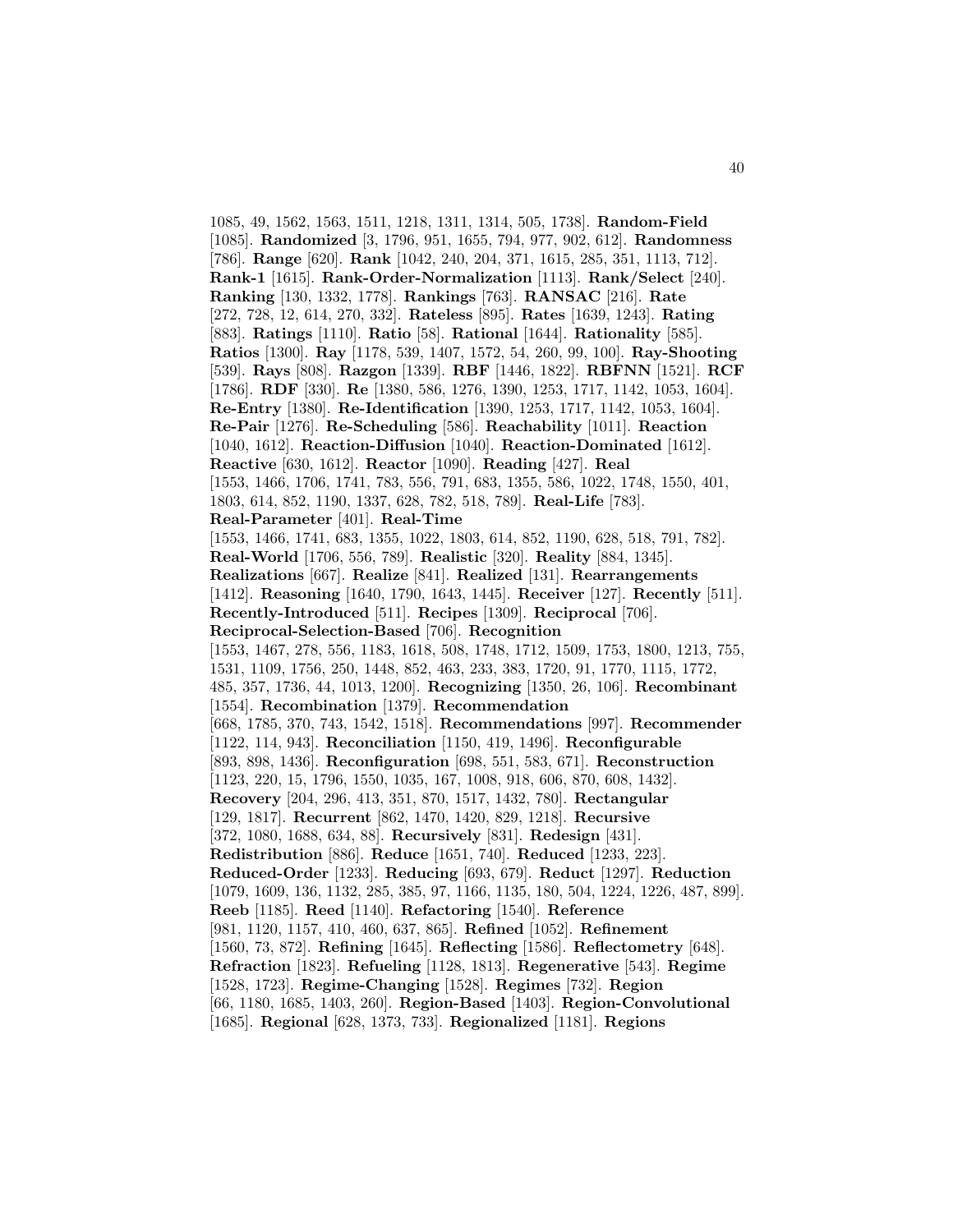[848, 34, 1744, 1815, 911, 1372]. **Registration** [1631, 64, 843]. **Regression** [1502, 1413, 1232, 781, 141, 1333, 1629, 1096, 1203]. **Regrinding** [1780]. **Regular** [1294, 1387, 720]. **Regularization** [1148, 944, 1653, 701, 413, 1096]. **Regularizations** [751]. **Regularized** [152, 1399, 870]. **Regulation** [803, 798, 527]. **Regulatory** [414]. **ReID** [1390]. **Reinforced** [967, 1626]. **Reinforcement** [1676, 596, 1608, 1476, 1160, 1060, 1693, 1218, 1694, 665, 1732, 1288, 1673, 1734]. **Rejection** [1120, 888, 1617, 1773]. **Rejuvenation** [678]. **Relate** [1512]. **Related** [1583, 1183, 829, 658]. **Relation** [442, 773, 961]. **Relations** [158, 703]. **Relationship** [1097]. **Relationships** [820, 656]. **Relative** [1310]. **Relative-Positioning** [1310]. **Relatively** [360]. **Relaxed** [1167, 1339, 592]. **Relay** [1395, 319]. **Relevant** [35]. **Reliability** [471, 1274, 1649, 1481, 1571, 1195]. **Reliability-Based** [1571]. **Reliable** [443, 1138]. **Relief** [516]. **Relying** [1640]. **Remaining** [1680]. **Remote** [252, 540, 507, 1532, 1140]. **Remotely** [20]. **Removal** [751, 314]. **Removals** [1097]. **Remove** [506]. **Rendezvous** [1656, 1433]. **Renewable** [693, 1538, 453]. **Rental** [1684]. **RePair** [1300]. **Repeatable** [106]. **Repeats** [1045]. **Repetitive** [764]. **Replacing** [1121]. **Reporting** [1648, 272]. **Reports** [142]. **Representation** [1605, 442, 1354, 1238, 181, 1584, 371, 822, 835, 1482, 1030, 1448, 1220, 1536, 281, 657, 875, 918, 1598, 756, 806, 864, 1026, 384, 1705]. **Representation-Focused** [1238]. **Representations** [674, 1199]. **Representative** [1292]. **Representing** [1305]. **Reputation** [1649]. **Reputation-Driven** [1649]. **Requirements** [1530, 709, 114]. **Resampling** [1599]. **Rescheduling** [172, 1246]. **Rescue** [1571, 594, 516]. **Research** [1027, 779, 1684, 648, 1509, 1753, 1532, 1726, 676, 1732, 613, 467, 1373, 806, 552]. **Reservation** [1184]. **Reserve** [1102]. **Reservoir** [567, 721]. **Reservoir-Generation** [567]. **Residential** [1161]. **Residual** [694, 1115]. **Resistant** [863]. **Resistivity** [1074]. **Resolution** [791, 1232, 199, 694, 1658, 1071, 1532, 1498]. **Resolved** [21, 38]. **Resonance** [57, 1062, 33]. **Resource** [734, 386, 787, 1329, 781, 1586, 130, 352, 1571, 1308, 744, 998, 949, 1196, 232, 474, 545]. **Resource-Constrained** [386]. **Resources** [440, 172, 130]. **Respect** [1262, 1386]. **Responding** [1776]. **Response** [77, 925, 752]. **Responses** [731]. **Responsive** [1161]. **Rest** [1357]. **Resting** [1605, 1382]. **Resting-State** [1605, 1382]. **Restoration** [944, 1798, 918]. **Restricted** [615, 1189]. **Resulting** [1683, 1660]. **Results** [1583, 102, 946, 1493]. **Retailing** [1593]. **Retinal** [619]. **Retinopathy** [758]. **Retrieval** [1177, 1234, 1185, 428, 35, 1619, 1627, 646, 961, 53]. **Reuse** [1719]. **Revenue** [1761]. **Reversal** [715]. **Reverse** [75, 1513]. **Reversed** [1418]. **Reversible** [106]. **Review** [1632, 1739, 1385, 37, 1101, 1681, 342, 27, 1130, 1445, 182, 832, 74, 6, 1808, 1539, 68, 362, 1729, 1005, 1701, 474, 1821, 1735]. **Reviewers** [972, 208, 246, 334, 417, 542, 765, 1659]. **Reviews** [1131]. **Revised** [444]. **Revisited** [1327]. **Revisiting** [1806, 645]. **Reward** [521, 1693, 1630]. **Reweighted** [300]. **Rewrite** [209]. **Rewriting** [1406].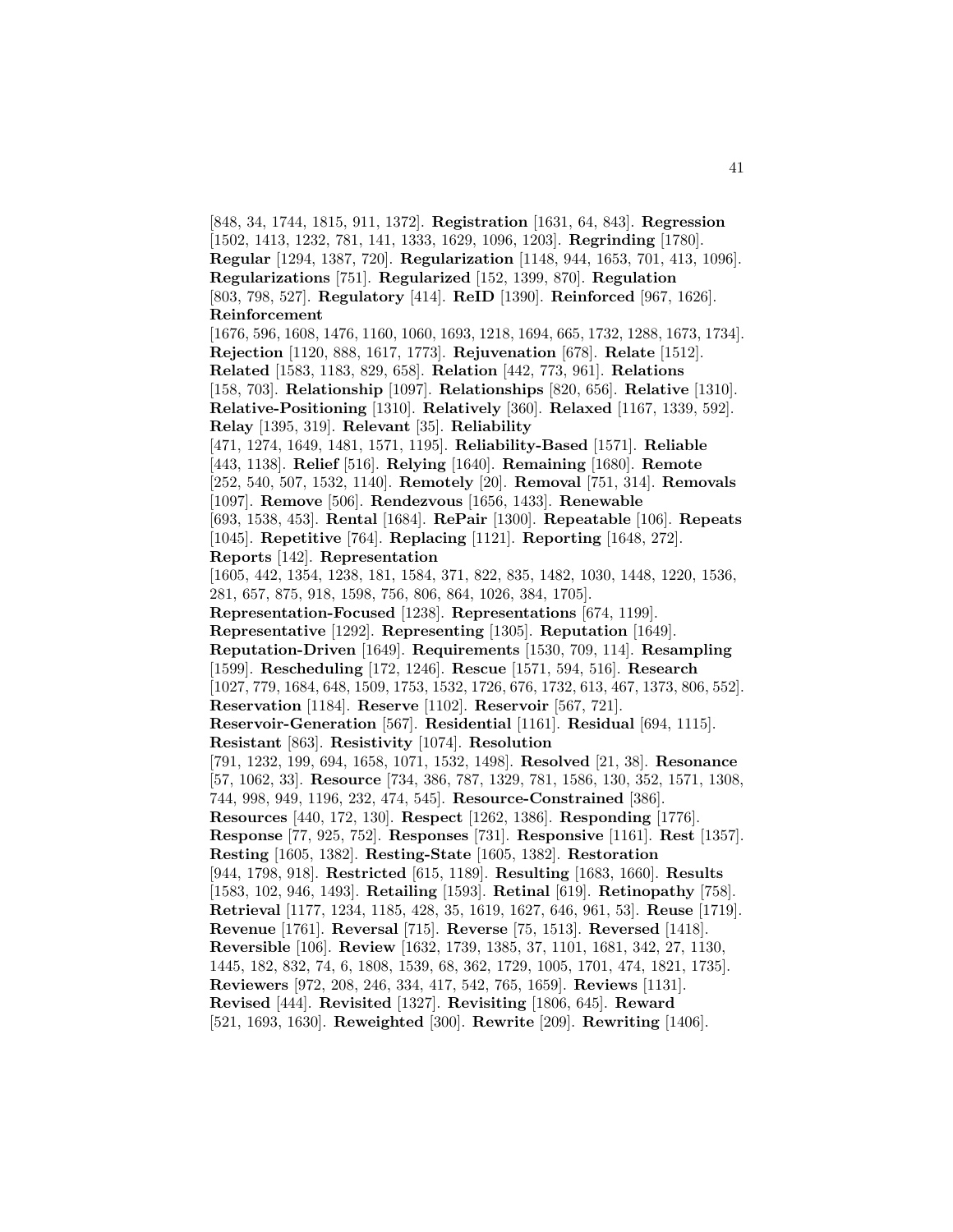**Reynolds** [1143]. **RF** [1440]. **RFI** [71]. **RGloVe** [442]. **RHP** [846]. **Rhythm** [862]. **Ribiére** [664]. **Rice** [1126]. **Rich** [1083]. **Ride** [783, 1657]. **Ride-Sharing** [1657]. **Riemann** [1119, 1687]. **Riesz** [1664]. **Right** [398]. **Rigid** [412, 899]. **Ring** [1084]. **Ripple** [686]. **Risk** [521, 1102, 1416, 1254, 730, 1057, 591, 685]. **Risky** [1016]. **RL1** [300]. **RNA** [1609, 21, 118]. **RNN** [1679, 1688]. **RNN-Based** [1679]. **RO** [1219]. **Road** [639, 1274, 1750, 520, 1023, 1813, 1342, 1026, 553]. **Roadmap** [1536]. **Roads** [991]. **Robot** [1438, 478, 30, 696, 1035, 626, 538, 1818, 1516, 810, 575, 1547]. **Robotic** [404, 1463]. **Robots** [1290, 1446, 1802, 1313, 1674]. **Robust** [1631, 888, 632, 386, 1234, 1503, 727, 1127, 1709, 967, 764, 285, 557, 1573, 1110, 1215, 801, 647, 993, 911, 1368, 1192, 480, 85, 657, 857, 1598, 359, 1521, 377, 752]. **Robustness** [1534, 402]. **Role** [867, 863, 1511]. **Roll** [830]. **Roll-to-Roll** [830]. **Rolling** [928, 701, 782, 1346]. **RONO** [1113]. **Root** [1020, 323]. **Root-Finding** [1020, 323]. **Rooted** [179]. **Roots** [333, 290]. **Rose** [1797]. **Rostering** [173]. **Rotary** [1294]. **Rotating** [620]. **Rotation** [412]. **Rotorcraft** [1423]. **Rotors** [342]. **Rough** [590, 1021, 1006, 1545]. **Round** [98]. **Route** [1477, 1726]. **Routing** [562, 726, 600, 500, 1559, 75, 1295, 896, 19, 182, 1158, 1275, 1187, 1750, 650, 1164, 1015, 902, 18, 161, 855, 1168, 1513, 1813, 1038, 605, 1342, 1095, 1315, 1197, 1462, 873, 762, 789]. **Row** [724]. **RRR** [538]. **rs** [1815]. **rs-fMRI** [1815]. **RSU** [491]. **RT3102** [288]. **RTN** [864]. **Rule** [283, 1578, 484, 472, 199, 1799, 1570, 1167, 1339, 1227, 1465]. **Rule-Based** [199, 1799, 1167, 1339, 1465]. **Rules** [1292, 356, 1249]. **Run** [868, 577]. **Run-Length** [868]. **Runge** [754]. **Russian** [1555]. **RVFL** [580].

**S** [1644, 235]. **S-Parameters** [1644]. **SaDE** [613]. **SaDE-ELM** [613]. **Safe** [1785, 1099, 1295, 771, 575]. **Safety** [1709, 1433]. **Salesman** [695, 1239, 164, 1510, 948, 1091, 1366, 217]. **Salient** [1068]. **SalNet** [1068]. **Salp** [1219]. **Salt** [751]. **Same** [1437]. **Sample** [904]. **Sampled** [270, 477]. **Sampled-Data** [477]. **Samples** [1124]. **Sampling** [412, 1281, 1758, 577, 628]. **SAND** [1820]. **SAND-Mask** [1820]. **SAPEVO** [1394]. **SAR** [249]. **SARIMA** [530]. **SARIMA-Based** [530]. **SARS** [1598]. **SARS-CoV-2** [1598]. **SAT** [1782, 1250]. **Satellite** [390, 127, 64, 199, 937, 1141, 895]. **Satisfiability** [1273]. **Satisfy** [1251]. **Sato** [869]. **Scalable** [491, 931, 1271, 990, 1430, 1143]. **Scalar** [1119]. **Scale** [1782, 734, 330, 287, 941, 1612, 1644, 1563, 439, 1248, 1003, 1423, 358, 1396, 1765, 1486, 504, 1171, 1401, 643, 474, 1546, 1777, 239, 38]. **Scale-Free** [1782]. **Scaled** [1644, 1591]. **Scaling** [127, 1610, 781, 1132, 1488]. **Scan** [1731]. **Scans** [91]. **Scatter** [978]. **Scattering** [29]. **Scenarios** [1364, 114, 1287, 1727]. **Scenes** [1531]. **Scheduling** [1017, 1320, 1349, 512, 386, 491, 225, 970, 607, 631, 567, 574, 1355, 586, 1083, 1442, 1564, 210, 844, 581, 886, 987, 547, 1571, 248, 855, 1453, 1454, 1054, 81, 588, 597, 947, 1489, 394, 1196, 611, 1670, 618, 952, 1404, 1373, 513, 724, 549, 864, 1522]. **Schedulings** [818]. **Schema** [1428, 1318]. **Schemas** [1474]. **Scheme** [1120, 388, 14, 127, 861, 812, 420, 969, 532, 706, 547, 1041, 1368, 774, 606, 231, 1436].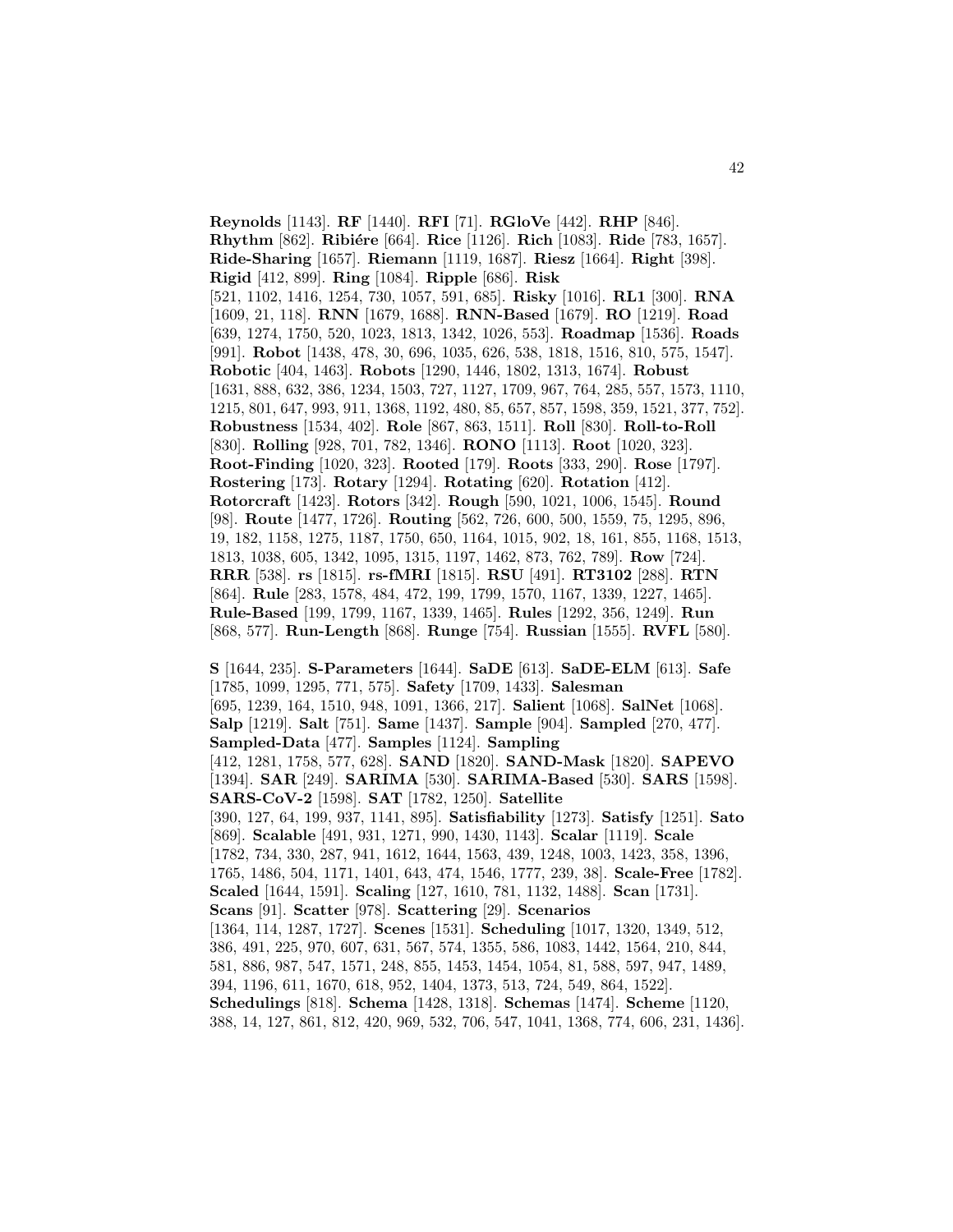**Schemes** [479]. **Schizophrenia** [1382]. **School** [295, 1760]. **Schools** [1027]. **Science** [676]. **Sciences** [517]. **Scientific** [1049, 1403, 1546]. **SCIM** [1809]. **Score** [1770]. **Scoring** [1514, 1779]. **Scraper** [828]. **Screen** [1181]. **SDN** [1186]. **SDPhound** [50]. **Se** [1251]. **Sea** [1215]. **Search** [562, 1501, 1784, 363, 90, 426, 753, 761, 171, 374, 901, 420, 567, 630, 192, 978, 1273, 1187, 1390, 448, 219, 561, 558, 1621, 569, 444, 392, 475, 1453, 281, 1193, 1488, 1490, 349, 516, 1516, 326, 824, 216, 1499, 197, 1500, 1630]. **Searchable** [452]. **Searching** [1636, 1606, 1217]. **Seat** [1340]. **Second** [1201, 717, 603, 493]. **Second-Order** [1201, 603]. **Secondary** [611, 118]. **Secrecy** [793]. **Section** [819]. **Sections** [833]. **Secure** [523, 452]. **Security** [51, 170, 447, 1369, 1732]. **Seed** [1696]. **Seed-Guided** [1696]. **Seeding** [534, 1791]. **Seeker** [686]. **Segment** [1244, 304, 97]. **Segment-Based** [1244]. **Segmentation** [1148, 140, 311, 1180, 1068, 1504, 1388, 1003, 1133, 1804, 1758, 1458, 1429, 188, 262, 249]. **SEIR** [1348]. **Seismic** [1526, 1713, 1535, 465]. **Seizure** [920]. **Select** [240]. **Selectable** [802]. **Selected** [1601]. **Selection** [1073, 544, 1379, 514, 26, 975, 1608, 443, 1609, 790, 969, 1550, 706, 1358, 755, 1333, 1757, 1336, 770, 1281, 1364, 1169, 594, 1514, 1490, 1597, 1598, 505, 1259, 365, 1497, 1544, 319, 300]. **Selective** [1683, 1186, 279, 748, 792]. **Self** [1467, 1097, 924, 24, 1068, 885, 631, 1183, 30, 602, 1446, 1389, 122, 670, 808, 1280, 609, 1219, 256, 1341, 966, 1488, 589, 425, 317]. **Self-Acceleration** [317]. **Self-Adaptive** [885, 631, 602, 1446, 256]. **Self-Admitted** [1097]. **Self-Affine** [122]. **Self-Aware** [1068]. **Self-Awareness** [966]. **Self-Configuring** [1389]. **Self-Labeled** [808]. **Self-Learning** [1467, 609, 1219]. **Self-Nested** [924]. **Self-Organising** [1341]. **Self-Organization** [30, 24]. **Self-Organizing** [1183]. **Self-Scaling** [1488]. **Self-Stabilizing** [589]. **Self-Supervision** [1280]. **Self-Training** [670]. **Self-Tuning** [425]. **Selfish** [75]. **Semantic** [1474, 1108, 1758, 469, 114, 1429, 1141, 1519]. **Semantics** [1530, 441]. **Semantics-Based** [1530]. **Semi** [930, 1787, 312, 371, 1616, 1508, 35, 543, 130, 1752, 670, 1169]. **Semi-Active** [543]. **Semi-empirical** [35]. **Semi-Markov** [1616]. **Semi-Preemptive** [130]. **Semi-Supervised** [930, 1787, 312, 371, 1508, 1752, 670, 1169]. **Semiconductor** [621]. **Seminal** [227]. **SENSE** [1530]. **Sensed** [252, 1071]. **Sensing** [1147, 540, 489, 306, 507, 413, 582, 1532, 6, 389, 870, 1140, 348]. **Sensitive** [355, 1786, 648, 1754, 889, 961]. **Sensitivities** [1032]. **Sensitivity** [490, 400, 713, 1103]. **Sensor** [66, 1040, 1409, 25, 235, 75, 473, 812, 1182, 234, 30, 238, 1645, 78, 19, 210, 306, 226, 1359, 1015, 18, 161, 647, 378, 40, 286, 1197, 1462, 1144, 8]. **Sensor-Based** [30, 378]. **Sensors** [26, 27]. **Sentence** [674]. **SentenceLDA** [1778]. **SentenceLDA-** [1778]. **Sentiment** [440, 439, 474, 364, 1465]. **Separable** [755]. **Separated** [376]. **Separation** [1707, 1415, 270, 255]. **Separator** [95]. **Sequence** [176, 225, 862, 126, 212, 1543, 1318]. **Sequences** [1042, 1561, 194, 1238, 209, 1587, 645, 451]. **Sequencing** [1076, 1609, 1727]. **Sequential** [846, 1065, 1518, 1603]. **Series** [654, 1377, 1262, 414, 243, 1086, 1206, 1584, 704, 429, 1000, 1063, 314, 1450,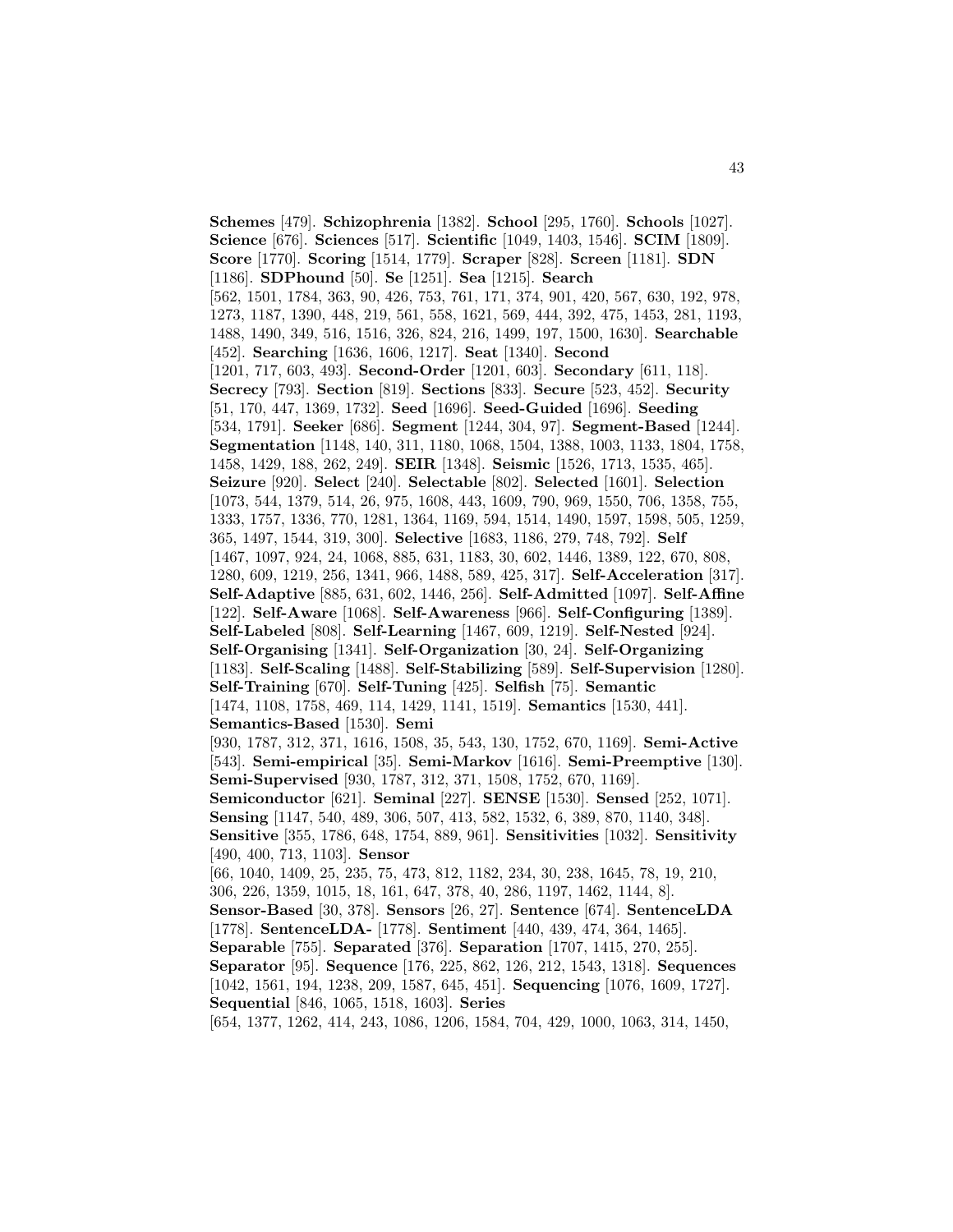180, 399, 1037, 368, 505, 307, 1230]. **Server** [3]. **Service** [1475, 130, 1673, 1674]. **Services** [896, 1186, 699, 1730, 1370, 407, 319]. **Serving** [1048]. **Servo** [596, 686]. **Set** [1437, 152, 1323, 975, 1790, 978, 1445, 1654, 1252, 541, 162, 1421, 1397, 1006, 712, 197]. **Set-Theoretic** [1397]. **Sets** [499, 1409, 484, 659, 908, 101, 1132, 835, 1689, 429, 1277, 560]. **Setting** [579]. **Settings** [956]. **Settlements** [374]. **Setup** [1408, 599]. **Sevcik** [489]. **Severe** [1222]. **Severity** [548, 1815]. **SFCs** [1163]. **SFR** [352]. **Shading** [606]. **Shadowed** [761]. **Shallow** [1526]. **Shannon** [92]. **Shape** [1321, 915, 1262, 976, 967, 1574, 606, 1671, 260]. **Shape-from-Shading** [606]. **Shaped** [1652, 397, 462]. **Sharding** [1649]. **Shared** [258]. **Sharing** [1002, 1355, 706, 135, 1657, 1308]. **Shear** [1737]. **Shearlet** [755]. **Shelf** [43]. **Shells** [1354]. **Shifts** [1723]. **Ship** [661, 1613, 375]. **Shipborne** [1012]. **Shipbuilding** [1441]. **Shocks** [1644]. **Shooting** [539]. **Shop** [1017, 1349, 512, 225, 574, 1442, 1564, 844, 1655, 987, 248, 947, 1404, 599, 724]. **Short** [1002, 1078, 713, 1414, 141, 1357, 403, 917, 1215, 577, 1541, 588, 1603]. **Short-Run** [577]. **Short-Sea** [1215]. **Short-Term** [1002, 1078, 713, 1414, 141, 403, 917, 588]. **Shortages** [1600]. **Shortest** [1145, 1149, 1125, 1272, 979, 1592, 1692, 1293]. **Shortest-Path** [1125]. **Shot** [1004, 1747]. **Shuffled** [248, 346]. **Shufflenet** [1213]. **Shuttle** [1314]. **Sided** [207, 174]. **siEDM** [349]. **Sieving** [1592]. **Sigma** [52]. **Sigma-Point** [52]. **Sign** [377, 518]. **Signal** [1062, 127, 393, 1204, 630, 1709, 204, 1047, 509, 621, 385, 463, 465, 286, 391, 870, 782, 780]. **Signals** [1415, 648, 1569, 929, 1359, 1071, 154, 1170, 660, 644, 1703, 1230]. **Signed** [975]. **silico** [181]. **Simhash** [655]. **Simhash-Based** [655]. **Simheuristic** [1442, 1164]. **Simheuristics** [1285, 1665]. **Similar** [1499]. **Similarity** [393, 572, 1474, 369, 650, 773, 1426, 1224, 83, 1230]. **Similarity-Driven** [1224]. **Simple** [1784, 921, 1749, 1043, 535, 948, 186]. **Simpler** [1561, 214]. **Simplification** [531, 1441]. **Simplified** [490, 515]. **Simplify** [1235]. **Simply** [736]. **Simpson** [283]. **Simulated** [1147, 1694, 1168, 1513, 827]. **Simulation** [1040, 888, 22, 103, 1072, 243, 1708, 519, 1505, 1237, 1103, 721, 1302, 268, 771, 1215, 730, 358, 1311, 1763, 842, 1368, 1287, 1769, 1490, 516, 368, 1315]. **Simulation-Based** [1237, 1302]. **Simulation-Optimization** [1311]. **Simulations** [1556, 1430, 1403]. **Simultaneous** [902, 1627, 1544]. **Simultaneously** [1628]. **Sine** [1233]. **Sinelshchikov** [1019]. **Single** [694, 1041, 811, 597, 611, 533, 1702, 549]. **Single-Block** [1041]. **Single-Valued** [533]. **Singular** [152, 1616, 546, 368]. **Sinkhorn** [1399]. **SIRC** [1225]. **Site** [34, 1059]. **Sites** [41, 1543]. **Sixth** [1211, 445]. **Sixth-Order** [1211, 445]. **Size** [922, 891, 1719, 1315, 904, 104]. **Sizing** [1083]. **Skeletal** [1238, 1260]. **Skeleton** [852]. **Skeptical** [1736]. **Sketch** [535]. **Skew** [749]. **Skid** [1773]. **Skill** [595]. **Skills** [421]. **Skyband** [910]. **Skyline** [743, 910]. **Slab** [736]. **Slicing** [1186]. **Sliding** [632, 649, 1266, 717, 1245, 1565, 1662, 993, 117, 719, 729]. **Sliding-Mode** [719]. **Slippage** [1446]. **Slippery** [639, 991]. **Slitherlink** [133]. **SLM** [1683]. **SLMS** [300]. **SLMS-RL1** [300]. **SLoPCloud** [688]. **Sloppy** [802]. **Small**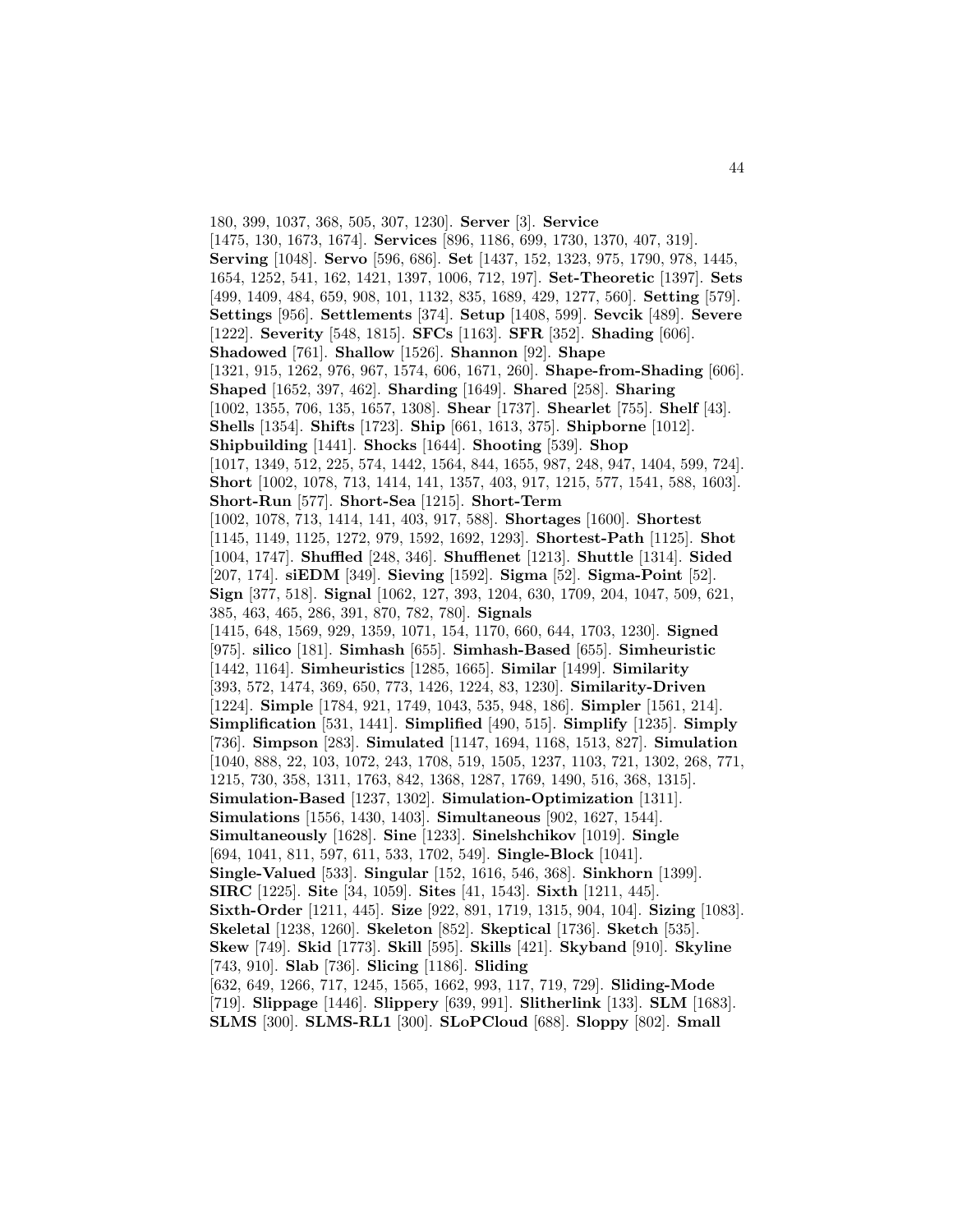[1074, 868, 483, 1647, 1276, 1654, 1252, 541, 1817, 904, 712]. **Small-Loop** [1074]. **Smallest** [120]. **Smart**

[1182, 234, 1478, 1566, 869, 759, 232, 1056, 1674, 1296, 1758]. **Smears** [1282]. **Smooth** [76, 951, 857]. **Smoothed** [268]. **Smoothing** [322]. **SMT** [673]. **SNR** [965]. **Social**

[820, 1741, 905, 1323, 1077, 1182, 919, 704, 1189, 979, 1134, 950, 408, 656, 415]. **Soft** [1467, 969, 1256, 244, 895]. **Soft-Voting** [1467, 969]. **Software** [1575, 1383, 678, 735, 709, 1362, 1729]. **Soil** [1107]. **Soils** [1526]. **Solar** [1377, 1639, 254]. **SOLiD** [174, 1018, 1001]. **Solids** [11]. **Solomon** [1140]. **Solomonoff** [99, 100]. **Solon** [738]. **Solution** [113, 108, 261, 1295, 673, 688, 343, 481, 900, 1812, 1762, 1452, 325, 96, 1817, 1196]. **Solutions** [1201, 1019, 482, 1622, 843, 1093, 634, 133]. **Solvable** [1111]. **Solve** [124, 978, 581, 346, 1315, 47, 873]. **Solver** [1438, 395]. **Solvers** [941, 196].

#### **Solving**

[1119, 353, 328, 455, 423, 1575, 627, 1706, 1349, 454, 305, 324, 203, 512, 171, 322, 261, 1351, 409, 754, 586, 1442, 1273, 1087, 951, 532, 1158, 132, 844, 221, 1211, 290, 406, 1162, 1188, 1164, 1810, 1091, 277, 1594, 1537, 341, 1168, 1513, 1541, 1139, 173, 774, 1515, 1050, 1700, 299, 337, 445, 805, 488, 217, 317, 186]. **Somatization** [548]. **Some**

[464, 29, 305, 283, 147, 1277, 1252, 946, 310, 1258]. **SOMs** [1051]. **Sonar** [777]. **Sorting** [92, 955, 1412, 1422]. **Sound** [268]. **Sounds** [1524]. **Source** [169, 1504, 1415, 648, 839, 757, 1484, 1540, 1455, 857, 155]. **Sources** [738, 384]. **Sources-Based** [384]. **Space** [1149, 629, 1232, 1324, 673, 1644, 380, 1276, 1305, 796, 1220, 399, 757, 292, 968, 1342, 367, 710, 646, 593, 249]. **Space-Efficient** [796, 1342]. **Spacecraft** [1639]. **Spaces** [302, 1640, 229, 1692, 398, 1493]. **Spain** [1287]. **Span** [1414]. **Spanning** [584]. **Spark** [1014, 744, 273, 725, 1400, 1522]. **Sparks** [476]. **Sparse** [1034, 220, 1558, 313, 1183, 204, 196, 1798, 1447, 1110, 1030, 1693, 804, 1093, 1695, 281, 657, 875, 918, 870, 608, 1096, 377, 780, 384]. **Sparse-Reward** [1693]. **Spatial** [1320, 1710, 379, 338, 573, 752]. **Spatial-Temporal** [752]. **Spatially** [1631, 1148]. **Spatially-Varying** [1631]. **Spatiotemporal** [727, 982, 963]. **Special** [698, 734, 971, 215, 556, 1468, 813, 1381, 1383, 313, 387, 754, 1270, 183, 880, 1209, 1212, 212, 1165, 1092, 1718, 1697, 1816, 1257, 618, 952, 1601]. **Species** [56, 1368, 1543, 1405]. **Species-Concentration** [1368]. **Specific** [434, 125, 1273, 1047, 459]. **Specificity** [50]. **Specificity-Determining** [50]. **Specifics** [1814]. **Spectra** [28, 67]. **Spectral** [1780, 1154, 258, 39, 1278, 1703]. **Spectrogram** [119]. **Spectrometry** [44]. **Spectroscopic** [220]. **Spectroscopy** [1062, 1178, 314]. **Spectrum** [1740, 489, 1204, 1794, 1329, 234, 304, 706, 547, 558, 582, 546, 405, 1113, 368, 496, 228]. **Spectrum-Adapted** [1204]. **Spectrum-Sharing** [706]. **Speech** [1415, 823, 39, 1772, 1675, 1013]. **Speed** [788, 596, 1078, 690, 917, 686, 1093, 798, 1545]. **Speeds** [1565, 1656]. **Sperm** [70]. **Speyer** [387]. **Sphere** [1129, 682]. **Spheres** [1343]. **Spherical**

[687, 1765]. **Spider** [415]. **Spiking** [1680, 1114]. **Spill** [1012]. **Spline**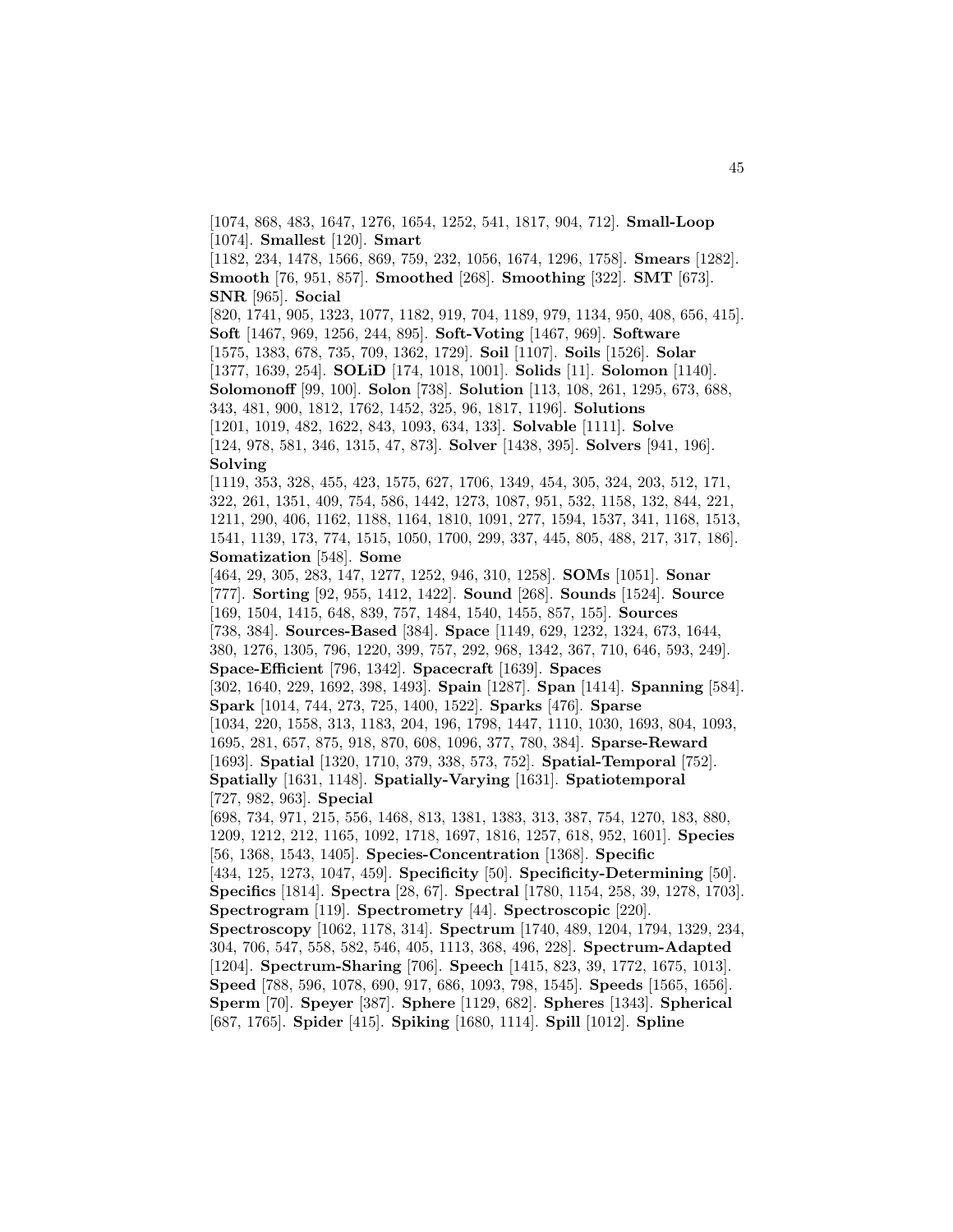[438, 1162, 104]. **Splines** [102, 1664, 104]. **Split** [250, 398]. **Spot** [1138, 453]. **Spread** [304]. **Springer** [74]. **Springer-Verlag** [74]. **Sputum** [188]. **Square** [1365, 1719]. **Square-Free** [1365]. **Squared** [4]. **Squares** [113, 108, 372, 1080, 418, 1796]. **Squeezing** [1747]. **Squirrel** [824]. **SR** [1498]. **SR-Inpaint** [1498]. **Stability** [1633, 1233, 1351, 207, 967, 271, 288, 652, 200, 634, 525]. **Stabilization** [632]. **Stabilizing** [589]. **Stable** [252, 1291, 178, 189, 205, 192, 177, 185, 168, 214, 1456, 435]. **Stacked** [1785, 1641, 1482, 652, 1200]. **Stacked-GRU** [652]. **Stackelberg** [1263, 768]. **Stage** [1740, 600, 1194, 1729, 488, 402, 549]. **Stakeholder** [1451]. **Standard** [1269, 125, 913]. **Standardization** [129]. **Star** [16]. **Start** [1700]. **State** [1605, 1382, 746, 1582, 616, 193, 20, 1360, 399, 1338, 1764, 938, 996, 710, 357]. **State-of-the-Art** [193]. **State-Space** [710]. **States** [532, 1174, 1136]. **Static** [1085, 969, 539]. **Static-Output-Feedback** [539]. **Station** [986]. **Stationary** [1368, 1170]. **Stations** [580]. **Statistical** [449, 1078, 1247, 145, 253, 614, 1723, 286]. **Statistics** [1058]. **Status** [53]. **Stay** [735]. **Steady** [746, 996]. **Steady-State** [746, 996]. **Steel** [1441, 385, 358]. **Steering** [639, 991, 799, 801, 553]. **Stefan** [68]. **Steffensen** [264]. **Steffensen-Type** [264]. **Stem** [1036]. **Step** [1014, 360, 891, 1719]. **Step-Size** [891]. **Stepsize** [22]. **Stimulation** [1771]. **Stochastic** [1349, 1411, 431, 1153, 1442, 984, 1249, 406, 1164, 1591, 1036, 1663, 1452, 603, 96, 173, 628, 1729, 118, 216, 477, 992, 559, 493, 1434]. **Stochastically** [689]. **Stochastically-Evolving** [689]. **Stock** [1408, 1470, 704, 1548]. **Stokes** [1143]. **Storage** [1179, 135, 212, 452]. **Store** [1043, 1593]. **Storey** [1486]. **Storing** [1421]. **Storm** [869, 759, 1488]. **Strategies** [1501, 885, 934, 779, 409, 1507, 699, 1593, 1813]. **Strategy** [714, 596, 595, 1242, 308, 338, 800, 1755, 226, 98, 1111, 1192, 281, 346, 768]. **Strategy-Solvable** [1111]. **Stream** [1471, 781, 1806, 117, 1115, 1116, 638]. **Stream-Based** [1116]. **Streaming** [990, 665, 1170]. **Streaming-Based** [990]. **Streams** [143]. **Streetlights** [1056]. **Strength** [471, 1332]. **Stress** [471, 20]. **Stress-Strength** [471]. **Stretched** [155]. **String** [46, 1205, 136, 263, 990, 65, 349]. **Strings** [868, 817, 1300]. **Strip** [1526]. **Strongly** [1250, 398]. **Structural** [46, 1181, 34, 1613, 67, 913, 347, 927, 657, 643, 1671]. **Structure** [303, 373, 862, 519, 1051, 1242, 1416, 835, 145, 1007, 1280, 1255, 1810, 1397, 118, 396, 786, 697, 768]. **Structured** [278, 1154, 1033, 1172]. **Structures** [15, 1683, 1244, 880, 4, 1535, 1699, 72]. **Stubborn** [1589]. **Student** [236, 1562, 1568]. **Students** [1492]. **Studies** [1140]. **Study** [1289, 654, 871, 1408, 440, 753, 1027, 663, 511, 1560, 797, 434, 1085, 1388, 295, 1567, 1252, 1161, 1044, 1447, 1658, 1756, 162, 959, 494, 293, 1811, 855, 153, 742, 889, 1513, 1721, 254, 937, 1316, 1345, 1737]. **Sub** [737, 846, 634]. **Sub-Fractional** [737]. **Sub-Optimality** [634]. **Sub-Systems** [846]. **Subcubic** [1210]. **Subgraph** [166, 901, 251, 541, 218]. **Subject** [1786, 52, 1535]. **Subject-Sensitive** [1786]. **Subjective** [105]. **Sublinear**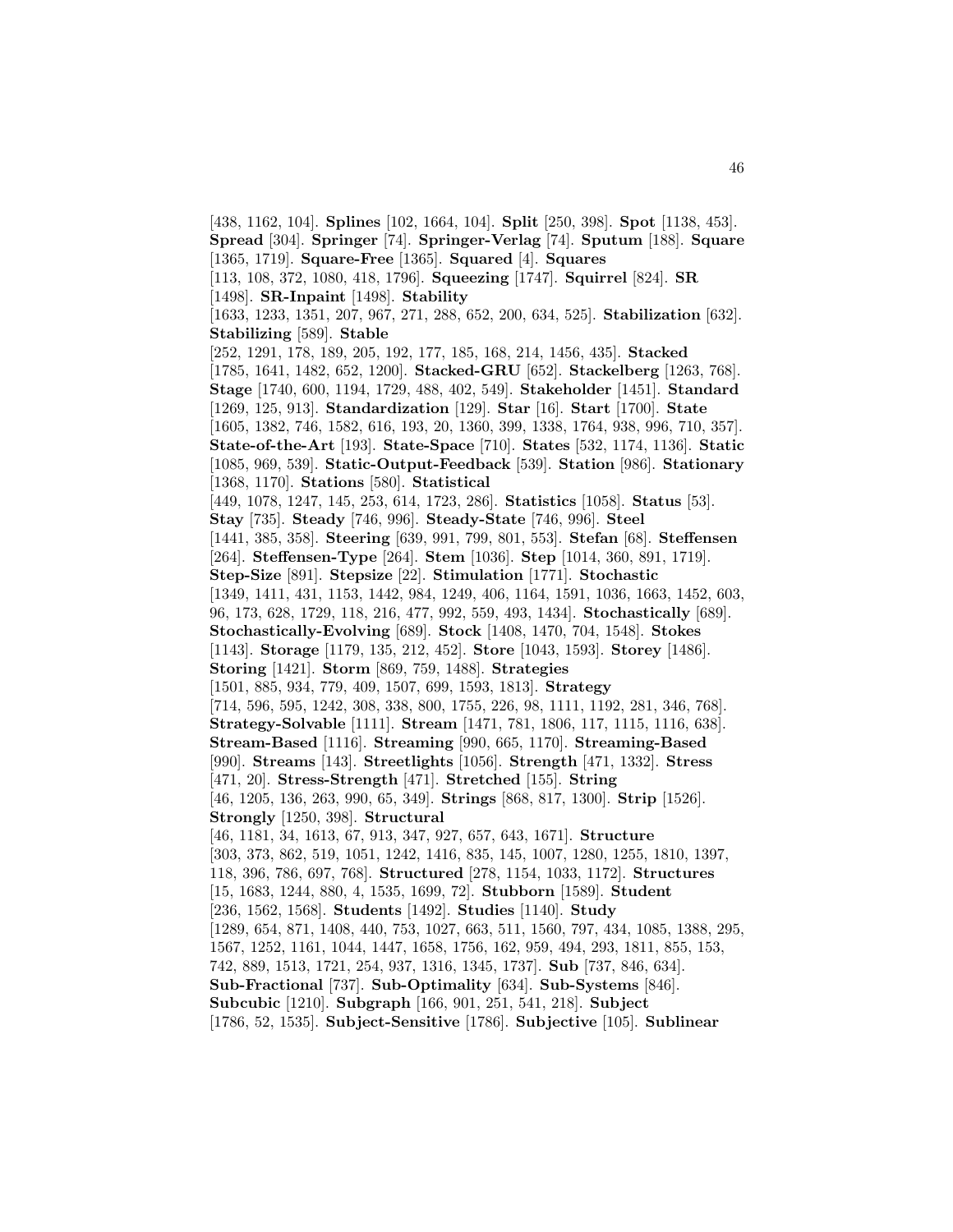[194]. **Subnetworks** [344]. **Suboptimal** [845]. **Subpath** [1284]. **Subsea** [786]. **Subsequence** [186]. **Subset** [519]. **Subspace** [1579, 204]. **Substation** [1635]. **Substitutability** [1541]. **Substitution** [80]. **Substitutions** [1402]. **Substring** [1145, 1149, 1303, 186]. **Substrings** [1205]. **Subtraction** [1328, 39, 859, 872]. **Subtractor** [1459]. **Subtyping** [1299]. **Subway** [1146, 742]. **Success** [1031]. **Successive** [129]. **Sudoku** [1111]. **Sufficient** [664]. **Suffix** [175, 92, 649, 1303, 1418]. **Suffix-Sorting** [92]. **Suicide** [950]. **Suitability** [1799]. **Suite** [1330]. **Sum** [213, 211, 1400]. **Summarisation** [1505]. **Summarization** [627]. **Summary** [144]. **Sun** [1639]. **Super** [694, 1545]. **Super-Resolution** [694]. **Superbubble** [825]. **Supergraph** [1499]. **Supergrid** [1652]. **Supersonic** [1072]. **Supervised** [930, 1787, 312, 371, 1508, 1304, 1752, 670, 1169, 1460]. **Supervision** [1746, 1280]. **Supplier** [594]. **Supply** [1476, 566, 1596, 1454, 1485, 487, 232]. **Supply-Chain** [566]. **Support** [1394, 84, 1640, 457, 1046, 781, 1248, 735, 1044, 375, 1811, 1285, 56, 1057, 421, 1724, 1544]. **Supported** [301, 736]. **Supporting** [956, 93]. **Suppressed** [909]. **Suppression** [29, 696, 686]. **Supremum** [1119]. **Surface** [1180, 1708, 1683, 1035, 842, 1765, 5, 187, 719, 750, 1520]. **Surfaces** [1294, 1586, 1024]. **Surrogate** [1695, 857, 1671, 786]. **Surrogate-Based** [857, 1671]. **Surveillance** [1341, 859]. **Survey** [1145, 1118, 1783, 1042, 355, 1606, 1039, 1583, 1081, 356, 19, 1307, 1015, 946, 1284, 16, 1259, 898]. **Surveys** [763]. **SURVISHNO** [976]. **Survival** [1803]. **Suspension** [543, 953, 729]. **Sustainability** [1274]. **Sustainable** [1549, 374]. **Sustaining** [184]. **SVD** [1014, 14, 1796, 433]. **SVM** [224, 610, 457, 1012]. **SVR** [593, 1548]. **SVSL** [1467]. **Swarm** [562, 1010, 512, 171, 554, 457, 711, 1087, 446, 1158, 269, 308, 728, 382, 494, 1219, 1535, 237, 1768, 47, 805, 216, 691, 1198, 1674, 228, 1522]. **Swimming** [1818]. **Sylvester** [488]. **Symbiotic** [1453]. **Symbolic** [1206, 1333]. **Symmetric** [1042, 1615, 69]. **Symmetry** [601]. **Synchronization** [1245, 1476, 304, 286, 807]. **Synchronous** [1670]. **Syndrome** [1682]. **Synergistic** [1822]. **Synoptic** [1648]. **Syntactical** [614]. **Syntenies** [1385]. **Synthesis** [462]. **Synthetic** [115, 1494]. **System** [1553, 1120, 692, 803, 1021, 1785, 1179, 127, 370, 431, 282, 772, 235, 511, 1182, 274, 1046, 1586, 830, 1445, 532, 1748, 130, 849, 1109, 20, 288, 1309, 801, 1623, 652, 990, 469, 1286, 1341, 1455, 383, 845, 1665, 953, 85, 461, 784, 316, 877, 676, 247, 1819, 719, 1345, 613, 1773, 1463, 883, 1433, 496, 814, 769, 729, 1465]. **Systematic** [1101, 1735]. **Systemic** [1416]. **Systems** [328, 455, 423, 1780, 1783, 454, 57, 305, 1122, 1042, 1233, 24, 761, 1292, 370, 596, 1266, 1640, 1680, 116, 372, 667, 678, 1709, 1681, 1355, 688, 209, 717, 528, 418, 1443, 78, 343, 199, 1616, 1245, 1032, 984, 532, 616, 764, 1689, 458, 1211, 1007, 279, 965, 296, 716, 994, 135, 1755, 929, 1109, 1803, 846, 265, 481, 728, 1308, 1255, 1395, 1760, 1009, 444, 900, 1425, 341, 865, 1452, 1337, 1538, 1539, 325, 665, 492, 223, 114, 1368, 943, 1724, 588, 1028, 1228, 1700, 1402, 270, 337, 445, 1670, 477, 623, 705, 525, 895, 294, 1235].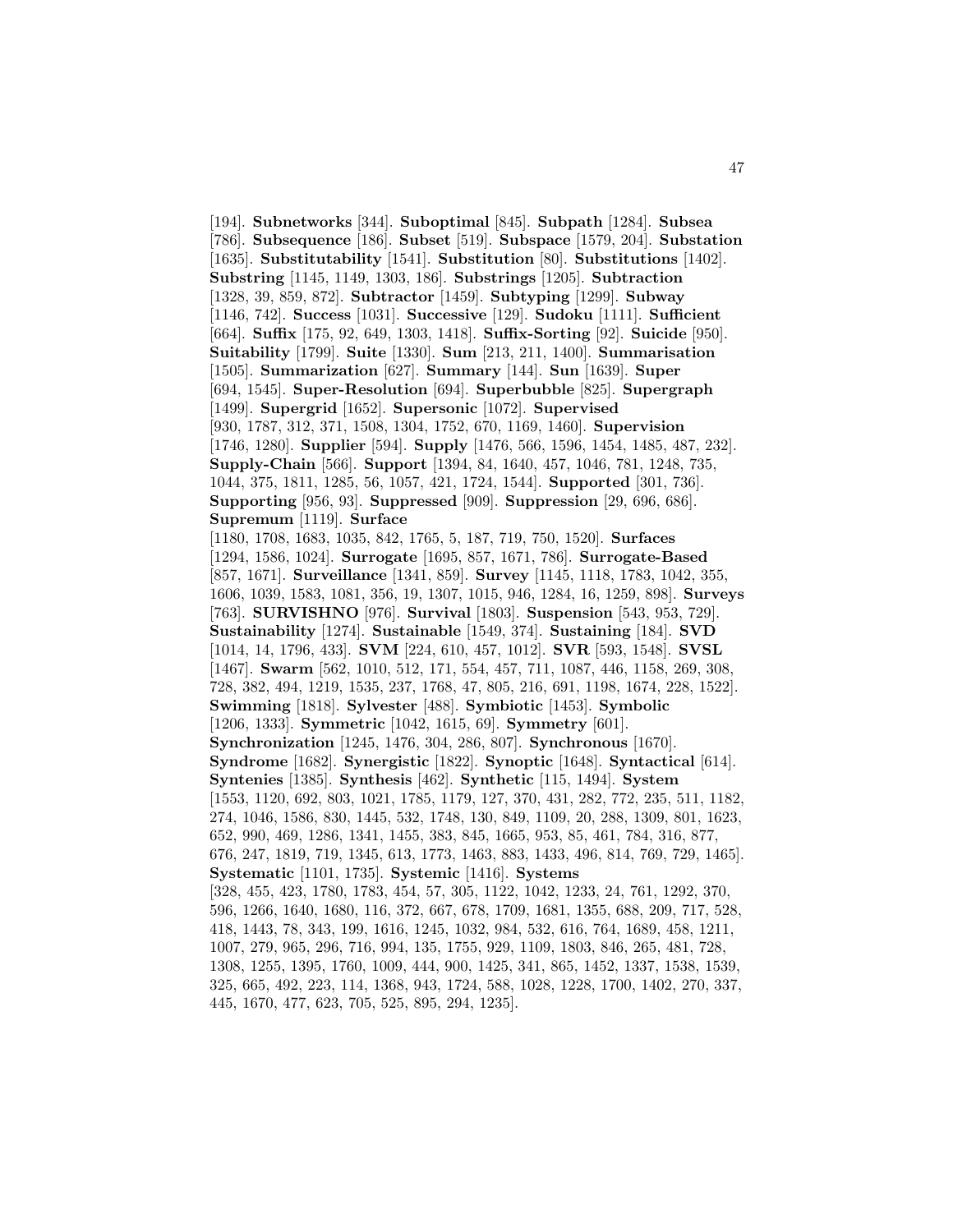**T** [1441, 623]. **T-Profile** [1441]. **T-Type** [623]. **T2** [970]. **Table** [46, 1511, 1699]. **tables** [74]. **Tabu** [630, 1193]. **Tabular** [149, 909]. **Tabular-Based** [149]. **Tailored** [1755]. **Tangent** [239]. **Tank** [842]. **Tantrix** [132]. **Tapered** [701]. **Tapers** [1036]. **Target** [282, 975, 9, 1532, 281, 228]. **Targets** [750]. **Task** [1320, 595, 892, 1509, 1453, 814]. **Tasks** [1283, 1489]. **Taylor** [1262, 1646]. **TBRNet** [1115]. **Tchebichef** [610]. **Teacher** [1568]. **Teaching** [838]. **Team** [329]. **Technical** [1097, 9, 419]. **Technician** [1559]. **Technique** [1578, 230, 482, 1048, 1316, 270, 907]. **Techniques** [1783, 1021, 89, 867, 26, 125, 1643, 1131, 1651, 704, 428, 886, 1807, 1764, 504, 40, 88, 359]. **Technologies** [94]. **Technology** [692, 858, 235, 1136, 676, 841]. **Temperature** [1390, 1107]. **Tempered** [1687]. **Template** [976, 653]. **Temporal** [1640, 1155, 1709, 1333, 752]. **Tennis** [1048]. **Tension** [830]. **Tensor** [351, 625]. **Term** [1002, 1502, 1078, 713, 1414, 141, 403, 917, 614, 1693, 588]. **Terminals** [1302]. **Terrains** [575]. **Territorial** [1668]. **Terrorism** [854]. **Tesla** [1447]. **Test** [1232, 397, 1671, 402]. **Tested** [22]. **Testing** [156, 739, 288, 1424, 577]. **Tests** [112]. **Text** [1231, 1073, 191, 926, 1387, 570, 1043, 148, 1108, 1448, 80, 144, 1603]. **Textile** [967]. **Textile-Reinforced** [967]. **Texts** [674]. **Textual** [364]. **Texture** [262, 733]. **Texture-Less** [733]. **Their** [1632, 820, 971, 850, 67, 563, 1032, 1211, 684, 1723, 588, 441, 1769, 137, 651]. **Theorems** [1766]. **Theoretic** [922, 1397]. **Theoretical** [1247, 846]. **Theories** [1790]. **Theorietage** [387]. **Theory** [1201, 787, 235, 1746, 823, 105, 1477, 1751, 1095, 100, 391, 646, 502]. **Theory-Based** [1095]. **Theory-Inspired** [502]. **Therapeutic** [984]. **Therapy** [683]. **Thermal** [252, 1658, 580]. **Thermography** [1731]. **Theta\*** [1802]. **Thick** [1282, 1338]. **Thickness** [1354]. **Things** [170, 1531]. **Third** [291, 283, 318]. **Thoracic** [91]. **Threading** [506, 193]. **Three** [229, 15, 1391, 1133, 623]. **Three-Dimensional** [1391, 15]. **Three-Level** [623]. **Threshold** [489, 1751, 143, 851, 1012]. **Threshold-Based** [851]. **Thresholding** [1157, 989, 780]. **Thrift** [81]. **Throughput** [1727]. **Ticket** [1672]. **Tidal** [809]. **Tiling** [1642, 1744]. **Time** [1553, 1466, 166, 654, 1377, 1149, 1741, 414, 1679, 1150, 600, 386, 683, 225, 189, 243, 1125, 617, 667, 430, 194, 574, 329, 1355, 1239, 586, 38, 1086, 1272, 1206, 1584, 648, 343, 136, 1022, 1616, 1245, 210, 1565, 1032, 1652, 185, 1748, 704, 1187, 1477, 1550, 259, 689, 764, 1210, 1655, 145, 581, 429, 1656, 268, 1000, 1481, 296, 1571, 1063, 1657, 1803, 21, 1805, 1055, 314, 80, 1450, 614, 852, 1220, 855, 180, 399, 1190, 1337, 1338, 911, 860, 1541, 1313, 1666, 597, 1342, 1037, 628, 368, 247, 106, 505, 1819, 685, 1497, 599, 705, 525]. **Time** [518, 1230, 791, 782]. **Time-Delay** [247, 525]. **Time-Delays** [705]. **Time-Dependent** [1239, 1272, 1477, 1342]. **Time-Domain** [648]. **Time-Evolving** [1125]. **Time-Frame** [386]. **Time-Invariant** [667]. **Time-Resolved** [21, 38]. **Time-Reversible** [106]. **Time-Series** [1063, 399]. **Time-Space** [1149]. **Time-Universal** [860]. **Time-Variant** [1481].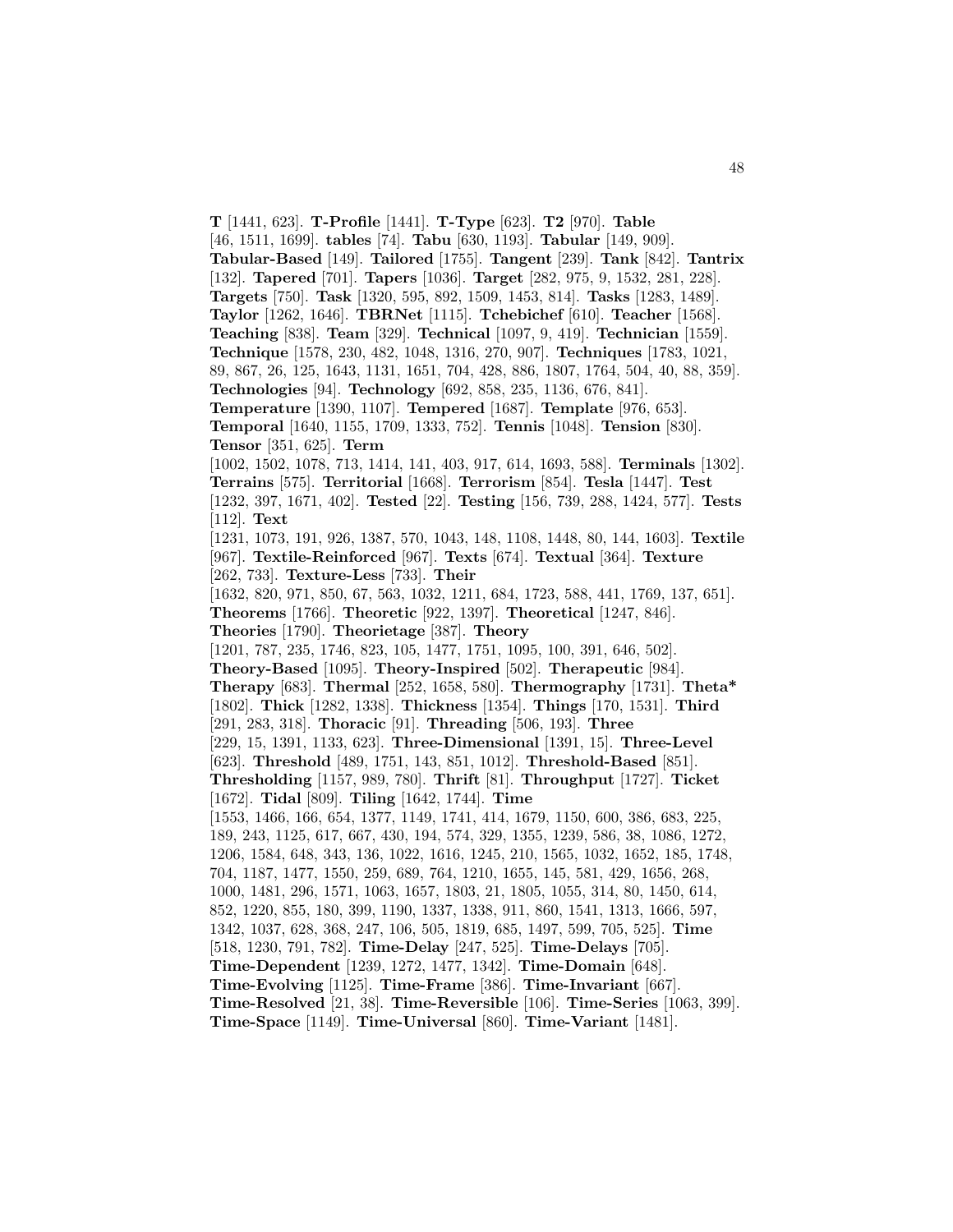**Time-Varying** [1337]. **Timeline** [572]. **Times** [1269, 1564, 1249, 597, 1489, 589]. **Timetabling** [171, 295, 221]. **Timing** [896]. **Tissue** [1214]. **TLD** [958]. **Tolerance** [988]. **Tomographic** [167]. **Tomography** [1388, 619, 795, 832, 1003]. **Tone** [642]. **Tool** [888, 823, 78, 1140, 8]. **Toolbox** [1623, 604]. **Tools** [1383, 123, 447, 1207, 93, 94]. **Top** [1155, 1421, 1138, 961, 1469]. **Top-** [1155]. **Top-Hat** [1469]. **Topic** [1811, 628]. **Topological** [1208]. **Topologies** [21, 1398]. **Topology** [1683, 1132, 1035, 1306, 1170]. **TOPSIS** [1316]. **Tortilla** [599]. **Torus** [124, 1241]. **Total** [225, 759, 597, 394, 677, 869]. **Tour** [111, 1366]. **Tourism** [1473, 1451]. **Towing** [1553]. **Trace** [912, 223]. **Track** [991, 817, 309]. **Track-Before-Detect** [309]. **Tracker** [431]. **Tracking** [888, 242, 1069, 683, 976, 1129, 717, 48, 38, 707, 648, 1022, 9, 1446, 929, 1335, 18, 1663, 865, 1190, 1001, 281, 657, 653, 750, 752, 958]. **Tractabilities** [163]. **Tractability** [159]. **Trade** [744]. **Trade-Off** [744]. **Tradeoff** [276]. **Tradeoffs** [1149, 629]. **Trading** [714, 715, 1285]. **Traditional** [1131, 1286, 1463]. **Traffic** [1466, 103, 491, 1386, 586, 1444, 530, 982, 1137, 591, 1173, 524, 518, 963, 1026]. **Trail** [1595]. **Train** [586, 1246, 917, 1521]. **Trained** [1068, 983]. **Training** [1319, 1742, 236, 266, 1615, 969, 670, 1690, 1734]. **Trains** [1775]. **Trait** [190]. **Traits** [45]. **Trajectories** [773]. **Trajectory** [478, 1202, 727, 1127, 717, 538]. **Transactional** [1425]. **Transcription** [34, 41]. **Transducers** [720]. **Transfer** [1605, 934, 1608, 839, 1568, 982, 1496, 332, 1604]. **Transform** [14, 342, 535, 755, 155, 555, 1318]. **Transformation** [484, 1590, 1337, 354]. **Transformation-Based** [484]. **Transformed** [249]. **Transformer** [1518]. **Transformers** [1363]. **Transforms** [69, 1469]. **Transient** [652, 332]. **Transit** [945, 1158, 1403]. **Transition** [510, 1660]. **Transitivity** [1767]. **Translating** [1229]. **Translation** [412]. **Translation/Rotation** [412]. **Transmission** [1685, 523, 1817, 656, 769]. **Transport** [1612, 1444, 1571, 11, 1399]. **Transportation** [1677, 1274, 1451, 1373, 206]. **Transporters** [1647]. **Transversal** [1277]. **Traub** [353, 324]. **Travel** [1571, 1657]. **Traveling** [695, 164, 1510, 948, 1091, 1366, 217]. **Travelling** [1239]. **Traversals** [330]. **Treatment** [980, 37, 77, 1570]. **Tree** [916, 426, 649, 797, 1325, 942, 1710, 1244, 1216, 1396, 1819, 1436, 1242]. **Tree-Based** [1244, 1216, 1436]. **Trees** [175, 924, 526, 1679, 1578, 1150, 1232, 897, 209, 1562, 1247, 1303, 1418, 276, 1620, 998, 584, 1229]. **Trend** [620, 546]. **Trends** [1002, 1569]. **Trials** [1378]. **Triangle** [522, 635]. **Triangular** [1552]. **Triangulations** [1106]. **Tries** [1622]. **Tries-Based** [1622]. **Trigonometric** [69]. **Trilinear** [1080]. **Trimming** [818]. **Trinity** [1734]. **Triple** [1159, 625]. **Triple-Pattern** [1159]. **Triplet** [840, 563, 179]. **tropical** [13]. **Tropospheric** [13]. **Truly** [669, 1709]. **Truncated** [1531]. **Truncations** [1434]. **Truss** [519]. **Trust** [447, 1223]. **Trust-Value** [1223]. **Trusted** [1806]. **Tryptophan** [67]. **Tsetlin** [1774]. **TSK** [492]. **TSP** [1272, 1087, 1666, 244]. **Tsunami** [1588]. **Tubal** [625]. **Tubular** [1692]. **Tumor** [683, 1388]. **Tumors** [77]. **Tuning** [692, 888, 617, 690, 1423, 626, 1283, 293, 468, 798, 425, 1435]. **Tunnel** [654].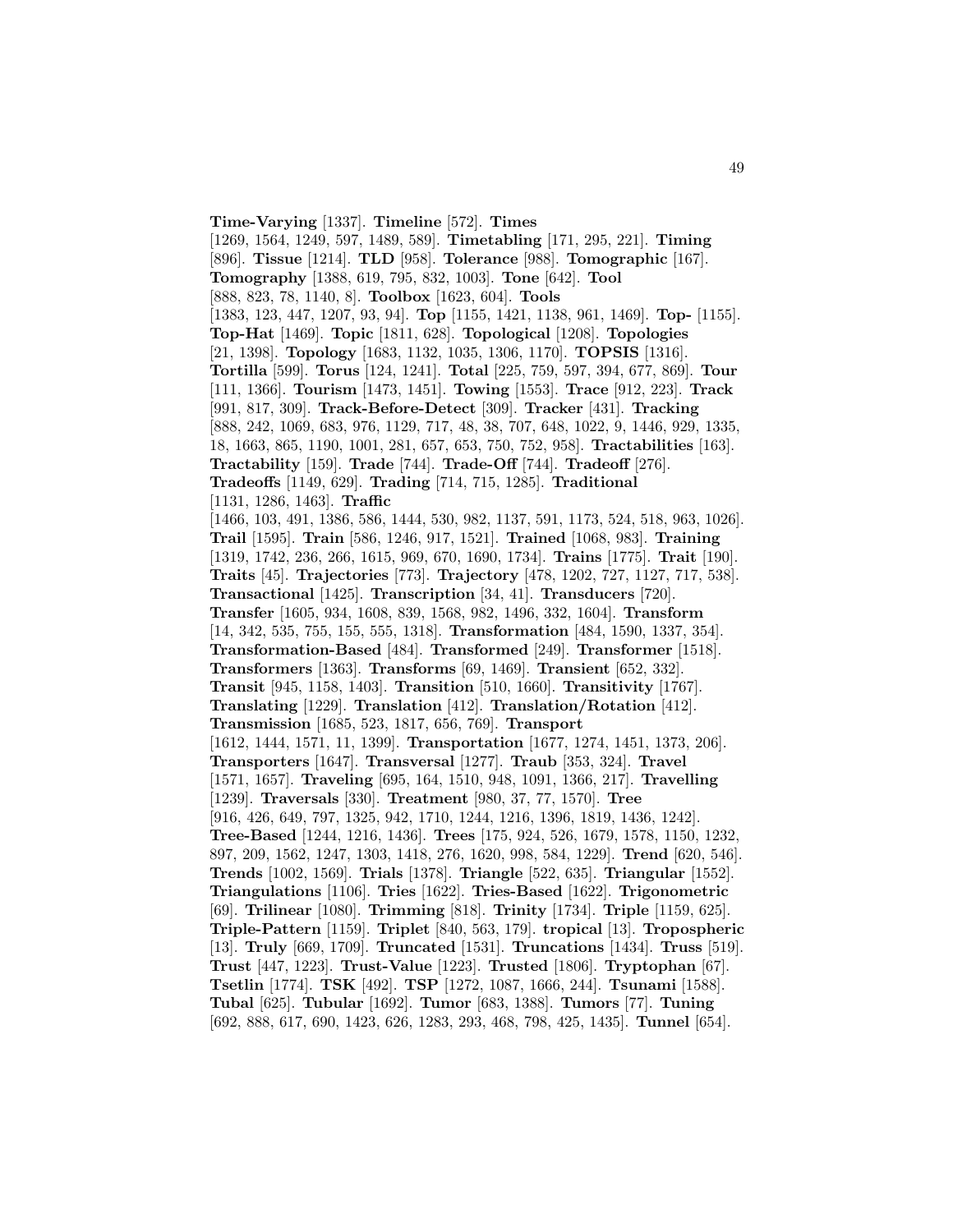**Tuple** [536]. **Turbines** [467, 999]. **Turbulence** [261]. **Turns** [259]. **TVL2** [944]. **Twenty** [1413]. **Twenty-Four-Hour** [1413]. **Twins** [1377]. **Twisted** [1241]. **Twister** [858]. **Twitter** [439, 1335]. **Two** [654, 1014, 1634, 1408, 3, 236, 282, 980, 861, 207, 1646, 1590, 361, 684, 1762, 1168, 1094, 1513, 1137, 811, 1054, 1169, 173, 947, 996, 160, 1729, 337, 579, 870, 1115, 488, 782, 402, 1374, 1066]. **Two-Component** [1137]. **Two-Degree-of-Freedom** [579]. **Two-Dimensional** [1408, 980, 1590, 870, 1374]. **Two-Echelon** [1168]. **Two-Level** [654, 782]. **Two-Machine** [947]. **Two-Party** [1634]. **Two-Phase** [861, 1762, 811, 1169, 173, 996]. **Two-Sided** [207]. **Two-Stage** [1729, 488, 402]. **Two-Step** [1014]. **Two-Stream** [1115]. **Type** [291, 302, 478, 761, 484, 264, 1019, 1098, 37, 1102, 754, 274, 737, 406, 728, 494, 475, 1594, 1812, 1766, 492, 362, 1114, 299, 445, 623, 664, 499]. **Type-1** [475, 499]. **Type-2** [478, 761, 484, 1102, 728, 494, 475, 492, 362]. **Types** [1755, 592]. **Typhoon** [1346]. **Typical** [581].

**U** [1429, 1003]. **U-Net** [1003]. **U.S.** [1416]. **UAV** [1549, 1321, 791, 747, 965, 1360]. **UAVs** [1236]. **Ubiquitous** [184]. **UFaceNet** [1509]. **Unary** [1300]. **Unbiased** [1424]. **Uncertain** [1709, 321, 764, 946, 1009, 1220, 1536, 1337, 947, 810]. **Uncertainties** [1032, 1481, 864]. **Uncertainty** [1123, 1072, 1611, 967, 994, 745, 1452, 996, 591, 1315, 1465, 1117]. **Unconstrained** [1486, 664]. **Underdetermined** [870]. **Underground** [1547]. **Underlying** [441]. **Understandable** [468]. **Understanding** [1324, 708, 1572, 1194]. **Underwater** [927, 1392, 1345, 1197]. **Undirected** [796]. **Unequal** [1574, 1308]. **Unequal-Area** [1574]. **UNet** [1003]. **Unified** [1537]. **Uniform** [355, 984, 380, 689, 731]. **Uniformly** [477, 682]. **Union** [1577, 1338]. **Unipolar** [250]. **Unique** [1145, 1149]. **Uniquely** [822]. **Unit** [147, 1153, 1541, 2, 859]. **Unit-Commitment** [1153]. **Unit-Demand** [1541]. **United** [1136]. **Unity** [1262]. **Univariate** [102, 145, 104]. **Universal** [1556, 55, 1749, 860]. **University** [171, 1562]. **Unknown** [328, 455, 423, 287, 1585, 333, 1245, 865]. **Unlicensed** [1329]. **Unmanned** [1380, 983, 1813]. **Unranking** [1327, 1654]. **Unrelated** [599]. **Unrooted** [1150]. **Unsampled** [1496]. **Unsteady** [938]. **Unstructured** [967, 680]. **Unsupervised** [1073, 840, 866, 1068, 1142]. **Up-Downwind** [774]. **Updates** [1042]. **upon** [1069]. **Upper** [985]. **Upsampling** [1735]. **Upscaling** [49]. **UR10** [626]. **Urban** [1563, 1158, 982, 1221, 1287, 1521, 1775, 1026]. **Urbanism** [184]. **Urgent** [1564]. **Usage** [1785, 546]. **Use** [726, 1049, 951, 141, 385, 1511, 1716, 1340, 1193, 1140, 964]. **Useful** [1680]. **User** [1329, 1025, 1131, 403, 1688, 890, 1700, 348]. **User-Generated** [1025]. **User-Item** [1688]. **Users** [1755, 1696]. **Using** [1553, 1466, 654, 1073, 1467, 692, 803, 1781, 303, 1605, 315, 388, 1524, 930, 1707, 1410, 140, 14, 46, 905, 424, 1291, 1233, 13, 449, 1580, 71, 478, 753, 1292, 1413, 514, 171, 484, 928, 1180, 431, 683, 26, 1382, 746, 1078, 669, 1384, 931,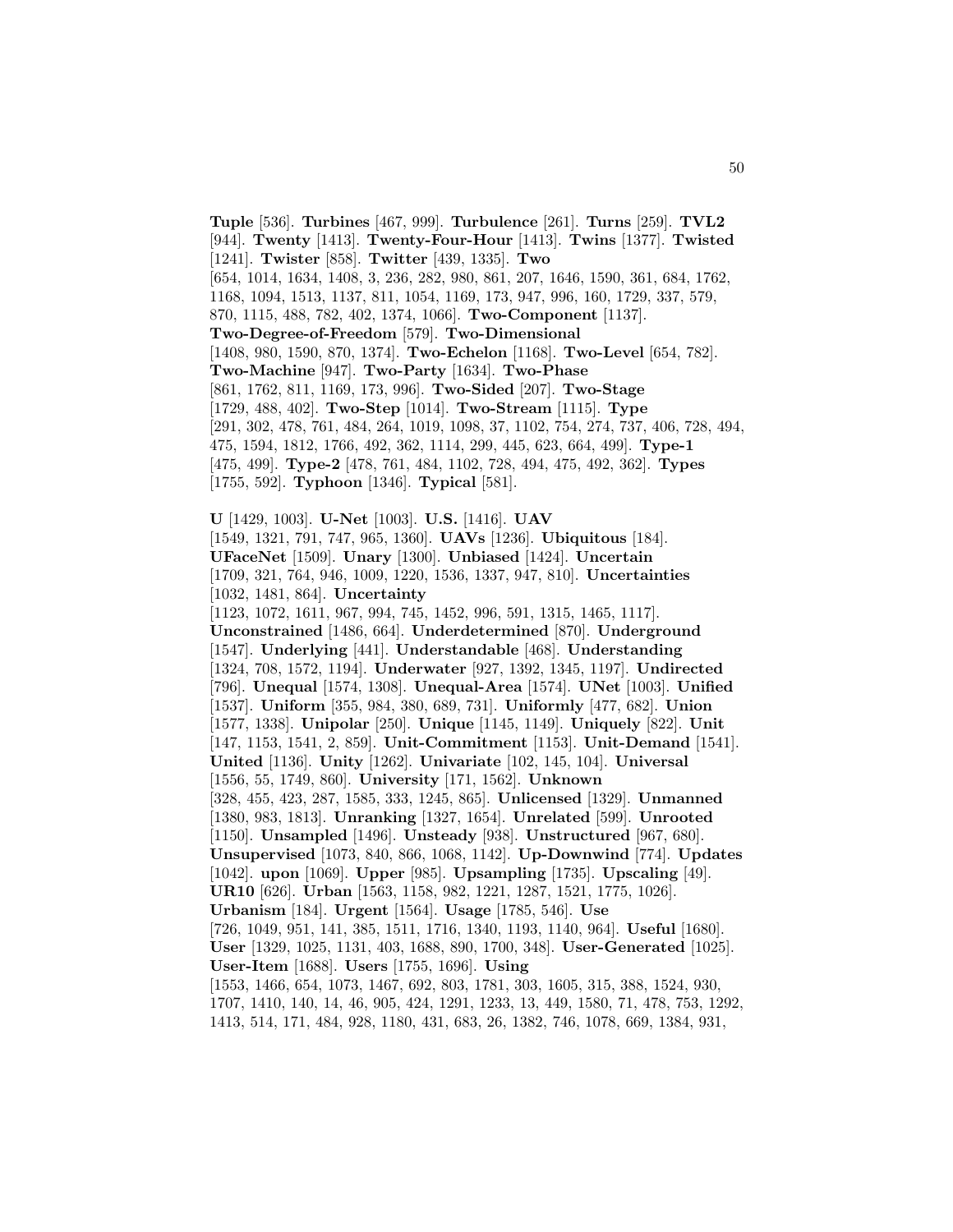922, 893, 1182, 1414, 1268, 854, 157, 1793, 1611, 1612, 1299, 1614, 1643, 49, 781, 1242, 1207, 1562, 1563, 1796, 1273, 1244, 199, 172, 1648, 1797, 356, 369, 1617, 1445, 1131, 969, 1357, 1158, 1507, 1476, 1651, 508, 1508, 306, 944, 1748, 704, 1159, 1419, 222, 458, 268, 456, 620, 743, 1107, 1278]. **Using** [1800, 994, 375, 582, 1658, 680, 1359, 1110, 1214, 977, 1803, 1482, 97, 1055, 1280, 412, 728, 1691, 495, 1362, 1449, 1091, 1009, 852, 1534, 392, 475, 1625, 1023, 463, 341, 1190, 469, 1513, 79, 1626, 1341, 1696, 1485, 845, 776, 1722, 936, 953, 254, 605, 487, 950, 91, 877, 628, 798, 1492, 465, 589, 1228, 505, 1400, 1114, 1259, 1460, 1516, 641, 1403, 227, 270, 389, 646, 606, 1173, 907, 1544, 819, 485, 1012, 1520, 1404, 1774, 249, 1777, 666, 1198, 231, 364, 1346, 1174, 1704, 433, 1144, 1375, 856, 53, 228, 82, 1738, 1200, 1469, 180]. **Utility** [595, 1058]. **Utilization** [145, 1136]. **Utilizing** [991, 373, 1748, 829, 1535]. **UWB** [784].

**V&V** [531]. **V100** [1447]. **Vaccine** [1784]. **Valence** [1200]. **Validation** [1472, 708, 498, 626, 399, 1764, 1016, 1037, 1495, 1671, 1432]. **Value** [1179, 271, 1751, 1693, 1594, 1223]. **Valued** [360, 327, 1493, 533, 651, 703]. **Values** [554, 1516]. **Valve** [224]. **Vanishing** [713]. **Variability** [107, 614]. **Variable** [921, 844, 569, 1719, 173, 774, 949, 394, 505, 270]. **Variables** [510, 1292, 1644, 379, 254, 666]. **Variance** [1497]. **Variant** [283, 1614, 1481]. **Variants** [298, 1473, 910, 1598]. **Variation** [1569]. **Variational** [42, 892, 1047, 561, 1754, 628, 1203]. **Variations** [1277]. **Various** [35]. **Varying** [1631, 1337, 1037, 1629]. **Vasicek** [737]. **Vasicek-Type** [737]. **Vault** [452]. **VC** [1065]. **VC-Dimension** [1065]. **Vector** [1640, 457, 157, 781, 1646, 1589, 285, 375, 1592, 451, 469, 56, 487, 1544]. **Vectors** [240, 442]. **Vehicle** [562, 726, 600, 491, 500, 1380, 983, 896, 1187, 1164, 288, 902, 1091, 1168, 1513, 1813, 953, 1038, 605, 789, 1235]. **Vehicles** [995, 991, 788, 1099, 9, 1357, 520, 564, 1345, 553]. **Vein** [1770]. **Velarde** [1019]. **Velarde-Type** [1019]. **Velocity** [1516]. **Venous** [1742]. **Verbal** [709]. **Verlag** [74]. **Versioning** [1425]. **Versus** [966, 1800]. **Vertex** [506, 551, 197]. **Vertex-** [506]. **Vertically** [1716]. **Very** [199, 1248]. **Vessel** [591, 231]. **Vessels** [730]. **VGG16** [1372]. **via** [92, 906, 1321, 1217, 181, 204, 184, 720, 1390, 1751, 1714, 1070, 1531, 1756, 1189, 1536, 539, 1765, 657, 1488, 833, 465, 1316, 1731, 847, 1602]. **Vibration** [648, 696, 1703]. **Vibrotactile** [421]. **Video** [874, 1296, 854, 1748, 982, 1341, 628, 1115, 976]. **View** [1787, 1084, 715, 1753, 806]. **Virtual** [1706, 84, 702, 491, 1242, 1186, 1163, 6, 1345, 904]. **Viscosity** [268]. **Viscous** [842]. **Visibility** [1313]. **Visitation** [1693]. **Visiting** [228]. **Visual** [1581, 282, 410, 460, 598, 9, 1109, 657, 364, 752, 958, 1705, 1465]. **Visualization** [867, 1051, 771, 1221, 128]. **vivo** [220]. **VNS** [1810]. **Vocabulary** [1519]. **Vocalization** [79]. **Void** [1526]. **Volatility** [700, 1591, 774]. **Volcanic** [141]. **Voltage** [1633, 487, 332]. **Volterra** [1812]. **Volume** [673, 466, 1570]. **Volumetric** [1354]. **Voting**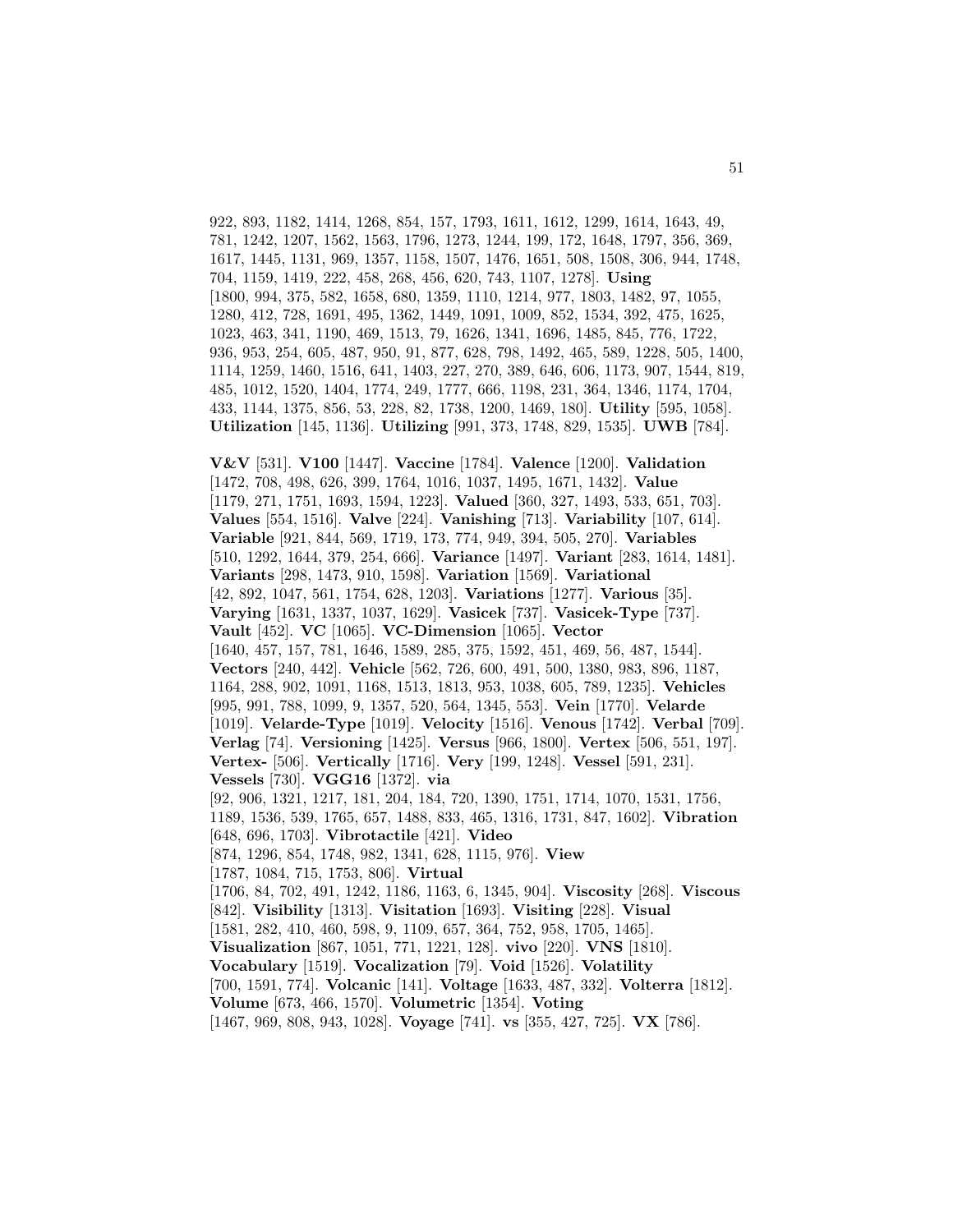**Wait** [512, 1404]. **Waiting** [1564]. **Walk** [1217]. **Walks** [1738]. **Warehouse** [1237, 1317]. **Warm** [1533]. **Warm-Up** [1533]. **Warning** [927]. **Wasserstein** [1579, 1172]. **Watching** [20]. **Water** [35, 1214, 876, 5]. **Waterborne** [1682]. **Watermarking** [14, 433]. **Wave** [661, 1588, 1713, 11, 1230]. **WaveCluster** [140]. **Waveform** [393, 1152]. **Wavelet** [342, 385, 389, 555]. **Wavelets** [71, 419, 72]. **Waves** [1708, 268, 23]. **Way** [1379, 1043, 1135]. **Weak** [289, 701]. **Weakly** [528, 811]. **Weakness** [1699]. **Wear** [1780]. **Wearables** [429]. **Weave** [508]. **Web** [191, 1177, 1519]. **Weibull** [471]. **Weight** [1273, 1356, 829, 1451, 961, 733, 703]. **Weight-Constrained** [829]. **Weighted** [1409, 1558, 1011, 506, 320, 77, 213, 211, 808, 994, 1449, 200, 647, 1667, 1597, 642, 838, 593, 691, 1198]. **Weighting** [675, 1426, 255]. **Weights** [361, 907]. **WEKA** [1460]. **Well** [1098, 376]. **Well-Posedness** [1098]. **Well-Separated** [376]. **WES** [174]. **Whale** [926, 70]. **Wheelchair** [378]. **where** [440]. **Which** [411]. **Whispered** [1675]. **White** [1352, 1250, 1282, 960]. **White-Box** [960]. **Whole** [935]. **Wide** [1274, 1186, 665]. **Wide-Area** [1186, 665]. **Widely** [1362]. **Width** [974, 629]. **Widths** [712]. **Wiener** [294]. **Wikipedia** [1049]. **Will** [105]. **Win** [706]. **Wind** [1078, 1254, 467, 999, 623, 1737]. **Window** [117, 104]. **Windowed** [644]. **Windows** [329, 102, 1187, 1662, 855]. **Wing** [1380]. **Winner** [1189, 943]. **Winter** [1357]. **Wire** [849]. **Wireless** [1549, 1409, 544, 75, 473, 812, 234, 978, 1645, 19, 210, 306, 793, 226, 1015, 18, 161, 286, 391, 1197, 1462, 1144, 769]. **within** [1193]. **without** [76]. **Wolf** [327, 468, 603, 578]. **Word** [459]. **Words** [1365]. **Work** [599]. **Worker** [1237]. **Workflow** [607, 1229]. **Workflows** [172]. **Workloads** [889]. **Workshop** [1522]. **Workstations** [1463]. **World** [1706, 556, 789]. **WorldView** [390]. **WorldView-2** [390]. **WSN** [1095, 691]. **WSN-Assisted** [1095].

**X** [1407, 808, 1572, 54, 260]. **X-ray** [1407, 1572, 54, 260]. **X-Rays** [808]. **XAI** [1789]. **XGB4mcPred** [1543].

**Yang** [74]. **Yarn** [508]. **Year** [1562]. **YOLO** [1520]. **YOLOv2** [518]. **YOLOv3** [1056]. **YOLOv5** [1357].

**ZDDs** [1421, 158, 133]. **Zero** [1638, 1004, 1208, 846, 634]. **Zero-Knowledge** [1638]. **Zero-Shot** [1004]. **Zeros** [1781]. **Zigzag** [1228]. **Ziv** [116, 1418, 1587]. **Zones** [1549].

# **References**

**Iwama:2008:EF**

[1] Kazuo Iwama. Editor's foreword. Algorithms (Basel), 1(1):1, September 2008. CODEN ALGOCH. ISSN 1999-4893 (electronic). URL https:// www.mdpi.com/1999-4893/1/1/1.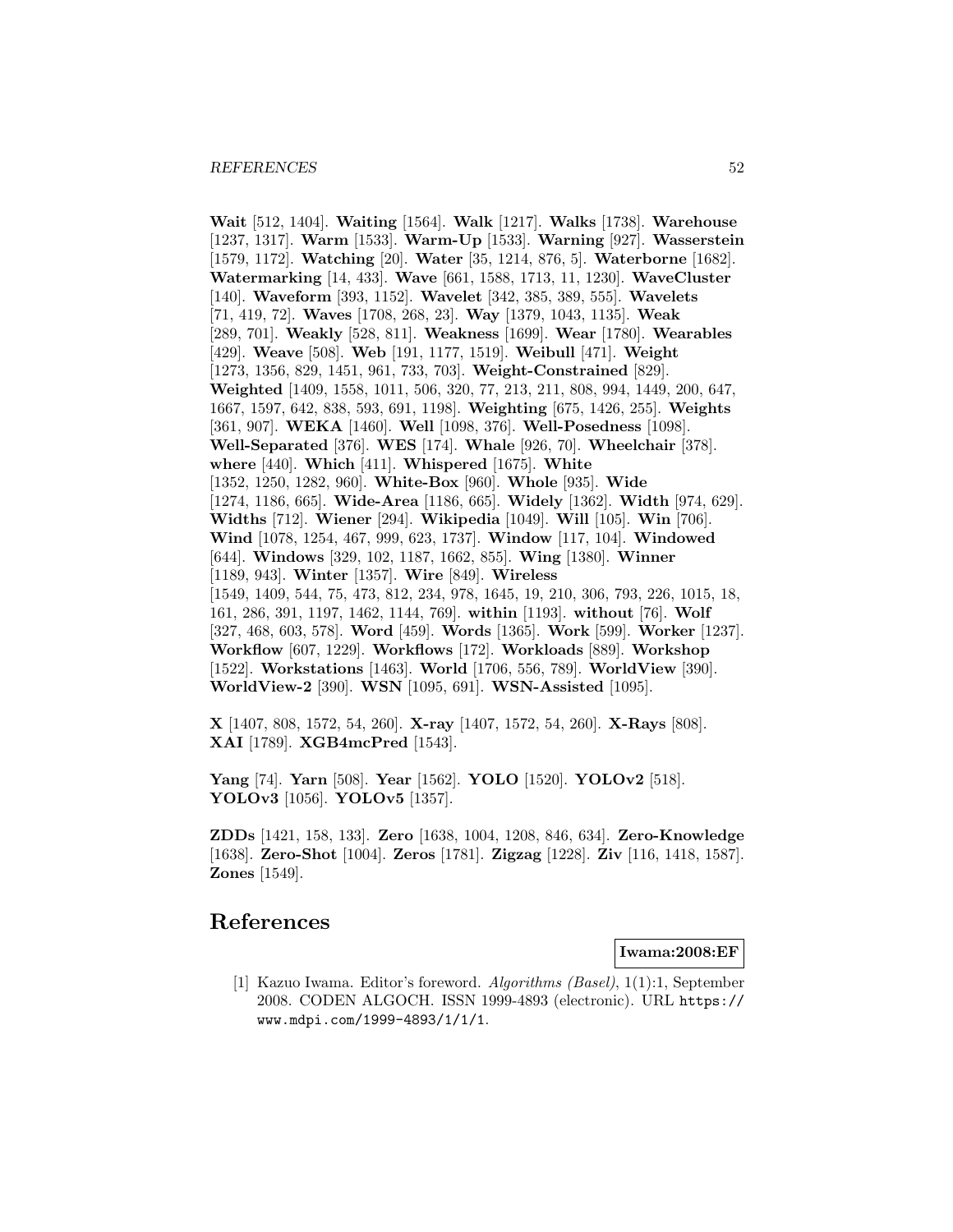#### **Wiese:2008:ILL**

[2] Andreas Wiese and Evangelos Kranakis. Impact of locality on location aware unit disk graphs. Algorithms (Basel), 1(1):2–29, September 2008. CODEN ALGOCH. ISSN 1999-4893 (electronic). URL https://www. mdpi.com/1999-4893/1/1/2.

## **Bein:2008:RCA**

[3] Wolfgang Bein, Kazuo Iwama, and Jun Kawahara. Randomized competitive analysis for two server problems. Algorithms (Basel),  $1(1):30-42$ , September 2008. CODEN ALGOCH. ISSN 1999-4893 (electronic). URL https://www.mdpi.com/1999-4893/1/1/30.

### **Li:2008:PCS**

[4] Shuai Cheng Li, Yen Kaow Ng, and Louxin Zhang. A PTAS for the k-consensus structures problem under squared Euclidean distance. Algorithms (Basel), 1(2):43–51, December 2008. CODEN ALGOCH. ISSN 1999-4893 (electronic). URL https://www.mdpi.com/1999-4893/1/2/ 43.

#### **Senay:2008:MLE**

[5] Gabriel B. Senay. Modeling landscape evapotranspiration by integrating land surface phenology and a water balance algorithm. Algorithms (Basel), 1(2):52–68, December 2008. CODEN ALGOCH. ISSN 1999- 4893 (electronic). URL https://www.mdpi.com/1999-4893/1/2/52.

### **Moreau:2008:RVS**

[6] Danielle Moreau, Ben Cazzolato, Anthony Zander, and Cornelis Petersen. A review of virtual sensing algorithms for active noise control. Algorithms (Basel), 1(2):69–99, December 2008. CODEN ALGOCH. ISSN 1999-4893 (electronic). URL https://www.mdpi.com/1999-4893/ 1/2/69.

### **Lancia:2008:MPC**

[7] Giuseppe Lancia. Mathematical programming in computational biology: an annotated bibliography. Algorithms (Basel), 1(2):100–129, December 2008. CODEN ALGOCH. ISSN 1999-4893 (electronic). URL https:// www.mdpi.com/1999-4893/1/2/100.

### **Zhao:2008:MLC**

[8] Weixiang Zhao, Abhinav Bhushan, Anthony D. Santamaria, Melinda G. Simon, and Cristina E. Davis. Machine learning: a crucial tool for sensor design. Algorithms (Basel), 1(2):130–152, December 2008. CODEN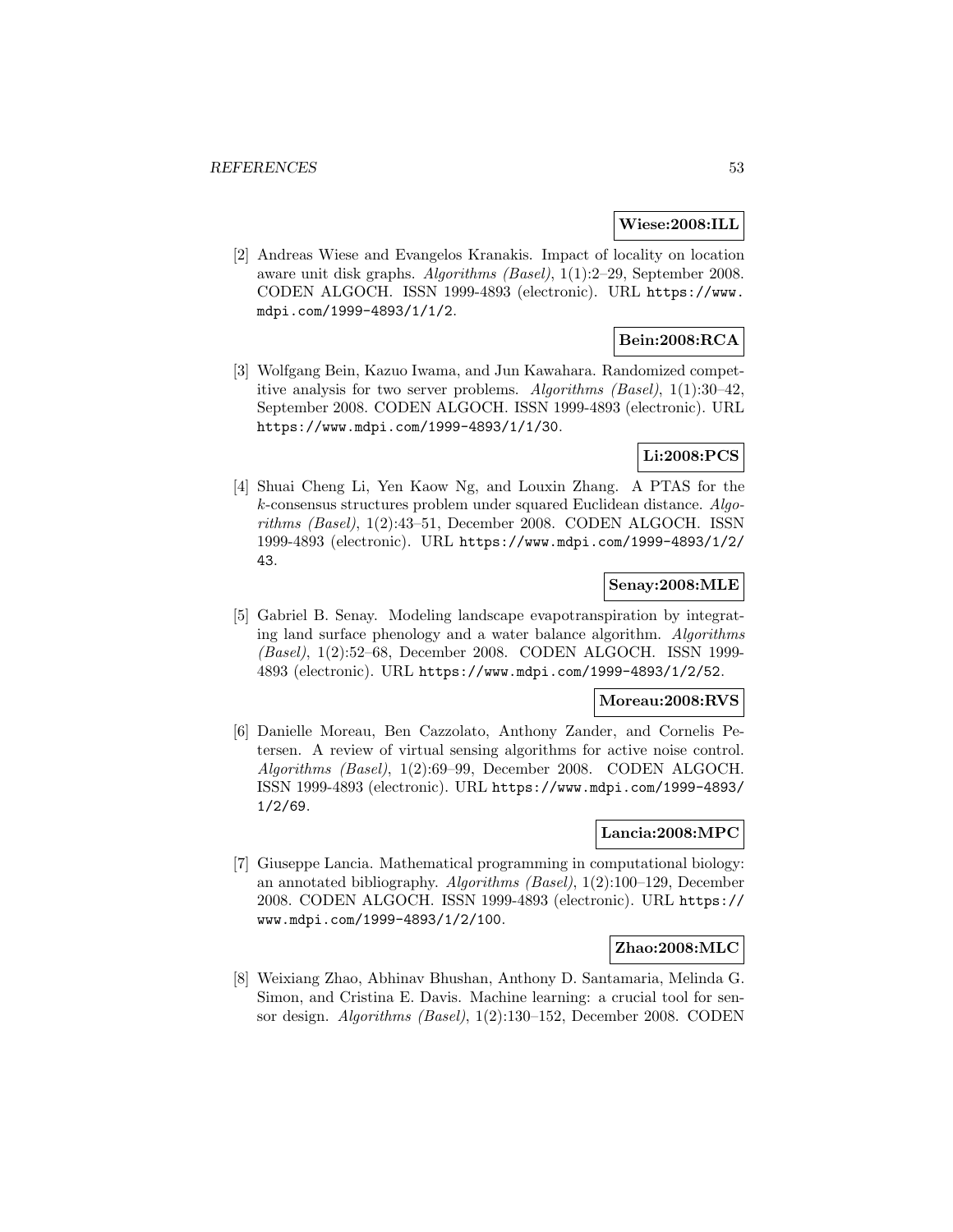ALGOCH. ISSN 1999-4893 (electronic). URL https://www.mdpi.com/ 1999-4893/1/2/130.

# **Jia:2008:AVN**

[9] Zhen Jia, Arjuna Balasuriya, and Subhash Challa. Autonomous vehicles navigation with visual target tracking: Technical approaches. Algorithms (Basel), 1(2):153–182, December 2008. CODEN ALGOCH. ISSN 1999- 4893 (electronic). URL https://www.mdpi.com/1999-4893/1/2/153.

# **Trepalin:2008:HCL**

[10] Sergei V. Trepalin and Alexander V. Yarkov. Hierarchical clustering of large databases and classification of antibiotics at high noise levels. Algorithms (Basel), 1(2):183–200, December 2008. CODEN ALGOCH. ISSN 1999-4893 (electronic). URL https://www.mdpi.com/1999-4893/ 1/2/183.

### **Mariani:2009:FEF**

[11] Stefano Mariani, Roberto Martini, and Aldo Ghisi. A finite element flux-corrected transport method for wave propagation in heterogeneous solids. Algorithms (Basel), 2(1):1-18, March 2009. CODEN ALGOCH. ISSN 1999-4893 (electronic). URL https://www.mdpi.com/1999-4893/  $2/1/1$ .

### **Noguchi:2009:NNA**

[12] Yasuaki Noguchi, Fujihiko Matsumoto, Kazuo Maeda, and Takashi Nagasawa. Neural network analysis and evaluation of the fetal heart rate. Algorithms (Basel), 2(1):19–30, March 2009. CODEN ALGOCH. ISSN 1999-4893 (electronic).

#### **Bonafoni:2009:CDN**

[13] Stefania Bonafoni, Fabrizio Pelliccia, and Roberta Anniballe. Comparison of different neural network approaches for the tropospheric profiling over the inter-tropical lands using GPS radio occultation data. Algorithms (Basel), 2(1):31–45, March 2009. CODEN ALGOCH. ISSN 1999-4893 (electronic). URL https://www.mdpi.com/1999-4893/2/1/ 31.

#### **Basso:2009:NBB**

[14] Alessandro Basso, Francesco Bergadano, Davide Cavagnino, Victor Pomponiu, and Annamaria Vernone. A novel block-based watermarking scheme using the SVD transform. Algorithms (Basel), 2(1):46–75, March 2009. CODEN ALGOCH. ISSN 1999-4893 (electronic). URL https:// www.mdpi.com/1999-4893/2/1/46.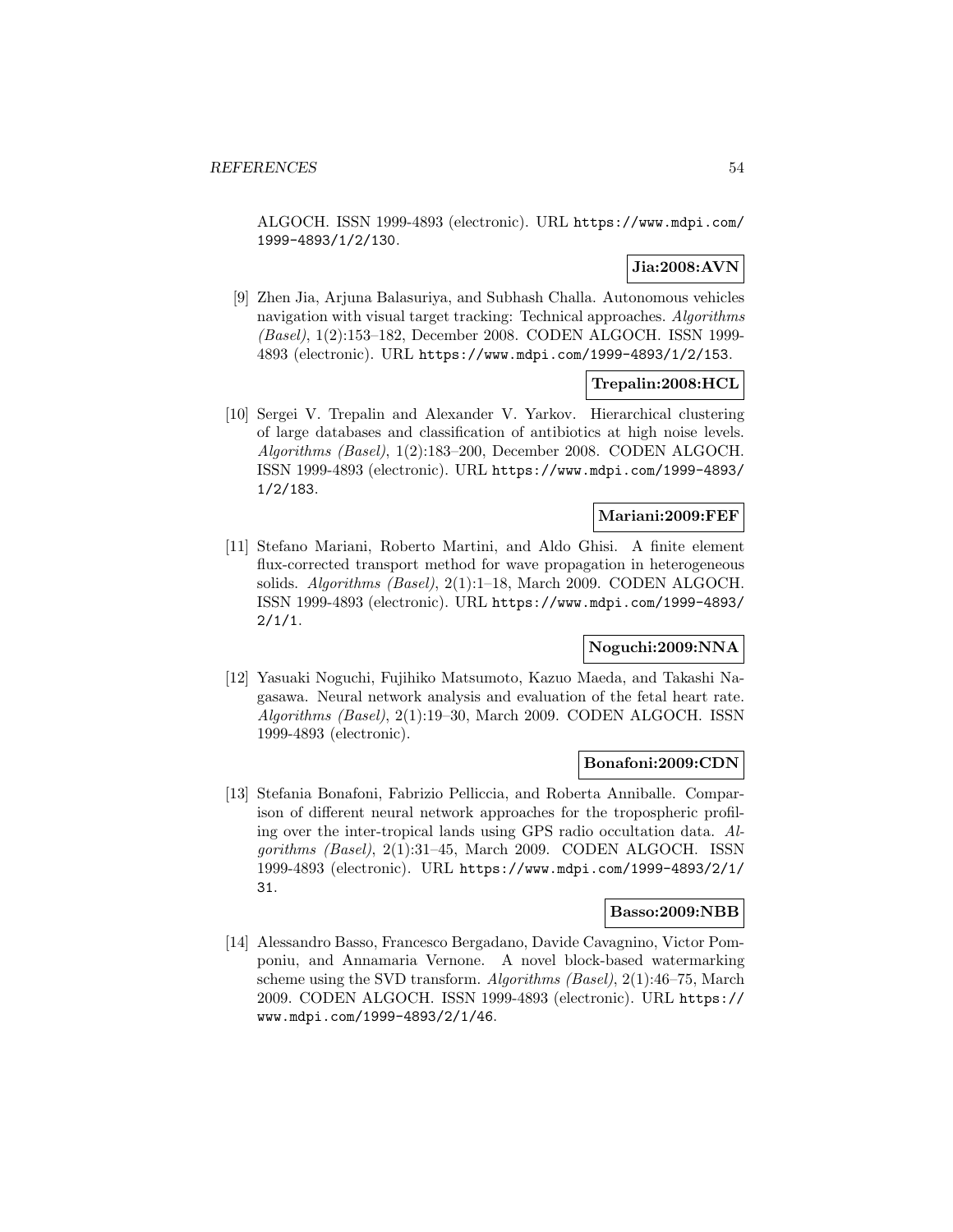#### **DiLena:2009:RTD**

[15] Pietro Di Lena, Marco Vassura, Luciano Margara, Piero Fariselli, and Rita Casadio. On the reconstruction of three-dimensional protein structures from contact maps. Algorithms (Basel), 2(1):76–92, March 2009. CODEN ALGOCH. ISSN 1999-4893 (electronic). URL https://www. mdpi.com/1999-4893/2/1/76.

### **Spratling:2009:SSI**

[16] Benjamin B. Spratling IV and Daniele Mortari. A survey on star identification algorithms. Algorithms (Basel), 2(1):93–107, March 2009. CO-DEN ALGOCH. ISSN 1999-4893 (electronic). URL https://www.mdpi. com/1999-4893/2/1/93.

### **Contreras:2009:ANC**

[17] M. Leonor Contreras, Eliseo Benítez, José Alvarez, and Roberto Rozas. Algorithm for nanotubes computer generation with different configurations. Algorithms (Basel), 2(1):108–120, March 2009. CODEN AL-GOCH. ISSN 1999-4893 (electronic). URL https://www.mdpi.com/ 1999-4893/2/1/108.

### **Nikoletseas:2009:PDA**

[18] Sotiris Nikoletseas and Paul G. Spirakis. Probabilistic distributed algorithms for energy efficient routing and tracking in wireless sensor networks. Algorithms (Basel), 2(1):121–157, March 2009. CODEN AL-GOCH. ISSN 1999-4893 (electronic). URL https://www.mdpi.com/ 1999-4893/2/1/121.

## **Jin:2009:SPB**

[19] Zhang Jin, Yu Jian-Ping, Zhou Si-Wang, Lin Ya-Ping, and Li Guang. A survey on position-based routing algorithms in wireless sensor networks. Algorithms (Basel), 2(1):158–182, March 2009. CODEN ALGOCH. ISSN 1999-4893 (electronic). URL https://www.mdpi.com/1999-4893/2/1/ 158.

### **McGillis:2009:ASI**

[20] Donald McGillis, Reginald Brearley, Khalil El Arroudi, and Geza Joos. The autonomous stress indicator for remotely monitoring power system state and watching for potential instability. Algorithms (Basel), 2(1): 183–199, March 2009. CODEN ALGOCH. ISSN 1999-4893 (electronic). URL https://www.mdpi.com/1999-4893/2/1/183.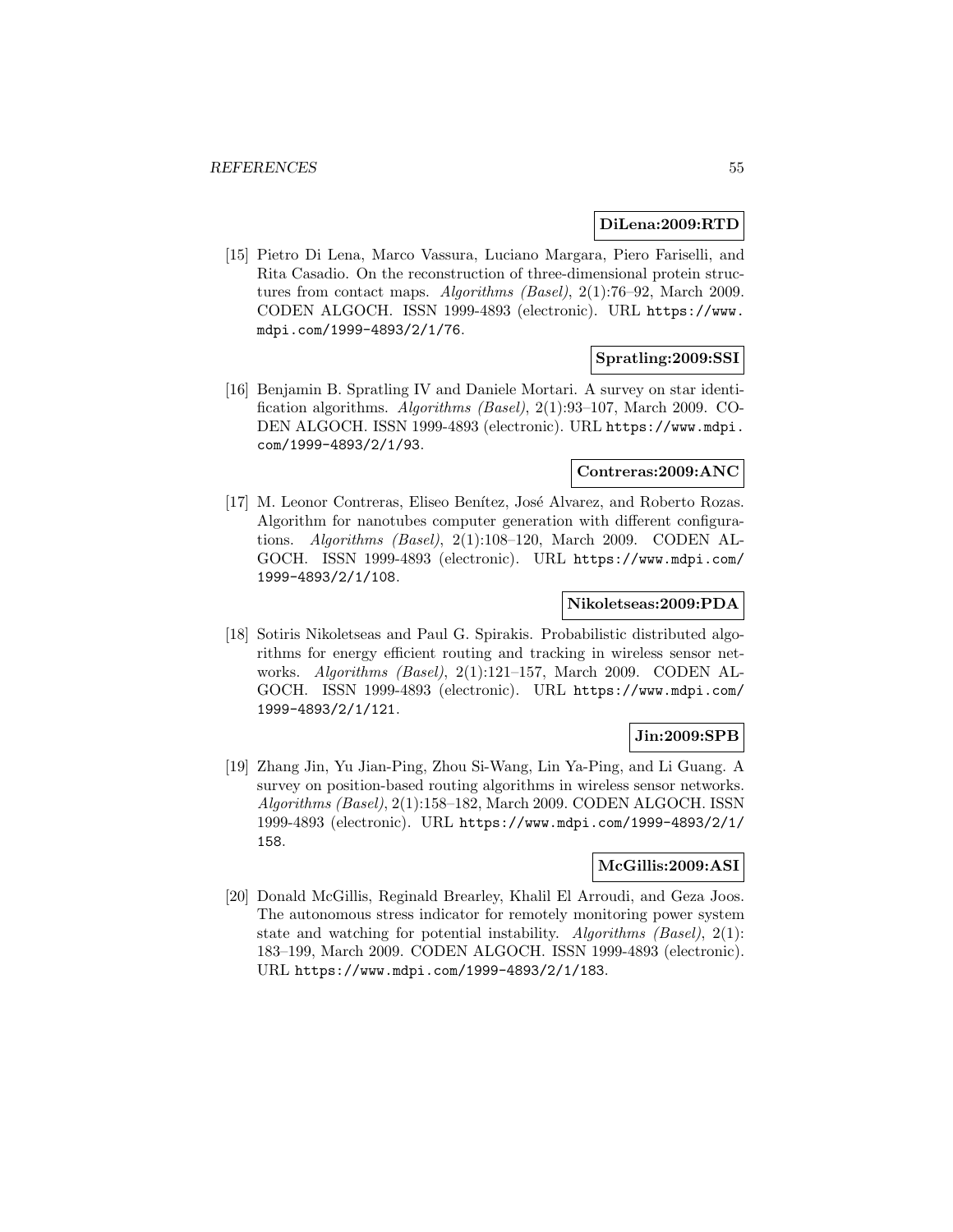#### **Martin:2009:EEK**

[21] Joshua S. Martin, Katrina Simmons, and Alain Laederach. Exhaustive enumeration of kinetic model topologies for the analysis of time-resolved RNA folding. Algorithms (Basel), 2(1):200–214, March 2009. CODEN ALGOCH. ISSN 1999-4893 (electronic). URL https://www.mdpi.com/ 1999-4893/2/1/200.

#### **Banfelder:2009:ADS**

[22] Jason R. Banfelder, Joshua A. Speidel, and Mihaly Mezei. Automatic determination of stepsize parameters in Monte Carlo simulation tested on a bromodomain-binding octapeptide. Algorithms (Basel), 2(1):215– 226, March 2009. CODEN ALGOCH. ISSN 1999-4893 (electronic). URL https://www.mdpi.com/1999-4893/2/1/215.

#### **Marzani:2009:HFW**

[23] Alessandro Marzani and Ivan Bartoli. High frequency waves propagating in octagonal bars: a low cost computation algorithm. Algorithms (Basel), 2(1):227–246, March 2009. CODEN ALGOCH. ISSN 1999-4893 (electronic). URL https://www.mdpi.com/1999-4893/2/1/227.

#### **Burmakin:2009:SOD**

[24] Eugene Burmakin, Alexander A. Fingelkurts, and Andrew A. Fingelkurts. Self-organization of dynamic distributed computational systems applying principles of integrative activity of brain neuronal assemblies. Algorithms (Basel), 2(1):247–258, March 2009. CODEN ALGOCH. ISSN 1999-4893 (electronic). URL https://www.mdpi.com/1999-4893/2/1/ 247.

### **Carnero:2009:DSN**

[25] Mercedes Carnero, José L. Hernández, and Mabel C. Sánchez. Design of sensor networks for chemical plants based on meta-heuristics. Algorithms (Basel), 2(1):259–281, March 2009. CODEN ALGOCH. ISSN 1999-4893 (electronic). URL https://www.mdpi.com/1999-4893/2/1/259.

# **Cilla:2009:RHA**

[26] Rodrigo Cilla, Miguel A. Patricio, Jesús García, Antonio Berlanga, and Jose M. Molina. Recognizing human activities from sensors using hidden Markov models constructed by feature selection techniques. Algorithms (Basel), 2(1):282–300, March 2009. CODEN ALGOCH. ISSN 1999-4893 (electronic). URL https://www.mdpi.com/1999-4893/2/1/282.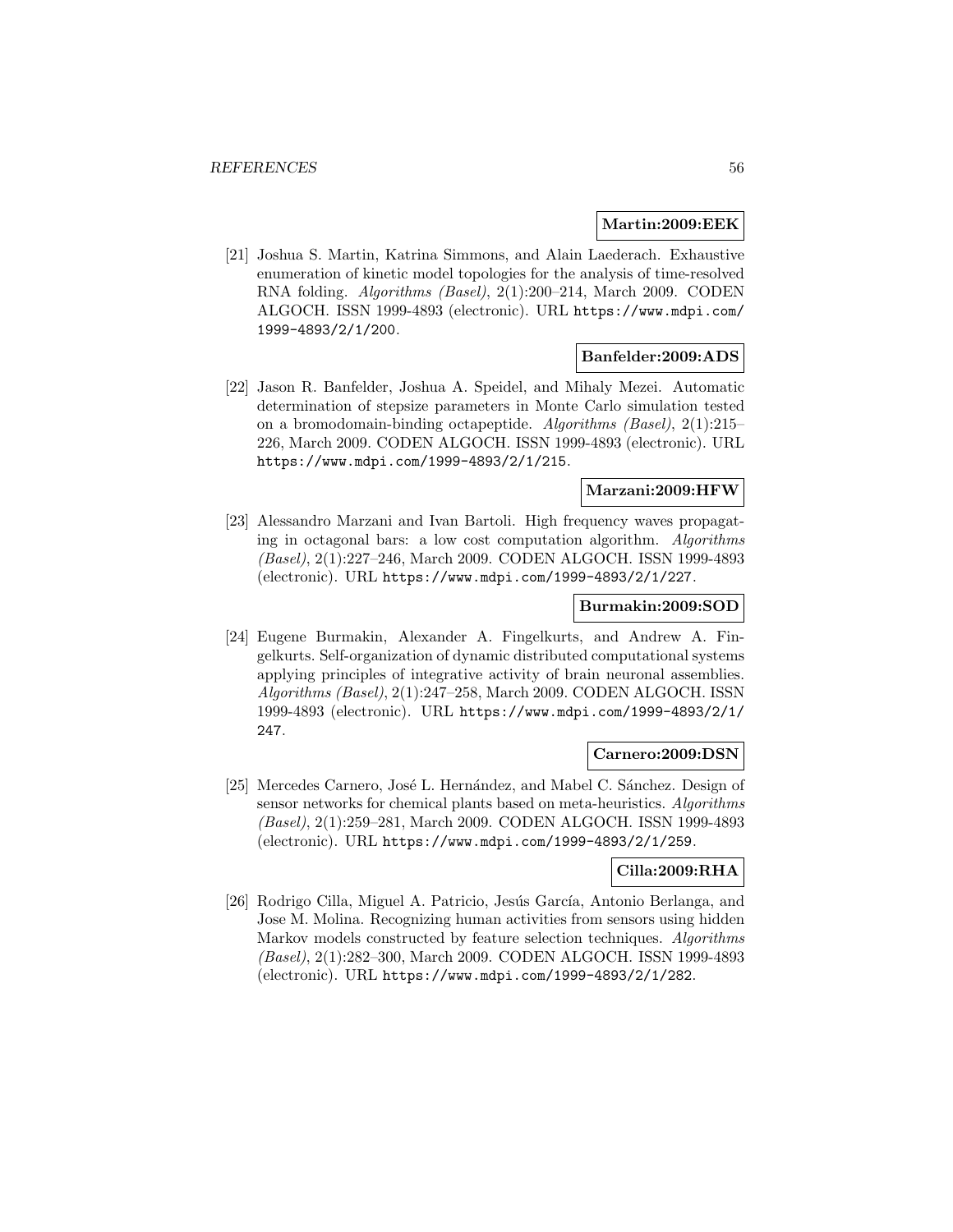### **Hahn:2009:APD**

[27] Federico Hahn. Actual pathogen detection: Sensors and algorithms a review. Algorithms (Basel), 2(1):301–338, March 2009. CODEN AL-GOCH. ISSN 1999-4893 (electronic). URL https://www.mdpi.com/ 1999-4893/2/1/301.

# **Burr:2009:RII**

[28] Tom Burr and Michael Hamada. Radio-isotope identification algorithms for NaI  $\gamma$  spectra. Algorithms (Basel), 2(1):339-360, March 2009. CO-DEN ALGOCH. ISSN 1999-4893 (electronic). URL https://www.mdpi. com/1999-4893/2/1/339.

### **Arabadzhi:2009:AAS**

[29] Vladimir V. Arabadzhi. Algorithm for active suppression of radiation and acoustical scattering fields by some physical bodies in liquids. Algorithms (Basel), 2(1):361–397, March 2009. CODEN ALGOCH. ISSN 1999-4893 (electronic). URL https://www.mdpi.com/1999-4893/2/1/361.

### **Hesse:2009:SBL**

[30] Frank Hesse, Georg Martius, Ralf Der, and J. Michael Herrmann. A sensor-based learning algorithm for the self-organization of robot behavior. Algorithms (Basel), 2(1):398–409, March 2009. CODEN ALGOCH. ISSN 1999-4893 (electronic). URL https://www.mdpi.com/1999-4893/ 2/1/398.

## **Dugan:2009:GAA**

[31] Nazim Dugan and Sakir Erkoç. Genetic algorithms in application to the geometry optimization of nanoparticles. Algorithms (Basel), 2(1):410– 428, March 2009. CODEN ALGOCH. ISSN 1999-4893 (electronic). URL https://www.mdpi.com/1999-4893/2/1/410.

### **Fink:2009:PPI**

[32] Florian Fink, Stephan Ederer, and Wolfram Gronwald. Protein-protein interaction analysis by docking. Algorithms (Basel), 2(1):429–436, March 2009. CODEN ALGOCH. ISSN 1999-4893 (electronic). URL https:// www.mdpi.com/1999-4893/2/1/429.

#### **Torrens:2009:RII**

[33] Francisco Torrens and Gloria Castellano. Resonance in interacting induced-dipole polarizing force fields: Application to force-field derivatives. Algorithms (Basel), 2(1):437–447, March 2009. CODEN AL-GOCH. ISSN 1999-4893 (electronic). URL https://www.mdpi.com/ 1999-4893/2/1/437.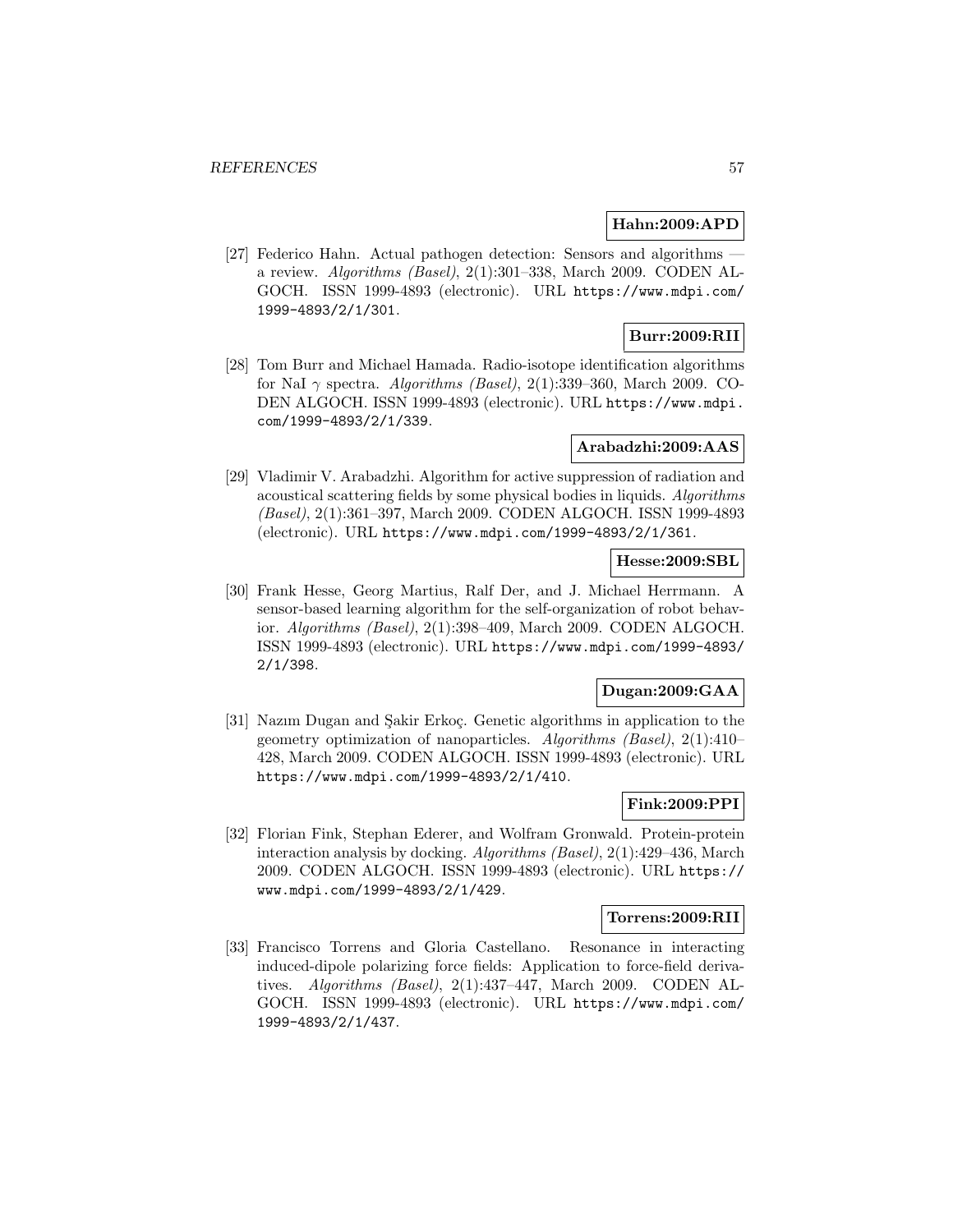#### **Gardiner:2009:SFT**

[34] Eleanor J. J. Gardiner, Christopher A. Hunter, and Peter Willett. Structural fingerprints of transcription factor binding site regions. Algorithms (Basel), 2(1):448–469, March 2009. CODEN ALGOCH. ISSN 1999-4893 (electronic). URL https://www.mdpi.com/1999-4893/2/1/448.

### **Korosov:2009:SEA**

[35] Anton A. Korosov, Dmitry V. Pozdnyakov, Are Folkestad, Lasse H. Pettersson, Kai Sørensen, and Robert Shuchman. Semi-empirical algorithm for the retrieval of ecology-relevant water constituents in various aquatic environments. Algorithms (Basel), 2(1):470–497, March 2009. CODEN ALGOCH. ISSN 1999-4893 (electronic). URL https://www.mdpi.com/ 1999-4893/2/1/470.

### **Jakuschev:2009:NAM**

[36] Stanislav Jakuschev and Daniel Hoffmann. A novel algorithm for macromolecular epitope matching. Algorithms (Basel), 2(1):498–517, March 2009. CODEN ALGOCH. ISSN 1999-4893 (electronic). URL https:// www.mdpi.com/1999-4893/2/1/498.

### **ElYoussef:2009:RCL**

[37] Joseph El Youssef, Jessica Castle, and W. Kenneth Ward. A review of closed-loop algorithms for glycemic control in the treatment of type 1 diabetes. Algorithms (Basel), 2(1):518–532, March 2009. CODEN ALGOCH. ISSN 1999-4893 (electronic). URL https://www.mdpi.com/ 1999-4893/2/1/518.

### **Gui:2009:IPT**

[38] Lichuan Gui and John M. Seiner. An image pattern tracking algorithm for time-resolved measurement of mini- and micro-scale motion of complex object. Algorithms (Basel), 2(1):533–549, March 2009. CODEN ALGOCH. ISSN 1999-4893 (electronic). URL https://www.mdpi.com/ 1999-4893/2/1/533.

### **Li:2009:MBS**

[39] Sheng Li, MingXi Wan, and SuPin Wang. Multi-band spectral subtraction method for electrolarynx speech enhancement. Algorithms (Basel), 2(1):550–564, March 2009. CODEN ALGOCH. ISSN 1999-4893 (electronic). URL https://www.mdpi.com/1999-4893/2/1/550.

# **Sorokin:2009:MPT**

[40] Alexey Sorokin, Nikita Boyko, Vladimir Boginski, Stan Uryasev, and Panos M. Pardalos. Mathematical programming techniques for sensor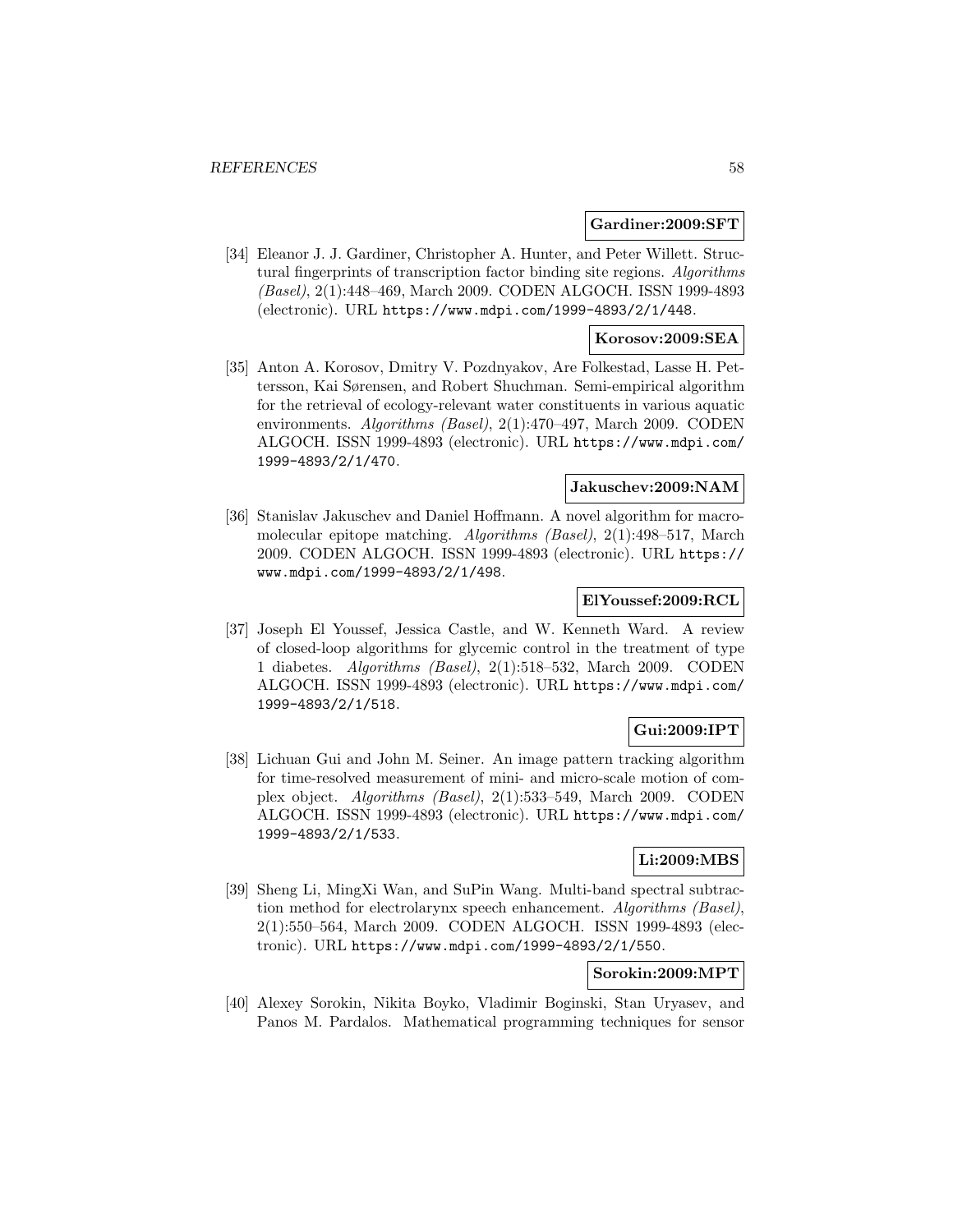networks. Algorithms (Basel), 2(1):565–581, March 2009. CODEN AL-GOCH. ISSN 1999-4893 (electronic). URL https://www.mdpi.com/ 1999-4893/2/1/565.

### **Nguyen:2009:RAC**

[41] Tung T. Nguyen and Ioannis P. Androulakis. Recent advances in the computational discovery of transcription factor binding sites. Algorithms (Basel), 2(1):582–605, March 2009. CODEN ALGOCH. ISSN 1999-4893 (electronic). URL https://www.mdpi.com/1999-4893/2/1/582.

### **Bruggi:2009:MVF**

[42] Matteo Bruggi and Paolo Venini. Mixed variational formulations for micro-cracked continua in the multifield framework. Algorithms (Basel), 2(1):606–622, March 2009. CODEN ALGOCH. ISSN 1999-4893 (electronic). URL https://www.mdpi.com/1999-4893/2/1/606.

### **Lin:2009:NNM**

[43] Wei-Chin Lin and Glen S. Block. Neural network modeling to predict shelf life of greenhouse lettuce. Algorithms (Basel), 2(2):623–637, June 2009. CODEN ALGOCH. ISSN 1999-4893 (electronic). URL https:// www.mdpi.com/1999-4893/2/2/623.

# **Zou:2009:PRP**

[44] Wei Zou and Vladimir V. Tolstikov. Pattern recognition and pathway analysis with genetic algorithms in mass spectrometry based metabolomics. Algorithms (Basel), 2(2):638–666, June 2009. CODEN ALGOCH. ISSN 1999-4893 (electronic). URL https://www.mdpi.com/ 1999-4893/2/2/638.

## **Liu:2009:BAF**

[45] Tian Liu and Rongling Wu. A Bayesian algorithm for functional mapping of dynamic complex traits. Algorithms (Basel), 2(2):667–691, June 2009. CODEN ALGOCH. ISSN 1999-4893 (electronic). URL https://www. mdpi.com/1999-4893/2/2/667.

### **Bauer:2009:FSA**

[46] Raphael André Bauer, Kristian Rother, Peter Moor, Knut Reinert, Thomas Steinke, Janusz M. Bujnicki, and Robert Preissner. Fast structural alignment of biomolecules using a hash table, N-grams and string descriptors. Algorithms (Basel), 2(2):692–709, June 2009. CODEN AL-GOCH. ISSN 1999-4893 (electronic). URL https://www.mdpi.com/ 1999-4893/2/2/692.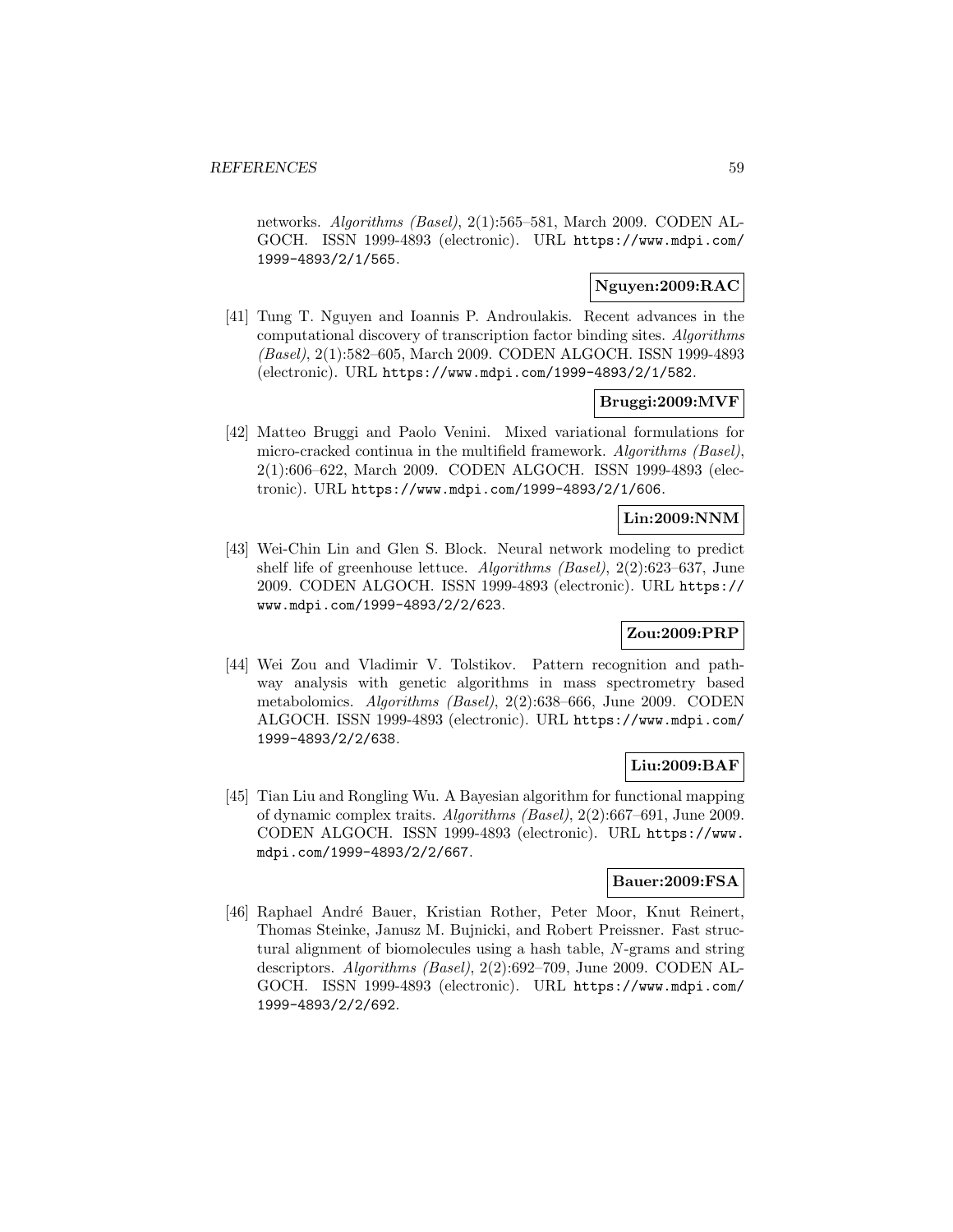#### **Vannucci:2009:APA**

[47] Paolo Vannucci. ALE-PSO: an adaptive swarm algorithm to solve design problems of laminates. Algorithms (Basel), 2(2):710–734, June 2009. CODEN ALGOCH. ISSN 1999-4893 (electronic). URL https://www. mdpi.com/1999-4893/2/2/710.

# **Gui:2009:AIT**

[48] Lichuan Gui and John M. Seiner. Application of an image tracking algorithm in fire ant motion experiment. Algorithms (Basel), 2(2):735– 749, June 2009. CODEN ALGOCH. ISSN 1999-4893 (electronic). URL https://www.mdpi.com/1999-4893/2/2/735.

### **Hu:2009:PUM**

[49] Keqiang Hu and X. Frank Xu. Probabilistic upscaling of material failure using random field models – a preliminary investigation. Algorithms (Basel), 2(2):750–763, June 2009. CODEN ALGOCH. ISSN 1999-4893 (electronic). URL https://www.mdpi.com/1999-4893/2/2/750.

### **Bonella:2009:SMI**

[50] Sara Bonella, Walter Rocchia, Pietro Amat, Riccardo Nifosí, and Valentina Tozzini. SDPhound, a mutual information-based method to investigate specificity-determining positions. Algorithms (Basel), 2(2): 764–789, June 2009. CODEN ALGOCH. ISSN 1999-4893 (electronic). URL https://www.mdpi.com/1999-4893/2/2/764.

### **Boyer:2009:SBB**

[51] Michel Boyer, Ran Gelles, and Tal Mor. Security of the Bennett–Brassard quantum key distribution protocol against collective attacks. Algorithms (Basel), 2(2):790–807, June 2009. CODEN ALGOCH. ISSN 1999-4893 (electronic). URL https://www.mdpi.com/1999-4893/2/2/790.

#### **Mariani:2009:FAL**

[52] Stefano Mariani. Failure assessment of layered composites subject to impact loadings: a finite element, sigma-point Kalman filter approach. Algorithms (Basel), 2(2):808–827, June 2009. CODEN ALGOCH. ISSN 1999-4893 (electronic). URL https://www.mdpi.com/1999-4893/2/2/ 808.

### **Zheng:2009:CAD**

[53] Bin Zheng. Computer-aided diagnosis in mammography using contentbased image retrieval approaches: Current status and future perspectives. Algorithms (Basel), 2(2):828–849, June 2009. CODEN ALGOCH.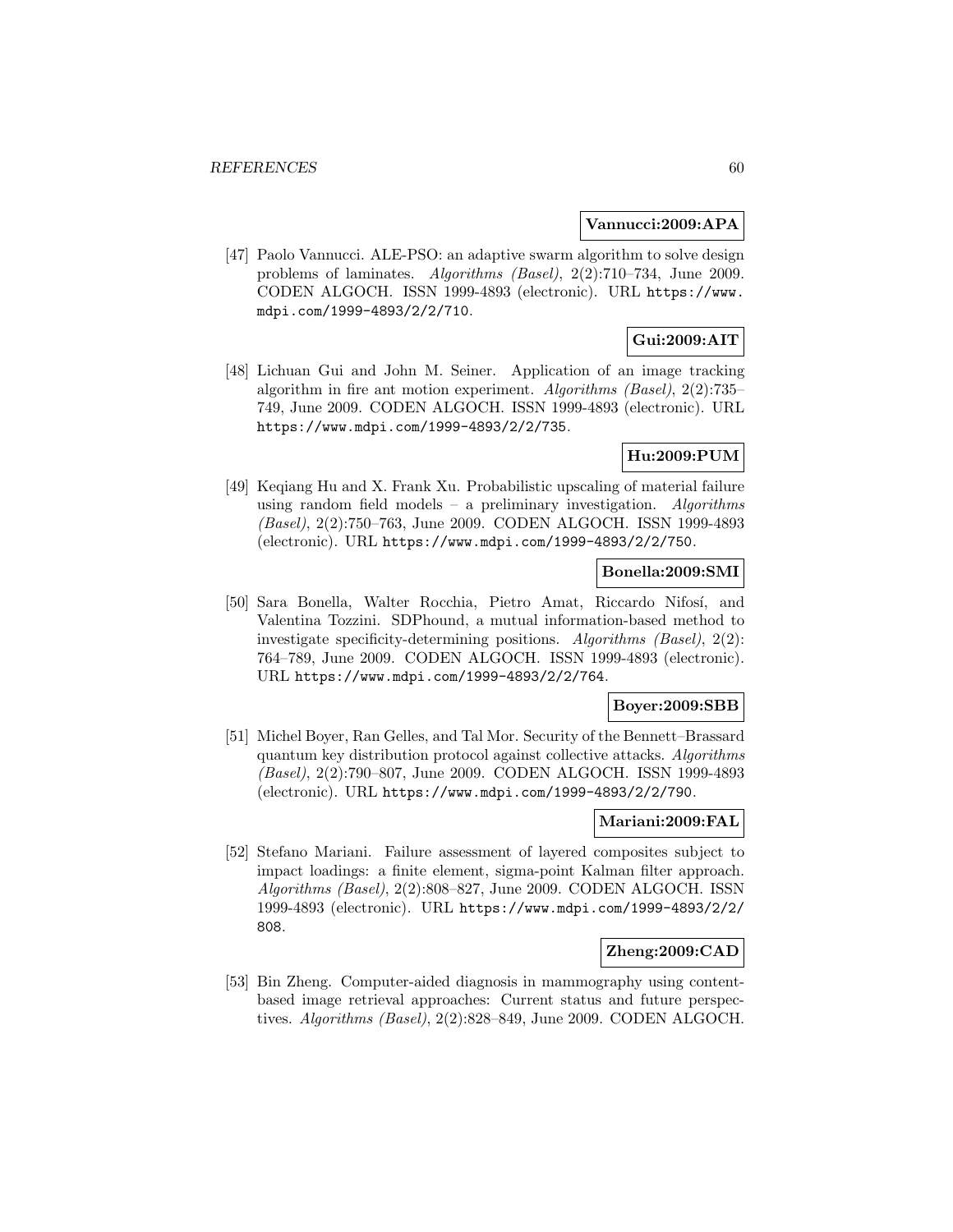ISSN 1999-4893 (electronic). URL https://www.mdpi.com/1999-4893/ 2/2/828.

### **Mutihac:2009:BME**

[54] Radu Mutihac. Bayesian maximum entropy based algorithm for digital X-ray mammogram processing. Algorithms (Basel), 2(2):850–878, June 2009. CODEN ALGOCH. ISSN 1999-4893 (electronic). URL https:// www.mdpi.com/1999-4893/2/2/850.

## **Hutter:2009:OPU**

[55] Marcus Hutter. Open problems in universal induction & intelligence. Algorithms (Basel), 2(3):879–906, September 2009. CODEN ALGOCH. ISSN 1999-4893 (electronic). URL https://www.mdpi.com/1999-4893/ 2/3/879.

### **Redgwell:2009:CEC**

[56] Robert D. Redgwell, Joseph M. Szewczak, Gareth Jones, and Stuart Parsons. Classification of echolocation calls from 14 species of bat by support vector machines and ensembles of neural networks. Algorithms (Basel), 2(3):907–924, September 2009. CODEN ALGOCH. ISSN 1999- 4893 (electronic). URL https://www.mdpi.com/1999-4893/2/3/907.

#### **Arimura:2009:CAD**

[57] Hidetaka Arimura, Taiki Magome, Yasuo Yamashita, and Daisuke Yamamoto. Computer-aided diagnosis systems for brain diseases in magnetic resonance images. Algorithms (Basel), 2(3):925–952, September 2009. CODEN ALGOCH. ISSN 1999-4893 (electronic). URL https:// www.mdpi.com/1999-4893/2/3/925.

### **Miyazaki:2009:ICR**

[58] Shuichi Miyazaki and Kazuya Okamoto. Improving the competitive ratio of the online OVSF code assignment problem. Algorithms (Basel), 2(3): 953–972, September 2009. CODEN ALGOCH. ISSN 1999-4893 (electronic). URL https://www.mdpi.com/1999-4893/2/3/953.

#### **Huang:2009:AAN**

[59] Yanbo Huang. Advances in artificial neural networks – methodological development and application. Algorithms (Basel), 2(3):973–1007, September 2009. CODEN ALGOCH. ISSN 1999-4893 (electronic). URL https://www.mdpi.com/1999-4893/2/3/973.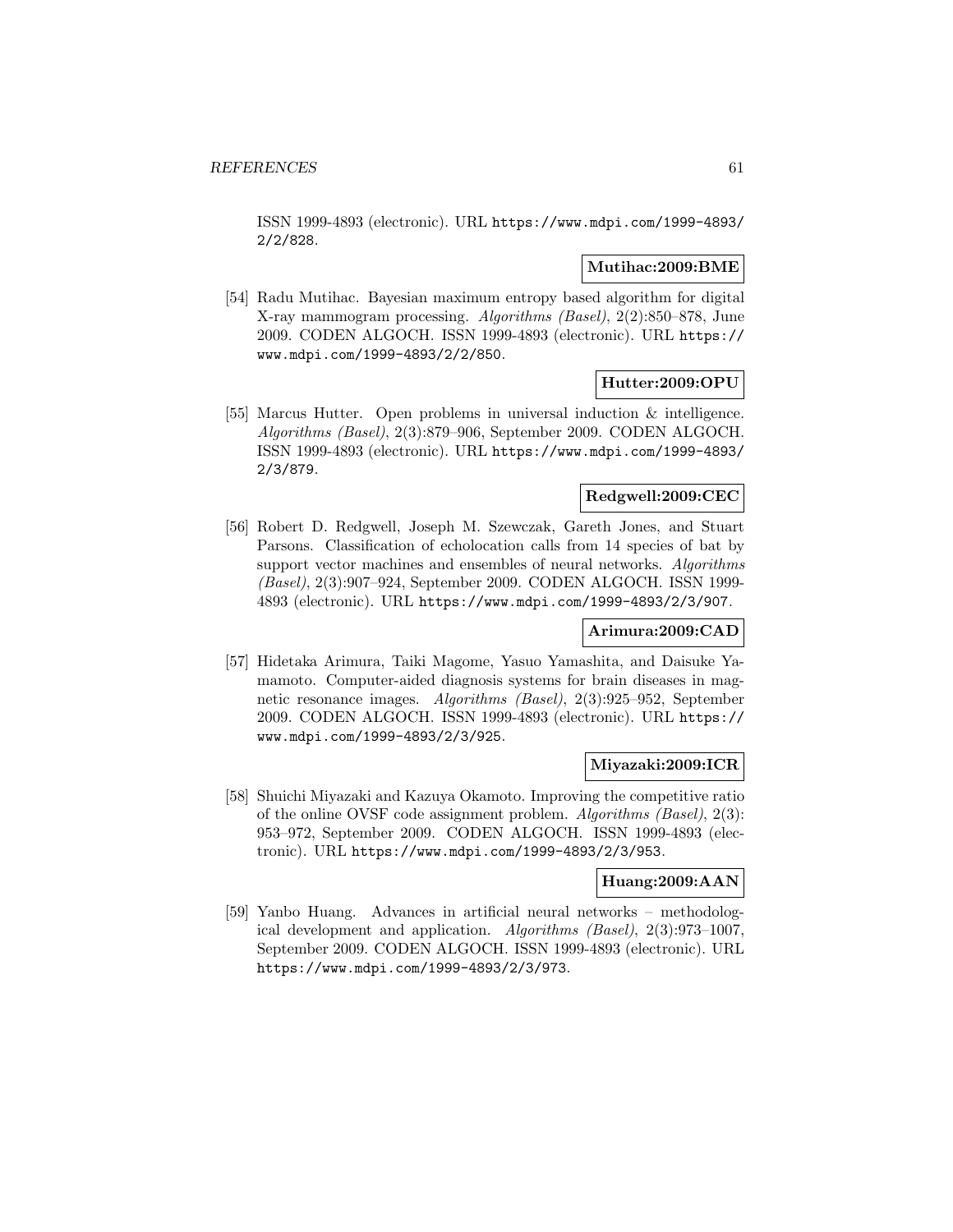#### **Nikbakht:2009:AME**

[60] Mehdi Nikbakht and Garth N. Wells. Automated modelling of evolving discontinuities. Algorithms (Basel), 2(3):1008–1030, September 2009. CODEN ALGOCH. ISSN 1999-4893 (electronic). URL https://www. mdpi.com/1999-4893/2/3/1008.

# **Apostolico:2009:GCB**

[61] Alberto Apostolico and Guido Drovandi. Graph compression by BFS. Algorithms (Basel), 2(3):1031–1044, September 2009. CODEN ALGOCH. ISSN 1999-4893 (electronic). URL https://www.mdpi.com/1999-4893/ 2/3/1031.

### **Lu:2009:RBF**

[62] Weiying Lu and Peter de B. Harrington. Radial basis function cascade correlation networks. Algorithms (Basel), 2(3):1045–1068, September 2009. CODEN ALGOCH. ISSN 1999-4893 (electronic). URL https:// www.mdpi.com/1999-4893/2/3/1045.

### **Berger:2009:HML**

[63] Florian Berger, Alexander Gilbers, Ansgar Grüne, and Rolf Klein. How many lions are needed to clear a grid? Algorithms (Basel), 2(3):1069– 1086, September 2009. CODEN ALGOCH. ISSN 1999-4893 (electronic). URL https://www.mdpi.com/1999-4893/2/3/1069.

### **Eugenio:2009:FBA**

[64] Francisco Eugenio and Javier Marcello. Featured-based algorithm for the automated registration of multisensorial / multitemporal oceanographic satellite imagery. Algorithms (Basel), 2(3):1087–1104, September 2009. CODEN ALGOCH. ISSN 1999-4893 (electronic). URL https://www. mdpi.com/1999-4893/2/3/1087.

#### **Russo:2009:ASM**

[65] Luís M. S. Russo, Gonzalo Navarro, Arlindo L. Oliveira, and Pedro Morales. Approximate string matching with compressed indexes. Algorithms (Basel), 2(3):1105–1136, September 2009. CODEN ALGOCH. ISSN 1999-4893 (electronic). URL https://www.mdpi.com/1999-4893/ 2/3/1105.

#### **Abellanas:2009:OCP**

[66] Manuel Abellanas, Antonio L. Bajuelos, and Inês Matos. Optimal 2coverage of a polygonal region in a sensor network. Algorithms (Basel), 2(3):1137–1154, September 2009. CODEN ALGOCH. ISSN 1999-4893 (electronic). URL https://www.mdpi.com/1999-4893/2/3/1137.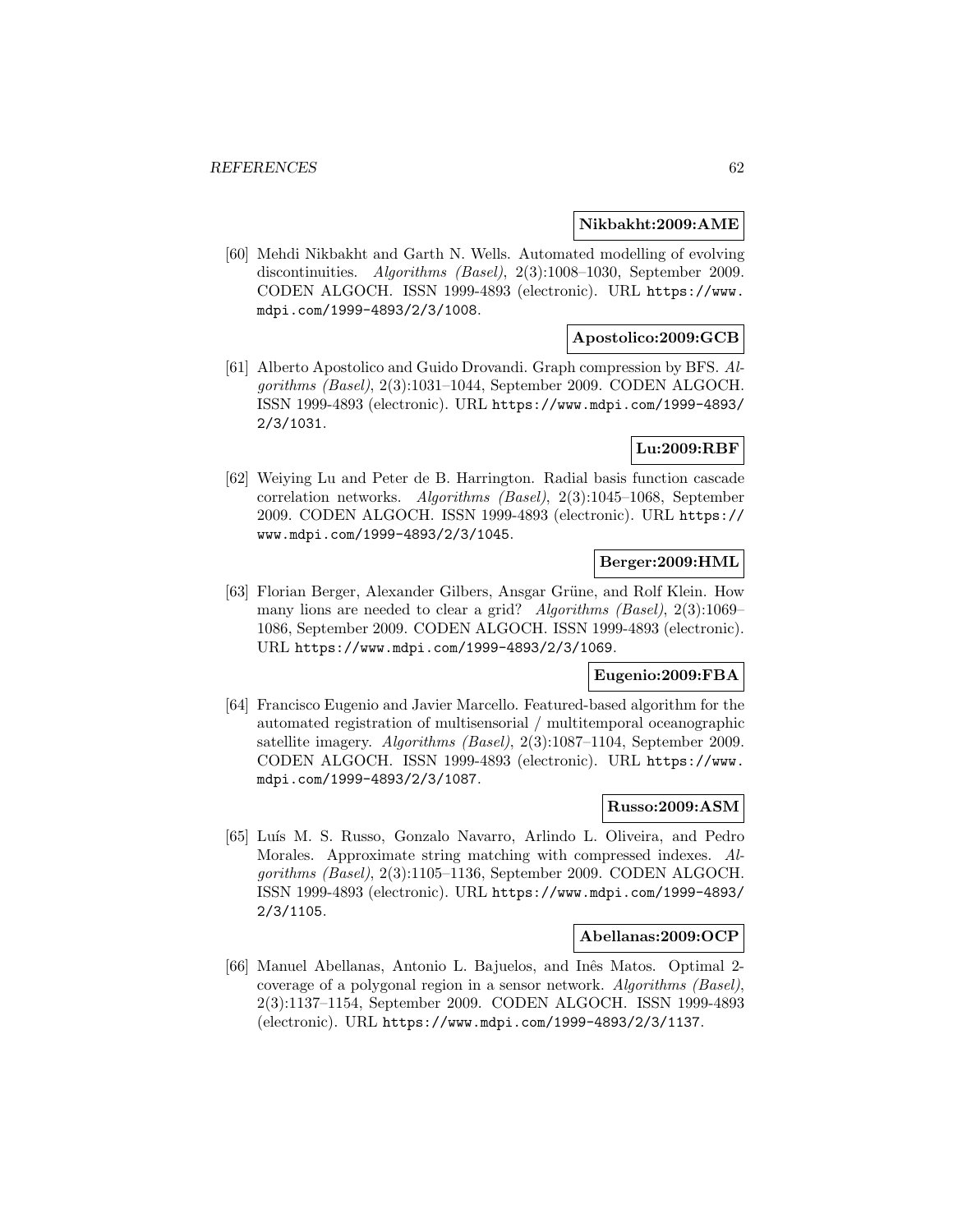#### **Hixon:2009:AAT**

[67] John Hixon and Yana K. Reshetnyak. Algorithm for the analysis of tryptophan fluorescence spectra and their correlation with protein structural parameters. Algorithms (Basel), 2(3):1155–1176, September 2009. CODEN ALGOCH. ISSN 1999-4893 (electronic). URL https://www. mdpi.com/1999-4893/2/3/1155.

### **Salvatori:2009:SPT**

[68] Luca Salvatori and Niccol`o Tosi. Stefan problem through extended finite elements: Review and further investigations. Algorithms (Basel), 2(3):1177–1220, September 2009. CODEN ALGOCH. ISSN 1999-4893 (electronic). URL https://www.mdpi.com/1999-4893/2/3/1177.

### **Kim:2009:MSC**

[69] Do Nyeon Kim and K. R. Rao. Multiplication symmetric convolution property for discrete trigonometric transforms. Algorithms (Basel), 2 (3):1221–1231, September 2009. CODEN ALGOCH. ISSN 1999-4893 (electronic). URL https://www.mdpi.com/1999-4893/2/3/1221.

#### **VanderSchaar:2009:CSW**

[70] Mike Van der Schaar, Eric Delory, and Michel André. Classification of sperm whale clicks (Physeter Macrocephalus) with Gaussian-kernelbased networks. Algorithms (Basel), 2(3):1232–1247, September 2009. CODEN ALGOCH. ISSN 1999-4893 (electronic). URL https://www. mdpi.com/1999-4893/2/3/1232.

#### **Camps:2009:RMM**

[71] Adriano Camps and José Miguel Tarongí. RFI mitigation in microwave radiometry using wavelets. Algorithms (Basel), 2(3):1248–1262, September 2009. CODEN ALGOCH. ISSN 1999-4893 (electronic). URL https: //www.mdpi.com/1999-4893/2/3/1248.

#### **Zhao:2009:CBW**

[72] Chong Zhao, Hanqiu Sun, Huawei Wang, and Kaihuai Qin. Compound biorthogonal wavelets on quadrilaterals and polar structures. Algorithms (Basel), 2(4):1263–1280, December 2009. CODEN ALGOCH. ISSN 1999-4893 (electronic). URL https://www.mdpi.com/1999-4893/2/4/ 1263.

# **Pitt:2009:ARA**

[73] Jonathan S. Pitt and Francesco Costanzo. An adaptive h-refinement algorithm for local damage models. Algorithms (Basel), 2(4):1281–1300,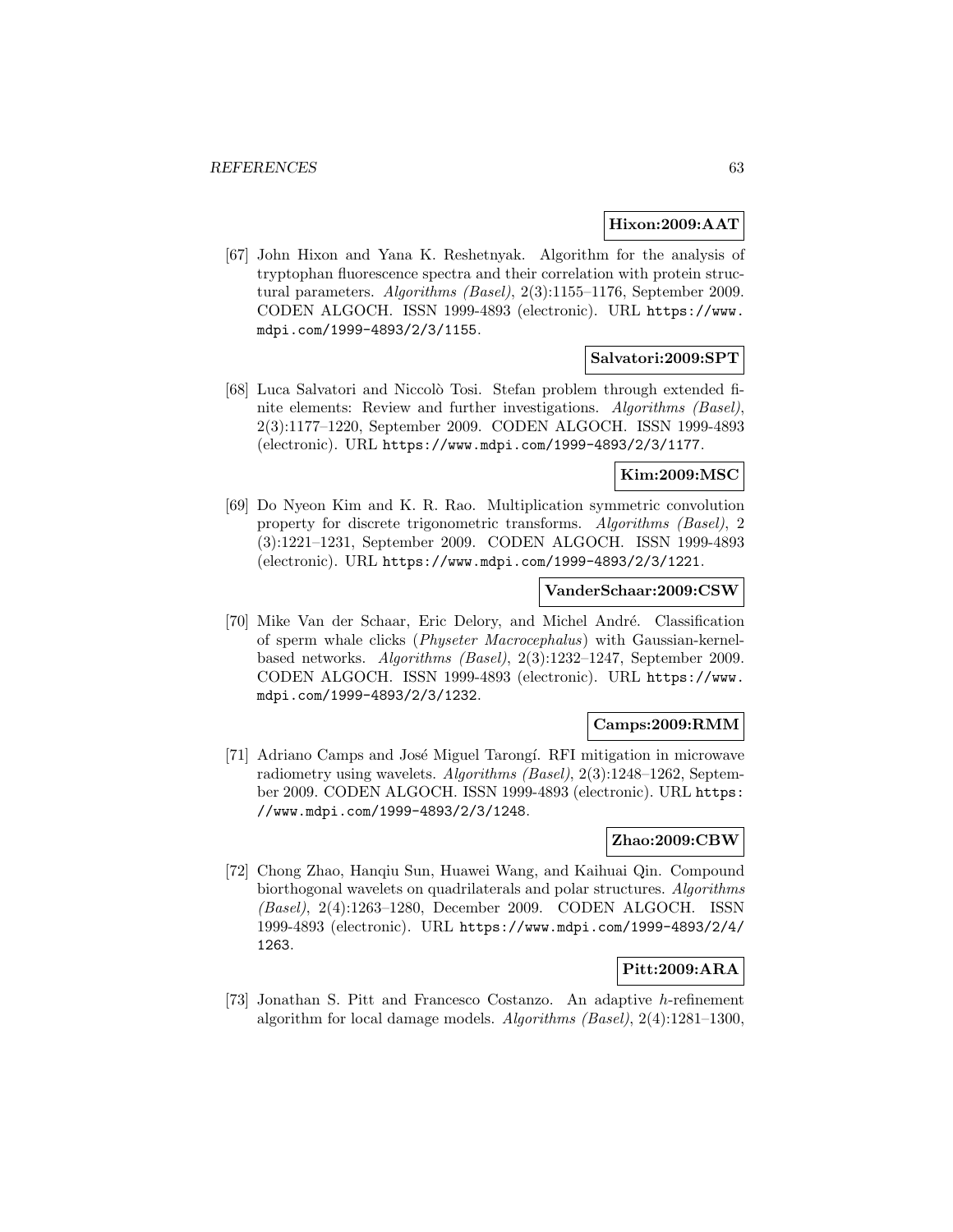December 2009. CODEN ALGOCH. ISSN 1999-4893 (electronic). URL https://www.mdpi.com/1999-4893/2/4/1281.

## **Lin:2009:BRE**

[74] Shu-Kun Lin. Book review: Encyclopedia of Algorithms. Edited by Kao, Ming-Yang, Springer-Verlag GmbH, 2008; 1220 pages, 183 figures, 38 tables; Hard Cover. Price: EUR 309.- / CHF 479.50.- ISBN 978-0-387- 30770-1. Algorithms (Basel), 2(4):1301–1302, December 2009. CODEN ALGOCH. ISSN 1999-4893 (electronic). URL https://www.mdpi.com/ 1999-4893/2/4/1301.

### **Eidenbenz:2009:ICG**

[75] Stephan Eidenbenz, Gunes Ercal-Ozkaya, Adam Meyerson, Allon Percus, and Sarvesh Varatharajan. Incentive compatible and globally efficient position based routing for selfish reverse multicast in wireless sensor networks. Algorithms (Basel), 2(4):1303–1326, December 2009. CODEN ALGOCH. ISSN 1999-4893 (electronic). URL https://www.mdpi.com/ 1999-4893/2/4/1303.

# **Dey:2009:DMP**

[76] Tamal K. Dey and Joshua A. Levine. Delaunay meshing of piecewise smooth complexes without expensive predicates. Algorithms (Basel), 2 (4):1327–1349, December 2009. CODEN ALGOCH. ISSN 1999-4893 (electronic). URL https://www.mdpi.com/1999-4893/2/4/1327.

### **Huo:2009:CGB**

[77] Jing Huo, Kazunori Okada, Hyun J. Kim, Whitney B. Pope, Jonathan G. Goldin, Jeffrey R. Alger, and Matthew S. Brown. CADrx for GBM brain tumors: Predicting treatment response from changes in diffusionweighted MRI. Algorithms (Basel), 2(4):1350–1367, December 2009. CO-DEN ALGOCH. ISSN 1999-4893 (electronic). URL https://www.mdpi. com/1999-4893/2/4/1350.

### **Iswandy:2009:MAE**

[78] Kuncup Iswandy and Andreas König. Methodology, algorithms, and emerging tool for automated design of intelligent integrated multi-sensor systems. Algorithms (Basel), 2(4):1368–1409, December 2009. CODEN ALGOCH. ISSN 1999-4893 (electronic). URL https://www.mdpi.com/ 1999-4893/2/4/1368.

### **Ren:2009:FBV**

[79] Yao Ren, Michael T. Johnson, Patrick J. Clemins, Michael Darre, Sharon Stuart Glaeser, Tomasz S. Osiejuk, and Ebenezer Out-Nyarko.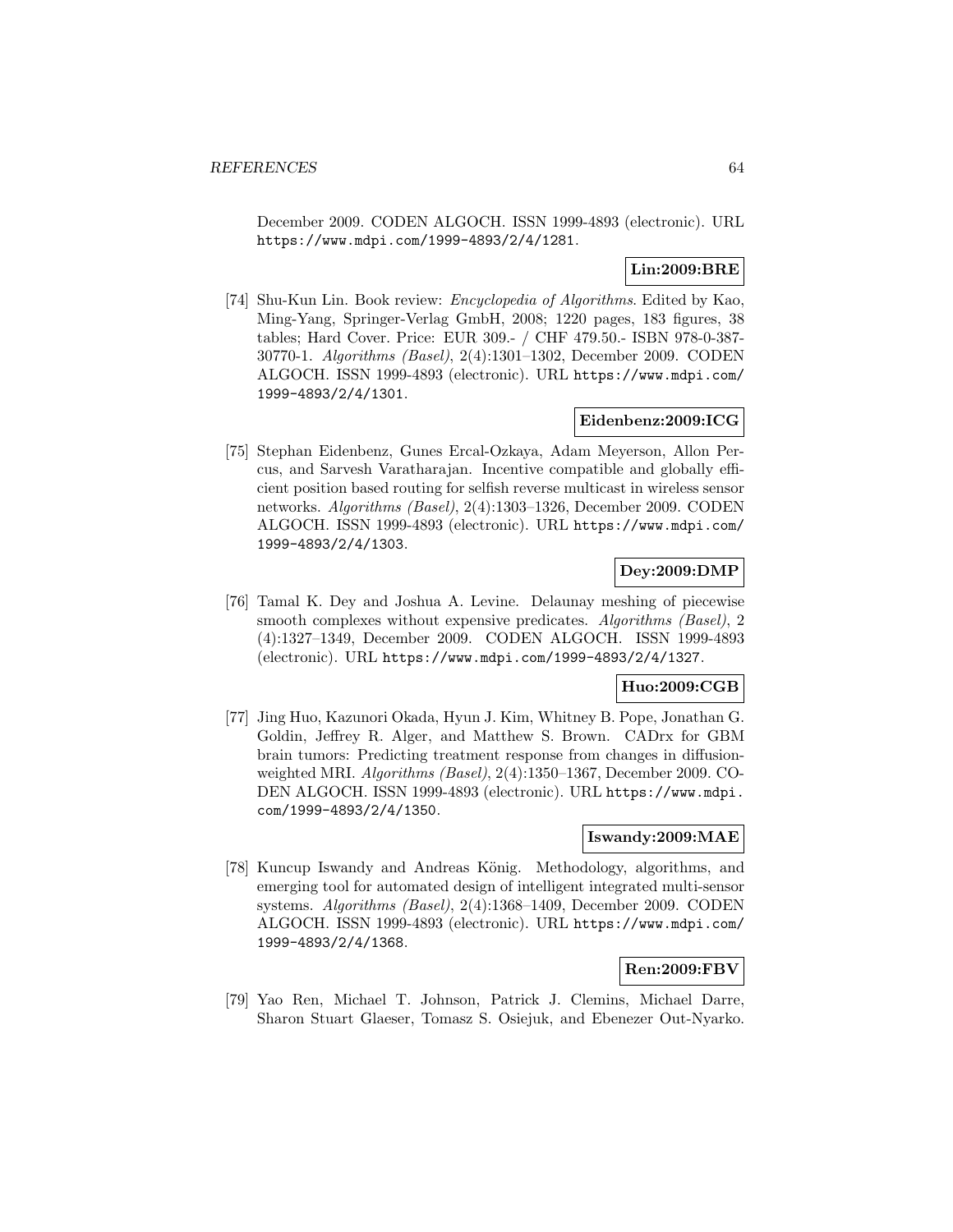A framework for bioacoustic vocalization analysis using hidden Markov models. Algorithms (Basel), 2(4):1410–1428, December 2009. CODEN ALGOCH. ISSN 1999-4893 (electronic). URL https://www.mdpi.com/ 1999-4893/2/4/1410.

#### **Nakamura:2009:LTT**

[80] Ryosuke Nakamura, Shunsuke Inenaga, Hideo Bannai, Takashi Funamoto, Masayuki Takeda, and Ayumi Shinohara. Linear-time text compression by longest-first substitution. Algorithms (Basel), 2(4):1429– 1448, December 2009. CODEN ALGOCH. ISSN 1999-4893 (electronic). URL https://www.mdpi.com/1999-4893/2/4/1429.

### **Short:2009:EHA**

[81] Michael J. Short. Exact and heuristic algorithms for thrift cyclic scheduling. Algorithms (Basel), 2(4):1449–1472, December 2009. CODEN AL-GOCH. ISSN 1999-4893 (electronic). URL https://www.mdpi.com/ 1999-4893/2/4/1449.

# **Zinovev:2009:PRP**

[82] Dmitriy Zinovev, Daniela Raicu, Jacob Furst, and Samuel G. Armato III. Predicting radiological panel opinions using a panel of machine learning classifiers. Algorithms (Basel), 2(4):1473–1502, December 2009. CODEN ALGOCH. ISSN 1999-4893 (electronic). URL https://www.mdpi.com/ 1999-4893/2/4/1473.

## **Tahmoush:2009:ISI**

[83] Dave Tahmoush. Image similarity to improve the classification of breast cancer images. Algorithms (Basel), 2(4):1503–1525, December 2009. CO-DEN ALGOCH. ISSN 1999-4893 (electronic). URL https://www.mdpi. com/1999-4893/2/4/1503.

## **Awad:2010:CDS**

[84] Mariette Awad, Yuichi Motai, Janne Näppi, and Hiroyuki Yoshida. A clinical decision support framework for incremental polyps classification in virtual colonoscopy. Algorithms (Basel), 3(1):1–20, March 2010. CO-DEN ALGOCH. ISSN 1999-4893 (electronic). URL https://www.mdpi. com/1999-4893/3/1/1.

### **Slabaugh:2010:RFS**

[85] Greg Slabaugh, Xiaoyun Yang, Xujiong Ye, Richard Boyes, and Gareth Beddoe. A robust and fast system for CTC computer-aided detection of colorectal lesions. Algorithms (Basel), 3(1):21–43, March 2010. CODEN ALGOCH. ISSN 1999-4893 (electronic). URL https://www.mdpi.com/ 1999-4893/3/1/21.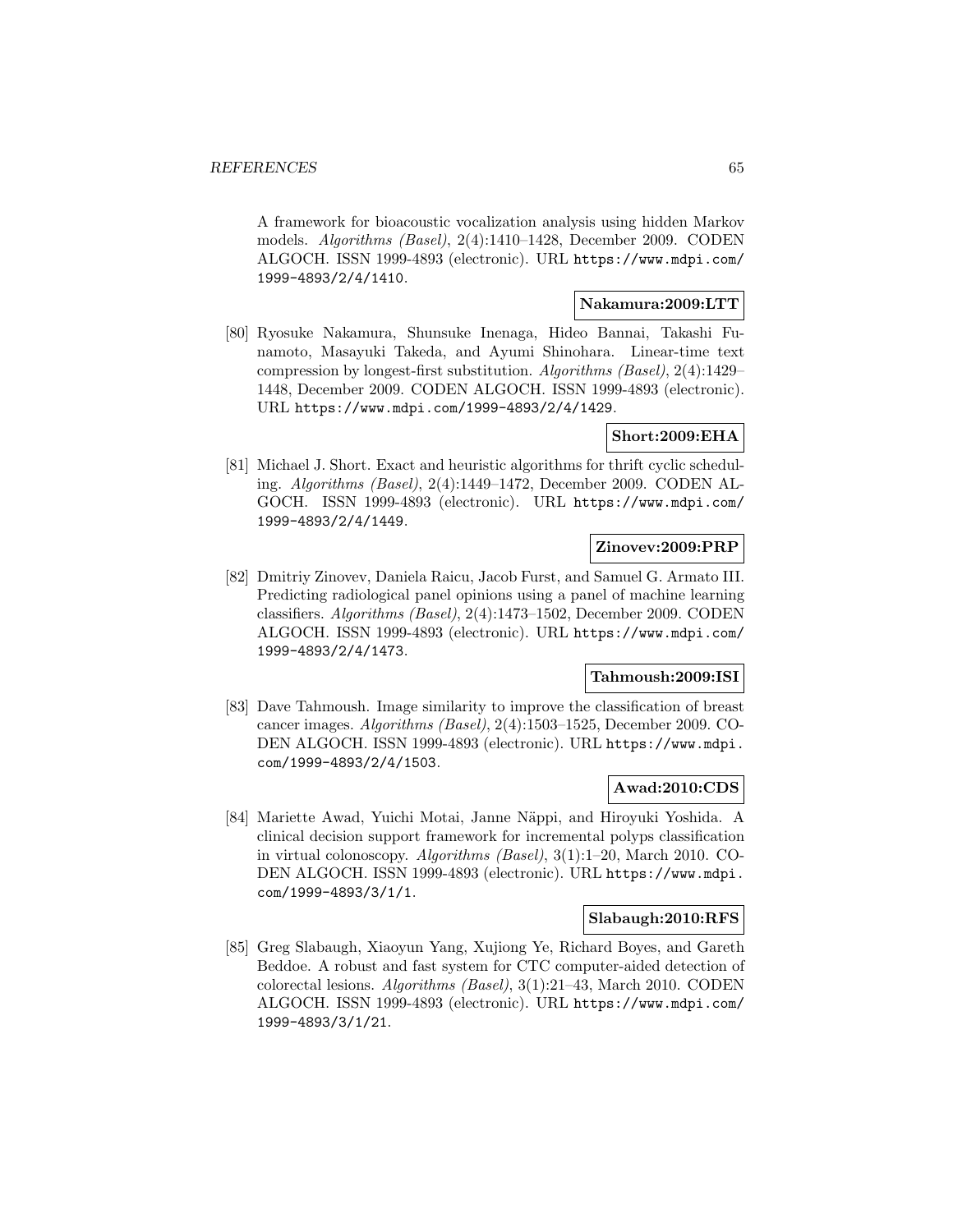### **Zheng:2010:BCD**

[86] Yufeng Zheng. Breast cancer detection with Gabor features from digital mammograms. Algorithms (Basel), 3(1):44–62, March 2010. CODEN ALGOCH. ISSN 1999-4893 (electronic). URL https://www.mdpi.com/ 1999-4893/3/1/44.

## **Carpentieri:2010:ICD**

[87] Bruno Carpentieri. Interactive compression of digital data. Algorithms (Basel), 3(1):63–75, March 2010. CODEN ALGOCH. ISSN 1999-4893 (electronic). URL https://www.mdpi.com/1999-4893/3/1/63.

### **Velazquez-Iturbide:2010:IIT**

[88] J. Angel Velázquez-Iturbide and Antonio Pérez-Carrasco. InfoVis interaction techniques in animation of recursive programs. Algorithms (Basel), 3(1):76–91, March 2010. CODEN ALGOCH. ISSN 1999-4893 (electronic). URL https://www.mdpi.com/1999-4893/3/1/76.

#### **BenAbdelmelek:2010:BOB**

[89] Sihem Ben Abdelmelek, Saloua Saidane, and Malika Trabelsi. Base oils biodegradability prediction with data mining techniques. Algorithms (Basel), 3(1):92–99, March 2010. CODEN ALGOCH. ISSN 1999-4893 (electronic). URL https://www.mdpi.com/1999-4893/3/1/92.

### **Berry:2010:GED**

[90] Anne Berry, Jean R. S. Blair, Jean-Paul Bordat, and Geneviève Simonet. Graph extremities defined by search algorithms. Algorithms (Basel), 3(2):100–124, June 2010. CODEN ALGOCH. ISSN 1999-4893 (electronic). URL https://www.mdpi.com/1999-4893/3/2/100.

#### **Takizawa:2010:RPN**

[91] Hotaka Takizawa, Shinji Yamamoto, and Tsuyoshi Shiina. Recognition of pulmonary nodules in thoracic CT scans using 3-D deformable object models of different classes. Algorithms (Basel), 3(2):125–144, June 2010. CODEN ALGOCH. ISSN 1999-4893 (electronic). URL https://www. mdpi.com/1999-4893/3/2/125.

#### **Adjeroh:2010:SSS**

[92] Donald Adjeroh and Fei Nan. Suffix-sorting via Shannon–Fano–Elias codes. Algorithms (Basel), 3(2):145–167, June 2010. CODEN ALGOCH. ISSN 1999-4893 (electronic). URL https://www.mdpi.com/1999-4893/ 3/2/145.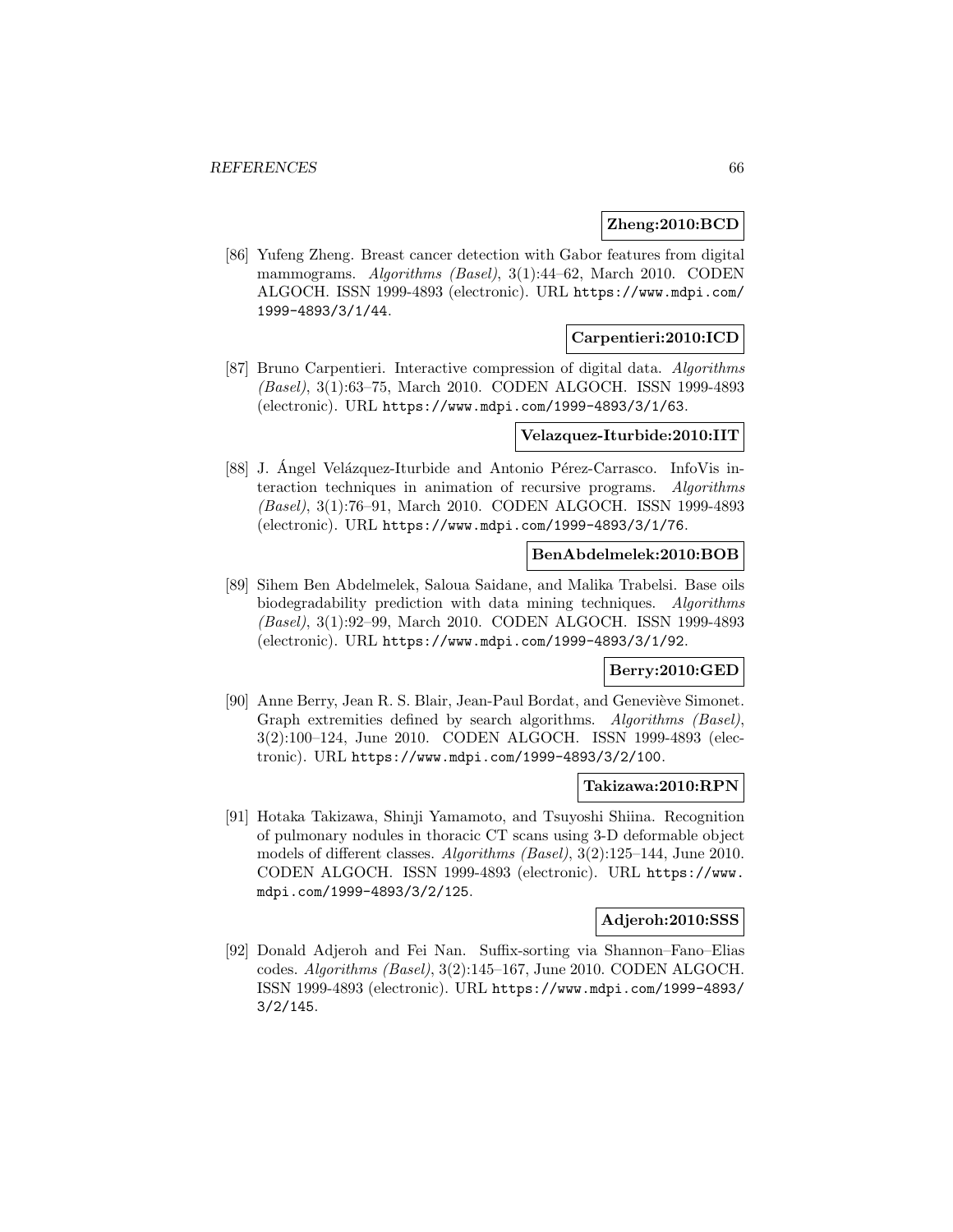#### **Rossling:2010:FTS**

[93] Guido Rößling. A family of tools for supporting the learning of programming. Algorithms (Basel), 3(2):168–182, June 2010. CODEN ALGOCH. ISSN 1999-4893 (electronic). URL https://www.mdpi.com/1999-4893/ 3/2/168.

# **Santos:2010:INT**

[94] Alvaro Santos, Anabela Gomes, and António José Mendes. Integrating new technologies and existing tools to promote programming learning. Algorithms (Basel), 3(2):183–196, June 2010. CODEN ALGOCH. ISSN 1999-4893 (electronic). URL https://www.mdpi.com/1999-4893/3/2/ 183.

### **Berry:2010:ICM**

[95] Anne Berry, Romain Pogorelcnik, and Geneviève Simonet. An introduction to clique minimal separator decomposition. Algorithms (Basel), 3(2): 197–215, June 2010. CODEN ALGOCH. ISSN 1999-4893 (electronic). URL https://www.mdpi.com/1999-4893/3/2/197.

### **Schurz:2010:ASS**

[96] Henri Schurz. Algorithmic solution of stochastic differential equations. Algorithms (Basel), 3(3):216–223, September 2010. CODEN ALGOCH. ISSN 1999-4893 (electronic). URL https://www.mdpi.com/1999-4893/ 3/3/216.

### **Mehrotra:2010:SLR**

[97] Sanjay Mehrotra and Zhifeng Li. Segment LLL reduction of lattice bases using modular arithmetic. Algorithms (Basel), 3(3):224–243, September 2010. CODEN ALGOCH. ISSN 1999-4893 (electronic). URL https:// www.mdpi.com/1999-4893/3/3/224.

#### **Nedev:2010:RSM**

[98] Zhivko Nedev. An  $O(n)$ -round strategy for the Magnus–Derek game. Algorithms (Basel), 3(3):244–254, September 2010. CODEN ALGOCH. ISSN 1999-4893 (electronic). URL https://www.mdpi.com/1999-4893/ 3/3/244.

### **Solomonoff:2010:RS**

[99] Grace Solomonoff. Ray Solomonoff (1926–2009). Algorithms (Basel), 3(3):255–259, September 2010. CODEN ALGOCH. ISSN 1999-4893 (electronic). URL https://www.mdpi.com/1999-4893/3/3/255.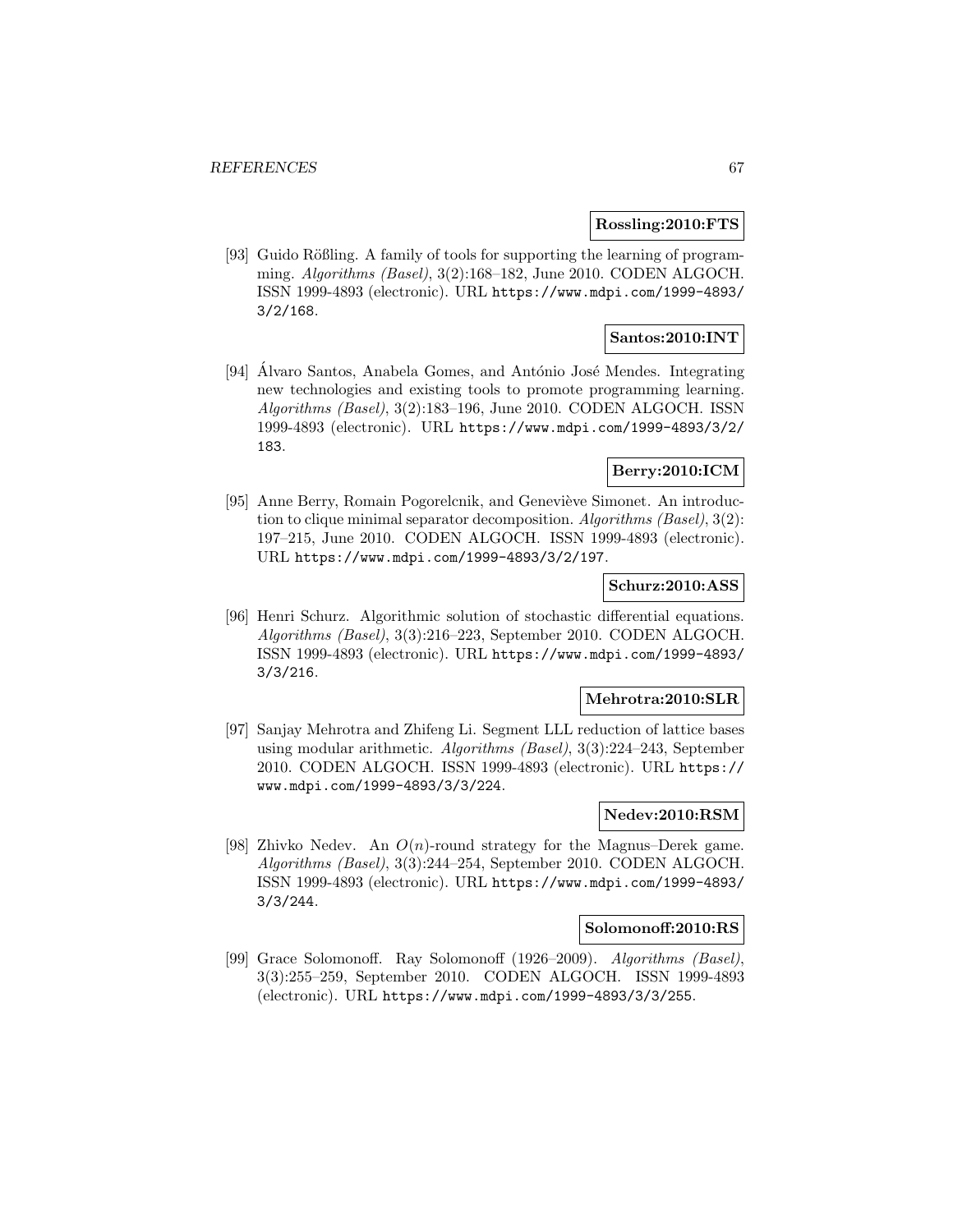#### **Vitanyi:2010:RSF**

[100] Paul M. B. Vitanyi. Ray Solomonoff, founding father of algorithmic information theory. Algorithms (Basel), 3(3):260–264, September 2010. CODEN ALGOCH. ISSN 1999-4893 (electronic). URL https://www. mdpi.com/1999-4893/3/3/260.

## **Kels:2010:CMA**

[101] Shay Kels, Nira Dyn, and Evgeny Lipovetsky. Computation of the metric average of 2D sets with piecewise linear boundaries. Algorithms (Basel), 3(3):265–275, September 2010. CODEN ALGOCH. ISSN 1999-4893 (electronic). URL https://www.mdpi.com/1999-4893/3/3/265.

### **Jin:2010:UCI**

[102] Qingwei Jin, John E. Lavery, and Shu-Cherng Fang. Univariate cubic  $L_1$ interpolating splines: Analytical results for linearity, convexity and oscillation on 5-point windows. Algorithms (Basel), 3(3):276–293, September 2010. CODEN ALGOCH. ISSN 1999-4893 (electronic). URL https:// www.mdpi.com/1999-4893/3/3/276.

### **Caramia:2010:FCT**

[103] Massimiliano Caramia, Ciro D'Apice, Benedetto Piccoli, and Antonino Sgalambro. Fluidsim: a car traffic simulation prototype based on Fluid-Dynamic. Algorithms (Basel), 3(3):294–310, September 2010. CODEN ALGOCH. ISSN 1999-4893 (electronic). URL https://www.mdpi.com/ 1999-4893/3/3/294.

## **Yu:2010:UCI**

[104] Lu Yu, Qingwei Jin, John E. Lavery, and Shu-Cherng Fang. Univariate cubic  $L_1$  interpolating splines: Spline functional, window size and analysis-based algorithm. Algorithms (Basel), 3(3):311–328, September 2010. CODEN ALGOCH. ISSN 1999-4893 (electronic). URL https:// www.mdpi.com/1999-4893/3/3/311.

# **Hutter:2010:CTE**

[105] Marcus Hutter. A complete theory of everything (will be subjective). Algorithms (Basel), 3(4):329–350, December 2010. CODEN ALGOCH. ISSN 1999-4893 (electronic). URL https://www.mdpi.com/1999-4893/ 3/4/329.

#### **Tsukiji:2011:RRC**

[106] Tatsuie Tsukiji and Takeo Hagiwara. Recognizing the repeatable configurations of time-reversible generalized Langton's ant is PSPACE-hard.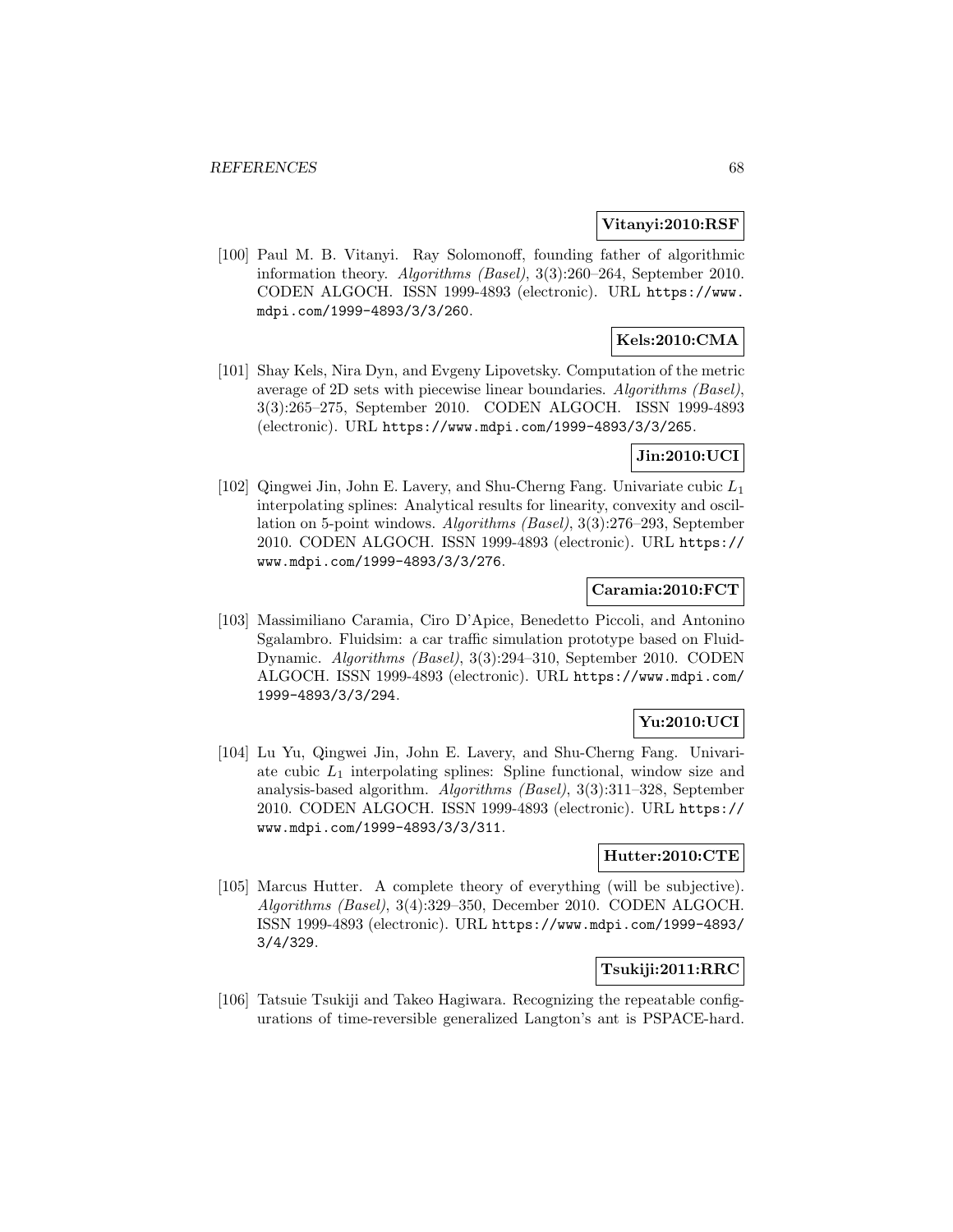Algorithms (Basel), 4(1):1–15, March 2011. CODEN ALGOCH. ISSN 1999-4893 (electronic). URL https://www.mdpi.com/1999-4893/4/1/ 1.

### **Aboufadel:2011:QVC**

[107] Edward Aboufadel, Robert Castellano, and Derek Olson. Quantification of the variability of continuous glucose monitoring data. Algorithms (Basel), 4(1):16–27, March 2011. CODEN ALGOCH. ISSN 1999-4893 (electronic). URL https://www.mdpi.com/1999-4893/4/1/16.

### **Burr:2011:DLS**

[108] Tom Burr, Toshihiko Kawano, Patrick Talou, Feng Pan, and Nicolas Hengartner. Defense of the least squares solution to Peelle's pertinent puzzle. Algorithms (Basel), 4(1):28–39, March 2011. CODEN ALGOCH. ISSN 1999-4893 (electronic). URL https://www.mdpi.com/1999-4893/ 4/1/28.

#### **Shapira:2011:EDB**

[109] Dana Shapira and James A. Storer. Edit distance with block deletions. Algorithms (Basel), 4(1):40–60, March 2011. CODEN ALGOCH. ISSN 1999-4893 (electronic). URL https://www.mdpi.com/1999-4893/4/1/ 40.

## **Klein:2011:CMD**

[110] Shmuel T. Klein and Dana Shapira. Compressed matching in dictionaries. Algorithms (Basel), 4(1):61–74, March 2011. CODEN ALGOCH. ISSN 1999-4893 (electronic). URL https://www.mdpi.com/1999-4893/ 4/1/61.

### **Nguyen:2011:AMT**

[111] Viet Hung Nguyen. Approximating the minimum tour cover of a digraph. Algorithms (Basel), 4(2):75–86, June 2011. CODEN ALGOCH. ISSN 1999-4893 (electronic). URL https://www.mdpi.com/1999-4893/4/2/ 75.

## **Touboul:2011:GFT**

[112] Jacques Touboul. Goodness-of-fit tests for elliptical and independent copulas through projection pursuit. Algorithms (Basel), 4(2):87–114, June 2011. CODEN ALGOCH. ISSN 1999-4893 (electronic). URL https://www.mdpi.com/1999-4893/4/2/87.

# **Burr:2011:ALS**

[113] Tom Burr, Todd Graves, Nicolas Hengartner, Toshihiko Kawano, Feng Pan, and Patrick Talou. Alternatives to the least squares solution to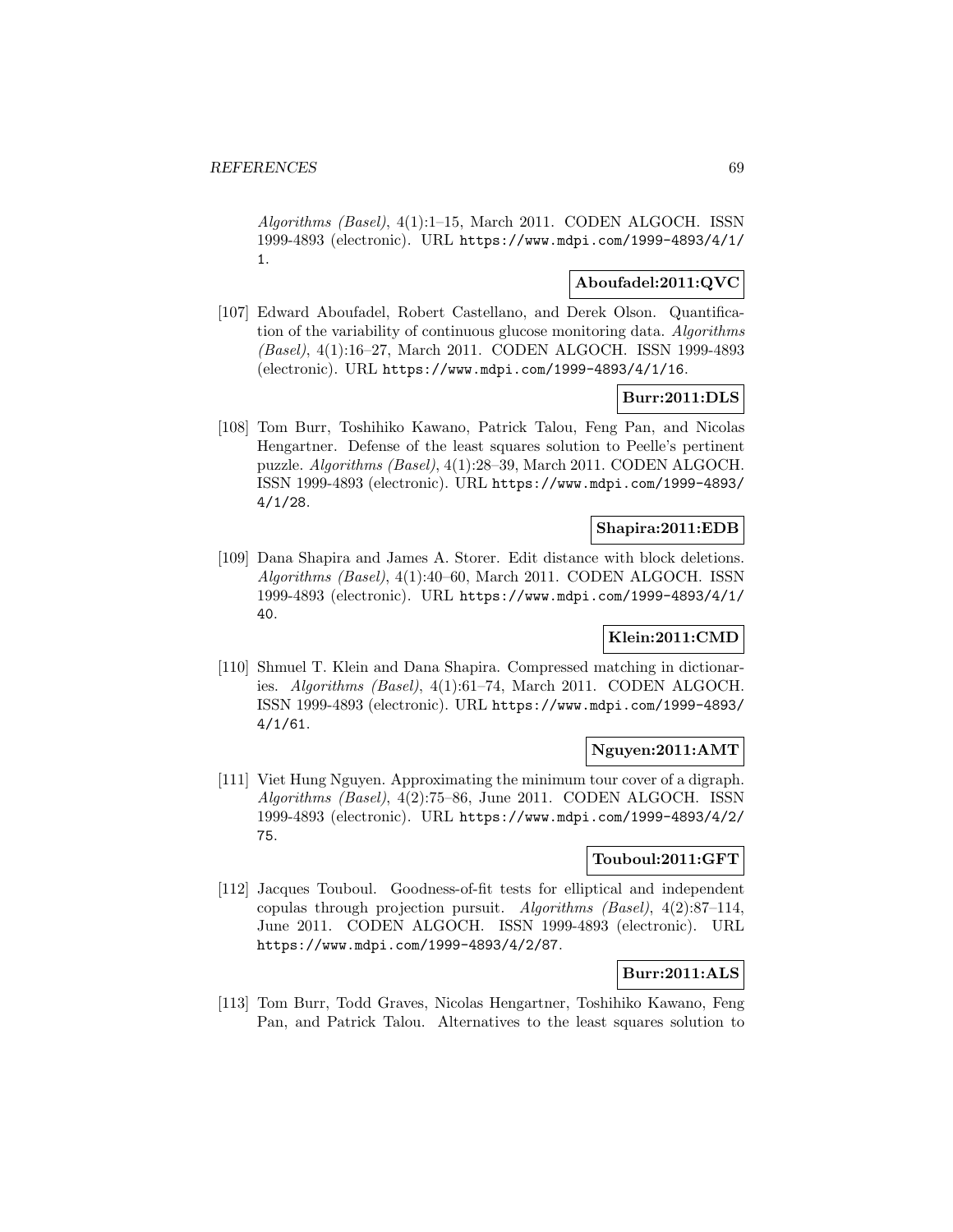Peelle's pertinent puzzle. Algorithms (Basel), 4(2):115–130, June 2011. CODEN ALGOCH. ISSN 1999-4893 (electronic). URL https://www. mdpi.com/1999-4893/4/2/115.

### **Santos:2011:RSE**

[114] Olga C. Santos and Jesus G. Boticario. Requirements for semantic educational recommender systems in formal e-learning scenarios. Algorithms (Basel), 4(2):131–154, June 2011. CODEN ALGOCH. ISSN 1999-4893 (electronic). URL https://www.mdpi.com/1999-4893/4/2/131.

### **Camps:2011:RFI**

[115] Adriano Camps, Jerome Gourrion, Jose Miguel Tarongi, Mercedes Vall Llossera, Antonio Gutierrez, Jose Barbosa, and Rita Castro. Radiofrequency interference detection and mitigation algorithms for synthetic aperture radiometers. Algorithms (Basel), 4(3):155–182, September 2011. CODEN ALGOCH. ISSN 1999-4893 (electronic). URL https:// www.mdpi.com/1999-4893/4/3/155.

### **DeAgostino:2011:LZD**

[116] Sergio De Agostino. Lempel–Ziv data compression on parallel and distributed systems. Algorithms (Basel), 4(3):183–199, September 2011. CODEN ALGOCH. ISSN 1999-4893 (electronic). URL https://www. mdpi.com/1999-4893/4/3/183.

## **Ting:2011:AFI**

[117] Hing-Fung Ting, Lap-Kei Lee, Ho-Leung Chan, and Tak-Wah Lam. Approximating frequent items in asynchronous data stream over a sliding window. Algorithms (Basel), 4(3):200–222, September 2011. CODEN ALGOCH. ISSN 1999-4893 (electronic). URL https://www.mdpi.com/ 1999-4893/4/3/200.

### **Weinberg:2011:ALD**

[118] Frank Weinberg and Markus E. Nebel. Applying length-dependent stochastic context-free grammars to RNA secondary structure prediction. Algorithms (Basel), 4(4):223–238, December 2011. CODEN ALGOCH. ISSN 1999-4893 (electronic). URL https://www.mdpi.com/1999-4893/ 4/4/223.

### **Tarongi:2011:RFI**

[119] Jose Miguel Tarongi and Adriano Camps. Radio frequency interference detection and mitigation algorithms based on spectrogram analysis. Algorithms (Basel), 4(4):239–261, December 2011. CODEN ALGOCH.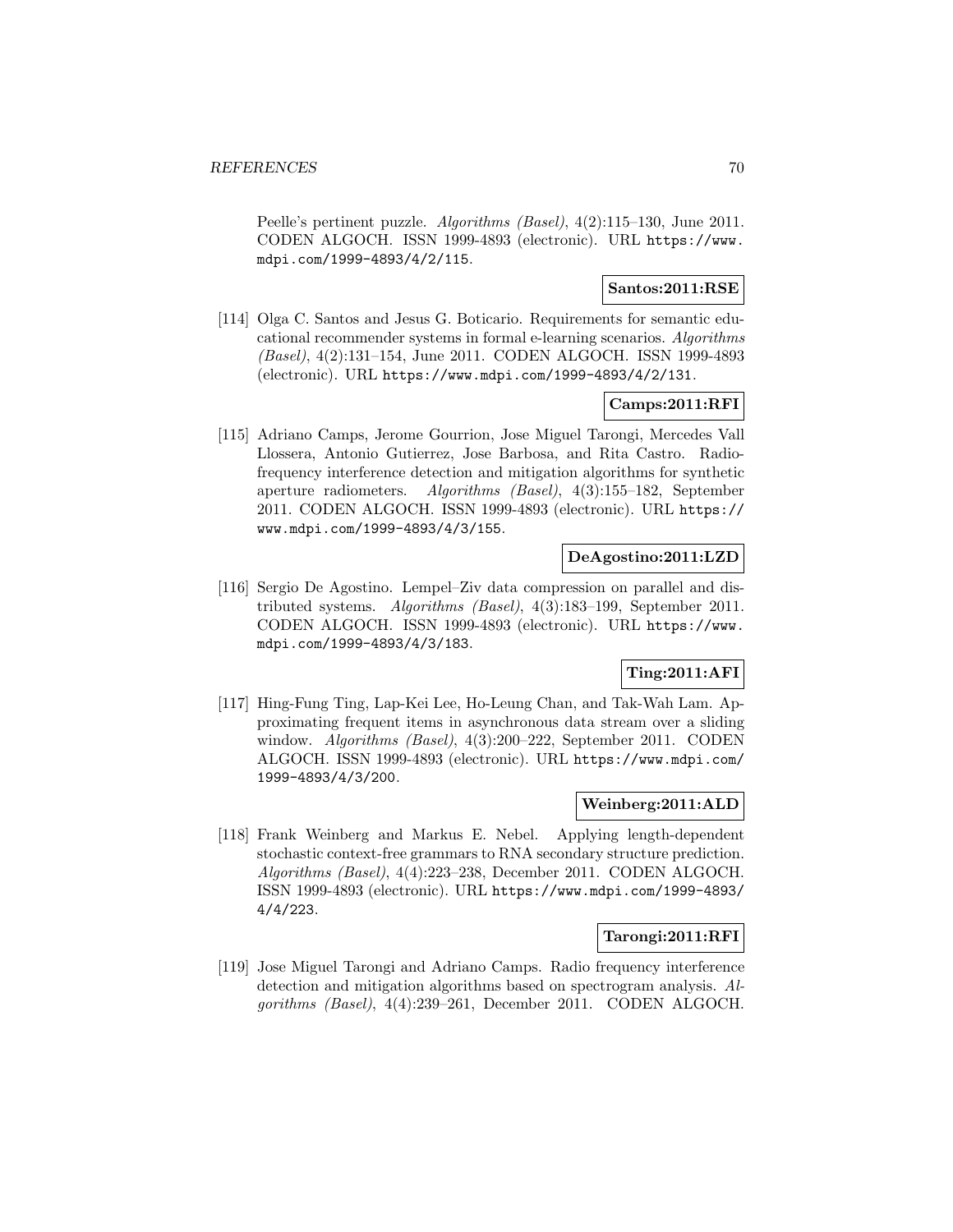ISSN 1999-4893 (electronic). URL https://www.mdpi.com/1999-4893/ 4/4/239.

#### **Carrascosa:2011:SGP**

[120] Rafael Carrascosa, François Coste, Matthias Gallé, and Gabriel Infante-Lopez. The smallest grammar problem as constituents choice and minimal grammar parsing. Algorithms (Basel), 4(4):262–284, December 2011. CODEN ALGOCH. ISSN 1999-4893 (electronic). URL https://www. mdpi.com/1999-4893/4/4/262.

#### **Marschall:2011:ACC**

[121] Tobias Marschall and Sven Rahmann. An algorithm to compute the character access count distribution for pattern matching algorithms. Algorithms (Basel), 4(4):285–306, December 2011. CODEN ALGOCH. ISSN 1999-4893 (electronic). URL https://www.mdpi.com/1999-4893/ 4/4/285.

### **Kieffer:2011:CSA**

[122] John Kieffer. A catalog of self-affine hierarchical entropy functions. Algorithms (Basel), 4(4):307–333, December 2011. CODEN ALGOCH. ISSN 1999-4893 (electronic). URL https://www.mdpi.com/1999-4893/4/4/ 307.

### **DiLillo:2012:CBT**

[123] Antonella Di Lillo, Ajay Daptardar, Kevin Thomas, James A. Storer, and Giovanni Motta. Compression-based tools for navigation with an image database. Algorithms (Basel), 5(1):1–17, March 2012. CODEN ALGOCH. ISSN 1999-4893 (electronic). URL https://www.mdpi.com/ 1999-4893/5/1/1.

#### **Amano:2012:HST**

[124] Kazuyuki Amano, Yuta Kojima, Toshiya Kurabayashi, Keita Kurihara, Masahiro Nakamura, Ayaka Omi, Toshiyuki Tanaka, and Koichi Yamazaki. How to solve the torus puzzle. Algorithms (Basel),  $5(1):18-29$ , March 2012. CODEN ALGOCH. ISSN 1999-4893 (electronic). URL https://www.mdpi.com/1999-4893/5/1/18.

#### **Hernandez-Cabronero:2012:SSC**

[125] Miguel Hernández-Cabronero, Ian Blanes, Michael W. Marcellin, and Joan Serra-Sagrist`a. Standard and specific compression techniques for DNA microarray images. Algorithms (Basel), 5(1):30–49, March 2012. CODEN ALGOCH. ISSN 1999-4893 (electronic). URL https://www. mdpi.com/1999-4893/5/1/30.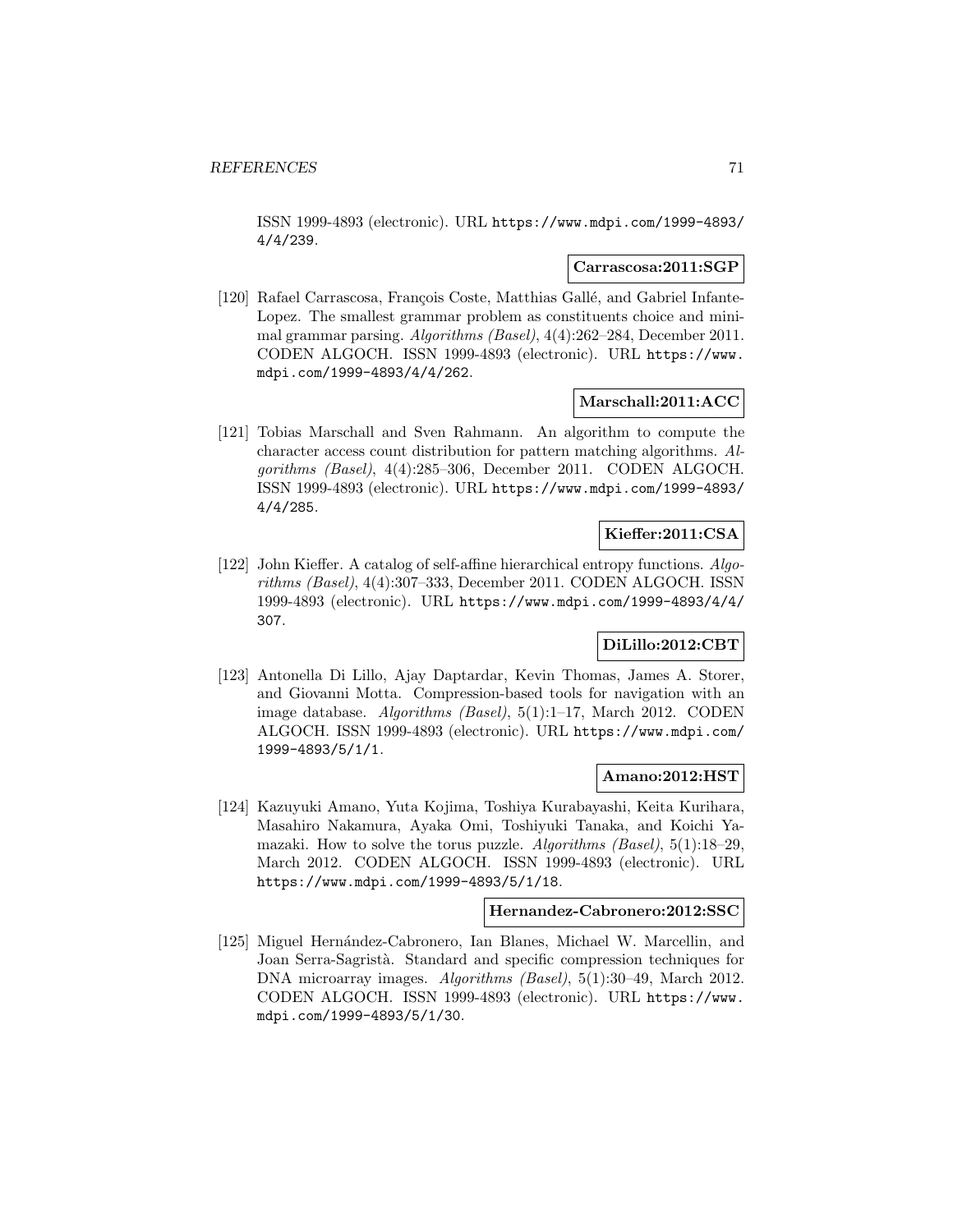### **Gagie:2012:NSP**

[126] Travis Gagie. A note on sequence prediction over large alphabets. Algorithms (Basel), 5(1):50–55, March 2012. CODEN ALGOCH. ISSN 1999-4893 (electronic). URL https://www.mdpi.com/1999-4893/5/1/ 50.

# **Chang:2012:AGC**

[127] Chung-Liang Chang and Ho-Nien Shou. Application of genetic control with adaptive scaling scheme to signal acquisition in global navigation satellite system receiver. Algorithms (Basel), 5(1):56–75, March 2012. CODEN ALGOCH. ISSN 1999-4893 (electronic). URL https://www. mdpi.com/1999-4893/5/1/56.

### **Pizzolante:2012:VBO**

[128] Raffaele Pizzolante and Bruno Carpentieri. Visualization, band ordering and compression of hyperspectral images. Algorithms (Basel), 5(1):76– 97, March 2012. CODEN ALGOCH. ISSN 1999-4893 (electronic). URL https://www.mdpi.com/1999-4893/5/1/76.

### **Olshen:2012:SSR**

[129] Richard A. Olshen and Bala Rajaratnam. Successive standardization of rectangular arrays. Algorithms (Basel), 5(1):98–112, March 2012. CO-DEN ALGOCH. ISSN 1999-4893 (electronic). URL https://www.mdpi. com/1999-4893/5/1/98.

# **Leu:2012:SPC**

[130] Fang-Yie Leu, Keng-Yen Chao, Ming-Chang Lee, and Jia-Chun Lin. A semi-preemptive computational service system with limited resources and dynamic resource ranking. Algorithms (Basel), 5(1):113–147, March 2012. CODEN ALGOCH. ISSN 1999-4893 (electronic). URL https:// www.mdpi.com/1999-4893/5/1/113.

### **Demaine:2012:MFR**

[131] Erik D. Demaine, Martin L. Demaine, and Ryuhei Uehara. Any monotone function is realized by interlocked polygons. Algorithms (Basel), 5 (1):148–157, March 2012. CODEN ALGOCH. ISSN 1999-4893 (electronic). URL https://www.mdpi.com/1999-4893/5/1/148.

## **Kino:2012:IPA**

[132] Fumika Kino and Yushi Uno. An integer programming approach to solving Tantrix on fixed boards. Algorithms (Basel), 5(1):158–175, March 2012. CODEN ALGOCH. ISSN 1999-4893 (electronic). URL https:// www.mdpi.com/1999-4893/5/1/158.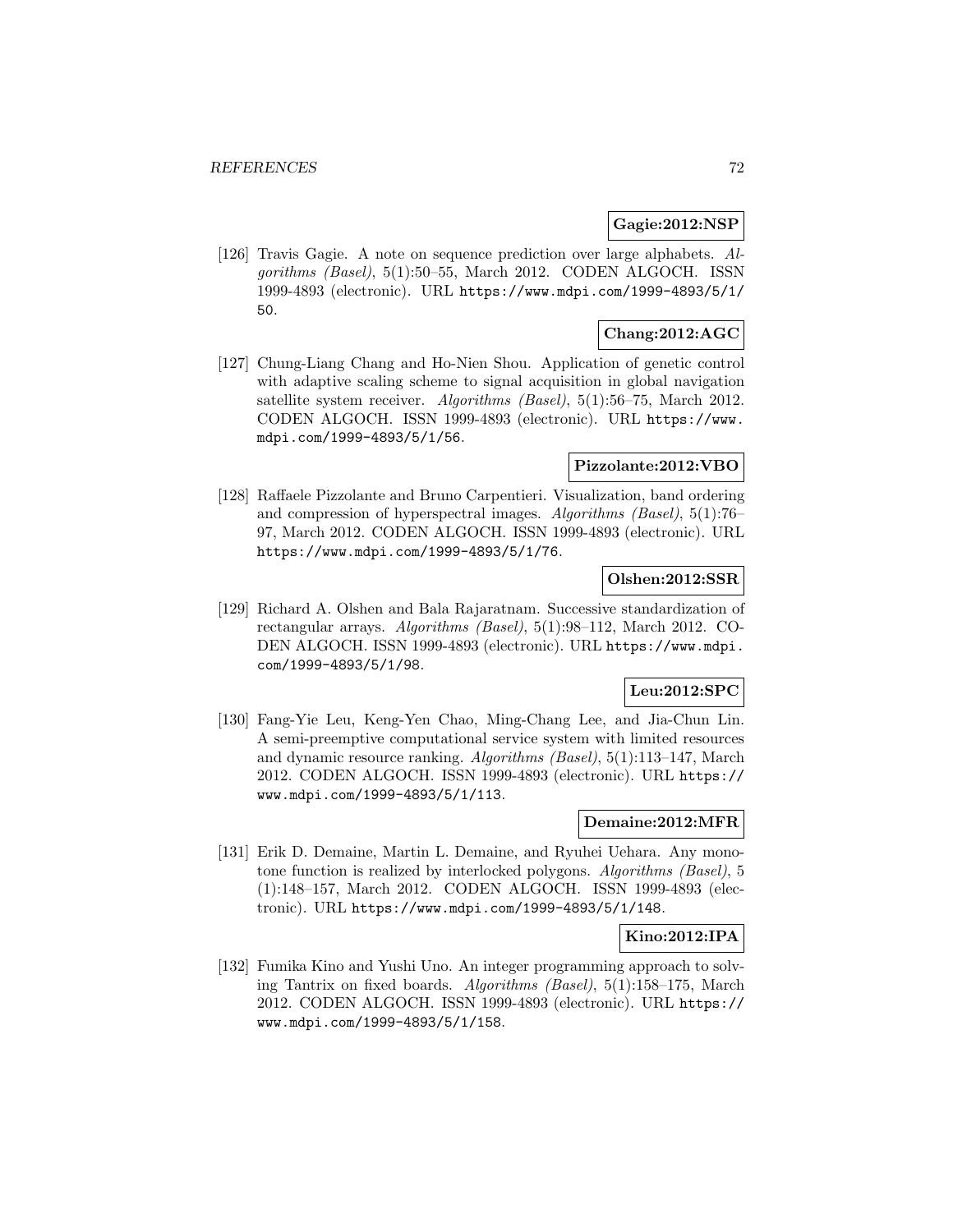#### **Yoshinaka:2012:FAS**

[133] Ryo Yoshinaka, Toshiki Saitoh, Jun Kawahara, Koji Tsuruma, Hiroaki Iwashita, and Shin ichi Minato. Finding all solutions and instances of Numberlink and Slitherlink by ZDDs. Algorithms (Basel), 5(2):176–213, June 2012. CODEN ALGOCH. ISSN 1999-4893 (electronic). URL https://www.mdpi.com/1999-4893/5/2/176.

## **Maruyama:2012:OAL**

[134] Shirou Maruyama, Hiroshi Sakamoto, and Masayuki Takeda. An online algorithm for lightweight grammar-based compression. Algorithms (Basel), 5(2):214–235, June 2012. CODEN ALGOCH. ISSN 1999-4893 (electronic). URL https://www.mdpi.com/1999-4893/5/2/214.

### **Lu:2012:CSG**

[135] Maohua Lu, Cornel Constantinescu, and Prasenjit Sarkar. Content sharing graphs for deduplication-enabled storage systems. Algorithms (Basel), 5(2):236–260, June 2012. CODEN ALGOCH. ISSN 1999-4893 (electronic). URL https://www.mdpi.com/1999-4893/5/2/236.

#### **Iwamoto:2012:PTR**

[136] Chuzo Iwamoto, Kento Sasaki, and Kenichi Morita. A polynomial-time reduction from the 3SAT problem to the generalized string puzzle problem. Algorithms (Basel), 5(2):261–272, June 2012. CODEN ALGOCH. ISSN 1999-4893 (electronic). URL https://www.mdpi.com/1999-4893/ 5/2/261.

### **Tsuiki:2012:ICT**

[137] Hideki Tsuiki. Imaginary cubes and their puzzles. Algorithms (Basel), 5(2):273–288, June 2012. CODEN ALGOCH. ISSN 1999-4893 (electronic). URL https://www.mdpi.com/1999-4893/5/2/273.

# **Ismail:2012:MPA**

[138] Leila Ismail and Liren Zhang. Modeling and performance analysis to predict the behavior of a divisible load application in a cloud computing environment. Algorithms (Basel), 5(2):289–303, June 2012. CODEN ALGOCH. ISSN 1999-4893 (electronic). URL https://www.mdpi.com/ 1999-4893/5/2/289.

### **Chen:2012:ABF**

[139] Toly Chen. An agent-based fuzzy collaborative intelligence approach for predicting the price of a dynamic random access memory (DRAM) product. Algorithms (Basel), 5(2):304–317, June 2012. CODEN ALGOCH.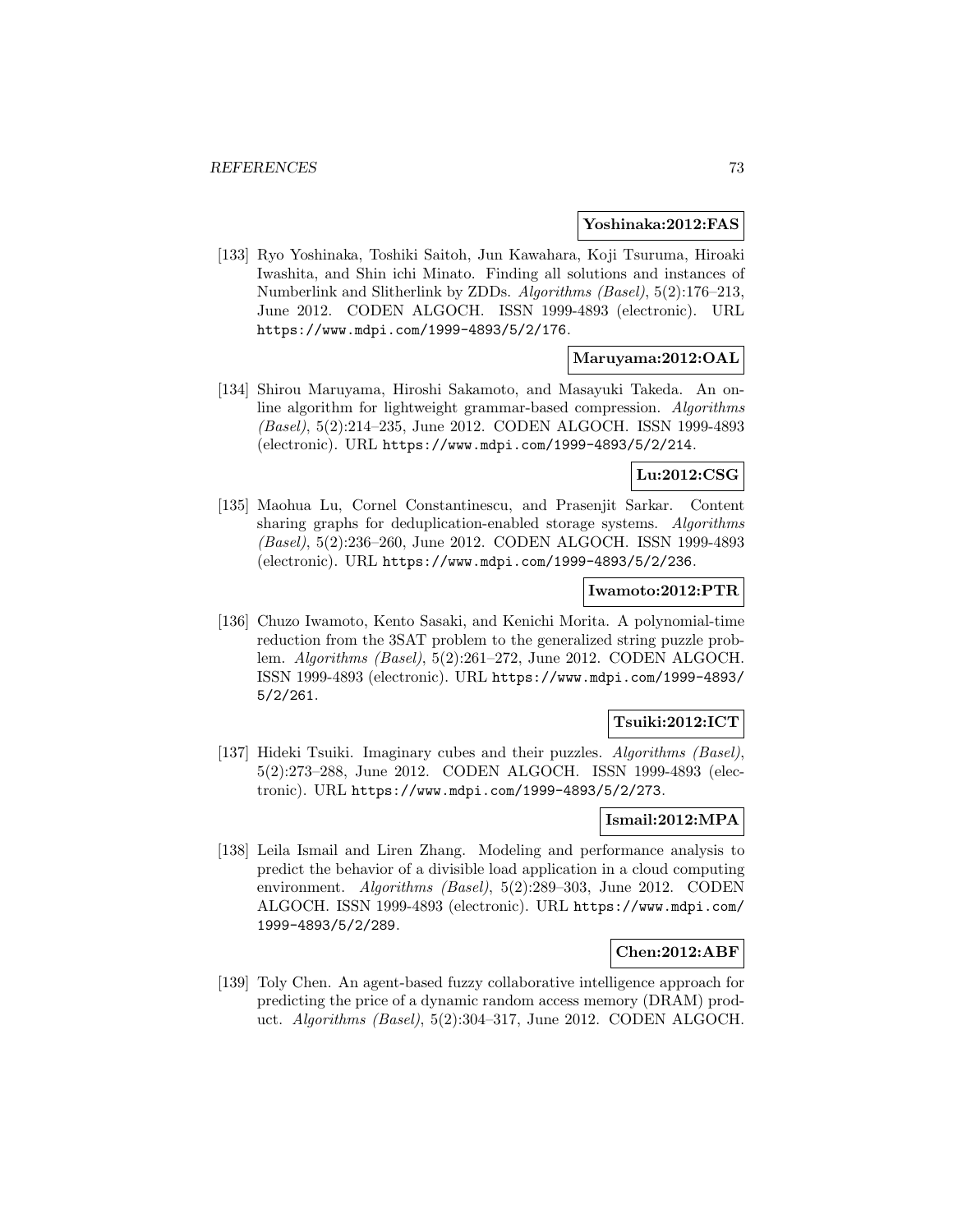ISSN 1999-4893 (electronic). URL https://www.mdpi.com/1999-4893/ 5/2/304.

#### **Barnathan:2012:MSU**

[140] Michael Barnathan. Mammographic segmentation using WaveCluster. Algorithms (Basel), 5(3):318–329, September 2012. CODEN ALGOCH. ISSN 1999-4893 (electronic). URL https://www.mdpi.com/1999-4893/ 5/3/318.

### **Junek:2012:ULR**

[141] William N. Junek, Linwood W. Jones, and Mark T. Woods. Use of logistic regression for forecasting short-term volcanic activity. Algorithms (Basel), 5(3):330–363, September 2012. CODEN ALGOCH. ISSN 1999- 4893 (electronic). URL https://www.mdpi.com/1999-4893/5/3/330.

#### **Azzopardi:2012:ICN**

[142] Joel Azzopardi and Christopher Staff. Incremental clustering of news reports. Algorithms (Basel), 5(3):364–378, September 2012. CODEN ALGOCH. ISSN 1999-4893 (electronic). URL https://www.mdpi.com/ 1999-4893/5/3/364.

#### **Malinovsky:2012:MTF**

[143] Yaakov Malinovsky and Jacob Kogan. Monitoring threshold functions over distributed data streams with node dependent constraints. Algorithms (Basel), 5(3):379–397, September 2012. CODEN ALGOCH. ISSN 1999-4893 (electronic). URL https://www.mdpi.com/1999-4893/5/3/ 379.

## **Rankel:2012:BMA**

[144] Peter A. Rankel, John M. Conroy, and Judith D. Schlesinger. Better metrics to automatically predict the quality of a text summary. Algorithms (Basel), 5(4):398–420, December 2012. CODEN ALGOCH. ISSN 1999-4893 (electronic). URL https://www.mdpi.com/1999-4893/5/4/ 398.

## **Lavery:2012:UAP**

[145] John E. Lavery. Univariate  $L^p$  and  $\ell^p$  averaging,  $0 < p < 1$ , in polynomial time by utilization of statistical structure. Algorithms (Basel), 5(4):421– 432, December 2012. CODEN ALGOCH. ISSN 1999-4893 (electronic). URL https://www.mdpi.com/1999-4893/5/4/421.

# **Lin:2012:IEI**

[146] Jun-Lin Lin, Yu-Hsiang Tsai, Chun-Ying Yu, and Meng-Shiou Li. Interaction enhanced imperialist competitive algorithms. Algorithms (Basel),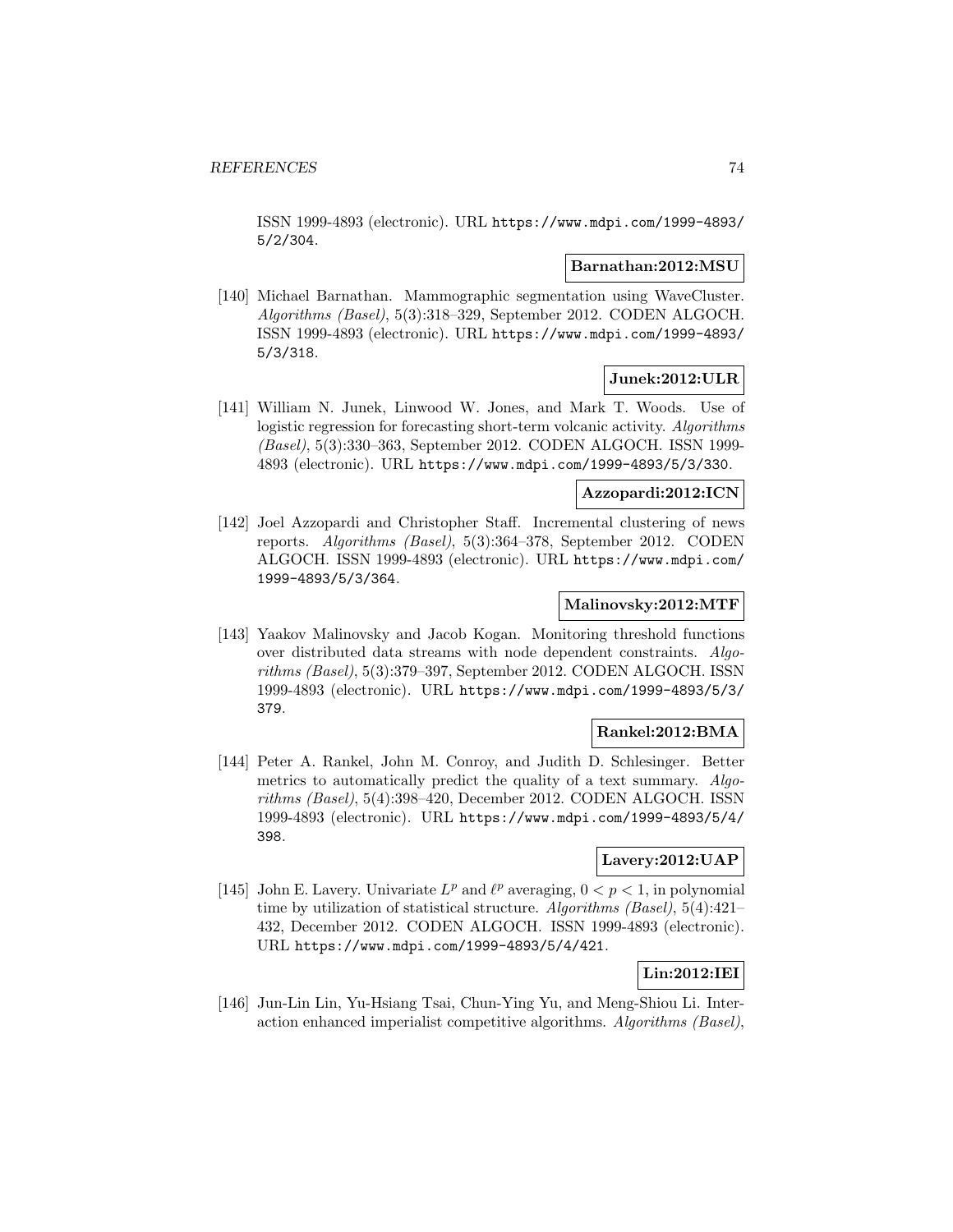5(4):433–448, December 2012. CODEN ALGOCH. ISSN 1999-4893 (electronic). URL https://www.mdpi.com/1999-4893/5/4/433.

## **Chen:2012:FUC**

[147] Toly Chen. Forecasting the unit cost of a product with some linear fuzzy collaborative forecasting models. Algorithms (Basel), 5(4):449– 468, December 2012. CODEN ALGOCH. ISSN 1999-4893 (electronic). URL https://www.mdpi.com/1999-4893/5/4/449.

### **Mahapatra:2012:CAD**

[148] Amogh Mahapatra, Nisheeth Srivastava, and Jaideep Srivastava. Contextual anomaly detection in text data. Algorithms (Basel), 5(4):469–489, December 2012. CODEN ALGOCH. ISSN 1999-4893 (electronic). URL https://www.mdpi.com/1999-4893/5/4/469.

#### **Koessler:2012:ETB**

[149] Denise R. Koessler, Benjamin W. Martin, Bruce E. Kiefer, and Michael W. Berry. The effects of tabular-based content extraction on patent document clustering. Algorithms (Basel), 5(4):490–505, December 2012. CODEN ALGOCH. ISSN 1999-4893 (electronic). URL https: //www.mdpi.com/1999-4893/5/4/490.

#### **Sapozhnikov:2012:EHD**

[150] German Sapozhnikov and Alexander Ulanov. Extracting hierarchies from data clusters for better classification. Algorithms (Basel), 5(4):506–520, December 2012. CODEN ALGOCH. ISSN 1999-4893 (electronic). URL https://www.mdpi.com/1999-4893/5/4/506.

### **Abdelbar:2012:ABP**

[151] Ashraf M. Abdelbar. Alpha–beta pruning and Althöfer's pathology-free negamax algorithm. Algorithms (Basel), 5(4):521–528, December 2012. CODEN ALGOCH. ISSN 1999-4893 (electronic). URL https://www. mdpi.com/1999-4893/5/4/521.

#### **Benvenuti:2012:FEQ**

[152] Elena Benvenuti, Giulio Ventura, and Nicola Ponara. Finite element quadrature of regularized discontinuous and singular level set functions in 3D problems. Algorithms (Basel), 5(4):529–544, December 2012. CO-DEN ALGOCH. ISSN 1999-4893 (electronic). URL https://www.mdpi. com/1999-4893/5/4/529.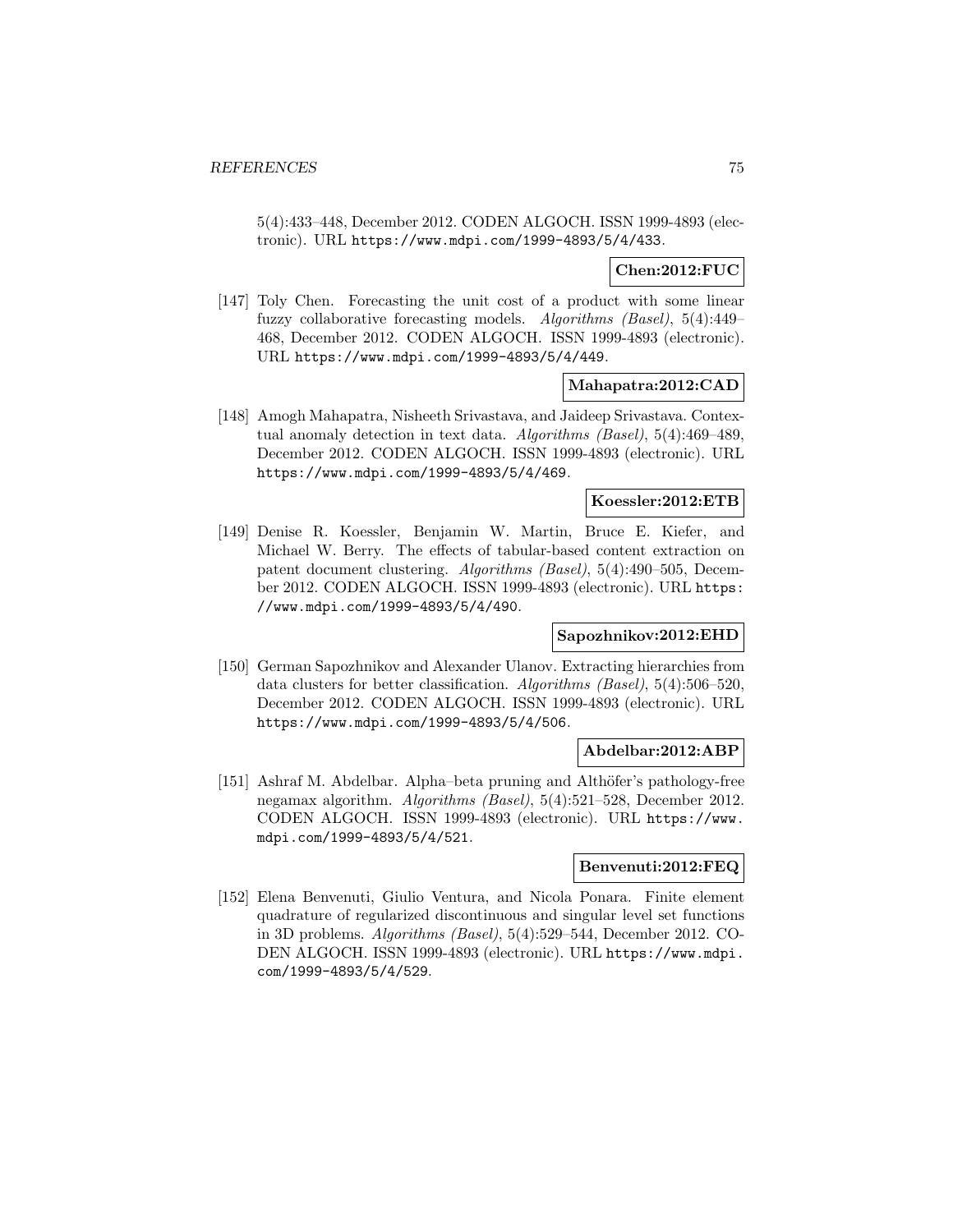#### **Prosser:2012:EAM**

[153] Patrick Prosser. Exact algorithms for maximum clique: a computational study. Algorithms (Basel), 5(4):545–587, December 2012. CODEN AL-GOCH. ISSN 1999-4893 (electronic). URL https://www.mdpi.com/ 1999-4893/5/4/545.

## **Scholkmann:2012:EAA**

[154] Felix Scholkmann, Jens Boss, and Martin Wolf. An efficient algorithm for automatic peak detection in noisy periodic and quasi-periodic signals. Algorithms (Basel), 5(4):588–603, December 2012. CODEN ALGOCH. ISSN 1999-4893 (electronic). URL https://www.mdpi.com/1999-4893/ 5/4/588.

## **Wuttke:2012:LFT**

[155] Joachim Wuttke. Laplace–Fourier transform of the stretched exponential function: Analytic error bounds, double exponential transform, and open-source implementation "libkww". Algorithms (Basel), 5(4):604– 628, December 2012. CODEN ALGOCH. ISSN 1999-4893 (electronic). URL https://www.mdpi.com/1999-4893/5/4/604.

### **Csiszar:2012:TGF**

[156] Villõ Csiszár, Péter Hussami, János Komlós, Tamás F. Móri, Lídia Rejtő, and Gábor Tusnády. Testing goodness of fit of random graph models. Algorithms (Basel), 5(4):629–635, December 2012. CODEN ALGOCH. ISSN 1999-4893 (electronic). URL https://www.mdpi.com/1999-4893/ 5/4/629.

### **Giuliani:2012:EDM**

[157] Donatella Giuliani. Edge detection from MRI and DTI images with an anisotropic vector field flow using a divergence map. Algorithms (Basel), 5(4):636–653, December 2012. CODEN ALGOCH. ISSN 1999-4893 (electronic). URL https://www.mdpi.com/1999-4893/5/4/636.

#### **Toda:2012:ECO**

[158] Takahisa Toda. Extracting co-occurrence relations from ZDDs. Algorithms (Basel), 5(4):654–667, December 2012. CODEN ALGOCH. ISSN 1999-4893 (electronic). URL https://www.mdpi.com/1999-4893/5/4/ 654.

#### **Bonizzoni:2013:MDP**

[159] Paola Bonizzoni, Riccardo Dondi, and Yuri Pirola. Maximum disjoint paths on edge-colored graphs: Approximability and tractability. Algo-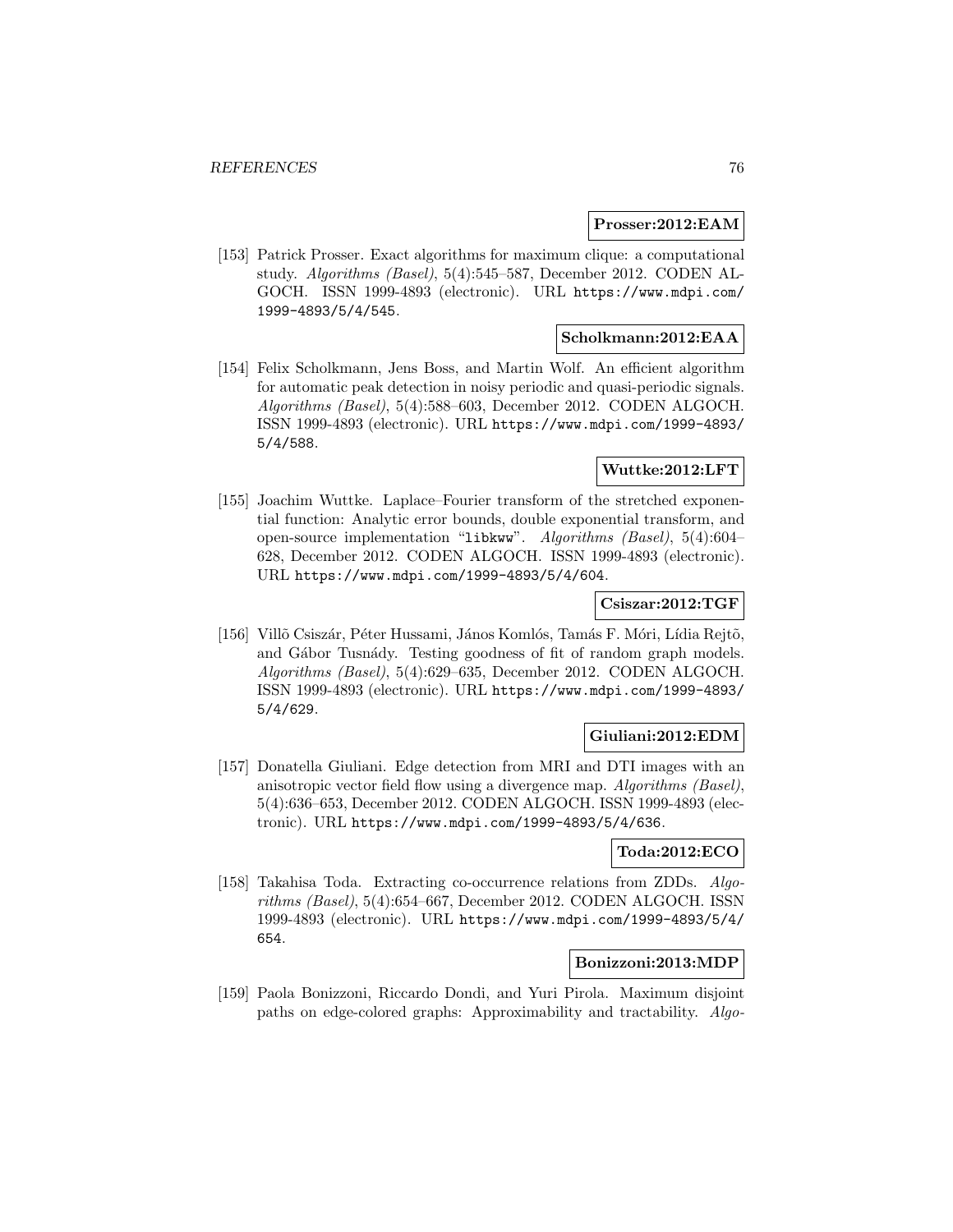rithms (Basel), 6(1):1–11, March 2013. CODEN ALGOCH. ISSN 1999- 4893 (electronic). URL https://www.mdpi.com/1999-4893/6/1/1.

## **Tian:2013:MCD**

[160] Ye Tian, Qingwei Jin, John E. Lavery, and Shu-Cherng Fang.  $\ell^1$  major component detection and analysis  $(\ell^1 \text{ MCDA})$ : Foundations in two dimensions. Algorithms (Basel), 6(1):12–28, March 2013. CODEN AL-GOCH. ISSN 1999-4893 (electronic). URL https://www.mdpi.com/ 1999-4893/6/1/12.

#### **Nikolidakis:2013:EER**

[161] Stefanos A. Nikolidakis, Dionisis Kandris, Dimitrios D. Vergados, and Christos Douligeris. Energy efficient routing in wireless sensor networks through balanced clustering. Algorithms (Basel), 6(1):29–42, March 2013. CODEN ALGOCH. ISSN 1999-4893 (electronic). URL https:// www.mdpi.com/1999-4893/6/1/29.

### **Marzban:2013:CSP**

[162] Marjan Marzban and Qian-Ping Gu. Computational study on a PTAS for planar dominating set problem. Algorithms (Basel), 6(1):43–59, March 2013. CODEN ALGOCH. ISSN 1999-4893 (electronic). URL https:// www.mdpi.com/1999-4893/6/1/43.

## **Uehara:2013:TIG**

[163] Ryuhei Uehara. Tractabilities and intractabilities on geometric intersection graphs. Algorithms (Basel), 6(1):60–83, March 2013. CODEN ALGOCH. ISSN 1999-4893 (electronic). URL https://www.mdpi.com/ 1999-4893/6/1/60.

### **Isaacs:2013:DTS**

[164] Jason T. Isaacs and João P. Hespanha. Dubins traveling salesman problem with neighborhoods: a graph-based approach. Algorithms (Basel), 6 (1):84–99, March 2013. CODEN ALGOCH. ISSN 1999-4893 (electronic). URL https://www.mdpi.com/1999-4893/6/1/84.

#### **Takes:2013:CED**

[165] Frank W. Takes and Walter A. Kosters. Computing the eccentricity distribution of large graphs. Algorithms (Basel), 6(1):100–118, March 2013. CODEN ALGOCH. ISSN 1999-4893 (electronic). URL https:// www.mdpi.com/1999-4893/6/1/100.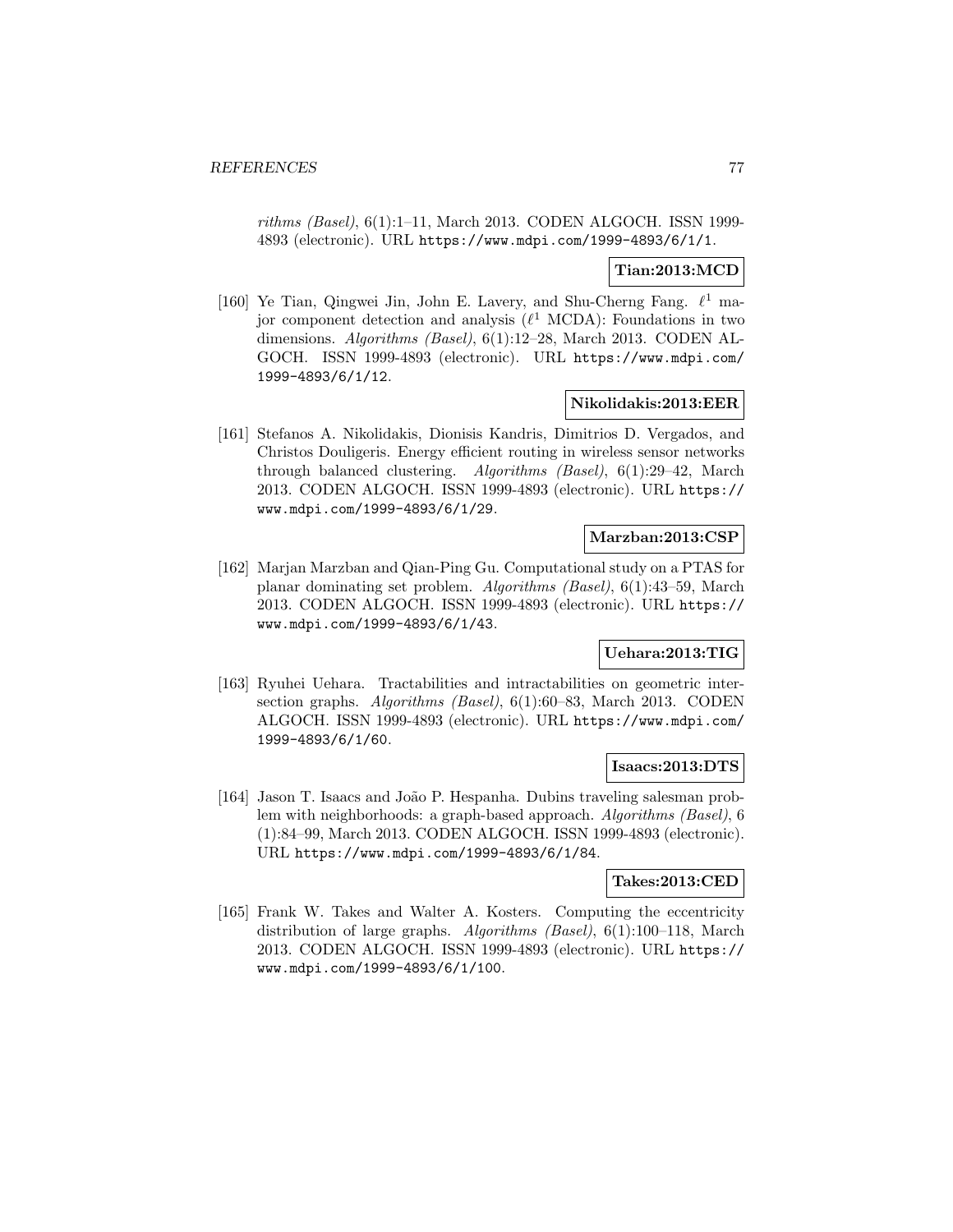#### **Akutsu:2013:PTA**

[166] Tatsuya Akutsu and Takeyuki Tamura. A polynomial-time algorithm for computing the maximum common connected edge subgraph of outerplanar graphs of bounded degree. Algorithms (Basel), 6(1):119–135, March 2013. CODEN ALGOCH. ISSN 1999-4893 (electronic). URL https://www.mdpi.com/1999-4893/6/1/119.

# **Ma:2013:ANN**

[167] Jun Ma. Algorithms for non-negatively constrained maximum penalized likelihood reconstruction in tomographic imaging. Algorithms (Basel), 6(1):136–160, March 2013. CODEN ALGOCH. ISSN 1999-4893 (electronic). URL https://www.mdpi.com/1999-4893/6/1/136.

### **Kiraly:2013:SMF**

[168] Tamás Király and Júlia Pap. Stable multicommodity flows. Algorithms (Basel), 6(1):161–168, March 2013. CODEN ALGOCH. ISSN 1999-4893 (electronic). URL https://www.mdpi.com/1999-4893/6/1/161.

### **Bailey:2013:OSI**

[169] David H. Bailey and Marcos L´opez de Prado. An open-source implementation of the critical-line algorithm for portfolio optimization. Algorithms (Basel), 6(1):169–196, March 2013. CODEN ALGOCH. ISSN 1999-4893 (electronic). URL https://www.mdpi.com/1999-4893/6/1/169.

### **Cirani:2013:ESM**

[170] Simone Cirani, Gianluigi Ferrari, and Luca Veltri. Enforcing security mechanisms in the IP-based Internet of Things: an algorithmic overview. Algorithms (Basel), 6(2):197–226, June 2013. CODEN ALGOCH. ISSN 1999-4893 (electronic). URL https://www.mdpi.com/1999-4893/6/2/ 197.

## **Chen:2013:SUC**

[171] Ruey-Maw Chen and Hsiao-Fang Shih. Solving university course timetabling problems using constriction particle swarm optimization with local search. Algorithms (Basel),  $6(2):227-244$ , June 2013. CODEN ALGOCH. ISSN 1999-4893 (electronic). URL https://www.mdpi.com/ 1999-4893/6/2/227.

## **Jakob:2013:FRM**

[172] Wilfried Jakob, Sylvia Strack, Alexander Quinte, Günther Bengel, Karl-Uwe Stucky, and Wolfgang Süß. Fast rescheduling of multiple workflows to constrained heterogeneous resources using multi-criteria memetic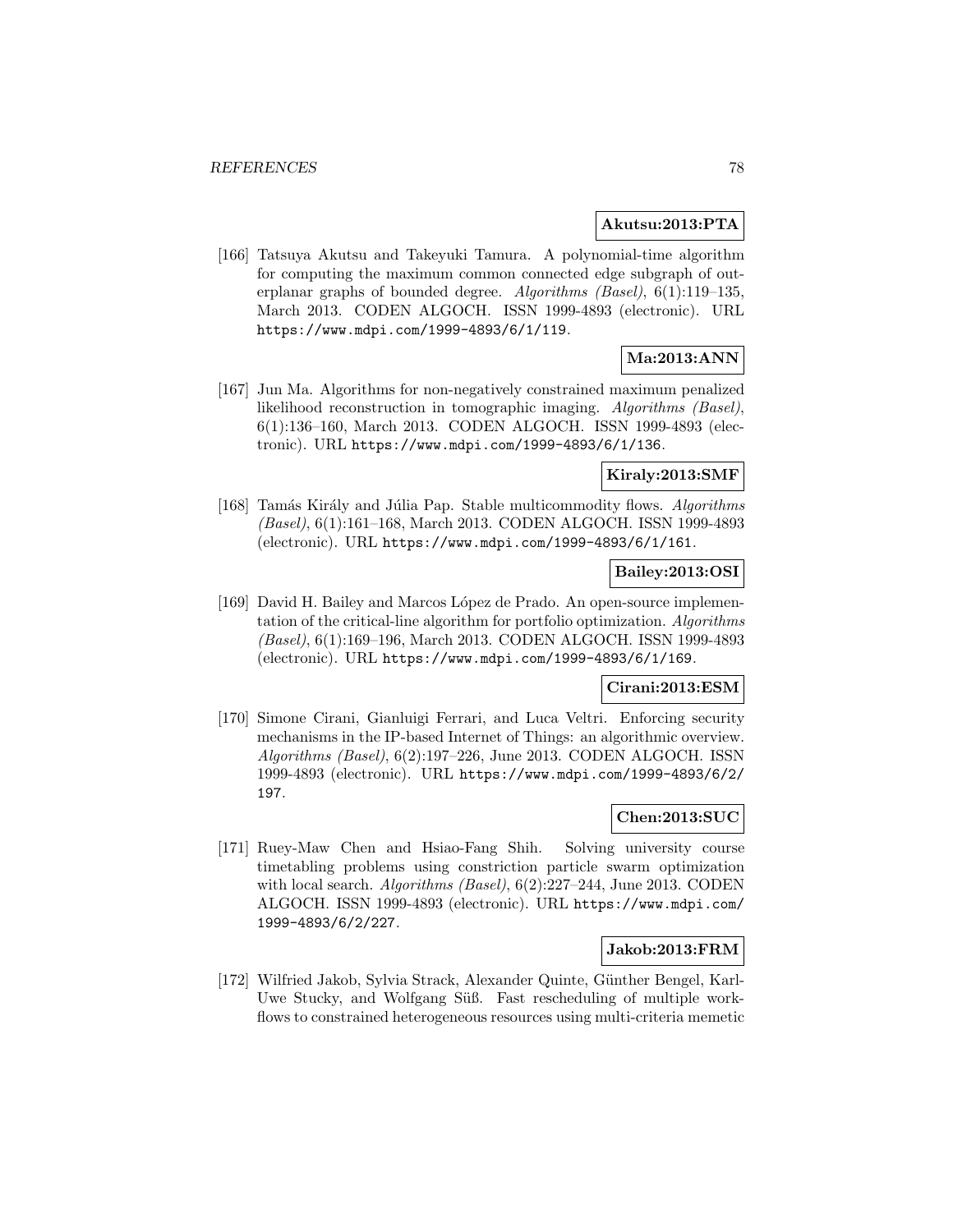computing. Algorithms (Basel), 6(2):245–277, June 2013. CODEN AL-GOCH. ISSN 1999-4893 (electronic). URL https://www.mdpi.com/ 1999-4893/6/2/245.

### **Solos:2013:GTP**

[173] Ioannis P. Solos, Ioannis X. Tassopoulos, and Grigorios N. Beligiannis. A generic two-phase stochastic variable neighborhood approach for effectively solving the nurse rostering problem. Algorithms (Basel), 6(2): 278–308, June 2013. CODEN ALGOCH. ISSN 1999-4893 (electronic). URL https://www.mdpi.com/1999-4893/6/2/278.

## **Mazza:2013:MSC**

[174] Tommaso Mazza and Stefano Castellana. Multi-sided compression performance assessment of ABI SOLiD WES data. Algorithms (Basel), 6(2): 309–318, June 2013. CODEN ALGOCH. ISSN 1999-4893 (electronic). URL https://www.mdpi.com/1999-4893/6/2/309.

## **Abeliuk:2013:PCS**

[175] Andrés Abeliuk, Rodrigo Cánovas, and Gonzalo Navarro. Practical compressed suffix trees. Algorithms (Basel), 6(2):319–351, June 2013. CO-DEN ALGOCH. ISSN 1999-4893 (electronic). URL https://www.mdpi. com/1999-4893/6/2/319.

# **Comin:2013:FDP**

[176] Matteo Comin and Davide Verzotto. Filtering degenerate patterns with application to protein sequence analysis. Algorithms (Basel), 6(2):352– 370, June 2013. CODEN ALGOCH. ISSN 1999-4893 (electronic). URL https://www.mdpi.com/1999-4893/6/2/352.

#### **Inoshita:2013:IMO**

[177] Takao Inoshita, Robert W. Irving, Kazuo Iwama, Shuichi Miyazaki, and Takashi Nagase. Improving man-optimal stable matchings by minimum change of preference lists. Algorithms (Basel), 6(2):371–382, June 2013. CODEN ALGOCH. ISSN 1999-4893 (electronic). URL https://www. mdpi.com/1999-4893/6/2/371.

## **Cheng:2013:MLS**

[178] Christine T. Cheng and Eric McDermid. Maximum locally stable matchings. Algorithms (Basel), 6(3):383–395, September 2013. CODEN AL-GOCH. ISSN 1999-4893 (electronic). URL https://www.mdpi.com/ 1999-4893/6/3/383.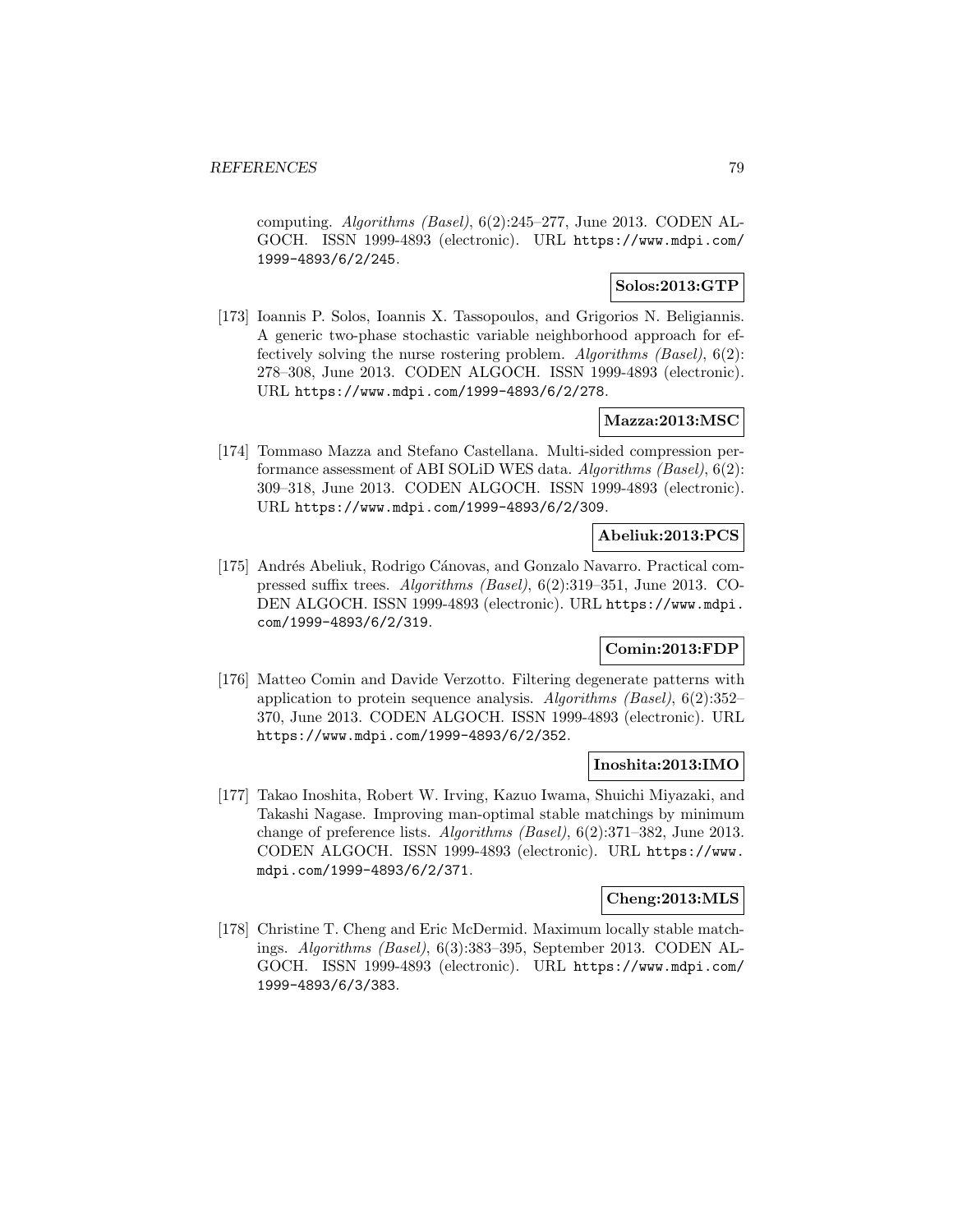#### **Tazehkand:2013:NHR**

[179] Soheil Jahangiri Tazehkand, Seyed Naser Hashemi, and Hadi Poormohammadi. New heuristics for rooted triplet consistency. Algorithms (Basel), 6(3):396–406, September 2013. CODEN ALGOCH. ISSN 1999- 4893 (electronic). URL https://www.mdpi.com/1999-4893/6/3/396.

#### **Premanode:2013:NRN**

[180] Bhusana Premanode, Jumlong Vongprasert, and Christofer Toumazou. Noise reduction for nonlinear nonstationary time series data using averaging intrinsic mode function. Algorithms (Basel), 6(3):407–429, September 2013. CODEN ALGOCH. ISSN 1999-4893 (electronic). URL https:// www.mdpi.com/1999-4893/6/3/407.

#### **Haiminen:2013:ESC**

[181] Niina Haiminen, Filippo Utro, Claude Lebreton, Pascal Flament, Zivan Karaman, and Laxmi Parida. Efficient in silico chromosomal representation of populations via indexing ancestral genomes. Algorithms (Basel), 6(3):430–441, September 2013. CODEN ALGOCH. ISSN 1999-4893 (electronic). URL https://www.mdpi.com/1999-4893/6/3/430.

#### **Kambayashi:2013:RRP**

[182] Yasushi Kambayashi. A review of routing protocols based on ant-like mobile agents. Algorithms (Basel), 6(3):442–456, September 2013. CODEN ALGOCH. ISSN 1999-4893 (electronic). URL https://www.mdpi.com/ 1999-4893/6/3/442.

#### **Jansson:2013:SIG**

[183] Jesper Jansson. Special issue on graph algorithms. Algorithms (Basel), 6(3):457–458, September 2013. CODEN ALGOCH. ISSN 1999-4893 (electronic). URL https://www.mdpi.com/1999-4893/6/3/457.

## **Hsu:2013:UIN**

[184] Li-Yen Hsu. Ubiquitous integrity via network integration and parallelism — sustaining pedestrian/bike urbanism. Algorithms (Basel),  $6(3):459-$ 470, September 2013. CODEN ALGOCH. ISSN 1999-4893 (electronic). URL https://www.mdpi.com/1999-4893/6/3/459.

### **Kiraly:2013:LTL**

[185] Zoltán Király. Linear time local approximation algorithm for maximum stable marriage. Algorithms (Basel), 6(3):471–484, September 2013. CO-DEN ALGOCH. ISSN 1999-4893 (electronic). URL https://www.mdpi. com/1999-4893/6/3/471.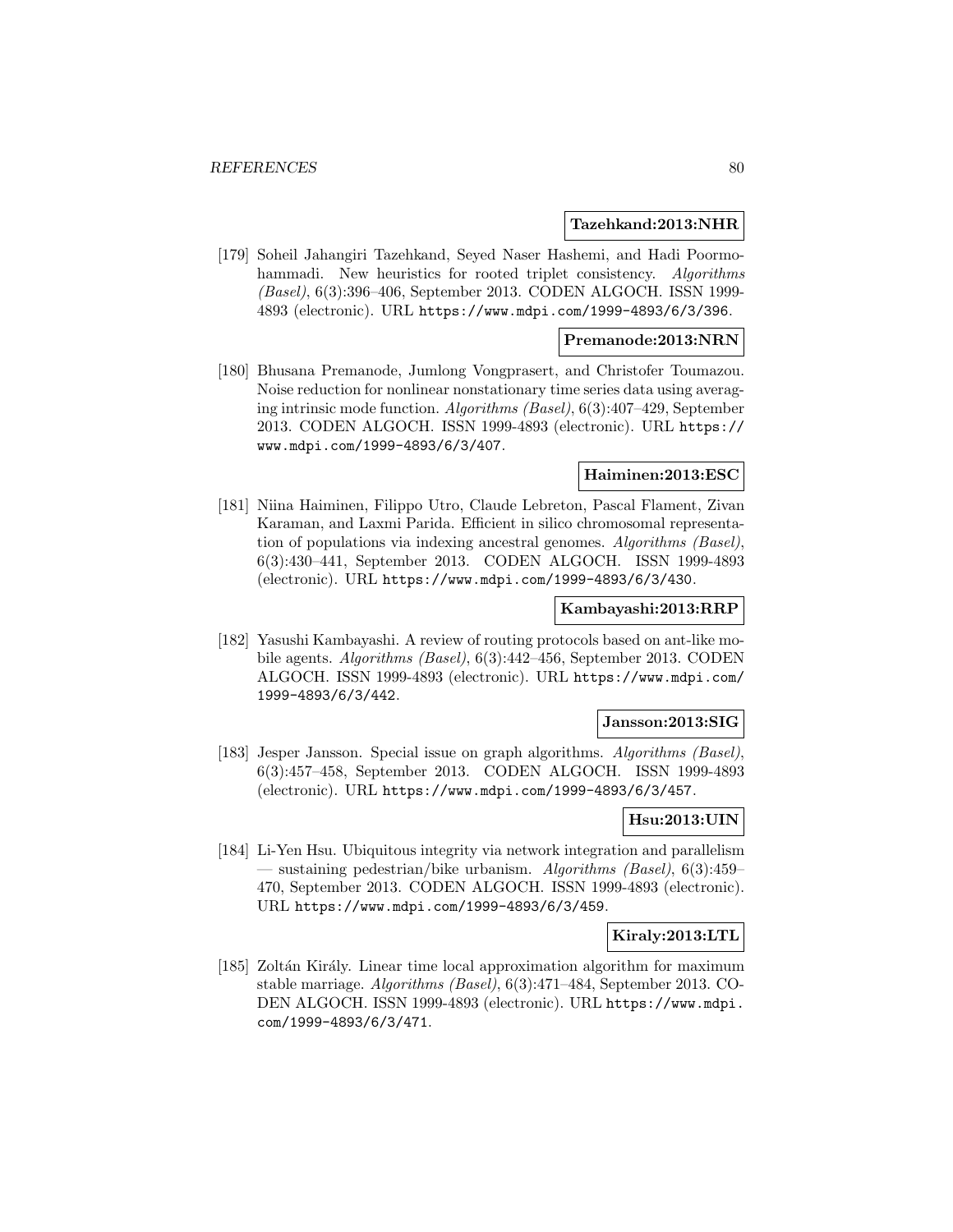## **Zhu:2013:SAS**

[186] Daxin Zhu and Xiaodong Wang. A simple algorithm for solving for the generalized longest common subsequence (LCS) problem with a substring exclusion constraint. Algorithms (Basel), 6(3):485–493, September 2013. CODEN ALGOCH. ISSN 1999-4893 (electronic). URL https://www. mdpi.com/1999-4893/6/3/485.

## **Tancredi:2013:AMA**

[187] Urbano Tancredi, Domenico Accardo, Giancarmine Fasano, Alfredo Renga, Giancarlo Rufino, and Giuseppe Maresca. An algorithm for managing aircraft movement on an airport surface. Algorithms (Basel), 6(3): 494–511, September 2013. CODEN ALGOCH. ISSN 1999-4893 (electronic). URL https://www.mdpi.com/1999-4893/6/3/494.

### **Taher:2013:ESS**

[188] Fatma Taher, Naoufel Werghi, Hussain Al-Ahmad, and Christian Donner. Extraction and segmentation of sputum cells for lung cancer early diagnosis. Algorithms (Basel), 6(3):512–531, September 2013. CODEN ALGOCH. ISSN 1999-4893 (electronic). URL https://www.mdpi.com/ 1999-4893/6/3/512.

## **Cseh:2013:SFT**

[189] Agnes Cseh, Jannik Matuschke, and Martin Skutella. Stable flows over ´ time. Algorithms (Basel), 6(3):532–545, September 2013. CODEN AL-GOCH. ISSN 1999-4893 (electronic). URL https://www.mdpi.com/ 1999-4893/6/3/532.

### **Ghaffarizadeh:2013:QTL**

[190] Ahmadreza Ghaffarizadeh, Mehdi Eftekhari, Ali K. Esmailizadeh, and Nicholas S. Flann. Quantitative trait loci mapping problem: An extinction-based multi-objective evolutionary algorithm approach. Algorithms (Basel), 6(3):546–564, September 2013. CODEN ALGOCH. ISSN 1999-4893 (electronic). URL https://www.mdpi.com/1999-4893/ 6/3/546.

#### **Cimino:2013:EAT**

[191] Mario G. C. A. Cimino and Gigliola Vaglini. An emergent approach to text analysis based on a connectionist model and the web. Algorithms (Basel), 6(3):565–590, September 2013. CODEN ALGOCH. ISSN 1999- 4893 (electronic). URL https://www.mdpi.com/1999-4893/6/3/565.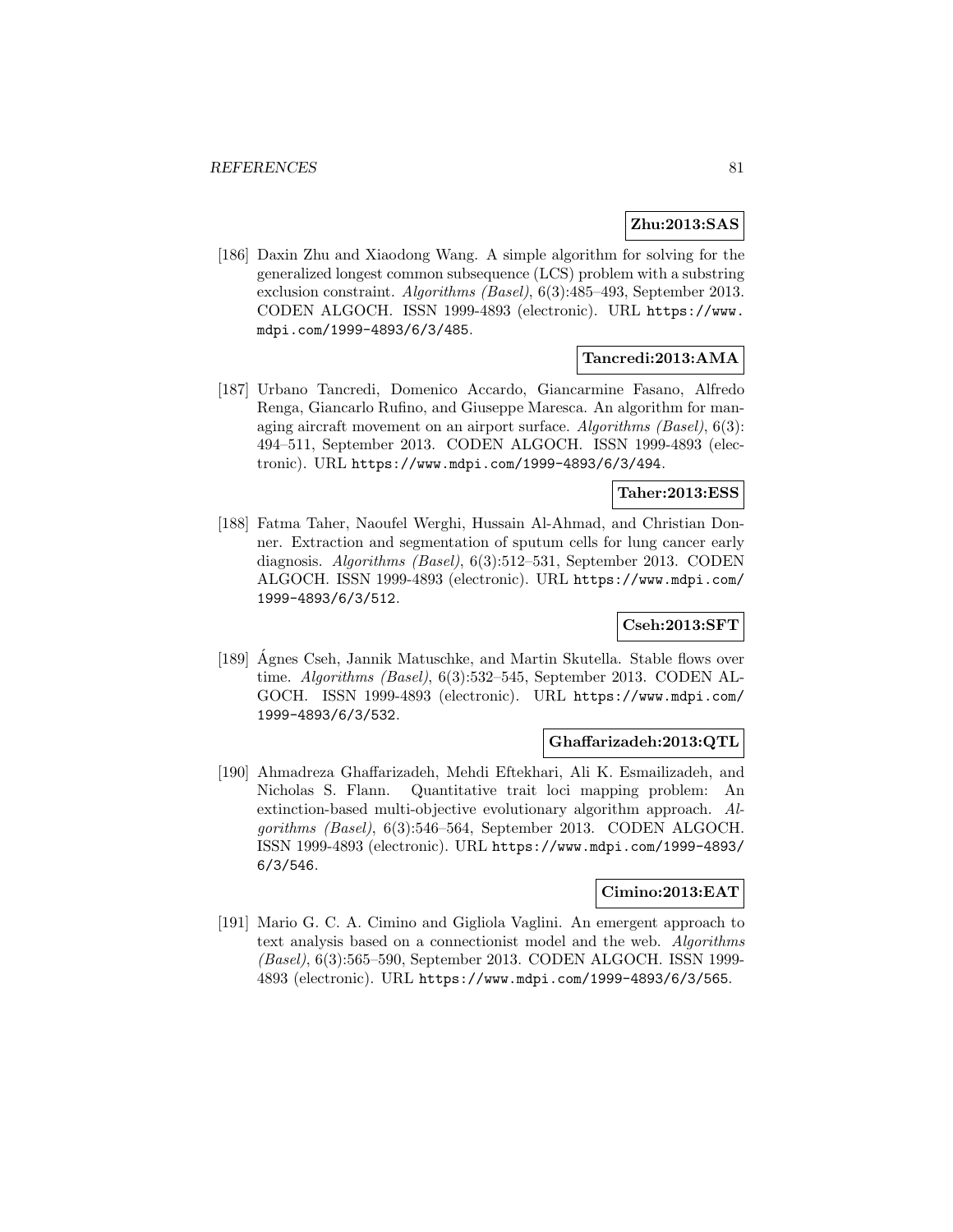#### **Gelain:2013:LSA**

[192] Mirco Gelain, Maria Silvia Pini, Francesca Rossi, K. Brent Venable, and Toby Walsh. Local search approaches in stable matching problems. Algorithms (Basel), 6(4):591–617, December 2013. CODEN ALGOCH. ISSN 1999-4893 (electronic). URL https://www.mdpi.com/1999-4893/6/4/ 591.

## **McCreesh:2013:MTS**

[193] Ciaran McCreesh and Patrick Prosser. Multi-threading a state-of-the-art maximum clique algorithm. Algorithms (Basel), 6(4):618–635, December 2013. CODEN ALGOCH. ISSN 1999-4893 (electronic). URL https:// www.mdpi.com/1999-4893/6/4/618.

# **Fu:2013:STM**

[194] Bin Fu, Yunhui Fu, and Yuan Xue. Sublinear time motif discovery from multiple sequences. Algorithms (Basel), 6(4):636–677, December 2013. CODEN ALGOCH. ISSN 1999-4893 (electronic). URL https://www. mdpi.com/1999-4893/6/4/636.

#### **Bredereck:2013:PGA**

[195] Robert Bredereck, André Nichterlein, and Rolf Niedermeier. Patternguided *k*-anonymity. *Algorithms (Basel)*,  $6(4):678-701$ , December 2013. CODEN ALGOCH. ISSN 1999-4893 (electronic). URL https://www. mdpi.com/1999-4893/6/4/678.

## **Hogg:2013:NPS**

[196] Jonathan Hogg and Jennifer Scott. New parallel sparse direct solvers for multicore architectures. Algorithms (Basel), 6(4):702–725, December 2013. CODEN ALGOCH. ISSN 1999-4893 (electronic). URL https:// www.mdpi.com/1999-4893/6/4/702.

### **Zhang:2013:ELS**

[197] Zhiqiang Zhang, Ansheng Ye, Xiaoqing Zhou, and Zehui Shao. An efficient local search for the feedback vertex set problem. Algorithms (Basel), 6(4):726–746, December 2013. CODEN ALGOCH. ISSN 1999-4893 (electronic). URL https://www.mdpi.com/1999-4893/6/4/726.

### **Sicard:2013:MCP**

[198] Nicolas Sicard, Yogi Satrya Aryadinata, Federico Del Razo Lopez, Anne Laurent, and Perfecto Malaquias Quintero Flores. Multi-core parallel gradual pattern mining based on multi-precision fuzzy orderings. Algorithms (Basel), 6(4):747–761, December 2013. CODEN ALGOCH. ISSN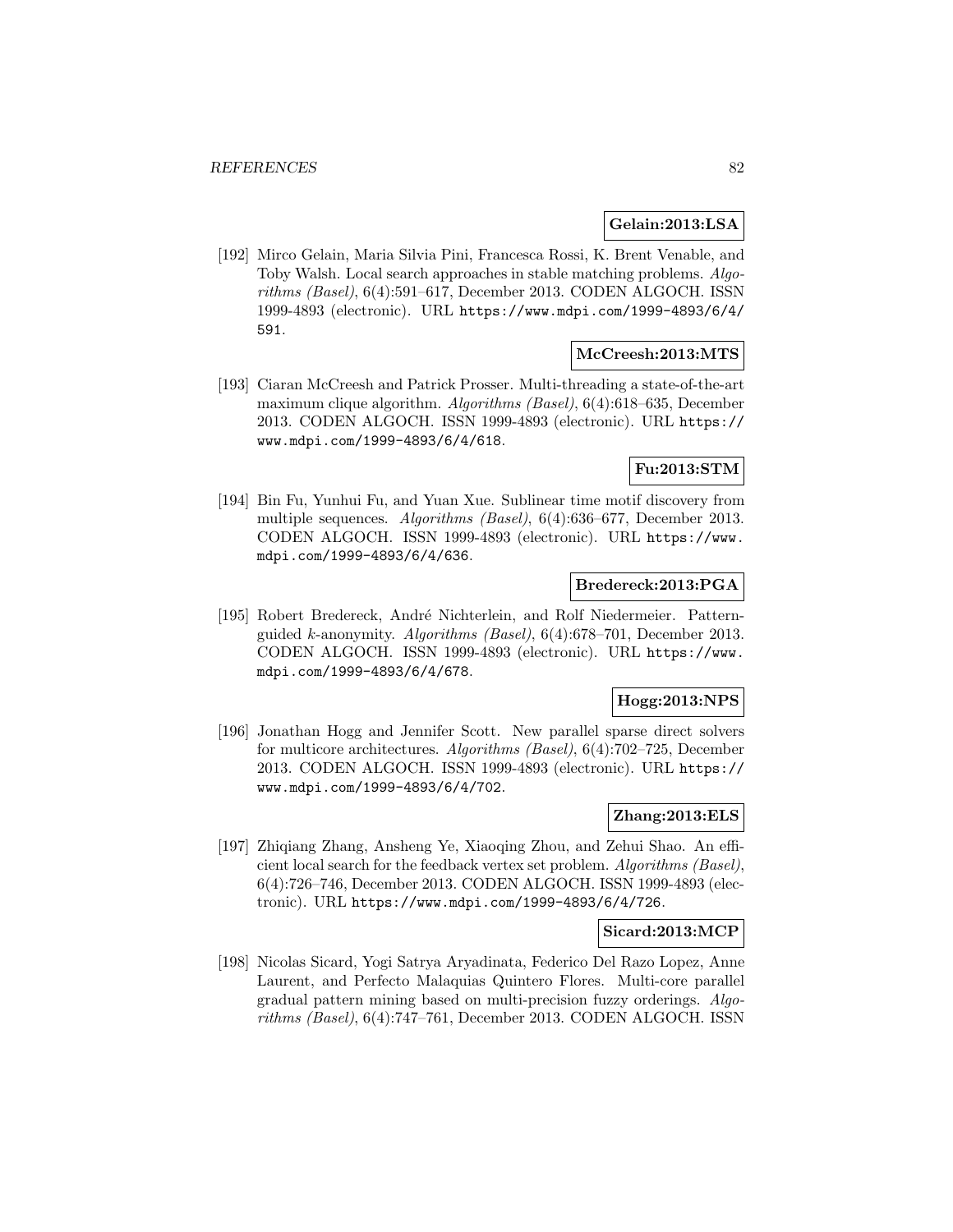1999-4893 (electronic). URL https://www.mdpi.com/1999-4893/6/4/ 747.

## **Jabari:2013:VHR**

[199] Shabnam Jabari and Yun Zhang. Very high resolution satellite image classification using fuzzy rule-based systems. Algorithms (Basel), 6(4): 762–781, December 2013. CODEN ALGOCH. ISSN 1999-4893 (electronic). URL https://www.mdpi.com/1999-4893/6/4/762.

## **Pini:2013:SOM**

[200] Maria Silvia Pini, Francesca Rossi, K. Brent Venable, and Toby Walsh. Stability, optimality and manipulation in matching problems with weighted preferences. Algorithms (Basel), 6(4):782-804, December 2013. CODEN ALGOCH. ISSN 1999-4893 (electronic). URL https://www. mdpi.com/1999-4893/6/4/782.

## **Bandyopadhyay:2013:PMA**

[201] Shibdas Bandyopadhyay, Sartaj Sahni, and Sanguthevar Rajasekaran. PMS6MC: a multicore algorithm for motif discovery. Algorithms (Basel), 6(4):805–823, December 2013. CODEN ALGOCH. ISSN 1999-4893 (electronic). URL https://www.mdpi.com/1999-4893/6/4/805.

### **Georgiadis:2013:OPD**

[202] Giorgos Georgiadis and Marina Papatriantafilou. Overlays with preferences: Distributed, adaptive approximation algorithms for matching with preference lists. Algorithms (Basel), 6(4):824–856, December 2013. CODEN ALGOCH. ISSN 1999-4893 (electronic). URL https://www. mdpi.com/1999-4893/6/4/824.

#### **Benner:2013:SME**

[203] Peter Benner, Pablo Ezzatti, Hermann Mena, Enrique S. Quintana-Ortí, and Alfredo Remón. Solving matrix equations on multi-core and manycore architectures. Algorithms (Basel), 6(4):857–870, December 2013. CODEN ALGOCH. ISSN 1999-4893 (electronic). URL https://www. mdpi.com/1999-4893/6/4/857.

## **He:2013:SSR**

[204] Jun He, Ming-Wei Gao, Lei Zhang, and Hao Wu. Sparse signal recovery from fixed low-rank subspace via compressive measurement. Algorithms (Basel), 6(4):871–882, December 2013. CODEN ALGOCH. ISSN 1999- 4893 (electronic). URL https://www.mdpi.com/1999-4893/6/4/871.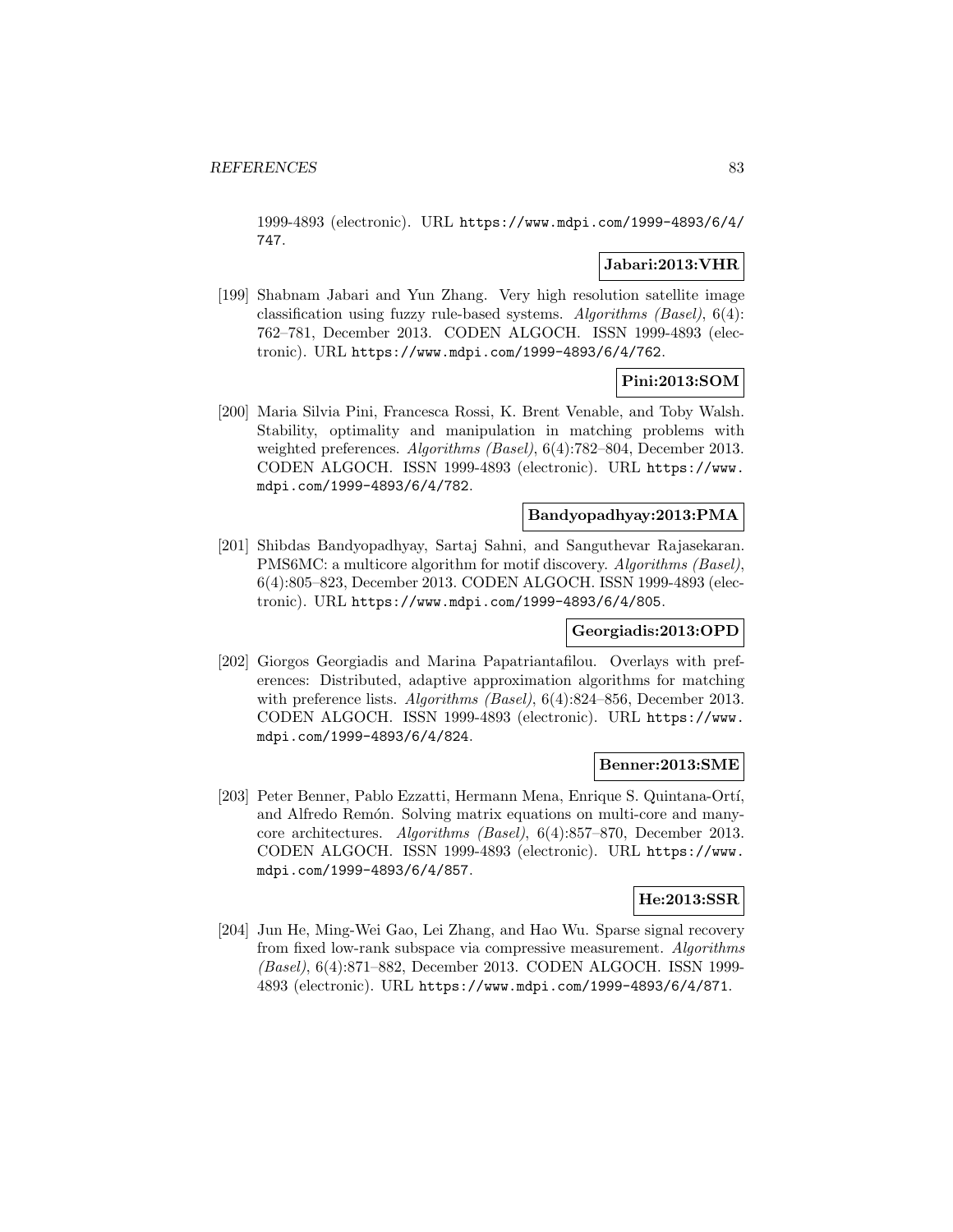### **Fleiner:2014:SMF**

[205] Tamás Fleiner. On stable matchings and flows. Algorithms (Basel), 7 (1):1–14, March 2014. CODEN ALGOCH. ISSN 1999-4893 (electronic). URL https://www.mdpi.com/1999-4893/7/1/1.

## **Zhang:2014:BIM**

[206] Min-Xia Zhang, Bei Zhang, and Yu-Jun Zheng. Bio-inspired metaheuristics for emergency transportation problems. Algorithms (Basel), 7 (1):15–31, March 2014. CODEN ALGOCH. ISSN 1999-4893 (electronic). URL https://www.mdpi.com/1999-4893/7/1/15.

## **Fleiner:2014:CFB**

[207] Tamàs Fleiner and Zsuzsanna Jankó. Choice function-based two-sided markets: Stability, lattice property, path independence and algorithms. Algorithms (Basel), 7(1):32–59, March 2014. CODEN ALGOCH. ISSN 1999-4893 (electronic). URL https://www.mdpi.com/1999-4893/7/1/ 32.

## **Office:2014:ARA**

[208] Algorithms Editorial Office. Acknowledgement to reviewers of algorithms in 2013. Algorithms (Basel), 7(1):60–61, March 2014. CODEN AL-GOCH. ISSN 1999-4893 (electronic). URL https://www.mdpi.com/ 1999-4893/7/1/60.

### **Giegerich:2014:MDP**

[209] Robert Giegerich and Héléne Touzet. Modeling dynamic programming problems over sequences and trees with inverse coupled rewrite systems. Algorithms (Basel), 7(1):62–144, March 2014. CODEN ALGOCH. ISSN 1999-4893 (electronic). URL https://www.mdpi.com/1999-4893/7/1/ 62.

## **Jung:2014:MST**

[210] Changyong Jung, Suk Jin Lee, and Vijay Bhuse. The minimum scheduling time for convergecast in wireless sensor networks. Algorithms (Basel), 7(1):145–165, March 2014. CODEN ALGOCH. ISSN 1999-4893 (electronic). URL https://www.mdpi.com/1999-4893/7/1/145.

# **Jakob:2014:POC**

[211] Wilfried Jakob and Christian Blume. Pareto optimization or cascaded weighted sum: A comparison of concepts. Algorithms (Basel), 7(1):166– 185, March 2014. CODEN ALGOCH. ISSN 1999-4893 (electronic). URL https://www.mdpi.com/1999-4893/7/1/166. See correction [213].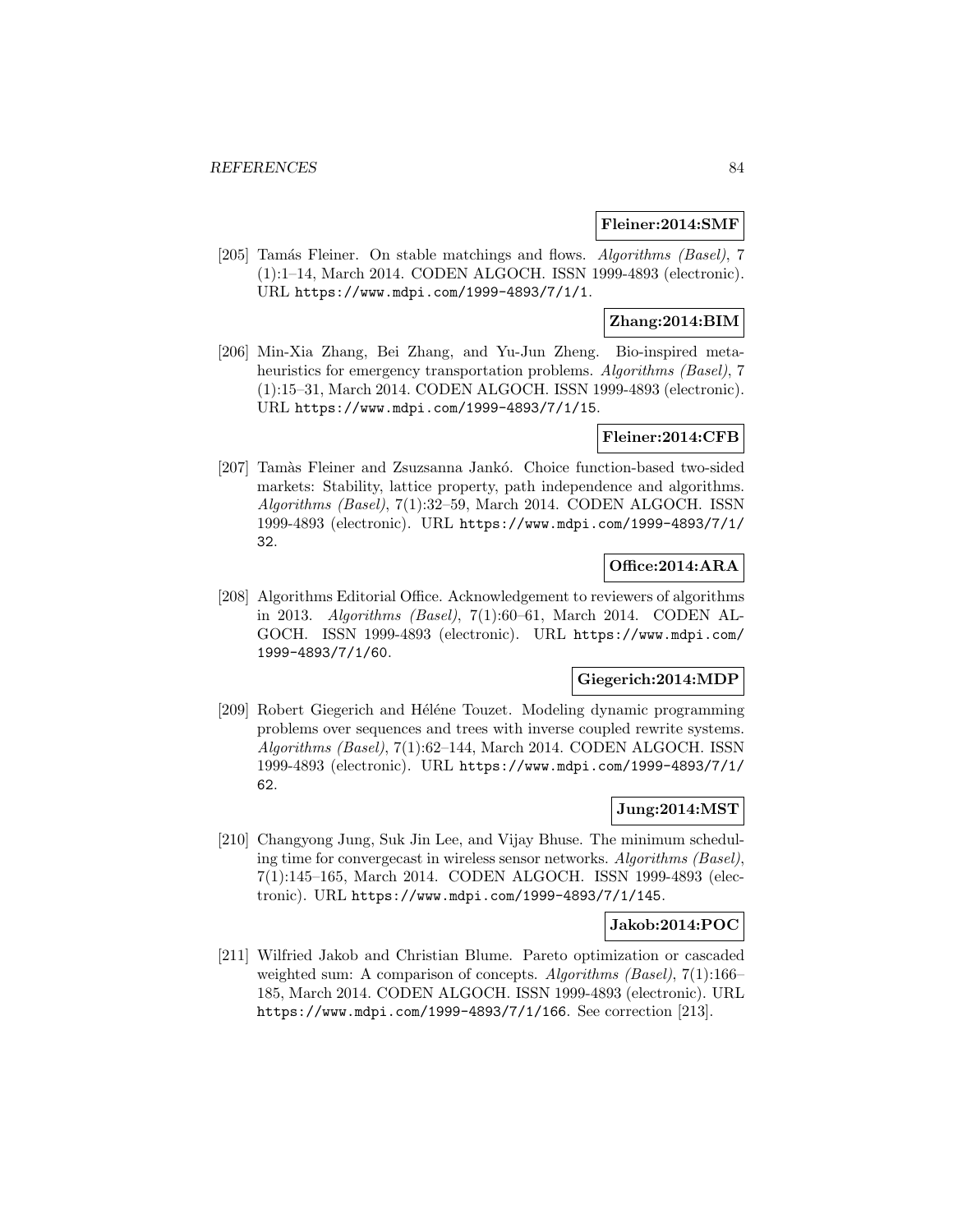#### **Makinen:2014:ESI**

[212] Veli Mäkinen. Editorial: Special issue on algorithms for sequence analysis and storage. Algorithms (Basel), 7(1):186–187, March 2014. CODEN ALGOCH. ISSN 1999-4893 (electronic). URL https://www.mdpi.com/ 1999-4893/7/1/186.

# **Iwama:2014:CPO**

[213] Kazuo Iwama. Correction: Pareto Optimization or Cascaded Weighted Sum: a Comparison of Concepts. Algorithms 2014, **7**, 166–185. Algorithms (Basel), 7(2):188, June 2014. CODEN ALGOCH. ISSN 1999- 4893 (electronic). URL https://www.mdpi.com/1999-4893/7/2/188. See [211].

## **Paluch:2014:FSA**

[214] Katarzyna Paluch. Faster and simpler approximation of stable matchings. Algorithms (Basel), 7(2):189–202, June 2014. CODEN ALGOCH. ISSN 1999-4893 (electronic). URL https://www.mdpi.com/1999-4893/ 7/2/189.

## **Biro:2014:ESI**

[215] Péter Biró and David F. Manlove. Editorial: Special issue on matching under preferences. Algorithms (Basel), 7(2):203–205, June 2014. CODEN ALGOCH. ISSN 1999-4893 (electronic). URL https://www.mdpi.com/ 1999-4893/7/2/203.

## **Williams:2014:SDS**

[216] Howard Williams and Mark Bishop. Stochastic diffusion search: a comparison of swarm intelligence parameter estimation algorithms with RANSAC. Algorithms (Basel), 7(2):206–228, June 2014. CODEN AL-GOCH. ISSN 1999-4893 (electronic). URL https://www.mdpi.com/ 1999-4893/7/2/206.

### **Xu:2014:AIC**

[217] Shuhui Xu, Yong Wang, and Aiqin Huang. Application of imperialist competitive algorithm on solving the traveling salesman problem. Algorithms (Basel), 7(2):229–242, June 2014. CODEN ALGOCH. ISSN 1999-4893 (electronic). URL https://www.mdpi.com/1999-4893/7/2/ 229.

#### **Zechner:2014:EAS**

[218] Niklas Zechner and Andrzej Lingas. Efficient algorithms for subgraph listing. Algorithms (Basel), 7(2):243–252, June 2014. CODEN ALGOCH.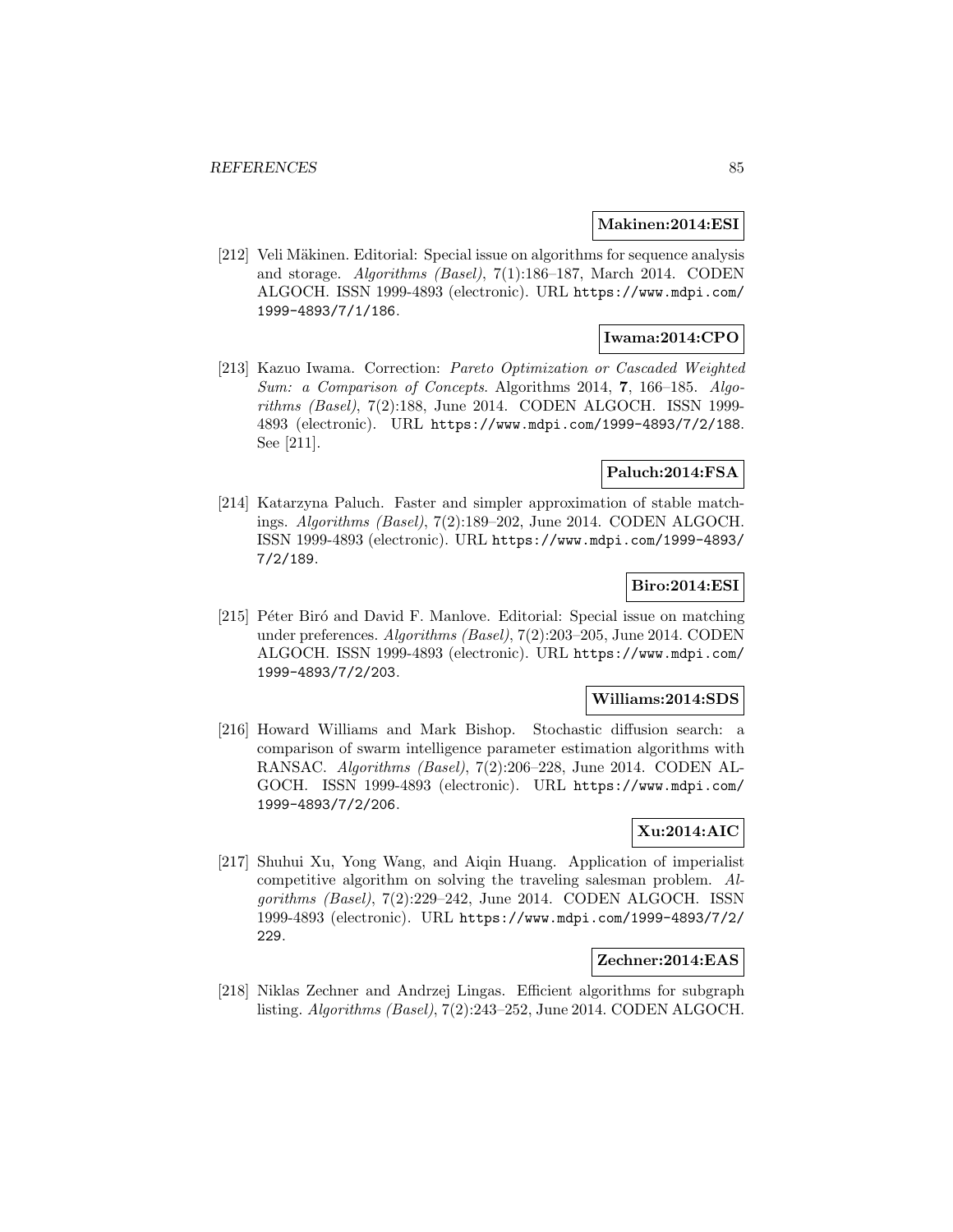ISSN 1999-4893 (electronic). URL https://www.mdpi.com/1999-4893/ 7/2/243.

## **Lin:2014:FQS**

[219] Jie Lin, Donald Adjeroh, and Yue Jiang. A faster quick search algorithm. Algorithms (Basel), 7(2):253–275, June 2014. CODEN ALGOCH. ISSN 1999-4893 (electronic). URL https://www.mdpi.com/1999-4893/7/2/ 253.

## **Burns:2014:GSR**

[220] Brian L. Burns, Neil E. Wilson, and M. Albert Thomas. Group sparse reconstruction of multi-dimensional spectroscopic imaging in human brain in vivo. Algorithms (Basel), 7(3):276–294, September 2014. CODEN ALGOCH. ISSN 1999-4893 (electronic). URL https://www.mdpi.com/ 1999-4893/7/3/276.

## **Kolonias:2014:SET**

[221] Vasileios Kolonias, George Goulas, Christos Gogos, Panayiotis Alefragis, and Efthymios Housos. Solving the examination timetabling problem in GPUs. Algorithms (Basel), 7(3):295–327, September 2014. CODEN ALGOCH. ISSN 1999-4893 (electronic). URL https://www.mdpi.com/ 1999-4893/7/3/295.

## **Latif:2014:EDU**

[222] Aadil Latif and Peter Palensky. Economic dispatch using modified bat algorithm. Algorithms (Basel), 7(3):328–338, September 2014. CODEN ALGOCH. ISSN 1999-4893 (electronic). URL https://www.mdpi.com/ 1999-4893/7/3/328.

### **Santone:2014:MCP**

[223] Antonella Santone and Gigliola Vaglini. Model checking properties on reduced trace systems. Algorithms (Basel), 7(3):339–362, September 2014. CODEN ALGOCH. ISSN 1999-4893 (electronic). URL https://www. mdpi.com/1999-4893/7/3/339.

## **Aiqin:2014:PMC**

[224] Huang Aiqin and Wang Yong. Pressure model of control valve based on LS-SVM with the fruit fly algorithm. Algorithms (Basel), 7(3):363–375, September 2014. CODEN ALGOCH. ISSN 1999-4893 (electronic). URL https://www.mdpi.com/1999-4893/7/3/363.

## **Costa:2014:HMA**

[225] Antonio Costa, Fulvio Antonio Cappadonna, and Sergio Fichera. A hybrid metaheuristic approach for minimizing the total flow time in a flow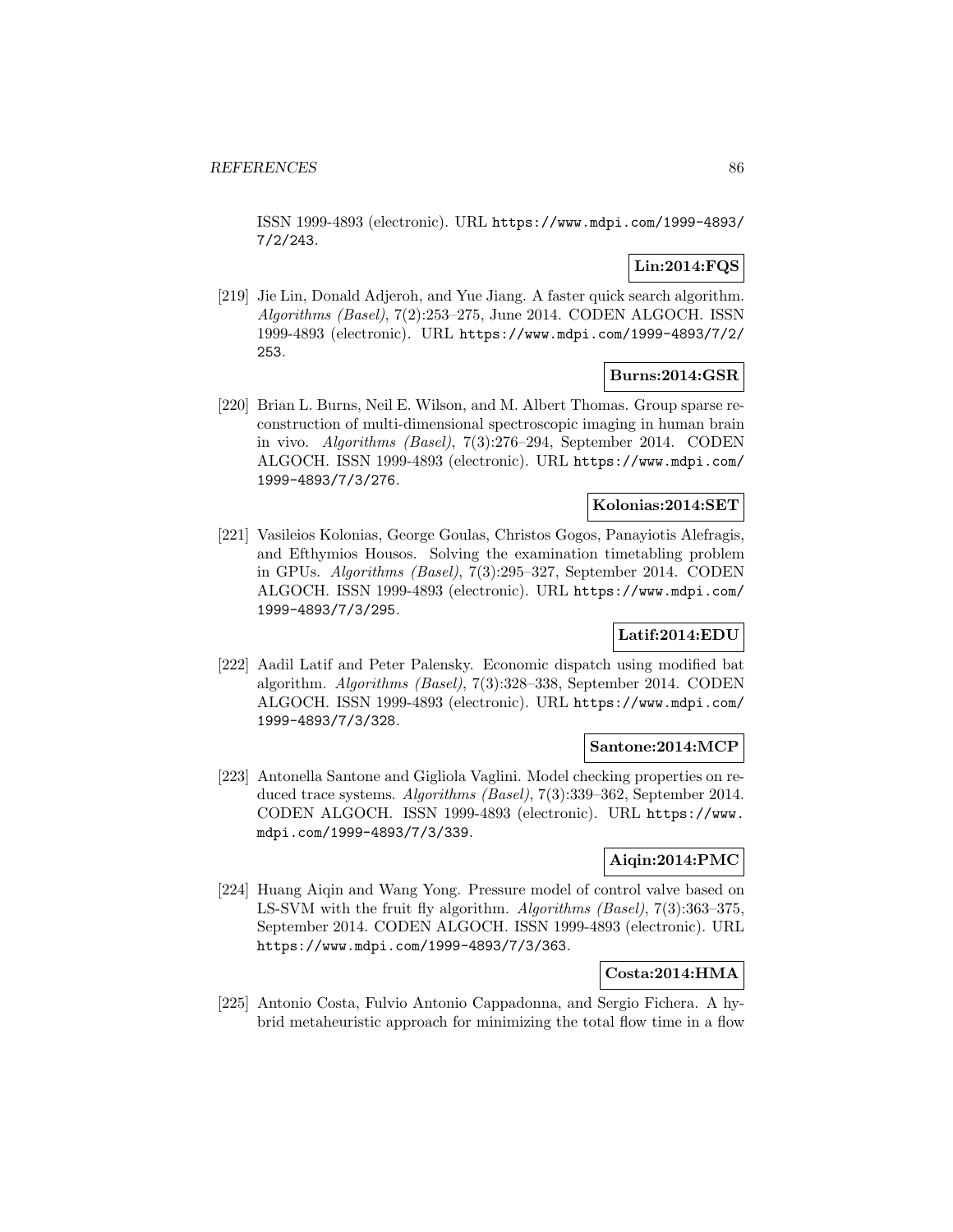shop sequence dependent group scheduling problem. Algorithms (Basel), 7(3):376–396, September 2014. CODEN ALGOCH. ISSN 1999-4893 (electronic). URL https://www.mdpi.com/1999-4893/7/3/376.

### **Ma:2014:ABH**

[226] Wen-Qing Ma and Jing Zhang. Algorithm based on heuristic strategy to infer lossy links in wireless sensor networks. Algorithms (Basel), 7(3):397– 404, September 2014. CODEN ALGOCH. ISSN 1999-4893 (electronic). URL https://www.mdpi.com/1999-4893/7/3/397.

## **Wang:2014:SQP**

[227] Hong Wang, Qingsong Xu, and Lifeng Zhou. Seminal quality prediction using clustering-based decision forests. Algorithms (Basel), 7(3):405–417, September 2014. CODEN ALGOCH. ISSN 1999-4893 (electronic). URL https://www.mdpi.com/1999-4893/7/3/405.

## **Zheng:2014:TCV**

[228] Shilian Zheng, Zhijin Zhao, Changlin Luo, and Xiaoniu Yang. Target channel visiting order design using particle swarm optimization for spectrum handoff in cognitive radio networks. Algorithms (Basel), 7(3):418– 428, September 2014. CODEN ALGOCH. ISSN 1999-4893 (electronic). URL https://www.mdpi.com/1999-4893/7/3/418.

## **Deng:2014:MCD**

[229] Zhibin Deng, John E. Lavery, Shu-Cherng Fang, and Jian Luo.  $\ell_1$  major component detection and analysis  $(\ell_1 \text{ MCDA})$  in three and higher dimensional spaces. Algorithms (Basel), 7(3):429–443, September 2014. CODEN ALGOCH. ISSN 1999-4893 (electronic). URL https://www. mdpi.com/1999-4893/7/3/429.

### **Chang:2014:NCE**

[230] Yung-Tsang Chang, Jen-Tse Wang, and Wang-Hsai Yang. A novel contrast enhancement technique on palm bone images. Algorithms (Basel), 7(3):444–455, September 2014. CODEN ALGOCH. ISSN 1999-4893 (electronic). URL https://www.mdpi.com/1999-4893/7/3/444.

### **Yu:2014:FLS**

[231] Chun-Yuan Yu, Chen-Chung Liu, and Shyr-Shen Yu. A fovea localization scheme using vessel origin-based parabolic model. Algorithms (Basel), 7(3):456–470, September 2014. CODEN ALGOCH. ISSN 1999-4893 (electronic). URL https://www.mdpi.com/1999-4893/7/3/456.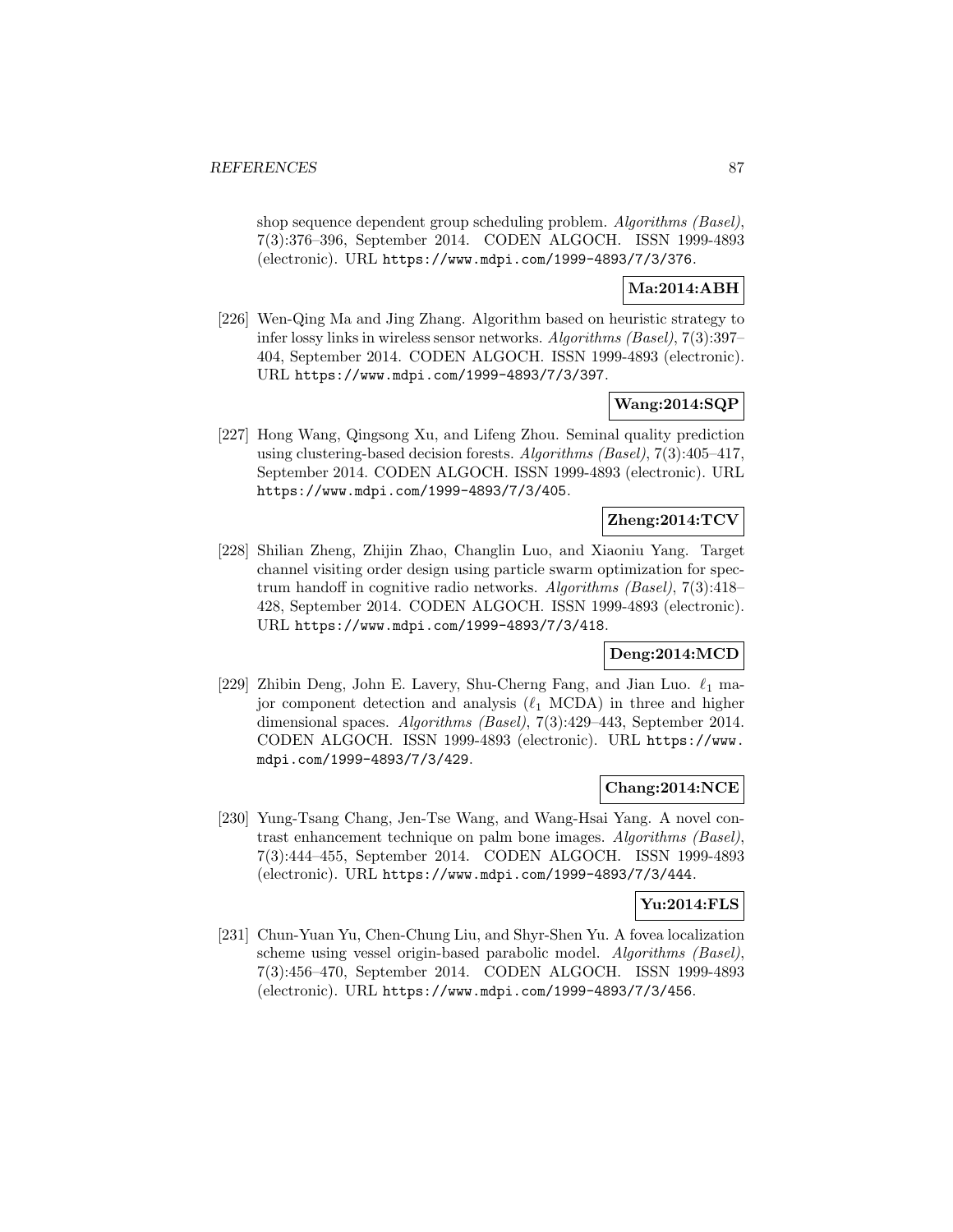### **Wan:2014:ADR**

[232] Kaiyu Wan, Yuji Dong, Qian Chang, and Tengfei Qian. Applying a dynamic resource supply model in a smart grid. Algorithms (Basel), 7(3):471–491, September 2014. CODEN ALGOCH. ISSN 1999-4893 (electronic). URL https://www.mdpi.com/1999-4893/7/3/471.

# **Qin:2014:PCF**

[233] Xuebin Qin, Mei Wang, Jzau-Sheng Lin, and Xiaowei Li. Power cable fault recognition based on an annealed chaotic competitive learning network. Algorithms (Basel), 7(4):492–509, December 2014. CODEN ALGOCH. ISSN 1999-4893 (electronic). URL https://www.mdpi.com/ 1999-4893/7/4/492.

# **He:2014:CSA**

[234] Wei He, Ke Li, Qiang Zhou, and Songnong Li. A CR spectrum allocation algorithm in smart grid wireless sensor network. Algorithms (Basel), 7 (4):510–522, December 2014. CODEN ALGOCH. ISSN 1999-4893 (electronic). URL https://www.mdpi.com/1999-4893/7/4/510.

## **Ding:2014:MSB**

[235] Qian Ding, Zhenghong Peng, Tianzhen Liu, and Qiaohui Tong. Multisensor building fire alarm system with information fusion technology based on D-S evidence theory. Algorithms (Basel), 7(4):523–537, December 2014. CODEN ALGOCH. ISSN 1999-4893 (electronic). URL https://www.mdpi.com/1999-4893/7/4/523.

## **Chen:2014:PSA**

[236] Jeng-Fung Chen, Ho-Nien Hsieh, and Quang Hung Do. Predicting student academic performance: a comparison of two meta-heuristic algorithms inspired by cuckoo birds for training neural networks. Algorithms (Basel), 7(4):538–553, December 2014. CODEN ALGOCH. ISSN 1999- 4893 (electronic). URL https://www.mdpi.com/1999-4893/7/4/538.

## **Rabanal:2014:PPS**

[237] Pablo Rabanal, Ismael Rodríguez, and Fernando Rubio. Parallelizing particle swarm optimization in a functional programming environment. Algorithms (Basel), 7(4):554–581, December 2014. CODEN ALGOCH. ISSN 1999-4893 (electronic). URL https://www.mdpi.com/1999-4893/ 7/4/554.

## **Huang:2014:PNQ**

[238] Yuan-Ko Huang. Processing K NN queries in grid-based sensor networks. Algorithms (Basel), 7(4):582–596, December 2014. CODEN ALGOCH.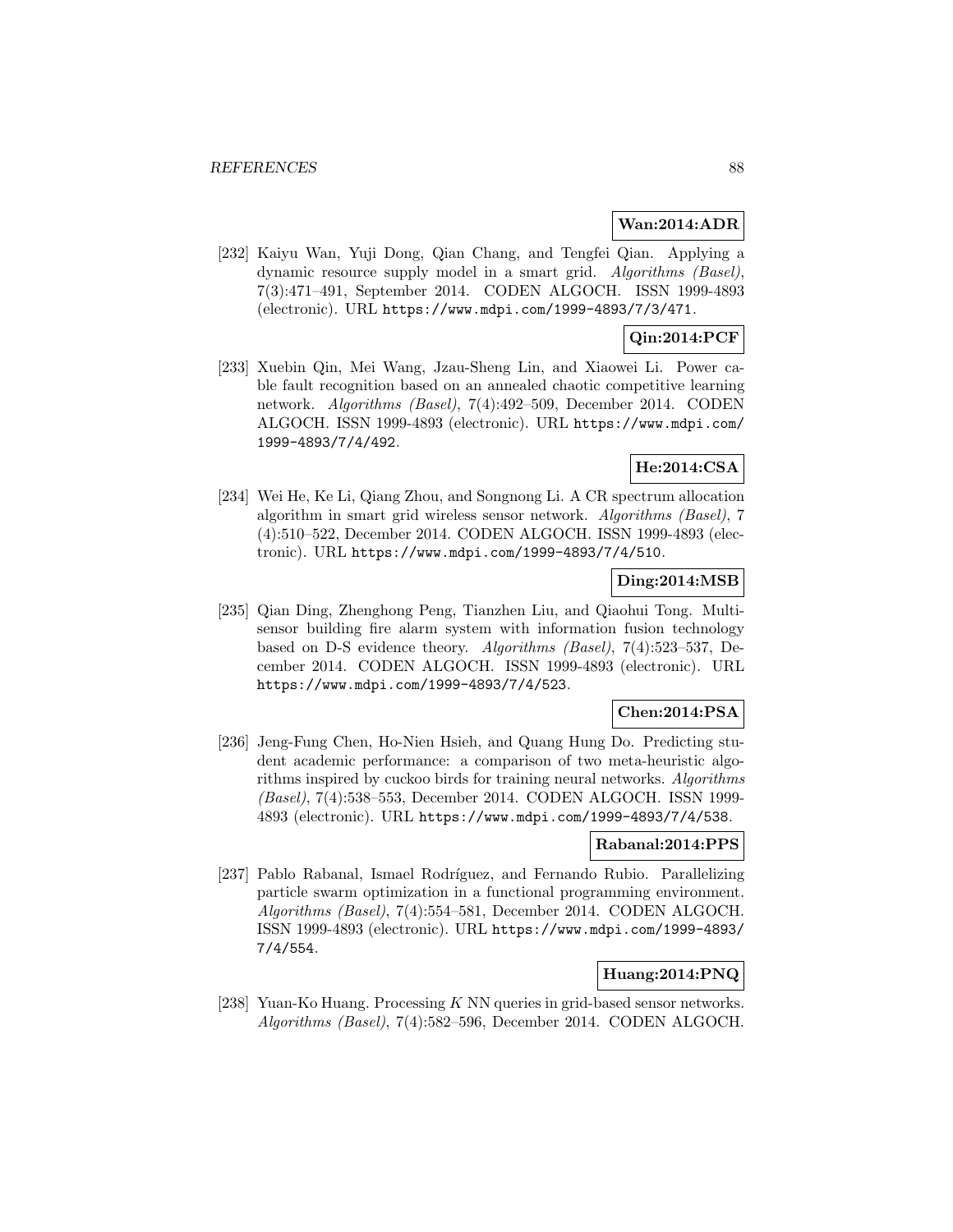ISSN 1999-4893 (electronic). URL https://www.mdpi.com/1999-4893/ 7/4/582.

# **Yu:2014:ESI**

[239] Cheng-Yi Yu, Chi-Yuan Lin, Sheng-Chih Yang, and Hsueh-Yi Lin. Eightscale image contrast enhancement based on adaptive inverse hyperbolic tangent algorithm. Algorithms (Basel), 7(4):597–607, December 2014. CODEN ALGOCH. ISSN 1999-4893 (electronic). URL https://www. mdpi.com/1999-4893/7/4/597.

## **Beskers:2014:HOE**

[240] Kai Beskers and Johannes Fischer. High-order entropy compressed bit vectors with rank/select. Algorithms (Basel), 7(4):608–620, December 2014. CODEN ALGOCH. ISSN 1999-4893 (electronic). URL https:// www.mdpi.com/1999-4893/7/4/608.

## **Cecchini:2014:NNM**

[241] Giulio Cecchini, Gabriele Maria Lozito, Maurizio Schmid, Silvia Conforto, Francesco Riganti Fulginei, and Daniele Bibbo. Neural networks for muscle forces prediction in cycling. Algorithms (Basel), 7(4):621–634, December 2014. CODEN ALGOCH. ISSN 1999-4893 (electronic). URL https://www.mdpi.com/1999-4893/7/4/621.

## **Chen:2014:LFT**

[242] Chii-Jen Chen, You-Wei Wang, Wei-Chih Shen, Chih-Yi Chen, and Wen-Pinn Fang. The lobe fissure tracking by the modified ant colony optimization framework in CT images. Algorithms (Basel), 7(4):635–649, December 2014. CODEN ALGOCH. ISSN 1999-4893 (electronic). URL https://www.mdpi.com/1999-4893/7/4/635.

### **Cui:2014:TSP**

[243] Wen-Hua Cui, Jie-Sheng Wang, and Chen-Xu Ning. Time series prediction method of bank cash flow and simulation comparison. Algorithms (Basel), 7(4):650–662, December 2014. CODEN ALGOCH. ISSN 1999- 4893 (electronic). URL https://www.mdpi.com/1999-4893/7/4/650.

### **Xu:2014:CNO**

[244] Qingzheng Xu, Lemeng Guo, Na Wang, and Yongjian He. COOBBO: a novel opposition-based soft computing algorithm for TSP problems. Algorithms (Basel), 7(4):663–684, December 2014. CODEN ALGOCH. ISSN 1999-4893 (electronic). URL https://www.mdpi.com/1999-4893/ 7/4/663.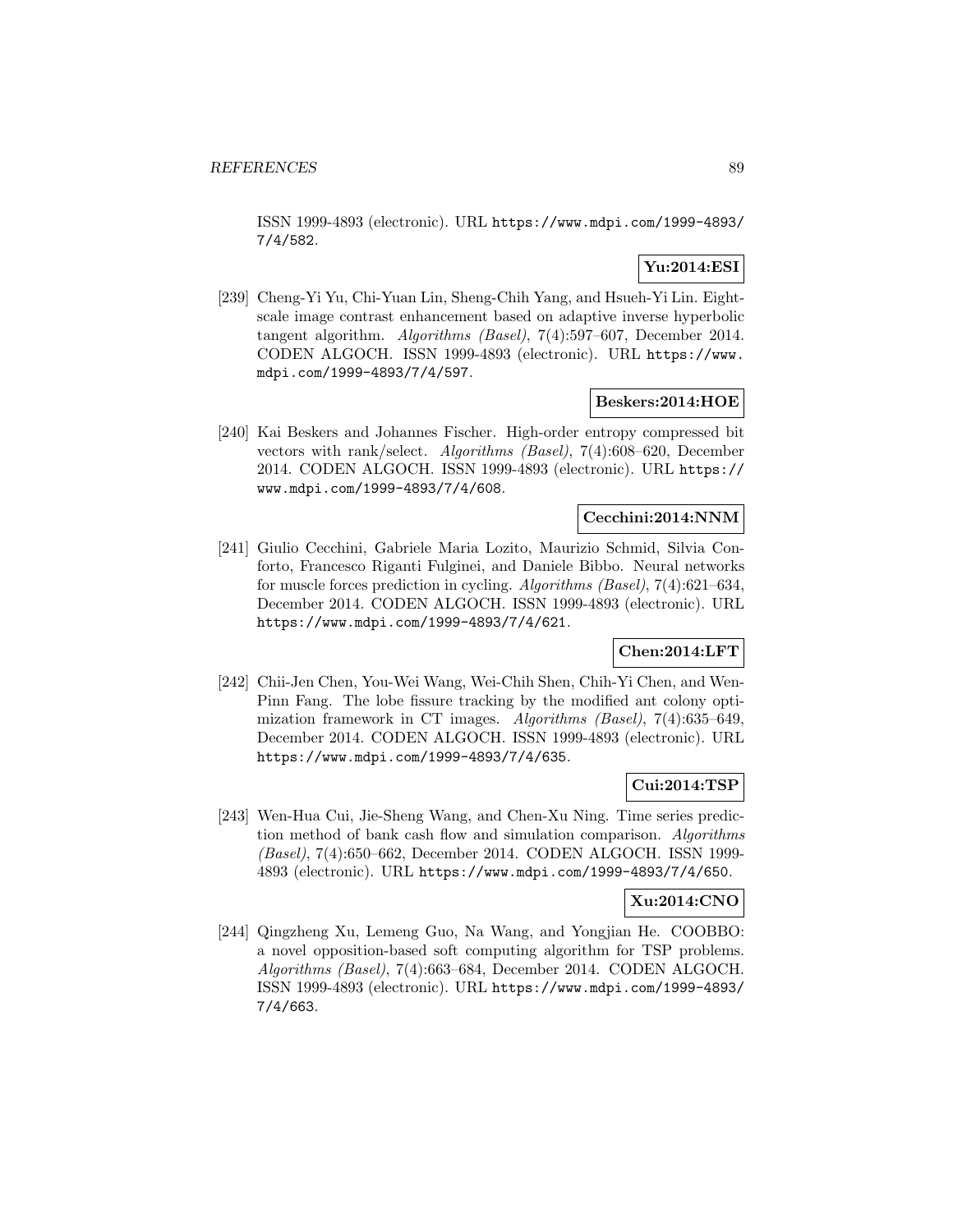### **Zhou:2014:FMP**

[245] Wanchun Zhou, Ji Xiong, Fangmin Li, Na Jiang, and Ning Zhao. Fusion of multiple pyroelectric characteristics for human body identification. Algorithms (Basel), 7(4):685–702, December 2014. CODEN ALGOCH. ISSN 1999-4893 (electronic). URL https://www.mdpi.com/1999-4893/ 7/4/685.

## **Office:2015:ARA**

[246] Algorithms Editorial Office. Acknowledgement to reviewers of algorithms in 2014. Algorithms (Basel), 8(1):1–2, March 2015. CODEN ALGOCH. ISSN 1999-4893 (electronic). URL https://www.mdpi.com/1999-4893/  $8/1/1$ .

## **Tian:2015:NCS**

[247] Zhong-Da Tian, Shu-Jiang Li, Yan-Hong Wang, and Hong-Xia Yu. Networked control system time-delay compensation based on time-delay prediction and improved implicit GPC. Algorithms (Basel), 8(1):3–18, March 2015. CODEN ALGOCH. ISSN 1999-4893 (electronic). URL https://www.mdpi.com/1999-4893/8/1/3.

## **Lu:2015:ISF**

[248] Kong Lu, Li Ting, Wang Keming, Zhu Hanbing, Takano Makoto, and Yu Bin. An improved shuffled frog-leaping algorithm for flexible job shop scheduling problem. Algorithms (Basel), 8(1):19–31, March 2015. CODEN ALGOCH. ISSN 1999-4893 (electronic). URL https://www. mdpi.com/1999-4893/8/1/19.

## **Yang:2015:ESI**

[249] Dongdong Yang, Hui Yang, and Rong Fei. An efficient SAR image segmentation framework using transformed nonlocal mean and multiobjective clustering in kernel space. Algorithms (Basel), 8(1):32–45, March 2015. CODEN ALGOCH. ISSN 1999-4893 (electronic). URL https://www.mdpi.com/1999-4893/8/1/32.

## **McDiarmid:2015:RUG**

[250] Colin McDiarmid and Nikola Yolov. Recognition of unipolar and generalised split graphs. Algorithms (Basel), 8(1):46–59, March 2015. CODEN ALGOCH. ISSN 1999-4893 (electronic). URL https://www.mdpi.com/ 1999-4893/8/1/46.

## **Huffner:2015:PCR**

[251] Falk Hüffner, Christian Komusiewicz, Rolf Niedermeier, and Martin Rötzschke. The parameterized complexity of the rainbow subgraph prob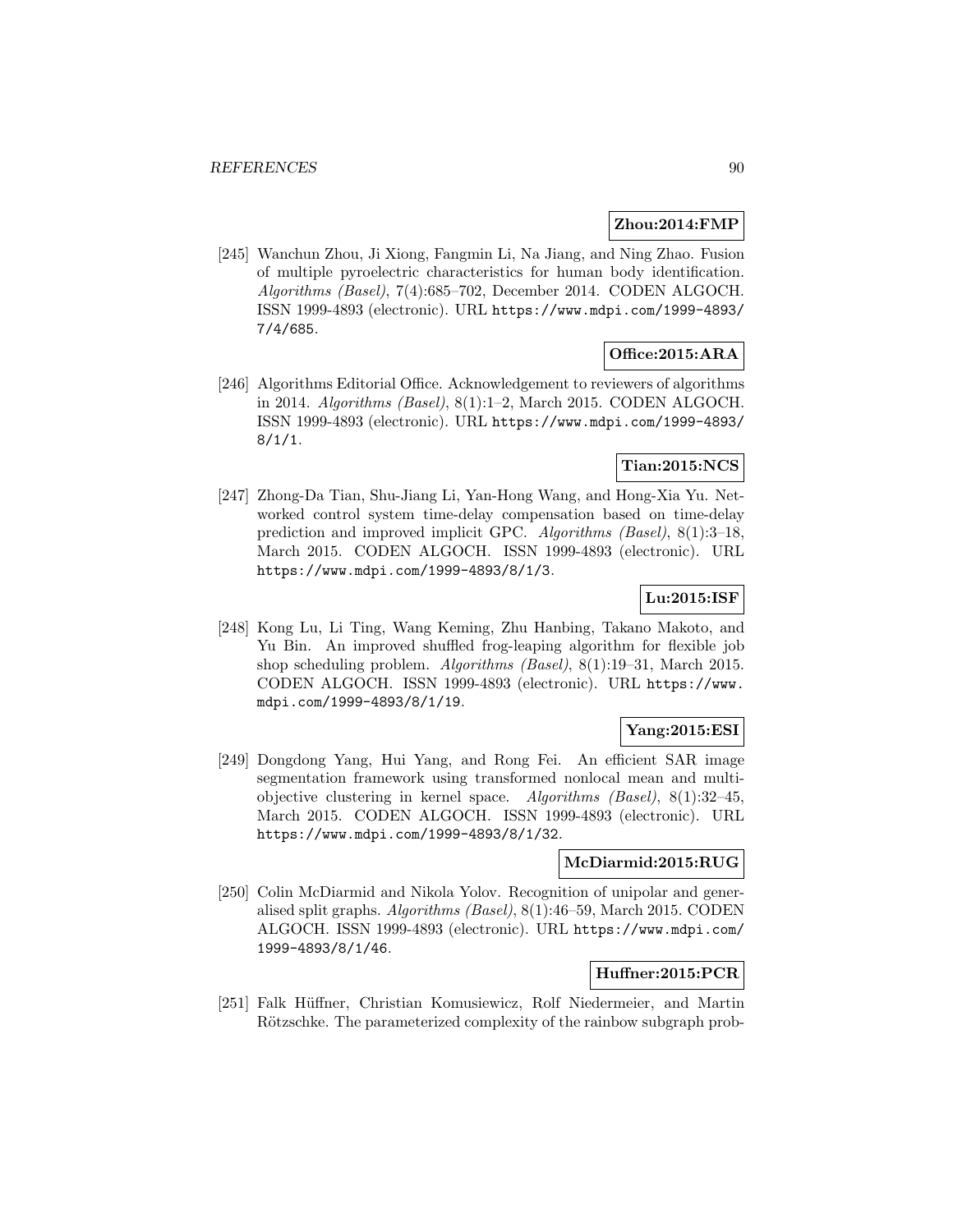lem. Algorithms (Basel), 8(1):60–81, March 2015. CODEN ALGOCH. ISSN 1999-4893 (electronic). URL https://www.mdpi.com/1999-4893/ 8/1/60.

### **Anniballe:2015:SGF**

[252] Roberta Anniballe and Stefania Bonafoni. A stable Gaussian fitting procedure for the parameterization of remote sensed thermal images. Algorithms (Basel), 8(2):82–91, June 2015. CODEN ALGOCH. ISSN 1999-4893 (electronic). URL https://www.mdpi.com/1999-4893/8/2/ 82.

## **Mezei:2015:SPP**

[253] Mihaly Mezei. Statistical properties of protein-protein interfaces. Algorithms (Basel), 8(2):92–99, June 2015. CODEN ALGOCH. ISSN 1999- 4893 (electronic). URL https://www.mdpi.com/1999-4893/8/2/92.

## **Shiau:2015:SFL**

[254] Jaw-Kuen Shiau, Yu-Chen Wei, and Bo-Chih Chen. A study on the fuzzy-logic-based solar power MPPT algorithms using different fuzzy input variables. Algorithms (Basel), 8(2):100–127, June 2015. CODEN ALGOCH. ISSN 1999-4893 (electronic). URL https://www.mdpi.com/ 1999-4893/8/2/100.

## **Zhou:2015:CAB**

[255] Yuan Zhou, Hong fu Zuo, and Jiao Feng. A clustering algorithm based on feature weighting fuzzy compactness and separation. Algorithms (Basel), 8(2):128–143, June 2015. CODEN ALGOCH. ISSN 1999-4893 (electronic). URL https://www.mdpi.com/1999-4893/8/2/128.

## **Ren:2015:APP**

[256] Yaming Ren and Shumin Fei. The auxiliary problem principle with selfadaptive penalty parameter for multi-area economic dispatch problem. Algorithms (Basel), 8(2):144–156, June 2015. CODEN ALGOCH. ISSN 1999-4893 (electronic). URL https://www.mdpi.com/1999-4893/8/2/ 144.

## **Li:2015:MCP**

[257] Wei Li, Lei Wang, Qiaoyong Jiang, Xinhong Hei, and Bin Wang. Multiobjective cloud particle optimization algorithm based on decomposition. Algorithms (Basel), 8(2):157–176, June 2015. CODEN ALGOCH. ISSN 1999-4893 (electronic). URL https://www.mdpi.com/1999-4893/8/2/ 157.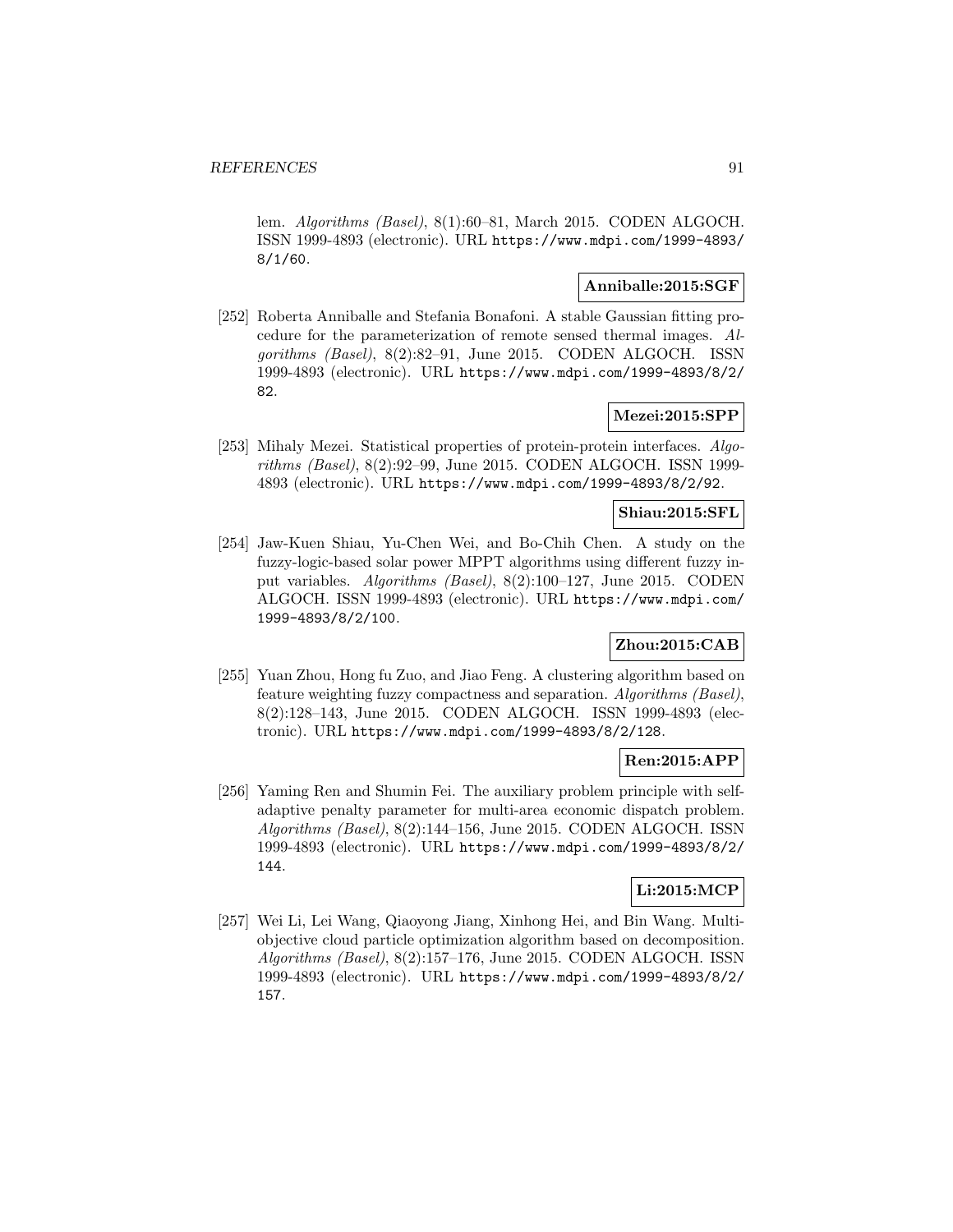## **He:2015:ASC**

[258] Xiaoqi He, Sheng Zhang, and Yangguang Liu. An adaptive spectral clustering algorithm based on the importance of shared nearest neighbors. Algorithms (Basel), 8(2):177–189, June 2015. CODEN ALGOCH. ISSN 1999-4893 (electronic). URL https://www.mdpi.com/1999-4893/8/2/ 177.

## **Kuo:2015:EGL**

[259] Ting Kuo. From enumerating to generating: a linear time algorithm for generating 2D lattice paths with a given number of turns. Algorithms (Basel), 8(2):190–208, June 2015. CODEN ALGOCH. ISSN 1999-4893 (electronic). URL https://www.mdpi.com/1999-4893/8/2/190.

### **Yanagihara:2015:PND**

[260] Takanobu Yanagihara and Hotaka Takizawa. Pulmonary nodule detection from X-ray CT images based on region shape analysis and appearance-based clustering. Algorithms (Basel), 8(2):209–223, June 2015. CODEN ALGOCH. ISSN 1999-4893 (electronic). URL https:// www.mdpi.com/1999-4893/8/2/209.

### **Cordero:2015:NST**

[261] Alicia Cordero, Antonio Franques, and Juan R. Torregrosa. Numerical solution of turbulence problems by solving Burgers' equation. Algorithms (Basel), 8(2):224–233, June 2015. CODEN ALGOCH. ISSN 1999-4893 (electronic). URL https://www.mdpi.com/1999-4893/8/2/224.

### **Wang:2015:OCA**

[262] Gaihua Wang, Yang Liu, and Caiquan Xiong. An optimization clustering algorithm based on texture feature fusion for color image segmentation. Algorithms (Basel), 8(2):234–247, June 2015. CODEN ALGOCH. ISSN 1999-4893 (electronic). URL https://www.mdpi.com/1999-4893/8/2/ 234.

#### **Nicolae:2015:SMM**

[263] Marius Nicolae and Sanguthevar Rajasekaran. On string matching with mismatches. Algorithms (Basel), 8(2):248–270, June 2015. CODEN AL-GOCH. ISSN 1999-4893 (electronic). URL https://www.mdpi.com/ 1999-4893/8/2/248.

#### **Chicharro:2015:DFD**

[264] Francisco I. Chicharro, Alicia Cordero, and Juan R. Torregrosa. Dynamics and fractal dimension of Steffensen-type methods. Algorithms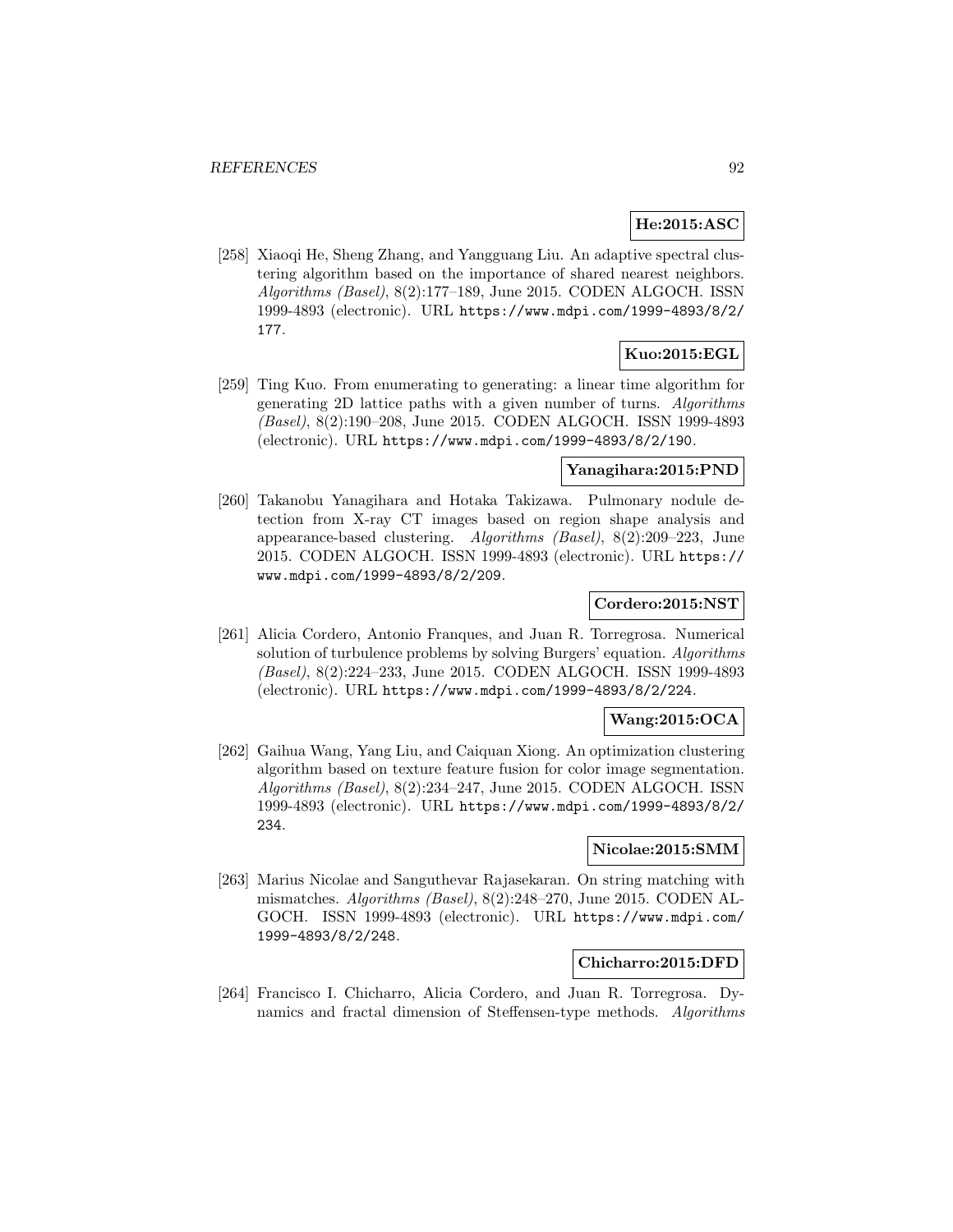(Basel), 8(2):271–279, June 2015. CODEN ALGOCH. ISSN 1999-4893 (electronic). URL https://www.mdpi.com/1999-4893/8/2/271.

## **Meng:2015:MEB**

[265] Dandan Meng and Feng Ding. Model equivalence-based identification algorithm for equation-error systems with colored noise. Algorithms (Basel), 8(2):280–291, June 2015. CODEN ALGOCH. ISSN 1999-4893 (electronic). URL https://www.mdpi.com/1999-4893/8/2/280.

## **Chen:2015:TAN**

[266] Jeng-Fung Chen, Quang Hung Do, and Ho-Nien Hsieh. Training artificial neural networks by a hybrid PSO-CS algorithm. Algorithms (Basel), 8(2): 292–308, June 2015. CODEN ALGOCH. ISSN 1999-4893 (electronic). URL https://www.mdpi.com/1999-4893/8/2/292.

### **Kansal:2015:OEO**

[267] Munish Kansal, Vinay Kanwar, and Saurabh Bhatia. An optimal eighthorder derivative-free family of Potra–Pták's method. Algorithms (Basel), 8(2):309–320, June 2015. CODEN ALGOCH. ISSN 1999-4893 (electronic). URL https://www.mdpi.com/1999-4893/8/2/309.

# **Li:2015:TDS**

[268] Xu Li, Tao Zhang, and Yong Ou Zhang. Time domain simulation of sound waves using smoothed particle hydrodynamics algorithm with artificial viscosity. Algorithms (Basel), 8(2):321–335, June 2015. CODEN ALGOCH. ISSN 1999-4893 (electronic). URL https://www.mdpi.com/ 1999-4893/8/2/321.

### **Khalil:2015:MNH**

[269] Ahmed M. E. Khalil, Seif-Eddeen K. Fateen, and Adrián Bonilla-Petriciolet. MAKHA — a new hybrid swarm intelligence global optimization algorithm. Algorithms (Basel), 8(2):336–365, June 2015. CODEN ALGOCH. ISSN 1999-4893 (electronic). URL https://www.mdpi.com/ 1999-4893/8/2/336.

## **Wang:2015:IDR**

[270] Ying-Ying Wang, Xiang-Dong Wang, and Dong-Qing Wang. Identification of dual-rate sampled Hammerstein systems with a piecewise-linear nonlinearity using the key variable separation technique. Algorithms (Basel), 8(3):366–379, September 2015. CODEN ALGOCH. ISSN 1999- 4893 (electronic). URL https://www.mdpi.com/1999-4893/8/3/366.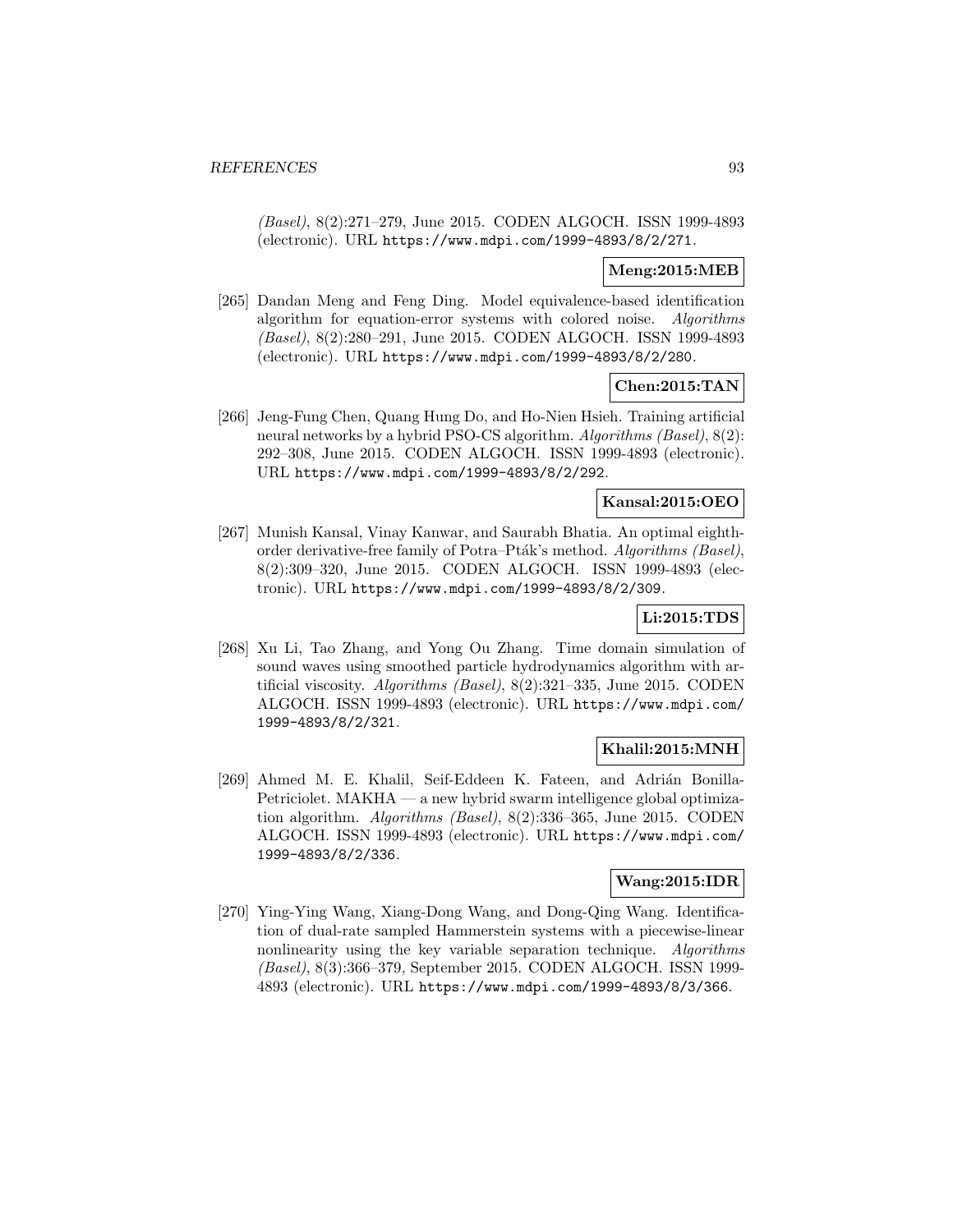# **Li:2015:ICP**

[271] Yefeng Li, Jiajin Le, and Mei Wang. Improving CLOPE's profit value and stability with an optimized agglomerative approach. Algorithms (Basel), 8(3):380–394, September 2015. CODEN ALGOCH. ISSN 1999-4893 (electronic). URL https://www.mdpi.com/1999-4893/8/3/380.

### **Maeda:2015:ACF**

[272] Kazuo Maeda, Yasuaki Noguchi, Masaji Utsu, and Takashi Nagassawa. Algorithms for computerized fetal heart rate diagnosis with direct reporting. Algorithms (Basel), 8(3):395–406, September 2015. CODEN ALGOCH. ISSN 1999-4893 (electronic). URL https://www.mdpi.com/ 1999-4893/8/3/395.

## **Wang:2015:IPA**

[273] Longhui Wang, Yong Wang, and Yudong Xie. Implementation of a parallel algorithm based on a spark cloud computing platform. Algorithms (Basel), 8(3):407–414, September 2015. CODEN ALGOCH. ISSN 1999- 4893 (electronic). URL https://www.mdpi.com/1999-4893/8/3/407.

### **Ghorbanzadeh:2015:QCJ**

[274] Mohammad Ghorbanzadeh and Fazlollah Soleymani. A quartically convergent Jarratt-type method for nonlinear system of equations. Algorithms (Basel), 8(3):415–423, September 2015. CODEN ALGOCH. ISSN 1999-4893 (electronic). URL https://www.mdpi.com/1999-4893/8/3/ 415.

## **Ni:2015:MOD**

[275] Yuan Ni, Zongquan Deng, Junbao Li, Xiang Wu, and Long Li. Multiobjective design optimization of an over-constrained flexure-based amplifier. Algorithms (Basel), 8(3):424–434, September 2015. CODEN ALGOCH. ISSN 1999-4893 (electronic). URL https://www.mdpi.com/ 1999-4893/8/3/424.

### **Meghanathan:2015:BAD**

[276] Natarajan Meghanathan. A benchmarking algorithm to determine minimum aggregation delay for data gathering trees and an analysis of the diameter-aggregation delay tradeoff. Algorithms (Basel), 8(3):435–458, September 2015. CODEN ALGOCH. ISSN 1999-4893 (electronic). URL https://www.mdpi.com/1999-4893/8/3/435.

## **Parberry:2015:SPE**

[277] Ian Parberry. Solving the  $(n^2-1)$ -puzzle with  $(8/3)pn^3$  expected moves. Algorithms (Basel), 8(3):459–465, September 2015. CODEN ALGOCH.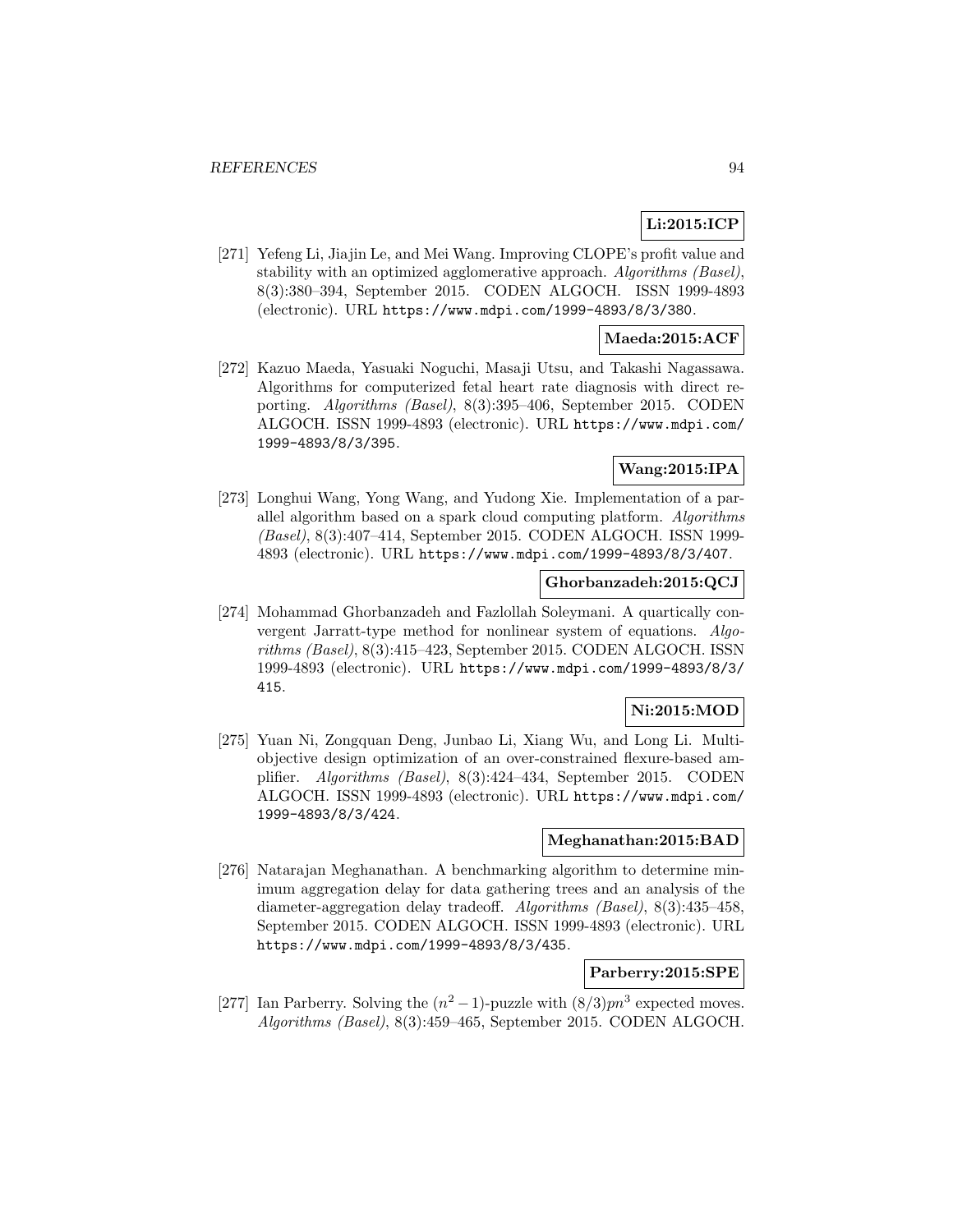ISSN 1999-4893 (electronic). URL https://www.mdpi.com/1999-4893/ 8/3/459.

### **Burr:2015:CRF**

[278] Tom Burr and Alexei Skurikhin. Conditional random fields for pattern recognition applied to structured data. Algorithms (Basel), 8(3):466–483, September 2015. CODEN ALGOCH. ISSN 1999-4893 (electronic). URL https://www.mdpi.com/1999-4893/8/3/466.

# **Li:2015:MFI**

[279] Peng Li, Min Chen, Li (Alex) Li, and Jiao Feng. Multi-feedback interference cancellation algorithms for OFDM systems over doubly-selective channels. Algorithms (Basel), 8(3):484–513, September 2015. CODEN ALGOCH. ISSN 1999-4893 (electronic). URL https://www.mdpi.com/ 1999-4893/8/3/484.

## **Ezquerro:2015:ANM**

[ $280$ ] José Antonio Ezquerro and Miguel Angel Hernández-Verón. On the accessibility of Newton's method under a Hölder condition on the first derivative. Algorithms (Basel), 8(3):514–528, September 2015. CODEN ALGOCH. ISSN 1999-4893 (electronic). URL https://www.mdpi.com/ 1999-4893/8/3/514.

# **Shi:2015:PSS**

[281] Zhen Shi, Chang'an Wei, Ping Fu, and Shouda Jiang. A parallel search strategy based on sparse representation for infrared target tracking. Algorithms (Basel), 8(3):529–540, September 2015. CODEN ALGOCH. ISSN 1999-4893 (electronic). URL https://www.mdpi.com/1999-4893/ 8/3/529.

# **Cui:2015:TDA**

[282] Zheng Cui, Jingli Yang, Shouda Jiang, and Changan Wei. Target detection algorithm based on two layers human visual system. Algorithms (Basel), 8(3):541–551, September 2015. CODEN ALGOCH. ISSN 1999- 4893 (electronic). URL https://www.mdpi.com/1999-4893/8/3/541.

## **Babajee:2015:SIT**

[283] Diyashvir Kreetee Rajiv Babajee. Some improvements to a third order variant of Newton's method from Simpson's rule. Algorithms (Basel), 8(3):552–561, September 2015. CODEN ALGOCH. ISSN 1999-4893 (electronic). URL https://www.mdpi.com/1999-4893/8/3/552.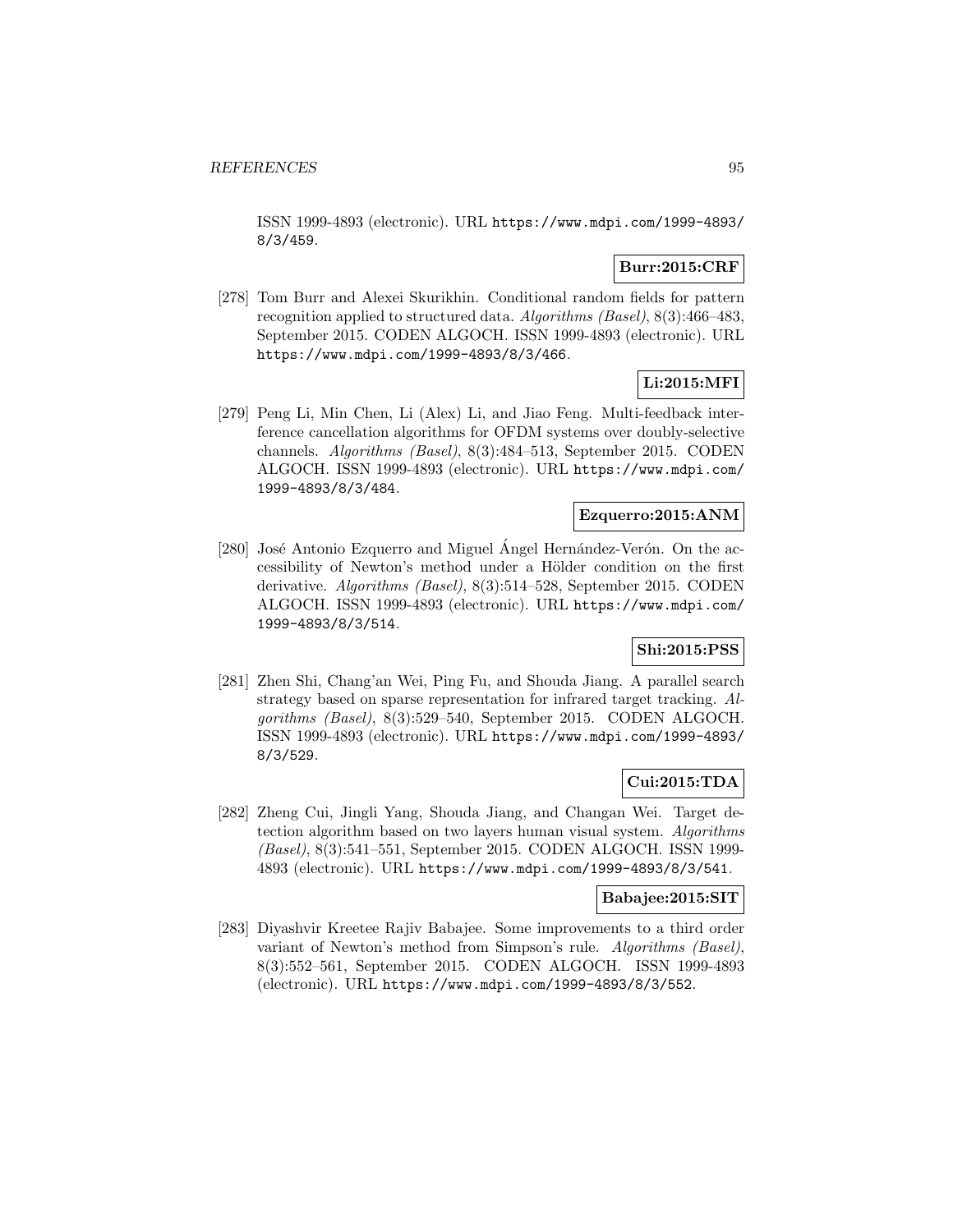#### **Wang:2015:MDE**

[284] Longhui Wang, Guoguang Zhao, and Donghong Sun. Modeling documents with event model. Algorithms (Basel), 8(3):562–572, September 2015. CODEN ALGOCH. ISSN 1999-4893 (electronic). URL https:// www.mdpi.com/1999-4893/8/3/562.

## **Li:2015:RRR**

[285] Peng Li, Jiao Feng, and Rodrigo C. De Lamare. Robust rank reduction algorithm with iterative parameter optimization and vector perturbation. Algorithms (Basel), 8(3):573–589, September 2015. CODEN ALGOCH. ISSN 1999-4893 (electronic). URL https://www.mdpi.com/1999-4893/ 8/3/573.

## **Wang:2015:OCC**

[286] Xu Wang, Daniel Jeske, and Erchin Serpedin. An overview of a class of clock synchronization algorithms for wireless sensor networks: a statistical signal processing perspective. Algorithms (Basel), 8(3):590–620, September 2015. CODEN ALGOCH. ISSN 1999-4893 (electronic). URL https://www.mdpi.com/1999-4893/8/3/590.

## **Gao:2015:OBQ**

[287] Fei Gao, Lili Guo, Hongbin Li, and Jun Fang. One-bit quantization and distributed detection with an unknown scale parameter. Algorithms (Basel), 8(3):621–631, September 2015. CODEN ALGOCH. ISSN 1999- 4893 (electronic). URL https://www.mdpi.com/1999-4893/8/3/621.

## **Miao:2015:DFM**

[288] Zhibin Miao and Hongtian Zhang. Data fusion modeling for an RT3102 and Dewetron system application in hybrid vehicle stability testing. Algorithms (Basel), 8(3):632–644, September 2015. CODEN ALGOCH. ISSN 1999-4893 (electronic). URL https://www.mdpi.com/1999-4893/ 8/3/632.

## **Argyros:2015:LCO**

[289] Ioannis K. Argyros, Ramandeep Behl, and S. S. Motsa. Local convergence of an optimal eighth order method under weak conditions. Algorithms (Basel), 8(3):645–655, September 2015. CODEN ALGOCH. ISSN 1999-4893 (electronic). URL https://www.mdpi.com/1999-4893/8/3/ 645.

## **Liang:2015:FOI**

[290] Juan Liang, Xiaowu Li, Zhinan Wu, Mingsheng Zhang, Lin Wang, and Feng Pan. Fifth-order iterative method for solving multiple roots of the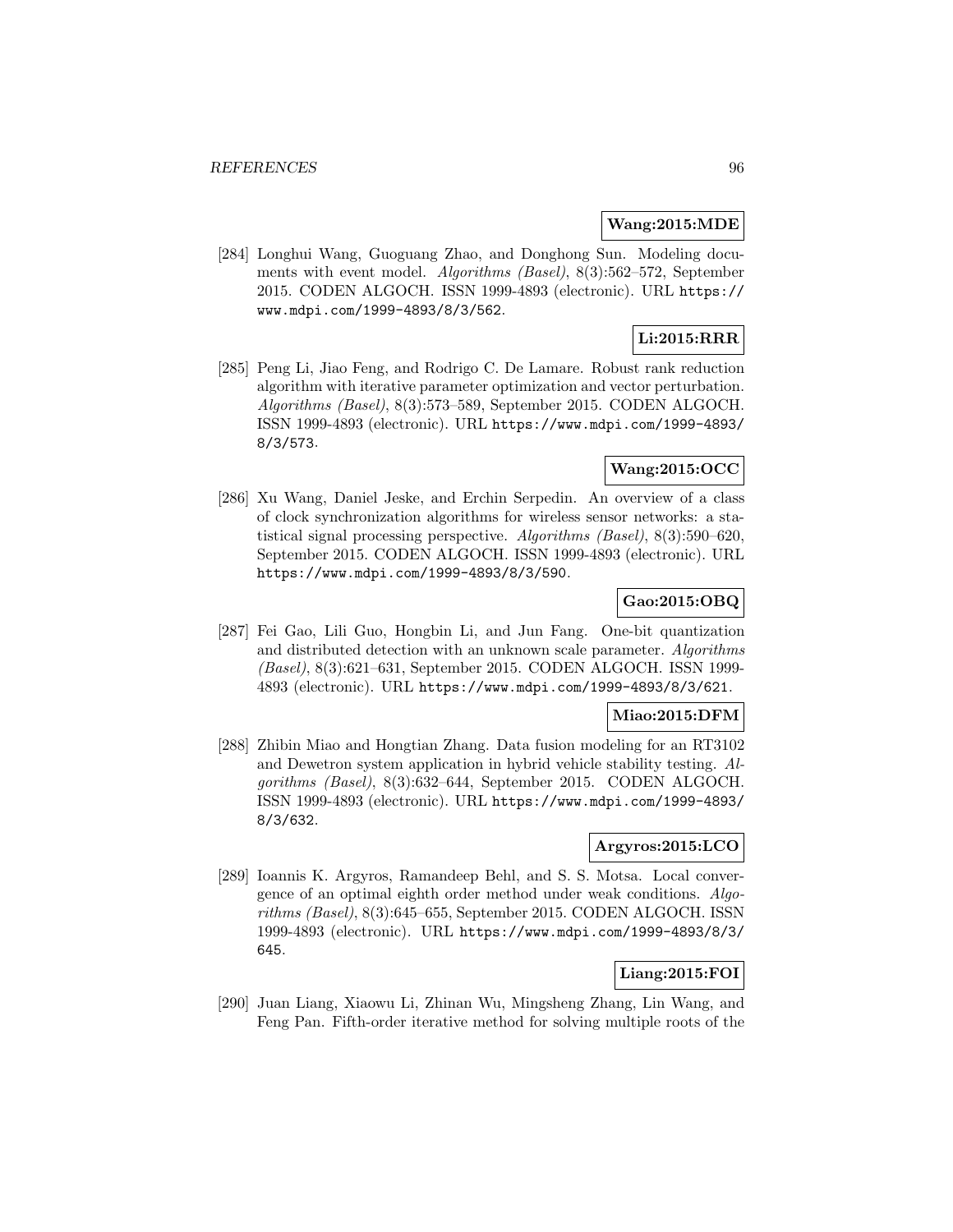highest multiplicity of nonlinear equation. Algorithms (Basel), 8(3):656– 668, September 2015. CODEN ALGOCH. ISSN 1999-4893 (electronic). URL https://www.mdpi.com/1999-4893/8/3/656.

# **Amat:2015:EAT**

[291] Sergio Amat, Sonia Busquier, Concepción Bermúdez, and Ángel Alberto Magreñán. Expanding the applicability of a third order Newton-type method free of bilinear operators. Algorithms (Basel), 8(3):669–679, September 2015. CODEN ALGOCH. ISSN 1999-4893 (electronic). URL https://www.mdpi.com/1999-4893/8/3/669.

## **Saha:2015:NCD**

[292] Suman Saha and Satya P. Ghrera. Network community detection on metric space. Algorithms (Basel), 8(3):680–696, September 2015. CODEN ALGOCH. ISSN 1999-4893 (electronic). URL https://www.mdpi.com/ 1999-4893/8/3/680.

# **Ouyang:2015:CSP**

[293] Puren Ouyang and Vangjel Pano. Comparative study of DE, PSO and GA for position domain PID controller tuning. Algorithms (Basel), 8(3): 697–711, September 2015. CODEN ALGOCH. ISSN 1999-4893 (electronic). URL https://www.mdpi.com/1999-4893/8/3/697.

## **Zhou:2015:GBI**

[294] Lincheng Zhou, Xiangli Li, Huigang Xu, and Peiyi Zhu. Gradient-based iterative identification for Wiener nonlinear dynamic systems with moving average noises. Algorithms (Basel), 8(3):712–722, September 2015. CODEN ALGOCH. ISSN 1999-4893 (electronic). URL https://www. mdpi.com/1999-4893/8/3/712.

### **Katsaragakis:2015:CSM**

[295] Iosif V. Katsaragakis, Ioannis X. Tassopoulos, and Grigorios N. Beligiannis. A comparative study of modern heuristics on the school timetabling problem. Algorithms (Basel), 8(3):723–742, September 2015. CODEN ALGOCH. ISSN 1999-4893 (electronic). URL https://www.mdpi.com/ 1999-4893/8/3/723.

## **Liu:2015:CRA**

[296] Yanjun Liu and Taiyang Tao. A CS recovery algorithm for model and time delay identification of MISO–FIR systems. Algorithms (Basel), 8 (3):743–753, September 2015. CODEN ALGOCH. ISSN 1999-4893 (electronic). URL https://www.mdpi.com/1999-4893/8/3/743.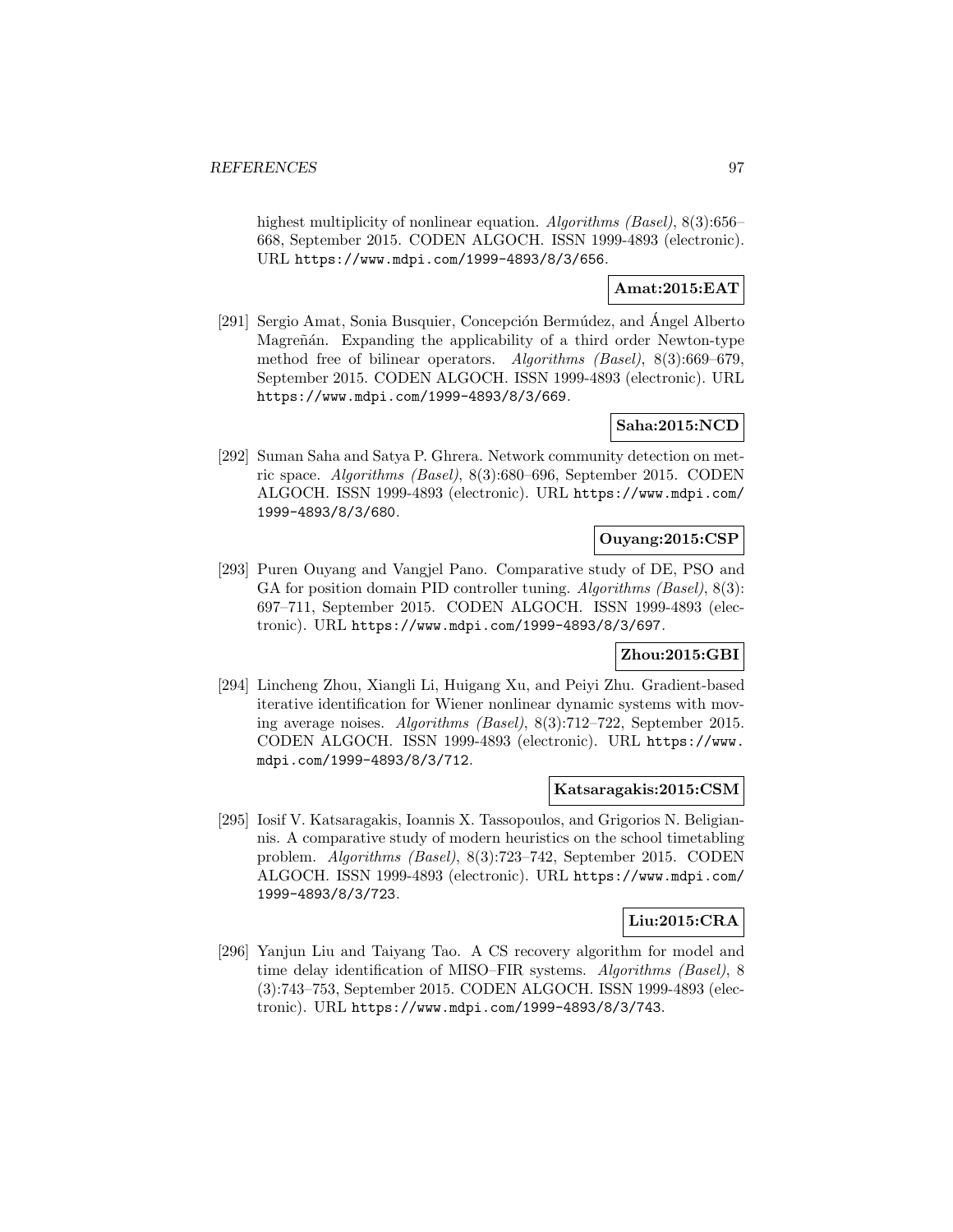#### **Mallen-Fullerton:2015:MCG**

[297] Guillermo M. Mallén-Fullerton, J. Emilio Quiroz-Ibarra, Antonio Miranda, and Guillermo Fernández-Anaya. Modified classical graph algorithms for the DNA fragment assembly problem. Algorithms (Basel), 8 (3):754–773, September 2015. CODEN ALGOCH. ISSN 1999-4893 (electronic). URL https://www.mdpi.com/1999-4893/8/3/754.

## **Bistran:2015:PVB**

[298] Ioan Bistran, Stefan Maruster, and Liviu Octavian Mafteiu-Scai. Parallel variants of Broyden's method. Algorithms (Basel), 8(3):774–785, September 2015. CODEN ALGOCH. ISSN 1999-4893 (electronic). URL https://www.mdpi.com/1999-4893/8/3/774.

## **Wang:2015:FNT**

[299] Xiaofeng Wang, Yuping Qin, Weiyi Qian, Sheng Zhang, and Xiaodong Fan. A family of Newton type iterative methods for solving nonlinear equations. Algorithms (Basel), 8(3):786–798, September 2015. CODEN ALGOCH. ISSN 1999-4893 (electronic). URL https://www.mdpi.com/ 1999-4893/8/3/786.

## **Zhang:2015:RFS**

[300] Tingping Zhang and Guan Gui. Reweighted factor selection for SLMS-RL1 algorithm under Gaussian mixture noise environments. Algorithms (Basel), 8(4):799–809, December 2015. CODEN ALGOCH. ISSN 1999- 4893 (electronic). URL https://www.mdpi.com/1999-4893/8/4/799.

## **Fertin:2015:FSP**

[301] Guillaume Fertin, Christian Komusiewicz, Hafedh Mohamed-Babou, and Irena Rusu. Finding supported paths in heterogeneous networks. Algorithms (Basel), 8(4):810–831, December 2015. CODEN ALGOCH. ISSN 1999-4893 (electronic). URL https://www.mdpi.com/1999-4893/8/4/ 810.

## **Anastassiou:2015:NTM**

[302] George A. Anastassiou and Ioannis K. Argyros. Newton-type methods on generalized Banach spaces and applications in fractional calculus. Algorithms (Basel), 8(4):832–849, December 2015. CODEN ALGOCH. ISSN 1999-4893 (electronic). URL https://www.mdpi.com/1999-4893/8/4/ 832.

## **Andonov:2015:ACP**

[303] Rumen Andonov, Hristo Djidjev, Gunnar W. Klau, Mathilde Le Boudic-Jamin, and Inken Wohlers. Automatic classification of protein structure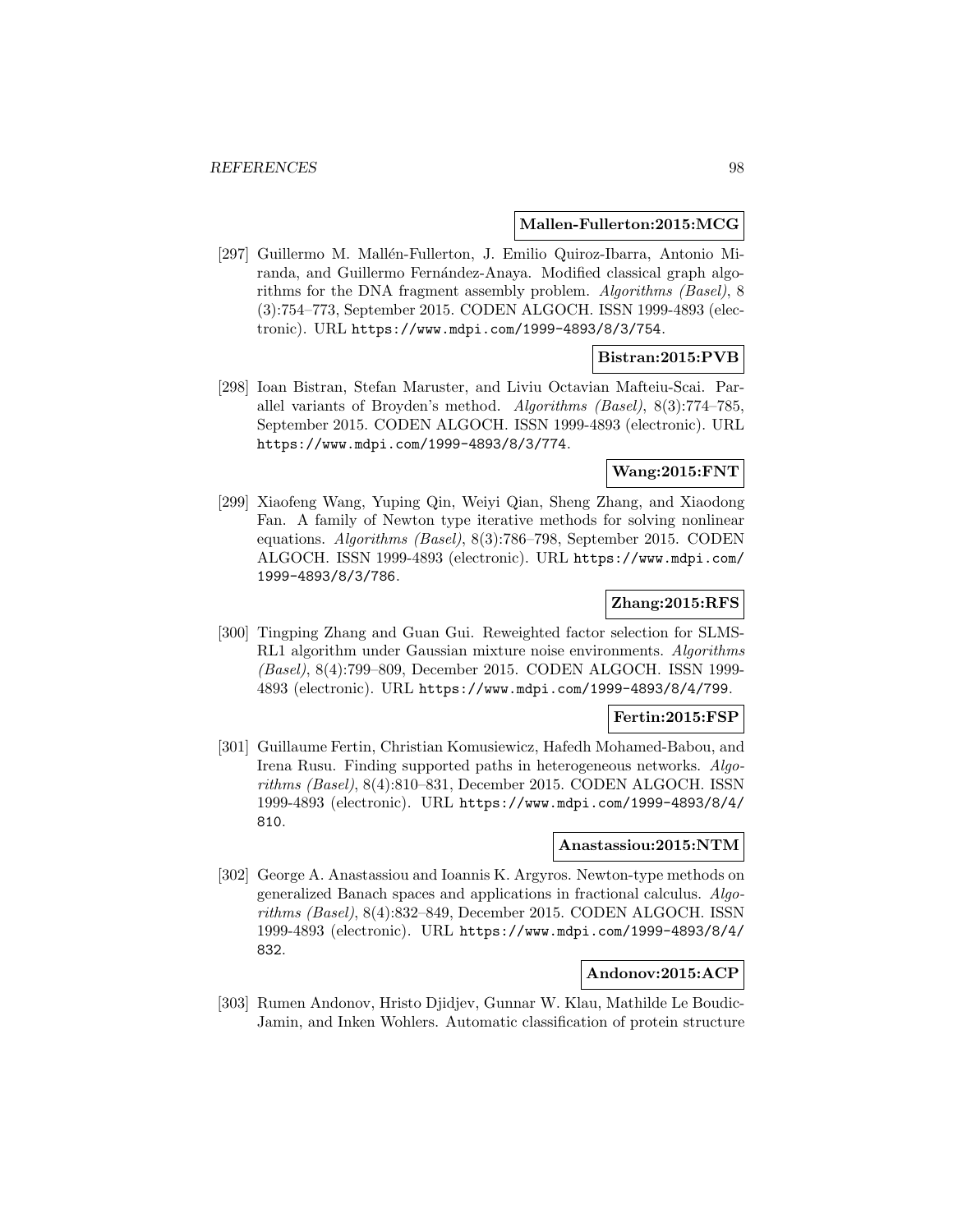using the maximum contact map overlap metric. Algorithms (Basel), 8 (4):850–869, December 2015. CODEN ALGOCH. ISSN 1999-4893 (electronic). URL https://www.mdpi.com/1999-4893/8/4/850.

# **Li:2015:CSA**

[304] Aohan Li, Ziheng Yang, Renji Qi, Feng Zhou, and Guangjie Han. Code synchronization algorithm based on segment correlation in spread spectrum communication. Algorithms (Basel), 8(4):870–894, December 2015. CODEN ALGOCH. ISSN 1999-4893 (electronic). URL https://www. mdpi.com/1999-4893/8/4/870.

# **Babajee:2015:SIH**

[305] Diyashvir Kreetee Rajiv Babajee, Kalyanasundaram Madhu, and Jayakumar Jayaraman. On some improved harmonic mean Newton-like methods for solving systems of nonlinear equations. Algorithms (Basel), 8(4):895–909, December 2015. CODEN ALGOCH. ISSN 1999-4893 (electronic). URL https://www.mdpi.com/1999-4893/8/4/895.

## **Khedr:2015:EDA**

[306] Ahmed M. Khedr. Effective data acquisition protocol for multi-hop heterogeneous wireless sensor networks using compressive sensing. Algorithms (Basel), 8(4):910–928, December 2015. CODEN ALGOCH. ISSN 1999-4893 (electronic). URL https://www.mdpi.com/1999-4893/8/4/ 910.

# **Yang:2015:SAF**

[307] Kai Yang, Rencheng Zhang, Shouhong Chen, Fujiang Zhang, Jianhong Yang, and Xingbin Zhang. Series arc fault detection algorithm based on autoregressive bispectrum analysis. Algorithms (Basel), 8(4):929–950, December 2015. CODEN ALGOCH. ISSN 1999-4893 (electronic). URL https://www.mdpi.com/1999-4893/8/4/929.

# **Li:2015:NSI**

[308] Zhi-Yong Li, Jiao-Hong Yi, and Gai-Ge Wang. A new swarm intelligence approach for clustering based on krill herd with elitism strategy. Algorithms (Basel), 8(4):951–964, December 2015. CODEN ALGOCH. ISSN 1999-4893 (electronic). URL https://www.mdpi.com/1999-4893/8/4/ 951.

# **Zhang:2015:PFT**

[309] Chaozhu Zhang, Lin Li, and Yu Wang. A particle filter track-beforedetect algorithm based on hybrid differential evolution. Algorithms (Basel), 8(4):965–981, December 2015. CODEN ALGOCH. ISSN 1999- 4893 (electronic). URL https://www.mdpi.com/1999-4893/8/4/965.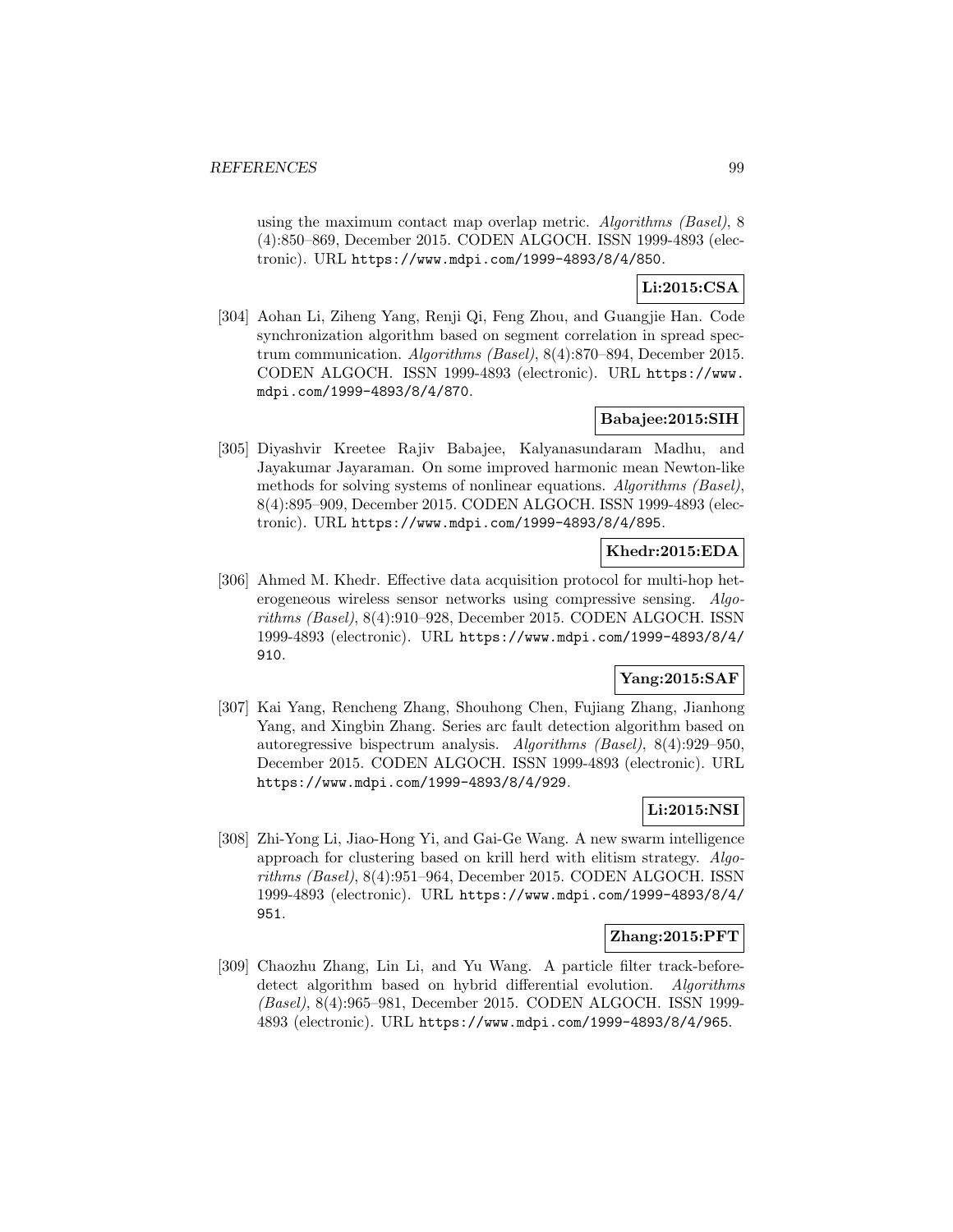#### **Soleimani:2015:SMI**

[310] Farahnaz Soleimani, Predrag S. Stanimirovíč, and Fazlollah Soleymani. Some matrix iterations for computing generalized inverses and balancing chemical equations. Algorithms (Basel), 8(4):982–998, December 2015. CODEN ALGOCH. ISSN 1999-4893 (electronic). URL https://www. mdpi.com/1999-4893/8/4/982.

### **Catanzaro:2015:ILP**

[311] Daniele Catanzaro and Céline Engelbeen. An integer linear programming formulation for the minimum cardinality segmentation problem. Algorithms (Basel), 8(4):999–1020, December 2015. CODEN ALGOCH. ISSN 1999-4893 (electronic). URL https://www.mdpi.com/1999-4893/ 8/4/999.

#### **Feng:2015:SSC**

[312] Lei Feng and Guoxian Yu. Semi-supervised classification based on mixture graph. Algorithms (Basel), 8(4):1021–1034, December 2015. CO-DEN ALGOCH. ISSN 1999-4893 (electronic). URL https://www.mdpi. com/1999-4893/8/4/1021.

### **El-Kebir:2015:NSG**

[313] Mohammed El-Kebir, Jaap Heringa, and Gunnar W. Klau. Natalie 2.0: Sparse global network alignment as a special case of quadratic assignment. Algorithms (Basel), 8(4):1035–1051, December 2015. CODEN ALGOCH. ISSN 1999-4893 (electronic). URL https://www.mdpi.com/ 1999-4893/8/4/1035.

## **Metz:2015:NAA**

[314] Andreas Jaakko Metz, Martin Wolf, Peter Achermann, and Felix Scholkmann. A new approach for automatic removal of movement artifacts in near-infrared spectroscopy time series by means of acceleration data. Algorithms (Basel), 8(4):1052–1075, December 2015. CODEN ALGOCH. ISSN 1999-4893 (electronic). URL https://www.mdpi.com/1999-4893/ 8/4/1052.

#### **Argyros:2015:LCE**

[315] Ioannis K. Argyros, Ramandeep Behl, and S. S. Motsa. Local convergence of an efficient high convergence order method using hypothesis only on the first derivative. Algorithms (Basel), 8(4):1076–1087, December 2015. CODEN ALGOCH. ISSN 1999-4893 (electronic). URL https://www.mdpi.com/1999-4893/8/4/1076.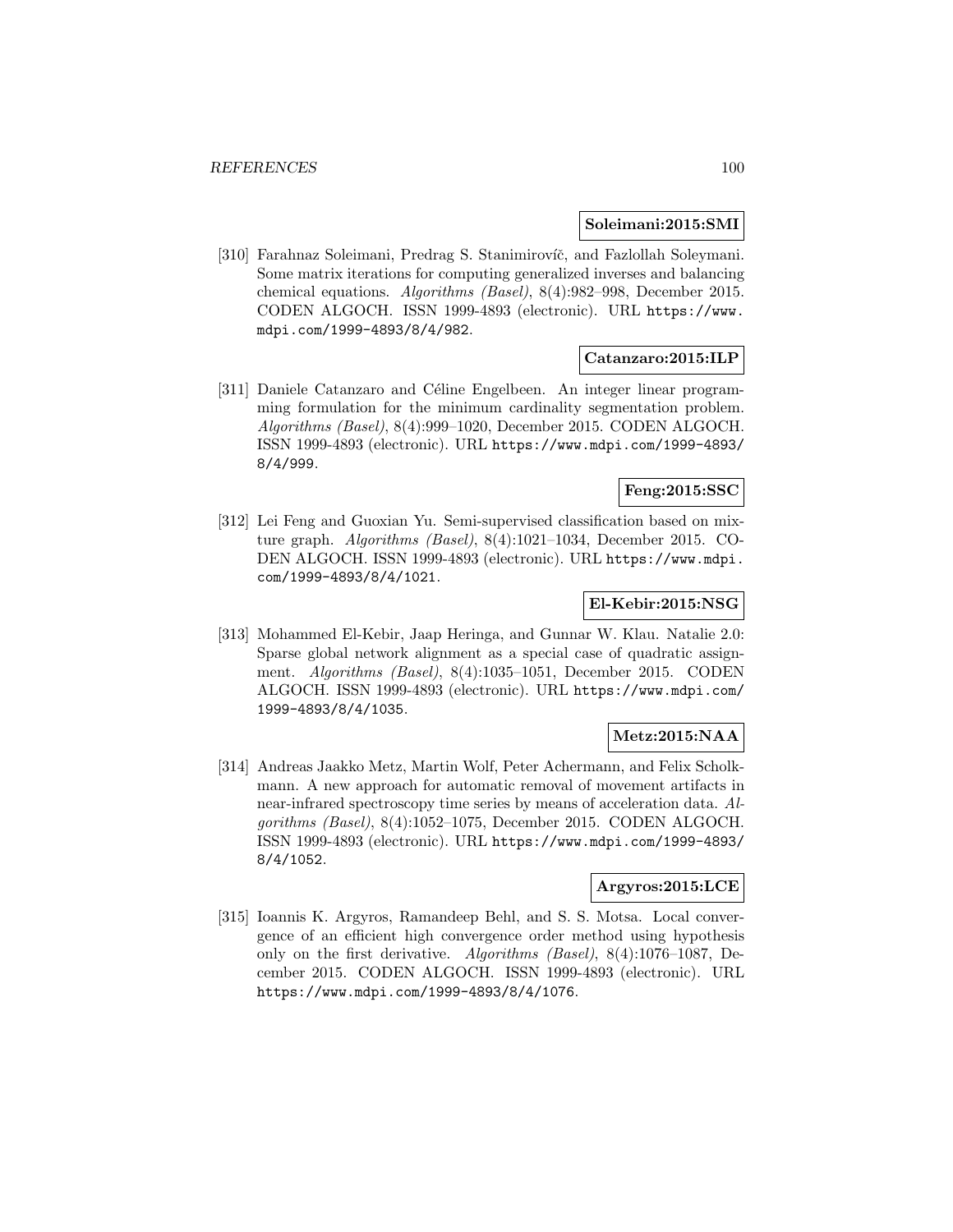### **Taher:2015:CAD**

[316] Fatma Taher, Naoufel Werghi, and Hussain Al-Ahmad. Computer aided diagnosis system for early lung cancer detection. Algorithms (Basel), 8(4):1088–1110, December 2015. CODEN ALGOCH. ISSN 1999-4893 (electronic). URL https://www.mdpi.com/1999-4893/8/4/1088.

### **Zheng:2015:OBM**

[317] Quan Zheng, Xin Zhao, and Yufeng Liu. An optimal biparametric multipoint family and its self-acceleration with memory for solving nonlinear equations. Algorithms (Basel), 8(4):1111–1120, December 2015. CODEN ALGOCH. ISSN 1999-4893 (electronic). URL https://www.mdpi.com/ 1999-4893/8/4/1111.

### **Hernandez-Veron:2015:LCT**

[318] M. A. Hernández-Verón and N. Romero. On the local convergence of a third order family of iterative processes. Algorithms (Basel), 8(4):1121– 1128, December 2015. CODEN ALGOCH. ISSN 1999-4893 (electronic). URL https://www.mdpi.com/1999-4893/8/4/1121.

## **Zhang:2015:EIC**

[319] Yong Zhang and Fangmin Li. Efficiency intra-cluster device-to-device relay selection for multicast services based on combinatorial auction. Algorithms (Basel), 8(4):1129–1142, December 2015. CODEN ALGOCH. ISSN 1999-4893 (electronic). URL https://www.mdpi.com/1999-4893/ 8/4/1129.

### **Davis:2015:GRL**

[320] Michael Charles Davis, Zhanyu Ma, Weiru Liu, Paul Miller, Ruth Hunter, and Frank Kee. Generating realistic labelled, weighted random graphs. Algorithms (Basel), 8(4):1143–1174, December 2015. CODEN ALGOCH. ISSN 1999-4893 (electronic). URL https://www.mdpi.com/ 1999-4893/8/4/1143.

## **Jiang:2015:DAA**

[321] Fan Jiang and Carson K. Leung. A data analytic algorithm for managing, querying, and processing uncertain big data in cloud environments. Algorithms (Basel), 8(4):1175–1194, December 2015. CODEN ALGOCH. ISSN 1999-4893 (electronic). URL https://www.mdpi.com/1999-4893/ 8/4/1175.

# **Chu:2015:NSC**

[322] Ajie Chu, Shouqiang Du, and Yixiao Su. A new smoothing conjugate gradient method for solving nonlinear nonsmooth complementarity prob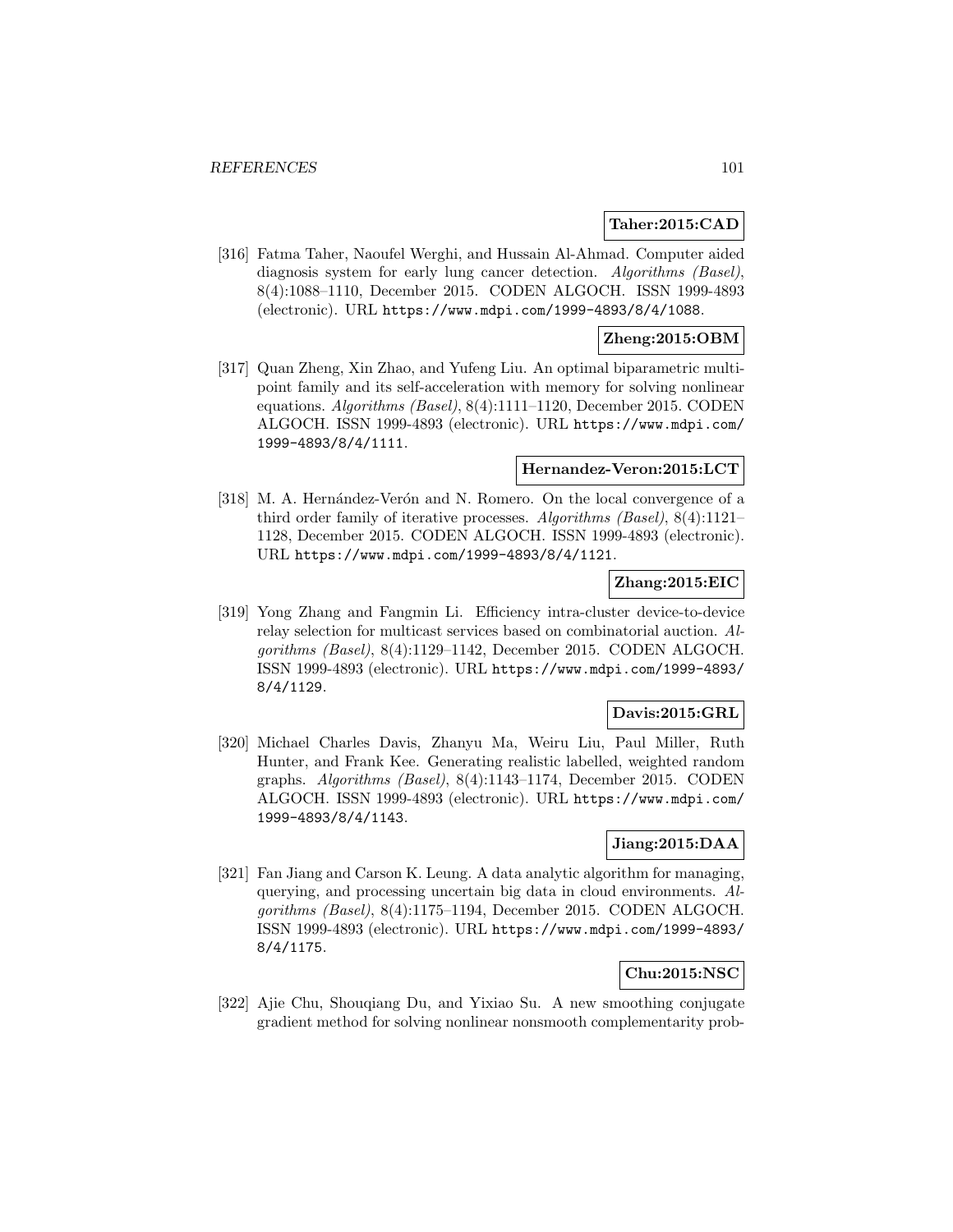lems. Algorithms (Basel), 8(4):1195–1209, December 2015. CODEN ALGOCH. ISSN 1999-4893 (electronic). URL https://www.mdpi.com/ 1999-4893/8/4/1195.

#### **Gutierrez:2015:NPD**

[323] José M. Gutiérrez. Numerical properties of different root-finding algorithms obtained for approximating continuous Newton's method. Algorithms (Basel), 8(4):1210–1218, December 2015. CODEN ALGOCH. ISSN 1999-4893 (electronic). URL https://www.mdpi.com/1999-4893/ 8/4/1210.

## **Babajee:2016:KTC**

[324] Diyashvir Kreetee Rajiv Babajee. On the Kung–Traub conjecture for iterative methods for solving quadratic equations. Algorithms (Basel), 9 (1), March 2016. CODEN ALGOCH. ISSN 1999-4893 (electronic). URL https://www.mdpi.com/1999-4893/9/1/1. See comment [353].

## **Ruiz-Oltra:2016:OAF**

[325] José M. Ruiz-Oltra, Catalina Gómez-Quiles, and Antonio Gómez-Expósito. Offset-assisted factored solution of nonlinear systems.  $Alqo$ rithms (Basel), 9(1), March 2016. CODEN ALGOCH. ISSN 1999-4893 (electronic). URL https://www.mdpi.com/1999-4893/9/1/2.

### **Wang:2016:FOP**

[326] Jie-Sheng Wang and Jiang-Di Song. Function optimization and parameter performance analysis based on gravitation search algorithm. Algorithms (Basel), 9(1), March 2016. CODEN ALGOCH. ISSN 1999-4893 (electronic). URL https://www.mdpi.com/1999-4893/9/1/3.

## **Luo:2016:NCV**

[327] Qifang Luo, Sen Zhang, Zhiming Li, and Yongquan Zhou. A novel complex-valued encoding grey wolf optimization algorithm. Algorithms (Basel), 9(1), March 2016. CODEN ALGOCH. ISSN 1999-4893 (electronic). URL https://www.mdpi.com/1999-4893/9/1/4.

## **Ahmad:2016:FIM**

[328] Fayyaz Ahmad, S. Serra-Capizzano, Malik Zaka Ullah, and A. S. Al-Fhaid. A family of iterative methods for solving systems of nonlinear equations having unknown multiplicity. Algorithms (Basel), 9(1), March 2016. CODEN ALGOCH. ISSN 1999-4893 (electronic). URL https:// www.mdpi.com/1999-4893/9/1/5.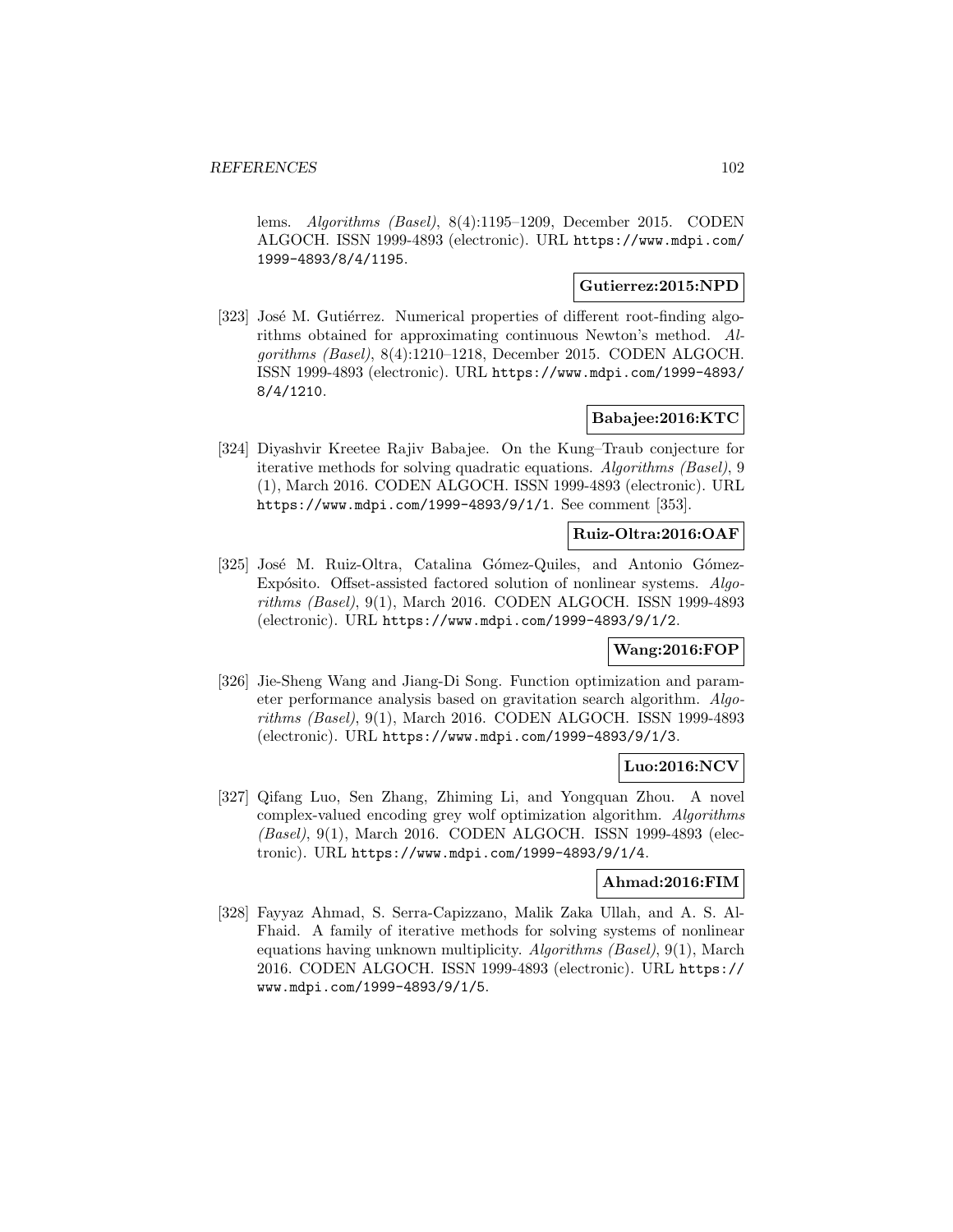#### **Gavalas:2016:EMM**

[329] Damianos Gavalas, Charalampos Konstantopoulos, Konstantinos Mastakas, Grammati Pantziou, and Nikolaos Vathis. Efficient metaheuristics for the mixed team orienteering problem with time windows. Algorithms (Basel), 9(1), March 2016. CODEN ALGOCH. ISSN 1999-4893 (electronic). URL https://www.mdpi.com/1999-4893/9/1/6.

### **Cuzzocrea:2016:EEM**

[330] Alfredo Cuzzocrea, Mirel Cosulschi, and Roberto De Virgilio. An effective and efficient MapReduce algorithm for computing BFS-based traversals of large-scale RDF graphs. Algorithms (Basel), 9(1), March 2016. CODEN ALGOCH. ISSN 1999-4893 (electronic). URL https://www. mdpi.com/1999-4893/9/1/7.

## **Meghanathan:2016:GAN**

[331] Natarajan Meghanathan. A greedy algorithm for neighborhood overlapbased community detection. Algorithms (Basel), 9(1), March 2016. CO-DEN ALGOCH. ISSN 1999-4893 (electronic). URL https://www.mdpi. com/1999-4893/9/1/8.

## **Yang:2016:NAT**

[332] Zhiming Yang, Junbao Li, Yang Yu, and Xiyuan Peng. NBTI-aware transient fault rate analysis method for logic circuit based on probability voltage transfer characteristics. Algorithms (Basel), 9(1), March 2016. CODEN ALGOCH. ISSN 1999-4893 (electronic). URL https://www. mdpi.com/1999-4893/9/1/9.

### **Jaiswal:2016:OOM**

[333] Jai Prakash Jaiswal. An optimal order method for multiple roots in case of unknown multiplicity. Algorithms (Basel), 9(1), March 2016. CODEN ALGOCH. ISSN 1999-4893 (electronic). URL https://www.mdpi.com/ 1999-4893/9/1/10.

## **Office:2016:ARA**

[334] Algorithms Editorial Office. Acknowledgement to reviewers of algorithms in 2015. Algorithms (Basel), 9(1), March 2016. CODEN ALGOCH. ISSN 1999-4893 (electronic). URL https://www.mdpi.com/1999-4893/9/1/ 11.

## **Gatter:2016:IPO**

[335] Thomas Gatter, Robert Giegerich, and Cédric Saule. Integrating Pareto optimization into dynamic programming. Algorithms (Basel),  $9(1)$ ,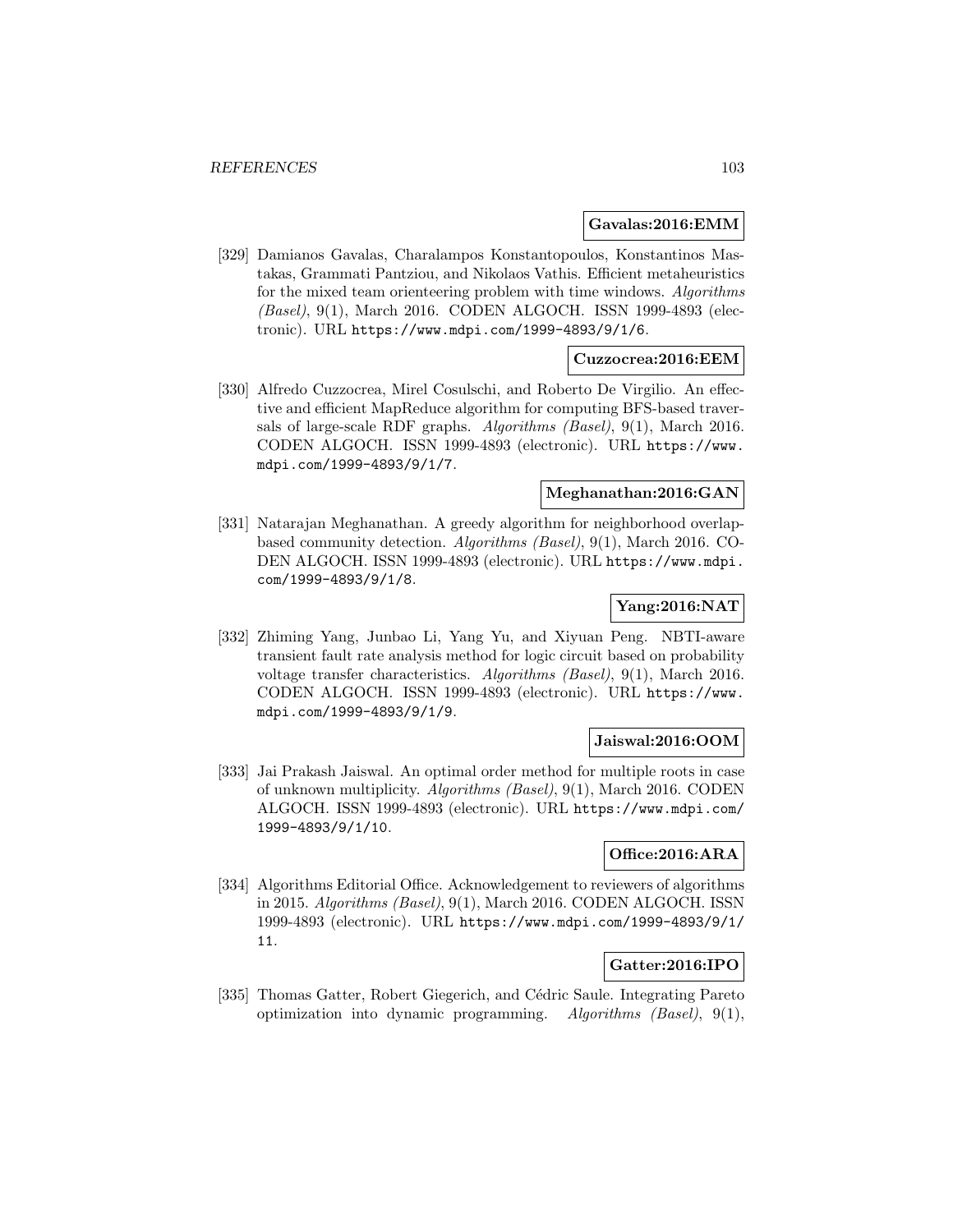March 2016. CODEN ALGOCH. ISSN 1999-4893 (electronic). URL https://www.mdpi.com/1999-4893/9/1/12.

#### **Cuzzocrea:2016:AMQ**

[336] Alfredo Cuzzocrea. Algorithms for managing, querying and processing big data in cloud environments. Algorithms (Basel), 9(1), March 2016. CODEN ALGOCH. ISSN 1999-4893 (electronic). URL https://www. mdpi.com/1999-4893/9/1/13.

## **Wang:2016:TED**

[337] Xiaofeng Wang and Xiaodong Fan. Two efficient derivative-free iterative methods for solving nonlinear systems. Algorithms (Basel), 9(1), March 2016. CODEN ALGOCH. ISSN 1999-4893 (electronic). URL https:// www.mdpi.com/1999-4893/9/1/14.

## **Li:2016:GOP**

[338] Xiaowu Li, Zhinan Wu, Linke Hou, Lin Wang, Chunguang Yue, and Qiao Xin. A geometric orthogonal projection strategy for computing the minimum distance between a point and a spatial parametric curve. Algorithms (Basel), 9(1), March 2016. CODEN ALGOCH. ISSN 1999-4893 (electronic). URL https://www.mdpi.com/1999-4893/9/1/15.

#### **Pizzolante:2016:MLC**

[339] Raffaele Pizzolante and Bruno Carpentieri. Multiband and lossless compression of hyperspectral images. Algorithms (Basel), 9(1), March 2016. CODEN ALGOCH. ISSN 1999-4893 (electronic). URL https://www. mdpi.com/1999-4893/9/1/16.

### **Bulteau:2016:CCU**

[340] Laurent Bulteau, Vincent Froese, Sepp Hartung, and Rolf Niedermeier. Co-clustering under the maximum norm. Algorithms (Basel),  $9(1)$ , March 2016. CODEN ALGOCH. ISSN 1999-4893 (electronic). URL https://www.mdpi.com/1999-4893/9/1/17.

### **Qasim:2016:CFJ**

[341] Uswah Qasim, Zulifqar Ali, Fayyaz Ahmad, Stefano Serra-Capizzano, Malik Zaka Ullah, and Mir Asma. Constructing frozen Jacobian iterative methods for solving systems of nonlinear equations, associated with ODEs and PDEs using the homotopy method. Algorithms (Basel), 9(1), March 2016. CODEN ALGOCH. ISSN 1999-4893 (electronic). URL https://www.mdpi.com/1999-4893/9/1/18.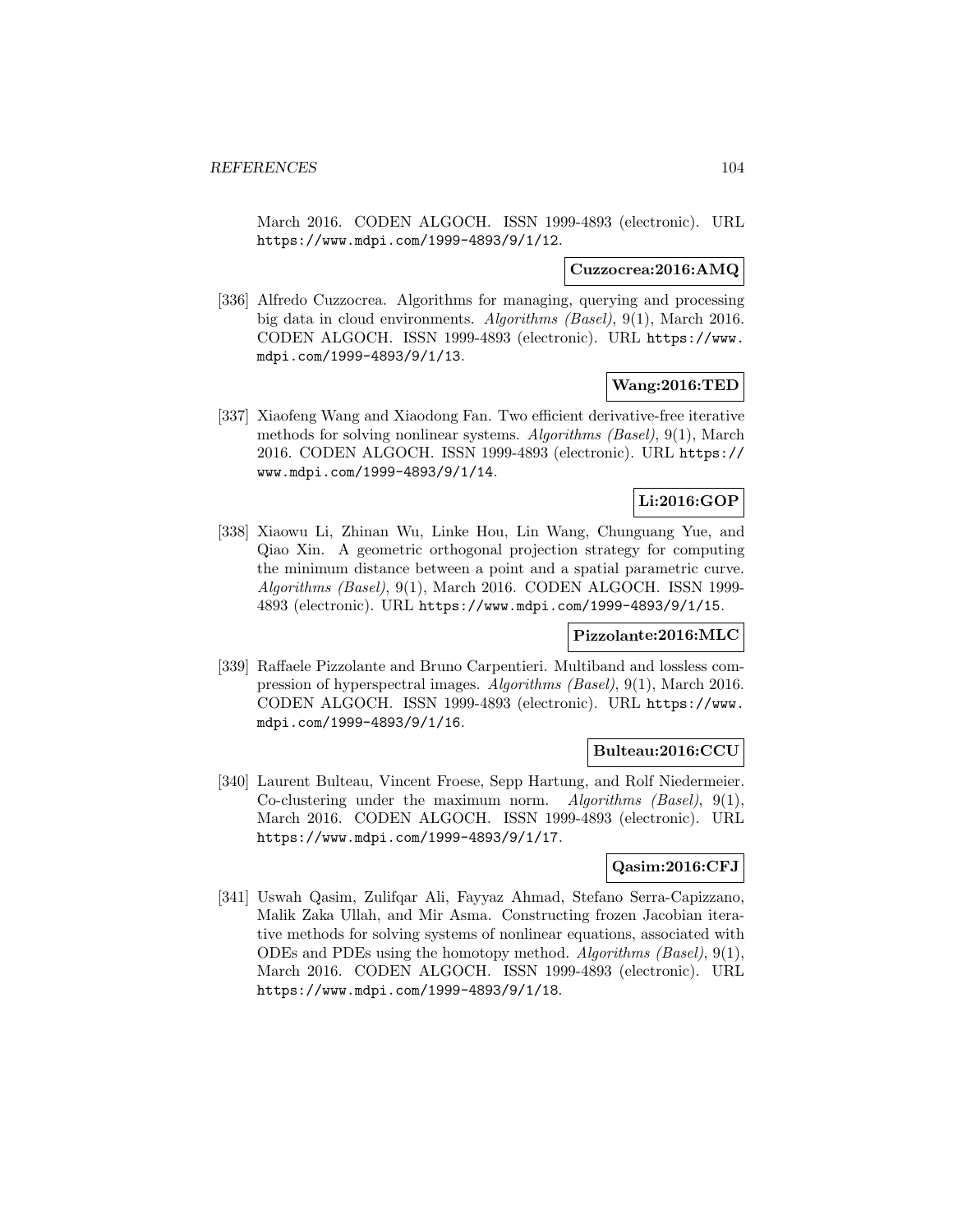#### **Gomez:2016:RRA**

[342] María J. Gómez, Cristina Castejón, and Juan C. García-Prada. Review of recent advances in the application of the wavelet transform to diagnose cracked rotors. Algorithms (Basel), 9(1), March 2016. CODEN ALGOCH. ISSN 1999-4893 (electronic). URL https://www.mdpi.com/ 1999-4893/9/1/19.

## **Ivanov:2016:ISD**

[343] Ivan G. Ivanov and Boryana C. Bogdanova. The iterative solution to discrete-time  $H_{\infty}$  control problems for periodic systems. Algorithms (Basel), 9(1), March 2016. CODEN ALGOCH. ISSN 1999-4893 (electronic). URL https://www.mdpi.com/1999-4893/9/1/20.

### **Komusiewicz:2016:MAF**

[344] Christian Komusiewicz. Multivariate algorithmics for finding cohesive subnetworks. Algorithms (Basel), 9(1), March 2016. CODEN ALGOCH. ISSN 1999-4893 (electronic). URL https://www.mdpi.com/1999-4893/ 9/1/21.

### **Kakoulis:2016:MOD**

[345] Konstantinos G. Kakoulis and Ioannis G. Tollis. Modifying orthogonal drawings for label placement. Algorithms (Basel), 9(2), June 2016. CODEN ALGOCH. ISSN 1999-4893 (electronic). URL https://www. mdpi.com/1999-4893/9/2/22.

# **Sun:2016:IFA**

[346] Yu-Feng Sun, Jie-Sheng Wang, and Jiang-Di Song. An improved fireworks algorithm based on grouping strategy of the shuffled frog leaping algorithm to solve function optimization problems. Algorithms (Basel), 9(2), June 2016. CODEN ALGOCH. ISSN 1999-4893 (electronic). URL https://www.mdpi.com/1999-4893/9/2/23.

# **Li:2016:SDL**

[347] Cui-Hong Li, Qiu-Wei Yang, and Bing-Xiang Sun. Structural damage localization by the principal eigenvector of modal flexibility change. Algorithms (Basel), 9(2), June 2016. CODEN ALGOCH. ISSN 1999-4893 (electronic). URL https://www.mdpi.com/1999-4893/9/2/24.

### **Ye:2016:PUL**

[348] Fang Ye, Xun Zhang, Yibing Li, and Hui Huang. Primary user localization algorithm based on compressive sensing in cognitive radio networks. Algorithms (Basel), 9(2), June 2016. CODEN ALGOCH. ISSN 1999- 4893 (electronic). URL https://www.mdpi.com/1999-4893/9/2/25.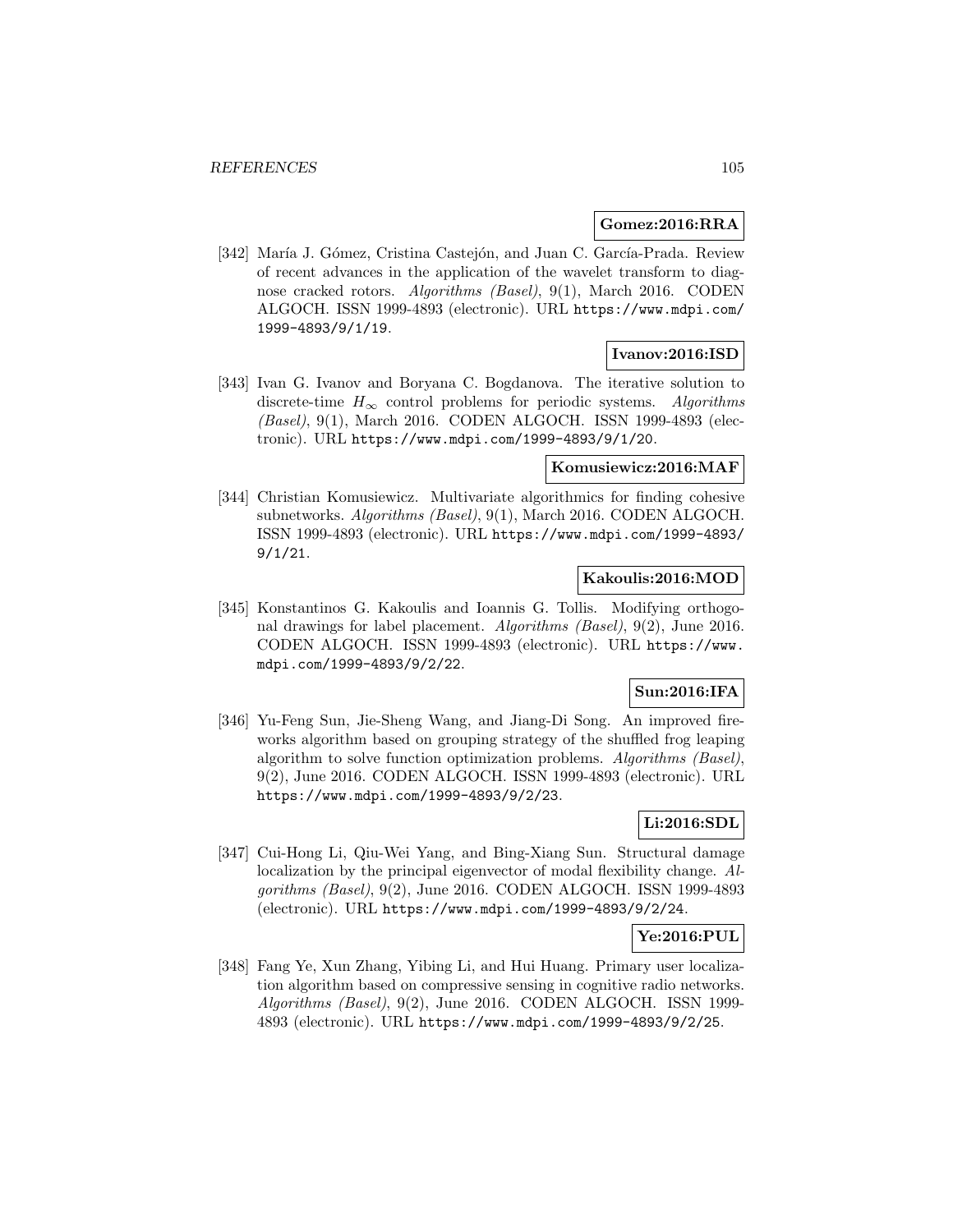#### **Takabatake:2016:SES**

[349] Yoshimasa Takabatake, Kenta Nakashima, Tetsuji Kuboyama, Yasuo Tabei, and Hiroshi Sakamoto. siEDM: an efficient string index and search algorithm for edit distance with moves. Algorithms (Basel), 9(2), June 2016. CODEN ALGOCH. ISSN 1999-4893 (electronic). URL https:// www.mdpi.com/1999-4893/9/2/26.

# **Ayedh:2016:EPA**

[350] Abdullah Ayedh, Guanzheng Tan, Khaled Alwesabi, and Hamdi Rajeh. The effect of preprocessing on Arabic document categorization. Algorithms (Basel), 9(2), June 2016. CODEN ALGOCH. ISSN 1999-4893 (electronic). URL https://www.mdpi.com/1999-4893/9/2/27.

## **Shi:2016:ADM**

[351] Jiarong Shi, Qingyan Yin, Xiuyun Zheng, and Wei Yang. Alternating direction method of multipliers for generalized low-rank tensor recovery. Algorithms (Basel), 9(2), June 2016. CODEN ALGOCH. ISSN 1999- 4893 (electronic). URL https://www.mdpi.com/1999-4893/9/2/28.

## **Li:2016:IDJ**

[352] Yibing Li, Xueying Diao, Ge Dong, and Fang Ye. An improved dynamic joint resource allocation algorithm based on SFR. Algorithms (Basel), 9 (2), June 2016. CODEN ALGOCH. ISSN 1999-4893 (electronic). URL https://www.mdpi.com/1999-4893/9/2/29.

### **Ahmad:2016:CKT**

[353] Fayyaz Ahmad. Comment on: On the Kung–Traub Conjecture for Iterative Methods for Solving Quadratic Equations. Algorithms 2016, **9**, 1. Algorithms (Basel), 9(2), June 2016. CODEN ALGOCH. ISSN 1999-4893 (electronic). URL https://www.mdpi.com/1999-4893/9/2/ 30. See [324].

## **Zhao:2016:IDL**

[354] Zhenqing Zhao, Dong Ye, Xin Zhang, Gang Chen, and Bin Zhang. Improved direct linear transformation for parameter decoupling in camera calibration. Algorithms (Basel), 9(2), June 2016. CODEN ALGOCH. ISSN 1999-4893 (electronic). URL https://www.mdpi.com/1999-4893/ 9/2/31.

#### **Bjorklund:2016:UVN**

[355] Henrik Björklund, Martin Berglund, and Petter Ericson. Uniform vs. nonuniform membership for mildly context-sensitive languages: a brief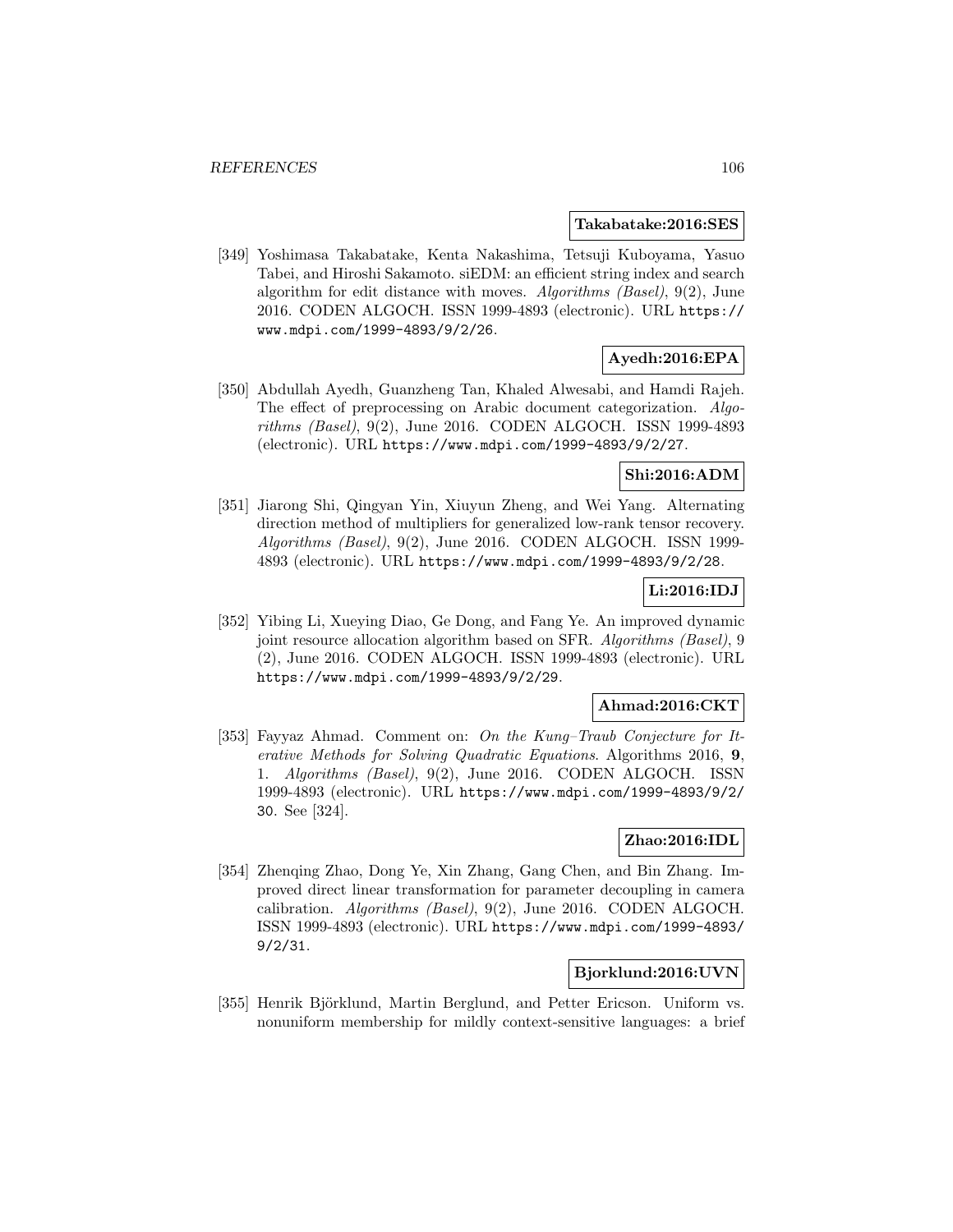survey. Algorithms (Basel), 9(2), June 2016. CODEN ALGOCH. ISSN 1999-4893 (electronic). URL https://www.mdpi.com/1999-4893/9/2/ 32.

## **Jeske:2016:MBR**

[356] Daniel R. Jeske, Jeffrey Longmate, Vani Katheria, and Arti Hurria. Mining branching rules from past survey data with an illustration using a geriatric assessment survey for older adults with cancer. Algorithms (Basel), 9(2), June 2016. CODEN ALGOCH. ISSN 1999-4893 (electronic). URL https://www.mdpi.com/1999-4893/9/2/33.

# **Xu:2016:SRA**

[357] Jing Xu, Zhongbin Wang, Chao Tan, and Xinhua Liu. A state recognition approach for complex equipment based on a fuzzy probabilistic neural network. Algorithms (Basel), 9(2), June 2016. CODEN ALGOCH. ISSN 1999-4893 (electronic). URL https://www.mdpi.com/1999-4893/9/2/ 34.

# **Pan:2016:AEC**

[358] Tianlin Pan, Bin Wu, Yongsheng Chen, and Guoshan Xu. Application of the energy-conserving integration method to hybrid simulation of a full-scale steel frame. Algorithms (Basel), 9(2), June 2016. CODEN ALGOCH. ISSN 1999-4893 (electronic). URL https://www.mdpi.com/ 1999-4893/9/2/35.

# **Xing:2016:RHL**

[359] Xianglei Xing, Sidan Du, and Kejun Wang. Robust Hessian locally linear embedding techniques for high-dimensional data. Algorithms (Basel), 9 (2), June 2016. CODEN ALGOCH. ISSN 1999-4893 (electronic). URL https://www.mdpi.com/1999-4893/9/2/36.

#### **Kumam:2016:NMS**

[360] Wiyada Kumam, Pongsakorn Sunthrayuth, Phond Phunchongharn, Khajonpong Akkarajitsakul, Parinya Sa Ngiamsunthorn, and Poom Kumam. A new multi-step iterative algorithm for approximating common fixed points of a finite family of multi-valued Bregman relatively nonexpansive mappings. Algorithms (Basel), 9(2), June 2016. CODEN ALGOCH. ISSN 1999-4893 (electronic). URL https://www.mdpi.com/ 1999-4893/9/2/37.

# **Page:2016:AAG**

[361] Daniel R. Page and Roberto Solis-Oba. A 3/2-approximation algorithm for the graph balancing problem with two weights. Algorithms (Basel),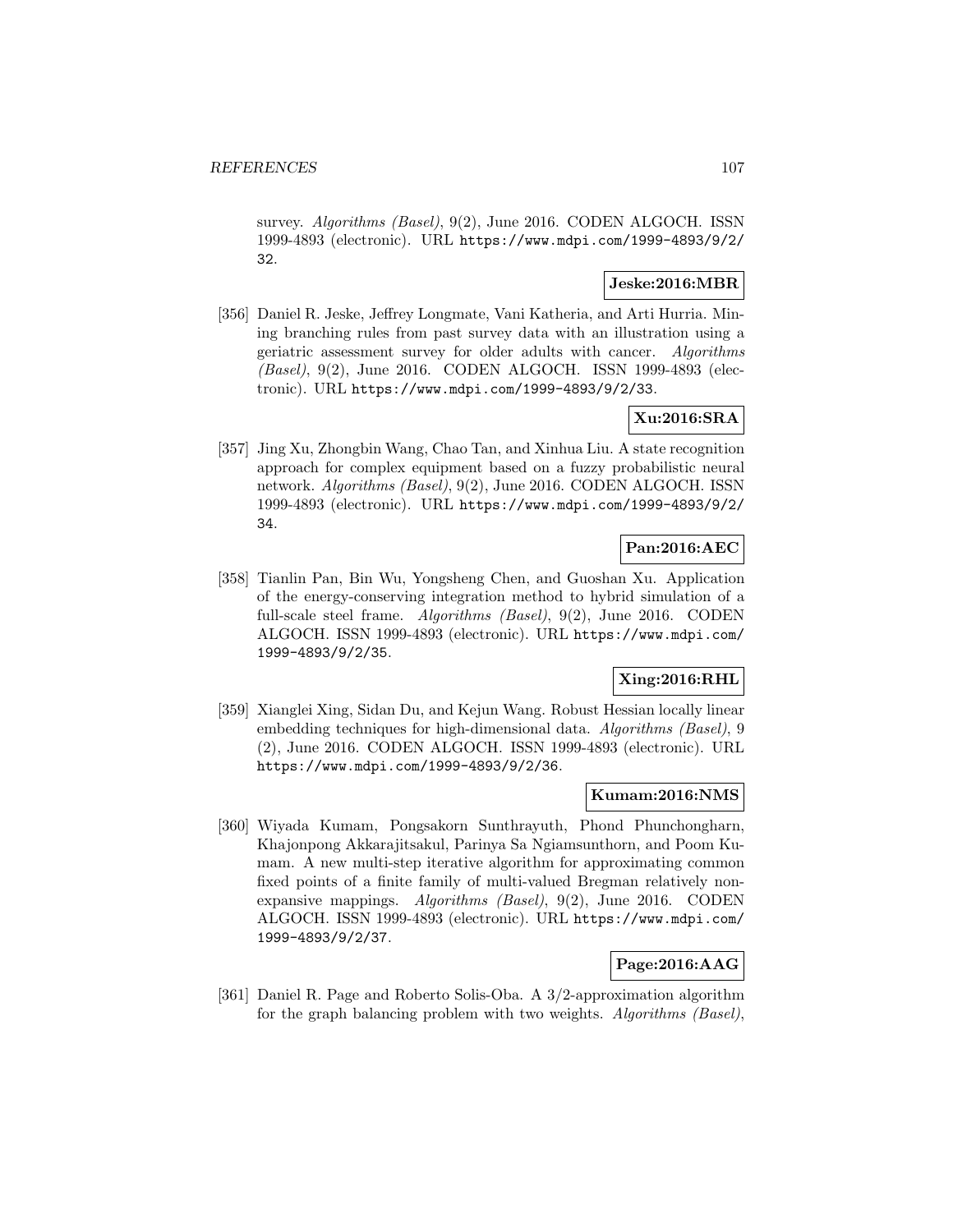9(2), June 2016. CODEN ALGOCH. ISSN 1999-4893 (electronic). URL https://www.mdpi.com/1999-4893/9/2/38.

# **Tai:2016:RRT**

[362] Kevin Tai, Abdul-Rahman El-Sayed, Mohammad Biglarbegian, Claudia I. Gonzalez, Oscar Castillo, and Shohel Mahmud. Review of recent type-2 fuzzy controller applications. Algorithms (Basel), 9(2), June 2016. CODEN ALGOCH. ISSN 1999-4893 (electronic). URL https://www. mdpi.com/1999-4893/9/2/39.

## **Baeyens:2016:DSA**

[363] Enrique Baeyens, Alberto Herreros, and José R. Perán. A direct search algorithm for global optimization. Algorithms (Basel), 9(2), June 2016. CODEN ALGOCH. ISSN 1999-4893 (electronic). URL https://www. mdpi.com/1999-4893/9/2/40.

## **Yu:2016:VTS**

[364] Yuhai Yu, Hongfei Lin, Jiana Meng, and Zhehuan Zhao. Visual and textual sentiment analysis of a microblog using deep convolutional neural networks. Algorithms (Basel), 9(2), June 2016. CODEN ALGOCH. ISSN 1999-4893 (electronic). URL https://www.mdpi.com/1999-4893/9/2/ 41.

# **Wang:2016:JAS**

[365] Xinhua Wang and Jinlu Sheng. Joint antenna selection and beamforming algorithms for physical layer multicasting with massive antennas. Algorithms (Basel), 9(2), June 2016. CODEN ALGOCH. ISSN 1999-4893 (electronic). URL https://www.mdpi.com/1999-4893/9/2/42.

## **Gong:2016:OBA**

[366] Chibing Gong. Opposition-based adaptive fireworks algorithm. Algorithms (Basel), 9(3), September 2016. CODEN ALGOCH. ISSN 1999- 4893 (electronic). URL https://www.mdpi.com/1999-4893/9/3/43.

#### **Tantau:2016:GIA**

[367] Till Tantau. A gentle introduction to applications of algorithmic metatheorems for space and circuit classes. Algorithms (Basel), 9(3), September 2016. CODEN ALGOCH. ISSN 1999-4893 (electronic). URL https://www.mdpi.com/1999-4893/9/3/44.

## **Tavassoli:2016:DFI**

[368] Zahra Hojjati Tavassoli, Seyed Hossein Iranmanesh, and Ahmad Tavassoli Hojjati. Designing a framework to improve time series data of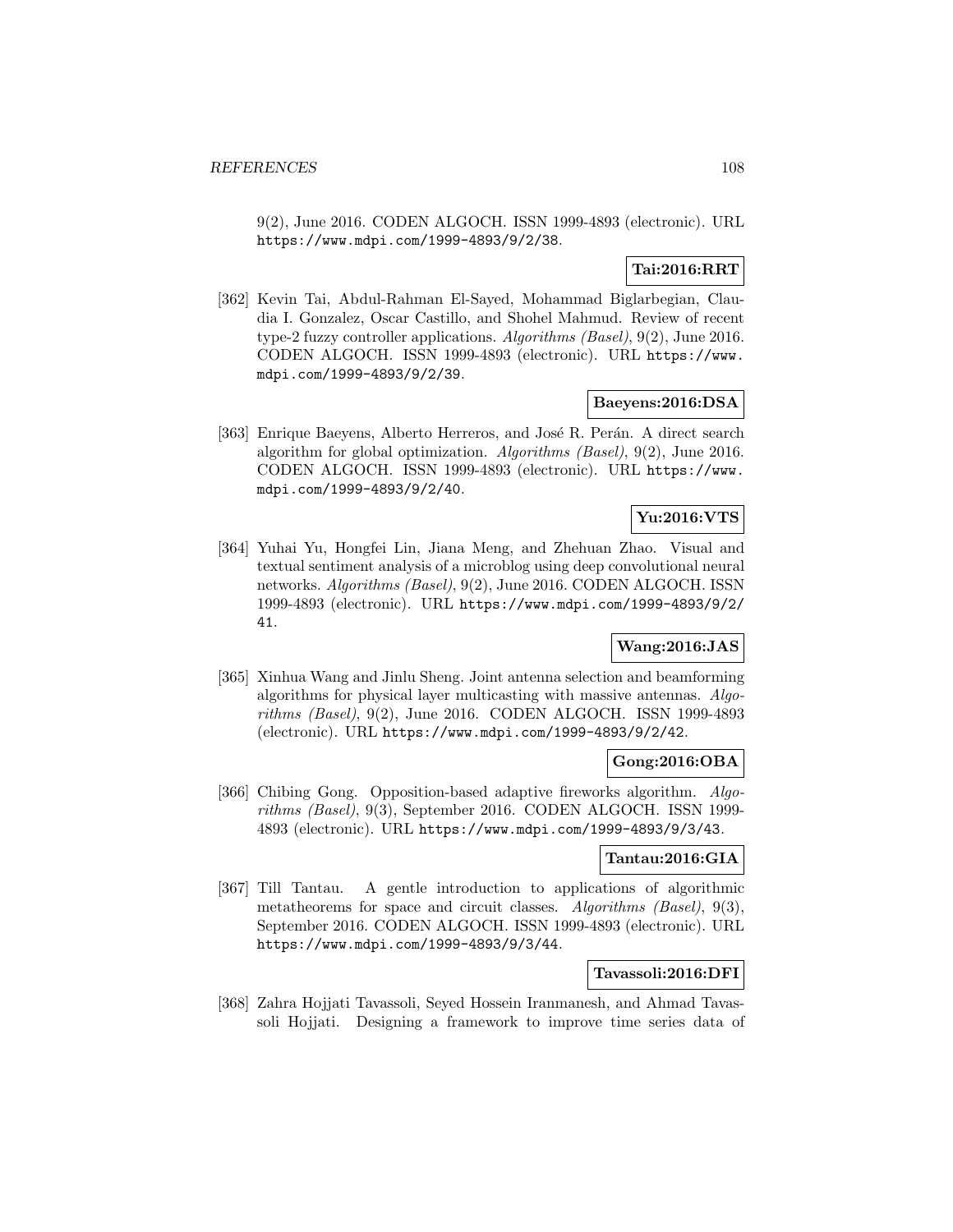construction projects: Application of a simulation model and singular spectrum analysis. Algorithms (Basel), 9(3), September 2016. CODEN ALGOCH. ISSN 1999-4893 (electronic). URL https://www.mdpi.com/ 1999-4893/9/3/45.

## **Jiang:2016:APC**

[369] Yuan Jiang, Yuliang Liao, and Guoxian Yu. Affinity propagation clustering using path based similarity. Algorithms (Basel), 9(3), September 2016. CODEN ALGOCH. ISSN 1999-4893 (electronic). URL https:// www.mdpi.com/1999-4893/9/3/46.

## **Chang:2016:HCR**

[370] Pei-Chann Chang, Cheng-Hui Lin, and Meng-Hui Chen. A hybrid course recommendation system by integrating collaborative filtering and artificial immune systems. Algorithms (Basel), 9(3), September 2016. CODEN ALGOCH. ISSN 1999-4893 (electronic). URL https://www.mdpi.com/ 1999-4893/9/3/47.

# **Hou:2016:SSC**

[371] Xuan Hou, Guangjun Yao, and Jun Wang. Semi-supervised classification based on low rank representation. Algorithms (Basel), 9(3), September 2016. CODEN ALGOCH. ISSN 1999-4893 (electronic). URL https:// www.mdpi.com/1999-4893/9/3/48.

## **Ding:2016:DFB**

[372] Jiling Ding. Data filtering based recursive and iterative least squares algorithms for parameter estimation of multi-input output systems. Algorithms (Basel), 9(3), September 2016. CODEN ALGOCH. ISSN 1999- 4893 (electronic). URL https://www.mdpi.com/1999-4893/9/3/49.

## **Askarian:2016:UNS**

[373] Ahmad Askarian, Rupei Xu, and András Faragó. Utilizing network structure to accelerate Markov Chain Monte Carlo algorithms. Algorithms (Basel), 9(3), September 2016. CODEN ALGOCH. ISSN 1999-4893 (electronic). URL https://www.mdpi.com/1999-4893/9/3/50.

## **Cubukcuoglu:2016:MOH**

[374] Cemre Cubukcuoglu, Ioannis Chatzikonstantinou, Mehmet Fatih Tasgetiren, I. Sevil Sariyildiz, and Quan-Ke Pan. A multi-objective harmony search algorithm for sustainable design of floating settlements. Algorithms (Basel), 9(3), September 2016. CODEN ALGOCH. ISSN 1999- 4893 (electronic). URL https://www.mdpi.com/1999-4893/9/3/51.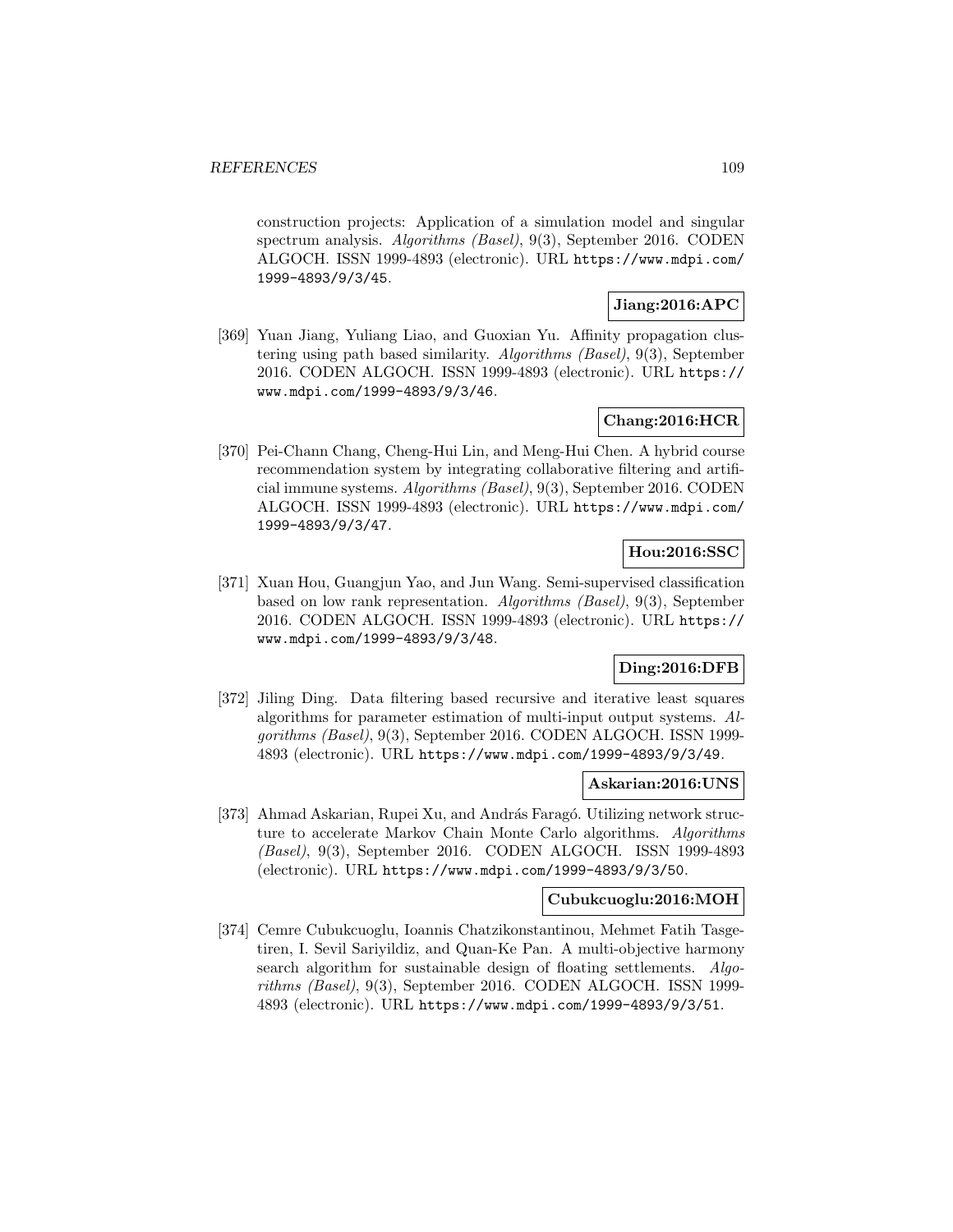## **Luo:2016:CSC**

[375] Weilin Luo and Hongchao Cong. Control for ship course-keeping using optimized support vector machines. Algorithms (Basel), 9(3), September 2016. CODEN ALGOCH. ISSN 1999-4893 (electronic). URL https:// www.mdpi.com/1999-4893/9/3/52.

# **Lipp:2016:FFD**

[376] Fabian Lipp, Alexander Wolff, and Johannes Zink. Faster force-directed graph drawing with the well-separated pair decomposition. Algorithms (Basel), 9(3), September 2016. CODEN ALGOCH. ISSN 1999-4893 (electronic). URL https://www.mdpi.com/1999-4893/9/3/53.

## **Zhang:2016:SFB**

[377] Tingping Zhang and Guan Gui. Sign function based sparse adaptive filtering algorithms for robust channel estimation under non-Gaussian noise environments. Algorithms (Basel), 9(3), September 2016. CODEN ALGOCH. ISSN 1999-4893 (electronic). URL https://www.mdpi.com/ 1999-4893/9/3/54.

## **Shepherd:2016:NAI**

[378] Jonathan Bruce Shepherd, Tomohito Wada, David Rowlands, and Daniel Arthur James. A novel AHRS inertial sensor-based algorithm for wheelchair propulsion performance analysis. Algorithms (Basel), 9 (3), September 2016. CODEN ALGOCH. ISSN 1999-4893 (electronic). URL https://www.mdpi.com/1999-4893/9/3/55.

### **Huang:2016:MAN**

[379] Xiang Huang and Zhizhong Wang. Multiple artificial neural networks with interaction noise for estimation of spatial categorical variables. Algorithms (Basel), 9(3), September 2016. CODEN ALGOCH. ISSN 1999- 4893 (electronic). URL https://www.mdpi.com/1999-4893/9/3/56.

### **Khorramian:2016:UPM**

[380] Amanj Khorramian and Akira Matsubayashi. Uniform page migration problem in Euclidean space. Algorithms (Basel), 9(3), September 2016. CODEN ALGOCH. ISSN 1999-4893 (electronic). URL https://www. mdpi.com/1999-4893/9/3/57.

### **Kallmeyer:2016:LPL**

[381] Laura Kallmeyer and Wolfgang Maier. LR parsing for LCFRS. Algorithms (Basel), 9(3), September 2016. CODEN ALGOCH. ISSN 1999- 4893 (electronic). URL https://www.mdpi.com/1999-4893/9/3/58.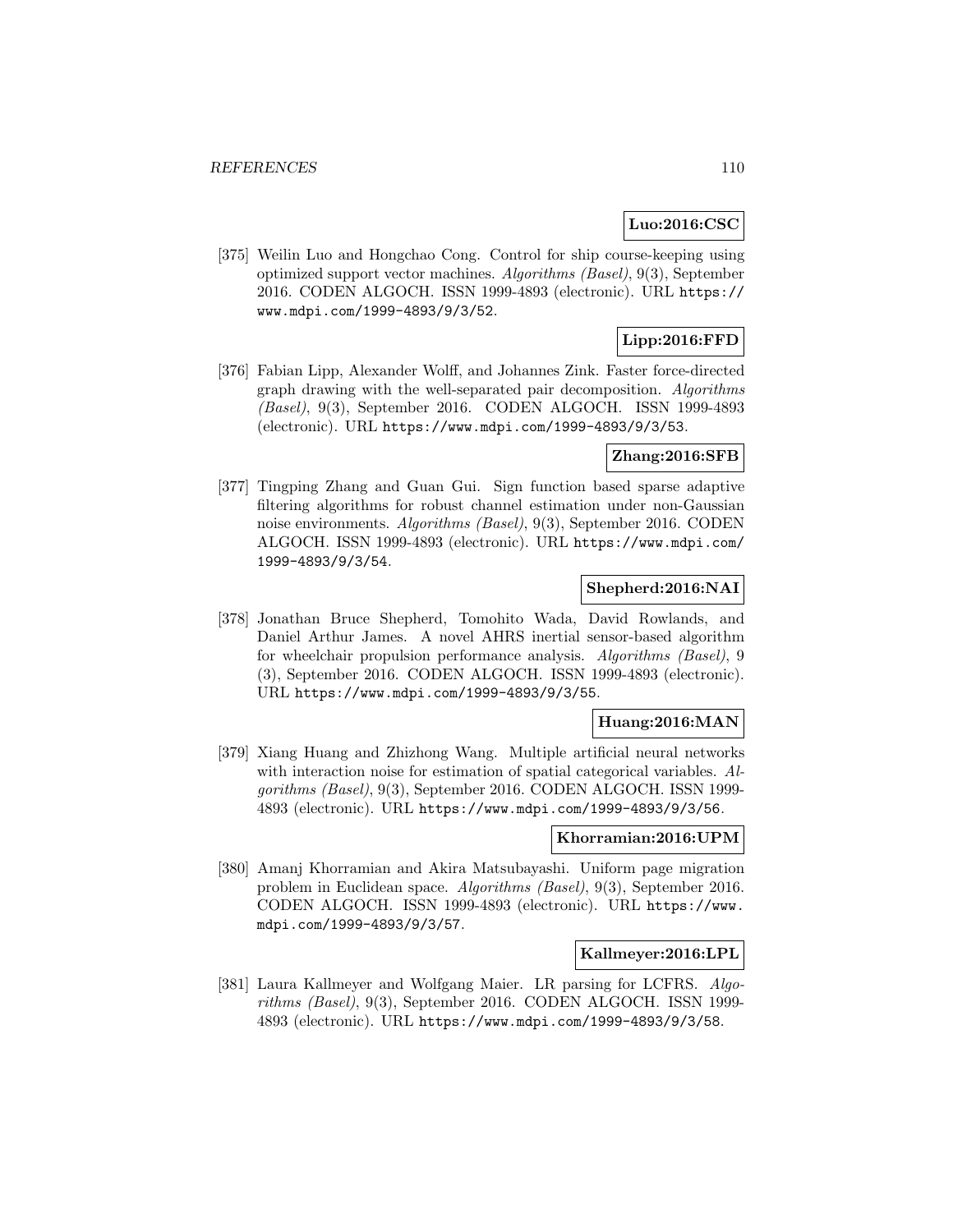#### **Obagbuwa:2016:BCS**

[382] Ibidun Christiana Obagbuwa and Ademola Philips Abidoye. Binary cockroach swarm optimization for combinatorial optimization problem. Algorithms (Basel), 9(3), September 2016. CODEN ALGOCH. ISSN 1999- 4893 (electronic). URL https://www.mdpi.com/1999-4893/9/3/59.

## **San-Segundo:2016:HAI**

[383] Rubén San-Segundo, Juan M. Montero, José Moreno-Pimentel, and José M. Pardo. HMM adaptation for improving a human activity recognition system. Algorithms (Basel), 9(3), September 2016. CODEN AL-GOCH. ISSN 1999-4893 (electronic). URL https://www.mdpi.com/ 1999-4893/9/3/60.

### **Zhou:2016:NSB**

[384] Weidong Zhou, Jing Liu, Pengxiang Zhu, Wenhe Gong, and Jiaxin Hou. Noncircular sources-based sparse representation algorithm for direction of arrival estimation in MIMO radar with mutual coupling. Algorithms (Basel), 9(3), September 2016. CODEN ALGOCH. ISSN 1999-4893 (electronic). URL https://www.mdpi.com/1999-4893/9/3/61.

# **Ma:2016:NRS**

[385] Hong-Wei Ma, Hong-Wei Fan, Qing-Hua Mao, Xu-Hui Zhang, and Wang Xing. Noise reduction of steel cord conveyor belt defect electromagnetic signal by combined use of improved wavelet and EMD. Algorithms (Basel), 9(4), December 2016. CODEN ALGOCH. ISSN 1999-4893 (electronic). URL https://www.mdpi.com/1999-4893/9/4/62.

## **Chen:2016:PRE**

[386] Angela Hsiang-Ling Chen, Yun-Chia Liang, and Jose David Padilla. A practical and robust execution time-frame procedure for the multi-mode resource-constrained project scheduling problem with minimal and maximal time lags. Algorithms (Basel), 9(4), December 2016. CODEN AL-GOCH. ISSN 1999-4893 (electronic). URL https://www.mdpi.com/ 1999-4893/9/4/63.

### **Fernau:2016:TGI**

[387] Henning Fernau. Theorietage der Gesellschaft für Informatik in Speyer  $2015$  — special issue. Algorithms (Basel), 9(4), December 2016. CODEN ALGOCH. ISSN 1999-4893 (electronic). URL https://www.mdpi.com/ 1999-4893/9/4/64.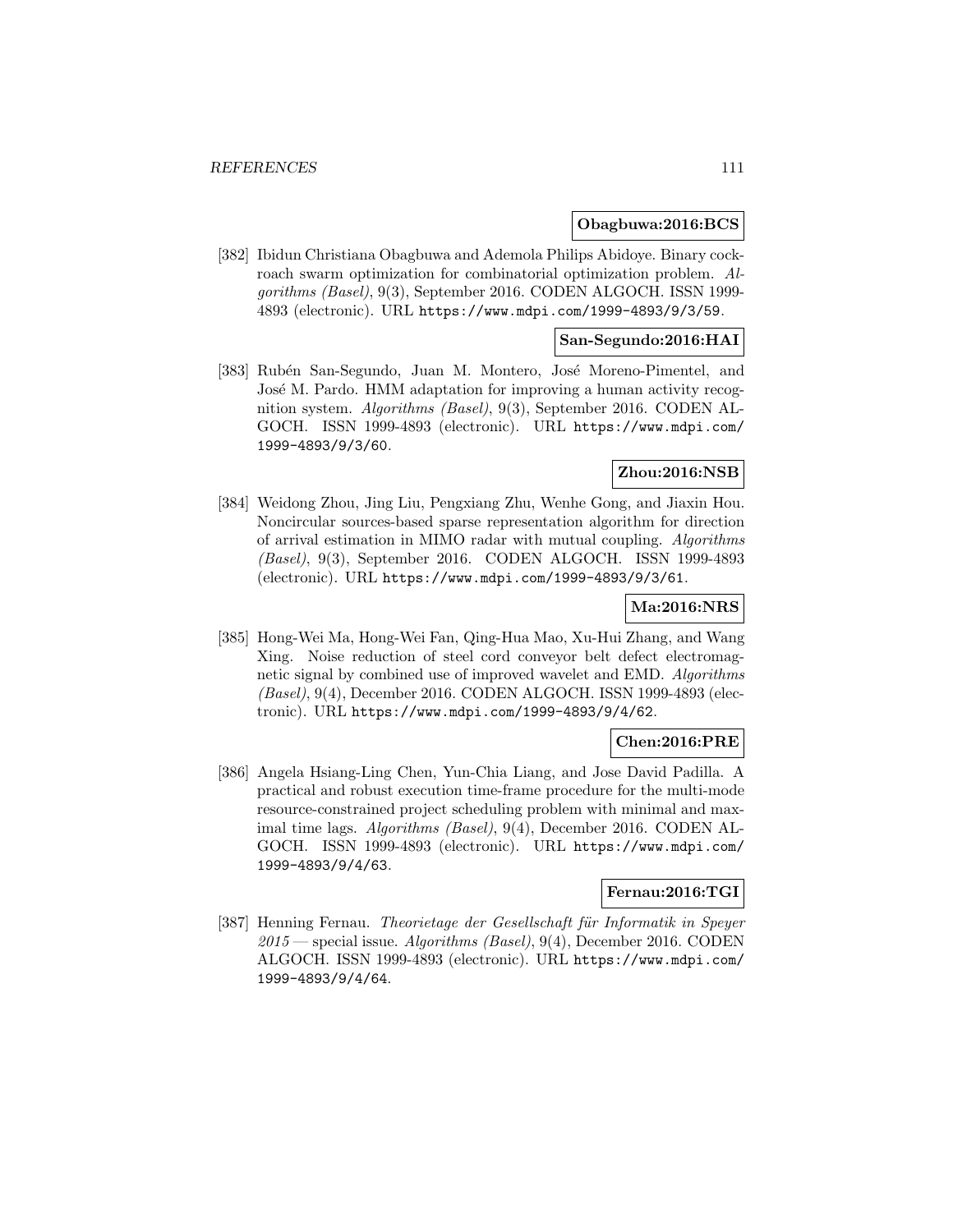### **Argyros:2016:LCA**

[388] Ioannis K. Argyros, Ramandeep Behl, and Sandile S. Motsa. Local convergence analysis of an eighth order scheme using hypothesis only on the first derivative. Algorithms (Basel), 9(4), December 2016. CODEN ALGOCH. ISSN 1999-4893 (electronic). URL https://www.mdpi.com/ 1999-4893/9/4/65.

## **Wang:2016:FSU**

[389] Mei Wang, Liang Zhu, and Yanan Guo. Fault sensing using fractal dimension and wavelet. Algorithms (Basel), 9(4), December 2016. CODEN ALGOCH. ISSN 1999-4893 (electronic). URL https://www.mdpi.com/ 1999-4893/9/4/66.

## **Belfiore:2016:CDA**

[390] Oscar Rosario Belfiore and Claudio Parente. Comparison of different algorithms to orthorectify WorldView-2 satellite imagery. Algorithms (Basel), 9(4), December 2016. CODEN ALGOCH. ISSN 1999-4893 (electronic). URL https://www.mdpi.com/1999-4893/9/4/67.

## **Wang:2016:OAM**

[391] Xu Wang and Erchin Serpedin. An overview on the applications of matrix theory in wireless communications and signal processing. Algorithms (Basel), 9(4), December 2016. CODEN ALGOCH. ISSN 1999-4893 (electronic). URL https://www.mdpi.com/1999-4893/9/4/68.

### **Peraza:2016:NFH**

[392] Cinthia Peraza, Fevrier Valdez, Mario Garcia, Patricia Melin, and Oscar Castillo. A new fuzzy harmony search algorithm using fuzzy logic for dynamic parameter adaptation. Algorithms (Basel), 9(4), December 2016. CODEN ALGOCH. ISSN 1999-4893 (electronic). URL https:// www.mdpi.com/1999-4893/9/4/69.

### **Chen:2016:PES**

[393] Yang Chen, Dong-Jie Zhao, Zi-Yang Wang, Zhong-Yi Wang, Guiliang Tang, and Lan Huang. Plant electrical signal classification based on waveform similarity. Algorithms (Basel), 9(4), December 2016. CODEN ALGOCH. ISSN 1999-4893 (electronic). URL https://www.mdpi.com/ 1999-4893/9/4/70.

#### **Tasgetiren:2016:VBI**

[394] Mehmet Fatih Tasgetiren, Quan-Ke Pan, Damla Kizilay, and Kaizhou Gao. A variable block insertion heuristic for the blocking flowshop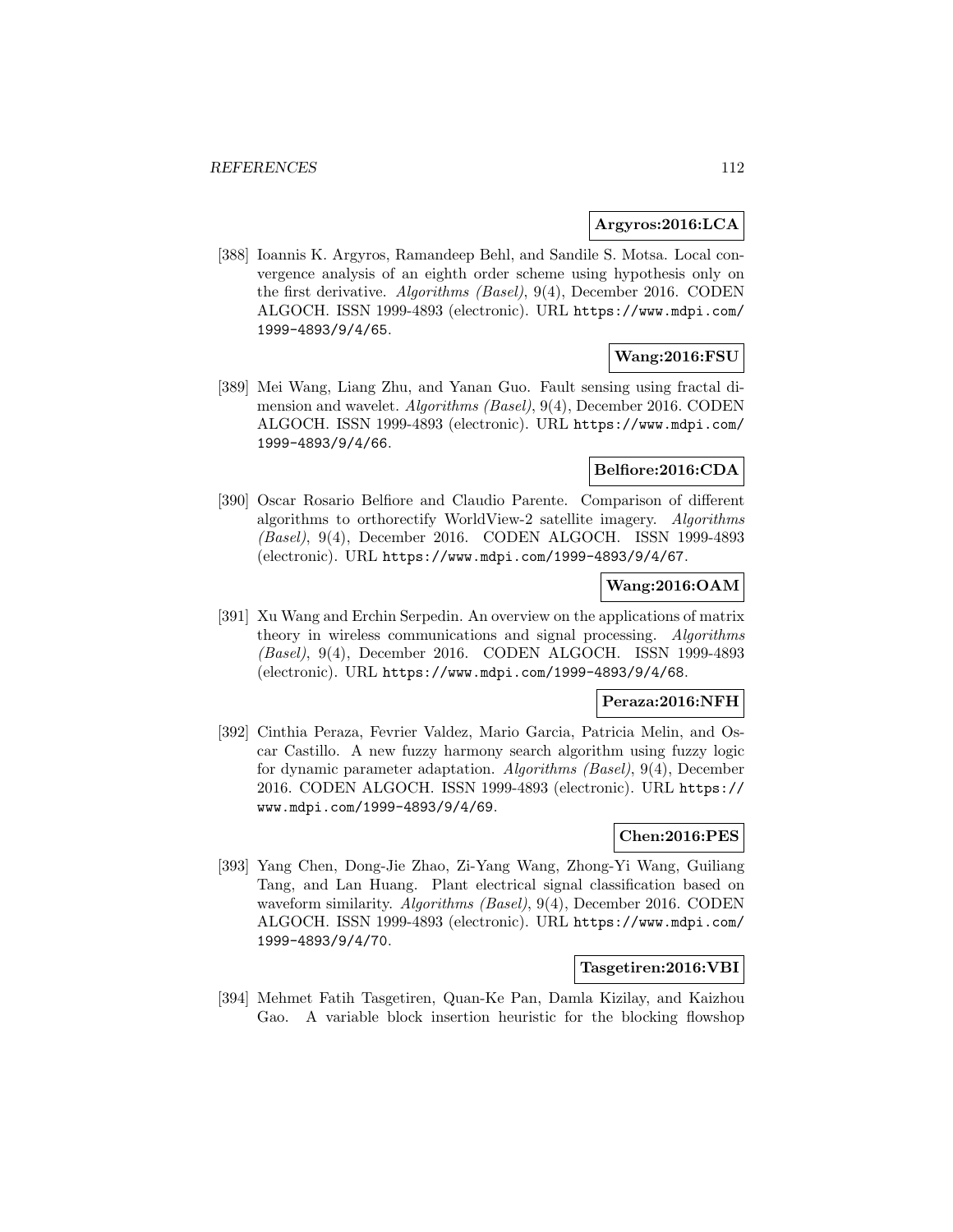scheduling problem with total flowtime criterion. Algorithms (Basel), 9(4), December 2016. CODEN ALGOCH. ISSN 1999-4893 (electronic). URL https://www.mdpi.com/1999-4893/9/4/71.

## **Hoske:2016:ECL**

[395] Daniel Hoske, Dimitar Lukarski, Henning Meyerhenke, and Michael Wegner. Engineering a combinatorial Laplacian solver: Lessons learned. Algorithms (Basel), 9(4), December 2016. CODEN ALGOCH. ISSN 1999- 4893 (electronic). URL https://www.mdpi.com/1999-4893/9/4/72.

## **Yang:2016:CSD**

[396] Lingjian Yang, Jonathan C. Silva, Lazaros G. Papageorgiou, and Sophia Tsoka. Community structure detection for directed networks through modularity optimisation. Algorithms (Basel), 9(4), December 2016. CO-DEN ALGOCH. ISSN 1999-4893 (electronic). URL https://www.mdpi. com/1999-4893/9/4/73.

# **Liu:2016:OAD**

[397] Hanbing Liu, Xin He, Xianqiang Wang, Yubo Jiao, and Gang Song. An optimization algorithm for the design of an irregularly-shaped bridge based on the orthogonal test and analytic hierarchy process. Algorithms (Basel), 9(4), December 2016. CODEN ALGOCH. ISSN 1999-4893 (electronic). URL https://www.mdpi.com/1999-4893/9/4/74.

#### **Padcharoen:2016:MIA**

[398] Anantachai Padcharoen, Poom Kumam, Yeol Je Cho, and Phatiphat Thounthong. A modified iterative algorithm for split feasibility problems of right Bregman strongly quasi-nonexpansive mappings in Banach spaces with applications. Algorithms (Basel), 9(4), December 2016. CO-DEN ALGOCH. ISSN 1999-4893 (electronic). URL https://www.mdpi. com/1999-4893/9/4/75.

### **Ramos:2016:PIA**

[399] Patrícia Ramos and José Manuel Oliveira. A procedure for identification of appropriate state space and ARIMA models based on time-series cross-validation. Algorithms (Basel), 9(4), December 2016. CODEN ALGOCH. ISSN 1999-4893 (electronic). URL https://www.mdpi.com/ 1999-4893/9/4/76.

## **DeNiz:2016:ADS**

[400] Carlos De Niz, Raziur Rahman, Xiangyuan Zhao, and Ranadip Pal. Algorithms for drug sensitivity prediction. Algorithms (Basel), 9(4), December 2016. CODEN ALGOCH. ISSN 1999-4893 (electronic). URL https://www.mdpi.com/1999-4893/9/4/77.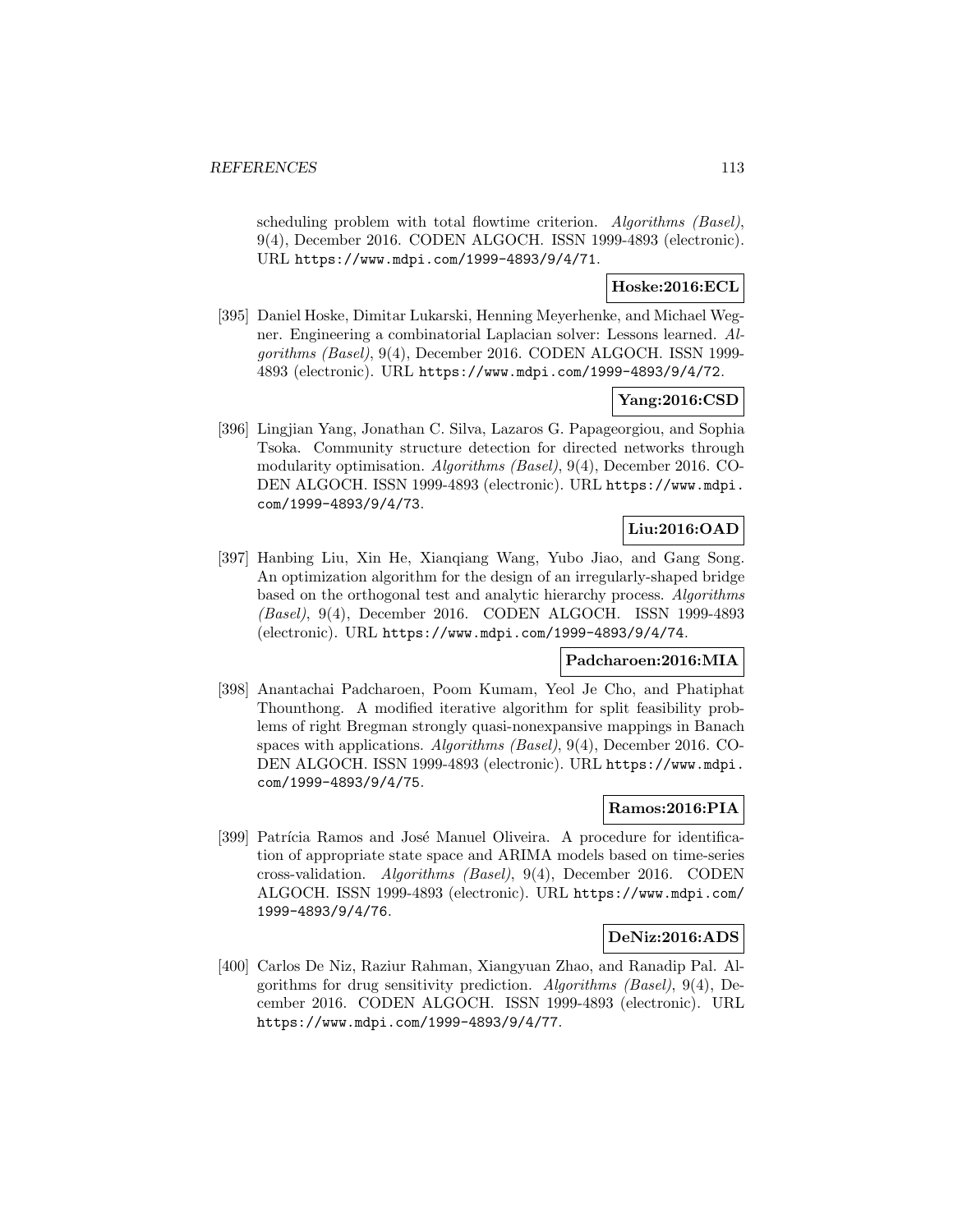# **Li:2016:MCP**

[401] Wei Li. A modified cloud particles differential evolution algorithm for real-parameter optimization. Algorithms (Basel), 9(4), December 2016. CODEN ALGOCH. ISSN 1999-4893 (electronic). URL https://www. mdpi.com/1999-4893/9/4/78.

## **You:2016:TSM**

[402] Qingshan You, Yongjie Luo, and Qun Wan. A two-stage method to test the robustness of the generalized approximate message passing algorithm. Algorithms (Basel), 9(4), December 2016. CODEN ALGOCH. ISSN 1999-4893 (electronic). URL https://www.mdpi.com/1999-4893/9/4/ 79.

# **Li:2016:STL**

[403] Yuancheng Li, Panpan Guo, and Xiang Li. Short-term load forecasting based on the analysis of user electricity behavior. Algorithms (Basel), 9 (4), December 2016. CODEN ALGOCH. ISSN 1999-4893 (electronic). URL https://www.mdpi.com/1999-4893/9/4/80.

### **Ouyang:2016:CCC**

[404] Puren Ouyang, Yuqi Hu, Wenhui Yue, and Deshun Liu. Cross-coupled contouring control of multi-DOF robotic manipulator. Algorithms (Basel), 9(4), December 2016. CODEN ALGOCH. ISSN 1999-4893 (electronic). URL https://www.mdpi.com/1999-4893/9/4/81.

### **Pedraza:2016:LAR**

[405] Luis F. Pedraza, Cesar A. Hernandez, Ingrid P. Paez, Jorge E. Ortiz, and E. Rodriguez-Colina. Linear algorithms for radioelectric spectrum forecast. Algorithms (Basel), 9(4), December 2016. CODEN ALGOCH. ISSN 1999-4893 (electronic). URL https://www.mdpi.com/1999-4893/ 9/4/82.

## **Liu:2016:NLM**

[406] Zhimin Liu, Shouqiang Du, and Ruiying Wang. Nonsmooth Levenberg– Marquardt type method for solving a class of stochastic linear complementarity problems with finitely many elements. Algorithms (Basel), 9 (4), December 2016. CODEN ALGOCH. ISSN 1999-4893 (electronic). URL https://www.mdpi.com/1999-4893/9/4/83.

## **Wibowo:2016:ECS**

[407] Santoso Wibowo, Hepu Deng, and Wei Xu. Evaluation of cloud services: a fuzzy multi-criteria group decision making method. Algorithms (Basel),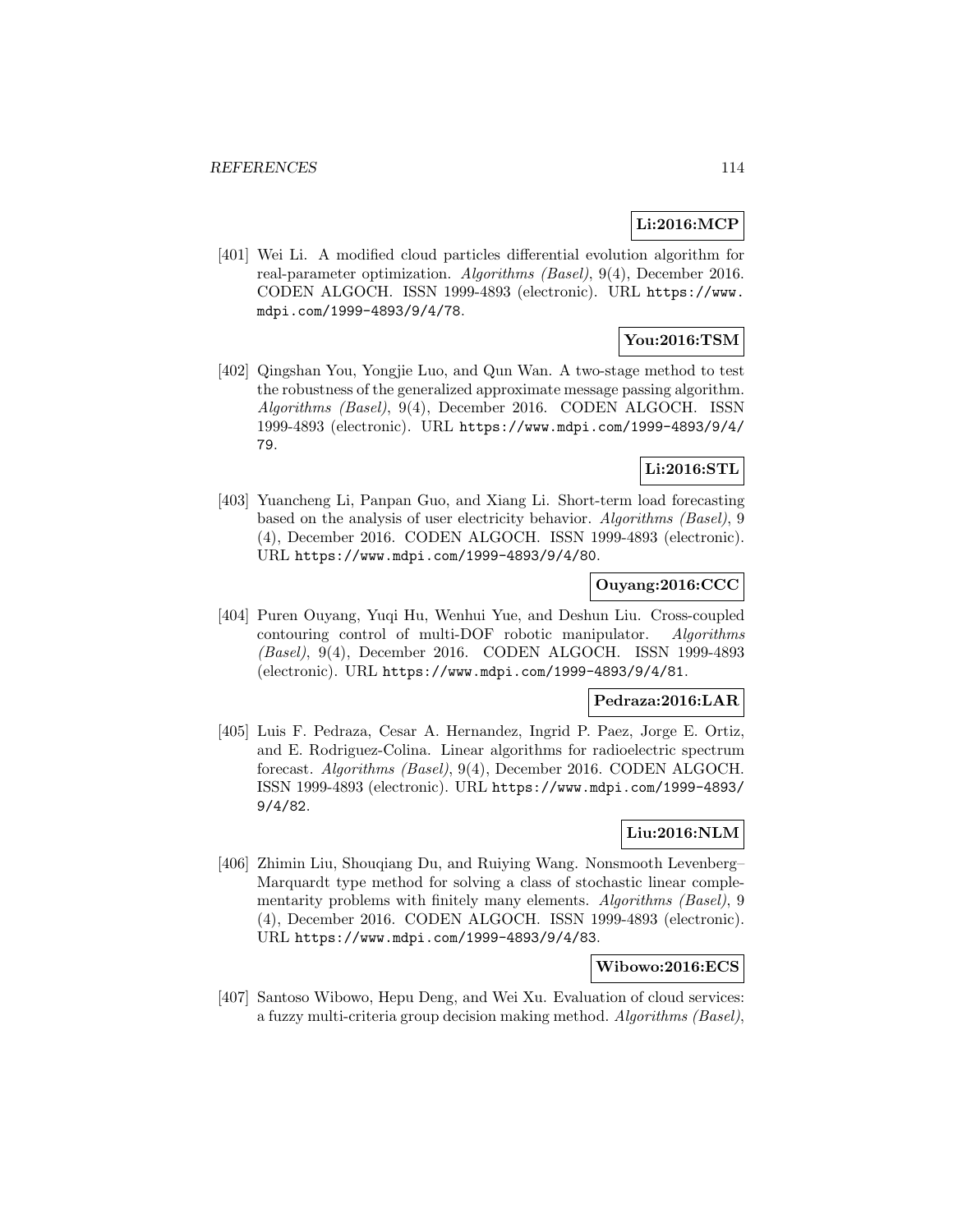9(4), December 2016. CODEN ALGOCH. ISSN 1999-4893 (electronic). URL https://www.mdpi.com/1999-4893/9/4/84.

# **Xie:2016:DAA**

[408] Yuqin Xie and Mingchun Zheng. A differentiated anonymity algorithm for social network privacy preservation. Algorithms (Basel), 9(4), December 2016. CODEN ALGOCH. ISSN 1999-4893 (electronic). URL https://www.mdpi.com/1999-4893/9/4/85.

# **Gao:2016:MMS**

[409] Qinjiao Gao and Shenggang Zhang. Moving mesh strategies of adaptive methods for solving nonlinear partial differential equations. Algorithms (Basel), 9(4), December 2016. CODEN ALGOCH. ISSN 1999-4893 (electronic). URL https://www.mdpi.com/1999-4893/9/4/86.

## **Fu:2016:NRI**

[410] Yan Fu and Shengchun Wang. A no reference image quality assessment metric based on visual perception. Algorithms (Basel), 9(4), December 2016. CODEN ALGOCH. ISSN 1999-4893 (electronic). URL https:// www.mdpi.com/1999-4893/9/4/87. See correction [460].

## **Zheng:2016:WWH**

[411] Huanyang Zheng and Jie Wu. Which, when, and how: Hierarchical clustering with human–machine cooperation. Algorithms (Basel),  $9(4)$ , December 2016. CODEN ALGOCH. ISSN 1999-4893 (electronic). URL https://www.mdpi.com/1999-4893/9/4/88.

### **Mezei:2017:UFF**

[412] Mihaly Mezei. Using force-field grids for sampling translation/rotation of partially rigid macromolecules. Algorithms (Basel), 10(1), March 2017. CODEN ALGOCH. ISSN 1999-4893 (electronic). URL https://www. mdpi.com/1999-4893/10/1/6.

## **Liu:2017:BBI**

[413] Lingjun Liu, Zhonghua Xie, and Jiuchao Feng. Backtracking-based iterative regularization method for image compressive sensing recovery. Algorithms (Basel), 10(1), March 2017. CODEN ALGOCH. ISSN 1999-4893 (electronic). URL https://www.mdpi.com/1999-4893/10/1/7.

### **BenAbdallah:2017:MDD**

[414] Emna Ben Abdallah, Tony Ribeiro, Morgan Magnin, Olivier Roux, and Katsumi Inoue. Modeling delayed dynamics in biological regulatory networks from time series data. Algorithms (Basel), 10(1), March 2017.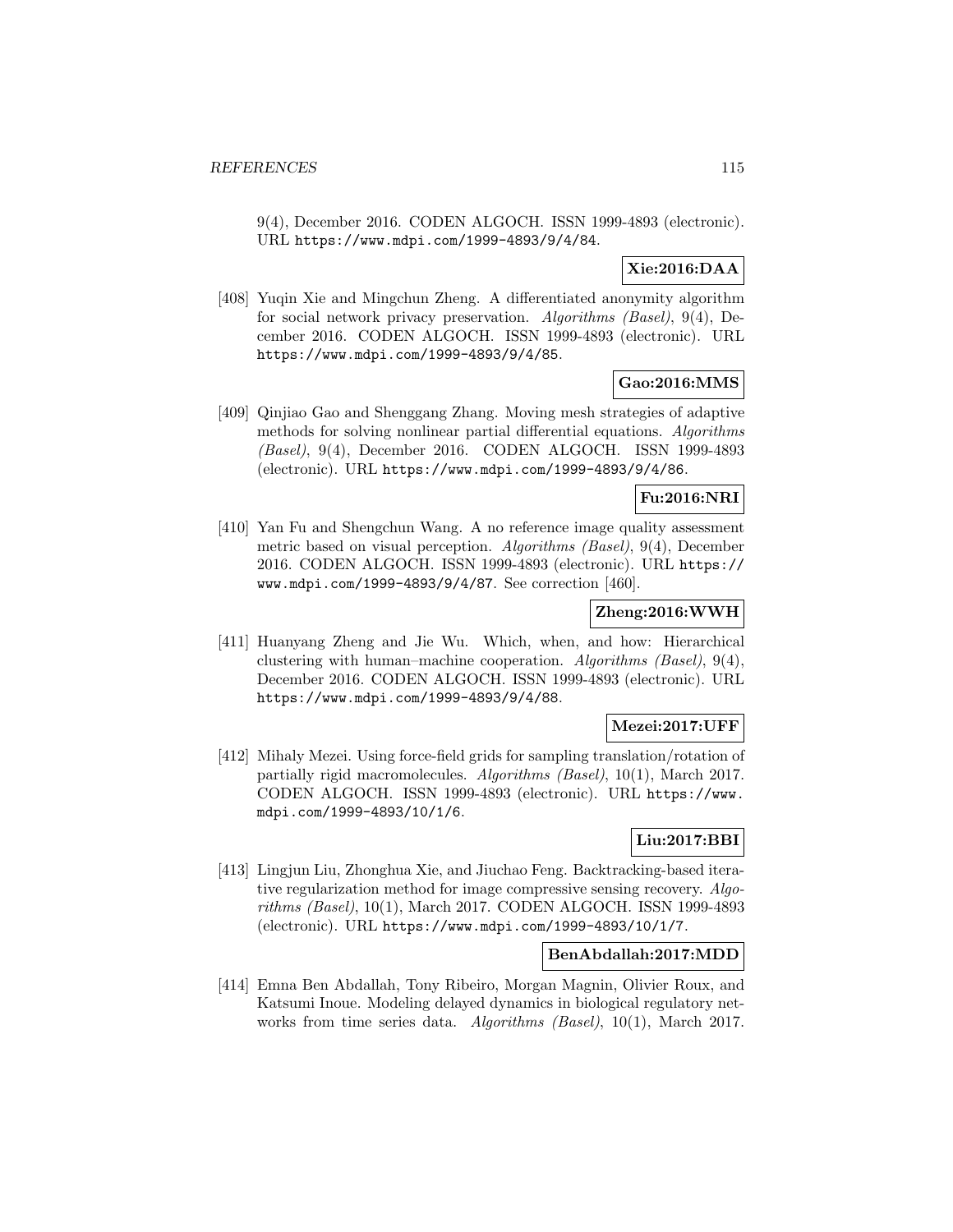CODEN ALGOCH. ISSN 1999-4893 (electronic). URL https://www. mdpi.com/1999-4893/10/1/8.

## **Zhao:2017:EOB**

[415] Ruxin Zhao, Qifang Luo, and Yongquan Zhou. Elite opposition-based social spider optimization algorithm for global function optimization. Algorithms (Basel), 10(1), March 2017. CODEN ALGOCH. ISSN 1999-4893 (electronic). URL https://www.mdpi.com/1999-4893/10/1/9.

### **Maruster:2017:ELR**

[416] Stefan Mărușter. Estimating the local radius of convergence for Picard iteration. Algorithms (Basel), 10(1), March 2017. CODEN ALGOCH. ISSN 1999-4893 (electronic). URL https://www.mdpi.com/1999-4893/ 10/1/10.

### **Office:2017:ARA**

[417] Algorithms Editorial Office. Acknowledgement to reviewers of algorithms in 2016. Algorithms (Basel), 10(1), March 2017. CODEN ALGOCH. ISSN 1999-4893 (electronic). URL https://www.mdpi.com/1999-4893/ 10/1/11.

## **Huang:2017:CLS**

[418] Wu Huang and Feng Ding. Coupled least squares identification algorithms for multivariate output-error systems. Algorithms (Basel), 10(1), March 2017. CODEN ALGOCH. ISSN 1999-4893 (electronic). URL https://www.mdpi.com/1999-4893/10/1/12.

#### **Mercorelli:2017:FDD**

[419] Paolo Mercorelli. A fault detection and data reconciliation algorithm in technical processes with the help of Haar wavelets packets. Algorithms (Basel), 10(1), March 2017. CODEN ALGOCH. ISSN 1999-4893 (electronic). URL https://www.mdpi.com/1999-4893/10/1/13.

## **Feng:2017:KCD**

[420] Yu Feng, Jianzhong Zhou, and Muhammad Tayyab. Kernel clustering with a differential harmony search algorithm for scheme classification. Algorithms (Basel), 10(1), March 2017. CODEN ALGOCH. ISSN 1999- 4893 (electronic). URL https://www.mdpi.com/1999-4893/10/1/14.

### **Santos:2017:TPV**

[421] Olga C. Santos. Toward personalized vibrotactile support when learning motor skills. Algorithms (Basel), 10(1), March 2017. CODEN ALGOCH.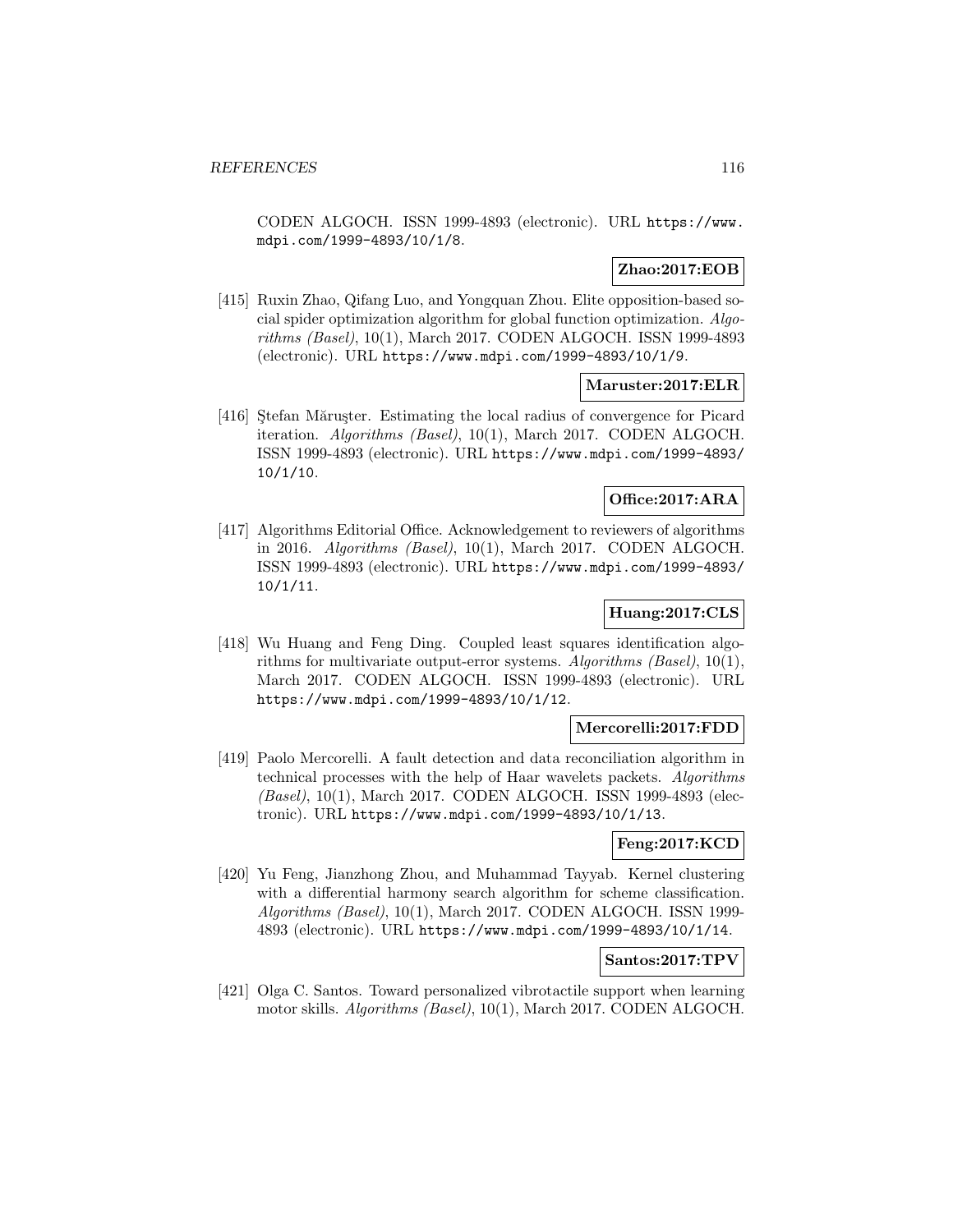ISSN 1999-4893 (electronic). URL https://www.mdpi.com/1999-4893/ 10/1/15.

# **Lin:2017:LBH**

[422] Yi-Shan Lin, Chun-Liang Lee, and Yaw-Chung Chen. Length-bounded hybrid CPU/GPU pattern matching algorithm for deep packet inspection. Algorithms (Basel), 10(1), March 2017. CODEN ALGOCH. ISSN 1999-4893 (electronic). URL https://www.mdpi.com/1999-4893/10/1/ 16.

## **Ahmad:2017:PIM**

[423] Fayyaz Ahmad, Toseef Akhter Bhutta, Umar Shoaib, Malik Zaka Ullah, Ali Saleh Alshomrani, Shamshad Ahmad, and Shahid Ahmad. A preconditioned iterative method for solving systems of nonlinear equations having unknown multiplicity. *Algorithms (Basel)*, 10(1), March 2017. CODEN ALGOCH. ISSN 1999-4893 (electronic). URL https://www. mdpi.com/1999-4893/10/1/17. See erratum [455].

## **Bernal:2017:ICA**

[424] Emer Bernal, Oscar Castillo, José Soria, and Fevrier Valdez. Imperialist competitive algorithm with dynamic parameter adaptation using fuzzy logic applied to the optimization of mathematical functions. Algorithms (Basel), 10(1), March 2017. CODEN ALGOCH. ISSN 1999-4893 (electronic). URL https://www.mdpi.com/1999-4893/10/1/18.

## **Wang:2017:PCH**

[425] Ru Wang, Chao Tan, Jing Xu, Zhongbin Wang, Jingfei Jin, and Yiqiao Man. Pressure control for a hydraulic cylinder based on a self-tuning PID controller optimized by a hybrid optimization algorithm. Algorithms (Basel), 10(1), March 2017. CODEN ALGOCH. ISSN 1999-4893 (electronic). URL https://www.mdpi.com/1999-4893/10/1/19.

# **Berry:2017:CCT**

[426] Anne Berry and Geneviève Simonet. Computing a clique tree with the algorithm maximal label search. Algorithms (Basel), 10(1), March 2017. CODEN ALGOCH. ISSN 1999-4893 (electronic). URL https://www. mdpi.com/1999-4893/10/1/20.

### **DeAgostino:2017:CVE**

[427] Sergio De Agostino, Bruno Carpentieri, and Raffaele Pizzolante. Concurrent vs. exclusive reading in parallel decoding of LZ-compressed files. Algorithms (Basel), 10(1), March 2017. CODEN ALGOCH. ISSN 1999- 4893 (electronic). URL https://www.mdpi.com/1999-4893/10/1/21.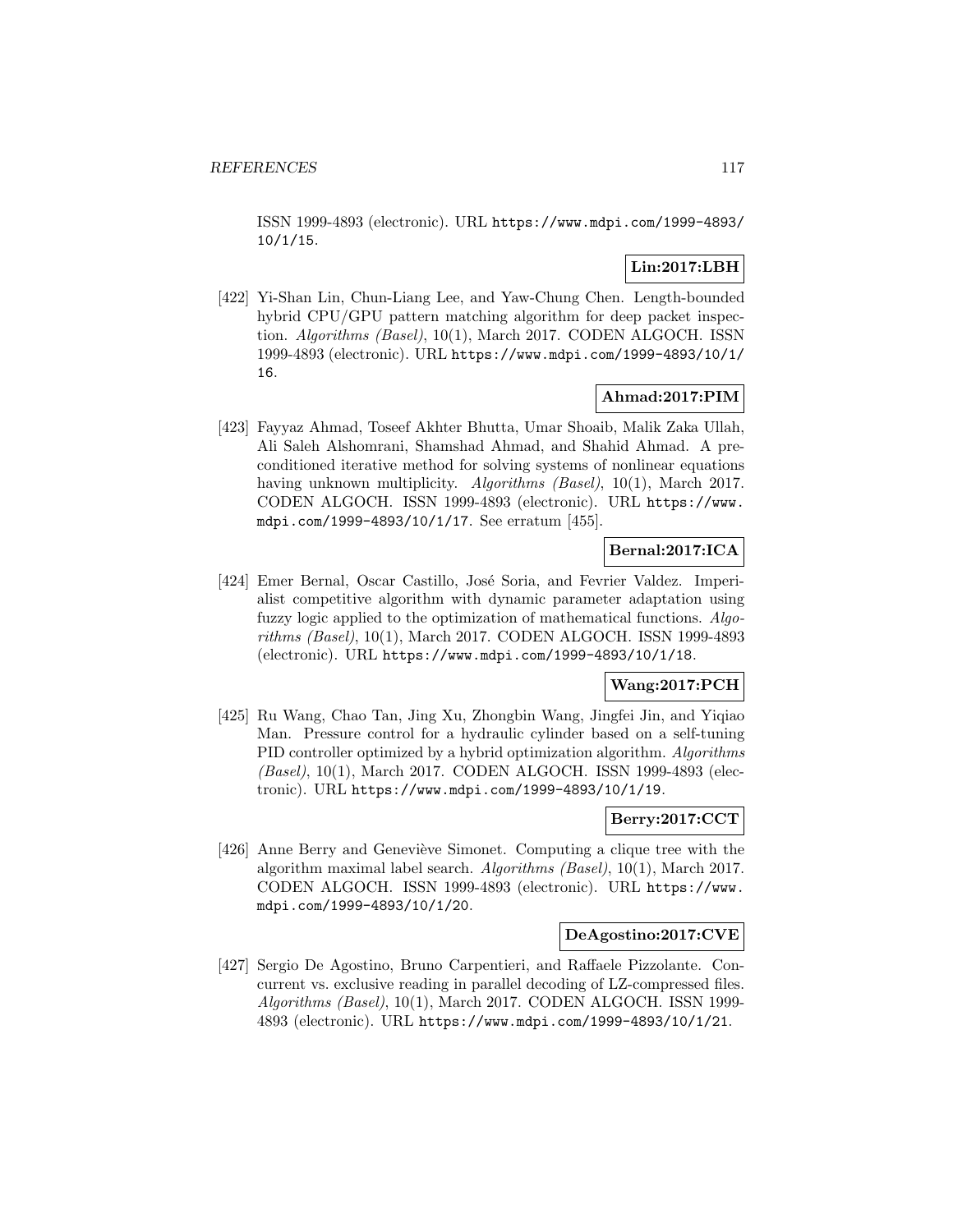### **Koniaris:2017:EDT**

[428] Marios Koniaris, Ioannis Anagnostopoulos, and Yannis Vassiliou. Evaluation of diversification techniques for legal information retrieval. Algorithms (Basel), 10(1), March 2017. CODEN ALGOCH. ISSN 1999-4893 (electronic). URL https://www.mdpi.com/1999-4893/10/1/22.

## **Lee:2017:ABF**

[429] James Lee, David Rowlands, Nicholas Jackson, Raymond Leadbetter, Tomohito Wada, and Daniel A. James. An architectural based framework for the distributed collection, analysis and query from inhomogeneous time series data sets and wearables for biofeedback applications. Algorithms (Basel), 10(1), March 2017. CODEN ALGOCH. ISSN 1999- 4893 (electronic). URL https://www.mdpi.com/1999-4893/10/1/23.

## **Fernau:2017:PFA**

[430] Henning Fernau and Andreas Krebs. Problems on finite automata and the exponential time hypothesis. Algorithms (Basel), 10(1), March 2017. CODEN ALGOCH. ISSN 1999-4893 (electronic). URL https://www. mdpi.com/1999-4893/10/1/24.

## **Chien:2017:LTS**

[431] Tseng-Hsu Chien and Yeong-Chin Chen. An on-line tracker for a stochastic chaotic system using observer/Kalman filter identification combined with digital redesign method. Algorithms (Basel), 10(1), March 2017. CODEN ALGOCH. ISSN 1999-4893 (electronic). URL https://www. mdpi.com/1999-4893/10/1/25.

# **Li:2017:AIF**

[432] Xi-Guang Li, Shou-Fei Han, and Chang-Qing Gong. Analysis and improvement of fireworks algorithm. Algorithms (Basel), 10(1), March 2017. CODEN ALGOCH. ISSN 1999-4893 (electronic). URL https:// www.mdpi.com/1999-4893/10/1/26.

## **Zhang:2017:FWI**

[433] Heng Zhang, Chengyou Wang, and Xiao Zhou. Fragile watermarking for image authentication using the characteristic of SVD. Algorithms (Basel), 10(1), March 2017. CODEN ALGOCH. ISSN 1999-4893 (electronic). URL https://www.mdpi.com/1999-4893/10/1/27.

## **Gkantouna:2017:MDS**

[434] Vassiliki Gkantouna and Giannis Tzimas. Mining domain-specific design patterns: a case study. Algorithms (Basel), 10(1), March 2017. CODEN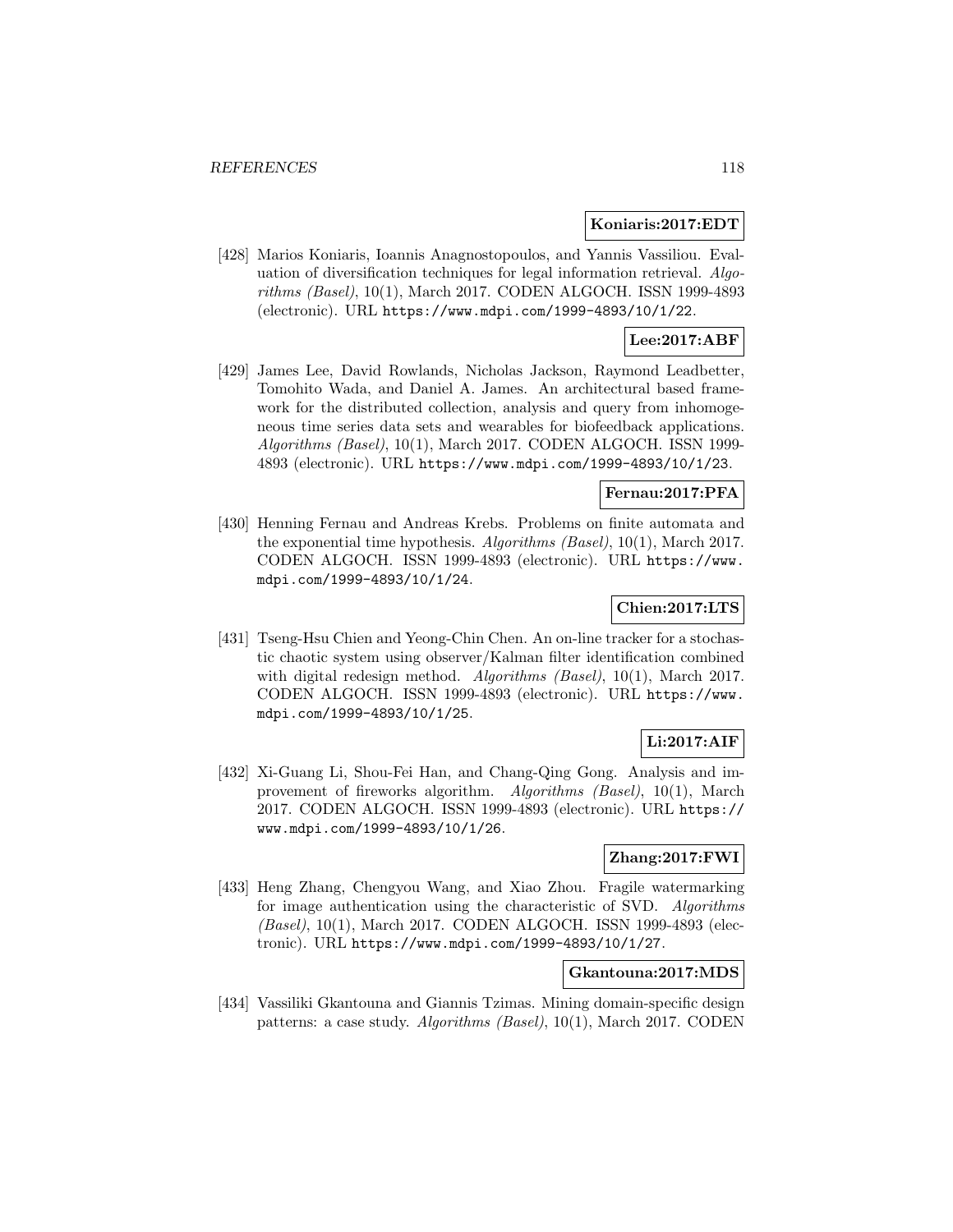ALGOCH. ISSN 1999-4893 (electronic). URL https://www.mdpi.com/ 1999-4893/10/1/28.

# **You:2017:SAC**

[435] Qingshan You and Qun Wan. Stable analysis of compressive principal component pursuit. Algorithms (Basel), 10(1), March 2017. CODEN ALGOCH. ISSN 1999-4893 (electronic). URL https://www.mdpi.com/ 1999-4893/10/1/29.

### **Prochazka:2017:TEP**

[436] Petr Procházka and Jan Holub. Towards efficient positional inverted index. Algorithms (Basel), 10(1), March 2017. CODEN ALGOCH. ISSN 1999-4893 (electronic). URL https://www.mdpi.com/1999-4893/10/1/ 30.

## **Kobayashi:2017:OBA**

[437] Koichi Kobayashi and Kunihiko Hiraishi. Optimization-based approaches to control of probabilistic Boolean networks. Algorithms (Basel), 10(1), March 2017. CODEN ALGOCH. ISSN 1999-4893 (electronic). URL https://www.mdpi.com/1999-4893/10/1/31.

## **Lang:2017:NQS**

[438] Feng-Gong Lang. A new quintic spline method for integro interpolation and its error analysis. Algorithms (Basel), 10(1), March 2017. CODEN ALGOCH. ISSN 1999-4893 (electronic). URL https://www.mdpi.com/ 1999-4893/10/1/32.

#### **Kanavos:2017:LSI**

[439] Andreas Kanavos, Nikolaos Nodarakis, Spyros Sioutas, Athanasios Tsakalidis, Dimitrios Tsolis, and Giannis Tzimas. Large scale implementations for Twitter sentiment classification. Algorithms (Basel), 10 (1), March 2017. CODEN ALGOCH. ISSN 1999-4893 (electronic). URL https://www.mdpi.com/1999-4893/10/1/33.

### **Athanasiou:2017:NGB**

[440] Vasileios Athanasiou and Manolis Maragoudakis. A novel, gradient boosting framework for sentiment analysis in languages where NLP resources are not plentiful: a case study for modern Greek. Algorithms (Basel), 10(1), March 2017. CODEN ALGOCH. ISSN 1999-4893 (electronic). URL https://www.mdpi.com/1999-4893/10/1/34.

# **Spyrou:2017:GCA**

[441] Evaggelos Spyrou, Michalis Korakakis, Vasileios Charalampidis, Apostolos Psallas, and Phivos Mylonas. A geo-clustering approach for the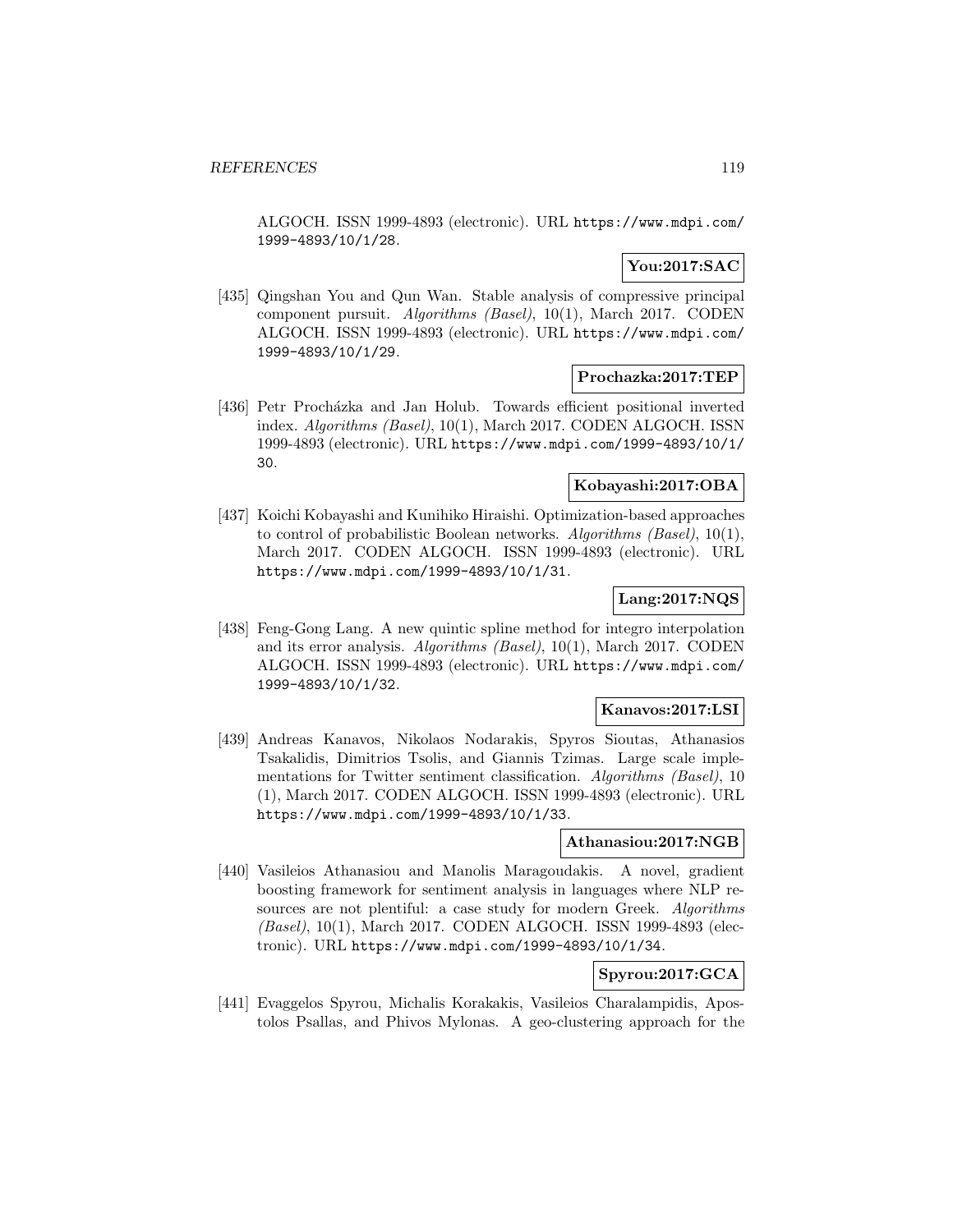detection of areas-of-interest and their underlying semantics. Algorithms (Basel), 10(1), March 2017. CODEN ALGOCH. ISSN 1999-4893 (electronic). URL https://www.mdpi.com/1999-4893/10/1/35.

## **Chen:2017:RIA**

[442] Ziyan Chen, Yu Huang, Yuexian Liang, Yang Wang, Xingyu Fu, and Kun Fu. RGloVe: an improved approach of global vectors for distributional entity relation representation. Algorithms (Basel), 10(2), June 2017. CODEN ALGOCH. ISSN 1999-4893 (electronic). URL https://www. mdpi.com/1999-4893/10/2/42.

# **Feng:2017:RPS**

[443] Yuan Feng, Li Wang, and Xinhong Liu. Reliable portfolio selection problem in fuzzy environment: an  $m<sub>\lambda</sub>$  measure based approach. Algorithms (Basel), 10(2), June 2017. CODEN ALGOCH. ISSN 1999-4893 (electronic). URL https://www.mdpi.com/1999-4893/10/2/43.

# **Pelusi:2017:RGS**

[444] Danilo Pelusi, Raffaele Mascella, and Luca Tallini. Revised gravitational search algorithms based on evolutionary-fuzzy systems. Algorithms (Basel), 10(2), June 2017. CODEN ALGOCH. ISSN 1999-4893 (electronic). URL https://www.mdpi.com/1999-4893/10/2/44.

## **Wang:2017:ESO**

[445] Xiaofeng Wang and Yang Li. An efficient sixth-order Newton-type method for solving nonlinear systems. Algorithms (Basel), 10(2), June 2017. CODEN ALGOCH. ISSN 1999-4893 (electronic). URL https:// www.mdpi.com/1999-4893/10/2/45.

## **Jia:2017:IMP**

[446] Chunhua Jia and Hong Zhu. An improved multiobjective particle swarm optimization based on culture algorithms. Algorithms (Basel),  $10(2)$ , June 2017. CODEN ALGOCH. ISSN 1999-4893 (electronic). URL https://www.mdpi.com/1999-4893/10/2/46.

### **Hofman:2017:TBD**

[447] Darra Hofman, Luciana Duranti, and Elissa How. Trust in the balance: Data protection laws as tools for privacy and security in the cloud. Algorithms (Basel), 10(2), June 2017. CODEN ALGOCH. ISSN 1999-4893 (electronic). URL https://www.mdpi.com/1999-4893/10/2/47.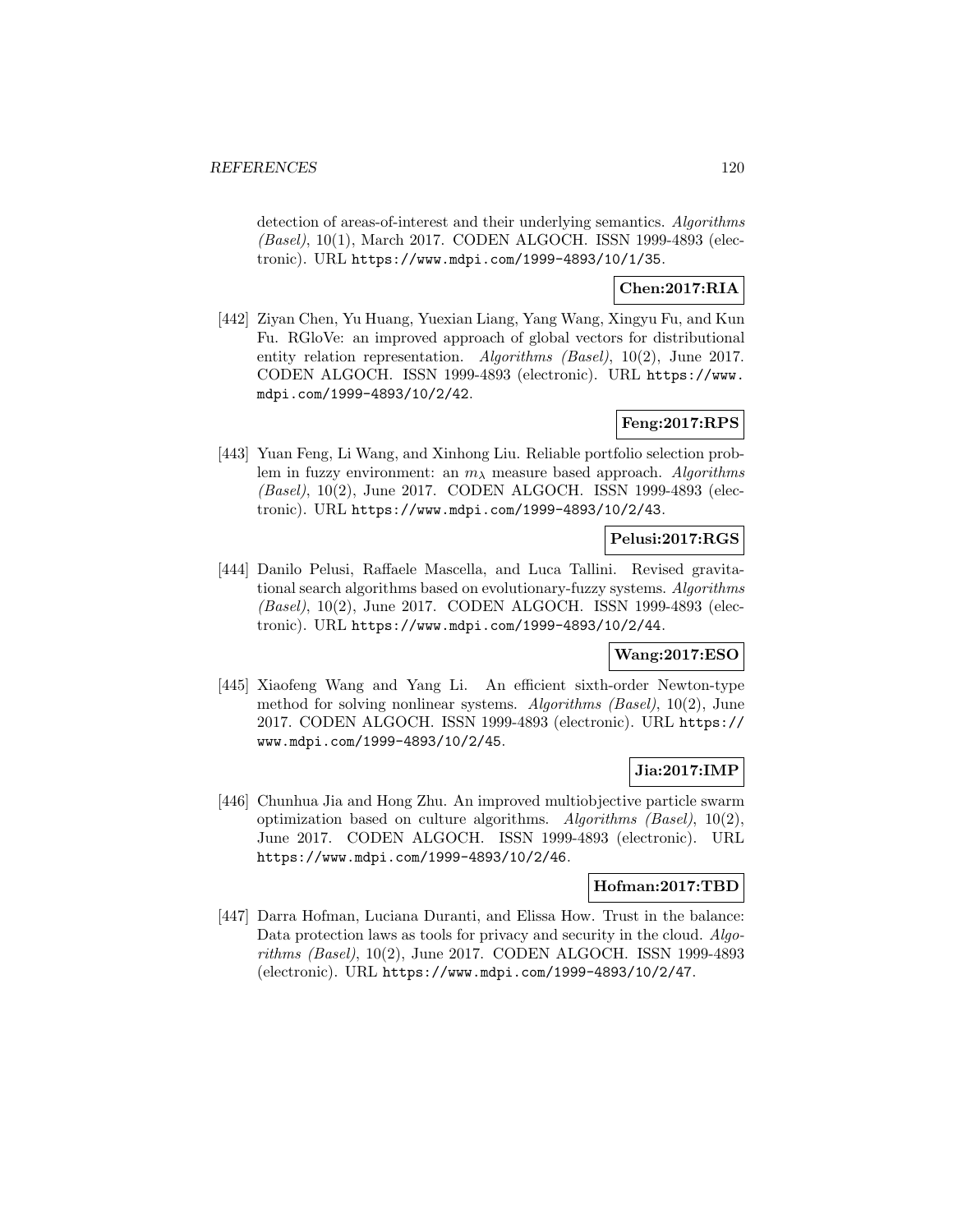# **Li:2017:AMD**

[448] Xi-Guang Li, Shou-Fei Han, Liang Zhao, Chang-Qing Gong, and Xiao-Jing Liu. Adaptive mutation dynamic search fireworks algorithm. Algorithms (Basel), 10(2), June 2017. CODEN ALGOCH. ISSN 1999-4893 (electronic). URL https://www.mdpi.com/1999-4893/10/2/48.

### **Bouzenad:2017:MSP**

[449] Khaled Bouzenad and Messaoud Ramdani. Multivariate statistical process control using enhanced bottleneck neural network. Algorithms (Basel), 10(2), June 2017. CODEN ALGOCH. ISSN 1999-4893 (electronic). URL https://www.mdpi.com/1999-4893/10/2/49.

## **Klein:2017:HPE**

[450] Shmuel T. Klein and Dana Shapira. Hierarchical parallel evaluation of a Hamming code. Algorithms (Basel), 10(2), June 2017. CODEN AL-GOCH. ISSN 1999-4893 (electronic). URL https://www.mdpi.com/ 1999-4893/10/2/50.

# **Pizzolante:2017:AVQ**

[451] Raffaele Pizzolante, Bruno Carpentieri, and Sergio De Agostino. Adaptive vector quantization for lossy compression of image sequences. Algorithms (Basel), 10(2), June 2017. CODEN ALGOCH. ISSN 1999-4893 (electronic). URL https://www.mdpi.com/1999-4893/10/2/51.

## **Poh:2017:SDV**

[452] Geong Sen Poh, Vishnu Monn Baskaran, Ji-Jian Chin, Moesfa Soeheila Mohamad, Kay Win Lee, Dharmadharshni Maniam, and Muhammad Reza Z'aba. Searchable data vault: Encrypted queries in secure distributed cloud storage. Algorithms (Basel), 10(2), June 2017. CODEN ALGOCH. ISSN 1999-4893 (electronic). URL https://www.mdpi.com/ 1999-4893/10/2/52.

## **Zhao:2017:AGD**

[453] Huiru Zhao, Yuwei Wang, Mingrui Zhao, Chuyu Sun, and Qingkun Tan. Application of gradient descent continuous actor-critic algorithm for bilateral spot electricity market modeling considering renewable power penetration. Algorithms (Basel), 10(2), June 2017. CODEN ALGOCH. ISSN 1999-4893 (electronic). URL https://www.mdpi.com/1999-4893/ 10/2/53.

# **Argyros:2017:EAM**

[454] Ioannis K. Argyros, Janak Raj Sharma, and Deepak Kumar. Extending the applicability of the MMN–HSS method for solving systems of non-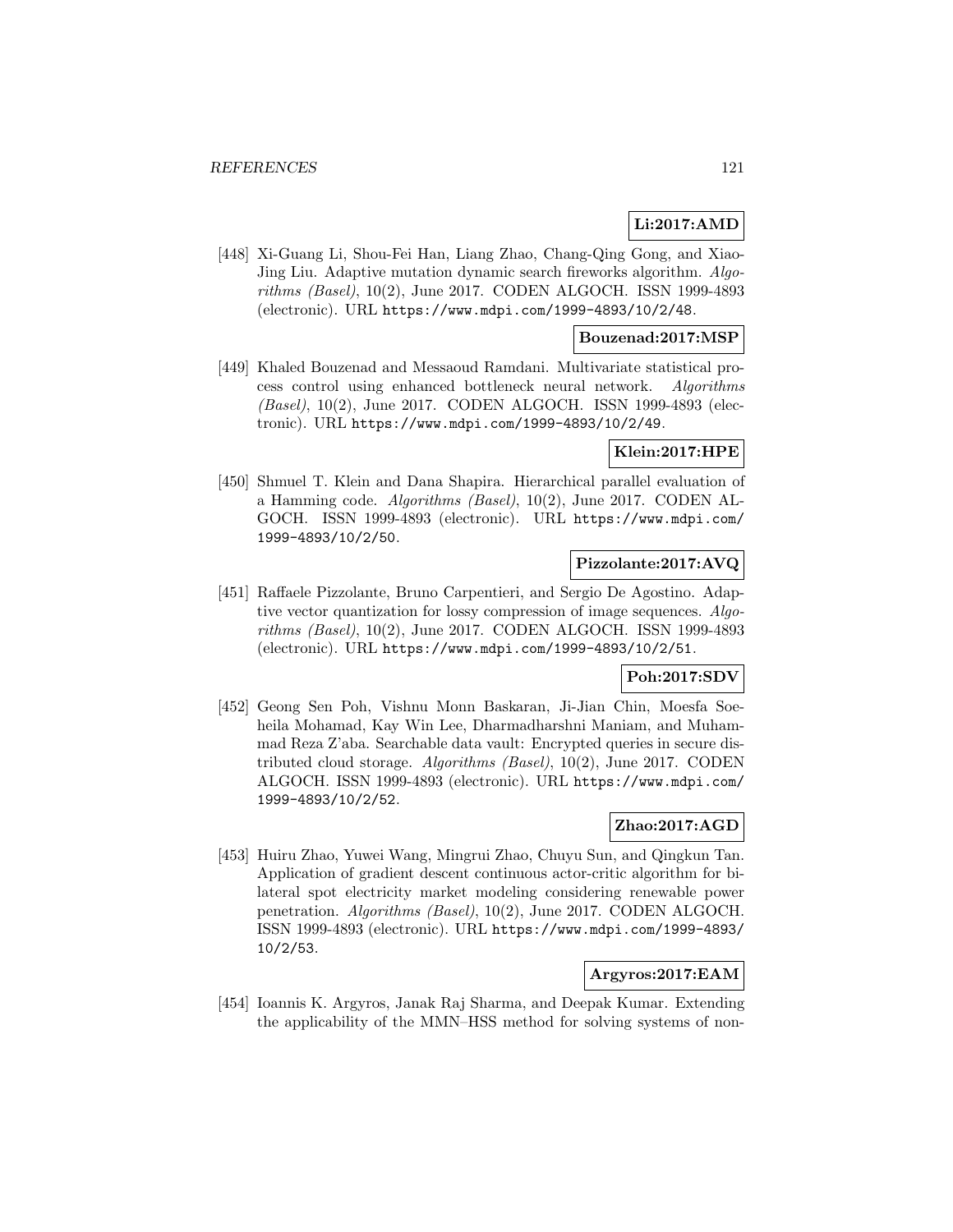linear equations under generalized conditions. Algorithms (Basel), 10 (2), June 2017. CODEN ALGOCH. ISSN 1999-4893 (electronic). URL https://www.mdpi.com/1999-4893/10/2/54.

## **Ahmad:2017:EAF**

[455] Fayyaz Ahmad, Toseef Akhter Bhutta, Umar Shoaib, Malik Zaka Ullah, Ali Saleh Alshomrani, Shamshad Ahmad, and Shahid Ahmad. Erratum: Ahmad, F., et al. A Preconditioned Iterative Method for Solving Systems of Nonlinear Equations Having Unknown Multiplicity. Algorithms 2017, **10**, 17. Algorithms (Basel), 10(2), June 2017. CODEN ALGOCH. ISSN 1999-4893 (electronic). URL https://www.mdpi.com/1999-4893/10/2/ 55. See [423].

# **Li:2017:CUI**

[456] Qin Li and Bo Liu. Clustering using an improved krill herd algorithm. Algorithms (Basel), 10(2), June 2017. CODEN ALGOCH. ISSN 1999- 4893 (electronic). URL https://www.mdpi.com/1999-4893/10/2/56.

## **Du:2017:PPD**

[457] Jinglin Du, Yayun Liu, Yanan Yu, and Weilan Yan. A prediction of precipitation data based on support vector machine and particle swarm optimization (PSO-SVM) algorithms. Algorithms (Basel), 10(2), June 2017. CODEN ALGOCH. ISSN 1999-4893 (electronic). URL https:// www.mdpi.com/1999-4893/10/2/57.

# **Lee:2017:FPM**

[458] Chun-Liang Lee and Tzu-Hao Yang. A flexible pattern-matching algorithm for network intrusion detection systems using multi-core processors. Algorithms (Basel), 10(2), June 2017. CODEN ALGOCH. ISSN 1999-4893 (electronic). URL https://www.mdpi.com/1999-4893/10/2/ 58.

# **Li:2017:CDC**

[459] Luyang Li, Bing Qin, and Ting Liu. Contradiction detection with contradiction-specific word embedding. Algorithms (Basel), 10(2), June 2017. CODEN ALGOCH. ISSN 1999-4893 (electronic). URL https:// www.mdpi.com/1999-4893/10/2/59.

### **Fu:2017:CNR**

[460] Yan Fu and Shengchun Wang. Correction: A No Reference Image Quality Assessment Metric Based on Visual Perception. Algorithms 2016, **9**, 87.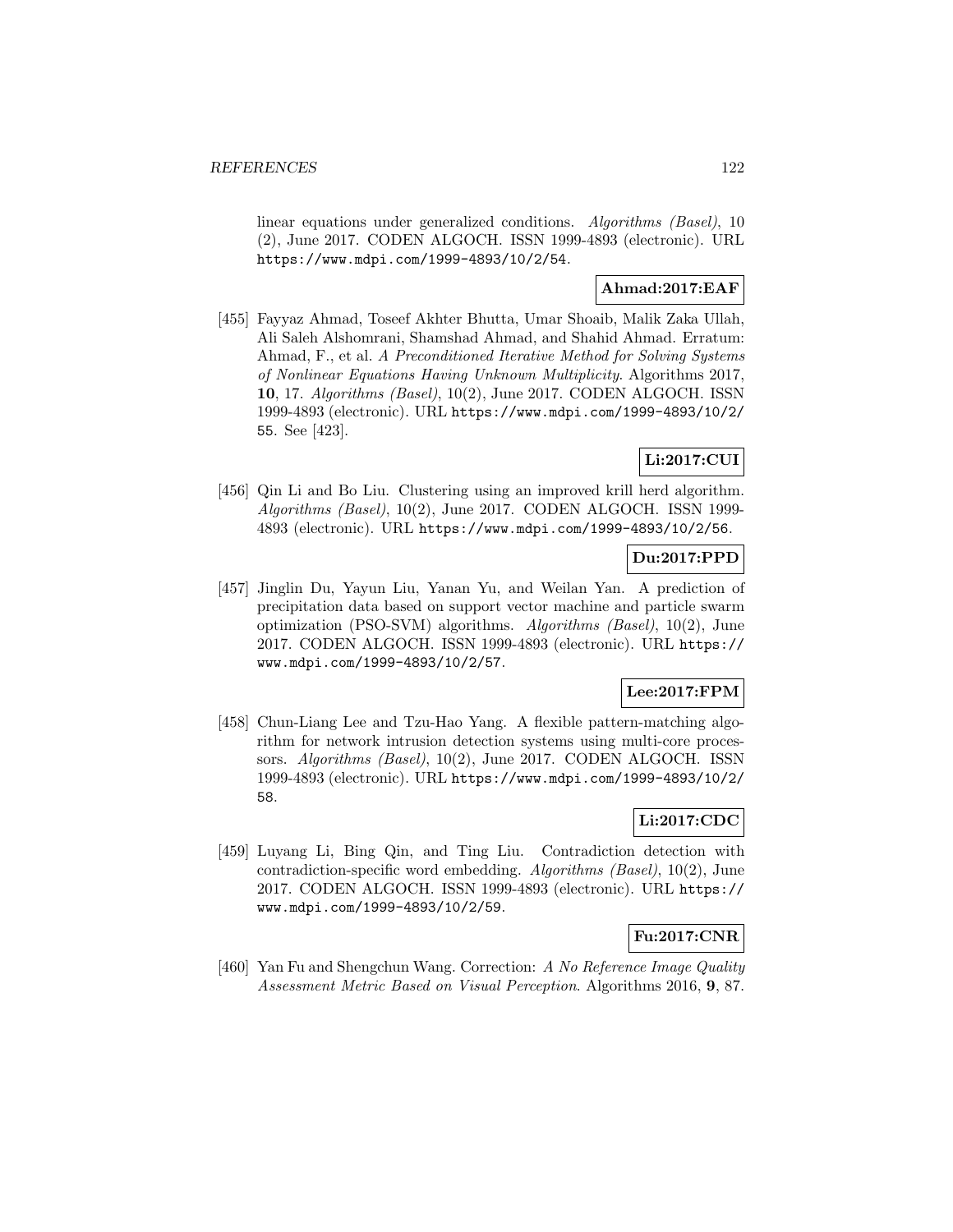Algorithms (Basel), 10(2), June 2017. CODEN ALGOCH. ISSN 1999- 4893 (electronic). URL https://www.mdpi.com/1999-4893/10/2/60. See [410].

## **Stefani:2017:DIM**

[461] Elisabetta Stefani and Carlo Ferrari. Design and implementation of a multi-modal biometric system for company access control. Algorithms (Basel), 10(2), June 2017. CODEN ALGOCH. ISSN 1999-4893 (electronic). URL https://www.mdpi.com/1999-4893/10/2/61.

# **Liu:2017:IFA**

[462] Hanbing Liu, Mengsu Zhang, Xianqiang Wang, Shuai Tian, and Yubo Jiao. Influence factors analysis on the modal characteristics of irregularlyshaped bridges based on a free-interface mode synthesis algorithm. Algorithms (Basel), 10(2), June 2017. CODEN ALGOCH. ISSN 1999-4893 (electronic). URL https://www.mdpi.com/1999-4893/10/2/62.

## **Purnamasari:2017:DFB**

[463] Prima Dewi Purnamasari, Anak Agung Putri Ratna, and Benyamin Kusumoputro. Development of filtered bispectrum for EEG signal feature extraction in automatic emotion recognition using artificial neural networks. Algorithms (Basel), 10(2), June 2017. CODEN ALGOCH. ISSN 1999-4893 (electronic). URL https://www.mdpi.com/1999-4893/ 10/2/63.

### **Amat:2017:EAS**

[464] Sergio Amat, Ioannis K. Argyros, Miguel A. Hernández-Verón, and Natalia Romero. Expanding the applicability of some high order Householder-like methods. Algorithms (Basel), 10(2), June 2017. CO-DEN ALGOCH. ISSN 1999-4893 (electronic). URL https://www.mdpi. com/1999-4893/10/2/64.

## **Tian:2017:SSC**

[465] Xin Tian and Song Li. Seismic signal compression using nonparametric Bayesian dictionary learning via clustering. Algorithms (Basel), 10(2), June 2017. CODEN ALGOCH. ISSN 1999-4893 (electronic). URL https://www.mdpi.com/1999-4893/10/2/65.

### **Hassannejad:2017:NAI**

[466] Hamid Hassannejad, Guido Matrella, Paolo Ciampolini, Ilaria De Munari, Monica Mordonini, and Stefano Cagnoni. A new approach to imagebased estimation of food volume. Algorithms (Basel), 10(2), June 2017.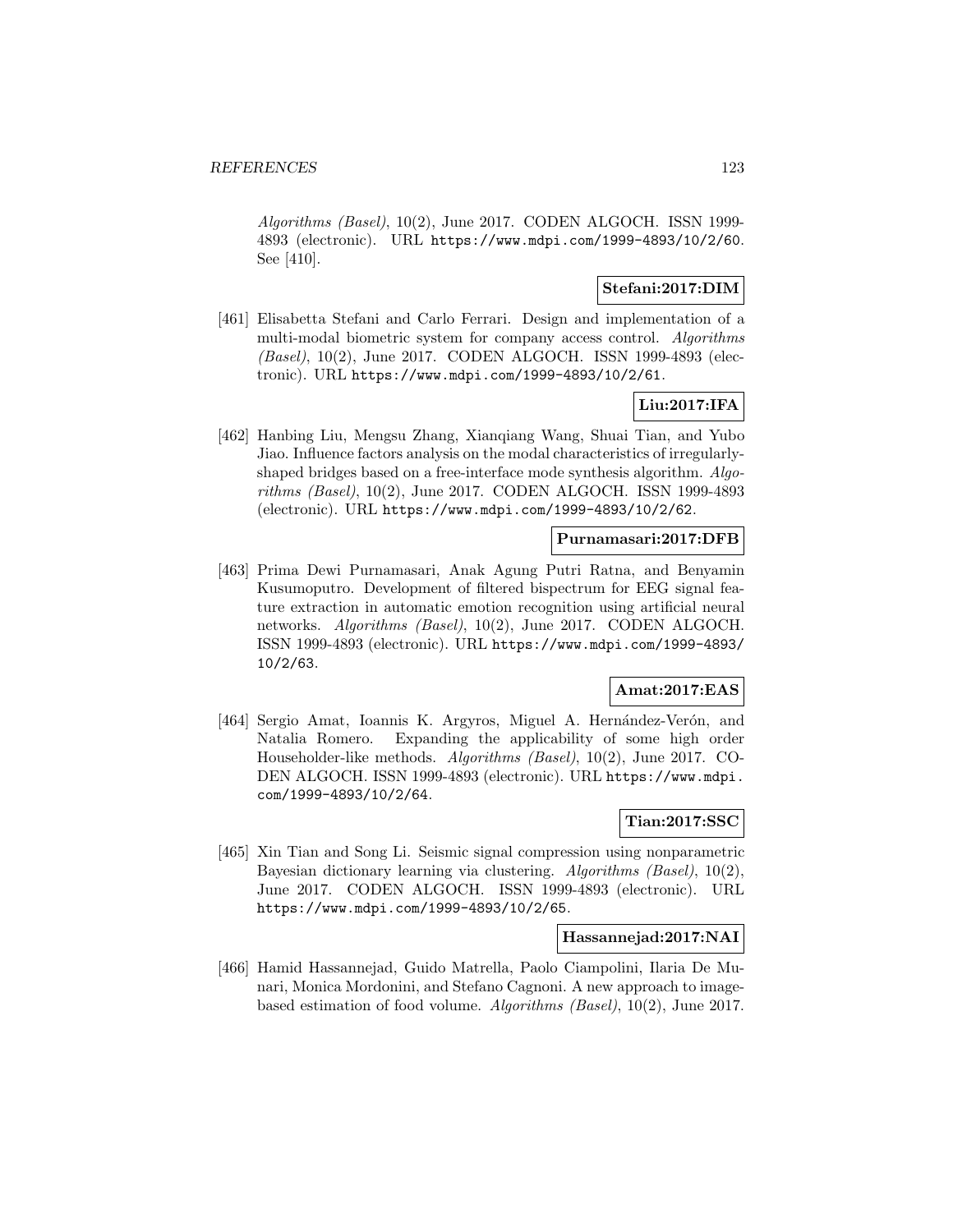CODEN ALGOCH. ISSN 1999-4893 (electronic). URL https://www. mdpi.com/1999-4893/10/2/66.

## **Xiao:2017:RMF**

[467] Yancai Xiao, Yujia Wang, Huan Mu, and Na Kang. Research on misalignment fault isolation of wind turbines based on the mixed-domain features. Algorithms (Basel), 10(2), June 2017. CODEN ALGOCH. ISSN 1999-4893 (electronic). URL https://www.mdpi.com/1999-4893/ 10/2/67.

### **Precup:2017:EUG**

[468] Radu-Emil Precup, Radu-Codrut David, Alexandra-Iulia Szedlak-Stinean, Emil M. Petriu, and Florin Dragan. An easily understandable grey wolf optimizer and its application to fuzzy controller tuning. Algorithms (Basel), 10(2), June 2017. CODEN ALGOCH. ISSN 1999-4893 (electronic). URL https://www.mdpi.com/1999-4893/10/2/68.

### **Ratna:2017:LPD**

[469] Anak Agung Putri Ratna, Prima Dewi Purnamasari, Boma Anantasatya Adhi, F. Astha Ekadiyanto, Muhammad Salman, Mardiyah Mardiyah, and Darien Jonathan Winata. Cross− language plagiarism detection system using latent semantic analysis and learning vector quantization. Algorithms (Basel), 10(2), June 2017. CODEN ALGOCH. ISSN 1999-4893 (electronic). URL https://www.mdpi.com/1999-4893/10/2/69.

### **Mei:2017:IBI**

[470] Ying Mei, Guanzheng Tan, and Zhentao Liu. An improved brain-inspired emotional learning algorithm for fast classification. Algorithms (Basel), 10(2), June 2017. CODEN ALGOCH. ISSN 1999-4893 (electronic). URL https://www.mdpi.com/1999-4893/10/2/70.

## **Bi:2017:BCE**

[471] Qixuan Bi and Wenhao Gui. Bayesian and classical estimation of stress-strength reliability for inverse Weibull lifetime models. Algorithms (Basel), 10(2), June 2017. CODEN ALGOCH. ISSN 1999-4893 (electronic). URL https://www.mdpi.com/1999-4893/10/2/71.

#### **Guzman:2017:DOF**

[472] Juan Carlos Guzman, Patricia Melin, and German Prado-Arechiga. Design of an optimized fuzzy classifier for the diagnosis of blood pressure with a new computational method for expert rule optimization. Algorithms (Basel), 10(3), September 2017. CODEN ALGOCH. ISSN 1999- 4893 (electronic). URL https://www.mdpi.com/1999-4893/10/3/79.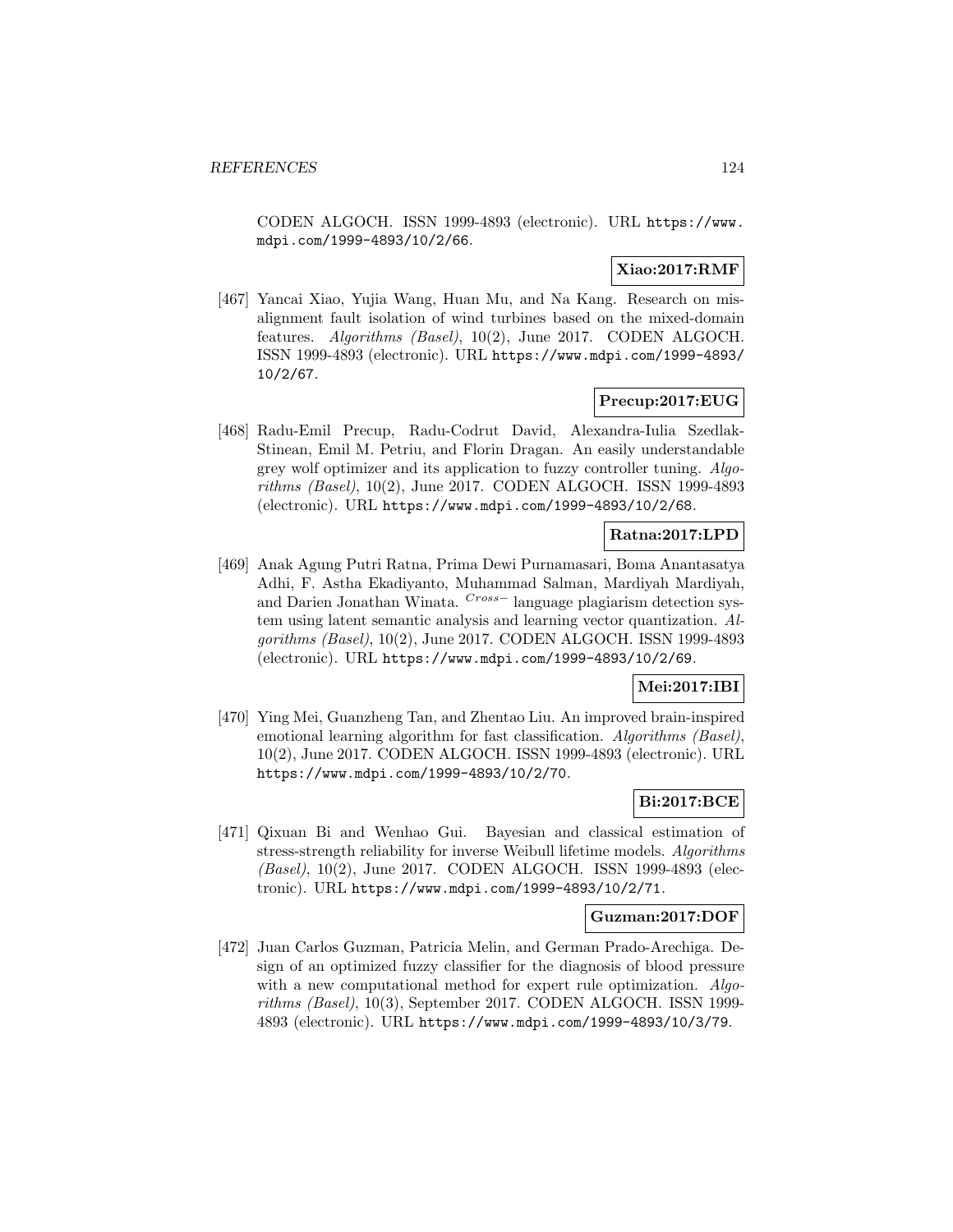### **ElKhamlichi:2017:HAO**

[473] Yasser El Khamlichi, Abderrahim Tahiri, Anouar Abtoy, Inmaculada Medina-Bulo, and Francisco Palomo-Lozano. A hybrid algorithm for optimal wireless sensor network deployment with the minimum number of sensor nodes. Algorithms (Basel), 10(3), September 2017. CODEN ALGOCH. ISSN 1999-4893 (electronic). URL https://www.mdpi.com/ 1999-4893/10/3/80.

## **Wei:2017:LRC**

[474] Xiaocong Wei, Hongfei Lin, Yuhai Yu, and Liang Yang. Low-resource cross-domain product review sentiment classification based on a CNN with an auxiliary large-scale corpus. Algorithms (Basel), 10(3), September 2017. CODEN ALGOCH. ISSN 1999-4893 (electronic). URL https: //www.mdpi.com/1999-4893/10/3/81.

## **Peraza:2017:OIC**

[475] Cinthia Peraza, Fevrier Valdez, and Patricia Melin. Optimization of intelligent controllers using a type-1 and interval type-2 fuzzy harmony search algorithm. Algorithms (Basel), 10(3), September 2017. CODEN ALGOCH. ISSN 1999-4893 (electronic). URL https://www.mdpi.com/ 1999-4893/10/3/82.

# **Barraza:2017:FFA**

[476] Juan Barraza, Patricia Melin, Fevrier Valdez, and Claudia I. Gonzalez. Fuzzy fireworks algorithm based on a sparks dispersion measure. Algorithms (Basel), 10(3), September 2017. CODEN ALGOCH. ISSN 1999-4893 (electronic). URL https://www.mdpi.com/1999-4893/10/3/ 83.

## **Xie:2017:AMB**

[477] Li Xie and Huizhong Yang. Auxiliary model based multi-innovation stochastic gradient identification algorithm for periodically nonuniformly sampled-data Hammerstein systems. Algorithms (Basel), 10 (3), September 2017. CODEN ALGOCH. ISSN 1999-4893 (electronic). URL https://www.mdpi.com/1999-4893/10/3/84.

### **Caraveo:2017:NMH**

[478] Camilo Caraveo, Fevrier Valdez, and Oscar Castillo. A new metaheuristics of optimization with dynamic adaptation of parameters using type-2 fuzzy logic for trajectory control of a mobile robot. Algorithms (Basel), 10(3), September 2017. CODEN ALGOCH. ISSN 1999-4893 (electronic). URL https://www.mdpi.com/1999-4893/10/3/85.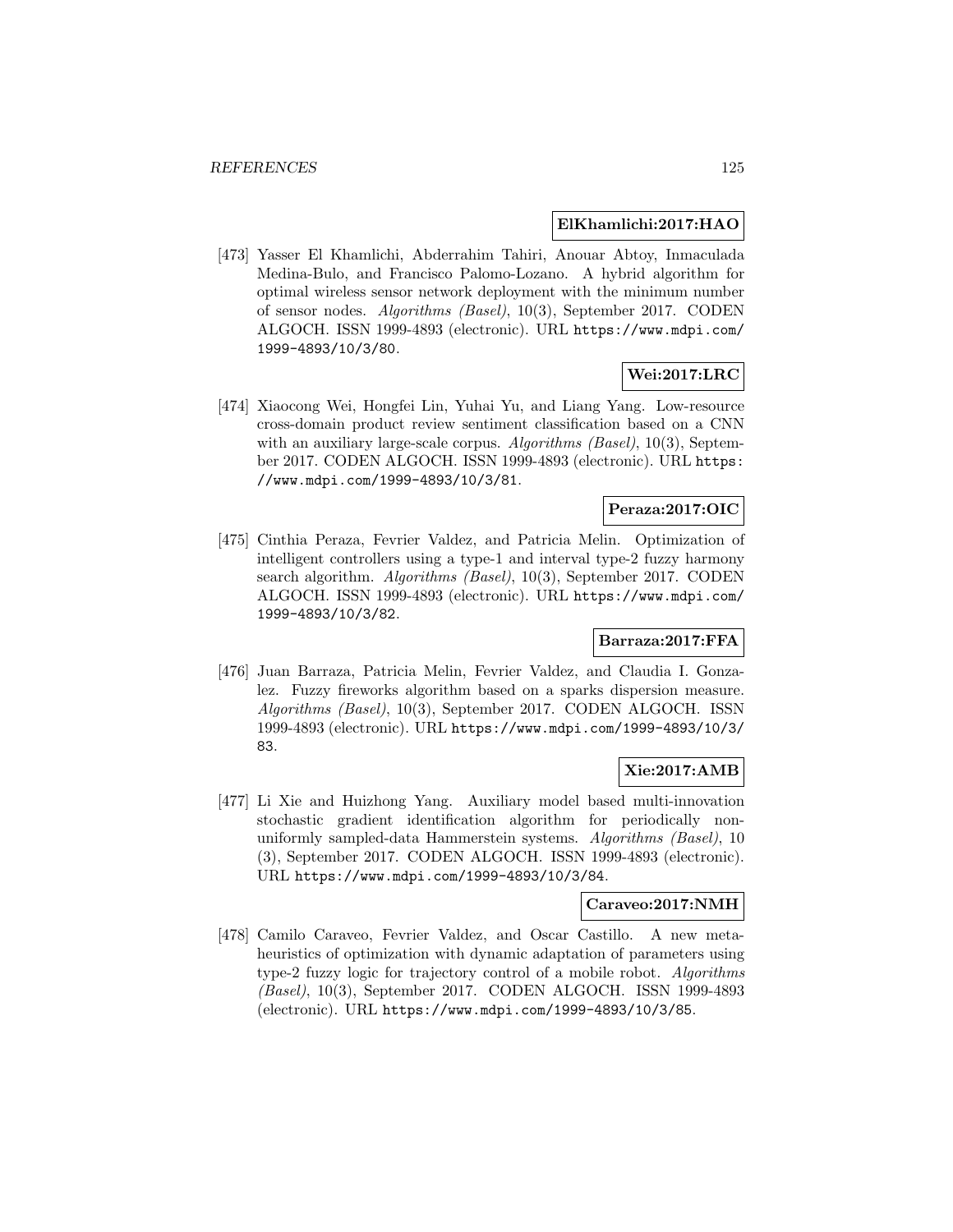### **Zheng:2017:IMD**

[479] Wei Zheng, Yanyan Tan, Xiaonan Fang, and Shengtao Li. An improved MOEA/D with optimal DE schemes for many-objective optimization problems. Algorithms (Basel), 10(3), September 2017. CODEN AL-GOCH. ISSN 1999-4893 (electronic). URL https://www.mdpi.com/ 1999-4893/10/3/86.

### **Shahbazi:2017:EOR**

[480] Mozhdeh Shahbazi, Gunho Sohn, and Jérôme Théau. Evolutionary optimization for robust epipolar-geometry estimation and outlier detection. Algorithms (Basel), 10(3), September 2017. CODEN ALGOCH. ISSN 1999-4893 (electronic). URL https://www.mdpi.com/1999-4893/10/3/ 87.

## **Mezzadri:2017:LDM**

[481] Francesco Mezzadri and Emanuele Galligani. On the lagged diffusivity method for the solution of nonlinear finite difference systems. Algorithms (Basel), 10(3), September 2017. CODEN ALGOCH. ISSN 1999-4893 (electronic). URL https://www.mdpi.com/1999-4893/10/3/88.

### **Ezquerro:2017:ESN**

[482] José Antonio Ezquerro and Miguel Angel Hernández-Verón. On the existence of solutions of nonlinear Fredholm integral equations from Kantorovich's technique. Algorithms (Basel), 10(3), September 2017. CO-DEN ALGOCH. ISSN 1999-4893 (electronic). URL https://www.mdpi. com/1999-4893/10/3/89.

### **Hamann:2017:LCD**

[483] Michael Hamann, Eike Röhrs, and Dorothea Wagner. Local community detection based on small cliques. Algorithms (Basel), 10(3), September 2017. CODEN ALGOCH. ISSN 1999-4893 (electronic). URL https:// www.mdpi.com/1999-4893/10/3/90.

### **Chen:2017:TBF**

[484] Chengyuan Chen and Qiang Shen. Transformation-based fuzzy rule interpolation using interval type-2 fuzzy sets. Algorithms (Basel), 10(3), September 2017. CODEN ALGOCH. ISSN 1999-4893 (electronic). URL https://www.mdpi.com/1999-4893/10/3/91.

### **Xie:2017:AMR**

[485] Lijin Xie and Qun Wan. Automatic modulation recognition using compressive cyclic features. Algorithms (Basel), 10(3), September 2017. CO-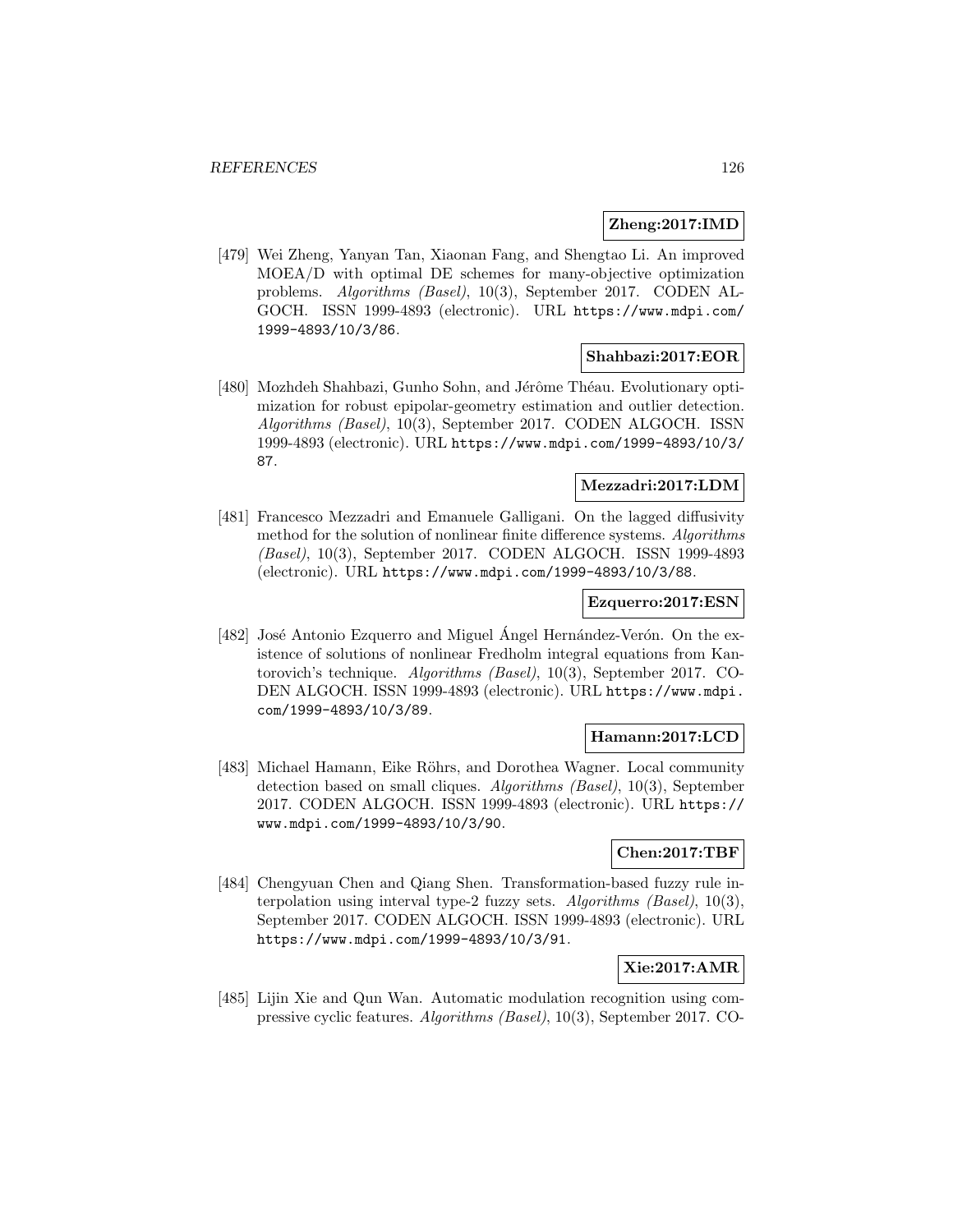DEN ALGOCH. ISSN 1999-4893 (electronic). URL https://www.mdpi. com/1999-4893/10/3/92.

# **Weir:2017:PPP**

[486] William H. Weir, Scott Emmons, Ryan Gibson, Dane Taylor, and Peter J. Mucha. Post-processing partitions to identify domains of modularity optimization. Algorithms (Basel), 10(3), September 2017. CODEN ALGOCH. ISSN 1999-4893 (electronic). URL https://www.mdpi.com/ 1999-4893/10/3/93.

# **Sun:2017:NPR**

[487] Peng Sun, Zhiming Yang, Yang Yu, Junbao Li, and Xiyuan Peng. NBTI and power reduction using an input vector control and supply voltage assignment method. Algorithms (Basel), 10(3), September 2017. CODEN ALGOCH. ISSN 1999-4893 (electronic). URL https://www.mdpi.com/ 1999-4893/10/3/94.

# **Xiao:2017:PTS**

[488] Manyu Xiao, Quanyi Lv, Zhuo Xing, and Yingchun Zhang. A parallel two-stage iteration method for solving continuous Sylvester equations. Algorithms (Basel), 10(3), September 2017. CODEN ALGOCH. ISSN 1999-4893 (electronic). URL https://www.mdpi.com/1999-4893/10/3/ 95.

# **Diao:2017:DTC**

[489] Xueying Diao, Qianhui Dong, Zijian Yang, and Yibing Li. Doublethreshold cooperative spectrum sensing algorithm based on Sevcik fractal dimension. Algorithms (Basel), 10(3), September 2017. CODEN ALGOCH. ISSN 1999-4893 (electronic). URL https://www.mdpi.com/ 1999-4893/10/3/96.

### **Amsalu:2017:SMF**

[490] Seifemichael B. Amsalu, Abdollah Homaifar, and Albert C. Esterline. A simplified matrix formulation for sensitivity analysis of hidden Markov models. Algorithms (Basel), 10(3), September 2017. CODEN ALGOCH. ISSN 1999-4893 (electronic). URL https://www.mdpi.com/1999-4893/ 10/3/97.

### **Chen:2017:AVR**

[491] Fei Chen, Xiaohong Bi, Ruimin Lyu, Zhongwei Hua, Yuan Liu, and Xiaoting Zhang. Adaptive virtual RSU scheduling for scalable coverage under bidirectional vehicle traffic flow. Algorithms (Basel), 10(3), September 2017. CODEN ALGOCH. ISSN 1999-4893 (electronic). URL https://www.mdpi.com/1999-4893/10/3/98.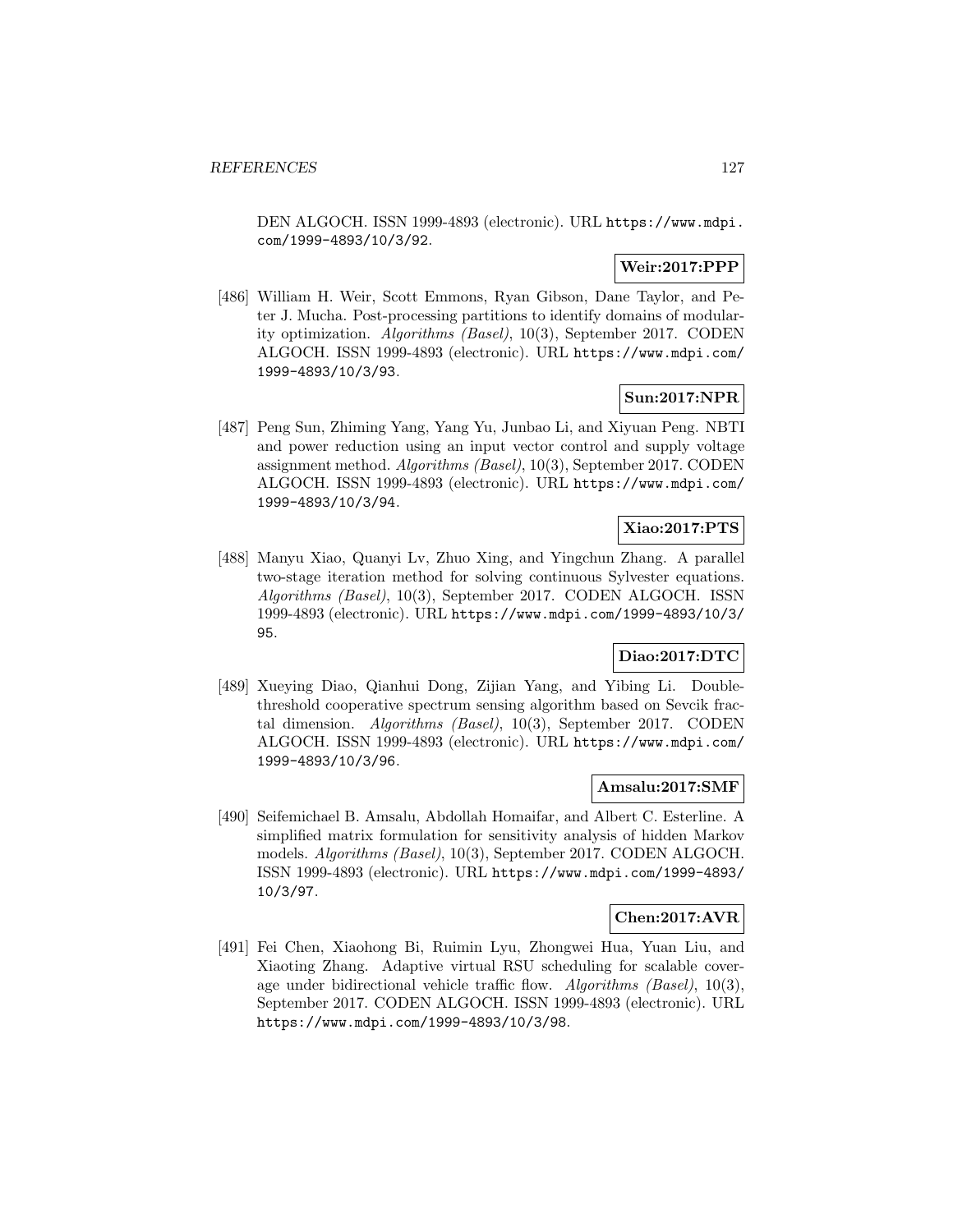### **Sanchez:2017:HLG**

[492] Mauricio A. Sanchez, Juan R. Castro, Violeta Ocegueda-Miramontes, and Leticia Cervantes. Hybrid learning for general type-2 TSK fuzzy logic systems. Algorithms (Basel), 10(3), September 2017. CODEN ALGOCH. ISSN 1999-4893 (electronic). URL https://www.mdpi.com/ 1999-4893/10/3/99.

# **Ye:2017:BBO**

[493] Tao Ye, Ziqiang Yang, and Siling Feng. Biogeography-based optimization of the portfolio optimization problem with second order stochastic dominance constraints. Algorithms (Basel), 10(3), September 2017. CODEN ALGOCH. ISSN 1999-4893 (electronic). URL https://www.mdpi.com/ 1999-4893/10/3/100.

## **Olivas:2017:CST**

[494] Frumen Olivas, Leticia Amador-Angulo, Jonathan Perez, Camilo Caraveo, Fevrier Valdez, and Oscar Castillo. Comparative study of type-2 fuzzy particle swarm, bee colony and bat algorithms in optimization of fuzzy controllers. Algorithms (Basel), 10(3), September 2017. CODEN ALGOCH. ISSN 1999-4893 (electronic). URL https://www.mdpi.com/ 1999-4893/10/3/101.

## **Nathan:2017:LCD**

[495] Eisha Nathan, Anita Zakrzewska, Jason Riedy, and David A. Bader. Local community detection in dynamic graphs using personalized centrality. Algorithms (Basel), 10(3), September 2017. CODEN ALGOCH. ISSN 1999-4893 (electronic). URL https://www.mdpi.com/1999-4893/10/3/ 102.

# **Zhang:2017:EDS**

[496] Jingbo Zhang, Henan Yu, and Shufang Zhang. An enhanced dynamic spectrum allocation algorithm based on Cournot game in maritime cognitive radio communication system. Algorithms (Basel), 10(3), September 2017. CODEN ALGOCH. ISSN 1999-4893 (electronic). URL https:// www.mdpi.com/1999-4893/10/3/103.

#### **Zhao:2017:CBI**

[497] Nan Zhao, Menglin Fan, Chao Tian, and Pengfei Fan. Contract-based incentive mechanism for mobile crowdsourcing networks. Algorithms (Basel), 10(3), September 2017. CODEN ALGOCH. ISSN 1999-4893 (electronic). URL https://www.mdpi.com/1999-4893/10/3/104.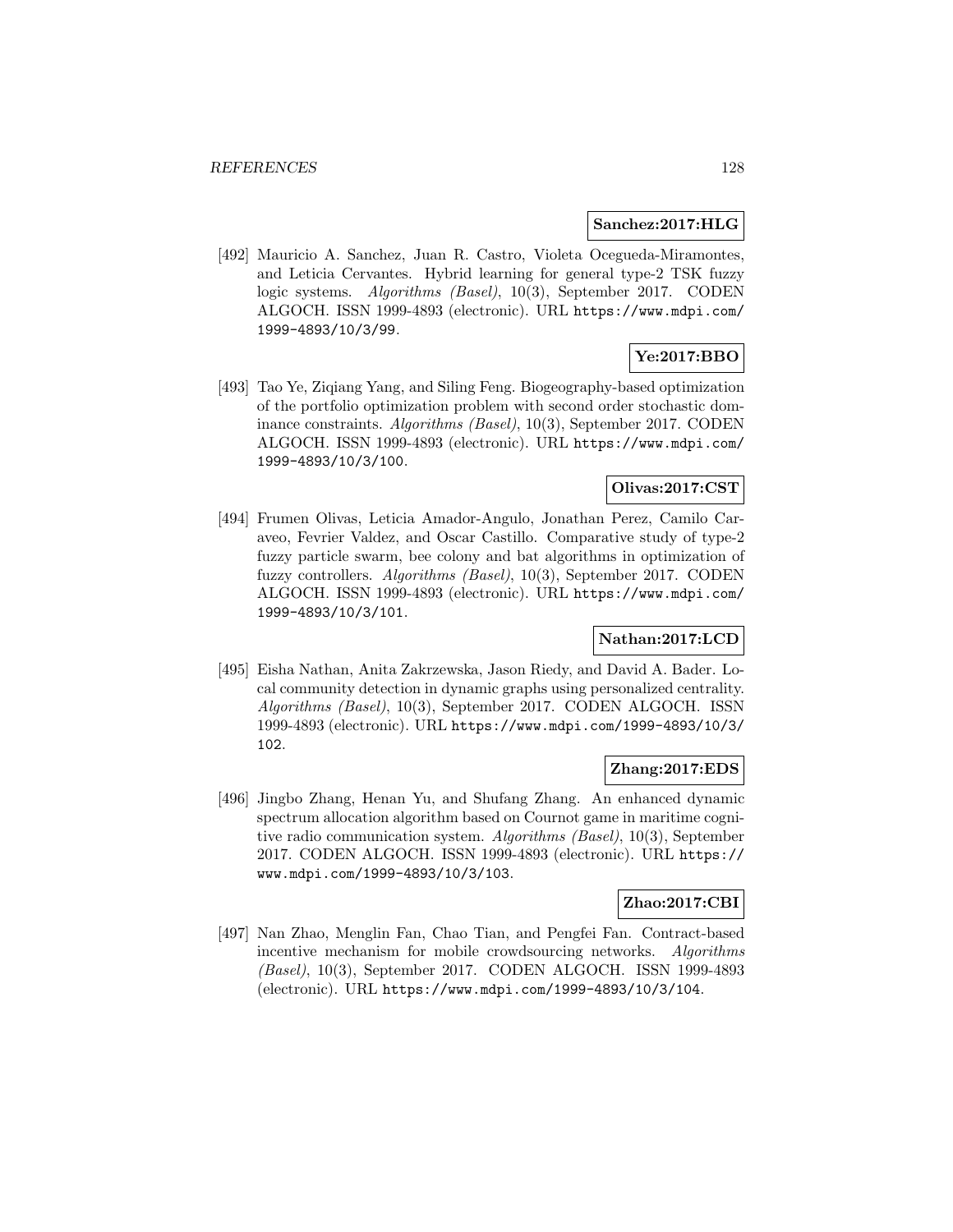### **Hamalainen:2017:CIC**

[498] Joonas Hämäläinen, Susanne Jauhiainen, and Tommi Kärkkäinen. Comparison of internal clustering validation indices for prototype-based clustering. Algorithms (Basel), 10(3), September 2017. CODEN ALGOCH. ISSN 1999-4893 (electronic). URL https://www.mdpi.com/1999-4893/ 10/3/105.

### **Atanassov:2017:TFS**

[499] Krassimir T. Atanassov. Type-1 fuzzy sets and intuitionistic fuzzy sets. Algorithms (Basel), 10(3), September 2017. CODEN ALGOCH. ISSN 1999-4893 (electronic). URL https://www.mdpi.com/1999-4893/10/3/ 106.

## **Chen:2017:MBO**

[500] Shifeng Chen, Rong Chen, and Jian Gao. A monarch butterfly optimization for the dynamic vehicle routing problem. Algorithms (Basel),  $10(3)$ , September 2017. CODEN ALGOCH. ISSN 1999-4893 (electronic). URL https://www.mdpi.com/1999-4893/10/3/107.

### **Wang:2017:PAF**

[501] Deyun Wang, Chenqiang Yue, Shuai Wei, and Jun Lv. Performance analysis of four decomposition-ensemble models for one-day-ahead agricultural commodity futures price forecasting. Algorithms (Basel), 10(3), September 2017. CODEN ALGOCH. ISSN 1999-4893 (electronic). URL https://www.mdpi.com/1999-4893/10/3/108.

# **Yang:2017:GTI**

[502] Guanci Yang. Game theory-inspired evolutionary algorithm for global optimization. Algorithms (Basel), 10(4), December 2017. CODEN AL-GOCH. ISSN 1999-4893 (electronic). URL https://www.mdpi.com/ 1999-4893/10/4/111.

### **Edler:2017:MHO**

[503] Daniel Edler, Ludvig Bohlin, and Martin Rosvall. Mapping higher-order network flows in memory and multilayer networks with infomap. Algorithms (Basel), 10(4), December 2017. CODEN ALGOCH. ISSN 1999- 4893 (electronic). URL https://www.mdpi.com/1999-4893/10/4/112.

### **Shahinpour:2017:SRT**

[504] Shahram Shahinpour, Shirin Shirvani, Zeynep Ertem, and Sergiy Butenko. Scale reduction techniques for computing maximum induced bicliques. Algorithms (Basel), 10(4), December 2017. CODEN ALGOCH.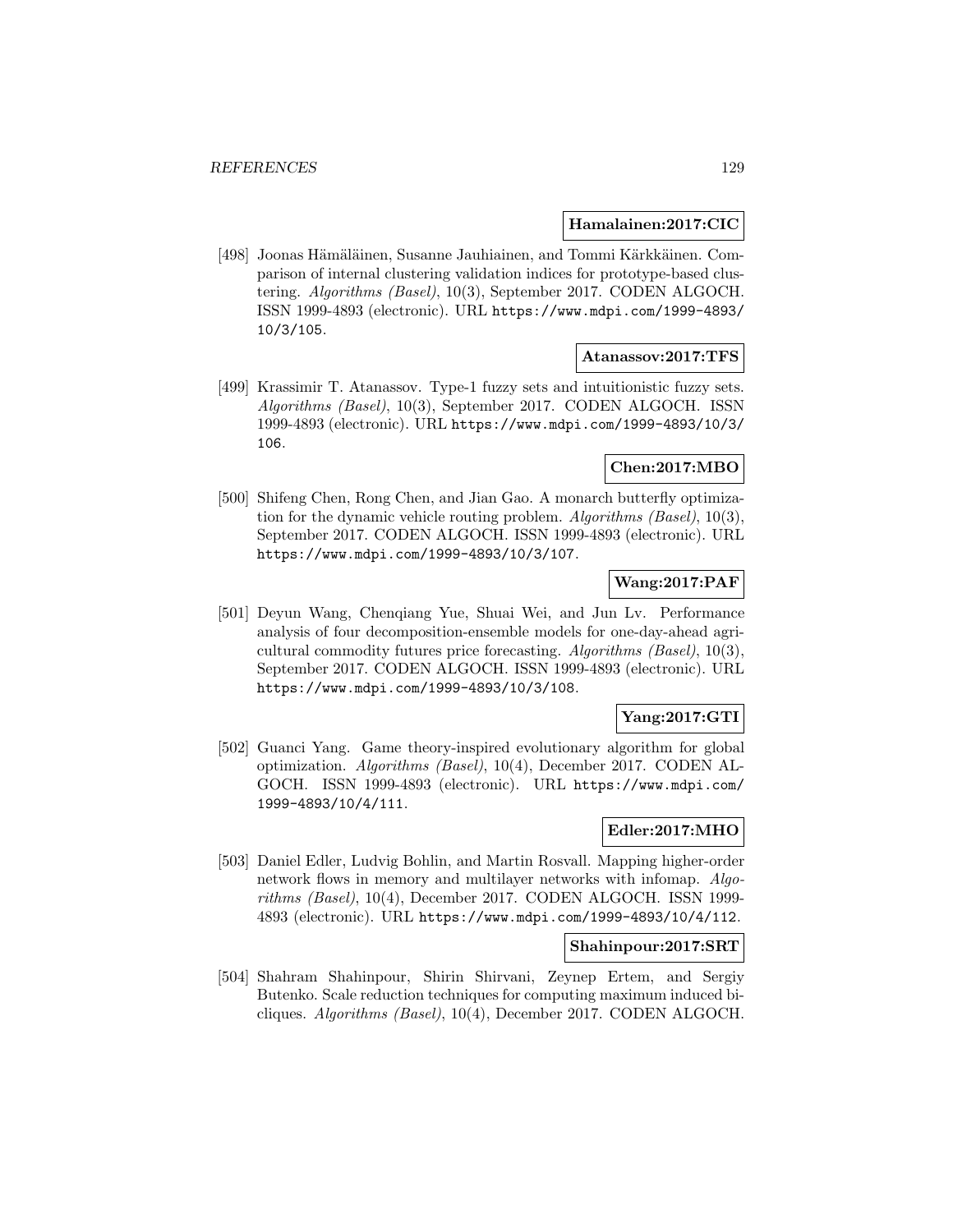ISSN 1999-4893 (electronic). URL https://www.mdpi.com/1999-4893/ 10/4/113.

# **Tyralis:2017:VST**

[505] Hristos Tyralis and Georgia Papacharalampous. Variable selection in time series forecasting using random forests. Algorithms (Basel), 10(4), December 2017. CODEN ALGOCH. ISSN 1999-4893 (electronic). URL https://www.mdpi.com/1999-4893/10/4/114.

# **Cui:2017:MTA**

[506] Huanqing Cui, Jian Niu, Chuanai Zhou, and Minglei Shu. A multithreading algorithm to detect and remove cycles in vertex- and arcweighted digraph. *Algorithms (Basel)*, 10(4), December 2017. CODEN ALGOCH. ISSN 1999-4893 (electronic). URL https://www.mdpi.com/ 1999-4893/10/4/115.

# **Li:2017:RSI**

[507] Liangliang Li, Yujuan Si, and Zhenhong Jia. Remote sensing image enhancement based on non-local means filter in NSCT domain. Algorithms (Basel), 10(4), December 2017. CODEN ALGOCH. ISSN 1999-4893 (electronic). URL https://www.mdpi.com/1999-4893/10/4/116.

## **Khan:2017:FWP**

[508] Babar Khan, Zhijie Wang, Fang Han, Ather Iqbal, and Rana Javed Masood. Fabric weave pattern and yarn color recognition and classification using a deep ELM network. Algorithms (Basel), 10(4), December 2017. CODEN ALGOCH. ISSN 1999-4893 (electronic). URL https://www. mdpi.com/1999-4893/10/4/117.

### **Liu:2017:IPE**

[509] Siyu Liu, Ling Xu, and Feng Ding. Iterative parameter estimation algorithms for dual-frequency signal models. Algorithms (Basel), 10(4), December 2017. CODEN ALGOCH. ISSN 1999-4893 (electronic). URL https://www.mdpi.com/1999-4893/10/4/118.

# **Cao:2017:OAI**

[510] Zijian Cao and Lei Wang. An optimization algorithm inspired by the phase transition phenomenon for global optimization problems with continuous variables. Algorithms (Basel), 10(4), December 2017. CODEN ALGOCH. ISSN 1999-4893 (electronic). URL https://www.mdpi.com/ 1999-4893/10/4/119.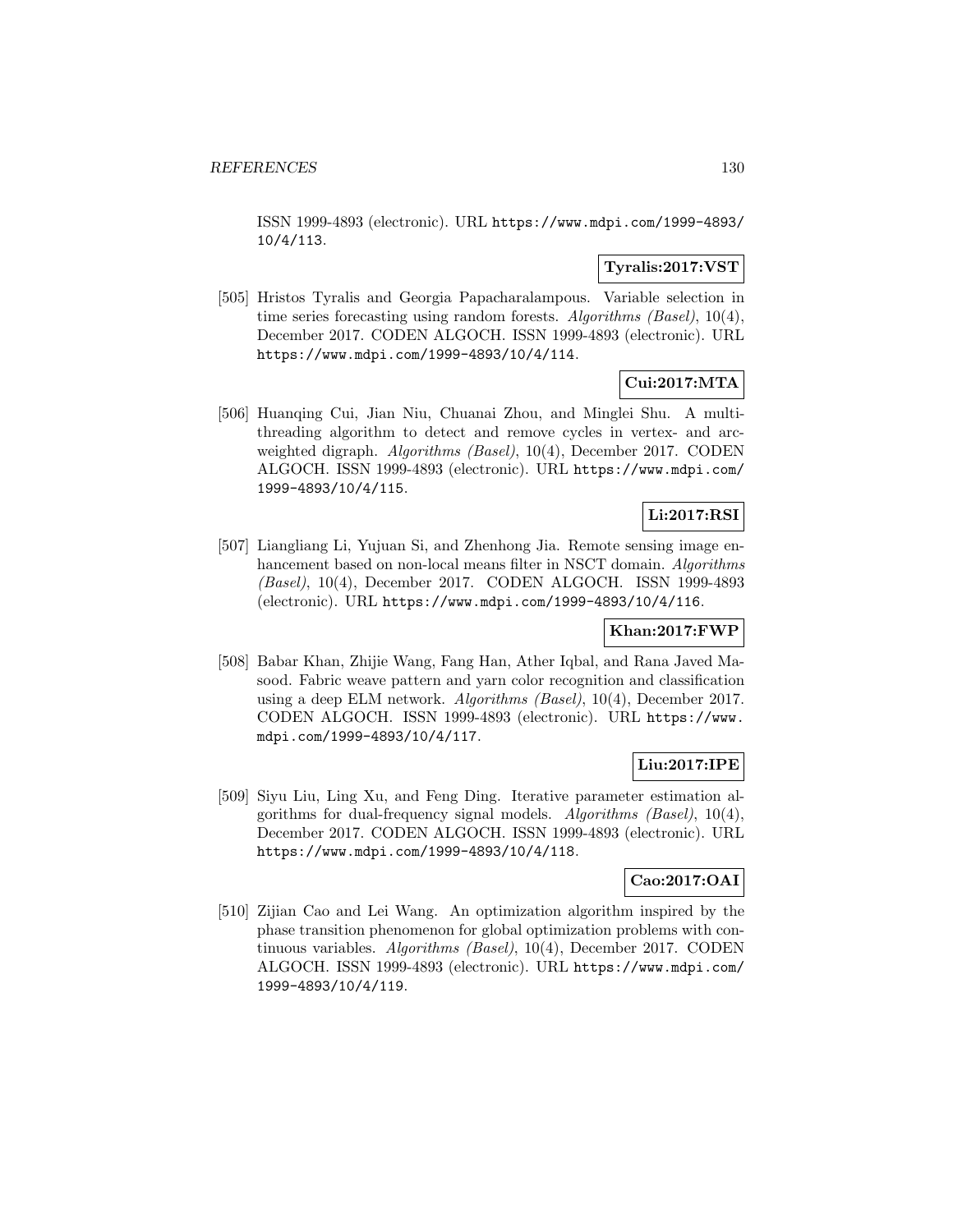#### **ElHadiSaad:2017:CSR**

[511] Abdulbaset El Hadi Saad, Zuomin Dong, and Meysam Karimi. A comparative study on recently-introduced nature-based global optimization methods in complex mechanical system design. Algorithms (Basel), 10 (4), December 2017. CODEN ALGOCH. ISSN 1999-4893 (electronic). URL https://www.mdpi.com/1999-4893/10/4/120.

## **Bewoor:2017:EHP**

[512] Laxmi A. Bewoor, V. Chandra Prakash, and Sagar U. Sapkal. Evolutionary hybrid particle swarm optimization algorithm for solving NP-hard no-wait flow shop scheduling problems. Algorithms (Basel), 10(4), December 2017. CODEN ALGOCH. ISSN 1999-4893 (electronic). URL https://www.mdpi.com/1999-4893/10/4/121.

### **Yaw:2017:SNP**

[513] Sean Yaw and Brendan Mumey. Scheduling non-preemptible jobs to minimize peak demand. Algorithms (Basel), 10(4), December 2017. CODEN ALGOCH. ISSN 1999-4893 (electronic). URL https://www.mdpi.com/ 1999-4893/10/4/122.

## **Chehouri:2017:SPG**

[514] Adam Chehouri, Rafic Younes, Jihan Khoder, Jean Perron, and Adrian Ilinca. A selection process for genetic algorithm using clustering analysis. Algorithms (Basel), 10(4), December 2017. CODEN ALGOCH. ISSN 1999-4893 (electronic). URL https://www.mdpi.com/1999-4893/10/4/ 123.

## **Wang:2017:IIA**

[515] Yingying Wang, Yibin Li, Yong Song, Xuewen Rong, and Shuaishuai Zhang. Improvement of ID3 algorithm based on simplified information entropy and coordination degree. Algorithms (Basel), 10(4), December 2017. CODEN ALGOCH. ISSN 1999-4893 (electronic). URL https:// www.mdpi.com/1999-4893/10/4/124.

### **Tang:2017:SOS**

[516] Jian Tang, Kejun Zhu, Haixiang Guo, Can Liao, and Shuwen Zhang. Simulation optimization of search and rescue in disaster relief based on distributed auction mechanism. Algorithms (Basel), 10(4), December 2017. CODEN ALGOCH. ISSN 1999-4893 (electronic). URL https:// www.mdpi.com/1999-4893/10/4/125.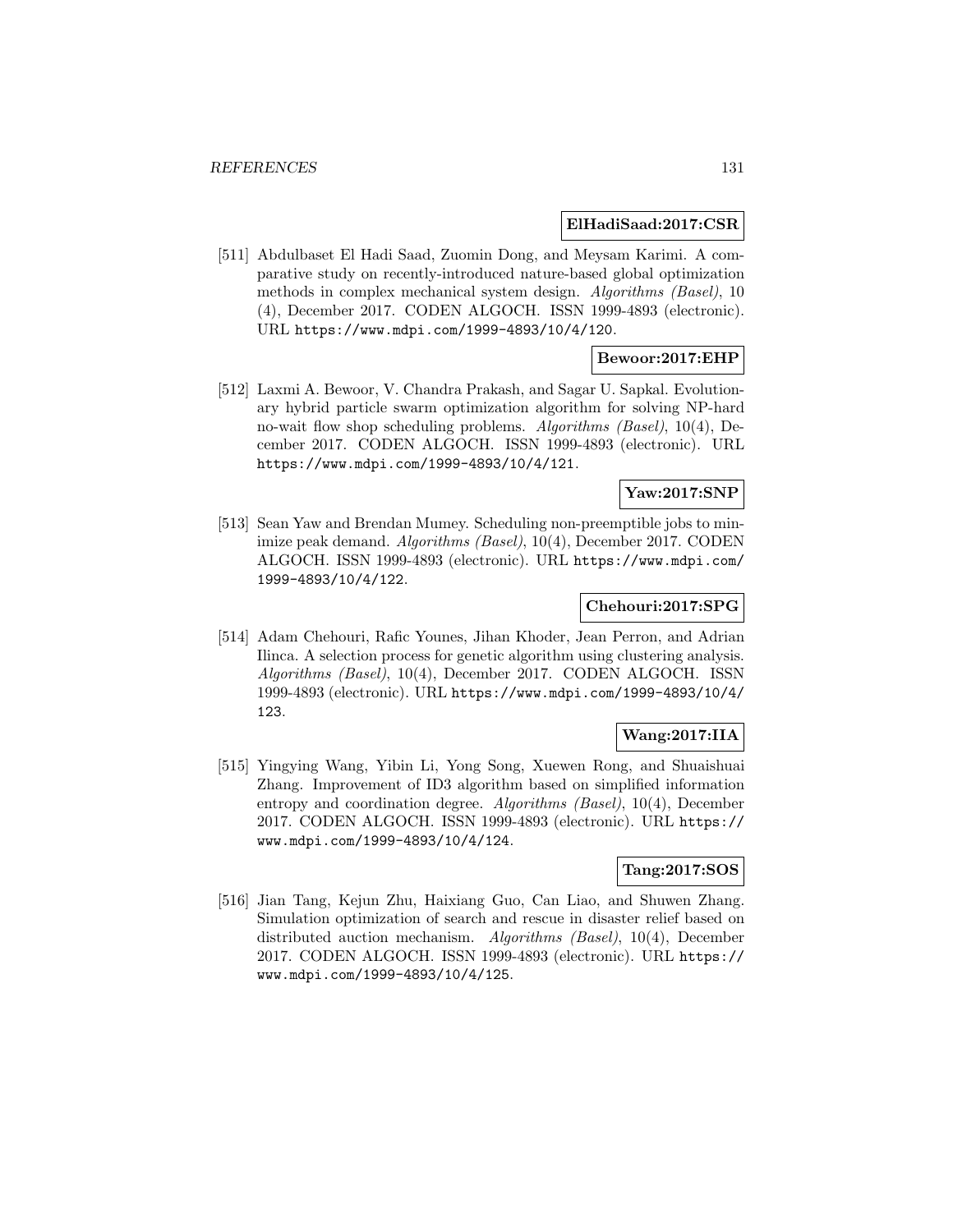## **Zaveri:2017:LDL**

[517] Amrapali Zaveri and Gökhan Ertaylan. Linked data for life sciences. Algorithms (Basel), 10(4), December 2017. CODEN ALGOCH. ISSN 1999-4893 (electronic). URL https://www.mdpi.com/1999-4893/10/4/ 126.

# **Zhang:2017:RTC**

[518] Jianming Zhang, Manting Huang, Xiaokang Jin, and Xudong Li. A realtime Chinese traffic sign detection algorithm based on modified YOLOv2. Algorithms (Basel), 10(4), December 2017. CODEN ALGOCH. ISSN 1999-4893 (electronic). URL https://www.mdpi.com/1999-4893/10/4/ 127.

# **Du:2017:TSO**

[519] Feng Du, Qiao-Yue Dong, and Hong-Shuang Li. Truss structure optimization with subset simulation and augmented Lagrangian multiplier method. Algorithms (Basel), 10(4), December 2017. CODEN ALGOCH. ISSN 1999-4893 (electronic). URL https://www.mdpi.com/1999-4893/ 10/4/128.

# **Podusenko:2017:CAC**

[520] Albert Podusenko, Vsevolod Nikulin, Ivan Tanev, and Katsunori Shimohara. Comparative analysis of classifiers for classification of emergency braking of road motor vehicles. Algorithms (Basel), 10(4), December 2017. CODEN ALGOCH. ISSN 1999-4893 (electronic). URL https:// www.mdpi.com/1999-4893/10/4/129.

### **Eftekharian:2017:PNI**

[521] Seyedeh Elham Eftekharian, Mohammad Shojafar, and Shahaboddin Shamshirband. 2-phase NSGA II: an optimized reward and risk measurements algorithm in portfolio optimization. Algorithms (Basel), 10 (4), December 2017. CODEN ALGOCH. ISSN 1999-4893 (electronic). URL https://www.mdpi.com/1999-4893/10/4/130.

### **Chen:2017:ICC**

[522] Su-Ting Chen, Chuang Zhang, Peng Li, Yan-Yan Zhang, and Liang-Bao Jiao. An indoor collaborative coefficient-triangle APIT localization algorithm. Algorithms (Basel), 10(4), December 2017. CODEN ALGOCH. ISSN 1999-4893 (electronic). URL https://www.mdpi.com/1999-4893/ 10/4/131.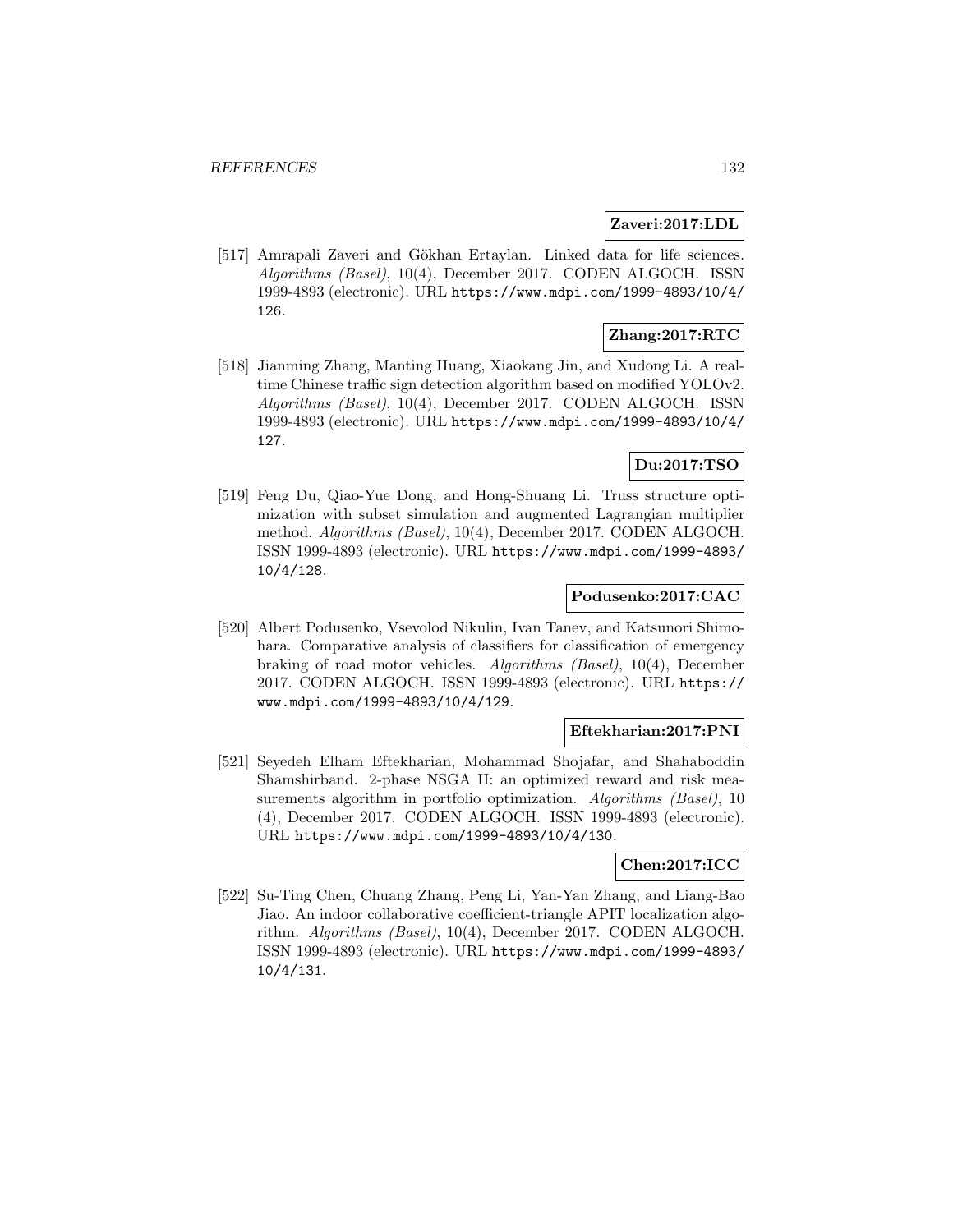#### **Pizzolante:2017:HDE**

[523] Raffaele Pizzolante and Bruno Carpentieri. Hyperspectral data: Efficient and secure transmission. Algorithms (Basel), 10(4), December 2017. CO-DEN ALGOCH. ISSN 1999-4893 (electronic). URL https://www.mdpi. com/1999-4893/10/4/132.

# **Ye:2017:NLE**

[524] Jun Ye. Neutrosophic linear equations and application in traffic flow problems. Algorithms (Basel), 10(4), December 2017. CODEN AL-GOCH. ISSN 1999-4893 (electronic). URL https://www.mdpi.com/ 1999-4893/10/4/133.

## **Zhang:2017:III**

[525] Shuai Zhang and Xiao Qi. Improved integral inequalities for stability analysis of interval time-delay systems. Algorithms (Basel), 10(4), December 2017. CODEN ALGOCH. ISSN 1999-4893 (electronic). URL https://www.mdpi.com/1999-4893/10/4/134.

#### **Berkemer:2017:ADP**

[526] Sarah J. Berkemer, Christian Höner zu Siederdissen, and Peter F. Stadler. Algebraic dynamic programming on trees. Algorithms (Basel), 10(4), December 2017. CODEN ALGOCH. ISSN 1999-4893 (electronic). URL https://www.mdpi.com/1999-4893/10/4/135.

# **Yang:2017:DCF**

[527] Yi Yang and Chu Pan. Detecting composite functional module in miRNA regulation and mRNA interaction network. Algorithms (Basel), 10(4), December 2017. CODEN ALGOCH. ISSN 1999-4893 (electronic). URL https://www.mdpi.com/1999-4893/10/4/136.

#### **Hernandez-Gomez:2017:WCD**

[528] Jorge J. Hernández-Gómez, Carlos Couder-Castañeda, Israel E. Herrera-Díaz, Norberto Flores-Guzmán, and Enrique Gómez-Cruz. Weakly coupled distributed calculation of Lyapunov exponents for non-linear dynamical systems. Algorithms (Basel), 10(4), December 2017. CODEN ALGOCH. ISSN 1999-4893 (electronic). URL https://www.mdpi.com/ 1999-4893/10/4/137.

## **Feng:2017:HML**

[529] Shou Feng, Ping Fu, and Wenbin Zheng. A hierarchical multi-label classification algorithm for gene function prediction. Algorithms (Basel), 10 (4), December 2017. CODEN ALGOCH. ISSN 1999-4893 (electronic). URL https://www.mdpi.com/1999-4893/10/4/138.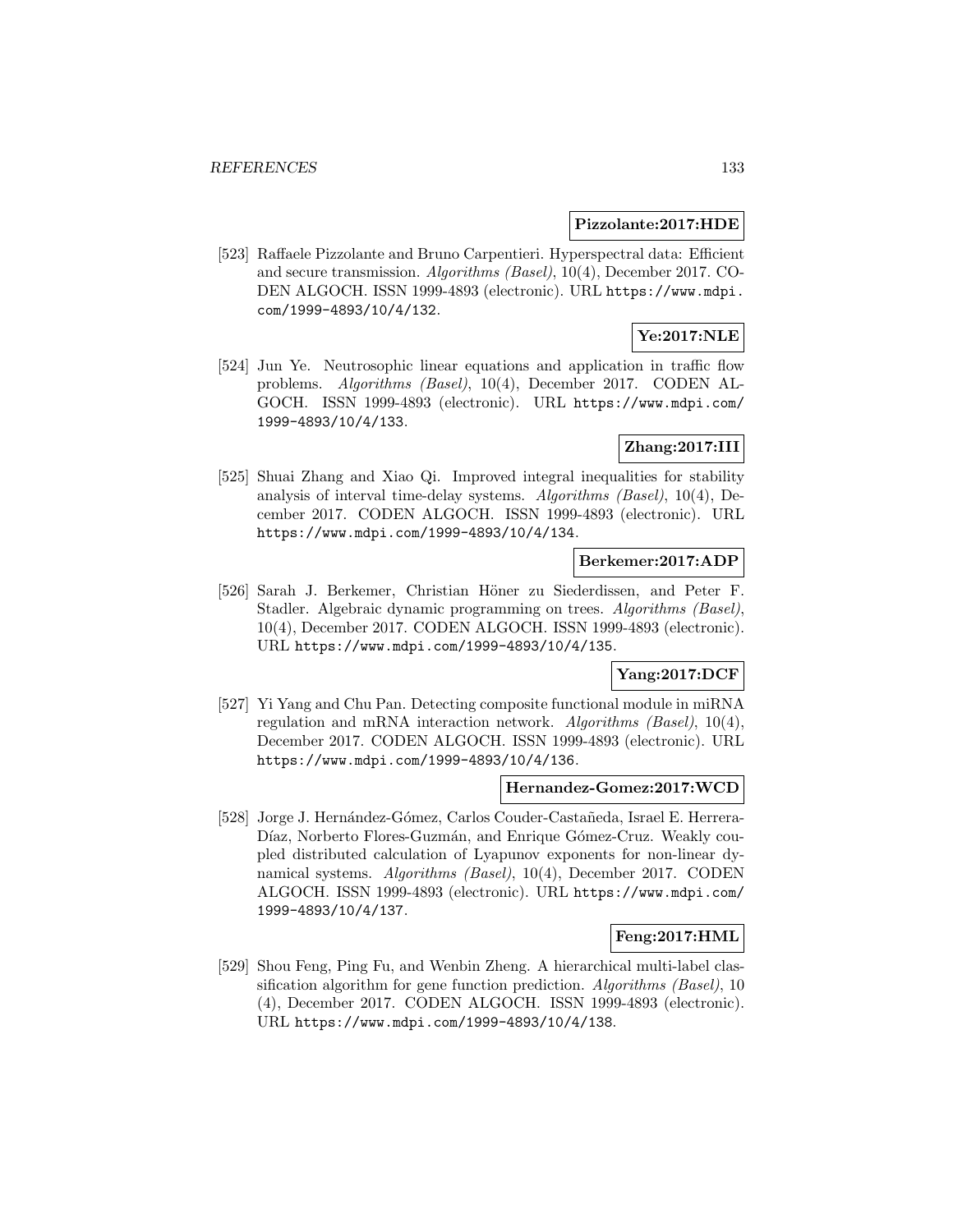# **Nai:2017:ESB**

[530] Wei Nai, Lu Liu, Shaoyin Wang, and Decun Dong. An EMD–SARIMAbased modeling approach for air traffic forecasting. Algorithms (Basel), 10(4), December 2017. CODEN ALGOCH. ISSN 1999-4893 (electronic). URL https://www.mdpi.com/1999-4893/10/4/139.

## **Auer:2017:COM**

[531] Ekaterina Auer, Luise Senkel, Stefan Kiel, and Andreas Rauh. Controloriented models for SO fuel cells from the angle of V&V: Analysis, simplification possibilities, performance. Algorithms (Basel), 10(4), December 2017. CODEN ALGOCH. ISSN 1999-4893 (electronic). URL https:// www.mdpi.com/1999-4893/10/4/140.

## **Kasprzhitskii:2018:ISS**

[532] Anton Kasprzhitskii, Georgy Lazorenko, and Victor Yavna. Iteration scheme for solving the system of coupled integro-differential equations for excited and ionized states of molecular systems. Algorithms (Basel), 11(1), January 2018. CODEN ALGOCH. ISSN 1999-4893 (electronic). URL https://www.mdpi.com/1999-4893/11/1/1.

### **Wang:2018:MMA**

[533] Jie Wang, Xiyue Tang, and Guiwu Wei. Models for multiple attribute decision-making with dual generalized single-valued neutrosophic Bonferroni mean operators. Algorithms (Basel), 11(1), January 2018. CODEN ALGOCH. ISSN 1999-4893 (electronic). URL https://www.mdpi.com/ 1999-4893/11/1/2.

## **Filion:2018:ACC**

[534] Guillaume J. Filion. Analytic combinatorics for computing seeding probabilities. Algorithms (Basel), 11(1), January 2018. CODEN ALGOCH. ISSN 1999-4893 (electronic). URL https://www.mdpi.com/1999-4893/ 11/1/3. See correction [1791].

# **Lin:2018:TSS**

[535] Daoyu Lin, Yang Wang, Guangluan Xu, Jun Li, and Kun Fu. Transform a simple sketch to a Chinese painting by a multiscale deep neural network. Algorithms (Basel), 11(1), January 2018. CODEN ALGOCH. ISSN 1999- 4893 (electronic). URL https://www.mdpi.com/1999-4893/11/1/4.

## **Tang:2018:AMA**

[536] Xiyue Tang, Yuhan Huang, and Guiwu Wei. Approaches to multipleattribute decision-making based on Pythagorean 2-tuple linguistic Bon-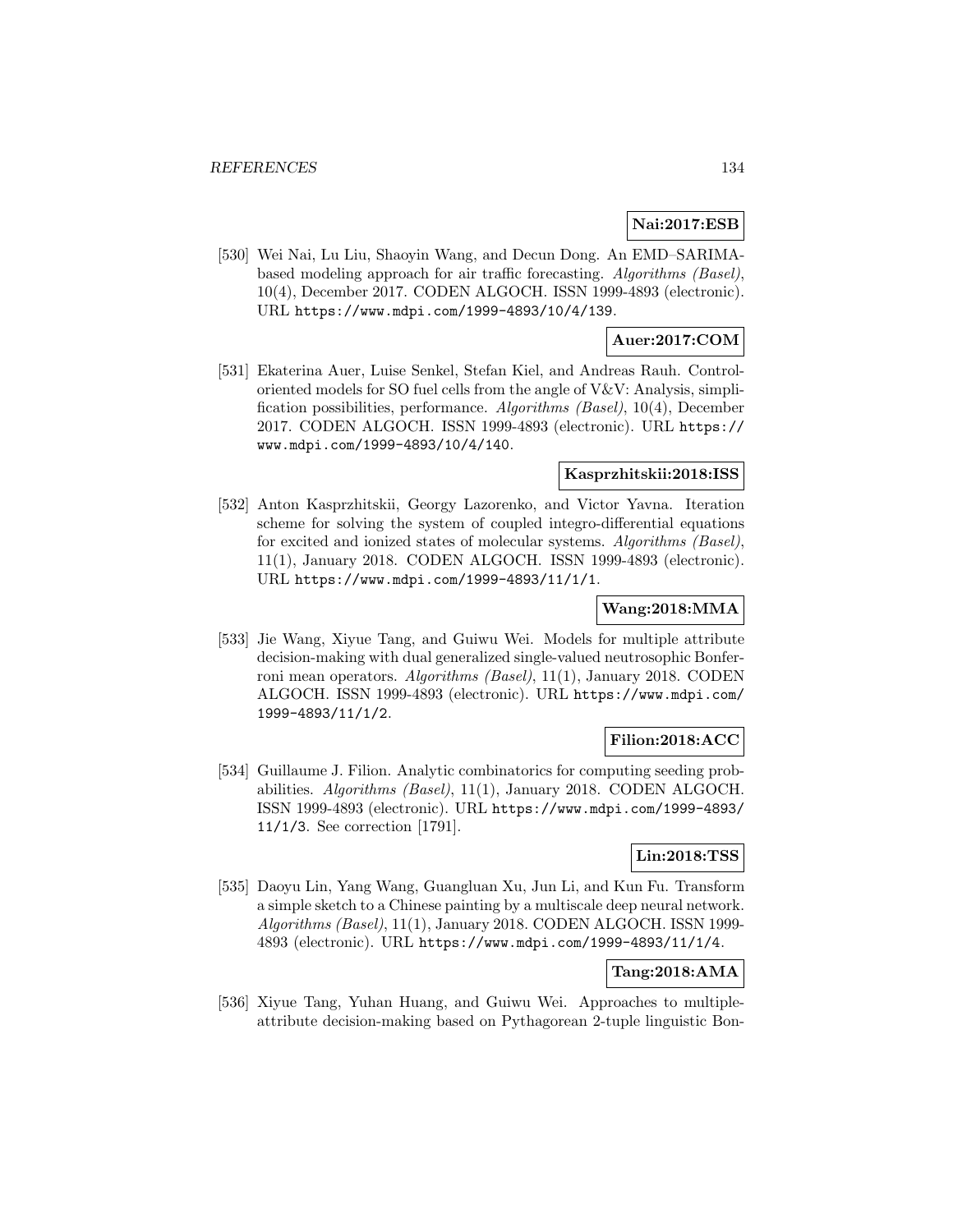ferroni mean operators. Algorithms (Basel), 11(1), January 2018. CO-DEN ALGOCH. ISSN 1999-4893 (electronic). URL https://www.mdpi. com/1999-4893/11/1/5.

## **Ding:2018:NPH**

[537] Kaimeng Ding, Shiping Chen, and Fan Meng. A novel perceptual hash algorithm for multispectral image authentication. Algorithms (Basel), 11(1), January 2018. CODEN ALGOCH. ISSN 1999-4893 (electronic). URL https://www.mdpi.com/1999-4893/11/1/6.

## **Sheng:2018:ODG**

[538] Lianchao Sheng and Wei Li. Optimization design by genetic algorithm controller for trajectory control of a 3-RRR parallel robot. Algorithms (Basel), 11(1), January 2018. CODEN ALGOCH. ISSN 1999-4893 (electronic). URL https://www.mdpi.com/1999-4893/11/1/7.

## **Peretz:2018:ARS**

[539] Yossi Peretz. On application of the ray-shooting method for LQR via static-output-feedback. Algorithms (Basel), 11(1), January 2018. CO-DEN ALGOCH. ISSN 1999-4893 (electronic). URL https://www.mdpi. com/1999-4893/11/1/8.

## **Cui:2018:AHM**

[540] Wei Cui, Qi Zhou, and Zhendong Zheng. Application of a hybrid model based on a convolutional auto-encoder and convolutional neural network in object-oriented remote sensing classification. Algorithms (Basel), 11 (1), January 2018. CODEN ALGOCH. ISSN 1999-4893 (electronic). URL https://www.mdpi.com/1999-4893/11/1/9.

### **Manurangsi:2018:IMB**

[541] Pasin Manurangsi. Inapproximability of maximum biclique problems, minimum  $k$ -cut and densest at-least- $k$ -subgraph from the small set expansion hypothesis. Algorithms (Basel), 11(1), January 2018. CODEN ALGOCH. ISSN 1999-4893 (electronic). URL https://www.mdpi.com/ 1999-4893/11/1/10.

# **Office:2018:ARA**

[542] Algorithms Editorial Office. Acknowledgement to reviewers of algorithms in 2017. Algorithms (Basel), 11(1), January 2018. CODEN ALGOCH. ISSN 1999-4893 (electronic). URL https://www.mdpi.com/1999-4893/ 11/1/11.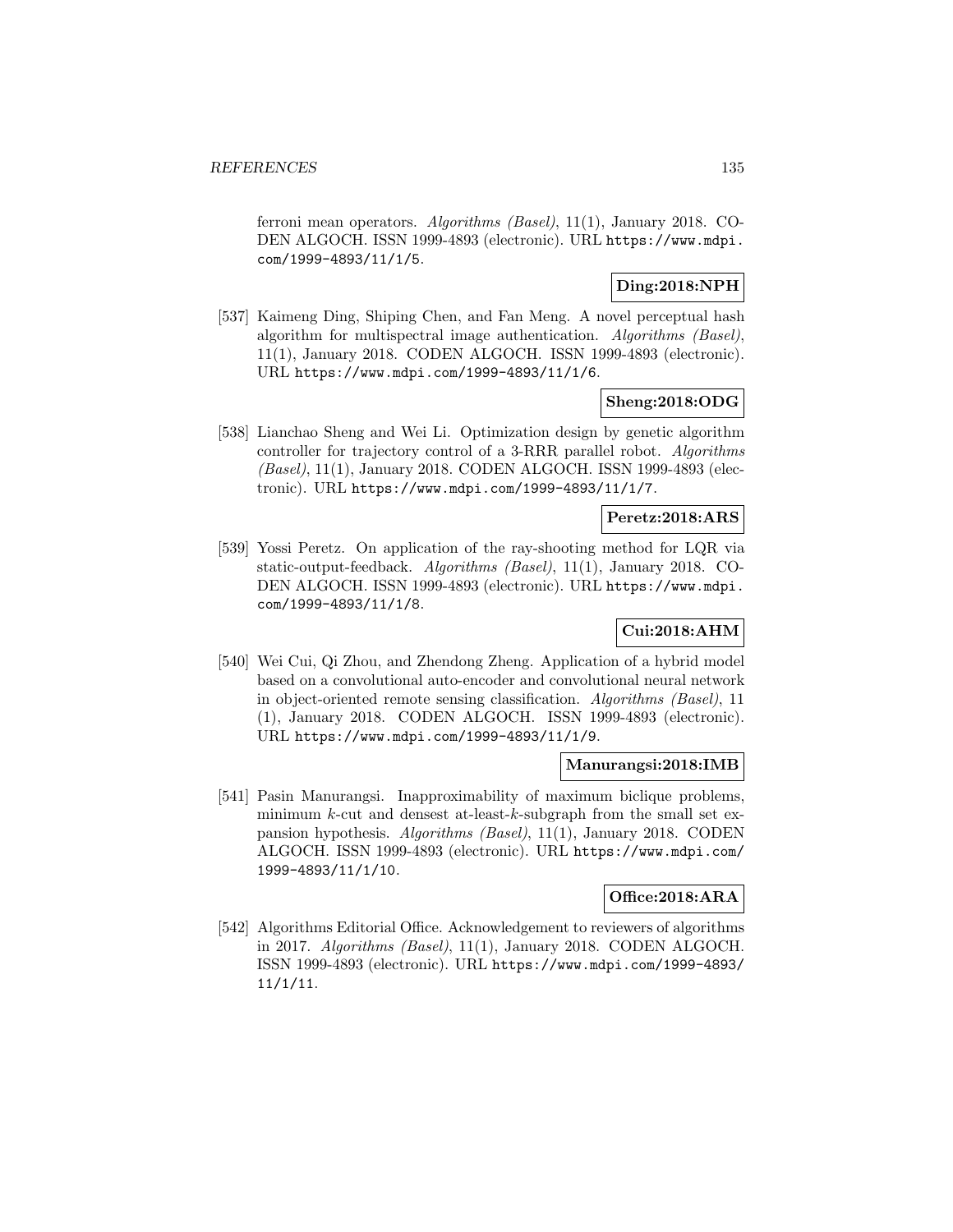### **Kou:2018:NMC**

[543] Farong Kou, Jiafeng Du, Zhe Wang, Dong Li, and Jianan Xu. Nonlinear modeling and coordinate optimization of a semi-active energy regenerative suspension with an electro-hydraulic actuator. Algorithms (Basel), 11(2), February 2018. CODEN ALGOCH. ISSN 1999-4893 (electronic). URL https://www.mdpi.com/1999-4893/11/2/12.

## **Boldrini:2018:MMA**

[544] Stefano Boldrini, Luca De Nardis, Giuseppe Caso, Mai T. P. Le, Jocelyn Fiorina, and Maria-Gabriella Di Benedetto. muMAB: a multi-armed bandit model for wireless network selection. Algorithms (Basel), 11(2), February 2018. CODEN ALGOCH. ISSN 1999-4893 (electronic). URL https://www.mdpi.com/1999-4893/11/2/13.

## **Wu:2018:OOR**

[545] Guangyuan Wu, Zhigang Chen, Lin Guo, and Jia Wu. An optimal online resource allocation algorithm for energy harvesting body area networks. Algorithms (Basel), 11(2), February 2018. CODEN ALGOCH. ISSN 1999-4893 (electronic). URL https://www.mdpi.com/1999-4893/11/ 2/14.

# **Nai:2018:MTC**

[546] Wei Nai, Lu Liu, Shaoyin Wang, and Decun Dong. Modeling the trend of credit card usage behavior for different age groups based on singular spectrum analysis. Algorithms (Basel), 11(2), February 2018. CODEN ALGOCH. ISSN 1999-4893 (electronic). URL https://www.mdpi.com/ 1999-4893/11/2/15.

### **Liu:2018:NSS**

[547] Liping Liu, Ning Wang, Zhigang Chen, and Lin Guo. A novel spectrum scheduling scheme with ant colony optimization algorithm. Algorithms (Basel), 11(2), February 2018. CODEN ALGOCH. ISSN 1999-4893 (electronic). URL https://www.mdpi.com/1999-4893/11/2/16.

## **Lv:2018:IBF**

[548] Xinen Lv, Huiling Chen, Qian Zhang, Xujie Li, Hui Huang, and Gang Wang. An improved bacterial-foraging optimization-based machine learning framework for predicting the severity of somatization disorder. Algorithms (Basel), 11(2), February 2018. CODEN ALGOCH. ISSN 1999-4893 (electronic). URL https://www.mdpi.com/1999-4893/11/ 2/17.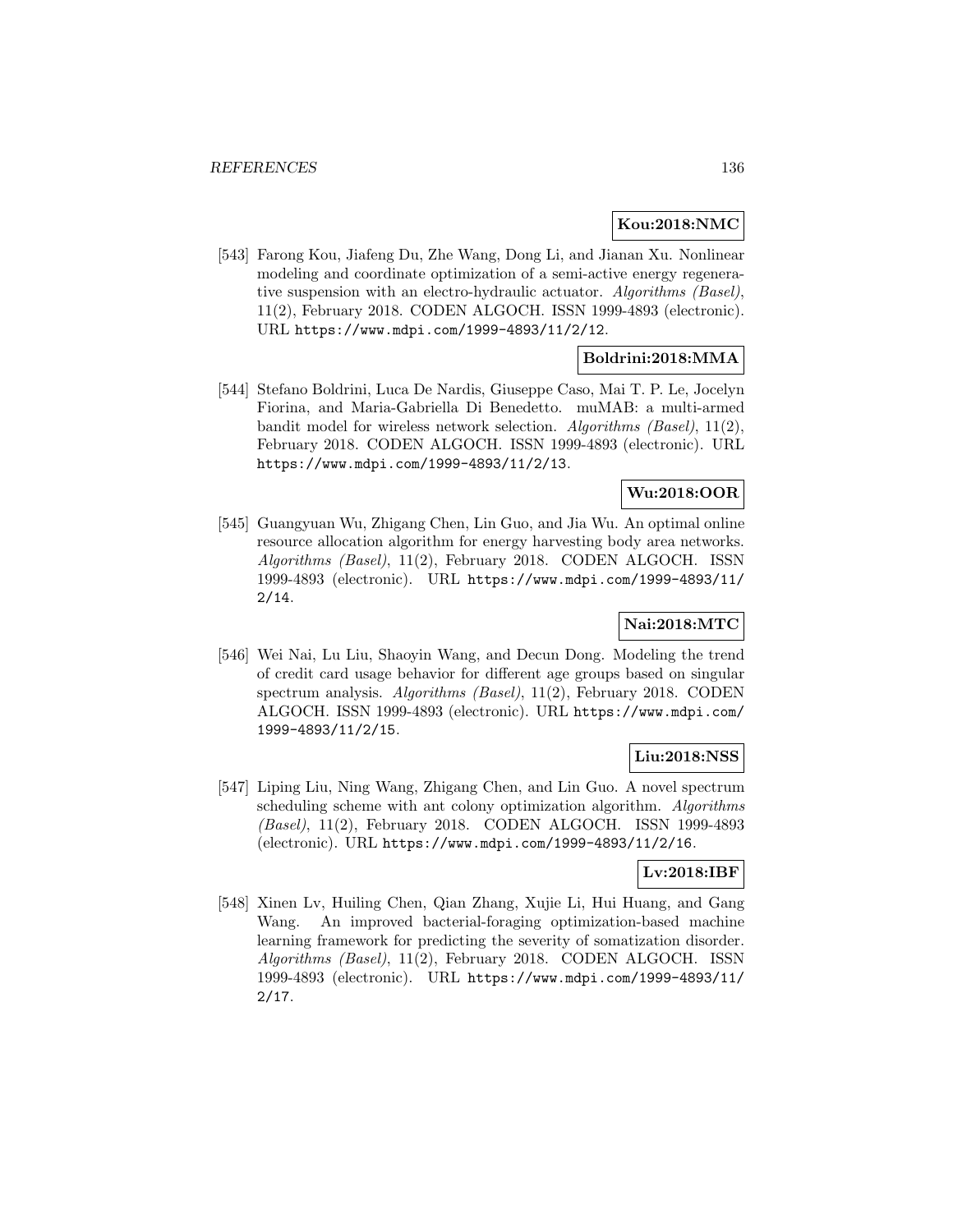## **Zhang:2018:NGI**

[549] Hongliang Zhang, Youcai Fang, Ruilin Pan, and Chuanming Ge. A new greedy insertion heuristic algorithm with a multi-stage filtering mechanism for energy-efficient single machine scheduling problems. Algorithms (Basel), 11(2), February 2018. CODEN ALGOCH. ISSN 1999-4893 (electronic). URL https://www.mdpi.com/1999-4893/11/2/18.

# **Lemke:2018:CNN**

[550] Oliver Lemke and Bettina G. Keller. Common nearest neighbor clustering — a benchmark. Algorithms (Basel),  $11(2)$ , February 2018. CODEN ALGOCH. ISSN 1999-4893 (electronic). URL https://www.mdpi.com/ 1999-4893/11/2/19.

### **Mouawad:2018:VCR**

[551] Amer E. Mouawad, Naomi Nishimura, Venkatesh Raman, and Sebastian Siebertz. Vertex cover reconfiguration and beyond. Algorithms (Basel), 11(2), February 2018. CODEN ALGOCH. ISSN 1999-4893 (electronic). URL https://www.mdpi.com/1999-4893/11/2/20.

## **Zhang:2018:RDM**

[552] Lijun Zhang and Junyu Tao. Research on degeneration model of neural network for deep groove ball bearing based on feature fusion. Algorithms (Basel), 11(2), February 2018. CODEN ALGOCH. ISSN 1999-4893 (electronic). URL https://www.mdpi.com/1999-4893/11/2/21.

## **Zhou:2018:DOS**

[553] Chen Zhou, Xinhui Liu, and Feixiang Xu. Design optimization of steering mechanisms for articulated off-road vehicles based on genetic algorithms. Algorithms (Basel), 11(2), February 2018. CODEN ALGOCH. ISSN 1999-4893 (electronic). URL https://www.mdpi.com/1999-4893/11/ 2/22.

# **Dai:2018:ERV**

[554] Hou-Ping Dai, Dong-Dong Chen, and Zhou-Shun Zheng. Effects of random values for particle swarm optimization algorithm. Algorithms (Basel), 11(2), February 2018. CODEN ALGOCH. ISSN 1999-4893 (electronic). URL https://www.mdpi.com/1999-4893/11/2/23.

## **Yi:2018:CAC**

[555] Hua Yi, Shi-You Xin, and Jun-Feng Yin. A class of algorithms for continuous wavelet transform based on the circulant matrix. Algorithms (Basel), 11(3), March 2018. CODEN ALGOCH. ISSN 1999-4893 (electronic). URL https://www.mdpi.com/1999-4893/11/3/24.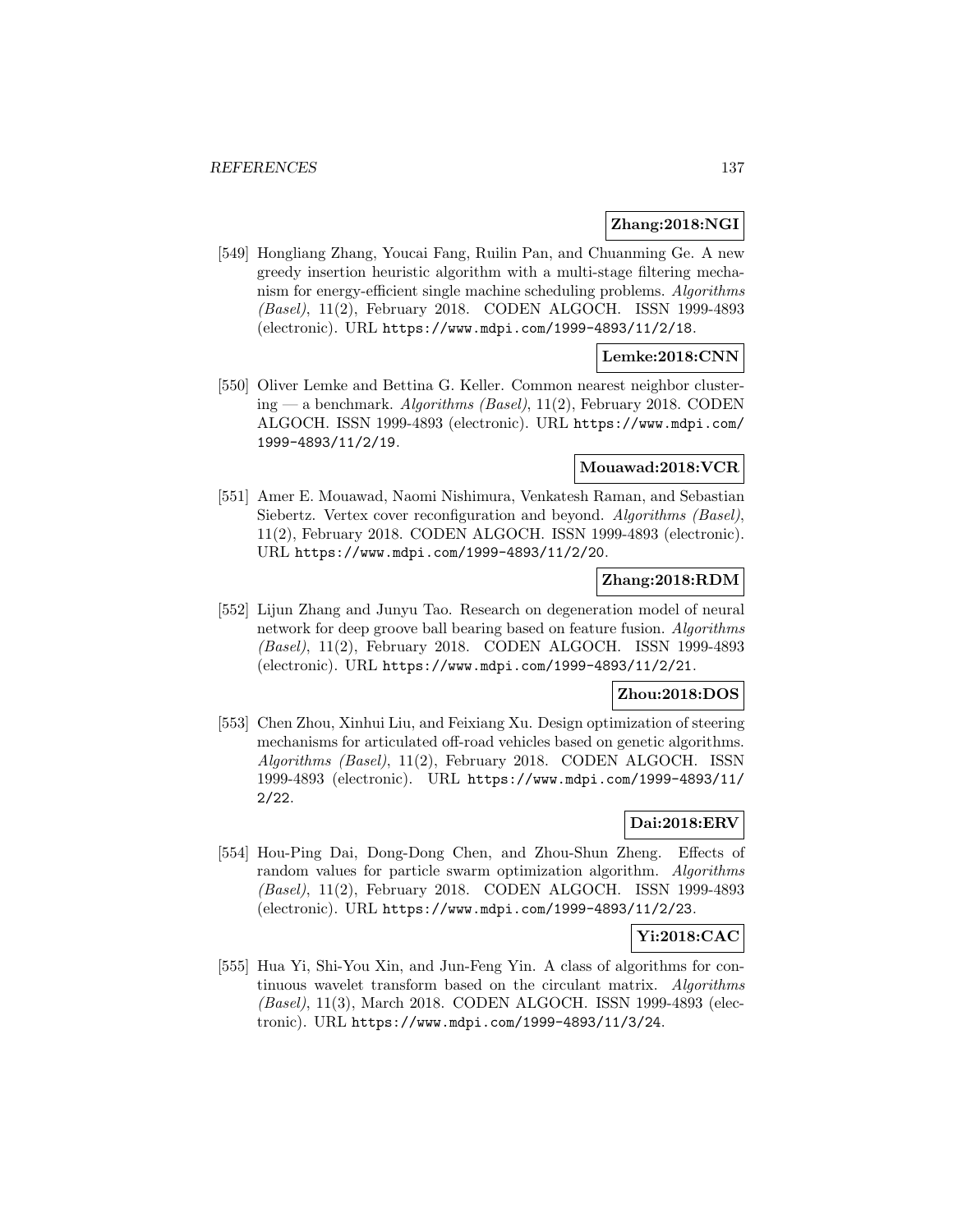#### **Cagnoni:2018:SIC**

[556] Stefano Cagnoni and Mauro Castelli. Special issue on computational intelligence and nature-inspired algorithms for real-world data analytics and pattern recognition. Algorithms (Basel), 11(3), March 2018. CODEN ALGOCH. ISSN 1999-4893 (electronic). URL https://www.mdpi.com/ 1999-4893/11/3/25.

### **Li:2018:NEA**

[557] Shaobo Li, Wang Zou, and Jianjun Hu. A novel evolutionary algorithm for designing robust analog filters. Algorithms (Basel), 11(3), March 2018. CODEN ALGOCH. ISSN 1999-4893 (electronic). URL https:// www.mdpi.com/1999-4893/11/3/26.

## **Liu:2018:SAB**

[558] Liping Liu, Ning Wang, Zhigang Chen, and Lin Guo. Spectrum allocation based on an improved gravitational search algorithm. Algorithms (Basel), 11(3), March 2018. CODEN ALGOCH. ISSN 1999-4893 (electronic). URL https://www.mdpi.com/1999-4893/11/3/27.

# **Yang:2018:MCN**

[559] Jing Yang and Guanci Yang. Modified convolutional neural network based on dropout and the stochastic gradient descent optimizer. Algorithms (Basel), 11(3), March 2018. CODEN ALGOCH. ISSN 1999-4893 (electronic). URL https://www.mdpi.com/1999-4893/11/3/28.

#### **Shi:2018:DAO**

[560] Lilian Shi and Jun Ye. Dombi aggregation operators of neutrosophic cubic sets for multiple attribute decision-making. Algorithms (Basel), 11 (3), March 2018. CODEN ALGOCH. ISSN 1999-4893 (electronic). URL https://www.mdpi.com/1999-4893/11/3/29.

## **Liu:2018:MCS**

[561] Liping Liu, Xiaobo Liu, Ning Wang, and Peijun Zou. Modified cuckoo search algorithm with variational parameters and logistic map. Algorithms (Basel), 11(3), March 2018. CODEN ALGOCH. ISSN 1999-4893 (electronic). URL https://www.mdpi.com/1999-4893/11/3/30.

#### **Ahmed:2018:BLS**

[562] A. K. M. Foysal Ahmed and Ji Ung Sun. Bilayer local search enhanced particle swarm optimization for the capacitated vehicle routing problem. Algorithms (Basel), 11(3), March 2018. CODEN ALGOCH. ISSN 1999- 4893 (electronic). URL https://www.mdpi.com/1999-4893/11/3/31.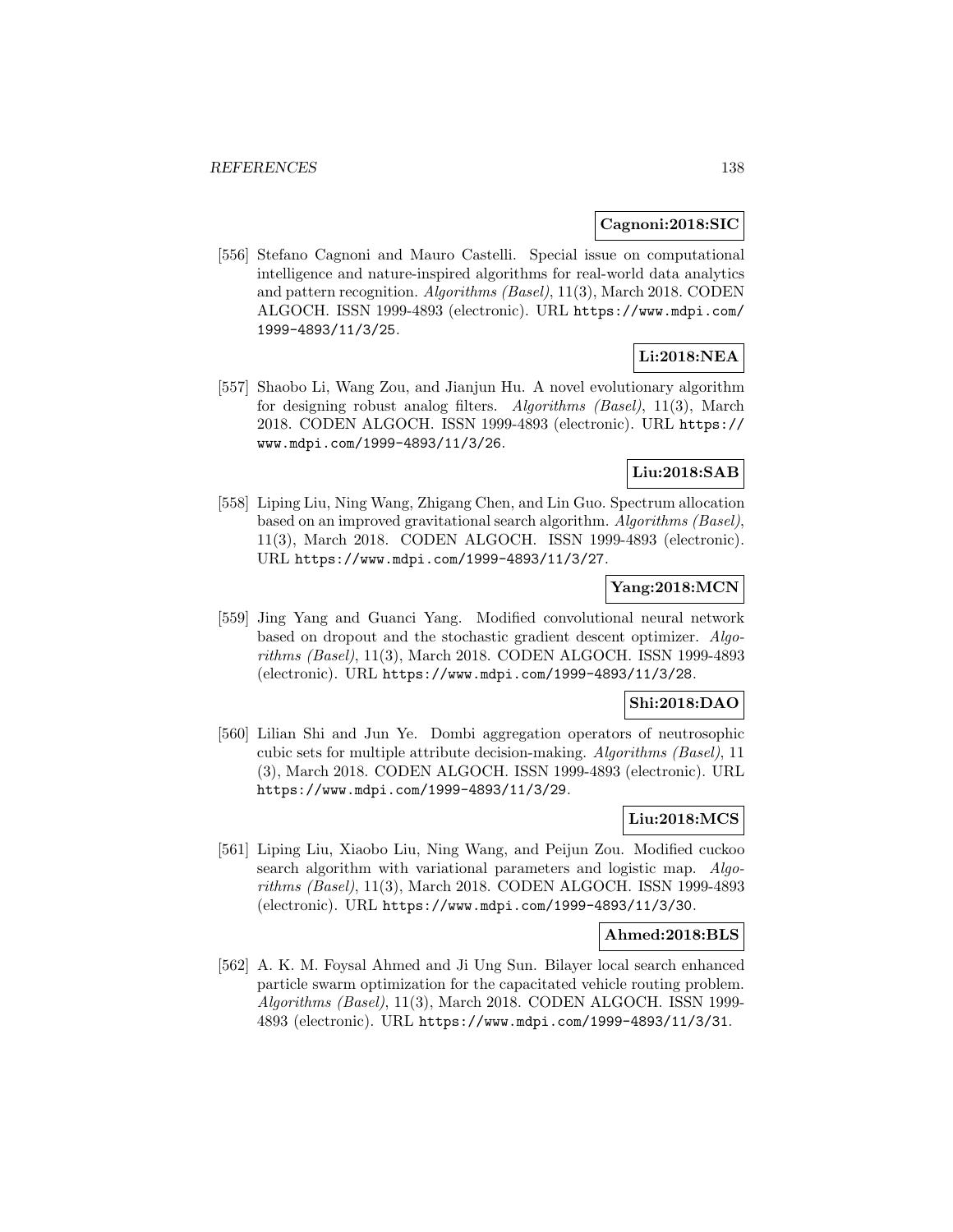#### **Jaiyeola:2018:IPN**

[563] Temitope Gbolahan Jaiyeola and Florentin Smarandache. Inverse properties in neutrosophic triplet loop and their application to cryptography. Algorithms (Basel), 11(3), March 2018. CODEN ALGOCH. ISSN 1999- 4893 (electronic). URL https://www.mdpi.com/1999-4893/11/3/32.

## **Qin:2018:OEM**

[564] Feiyan Qin, Weimin Li, Yue Hu, and Guoqing Xu. An online energy management control for hybrid electric vehicles based on neuro-dynamic programming. Algorithms (Basel), 11(3), March 2018. CODEN ALGOCH. ISSN 1999-4893 (electronic). URL https://www.mdpi.com/1999-4893/ 11/3/33.

## **Zhu:2018:FME**

[565] Jianghong Zhu, Rui Wang, and Yanlai Li. Failure mode and effects analysis considering consensus and preferences interdependence. Algorithms (Basel), 11(4), April 2018. CODEN ALGOCH. ISSN 1999-4893 (electronic). URL https://www.mdpi.com/1999-4893/11/4/34.

## **Kriheli:2018:EBA**

[566] Boris Kriheli and Eugene Levner. Entropy-based algorithm for supplychain complexity assessment. Algorithms (Basel), 11(4), April 2018. CO-DEN ALGOCH. ISSN 1999-4893 (electronic). URL https://www.mdpi. com/1999-4893/11/4/35.

## **Feng:2018:GBC**

[567] Yu Feng, Jianzhong Zhou, Li Mo, Chao Wang, Zhe Yuan, and Jiang Wu. A gradient-based cuckoo search algorithm for a reservoir-generation scheduling problem. Algorithms (Basel), 11(4), April 2018. CODEN ALGOCH. ISSN 1999-4893 (electronic). URL https://www.mdpi.com/ 1999-4893/11/4/36.

### **Kaiser:2018:GKM**

[568] Waldemar Kaiser, Johannes Popp, Michael Rinderle, Tim Albes, and Alessio Gagliardi. Generalized kinetic Monte Carlo framework for organic electronics. Algorithms (Basel), 11(4), April 2018. CODEN ALGOCH. ISSN 1999-4893 (electronic). URL https://www.mdpi.com/1999-4893/ 11/4/37.

## **Papalitsas:2018:CGG**

[569] Christos Papalitsas, Panayiotis Karakostas, Theodore Andronikos, Spyros Sioutas, and Konstantinos Giannakis. Combinatorial GVNS (general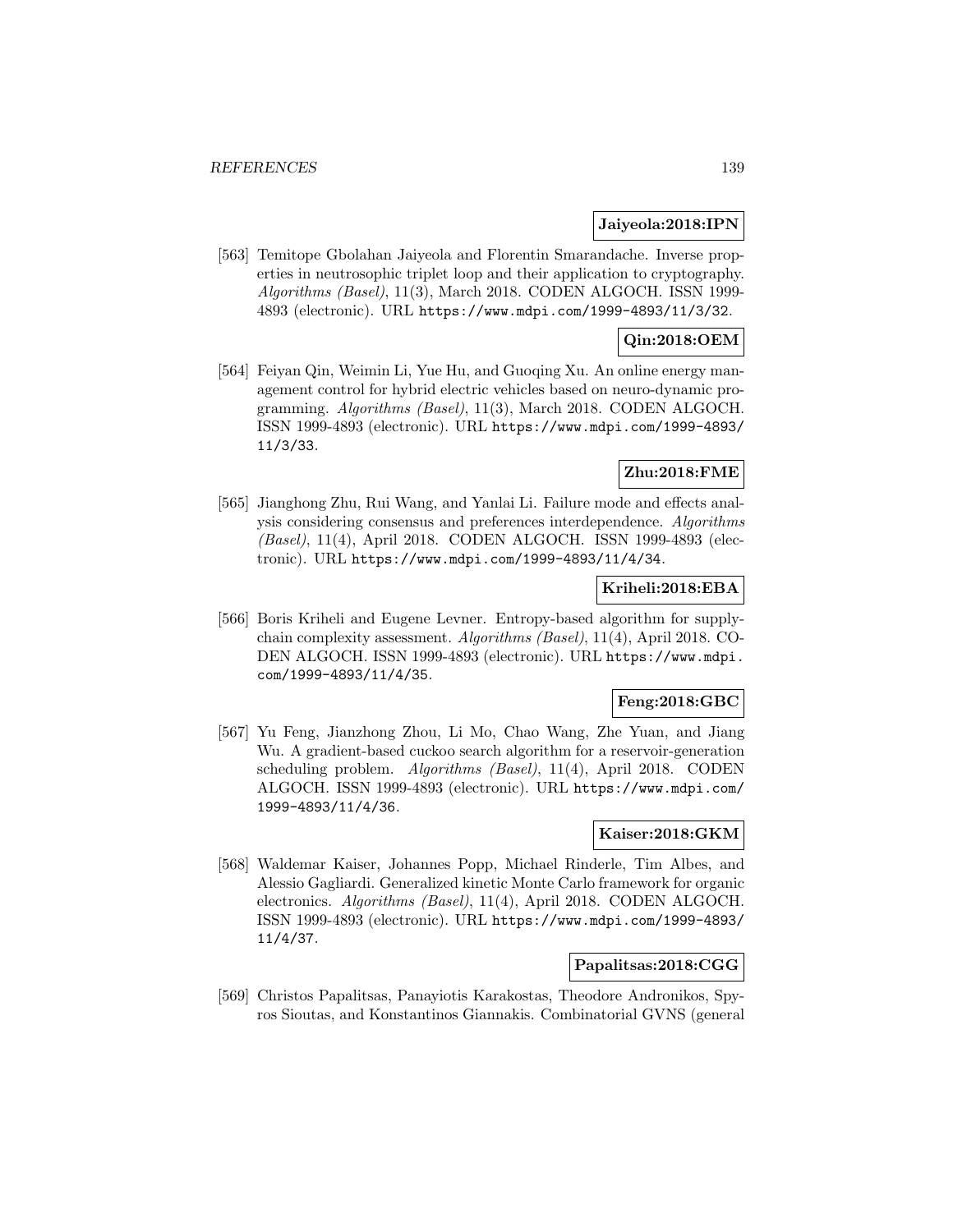variable neighborhood search) optimization for dynamic garbage collection. Algorithms (Basel), 11(4), April 2018. CODEN ALGOCH. ISSN 1999-4893 (electronic). URL https://www.mdpi.com/1999-4893/11/4/ 38.

### **Hasimu:2018:HTL**

[570] Maimaitiyiming Hasimu and Wushour Silamu. On hierarchical text language-identification algorithms. Algorithms (Basel), 11(4), April 2018. CODEN ALGOCH. ISSN 1999-4893 (electronic). URL https:// www.mdpi.com/1999-4893/11/4/39.

# **Haas:2018:CHC**

[571] Ruth Haas and Gary MacGillivray. Connectivity and Hamiltonicity of canonical colouring graphs of bipartite and complete multipartite graphs. Algorithms (Basel), 11(4), April 2018. CODEN ALGOCH. ISSN 1999- 4893 (electronic). URL https://www.mdpi.com/1999-4893/11/4/40.

## **He:2018:DIM**

[572] Zhenwen He and Xiaogang Ma. A distributed indexing method for timeline similarity query. Algorithms (Basel), 11(4), April 2018. CODEN ALGOCH. ISSN 1999-4893 (electronic). URL https://www.mdpi.com/ 1999-4893/11/4/41.

### **Yasuda:2018:LAB**

[573] Muneki Yasuda. Learning algorithm of Boltzmann machine based on spatial Monte Carlo integration method. Algorithms (Basel), 11(4), April 2018. CODEN ALGOCH. ISSN 1999-4893 (electronic). URL https:// www.mdpi.com/1999-4893/11/4/42.

### **Fuchigami:2018:NOH**

[574] Helio Yochihiro Fuchigami, Ruhul Sarker, and Socorro Rangel. Nearoptimal heuristics for just-in-time jobs maximization in flow shop scheduling. Algorithms (Basel), 11(4), April 2018. CODEN ALGOCH. ISSN 1999-4893 (electronic). URL https://www.mdpi.com/1999-4893/ 11/4/43.

### **Zhang:2018:SPP**

[575] Hong-Mei Zhang, Ming-Long Li, and Le Yang. Safe path planning of mobile robot based on improved  $A*$  algorithm in complex terrains.  $Al$ gorithms (Basel), 11(4), April 2018. CODEN ALGOCH. ISSN 1999-4893 (electronic). URL https://www.mdpi.com/1999-4893/11/4/44.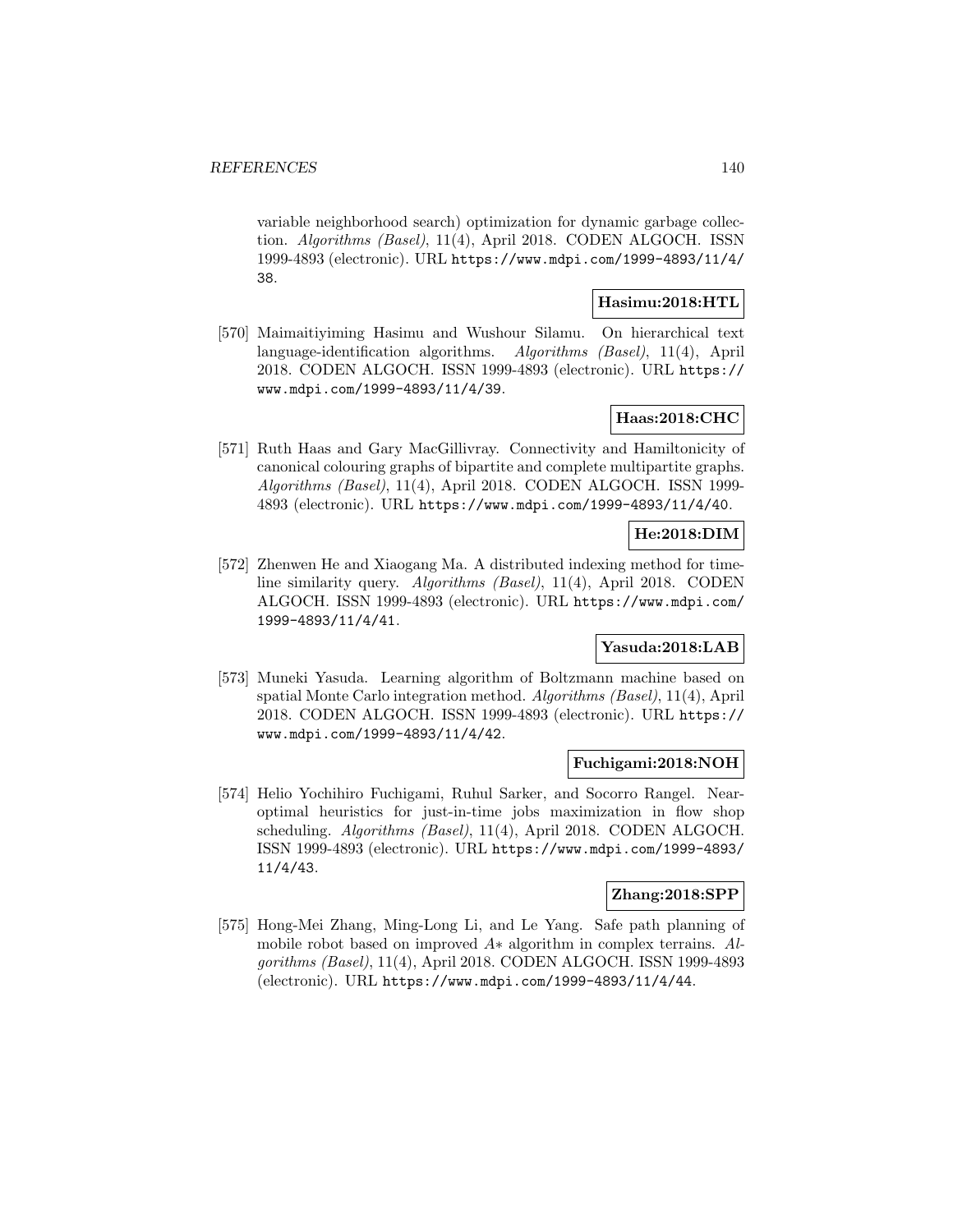### **Klein:2018:AAG**

[576] Rolf Klein, Christos Levcopoulos, and Andrzej Lingas. Approximation algorithms for the geometric firefighter and budget fence problems. Algorithms (Basel), 11(4), April 2018. CODEN ALGOCH. ISSN 1999-4893 (electronic). URL https://www.mdpi.com/1999-4893/11/4/45.

### **Rodriguez:2018:SRC**

[577] Mirella Rodriguez and Daniel R. Jeske. Short-run contexts and imperfect testing for continuous sampling plans. Algorithms (Basel), 11(4), April 2018. CODEN ALGOCH. ISSN 1999-4893 (electronic). URL https:// www.mdpi.com/1999-4893/11/4/46.

### **Xing:2018:NDG**

[578] Yanzhen Xing, Donghui Wang, and Leiou Wang. A novel dynamic generalized opposition-based grey wolf optimization algorithm. Algorithms (Basel), 11(4), April 2018. CODEN ALGOCH. ISSN 1999-4893 (electronic). URL https://www.mdpi.com/1999-4893/11/4/47.

## **Wang:2018:ASP**

[579] Xinxin Wang, Xiaoqiang Yan, Donghai Li, and Li Sun. An approach for setting parameters for two-degree-of-freedom PID controllers. Algorithms (Basel), 11(4), April 2018. CODEN ALGOCH. ISSN 1999-4893 (electronic). URL https://www.mdpi.com/1999-4893/11/4/48.

### **Tian:2018:TEP**

[580] Qing Tian, Weihang Zhao, Yun Wei, and Liping Pang. Thermal environment prediction for metro stations based on an RVFL neural network. Algorithms (Basel), 11(4), April 2018. CODEN ALGOCH. ISSN 1999- 4893 (electronic). URL https://www.mdpi.com/1999-4893/11/4/49.

#### **Lazarev:2018:ETA**

[581] Alexander A. Lazarev, Ivan Nekrasov, and Nikolay Pravdivets. Evaluating typical algorithms of combinatorial optimization to solve continuoustime based scheduling problem. Algorithms (Basel), 11(4), April 2018. CODEN ALGOCH. ISSN 1999-4893 (electronic). URL https://www. mdpi.com/1999-4893/11/4/50.

### **Lv:2018:CCS**

[582] Xinxin Lv and Qi Zhu. A crowd cooperative spectrum sensing algorithm using a non-ideal channel. Algorithms (Basel), 11(4), April 2018. CODEN ALGOCH. ISSN 1999-4893 (electronic). URL https://www. mdpi.com/1999-4893/11/4/51.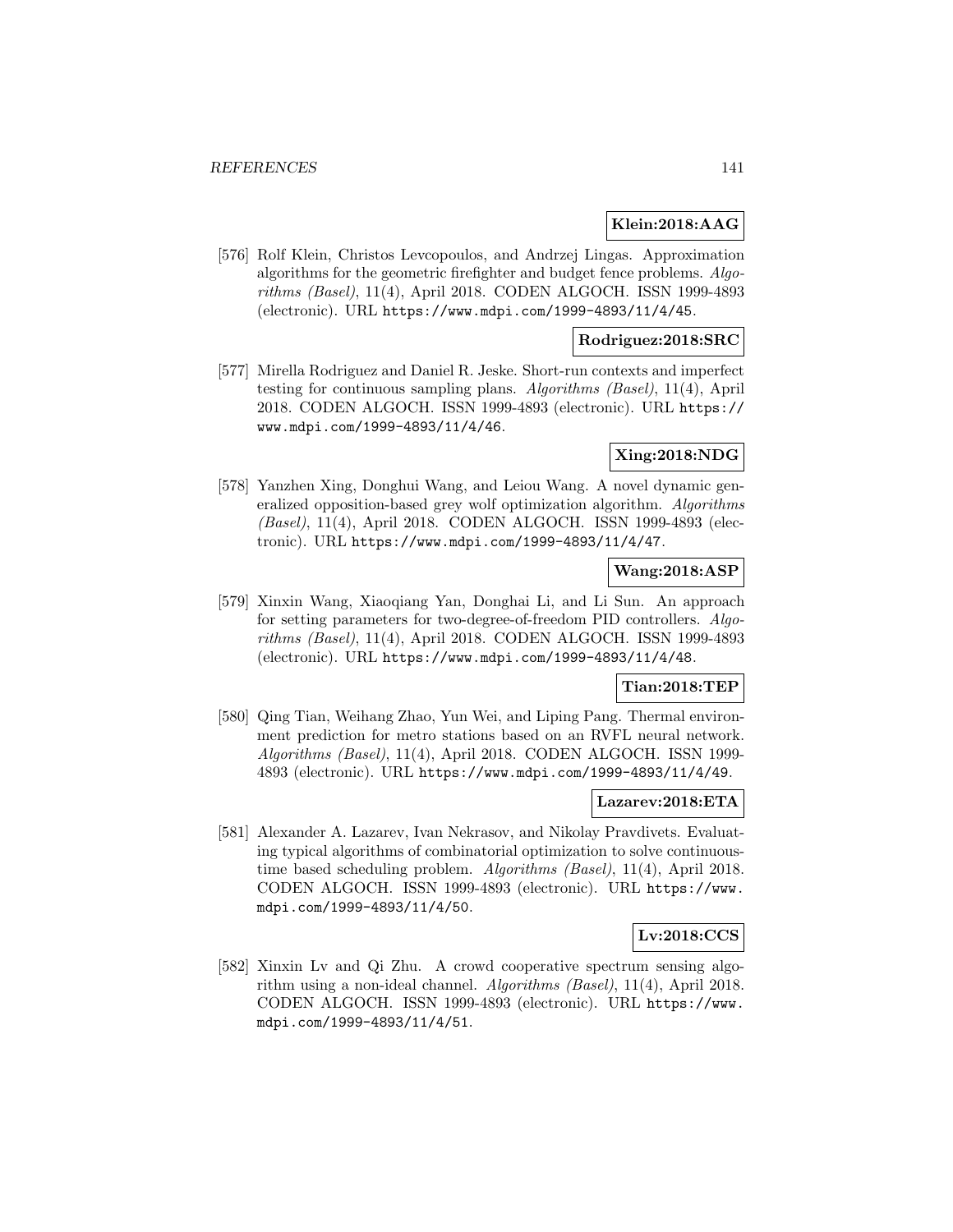### **Nishimura:2018:IR**

[583] Naomi Nishimura. Introduction to reconfiguration. Algorithms (Basel), 11(4), April 2018. CODEN ALGOCH. ISSN 1999-4893 (electronic). URL https://www.mdpi.com/1999-4893/11/4/52.

## **Russo:2018:LCS**

[584] Luís M. S. Russo, Andreia Sofia Teixeira, and Alexandre P. Francisco. Linking and cutting spanning trees. Algorithms (Basel), 11(4), April 2018. CODEN ALGOCH. ISSN 1999-4893 (electronic). URL https:// www.mdpi.com/1999-4893/11/4/53.

## **Mogale:2018:DMF**

[585] D. G. Mogale, Geet Lahoti, Shashi Bhushan Jha, Manish Shukla, Narasimha Kamath, and Manoj Kumar Tiwari. Dual market facility network design under bounded rationality. Algorithms (Basel), 11(4), April 2018. CODEN ALGOCH. ISSN 1999-4893 (electronic). URL https://www.mdpi.com/1999-4893/11/4/54.

# **Gholami:2018:HAS**

[586] Omid Gholami and Johanna Törnquist Krasemann. A heuristic approach to solving the train traffic re-scheduling problem in real time. Algorithms (Basel), 11(4), April 2018. CODEN ALGOCH. ISSN 1999-4893 (electronic). URL https://www.mdpi.com/1999-4893/11/4/55.

### **Senthilnath:2018:BBE**

[587] J. Senthilnath, Sumanth Simha C, Nagaraj G, Meenakumari Thapa, and Indiramma M. BELMKN: Bayesian extreme learning machines Kohonen network. Algorithms (Basel), 11(5), May 2018. CODEN ALGOCH. ISSN 1999-4893 (electronic). URL https://www.mdpi.com/1999-4893/11/5/ 56.

### **Sokolov:2018:OCA**

[588] Boris Sokolov, Alexandre Dolgui, and Dmitry Ivanov. Optimal control algorithms and their analysis for short-term scheduling in manufacturing systems. Algorithms (Basel), 11(5), May 2018. CODEN ALGOCH. ISSN 1999-4893 (electronic). URL https://www.mdpi.com/1999-4893/11/5/ 57.

## **Turau:2018:CFC**

[589] Volker Turau. Computing fault-containment times of self-stabilizing algorithms using lumped Markov chains. Algorithms (Basel), 11(5), May 2018. CODEN ALGOCH. ISSN 1999-4893 (electronic). URL https:// www.mdpi.com/1999-4893/11/5/58.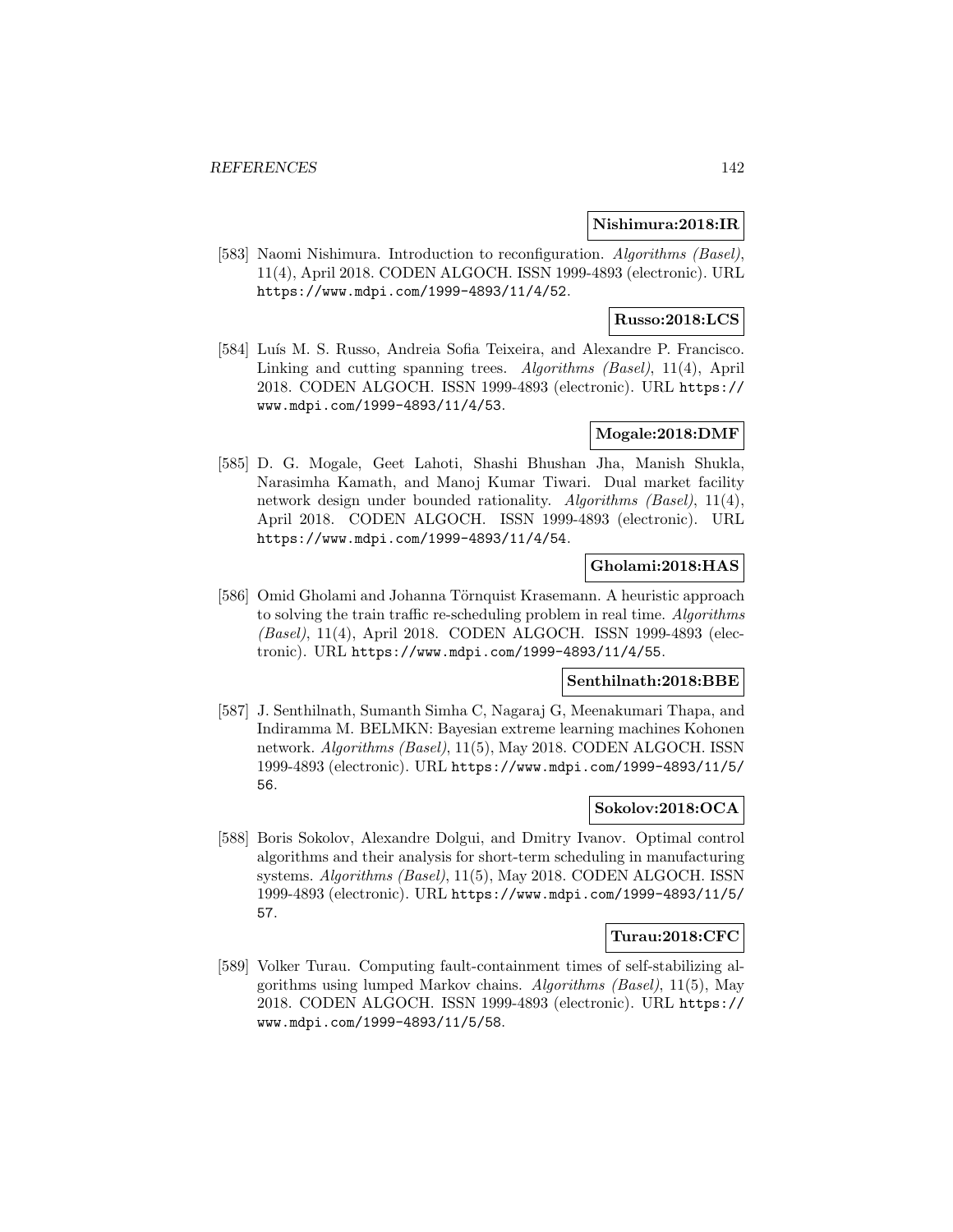### **Akram:2018:DMA**

[590] Muhammad Akram, Nabeela Ishfaq, Sidra Sayed, and Florentin Smarandache. Decision-making approach based on neutrosophic rough information. Algorithms (Basel), 11(5), May 2018. CODEN ALGOCH. ISSN 1999-4893 (electronic). URL https://www.mdpi.com/1999-4893/11/5/ 59.

## **Sun:2018:VTR**

[591] Molin Sun and Zhongyi Zheng. Vessel traffic risk assessment based on uncertainty analysis in the risk matrix. Algorithms (Basel),  $11(5)$ , May 2018. CODEN ALGOCH. ISSN 1999-4893 (electronic). URL https:// www.mdpi.com/1999-4893/11/5/60.

### **Talmage:2018:RDT**

[592] Edward Talmage and Jennifer L. Welch. Relaxed data types as consistency conditions. Algorithms (Basel), 11(5), May 2018. CODEN AL-GOCH. ISSN 1999-4893 (electronic). URL https://www.mdpi.com/ 1999-4893/11/5/61.

# **Xie:2018:FWS**

[593] Minghua Xie, Decheng Wang, and Lili Xie. A feature-weighted SVR method based on kernel space feature. Algorithms (Basel), 11(5), May 2018. CODEN ALGOCH. ISSN 1999-4893 (electronic). URL https:// www.mdpi.com/1999-4893/11/5/62.

### **Shao:2018:SSM**

[594] Minghui Shao, Yan Song, Biao Wu, and Yanjie Chang. The supplier selection of the marine rescue equipment based on the analytic hierarchy process (AHP)-limited diversity factors method. Algorithms (Basel), 11 (5), May 2018. CODEN ALGOCH. ISSN 1999-4893 (electronic). URL https://www.mdpi.com/1999-4893/11/5/63.

## **Fu:2018:UDS**

[595] Ming Lan Fu, Hao Wang, and Bao Fu Fang. Utility distribution strategy of the task agents in coalition skill games. Algorithms (Basel), 11(5), May 2018. CODEN ALGOCH. ISSN 1999-4893 (electronic). URL https:// www.mdpi.com/1999-4893/11/5/64.

### **Chen:2018:CSS**

[596] Pengzhan Chen, Zhiqiang He, Chuanxi Chen, and Jiahong Xu. Control strategy of speed servo systems based on deep reinforcement learning. Algorithms (Basel), 11(5), May 2018. CODEN ALGOCH. ISSN 1999- 4893 (electronic). URL https://www.mdpi.com/1999-4893/11/5/65.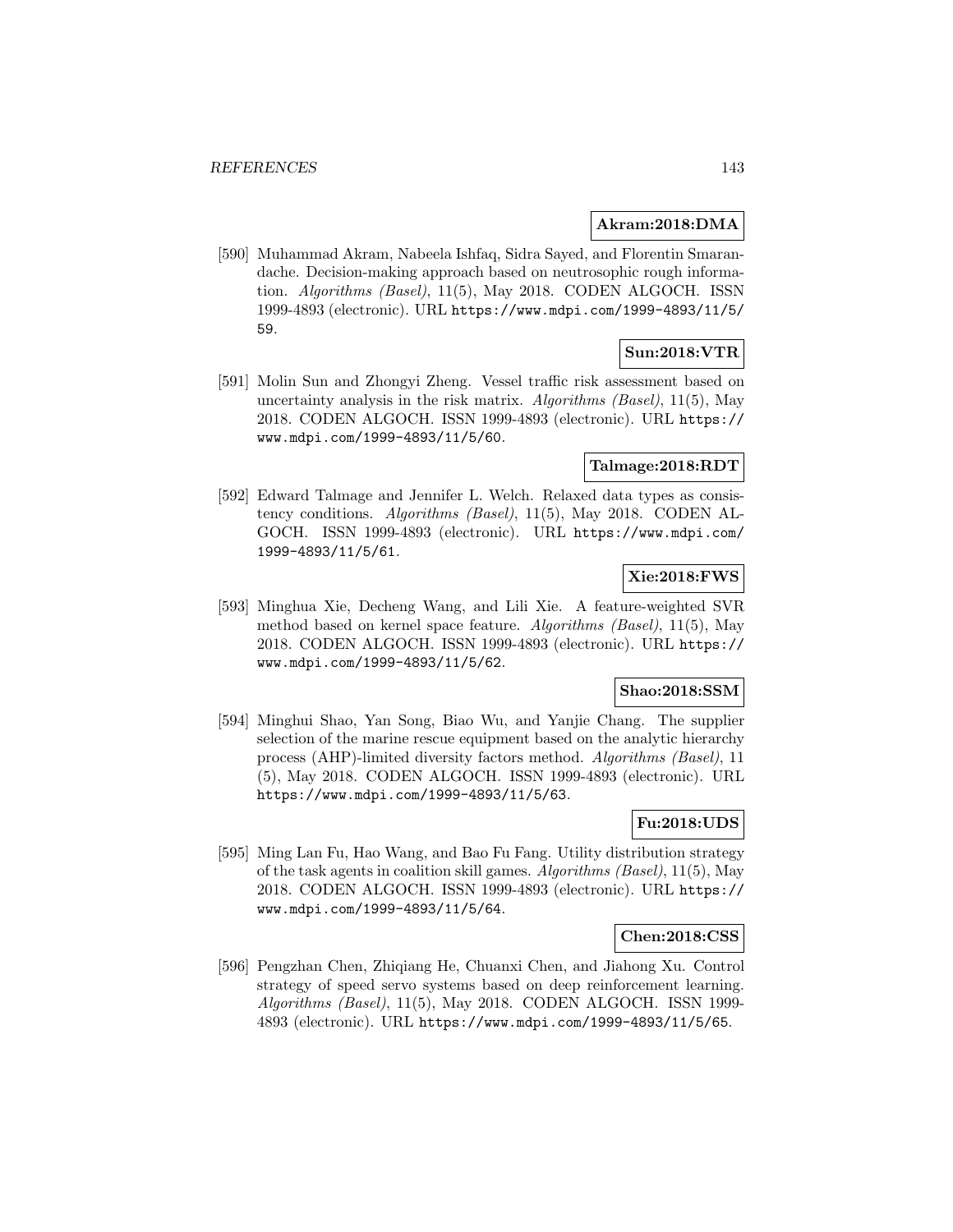#### **Sotskov:2018:SMS**

[597] Yuri N. Sotskov and Natalja G. Egorova. Single machine scheduling problem with interval processing times and total completion time objective. Algorithms (Basel), 11(5), May 2018. CODEN ALGOCH. ISSN 1999-4893 (electronic). URL https://www.mdpi.com/1999-4893/11/5/66.

## **Hocke:2018:APF**

[598] Lia M. Hocke, Ibukunoluwa K. Oni, Chris C. Duszynski, Alex V. Corrigan, Blaise DeB. Frederick, and Jeff F. Dunn. Automated processing of fNIRS data — a visual guide to the pitfalls and consequences.  $Algo$ rithms (Basel), 11(5), May 2018. CODEN ALGOCH. ISSN 1999-4893 (electronic). URL https://www.mdpi.com/1999-4893/11/5/67.

#### **Yaurima-Basaldua:2018:HFS**

[599] Victor Hugo Yaurima-Basaldua, Andrei Tchernykh, Francisco Villalobos-Rodríguez, and Ricardo Salomon-Torres. Hybrid flow shop with unrelated machines, setup time, and work in progress buffers for bi-objective optimization of tortilla manufacturing. Algorithms (Basel), 11(5), May 2018. CODEN ALGOCH. ISSN 1999-4893 (electronic). URL https:// www.mdpi.com/1999-4893/11/5/68.

### **Cassettari:2018:MSA**

[600] Lucia Cassettari, Melissa Demartini, Roberto Mosca, Roberto Revetria, and Flavio Tonelli. A multi-stage algorithm for a capacitated vehicle routing problem with time constraints. Algorithms (Basel), 11(5), May 2018. CODEN ALGOCH. ISSN 1999-4893 (electronic). URL https:// www.mdpi.com/1999-4893/11/5/69.

#### **Montero-Hernandez:2018:EFC**

[601] Samuel Montero-Hernandez, Felipe Orihuela-Espina, Luis Enrique Sucar, Paola Pinti, Antonia Hamilton, Paul Burgess, and Ilias Tachtsidis. Estimating functional connectivity symmetry between oxy- and deoxyhaemoglobin: Implications for fNIRS connectivity analysis. Algorithms (Basel), 11(5), May 2018. CODEN ALGOCH. ISSN 1999-4893 (electronic). URL https://www.mdpi.com/1999-4893/11/5/70.

### **Hu:2018:IMB**

[602] Hui Hu, Zhaoquan Cai, Song Hu, Yingxue Cai, Jia Chen, and Sibo Huang. Improving monarch butterfly optimization algorithm with selfadaptive population. Algorithms (Basel), 11(5), May 2018. CODEN ALGOCH. ISSN 1999-4893 (electronic). URL https://www.mdpi.com/ 1999-4893/11/5/71.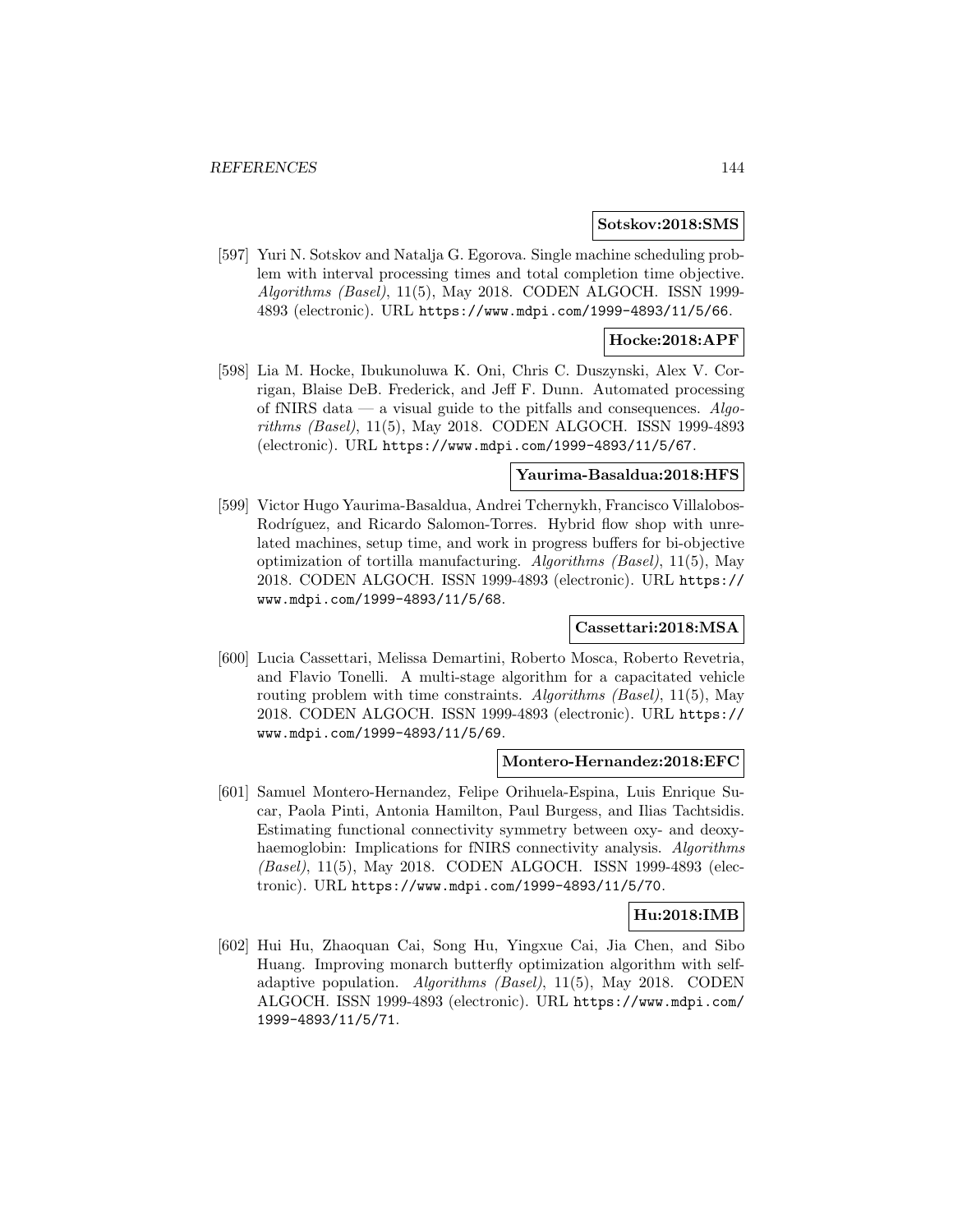## **Ren:2018:GWO**

[603] Yixuan Ren, Tao Ye, Mengxing Huang, and Siling Feng. Gray wolf optimization algorithm for multi-constraints second-order stochastic dominance portfolio optimization. Algorithms (Basel), 11(5), May 2018. CO-DEN ALGOCH. ISSN 1999-4893 (electronic). URL https://www.mdpi. com/1999-4893/11/5/72.

#### **Santosa:2018:NBA**

[604] Hendrik Santosa, Xuetong Zhai, Frank Fishburn, and Theodore Huppert. The NIRS Brain AnalyzIR Toolbox. Algorithms (Basel), 11(5), May 2018. CODEN ALGOCH. ISSN 1999-4893 (electronic). URL https:// www.mdpi.com/1999-4893/11/5/73.

#### **Stodola:2018:UMM**

[605] Petr Stodola. Using metaheuristics on the multi-depot vehicle routing problem with modified optimization criterion. Algorithms (Basel), 11 (5), May 2018. CODEN ALGOCH. ISSN 1999-4893 (electronic). URL https://www.mdpi.com/1999-4893/11/5/74.

### **Wang:2018:NON**

[606] Guohui Wang and Yuanbo Chu. A new Oren–Nayar shape-from-shading approach for 3D reconstruction using high-order Godunov-based scheme. Algorithms (Basel), 11(5), May 2018. CODEN ALGOCH. ISSN 1999- 4893 (electronic). URL https://www.mdpi.com/1999-4893/11/5/75.

## **Drozdov:2018:PPI**

[607] Alexander Yu. Drozdov, Andrei Tchernykh, Sergey V. Novikov, Victor E. Vladislavlev, and Raul Rivera-Rodriguez. PHEFT: Pessimistic image processing workflow scheduling for DSP clusters. Algorithms (Basel), 11 (5), May 2018. CODEN ALGOCH. ISSN 1999-4893 (electronic). URL https://www.mdpi.com/1999-4893/11/5/76.

# **Xu:2018:NDS**

[608] Wei Xu, Yi Li, Jinghong Miao, Jiaxiang Zhao, and Xin Gao. A novel design of sparse prototype filter for nearly perfect reconstruction cosinemodulated filter banks. Algorithms (Basel), 11(5), May 2018. CODEN ALGOCH. ISSN 1999-4893 (electronic). URL https://www.mdpi.com/ 1999-4893/11/5/77.

## **Pang:2018:MAB**

[609] Bao Pang, Yong Song, Chengjin Zhang, Hongling Wang, and Runtao Yang. A modified artificial bee colony algorithm based on the selflearning mechanism. Algorithms (Basel), 11(6), June 2018. CODEN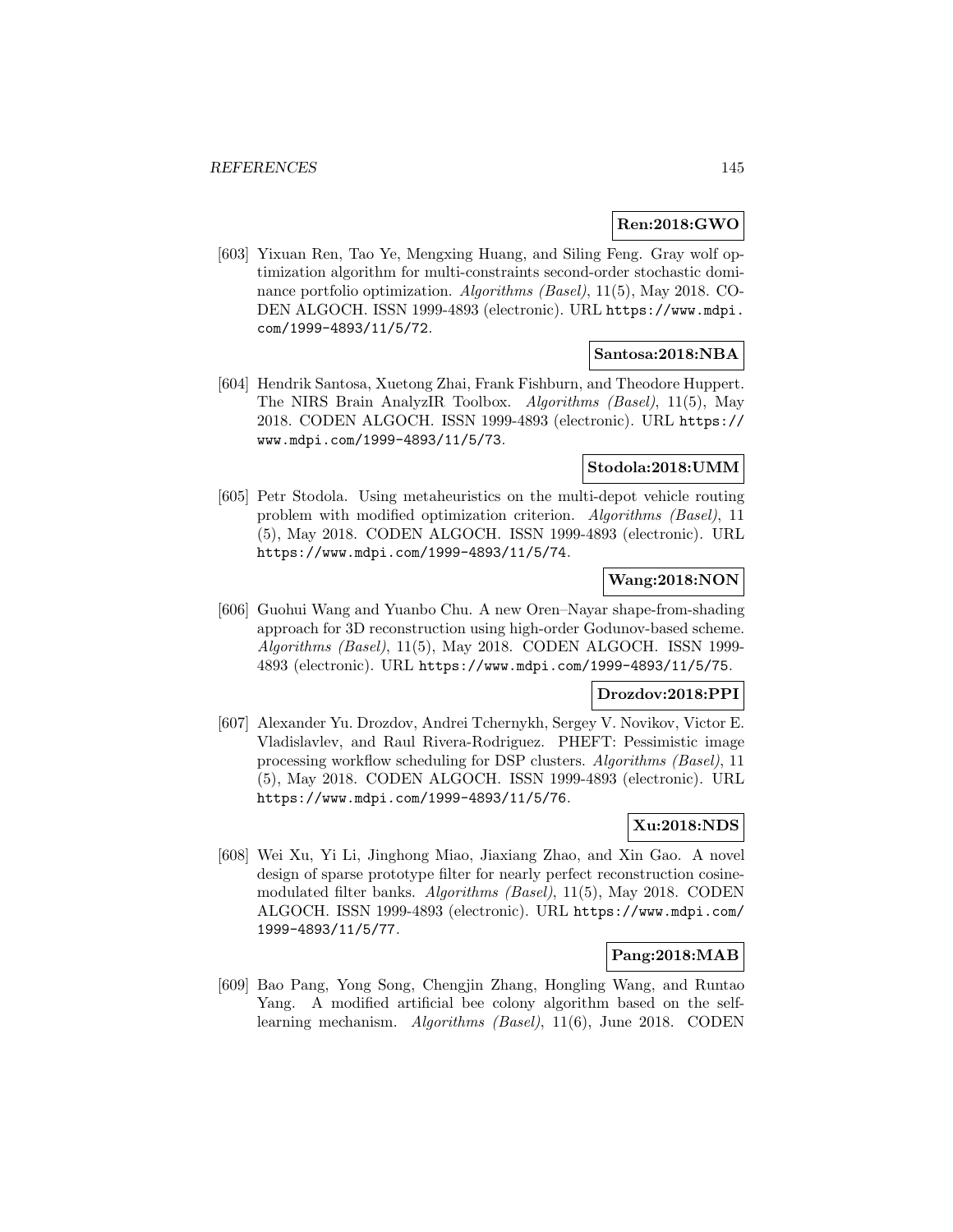ALGOCH. ISSN 1999-4893 (electronic). URL https://www.mdpi.com/ 1999-4893/11/6/78.

### **Bian:2018:FDA**

[610] Yongming Bian, Meng Yang, Xuying Fan, and Yuchao Liu. A fire detection algorithm based on Tchebichef moment invariants and PSO-SVM. Algorithms (Basel), 11(6), June 2018. CODEN ALGOCH. ISSN 1999- 4893 (electronic). URL https://www.mdpi.com/1999-4893/11/6/79.

## **Vakhania:2018:SSM**

[611] Nodari Vakhania. Scheduling a single machine with primary and secondary objectives. Algorithms (Basel), 11(6), June 2018. CODEN AL-GOCH. ISSN 1999-4893 (electronic). URL https://www.mdpi.com/ 1999-4893/11/6/80.

### **Peretz:2018:RAO**

[612] Yossi Peretz. A randomized algorithm for optimal PID controllers. Algorithms (Basel), 11(6), June 2018. CODEN ALGOCH. ISSN 1999-4893 (electronic). URL https://www.mdpi.com/1999-4893/11/6/81.

#### **Wei:2018:RFD**

[613] Yi Wei and Yaokun Yue. Research on fault diagnosis of a marine fuel system based on the SaDE-ELM algorithm. Algorithms (Basel), 11(6), June 2018. CODEN ALGOCH. ISSN 1999-4893 (electronic). URL https://www.mdpi.com/1999-4893/11/6/82.

#### **Pang:2018:CSS**

[614] David Pang and Tomohiko Igasaki. A combined syntactical and statistical approach for R peak detection in real-time long-term heart rate variability analysis. Algorithms (Basel), 11(6), June 2018. CODEN AL-GOCH. ISSN 1999-4893 (electronic). URL https://www.mdpi.com/ 1999-4893/11/6/83.

### **Epasto:2018:EAR**

[615] Alessandro Epasto and Eli Upfal. Efficient approximation for restricted biclique cover problems. Algorithms (Basel), 11(6), June 2018. CODEN ALGOCH. ISSN 1999-4893 (electronic). URL https://www.mdpi.com/ 1999-4893/11/6/84.

#### **Lan:2018:IIS**

[616] Yong-Hong Lan and Zhe-Min Cui. ILC with initial state learning for fractional order linear distributed parameter systems. Algorithms (Basel),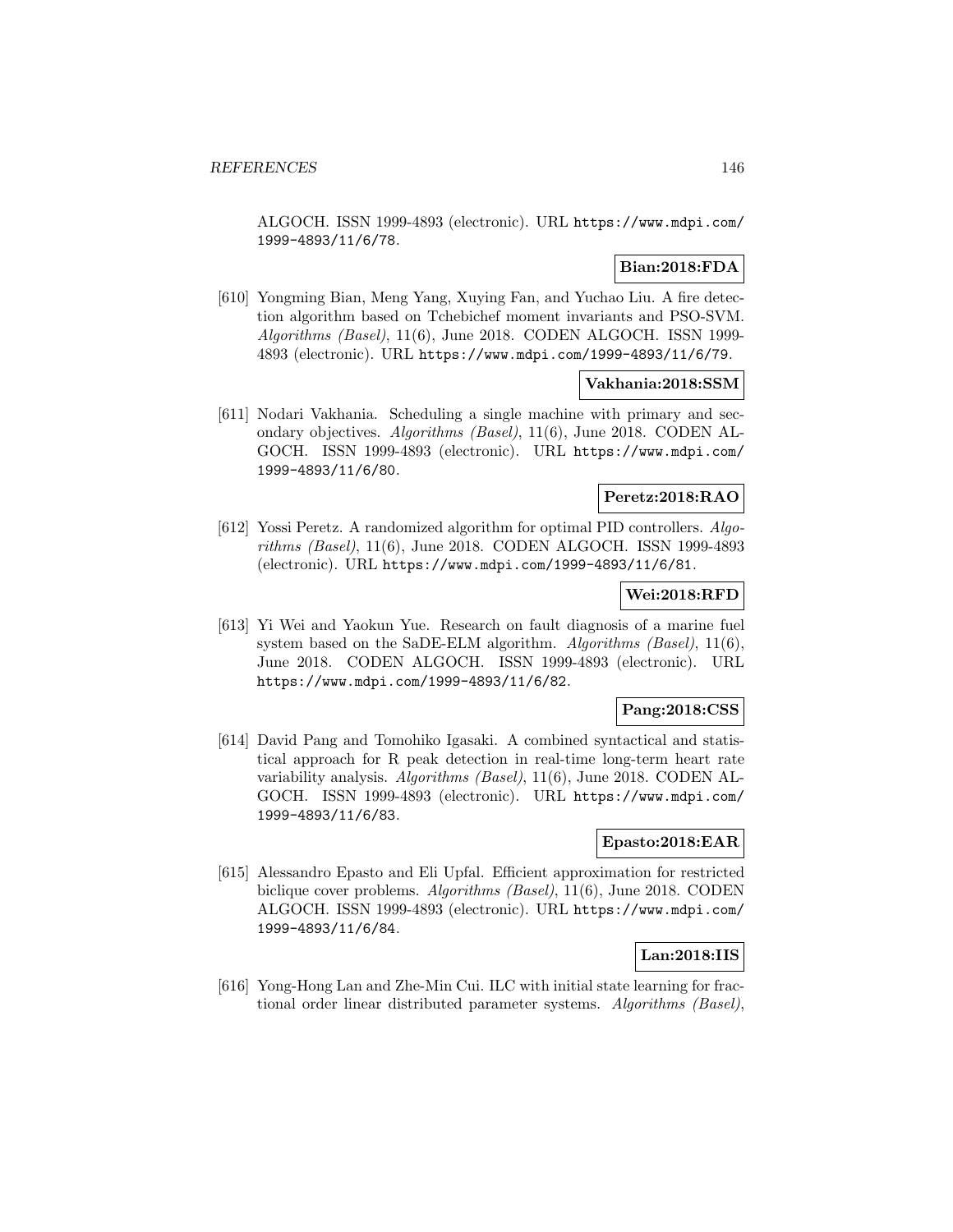11(6), June 2018. CODEN ALGOCH. ISSN 1999-4893 (electronic). URL https://www.mdpi.com/1999-4893/11/6/85.

## **Dalen:2018:POP**

[617] Christer Dalen and David Di Ruscio. Performance optimal PI controller tuning based on integrating plus time delay models. Algorithms (Basel), 11(6), June 2018. CODEN ALGOCH. ISSN 1999-4893 (electronic). URL https://www.mdpi.com/1999-4893/11/6/86.

## **Werner:2018:SIA**

[618] Frank Werner, Larysa Burtseva, and Yuri N. Sotskov. Special issue on algorithms for scheduling problems. Algorithms (Basel), 11(6), June 2018. CODEN ALGOCH. ISSN 1999-4893 (electronic). URL https://www. mdpi.com/1999-4893/11/6/87.

# **Ji:2018:EDL**

[619] Qingge Ji, Wenjie He, Jie Huang, and Yankui Sun. Efficient deep learning-based automated pathology identification in retinal optical coherence tomography images. Algorithms (Basel), 11(6), June 2018. CO-DEN ALGOCH. ISSN 1999-4893 (electronic). URL https://www.mdpi. com/1999-4893/11/6/88.

## **Li:2018:DTP**

[620] Qing Li and Steven Y. Liang. Degradation trend prediction for rotating machinery using long-range dependence and particle filter approach. Algorithms (Basel), 11(7), July 2018. CODEN ALGOCH. ISSN 1999-4893 (electronic). URL https://www.mdpi.com/1999-4893/11/7/89.

# **Liu:2018:NMC**

[621] Kai Liu, YangQuan Chen, Paweł D. Domański, and Xi Zhang. A novel method for control performance assessment with fractional order signal processing and its application to semiconductor manufacturing. Algorithms (Basel), 11(7), July 2018. CODEN ALGOCH. ISSN 1999-4893 (electronic). URL https://www.mdpi.com/1999-4893/11/7/90.

#### **Himpe:2018:EEG**

[622] Christian Himpe. emgr — the empirical Gramian framework. Algorithms (Basel), 11(7), July 2018. CODEN ALGOCH. ISSN 1999-4893 (electronic). URL https://www.mdpi.com/1999-4893/11/7/91.

# **Yang:2018:PCC**

[623] Guoliang Yang, Haitao Yi, Chunhua Chai, Bingxu Huang, Yuna Zhang, and Zhe Chen. Predictive current control of boost three-level and T-type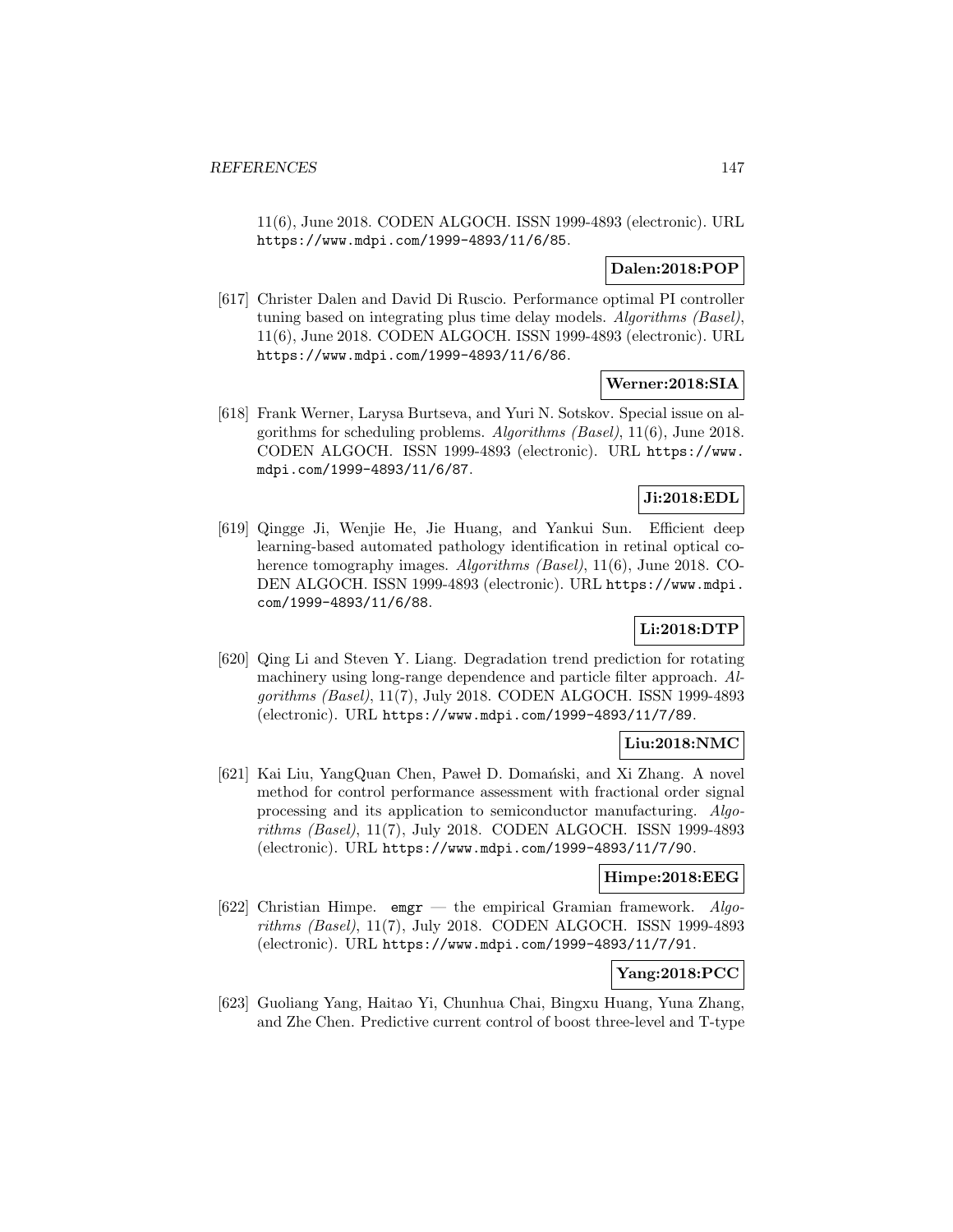inverters cascaded in wind power generation systems. Algorithms (Basel), 11(7), July 2018. CODEN ALGOCH. ISSN 1999-4893 (electronic). URL https://www.mdpi.com/1999-4893/11/7/92.

# **Chitturi:2018:LGA**

[624] Bhadrachalam Chitturi, Srijith Balachander, Sandeep Satheesh, and Krithic Puthiyoppil. Layered graphs: Applications and algorithms. Algorithms (Basel), 11(7), July 2018. CODEN ALGOCH. ISSN 1999-4893 (electronic). URL https://www.mdpi.com/1999-4893/11/7/93.

# **Wei:2018:TCB**

[625] Dongxu Wei, Andong Wang, Xiaoqin Feng, Boyu Wang, and Bo Wang. Tensor completion based on triple tubal nuclear norm. Algorithms (Basel), 11(7), July 2018. CODEN ALGOCH. ISSN 1999-4893 (electronic). URL https://www.mdpi.com/1999-4893/11/7/94.

### **Muresan:2018:EVN**

[626] Cristina I. Muresan, Cosmin Copot, Isabela Birs, Robin De Keyser, Steve Vanlanduit, and Clara M. Ionescu. Experimental validation of a novel auto-tuning method for a fractional order PI controller on an UR10 robot. Algorithms (Basel), 11(7), July 2018. CODEN ALGOCH. ISSN 1999- 4893 (electronic). URL https://www.mdpi.com/1999-4893/11/7/95.

#### **Al-Saleh:2018:SMD**

[627] Asma Al-Saleh and Mohamed El Bachir Menai. Solving multi-document summarization as an orienteering problem. Algorithms (Basel), 11(7), July 2018. CODEN ALGOCH. ISSN 1999-4893 (electronic). URL https://www.mdpi.com/1999-4893/11/7/96.

#### **Tang:2018:RTM**

[628] Lin Tang, Lin Liu, and Jianhou Gan. A regional topic model using hybrid stochastic variational Gibbs sampling for real-time video mining. Algorithms (Basel), 11(7), July 2018. CODEN ALGOCH. ISSN 1999- 4893 (electronic). URL https://www.mdpi.com/1999-4893/11/7/97.

#### **Chen:2018:WDS**

[629] Li-Hsuan Chen, Felix Reidl, Peter Rossmanith, and Fernando Sánchez Villaamil. Width, depth, and space: Tradeoffs between branching and dynamic programming. Algorithms (Basel), 11(7), July 2018. CODEN ALGOCH. ISSN 1999-4893 (electronic). URL https://www.mdpi.com/ 1999-4893/11/7/98.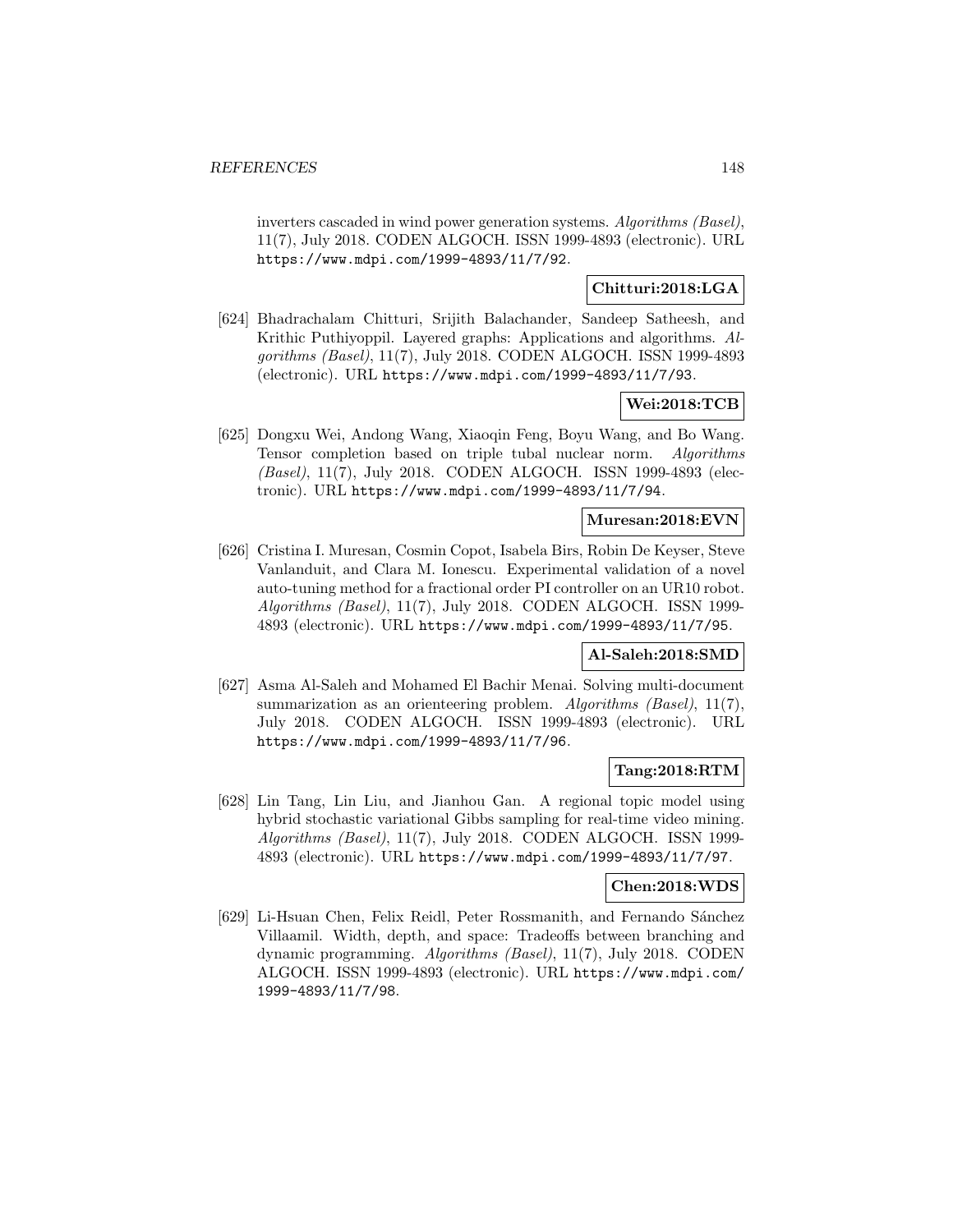#### **Feng:2018:LCR**

[630] Jiao Feng, Xiaofei Zhang, Peng Li, and Dongshun Hu. A low complexity reactive tabu search based constellation constraints in signal detection. Algorithms (Basel), 11(7), July 2018. CODEN ALGOCH. ISSN 1999-4893 (electronic). URL https://www.mdpi.com/1999-4893/11/7/99.

#### **Dulebenets:2018:SAE**

[631] Maxim A. Dulebenets, Masoud Kavoosi, Olumide Abioye, and Junayed Pasha. A self-adaptive evolutionary algorithm for the berth scheduling problem: Towards efficient parameter control. Algorithms (Basel), 11 (7), July 2018. CODEN ALGOCH. ISSN 1999-4893 (electronic). URL https://www.mdpi.com/1999-4893/11/7/100.

### **Bourouba:2018:RFA**

[632] Bachir Bourouba and Samir Ladaci. Robust fuzzy adaptive sliding mode stabilization for fractional-order chaos. Algorithms (Basel), 11(7), July 2018. CODEN ALGOCH. ISSN 1999-4893 (electronic). URL https:// www.mdpi.com/1999-4893/11/7/101.

### **Chen:2018:AAN**

[633] Tin-Chih Toly Chen, Cheng-Li Liu, and Hong-Dar Lin. Advanced artificial neural networks. Algorithms (Basel), 11(7), July 2018. CODEN ALGOCH. ISSN 1999-4893 (electronic). URL https://www.mdpi.com/ 1999-4893/11/7/102.

### **Sabatier:2018:SSO**

[634] Jocelyn Sabatier. Solutions to the sub-optimality and stability issues of recursive pole and zero distribution algorithms for the approximation of fractional order models. Algorithms (Basel), 11(7), July 2018. CODEN ALGOCH. ISSN 1999-4893 (electronic). URL https://www.mdpi.com/ 1999-4893/11/7/103.

### **Gribanov:2018:GHD**

[635] Igor Gribanov, Rocky Taylor, and Robert Sarracino. The gradient and the Hessian of the distance between point and triangle in 3D. Algorithms (Basel), 11(7), July 2018. CODEN ALGOCH. ISSN 1999-4893 (electronic). URL https://www.mdpi.com/1999-4893/11/7/104.

#### **Damiand:2018:DCM**

[636] Guillaume Damiand, Aldo Gonzalez-Lorenzo, Florence Zara, and Florent Dupont. Distributed combinatorial maps for parallel mesh processing. Algorithms (Basel), 11(7), July 2018. CODEN ALGOCH. ISSN 1999- 4893 (electronic). URL https://www.mdpi.com/1999-4893/11/7/105.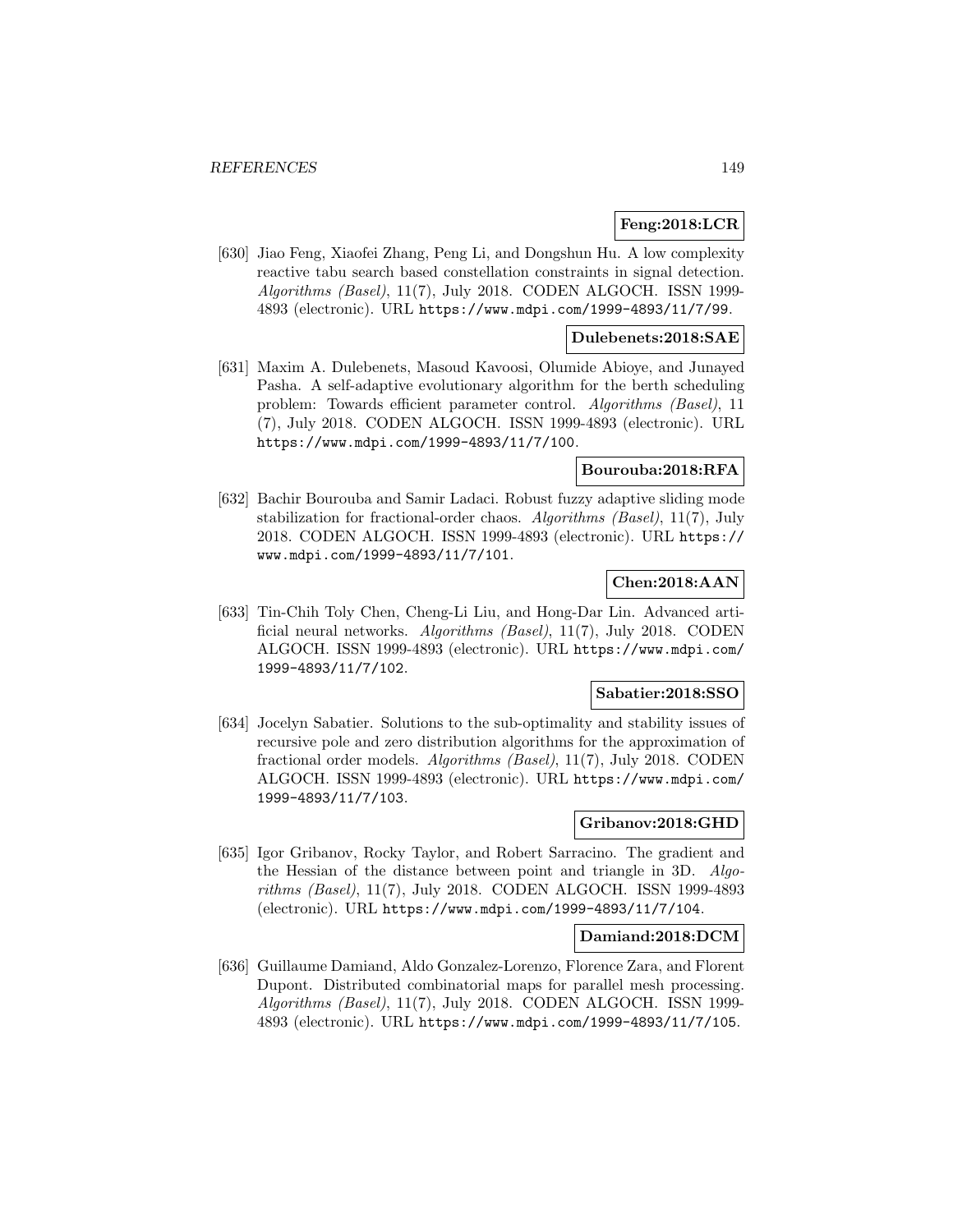#### **Navarro-Guerrero:2018:FOC**

[637] Gerardo Navarro-Guerrero and Yu Tang. Fractional-order closed-loop model reference adaptive control for anesthesia. Algorithms (Basel), 11 (7), July 2018. CODEN ALGOCH. ISSN 1999-4893 (electronic). URL https://www.mdpi.com/1999-4893/11/7/106.

### **Yang:2018:EEL**

[638] Rui Yang, Shuliang Xu, and Lin Feng. An ensemble extreme learning machine for data stream classification. Algorithms (Basel), 11(7), July 2018. CODEN ALGOCH. ISSN 1999-4893 (electronic). URL https:// www.mdpi.com/1999-4893/11/7/107.

#### **Alekseeva:2018:ECA**

[639] Natalia Alekseeva, Ivan Tanev, and Katsunori Shimohara. Evolving the controller of automated steering of a car in slippery road conditions. Algorithms (Basel), 11(7), July 2018. CODEN ALGOCH. ISSN 1999- 4893 (electronic). URL https://www.mdpi.com/1999-4893/11/7/108.

# **Liu:2018:LLD**

[640] Liu Liu, Kaile Liu, Zhenghai Cong, Jiali Zhao, Yefei Ji, and Jun He. Long length document classification by local convolutional feature aggregation. Algorithms (Basel), 11(8), August 2018. CODEN ALGOCH. ISSN 1999- 4893 (electronic). URL https://www.mdpi.com/1999-4893/11/8/109.

## **Volgyes:2018:IQU**

[641] David Völgyes, Anne Catrine Trægde Martinsen, Arne Stray-Pedersen, Dag Waaler, and Marius Pedersen. Image de-quantization using plate bending model. Algorithms (Basel), 11(8), August 2018. CODEN AL-GOCH. ISSN 1999-4893 (electronic). URL https://www.mdpi.com/ 1999-4893/11/8/110.

#### **Volgyes:2018:WHB**

[642] David Völgyes, Anne Catrine Trægde Martinsen, Arne Stray-Pedersen, Dag Waaler, and Marius Pedersen. A weighted histogram-based tone mapping algorithm for CT images. Algorithms (Basel), 11(8), August 2018. CODEN ALGOCH. ISSN 1999-4893 (electronic). URL https:// www.mdpi.com/1999-4893/11/8/111.

## **Wang:2018:NPA**

[643] Ruhua Wang, Ling Li, and Jun Li. A novel parallel auto-encoder framework for multi-scale data in civil structural health monitoring. Algorithms (Basel), 11(8), August 2018. CODEN ALGOCH. ISSN 1999-4893 (electronic). URL https://www.mdpi.com/1999-4893/11/8/112.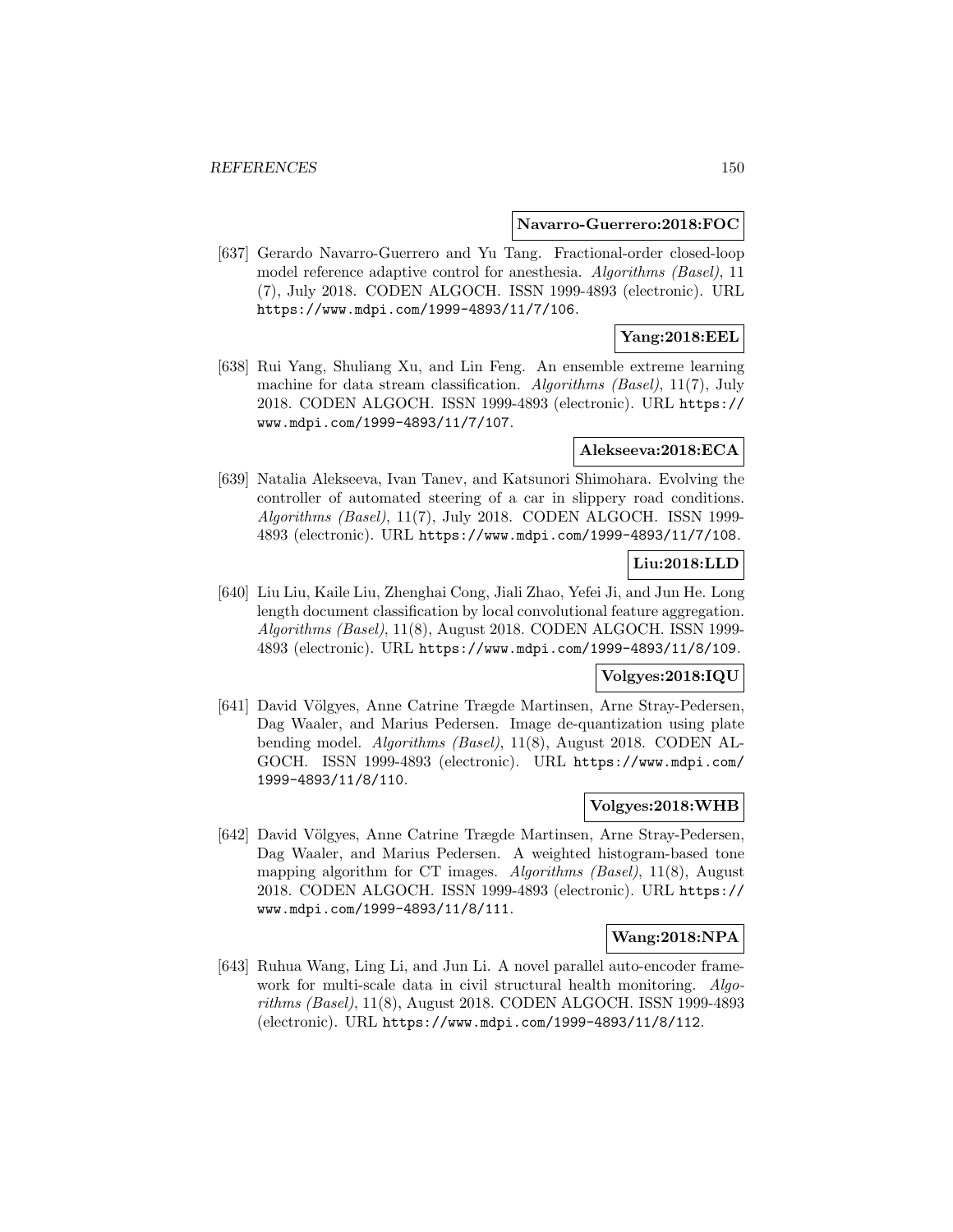# **Su:2018:IPI**

[644] Xiangfeng Su, Huaiqing Zhang, Lin Chen, Ling Qin, and Lili Yu. Improved parameter identification method for envelope current signals based on windowed interpolation FFT and DE algorithm. Algorithms (Basel), 11(8), August 2018. CODEN ALGOCH. ISSN 1999-4893 (electronic). URL https://www.mdpi.com/1999-4893/11/8/113.

## **Mezei:2018:RCS**

[645] Mihaly Mezei. Revisiting chameleon sequences in the protein data bank. Algorithms (Basel), 11(8), August 2018. CODEN ALGOCH. ISSN 1999- 4893 (electronic). URL https://www.mdpi.com/1999-4893/11/8/114.

## **Wang:2018:CBI**

[646] Jing Wang, Lidong Wang, Xiaodong Liu, Yan Ren, and Ye Yuan. Colorbased image retrieval using proximity space theory. Algorithms (Basel), 11(8), August 2018. CODEN ALGOCH. ISSN 1999-4893 (electronic). URL https://www.mdpi.com/1999-4893/11/8/115.

### **Qi:2018:REE**

[647] Huamei Qi, Fengqi Liu, Tailong Xiao, and Jiang Su. A robust and energyefficient weighted clustering algorithm on mobile ad hoc sensor networks. Algorithms (Basel), 11(8), August 2018. CODEN ALGOCH. ISSN 1999- 4893 (electronic). URL https://www.mdpi.com/1999-4893/11/8/116.

### **Hu:2018:RVS**

[648] Yanzhu Hu, Song Wang, and Xinbo Ai. Research of the vibration source tracking in phase-sensitive optical time-domain reflectometry signals based by image processing method. Algorithms (Basel), 11(8), August 2018. CODEN ALGOCH. ISSN 1999-4893 (electronic). URL https: //www.mdpi.com/1999-4893/11/8/117.

### **Brodnik:2018:SST**

[649] Andrej Brodnik and Matevž Jekovec. Sliding suffix tree. Algorithms (Basel), 11(8), August 2018. CODEN ALGOCH. ISSN 1999-4893 (electronic). URL https://www.mdpi.com/1999-4893/11/8/118.

#### **Lin:2018:ONR**

[650] Yucheng Lin, Zhigang Chen, Jia Wu, and Leilei Wang. An opportunistic network routing algorithm based on cosine similarity of data packets between nodes. Algorithms (Basel), 11(8), August 2018. CODEN ALGOCH. ISSN 1999-4893 (electronic). URL https://www.mdpi.com/ 1999-4893/11/8/119.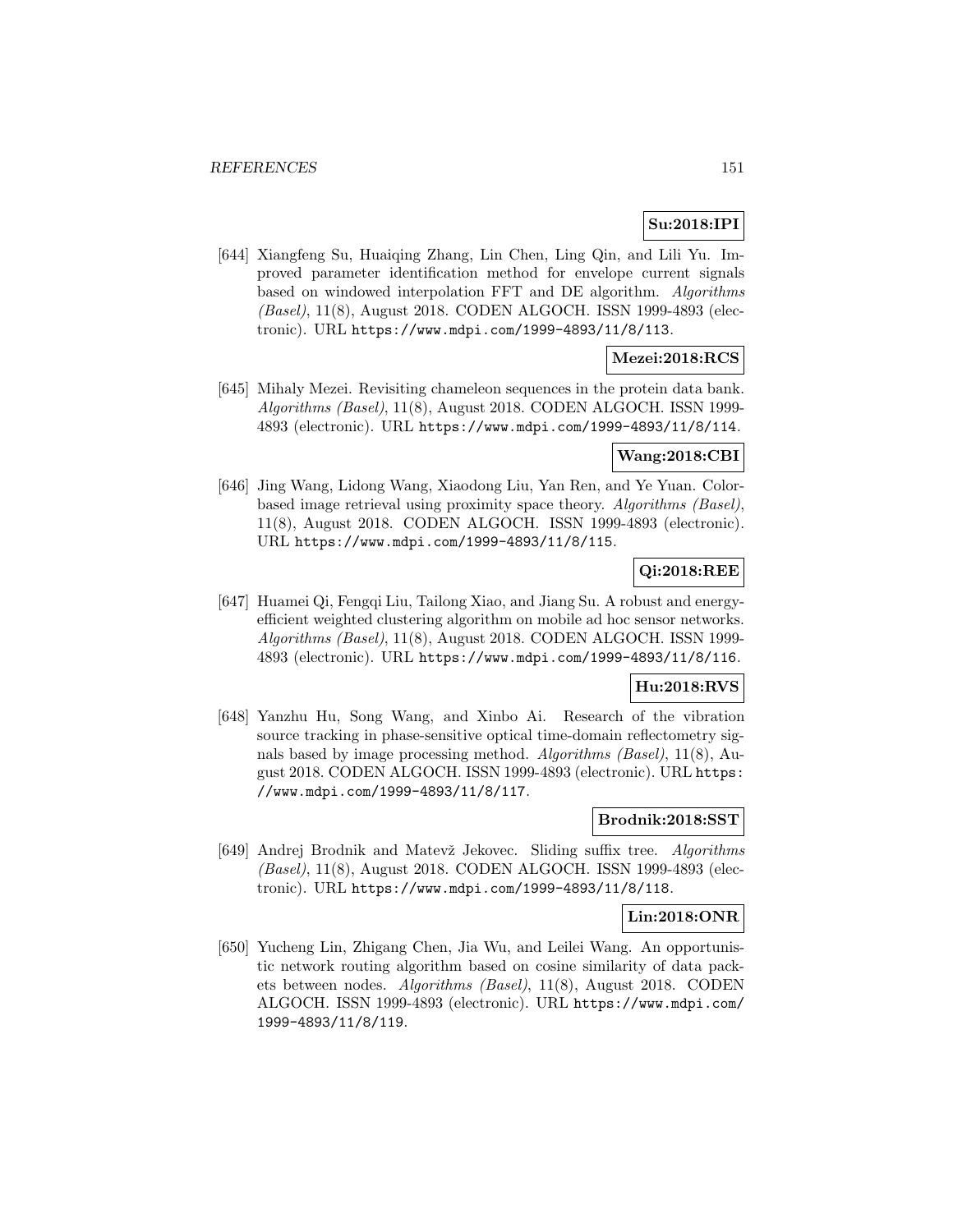## **Wu:2018:PIV**

[651] Wenying Wu, Ying Li, Zhiwei Ni, Feifei Jin, and Xuhui Zhu. Probabilistic interval-valued hesitant fuzzy information aggregation operators and their application to multi-attribute decision making. Algorithms (Basel), 11(8), August 2018. CODEN ALGOCH. ISSN 1999-4893 (electronic). URL https://www.mdpi.com/1999-4893/11/8/120.

# **Pan:2018:SGB**

[652] Feilai Pan, Jun Li, Bendong Tan, Ciling Zeng, Xinfan Jiang, Li Liu, and Jun Yang. Stacked-GRU based power system transient stability assessment method. Algorithms (Basel), 11(8), August 2018. CODEN ALGOCH. ISSN 1999-4893 (electronic). URL https://www.mdpi.com/ 1999-4893/11/8/121.

### **Tsai:2018:EMB**

[653] Chi-Yi Tsai, Kuang-Jui Hsu, and Humaira Nisar. Efficient model-based object pose estimation based on multi-template tracking and PnP algorithms. Algorithms (Basel), 11(8), August 2018. CODEN ALGOCH. ISSN 1999-4893 (electronic). URL https://www.mdpi.com/1999-4893/ 11/8/122.

# **Al-Douri:2018:TSF**

[654] Yamur K. Al-Douri, Hussan Hamodi, and Jan Lundberg. Time series forecasting using a two-level multi-objective genetic algorithm: a case study of maintenance cost data for tunnel fans. Algorithms (Basel), 11 (8), August 2018. CODEN ALGOCH. ISSN 1999-4893 (electronic). URL https://www.mdpi.com/1999-4893/11/8/123.

## **Li:2018:SBI**

[655] Yihong Li, Fangzheng Liu, Zhenyu Du, and Dubing Zhang. A Simhashbased integrative features extraction algorithm for malware detection. Algorithms (Basel), 11(8), August 2018. CODEN ALGOCH. ISSN 1999- 4893 (electronic). URL https://www.mdpi.com/1999-4893/11/8/124.

## **Yan:2018:EDT**

[656] Yeqing Yan, Zhigang Chen, Jia Wu, and Leilei Wang. An effective data transmission algorithm based on social relationships in opportunistic mobile social networks. Algorithms (Basel), 11(8), August 2018. CODEN ALGOCH. ISSN 1999-4893 (electronic). URL https://www.mdpi.com/ 1999-4893/11/8/125.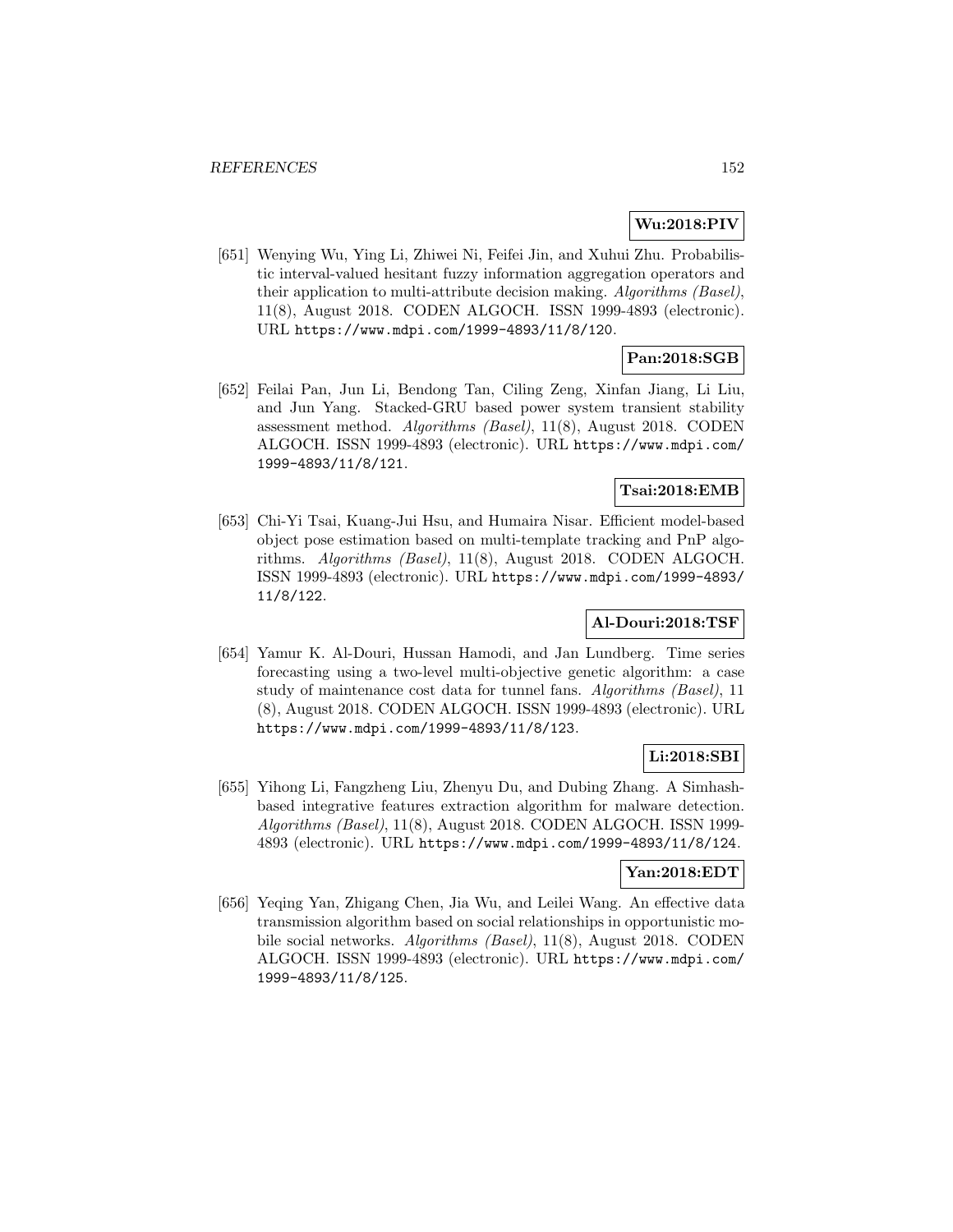### **Song:2018:RVT**

[657] Zhiguo Song, Jifeng Sun, Jialin Yu, and Shengqing Liu. Robust visual tracking via patch descriptor and structural local sparse representation. Algorithms (Basel), 11(8), August 2018. CODEN ALGOCH. ISSN 1999- 4893 (electronic). URL https://www.mdpi.com/1999-4893/11/8/126.

## **Zeng:2018:AAR**

[658] Mingbin Zeng, Xu Yang, Mengxing Wang, and Bangjiang Xu. Application of angle related cost function optimization for dynamic path planning algorithm. Algorithms (Basel), 11(8), August 2018. CODEN ALGOCH. ISSN 1999-4893 (electronic). URL https://www.mdpi.com/ 1999-4893/11/8/127.

### **Denzumi:2018:DCF**

[659] Shuhei Denzumi, Jun Kawahara, Koji Tsuda, Hiroki Arimura, Shin ichi Minato, and Kunihiko Sadakane. DenseZDD: a compact and fast index for families of sets. Algorithms (Basel), 11(8), August 2018. CODEN ALGOCH. ISSN 1999-4893 (electronic). URL https://www.mdpi.com/ 1999-4893/11/8/128.

#### **Sheng:2018:FDI**

[660] Zhiyong Sheng, Dandan Qu, Yuan Zhang, and Dan Yang. The fast detection and identification algorithm of optical fiber intrusion signals. Algorithms (Basel), 11(9), September 2018. CODEN ALGOCH. ISSN 1999-4893 (electronic). URL https://www.mdpi.com/1999-4893/11/9/ 129.

#### **Borkowski:2018:NMW**

[661] Piotr Borkowski. Numerical modeling of wave disturbances in the process of ship movement control. Algorithms (Basel), 11(9), September 2018. CODEN ALGOCH. ISSN 1999-4893 (electronic). URL https://www. mdpi.com/1999-4893/11/9/130.

#### **Groote:2018:EAD**

[662] Jan Friso Groote, Jao Rivera Verduzco, and Erik P. De Vink. An efficient algorithm to determine probabilistic bisimulation. Algorithms (Basel), 11(9), September 2018. CODEN ALGOCH. ISSN 1999-4893 (electronic). URL https://www.mdpi.com/1999-4893/11/9/131.

### **Du:2018:SPF**

[663] Jinglin Du, Yayun Liu, and Zhijun Liu. Study of precipitation forecast based on deep belief networks. Algorithms (Basel), 11(9), September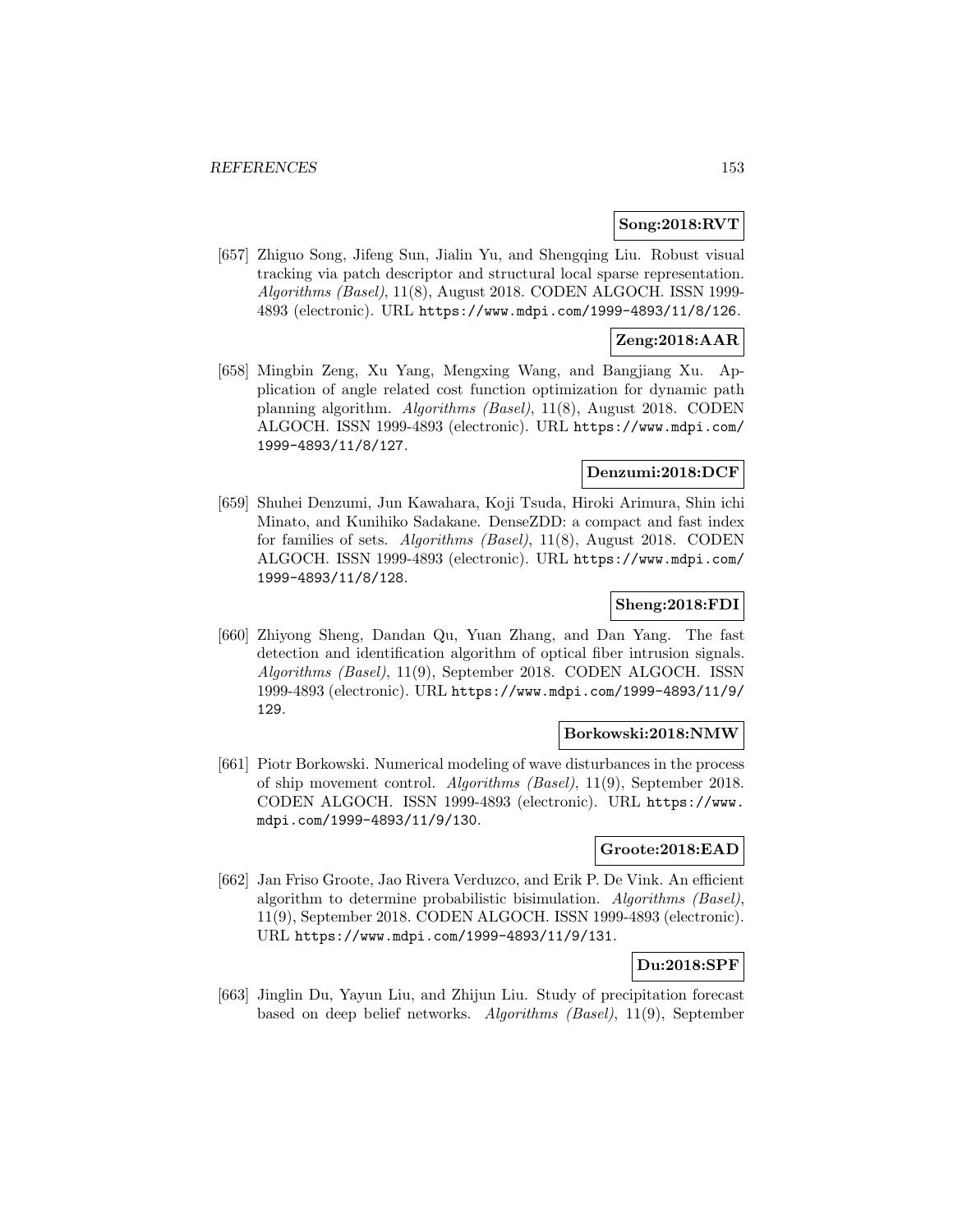2018. CODEN ALGOCH. ISSN 1999-4893 (electronic). URL https:// www.mdpi.com/1999-4893/11/9/132.

### **Zheng:2018:MSD**

[664] Xiuyun Zheng and Jiarong Shi. A modified sufficient descent5 Polak– Ribietre–Polyak type conjugate gradient method for unconstrained optimization problems. Algorithms (Basel), 11(9), September 2018. CODEN ALGOCH. ISSN 1999-4893 (electronic). URL https://www.mdpi.com/ 1999-4893/11/9/133.

#### **Russo:2018:MLE**

[665] Gabriele Russo Russo, Matteo Nardelli, Valeria Cardellini, and Francesco Lo Presti. Multi-level elasticity for wide-area data streaming systems: a reinforcement learning approach. Algorithms (Basel), 11 (9), September 2018. CODEN ALGOCH. ISSN 1999-4893 (electronic). URL https://www.mdpi.com/1999-4893/11/9/134.

# **Ye:2018:MAD**

[666] Jun Ye and Wenhua Cui. Multiple attribute decision-making method using linguistic cubic hesitant variables. Algorithms (Basel), 11(9), September 2018. CODEN ALGOCH. ISSN 1999-4893 (electronic). URL https: //www.mdpi.com/1999-4893/11/9/135.

#### **Duarte-Mermoud:2018:MOF**

[667] Manuel A. Duarte-Mermoud, Javier A. Gallegos, Norelys Aguila-Camacho, and Rafael Castro-Linares. Mixed order fractional observers for minimal realizations of linear time-invariant systems. Algorithms (Basel), 11(9), September 2018. CODEN ALGOCH. ISSN 1999-4893 (electronic). URL https://www.mdpi.com/1999-4893/11/9/136.

#### **Ai:2018:LHK**

[668] Qingyao Ai, Vahid Azizi, Xu Chen, and Yongfeng Zhang. Learning heterogeneous knowledge base embeddings for explainable recommendation. Algorithms (Basel), 11(9), September 2018. CODEN ALGOCH. ISSN 1999-4893 (electronic). URL https://www.mdpi.com/1999-4893/11/9/ 137.

#### **Das:2018:MTE**

[669] Sanjiv R. Das, Karthik Mokashi, and Robbie Culkin. Are markets truly efficient? experiments using deep learning algorithms for market movement prediction. Algorithms (Basel), 11(9), September 2018. CODEN ALGOCH. ISSN 1999-4893 (electronic). URL https://www.mdpi.com/ 1999-4893/11/9/138.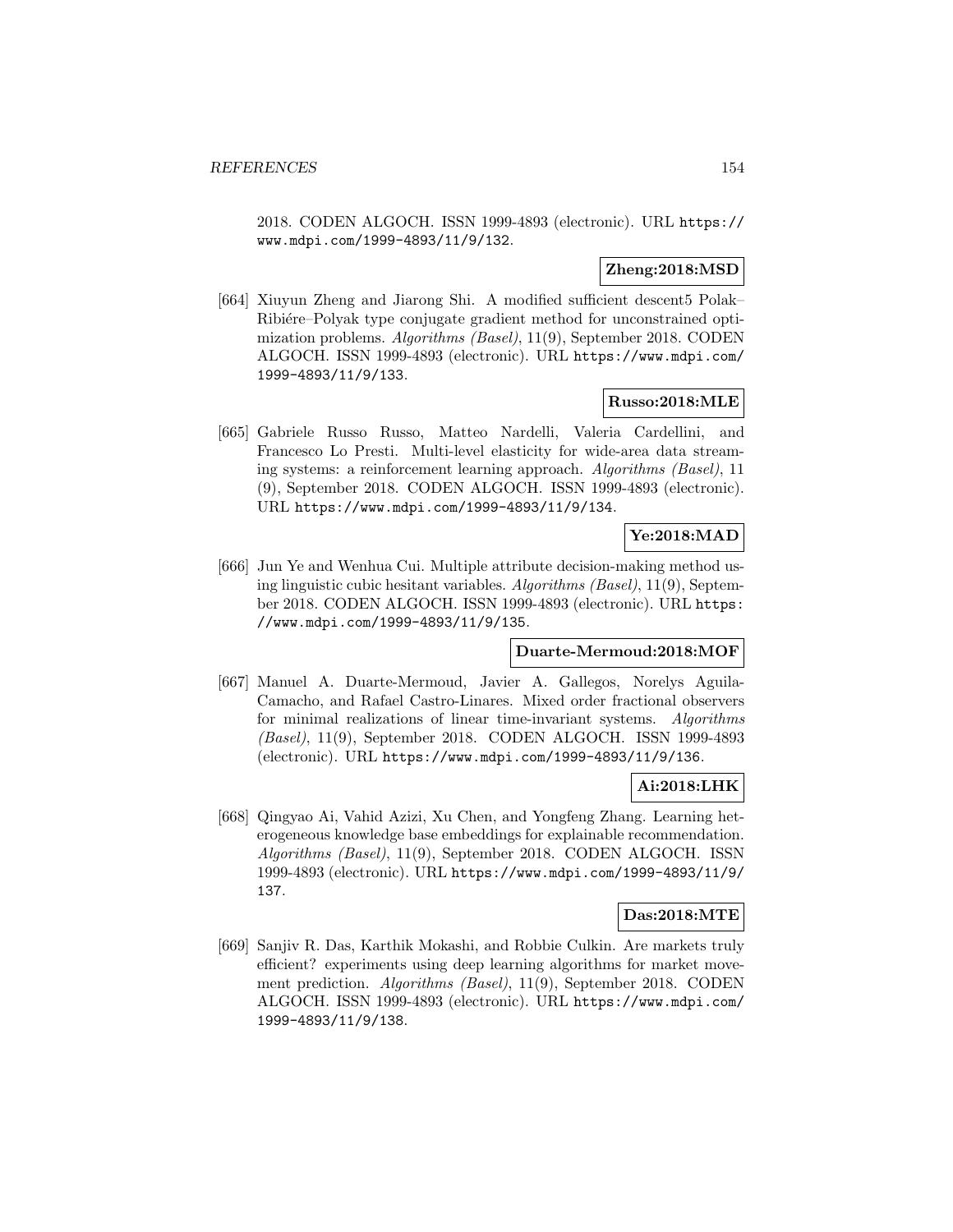#### **Livieris:2018:AAS**

[670] Ioannis E. Livieris, Andreas Kanavos, Vassilis Tampakas, and Panagiotis Pintelas. An auto-adjustable semi-supervised self-training algorithm. Algorithms (Basel), 11(9), September 2018. CODEN ALGOCH. ISSN 1999-4893 (electronic). URL https://www.mdpi.com/1999-4893/11/9/ 139.

#### **Takaoka:2018:CHC**

[671] Asahi Takaoka. Complexity of Hamiltonian cycle reconfiguration. Algorithms (Basel), 11(9), September 2018. CODEN ALGOCH. ISSN 1999- 4893 (electronic). URL https://www.mdpi.com/1999-4893/11/9/140.

#### **Pires:2018:GPM**

[672] Miguel Pires, Srivatsan Ravi, and Rodrigo Rodrigues. Generalized Paxos made Byzantine (and less complex). Algorithms (Basel), 11(9), September 2018. CODEN ALGOCH. ISSN 1999-4893 (electronic). URL https: //www.mdpi.com/1999-4893/11/9/141.

# **Gao:2018:EVS**

[673] Wei Gao, Hengyi Lv, Qiang Zhang, and Dunbo Cai. Estimating the volume of the solution space of SMT(LIA) constraints by a flat histogram method. Algorithms (Basel), 11(9), September 2018. CODEN ALGOCH. ISSN 1999-4893 (electronic). URL https://www.mdpi.com/1999-4893/ 11/9/142.

## **Vlachostergiou:2018:LRN**

[674] Aggeliki Vlachostergiou, George Caridakis, Phivos Mylonas, and Andreas Stafylopatis. Learning representations of natural language texts with generative adversarial networks at document, sentence, and aspect level. Algorithms (Basel), 11(10), October 2018. CODEN ALGOCH. ISSN 1999-4893 (electronic). URL https://www.mdpi.com/1999-4893/ 11/10/164.

### **Liu:2018:AOD**

[675] Xinqiang Liu and Weiliang He. Airfoil optimization design based on the pivot element weighting iterative method. Algorithms (Basel), 11(10), October 2018. CODEN ALGOCH. ISSN 1999-4893 (electronic). URL https://www.mdpi.com/1999-4893/11/10/163.

## **Tang:2018:ADS**

[676] Haijing Tang, Guo Chen, Yu Kang, and Xu Yang. Application of data science technology on research of circulatory system disease prediction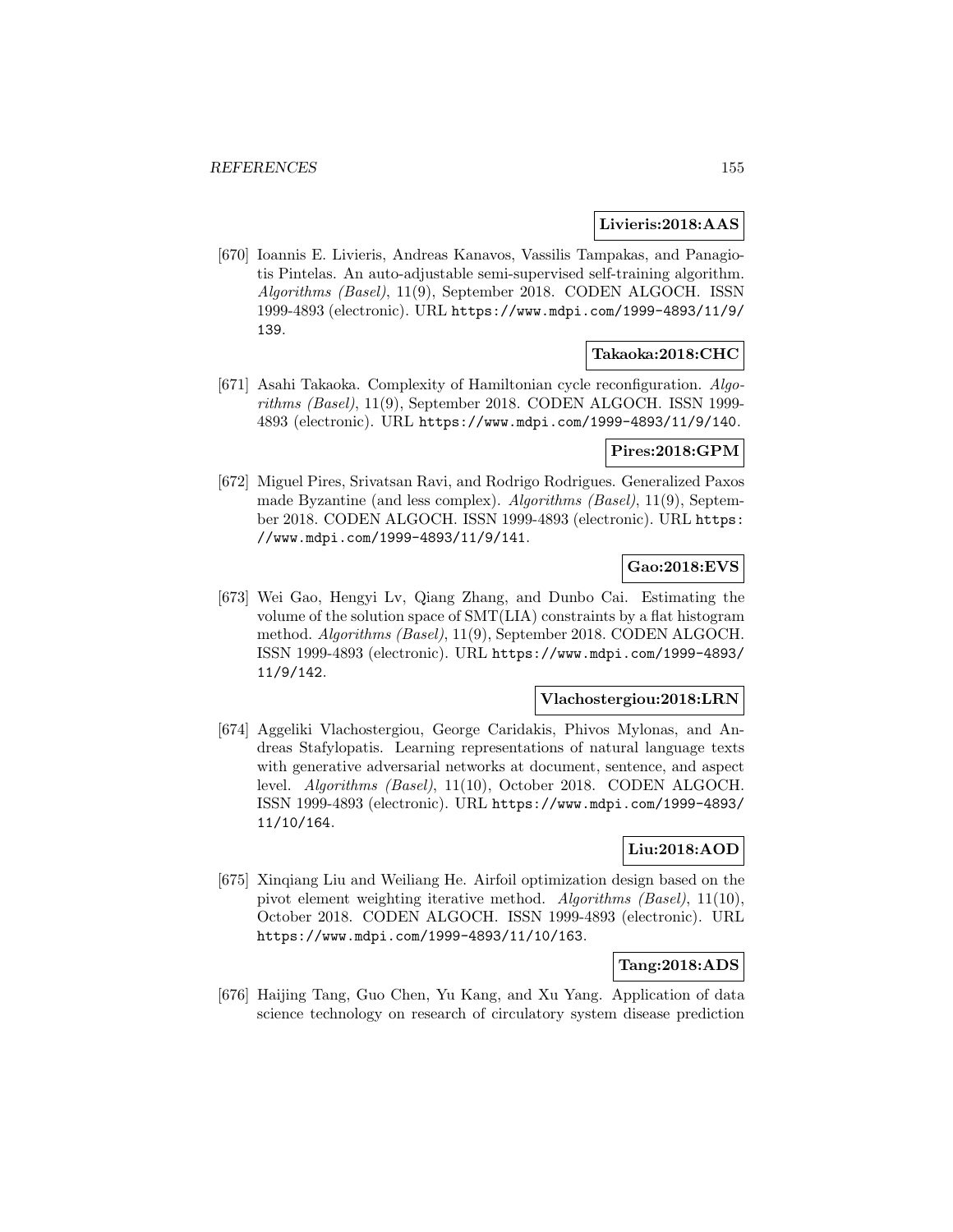based on a prospective cohort. Algorithms (Basel), 11(10), October 2018. CODEN ALGOCH. ISSN 1999-4893 (electronic). URL https://www. mdpi.com/1999-4893/11/10/162.

## **Vignesh:2018:TCC**

[677] R. Vignesh, J. Geetha, and K. Somasundaram. Total coloring conjecture for certain classes of graphs. Algorithms (Basel), 11(10), October 2018. CODEN ALGOCH. ISSN 1999-4893 (electronic). URL https://www. mdpi.com/1999-4893/11/10/161.

#### **Fakhrolmobasheri:2018:MEP**

[678] Sharifeh Fakhrolmobasheri, Ehsan Ataie, and Ali Movaghar. Modeling and evaluation of power-aware software rejuvenation in cloud systems. Algorithms (Basel), 11(10), October 2018. CODEN ALGOCH. ISSN 1999-4893 (electronic). URL https://www.mdpi.com/1999-4893/11/ 10/160.

#### **Zhao:2018:FAR**

[679] Yulin Zhao, Donghui Wang, Leiou Wang, and Peng Liu. A faster algorithm for reducing the computational complexity of convolutional neural networks. Algorithms (Basel), 11(10), October 2018. CODEN ALGOCH. ISSN 1999-4893 (electronic). URL https://www.mdpi.com/1999-4893/ 11/10/159.

## **Madhusudhanan:2018:ILC**

[680] Sathya Madhusudhanan, Suresh Jaganathan, and Jayashree L. S. Incremental learning for classification of unstructured data using extreme learning machine. Algorithms (Basel), 11(10), October 2018. CODEN ALGOCH. ISSN 1999-4893 (electronic). URL https://www.mdpi.com/ 1999-4893/11/10/158.

#### **Savvopoulos:2018:LAC**

[681] Alkiviadis Savvopoulos, Andreas Kanavos, Phivos Mylonas, and Spyros Sioutas. LSTM accelerator for convolutional object identification. Algorithms (Basel), 11(10), October 2018. CODEN ALGOCH. ISSN 1999- 4893 (electronic). URL https://www.mdpi.com/1999-4893/11/10/157.

#### **Zhou:2018:OUI**

[682] Rong Zhou, Chun Chen, Liqun Sun, Francis C. M. Lau, Sheung-Hung Poon, and Yong Zhang. Online uniformly inserting points on the sphere. Algorithms (Basel), 11(10), October 2018. CODEN ALGOCH. ISSN 1999-4893 (electronic). URL https://www.mdpi.com/1999-4893/11/ 10/156.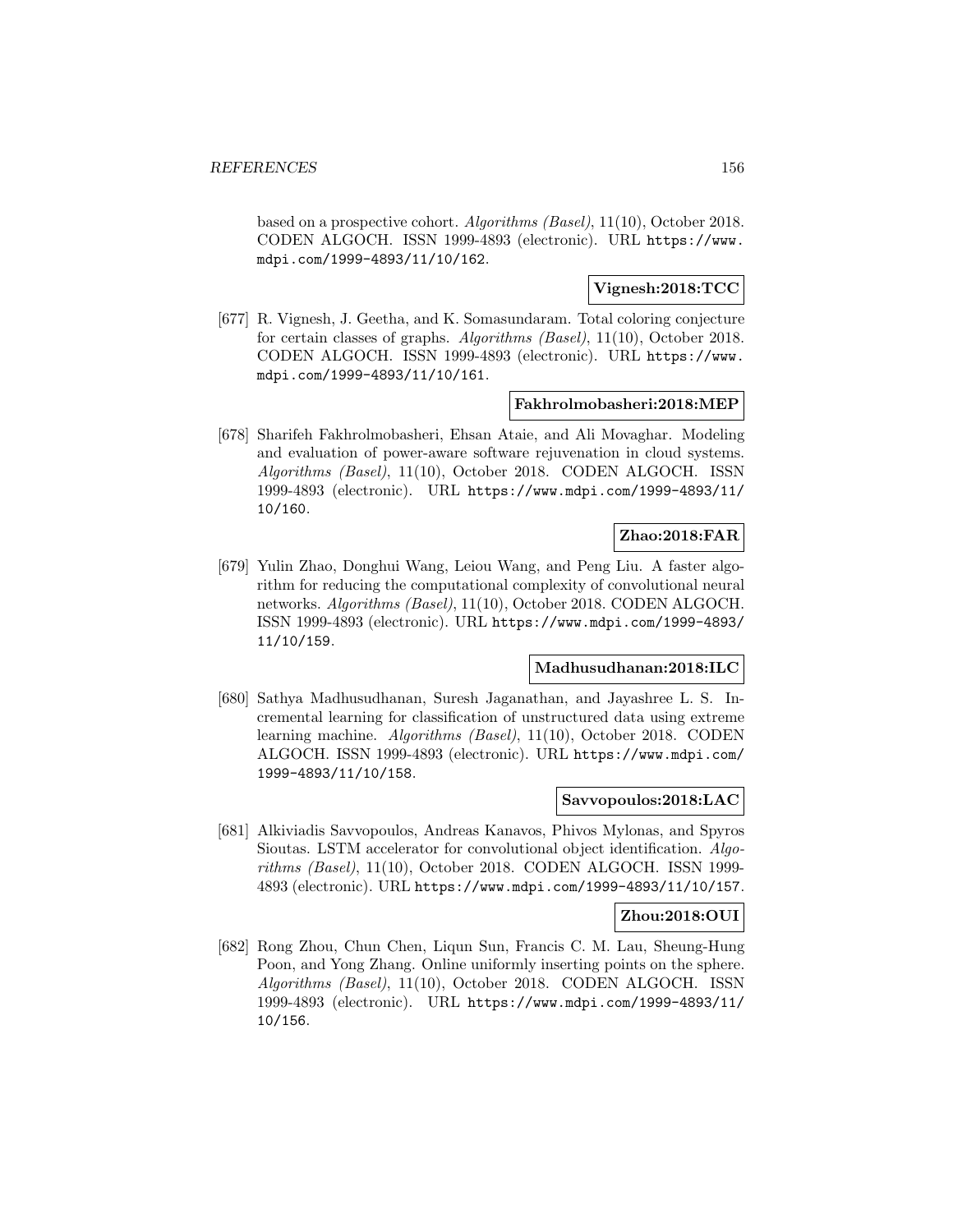## **Choi:2018:RTT**

[683] Jang-Hwan Choi and Sooyeul Lee. Real-time tumor motion tracking in 3D using planning 4D CT images during image-guided radiation therapy. Algorithms (Basel), 11(10), October 2018. CODEN ALGOCH. ISSN 1999-4893 (electronic). URL https://www.mdpi.com/1999-4893/11/ 10/155.

# **Pei:2018:THM**

[684] Lidan Pei and Feifei Jin. Two hesitant multiplicative decision-making algorithms and their application to fog-haze factor assessment problem. Algorithms (Basel), 11(10), October 2018. CODEN ALGOCH. ISSN 1999-4893 (electronic). URL https://www.mdpi.com/1999-4893/11/ 10/154.

# **Wang:2018:CRT**

[685] Di Wang, Frank McGroarty, and Eng-Tuck Cheah. Chronotype, risk and time preferences, and financial behaviour. Algorithms (Basel), 11 (10), October 2018. CODEN ALGOCH. ISSN 1999-4893 (electronic). URL https://www.mdpi.com/1999-4893/11/10/153.

## **Ma:2018:AIL**

[686] Dongqi Ma and Hui Lin. Accelerated iterative learning control of speed ripple suppression for a seeker servo motor. Algorithms (Basel), 11(10), October 2018. CODEN ALGOCH. ISSN 1999-4893 (electronic). URL https://www.mdpi.com/1999-4893/11/10/152.

#### **Hedar:2018:MCA**

[687] Abdel-Rahman Hedar, Abdel-Monem M. Ibrahim, Alaa E. Abdel-Hakim, and Adel A. Sewisy. K-means cloning: Adaptive spherical K-means clustering. Algorithms (Basel), 11(10), October 2018. CODEN ALGOCH. ISSN 1999-4893 (electronic). URL https://www.mdpi.com/1999-4893/ 11/10/151.

## **Gharib:2018:SES**

[688] Mohammed Gharib, Marzieh Malekimajd, and Ali Movaghar. SLoP-Cloud: an efficient solution for locality problem in peer-to-peer cloud systems. Algorithms (Basel), 11(10), October 2018. CODEN ALGOCH. ISSN 1999-4893 (electronic). URL https://www.mdpi.com/1999-4893/ 11/10/150.

## **Lamprou:2018:CTE**

[689] Ioannis Lamprou, Russell Martin, and Paul Spirakis. Cover time in edge-uniform stochastically-evolving graphs.  $Algorithms$  (Basel),  $11(10)$ ,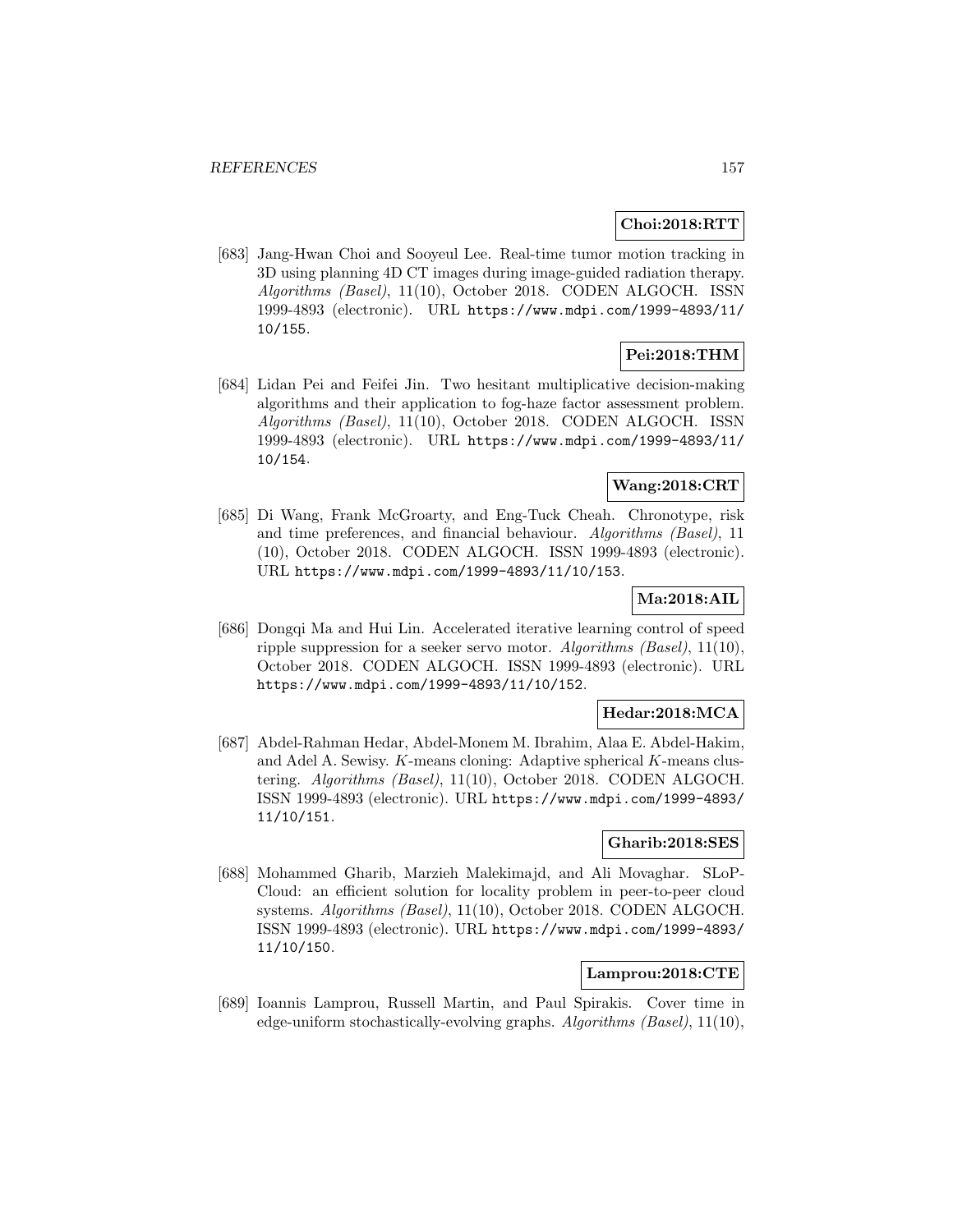October 2018. CODEN ALGOCH. ISSN 1999-4893 (electronic). URL https://www.mdpi.com/1999-4893/11/10/149.

#### **Kofinas:2018:FLA**

[690] Panagiotis Kofinas and Anastasios I. Dounis. Fuzzy Q-learning agent for online tuning of PID controller for DC motor speed control. Algorithms (Basel), 11(10), October 2018. CODEN ALGOCH. ISSN 1999-4893 (electronic). URL https://www.mdpi.com/1999-4893/11/10/148.

#### **Yin:2018:WNP**

[691] Hong Yin, Ying Zhang, and Xu He. WSN nodes placement optimization based on a weighted centroid artificial fish swarm algorithm. Algorithms (Basel), 11(10), October 2018. CODEN ALGOCH. ISSN 1999-4893 (electronic). URL https://www.mdpi.com/1999-4893/11/10/147.

#### **Almabrok:2018:FTP**

[692] Abdoalnasir Almabrok, Mihalis Psarakis, and Anastasios Dounis. Fast tuning of the PID controller in an HVAC system using the Big Bang–Big Crunch algorithm and FPGA technology. Algorithms (Basel), 11(10), October 2018. CODEN ALGOCH. ISSN 1999-4893 (electronic). URL https://www.mdpi.com/1999-4893/11/10/146.

#### **Lagana:2018:ROC**

[693] Demetrio Laganà, Carlo Mastroianni, Michela Meo, and Daniela Renga. Reducing the operational cost of cloud data centers through renewable energy. Algorithms (Basel), 11(10), October 2018. CODEN ALGOCH. ISSN 1999-4893 (electronic). URL https://www.mdpi.com/1999-4893/ 11/10/145.

## **Liu:2018:MBD**

[694] Peng Liu, Ying Hong, and Yan Liu. Multi-branch deep residual network for single image super-resolution. Algorithms (Basel), 11(10), October 2018. CODEN ALGOCH. ISSN 1999-4893 (electronic). URL https:// www.mdpi.com/1999-4893/11/10/144.

#### **Essani:2018:AMA**

[695] Furqan Hussain Essani and Sajjad Haider. An algorithm for mapping the asymmetric multiple traveling salesman problem onto colored petri nets. Algorithms (Basel), 11(10), October 2018. CODEN ALGOCH. ISSN 1999-4893 (electronic). URL https://www.mdpi.com/1999-4893/ 11/10/143.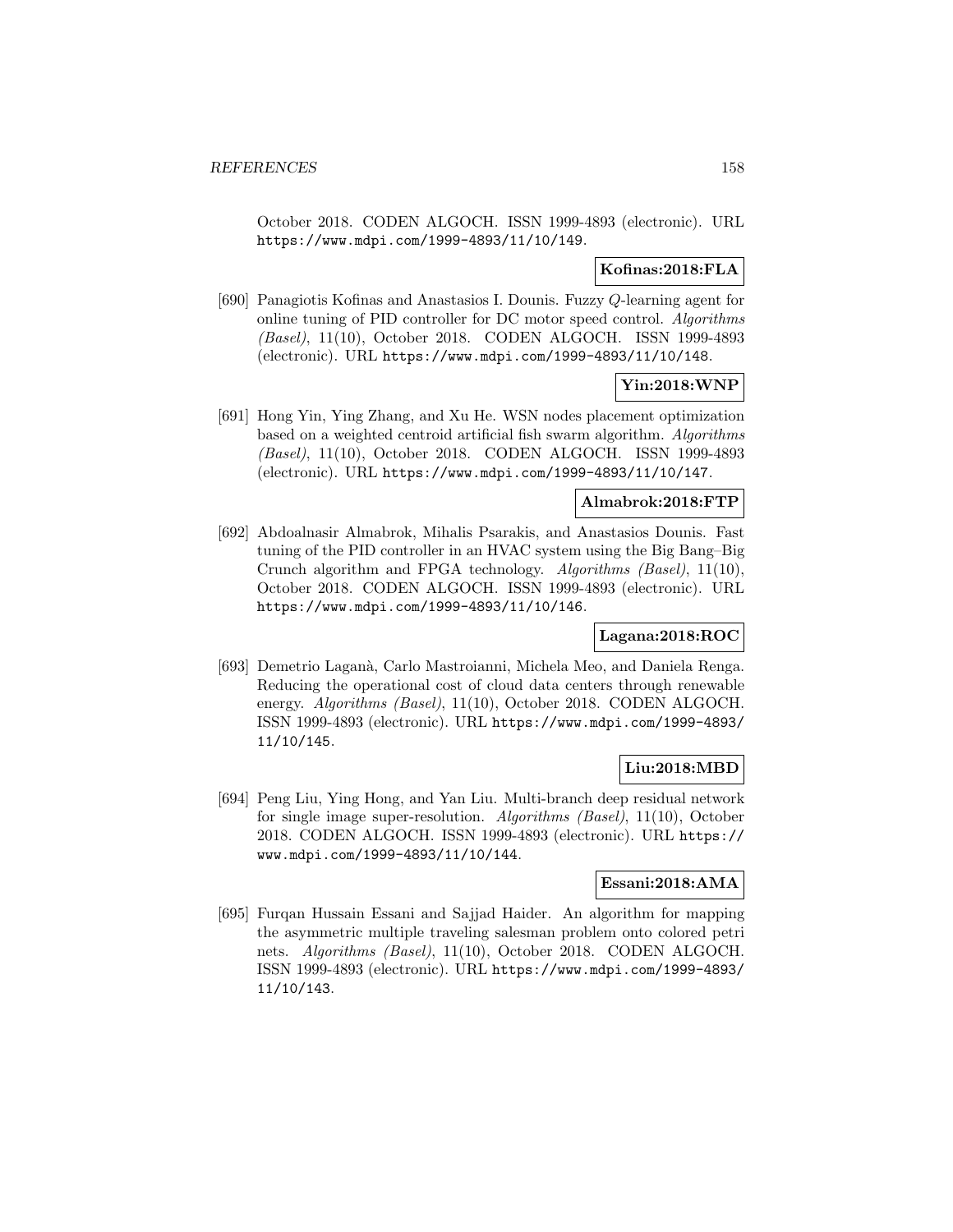# **Ju:2018:VSF**

[696] Jinyong Ju, Yongrui Zhao, Chunrui Zhang, and Yufei Liu. Vibration suppression of a flexible-joint robot based on parameter identification and fuzzy PID control. Algorithms (Basel), 11(11), November 2018. CODEN ALGOCH. ISSN 1999-4893 (electronic). URL https://www.mdpi.com/ 1999-4893/11/11/189.

### **Zhang:2018:DEB**

[697] Xiangyin Zhang, Yuying Xue, Xingyang Lu, and Songmin Jia. Differential-evolution-based coevolution ant colony optimization algorithm for Bayesian network structure learning. Algorithms (Basel), 11 (11), November 2018. CODEN ALGOCH. ISSN 1999-4893 (electronic). URL https://www.mdpi.com/1999-4893/11/11/188.

#### **Abu-Khzam:2018:SIR**

[698] Faisal Abu-Khzam, Henning Fernau, and Ryuhei Uehara. Special issue on reconfiguration problems. Algorithms (Basel), 11(11), November 2018. CODEN ALGOCH. ISSN 1999-4893 (electronic). URL https://www. mdpi.com/1999-4893/11/11/187.

# **Li:2018:PSL**

[699] Tao Li, Yan Chen, and Taoying Li. Pricing strategies of logistics distribution services for perishable commodities. Algorithms (Basel), 11(11), November 2018. CODEN ALGOCH. ISSN 1999-4893 (electronic). URL https://www.mdpi.com/1999-4893/11/11/186.

#### **Ma:2018:ALF**

[700] Lin Ma and Jean-Paul Delahaye. An algorithmic look at financial volatility. Algorithms (Basel), 11(11), November 2018. CODEN ALGOCH. ISSN 1999-4893 (electronic). URL https://www.mdpi.com/1999-4893/ 11/11/185.

### **Li:2018:WFD**

[701] Qing Li and Steven Y. Liang. Weak fault detection of tapered rolling bearing based on penalty regularization approach. Algorithms (Basel), 11 (11), November 2018. CODEN ALGOCH. ISSN 1999-4893 (electronic). URL https://www.mdpi.com/1999-4893/11/11/184.

#### **Bian:2018:VBA**

[702] Chentong Bian, Guodong Yin, Liwei Xu, and Ning Zhang. Virtual belt algorithm for the management of isolated autonomous intersection. Algorithms (Basel), 11(11), November 2018. CODEN ALGOCH. ISSN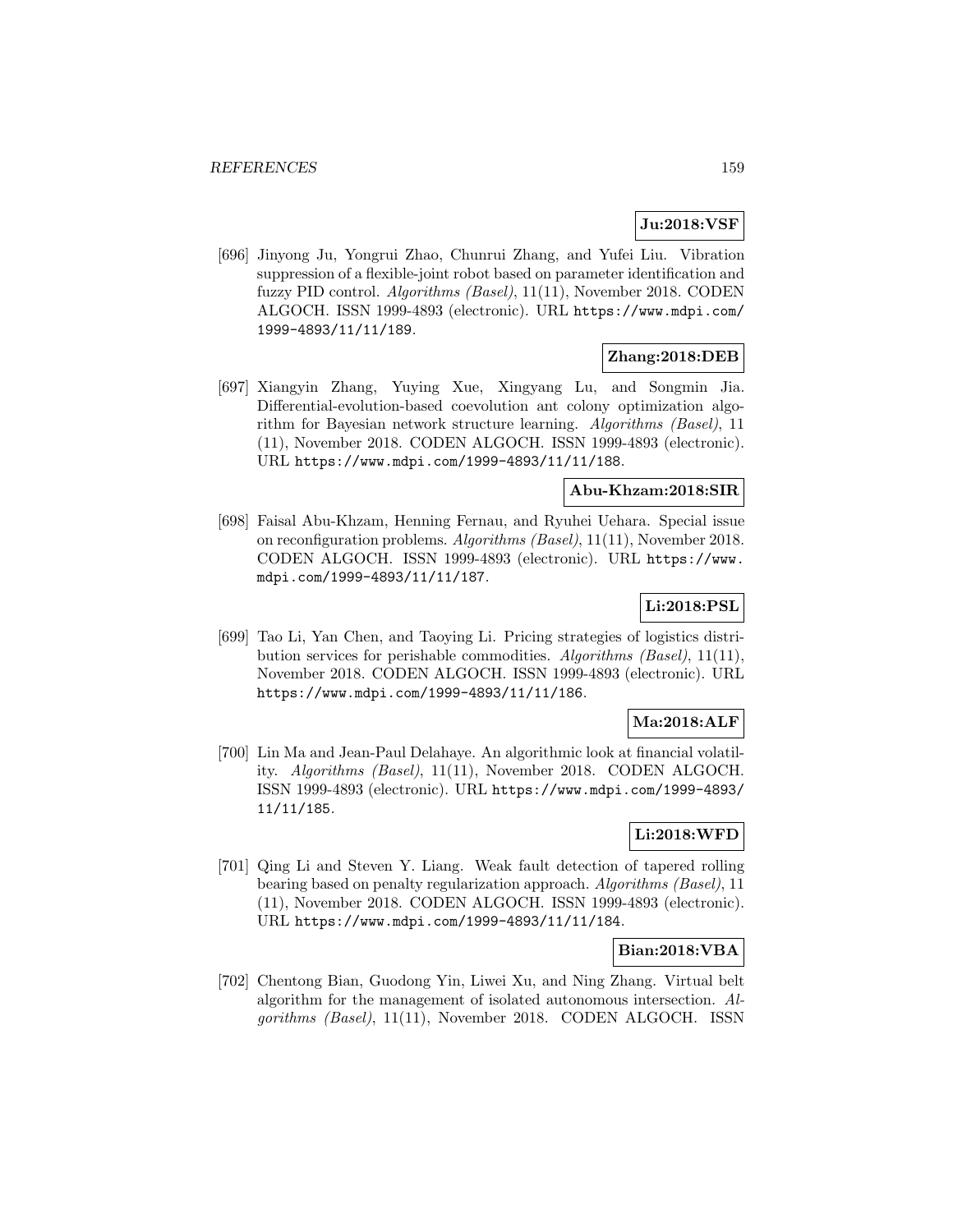1999-4893 (electronic). URL https://www.mdpi.com/1999-4893/11/ 11/183.

## **Zhuang:2018:AIV**

[703] Hua Zhuang, Yanzhao Tang, and Meijuan Li. An algorithm for intervalvalued intuitionistic fuzzy preference relations in group decision making based on acceptability measurement and priority weight determination. Algorithms (Basel), 11(11), November 2018. CODEN ALGOCH. ISSN 1999-4893 (electronic). URL https://www.mdpi.com/1999-4893/11/ 11/182.

## **Kollintza-Kyriakoulia:2018:MIF**

[704] Foteini Kollintza-Kyriakoulia, Manolis Maragoudakis, and Anastasia Krithara. Measuring the impact of financial news and social media on stock market modeling using time series mining techniques. Algorithms (Basel), 11(11), November 2018. CODEN ALGOCH. ISSN 1999-4893 (electronic). URL https://www.mdpi.com/1999-4893/11/11/181.

## **You:2018:IIM**

[705] Junyao You and Yanjun Liu. Iterative identification for multivariable systems with time-delays based on basis pursuit de-noising and auxiliary model. Algorithms (Basel), 11(11), November 2018. CODEN ALGOCH. ISSN 1999-4893 (electronic). URL https://www.mdpi.com/1999-4893/ 11/11/180.

# **Li:2018:RSB**

[706] Peng Li, Chenchen Shu, and Jiao Feng. A reciprocal-selection-based 'win–win' overlay spectrum-sharing scheme for device-to-device-enabled cellular network. Algorithms (Basel), 11(11), November 2018. CODEN ALGOCH. ISSN 1999-4893 (electronic). URL https://www.mdpi.com/ 1999-4893/11/11/179.

### **Hu:2018:DDN**

[707] Zhaohua Hu and Xiaoyi Shi. Deep directional network for object tracking. Algorithms (Basel), 11(11), November 2018. CODEN ALGOCH. ISSN 1999-4893 (electronic). URL https://www.mdpi.com/1999-4893/11/ 11/178.

## **Gao:2018:UEI**

[708] Xuedong Gao and Minghan Yang. Understanding and enhancement of internal clustering validation indexes for categorical data. Algorithms (Basel), 11(11), November 2018. CODEN ALGOCH. ISSN 1999-4893 (electronic). URL https://www.mdpi.com/1999-4893/11/11/177.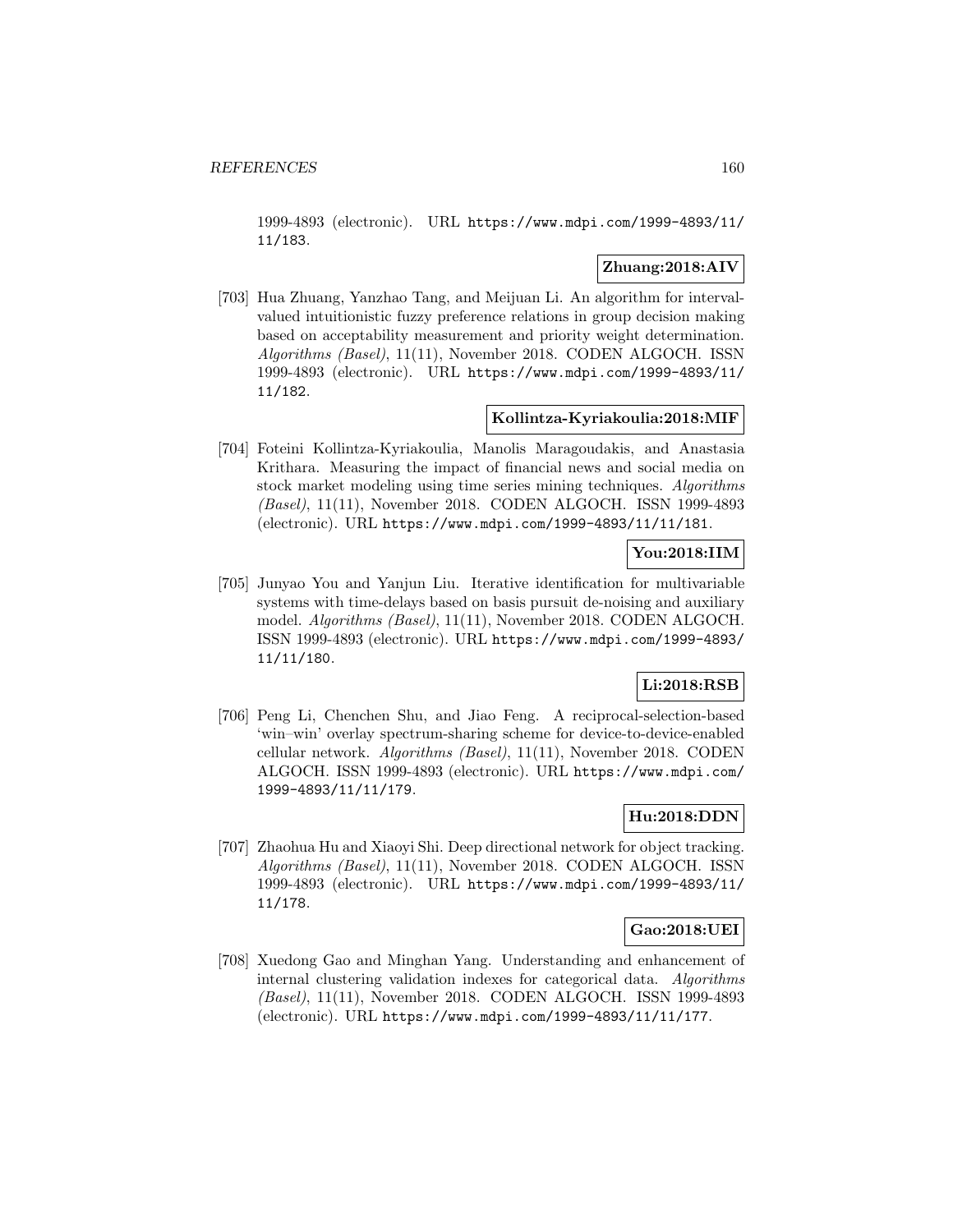#### **MeloBarbosa:2018:TVD**

[709] Paulo Alberto Melo Barbosa, Plácido Rogério Pinheiro, and Francisca Raquel De Vasconcelos Silveira. Towards the verbal decision analysis paradigm for implementable prioritization of software requirements. Algorithms (Basel), 11(11), November 2018. CODEN ALGOCH. ISSN 1999-4893 (electronic). URL https://www.mdpi.com/1999-4893/11/ 11/176.

## **Wang:2018:BCB**

[710] Xuehai Wang, Feng Ding, Qingsheng Liu, and Chuntao Jiang. The bias compensation based parameter and state estimation for observability canonical state-space models with colored noise. Algorithms (Basel), 11 (11), November 2018. CODEN ALGOCH. ISSN 1999-4893 (electronic). URL https://www.mdpi.com/1999-4893/11/11/175.

## **Guo:2018:LCE**

[711] Hongli Guo, Bin Li, Wei Li, Fengjuan Qiao, Xuewen Rong, and Yibin Li. Local coupled extreme learning machine based on particle swarm optimization. Algorithms (Basel), 11(11), November 2018. CODEN AL-GOCH. ISSN 1999-4893 (electronic). URL https://www.mdpi.com/ 1999-4893/11/11/174.

# **Yamazaki:2018:IRC**

[712] Koichi Yamazaki. Inapproximability of rank, clique, Boolean, and maximum induced matching-widths under small set expansion hypothesis. Algorithms (Basel), 11(11), November 2018. CODEN ALGOCH. ISSN 1999-4893 (electronic). URL https://www.mdpi.com/1999-4893/11/ 11/173.

#### **Fei:2018:BGL**

[713] Hongxiao Fei and Fengyun Tan. Bidirectional grid long short-term memory (BiGridLSTM): a method to address context-sensitivity and vanishing gradient. Algorithms (Basel), 11(11), November 2018. CODEN ALGOCH. ISSN 1999-4893 (electronic). URL https://www.mdpi.com/ 1999-4893/11/11/172.

### **Bakhach:2018:IDB**

[714] Amer Bakhach, Venkata L. Raju Chinthalapati, Edward P. K. Tsang, and Abdul Rahman El Sayed. Intelligent dynamic backlash agent: a trading strategy based on the directional change framework. Algorithms (Basel), 11(11), November 2018. CODEN ALGOCH. ISSN 1999-4893 (electronic). URL https://www.mdpi.com/1999-4893/11/11/171.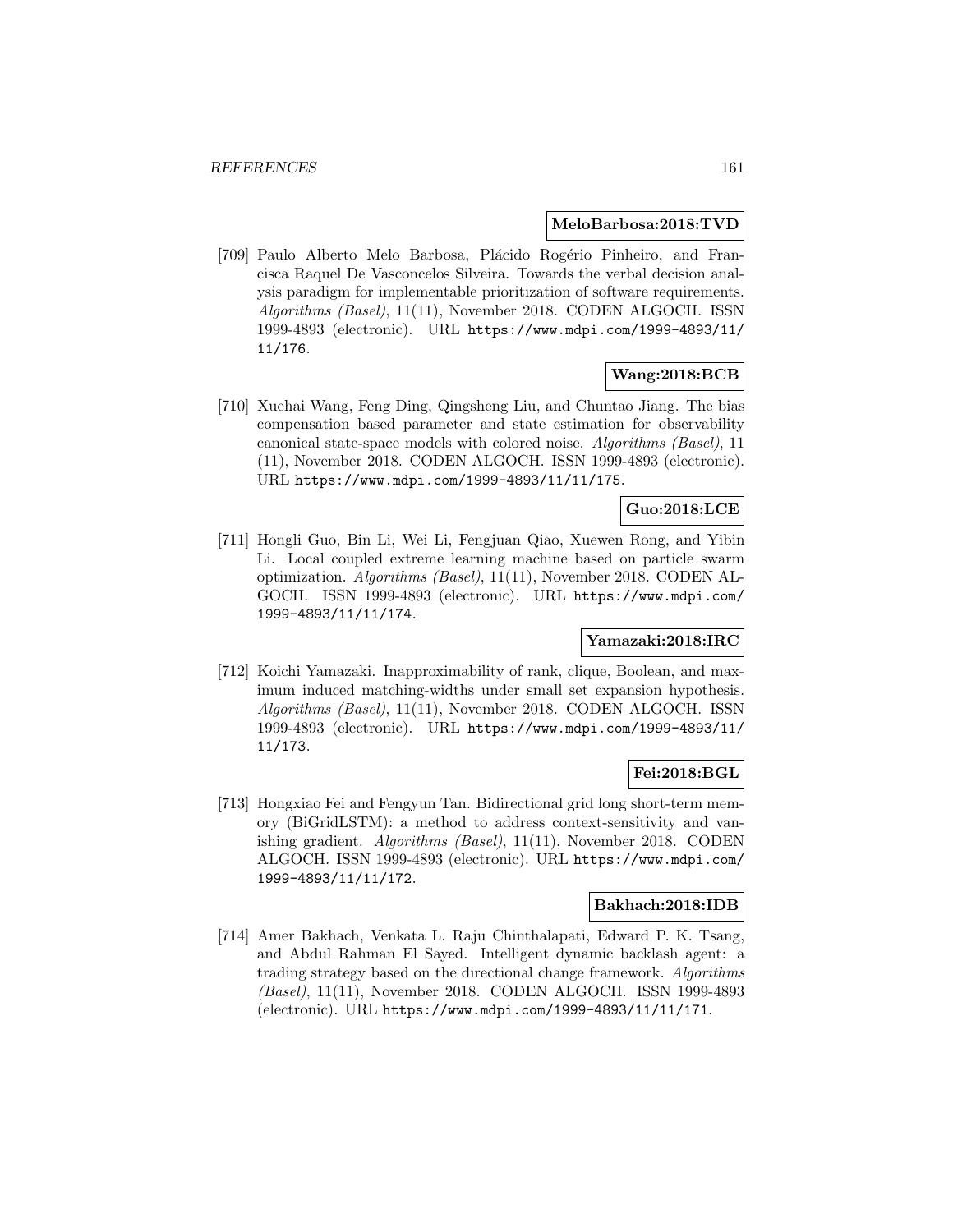### **Li:2018:MLV**

[715] Zhixi Li and Vincent Tam. A machine learning view on momentum and reversal trading. Algorithms (Basel), 11(11), November 2018. CODEN ALGOCH. ISSN 1999-4893 (electronic). URL https://www.mdpi.com/ 1999-4893/11/11/170.

# **Lou:2018:PEC**

[716] Xuyang Lou, Xu Cai, and Baotong Cui. Parameter estimation of a class of neural systems with limit cycles. Algorithms (Basel), 11(11), November 2018. CODEN ALGOCH. ISSN 1999-4893 (electronic). URL https: //www.mdpi.com/1999-4893/11/11/169.

#### **Govea-Vargas:2018:FOS**

[717] Arturo Govea-Vargas, Rafael Castro-Linares, Manuel A. Duarte-Mermoud, Norelys Aguila-Camacho, and Gustavo E. Ceballos-Benavides. Fractional order sliding mode control of a class of second order perturbed nonlinear systems: Application to the trajectory tracking of a quadrotor. Algorithms (Basel), 11(11), November 2018. CODEN ALGOCH. ISSN 1999-4893 (electronic). URL https://www.mdpi.com/1999-4893/ 11/11/168.

## **Zhao:2018:OAP**

[718] Jun Zhao, Xian Wang, Guanbin Gao, Jing Na, Hongping Liu, and Fujin Luan. Online adaptive parameter estimation for quadrotors. Algorithms (Basel), 11(11), November 2018. CODEN ALGOCH. ISSN 1999-4893 (electronic). URL https://www.mdpi.com/1999-4893/11/11/167.

#### **Wang:2018:HGO**

[719] Peiyu Wang, Chunrui Zhang, Liangkuan Zhu, and Chengcheng Wang. High-gain observer-based sliding-mode dynamic surface control for particleboard glue mixing and dosing system. Algorithms (Basel), 11(11), November 2018. CODEN ALGOCH. ISSN 1999-4893 (electronic). URL https://www.mdpi.com/1999-4893/11/11/166.

# **Kari:2018:EAC**

[720] Lila Kari, Stavros Konstantinidis, Steffen Kopecki, and Meng Yang. Efficient algorithms for computing the inner edit distance of a regular language via transducers. Algorithms (Basel), 11(11), November 2018. CO-DEN ALGOCH. ISSN 1999-4893 (electronic). URL https://www.mdpi. com/1999-4893/11/11/165.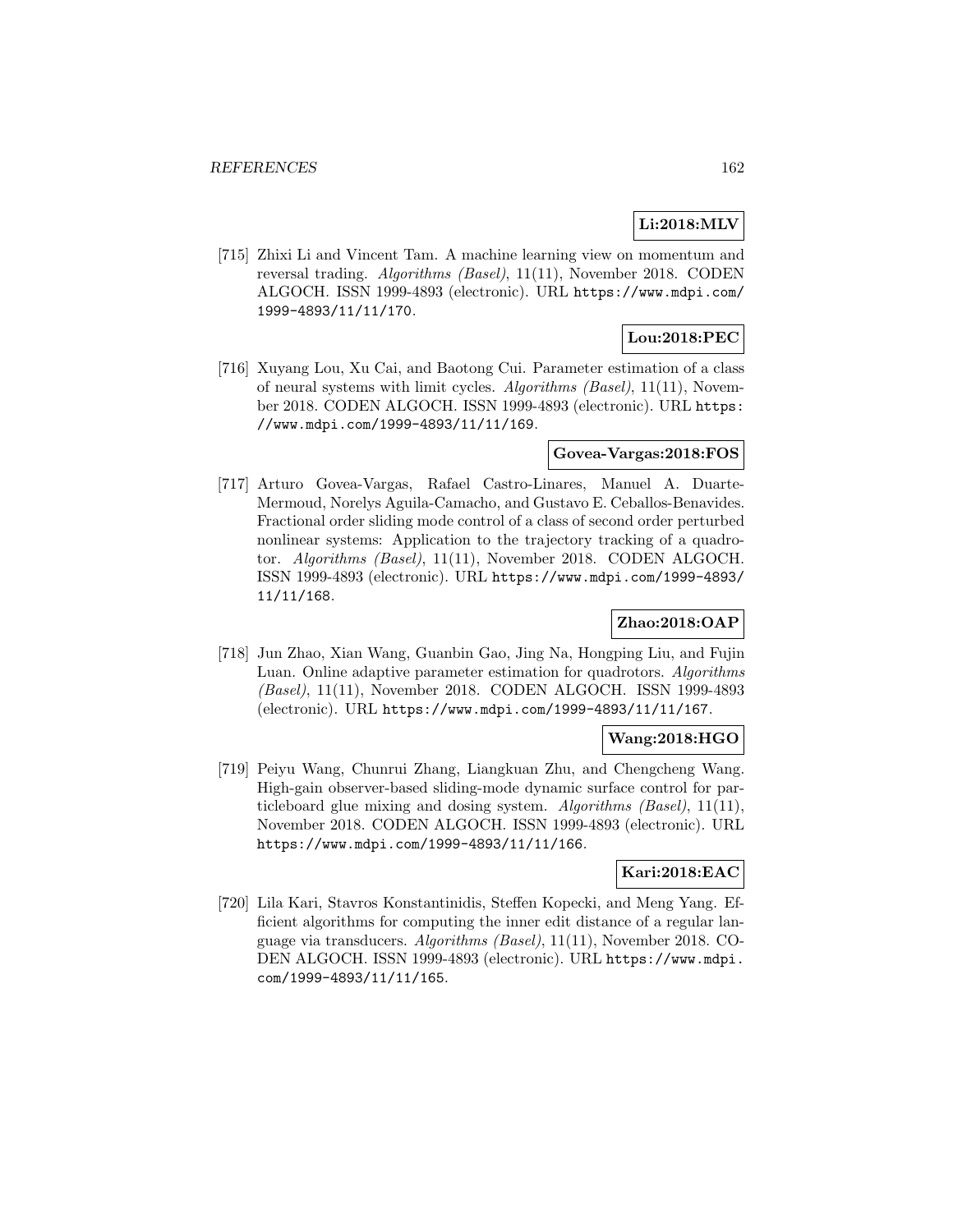#### **Kang:2018:PRS**

[721] Zhijiang Kang, Ze Deng, Wei Han, and Dongmei Zhang. Parallel reservoir simulation with OpenACC and domain decomposition. Algorithms (Basel), 11(12), December 2018. CODEN ALGOCH. ISSN 1999-4893 (electronic). URL https://www.mdpi.com/1999-4893/11/12/213.

### **Mramba:2018:EAE**

[722] Lazarus K. Mramba and Salvador A. Gezan. Evaluating algorithm efficiency for optimizing experimental designs with correlated data. Algorithms (Basel), 11(12), December 2018. CODEN ALGOCH. ISSN 1999-4893 (electronic). URL https://www.mdpi.com/1999-4893/11/ 12/212.

### **Dogariu:2018:CBK**

[723] Laura-Maria Dogariu, Silviu Ciochină, Constantin Paleologu, and Jacob Benesty. A connection between the Kalman filter and an optimized LMS algorithm for bilinear forms. Algorithms (Basel), 11(12), December 2018. CODEN ALGOCH. ISSN 1999-4893 (electronic). URL https://www. mdpi.com/1999-4893/11/12/211.

#### **Zhang:2018:MOB**

[724] Hongliang Zhang, Haijiang Ge, Ruilin Pan, and Yujuan Wu. Multiobjective bi-level programming for the energy-aware integration of flexible job shop scheduling and multi-row layout. Algorithms (Basel), 11 (12), December 2018. CODEN ALGOCH. ISSN 1999-4893 (electronic). URL https://www.mdpi.com/1999-4893/11/12/210.

### **Pelucchi:2018:HVS**

[725] Mauro Pelucchi, Giuseppe Psaila, and Maurizio Toccu. Hadoop vs. Spark: Impact on performance of the Hammer query engine for open data corpora. Algorithms (Basel), 11(12), December 2018. CODEN ALGOCH. ISSN 1999-4893 (electronic). URL https://www.mdpi.com/ 1999-4893/11/12/209.

## **Arnau:2018:ULV**

[726] Quim Arnau, Angel A. Juan, and Isabel Serra. On the use of learnheuristics in vehicle routing optimization problems with dynamic inputs. Algorithms (Basel), 11(12), December 2018. CODEN ALGOCH. ISSN 1999-4893 (electronic). URL https://www.mdpi.com/1999-4893/11/ 12/208.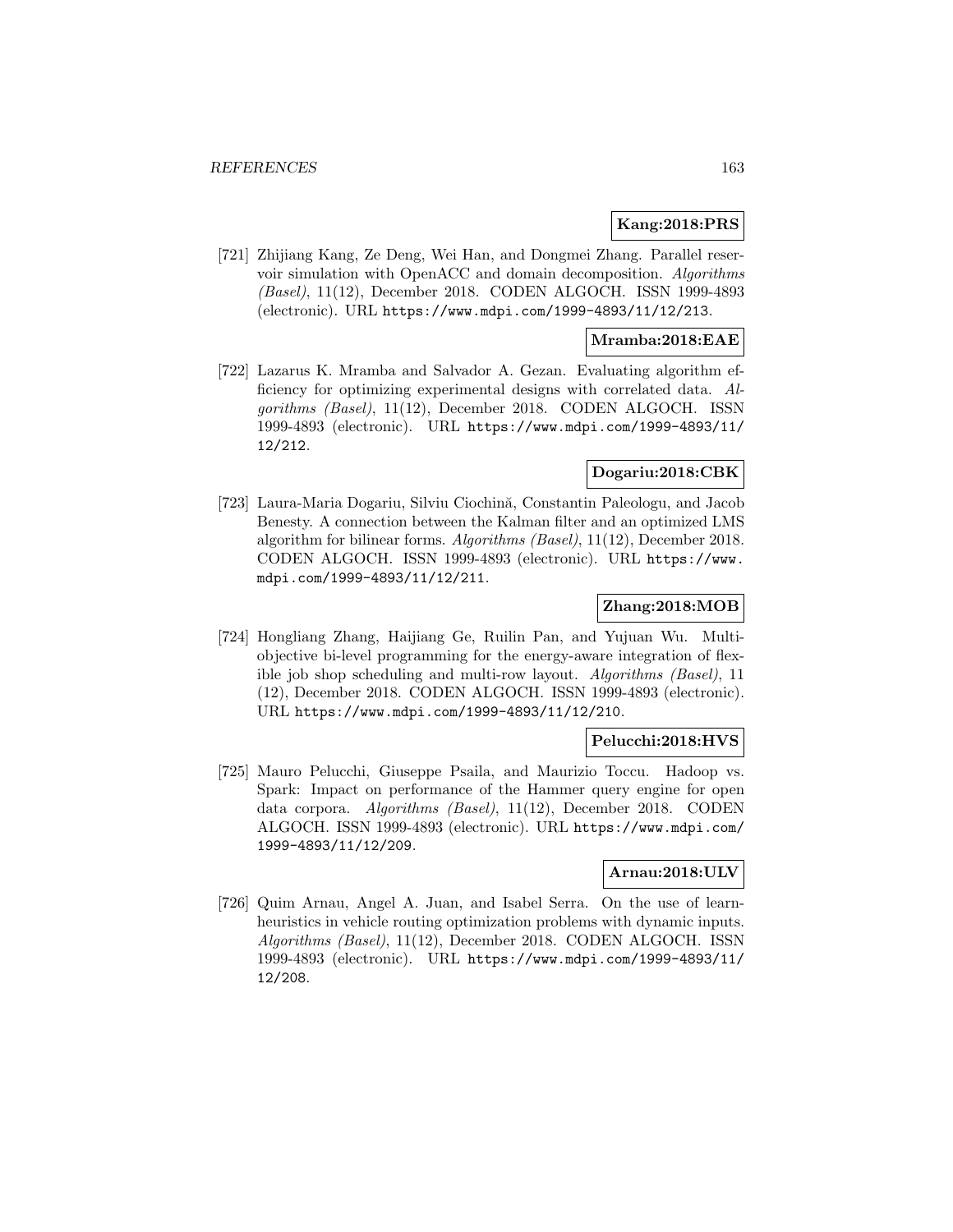#### **Dritsas:2018:TCN**

[727] Elias Dritsas, Maria Trigka, Panagiotis Gerolymatos, and Spyros Sioutas. Trajectory clustering and k-NN for robust privacy preserving spatiotemporal databases. Algorithms (Basel), 11(12), December 2018. CODEN ALGOCH. ISSN 1999-4893 (electronic). URL https://www.mdpi.com/ 1999-4893/11/12/207.

#### **Miramontes:2018:ODI**

[728] Ivette Miramontes, Juan Carlos Guzman, Patricia Melin, and German Prado-Arechiga. Optimal design of interval type-2 fuzzy heart rate level classification systems using the bird swarm algorithm. Algorithms (Basel), 11(12), December 2018. CODEN ALGOCH. ISSN 1999-4893 (electronic). URL https://www.mdpi.com/1999-4893/11/12/206.

#### **Zhou:2018:OSM**

[729] Chen Zhou, Xinhui Liu, Wei Chen, Feixiang Xu, and Bingwei Cao. Optimal sliding mode control for an active suspension system based on a genetic algorithm. Algorithms (Basel), 11(12), December 2018. CODEN ALGOCH. ISSN 1999-4893 (electronic). URL https://www.mdpi.com/ 1999-4893/11/12/205.

# **Nguyen:2018:NMR**

[730] ManhCuong Nguyen, Shufang Zhang, and Xiaoye Wang. A novel method for risk assessment and simulation of collision avoidance for vessels based on AIS. Algorithms (Basel), 11(12), December 2018. CODEN ALGOCH. ISSN 1999-4893 (electronic). URL https://www.mdpi.com/1999-4893/ 11/12/204.

#### **Tong:2018:FDA**

[731] Xiaozhong Tong, Yujun Guo, and Wei Xie. Finite difference algorithm on non-uniform meshes for modeling 2D magnetotelluric responses. Algorithms (Basel), 11(12), December 2018. CODEN ALGOCH. ISSN 1999-4893 (electronic). URL https://www.mdpi.com/1999-4893/11/ 12/203.

### **Chen:2018:CNA**

[732] Jun Chen and Edward P. K. Tsang. Classification of normal and abnormal regimes in financial markets. Algorithms (Basel), 11(12), December 2018. CODEN ALGOCH. ISSN 1999-4893 (electronic). URL https:// www.mdpi.com/1999-4893/11/12/202.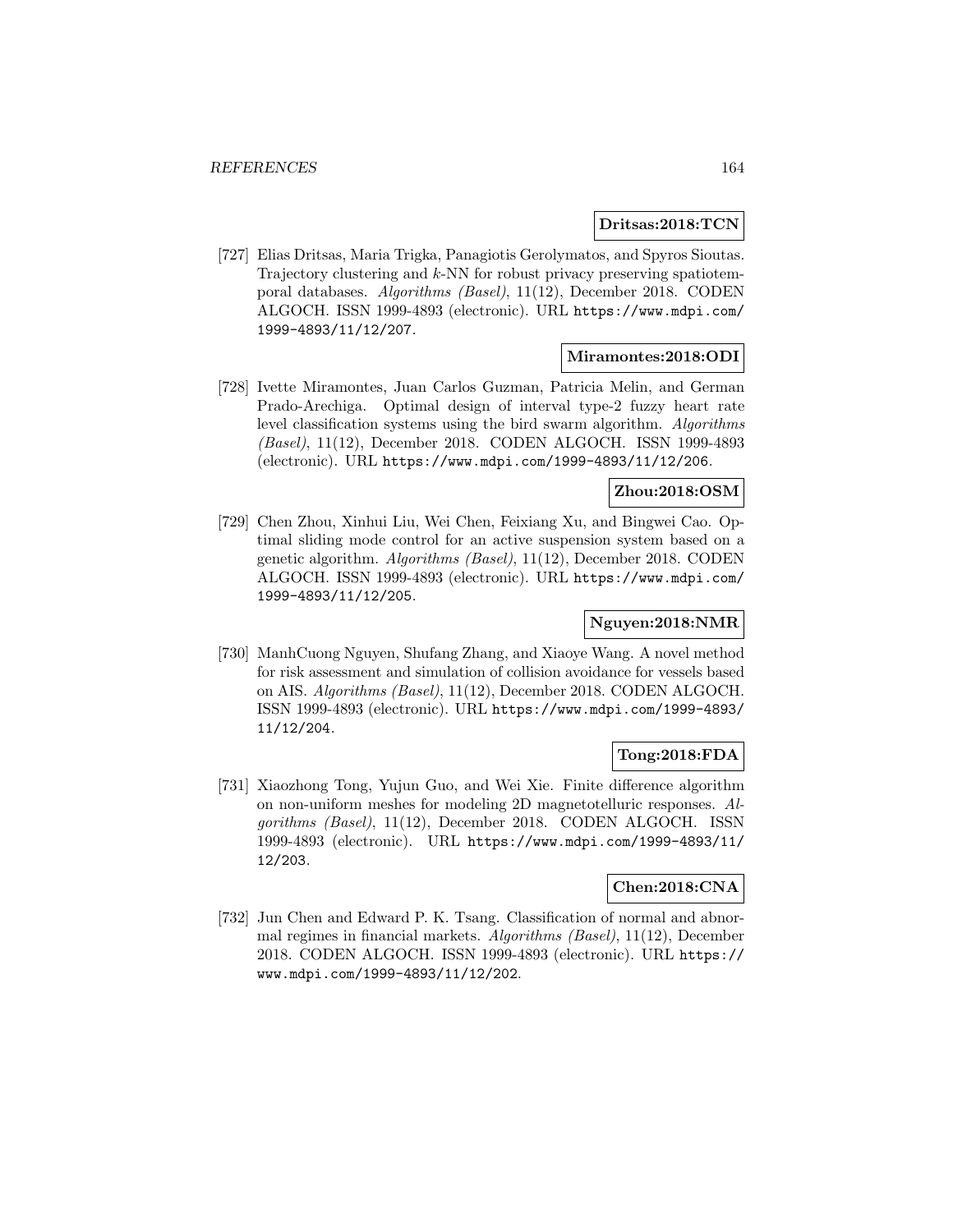## **Yu:2018:FAT**

[733] Hancheng Yu, Haibao Qin, and Maoting Peng. A fast approach to texture-less object detection based on orientation compressing map and discriminative regional weight. Algorithms (Basel), 11(12), December 2018. CODEN ALGOCH. ISSN 1999-4893 (electronic). URL https:// www.mdpi.com/1999-4893/11/12/201.

#### **Ardagna:2018:SIA**

[734] Danilo Ardagna, Claudia Canali, and Riccardo Lancellotti. Special issue on algorithms for the resource management of large scale infrastructures. Algorithms (Basel), 11(12), December 2018. CODEN ALGOCH. ISSN 1999-4893 (electronic). URL https://www.mdpi.com/1999-4893/11/ 12/200.

#### **Livieris:2018:DSS**

[735] Ioannis E. Livieris, Theodore Kotsilieris, Ioannis Dimopoulos, and Panagiotis Pintelas. Decision support software for forecasting patient's length of stay. Algorithms (Basel), 11(12), December 2018. CODEN ALGOCH. ISSN 1999-4893 (electronic). URL https://www.mdpi.com/1999-4893/ 11/12/199.

# **Liu:2018:DIA**

[736] Hanbing Liu, Xin He, and Yubo Jiao. Damage identification algorithm of hinged joints for simply supported slab bridges based on modified hinge plate method and artificial bee colony algorithms. Algorithms (Basel), 11 (12), December 2018. CODEN ALGOCH. ISSN 1999-4893 (electronic). URL https://www.mdpi.com/1999-4893/11/12/198.

## **Li:2018:PEV**

[737] Shengfeng Li and Yi Dong. Parametric estimation in the Vasicek-type model driven by sub-fractional Brownian motion. Algorithms (Basel), 11 (12), December 2018. CODEN ALGOCH. ISSN 1999-4893 (electronic). URL https://www.mdpi.com/1999-4893/11/12/197.

## **Koniaris:2018:SHA**

[738] Marios Koniaris, George Papastefanatos, and Ioannis Anagnostopoulos. Solon: a holistic approach for modelling, managing and mining legal sources. Algorithms (Basel), 11(12), December 2018. CODEN ALGOCH. ISSN 1999-4893 (electronic). URL https://www.mdpi.com/1999-4893/ 11/12/196.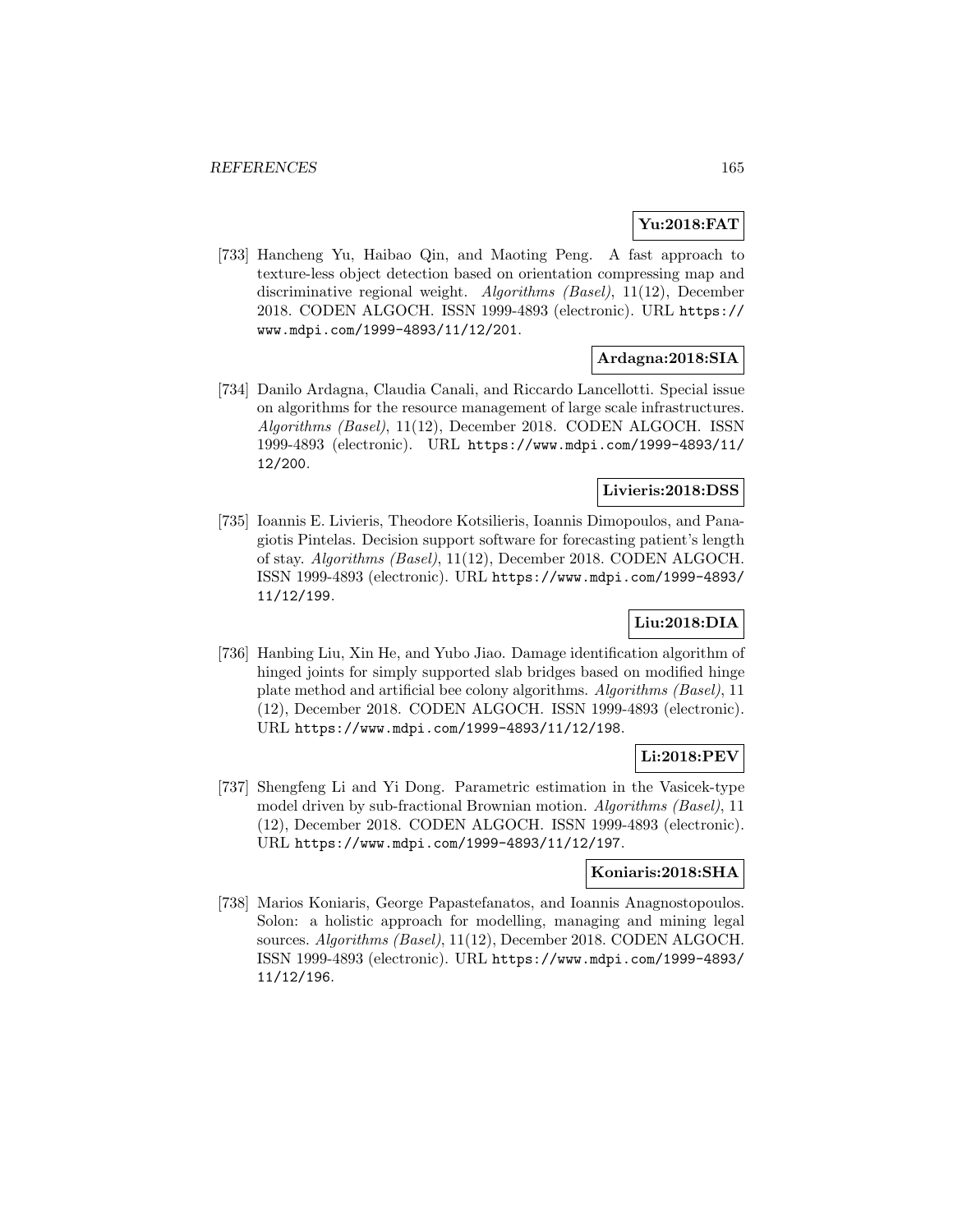#### **Gamby:2018:CHA**

[739] Ask Neve Gamby and Jyrki Katajainen. Convex-hull algorithms: Implementation, testing, and experimentation. Algorithms (Basel), 11(12), December 2018. CODEN ALGOCH. ISSN 1999-4893 (electronic). URL https://www.mdpi.com/1999-4893/11/12/195.

## **Gonen:2018:NEA**

[740] Yaron Gonen, Ehud Gudes, and Kirill Kandalov. New and efficient algorithms for producing frequent itemsets with the Map-Reduce framework. Algorithms (Basel), 11(12), December 2018. CODEN ALGOCH. ISSN 1999-4893 (electronic). URL https://www.mdpi.com/1999-4893/ 11/12/194.

## **Wang:2018:FMN**

[741] Yuchuang Wang, Guoyou Shi, and Xiaotong Sun. A forecast model of the number of containers for containership voyage. Algorithms (Basel), 11 (12), December 2018. CODEN ALGOCH. ISSN 1999-4893 (electronic). URL https://www.mdpi.com/1999-4893/11/12/193.

# **Qu:2018:SFR**

[742] Hongquan Qu, Meihan Wang, Changnian Zhang, and Yun Wei. A study on faster R-CNN-based subway pedestrian detection with ACE enhancement. Algorithms (Basel), 11(12), December 2018. CODEN ALGOCH. ISSN 1999-4893 (electronic). URL https://www.mdpi.com/1999-4893/ 11/12/192.

# **Li:2018:MAL**

[743] Chen Li, Annisa Annisa, Asif Zaman, Mahboob Qaosar, Saleh Ahmed, and Yasuhiko Morimoto. MapReduce algorithm for location recommendation by using area skyline query. Algorithms (Basel), 11(12), December 2018. CODEN ALGOCH. ISSN 1999-4893 (electronic). URL https:// www.mdpi.com/1999-4893/11/12/191.

## **Nghiem:2018:BTP**

[744] Peter P. Nghiem. Best trade-off point method for efficient resource provisioning in spark. Algorithms (Basel), 11(12), December 2018. CODEN ALGOCH. ISSN 1999-4893 (electronic). URL https://www.mdpi.com/ 1999-4893/11/12/190.

#### **Plakandaras:2019:EGU**

[745] Vasilios Plakandaras, Periklis Gogas, and Theophilos Papadimitriou. The effects of geopolitical uncertainty in forecasting financial markets: a ma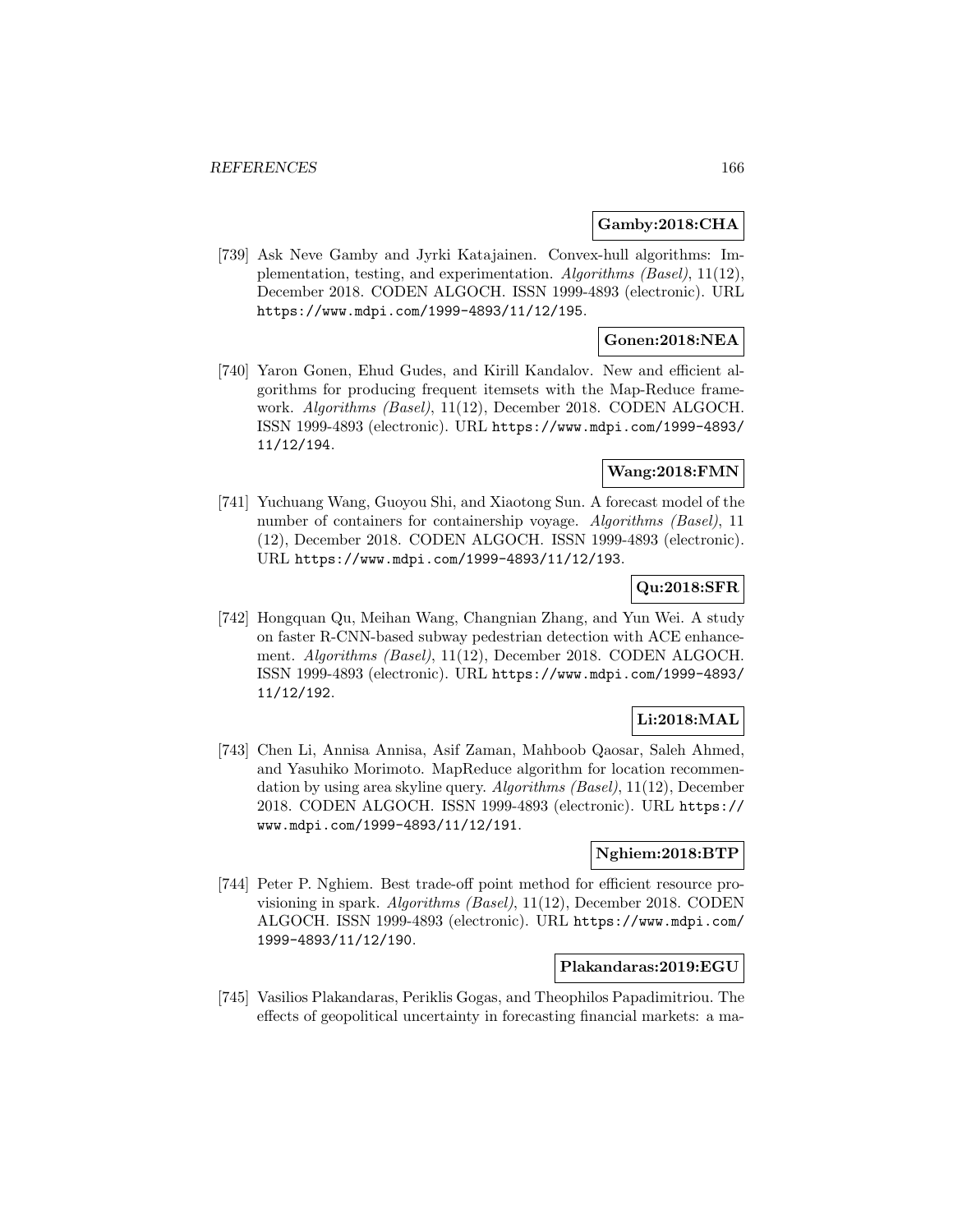chine learning approach. Algorithms (Basel), 12(1), January 2019. CO-DEN ALGOCH. ISSN 1999-4893 (electronic). URL https://www.mdpi. com/1999-4893/12/1/1.

#### **Comminiello:2019:SSP**

[746] Danilo Comminiello, Michele Scarpiniti, Luis A. Azpicueta-Ruiz, and Aurelio Uncini. Steady-state performance of an adaptive combined MISO filter using the multichannel affine projection algorithm. Algorithms (Basel), 12(1), January 2019. CODEN ALGOCH. ISSN 1999-4893 (electronic). URL https://www.mdpi.com/1999-4893/12/1/2.

# **Hu:2019:AOQ**

[747] Chunhe Hu, Yu Xia, and Junguo Zhang. Adaptive operator quantumbehaved pigeon-inspired optimization algorithm with application to UAV path planning. Algorithms (Basel), 12(1), January 2019. CODEN AL-GOCH. ISSN 1999-4893 (electronic). URL https://www.mdpi.com/ 1999-4893/12/1/3.

#### **Mendonca:2019:FCD**

[748] Marcele O. K. Mendonça, Jonathas O. Ferreira, Christos G. Tsinos, Paulo S. R. Diniz, and Tadeu N. Ferreira. On fast converging dataselective adaptive filtering. Algorithms (Basel), 12(1), January 2019. CODEN ALGOCH. ISSN 1999-4893 (electronic). URL https://www. mdpi.com/1999-4893/12/1/4.

## **Pericini:2019:MMA**

[749] Matheus H. M. Pericini, Lucas G. M. Leite, Francisco H. De Carvalho-Junior, Javam C. Machado, and Cenez A. Rezende. MAPSkew: Metaheuristic approaches for partitioning skew in MapReduce. Algorithms (Basel), 12(1), January 2019. CODEN ALGOCH. ISSN 1999-4893 (electronic). URL https://www.mdpi.com/1999-4893/12/1/5.

#### **Wang:2019:EDS**

[750] Chengcheng Wang, Yaqiu Liu, and Peiyu Wang. Extraction and detection of surface defects in particleboards by tracking moving targets. Algorithms (Basel), 12(1), January 2019. CODEN ALGOCH. ISSN 1999- 4893 (electronic). URL https://www.mdpi.com/1999-4893/12/1/6.

#### **Guo:2019:SPN**

[751] Di Guo, Zhangren Tu, Jiechao Wang, Min Xiao, Xiaofeng Du, and Xiaobo Qu. Salt and pepper noise removal with multi-class dictionary learning and  $L_0$  norm regularizations. Algorithms (Basel), 12(1), January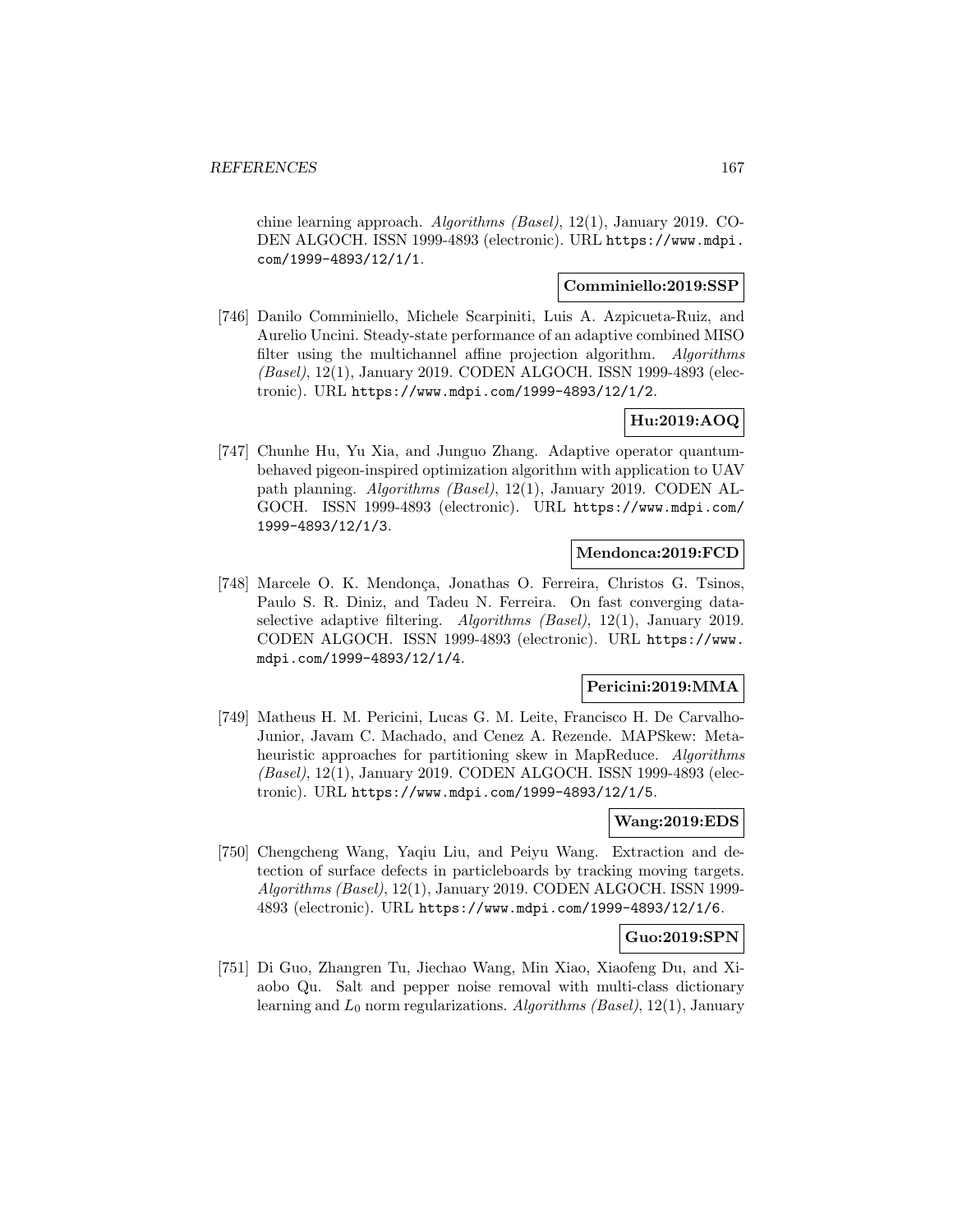2019. CODEN ALGOCH. ISSN 1999-4893 (electronic). URL https:// www.mdpi.com/1999-4893/12/1/7.

### **Zhang:2019:RVT**

[752] Wancheng Zhang, Yanmin Luo, Zhi Chen, Yongzhao Du, Daxin Zhu, and Peizhong Liu. A robust visual tracking algorithm based on spatialtemporal context hierarchical response fusion. Algorithms (Basel), 12(1), January 2019. CODEN ALGOCH. ISSN 1999-4893 (electronic). URL https://www.mdpi.com/1999-4893/12/1/8.

#### **Castillo:2019:CSF**

[753] Oscar Castillo, Fevrier Valdez, José Soria, Leticia Amador-Angulo, Patricia Ochoa, and Cinthia Peraza. Comparative study in fuzzy controller optimization using bee colony, differential evolution, and harmony search algorithms. Algorithms (Basel), 12(1), January 2019. CODEN ALGOCH. ISSN 1999-4893 (electronic). URL https://www.mdpi.com/1999-4893/ 12/1/9.

#### **Ghawadri:2019:DIR**

[754] Nizam Ghawadri, Norazak Senu, Firas Adel Fawzi, Fudziah Ismail, and Zarina Bibi Ibrahim. Diagonally implicit Runge–Kutta type method for directly solving special fourth-order ordinary differential equations with ill-posed problem of a beam on elastic foundation. Algorithms (Basel), 12(1), January 2019. CODEN ALGOCH. ISSN 1999-4893 (electronic). URL https://www.mdpi.com/1999-4893/12/1/10.

#### **Lu:2019:FER**

[755] Yang Lu, Shigang Wang, and Wenting Zhao. Facial expression recognition based on discrete separable shearlet transform and feature selection. Algorithms (Basel), 12(1), January 2019. CODEN ALGOCH. ISSN 1999- 4893 (electronic). URL https://www.mdpi.com/1999-4893/12/1/11.

## **Xu:2019:ENR**

[756] Guangluan Xu, Xiaoke Wang, Yang Wang, Daoyu Lin, Xian Sun, and Kun Fu. Edge-nodes representation neural machine for link prediction. Algorithms (Basel), 12(1), January 2019. CODEN ALGOCH. ISSN 1999- 4893 (electronic). URL https://www.mdpi.com/1999-4893/12/1/12.

#### **Ren:2019:DSB**

[757] Shengbing Ren, Wanying Zhang, Hafiz Shahbaz Munir, and Lei Xia. Dissimilarity space based multi-source cross-project defect prediction. Algorithms (Basel), 12(1), January 2019. CODEN ALGOCH. ISSN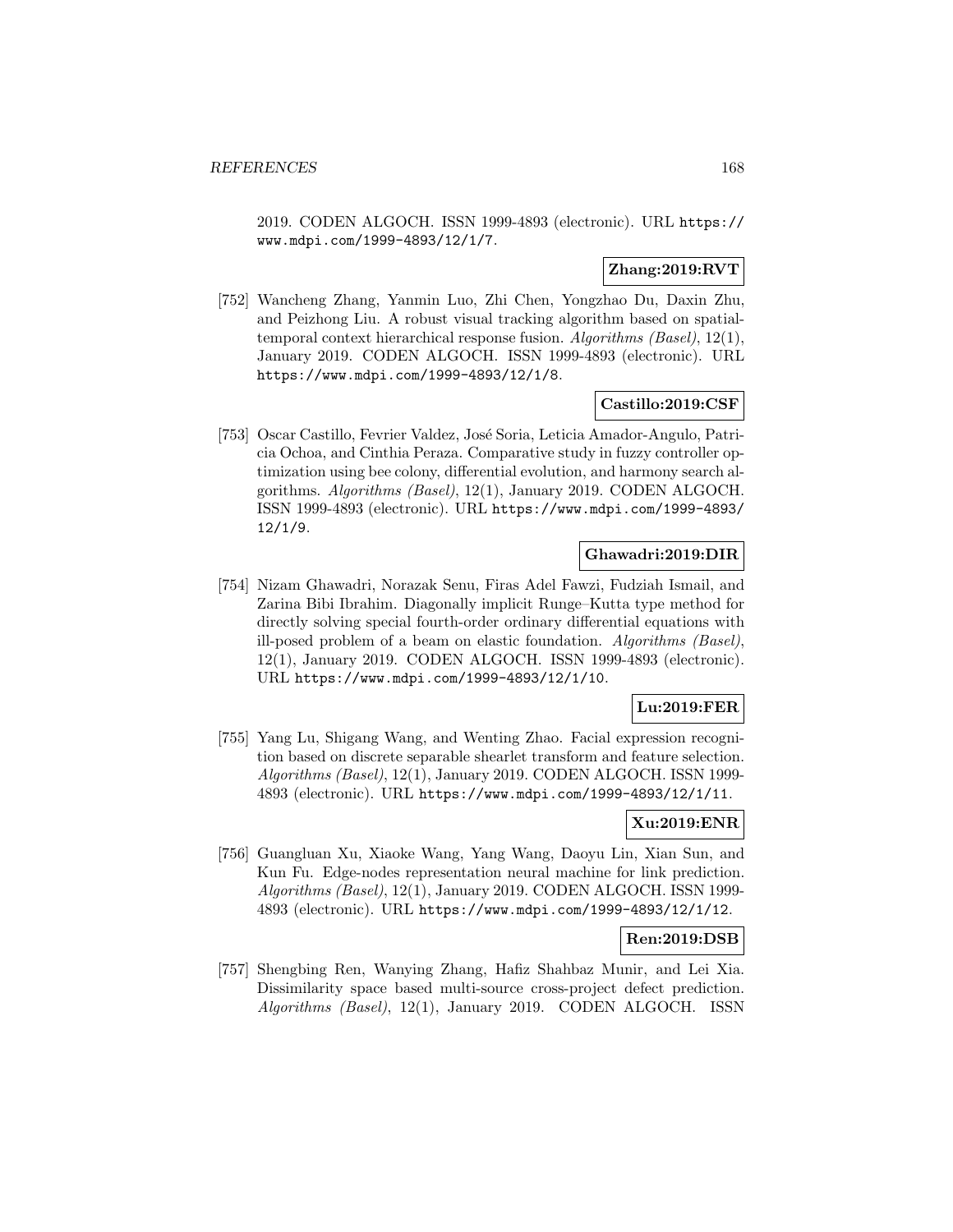1999-4893 (electronic). URL https://www.mdpi.com/1999-4893/12/ 1/13.

## **Qureshi:2019:HPF**

[758] Imran Qureshi, Jun Ma, and Kashif Shaheed. A hybrid proposed fundus image enhancement framework for diabetic retinopathy. Algorithms (Basel), 12(1), January 2019. CODEN ALGOCH. ISSN 1999-4893 (electronic). URL https://www.mdpi.com/1999-4893/12/1/14.

# **Sato:2019:TOE**

[759] Mayuko Sato, Yoshikazu Fukuyama, Tatsuya Iizaka, and Tetsuro Matsui. Total optimization of energy networks in a smart city by multipopulation global-best modified brain storm optimization with migration. Algorithms (Basel), 12(1), January 2019. CODEN ALGOCH. ISSN 1999-4893 (electronic). URL https://www.mdpi.com/1999-4893/12/1/ 15. See correction [869].

# **Guo:2019:LEC**

[760] Yecai Guo, Fei Ye, and Hao Gong. Learning an efficient convolution neural network for pansharpening. Algorithms (Basel), 12(1), January 2019. CODEN ALGOCH. ISSN 1999-4893 (electronic). URL https:// www.mdpi.com/1999-4893/12/1/16.

### **Castillo:2019:STF**

[761] Oscar Castillo, Patricia Melin, Fevrier Valdez, Jose Soria, Emanuel Ontiveros-Robles, Cinthia Peraza, and Patricia Ochoa. Shadowed type-2 fuzzy systems for dynamic parameter adaptation in harmony search and differential evolution algorithms. Algorithms (Basel), 12(1), January 2019. CODEN ALGOCH. ISSN 1999-4893 (electronic). URL https:// www.mdpi.com/1999-4893/12/1/17.

### **Zhang:2019:NHA**

[762] Xiaoxia Zhang, Xin Shen, and Ziqiao Yu. A novel hybrid ant colony optimization for a multicast routing problem. Algorithms (Basel), 12(1), January 2019. CODEN ALGOCH. ISSN 1999-4893 (electronic). URL https://www.mdpi.com/1999-4893/12/1/18.

#### **Overland:2019:APR**

[763] Indra Overland and Javlon Juraev. Algorithm for producing rankings based on expert surveys. Algorithms (Basel), 12(1), January 2019. CO-DEN ALGOCH. ISSN 1999-4893 (electronic). URL https://www.mdpi. com/1999-4893/12/1/19.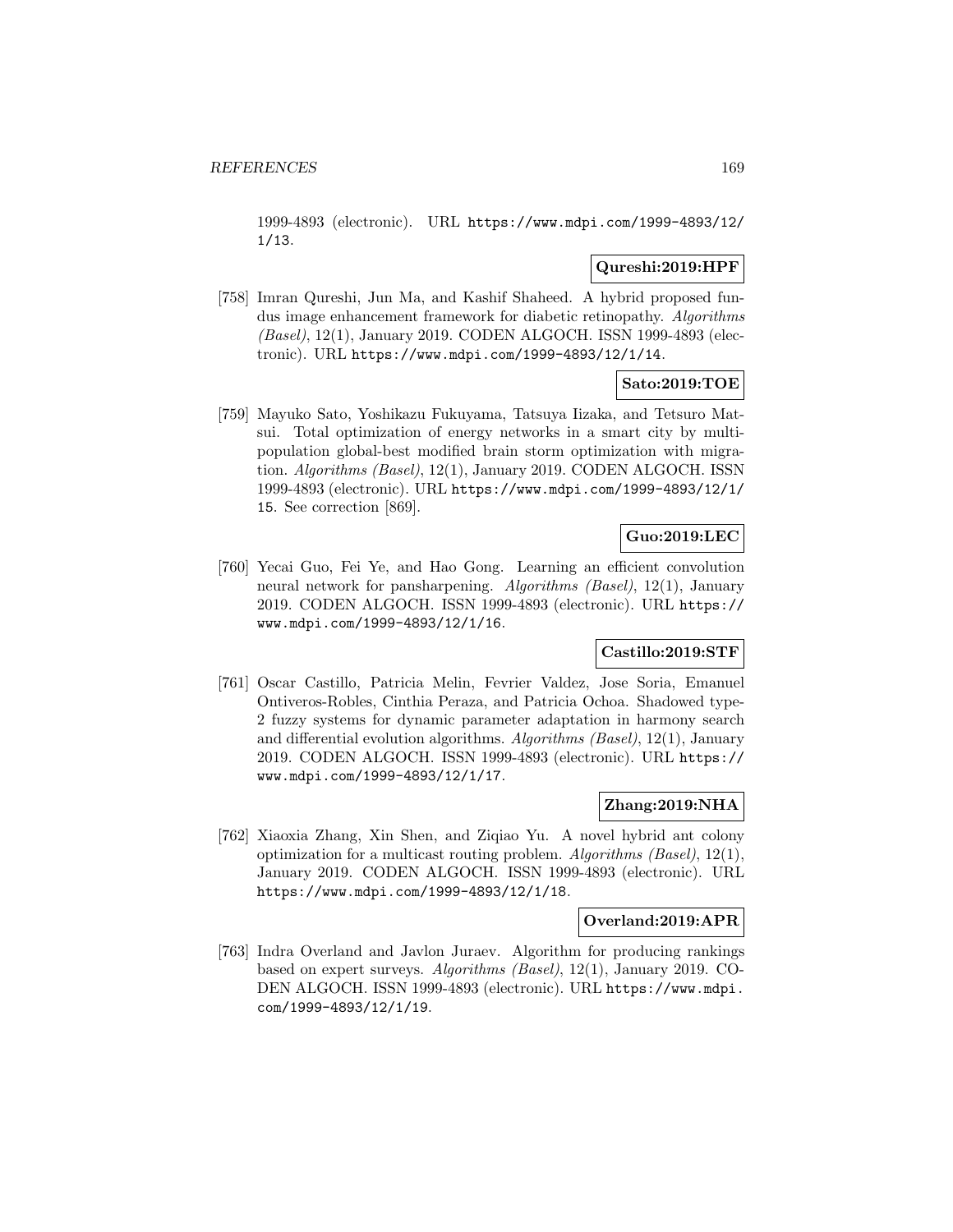## **Lan:2019:RGC**

[764] Yong-Hong Lan, Jun-Jun Xia, and Yue-Xiang Shi. Robust guaranteedcost preview repetitive control for polytopic uncertain discrete-time systems. Algorithms (Basel), 12(1), January 2019. CODEN ALGOCH. ISSN 1999-4893 (electronic). URL https://www.mdpi.com/1999-4893/ 12/1/20.

### **Office:2019:ARA**

[765] Algorithms Editorial Office. Acknowledgement to reviewers of algorithms in 2018. Algorithms (Basel), 12(1), January 2019. CODEN ALGOCH. ISSN 1999-4893 (electronic). URL https://www.mdpi.com/1999-4893/ 12/1/21.

## **Xu:2019:GEC**

[766] Xingkui Xu, Chunfeng Wu, Qingyu Hou, and Zhigang Fan. Gyro error compensation in optoelectronic platform based on a hybrid ARIMA– Elman model. Algorithms (Basel), 12(1), January 2019. CODEN AL-GOCH. ISSN 1999-4893 (electronic). URL https://www.mdpi.com/ 1999-4893/12/1/22.

## **Phillips:2019:FEM**

[767] Charles A. Phillips, Kai Wang, Erich J. Baker, Jason A. Bubier, Elissa J. Chesler, and Michael A. Langston. On finding and enumerating maximal and maximum k-partite cliques in k-partite graphs. Algorithms (Basel), 12(1), January 2019. CODEN ALGOCH. ISSN 1999-4893 (electronic). URL https://www.mdpi.com/1999-4893/12/1/23.

## **Zhu:2019:PSC**

[768] Ling Zhu and Jie Lin. A pricing strategy of e-commerce advertising cooperation in the Stackelberg game model with different market power structure. Algorithms (Basel), 12(1), January 2019. CODEN ALGOCH. ISSN 1999-4893 (electronic). URL https://www.mdpi.com/1999-4893/ 12/1/24.

## **Zhao:2019:PAA**

[769] Su Zhao, Gang Huang, and Qi Zhu. Power allocation algorithm for an energy-harvesting wireless transmission system considering energy losses. Algorithms (Basel), 12(1), January 2019. CODEN ALGOCH. ISSN 1999- 4893 (electronic). URL https://www.mdpi.com/1999-4893/12/1/25.

## **Mouratidis:2019:EDL**

[770] Despoina Mouratidis and Katia Lida Kermanidis. Ensemble and deep learning for language-independent automatic selection of parallel data.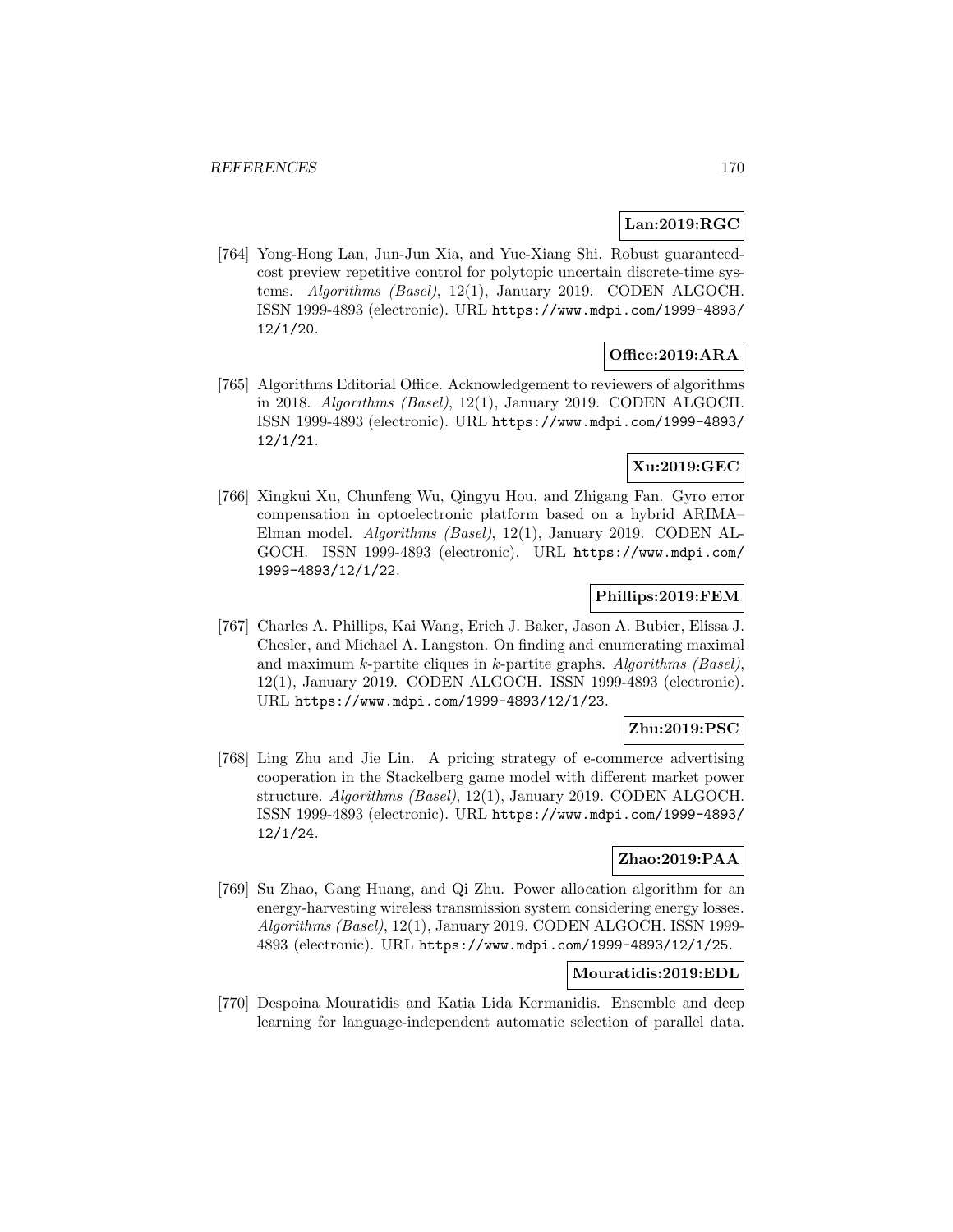Algorithms (Basel), 12(1), January 2019. CODEN ALGOCH. ISSN 1999- 4893 (electronic). URL https://www.mdpi.com/1999-4893/12/1/26.

#### **Maragoudakis:2019:DAS**

[771] Manolis Maragoudakis. Data analysis, simulation and visualization for environmentally safe maritime data. Algorithms (Basel), 12(1), January 2019. CODEN ALGOCH. ISSN 1999-4893 (electronic). URL https:// www.mdpi.com/1999-4893/12/1/27.

#### **Deabes:2019:FIE**

[772] Wael Deabes. FPGA implementation of ECT digital system for imaging conductive materials. Algorithms (Basel), 12(2), February 2019. CODEN ALGOCH. ISSN 1999-4893 (electronic). URL https://www.mdpi.com/ 1999-4893/12/2/28.

#### **Maguerra:2019:DEP**

[773] Soufiane Maguerra, Azedine Boulmakoul, Lamia Karim, and Hassan Badir. A distributed execution pipeline for clustering trajectories based on a fuzzy similarity relation. Algorithms (Basel), 12(2), February 2019. CODEN ALGOCH. ISSN 1999-4893 (electronic). URL https://www. mdpi.com/1999-4893/12/2/29.

# **Sun:2019:EBD**

[774] Chong Sun and Qin Sheng. An exploration of a balanced up-downwind scheme for solving Heston volatility model equations on variable grids. Algorithms (Basel), 12(2), February 2019. CODEN ALGOCH. ISSN 1999-4893 (electronic). URL https://www.mdpi.com/1999-4893/12/ 2/30.

# **Liu:2019:PPH**

[775] Jiangyi Liu, Chunping Wang, Wei Wang, and Zheng Li. Particle probability hypothesis density filter based on pairwise Markov chains. Algorithms (Basel), 12(2), February 2019. CODEN ALGOCH. ISSN 1999- 4893 (electronic). URL https://www.mdpi.com/1999-4893/12/2/31.

#### **Scire:2019:FCB**

[776] Alessandro Scirè, Fabrizio Tropeano, Aris Anagnostopoulos, and Ioannis Chatzigiannakis. Fog-computing-based heartbeat detection and arrhythmia classification using machine learning. Algorithms (Basel), 12(2), February 2019. CODEN ALGOCH. ISSN 1999-4893 (electronic). URL https://www.mdpi.com/1999-4893/12/2/32.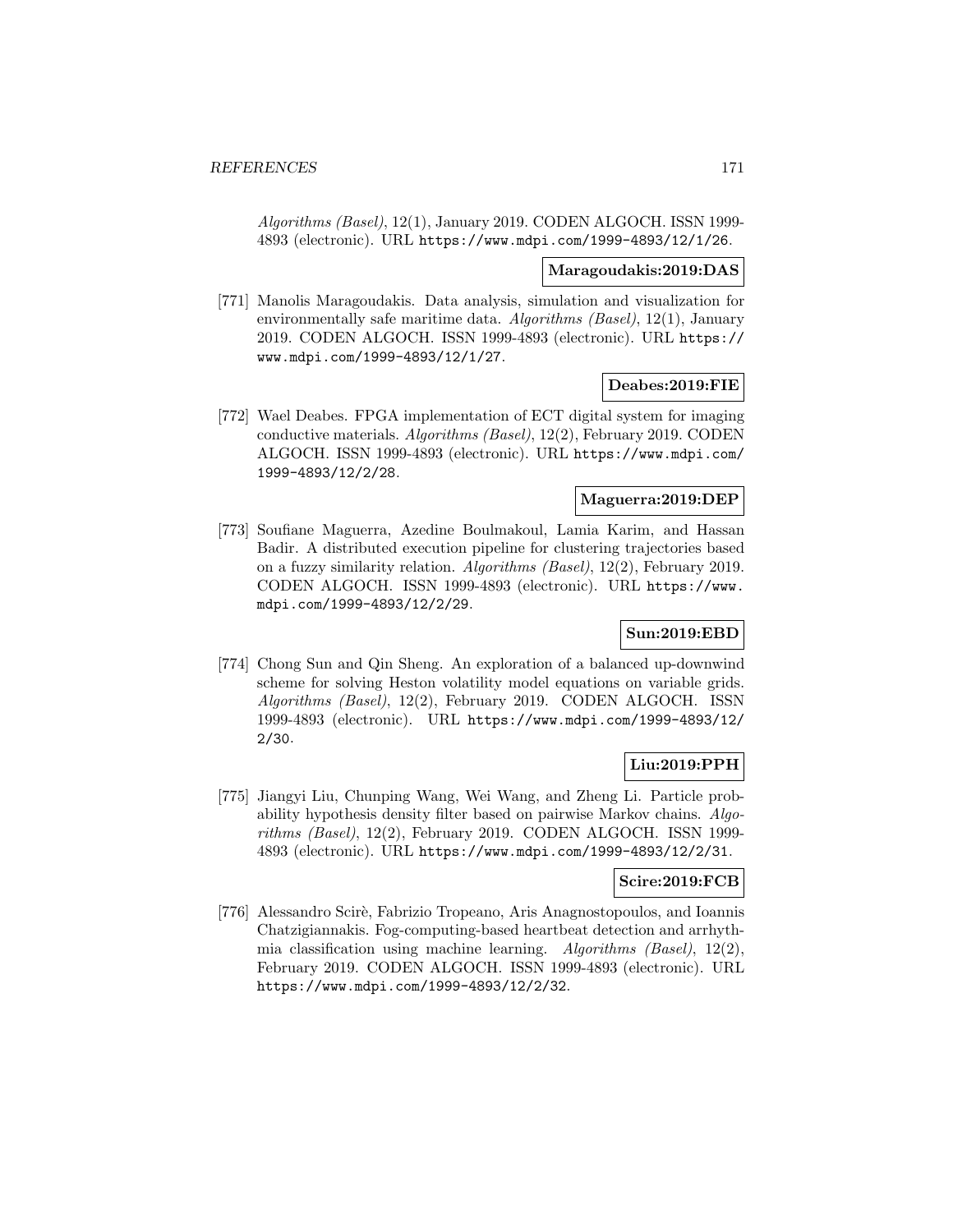# **Bi:2019:OSB**

[777] Yang Bi, Xi'an Feng, and Yangmei Zhang. Optimized sonar broadband focused beamforming algorithm. Algorithms (Basel), 12(2), February 2019. CODEN ALGOCH. ISSN 1999-4893 (electronic). URL https:// www.mdpi.com/1999-4893/12/2/33.

# **Hadfield:2019:QAO**

[778] Stuart Hadfield, Zhihui Wang, Bryan O'Gorman, Eleanor G. Rieffel, Davide Venturelli, and Rupak Biswas. From the quantum approximate optimization algorithm to a quantum alternating operator ansatz. Algorithms (Basel), 12(2), February 2019. CODEN ALGOCH. ISSN 1999- 4893 (electronic). URL https://www.mdpi.com/1999-4893/12/2/34.

## **Fang:2019:RQI**

[779] Yujie Fang, Juan Chen, and Zhengxuan Xue. Research on quantitative investment strategies based on deep learning. Algorithms (Basel), 12(2), February 2019. CODEN ALGOCH. ISSN 1999-4893 (electronic). URL https://www.mdpi.com/1999-4893/12/2/35.

## **Zhang:2019:CGH**

[780] Yanfeng Zhang, Yunbao Huang, Haiyan Li, Pu Li, and Xi'an Fan. Conjugate gradient hard thresholding pursuit algorithm for sparse signal recovery. Algorithms (Basel), 12(2), February 2019. CODEN ALGOCH. ISSN 1999-4893 (electronic). URL https://www.mdpi.com/1999-4893/ 12/2/36.

## **Hu:2019:SDL**

[781] Zhigang Hu, Hui Kang, and Meiguang Zheng. Stream data load prediction for resource scaling using online support vector regression. Algorithms (Basel), 12(2), February 2019. CODEN ALGOCH. ISSN 1999- 4893 (electronic). URL https://www.mdpi.com/1999-4893/12/2/37.

# **Yao:2019:TLR**

[782] Zhihong Yao, Yibing Wang, Wei Xiao, Bin Zhao, and Bo Peng. A twolevel rolling optimization model for real-time adaptive signal control. Algorithms (Basel), 12(2), February 2019. CODEN ALGOCH. ISSN 1999-4893 (electronic). URL https://www.mdpi.com/1999-4893/12/ 2/38.

#### **Belhaiza:2019:HAL**

[783] Slim Belhaiza. A hybrid adaptive large neighborhood heuristic for a real-life dial-a-ride problem. Algorithms (Basel), 12(2), February 2019.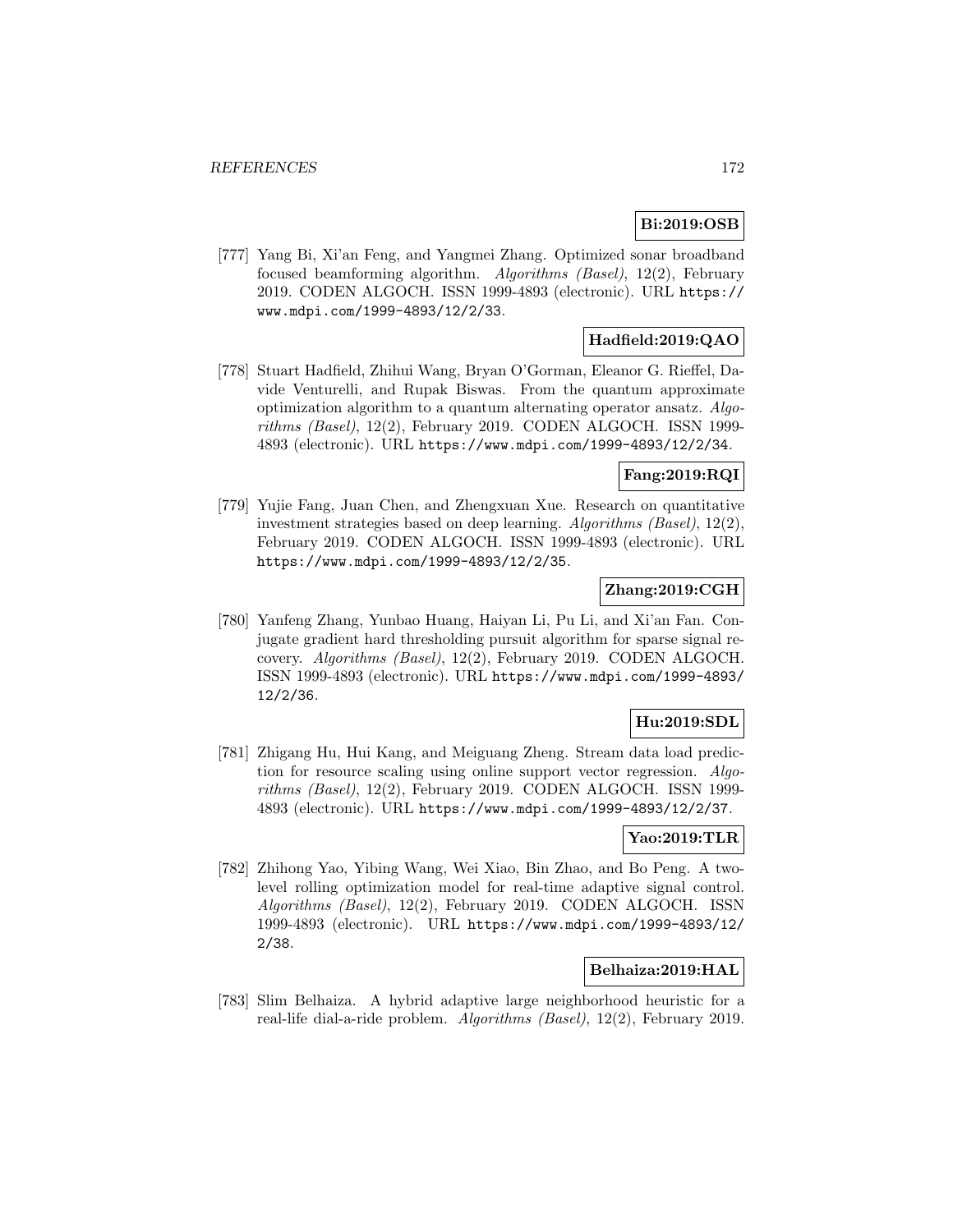CODEN ALGOCH. ISSN 1999-4893 (electronic). URL https://www. mdpi.com/1999-4893/12/2/39.

# **Sun:2019:IUB**

[784] Shunkai Sun, Jianping Hu, Jie Li, Ruidong Liu, Meng Shu, and Yang Yang. An INS-UWB based collision avoidance system for AGV. Algorithms (Basel), 12(2), February 2019. CODEN ALGOCH. ISSN 1999- 4893 (electronic). URL https://www.mdpi.com/1999-4893/12/2/40.

## **Chen:2019:CCD**

[785] Jie Chen, Gang Yang, and Meng Yang. Computation of compact distributions of discrete elements. Algorithms (Basel), 12(2), February 2019. CODEN ALGOCH. ISSN 1999-4893 (electronic). URL https://www. mdpi.com/1999-4893/12/2/41.

## **Zeng:2019:DOV**

[786] Wei Zeng, Tao Ren, Lijun Yu, and Jingjing Huang. Design optimization of a VX gasket structure for a subsea connector based on the kriging surrogate model-NSGA-II algorithm considering the load randomness. Algorithms (Basel), 12(2), February 2019. CODEN ALGOCH. ISSN 1999-4893 (electronic). URL https://www.mdpi.com/1999-4893/12/ 2/42.

## **Chen:2019:IGA**

[787] Leiwen Chen, Yingming Wang, and Geng Guo. An improved genetic algorithm for emergency decision making under resource constraints based on prospect theory. Algorithms (Basel), 12(2), February 2019. CODEN ALGOCH. ISSN 1999-4893 (electronic). URL https://www.mdpi.com/ 1999-4893/12/2/43.

## **Bian:2019:ISP**

[788] Chentong Bian, Tong Zhu, Guodong Yin, and Liwei Xu. Integrated speed planning and friction coefficient estimation algorithm for intelligent electric vehicles. Algorithms (Basel), 12(2), February 2019. CODEN ALGOCH. ISSN 1999-4893 (electronic). URL https://www.mdpi.com/ 1999-4893/12/2/44.

#### **Zhao:2019:HAR**

[789] Mengting Zhao and Yuwei Lu. A heuristic approach for a real-world electric vehicle routing problem. Algorithms (Basel), 12(2), February 2019. CODEN ALGOCH. ISSN 1999-4893 (electronic). URL https:// www.mdpi.com/1999-4893/12/2/45.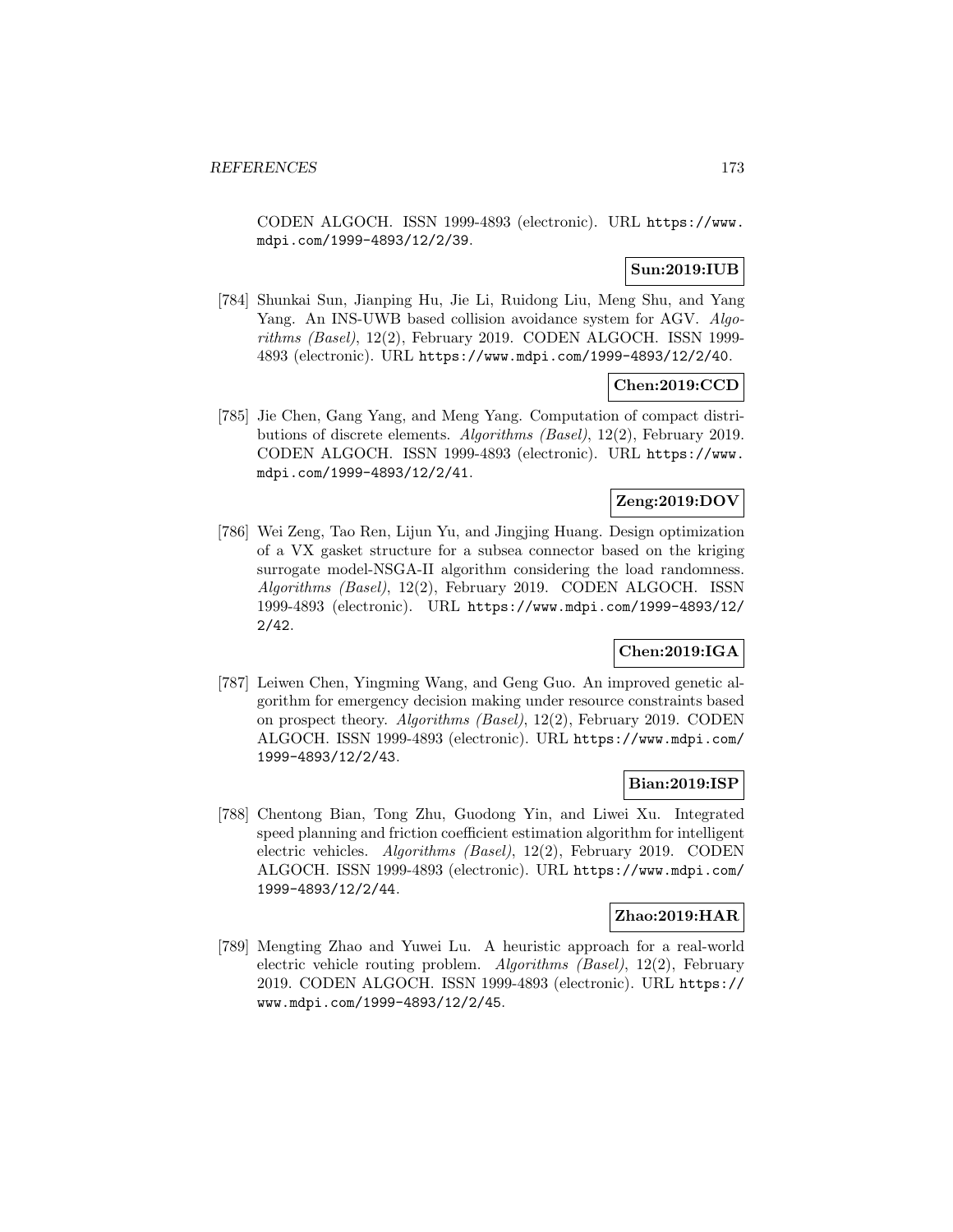### **He:2019:PID**

[790] Hao He, Jiaxiang Zhao, and Guiling Sun. The prediction of intrinsically disordered proteins based on feature selection. Algorithms (Basel), 12 (2), February 2019. CODEN ALGOCH. ISSN 1999-4893 (electronic). URL https://www.mdpi.com/1999-4893/12/2/46.

### **Chen:2019:RTC**

[791] Hao-Xiang Chen, Ying Nan, and Yi Yang. Real-time conflict resolution algorithm for multi-UAV based on model predict control. Algorithms (Basel), 12(2), February 2019. CODEN ALGOCH. ISSN 1999-4893 (electronic). URL https://www.mdpi.com/1999-4893/12/2/47.

#### **Zhao:2019:SOE**

[792] Ming Zhao and Ke Zhou. Selective offloading by exploiting ARIMA–BP for energy optimization in mobile edge computing networks. Algorithms (Basel), 12(2), February 2019. CODEN ALGOCH. ISSN 1999-4893 (electronic). URL https://www.mdpi.com/1999-4893/12/2/48.

# **Liu:2019:SCW**

[793] Qiuming Liu, Shumin Liu, Chunshui Zeng, Xiaohong Qiu, and He Xiao. Secrecy control of wireless networks with finite encoding blocklength. Algorithms (Basel), 12(2), February 2019. CODEN ALGOCH. ISSN 1999-4893 (electronic). URL https://www.mdpi.com/1999-4893/12/ 2/49.

# **Lin:2019:RPA**

[794] Mugang Lin, Jianxin Wang, Qilong Feng, and Bin Fu. Randomized parameterized algorithms for the kidney exchange problem. Algorithms (Basel), 12(2), February 2019. CODEN ALGOCH. ISSN 1999-4893 (electronic). URL https://www.mdpi.com/1999-4893/12/2/50.

#### **Ji:2019:ODC**

[795] Qingge Ji, Jie Huang, Wenjie He, and Yankui Sun. Optimized deep convolutional neural networks for identification of macular diseases from optical coherence tomography images. Algorithms (Basel), 12(3), March 2019. CODEN ALGOCH. ISSN 1999-4893 (electronic). URL https:// www.mdpi.com/1999-4893/12/3/51.

#### **Nakamura:2019:SEF**

[796] Kengo Nakamura and Kunihiko Sadakane. Space-efficient fully dynamic DFS in undirected graphs. Algorithms (Basel), 12(3), March 2019. CO-DEN ALGOCH. ISSN 1999-4893 (electronic). URL https://www.mdpi. com/1999-4893/12/3/52.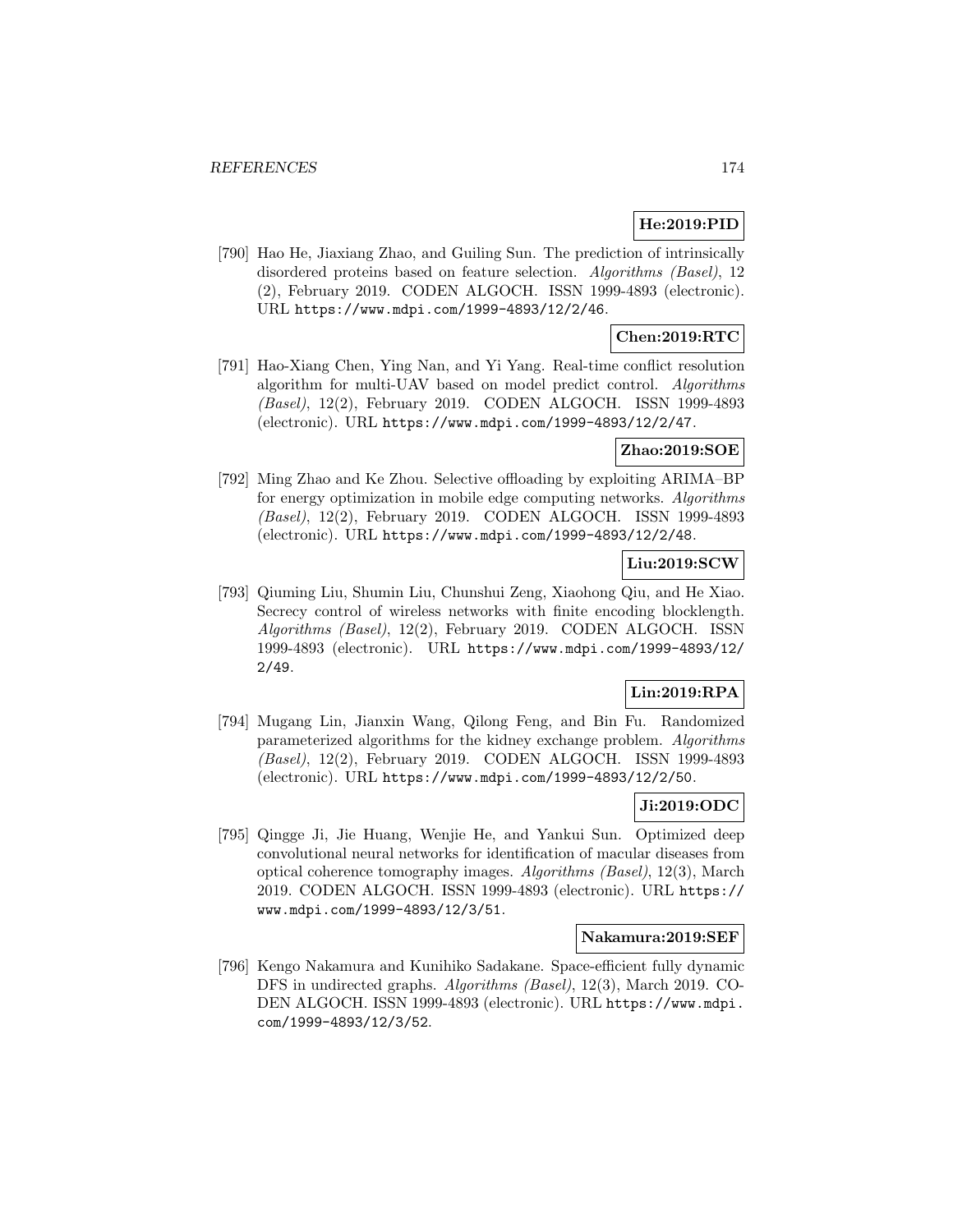#### **Fernandez-Baca:2019:TCI**

[797] David Fernández-Baca and Lei Liu. Tree compatibility, incomplete directed perfect phylogeny, and dynamic graph connectivity: An experimental study. Algorithms (Basel), 12(3), March 2019. CODEN AL-GOCH. ISSN 1999-4893 (electronic). URL https://www.mdpi.com/ 1999-4893/12/3/53.

#### **Templos-Santos:2019:PTP**

[798] Juan Luis Templos-Santos, Omar Aguilar-Mejia, Edgar Peralta-Sanchez, and Raul Sosa-Cortez. Parameter tuning of PI control for speed regulation of a PMSM using bio-inspired algorithms. Algorithms (Basel), 12 (3), March 2019. CODEN ALGOCH. ISSN 1999-4893 (electronic). URL https://www.mdpi.com/1999-4893/12/3/54.

#### **Cao:2019:DOA**

[799] Bing wei Cao, Xin hui Liu, Wei Chen, Yong Zhang, and Ai min Li. Depth optimization analysis of articulated steering hinge position based on genetic algorithm. Algorithms (Basel), 12(3), March 2019. CODEN ALGOCH. ISSN 1999-4893 (electronic). URL https://www.mdpi.com/ 1999-4893/12/3/55.

# **Li:2019:MAE**

[800] Wei Li. Matrix adaptation evolution strategy with multi-objective optimization for multimodal optimization. Algorithms  $(Basel)$ , 12(3), March 2019. CODEN ALGOCH. ISSN 1999-4893 (electronic). URL https:// www.mdpi.com/1999-4893/12/3/56.

## **Nguyen:2019:PER**

[801] Van Giao Nguyen, Xuexun Guo, Chengcai Zhang, and Xuan Khoa Tran. Parameter estimation, robust controller design and performance analysis for an electric power steering system. Algorithms (Basel), 12(3), March 2019. CODEN ALGOCH. ISSN 1999-4893 (electronic). URL https:// www.mdpi.com/1999-4893/12/3/57.

# **Dumitrescu:2019:SSH**

[802] Adrian Dumitrescu. A selectable sloppy heap. Algorithms (Basel), 12 (3), March 2019. CODEN ALGOCH. ISSN 1999-4893 (electronic). URL https://www.mdpi.com/1999-4893/12/3/58.

#### **Almonacid:2019:APR**

[803] Boris Almonacid, Fabián Aspée, and Francisco Yimes. Autonomous population regulation using a multi-agent system in a prey–predator model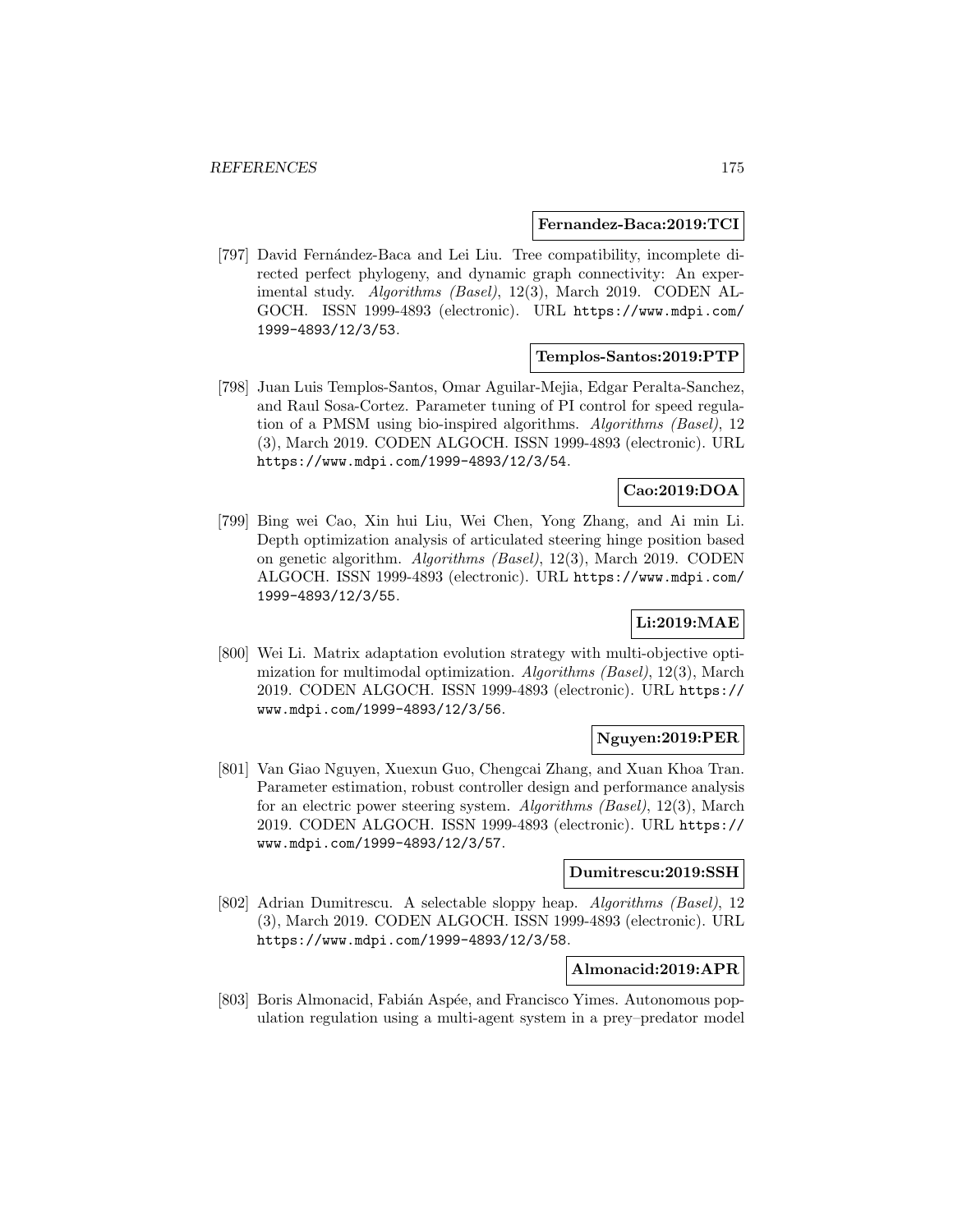that integrates cellular automata and the African buffalo optimization metaheuristic. Algorithms (Basel), 12(3), March 2019. CODEN AL-GOCH. ISSN 1999-4893 (electronic). URL https://www.mdpi.com/ 1999-4893/12/3/59.

### **Pfander:2019:HDB**

[804] David Pfander, Gregor Daiß, and Dirk Pflüger. Heterogeneous distributed big data clustering on sparse grids. Algorithms (Basel), 12(3), March 2019. CODEN ALGOCH. ISSN 1999-4893 (electronic). URL https://www.mdpi.com/1999-4893/12/3/60.

# **Wang:2019:NCA**

[805] Yechuang Wang, Zhihua Cui, and Wuchao Li. A novel coupling algorithm based on glowworm swarm optimization and bacterial foraging algorithm for solving multi-objective optimization problems. Algorithms (Basel), 12(3), March 2019. CODEN ALGOCH. ISSN 1999-4893 (electronic). URL https://www.mdpi.com/1999-4893/12/3/61.

## **Ye:2019:MVN**

[806] Zhonglin Ye, Haixing Zhao, Ke Zhang, and Yu Zhu. Multi-view network representation learning algorithm research. Algorithms (Basel), 12(3), March 2019. CODEN ALGOCH. ISSN 1999-4893 (electronic). URL https://www.mdpi.com/1999-4893/12/3/62.

## **Xu:2019:SCA**

[807] Xiaodan Xu, Zhifeng Bai, and Yuanyuan Shao. Synchronization control algorithm of double-cylinder forging hydraulic press based on fuzzy neural network. Algorithms (Basel), 12(3), March 2019. CODEN ALGOCH. ISSN 1999-4893 (electronic). URL https://www.mdpi.com/1999-4893/ 12/3/63.

## **Livieris:2019:WVE**

[808] Ioannis E. Livieris, Andreas Kanavos, Vassilis Tampakas, and Panagiotis Pintelas. A weighted voting ensemble self-labeled algorithm for the detection of lung abnormalities from X-rays. Algorithms (Basel), 12(3), March 2019. CODEN ALGOCH. ISSN 1999-4893 (electronic). URL https://www.mdpi.com/1999-4893/12/3/64.

## **Liu:2019:HPC**

[809] Jiao Liu, Guoyou Shi, and Kaige Zhu. High-precision combined tidal forecasting model. Algorithms (Basel), 12(3), March 2019. CODEN ALGOCH. ISSN 1999-4893 (electronic). URL https://www.mdpi.com/ 1999-4893/12/3/65.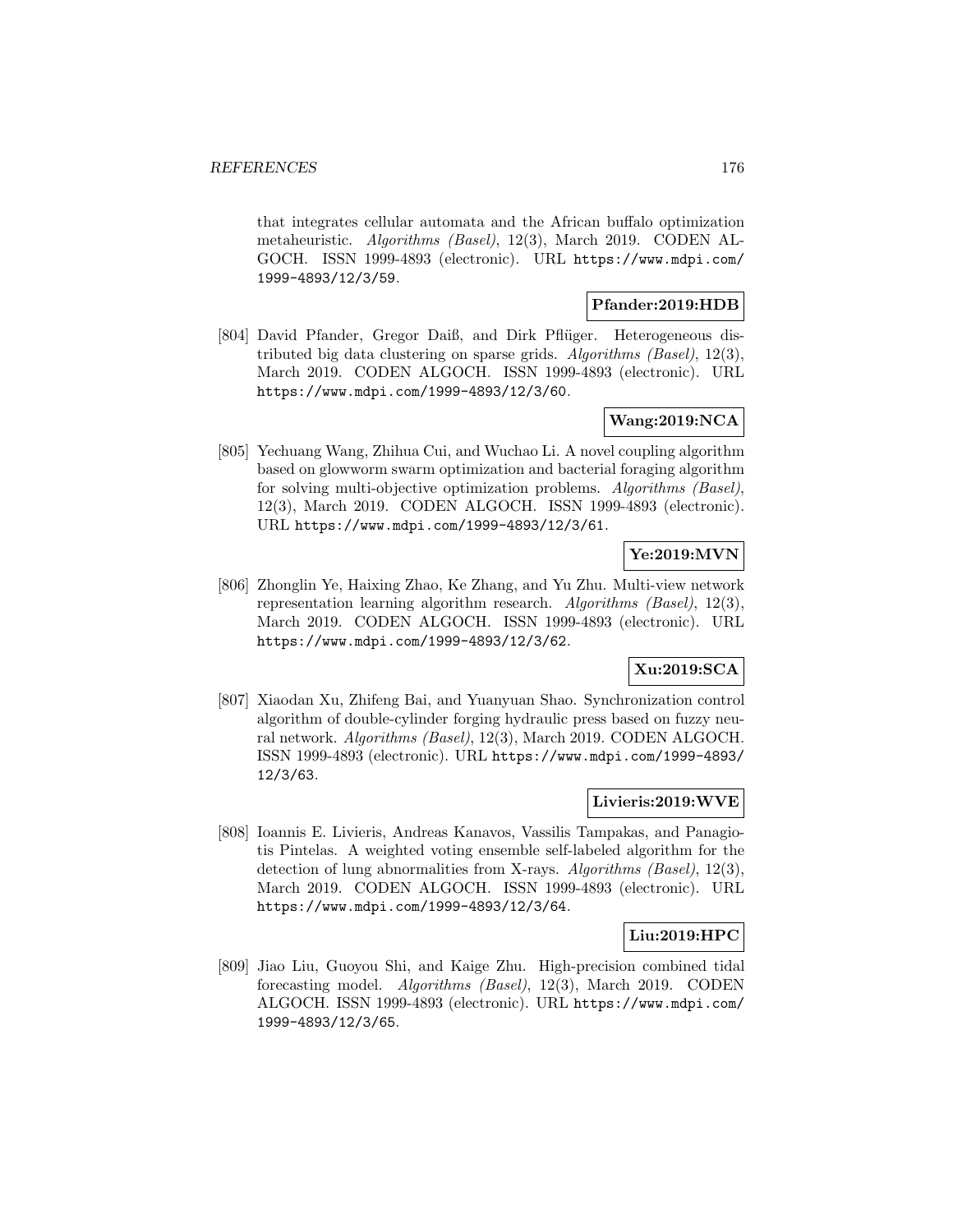### **Yang:2019:ADC**

[810] Xiaohui Yang, Xiaolong Zhang, Shaoping Xu, Yihui Ding, Kun Zhu, and Peter Xiaoping Liu. An approach to the dynamics and control of uncertain robot manipulators. Algorithms (Basel), 12(3), March 2019. CODEN ALGOCH. ISSN 1999-4893 (electronic). URL https://www. mdpi.com/1999-4893/12/3/66.

### **Saraiva:2019:TPA**

[811] Rommel Dias Saraiva, Napoleão Nepomuceno, and Plácido Rogério Pinheiro. A two-phase approach for single container loading with weakly heterogeneous boxes. Algorithms (Basel), 12(4), April 2019. CODEN ALGOCH. ISSN 1999-4893 (electronic). URL https://www.mdpi.com/ 1999-4893/12/4/67.

# **Fan:2019:CLO**

[812] Shu Fan. A cross-layer optimization QoS scheme in wireless multimedia sensor networks. Algorithms (Basel), 12(4), April 2019. CODEN ALGOCH. ISSN 1999-4893 (electronic). URL https://www.mdpi.com/ 1999-4893/12/4/68.

## **Chinthalapati:2019:SIA**

[813] V. L. Raju Chinthalapati and Edward Tsang. Special issue on algorithms in computational finance. Algorithms (Basel), 12(4), April 2019. CODEN ALGOCH. ISSN 1999-4893 (electronic). URL https://www.mdpi.com/ 1999-4893/12/4/69.

## **Zhang:2019:TAI**

[814] Jiarui Zhang, Gang Wang, and Yafei Song. Task assignment of the improved contract net protocol under a multi-agent system. Algorithms (Basel), 12(4), April 2019. CODEN ALGOCH. ISSN 1999-4893 (electronic). URL https://www.mdpi.com/1999-4893/12/4/70.

### **Zhang:2019:PCF**

[815] Jinghua Zhang and Ze Dong. Parameter combination framework for the differential evolution algorithm. Algorithms (Basel), 12(4), April 2019. CODEN ALGOCH. ISSN 1999-4893 (electronic). URL https://www. mdpi.com/1999-4893/12/4/71.

#### **Chen:2019:IAA**

[816] Weijia Chen and Yancai Xiao. An improved ABC algorithm and its application in bearing fault diagnosis with EEMD. Algorithms (Basel), 12(4), April 2019. CODEN ALGOCH. ISSN 1999-4893 (electronic). URL https://www.mdpi.com/1999-4893/12/4/72.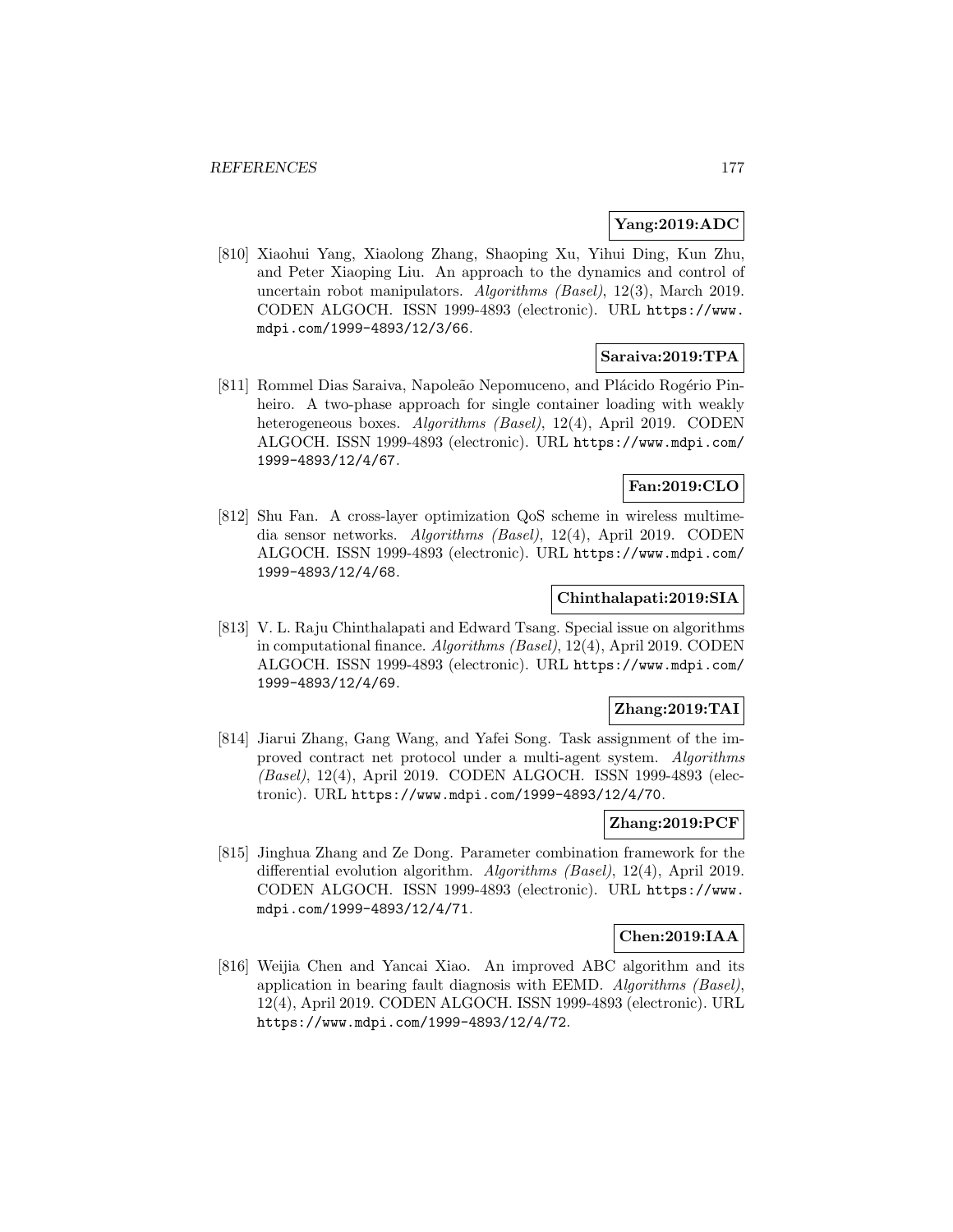#### **Hendrian:2019:PPM**

[817] Diptarama Hendrian, Yohei Ueki, Kazuyuki Narisawa, Ryo Yoshinaka, and Ayumi Shinohara. Permuted pattern matching algorithms on multitrack strings. Algorithms (Basel), 12(4), April 2019. CODEN ALGOCH. ISSN 1999-4893 (electronic). URL https://www.mdpi.com/1999-4893/ 12/4/73.

### **DEmidio:2019:BGT**

[818] Mattia D'Emidio, Gabriele Di Stefano, and Alfredo Navarra. Bamboo garden trimming problem: Priority schedulings. Algorithms (Basel), 12 (4), April 2019. CODEN ALGOCH. ISSN 1999-4893 (electronic). URL https://www.mdpi.com/1999-4893/12/4/74.

## **Xiao:2019:PFD**

[819] Runing Xiao and Jinzhi Zhou. Pulmonary fissure detection in 3D CT images using a multiple section model. Algorithms (Basel), 12(4), April 2019. CODEN ALGOCH. ISSN 1999-4893 (electronic). URL https:// www.mdpi.com/1999-4893/12/4/75.

## **Baldoni:2019:PAT**

[820] Matteo Baldoni, Cristina Baroglio, Roberto Micalizio, and Stefano Tedeschi. Programming agents by their social relationships: A commitment-based approach. Algorithms (Basel), 12(4), April 2019. CO-DEN ALGOCH. ISSN 1999-4893 (electronic). URL https://www.mdpi. com/1999-4893/12/4/76.

### **Vyskocil:2019:EEC**

[821] Tomas Vyskocil and Hristo Djidjev. Embedding equality constraints of optimization problems into a quantum annealer. Algorithms (Basel), 12 (4), April 2019. CODEN ALGOCH. ISSN 1999-4893 (electronic). URL https://www.mdpi.com/1999-4893/12/4/77.

#### **Kulekci:2019:ANU**

[822] Muhammed Oğuzhan Külekci and Yasin Öztürk. Applications of nonuniquely decodable codes to privacy-preserving high-entropy data representation. Algorithms (Basel), 12(4), April 2019. CODEN ALGOCH. ISSN 1999-4893 (electronic). URL https://www.mdpi.com/1999-4893/ 12/4/78.

#### **Hanna:2019:SAT**

[823] Nader Hanna and Deborah Richards. Speech act theory as an evaluation tool for human–agent communication. Algorithms (Basel), 12(4), April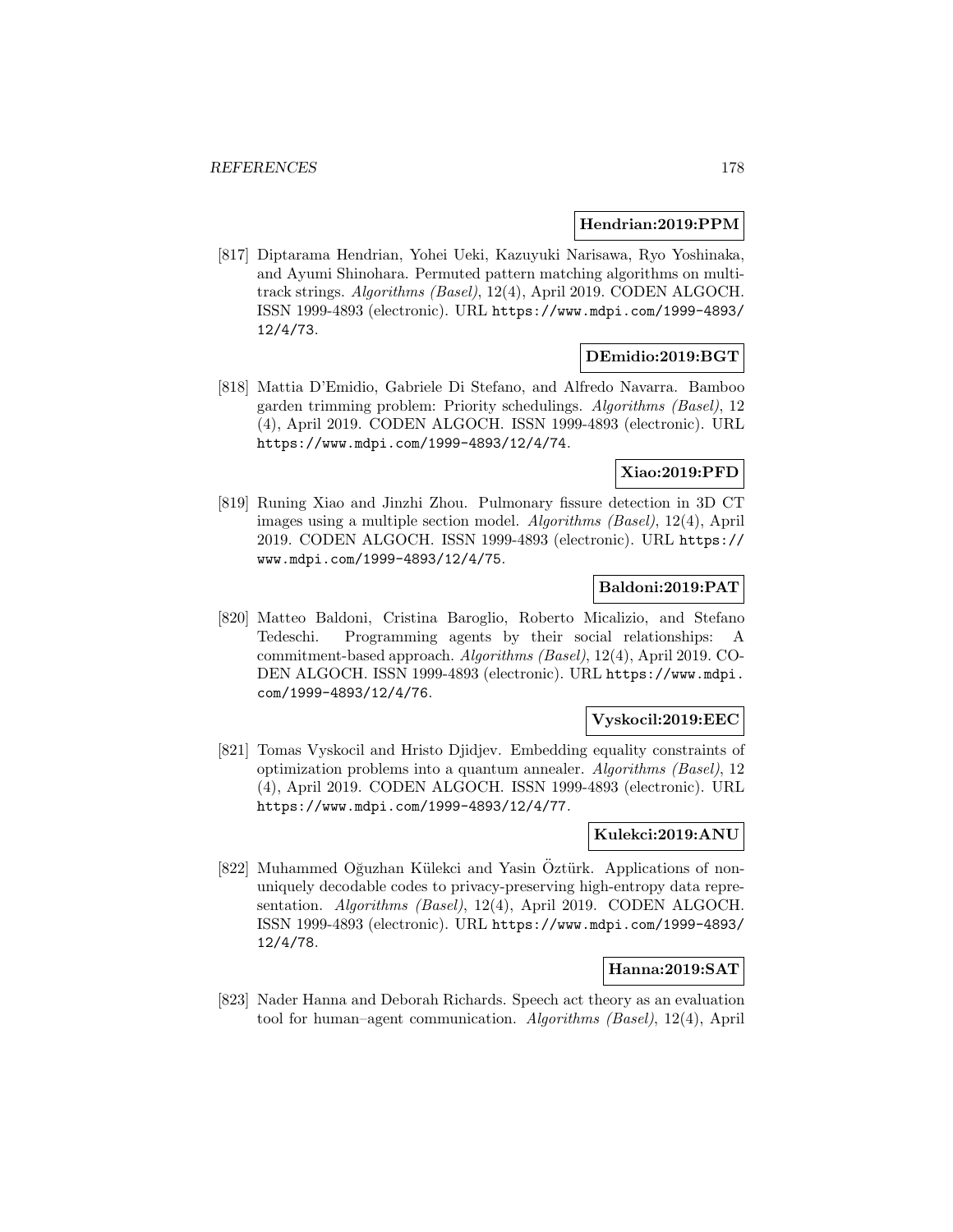2019. CODEN ALGOCH. ISSN 1999-4893 (electronic). URL https:// www.mdpi.com/1999-4893/12/4/79.

### **Wang:2019:ISS**

[824] Yanjiao Wang and Tianlin Du. An improved squirrel search algorithm for global function optimization. Algorithms (Basel), 12(4), April 2019. CODEN ALGOCH. ISSN 1999-4893 (electronic). URL https://www. mdpi.com/1999-4893/12/4/80.

# **Gartner:2019:DSD**

[825] Fabian Gärtner and Peter F. Stadler. Direct superbubble detection. Algorithms (Basel), 12(4), April 2019. CODEN ALGOCH. ISSN 1999-4893 (electronic). URL https://www.mdpi.com/1999-4893/12/4/81.

### **Zhang:2019:IEC**

[826] Zhiqiang Zhang, Rong Huang, Fang Han, and Zhijie Wang. Image error concealment based on deep neural network. Algorithms (Basel), 12(4), April 2019. CODEN ALGOCH. ISSN 1999-4893 (electronic). URL https://www.mdpi.com/1999-4893/12/4/82.

# **Song:2019:OAF**

[827] Chunfeng Song, Mei Wang, Xuebin Qin, Pai Wang, and Bao Liu. The optimization algorithm of the forced current cathodic protection base on simulated annealing. Algorithms (Basel), 12(4), April 2019. CODEN ALGOCH. ISSN 1999-4893 (electronic). URL https://www.mdpi.com/ 1999-4893/12/4/83.

## **Liu:2019:HBA**

[828] Ting Liu, Chao Tan, Zhongbin Wang, Jing Xu, Yiqiao Man, and Tuo Wang. Horizontal bending angle optimization method for scraper conveyor based on improved bat algorithm. Algorithms (Basel), 12(4), April 2019. CODEN ALGOCH. ISSN 1999-4893 (electronic). URL https:// www.mdpi.com/1999-4893/12/4/84.

#### **Livieris:2019:FER**

[829] Ioannis E. Livieris. Forecasting economy-related data utilizing weightconstrained recurrent neural networks. Algorithms (Basel), 12(4), April 2019. CODEN ALGOCH. ISSN 1999-4893 (electronic). URL https:// www.mdpi.com/1999-4893/12/4/85.

### **Hwang:2019:KFB**

[830] Hyeongjin Hwang, Jehwon Lee, Sangjune Eum, and Kanghyun Nam. Kalman-filter-based tension control design for industrial roll-to-roll sys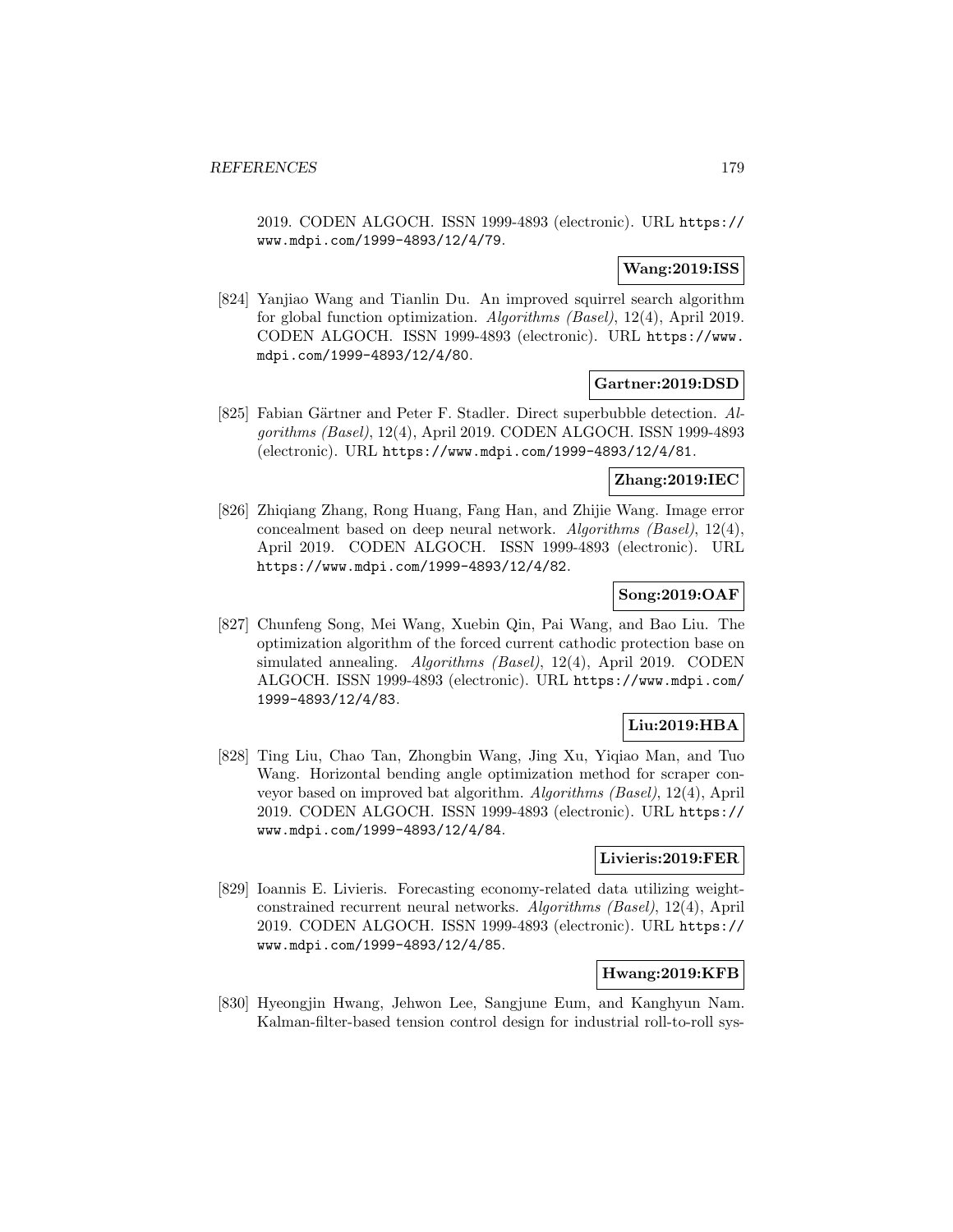tem. Algorithms (Basel), 12(4), April 2019. CODEN ALGOCH. ISSN 1999-4893 (electronic). URL https://www.mdpi.com/1999-4893/12/4/ 86.

## **Gurski:2019:OCR**

[831] Frank Gurski, Dominique Komander, and Carolin Rehs. Oriented coloring on recursively defined digraphs. Algorithms (Basel), 12(4), April 2019. CODEN ALGOCH. ISSN 1999-4893 (electronic). URL https:// www.mdpi.com/1999-4893/12/4/87.

## **Khan:2019:REI**

[832] Talha Ali Khan and Sai Ho Ling. Review on electrical impedance tomography: Artificial intelligence methods and its applications. Algorithms (Basel), 12(5), May 2019. CODEN ALGOCH. ISSN 1999-4893 (electronic). URL https://www.mdpi.com/1999-4893/12/5/88.

## **Souliotis:2019:APF**

[833] Georgios Souliotis and Basil Papadopoulos. An algorithm for producing fuzzy negations via conical sections. Algorithms (Basel), 12(5), May 2019. CODEN ALGOCH. ISSN 1999-4893 (electronic). URL https:// www.mdpi.com/1999-4893/12/5/89.

## **Lagunes:2019:MMC**

[834] Marylu L. Lagunes, Oscar Castillo, Fevrier Valdez, and Jose Soria. Multimetaheuristic competitive model for optimization of fuzzy controllers. Algorithms (Basel), 12(5), May 2019. CODEN ALGOCH. ISSN 1999- 4893 (electronic). URL https://www.mdpi.com/1999-4893/12/5/90.

#### **Lancia:2019:FFD**

[835] Giuseppe Lancia and Marcello Dalpasso. FASTSET: a fast data structure for the representation of sets of integers. Algorithms (Basel), 12(5), May 2019. CODEN ALGOCH. ISSN 1999-4893 (electronic). URL https:// www.mdpi.com/1999-4893/12/5/91.

## **Wang:2019:OFE**

[836] Song Wang and Zengfu Wang. Optical flow estimation with occlusion detection. Algorithms (Basel), 12(5), May 2019. CODEN ALGOCH. ISSN 1999-4893 (electronic). URL https://www.mdpi.com/1999-4893/ 12/5/92.

## **Su:2019:PCC**

[837] Na Su and Qi Zhu. Power control and channel allocation algorithm for energy harvesting D2D communications. Algorithms (Basel), 12(5), May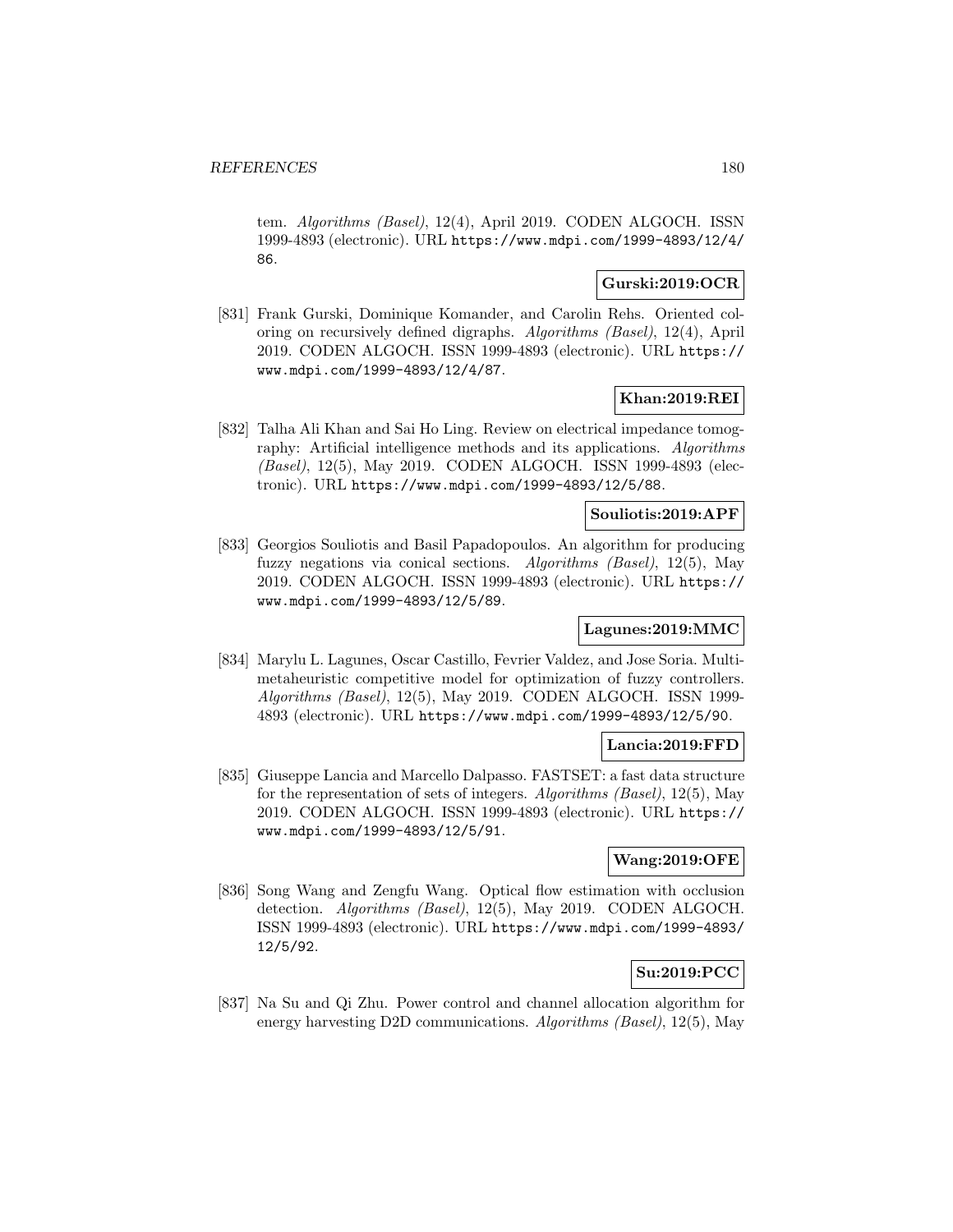2019. CODEN ALGOCH. ISSN 1999-4893 (electronic). URL https:// www.mdpi.com/1999-4893/12/5/93.

## **Wu:2019:CNL**

[838] Zongsheng Wu and Ru Xue. A cyclical non-linear inertia-weighted teaching–learning-based optimization algorithm. Algorithms (Basel), 12 (5), May 2019. CODEN ALGOCH. ISSN 1999-4893 (electronic). URL https://www.mdpi.com/1999-4893/12/5/94.

## **Koishi:2019:SDE**

[839] Yasutake Koishi, Shuichi Ishida, Tatsuo Tabaru, and Hiroyuki Miyamoto. A source domain extension method for inductive transfer learning based on flipping output. Algorithms (Basel), 12(5), May 2019. CODEN AL-GOCH. ISSN 1999-4893 (electronic). URL https://www.mdpi.com/ 1999-4893/12/5/95.

## **Bekkouch:2019:TLN**

[840] Imad Eddine Ibrahim Bekkouch, Youssef Youssry, Rustam Gafarov, Adil Khan, and Asad Masood Khattak. Triplet loss network for unsupervised domain adaptation. Algorithms (Basel), 12(5), May 2019. CODEN AL-GOCH. ISSN 1999-4893 (electronic). URL https://www.mdpi.com/ 1999-4893/12/5/96.

# **Zheng:2019:NMA**

[841] Song Zheng, Chao Bi, and Yilin Song. A new method of applying data engine technology to realize neural network control. Algorithms (Basel), 12(5), May 2019. CODEN ALGOCH. ISSN 1999-4893 (electronic). URL https://www.mdpi.com/1999-4893/12/5/97.

## **Ren:2019:FSF**

[842] Xingyue Ren, Fangjie Xiong, Ke Qu, and Norimi Mizutani. Free surface flow simulation by a viscous numerical cylindrical tank. Algorithms (Basel), 12(5), May 2019. CODEN ALGOCH. ISSN 1999-4893 (electronic). URL https://www.mdpi.com/1999-4893/12/5/98.

## **Pirpinia:2019:EML**

[843] Kleopatra Pirpinia, Peter A. N. Bosman, Jan-Jakob Sonke, Marcel van Herk, and Tanja Alderliesten. Evolutionary machine learning for multiobjective class solutions in medical deformable image registration. Algorithms (Basel), 12(5), May 2019. CODEN ALGOCH. ISSN 1999-4893 (electronic). URL https://www.mdpi.com/1999-4893/12/5/99.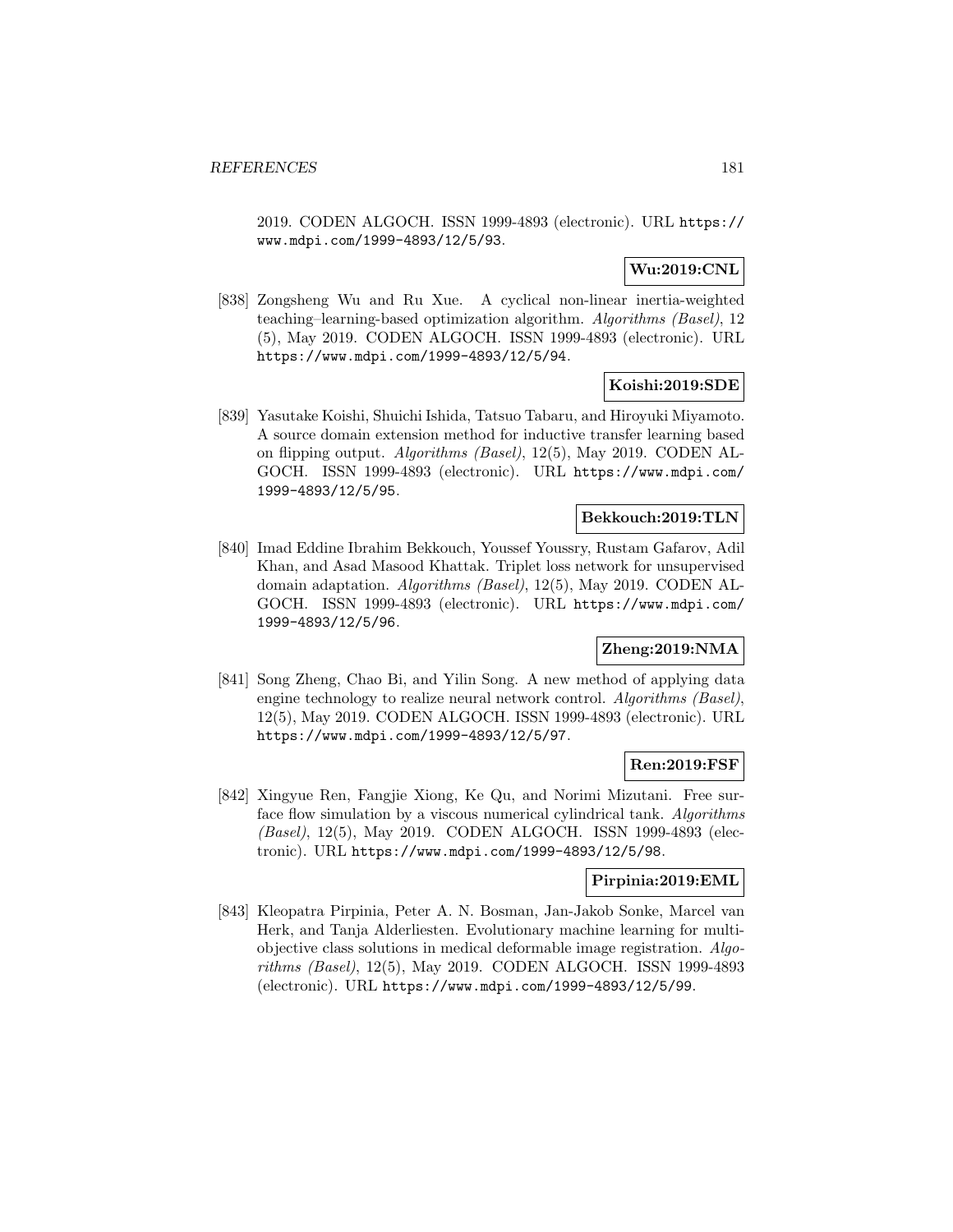## **Kizilay:2019:VBI**

[844] Damla Kizilay, Mehmet Fatih Tasgetiren, Quan-Ke Pan, and Liang Gao. A variable block insertion heuristic for solving permutation flow shop scheduling problem with makespan criterion. Algorithms (Basel), 12 (5), May 2019. CODEN ALGOCH. ISSN 1999-4893 (electronic). URL https://www.mdpi.com/1999-4893/12/5/100.

## **Schimmack:2019:ADE**

[845] Manuel Schimmack and Paolo Mercorelli. An adaptive derivative estimator for fault-detection using a dynamic system with a suboptimal parameter. Algorithms (Basel), 12(5), May 2019. CODEN ALGOCH. ISSN 1999-4893 (electronic). URL https://www.mdpi.com/1999-4893/ 12/5/101.

## **Maxim:2019:TFD**

[846] Anca Maxim, Riccardo Ferracuti, and Clara M. Ionescu. A theoretical framework to determine RHP zero dynamics in sequential interacting sub-systems. Algorithms (Basel), 12(5), May 2019. CODEN ALGOCH. ISSN 1999-4893 (electronic). URL https://www.mdpi.com/1999-4893/ 12/5/102.

# **Wang:2019:INN**

[847] Meng Wang, Chuang-Bai Xiao, Zhen-Hu Ning, Jing Yu, Ya-Hao Zhang, and Jin Pang. Improved neural networks based on mutual information via information geometry. Algorithms (Basel), 12(5), May 2019. CODEN ALGOCH. ISSN 1999-4893 (electronic). URL https://www.mdpi.com/ 1999-4893/12/5/103.

## **Clements:2019:BPE**

[848] Wyatt Clements, Costas Busch, Limeng Pu, Daniel Smith, and Hsiao-Chun Wu. Balanced parallel exploration of orthogonal regions. Algorithms (Basel), 12(5), May 2019. CODEN ALGOCH. ISSN 1999-4893 (electronic). URL https://www.mdpi.com/1999-4893/12/5/104.

## **Lin:2019:AAC**

[849] Hsiung-Cheng Lin and Chung-Hao Cheng. Achievement of automatic copper wire elongation system. Algorithms (Basel), 12(5), May 2019. CODEN ALGOCH. ISSN 1999-4893 (electronic). URL https://www. mdpi.com/1999-4893/12/5/105.

## **Chen:2019:IND**

[850] Jeang-Kuo Chen and Wei-Zhe Lee. An introduction of NoSQL databases based on their categories and application industries. Algorithms (Basel),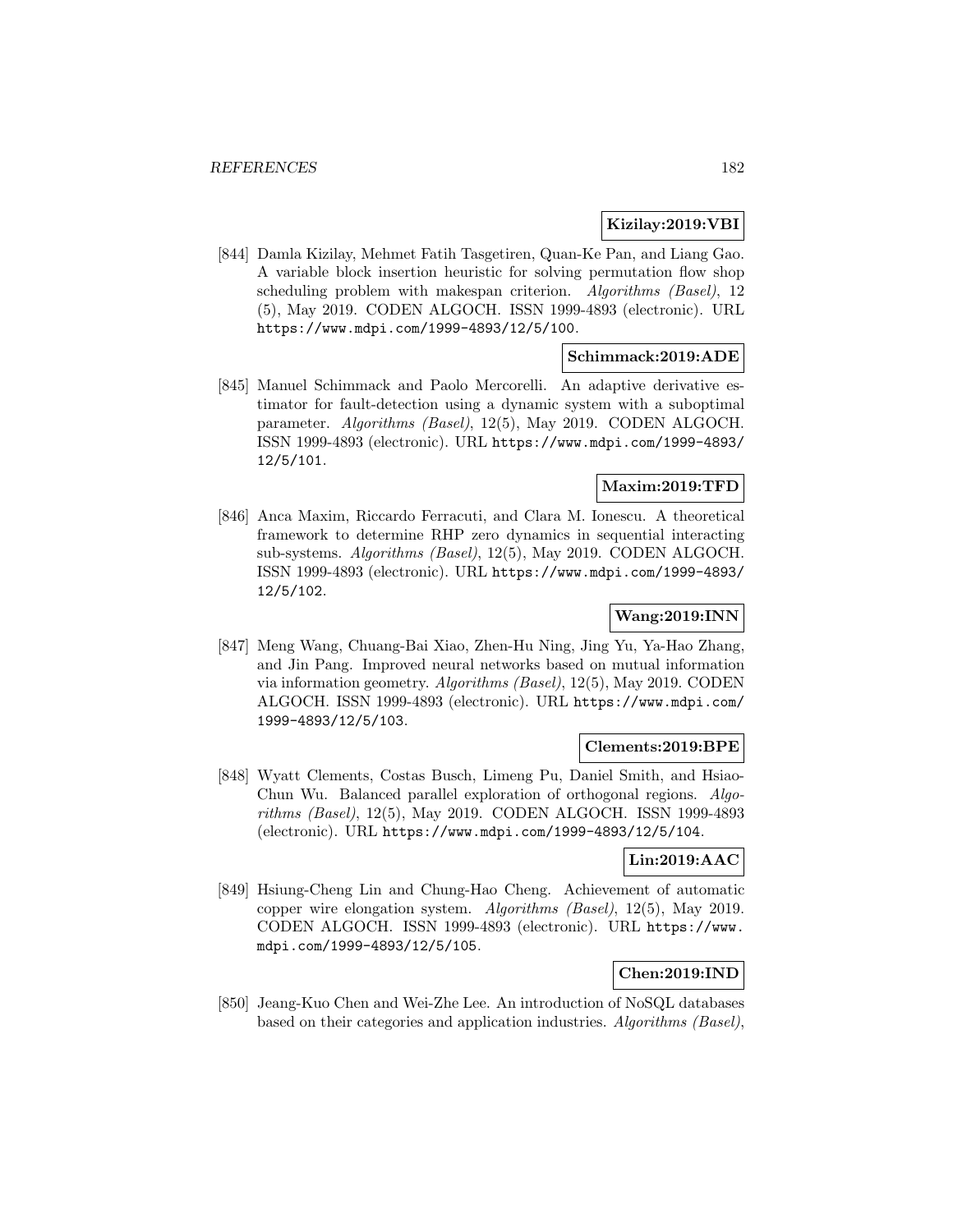12(5), May 2019. CODEN ALGOCH. ISSN 1999-4893 (electronic). URL https://www.mdpi.com/1999-4893/12/5/106.

# **Qin:2019:POT**

[851] Jiwei Qin, Liangli Ma, and Qing Liu. Pruning optimization over threshold-based historical continuous query. Algorithms (Basel), 12(5), May 2019. CODEN ALGOCH. ISSN 1999-4893 (electronic). URL https://www.mdpi.com/1999-4893/12/5/107.

## **Paraskevopoulos:2019:RTA**

[852] Georgios Paraskevopoulos, Evaggelos Spyrou, Dimitrios Sgouropoulos, Theodoros Giannakopoulos, and Phivos Mylonas. Real-time arm gesture recognition using 3D skeleton joint data. Algorithms (Basel), 12(5), May 2019. CODEN ALGOCH. ISSN 1999-4893 (electronic). URL https:// www.mdpi.com/1999-4893/12/5/108.

## **Favati:2019:APG**

[853] Paola Favati, Grazia Lotti, Ornella Menchi, and Francesco Romani. An adaptive procedure for the global minimization of a class of polynomial functions. Algorithms (Basel), 12(5), May 2019. CODEN ALGOCH. ISSN 1999-4893 (electronic). URL https://www.mdpi.com/1999-4893/ 12/5/109.

## **Garcia-Retuerta:2019:CTV**

[854] David García-Retuerta, Álvaro Bartolomé, Pablo Chamoso, and Juan Manuel Corchado. Counter-terrorism video analysis using hashbased algorithms. Algorithms (Basel), 12(5), May 2019. CODEN AL-GOCH. ISSN 1999-4893 (electronic). URL https://www.mdpi.com/ 1999-4893/12/5/110.

## **Perez:2019:HAR**

[855] Marco Antonio Juárez Pérez, Rodolfo Eleazar Pérez Loaiza, Perfecto Malaquias Quintero Flores, Oscar Atriano Ponce, and Carolina Flores Peralta. A heuristic algorithm for the routing and scheduling problem with time windows: a case study of the automotive industry in Mexico. Algorithms (Basel), 12(5), May 2019. CODEN ALGOCH. ISSN 1999- 4893 (electronic). URL https://www.mdpi.com/1999-4893/12/5/111.

## **Zhao:2019:CAD**

[856] Yulin Zhao, Donghui Wang, and Leiou Wang. Convolution accelerator designs using fast algorithms. Algorithms (Basel), 12(5), May 2019. CODEN ALGOCH. ISSN 1999-4893 (electronic). URL https://www. mdpi.com/1999-4893/12/5/112.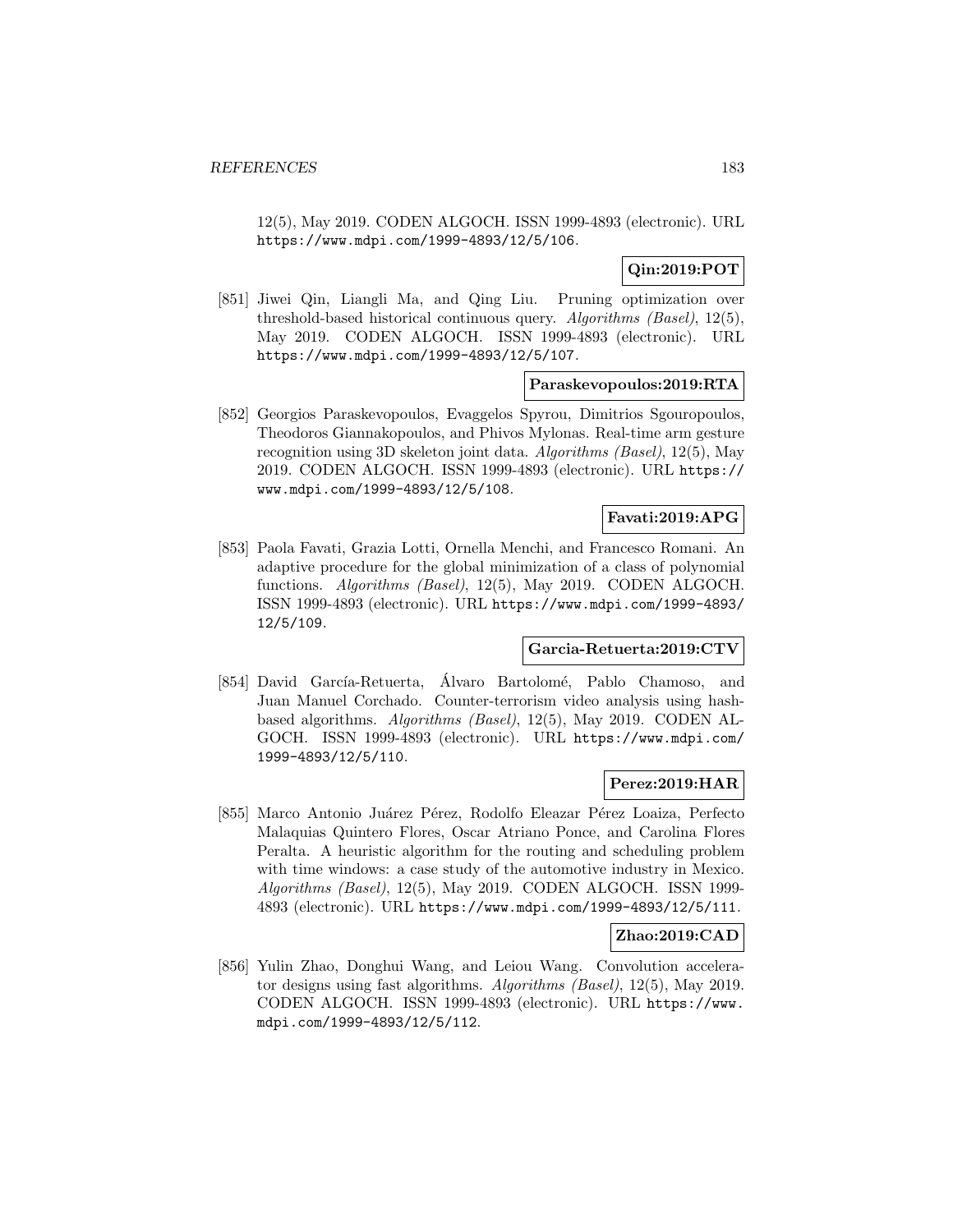#### **Stefanescu:2019:SBR**

[857] Razvan Stefanescu, Jason Hite, Jared Cook, Ralph C. Smith, and John Mattingly. Surrogate-based robust design for a non-smooth radiation source detection problem. Algorithms (Basel), 12(6), June 2019. CODEN ALGOCH. ISSN 1999-4893 (electronic). URL https://www.mdpi.com/ 1999-4893/12/6/113.

## **Deon:2019:PTG**

[858] Aleksei F. Deon and Yulian A. Menyaev. Poisson twister generator by cumulative frequency technology. Algorithms (Basel), 12(6), June 2019. CODEN ALGOCH. ISSN 1999-4893 (electronic). URL https://www. mdpi.com/1999-4893/12/6/114.

## **Yu:2019:CBS**

[859] Tianming Yu, Jianhua Yang, and Wei Lu. Combining background subtraction and convolutional neural network for anomaly detection in pumping-unit surveillance. Algorithms (Basel), 12(6), June 2019. CO-DEN ALGOCH. ISSN 1999-4893 (electronic). URL https://www.mdpi. com/1999-4893/12/6/115.

## **Ryabko:2019:TUD**

[860] Boris Ryabko. Time-universal data compression. Algorithms (Basel), 12 (6), June 2019. CODEN ALGOCH. ISSN 1999-4893 (electronic). URL https://www.mdpi.com/1999-4893/12/6/116.

## **El-Amin:2019:INS**

[861] Mohamed F. El-Amin. Iterative numerical scheme for non-isothermal two-phase flow in heterogeneous porous media. Algorithms (Basel), 12 (6), June 2019. CODEN ALGOCH. ISSN 1999-4893 (electronic). URL https://www.mdpi.com/1999-4893/12/6/117.

#### **Darmawahyuni:2019:DLR**

[862] Annisa Darmawahyuni, Siti Nurmaini, Sukemi, Wahyu Caesarendra, Vicko Bhayyu, M. Naufal Rachmatullah, and Firdaus. Deep learning with a recurrent network structure in the sequence modeling of imbalanced data for ECG-rhythm classifier. Algorithms (Basel), 12(6), June 2019. CODEN ALGOCH. ISSN 1999-4893 (electronic). URL https:// www.mdpi.com/1999-4893/12/6/118.

#### **Hasheminasab:2019:RFM**

[863] Hamidreza Hasheminasab, Sarfaraz Hashemkhani Zolfani, Mahdi Bitarafan, Prasenjit Chatterjee, and Alireza Abhaji Ezabadi. The role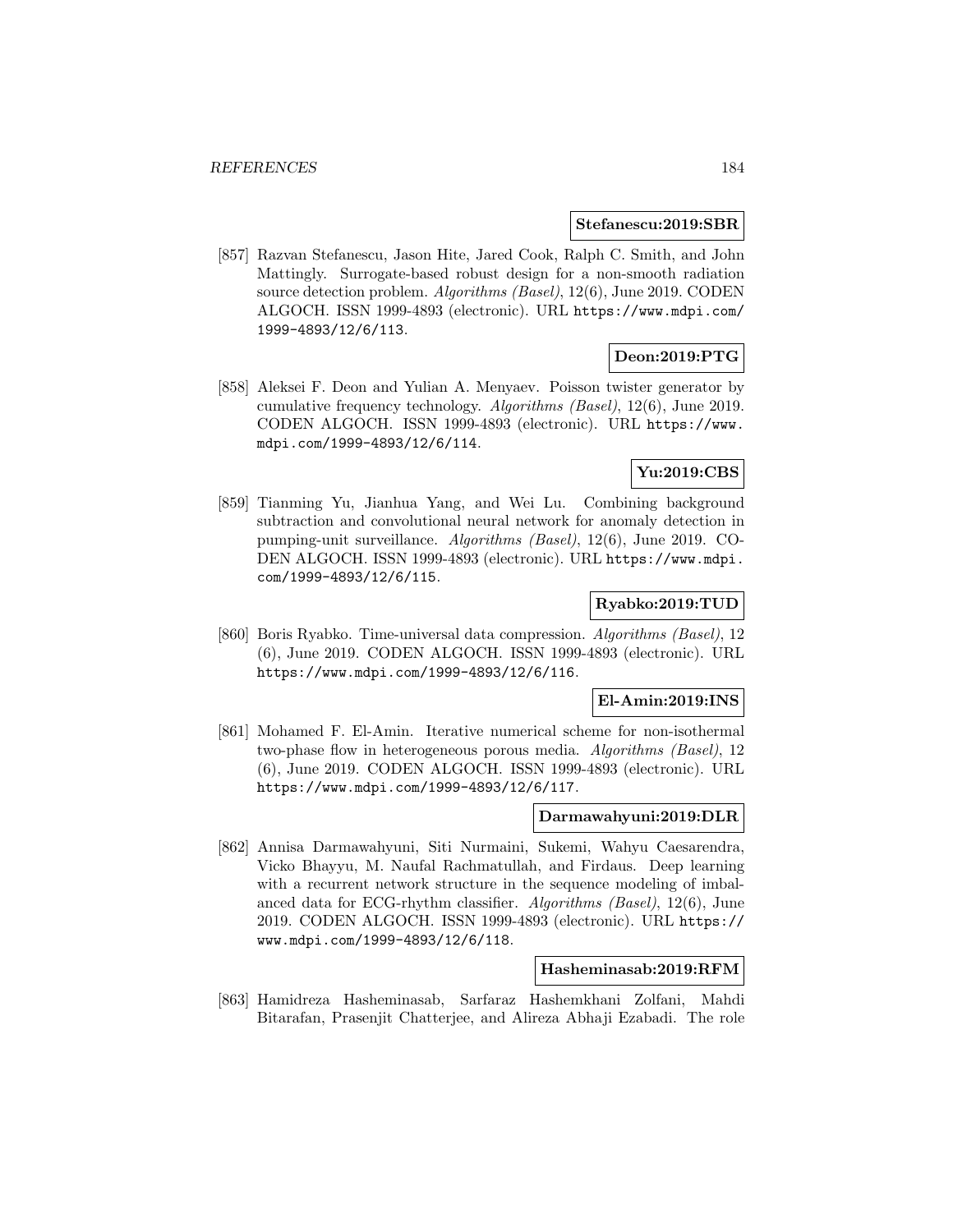of facade materials in blast-resistant buildings: an evaluation based on fuzzy Delphi and fuzzy EDAS. Algorithms (Basel), 12(6), June 2019. CODEN ALGOCH. ISSN 1999-4893 (electronic). URL https://www. mdpi.com/1999-4893/12/6/119.

## **Zhang:2019:IPP**

[864] Tao Zhang, Yue Wang, Xin Jin, and Shan Lu. Integration of production planning and scheduling based on RTN representation under uncertainties. Algorithms (Basel), 12(6), June 2019. CODEN ALGOCH. ISSN 1999-4893 (electronic). URL https://www.mdpi.com/1999-4893/12/6/ 120.

# **Radac:2019:LOR**

[865] Mircea-Bogdan Radac and Timotei Lala. Learning output reference model tracking for higher-order nonlinear systems with unknown dynamics. Algorithms (Basel), 12(6), June 2019. CODEN ALGOCH. ISSN 1999-4893 (electronic). URL https://www.mdpi.com/1999-4893/12/6/ 121.

# **Chen:2019:HAN**

[866] Pei-Yin Chen and Jih-Jeng Huang. A hybrid autoencoder network for unsupervised image clustering. Algorithms (Basel), 12(6), June 2019. CODEN ALGOCH. ISSN 1999-4893 (electronic). URL https://www. mdpi.com/1999-4893/12/6/122.

## **Ciaramella:2019:RCV**

[867] Angelo Ciaramella and Antonino Staiano. On the role of clustering and visualization techniques in gene microarray data. Algorithms (Basel), 12 (6), June 2019. CODEN ALGOCH. ISSN 1999-4893 (electronic). URL https://www.mdpi.com/1999-4893/12/6/123.

## **Ghuman:2019:LFA**

[868] Sukhpal Singh Ghuman, Emanuele Giaquinta, and Jorma Tarhio. Lyndon factorization algorithms for small alphabets and run-length encoded strings. Algorithms (Basel), 12(6), June 2019. CODEN ALGOCH. ISSN 1999-4893 (electronic). URL https://www.mdpi.com/1999-4893/12/6/ 124.

## **Sato:2019:CSM**

[869] Mayuko Sato, Yoshikazu Fukuyama, Tatsuya Iizaka, and Tetsuro Matsui. Correction: Sato, M., et al. Total Optimization of Energy Networks in a Smart City by Multi-Population Global-Best Modified Brain Storm Optimization with Migration, Algorithms 2019, **12**, 15. Algorithms (Basel),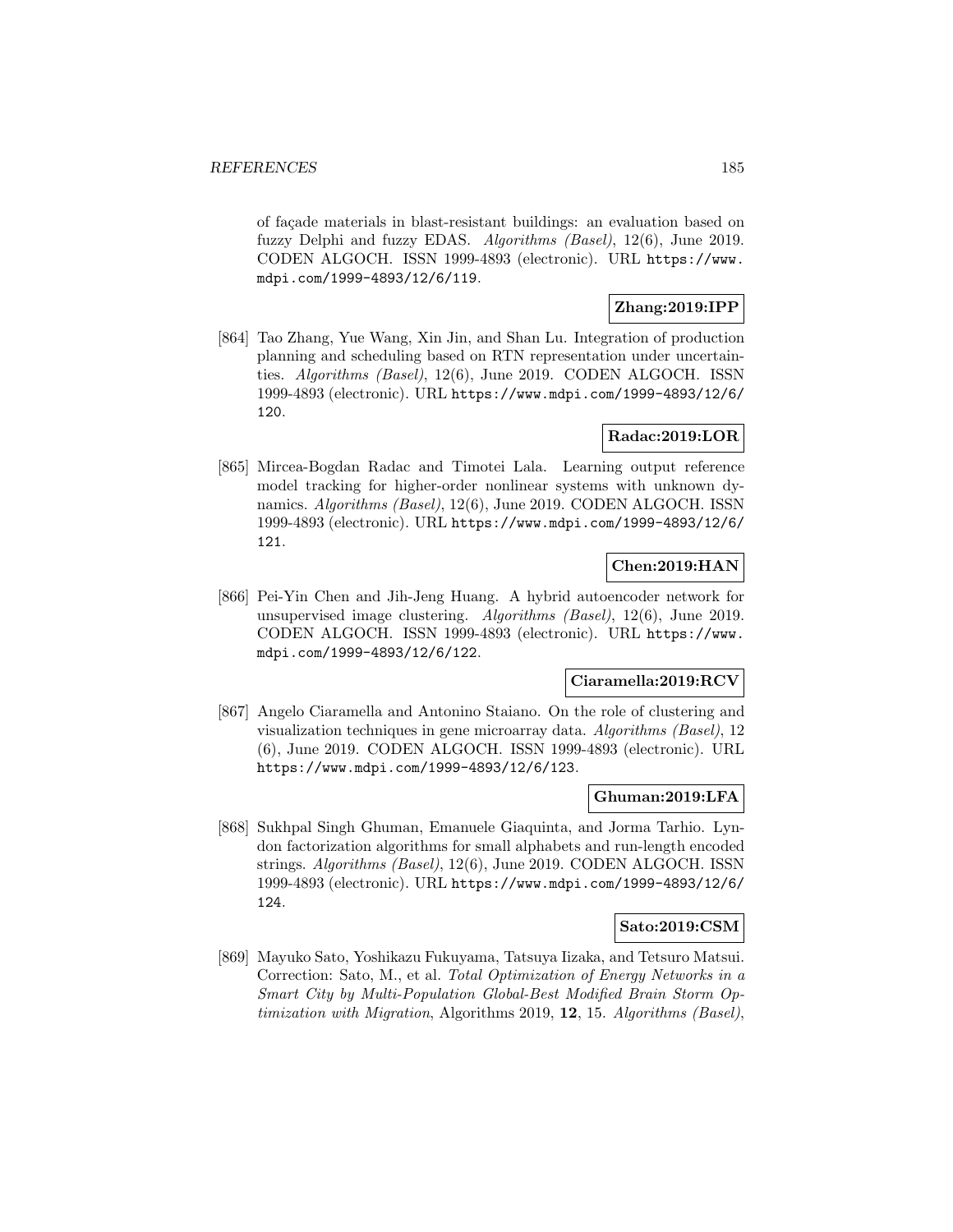12(6), June 2019. CODEN ALGOCH. ISSN 1999-4893 (electronic). URL https://www.mdpi.com/1999-4893/12/6/125. See [759].

## **Wang:2019:NRR**

[870] Bin Wang, Li Wang, Hao Yu, and Fengming Xin. A new regularized reconstruction algorithm based on compressed sensing for the sparse underdetermined problem and applications of one-dimensional and twodimensional signal recovery. Algorithms (Basel), 12(7), July 2019. CO-DEN ALGOCH. ISSN 1999-4893 (electronic). URL https://www.mdpi. com/1999-4893/12/7/126.

## **Angriman:2019:GEA**

[871] Eugenio Angriman, Alexander van der Grinten, Moritz von Looz, Henning Meyerhenke, Martin Nöllenburg, Maria Predari, and Charilaos Tzovas. Guidelines for experimental algorithmics: a case study in network analysis. Algorithms (Basel), 12(7), July 2019. CODEN ALGOCH. ISSN 1999-4893 (electronic). URL https://www.mdpi.com/1999-4893/12/7/ 127.

# **Yu:2019:RBS**

[872] Tianming Yu, Jianhua Yang, and Wei Lu. Refinement of backgroundsubtraction methods based on convolutional neural network features for dynamic background. Algorithms (Basel), 12(7), July 2019. CODEN ALGOCH. ISSN 1999-4893 (electronic). URL https://www.mdpi.com/ 1999-4893/12/7/128.

## **Zhang:2019:HHA**

[873] Chunmiao Zhang, Yanwei Zhao, and Longlong Leng. A hyper heuristic algorithm to solve the low-carbon location routing problem. Algorithms (Basel), 12(7), July 2019. CODEN ALGOCH. ISSN 1999-4893 (electronic). URL https://www.mdpi.com/1999-4893/12/7/129.

## **Duong:2019:NCQ**

[874] Dinh Trieu Duong, Huy Phi Cong, and Xiem Hoang Van. A novel consistent quality driven for JEM based distributed video coding. Algorithms (Basel), 12(7), July 2019. CODEN ALGOCH. ISSN 1999-4893 (electronic). URL https://www.mdpi.com/1999-4893/12/7/130.

## **Stoican:2019:ADL**

[875] Florin Stoican and Paul Irofti. Aiding dictionary learning through multiparametric sparse representation. Algorithms (Basel), 12(7), July 2019. CODEN ALGOCH. ISSN 1999-4893 (electronic). URL https://www. mdpi.com/1999-4893/12/7/131.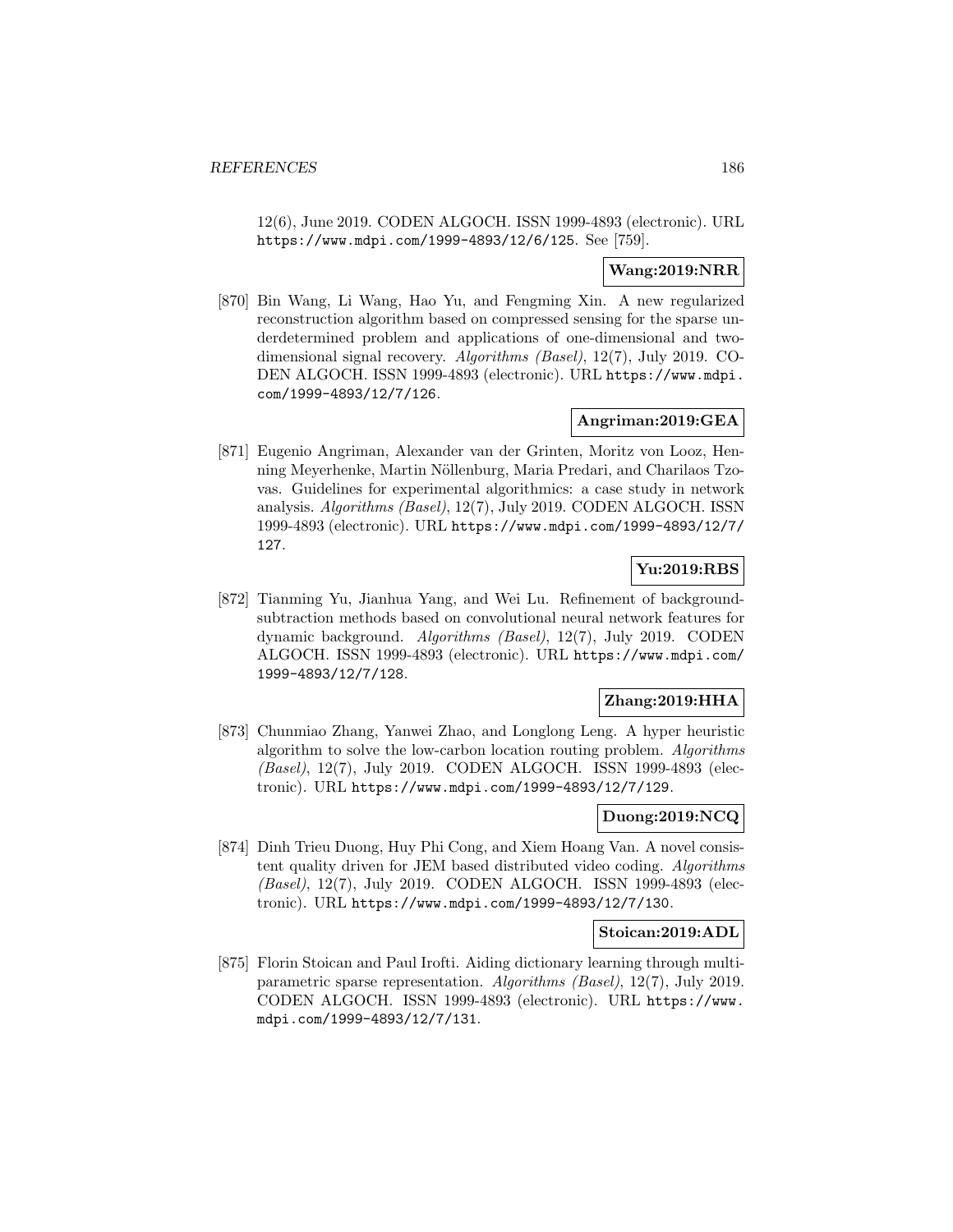## **Pu:2019:DWL**

[876] Cuiping Pu, Yicheng Zhu, and Jianbo Su. Drum water level control based on improved ADRC. Algorithms (Basel), 12(7), July 2019. CODEN ALGOCH. ISSN 1999-4893 (electronic). URL https://www.mdpi.com/ 1999-4893/12/7/132.

## **Tanackov:2019:NMM**

[877] Ilija Tanackov, Olegas Prentkovskis, Zarko Jevtić, Gordan Stojić, and Pamela Ercegovac. A new method for Markovian adaptation of the non-Markovian queueing system using the hidden Markov model. Algorithms (Basel), 12(7), July 2019. CODEN ALGOCH. ISSN 1999-4893 (electronic). URL https://www.mdpi.com/1999-4893/12/7/133.

## **Wang:2019:ELA**

[878] Yanjiao Wang and Xintian Jiang. An enhanced lightning attachment procedure optimization algorithm. Algorithms (Basel), 12(7), July 2019. CODEN ALGOCH. ISSN 1999-4893 (electronic). URL https://www. mdpi.com/1999-4893/12/7/134.

# **Cai:2019:BMD**

[879] Sheng Cai, Pei-Zhong Liu, Yan-Min Luo, Yong-Zhao Du, and Jia-Neng Tang. Breast microcalcification detection algorithm based on contourlet and ASVM. Algorithms (Basel), 12(7), July 2019. CODEN ALGOCH. ISSN 1999-4893 (electronic). URL https://www.mdpi.com/1999-4893/ 12/7/135.

## **Jansson:2019:ESI**

[880] Jesper Jansson. Editorial: Special issue on efficient data structures. Algorithms (Basel), 12(7), July 2019. CODEN ALGOCH. ISSN 1999- 4893 (electronic). URL https://www.mdpi.com/1999-4893/12/7/136.

## **Gogas:2019:MNM**

[881] Periklis Gogas, Theophilos Papadimitriou, and Emmanouil Sofianos. Money neutrality, monetary aggregates and machine learning. Algorithms (Basel), 12(7), July 2019. CODEN ALGOCH. ISSN 1999-4893 (electronic). URL https://www.mdpi.com/1999-4893/12/7/137.

## **Ji:2019:QBN**

[882] Zheng Ji, Xu Cai, and Xuyang Lou. A quantum-behaved neurodynamic approach for nonconvex optimization with constraints. Algorithms (Basel), 12(7), July 2019. CODEN ALGOCH. ISSN 1999-4893 (electronic). URL https://www.mdpi.com/1999-4893/12/7/138.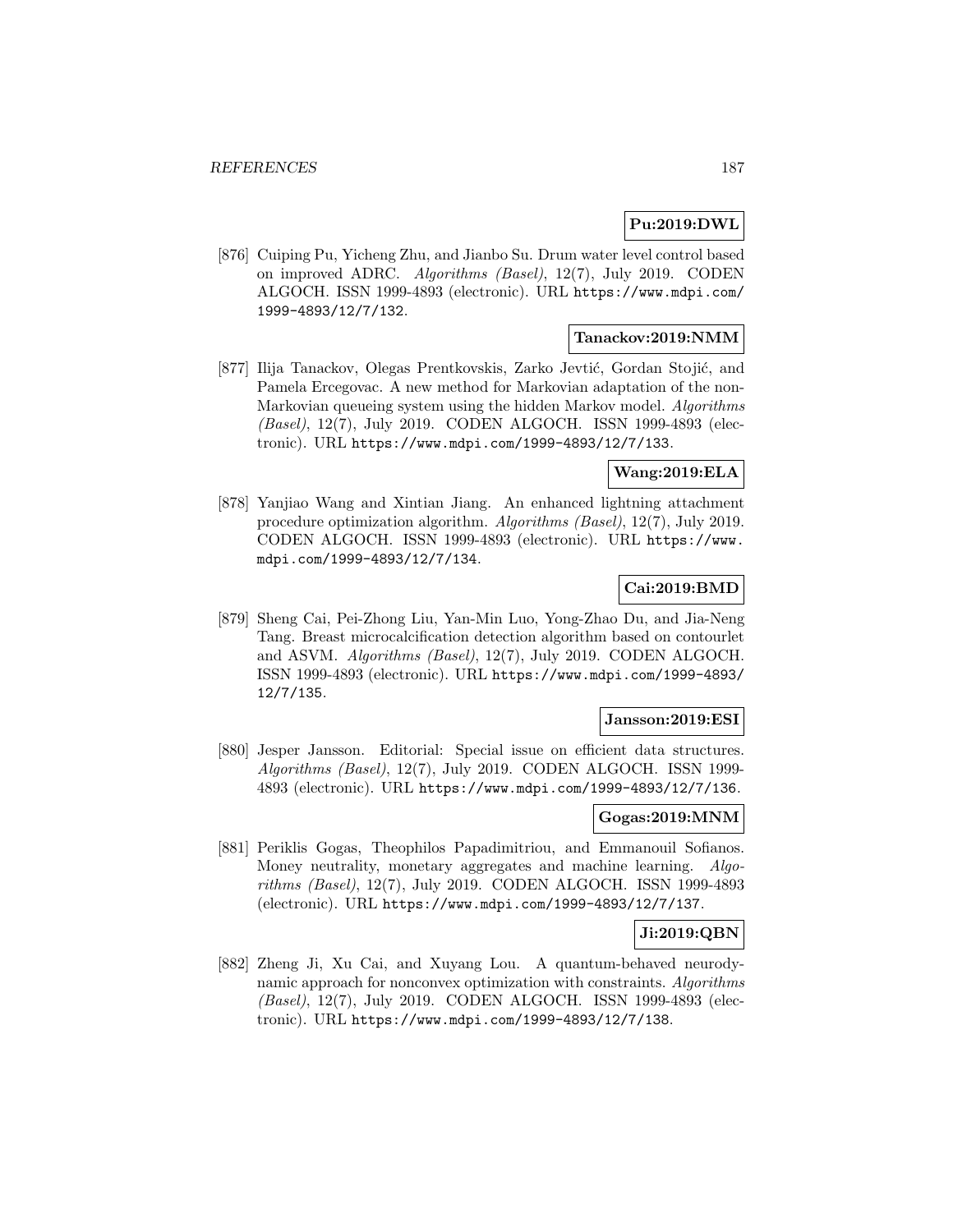## **Yazdi:2019:CRM**

[883] Amir Karbassi Yazdi, Thomas Hanne, Yong J. Wang, and Hui-Ming Wee. A credit rating model in a fuzzy inference system environment. Algorithms (Basel), 12(7), July 2019. CODEN ALGOCH. ISSN 1999- 4893 (electronic). URL https://www.mdpi.com/1999-4893/12/7/139.

## **Mendes:2019:PAR**

[884] Mateus Mendes, Jorge Almeida, Hajji Mohamed, and Rudi Giot. Projected augmented reality intelligent model of a city area with path optimization. Algorithms (Basel), 12(7), July 2019. CODEN ALGOCH. ISSN 1999-4893 (electronic). URL https://www.mdpi.com/1999-4893/ 12/7/140.

## **Cubukcuoglu:2019:OSA**

[885] Cemre Cubukcuoglu, Berk Ekici, Mehmet Fatih Tasgetiren, and Sevil Sariyildiz. OPTIMUS: Self-adaptive differential evolution with ensemble of mutation strategies for grasshopper algorithmic modeling. Algorithms (Basel), 12(7), July 2019. CODEN ALGOCH. ISSN 1999-4893 (electronic). URL https://www.mdpi.com/1999-4893/12/7/141.

## **Li:2019:NBG**

[886] Qinghai Li and Chang Wu Yu. New bipartite graph techniques for irregular data redistribution scheduling. Algorithms (Basel), 12(7), July 2019. CODEN ALGOCH. ISSN 1999-4893 (electronic). URL https:// www.mdpi.com/1999-4893/12/7/142.

## **Kamal:2019:BLM**

[887] Murshid Kamal, Srikant Gupta, Prasenjit Chatterjee, Dragan Pamucar, and Zeljko Stevic. Bi-level multi-objective production planning problem with multi-choice parameters: a fuzzy goal programming algorithm. Algorithms (Basel), 12(7), July 2019. CODEN ALGOCH. ISSN 1999-4893 (electronic). URL https://www.mdpi.com/1999-4893/12/7/143.

#### **Bagyaveereswaran:2019:STT**

[888] Veeramani Bagyaveereswaran, Subramaniam Umashankar, and Pachiyappan Arulmozhivarman. Simulation tool for tuning and performance analysis of robust, tracking, disturbance rejection and aggressiveness controller. Algorithms (Basel), 12(7), July 2019. CODEN ALGOCH. ISSN 1999-4893 (electronic). URL https://www.mdpi.com/1999-4893/ 12/7/144.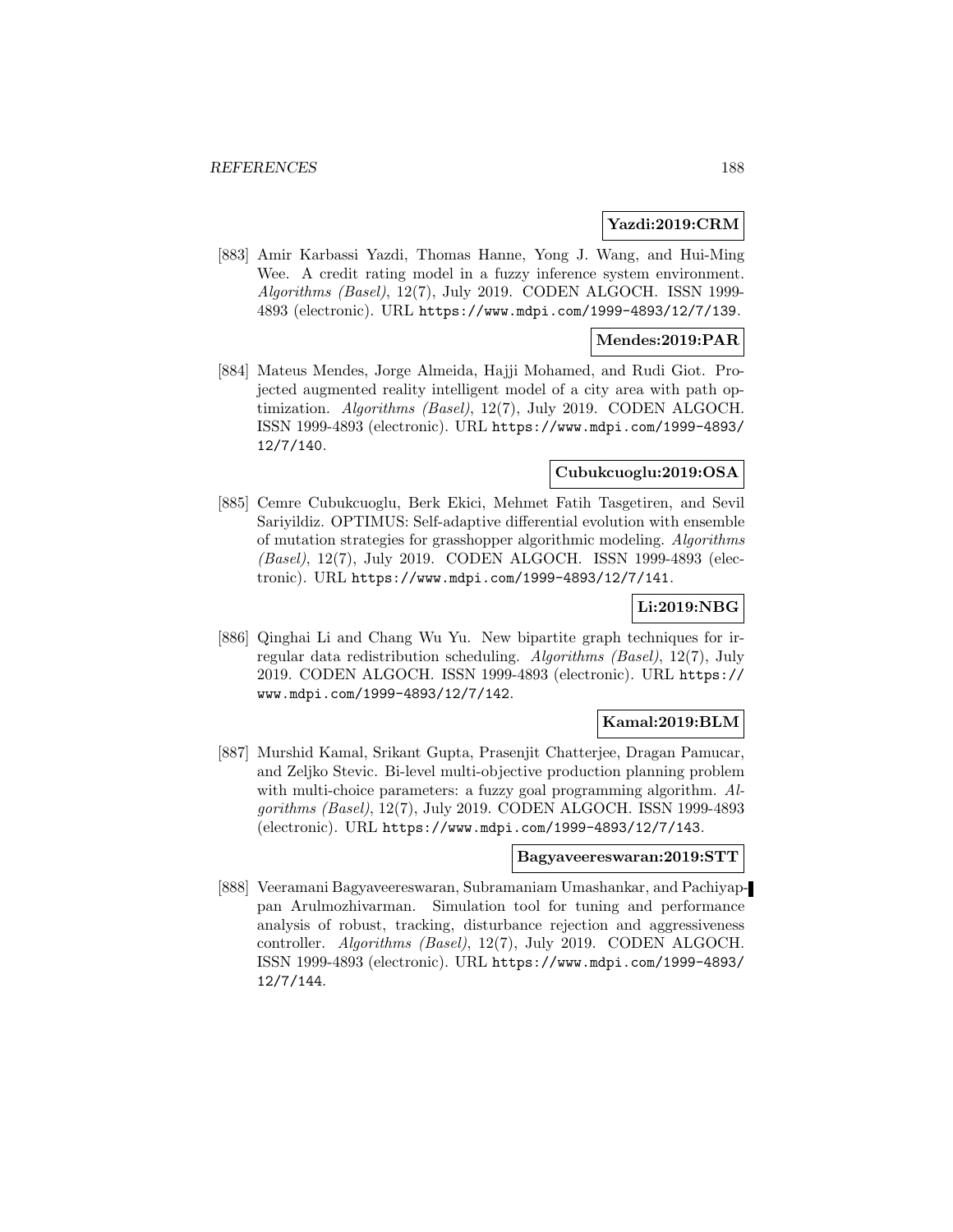## **Qu:2019:SSB**

[889] Hongquan Qu, Zhanli Fan, Shuqin Cao, Liping Pang, Hao Wang, and Jie Zhang. A study on sensitive bands of EEG data under different mental workloads. Algorithms (Basel), 12(7), July 2019. CODEN ALGOCH. ISSN 1999-4893 (electronic). URL https://www.mdpi.com/1999-4893/ 12/7/145.

## **Trifan:2019:HMM**

[890] Razvan-Florentin Trifan, Andrei-Alexandru Enescu, and Constantin Paleologu. Hybrid MU-MIMO precoding based on K-means user clustering. Algorithms (Basel), 12(7), July 2019. CODEN ALGOCH. ISSN 1999- 4893 (electronic). URL https://www.mdpi.com/1999-4893/12/7/146.

### **Rusu:2019:ODS**

[891] Alexandru-George Rusu, Silviu Ciochina, Constantin Paleologu, and Jacob Benesty. An optimized differential step-size LMS algorithm. Algorithms (Basel), 12(8), August 2019. CODEN ALGOCH. ISSN 1999-4893 (electronic). URL https://www.mdpi.com/1999-4893/12/8/147.

## **Horla:2019:VCA**

[892] Dariusz Horla. Variational calculus approach to optimal interception task of a ballistic missile in 1D and 2D cases. Algorithms (Basel), 12(8), August 2019. CODEN ALGOCH. ISSN 1999-4893 (electronic). URL https://www.mdpi.com/1999-4893/12/8/148.

## **Faict:2019:MGI**

[893] Thomas Faict, Erik H. D'Hollander, and Bart Goossens. Mapping a guided image filter on the HARP reconfigurable architecture using OpenCL. Algorithms (Basel), 12(8), August 2019. CODEN ALGOCH. ISSN 1999-4893 (electronic). URL https://www.mdpi.com/1999-4893/ 12/8/149.

## **Bergadano:2019:DDP**

[894] Francesco Bergadano, Fabio Carretto, Fabio Cogno, and Dario Ragno. Defacement detection with passive adversaries. Algorithms (Basel), 12 (8), August 2019. CODEN ALGOCH. ISSN 1999-4893 (electronic). URL https://www.mdpi.com/1999-4893/12/8/150.

## **Zhang:2019:SID**

[895] Meixiang Zhang, Satya Chan, and Sooyoung Kim. Soft iterative decoding algorithms for rateless codes in satellite systems. Algorithms (Basel), 12 (8), August 2019. CODEN ALGOCH. ISSN 1999-4893 (electronic). URL https://www.mdpi.com/1999-4893/12/8/151.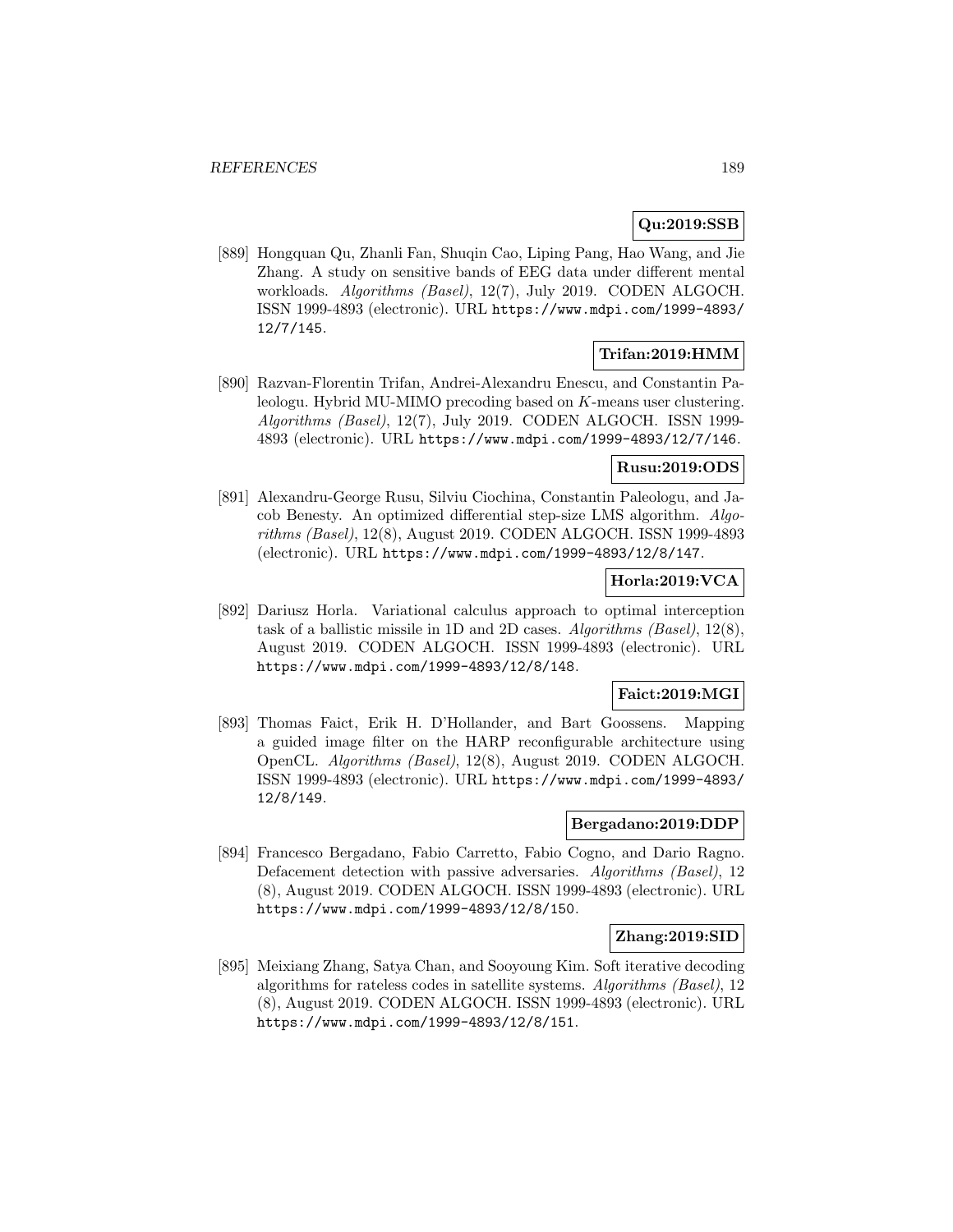#### **Haddadene:2019:BVR**

[896] Syrine Roufaida Ait Haddadene, Nacima Labadie, and Caroline Prodhon. Bicriteria vehicle routing problem with preferences and timing constraints in home health care services. Algorithms (Basel), 12(8), August 2019. CODEN ALGOCH. ISSN 1999-4893 (electronic). URL https:// www.mdpi.com/1999-4893/12/8/152.

# **Finbow:2019:GT**

[897] Stephen Finbow and Christopher M. van Bommel.  $\gamma$ -graphs of trees. Algorithms (Basel), 12(8), August 2019. CODEN ALGOCH. ISSN 1999- 4893 (electronic). URL https://www.mdpi.com/1999-4893/12/8/153.

#### **Vestias:2019:SCN**

[898] Mário P. Véstias. A survey of convolutional neural networks on edge with reconfigurable computing. Algorithms (Basel), 12(8), August 2019. CODEN ALGOCH. ISSN 1999-4893 (electronic). URL https://www. mdpi.com/1999-4893/12/8/154.

# **Zhang:2019:RMA**

[899] Yuan Zhang and Liyi Zhang. A rigid motion artifact reduction method for CT based on blind deconvolution. Algorithms (Basel), 12(8), August 2019. CODEN ALGOCH. ISSN 1999-4893 (electronic). URL https:// www.mdpi.com/1999-4893/12/8/155.

## **Pitolli:2019:CMN**

[900] Francesca Pitolli. A collocation method for the numerical solution of nonlinear fractional dynamical systems. Algorithms (Basel), 12(8), August 2019. CODEN ALGOCH. ISSN 1999-4893 (electronic). URL https:// www.mdpi.com/1999-4893/12/8/156.

## **Farago:2019:SDS**

[901] András Faragó and Zohre R. Mojaveri. In search of the densest subgraph. Algorithms (Basel), 12(8), August 2019. CODEN ALGOCH. ISSN 1999- 4893 (electronic). URL https://www.mdpi.com/1999-4893/12/8/157.

### **Nepomuceno:2019:FRA**

[902] Napoleão Nepomuceno, Ricardo Barboza Saboia, and Plácido Rogério Pinheiro. A fast randomized algorithm for the heterogeneous vehicle routing problem with simultaneous pickup and delivery. Algorithms (Basel), 12(8), August 2019. CODEN ALGOCH. ISSN 1999-4893 (electronic). URL https://www.mdpi.com/1999-4893/12/8/158.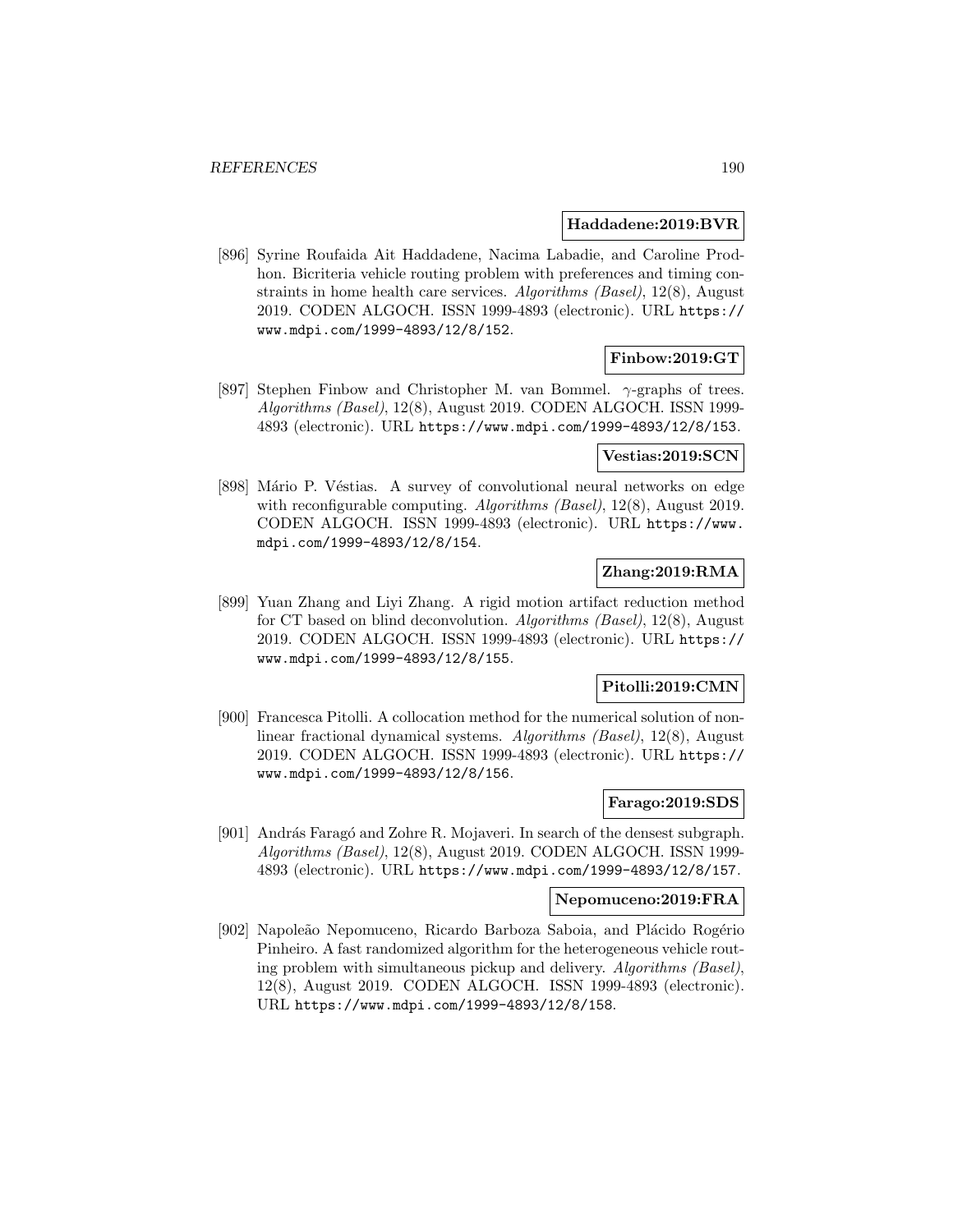#### **Furuya:2019:CCN**

[903] Isamu Furuya and Takuya Kida. Compaction of Church numerals. Algorithms (Basel), 12(8), August 2019. CODEN ALGOCH. ISSN 1999-4893 (electronic). URL https://www.mdpi.com/1999-4893/12/8/159.

## **Wedyan:2019:NVS**

[904] Mohammad Wedyan, Alessandro Crippa, and Adel Al-Jumaily. A novel virtual sample generation method to overcome the small sample size problem in computer aided medical diagnosing. Algorithms (Basel), 12 (8), August 2019. CODEN ALGOCH. ISSN 1999-4893 (electronic). URL https://www.mdpi.com/1999-4893/12/8/160.

### **Behera:2019:DCA**

[905] Ranjan Kumar Behera, Santanu Kumar Rath, Sanjay Misra, Robertas Damasevicius, and Rytis Maskeliunas. Distributed centrality analysis of social network data using MapReduce. Algorithms (Basel), 12(8), August 2019. CODEN ALGOCH. ISSN 1999-4893 (electronic). URL https://www.mdpi.com/1999-4893/12/8/161.

## **Aydin:2019:DBP**

[906] Kevin Aydin, MohammadHossein Bateni, and Vahab Mirrokni. Distributed balanced partitioning via linear embedding. Algorithms (Basel), 12(8), August 2019. CODEN ALGOCH. ISSN 1999-4893 (electronic). URL https://www.mdpi.com/1999-4893/12/8/162.

## **Winnicka:2019:IUB**

[907] Alicja Winnicka and Karolina Kesik. Idea of using blockchain technique for choosing the best configuration of weights in neural networks. Algorithms (Basel), 12(8), August 2019. CODEN ALGOCH. ISSN 1999-4893 (electronic). URL https://www.mdpi.com/1999-4893/12/8/163.

## **Eggleton:2019:EPS**

[908] Roger B. Eggleton. Equisum partitions of sets of positive integers. Algorithms (Basel), 12(8), August 2019. CODEN ALGOCH. ISSN 1999-4893 (electronic). URL https://www.mdpi.com/1999-4893/12/8/164.

#### **Minami:2019:AMA**

[909] Kazuhiro Minami and Yutaka Abe. Algorithmic matching attacks on optimally suppressed tabular data. Algorithms (Basel), 12(8), August 2019. CODEN ALGOCH. ISSN 1999-4893 (electronic). URL https:// www.mdpi.com/1999-4893/12/8/165.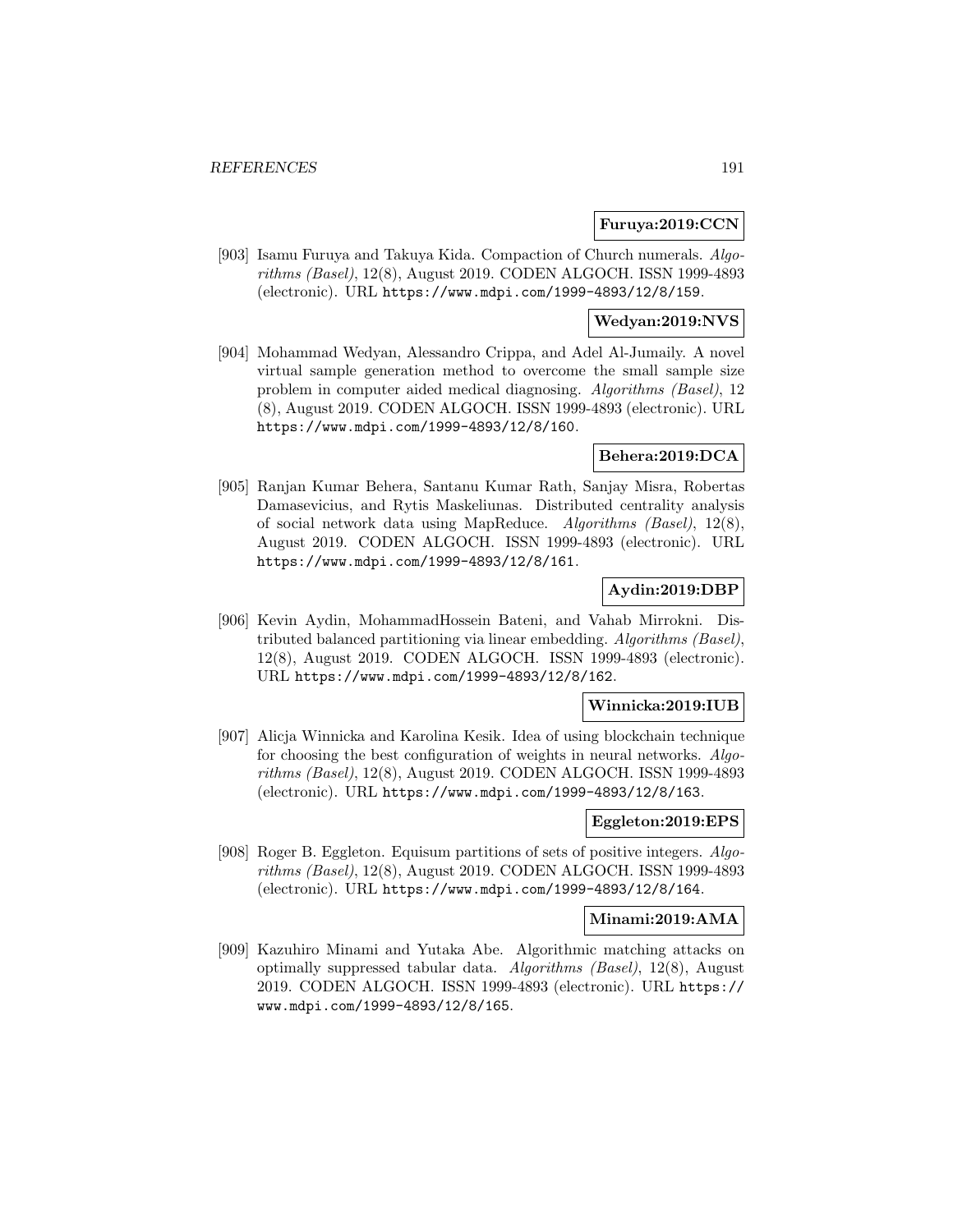### **Siddique:2019:MAV**

[910] Md. Anisuzzaman Siddique, Hao Tian, Mahboob Qaosar, and Yasuhiko Morimoto. MapReduce algorithm for variants of skyline queries: Skyband and dominating queries. Algorithms (Basel), 12(8), August 2019. CODEN ALGOCH. ISSN 1999-4893 (electronic). URL https://www. mdpi.com/1999-4893/12/8/166.

## **Rosinova:2019:LPR**

[911] Danica Rosinová and Mária Hypiusová. LMI pole regions for a robust discrete-time pole placement controller design. Algorithms (Basel), 12 (8), August 2019. CODEN ALGOCH. ISSN 1999-4893 (electronic). URL https://www.mdpi.com/1999-4893/12/8/167.

## **Crnkovic:2019:CTC**

[912] Dean Crnković, Andrea Svob, and Vladimir D. Tonchev. Cyclotomic trace codes. Algorithms (Basel), 12(8), August 2019. CODEN ALGOCH. ISSN 1999-4893 (electronic). URL https://www.mdpi.com/1999-4893/ 12/8/168.

# **Lei:2019:SAA**

[913] Zhao Lei, Hu Lai, Zhang Hua, and Chen Hua. Structural analysis and application of non-standard components based on genetic algorithm. Algorithms (Basel), 12(8), August 2019. CODEN ALGOCH. ISSN 1999-4893 (electronic). URL https://www.mdpi.com/1999-4893/12/8/169.

#### **Clazzer:2019:PLC**

[914] Federico Clazzer, Balázs Matuz, Sachini Jayasooriya, Mahyar Shirvanimoghaddam, and Sarah J. Johnson. Protograph LDPC code design for asynchronous random access. Algorithms (Basel), 12(8), August 2019. CODEN ALGOCH. ISSN 1999-4893 (electronic). URL https://www. mdpi.com/1999-4893/12/8/170.

### **Bashiri:2019:AML**

[915] Fereshteh S. Bashiri, Reihaneh Rostami, Peggy Peissig, Roshan M. D'Souza, and Zeyun Yu. An application of manifold learning in global shape descriptors. Algorithms (Basel), 12(8), August 2019. CODEN ALGOCH. ISSN 1999-4893 (electronic). URL https://www.mdpi.com/ 1999-4893/12/8/171.

#### **Bannach:2019:PAD**

[916] Max Bannach and Sebastian Berndt. Practical access to dynamic programming on tree decompositions. Algorithms (Basel), 12(8), August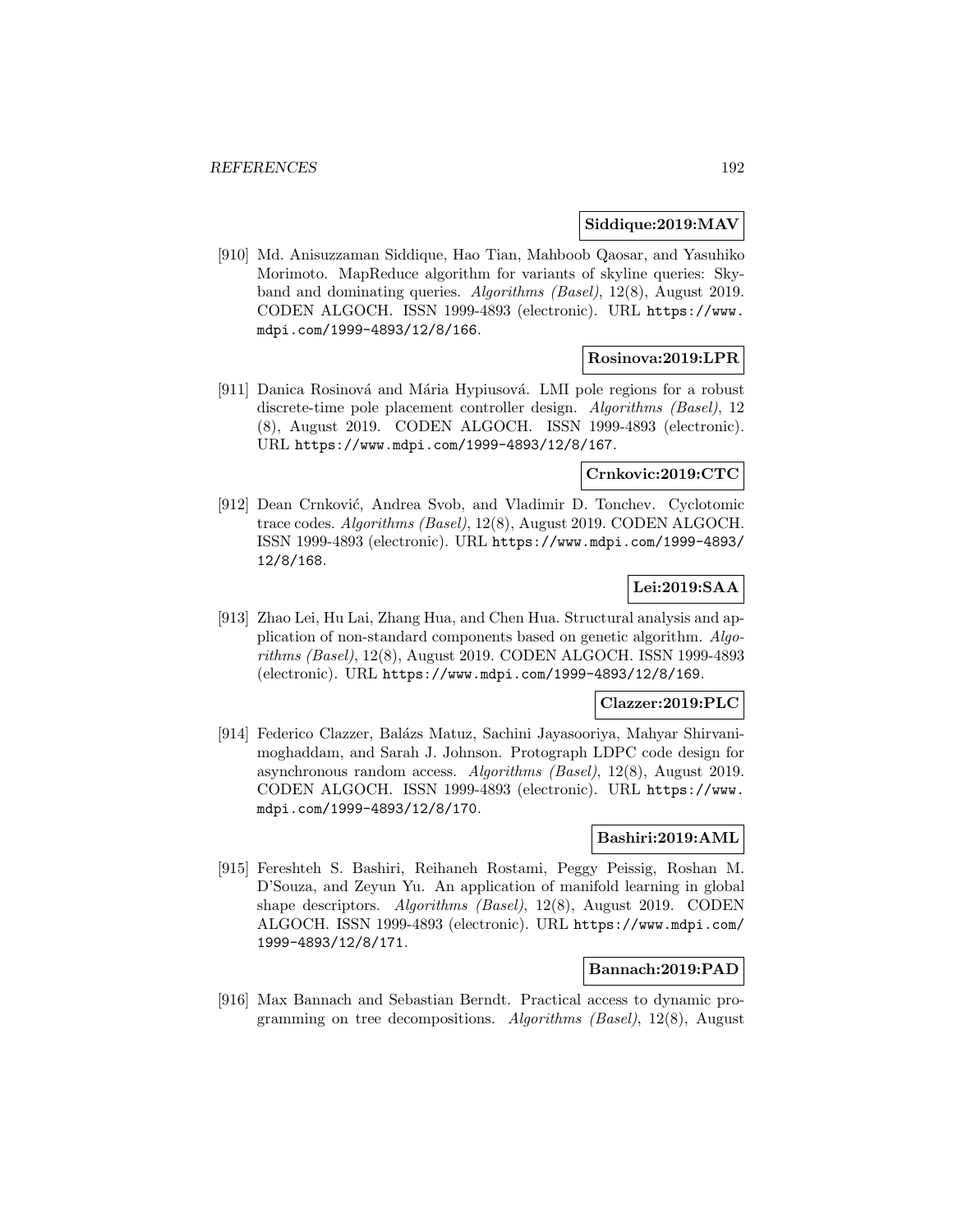2019. CODEN ALGOCH. ISSN 1999-4893 (electronic). URL https:// www.mdpi.com/1999-4893/12/8/172.

# **Li:2019:LST**

[917] Zhen Li, Tao Tang, and Chunhai Gao. Long short-term memory neural network applied to train dynamic model and speed prediction. Algorithms (Basel), 12(8), August 2019. CODEN ALGOCH. ISSN 1999-4893 (electronic). URL https://www.mdpi.com/1999-4893/12/8/173.

# **Sun:2019:NBR**

[918] Yunshan Sun, Liyi Zhang, Yanqin Li, and Juan Meng. A novel blind restoration and reconstruction approach for CT images based on sparse representation and hierarchical Bayesian-MAP. Algorithms (Basel), 12 (8), August 2019. CODEN ALGOCH. ISSN 1999-4893 (electronic). URL https://www.mdpi.com/1999-4893/12/8/174.

## **Georgiou:2019:DHC**

[919] Konstantinos Georgiou, Christos Makris, and Georgios Pispirigos. A distributed hybrid community detection methodology for social networks. Algorithms (Basel), 12(8), August 2019. CODEN ALGOCH. ISSN 1999- 4893 (electronic). URL https://www.mdpi.com/1999-4893/12/8/175.

## **Mansouri:2019:OES**

[920] Amirsalar Mansouri, Sanjay P. Singh, and Khalid Sayood. Online EEG seizure detection and localization. Algorithms (Basel), 12(9), September 2019. CODEN ALGOCH. ISSN 1999-4893 (electronic). URL https:// www.mdpi.com/1999-4893/12/9/176.

## **Budiaji:2019:SMP**

[921] Weksi Budiaji and Friedrich Leisch. Simple K-medoids partitioning algorithm for mixed variable data. Algorithms (Basel), 12(9), September 2019. CODEN ALGOCH. ISSN 1999-4893 (electronic). URL https:// www.mdpi.com/1999-4893/12/9/177.

## **Dumitrescu:2019:ASD**

[922] Bogdan Dumitrescu and Ciprian Doru Giurcaneanu. Adaptive-size dictionary learning using information theoretic criteria. Algorithms (Basel), 12(9), September 2019. CODEN ALGOCH. ISSN 1999-4893 (electronic). URL https://www.mdpi.com/1999-4893/12/9/178.

## **Li:2019:FPL**

[923] Zongyang Li, Yefei Wang, and Le Wang. A fast particle-locating method for the arbitrary polyhedral mesh. Algorithms (Basel), 12(9), September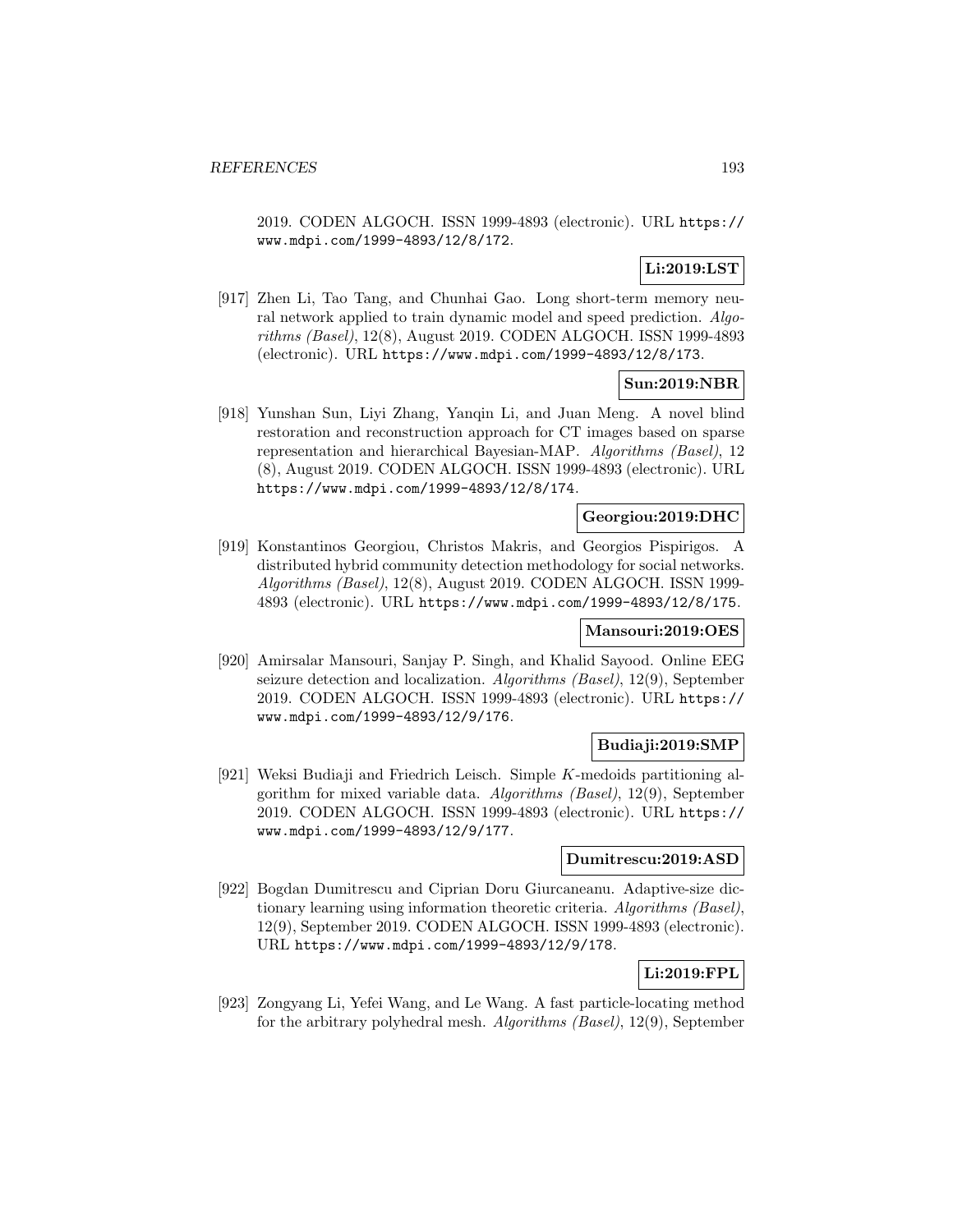2019. CODEN ALGOCH. ISSN 1999-4893 (electronic). URL https:// www.mdpi.com/1999-4893/12/9/179.

## **Azais:2019:NEE**

[924] Romain Azaïs. Nearest embedded and embedding self-nested trees. Algorithms (Basel), 12(9), September 2019. CODEN ALGOCH. ISSN 1999- 4893 (electronic). URL https://www.mdpi.com/1999-4893/12/9/180.

## **Teng:2019:FAL**

[925] Zhongming Teng and Linzhang Lu. A FEAST algorithm for the linear response eigenvalue problem. Algorithms (Basel), 12(9), September 2019. CODEN ALGOCH. ISSN 1999-4893 (electronic). URL https://www. mdpi.com/1999-4893/12/9/181.

## **Ghoniem:2019:NHG**

[926] Rania M. Ghoniem, Nawal Alhelwa, and Khaled Shaalan. A novel hybrid genetic-whale optimization model for ontology learning from Arabic text. Algorithms (Basel), 12(9), September 2019. CODEN ALGOCH. ISSN 1999-4893 (electronic). URL https://www.mdpi.com/1999-4893/12/9/ 182.

# **Li:2019:IWM**

[927] Kexin Li, Jun Wang, and Dawei Qi. An intelligent warning method for diagnosing underwater structural damage. Algorithms (Basel), 12(9), September 2019. CODEN ALGOCH. ISSN 1999-4893 (electronic). URL https://www.mdpi.com/1999-4893/12/9/183.

## **Chen:2019:FDR**

[928] Yinsheng Chen, Tinghao Zhang, Wenjie Zhao, Zhongming Luo, and Kun Sun. Fault diagnosis of rolling bearing using multiscale amplitudeaware permutation entropy and random forest. Algorithms (Basel), 12 (9), September 2019. CODEN ALGOCH. ISSN 1999-4893 (electronic). URL https://www.mdpi.com/1999-4893/12/9/184.

## **Luo:2019:CTI**

[929] Yu-Juan Luo, Cheng-Lin Liu, and Guang-Ye Liu. Consensus tracking by iterative learning control for linear heterogeneous multiagent systems based on fractional-power error signals. Algorithms (Basel), 12 (9), September 2019. CODEN ALGOCH. ISSN 1999-4893 (electronic). URL https://www.mdpi.com/1999-4893/12/9/185.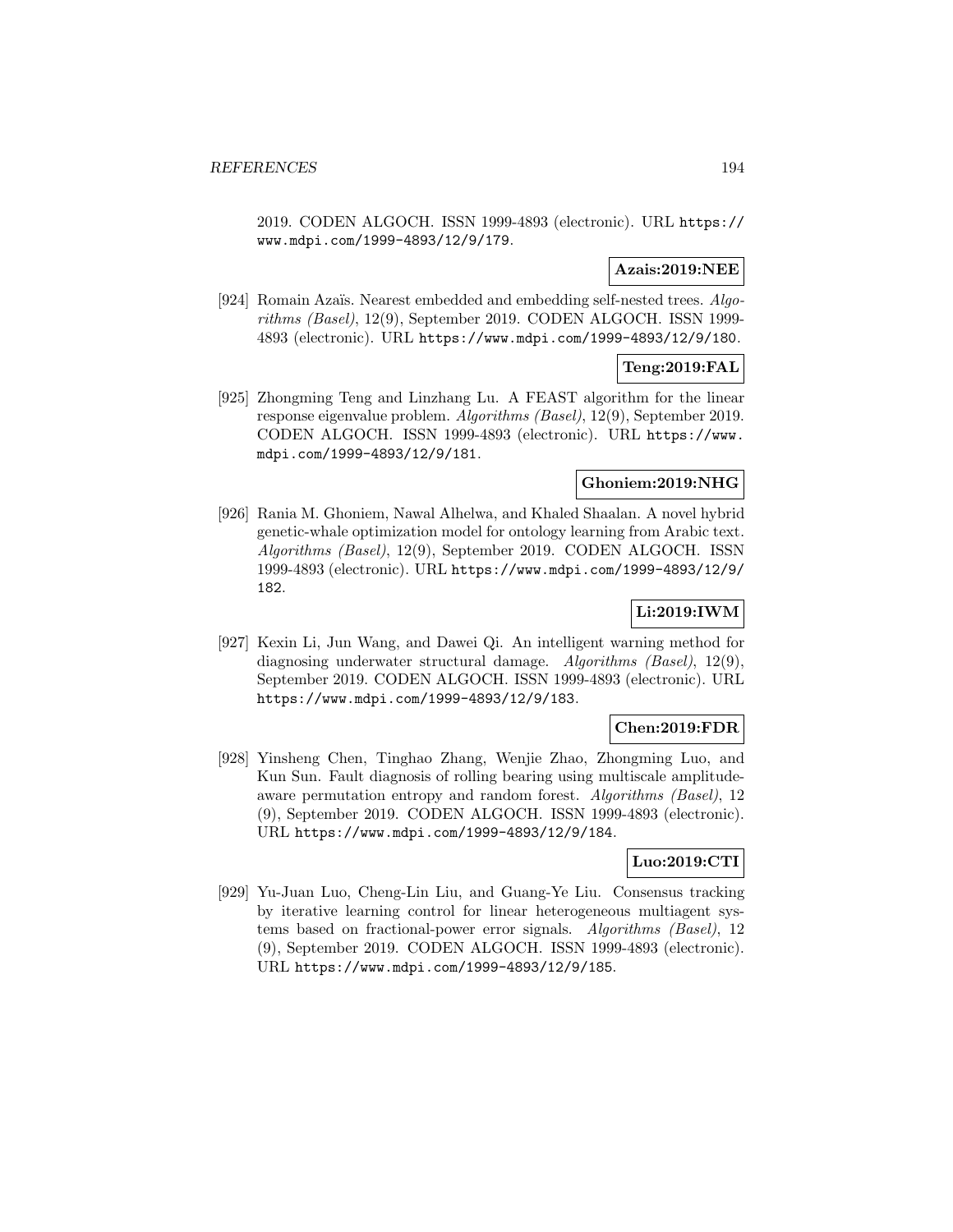## **Aziz:2019:SSM**

[930] Fayeem Aziz, Aaron S. W. Wong, and Stephan Chalup. Semi-supervised manifold alignment using parallel deep autoencoders. Algorithms (Basel), 12(9), September 2019. CODEN ALGOCH. ISSN 1999-4893 (electronic). URL https://www.mdpi.com/1999-4893/12/9/186.

## **Djidjev:2019:UGP**

[931] Hristo N. Djidjev, Georg Hahn, Susan M. Mniszewski, Christian F. A. Negre, and Anders M. N. Niklasson. Using graph partitioning for scalable distributed quantum molecular dynamics. Algorithms (Basel), 12(9), September 2019. CODEN ALGOCH. ISSN 1999-4893 (electronic). URL https://www.mdpi.com/1999-4893/12/9/187.

## **deHaan:2019:CPP**

[932] Ronald de Haan and Stefan Szeider. A compendium of parameterized problems at higher levels of the polynomial hierarchy. Algorithms (Basel), 12(9), September 2019. CODEN ALGOCH. ISSN 1999-4893 (electronic). URL https://www.mdpi.com/1999-4893/12/9/188.

## **Creignou:2019:PEM**

[933] Nadia Creignou, Raïda Ktari, Arne Meier, Julian-Steffen Müller, Frédéric Olive, and Heribert Vollmer. Parameterised enumeration for modification problems. Algorithms (Basel), 12(9), September 2019. CODEN ALGOCH. ISSN 1999-4893 (electronic). URL https://www.mdpi.com/ 1999-4893/12/9/189.

#### **Dourado:2019:PSB**

[934] Jonas R. Dourado, Jordão Natal de Oliveira Júnior, and Carlos D. Maciel. Parallelism strategies for big data delayed transfer entropy evaluation. Algorithms (Basel), 12(9), September 2019. CODEN ALGOCH. ISSN 1999-4893 (electronic). URL https://www.mdpi.com/1999-4893/ 12/9/190.

# **Meindl:2019:FBI**

[935] Bernhard Meindl and Matthias Templ. Feedback-based integration of the whole process of data anonymization in a graphical interface. Algorithms (Basel), 12(9), September 2019. CODEN ALGOCH. ISSN 1999-4893 (electronic). URL https://www.mdpi.com/1999-4893/12/9/191.

## **Shah:2019:CQD**

[936] Syed Aizaz Ali Shah, Maximilian Stark, and Gerhard Bauch. Coarsely quantized decoding and construction of polar codes using the information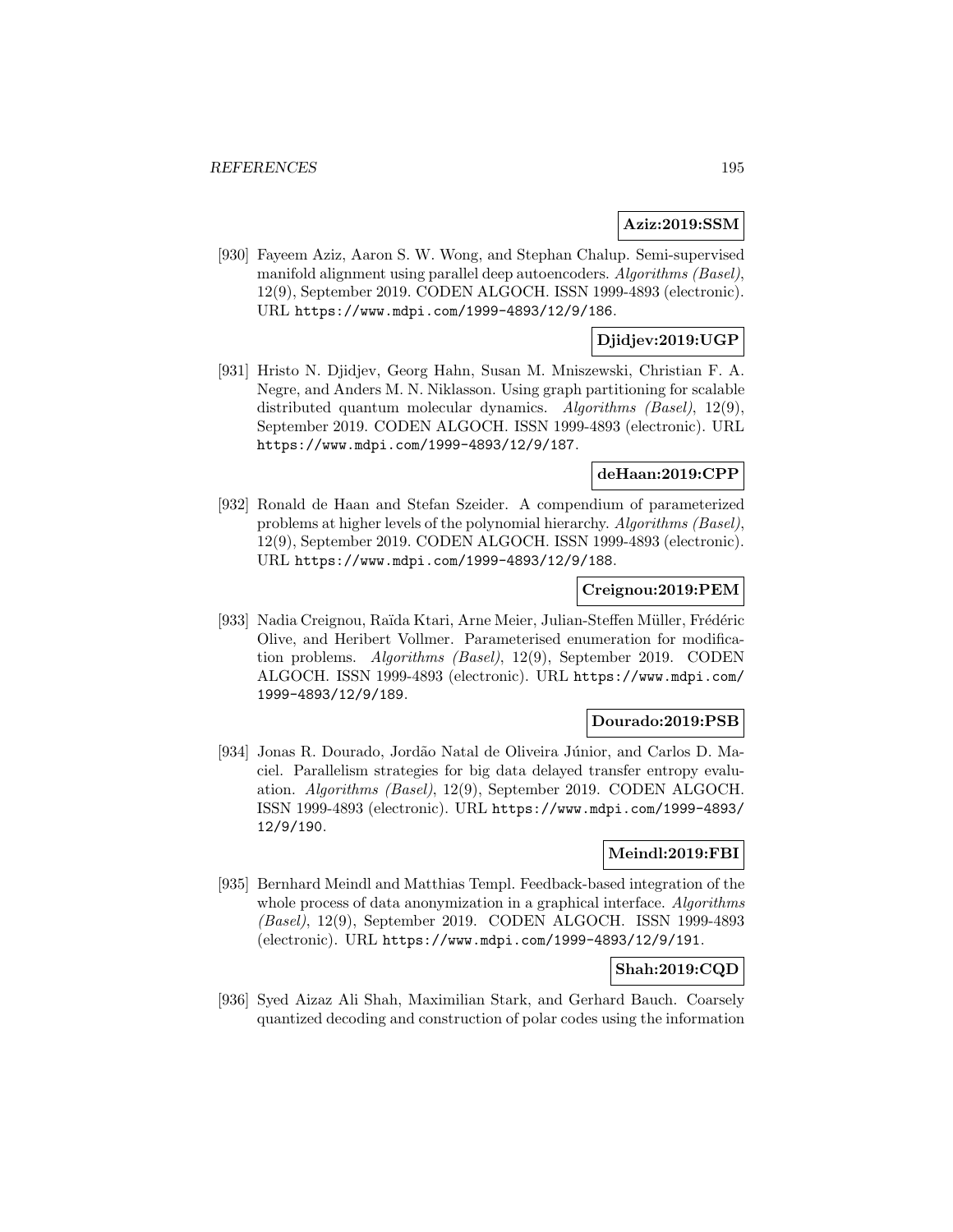bottleneck method. Algorithms (Basel), 12(9), September 2019. CODEN ALGOCH. ISSN 1999-4893 (electronic). URL https://www.mdpi.com/ 1999-4893/12/9/192.

## **Torres-Sospedra:2019:CSI**

[937] Joaquín Torres-Sospedra and Patricio Nebot. Combining satellite images and cadastral information for outdoor autonomous mapping and navigation: a proof-of-concept study in citric groves. Algorithms (Basel), 12 (9), September 2019. CODEN ALGOCH. ISSN 1999-4893 (electronic). URL https://www.mdpi.com/1999-4893/12/9/193.

## **Shuai:2019:USL**

[938] Liu Shuai, Liu Yuanning, Zhu Xiaodong, Zhang Kuo, Ding Tong, Li Xinlong, and Wang Chaoqun. Unsteady state lightweight Iris certification based on multi-algorithm parallel integration. Algorithms (Basel), 12(9), September 2019. CODEN ALGOCH. ISSN 1999-4893 (electronic). URL https://www.mdpi.com/1999-4893/12/9/194.

# **Zhao:2019:IAN**

[939] Shiping Zhao, Yong Ma, and Dingxin Leng. An intelligent artificial neural network modeling of a magnetorheological elastomer isolator. Algorithms (Basel), 12(9), September 2019. CODEN ALGOCH. ISSN 1999-4893 (electronic). URL https://www.mdpi.com/1999-4893/12/9/195.

## **Gottesburen:2019:FBN**

[940] Lars Gottesbüren, Michael Hamann, Tim Niklas Uhl, and Dorothea Wagner. Faster and better nested dissection orders for customizable contraction hierarchies. Algorithms (Basel), 12(9), September 2019. CODEN ALGOCH. ISSN 1999-4893 (electronic). URL https://www.mdpi.com/ 1999-4893/12/9/196.

## **Gotschel:2019:CCL**

[941] Sebastian Götschel and Martin Weiser. Compression challenges in large scale partial differential equation solvers. Algorithms (Basel), 12(9), September 2019. CODEN ALGOCH. ISSN 1999-4893 (electronic). URL https://www.mdpi.com/1999-4893/12/9/197.

#### **Hamann:2019:CBM**

[942] Michael Hamann and Ben Strasser. Correspondence between multilevel graph partitions and tree decompositions. Algorithms (Basel), 12(9), September 2019. CODEN ALGOCH. ISSN 1999-4893 (electronic). URL https://www.mdpi.com/1999-4893/12/9/198.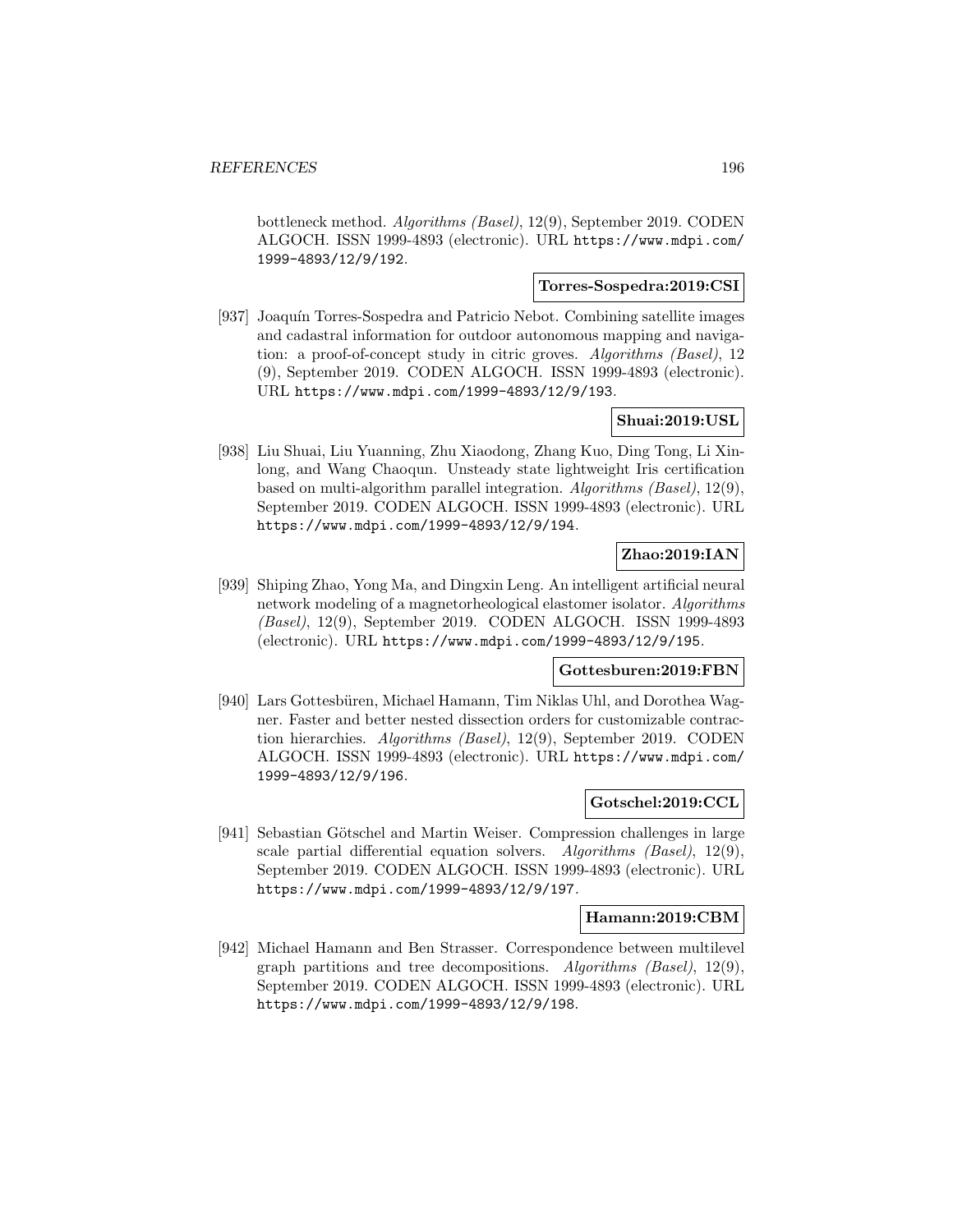#### **Shrestha:2019:FAD**

[943] Yash Raj Shrestha and Yongjie Yang. Fairness in algorithmic decisionmaking: Applications in multi-winner voting, machine learning, and recommender systems. Algorithms (Basel), 12(9), September 2019. CODEN ALGOCH. ISSN 1999-4893 (electronic). URL https://www.mdpi.com/ 1999-4893/12/9/199.

## **Kim:2020:IRU**

[944] Kyoum Sun Kim and Jae Heon Yun. Image restoration using a fixedpoint method for a TVL2 regularization problem. Algorithms (Basel), 13(1), January 2020. CODEN ALGOCH. ISSN 1999-4893 (electronic). URL https://www.mdpi.com/1999-4893/13/1/1.

## **DEmidio:2020:JPA**

[945] Mattia D'Emidio, Imran Khan, and Daniele Frigioni. Journey planning algorithms for massive delay-prone transit networks. Algorithms (Basel), 13(1), January 2020. CODEN ALGOCH. ISSN 1999-4893 (electronic). URL https://www.mdpi.com/1999-4893/13/1/2.

#### **Narayanaswamy:2020:POU**

[946] N. S. Narayanaswamy and R. Vijayaragunathan. Parameterized optimization in uncertain graphs  $-$  a survey and some results. Algorithms (Basel), 13(1), January 2020. CODEN ALGOCH. ISSN 1999-4893 (electronic). URL https://www.mdpi.com/1999-4893/13/1/3.

# **Sotskov:2020:TMJ**

[947] Yuri N. Sotskov, Natalja M. Matsveichuk, and Vadzim D. Hatsura. Twomachine job-shop scheduling problem to minimize the makespan with uncertain job durations. Algorithms (Basel), 13(1), January 2020. CODEN ALGOCH. ISSN 1999-4893 (electronic). URL https://www.mdpi.com/ 1999-4893/13/1/4.

#### **Pacheco-Valencia:2020:SCI**

[948] Víctor Pacheco-Valencia, José Alberto Hernández, José María Sigarreta, and Nodari Vakhania. Simple constructive, insertion, and improvement heuristics based on the girding polygon for the Euclidean traveling salesman problem. Algorithms (Basel), 13(1), January 2020. CODEN AL-GOCH. ISSN 1999-4893 (electronic). URL https://www.mdpi.com/ 1999-4893/13/1/5.

## **Tarasov:2020:GMF**

[949] Ilia Tarasov, Alain Haït, and Olga Battaïa. A generalized MILP formulation for the period-aggregated resource leveling problem with variable job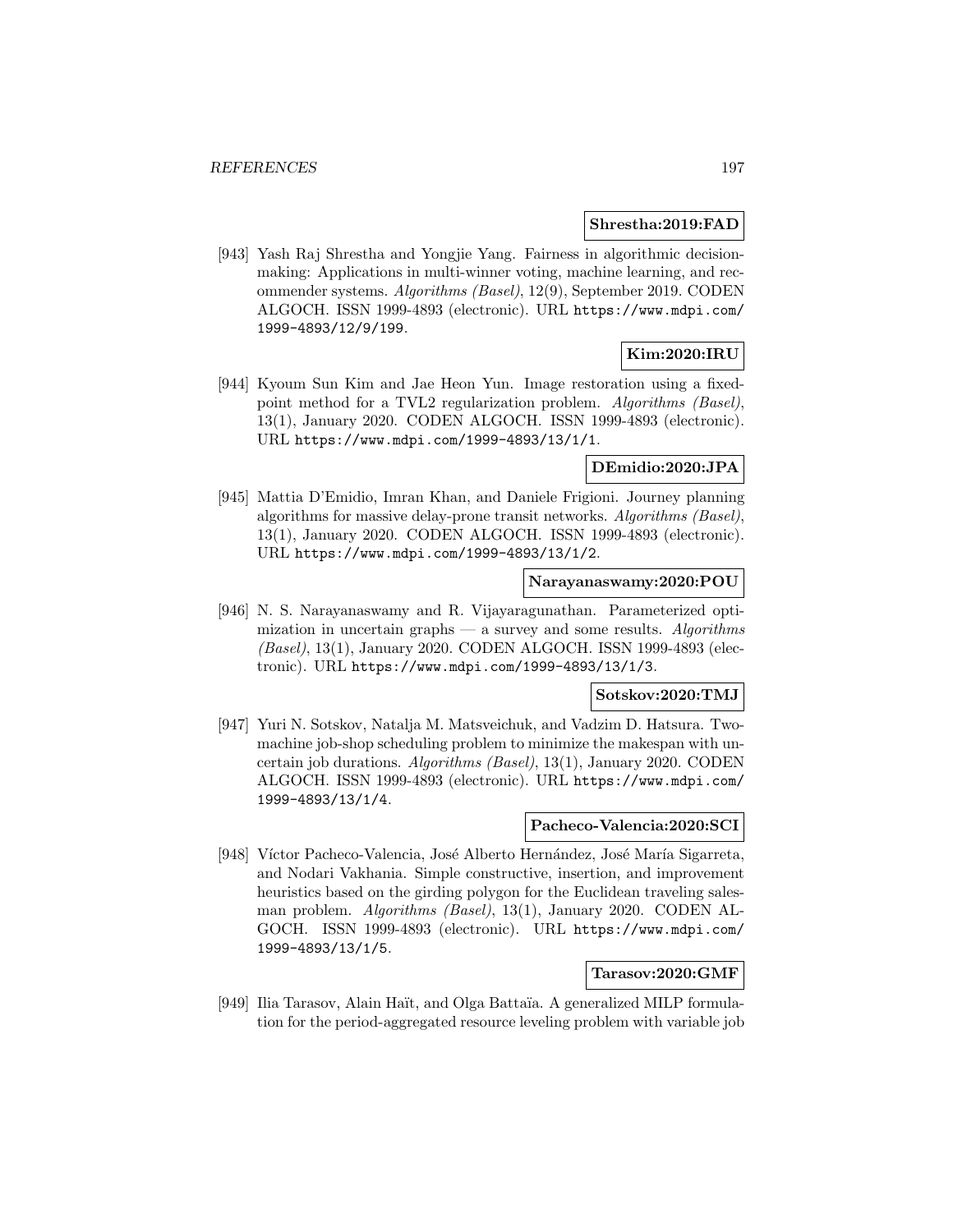duration. Algorithms (Basel), 13(1), January 2020. CODEN ALGOCH. ISSN 1999-4893 (electronic). URL https://www.mdpi.com/1999-4893/ 13/1/6.

### **Tadesse:2020:DSI**

[950] Michael Mesfin Tadesse, Hongfei Lin, Bo Xu, and Liang Yang. Detection of suicide ideation in social media forums using deep learning. Algorithms (Basel), 13(1), January 2020. CODEN ALGOCH. ISSN 1999-4893 (electronic). URL https://www.mdpi.com/1999-4893/13/1/7.

## **Juan:2020:UBR**

[951] Angel Alejandro Juan, Canan Gunes Corlu, Rafael David Tordecilla, Rocio de la Torre, and Albert Ferrer. On the use of biased-randomized algorithms for solving non-smooth optimization problems. Algorithms (Basel), 13(1), January 2020. CODEN ALGOCH. ISSN 1999-4893 (electronic). URL https://www.mdpi.com/1999-4893/13/1/8.

## **Werner:2020:SIE**

[952] Frank Werner, Larysa Burtseva, and Yuri N. Sotskov. Special issue on exact and heuristic scheduling algorithms. Algorithms (Basel), 13(1), January 2020. CODEN ALGOCH. ISSN 1999-4893 (electronic). URL https://www.mdpi.com/1999-4893/13/1/9.

## **Shahid:2020:CAD**

[953] Yumna Shahid and Minxiang Wei. Comparative analysis of different model-based controllers using active vehicle suspension system. Algorithms (Basel), 13(1), January 2020. CODEN ALGOCH. ISSN 1999- 4893 (electronic). URL https://www.mdpi.com/1999-4893/13/1/10.

## **Espinoza:2020:NAF**

[954] Jesús F. Espinoza, Rosalía Hernández-Amador, Héctor A. Hernández-Hern´andez, and Beatriz Ramonetti-Valencia. A numerical approach for the filtered generalized Cech complex. Algorithms (Basel), 13(1), January 2020. CODEN ALGOCH. ISSN 1999-4893 (electronic). URL https:// www.mdpi.com/1999-4893/13/1/11.

#### **Barbay:2020:OPF**

[955] Jérémy Barbay. Optimal prefix free codes with partial sorting.  $Algo$ rithms (Basel), 13(1), January 2020. CODEN ALGOCH. ISSN 1999- 4893 (electronic). URL https://www.mdpi.com/1999-4893/13/1/12.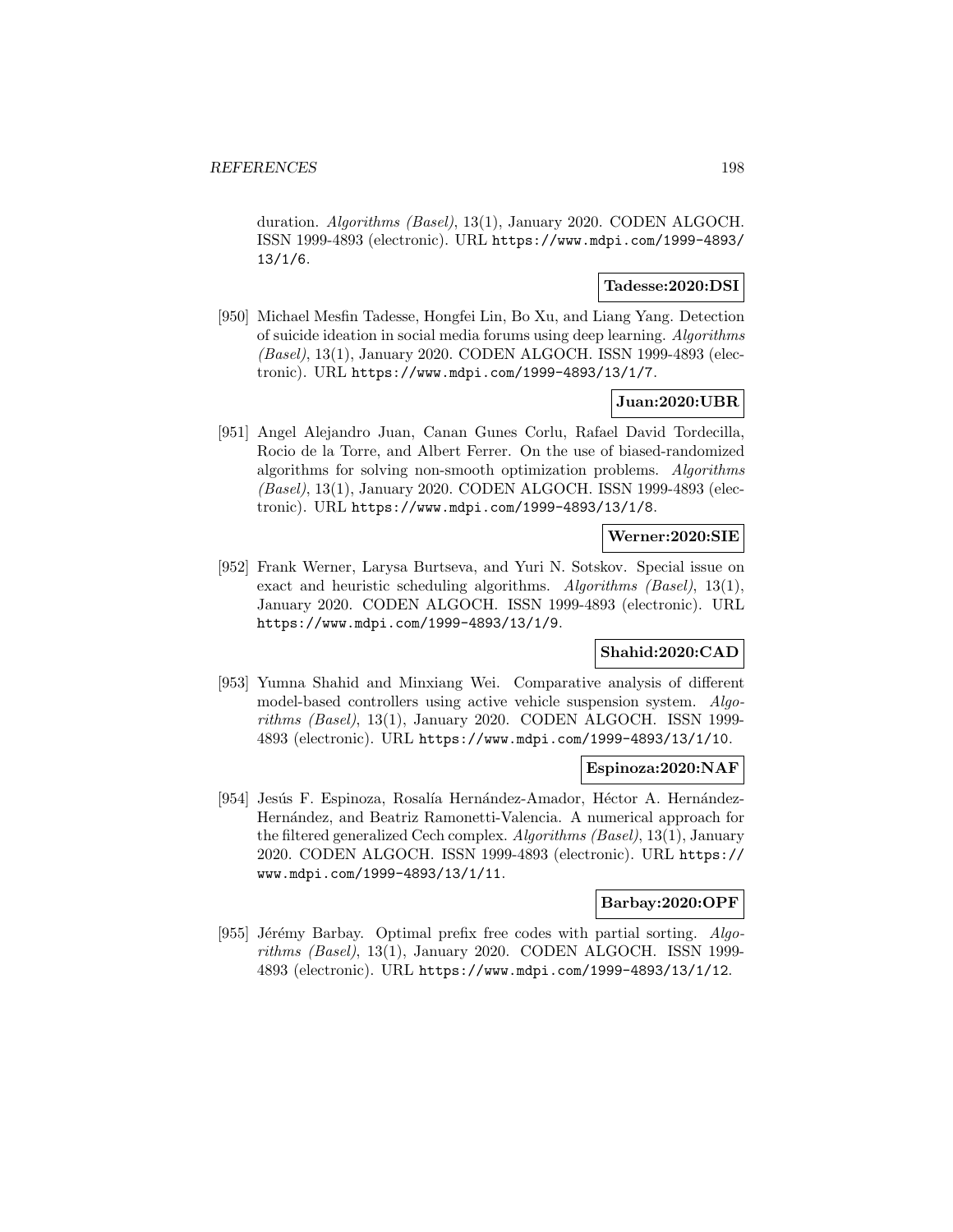#### **Cuzzocrea:2020:EEG**

[956] Alfredo Cuzzocrea, Enzo Mumolo, and Giorgio Mario Grasso. An effective and efficient genetic-fuzzy algorithm for supporting advanced human-machine interfaces in big data settings. Algorithms (Basel), 13 (1), January 2020. CODEN ALGOCH. ISSN 1999-4893 (electronic). URL https://www.mdpi.com/1999-4893/13/1/13.

# **Ji:2020:ICL**

[957] Jianjian Ji and Gang Yang. Image completion with large or edge-missing areas. Algorithms (Basel), 13(1), January 2020. CODEN ALGOCH. ISSN 1999-4893 (electronic). URL https://www.mdpi.com/1999-4893/ 13/1/14.

## **Zhen:2020:VOT**

[958] Xinxin Zhen, Shumin Fei, Yinmin Wang, and Wei Du. A visual object tracking algorithm based on improved TLD. Algorithms (Basel), 13(1), January 2020. CODEN ALGOCH. ISSN 1999-4893 (electronic). URL https://www.mdpi.com/1999-4893/13/1/15.

## **Niyomubyeyi:2020:CSF**

[959] Olive Niyomubyeyi, Tome Eduardo Sicuaio, José Ignacio Díaz González, Petter Pilesjö, and Ali Mansourian. A comparative study of four metaheuristic algorithms, AMOSA, MOABC, MSPSO, and NSGA-II for evacuation planning. Algorithms (Basel), 13(1), January 2020. CODEN ALGOCH. ISSN 1999-4893 (electronic). URL https://www.mdpi.com/ 1999-4893/13/1/16.

#### **Pintelas:2020:GBE**

[960] Emmanuel Pintelas, Ioannis E. Livieris, and Panagiotis Pintelas. A greybox ensemble model exploiting black-box accuracy and white-box intrinsic interpretability. Algorithms (Basel), 13(1), January 2020. CODEN ALGOCH. ISSN 1999-4893 (electronic). URL https://www.mdpi.com/ 1999-4893/13/1/17.

## **Wang:2020:TPS**

[961] Zhen Wang, Fuzhen Sun, Longbo Zhang, Lei Wang, and Pingping Liu. Top position sensitive ordinal relation preserving bitwise weight for image retrieval. Algorithms (Basel), 13(1), January 2020. CODEN ALGOCH. ISSN 1999-4893 (electronic). URL https://www.mdpi.com/1999-4893/ 13/1/18.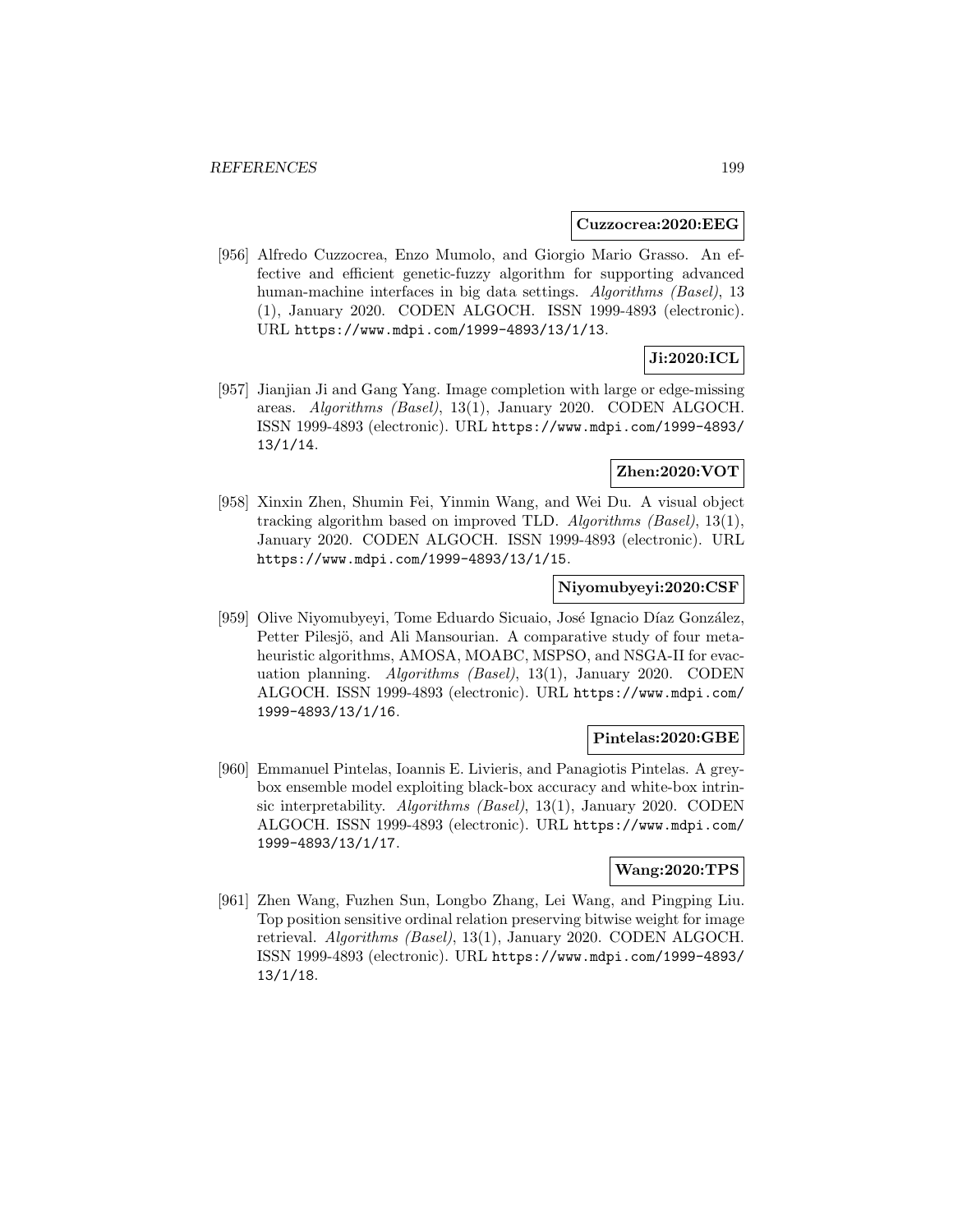### **Lutgehetmann:2020:CPH**

[962] Daniel Lütgehetmann, Dejan Govc, Jason P. Smith, and Ran Levi. Computing persistent homology of directed flag complexes. Algorithms (Basel), 13(1), January 2020. CODEN ALGOCH. ISSN 1999-4893 (electronic). URL https://www.mdpi.com/1999-4893/13/1/19.

## **Zhang:2020:CCT**

[963] Dehai Zhang, Linan Liu, Cheng Xie, Bing Yang, and Qing Liu. Citywide cellular traffic prediction based on a hybrid spatiotemporal network. Algorithms (Basel), 13(1), January 2020. CODEN ALGOCH. ISSN 1999- 4893 (electronic). URL https://www.mdpi.com/1999-4893/13/1/20.

## **Yan:2020:MCM**

[964] Qiao Yan, Xiaoqian Liu, Xiaoping Deng, Wei Peng, and Guiqing Zhang. Markov Chain Monte Carlo based energy use behaviors prediction of office occupants. Algorithms (Basel), 13(1), January 2020. CODEN ALGOCH. ISSN 1999-4893 (electronic). URL https://www.mdpi.com/ 1999-4893/13/1/21.

## **Li:2020:NDA**

[965] Junfang Li, Mingqian Liu, Ningjie Tang, and Bodong Shang. Non dataaided SNR estimation for UAV OFDM systems. Algorithms (Basel), 13 (1), January 2020. CODEN ALGOCH. ISSN 1999-4893 (electronic). URL https://www.mdpi.com/1999-4893/13/1/22.

#### **Smeresky:2020:OLS**

[966] Brendon Smeresky, Alex Rizzo, and Timothy Sands. Optimal learning and self-awareness versus PDI. Algorithms (Basel), 13(1), January 2020. CODEN ALGOCH. ISSN 1999-4893 (electronic). URL https://www. mdpi.com/1999-4893/13/1/23.

### **Keshtkar:2020:UUB**

[967] Najmeh Keshtkar and Klaus Röbenack. Unstructured uncertainty based modeling and robust stability analysis of textile-reinforced composites with embedded shape memory alloys. Algorithms (Basel), 13(1), January 2020. CODEN ALGOCH. ISSN 1999-4893 (electronic). URL https:// www.mdpi.com/1999-4893/13/1/24.

## **Sharma:2020:LCE**

[968] Janak Raj Sharma, Sunil Kumar, and Ioannis K. Argyros. Local convergence of an efficient multipoint iterative method in Banach space. Algorithms (Basel), 13(1), January 2020. CODEN ALGOCH. ISSN 1999- 4893 (electronic). URL https://www.mdpi.com/1999-4893/13/1/25.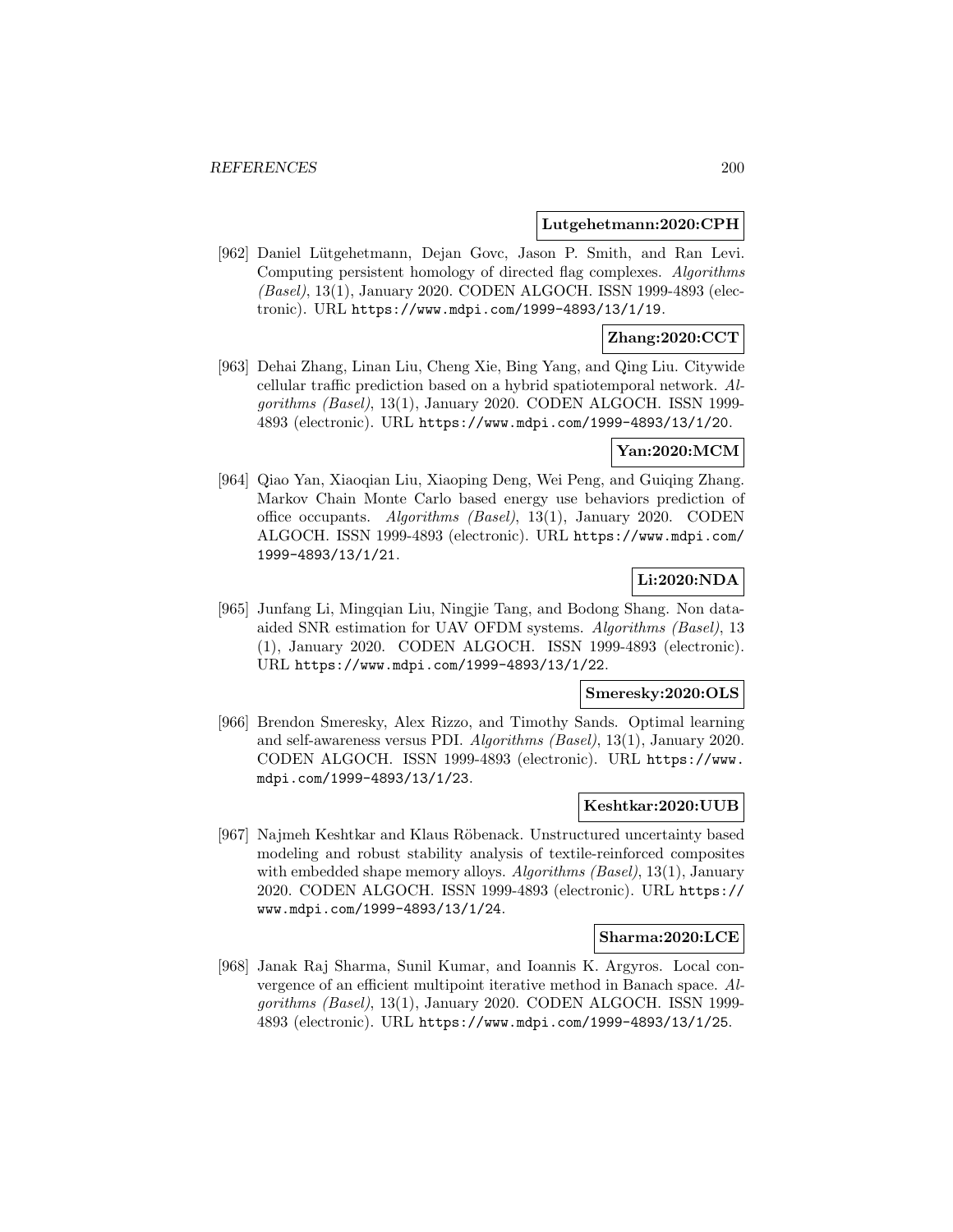### **Karlos:2020:SVE**

[969] Stamatis Karlos, Georgios Kostopoulos, and Sotiris Kotsiantis. A softvoting ensemble based co-training scheme using static selection for binary classification problems. Algorithms (Basel), 13(1), January 2020. CODEN ALGOCH. ISSN 1999-4893 (electronic). URL https://www. mdpi.com/1999-4893/13/1/26.

#### **DAndreagiovanni:2020:MJO**

[970] Fabio D'Andreagiovanni, Hicham Lakhlef, and Antonella Nardin. A matheuristic for joint optimal power and scheduling assignment in DVB-T2 networks. Algorithms (Basel), 13(1), January 2020. CODEN AL-GOCH. ISSN 1999-4893 (electronic). URL https://www.mdpi.com/ 1999-4893/13/1/27.

# **Bille:2020:ESI**

[971] Philip Bille. Editorial: Special issue on data compression algorithms and their applications. Algorithms (Basel), 13(1), January 2020. CODEN ALGOCH. ISSN 1999-4893 (electronic). URL https://www.mdpi.com/ 1999-4893/13/1/28.

## **AEO:2020:ARA**

[972] Algorithms Editorial Office. Acknowledgement to reviewers of Algorithms in 2019. Algorithms (Basel), 13(1), January 2020. CODEN ALGOCH. ISSN 1999-4893 (electronic). URL https://www.mdpi.com/1999-4893/ 13/1/29.

### **Schoeneman:2020:LMD**

[973] Frank Schoeneman, Varun Chandola, Nils Napp, Olga Wodo, and Jaroslaw Zola. Learning manifolds from dynamic process data. Algorithms (Basel), 13(2), February 2020. CODEN ALGOCH. ISSN 1999- 4893 (electronic). URL https://www.mdpi.com/1999-4893/13/2/30.

## **Aloisio:2020:CCB**

[974] Alessandro Aloisio and Alfredo Navarra. Constrained connectivity in bounded X-width multi-interface networks. Algorithms (Basel),  $13(2)$ , February 2020. CODEN ALGOCH. ISSN 1999-4893 (electronic). URL https://www.mdpi.com/1999-4893/13/2/31.

#### **DiIanni:2020:LBT**

[975] Miriam Di Ianni and Giovanna Varricchio. Latency-bounded target set selection in signed networks. Algorithms (Basel), 13(2), February 2020. CODEN ALGOCH. ISSN 1999-4893 (electronic). URL https://www. mdpi.com/1999-4893/13/2/32.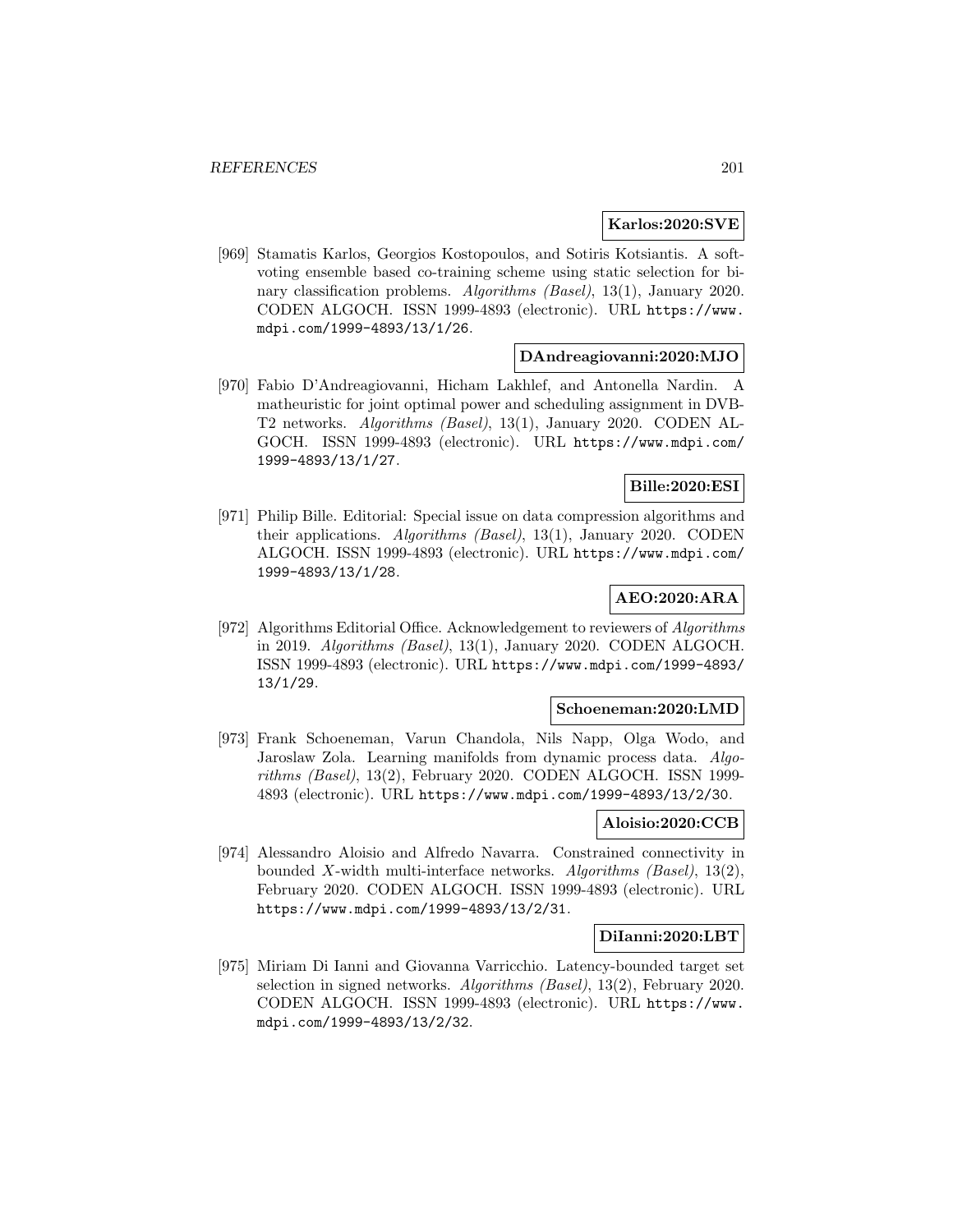## **Daga:2020:GAT**

[976] Alessandro Paolo Daga and Luigi Garibaldi. GA-adaptive template matching for offline shape motion tracking based on edge detection: IAS estimation from the SURVISHNO 2019 Challenge Video for machine diagnostics purposes. Algorithms (Basel), 13(2), February 2020. CODEN ALGOCH. ISSN 1999-4893 (electronic). URL https://www.mdpi.com/ 1999-4893/13/2/33.

## **Marmol:2020:UBR**

[977] Mage Marmol, Leandro do C. Martins, Sara Hatami, Angel A. Juan, and Vicenc Fernandez. Using biased-randomized algorithms for the multiperiod product display problem with dynamic attractiveness. Algorithms (Basel), 13(2), February 2020. CODEN ALGOCH. ISSN 1999-4893 (electronic). URL https://www.mdpi.com/1999-4893/13/2/34.

## **Hedar:2020:ASS**

[978] Abdel-Rahman Hedar, Shada N. Abdulaziz, Adel A. Sewisy, and Gamal A. El-Sayed. Adaptive scatter search to solve the minimum connected dominating set problem for efficient management of wireless networks. Algorithms (Basel), 13(2), February 2020. CODEN ALGOCH. ISSN 1999-4893 (electronic). URL https://www.mdpi.com/1999-4893/ 13/2/35.

## **Mensah:2020:AAS**

[979] Dennis Nii Ayeh Mensah, Hui Gao, and Liang Wei Yang. Approximation algorithm for shortest path in large social networks. Algorithms (Basel), 13(2), February 2020. CODEN ALGOCH. ISSN 1999-4893 (electronic). URL https://www.mdpi.com/1999-4893/13/2/36.

## **Darweesh:2020:NNT**

[980] Amer Darweesh, Marwan Alquran, and Khawla Aghzawi. New numerical treatment for a family of two-dimensional fractional Fredholm integrodifferential equations. Algorithms (Basel), 13(2), February 2020. CO-DEN ALGOCH. ISSN 1999-4893 (electronic). URL https://www.mdpi. com/1999-4893/13/2/37.

### **Alagoz:2020:MLM**

[981] Baris Baykant Alagoz, Aleksei Tepljakov, Eduard Petlenkov, and Celaleddin Yeroglu. Multi-loop model reference proportional integral derivative controls: Design and performance evaluations. Algorithms (Basel), 13(2), February 2020. CODEN ALGOCH. ISSN 1999-4893 (electronic). URL https://www.mdpi.com/1999-4893/13/2/38.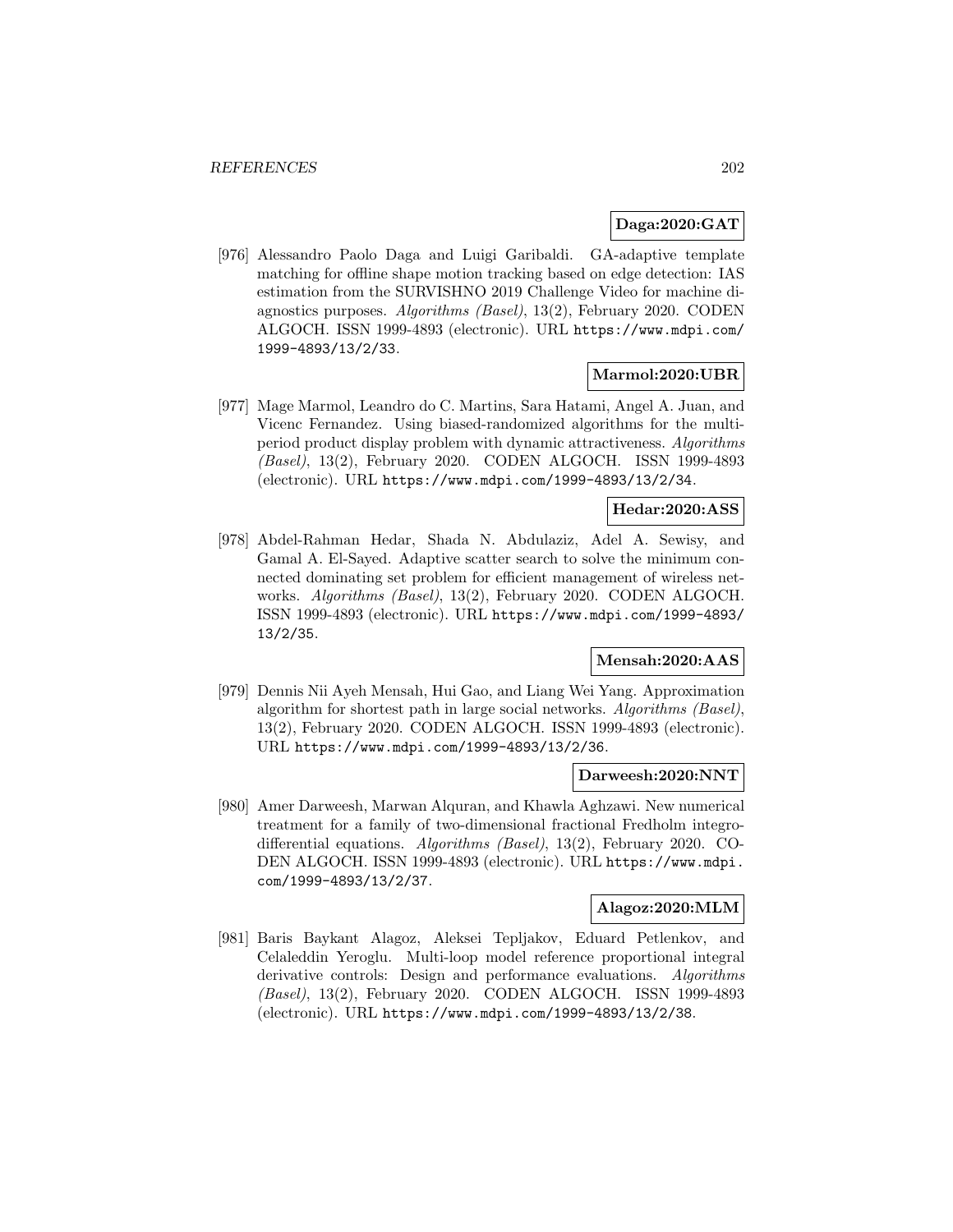### **Pavlyuk:2020:TLV**

[982] Dmitry Pavlyuk. Transfer learning: Video prediction and spatiotemporal urban traffic forecasting. Algorithms (Basel), 13(2), February 2020. CODEN ALGOCH. ISSN 1999-4893 (electronic). URL https://www. mdpi.com/1999-4893/13/2/39.

## **Gomez-Avila:2020:NPC**

[983] Javier Gomez-Avila, Carlos Villaseñor, Jesus Hernandez-Barragan, Nancy Arana-Daniel, Alma Y. Alanis, and Carlos Lopez-Franco. Neural PD controller for an unmanned aerial vehicle trained with extended Kalman filter. Algorithms (Basel), 13(2), February 2020. CODEN AL-GOCH. ISSN 1999-4893 (electronic). URL https://www.mdpi.com/ 1999-4893/13/2/40.

### **Karaduta:2020:DUS**

[984] Oleg K. Karaduta, Aleksei F. Deon, and Yulian A. Menyaev. Designing the uniform stochastic photomatrix therapeutic systems. Algorithms (Basel), 13(2), February 2020. CODEN ALGOCH. ISSN 1999-4893 (electronic). URL https://www.mdpi.com/1999-4893/13/2/41.

#### **Schwarz:2020:LUB**

[985] Michael Schwarz. Lower and upper bounds for the discrete bi-directional preemptive conversion problem with a constant price interval. Algorithms (Basel), 13(2), February 2020. CODEN ALGOCH. ISSN 1999-4893 (electronic). URL https://www.mdpi.com/1999-4893/13/2/42.

## **Sai:2020:OMC**

[986] Qiuyue Sai, Jun Bi, and Jinxian Chai. Optimal model for carsharing station location based on multi-factor constraints. Algorithms (Basel), 13(2), February 2020. CODEN ALGOCH. ISSN 1999-4893 (electronic). URL https://www.mdpi.com/1999-4893/13/2/43.

# **Li:2020:MMB**

[987] Hongchan Li, Haodong Zhu, and Tianhua Jiang. Modified migrating birds optimization for energy-aware flexible job shop scheduling problem. Algorithms (Basel), 13(2), February 2020. CODEN ALGOCH. ISSN 1999-4893 (electronic). URL https://www.mdpi.com/1999-4893/13/ 2/44.

## **Yang:2020:ATD**

[988] Fan Yang and ShouLian Tang. Adaptive tolerance dehazing algorithm based on dark channel prior. Algorithms (Basel), 13(2), February 2020.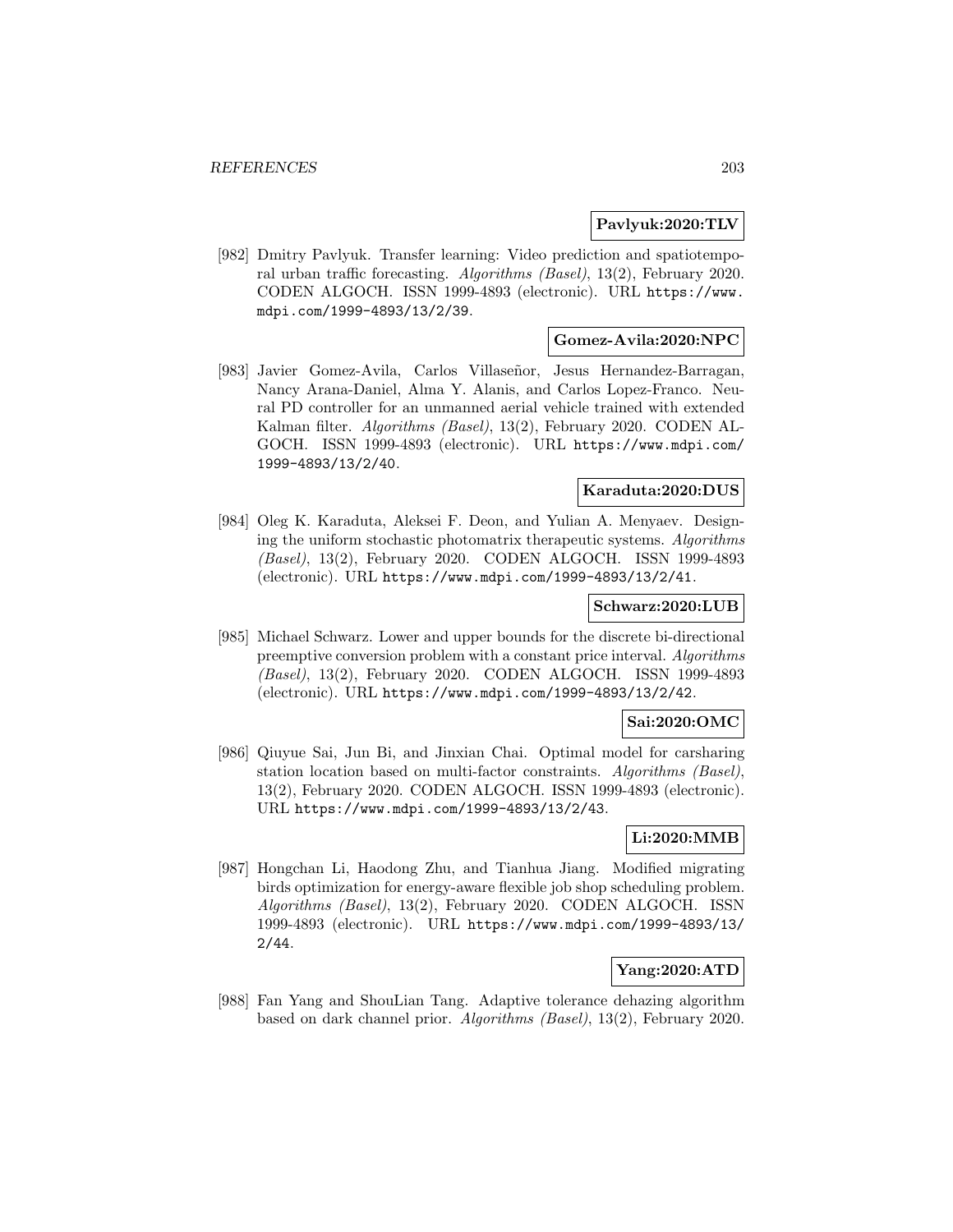CODEN ALGOCH. ISSN 1999-4893 (electronic). URL https://www. mdpi.com/1999-4893/13/2/45.

## **Min:2020:FFD**

[989] Yufang Min and Yaonan Zhang. FADIT: Fast document image thresholding. Algorithms (Basel), 13(2), February 2020. CODEN ALGOCH. ISSN 1999-4893 (electronic). URL https://www.mdpi.com/1999-4893/ 13/2/46.

# **Pilz:2020:ABS**

[990] Sarah Pilz, Florian Porrmann, Martin Kaiser, Jens Hagemeyer, James M. Hogan, and Ulrich Rückert. Accelerating binary string comparisons with a scalable, streaming-based system architecture based on FPGAs. Algorithms (Basel), 13(2), February 2020. CODEN ALGOCH. ISSN 1999- 4893 (electronic). URL https://www.mdpi.com/1999-4893/13/2/47.

## **Alekseeva:2020:PSC**

[991] Natalia Alekseeva, Ivan Tanev, and Katsunori Shimohara. PD steering controller utilizing the predicted position on track for autonomous vehicles driven on slippery roads. Algorithms (Basel), 13(2), February 2020. CODEN ALGOCH. ISSN 1999-4893 (electronic). URL https://www. mdpi.com/1999-4893/13/2/48.

## **Xue:2020:OCS**

[992] Ruobing Xue, Xiangshen Ye, and Weiping Wu. Optimization of constrained stochastic linear-quadratic control on an infinite horizon: a direct-comparison based approach. Algorithms (Basel), 13(2), February 2020. CODEN ALGOCH. ISSN 1999-4893 (electronic). URL https:// www.mdpi.com/1999-4893/13/2/49.

#### **Rodriguez-Mata:2020:FSM**

[993] Abraham Efraim Rodríguez-Mata, Ricardo Luna, Jose Ricardo Pérez-Correa, Alejandro Gonzalez-Huitrón, Rafael Castro-Linares, and Manuel A. Duarte-Mermoud. Fractional sliding mode nonlinear procedure for robust control of an eutrophying microalgae photobioreactor. Algorithms (Basel), 13(3), March 2020. CODEN ALGOCH. ISSN 1999- 4893 (electronic). URL https://www.mdpi.com/1999-4893/13/3/50.

## **Loukrezis:2020:AUQ**

[994] Dimitrios Loukrezis and Herbert De Gersem. Approximation and uncertainty quantification of systems with arbitrary parameter distributions using weighted Leja interpolation. Algorithms (Basel), 13(3), March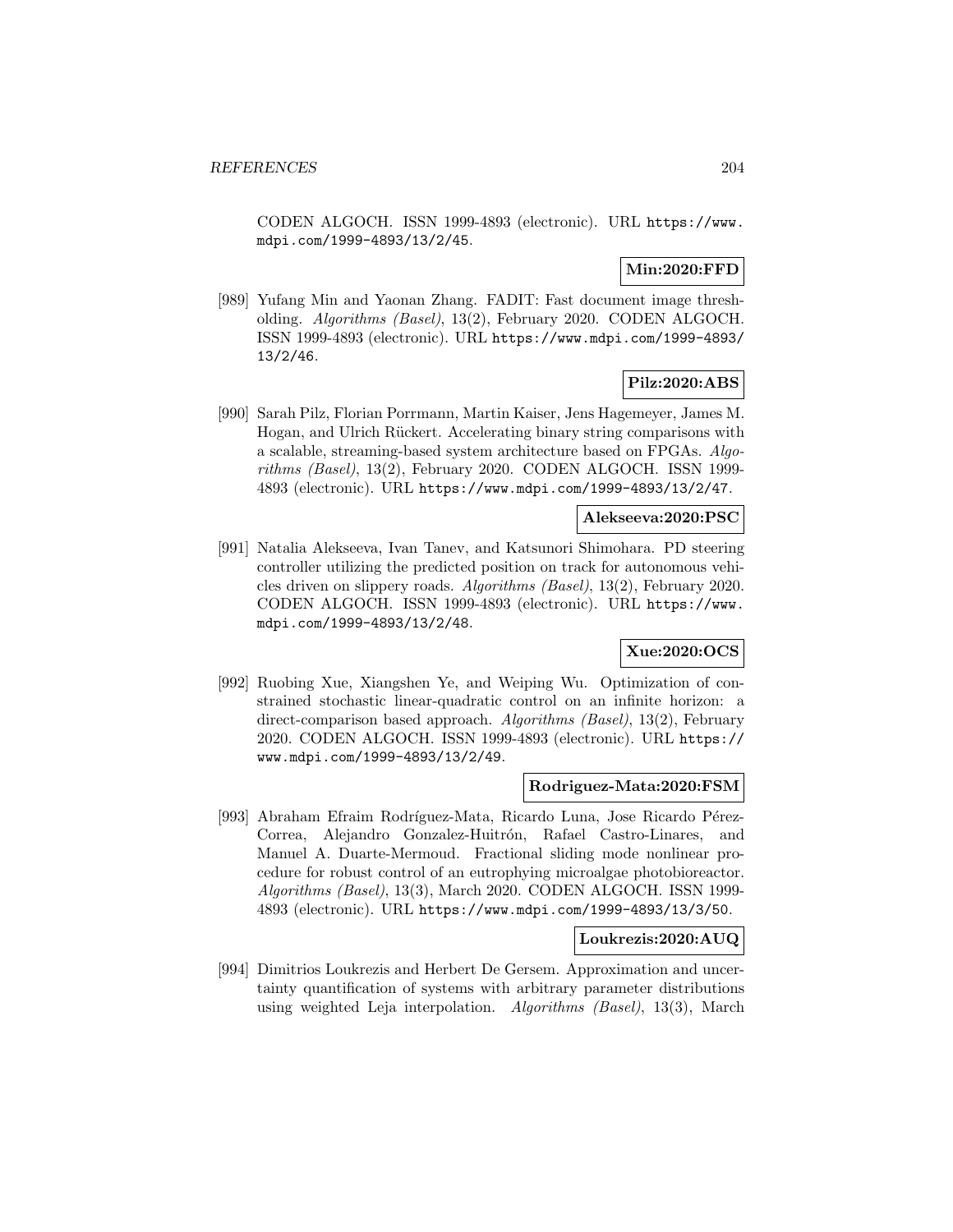2020. CODEN ALGOCH. ISSN 1999-4893 (electronic). URL https:// www.mdpi.com/1999-4893/13/3/51.

## **Abdelaal:2020:PPF**

[995] Mohamed Abdelaal and Steffen Schön. Predictive path following and collision avoidance of autonomous connected vehicles. Algorithms (Basel), 13(3), March 2020. CODEN ALGOCH. ISSN 1999-4893 (electronic). URL https://www.mdpi.com/1999-4893/13/3/52.

# **Strand:2020:UPT**

[996] Andreas Strand, Ivar Eskerud Smith, Tor Erling Unander, Ingelin Steinsland, and Leif Rune Hellevik. Uncertainty propagation through a point model for steady-state two-phase pipe flow. Algorithms (Basel), 13(3), March 2020. CODEN ALGOCH. ISSN 1999-4893 (electronic). URL https://www.mdpi.com/1999-4893/13/3/53.

#### **Stratigi:2020:MGR**

[997] Maria Stratigi, Haridimos Kondylakis, and Kostas Stefanidis. Multidimensional group recommendations in the health domain. Algorithms (Basel), 13(3), March 2020. CODEN ALGOCH. ISSN 1999-4893 (electronic). URL https://www.mdpi.com/1999-4893/13/3/54.

## **Oyamaguchi:2020:MMB**

[998] Natsumi Oyamaguchi, Hiroyuki Tajima, and Isamu Okada. Model of multi-branch trees for efficient resource allocation. Algorithms (Basel), 13(3), March 2020. CODEN ALGOCH. ISSN 1999-4893 (electronic). URL https://www.mdpi.com/1999-4893/13/3/55.

## **Xiao:2020:MFP**

[999] Yancai Xiao and Zhe Hua. Misalignment fault prediction of wind turbines based on combined forecasting model. Algorithms (Basel), 13(3), March 2020. CODEN ALGOCH. ISSN 1999-4893 (electronic). URL https:// www.mdpi.com/1999-4893/13/3/56.

## **Li:2020:TSC**

[1000] Taoying Li, Xu Wu, and Junhe Zhang. Time series clustering model based on DTW for classifying car parks. Algorithms (Basel), 13(3), March 2020. CODEN ALGOCH. ISSN 1999-4893 (electronic). URL https://www.mdpi.com/1999-4893/13/3/57.

## **Rauh:2020:KFB**

[1001] Andreas Rauh, Wiebke Frenkel, and Julia Kersten. Kalman filter-based online identification of the electric power characteristic of solid oxide fuel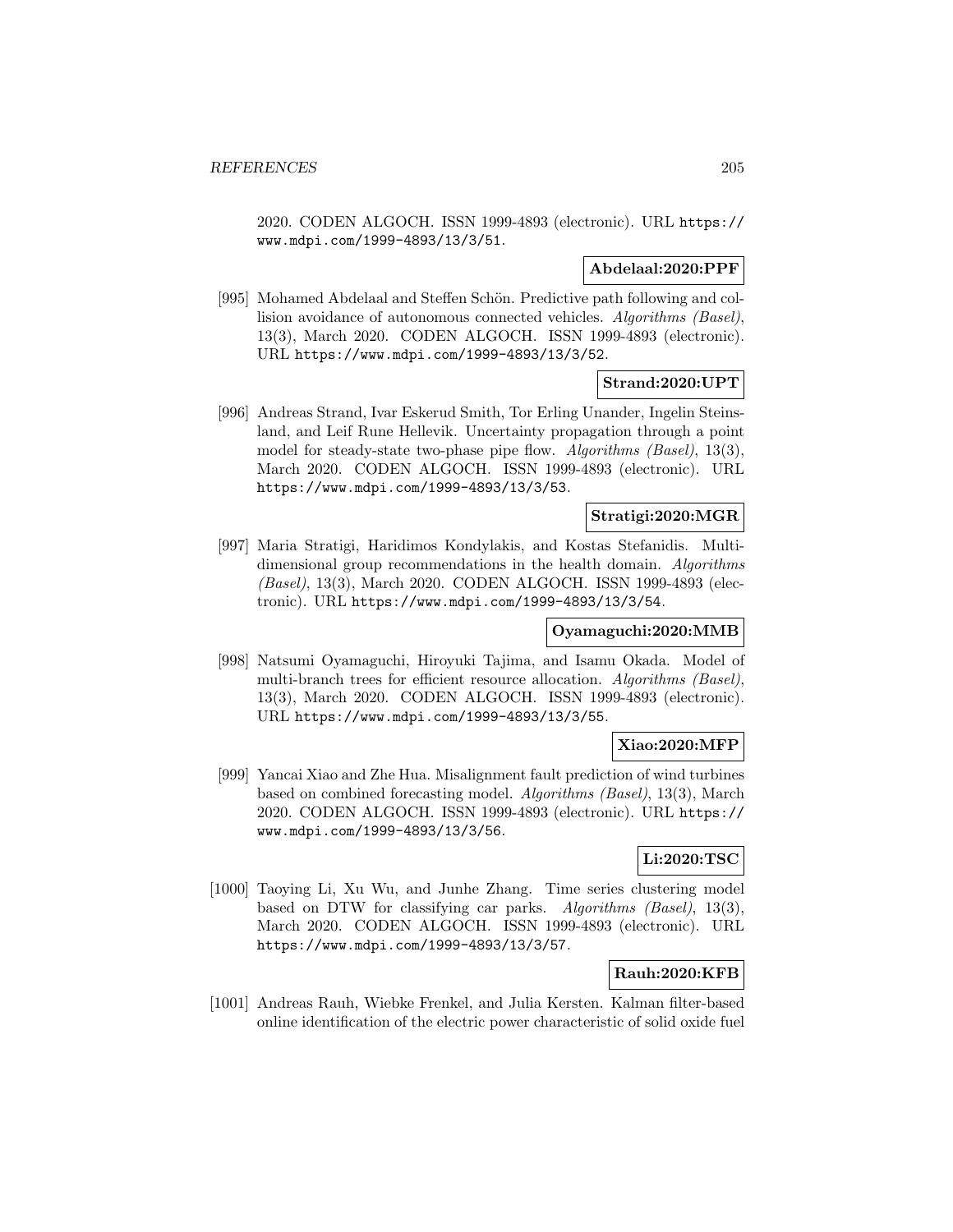cells aiming at maximum power point tracking. Algorithms (Basel), 13 (3), March 2020. CODEN ALGOCH. ISSN 1999-4893 (electronic). URL https://www.mdpi.com/1999-4893/13/3/58.

## **Alexandridis:2020:GAD**

[1002] Georgios Alexandridis, Yorghos Voutos, Phivos Mylonas, and George Caridakis. A geolocation analytics-driven ontology for short-term leases: Inferring current sharing economy trends. Algorithms (Basel), 13(3), March 2020. CODEN ALGOCH. ISSN 1999-4893 (electronic). URL https://www.mdpi.com/1999-4893/13/3/59.

# **Liu:2020:MUM**

[1003] Wen Liu, Yankui Sun, and Qingge Ji. MDAN-UNet: Multi-scale and dual attention enhanced nested U-net architecture for segmentation of optical coherence tomography images. Algorithms (Basel), 13(3), March 2020. CODEN ALGOCH. ISSN 1999-4893 (electronic). URL https:// www.mdpi.com/1999-4893/13/3/60.

## **Demertzis:2020:GMA**

[1004] Konstantinos Demertzis and Lazaros Iliadis. GeoAI: a model-agnostic meta-ensemble zero-shot learning method for hyperspectral image analysis and classification. Algorithms (Basel), 13(3), March 2020. CODEN ALGOCH. ISSN 1999-4893 (electronic). URL https://www.mdpi.com/ 1999-4893/13/3/61.

# **Tran:2020:RLI**

[1005] Manh-Kien Tran and Michael Fowler. A review of lithium-ion battery fault diagnostic algorithms: Current progress and future challenges. Algorithms (Basel), 13(3), March 2020. CODEN ALGOCH. ISSN 1999- 4893 (electronic). URL https://www.mdpi.com/1999-4893/13/3/62.

## **Ropiak:2020:HDL**

[1006] Krzysztof Ropiak and Piotr Artiemjew. On a hybridization of deep learning and rough set based granular computing. Algorithms (Basel), 13(3), March 2020. CODEN ALGOCH. ISSN 1999-4893 (electronic). URL https://www.mdpi.com/1999-4893/13/3/63.

## **Lewis:2020:DBN**

[1007] Austin D. Lewis and Katrina M. Groth. A dynamic Bayesian network structure for joint diagnostics and prognostics of complex engineering systems. Algorithms (Basel), 13(3), March 2020. CODEN ALGOCH. ISSN 1999-4893 (electronic). URL https://www.mdpi.com/1999-4893/ 13/3/64.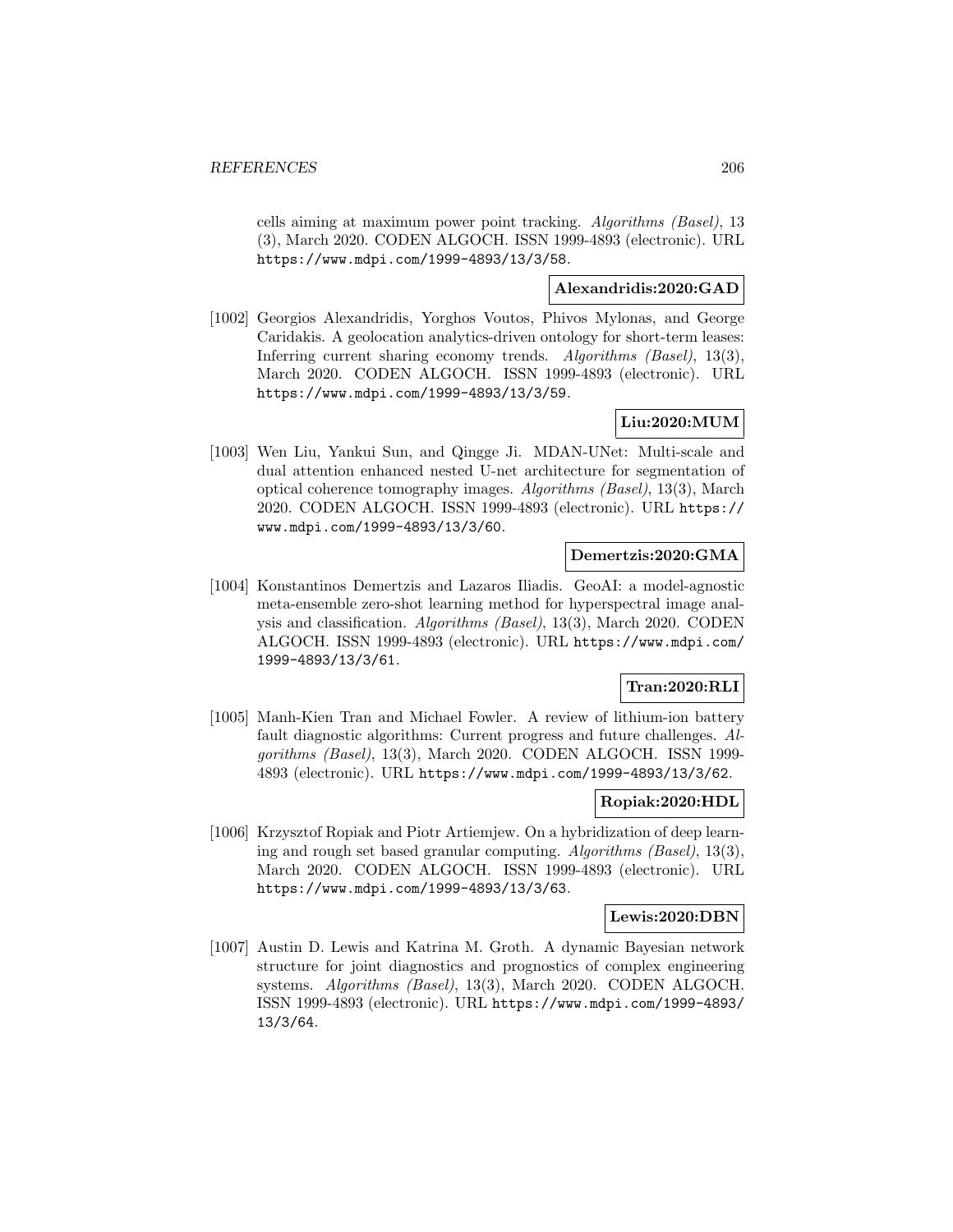## **Papakostas:2020:NIO**

[1008] George A. Papakostas, John W. Nolan, and Athanasios C. Mitropoulos. Nature-inspired optimization algorithms for the 3D reconstruction of porous media. Algorithms (Basel), 13(3), March 2020. CODEN AL-GOCH. ISSN 1999-4893 (electronic). URL https://www.mdpi.com/ 1999-4893/13/3/65.

### **Paradowski:2020:OUN**

[1009] Thomas Paradowski, Sabine Lerch, Michelle Damaszek, Robert Dehnert, and Bernd Tibken. Observability of uncertain nonlinear systems using interval analysis. Algorithms (Basel), 13(3), March 2020. CODEN ALGOCH. ISSN 1999-4893 (electronic). URL https://www.mdpi.com/ 1999-4893/13/3/66.

## **Bacanin:2020:OCN**

[1010] Nebojsa Bacanin, Timea Bezdan, Eva Tuba, Ivana Strumberger, and Milan Tuba. Optimizing convolutional neural network hyperparameters by enhanced swarm intelligence metaheuristics. Algorithms (Basel), 13 (3), March 2020. CODEN ALGOCH. ISSN 1999-4893 (electronic). URL https://www.mdpi.com/1999-4893/13/3/67.

## **Coro:2020:AEM**

[1011] Federico Corò, Gianlorenzo D'Angelo, and Cristina M. Pinotti. Adding edges for maximizing weighted reachability. Algorithms (Basel), 13(3), March 2020. CODEN ALGOCH. ISSN 1999-4893 (electronic). URL https://www.mdpi.com/1999-4893/13/3/68.

## **Xu:2020:OSM**

[1012] Jin Xu, Haixia Wang, Can Cui, Baigang Zhao, and Bo Li. Oil spill monitoring of shipborne radar image features using SVM and local adaptive threshold. Algorithms (Basel), 13(3), March 2020. CODEN ALGOCH. ISSN 1999-4893 (electronic). URL https://www.mdpi.com/1999-4893/ 13/3/69.

## **Zvarevashe:2020:ELH**

[1013] Kudakwashe Zvarevashe and Oludayo Olugbara. Ensemble learning of hybrid acoustic features for speech emotion recognition. Algorithms (Basel), 13(3), March 2020. CODEN ALGOCH. ISSN 1999-4893 (electronic). URL https://www.mdpi.com/1999-4893/13/3/70.

## **Alexopoulos:2020:TSC**

[1014] Athanasios Alexopoulos, Georgios Drakopoulos, Andreas Kanavos, Phivos Mylonas, and Gerasimos Vonitsanos. Two-step classification with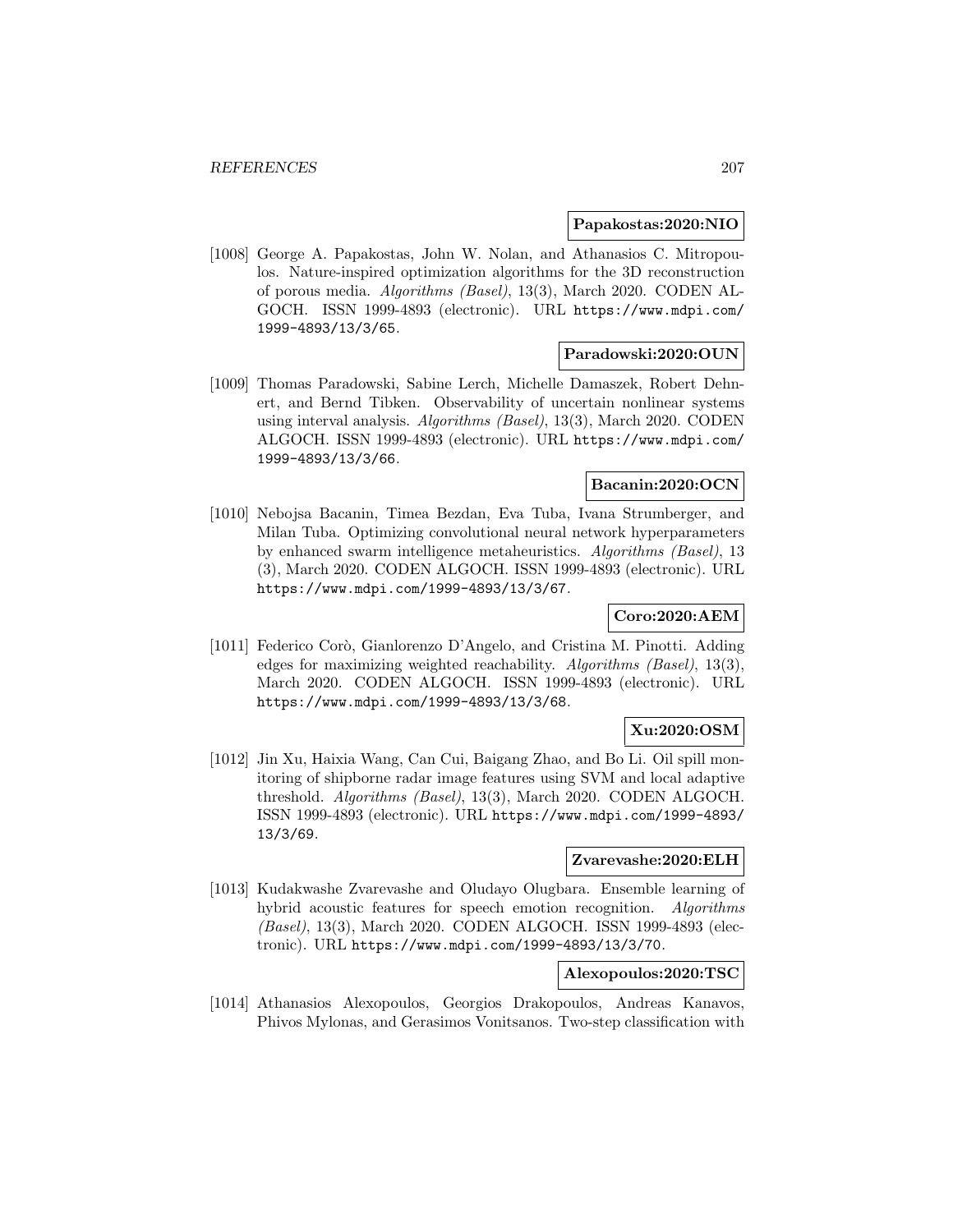SVD preprocessing of distributed massive datasets in Apache spark. Algorithms (Basel), 13(3), March 2020. CODEN ALGOCH. ISSN 1999- 4893 (electronic). URL https://www.mdpi.com/1999-4893/13/3/71.

### **Nakas:2020:EER**

[1015] Christos Nakas, Dionisis Kandris, and Georgios Visvardis. Energy efficient routing in wireless sensor networks: a comprehensive survey. Algorithms (Basel), 13(3), March 2020. CODEN ALGOCH. ISSN 1999-4893 (electronic). URL https://www.mdpi.com/1999-4893/13/3/72.

#### **Samee:2020:CDL**

[1016] Nagwan M. Abdel Samee. Classical and deep learning paradigms for detection and validation of key genes of risky outcomes of HCV. Algorithms (Basel), 13(3), March 2020. CODEN ALGOCH. ISSN 1999-4893 (electronic). URL https://www.mdpi.com/1999-4893/13/3/73.

### **Abdelmaguid:2020:BOD**

[1017] Tamer F. Abdelmaguid. Bi-objective dynamic multiprocessor open shop scheduling: an exact algorithm. Algorithms (Basel), 13(3), March 2020. CODEN ALGOCH. ISSN 1999-4893 (electronic). URL https://www. mdpi.com/1999-4893/13/3/74.

### **Frenkel:2020:EBC**

[1018] Wiebke Frenkel, Andreas Rauh, Julia Kersten, and Harald Aschemann. Experiments-based comparison of different power controllers for a solid oxide fuel cell against model imperfections and delay phenomena. Algorithms (Basel), 13(4), April 2020. CODEN ALGOCH. ISSN 1999-4893 (electronic). URL https://www.mdpi.com/1999-4893/13/4/76.

### **Coclite:2020:CSK**

[1019] Giuseppe Maria Coclite and Lorenzo di Ruvo. On classical solutions for a Kuramoto–Sinelshchikov–Velarde-type equation. Algorithms (Basel), 13 (4), April 2020. CODEN ALGOCH. ISSN 1999-4893 (electronic). URL https://www.mdpi.com/1999-4893/13/4/77.

#### **Aggarwal:2020:BNN**

[1020] Ankush Aggarwal and Sanjay Pant. Beyond Newton: a new root-finding fixed-point iteration for nonlinear equations. Algorithms (Basel),  $13(4)$ , April 2020. CODEN ALGOCH. ISSN 1999-4893 (electronic). URL https://www.mdpi.com/1999-4893/13/4/78.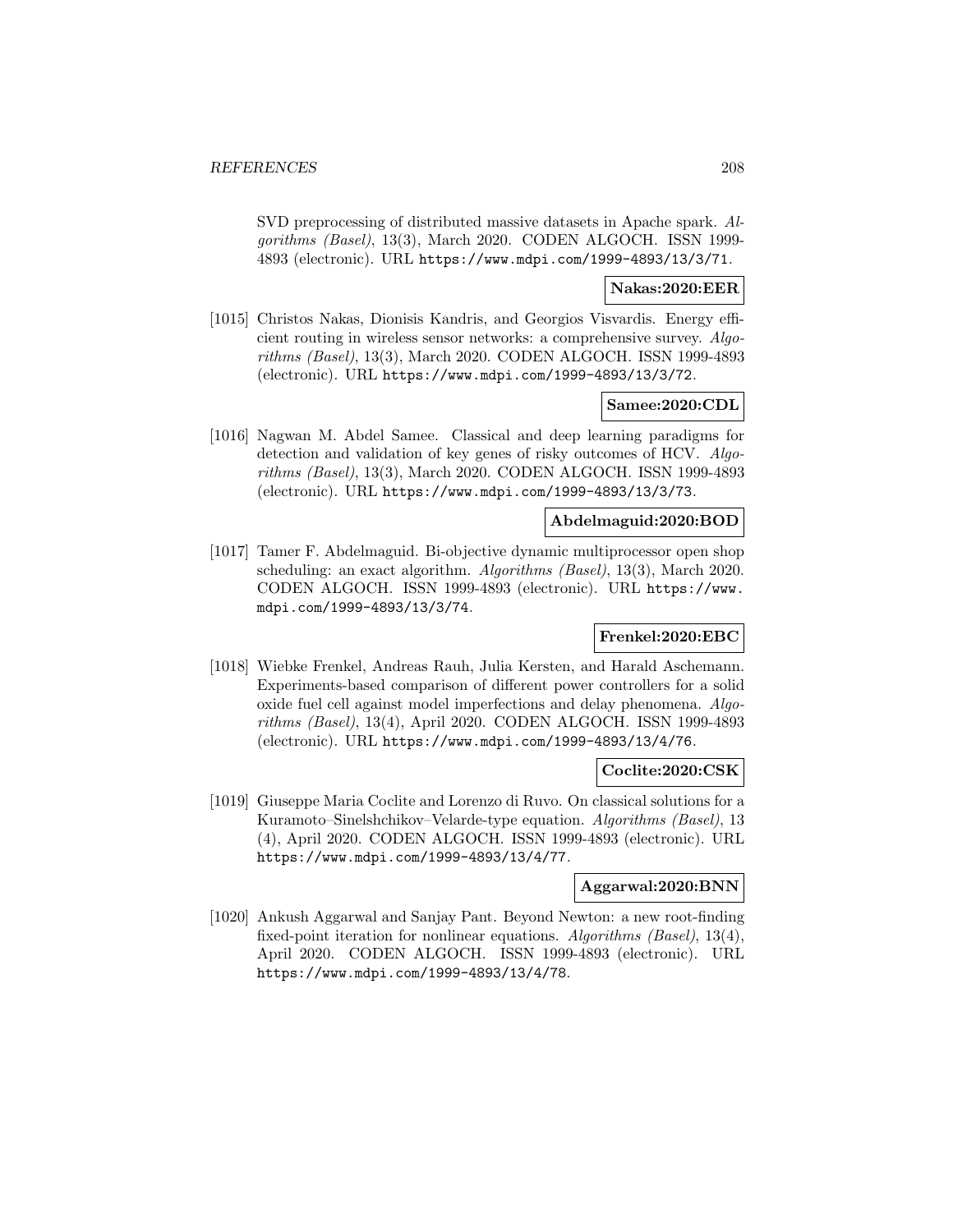### **Artiemjew:2020:AGR**

[1021] Piotr Artiemjew. About granular rough computing-overview of decision system approximation techniques and future perspectives. Algorithms (Basel), 13(4), April 2020. CODEN ALGOCH. ISSN 1999-4893 (electronic). URL https://www.mdpi.com/1999-4893/13/4/79.

## **Ji:2020:HMB**

[1022] Qingge Ji, Haoqiang Yu, and Xiao Wu. Hierarchical-matching-based online and real-time multi-object tracking with deep appearance features. Algorithms (Basel), 13(4), April 2020. CODEN ALGOCH. ISSN 1999- 4893 (electronic). URL https://www.mdpi.com/1999-4893/13/4/80.

### **Pratico:2020:DMB**

[1023] Filippo Giammaria Praticò, Rosario Fedele, Vitalii Naumov, and Tomas Sauer. Detection and monitoring of bottom-up cracks in road pavement using a machine-learning approach. Algorithms (Basel), 13(4), April 2020. CODEN ALGOCH. ISSN 1999-4893 (electronic). URL https:// www.mdpi.com/1999-4893/13/4/81.

## **Liao:2020:APP**

[1024] Huanyu Liao, Pavan Kumar Vaitheeswaran, Tao Song, and Ganesh Subbarayan. Algebraic point projection for immersed boundary analysis on low degree NURBS curves and surfaces. Algorithms (Basel), 13(4), April 2020. CODEN ALGOCH. ISSN 1999-4893 (electronic). URL https:// www.mdpi.com/1999-4893/13/4/82.

## **Haralabopoulos:2020:EDL**

[1025] Giannis Haralabopoulos, Ioannis Anagnostopoulos, and Derek McAuley. Ensemble deep learning for multilabel binary classification of usergenerated content. Algorithms (Basel), 13(4), April 2020. CODEN ALGOCH. ISSN 1999-4893 (electronic). URL https://www.mdpi.com/ 1999-4893/13/4/83.

# **Zhang:2020:RTC**

[1026] Sen Zhang, Shaobo Li, Xiang Li, and Yong Yao. Representation of traffic congestion data for urban road traffic networks based on pooling operations. Algorithms (Basel), 13(4), April 2020. CODEN ALGOCH. ISSN 1999-4893 (electronic). URL https://www.mdpi.com/1999-4893/13/4/ 84.

## **Demidova:2020:RSH**

[1027] Liliya A. Demidova and Artyom V. Gorchakov. Research and study of the hybrid algorithms based on the collective behavior of fish schools and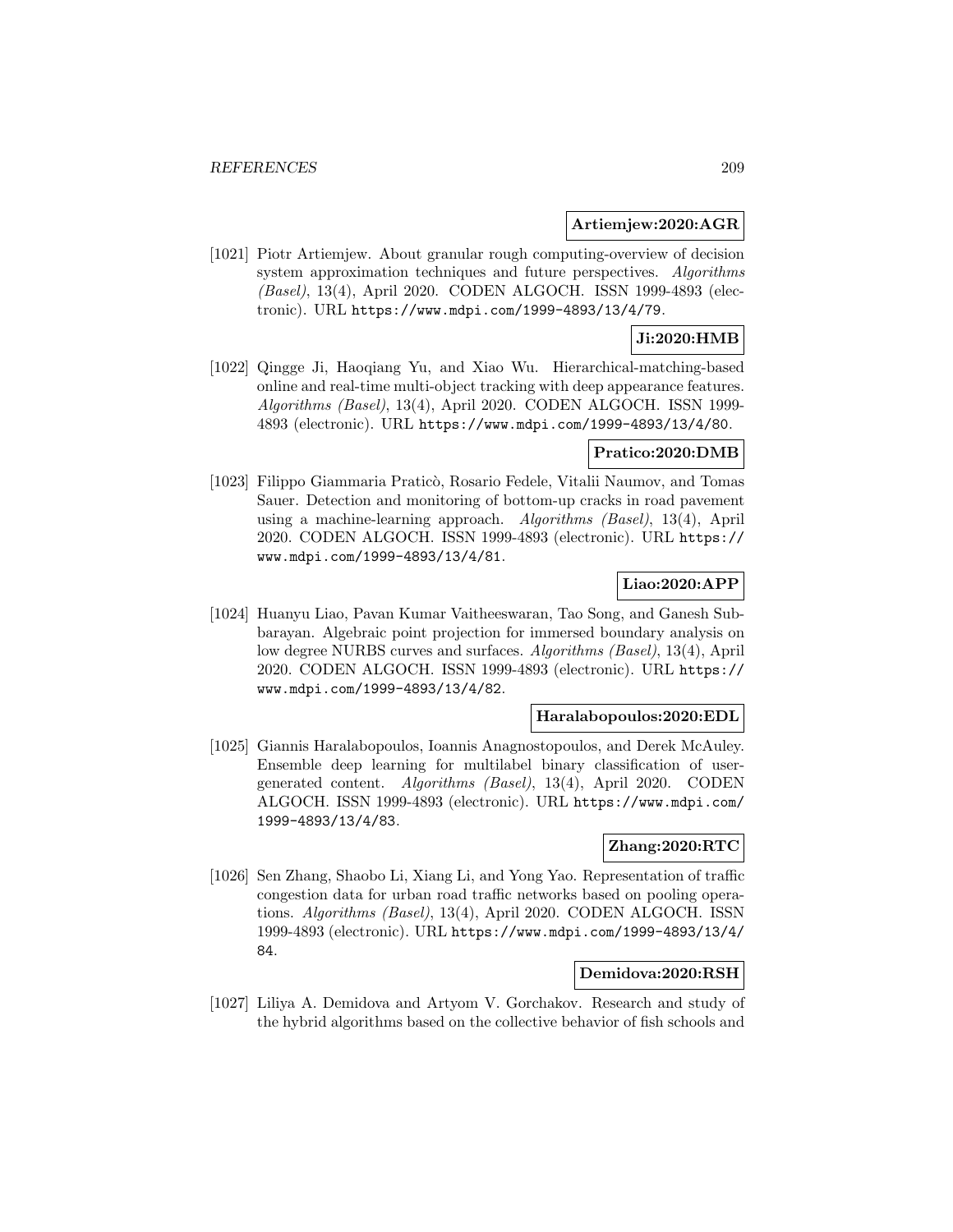classical optimization methods. Algorithms (Basel), 13(4), April 2020. CODEN ALGOCH. ISSN 1999-4893 (electronic). URL https://www. mdpi.com/1999-4893/13/4/85.

## **Stanovov:2020:CBV**

[1028] Vladimir Stanovov, Shakhnaz Akhmedova, and Yukihiro Kamiya. Confidence-based voting for the design of interpretable ensembles with fuzzy systems. Algorithms (Basel), 13(4), April 2020. CODEN AL-GOCH. ISSN 1999-4893 (electronic). URL https://www.mdpi.com/ 1999-4893/13/4/86.

### **Konstantinidis:2020:NMP**

[1029] George Konstantinidis, Adriane Chapman, Mark J. Weal, Ahmed Alzubaidi, Lisa M. Ballard, and Anneke M. Lucassen. The need for machine-processable agreements in health data management. Algorithms (Basel), 13(4), April 2020. CODEN ALGOCH. ISSN 1999-4893 (electronic). URL https://www.mdpi.com/1999-4893/13/4/87.

### **Miertoiu:2020:FPA**

[1030] Florin Ilarion Miertoiu and Bogdan Dumitrescu. Feasibility pump algorithm for sparse representation under Gaussian noise. Algorithms (Basel), 13(4), April 2020. CODEN ALGOCH. ISSN 1999-4893 (electronic). URL https://www.mdpi.com/1999-4893/13/4/88.

#### **Akhmedova:2020:SHB**

[1031] Shakhnaz Akhmedova, Vladimir Stanovov, Danil Erokhin, and Olga Semenkina. Success history-based position adaptation in fuzzy-controlled ensemble of biology-inspired algorithms. Algorithms (Basel), 13(4), April 2020. CODEN ALGOCH. ISSN 1999-4893 (electronic). URL https:// www.mdpi.com/1999-4893/13/4/89.

### **Kantarakias:2020:AGP**

[1032] Kyriakos Dimitrios Kantarakias and George Papadakis. Application of generalized polynomial chaos for quantification of uncertainties of time averages and their sensitivities in chaotic systems. Algorithms (Basel), 13 (4), April 2020. CODEN ALGOCH. ISSN 1999-4893 (electronic). URL https://www.mdpi.com/1999-4893/13/4/90.

## **Tang:2020:GAL**

[1033] Chunming Tang, Yanni Li, Xiaoxia Dong, and Bo He. A generalized alternating linearization bundle method for structured convex optimization with inexact first-order oracles. Algorithms (Basel), 13(4), April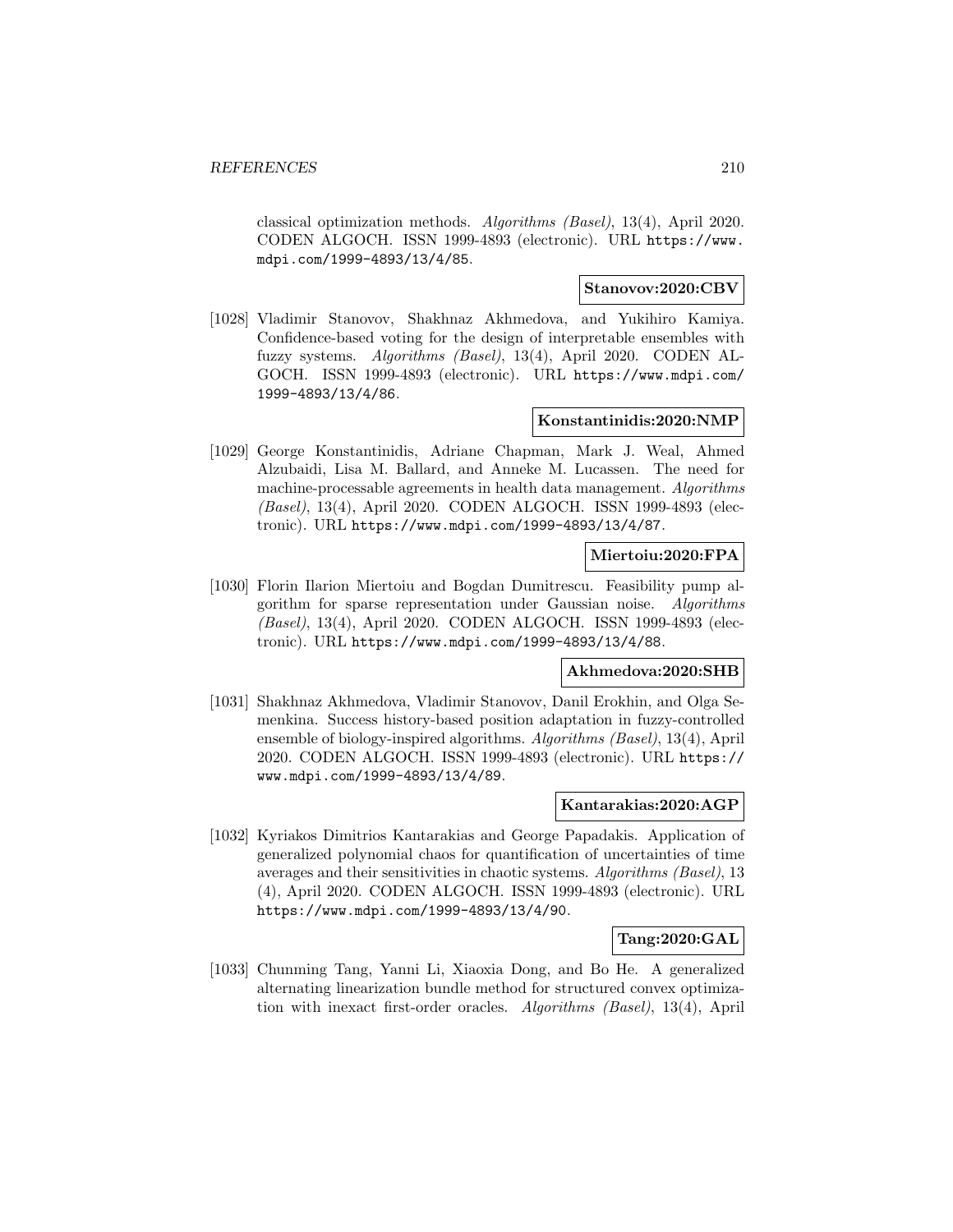2020. CODEN ALGOCH. ISSN 1999-4893 (electronic). URL https:// www.mdpi.com/1999-4893/13/4/91.

### **Barger:2020:DCM**

[1034] Artem Barger and Dan Feldman. Deterministic coresets for k-means of big sparse data. Algorithms (Basel), 13(4), April 2020. CODEN ALGOCH. ISSN 1999-4893 (electronic). URL https://www.mdpi.com/ 1999-4893/13/4/92.

# **Li:2020:PPL**

[1035] Yuanjin Li, Tao Chen, and Defu Liu. Path planning for laser cladding robot on artificial joint surface based on topology reconstruction. Algorithms (Basel), 13(4), April 2020. CODEN ALGOCH. ISSN 1999-4893 (electronic). URL https://www.mdpi.com/1999-4893/13/4/93.

## **Petrauskas:2020:SMQ**

[1036] Edmundas Petrauskas, Petras Rupsys, Martynas Narmontas, Marius Aleinikovas, Lina Beniusiene, and Benas Silinskas. Stochastic models to qualify stem tapers. Algorithms (Basel), 13(4), April 2020. CODEN ALGOCH. ISSN 1999-4893 (electronic). URL https://www.mdpi.com/ 1999-4893/13/4/94.

## **Stubinger:2020:HIV**

[1037] Johannes Stübinger and Katharina Adler. How to identify varying leadlag effects in time series data: Implementation, validation, and application of the generalized causality algorithm. Algorithms (Basel), 13 (4), April 2020. CODEN ALGOCH. ISSN 1999-4893 (electronic). URL https://www.mdpi.com/1999-4893/13/4/95.

#### **Soto-Mendoza:2020:HGO**

[1038] Valeria Soto-Mendoza, Irma García-Calvillo, Efraín Ruiz y Ruiz, and Jaime Pérez-Terrazas. A hybrid grasshopper optimization algorithm applied to the open vehicle routing problem. Algorithms (Basel), 13(4), April 2020. CODEN ALGOCH. ISSN 1999-4893 (electronic). URL https://www.mdpi.com/1999-4893/13/4/96.

## **Domanski:2020:PAP**

[1039] Pawel D. Domański. Performance assessment of predictive control  $-$  a survey. Algorithms (Basel), 13(4), April 2020. CODEN ALGOCH. ISSN 1999-4893 (electronic). URL https://www.mdpi.com/1999-4893/13/4/ 97.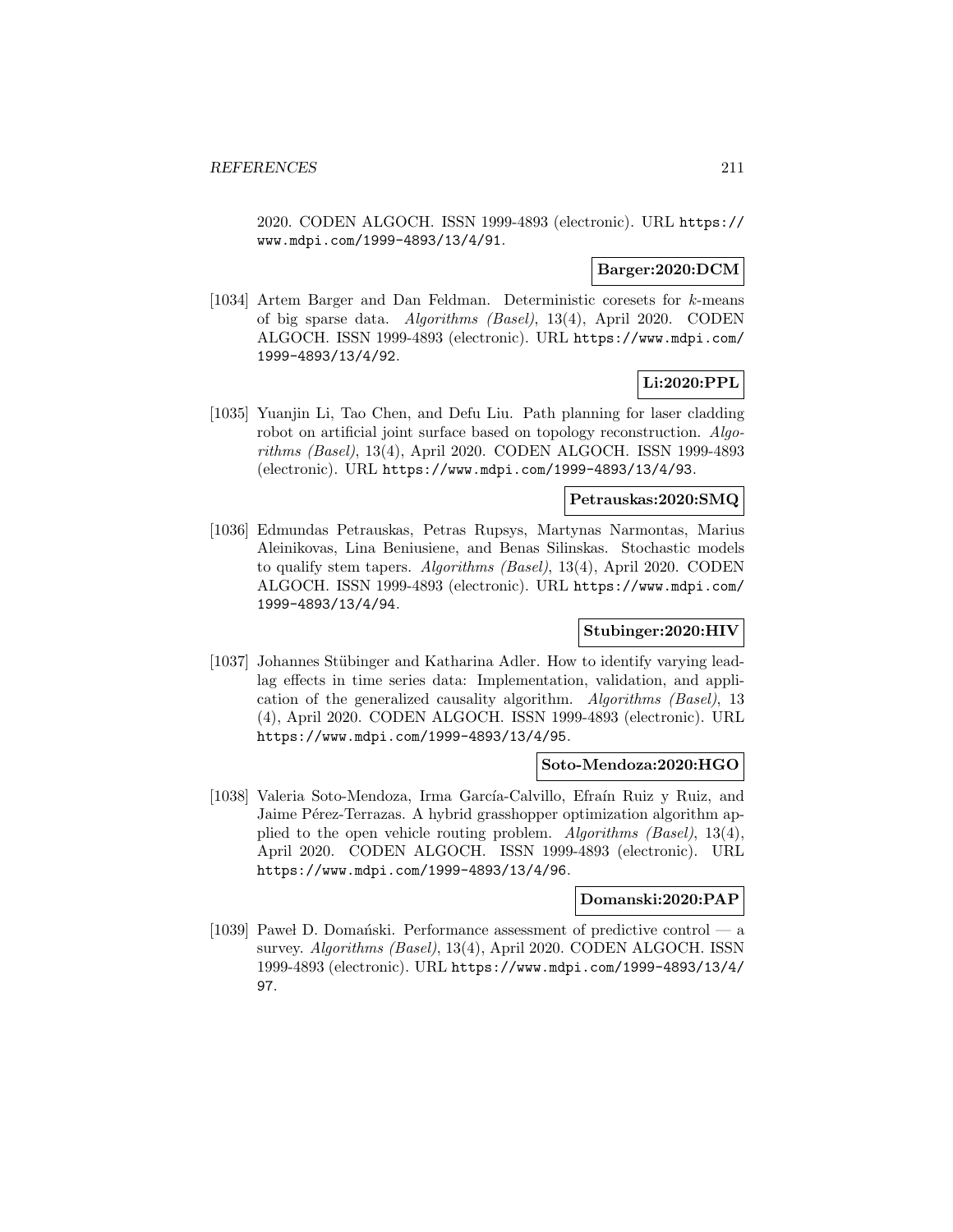### **Averos:2020:NSN**

[1040] Joan Cecilia Averós, Jaume Puy Llorens, and Ramiro Uribe-Kaffure. Numerical simulation of non-linear models of reaction-diffusion for a DGT sensor. Algorithms (Basel), 13(4), April 2020. CODEN ALGOCH. ISSN 1999-4893 (electronic). URL https://www.mdpi.com/1999-4893/13/4/ 98.

### **Mansouri:2020:NLD**

[1041] Deloula Mansouri, Xiaohui Yuan, and Abdeldjalil Saidani. A new lossless DNA compression algorithm based on a single-block encoding scheme. Algorithms (Basel), 13(4), April 2020. CODEN ALGOCH. ISSN 1999- 4893 (electronic). URL https://www.mdpi.com/1999-4893/13/4/99.

### **Bergamaschi:2020:SLR**

[1042] Luca Bergamaschi. A survey of low-rank updates of preconditioners for sequences of symmetric linear systems. Algorithms (Basel), 13(4), April 2020. CODEN ALGOCH. ISSN 1999-4893 (electronic). URL https:// www.mdpi.com/1999-4893/13/4/100.

### **Lawnik:2020:NWS**

[1043] Marcin Lawnik, Artur Pełka, and Adrian Kapczyński. A new way to store simple text files. Algorithms (Basel), 13(4), April 2020. CODEN ALGOCH. ISSN 1999-4893 (electronic). URL https://www.mdpi.com/ 1999-4893/13/4/101.

## **Lopez-Martinez:2020:CSB**

[1044] Fernando López-Martínez, Edward Rolando Núñez-Valdez, Vicente García-Díaz, and Zoran Bursac. A case study for a big data and machine learning platform to improve medical decision support in population health management. Algorithms (Basel), 13(4), April 2020. CODEN ALGOCH. ISSN 1999-4893 (electronic). URL https://www.mdpi.com/ 1999-4893/13/4/102.

## **Furuya:2020:PGC**

[1045] Isamu Furuya, Takuya Takagi, Yuto Nakashima, Shunsuke Inenaga, Hideo Bannai, and Takuya Kida. Practical grammar compression based on maximal repeats. Algorithms (Basel), 13(4), April 2020. CODEN ALGOCH. ISSN 1999-4893 (electronic). URL https://www.mdpi.com/ 1999-4893/13/4/103.

## **Guimapi:2020:DSS**

[1046] Ritter A. Guimapi, Samira A. Mohamed, Lisa Biber-Freudenberger, Waweru Mwangi, Sunday Ekesi, Christian Borgemeister, and Henri E. Z.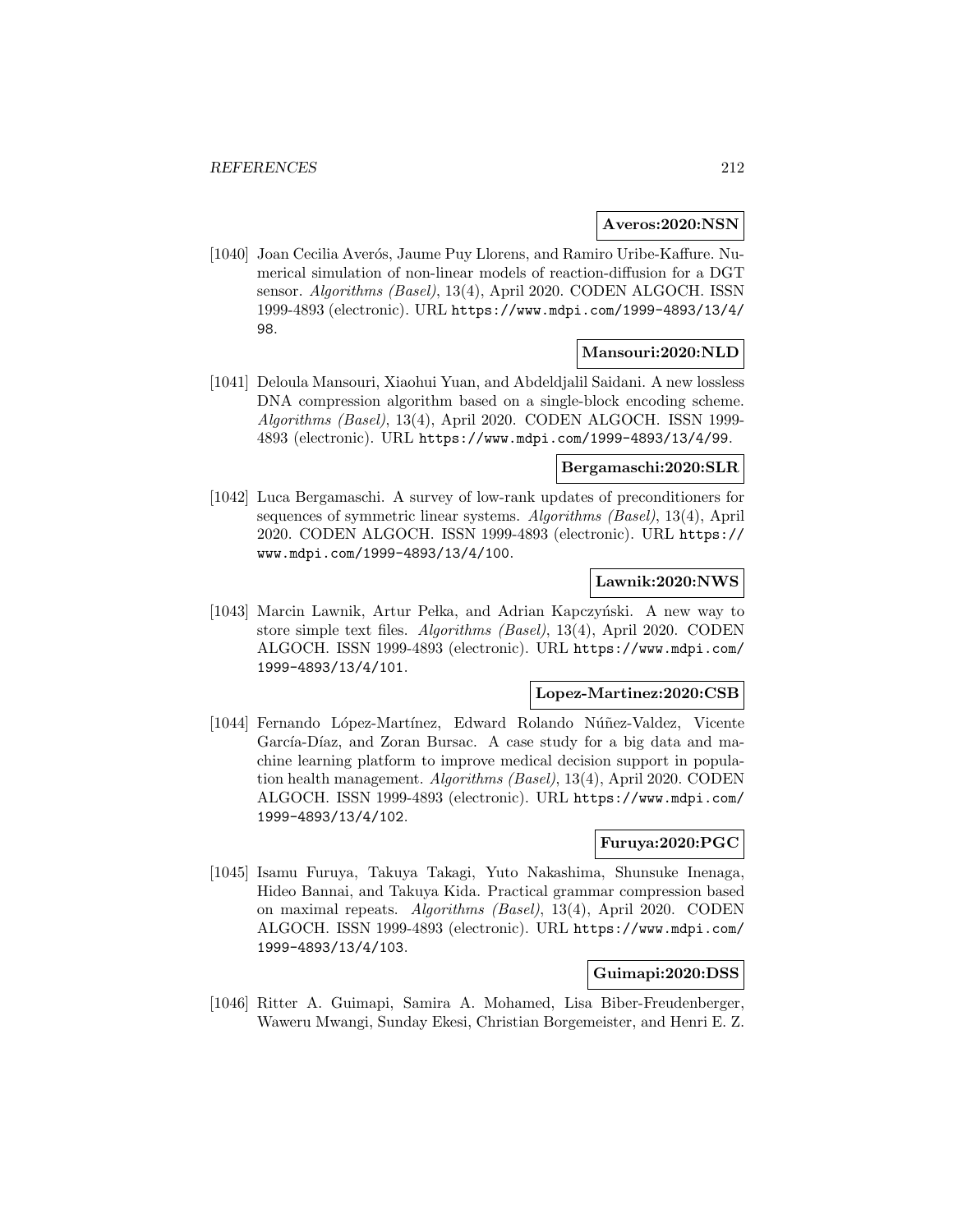Tonnang. Decision support system for fitting and mapping nonlinear functions with application to insect pest management in the biological control context. Algorithms (Basel), 13(4), April 2020. CODEN AL-GOCH. ISSN 1999-4893 (electronic). URL https://www.mdpi.com/ 1999-4893/13/4/104.

# **Ju:2020:VSM**

[1047] Haiyang Ju, Xinhua Wang, and Yizhen Zhao. Variational specific mode extraction: a novel method for defect signal detection of ferromagnetic pipeline. Algorithms (Basel), 13(4), April 2020. CODEN ALGOCH. ISSN 1999-4893 (electronic). URL https://www.mdpi.com/1999-4893/ 13/4/105.

#### **Roanes-Lozano:2020:DTS**

[1048] Eugenio Roanes-Lozano, Eduardo A. Casella, Fernando Sánchez, and Antonio Hernando. Diagnosis in tennis serving technique. Algorithms (Basel), 13(5), May 2020. CODEN ALGOCH. ISSN 1999-4893 (electronic). URL https://www.mdpi.com/1999-4893/13/5/106.

## **Azeroual:2020:HIM**

[1049] Otmane Azeroual and W lodzimierz Lewoniewski. How to inspect and measure data quality about scientific publications: Use case of Wikipedia and CRIS databases. Algorithms (Basel), 13(5), May 2020. CODEN ALGOCH. ISSN 1999-4893 (electronic). URL https://www.mdpi.com/ 1999-4893/13/5/107.

## **Vakhnin:2020:IIF**

[1050] Alexey Vakhnin and Evgenii Sopov. Investigation of the iCC framework performance for solving constrained LSGO problems. Algorithms (Basel), 13(5), May 2020. CODEN ALGOCH. ISSN 1999-4893 (electronic). URL https://www.mdpi.com/1999-4893/13/5/108.

## **Gorzalczany:2020:ESS**

[1051] Marian B. Gorzałczany and Filip Rudziński. Evolution of SOMs' structure and learning algorithm: From visualization of high-dimensional data to clustering of complex data. Algorithms (Basel), 13(5), May 2020. CO-DEN ALGOCH. ISSN 1999-4893 (electronic). URL https://www.mdpi. com/1999-4893/13/5/109.

### **Blondeel:2020:PRM**

[1052] Philippe Blondeel, Pieterjan Robbe, Cédric Van hoorickx, Stijn François, Geert Lombaert, and Stefan Vandewalle. p-refined multilevel quasi-Monte Carlo for Galerkin finite element methods with applications in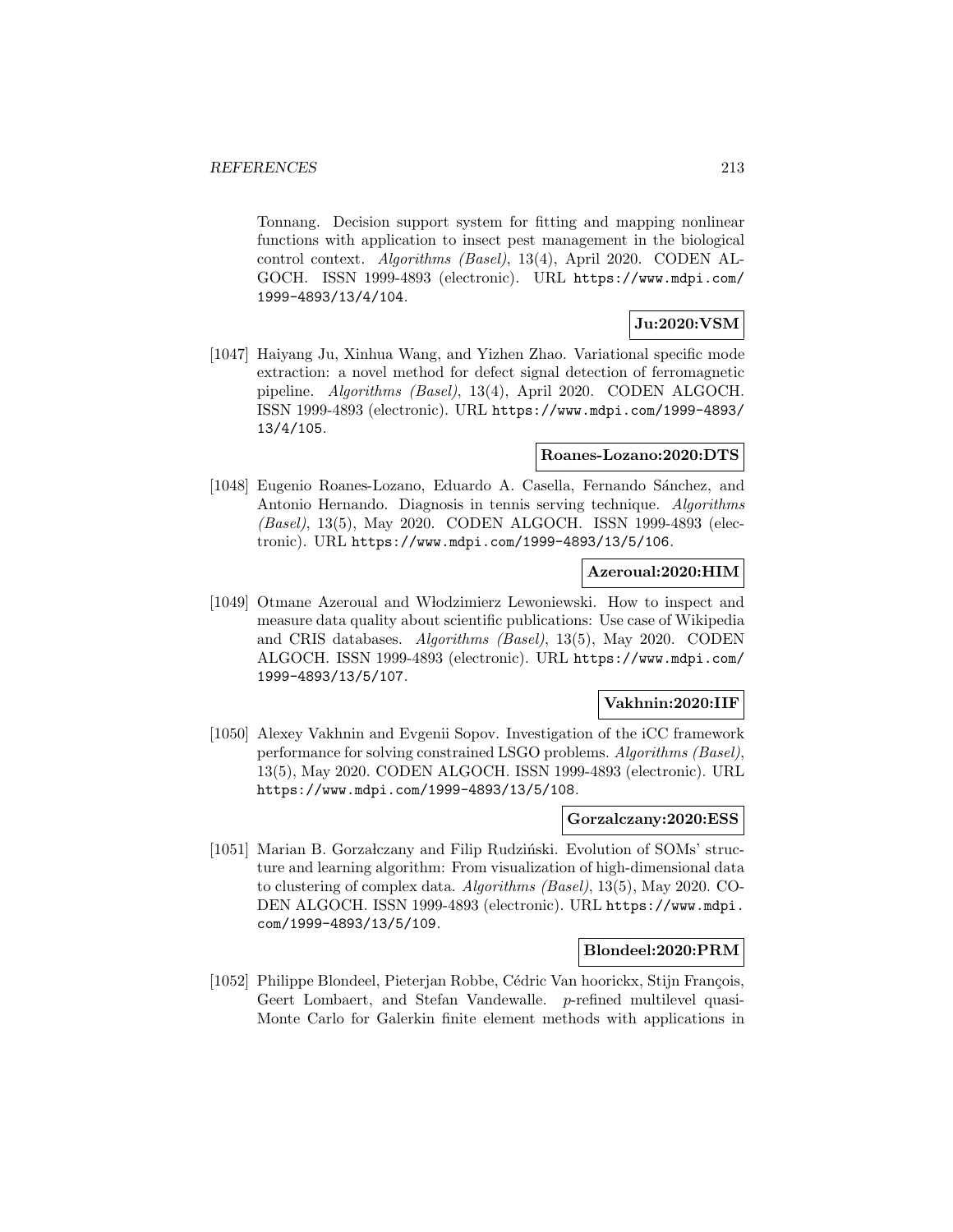civil engineering. Algorithms (Basel), 13(5), May 2020. CODEN AL-GOCH. ISSN 1999-4893 (electronic). URL https://www.mdpi.com/ 1999-4893/13/5/110.

## **Wu:2020:MLJ**

[1053] Shaojun Wu and Ling Gao. Multi-level joint feature learning for person re-identification. Algorithms (Basel), 13(5), May 2020. CODEN ALGOCH. ISSN 1999-4893 (electronic). URL https://www.mdpi.com/ 1999-4893/13/5/111.

## **Sauvey:2020:TNH**

[1054] Christophe Sauvey and Nathalie Sauer. Two NEH heuristic improvements for flowshop scheduling problem with makespan criterion. Algorithms (Basel), 13(5), May 2020. CODEN ALGOCH. ISSN 1999-4893 (electronic). URL https://www.mdpi.com/1999-4893/13/5/112.

## **Meisrimel:2020:GOT**

[1055] Peter Meisrimel and Philipp Birken. Goal oriented time adaptivity using local error estimates. Algorithms (Basel), 13(5), May 2020. CODEN ALGOCH. ISSN 1999-4893 (electronic). URL https://www.mdpi.com/ 1999-4893/13/5/113.

# **Yang:2020:AFG**

[1056] Fan Yang, Deming Yang, Zhiming He, Yuanhua Fu, and Kui Jiang. Automobile fine-grained detection algorithm based on multi-improved YOLOv3 in smart streetlights. Algorithms (Basel), 13(5), May 2020. CODEN ALGOCH. ISSN 1999-4893 (electronic). URL https://www. mdpi.com/1999-4893/13/5/114.

## **Roghabadi:2020:FBD**

[1057] Mohammadjavad Arabpour Roghabadi and Osama Moselhi. A fuzzybased decision support model for risk maturity evaluation of construction organizations. Algorithms (Basel), 13(5), May 2020. CODEN ALGOCH. ISSN 1999-4893 (electronic). URL https://www.mdpi.com/1999-4893/ 13/5/115.

## **Mazzoccoli:2020:EUI**

[1058] Alessandro Mazzoccoli and Maurizio Naldi. The expected utility insurance premium principle with fourth-order statistics: Does it make a difference? *Algorithms (Basel)*, 13(5), May 2020. CODEN ALGOCH. ISSN 1999-4893 (electronic). URL https://www.mdpi.com/1999-4893/ 13/5/116.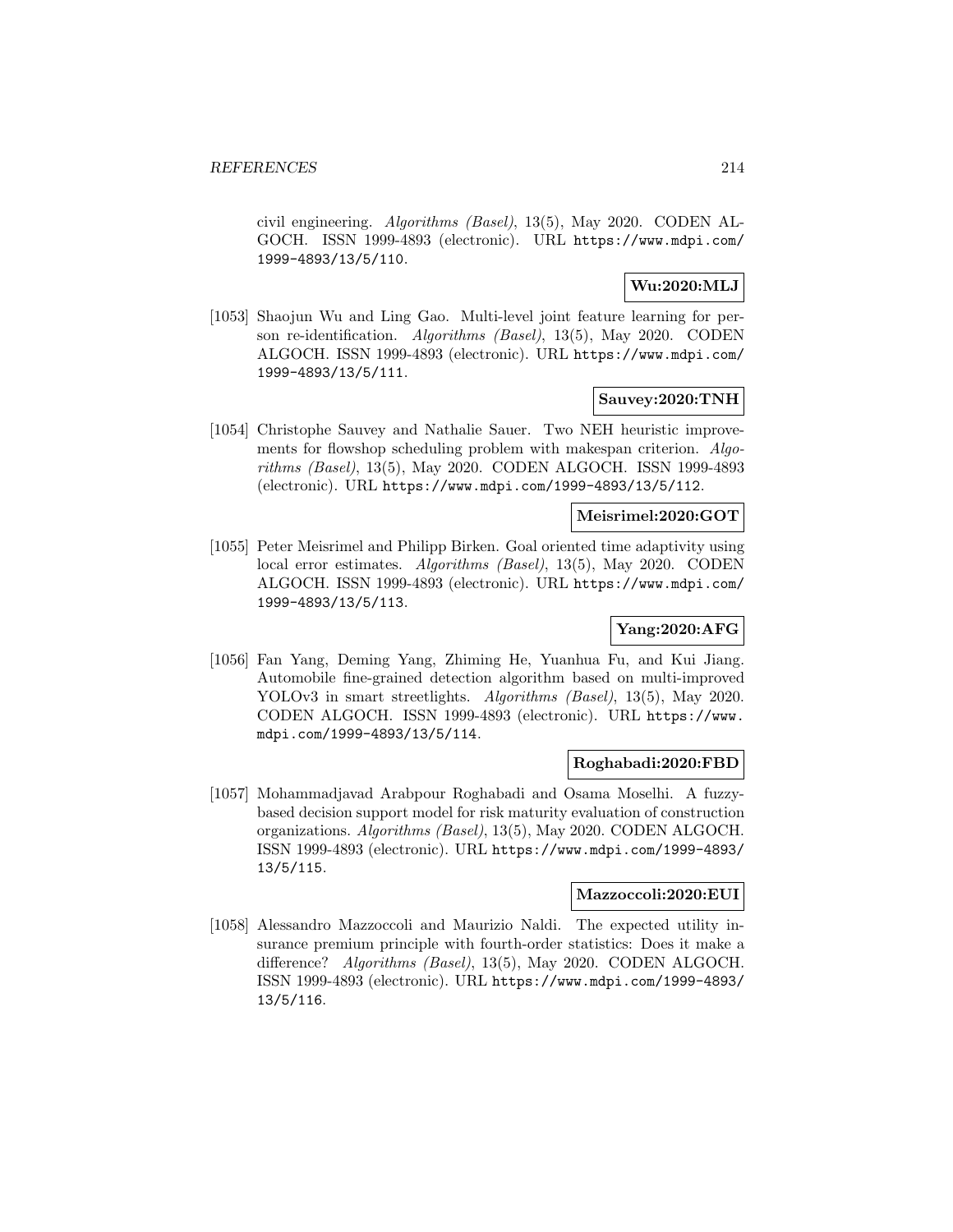## **Prayogo:2020:NHM**

[1059] Doddy Prayogo, Min-Yuan Cheng, Yu-Wei Wu, A. A. N. Perwira Redi, Vincent F. Yu, Satria Fadil Persada, and Reny Nadlifatin. A novel hybrid metaheuristic algorithm for optimization of construction management site layout planning. Algorithms (Basel), 13(5), May 2020. CODEN ALGOCH. ISSN 1999-4893 (electronic). URL https://www.mdpi.com/ 1999-4893/13/5/117.

### **Lindenberg:2020:DRL**

[1060] Björn Lindenberg, Jonas Nordqvist, and Karl-Olof Lindahl. Distributional reinforcement learning with ensembles. Algorithms (Basel), 13 (5), May 2020. CODEN ALGOCH. ISSN 1999-4893 (electronic). URL https://www.mdpi.com/1999-4893/13/5/118.

#### **Castelli:2020:FEP**

[1061] Mauro Castelli, Ales Groznik, and Ales Popovic. Forecasting electricity prices: a machine learning approach. Algorithms (Basel), 13(5), May 2020. CODEN ALGOCH. ISSN 1999-4893 (electronic). URL https:// www.mdpi.com/1999-4893/13/5/119.

### **Bazgir:2020:NDD**

[1062] Omid Bazgir, Eric Walden, Brian Nutter, and Sunanda Mitra. A novel data-driven magnetic resonance spectroscopy signal analysis framework to quantify metabolite concentration. Algorithms (Basel), 13(5), May 2020. CODEN ALGOCH. ISSN 1999-4893 (electronic). URL https:// www.mdpi.com/1999-4893/13/5/120.

## **Livieris:2020:EDL**

[1063] Ioannis E. Livieris, Emmanuel Pintelas, Stavros Stavroyiannis, and Panagiotis Pintelas. Ensemble deep learning models for forecasting cryptocurrency time-series. Algorithms (Basel), 13(5), May 2020. CODEN AL-GOCH. ISSN 1999-4893 (electronic). URL https://www.mdpi.com/ 1999-4893/13/5/121.

# **Meier:2020:IFD**

[1064] Arne Meier. Incremental FPT delay. Algorithms (Basel), 13(5), May 2020. CODEN ALGOCH. ISSN 1999-4893 (electronic). URL https:// www.mdpi.com/1999-4893/13/5/122.

#### **Santoro:2020:MSP**

[1065] Diego Santoro, Andrea Tonon, and Fabio Vandin. Mining sequential patterns with VC-dimension and Rademacher complexity. Algorithms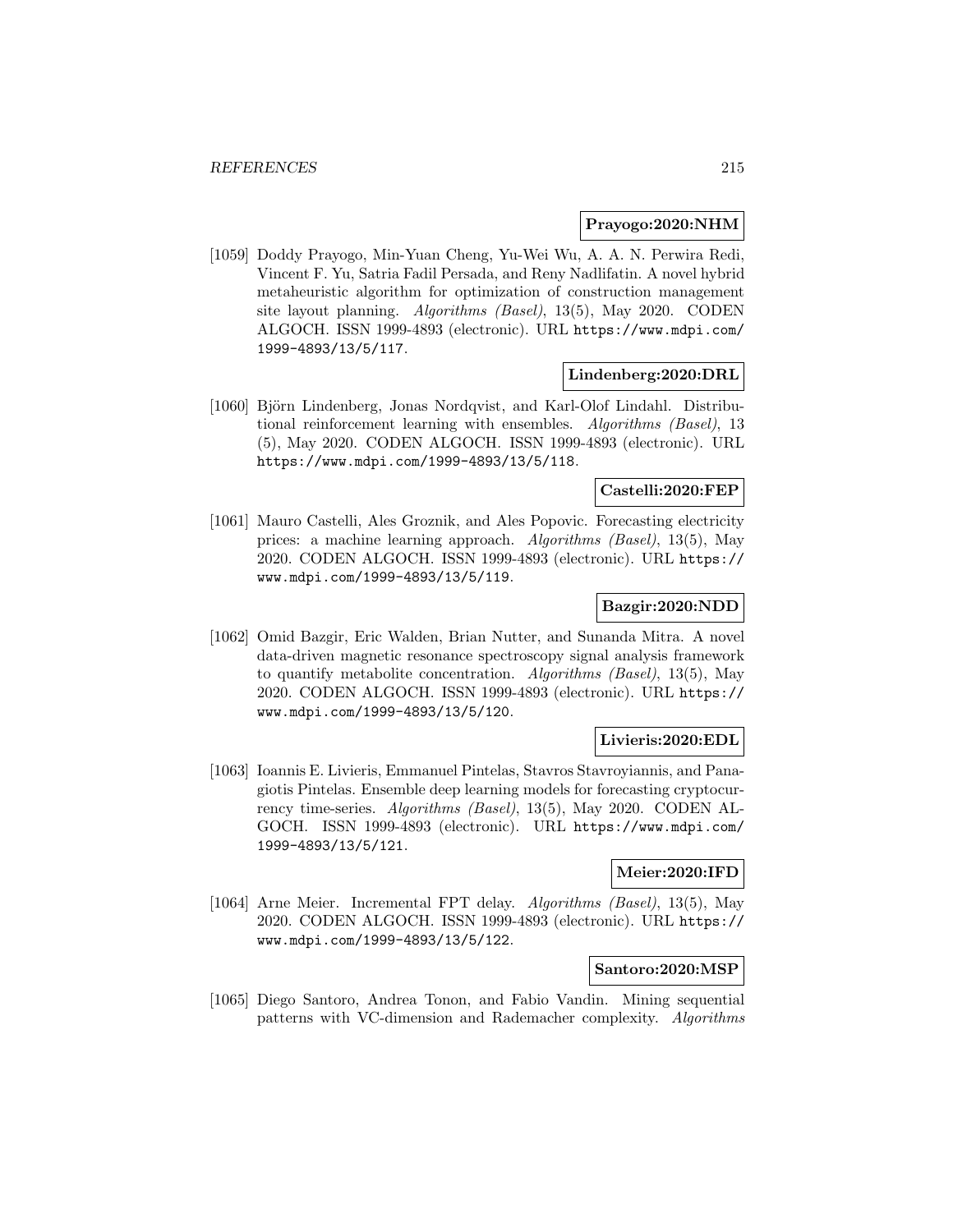(Basel), 13(5), May 2020. CODEN ALGOCH. ISSN 1999-4893 (electronic). URL https://www.mdpi.com/1999-4893/13/5/123.

# **Zhu:2020:NMI**

[1066] Jianshen Zhu, Chenxi Wang, Aleksandar Shurbevski, Hiroshi Nagamochi, and Tatsuya Akutsu. A novel method for inference of chemical compounds of cycle index two with desired properties based on artificial neural networks and integer programming. Algorithms (Basel), 13 (5), May 2020. CODEN ALGOCH. ISSN 1999-4893 (electronic). URL https://www.mdpi.com/1999-4893/13/5/124.

## **Vestias:2020:MDL**

[1067] Mário P. Véstias, Rui Policarpo Duarte, José T. de Sousa, and Horácio C. Neto. Moving deep learning to the edge. Algorithms (Basel), 13(5), May 2020. CODEN ALGOCH. ISSN 1999-4893 (electronic). URL https:// www.mdpi.com/1999-4893/13/5/125.

# **Chen:2020:PSP**

[1068] Feiyang Chen, Ying Jiang, Xiangrui Zeng, Jing Zhang, Xin Gao, and Min Xu. PUB-SalNet: a pre-trained unsupervised self-aware backpropagation network for biomedical salient segmentation. Algorithms (Basel), 13(5), May 2020. CODEN ALGOCH. ISSN 1999-4893 (electronic). URL https://www.mdpi.com/1999-4893/13/5/126.

## **Chen:2020:EDD**

[1069] Hui-Hui Chen, Bor-Jiunn Hwang, Jung-Shyr Wu, and Po-Ting Liu. The effect of different deep network architectures upon CNN-based gaze tracking. Algorithms (Basel), 13(5), May 2020. CODEN ALGOCH. ISSN 1999-4893 (electronic). URL https://www.mdpi.com/1999-4893/13/ 5/127.

## **Ma:2020:CPD**

[1070] Lijing Ma and Georgy Sofronov. Change-point detection in autoregressive processes via the cross-entropy method. Algorithms (Basel), 13(5), May 2020. CODEN ALGOCH. ISSN 1999-4893 (electronic). URL https://www.mdpi.com/1999-4893/13/5/128.

### **Malczewski:2020:IRE**

[1071] Krzysztof Malczewski. Image resolution enhancement of highly compressively sensed CT/PET signals. Algorithms (Basel), 13(5), May 2020. CODEN ALGOCH. ISSN 1999-4893 (electronic). URL https://www. mdpi.com/1999-4893/13/5/129.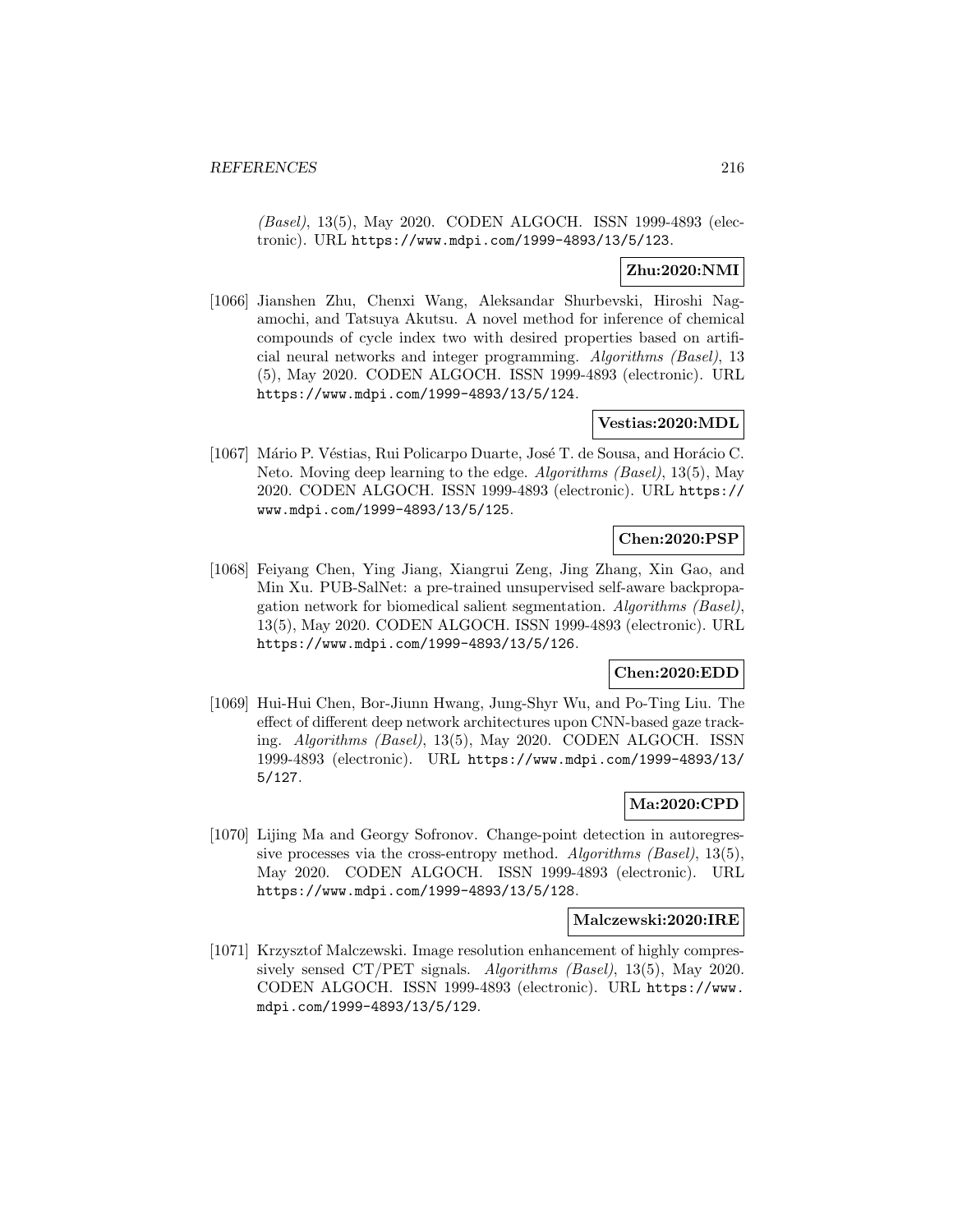## **Cravero:2020:UQA**

[1072] Carlo Cravero, Davide De Domenico, and Andrea Ottonello. Uncertainty quantification approach on numerical simulation for supersonic jets performance. Algorithms (Basel), 13(5), May 2020. CODEN ALGOCH. ISSN 1999-4893 (electronic). URL https://www.mdpi.com/1999-4893/ 13/5/130.

# **Al-Jadir:2020:UTF**

[1073] Ibraheem Al-Jadir, Kok Wai Wong, Chun Che Fung, and Hong Xie. Unsupervised text feature selection using memetic dichotomous differential evolution. Algorithms (Basel), 13(6), June 2020. CODEN ALGOCH. ISSN 1999-4893 (electronic). URL https://www.mdpi.com/1999-4893/ 13/6/131.

# **Bobe:2020:EPJ**

[1074] Christin Bobe, Daan Hanssens, Thomas Hermans, and Ellen Van De Vijver. Efficient probabilistic joint inversion of direct current resistivity and small-loop electromagnetic data. Algorithms (Basel), 13(6), June 2020. CODEN ALGOCH. ISSN 1999-4893 (electronic). URL https:// www.mdpi.com/1999-4893/13/6/144.

# **Carlsson:2020:FFC**

[1075] Leo S. Carlsson, Mikael Vejdemo-Johansson, Gunnar Carlsson, and Pär G. Jönsson. Fibers of failure: Classifying errors in predictive processes. Algorithms (Basel), 13(6), June 2020. CODEN ALGOCH. ISSN 1999-4893 (electronic). URL https://www.mdpi.com/1999-4893/13/6/ 150.

# **Carpentieri:2020:CNG**

[1076] Bruno Carpentieri. Compression of next-generation sequencing data and of DNA digital files. Algorithms (Basel), 13(6), June 2020. CODEN ALGOCH. ISSN 1999-4893 (electronic). URL https://www.mdpi.com/ 1999-4893/13/6/151.

## **Cutello:2020:OAD**

[1077] Vincenzo Cutello, Georgia Fargetta, Mario Pavone, and Rocco A. Scollo. Optimization algorithms for detection of social interactions. Algorithms (Basel), 13(6), June 2020. CODEN ALGOCH. ISSN 1999-4893 (electronic). URL https://www.mdpi.com/1999-4893/13/6/139.

# **Daniel:2020:STW**

[1078] Lucky O. Daniel, Caston Sigauke, Colin Chibaya, and Rendani Mbuvha. Short-term wind speed forecasting using statistical and machine learning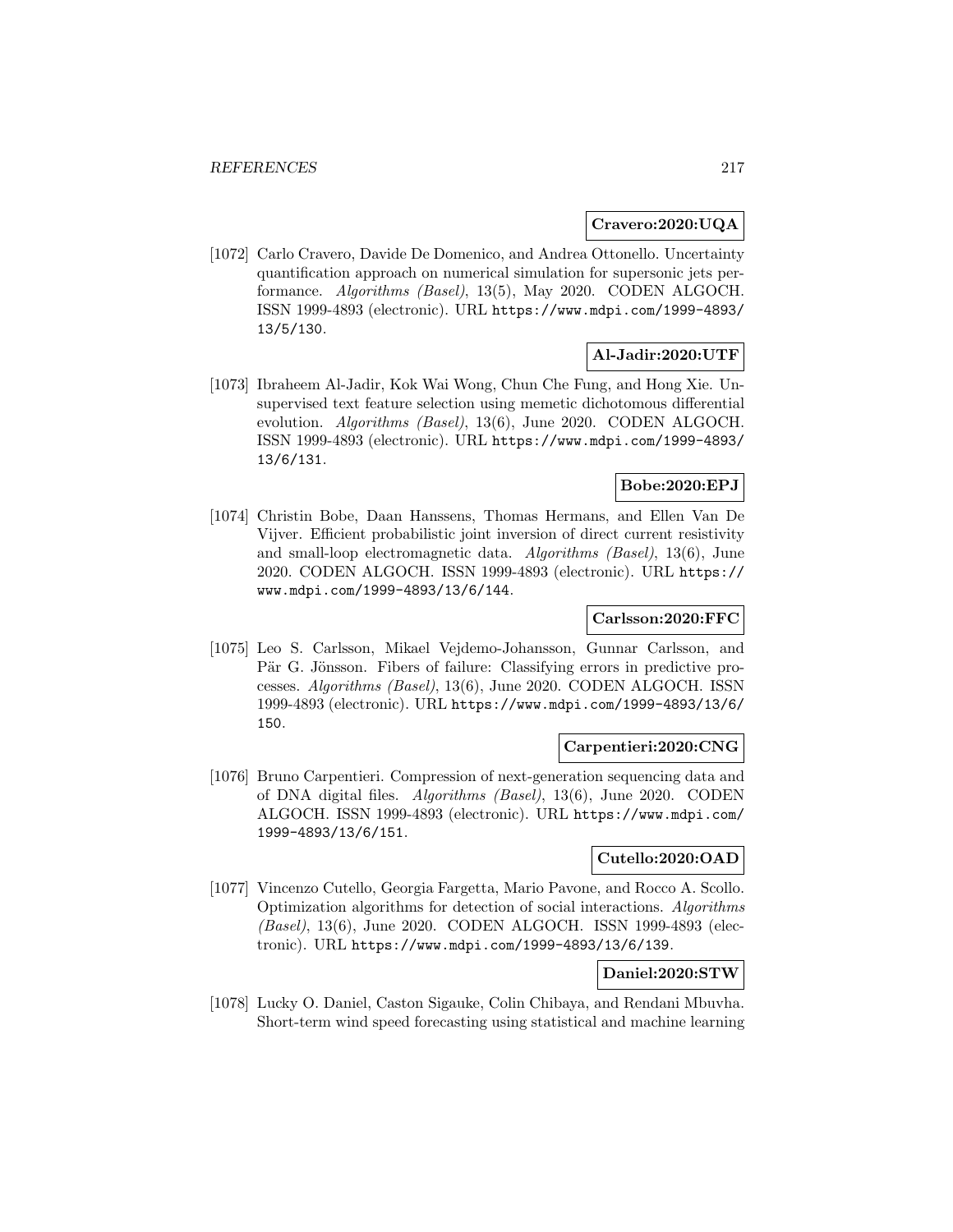methods. Algorithms (Basel), 13(6), June 2020. CODEN ALGOCH. ISSN 1999-4893 (electronic). URL https://www.mdpi.com/1999-4893/ 13/6/132.

## **Dechanubeksa:2020:AMG**

[1079] Chutipong Dechanubeksa and Saifon Chaturantabut. An application of a modified gappy proper orthogonal decomposition on complexity reduction of Allen–Cahn equation. Algorithms (Basel), 13(6), June 2020. CODEN ALGOCH. ISSN 1999-4893 (electronic). URL https://www. mdpi.com/1999-4893/13/6/148.

## **Elisei-Iliescu:2020:RLS**

[1080] Camelia Elisei-Iliescu, Laura-Maria Dogariu, Constantin Paleologu, Jacob Benesty, Andrei-Alexandru Enescu, and Silviu Ciochina. A recursive least-squares algorithm for the identification of trilinear forms. Algorithms (Basel), 13(6), June 2020. CODEN ALGOCH. ISSN 1999-4893 (electronic). URL https://www.mdpi.com/1999-4893/13/6/135.

### **Feldmann:2020:SAP**

[1081] Andreas Emil Feldmann, Karthik C. S., Euiwoong Lee, and Pasin Manurangsi. A survey on approximation in parameterized complexity: Hardness and algorithms. Algorithms (Basel), 13(6), June 2020. CODEN ALGOCH. ISSN 1999-4893 (electronic). URL https://www.mdpi.com/ 1999-4893/13/6/146.

#### **Giakoumakis:2020:AFN**

[1082] Stylianos Giakoumakis and Basil Papadopoulos. An algorithm for fuzzy negations based-intuitionistic fuzzy copula aggregation operators in multiple attribute decision making. Algorithms (Basel), 13(6), June 2020. CODEN ALGOCH. ISSN 1999-4893 (electronic). URL https://www. mdpi.com/1999-4893/13/6/154.

# **Goerler:2020:LAH**

[1083] Andreas Goerler, Eduardo Lalla-Ruiz, and Stefan Voß. Late acceptance hill-climbing matheuristic for the general lot sizing and scheduling problem with rich constraints. Algorithms (Basel), 13(6), June 2020. CODEN ALGOCH. ISSN 1999-4893 (electronic). URL https://www.mdpi.com/ 1999-4893/13/6/138.

## **Gotoh:2020:DRE**

[1084] Tsuyoshi Gotoh, Yuichi Sudo, Fukuhito Ooshita, and Toshimitsu Masuzawa. Dynamic ring exploration with  $(H, S)$  view. Algorithms (Basel),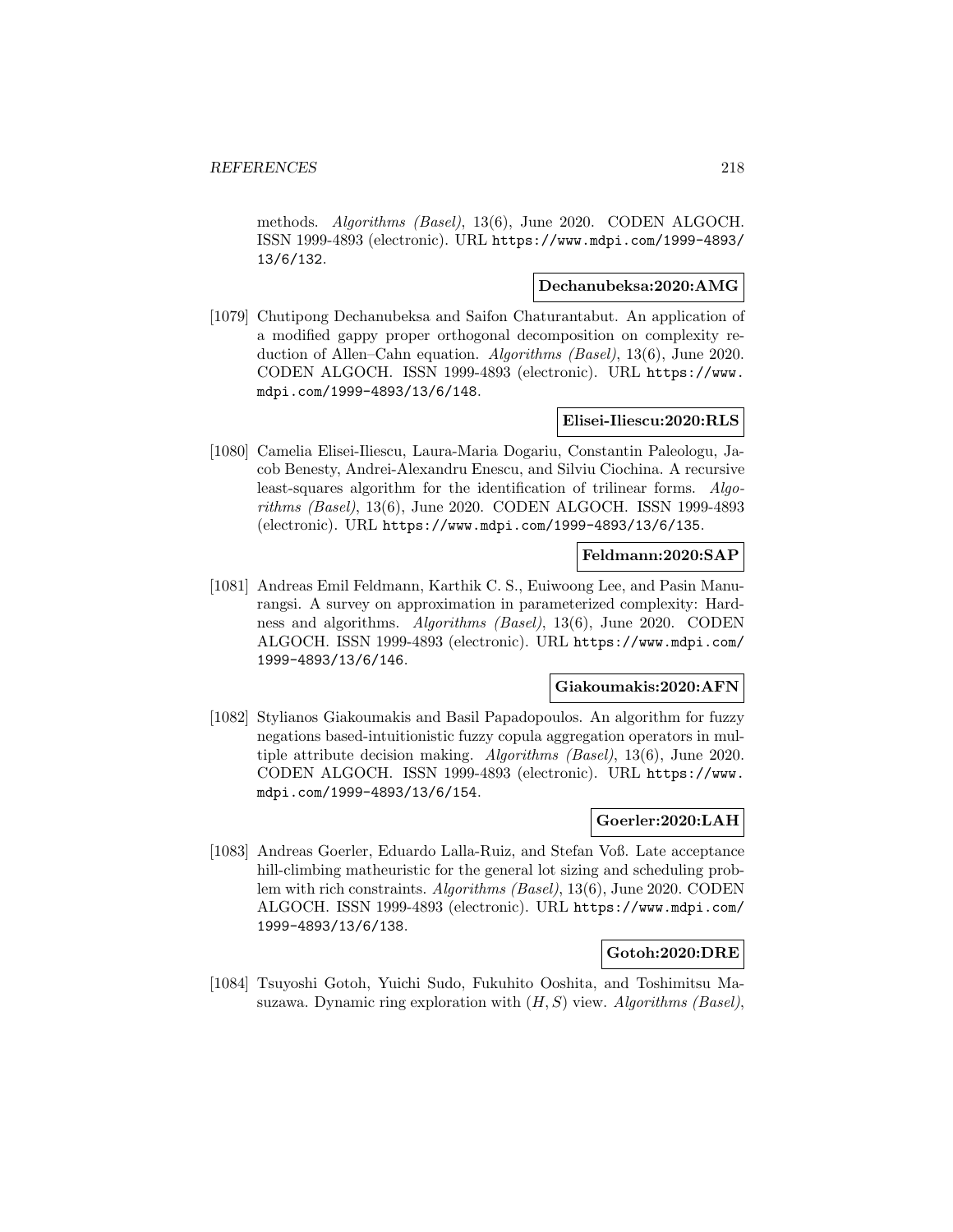13(6), June 2020. CODEN ALGOCH. ISSN 1999-4893 (electronic). URL https://www.mdpi.com/1999-4893/13/6/141.

# **Gozdur:2020:SQS**

[1085] Roman Gozdur. Study of quasi-static magnetization with the randomfield Ising model. Algorithms (Basel), 13(6), June 2020. CODEN AL-GOCH. ISSN 1999-4893 (electronic). URL https://www.mdpi.com/ 1999-4893/13/6/134.

### **Gundersen:2020:BTS**

[1086] Kristian Gundersen, Guttorm Alendal, Anna Oleynik, and Nello Blaser. Binary time series classification with Bayesian convolutional neural networks when monitoring for marine gas discharges. Algorithms (Basel), 13(6), June 2020. CODEN ALGOCH. ISSN 1999-4893 (electronic). URL https://www.mdpi.com/1999-4893/13/6/145.

# **Jedrzejowicz:2020:PSI**

[1087] Piotr Jedrzejowicz and Izabela Wierzbowska. Parallelized swarm intelligence approach for solving TSP and JSSP problems. Algorithms (Basel), 13(6), June 2020. CODEN ALGOCH. ISSN 1999-4893 (electronic). URL https://www.mdpi.com/1999-4893/13/6/142.

## **Kertesz:2020:MEL**

[1088] Gábor Kertész. Metric embedding learning on multi-directional projections. Algorithms (Basel), 13(6), June 2020. CODEN ALGOCH. ISSN 1999-4893 (electronic). URL https://www.mdpi.com/1999-4893/13/6/ 133.

## **Khryashchev:2020:DAE**

[1089] Denis Khryashchev, Jie Chu, Mikael Vejdemo-Johansson, and Ping Ji. A distributed approach to the evasion problem. Algorithms (Basel), 13 (6), June 2020. CODEN ALGOCH. ISSN 1999-4893 (electronic). URL https://www.mdpi.com/1999-4893/13/6/149.

### **Marusak:2020:NEF**

[1090] Piotr M. Marusak. Numerically efficient fuzzy MPC algorithm with advanced generation of prediction — application to a chemical reactor. Algorithms (Basel), 13(6), June 2020. CODEN ALGOCH. ISSN 1999-4893 (electronic). URL https://www.mdpi.com/1999-4893/13/6/143.

## **Pamosoaji:2020:NGM**

[1091] Anugrah K. Pamosoaji and Djoko Budiyanto Setyohadi. Novel graph model for solving collision-free multiple-vehicle traveling salesman problem using ant colony optimization. Algorithms (Basel), 13(6), June 2020.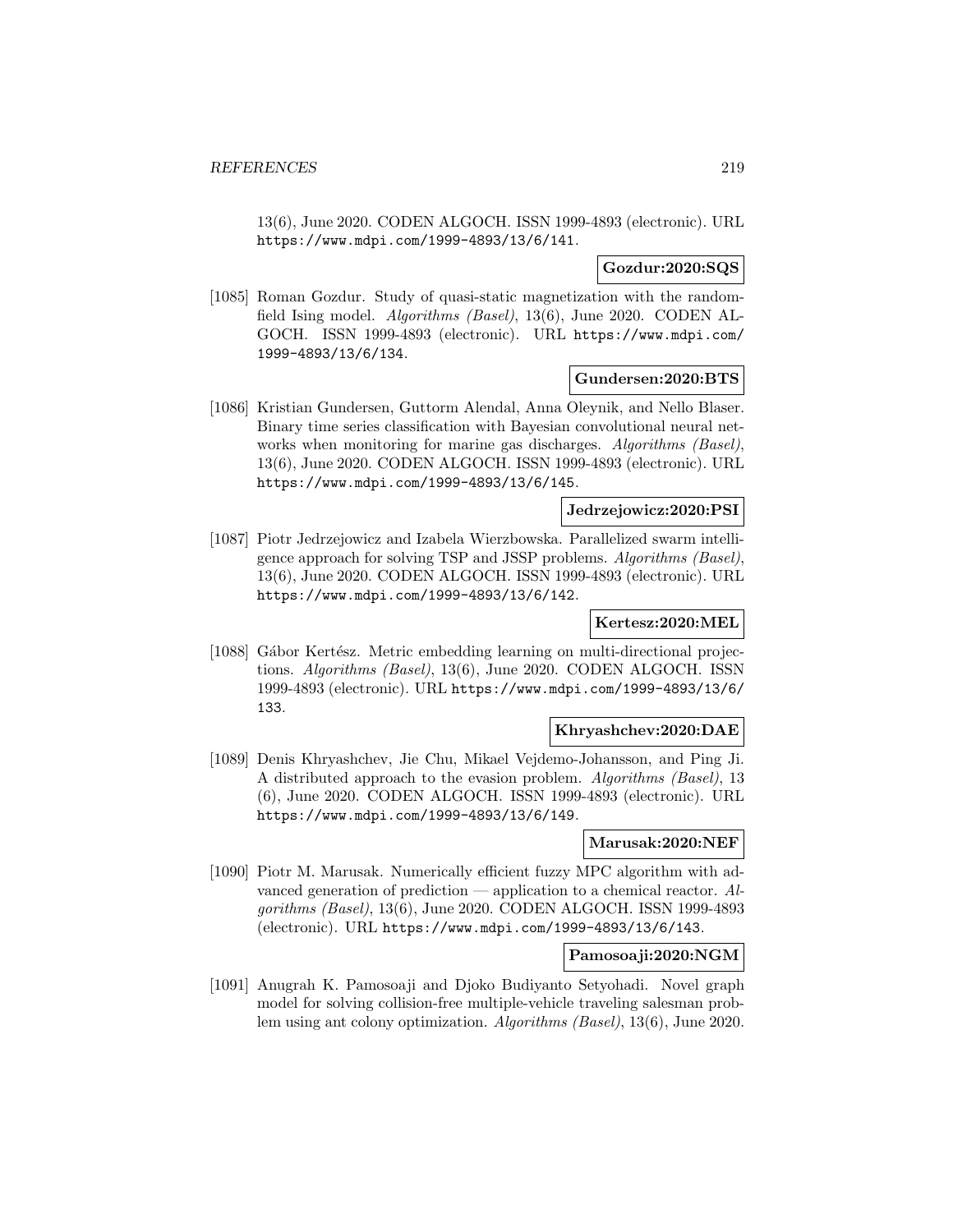CODEN ALGOCH. ISSN 1999-4893 (electronic). URL https://www. mdpi.com/1999-4893/13/6/153.

### **Pintelas:2020:SIE**

[1092] Panagiotis Pintelas and Ioannis E. Livieris. Special issue on ensemble learning and applications. Algorithms (Basel), 13(6), June 2020. CODEN ALGOCH. ISSN 1999-4893 (electronic). URL https://www.mdpi.com/ 1999-4893/13/6/140.

# **Quan:2020:ICS**

[1093] Zhi Quan and Shuhua Lv. Improved convergence speed of a DCD-based algorithm for sparse solutions. Algorithms (Basel), 13(6), June 2020. CODEN ALGOCH. ISSN 1999-4893 (electronic). URL https://www. mdpi.com/1999-4893/13/6/136.

## **Regmi:2020:LCB**

[1094] Samundra Regmi, Ioannis K. Argyros, and Santhosh George. Local comparison between two ninth convergence order algorithms for equations. Algorithms (Basel), 13(6), June 2020. CODEN ALGOCH. ISSN 1999- 4893 (electronic). URL https://www.mdpi.com/1999-4893/13/6/147.

# **Tang:2020:DET**

[1095] Liangrui Tang and Zhilin Lu. DS evidence theory-based energy balanced routing algorithm for network lifetime enhancement in WSN-assisted IOT. Algorithms (Basel), 13(6), June 2020. CODEN ALGOCH. ISSN 1999-4893 (electronic). URL https://www.mdpi.com/1999-4893/13/6/ 152.

# **Zanon:2020:SLR**

[1096] Mattia Zanon, Giuliano Zambonin, Gian Antonio Susto, and Seán McLoone. Sparse logistic regression: Comparison of regularization and Bayesian implementations. Algorithms (Basel), 13(6), June 2020. CO-DEN ALGOCH. ISSN 1999-4893 (electronic). URL https://www.mdpi. com/1999-48931/3/6/137.

# **Aversano:2020:RBS**

[1097] Lerina Aversano, Martina Iammarino, Mimmo Carapella, Andrea Del Vecchio, and Laura Nardi. On the relationship between self-admitted technical debt removals and technical debt measures. Algorithms (Basel), 13(7), July 2020. CODEN ALGOCH. ISSN 1999-4893 (electronic). URL https://www.mdpi.com/1999-4893/13/7/168.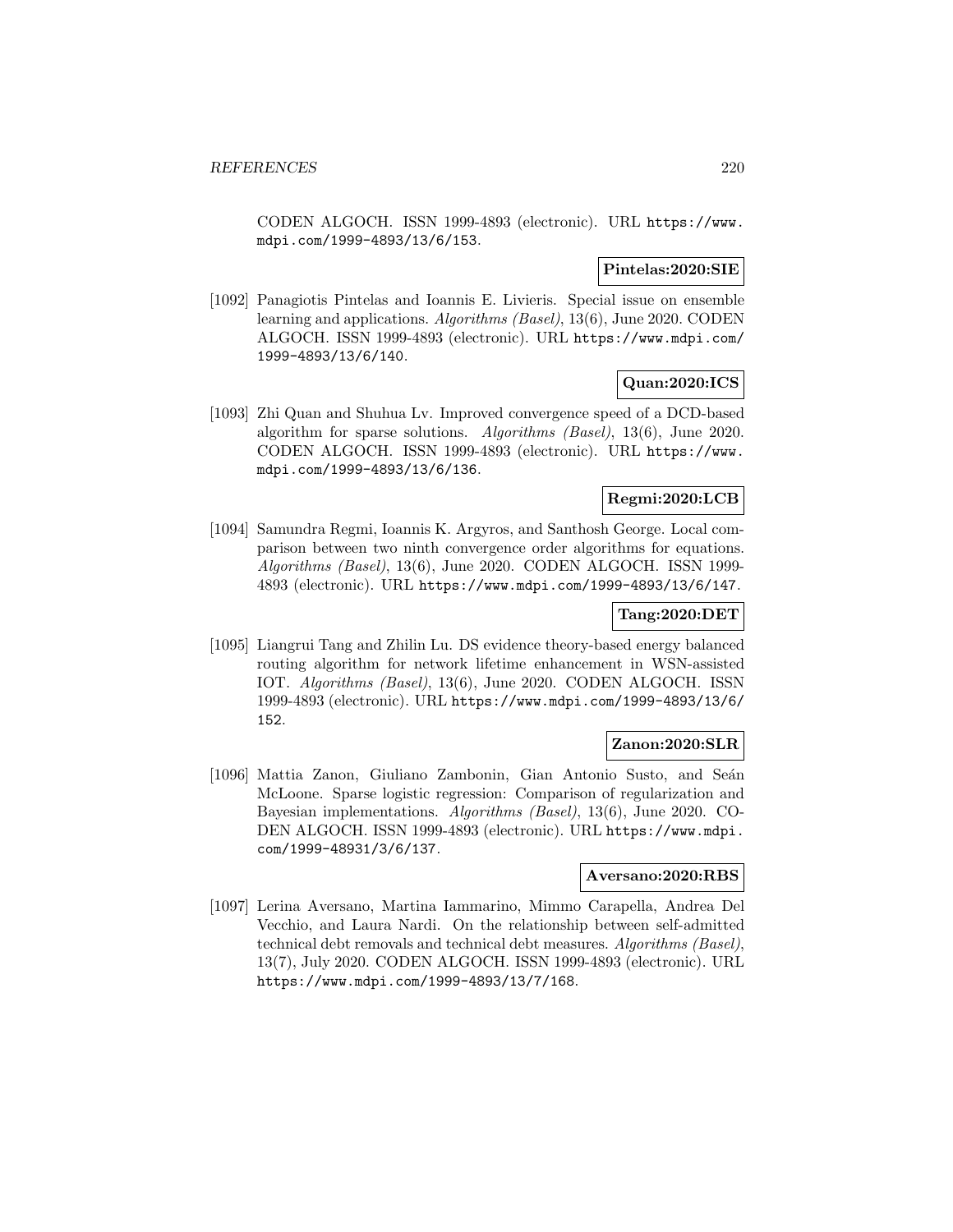### **Coclite:2020:WPH**

[1098] Giuseppe Maria Coclite and Lorenzo di Ruvo. On the well-posedness of a high order convective Cahn–Hilliard type equations. Algorithms (Basel), 13(7), July 2020. CODEN ALGOCH. ISSN 1999-4893 (electronic). URL https://www.mdpi.com/1999-4893/13/7/170.

## **Dezan:2020:EBN**

[1099] Catherine Dezan, Sara Zermani, and Chabha Hireche. Embedded Bayesian network contribution for a safe mission planning of autonomous vehicles. Algorithms (Basel), 13(7), July 2020. CODEN ALGOCH. ISSN 1999-4893 (electronic). URL https://www.mdpi.com/1999-4893/13/7/ 155.

# **Dietrich:2020:EFH**

[1100] Eric Dietrich and Chris Fields. Equivalence of the frame and halting problems. Algorithms (Basel), 13(7), July 2020. CODEN ALGOCH. ISSN 1999-4893 (electronic). URL https://www.mdpi.com/1999-4893/ 13/7/175.

## **Elkhawaga:2020:CPS**

[1101] Ghada Elkhawaga, Mervat Abuelkheir, Sherif I. Barakat, Alaa M. Riad, and Manfred Reichert. CONDA-PM — a systematic review and framework for concept drift analysis in process mining. Algorithms (Basel), 13 (7), July 2020. CODEN ALGOCH. ISSN 1999-4893 (electronic). URL https://www.mdpi.com/1999-4893/13/7/161.

## **Fateminia:2020:ITF**

[1102] Seyed Hamed Fateminia, Vuppuluri Sumati, and Aminah Robinson Fayek. An interval type-2 fuzzy risk analysis model (IT2FRAM) for determining construction project contingency reserve. Algorithms (Basel), 13(7), July 2020. CODEN ALGOCH. ISSN 1999-4893 (electronic). URL https://www.mdpi.com/1999-4893/13/7/163.

#### **Godel:2020:SAM**

[1103] Marion Gödel, Rainer Fischer, and Gerta Köster. Sensitivity analysis for microscopic crowd simulation. Algorithms (Basel), 13(7), July 2020. CODEN ALGOCH. ISSN 1999-4893 (electronic). URL https://www. mdpi.com/1999-4893/13/7/162.

#### **Griewank:2020:PDD**

[1104] Andreas Griewank and Andrea Walther. Polyhedral DC decomposition and DCA optimization of piecewise linear functions. Algorithms (Basel),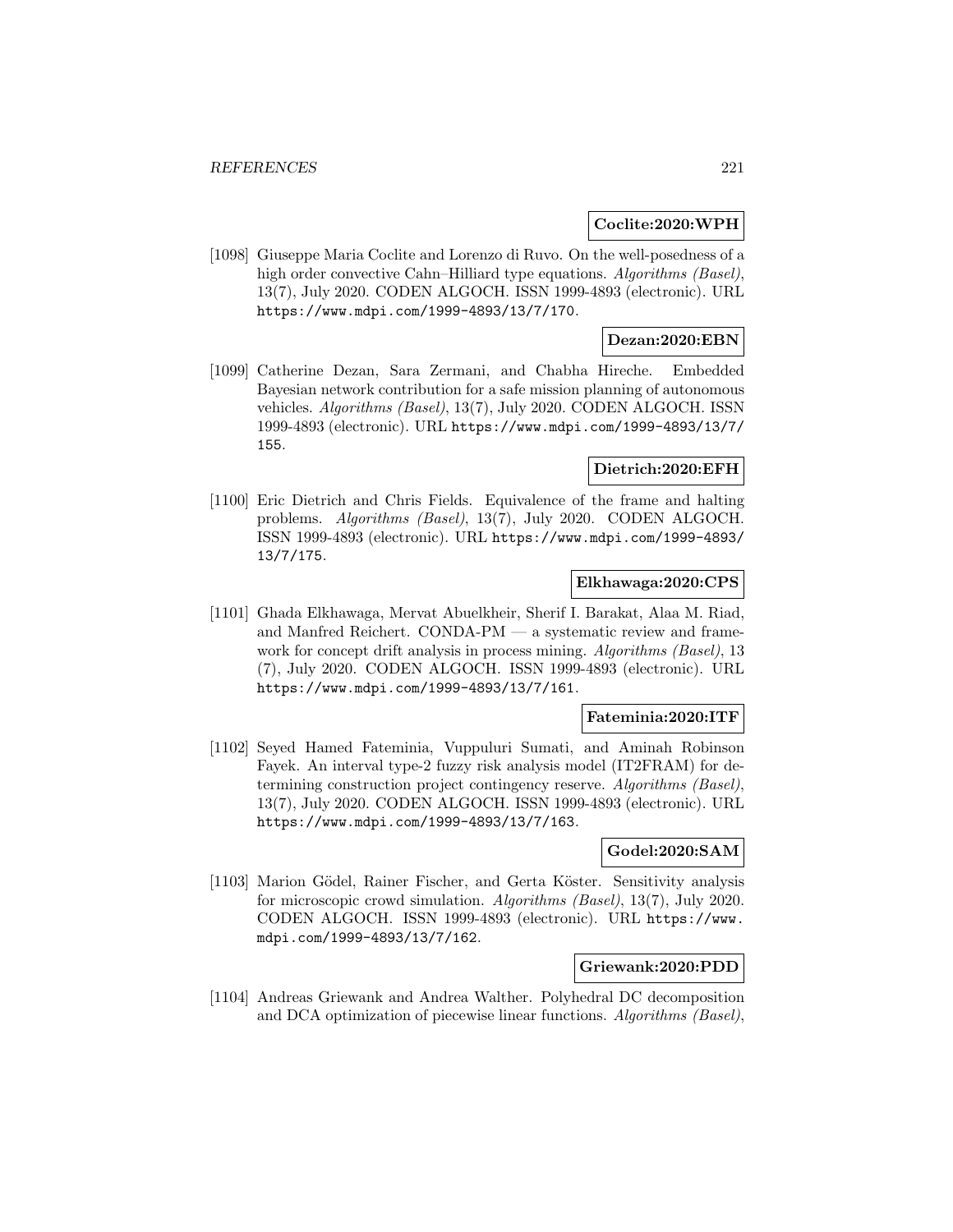13(7), July 2020. CODEN ALGOCH. ISSN 1999-4893 (electronic). URL https://www.mdpi.com/1999-4893/13/7/166.

## **Khang:2020:FMC**

[1105] Tran Dinh Khang, Nguyen Duc Vuong, Manh-Kien Tran, and Michael Fowler. Fuzzy C-means clustering algorithm with multiple fuzzification coefficients. Algorithms (Basel), 13(7), July 2020. CODEN ALGOCH. ISSN 1999-4893 (electronic). URL https://www.mdpi.com/1999-4893/ 13/7/158.

### **Knudson:2020:ATG**

[1106] Kevin P. Knudson. Approximate triangulations of Grassmann manifolds. Algorithms (Basel), 13(7), July 2020. CODEN ALGOCH. ISSN 1999- 4893 (electronic). URL https://www.mdpi.com/1999-4893/13/7/172.

#### **Li:2020:MHS**

[1107] Cong Li, Yaonan Zhang, and Xupeng Ren. Modeling hourly soil temperature using deep BiLSTM neural network. Algorithms (Basel), 13 (7), July 2020. CODEN ALGOCH. ISSN 1999-4893 (electronic). URL https://www.mdpi.com/1999-4893/13/7/173.

## **Makris:2020:TSA**

[1108] Christos Makris, Georgios Pispirigos, and Michael Angelos Simos. Text semantic annotation: a distributed methodology based on community coherence. Algorithms (Basel), 13(7), July 2020. CODEN ALGOCH. ISSN 1999-4893 (electronic). URL https://www.mdpi.com/1999-4893/ 13/7/160.

## **Malowany:2020:BIV**

[1109] Dan Malowany and Hugo Guterman. Biologically inspired visual system architecture for object recognition in autonomous systems. Algorithms (Basel), 13(7), July 2020. CODEN ALGOCH. ISSN 1999-4893 (electronic). URL https://www.mdpi.com/1999-4893/13/7/167.

## **Margaris:2020:ADE**

[1110] Dionisis Margaris, Dimitris Spiliotopoulos, Gregory Karagiorgos, and Costas Vassilakis. An algorithm for density enrichment of sparse collaborative filtering datasets using robust predictions as derived ratings. Algorithms (Basel), 13(7), July 2020. CODEN ALGOCH. ISSN 1999- 4893 (electronic). URL https://www.mdpi.com/1999-4893/13/7/174.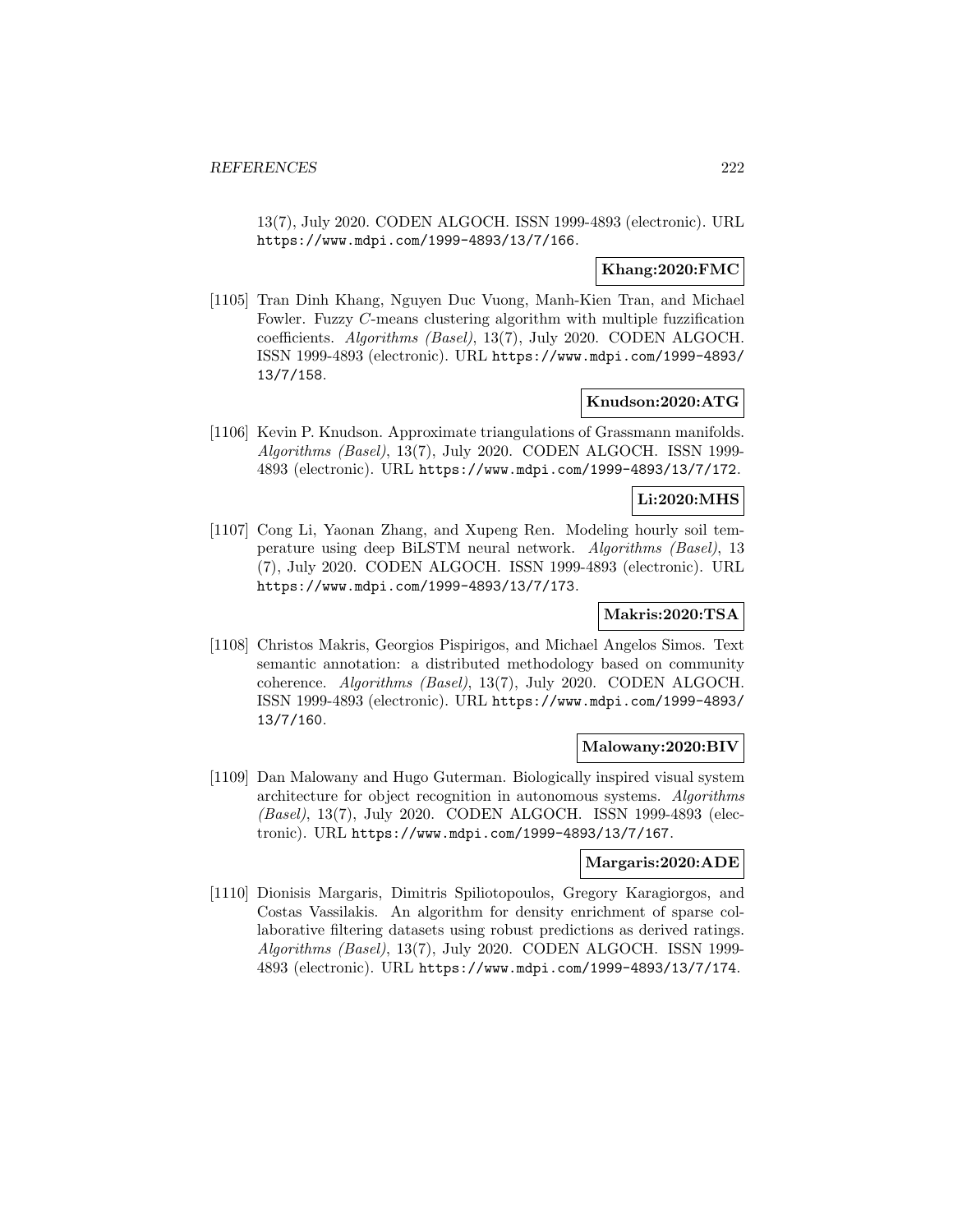### **Nishikawa:2020:EMG**

[1111] Kohei Nishikawa and Takahisa Toda. Exact method for generating strategy-solvable Sudoku clues. Algorithms (Basel), 13(7), July 2020. CODEN ALGOCH. ISSN 1999-4893 (electronic). URL https://www. mdpi.com/1999-4893/13/7/171.

# **Rafajlowicz:2020:NEC**

[1112] Wojciech Rafajłowicz. Nonparametric estimation of continuously parametrized families of probability density functions — computational aspects. Algorithms (Basel), 13(7), July 2020. CODEN ALGOCH. ISSN 1999-4893 (electronic). URL https://www.mdpi.com/1999-4893/13/7/ 164.

## **Sturrock:2020:RRO**

[1113] Peter Sturrock and Felix Scholkmann. The RONO (rank-ordernormalization) procedure for power-spectrum analysis of datasets with non-normal distributions. Algorithms (Basel), 13(7), July 2020. CODEN ALGOCH. ISSN 1999-4893 (electronic). URL https://www.mdpi.com/ 1999-4893/13/7/157.

# **Vemuru:2020:IED**

[1114] Krishnamurthy V. Vemuru. Image edge detector with Gabor type filters using a spiking neural network of biologically inspired neurons. Algorithms (Basel), 13(7), July 2020. CODEN ALGOCH. ISSN 1999-4893 (electronic). URL https://www.mdpi.com/1999-4893/13/7/165.

## **Wu:2020:TTS**

[1115] Xiao Wu and Qingge Ji. TBRNet: Two-stream BiLSTM residual network for video action recognition. Algorithms (Basel), 13(7), July 2020. CODEN ALGOCH. ISSN 1999-4893 (electronic). URL https://www. mdpi.com/1999-4893/13/7/169.

# **Yamagiwa:2020:SBL**

[1116] Shinichi Yamagiwa, Eisaku Hayakawa, and Koichi Marumo. Streambased lossless data compression applying adaptive entropy coding for hardware-based implementation. Algorithms (Basel), 13(7), July 2020. CODEN ALGOCH. ISSN 1999-4893 (electronic). URL https://www. mdpi.com/1999-4893/13/7/159.

### **Zoccarato:2020:GPC**

[1117] Claudia Zoccarato, Laura Gazzola, Massimiliano Ferronato, and Pietro Teatini. Generalized polynomial chaos expansion for fast and accurate uncertainty quantification in geomechanical modelling. Algorithms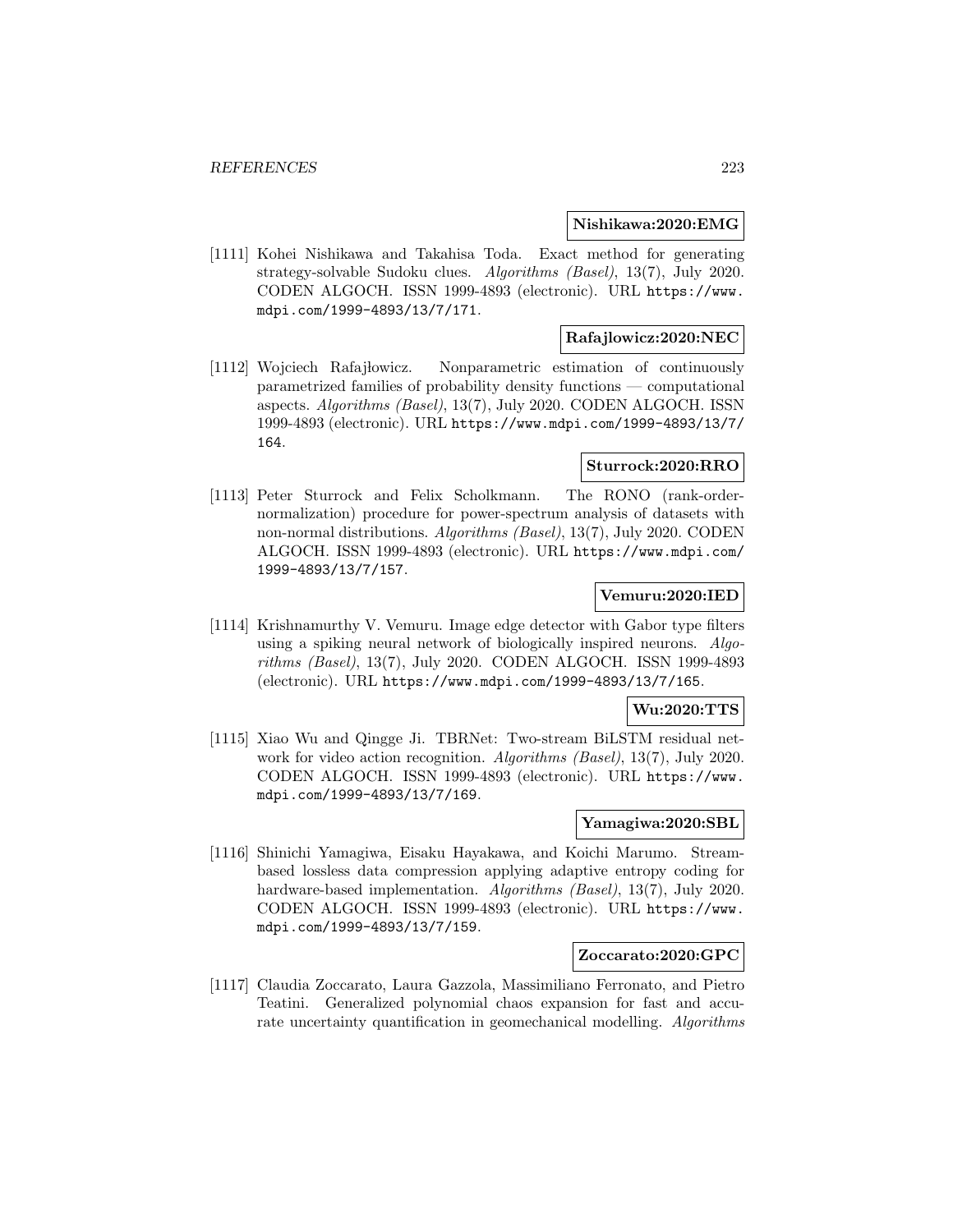(Basel), 13(7), July 2020. CODEN ALGOCH. ISSN 1999-4893 (electronic). URL https://www.mdpi.com/1999-4893/13/7/156.

#### **Abu-Khzam:2020:BSF**

[1118] Faisal N. Abu-Khzam and Karam Al Kontar. A brief survey of fixedparameter parallelism. Algorithms (Basel), 13(8), August 2020. CODEN ALGOCH. ISSN 1999-4893 (electronic). URL https://www.mdpi.com/ 1999-4893/13/8/197.

# **Agarwal:2020:IAS**

[1119] Ravi Agarwal, Snezhana Hristova, Donal O'Regan, and Kremena Stefanova. Iterative algorithm for solving scalar fractional differential equations with Riemann–Liouville derivative and supremum. Algorithms (Basel), 13(8), August 2020. CODEN ALGOCH. ISSN 1999-4893 (electronic). URL https://www.mdpi.com/1999-4893/13/8/184.

## **Alimohammadi:2020:NMR**

[1120] Hossein Alimohammadi, Baris Baykant Alagoz, Aleksei Tepljakov, Kristina Vassiljeva, and Eduard Petlenkov. A NARX model reference adaptive control scheme: Improved disturbance rejection fractional-order PID control of an experimental magnetic levitation system. Algorithms (Basel), 13(8), August 2020. CODEN ALGOCH. ISSN 1999-4893 (electronic). URL https://www.mdpi.com/1999-4893/13/8/201.

## **Angelini:2020:GPR**

[1121] Patrizio Angelini, Peter Eades, Seok-Hee Hong, Karsten Klein, Stephen Kobourov, Giuseppe Liotta, Alfredo Navarra, and Alessandra Tappini. Graph planarity by replacing cliques with paths. Algorithms (Basel), 13(8), August 2020. CODEN ALGOCH. ISSN 1999-4893 (electronic). URL https://www.mdpi.com/1999-4893/13/8/194.

### **Beheshti:2020:TCR**

[1122] Amin Beheshti, Shahpar Yakhchi, Salman Mousaeirad, Seyed Mohssen Ghafari, Srinivasa Reddy Goluguri, and Mohammad Amin Edrisi. Towards cognitive recommender systems. Algorithms (Basel), 13(8), August 2020. CODEN ALGOCH. ISSN 1999-4893 (electronic). URL https: //www.mdpi.com/1999-4893/13/8/176.

#### **Bonnet:2020:ARI**

[1123] Luc Bonnet, Jean-Luc Akian, Eric Savin, and T. J. Sullivan. Adaptive ´ reconstruction of imperfectly observed monotone functions, with applications to uncertainty quantification. Algorithms (Basel), 13(8), August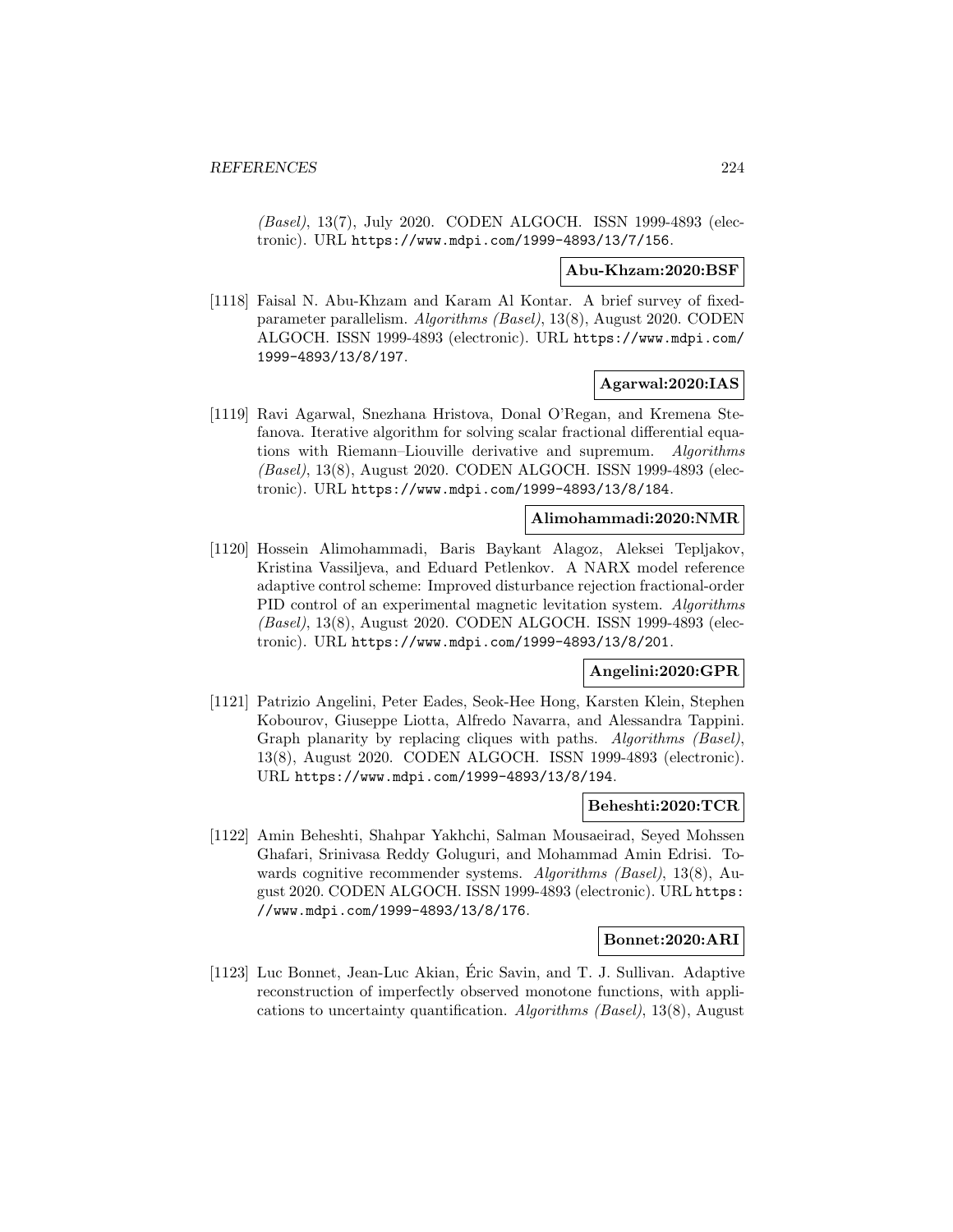2020. CODEN ALGOCH. ISSN 1999-4893 (electronic). URL https:// www.mdpi.com/1999-4893/13/8/196.

# **Cavanna:2020:AMA**

[1124] Nicholas J. Cavanna and Donald R. Sheehy. Adaptive metrics for adaptive samples. Algorithms (Basel), 13(8), August 2020. CODEN AL-GOCH. ISSN 1999-4893 (electronic). URL https://www.mdpi.com/ 1999-4893/13/8/200.

### **DEmidio:2020:FAM**

[1125] Mattia D'Emidio. Faster algorithms for mining shortest-path distances from massive time-evolving graphs. Algorithms (Basel), 13(8), August 2020. CODEN ALGOCH. ISSN 1999-4893 (electronic). URL https:// www.mdpi.com/1999-4893/13/8/191.

### **Donado:2020:OCR**

[1126] Fernando Solano Donado. On the optimal calculation of the Rice coding parameter. Algorithms (Basel), 13(8), August 2020. CODEN ALGOCH. ISSN 1999-4893 (electronic). URL https://www.mdpi.com/1999-4893/ 13/8/181.

### **Dritsas:2020:TCK**

[1127] Elias Dritsas, Andreas Kanavos, Maria Trigka, Gerasimos Vonitsanos, Spyros Sioutas, and Athanasios Tsakalidis. Trajectory clustering and k-NN for robust privacy preserving k-NN query processing in GeoSpark. Algorithms (Basel), 13(8), August 2020. CODEN ALGOCH. ISSN 1999- 4893 (electronic). URL https://www.mdpi.com/1999-4893/13/8/182.

# **Dupin:2020:MLG**

[1128] Nicolas Dupin and El-Ghazali Talbi. Machine learning-guided dual heuristics and new lower bounds for the refueling and maintenance planning problem of nuclear power plants. Algorithms (Basel), 13(8), August 2020. CODEN ALGOCH. ISSN 1999-4893 (electronic). URL https:// www.mdpi.com/1999-4893/13/8/185.

### **Epstein:2020:SFA**

[1129] Dror Epstein and Dan Feldman. Sphere fitting with applications to machine tracking. Algorithms (Basel), 13(8), August 2020. CODEN AL-GOCH. ISSN 1999-4893 (electronic). URL https://www.mdpi.com/ 1999-4893/13/8/177.

# **Islam:2020:RRA**

[1130] Md. Saiful Islam, Emam Hossain, Abdur Rahman, Mohammad Shahadat Hossain, and Karl Andersson. A review on recent advancements in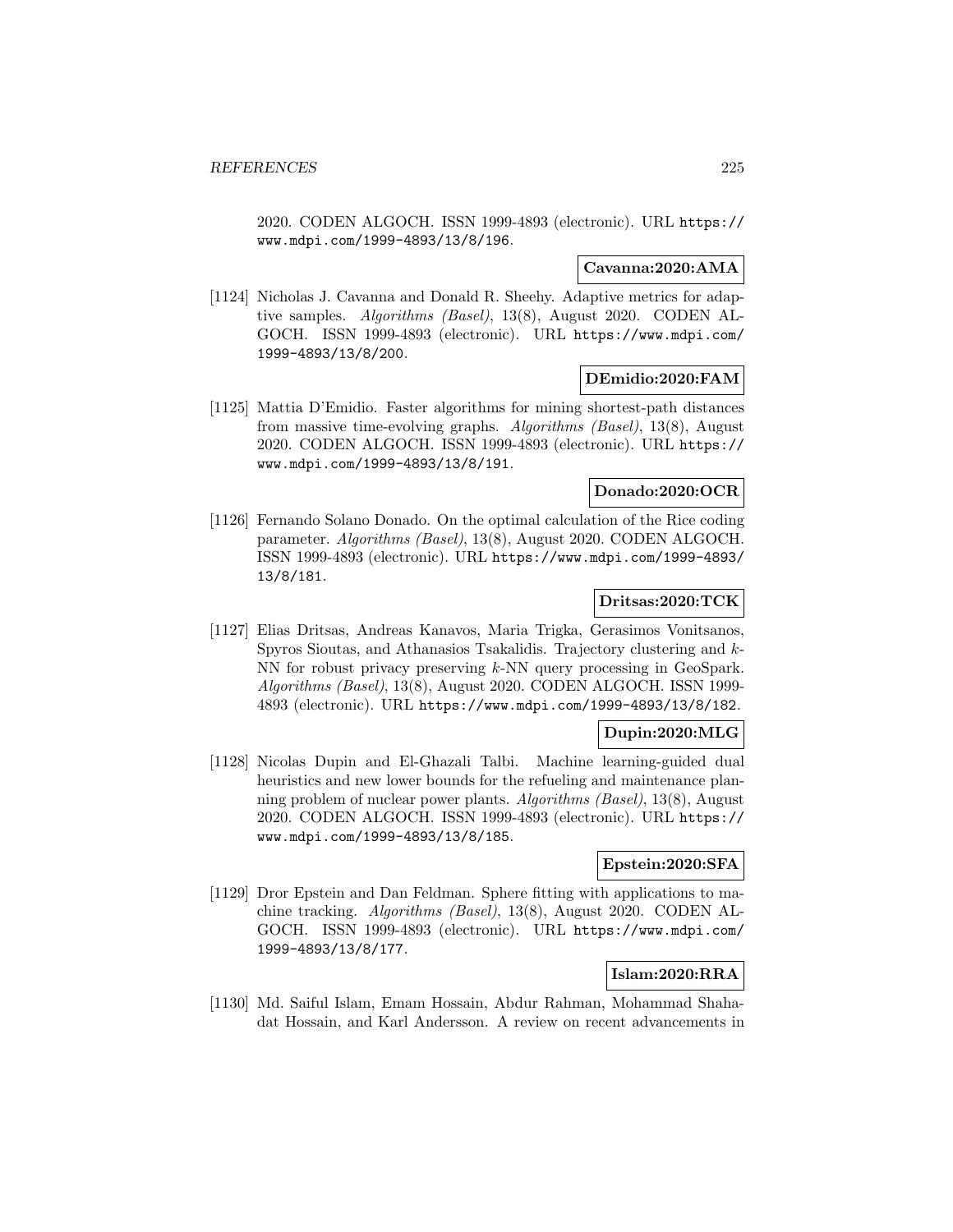FOREX currency prediction. Algorithms (Basel), 13(8), August 2020. CODEN ALGOCH. ISSN 1999-4893 (electronic). URL https://www. mdpi.com/1999-4893/13/8/186.

# **Karim:2020:MAT**

[1131] Abdul Karim, Azhari Azhari, Samir Brahim Belhaouri, Ali Adil Qureshi, and Maqsood Ahmad. Methodology for analyzing the traditional algorithms performance of user reviews using machine learning techniques. Algorithms (Basel), 13(8), August 2020. CODEN ALGOCH. ISSN 1999- 4893 (electronic). URL https://www.mdpi.com/1999-4893/13/8/202.

# **Khosla:2020:LTB**

[1132] Karaj Khosla, Indra Prakash Jha, Ajit Kumar, and Vibhor Kumar. Local-topology-based scaling for distance preserving dimension reduction method to improve classification of biomedical data-sets. Algorithms (Basel), 13(8), August 2020. CODEN ALGOCH. ISSN 1999-4893 (electronic). URL https://www.mdpi.com/1999-4893/13/8/192.

## **Louk:2020:PDS**

[1133] Roland Lõuk, Andri Riid, René Pihlak, and Aleksei Tepljakov. Pavement defect segmentation in orthoframes with a pipeline of three convolutional neural networks. Algorithms (Basel), 13(8), August 2020. CODEN AL-GOCH. ISSN 1999-4893 (electronic). URL https://www.mdpi.com/ 1999-4893/13/8/198.

## **Pham:2020:IMP**

[1134] Canh V. Pham, Dung K. T. Ha, Quang C. Vu, Anh N. Su, and Huan X. Hoang. Influence maximization with priority in online social networks. Algorithms (Basel), 13(8), August 2020. CODEN ALGOCH. ISSN 1999- 4893 (electronic). URL https://www.mdpi.com/1999-4893/13/8/183.

### **Plamowski:2020:MOR**

[1135] Sebastian Plamowski and Richard W. Kephart. The model order reduction method as an effective way to implement GPC controller for multidimensional objects. Algorithms (Basel), 13(8), August 2020. CODEN ALGOCH. ISSN 1999-4893 (electronic). URL https://www.mdpi.com/ 1999-4893/13/8/178.

# **Qi:2020:PAE**

[1136] Bing Qi, Shuyu Qian, and Aaron Costin. A predictive analysis on emerging technology utilization in industrialized construction in the United States and China. Algorithms (Basel), 13(8), August 2020. CODEN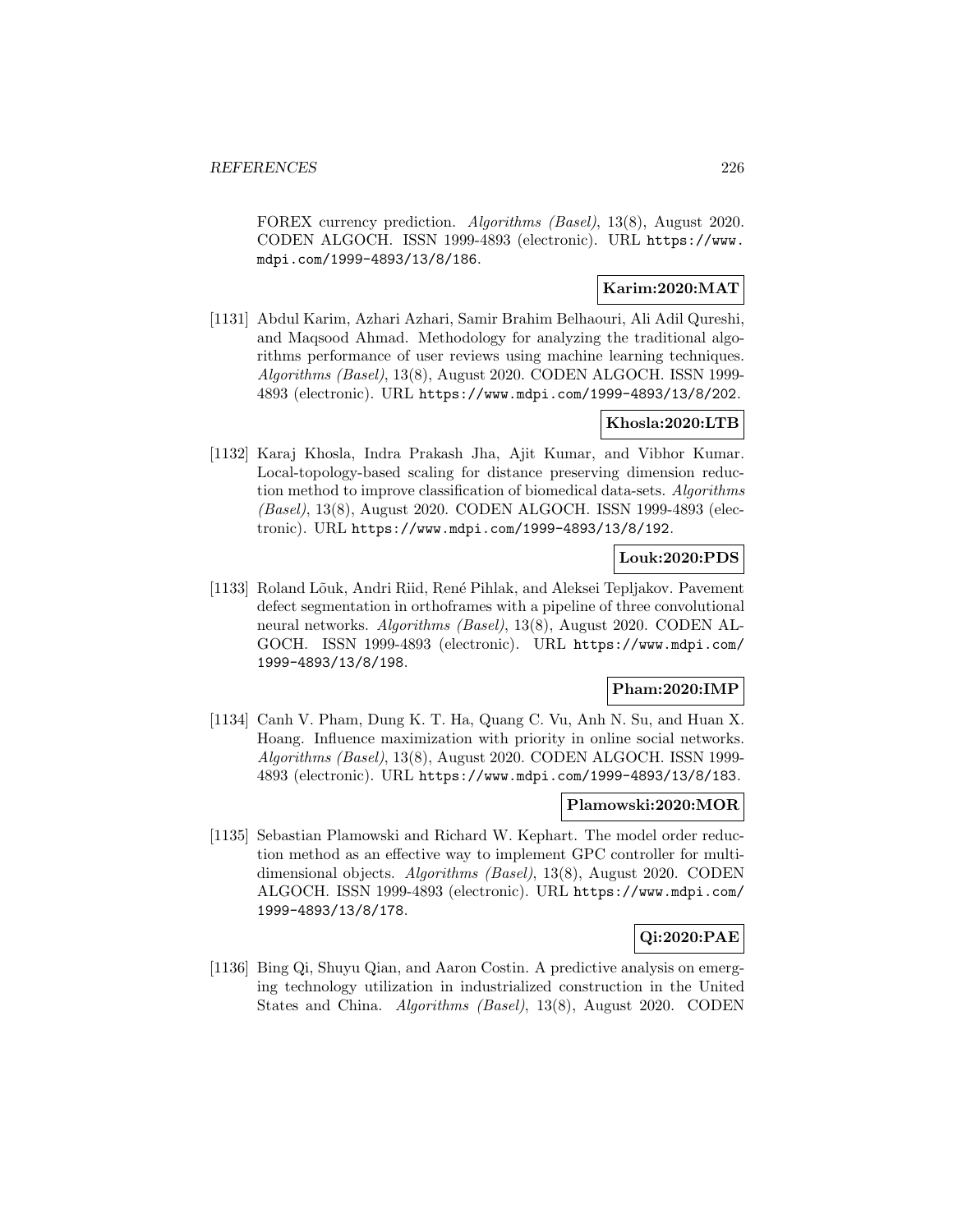ALGOCH. ISSN 1999-4893 (electronic). URL https://www.mdpi.com/ 1999-4893/13/8/180.

## **Rezapour:2020:TCB**

[1137] Mahdi Rezapour and Khaled Ksaibati. Two-component Bayesian hierarchical models for cost-benefit analysis of traffic barrier crash count. Algorithms (Basel), 13(8), August 2020. CODEN ALGOCH. ISSN 1999-4893 (electronic). URL https://www.mdpi.com/1999-4893/13/8/179.

## **Sampaio:2020:CRC**

[1138] Altino M. Sampaio and Jorge G. Barbosa. Constructing reliable computing environments on top of Amazon EC2 spot instances. Algorithms (Basel), 13(8), August 2020. CODEN ALGOCH. ISSN 1999-4893 (electronic). URL https://www.mdpi.com/1999-4893/13/8/187.

## **Smietanski:2020:NGN**

[1139] Marek J. Śmietański. On a nonsmooth Gauss–Newton algorithms for solving nonlinear complementarity problems. Algorithms (Basel), 13(8), August 2020. CODEN ALGOCH. ISSN 1999-4893 (electronic). URL https://www.mdpi.com/1999-4893/13/8/190.

## **Werner:2020:ARS**

[1140] Piotr A. Werner. Application of the Reed–Solomon algorithm as a remote sensing data fusion tool for land use studies. Algorithms (Basel), 13(8), August 2020. CODEN ALGOCH. ISSN 1999-4893 (electronic). URL https://www.mdpi.com/1999-4893/13/8/188.

## **Wheeler:2020:DLE**

[1141] Bradley J. Wheeler and Hassan A. Karimi. Deep learning-enabled semantic inference of individual building damage magnitude from satellite images. Algorithms (Basel), 13(8), August 2020. CODEN ALGOCH. ISSN 1999-4893 (electronic). URL https://www.mdpi.com/1999-4893/ 13/8/195.

# **Wu:2020:CCE**

[1142] Shaojun Wu and Ling Gao. Cross-camera erased feature learning for unsupervised person re-identification. Algorithms (Basel), 13(8), August 2020. CODEN ALGOCH. ISSN 1999-4893 (electronic). URL https:// www.mdpi.com/1999-4893/13/8/193.

# **Zanetti:2020:SBP**

[1143] Filippo Zanetti and Luca Bergamaschi. Scalable block preconditioners for linearized Navier–Stokes equations at high Reynolds number. Algo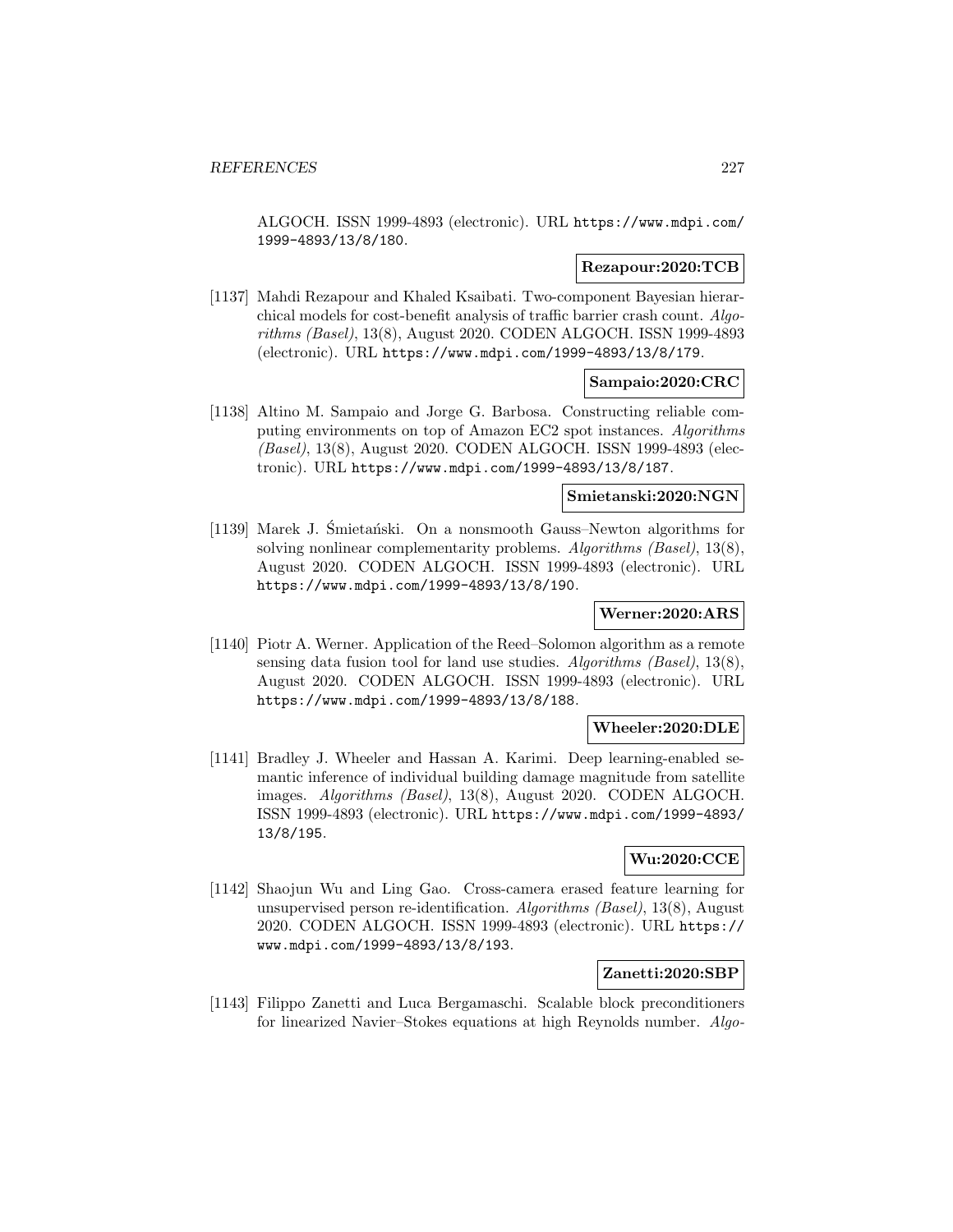rithms (Basel), 13(8), August 2020. CODEN ALGOCH. ISSN 1999-4893 (electronic). URL https://www.mdpi.com/1999-4893/13/8/199.

## **Zhang:2020:NPO**

[1144] Yijie Zhang and Mandan Liu. Node placement optimization of wireless sensor networks using multi-objective adaptive degressive ary number encoded genetic algorithm. Algorithms (Basel), 13(8), August 2020. CODEN ALGOCH. ISSN 1999-4893 (electronic). URL https://www. mdpi.com/1999-4893/13/8/189.

### **Abedin:2020:SSU**

[1145] Paniz Abedin, M. Oguzhan Külekci, and Shama V. Thankachan. A survey on shortest unique substring queries. Algorithms (Basel), 13(9), September 2020. CODEN ALGOCH. ISSN 1999-4893 (electronic). URL https://www.mdpi.com/1999-4893/13/9/224.

### **Abouhamad:2020:FPP**

[1146] Mona Abouhamad and Tarek Zayed. Fuzzy preference programming framework for functional assessment of subway networks. Algorithms (Basel), 13(9), September 2020. CODEN ALGOCH. ISSN 1999-4893 (electronic). URL https://www.mdpi.com/1999-4893/13/9/220.

#### **Almarashi:2020:SAE**

[1147] Majid Almarashi, Wael Deabes, Hesham H. Amin, and Abdel-Rahman Hedar. Simulated annealing with exploratory sensing for global optimization. Algorithms (Basel), 13(9), September 2020. CODEN ALGOCH. ISSN 1999-4893 (electronic). URL https://www.mdpi.com/1999-4893/ 13/9/230.

# **Antonelli:2020:SAR**

[1148] Laura Antonelli, Valentina De Simone, and Daniela di Serafino. Spatially adaptive regularization in image segmentation. Algorithms (Basel), 13 (9), September 2020. CODEN ALGOCH. ISSN 1999-4893 (electronic). URL https://www.mdpi.com/1999-4893/13/9/226.

#### **Bannai:2020:MTS**

[1149] Hideo Bannai, Travis Gagie, Gary Hoppenworth, Simon J. Puglisi, and Luís M. S. Russo. More time-space tradeoffs for finding a shortest unique substring. Algorithms (Basel), 13(9), September 2020. CODEN AL-GOCH. ISSN 1999-4893 (electronic). URL https://www.mdpi.com/ 1999-4893/13/9/234.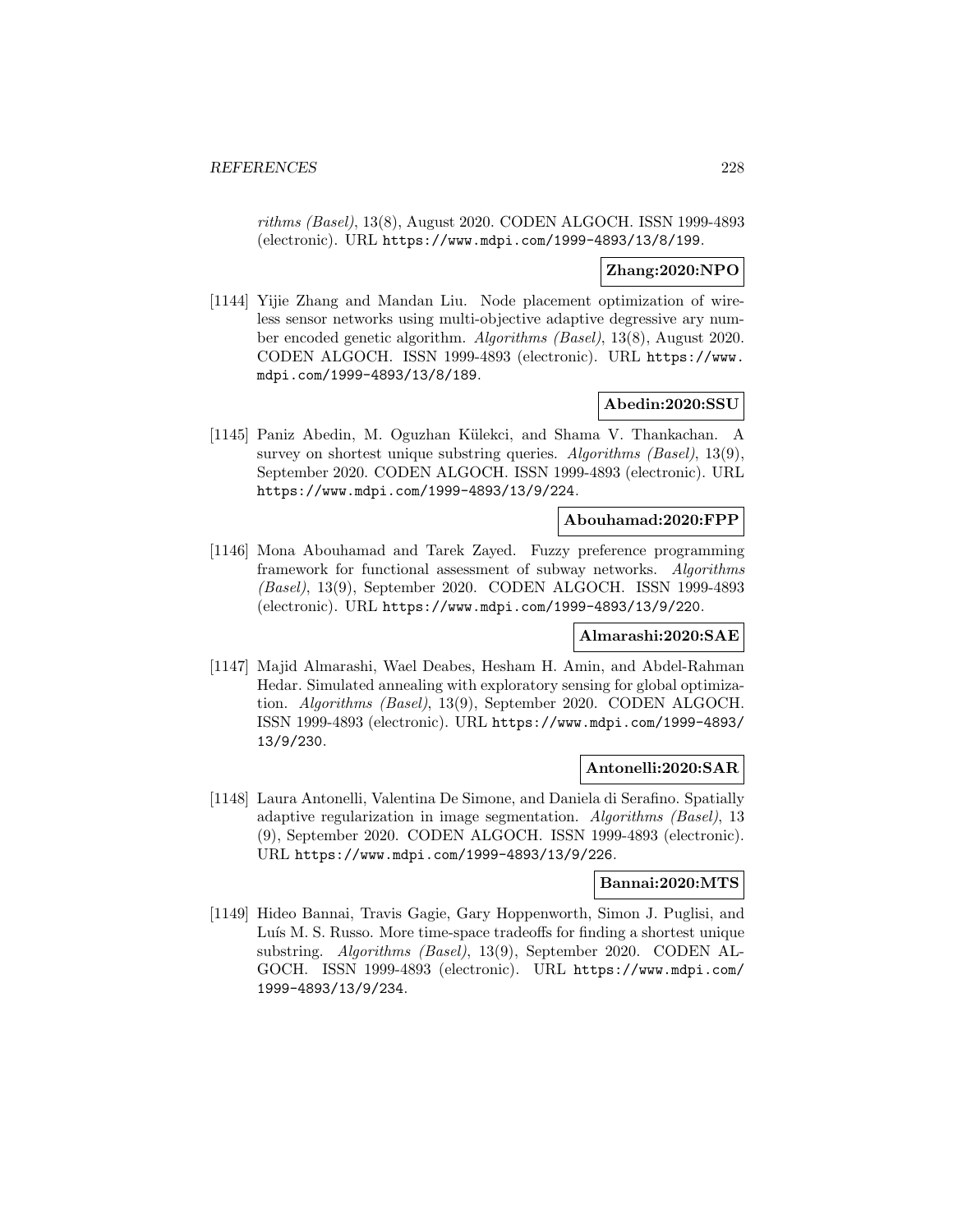## **Brejova:2020:LTA**

[1150] Brona Brejová and Rastislav Královic. A linear-time algorithm for the isometric reconciliation of unrooted trees. Algorithms (Basel), 13(9), September 2020. CODEN ALGOCH. ISSN 1999-4893 (electronic). URL https://www.mdpi.com/1999-4893/13/9/225.

# **Ceccarello:2020:DGD**

[1151] Matteo Ceccarello, Andrea Pietracaprina, Geppino Pucci, and Eli Upfal. Distributed graph diameter approximation. Algorithms (Basel), 13(9), September 2020. CODEN ALGOCH. ISSN 1999-4893 (electronic). URL https://www.mdpi.com/1999-4893/13/9/216.

## **Chen:2020:LPF**

[1152] Chuanglu Chen, Zhiqiang Li, Yitao Zhang, Shaolong Zhang, Jiena Hou, and Haiying Zhang. Low-power FPGA implementation of convolution neural network accelerator for pulse waveform classification. Algorithms (Basel), 13(9), September 2020. CODEN ALGOCH. ISSN 1999-4893 (electronic). URL https://www.mdpi.com/1999-4893/13/9/213.

## **Colonetti:2020:MIA**

[1153] Bruno Colonetti, Erlon Cristian Finardi, and Welington de Oliveira. A mixed-integer and asynchronous level decomposition with application to the stochastic hydrothermal unit-commitment problem. Algorithms (Basel), 13(9), September 2020. CODEN ALGOCH. ISSN 1999-4893 (electronic). URL https://www.mdpi.com/1999-4893/13/9/235.

# **Coutino:2020:FSA**

[1154] Mario Coutino, Sundeep Prabhakar Chepuri, Takanori Maehara, and Geert Leus. Fast spectral approximation of structured graphs with applications to graph filtering. Algorithms (Basel), 13(9), September 2020. CODEN ALGOCH. ISSN 1999-4893 (electronic). URL https://www. mdpi.com/1999-4893/13/9/214.

## **Crescenzi:2020:FTN**

[1155] Pierluigi Crescenzi, Clémence Magnien, and Andrea Marino. Finding top- $k$  nodes for temporal closeness in large temporal graphs. Algorithms (Basel), 13(9), September 2020. CODEN ALGOCH. ISSN 1999-4893 (electronic). URL https://www.mdpi.com/1999-4893/13/9/211.

## **Cumbo:2020:BIH**

[1156] Fabio Cumbo, Eleonora Cappelli, and Emanuel Weitschek. A braininspired hyperdimensional computing approach for classifying massive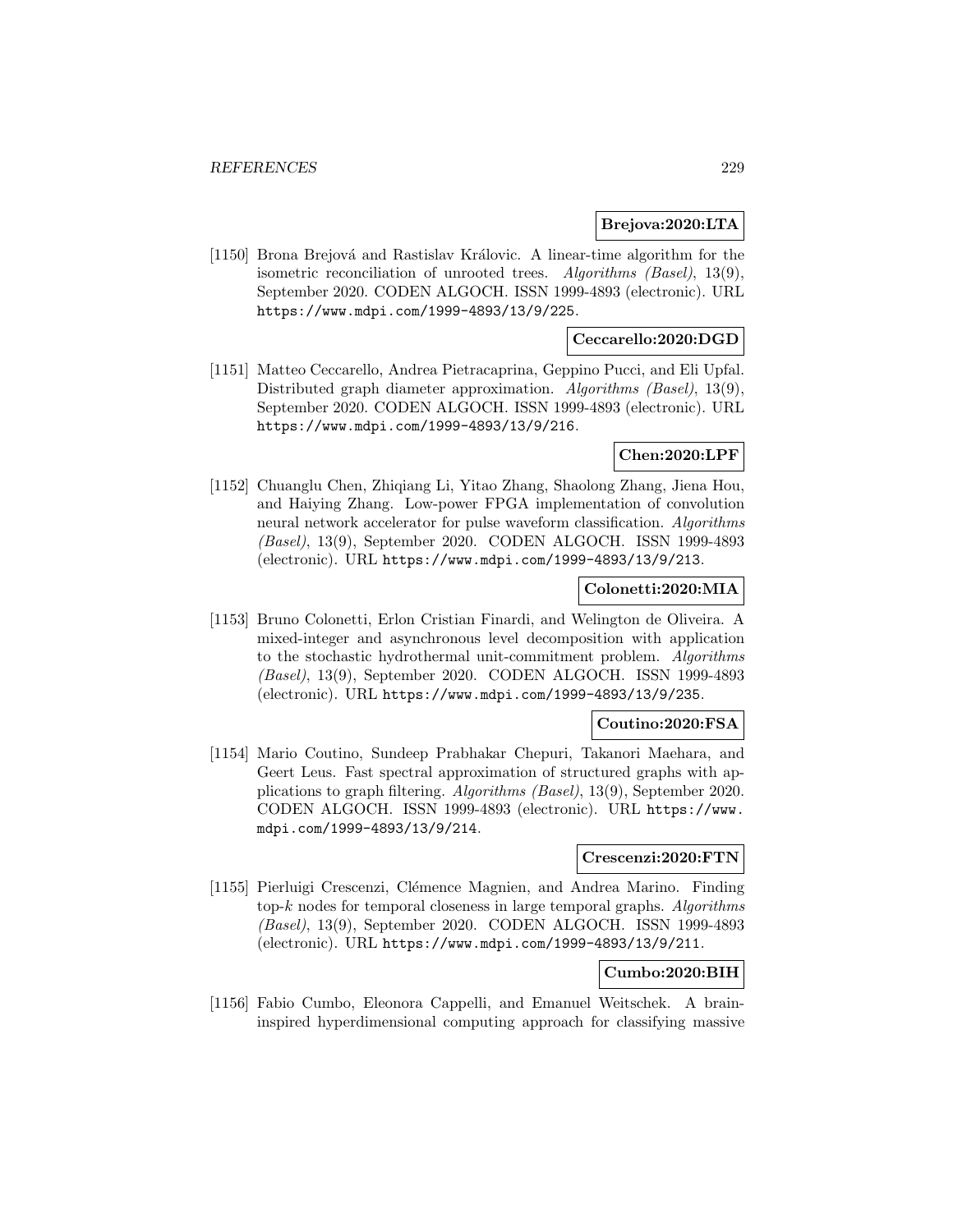DNA methylation data of cancer. Algorithms (Basel), 13(9), September 2020. CODEN ALGOCH. ISSN 1999-4893 (electronic). URL https:// www.mdpi.com/1999-4893/13/9/233.

# **Du:2020:IHA**

[1157] Ling Du, Zehong He, Yijing Wang, Xiaochao Wang, and Anthony T. S. Ho. An image hashing algorithm for authentication with multi-attack reference generation and adaptive thresholding. Algorithms (Basel), 13 (9), September 2020. CODEN ALGOCH. ISSN 1999-4893 (electronic). URL https://www.mdpi.com/1999-4893/13/9/227.

# **Katsaragakis:2020:SUT**

[1158] Iosif V. Katsaragakis, Ioannis X. Tassopoulos, and Grigorios N. Beligiannis. Solving the urban transit routing problem using a cat swarm optimization-based algorithm. Algorithms (Basel), 13(9), September 2020. CODEN ALGOCH. ISSN 1999-4893 (electronic). URL https:// www.mdpi.com/1999-4893/13/9/223.

## **Kondylakis:2020:RDC**

[1159] Haridimos Kondylakis, Dimitrios Tsirigotakis, Giorgos Fragkiadakis, Emmanouela Panteri, Alexandros Papadakis, Alexandros Fragkakis, Eleytherios Tzagkarakis, Ioannis Rallis, Zacharias Saridakis, Apostolos Trampas, Giorgos Pirounakis, and Nikolaos Papadakis. R2D2: a Dbpedia chatbot using triple-pattern like queries. Algorithms (Basel), 13(9), September 2020. CODEN ALGOCH. ISSN 1999-4893 (electronic). URL https://www.mdpi.com/1999-4893/13/9/217.

# **Li:2020:FAA**

[1160] Menglin Li, Xueqiang Gu, Chengyi Zeng, and Yuan Feng. Feasibility analysis and application of reinforcement learning algorithm based on dynamic parameter adjustment. Algorithms (Basel), 13(9), September 2020. CODEN ALGOCH. ISSN 1999-4893 (electronic). URL https:// www.mdpi.com/1999-4893/13/9/239.

# **Li:2020:SMO**

[1161] Zhixing Li, Paolo Vincenzo Genovese, and Yafei Zhao. Study on multiobjective optimization-based climate responsive design of residential building. Algorithms (Basel), 13(9), September 2020. CODEN AL-GOCH. ISSN 1999-4893 (electronic). URL https://www.mdpi.com/ 1999-4893/13/9/238.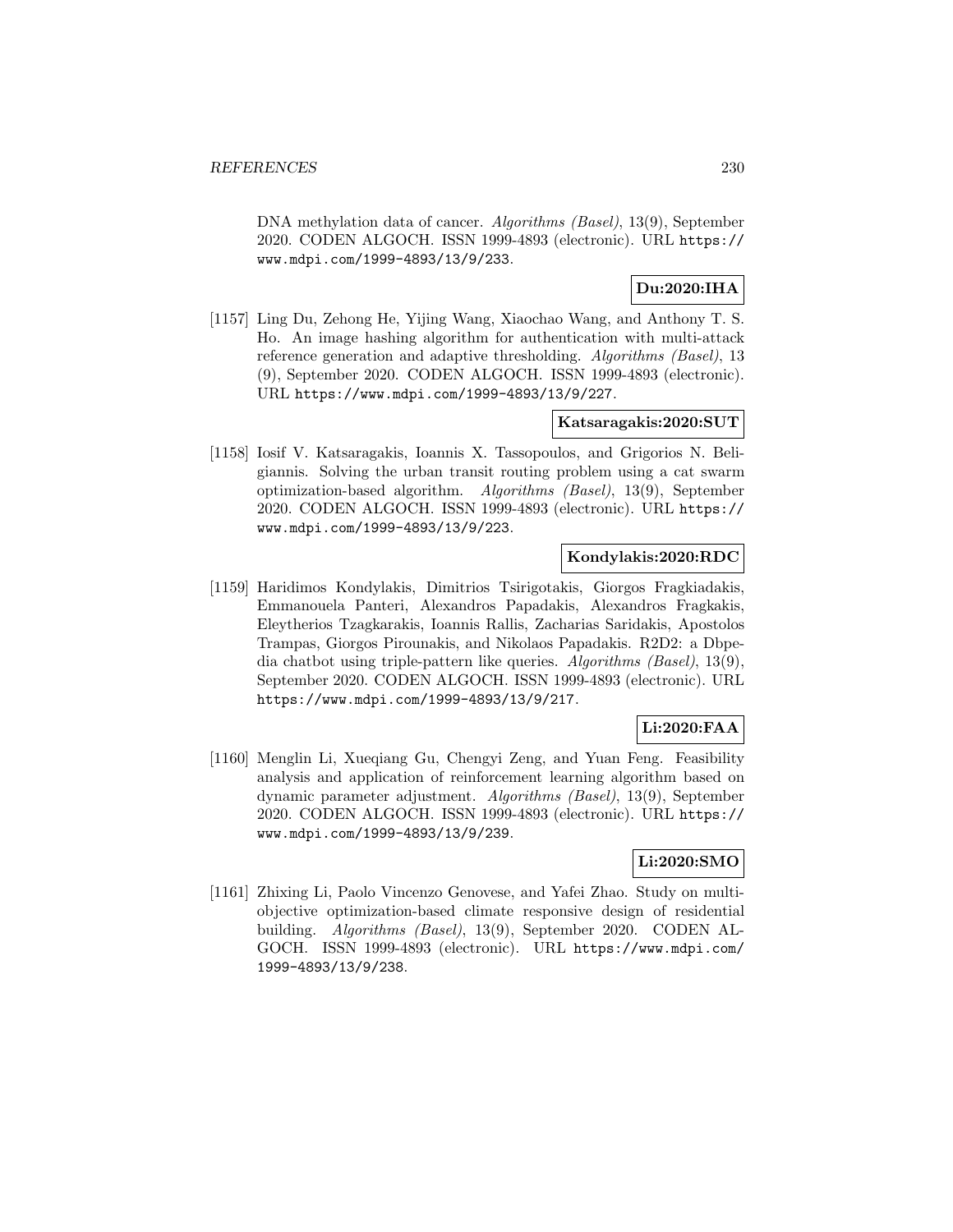# **Liu:2020:CSF**

[1162] Chengzhi Liu, Xuli Han, and Juncheng Li. A class of spline functions for solving 2-order linear differential equations with boundary conditions. Algorithms (Basel), 13(9), September 2020. CODEN ALGOCH. ISSN 1999-4893 (electronic). URL https://www.mdpi.com/1999-4893/13/9/ 231.

## **Mandarawi:2020:PBC**

[1163] Waseem Mandarawi, Jürgen Rottmeier, Milad Rezaeighale, and Hermann de Meer. Policy-based composition and embedding of extended virtual networks and SFCs for IIoT. Algorithms (Basel), 13(9), September 2020. CODEN ALGOCH. ISSN 1999-4893 (electronic). URL https: //www.mdpi.com/1999-4893/13/9/240.

# **Martins:2020:SAS**

[1164] Leandro do C. Martins, Christopher Bayliss, Pedro J. Copado-Méndez, Javier Panadero, and Angel A. Juan. A simheuristic algorithm for solving the stochastic omnichannel vehicle routing problem with pick-up and delivery. Algorithms (Basel), 13(9), September 2020. CODEN ALGOCH. ISSN 1999-4893 (electronic). URL https://www.mdpi.com/1999-4893/ 13/9/237.

# **Misra:2020:SIS**

[1165] Neeldhara Misra, Frances Rosamond, and Meirav Zehavi. Special issue "New Frontiers in Parameterized Complexity and Algorithms": Foreward by the Guest Editors. Algorithms (Basel), 13(9), September 2020. CODEN ALGOCH. ISSN 1999-4893 (electronic). URL https://www. mdpi.com/1999-4893/13/9/236.

#### **Pendharkar:2020:CED**

[1166] Parag C. Pendharkar. A comparison of ensemble and dimensionality reduction DEA models based on entropy criterion. Algorithms (Basel), 13(9), September 2020. CODEN ALGOCH. ISSN 1999-4893 (electronic). URL https://www.mdpi.com/1999-4893/13/9/232.

#### **Razgon:2020:RRB**

[1167] Margarita Razgon and Alireza Mousavi. Relaxed rule-based learning for automated predictive maintenance: Proof of concept. Algorithms (Basel), 13(9), September 2020. CODEN ALGOCH. ISSN 1999-4893 (electronic). URL https://www.mdpi.com/1999-4893/13/9/219. See correction [1339].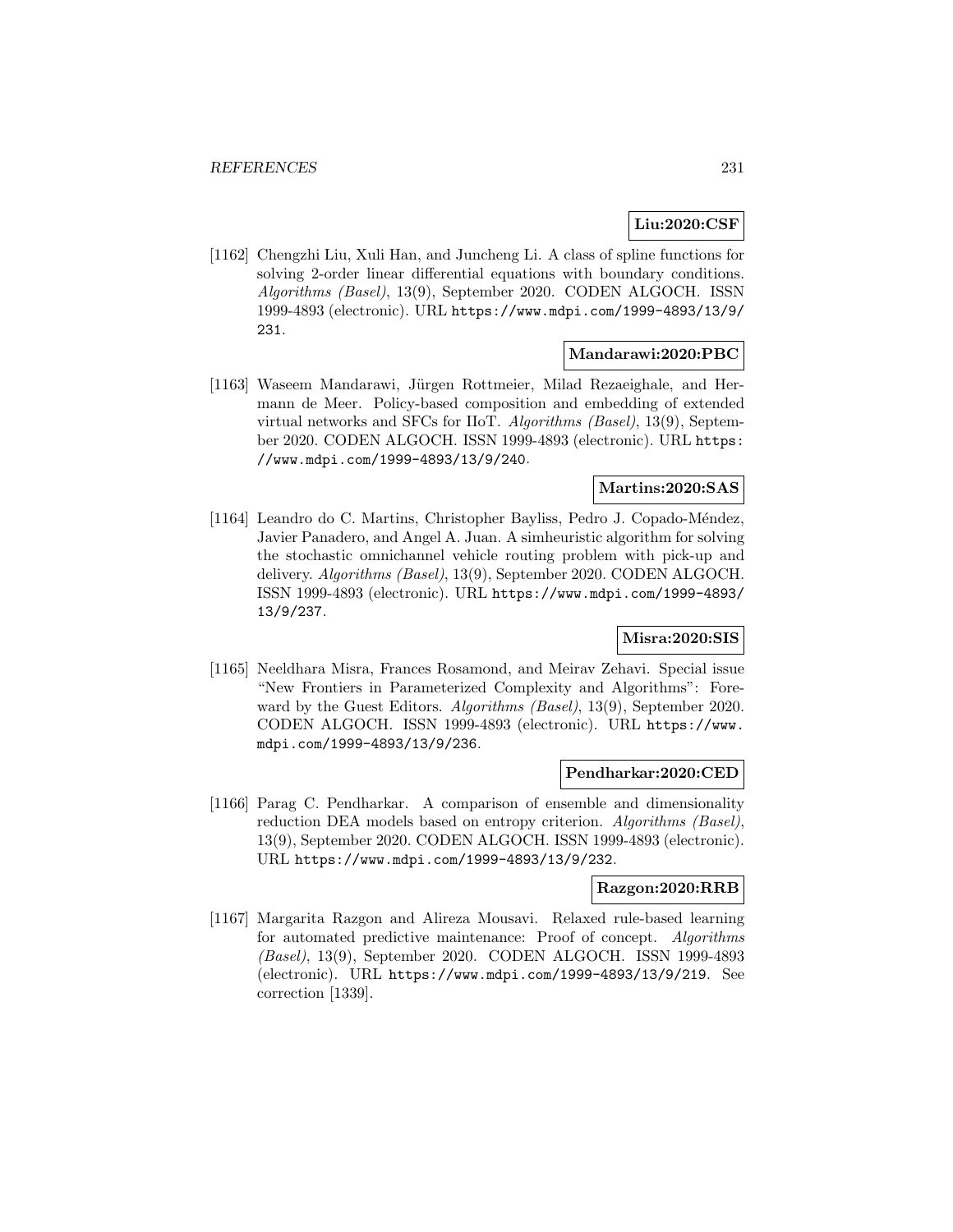# **Redi:2020:SAA**

[1168] A. A. N. Perwira Redi, Parida Jewpanya, Adji Candra Kurniawan, Satria Fadil Persada, Reny Nadlifatin, and Oki Anita Candra Dewi. A simulated annealing algorithm for solving two-echelon vehicle routing problem with locker facilities. Algorithms (Basel), 13(9), September 2020. CODEN ALGOCH. ISSN 1999-4893 (electronic). URL https://www. mdpi.com/1999-4893/13/9/218.

## **Saxena:2020:TPA**

[1169] Amit Saxena, Shreya Pare, Mahendra Singh Meena, Deepak Gupta, Akshansh Gupta, Imran Razzak, Chin-Teng Lin, and Mukesh Prasad. A two-phase approach for semi-supervised feature selection. Algorithms (Basel), 13(9), September 2020. CODEN ALGOCH. ISSN 1999-4893 (electronic). URL https://www.mdpi.com/1999-4893/13/9/215.

# **Shafipour:2020:OTI**

[1170] Rasoul Shafipour and Gonzalo Mateos. Online topology inference from streaming stationary graph signals with partial connectivity information. Algorithms (Basel), 13(9), September 2020. CODEN ALGOCH. ISSN 1999-4893 (electronic). URL https://www.mdpi.com/1999-4893/13/9/ 228.

# **Teng:2020:JDM**

[1171] Zhongming Teng and Xiaowei Zhang. A Jacobi–Davidson method for large scale canonical correlation analysis. Algorithms (Basel), 13(9), September 2020. CODEN ALGOCH. ISSN 1999-4893 (electronic). URL https://www.mdpi.com/1999-4893/13/9/229.

## **Vayer:2020:FGW**

[1172] Titouan Vayer, Laetitia Chapel, Remi Flamary, Romain Tavenard, and Nicolas Courty. Fused Gromov–Wasserstein distance for structured objects. Algorithms (Basel), 13(9), September 2020. CODEN ALGOCH. ISSN 1999-4893 (electronic). URL https://www.mdpi.com/1999-4893/ 13/9/212.

# **Weber:2020:DTI**

[1173] Eric S. Weber, Steven N. Harding, and Lee Przybylski. Detecting traffic incidents using persistence diagrams. Algorithms (Basel), 13(9), September 2020. CODEN ALGOCH. ISSN 1999-4893 (electronic). URL https: //www.mdpi.com/1999-4893/13/9/222.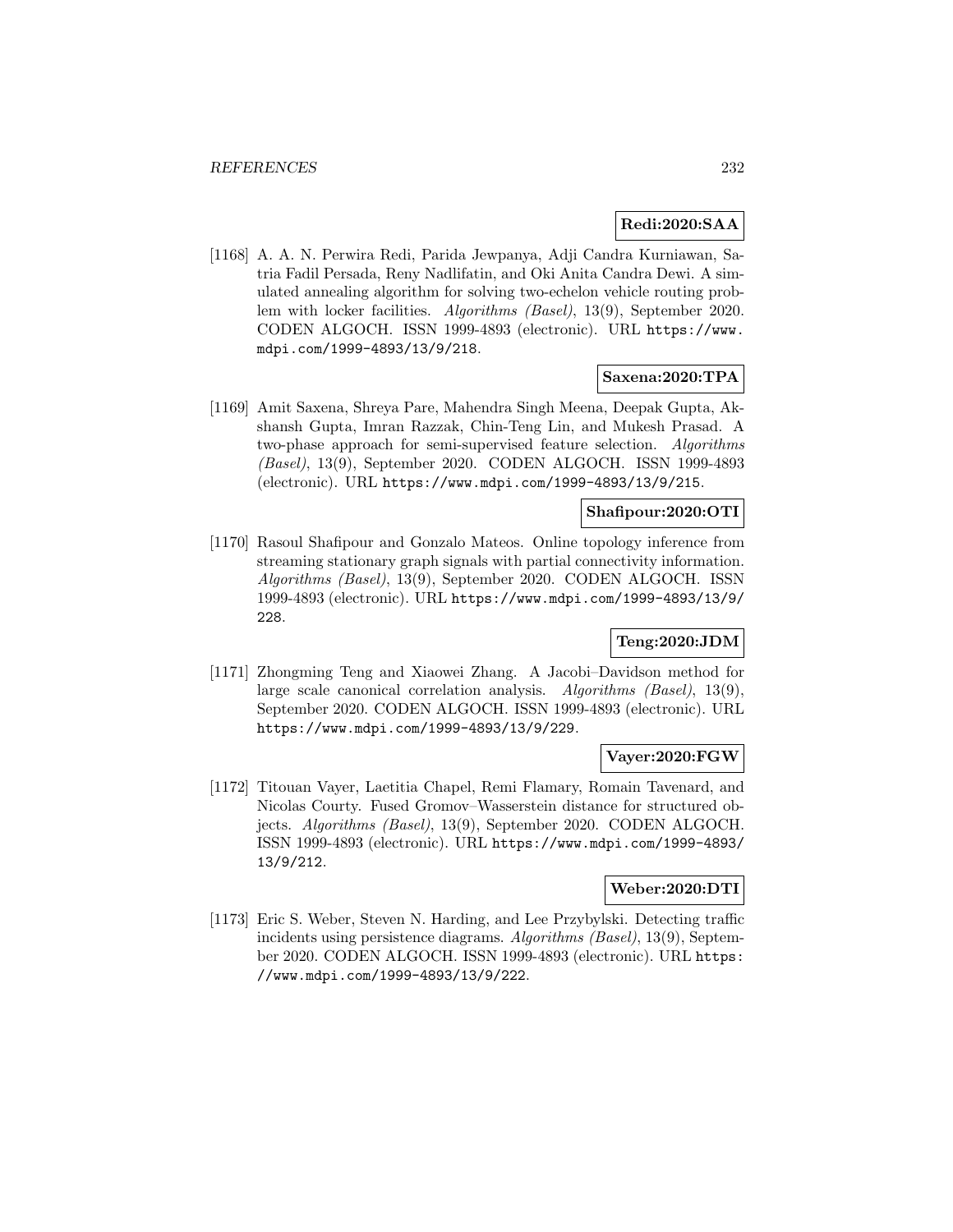### **Z-Flores:2020:EFE**

[1174] Emigdio Z-Flores, Leonardo Trujillo, Pierrick Legrand, and Frédérique Faïta-Aïnseba. EEG feature extraction using genetic programming for the classification of mental states. Algorithms (Basel), 13(9), September 2020. CODEN ALGOCH. ISSN 1999-4893 (electronic). URL https:// www.mdpi.com/1999-4893/13/9/221.

# **Ardabili:2020:COP**

[1175] Sina F. Ardabili, Amir Mosavi, Pedram Ghamisi, Filip Ferdinand, Annamaria R. Varkonyi-Koczy, Uwe Reuter, Timon Rabczuk, and Peter M. Atkinson. COVID-19 outbreak prediction with machine learning. Algorithms (Basel), 13(10):??, October 2020. CODEN ALGOCH. ISSN 1999-4893 (electronic). URL https://www.mdpi.com/1999-4893/13/ 10/249.

## **Bilo:2020:MCG**

[1176] Vittorio Bilò, Michele Flammini, Vasco Gallotti, and Cosimo Vinci. On multidimensional congestion games. Algorithms (Basel), 13(10):??, October 2020. CODEN ALGOCH. ISSN 1999-4893 (electronic). URL https://www.mdpi.com/1999-4893/13/10/261.

## **Bryniarska:2020:ADG**

[1177] Anna Bryniarska. The auto-diagnosis of granulation of information retrieval on the Web. Algorithms (Basel), 13(10):??, October 2020. CO-DEN ALGOCH. ISSN 1999-4893 (electronic). URL https://www.mdpi. com/1999-4893/13/10/264.

# **Burr:2020:AAB**

[1178] Tom Burr, Andrea Favalli, Marcie Lombardi, and Jacob Stinnett. Application of the approximate Bayesian computation algorithm to gammaray spectroscopy. Algorithms (Basel), 13(10):??, October 2020. CODEN ALGOCH. ISSN 1999-4893 (electronic). URL https://www.mdpi.com/ 1999-4893/13/10/265.

# **Cao:2020:NGK**

[1179] Xiang Cao and Cheng Li. A novel global key-value storage system based on kinetic drives. Algorithms (Basel), 13(10):??, October 2020. CODEN ALGOCH. ISSN 1999-4893 (electronic). URL https://www.mdpi.com/ 1999-4893/13/10/247.

# **Chen:2020:LLS**

[1180] Xin Chen, Hong Zhao, and Ping Zhou. Lung lobe segmentation based on lung fissure surface classification using a point cloud region grow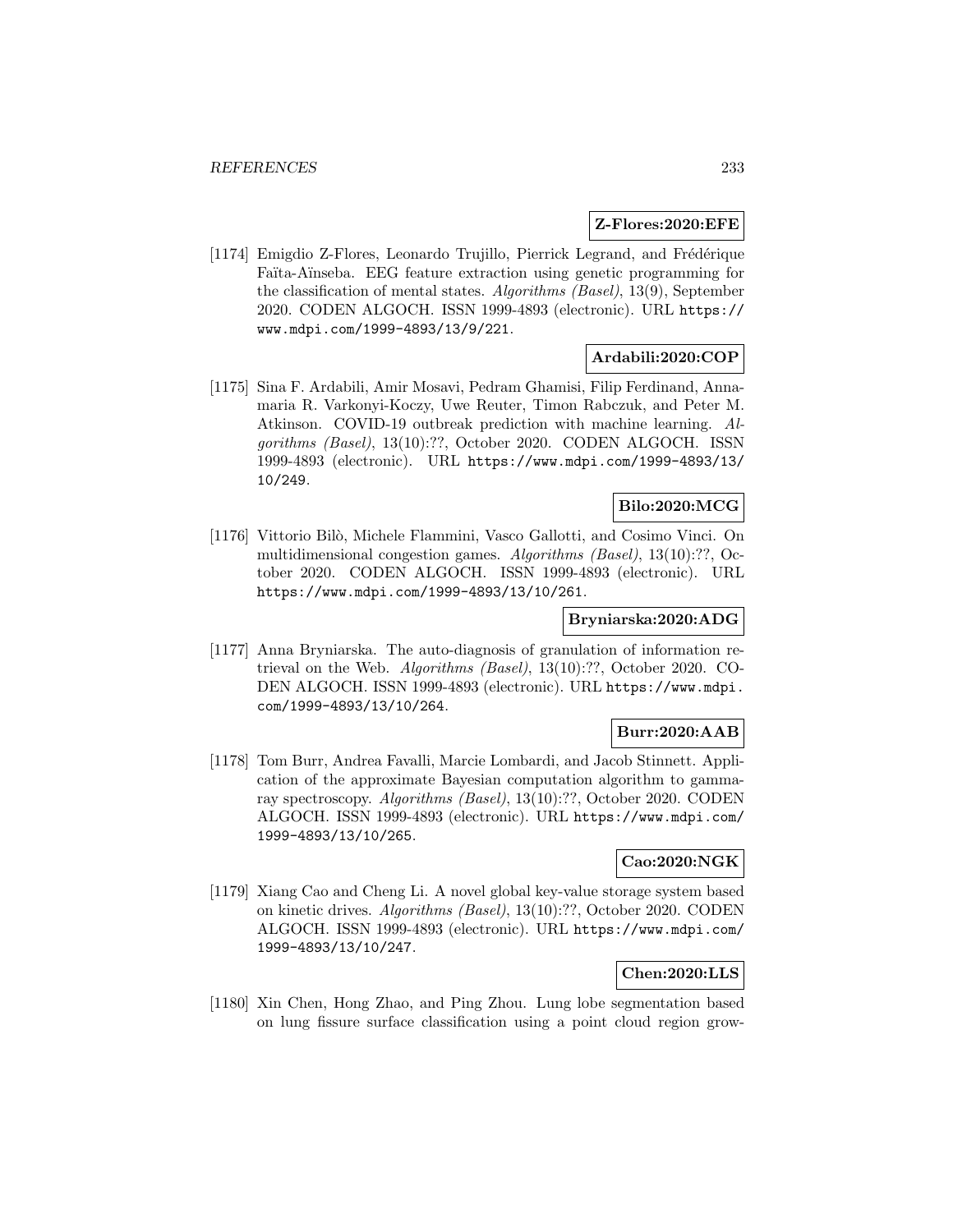ing approach. Algorithms (Basel), 13(10):??, October 2020. CODEN ALGOCH. ISSN 1999-4893 (electronic). URL https://www.mdpi.com/ 1999-4893/13/10/263.

# **Dong:2020:BQE**

[1181] Wu Dong, Hongxia Bie, Likun Lu, and Yeli Li. Blind quality evaluation for screen content images based on regionalized structural features. Algorithms (Basel), 13(10):??, October 2020. CODEN ALGOCH. ISSN 1999-4893 (electronic). URL https://www.mdpi.com/1999-4893/13/ 10/257.

# **Fedele:2020:ISS**

[1182] Rosario Fedele and Massimo Merenda. An IoT system for social distancing and emergency management in smart cities using multi-sensor data. Algorithms (Basel), 13(10):??, October 2020. CODEN ALGOCH. ISSN 1999-4893 (electronic). URL https://www.mdpi.com/1999-4893/ 13/10/254.

# **Feng:2020:EFE**

[1183] Shang Feng, Haifeng Li, Lin Ma, and Zhongliang Xu. An EEG feature extraction method based on sparse dictionary self-organizing map for event-related potential recognition. Algorithms (Basel), 13(10):??, October 2020. CODEN ALGOCH. ISSN 1999-4893 (electronic). URL https://www.mdpi.com/1999-4893/13/10/259.

# **Goyal:2020:ORP**

[1184] Shashank Goyal and Diwakar Gupta. The online reservation problem. Algorithms (Basel), 13(10):??, October 2020. CODEN ALGOCH. ISSN 1999-4893 (electronic). URL https://www.mdpi.com/1999-4893/13/ 10/241.

# **Hajij:2020:EDR**

[1185] Mustafa Hajij and Paul Rosen. An efficient data retrieval parallel Reeb graph algorithm. Algorithms (Basel), 13(10):??, October 2020. CODEN ALGOCH. ISSN 1999-4893 (electronic). URL https://www.mdpi.com/ 1999-4893/13/10/258.

## **Kim:2020:DVN**

[1186] Dongkyun Kim and Yong-Hwan Kim. Dynamic virtual network slicing and orchestration for selective MEC services over wide-area SDN. Algorithms (Basel), 13(10):??, October 2020. CODEN ALGOCH. ISSN 1999-4893 (electronic). URL https://www.mdpi.com/1999-4893/13/ 10/245.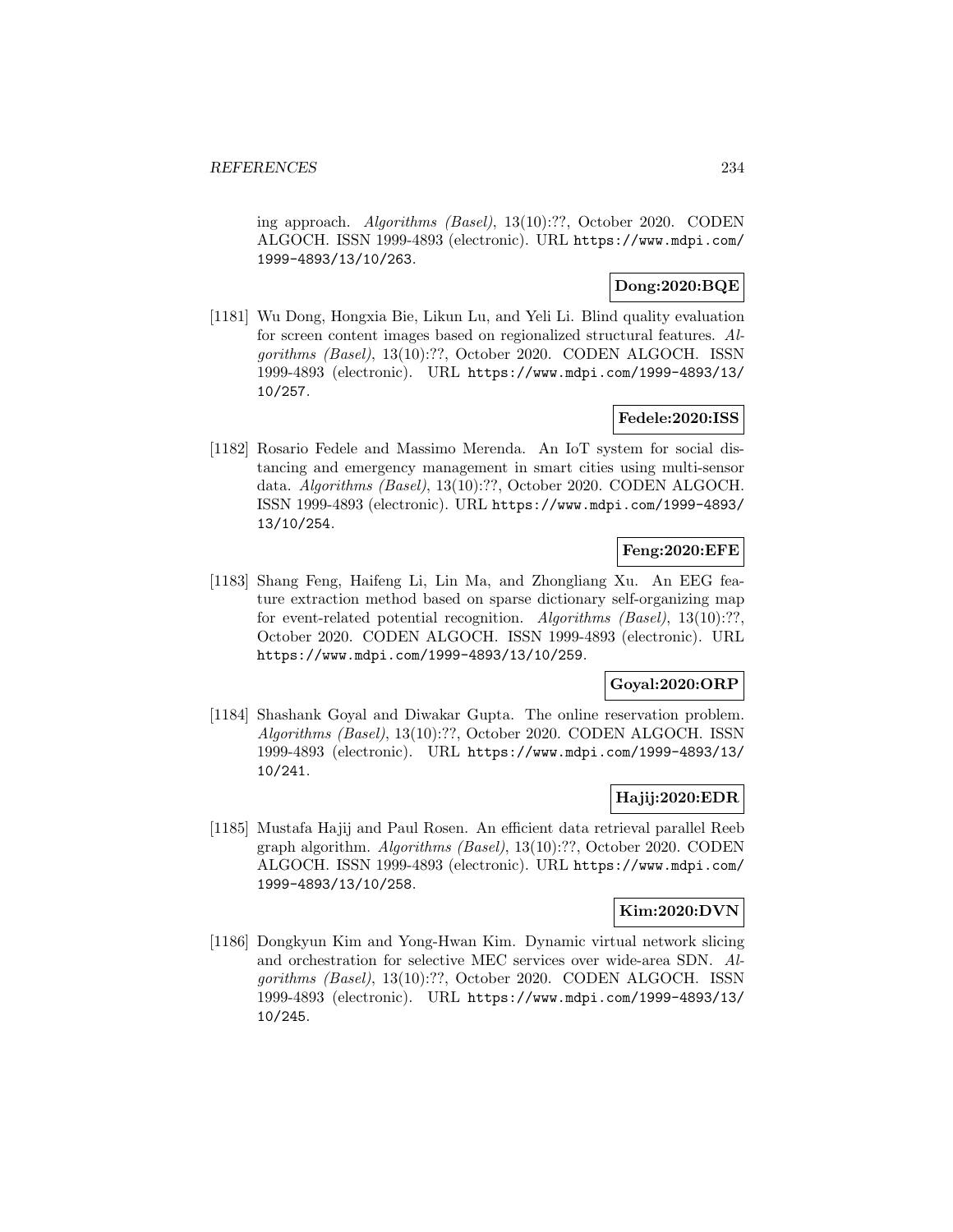#### **Konstantakopoulos:2020:MLN**

[1187] Grigorios D. Konstantakopoulos, Sotiris P. Gayialis, Evripidis P. Kechagias, Georgios A. Papadopoulos, and Ilias P. Tatsiopoulos. A multiobjective large neighborhood search metaheuristic for the vehicle routing problem with time windows. Algorithms (Basel), 13(10):??, October 2020. CODEN ALGOCH. ISSN 1999-4893 (electronic). URL https:// www.mdpi.com/1999-4893/13/10/243.

# **Ma:2020:SAN**

[1188] Linmao Ma and Guangmin Wang. A solving algorithm for nonlinear bilevel programing problems based on human evolutionary model. Algorithms (Basel), 13(10):??, October 2020. CODEN ALGOCH. ISSN 1999-4893 (electronic). URL https://www.mdpi.com/1999-4893/13/ 10/260.

# **Mehrizi:2020:MWE**

[1189] Mohammad Abouei Mehrizi and Gianlorenzo D'Angelo. Multi-winner election control via social influence: Hardness and algorithms for restricted cases. Algorithms (Basel), 13(10):??, October 2020. CODEN ALGOCH. ISSN 1999-4893 (electronic). URL https://www.mdpi.com/ 1999-4893/13/10/251.

# **Rapetti:2020:MBR**

[1190] Lorenzo Rapetti, Yeshasvi Tirupachuri, Kourosh Darvish, Stefano Dafarra, Gabriele Nava, Claudia Latella, and Daniele Pucci. Model-based real-time motion tracking using dynamical inverse kinematics. Algorithms (Basel), 13(10):??, October 2020. CODEN ALGOCH. ISSN 1999-4893 (electronic). URL https://www.mdpi.com/1999-4893/13/ 10/266.

# **Reddy:2020:CFI**

[1191] Gujji Murali Mohan Reddy, Alan B. Seitenfuss, D´ebora de Oliveira Medeiros, Luca Meacci, Milton Assunção, and Michael Vynnycky. A compact FEM implementation for parabolic integro-differential equations in 2D. Algorithms (Basel), 13(10):??, October 2020. CODEN ALGOCH. ISSN 1999-4893 (electronic). URL https://www.mdpi.com/1999-4893/13/ 10/242.

#### **Serafino:2020:MFG**

[1192] Aldo Serafino, Benoit Obert, and Paola Cinnella. Multi-fidelity gradientbased strategy for robust optimization in computational fluid dynamics. Algorithms (Basel), 13(10):??, October 2020. CODEN ALGOCH. ISSN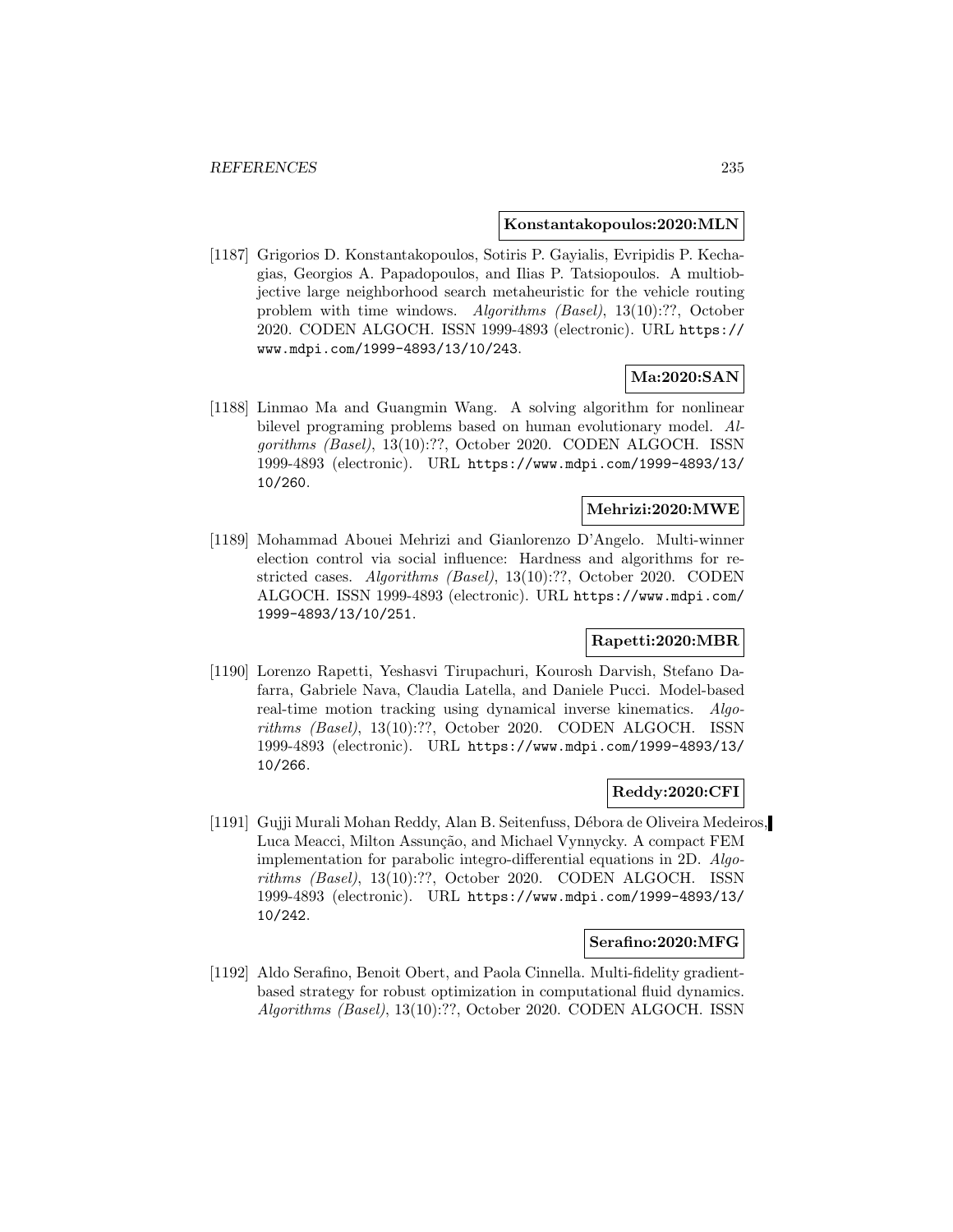1999-4893 (electronic). URL https://www.mdpi.com/1999-4893/13/ 10/248.

# **Smith:2020:UEA**

[1193] Derek H. Smith, Roberto Montemanni, and Stephanie Perkins. The use of an exact algorithm within a tabu search maximum clique algorithm. Algorithms (Basel), 13(10):??, October 2020. CODEN ALGOCH. ISSN 1999-4893 (electronic). URL https://www.mdpi.com/1999-4893/13/ 10/253.

# **Tariq:2020:UCB**

[1194] Zeeshan Tariq, Naveed Khan, Darryl Charles, Sally McClean, Ian Mc-Chesney, and Paul Taylor. Understanding contrail business processes through hierarchical clustering: a multi-stage framework. Algorithms (Basel), 13(10):??, October 2020. CODEN ALGOCH. ISSN 1999-4893 (electronic). URL https://www.mdpi.com/1999-4893/13/10/244.

## **Thiruvady:2020:MOB**

[1195] Dhananjay Thiruvady, Asef Nazari, and Aldeida Aleti. Multi-objective beam-ACO for maximising reliability and minimising communication overhead in the component deployment problem. Algorithms (Basel), 13 (10):??, October 2020. CODEN ALGOCH. ISSN 1999-4893 (electronic). URL https://www.mdpi.com/1999-4893/13/10/252.

## **Thiruvady:2020:SMM**

[1196] Dhananjay Thiruvady, Christian Blum, and Andreas T. Ernst. Solution merging in matheuristics for resource constrained job scheduling. Algorithms (Basel), 13(10):??, October 2020. CODEN ALGOCH. ISSN 1999-4893 (electronic). URL https://www.mdpi.com/1999-4893/13/ 10/256.

## **Xiao:2020:CRA**

[1197] Xingxing Xiao and Haining Huang. A clustering routing algorithm based on improved ant colony optimization algorithms for underwater wireless sensor networks. Algorithms (Basel), 13(10):??, October 2020. CODEN ALGOCH. ISSN 1999-4893 (electronic). URL https://www.mdpi.com/ 1999-4893/13/10/250.

#### **You:2020:WEL**

[1198] Gui-Rong You, Yeou-Ren Shiue, Wei-Chang Yeh, Xi-Li Chen, and Chih-Ming Chen. A weighted ensemble learning algorithm based on diversity using a novel particle swarm optimization approach. Algorithms (Basel), 13(10):??, October 2020. CODEN ALGOCH. ISSN 1999-4893 (electronic). URL https://www.mdpi.com/1999-4893/13/10/255.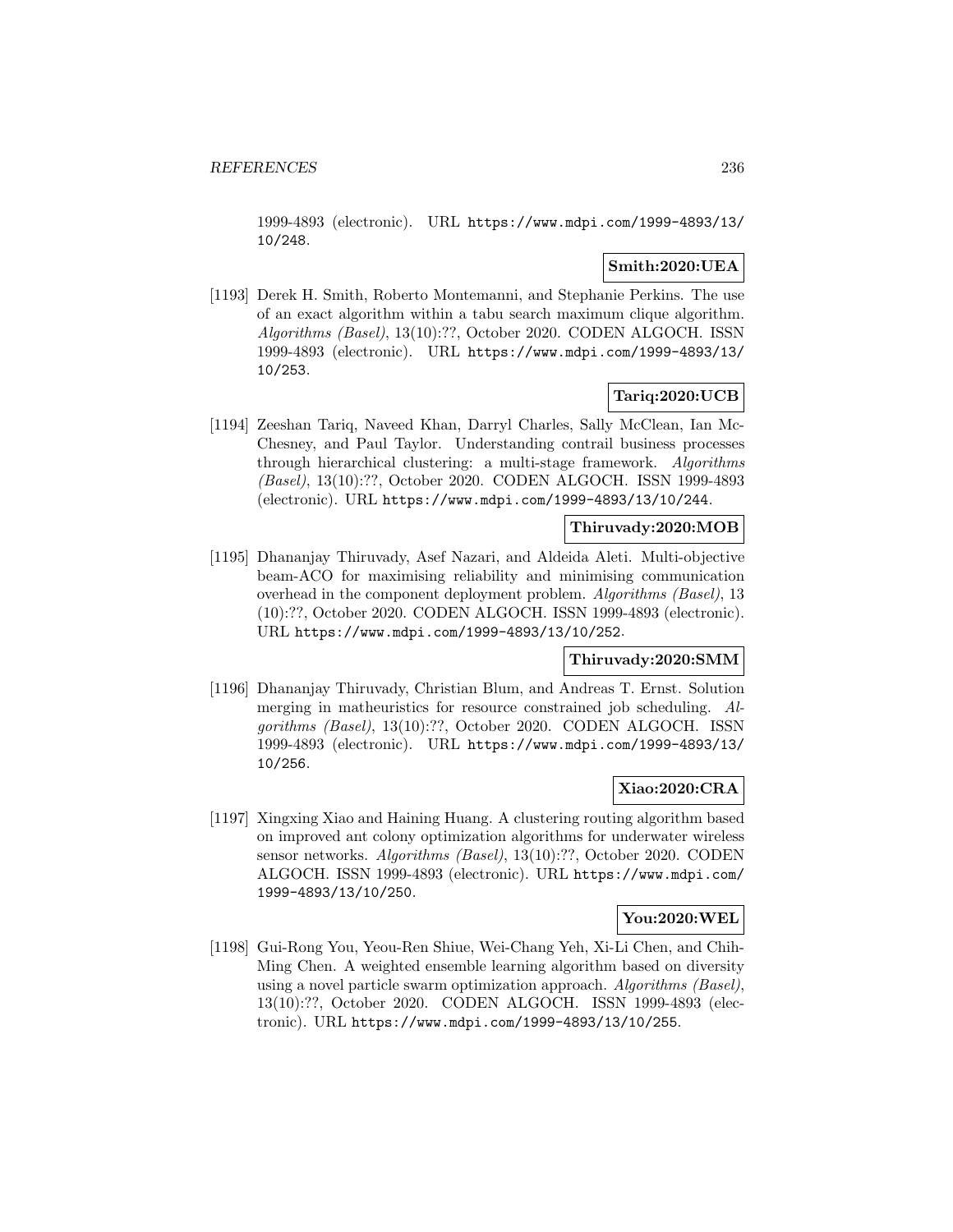### **Zanzotto:2020:CPD**

[1199] Fabio Massimo Zanzotto, Giorgio Satta, and Giordano Cristini. CYK parsing over distributed representations. Algorithms (Basel), 13(10):??, October 2020. CODEN ALGOCH. ISSN 1999-4893 (electronic). URL https://www.mdpi.com/1999-4893/13/10/262.

## **Zvarevashe:2020:RCL**

[1200] Kudakwashe Zvarevashe and Oludayo O. Olugbara. Recognition of crosslanguage acoustic emotional valence using stacked ensemble learning. Algorithms (Basel), 13(10):??, October 2020. CODEN ALGOCH. ISSN 1999-4893 (electronic). URL https://www.mdpi.com/1999-4893/13/ 10/246.

## **Bryenton:2020:SSO**

[1201] Kyle R. Bryenton, Andrew R. Cameron, Keegan L. A. Kirk, Nasser Saad, Patrick Strongman, and Nikita Volodin. On the solutions of second-order differential equations with polynomial coefficients: Theory, algorithm, application. Algorithms (Basel), 13(11):??, November 2020. CODEN ALGOCH. ISSN 1999-4893 (electronic). URL https://www.mdpi.com/ 1999-4893/13/11/286.

# **Chen:2020:DGP**

[1202] Zhengmao Chen, Dongyue Guo, and Yi Lin. A deep Gaussian processbased flight trajectory prediction approach and its application on conflict detection. Algorithms (Basel), 13(11):??, November 2020. CODEN ALGOCH. ISSN 1999-4893 (electronic). URL https://www.mdpi.com/ 1999-4893/13/11/293.

#### **delAlamo:2020:VMN**

[1203] Miguel del Alamo, Housen Li, Axel Munk, and Frank Werner. Variational multiscale nonparametric regression: Algorithms and implementation. Algorithms (Basel), 13(11):??, November 2020. CODEN ALGOCH. ISSN 1999-4893 (electronic). URL https://www.mdpi.com/1999-4893/13/ 11/296.

## **Fan:2020:SAP**

[1204] Tiffany Fan, David I. Shuman, Shashanka Ubaru, and Yousef Saad. Spectrum-adapted polynomial approximation for matrix functions with applications in graph signal processing. Algorithms (Basel),  $13(11):??$ November 2020. CODEN ALGOCH. ISSN 1999-4893 (electronic). URL https://www.mdpi.com/1999-4893/13/11/295.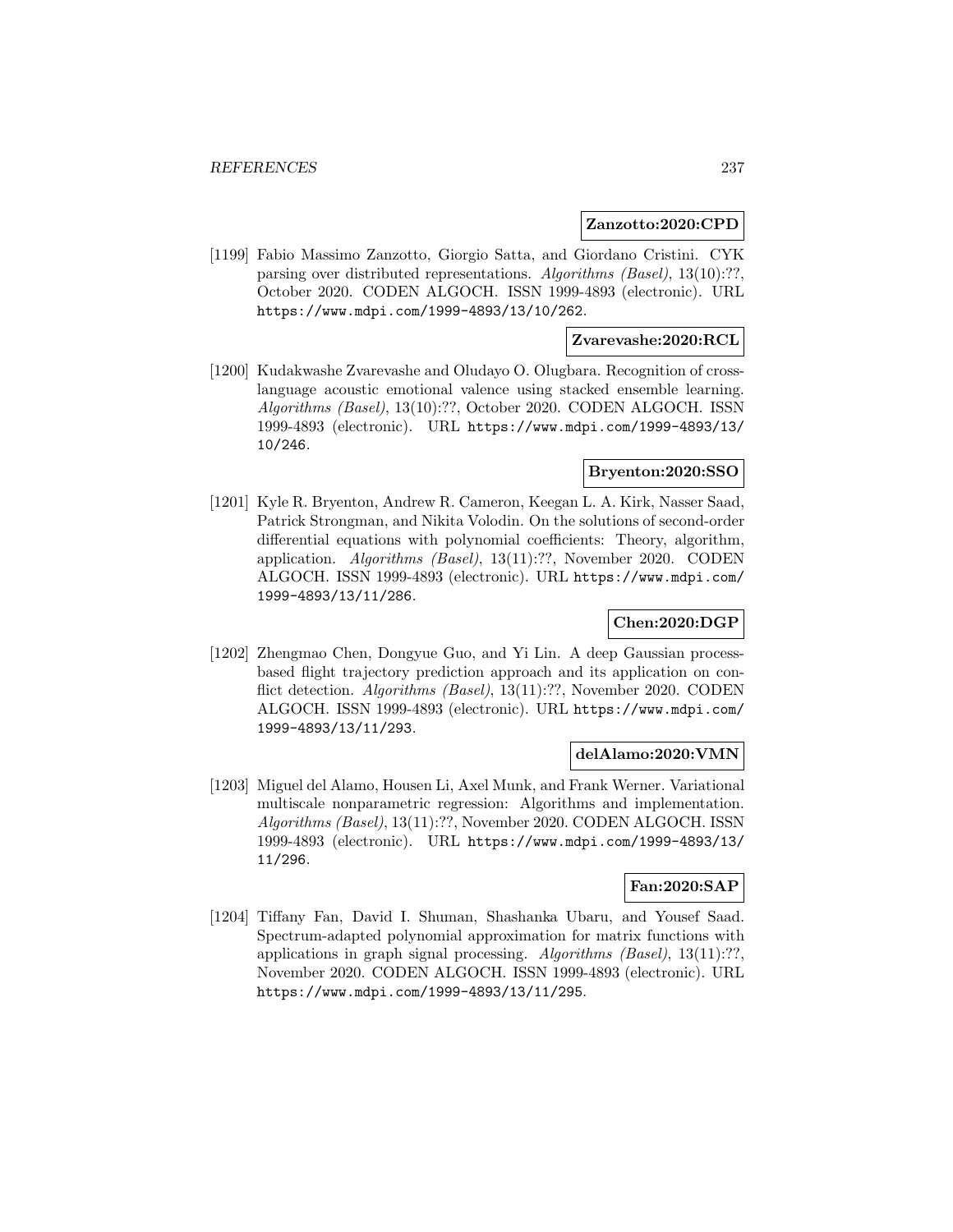#### **Franek:2020:CML**

[1205] Frantisek Franek and Michael Liut. Computing maximal Lyndon substrings of a string. Algorithms (Basel), 13(11):??, November 2020. CO-DEN ALGOCH. ISSN 1999-4893 (electronic). URL https://www.mdpi. com/1999-4893/13/11/294.

# **He:2020:BDB**

[1206] Zhenwen He, Shirong Long, Xiaogang Ma, and Hong Zhao. A boundary distance-based symbolic aggregate approximation method for time series data. Algorithms (Basel), 13(11):??, November 2020. CODEN ALGOCH. ISSN 1999-4893 (electronic). URL https://www.mdpi.com/1999-4893/ 13/11/284.

# **Hussein:2020:GPU**

[1207] Eslam A. Hussein, Christopher Thron, Mehrdad Ghaziasgar, Antoine Bagula, and Mattia Vaccari. Groundwater prediction using machinelearning tools. Algorithms (Basel), 13(11):??, November 2020. CODEN ALGOCH. ISSN 1999-4893 (electronic). URL https://www.mdpi.com/ 1999-4893/13/11/300.

# **Ignacio:2020:LEA**

[1208] Paul Samuel Ignacio, Jay-Anne Bulauan, and David Uminsky. Lumáwig: an efficient algorithm for dimension zero bottleneck distance computation in topological data analysis. Algorithms (Basel), 13(11):??, November 2020. CODEN ALGOCH. ISSN 1999-4893 (electronic). URL https:// www.mdpi.com/1999-4893/13/11/291.

## **Karmitsa:2020:SIS**

[1209] Napsu Karmitsa and Sona Taheri. Special issue "Nonsmooth Optimization in Honor of the 60th Birthday of Adil M. Bagirov": foreword by Guest Editors. Algorithms (Basel), 13(11):??, November 2020. CODEN ALGOCH. ISSN 1999-4893 (electronic). URL https://www.mdpi.com/ 1999-4893/13/11/282.

# **Lancia:2020:FBO**

[1210] Giuseppe Lancia and Marcello Dalpasso. Finding the best 3-OPT move in subcubic time. Algorithms (Basel), 13(11):??, November 2020. CODEN ALGOCH. ISSN 1999-4893 (electronic). URL https://www.mdpi.com/ 1999-4893/13/11/306.

# **Lee:2020:DFJ**

[1211] Min-Young Lee and Young Ik Kim. Development of a family of Jarrattlike sixth-order iterative methods for solving nonlinear systems with their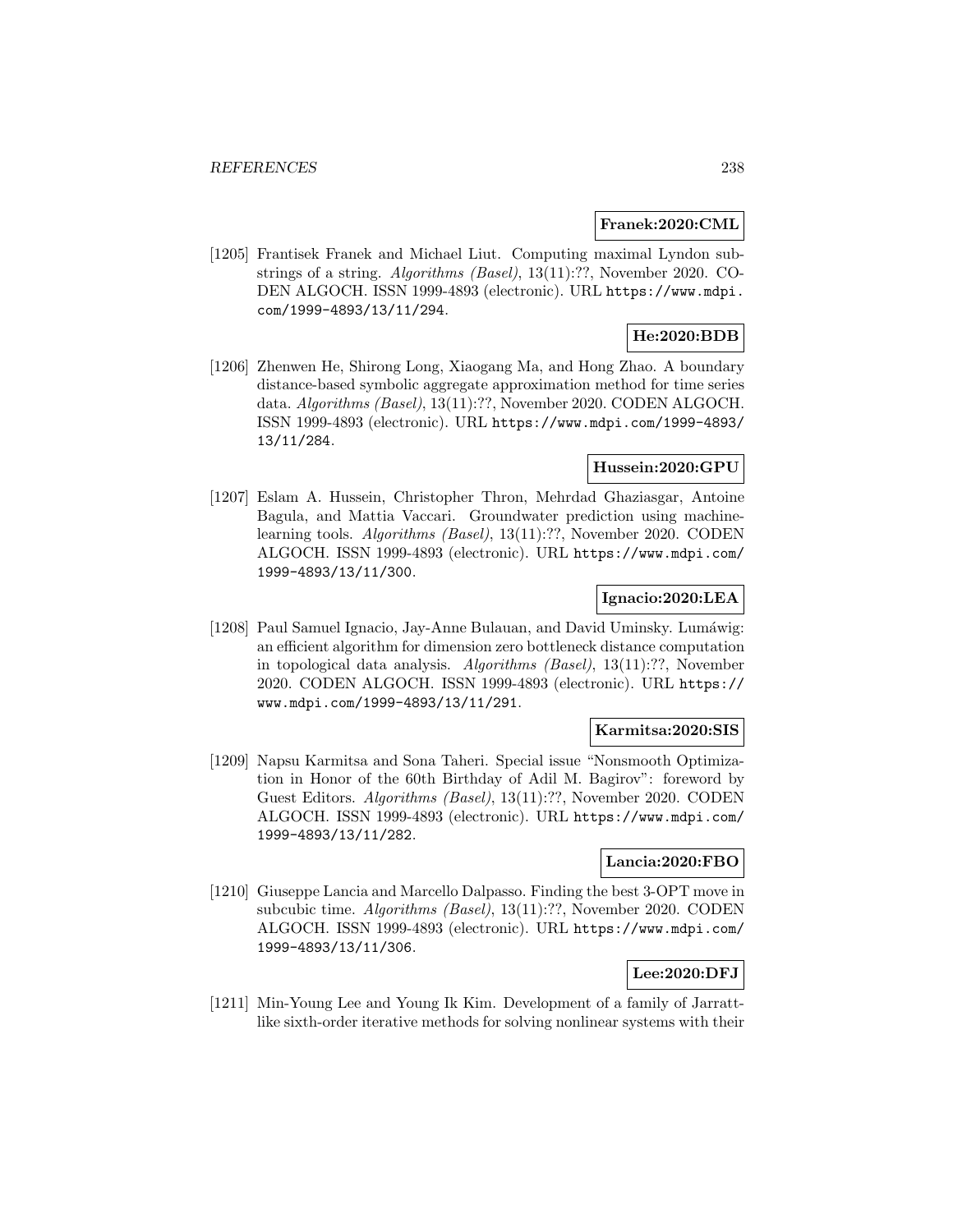basins of attraction. Algorithms (Basel), 13(11):??, November 2020. CO-DEN ALGOCH. ISSN 1999-4893 (electronic). URL https://www.mdpi. com/1999-4893/13/11/303.

# **Lewis:2020:ESI**

[1212] Rhyd Lewis. Editorial for the special issue on "Algorithms for Graphs and Networks". Algorithms (Basel), 13(11):??, November 2020. CODEN ALGOCH. ISSN 1999-4893 (electronic). URL https://www.mdpi.com/ 1999-4893/13/11/292.

# **Liu:2020:ISB**

[1213] Guocheng Liu, Caixia Zhang, Qingyang Xu, Ruoshi Cheng, Yong Song, Xianfeng Yuan, and Jie Sun. I3D-shufflenet based human action recognition. Algorithms (Basel), 13(11):??, November 2020. CODEN ALGOCH. ISSN 1999-4893 (electronic). URL https://www.mdpi.com/1999-4893/ 13/11/301.

## **Markgraf:2020:AMK**

[1214] Wenke Markgraf, Jannis Lilienthal, Philipp Feistel, Christine Thiele, and Hagen Malberg. Algorithm for mapping kidney tissue water content during normothermic machine perfusion using hyperspectral imaging. Algorithms (Basel), 13(11):??, November 2020. CODEN ALGOCH. ISSN 1999-4893 (electronic). URL https://www.mdpi.com/1999-4893/13/ 11/289.

# **Medboen:2020:COS**

[1215] Carl Axel Benjamin Medbøen, Magnus Bolstad Holm, Mohamed Kais Msakni, Kjetil Fagerholt, and Peter Schütz. Combining optimization and simulation for designing a robust short-sea feeder network. Algorithms (Basel), 13(11):??, November 2020. CODEN ALGOCH. ISSN 1999-4893 (electronic). URL https://www.mdpi.com/1999-4893/13/11/304.

#### **Minghim:2020:GFT**

[1216] Rosane Minghim, Liz Huancapaza, Erasmo Artur, Guilherme P. Telles, and Ivar V. Belizario. Graphs from features: Tree-based graph layout for feature analysis. Algorithms (Basel), 13(11):??, November 2020. CODEN ALGOCH. ISSN 1999-4893 (electronic). URL https://www.mdpi.com/ 1999-4893/13/11/302.

### **DiMolfetta:2020:SNQ**

[1217] Giuseppe Di Molfetta. Searching via nonlinear quantum walk on the 2Dgrid. Algorithms (Basel), 13(11):??, November 2020. CODEN ALGOCH. ISSN 1999-4893 (electronic). URL https://www.mdpi.com/1999-4893/ 13/11/305.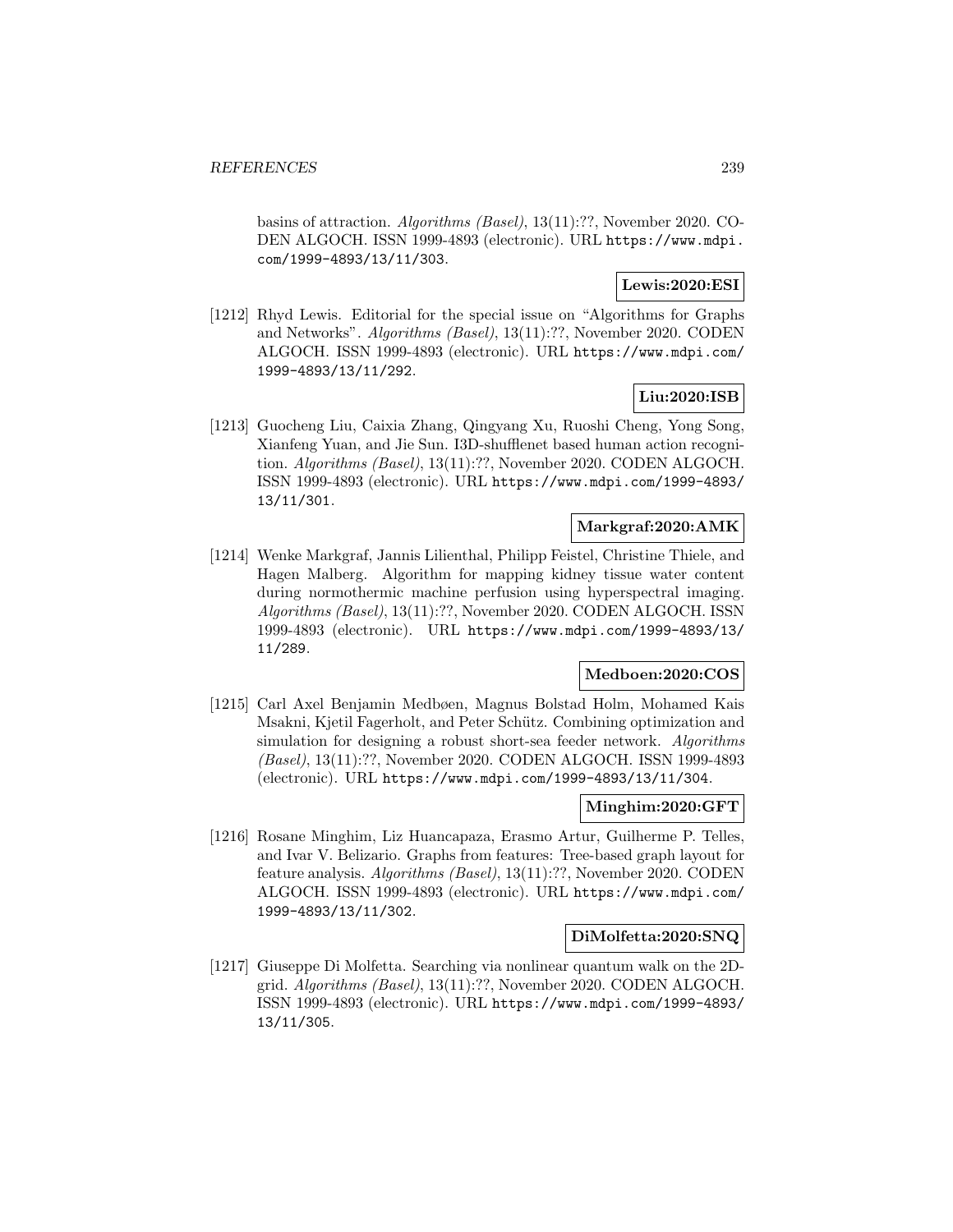#### **Pasqualini:2020:PRN**

[1218] Luca Pasqualini. Pseudo random number generation through reinforcement learning and recurrent neural networks. Algorithms (Basel), 13(11): ??, November 2020. CODEN ALGOCH. ISSN 1999-4893 (electronic). URL https://www.mdpi.com/1999-4893/13/11/307.

## **Patnana:2020:SLS**

[1219] Naresh Patnana. Self-learning salp swarm optimization based PID design of Doha RO plant. Algorithms (Basel), 13(11):??, November 2020. CODEN ALGOCH. ISSN 1999-4893 (electronic). URL https://www. mdpi.com/1999-4893/13/11/287.

#### **Pegoraro:2020:ETS**

[1220] Marco Pegoraro. Efficient time and space representation of uncertain event data. Algorithms (Basel), 13(11):??, November 2020. CODEN ALGOCH. ISSN 1999-4893 (electronic). URL https://www.mdpi.com/ 1999-4893/13/11/285.

## **Perez-Messina:2020:MCO**

[1221] Ignacio Pérez-Messina. Modalflow: Cross-origin flow data visualization for urban mobility. Algorithms (Basel), 13(11):??, November 2020. CO-DEN ALGOCH. ISSN 1999-4893 (electronic). URL https://www.mdpi. com/1999-4893/13/11/298.

# **Rezapour:2020:ABH**

[1222] Mahdi Rezapour. Application of Bayesian hierarchical negative binomial finite mixture model for cost–benefit analysis of barriers optimization, accounting for severe heterogeneity. Algorithms (Basel), 13(11):??, November 2020. CODEN ALGOCH. ISSN 1999-4893 (electronic). URL https://www.mdpi.com/1999-4893/13/11/288.

#### **Sheng:2020:IIN**

[1223] Jinfang Sheng. Identifying influential nodes of complex networks based on trust-value. Algorithms (Basel), 13(11):??, November 2020. CODEN ALGOCH. ISSN 1999-4893 (electronic). URL https://www.mdpi.com/ 1999-4893/13/11/280.

#### **Sikansi:2020:SDE**

[1224] Fabio Sikansi. Similarity-driven edge bundling: Data-oriented clutter reduction in graphs layouts. Algorithms (Basel), 13(11):??, November 2020. CODEN ALGOCH. ISSN 1999-4893 (electronic). URL https:// www.mdpi.com/1999-4893/13/11/290.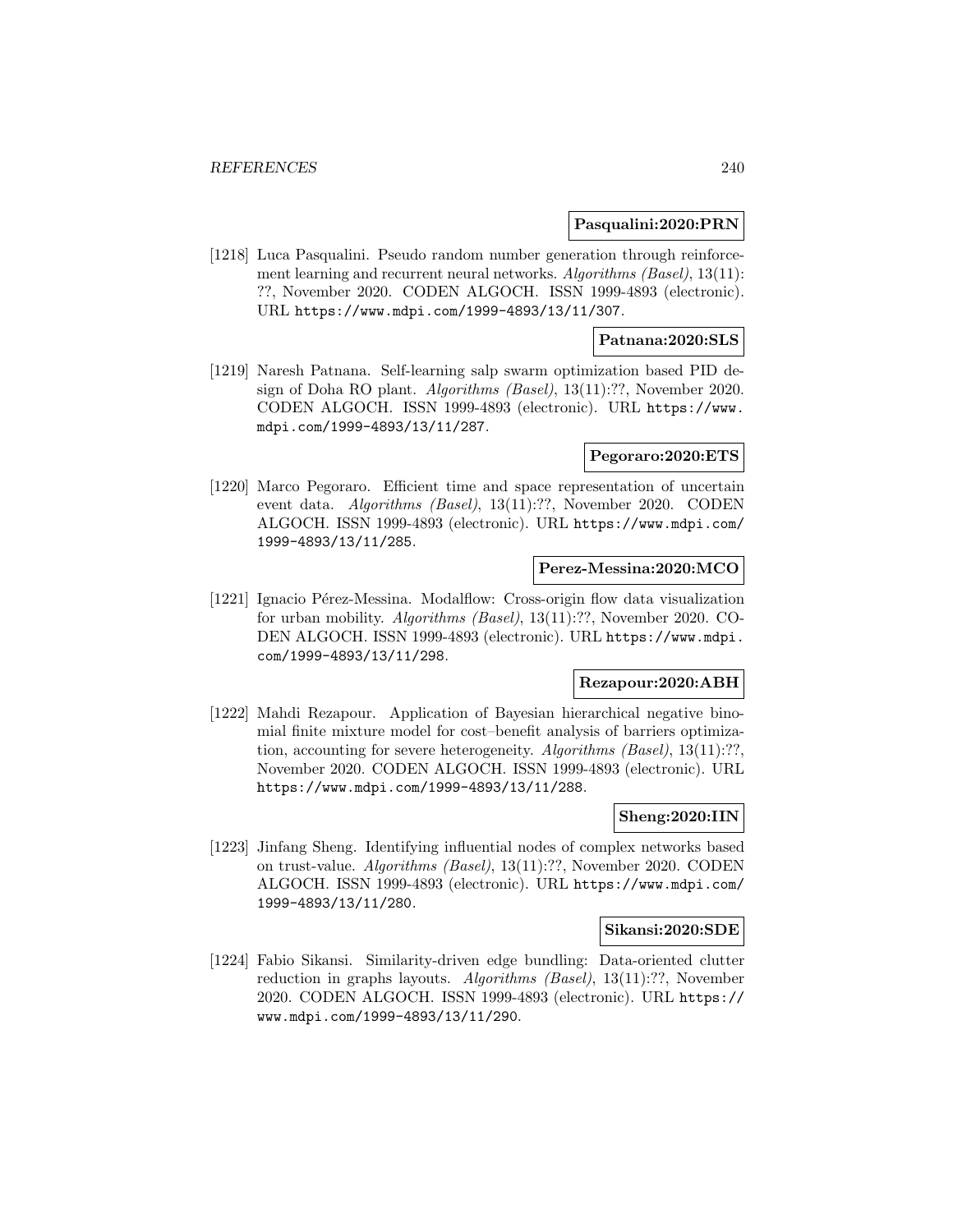#### **Stachowiak:2020:CEM**

[1225] Maria Katarzyna Stachowiak. Cross-entropy method in application to the SIRC model. Algorithms (Basel), 13(11):??, November 2020. CODEN ALGOCH. ISSN 1999-4893 (electronic). URL https://www.mdpi.com/ 1999-4893/13/11/281.

## **Stanovov:2020:DEL**

[1226] Vladimir Stanovov. Differential evolution with linear bias reduction in parameter adaptation. Algorithms (Basel), 13(11):??, November 2020. CODEN ALGOCH. ISSN 1999-4893 (electronic). URL https://www. mdpi.com/1999-4893/13/11/283.

## **Thanajiranthorn:2020:ERG**

[1227] Chartwut Thanajiranthorn. Efficient rule generation for associative classification. Algorithms (Basel), 13(11):??, November 2020. CODEN AL-GOCH. ISSN 1999-4893 (electronic). URL https://www.mdpi.com/ 1999-4893/13/11/299.

# **Tymochko:2020:UZP**

[1228] Sarah Tymochko. Using zigzag persistent homology to detect Hopf bifurcations in dynamical systems. Algorithms (Basel), 13(11):??, November 2020. CODEN ALGOCH. ISSN 1999-4893 (electronic). URL https:// www.mdpi.com/1999-4893/13/11/278.

## **vanZelst:2020:TWN**

[1229] Sebastiaan J. van Zelst. Translating workflow nets to process trees: an algorithmic approach. Algorithms (Basel), 13(11):??, November 2020. CODEN ALGOCH. ISSN 1999-4893 (electronic). URL https://www. mdpi.com/1999-4893/13/11/279.

## **Zou:2020:NMD**

[1230] Hongjie Zou. A novel multi-dimensional composition method based on time series similarity for array pulse wave signals detecting. Algorithms (Basel), 13(11):??, November 2020. CODEN ALGOCH. ISSN 1999-4893 (electronic). URL https://www.mdpi.com/1999-4893/13/11/297.

## **Abualigah:2020:NIO**

[1231] Laith Abualigah, Amir H. Gandomi, Mohamed Abd Elaziz, Abdelazim G. Hussien, Ahmad M. Khasawneh, Mohammad Alshinwan, and Essam H. Houssein. Nature-inspired optimization algorithms for text document clustering — a comprehensive analysis. Algorithms (Basel), 13(12):??, December 2020. CODEN ALGOCH. ISSN 1999-4893 (electronic). URL https://www.mdpi.com/1999-4893/13/12/345.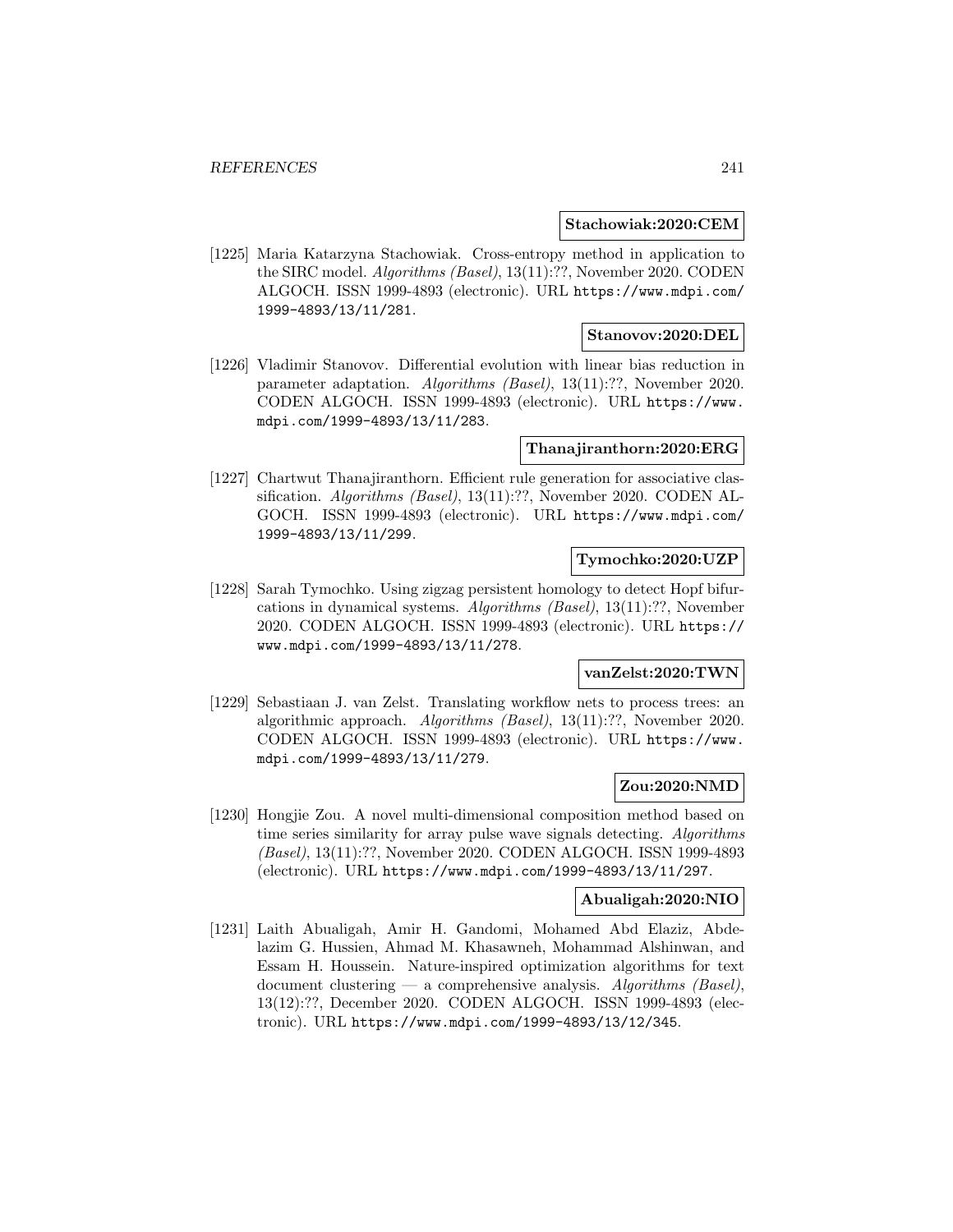## **DeBoi:2020:FKT**

[1232] Ivan De Boi, Bart Ribbens, Pieter Jorissen, and Rudi Penne. Feasibility of Kd-trees in Gaussian process regression to partition test points in high resolution input space. Algorithms (Basel), 13(12):??, December 2020. CODEN ALGOCH. ISSN 1999-4893 (electronic). URL https://www. mdpi.com/1999-4893/13/12/327.

# **Bokam:2020:SCA**

[1233] Jagadish Kumar Bokam, Naresh Patnana, Tarun Varshney, and Vinay Pratap Singh. Sine cosine algorithm assisted FOPID controller design for interval systems using reduced-order modeling ensuring stability. Algorithms (Basel), 13(12):??, December 2020. CODEN ALGOCH. ISSN 1999-4893 (electronic). URL https://www.mdpi.com/1999-4893/ 13/12/317.

# **Chen:2020:DFL**

[1234] Xin Chen and Ying Li. Deep feature learning with manifold embedding for robust image retrieval. Algorithms (Basel), 13(12):??, December 2020. CODEN ALGOCH. ISSN 1999-4893 (electronic). URL https://www. mdpi.com/1999-4893/13/12/318.

# **deCelis:2020:ANN**

[1235] Ra´ul de Celis, Pablo Solano, and Luis Cadarso. Applying neural networks in aerial vehicle guidance to simplify navigation systems. Algorithms (Basel), 13(12):??, December 2020. CODEN ALGOCH. ISSN 1999-4893 (electronic). URL https://www.mdpi.com/1999-4893/13/12/333.

#### **Fernandez:2020:HMA**

[1236] Stephanie Alvarez Fernandez, Marcelo M. Carvalho, and Daniel G. Silva. A hybrid metaheuristic algorithm for the efficient placement of UAVs. Algorithms (Basel), 13(12):??, December 2020. CODEN ALGOCH. ISSN 1999-4893 (electronic). URL https://www.mdpi.com/1999-4893/13/ 12/323.

# **Ganbold:2020:SBO**

[1237] Odkhishig Ganbold, Kaustav Kundu, Haobin Li, and Wei Zhang. A simulation-based optimization method for warehouse worker assignment. Algorithms (Basel), 13(12):??, December 2020. CODEN ALGOCH. ISSN 1999-4893 (electronic). URL https://www.mdpi.com/1999-4893/13/ 12/326.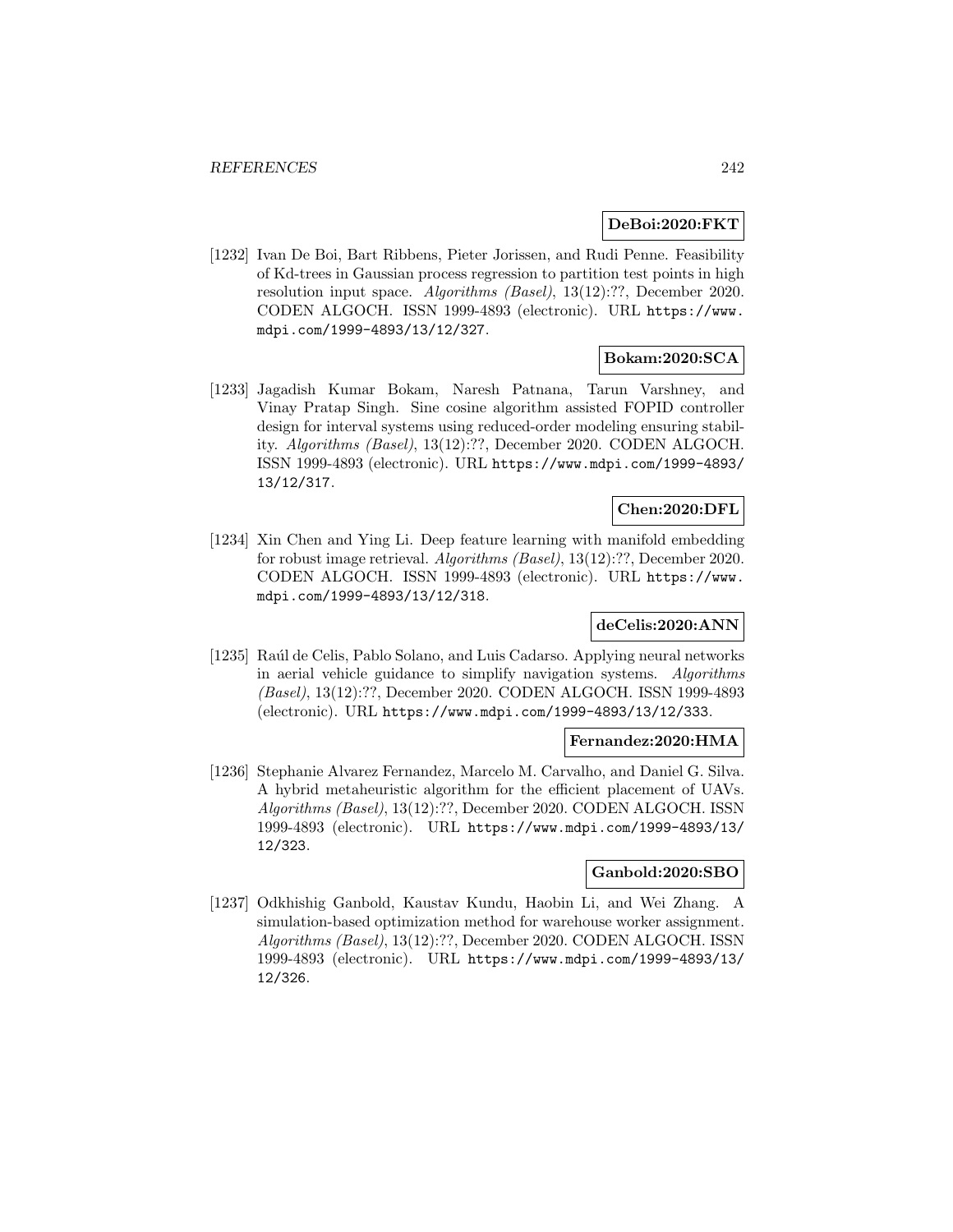### **Gesnouin:2020:PIP**

[1238] Joseph Gesnouin, Steve Pechberti, Guillaume Bresson, Bogdan Stanciulescu, and Fabien Moutarde. Predicting intentions of pedestrians from 2D skeletal pose sequences with a representation-focused multi-branch deep learning network. Algorithms (Basel), 13(12):??, December 2020. CODEN ALGOCH. ISSN 1999-4893 (electronic). URL https://www. mdpi.com/1999-4893/13/12/331.

## **Ghiani:2020:LPH**

[1239] Gianpaolo Ghiani, Tommaso Adamo, Pierpaolo Greco, and Emanuela Guerriero. Lifting the performance of a heuristic for the time-dependent travelling salesman problem through machine learning. Algorithms (Basel), 13(12):??, December 2020. CODEN ALGOCH. ISSN 1999-4893 (electronic). URL https://www.mdpi.com/1999-4893/13/12/340.

# **Guo:2020:EAI**

[1240] Ru Guo, Xiaodong Qiu, and Yiyi He. Evaluation of agricultural investment climate in CEE countries: The application of back propagation neural network. Algorithms (Basel), 13(12):??, December 2020. CODEN ALGOCH. ISSN 1999-4893 (electronic). URL https://www.mdpi.com/ 1999-4893/13/12/336.

# **Hagiwara:2020:HAL**

[1241] Takeo Hagiwara and Tatsuie Tsukiji. Hardness of approximation for Langton's ant on a twisted torus. Algorithms (Basel), 13(12):??, December 2020. CODEN ALGOCH. ISSN 1999-4893 (electronic). URL https://www.mdpi.com/1999-4893/13/12/344.

## **Huang:2020:HTE**

[1242] Ting Huang, Zhengping Weng, Gang Liu, and Zhenwen He. HD-Tree: an efficient high-dimensional virtual index structure using a half decomposition strategy. Algorithms (Basel), 13(12):??, December 2020. CODEN ALGOCH. ISSN 1999-4893 (electronic). URL https://www.mdpi.com/ 1999-4893/13/12/338.

## **Huang:2020:NCT**

[1243] Guojing Huang, Qingliang Chen, and Congjian Deng. A new clickthrough rates prediction model based on Deep&Cross network. Algorithms (Basel), 13(12):??, December 2020. CODEN ALGOCH. ISSN 1999-4893 (electronic). URL https://www.mdpi.com/1999-4893/13/ 12/342.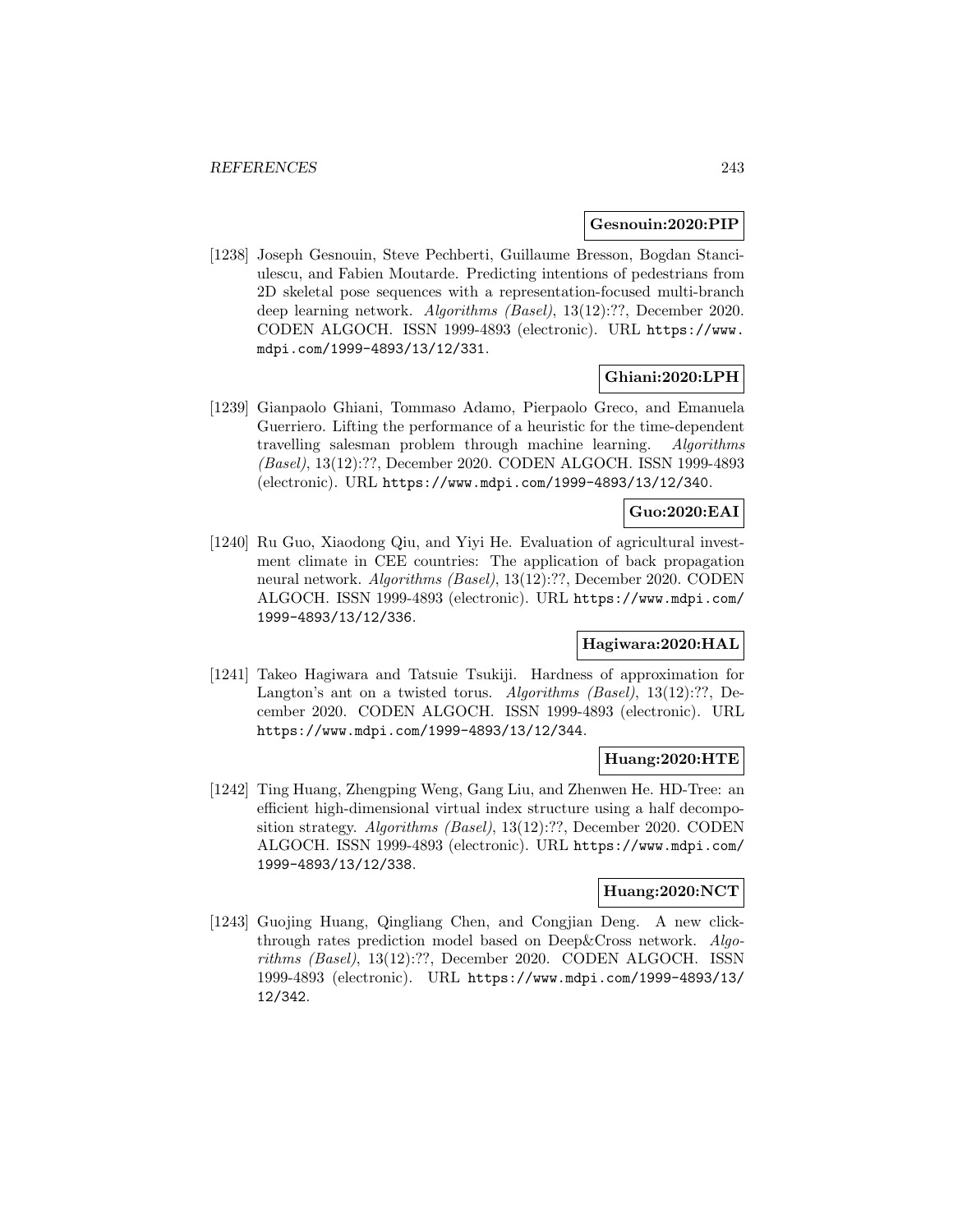## **Ismail:2020:SBC**

[1244] Mohamed Ismail and Milica Orlandić. Segment-based clustering of hyperspectral images using tree-based data partitioning structures. Algorithms (Basel), 13(12):??, December 2020. CODEN ALGOCH. ISSN 1999-4893 (electronic). URL https://www.mdpi.com/1999-4893/13/ 12/330.

# **Jia:2020:ISM**

[1245] Hao Jia, Chen Guo, Lina Zhao, and Zhao Xu. Improved sliding mode finite-time synchronization of chaotic systems with unknown parameters. Algorithms (Basel), 13(12):??, December 2020. CODEN ALGOCH. ISSN 1999-4893 (electronic). URL https://www.mdpi.com/1999-4893/13/ 12/346.

# **Josyula:2020:EFA**

[1246] Sai Prashanth Josyula, Johanna Törnquist Krasemann, and Lars Lundberg. An evaluation framework and algorithms for train rescheduling. Algorithms (Basel), 13(12):??, December 2020. CODEN ALGOCH. ISSN 1999-4893 (electronic). URL https://www.mdpi.com/1999-4893/13/ 12/332.

# **Kanari:2020:TBB**

[1247] Lida Kanari, Adélie Garin, and Kathryn Hess. From trees to barcodes and back again: Theoretical and statistical perspectives. Algorithms (Basel), 13(12):??, December 2020. CODEN ALGOCH. ISSN 1999-4893 (electronic). URL https://www.mdpi.com/1999-4893/13/12/335.

#### **Koukoutsis:2020:DLE**

[1248] Elias Koukoutsis, Constantin Papaodysseus, George Tsavdaridis, Nikolaos V. Karadimas, Athanasios Ballis, Eirini Mamatsi, and Athanasios Rafail Mamatsis. Design limitations, errors and hazards in creating decision support platforms with large- and very large-scale data and program cores. Algorithms (Basel), 13(12):??, December 2020. CODEN ALGOCH. ISSN 1999-4893 (electronic). URL https://www.mdpi.com/ 1999-4893/13/12/341.

## **Kuhn:2020:AEG**

[1249] Mathias Kühn, Michael Völker, and Thorsten Schmidt. An algorithm for efficient generation of customized priority rules for production control in project manufacturing with stochastic job processing times. Algorithms (Basel), 13(12):??, December 2020. CODEN ALGOCH. ISSN 1999-4893 (electronic). URL https://www.mdpi.com/1999-4893/13/12/337.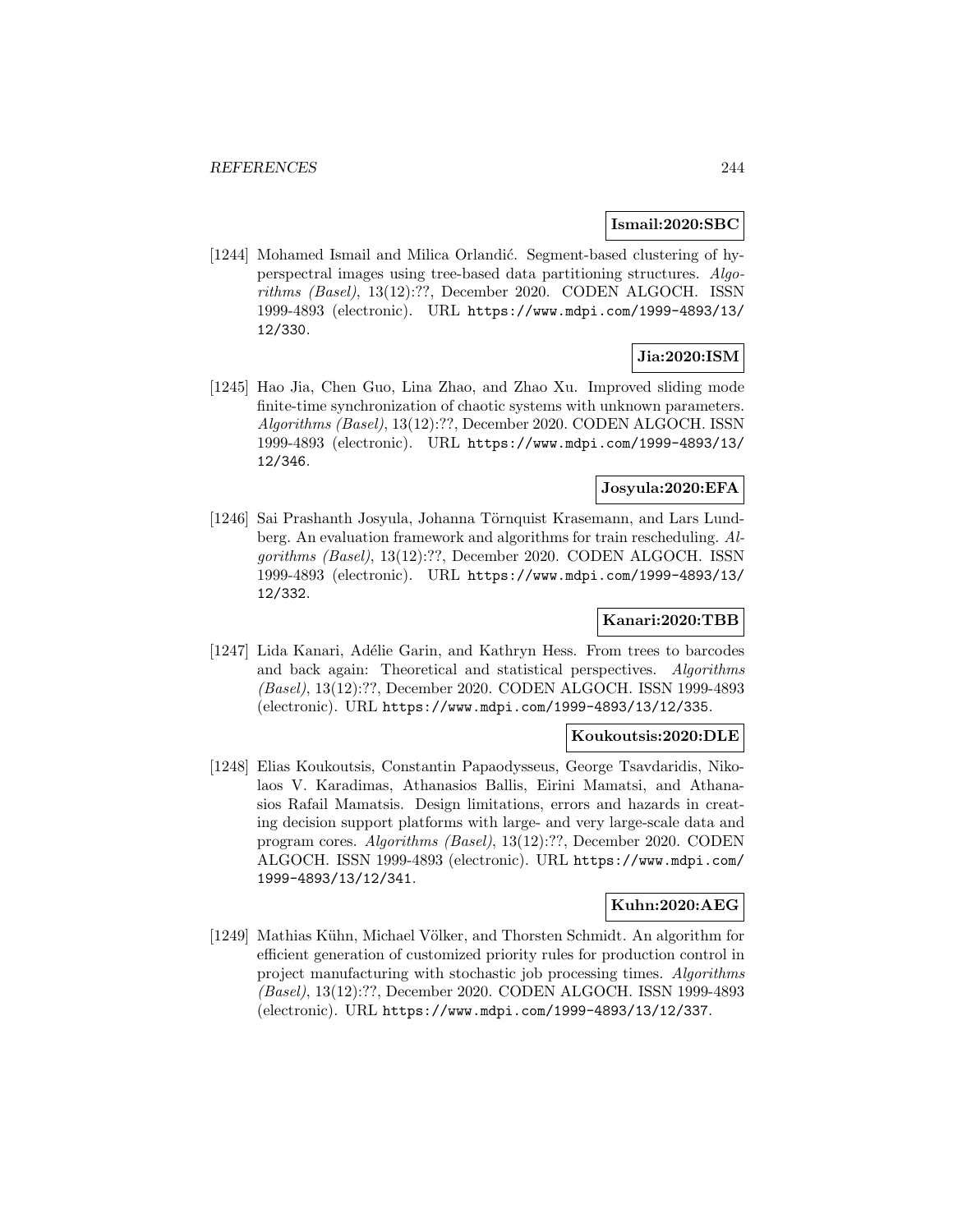### **Kusper:2020:CSC**

[1250] Gábor Kusper and Csaba Biró. Convert a strongly connected directed graph to a black-and-white 3-SAT problem by the Balatonboglár model. Algorithms (Basel), 13(12):??, December 2020. CODEN ALGOCH. ISSN 1999-4893 (electronic). URL https://www.mdpi.com/1999-4893/13/ 12/321.

# **DelaSen:2020:CSI**

[1251] Manuel De la Sen and Asier Ibeas. On a controlled  $Se(Is)(Ih)(Iicu)AR$ epidemic model with output controllability issues to satisfy hospital constraints on hospitalized patients. Algorithms (Basel), 13(12):??, December 2020. CODEN ALGOCH. ISSN 1999-4893 (electronic). URL https: //www.mdpi.com/1999-4893/13/12/322.

# **Li:2020:PSS**

[1252] Jonathan Li, Rohan Potru, and Farhad Shahrokhi. A performance study of some approximation algorithms for computing a small dominating set in a graph. Algorithms (Basel), 13(12):??, December 2020. CODEN ALGOCH. ISSN 1999-4893 (electronic). URL https://www.mdpi.com/ 1999-4893/13/12/339.

# **Mihaescu:2020:PRI**

[1253] Roxana-Elena Mihaescu, Mihai Chindea, Constantin Paleologu, Serban Carata, and Marian Ghenescu. Person re-identification across data distributions based on general purpose DNN object detector. Algorithms (Basel), 13(12):??, December 2020. CODEN ALGOCH. ISSN 1999-4893 (electronic). URL https://www.mdpi.com/1999-4893/13/12/343.

#### **Mohamed:2020:FBM**

[1254] Emad Mohamed, Parinaz Jafari, and Simaan AbouRizk. Fuzzy-based multivariate analysis for input modeling of risk assessment in wind farm projects. Algorithms (Basel), 13(12):??, December 2020. CODEN AL-GOCH. ISSN 1999-4893 (electronic). URL https://www.mdpi.com/ 1999-4893/13/12/325.

# **Mzyk:2020:KIN**

[1255] Grzegorz Mzyk, Zygmunt Hasiewicz, and Pawe l Mielcarek. Kernel identification of non-linear systems with general structure. Algorithms (Basel), 13(12):??, December 2020. CODEN ALGOCH. ISSN 1999-4893 (electronic). URL https://www.mdpi.com/1999-4893/13/12/328.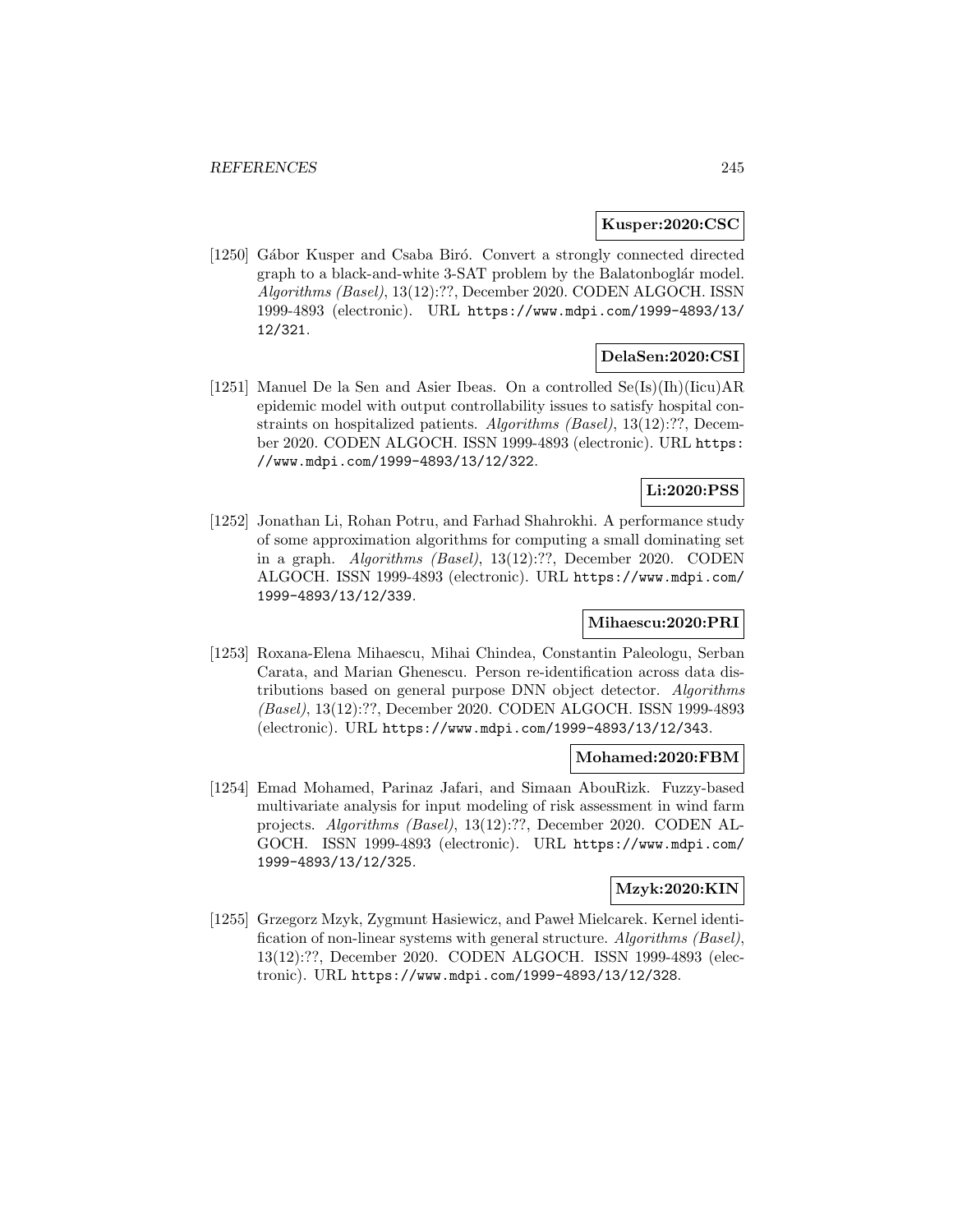## **Ruggieri:2020:HSE**

[1256] Andrea Ruggieri, Francesco Stranieri, Fabio Stella, and Marco Scutari. Hard and soft EM in Bayesian network learning from incomplete data. Algorithms (Basel), 13(12):??, December 2020. CODEN ALGOCH. ISSN 1999-4893 (electronic). URL https://www.mdpi.com/1999-4893/13/ 12/329.

### **Szenasi:2020:SIB**

[1257] Sándor Szénási and Gábor Kertész. Special issue on bio-inspired algorithms for image processing. Algorithms (Basel), 13(12):??, December 2020. CODEN ALGOCH. ISSN 1999-4893 (electronic). URL https:// www.mdpi.com/1999-4893/13/12/320.

# **Vasileva:2020:SNO**

[1258] Maria T. Vasileva. Some notes on the Omega distribution and the pliant probability distribution family. Algorithms (Basel), 13(12):??, December 2020. CODEN ALGOCH. ISSN 1999-4893 (electronic). URL https:// www.mdpi.com/1999-4893/13/12/324.

## **Vendrow:2020:FSL**

[1259] Joshua Vendrow, Jamie Haddock, Deanna Needell, and Lorraine Johnson. Feature selection from Lyme disease patient survey using machine learning. Algorithms (Basel), 13(12):??, December 2020. CODEN AL-GOCH. ISSN 1999-4893 (electronic). URL https://www.mdpi.com/ 1999-4893/13/12/334.

# **Xi:2020:GMS**

[1260] Wang Xi, Guillaume Devineau, Fabien Moutarde, and Jie Yang. Generative model for skeletal human movements based on conditional DC-GAN applied to pseudo-images. Algorithms (Basel), 13(12):??, December 2020. CODEN ALGOCH. ISSN 1999-4893 (electronic). URL https://www. mdpi.com/1999-4893/13/12/319.

### **Al-Afandi:2021:AGL**

[1261] Jalal Al-Afandi and András Horváth. Adaptive gene level mutation. Algorithms (Basel), 14(1), January 2021. CODEN ALGOCH. ISSN 1999-4893 (electronic). URL https://www.mdpi.com/1999-4893/14/ 1/16.

## **Bawazeer:2021:NAR**

[1262] Saleh A. Bawazeer, Saleh S. Baakeem, and Abdulmajeed A. Mohamad. New approach for radial basis function based on partition of unity of Taylor series expansion with respect to shape parameter. Algorithms (Basel),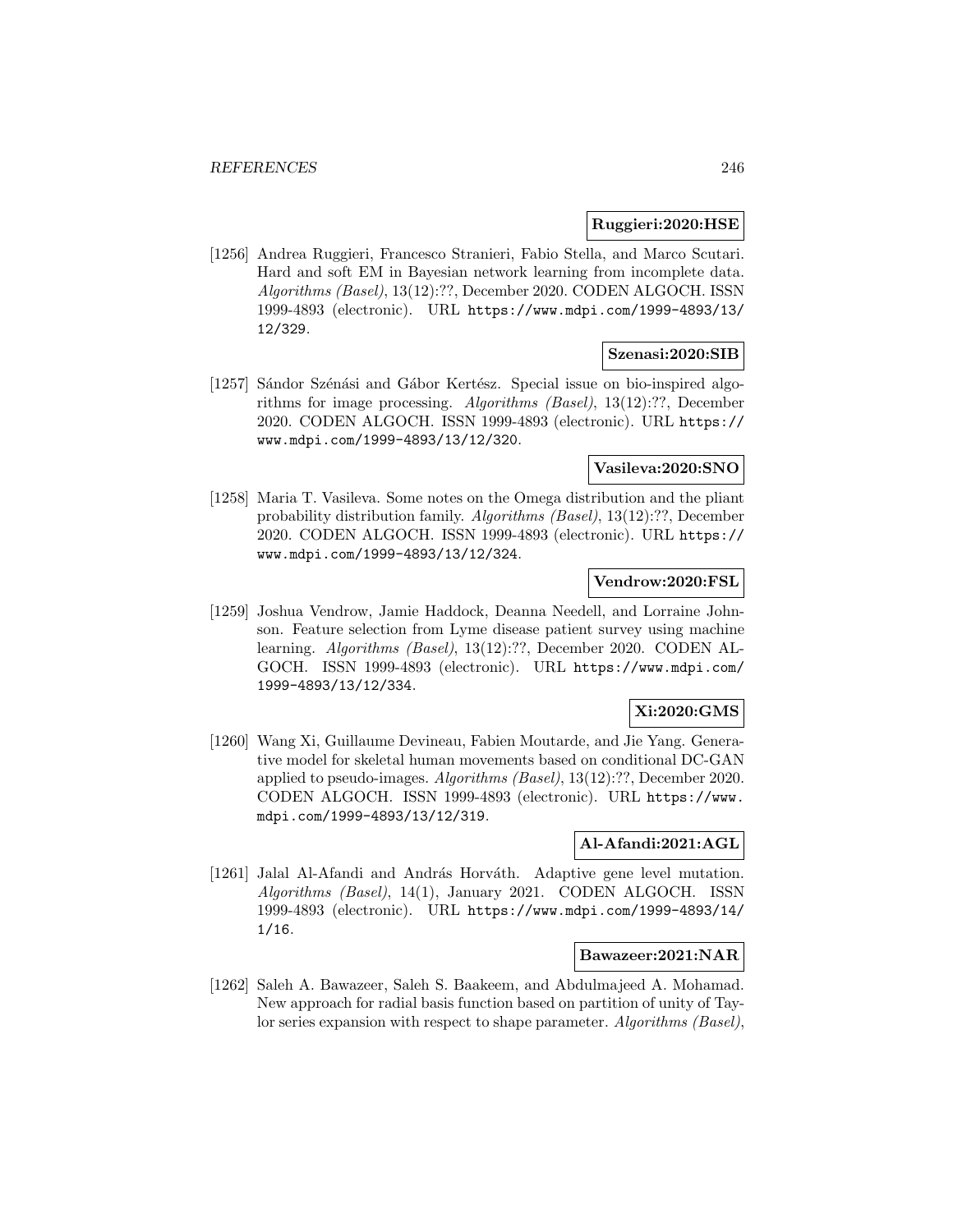14(1), January 2021. CODEN ALGOCH. ISSN 1999-4893 (electronic). URL https://www.mdpi.com/1999-4893/14/1/1.

# **Bilo:2021:HAP**

[1263] Davide Bilò, Luciano Gualà, and Guido Proietti. Hardness of an asymmetric 2-player Stackelberg network pricing game. Algorithms (Basel), 14(1), January 2021. CODEN ALGOCH. ISSN 1999-4893 (electronic). URL https://www.mdpi.com/1999-4893/14/1/8.

# **Bilo:2021:NEN**

[1264] Vittorio Bilò, Michele Flammini, and Luca Moscardelli. On Nash equilibria in non-cooperative all-optical networks. Algorithms (Basel), 14(1), January 2021. CODEN ALGOCH. ISSN 1999-4893 (electronic). URL https://www.mdpi.com/1999-4893/14/1/15.

# **Borndorfer:2021:DCA**

[1265] Ralf Borndörfer, Fabian Danecker, and Martin Weiser. A discretecontinuous algorithm for free flight planning. Algorithms (Basel), 14 (1), January 2021. CODEN ALGOCH. ISSN 1999-4893 (electronic). URL https://www.mdpi.com/1999-4893/14/1/4.

## **Chereji:2021:SMC**

[1266] Emanuel Chereji, Mircea-Bogdan Radac, and Alexandra-Iulia Szedlak-Stinean. Sliding mode control algorithms for anti-lock braking systems with performance comparisons. Algorithms (Basel), 14(1), January 2021. CODEN ALGOCH. ISSN 1999-4893 (electronic). URL https://www. mdpi.com/1999-4893/14/1/2.

#### **Costalonga:2021:CMC**

[1267] Jo˜ao Paulo Costalonga, Robert J. Kingan, and Sandra R. Kingan. Constructing minimally 3-connected graphs. Algorithms (Basel), 14(1), January 2021. CODEN ALGOCH. ISSN 1999-4893 (electronic). URL https://www.mdpi.com/1999-4893/14/1/9.

#### **Galvani:2021:BNL**

[1268] Marta Galvani, Chiara Bardelli, Silvia Figini, and Pietro Muliere. A Bayesian nonparametric learning approach to ensemble models using the proper Bayesian bootstrap. Algorithms (Basel), 14(1), January 2021. CODEN ALGOCH. ISSN 1999-4893 (electronic). URL https://www. mdpi.com/1999-4893/14/1/11.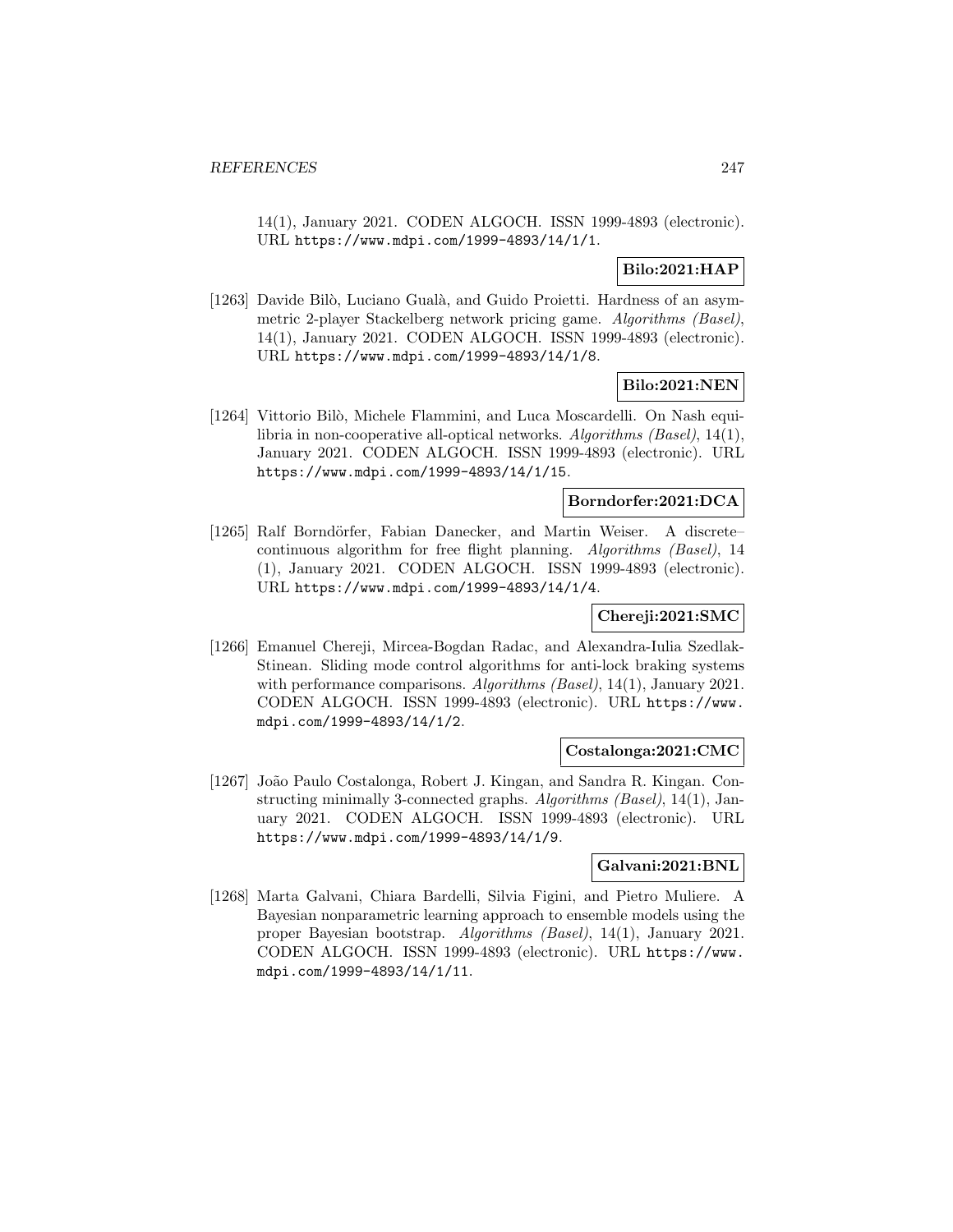### **Gapeev:2021:PAC**

[1269] Pavel V. Gapeev, Libo Li, and Zhuoshu Wu. Perpetual American cancellable standard options in models with last passage times. Algorithms (Basel), 14(1), January 2021. CODEN ALGOCH. ISSN 1999-4893 (electronic). URL https://www.mdpi.com/1999-4893/14/1/3.

## **Guzzo:2021:SIP**

[1270] Antonella Guzzo. Special issue on process mining and emerging applications. Algorithms (Basel), 14(1), January 2021. CODEN ALGOCH. ISSN 1999-4893 (electronic). URL https://www.mdpi.com/1999-4893/ 14/1/13.

## **Hamalainen:2021:ISK**

[1271] Joonas Hämäläinen, Tommi Kärkkäinen, and Tuomo Rossi. Improving scalable K-means++. Algorithms (Basel), 14(1), January 2021. CODEN ALGOCH. ISSN 1999-4893 (electronic). URL https://www.mdpi.com/ 1999-4893/14/1/6.

#### **Hansknecht:2021:DSP**

[1272] Christoph Hansknecht, Imke Joormann, and Sebastian Stiller. Dynamic shortest paths methods for the time-dependent TSP. Algorithms (Basel), 14(1), January 2021. CODEN ALGOCH. ISSN 1999-4893 (electronic). URL https://www.mdpi.com/1999-4893/14/1/21.

## **Ishtaiwi:2021:DCS**

[1273] Abdelraouf Ishtaiwi, Feda Alshahwan, Naser Jamal, Wael Hadi, and Muhammad AbuArqoub. A dynamic clause specific initial weight assignment for solving satisfiability problems using local search. Algorithms (Basel), 14(1), January 2021. CODEN ALGOCH. ISSN 1999-4893 (electronic). URL https://www.mdpi.com/1999-4893/14/1/12.

### **Ji:2021:MNW**

[1274] Kui Ji and Jianxiao Ma. A modified network-wide road capacity reliability analysis model for improving transportation sustainability. Algorithms (Basel), 14(1), January 2021. CODEN ALGOCH. ISSN 1999- 4893 (electronic). URL https://www.mdpi.com/1999-4893/14/1/7.

## **Kaye:2021:MAE**

[1275] Bi Kouaï Bertin Kayé, Moustapha Diaby, Moussa Koivogui, and Souleymane Oumtanaga. A memetic algorithm for an external depot production routing problem. Algorithms (Basel), 14(1), January 2021. CODEN ALGOCH. ISSN 1999-4893 (electronic). URL https://www.mdpi.com/ 1999-4893/14/1/27.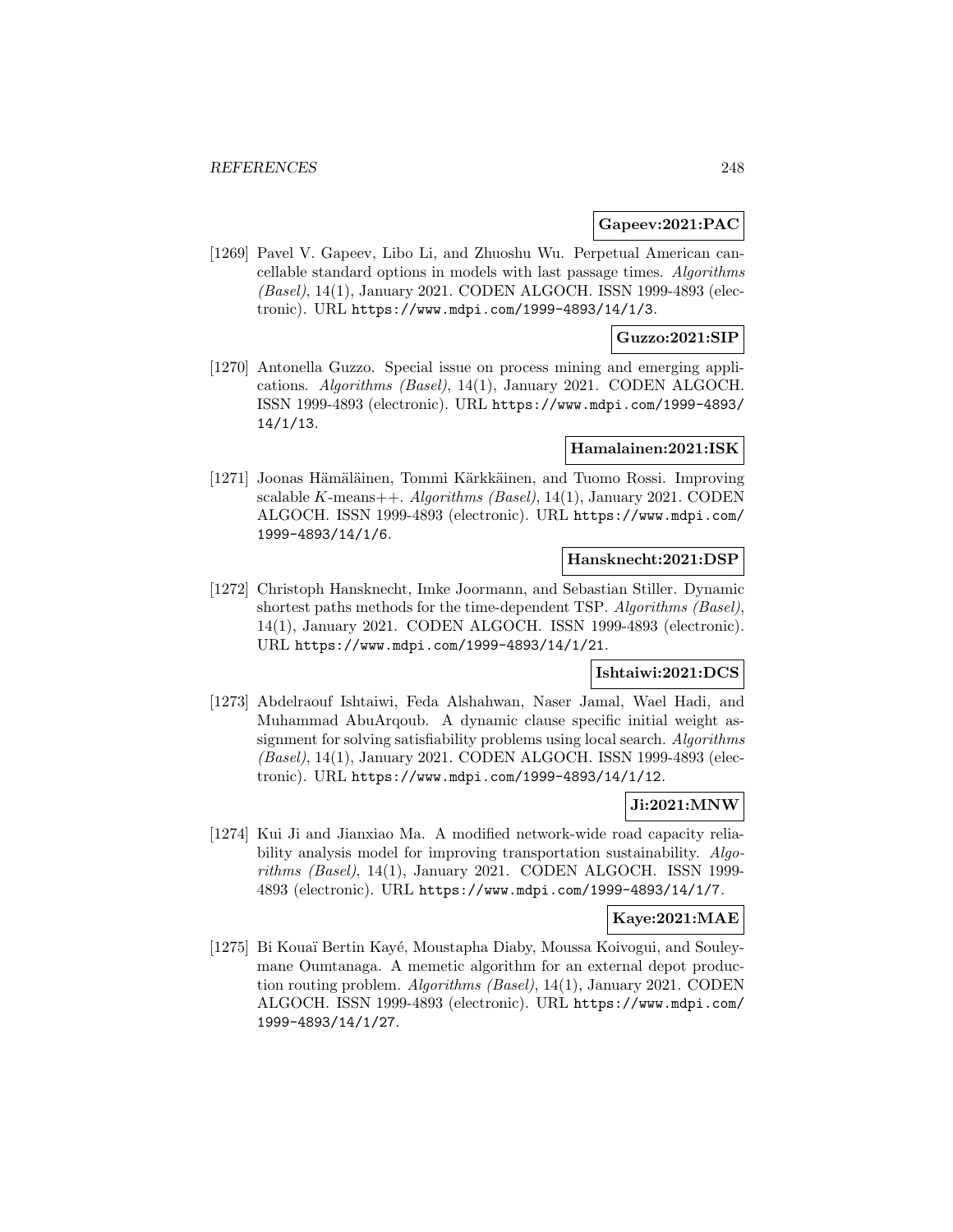## **Koppl:2021:RPS**

[1276] Dominik Köppl, Tomohiro I, Isamu Furuya, Yoshimasa Takabatake, Kensuke Sakai, and Keisuke Goto. Re-pair in small space. Algorithms (Basel), 14(1), January 2021. CODEN ALGOCH. ISSN 1999-4893 (electronic). URL https://www.mdpi.com/1999-4893/14/1/5.

# **Lee:2021:AAS**

[1277] Chuan-Min Lee. Algorithmic aspects of some variations of clique transversal and clique independent sets on graphs. Algorithms (Basel), 14(1), January 2021. CODEN ALGOCH. ISSN 1999-4893 (electronic). URL https://www.mdpi.com/1999-4893/14/1/22.

# **Li:2021:QSD**

[1278] Michael Li, Santoso Wibowo, Wei Li, and Lily D. Li. Quantitative spectral data analysis using extreme learning machines algorithm incorporated with PCA. Algorithms (Basel), 14(1), January 2021. CODEN ALGOCH. ISSN 1999-4893 (electronic). URL https://www.mdpi.com/ 1999-4893/14/1/18.

# **Marusak:2021:ACD**

[1279] Piotr M. Marusak. Advanced construction of the dynamic matrix in numerically efficient fuzzy MPC algorithms. Algorithms (Basel), 14(1), January 2021. CODEN ALGOCH. ISSN 1999-4893 (electronic). URL https://www.mdpi.com/1999-4893/14/1/25.

### **Melidis:2021:CPD**

[1280] Damianos P. Melidis and Wolfgang Nejdl. Capturing protein domain structure and function using self-supervision on domain architectures. Algorithms (Basel), 14(1), January 2021. CODEN ALGOCH. ISSN 1999-4893 (electronic). URL https://www.mdpi.com/1999-4893/14/ 1/28.

#### **Munoz:2021:SEA**

[1281] Mario Andrés Muñoz and Michael Kirley. Sampling effects on algorithm selection for continuous black-box optimization. Algorithms (Basel), 14 (1), January 2021. CODEN ALGOCH. ISSN 1999-4893 (electronic). URL https://www.mdpi.com/1999-4893/14/1/19.

#### **Nakasi:2021:MAD**

[1282] Rose Nakasi, Ernest Mwebaze, and Aminah Zawedde. Mobile-aware deep learning algorithms for malaria parasites and white blood cells localization in thick blood smears. Algorithms (Basel), 14(1), January 2021.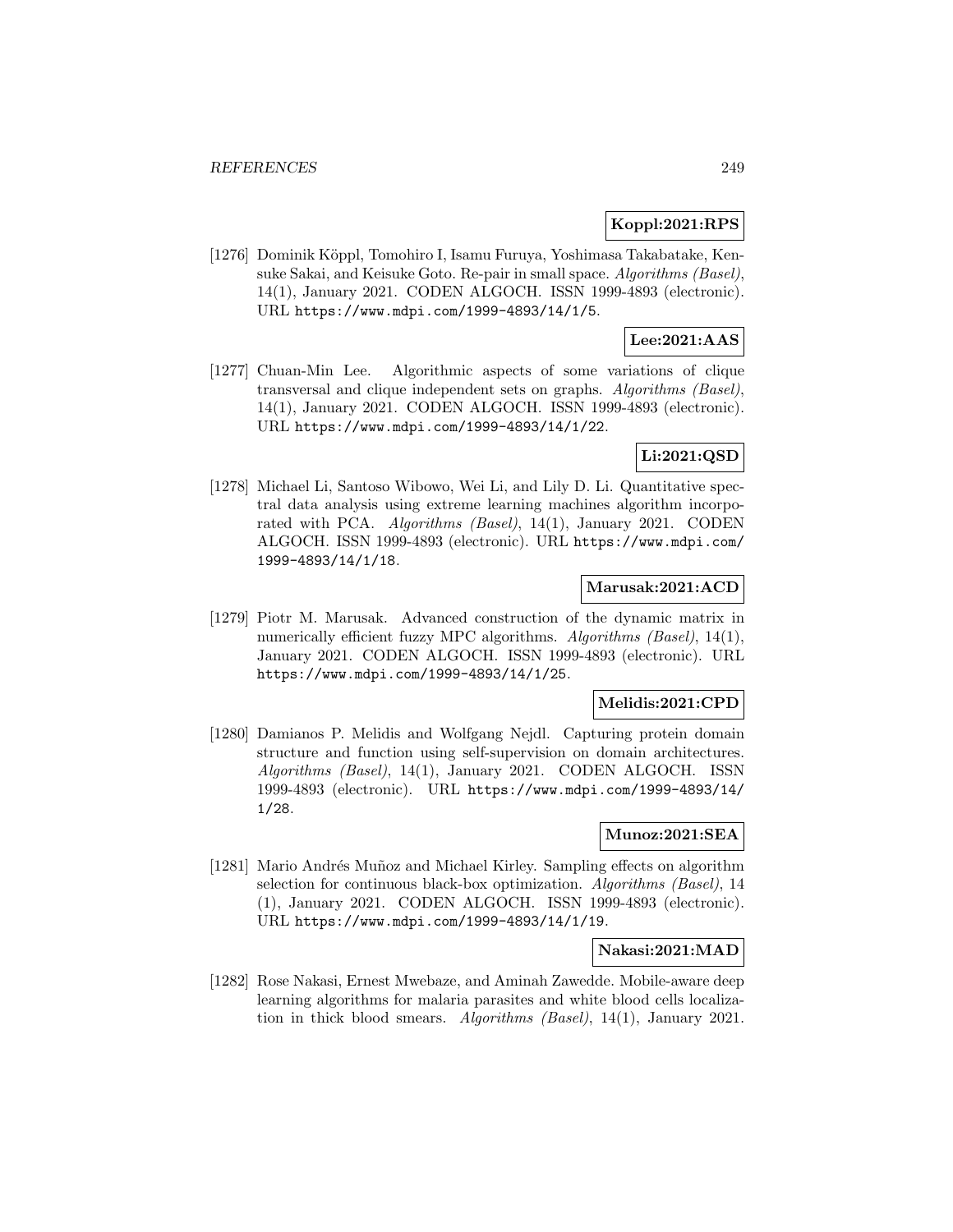CODEN ALGOCH. ISSN 1999-4893 (electronic). URL https://www. mdpi.com/1999-4893/14/1/17.

## **Nebeluk:2021:TMM**

[1283] Robert Nebeluk and Maciej Lawrynczuk. Tuning of multivariable model predictive control for industrial tasks. Algorithms (Basel), 14(1), January 2021. CODEN ALGOCH. ISSN 1999-4893 (electronic). URL https:// www.mdpi.com/1999-4893/14/1/10.

## **Prezza:2021:SQC**

[1284] Nicola Prezza. Subpath queries on compressed graphs: a survey. Algorithms (Basel), 14(1), January 2021. CODEN ALGOCH. ISSN 1999-4893 (electronic). URL https://www.mdpi.com/1999-4893/14/1/14.

#### **Rabe:2021:SAE**

[1285] Markus Rabe, Majsa Ammouriova, Dominik Schmitt, and Felix Dross. Simheuristics approaches for efficient decision-making support in materials trading networks. Algorithms (Basel), 14(1), January 2021. CODEN ALGOCH. ISSN 1999-4893 (electronic). URL https://www.mdpi.com/ 1999-4893/14/1/23.

# **Remoaldo:2021:ATF**

[1286] Diogo Remoaldo and Isabel Jesus. Analysis of a traditional and a fuzzy logic enhanced perturb and observe algorithm for the MPPT of a photovoltaic system. Algorithms (Basel), 14(1), January 2021. CODEN ALGOCH. ISSN 1999-4893 (electronic). URL https://www.mdpi.com/ 1999-4893/14/1/24.

# **Serrano-Hernandez:2021:UGD**

[1287] Adrian Serrano-Hernandez, Rocio de la Torre, Luis Cadarso, and Javier Faulin. Urban e-grocery distribution design in Pamplona (Spain) applying an agent-based simulation model with horizontal cooperation scenarios. Algorithms (Basel), 14(1), January 2021. CODEN ALGOCH. ISSN 1999-4893 (electronic). URL https://www.mdpi.com/1999-4893/14/1/ 20.

## **Xue:2021:CEG**

[1288] Yiran Xue, Rui Wu, Jiafeng Liu, and Xianglong Tang. Crowd evacuation guidance based on combined action reinforcement learning. Algorithms (Basel), 14(1), January 2021. CODEN ALGOCH. ISSN 1999-4893 (electronic). URL https://www.mdpi.com/1999-4893/14/1/26.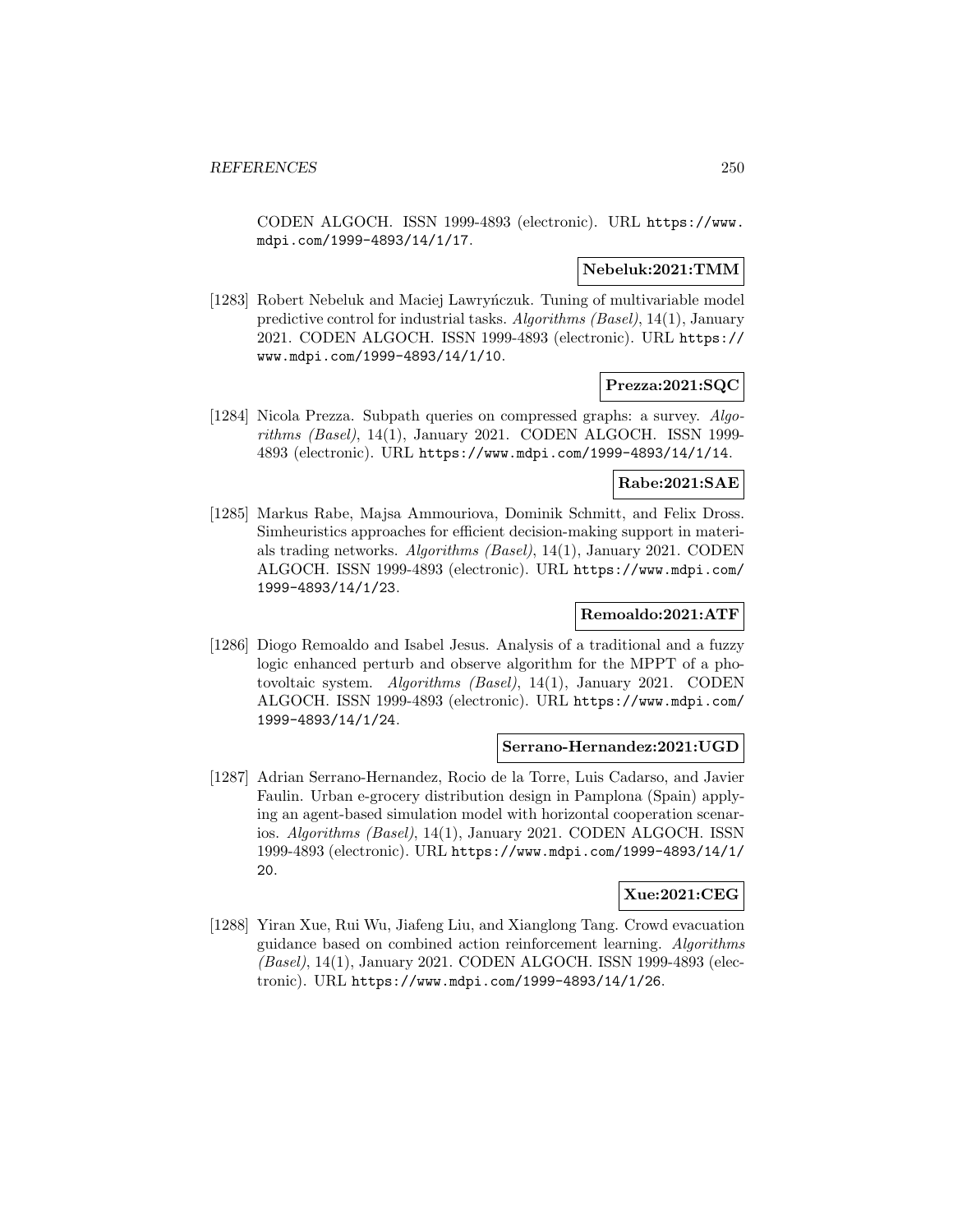#### **AbdelAziz:2021:MOO**

[1289] Amr Mohamed AbdelAziz, Louai Alarabi, Saleh Basalamah, and Abdeltawab Hendawi. A multi-objective optimization method for hospital admission problem —- a case study on Covid-19 patients. Algorithms (Basel), 14(2), February 2021. CODEN ALGOCH. ISSN 1999-4893 (electronic). URL https://www.mdpi.com/1999-4893/14/2/38.

# **Bhagat:2021:CFE**

[1290] Subhash Bhagat, Bibhuti Das, Abhinav Chakraborty, and Krishnendu Mukhopadhyaya.  $k$ -circle formation and  $k$ -epf by asynchronous robots. Algorithms (Basel), 14(2), February 2021. CODEN ALGOCH. ISSN 1999-4893 (electronic). URL https://www.mdpi.com/1999-4893/14/ 2/62.

#### **Bianchi:2021:OCS**

[1291] Enrico Bianchi and Paolo Penna. Optimal clustering in stable instances using combinations of exact and noisy ordinal queries. Algorithms (Basel), 14(2), February 2021. CODEN ALGOCH. ISSN 1999-4893 (electronic). URL https://www.mdpi.com/1999-4893/14/2/55.

### **Champion:2021:DRV**

[1292] Camille Champion, Anne-Claire Brunet, Rémy Burcelin, Jean-Michel Loubes, and Laurent Risser. Detection of representative variables in complex systems with interpretable rules using core-clusters. Algorithms (Basel), 14(2), February 2021. CODEN ALGOCH. ISSN 1999-4893 (electronic). URL https://www.mdpi.com/1999-4893/14/2/66.

# **delasCasas:2021:FDM**

[1293] Pedro Maristany de las Casas, Ralf Borndörfer, Luitgard Kraus, and Antonio Sedeño-Noda. An FPTAS for dynamic multiobjective shortest path problems. Algorithms (Basel), 14(2), February 2021. CODEN ALGOCH. ISSN 1999-4893 (electronic). URL https://www.mdpi.com/1999-4893/ 14/2/43.

# **Dzyura:2021:DOP**

[1294] Volodymyr Dzyura, Pavlo Maruschak, and Olegas Prentkovskis. Determining optimal parameters of regular microrelief formed on the end surfaces of rotary bodies. Algorithms (Basel), 14(2), February 2021. CODEN ALGOCH. ISSN 1999-4893 (electronic). URL https://www. mdpi.com/1999-4893/14/2/46.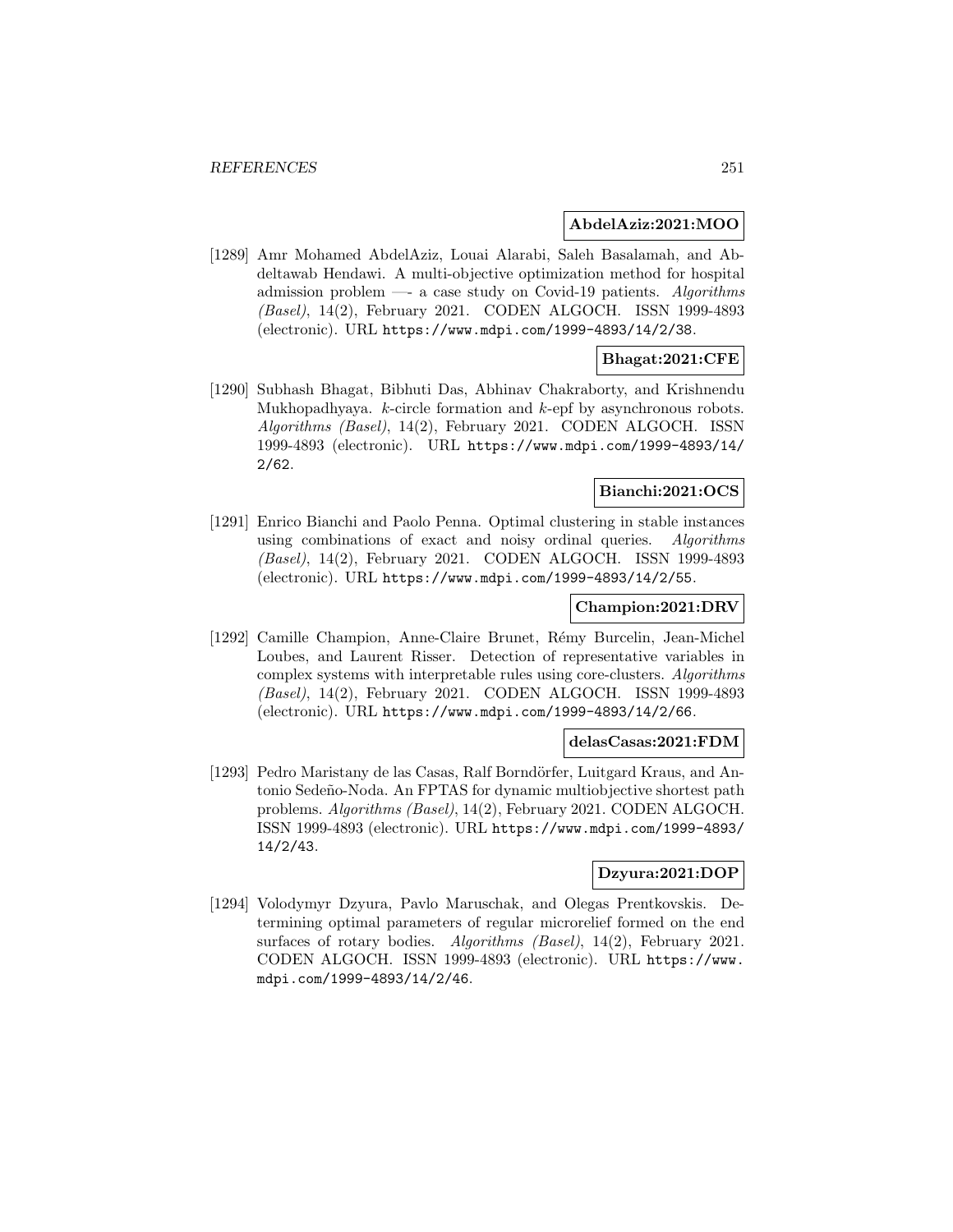### **Farago:2021:SAE**

[1295] András Faragó and Zohre R. Mojaveri. Safe approximation — an efficient solution for a hard routing problem. Algorithms (Basel), 14(2), February 2021. CODEN ALGOCH. ISSN 1999-4893 (electronic). URL https:// www.mdpi.com/1999-4893/14/2/48.

# **Feng:2021:SBB**

[1296] Ryan Feng, Yu Yao, and Ella Atkins. Smart Black Box 2.0: Efficient highbandwidth driving data collection based on video anomalies. Algorithms (Basel), 14(2), February 2021. CODEN ALGOCH. ISSN 1999-4893 (electronic). URL https://www.mdpi.com/1999-4893/14/2/57.

## **Ferone:2021:AQR**

[1297] Alessio Ferone and Antonio Maratea. Adaptive quick reduct for feature drift detection. Algorithms (Basel), 14(2), February 2021. CODEN ALGOCH. ISSN 1999-4893 (electronic). URL https://www.mdpi.com/ 1999-4893/14/2/58.

# **Fu:2021:GCI**

[1298] Chen Fu and Jianhua Yang. Granular classification for imbalanced datasets: a Minkowski distance-based method. Algorithms (Basel), 14 (2), February 2021. CODEN ALGOCH. ISSN 1999-4893 (electronic). URL https://www.mdpi.com/1999-4893/14/2/54.

# **Hagan:2021:MSO**

[1299] Ronald D. Hagan and Michael A. Langston. Molecular subtyping and outlier detection in human disease using the paraclique algorithm. Algorithms (Basel), 14(2), February 2021. CODEN ALGOCH. ISSN 1999- 4893 (electronic). URL https://www.mdpi.com/1999-4893/14/2/63.

### **Hucke:2021:ARR**

[1300] Danny Hucke and Carl Philipp Reh. Approximation ratios of RePair, LongestMatch and Greedy on unary strings. Algorithms (Basel), 14(2), February 2021. CODEN ALGOCH. ISSN 1999-4893 (electronic). URL https://www.mdpi.com/1999-4893/14/2/65.

#### **Jin:2021:KMC**

[1301] Qibing Jin, Nan Lin, and Yuming Zhang. K-means clustering algorithm based on chaotic adaptive artificial bee colony. Algorithms (Basel), 14 (2), February 2021. CODEN ALGOCH. ISSN 1999-4893 (electronic). URL https://www.mdpi.com/1999-4893/14/2/53.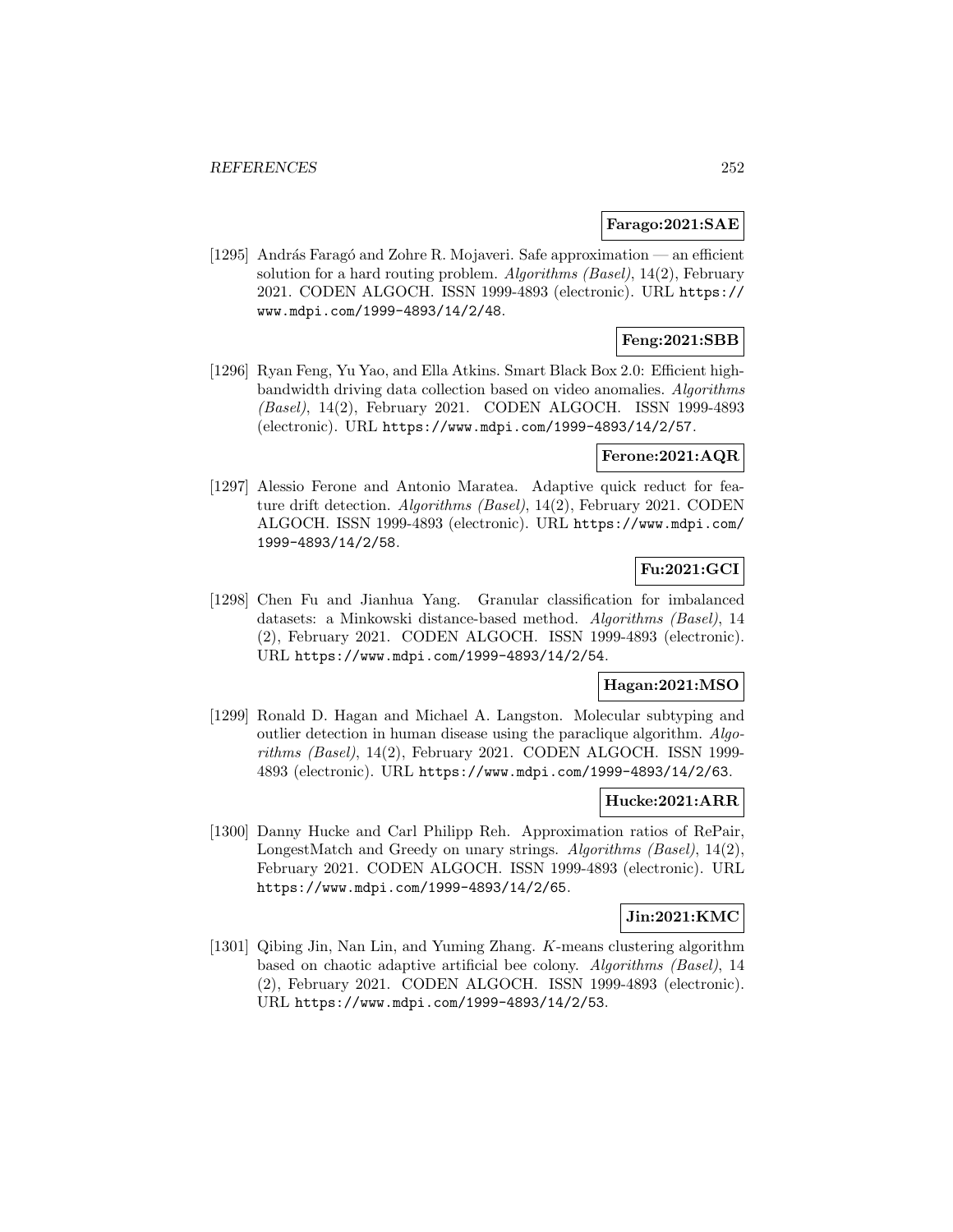#### **Kastner:2021:ISB**

[1302] Marvin Kastner, Nicole Nellen, Anne Schwientek, and Carlos Jahn. Integrated simulation-based optimization of operational decisions at container terminals. Algorithms (Basel), 14(2), February 2021. CODEN ALGOCH. ISSN 1999-4893 (electronic). URL https://www.mdpi.com/ 1999-4893/14/2/42.

# **Koppl:2021:NOL**

[1303] Dominik Köppl. Non-overlapping LZ77 factorization and LZ78 substring compression queries with suffix trees. Algorithms (Basel), 14(2), February 2021. CODEN ALGOCH. ISSN 1999-4893 (electronic). URL https: //www.mdpi.com/1999-4893/14/2/44.

## **Kulathunga:2021:ENN**

[1304] Nalinda Kulathunga, Nishath Rajiv Ranasinghe, Daniel Vrinceanu, Zackary Kinsman, Lei Huang, and Yunjiao Wang. Effects of nonlinearity and network architecture on the performance of supervised neural networks. Algorithms (Basel), 14(2), February 2021. CODEN ALGOCH. ISSN 1999-4893 (electronic). URL https://www.mdpi.com/1999-4893/ 14/2/51.

## **Lassance:2021:RDN**

[1305] Carlos Lassance, Vincent Gripon, and Antonio Ortega. Representing deep neural networks latent space geometries with graphs. Algorithms (Basel), 14(2), February 2021. CODEN ALGOCH. ISSN 1999-4893 (electronic). URL https://www.mdpi.com/1999-4893/14/2/39.

## **Liu:2021:NIG**

[1306] Kuan Liu, Haiyuan Liu, Dongyan Sun, and Lei Zhang. Network inference from gene expression data with distance correlation and network topology centrality. Algorithms (Basel), 14(2), February 2021. CODEN ALGOCH. ISSN 1999-4893 (electronic). URL https://www.mdpi.com/ 1999-4893/14/2/61.

## **Malan:2021:SAL**

[1307] Katherine Mary Malan. A survey of advances in landscape analysis for optimisation. Algorithms (Basel), 14(2), February 2021. CODEN AL-GOCH. ISSN 1999-4893 (electronic). URL https://www.mdpi.com/ 1999-4893/14/2/40.

# **Mo:2021:MOR**

[1308] Xiaoting Mo, Xinglu Liu, and Wai Kin (Victor) Chan. Modeling and optimization in resource sharing systems: Application to bike-sharing with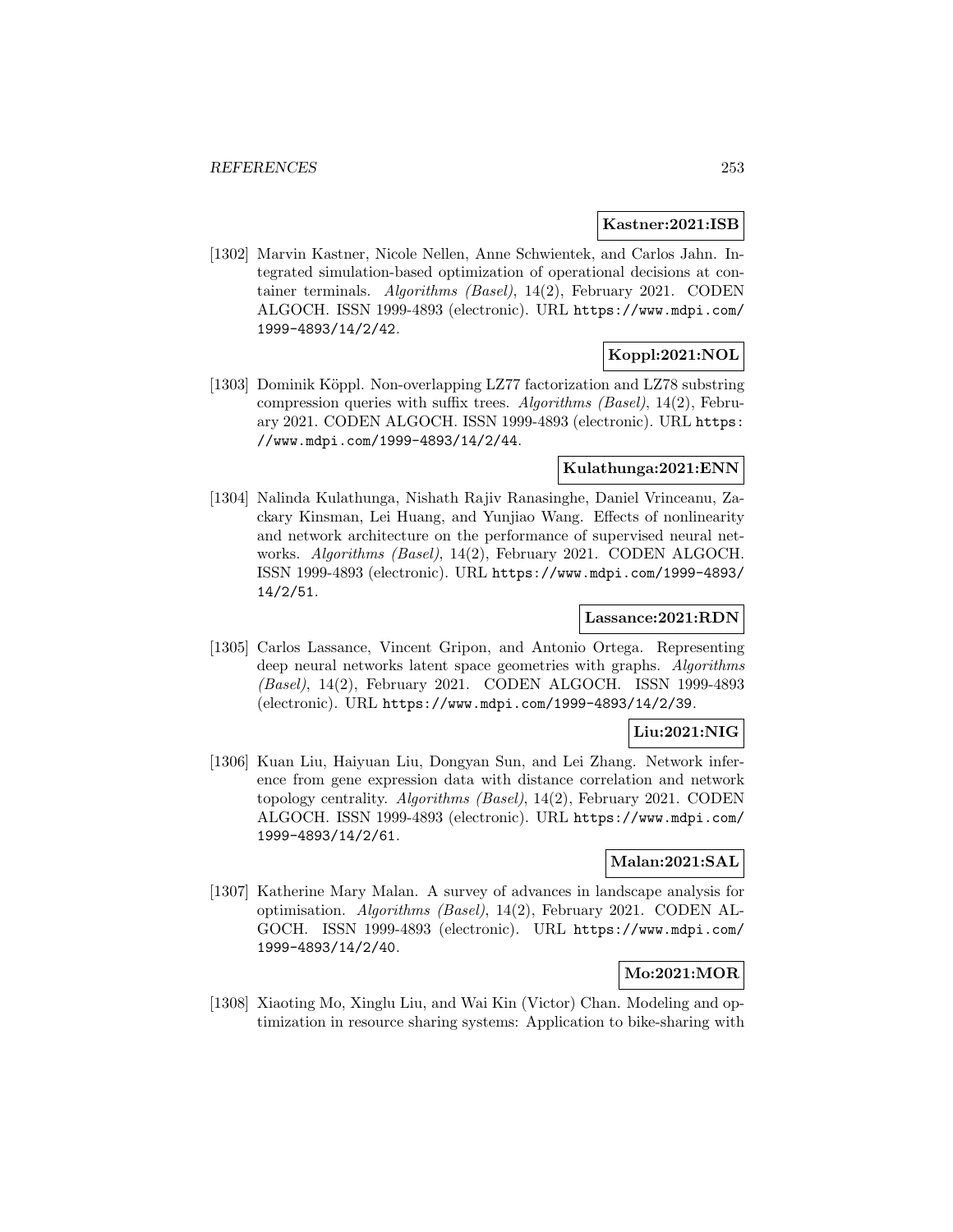unequal demands. Algorithms (Basel), 14(2), February 2021. CODEN ALGOCH. ISSN 1999-4893 (electronic). URL https://www.mdpi.com/ 1999-4893/14/2/47.

## **Nakabe:2021:OCP**

[1309] Jin Nakabe, Teruhiro Mizumoto, Hirohiko Suwa, and Keiichi Yasumoto. Optimal cooking procedure presentation system for multiple recipes and investigating its effect. Algorithms (Basel), 14(2), February 2021. CO-DEN ALGOCH. ISSN 1999-4893 (electronic). URL https://www.mdpi. com/1999-4893/14/2/67.

# **Ohmori:2021:PDI**

[1310] Shunichi Ohmori and Kazuho Yoshimoto. A primal-dual interior-point method for facility layout problem with relative-positioning constraints. Algorithms (Basel), 14(2), February 2021. CODEN ALGOCH. ISSN 1999-4893 (electronic). URL https://www.mdpi.com/1999-4893/14/ 2/60.

# **Rabe:2021:SOA**

[1311] Markus Rabe, Jesus Gonzalez-Feliu, Jorge Chicaiza-Vaca, and Rafael D. Tordecilla. Simulation-optimization approach for multi-period facility location problems with forecasted and random demands in a last-mile logistics application. Algorithms (Basel), 14(2), February 2021. CODEN ALGOCH. ISSN 1999-4893 (electronic). URL https://www.mdpi.com/ 1999-4893/14/2/41.

# **Sarica:2021:NAC**

[1312] Alessia Sarica, Maria Grazia Vaccaro, Andrea Quattrone, and Aldo Quattrone. A novel approach for cognitive clustering of Parkinsonisms through affinity propagation. Algorithms (Basel), 14(2), February 2021. CODEN ALGOCH. ISSN 1999-4893 (electronic). URL https://www. mdpi.com/1999-4893/14/2/49.

## **Sharma:2021:CTC**

[1313] Gokarna Sharma, Ramachandran Vaidyanathan, and Jerry L. Trahan. Constant-time complete visibility for robots with lights: The asynchronous case. Algorithms (Basel), 14(2), February 2021. CODEN AL-GOCH. ISSN 1999-4893 (electronic). URL https://www.mdpi.com/ 1999-4893/14/2/56.

### **Sun:2021:OMC**

[1314] Zhichao Sun, Kang Zhou, Xinzheng Yang, Xiao Peng, and Rui Song. Optimization method of customized shuttle bus lines under random condition. Algorithms (Basel), 14(2), February 2021. CODEN ALGOCH.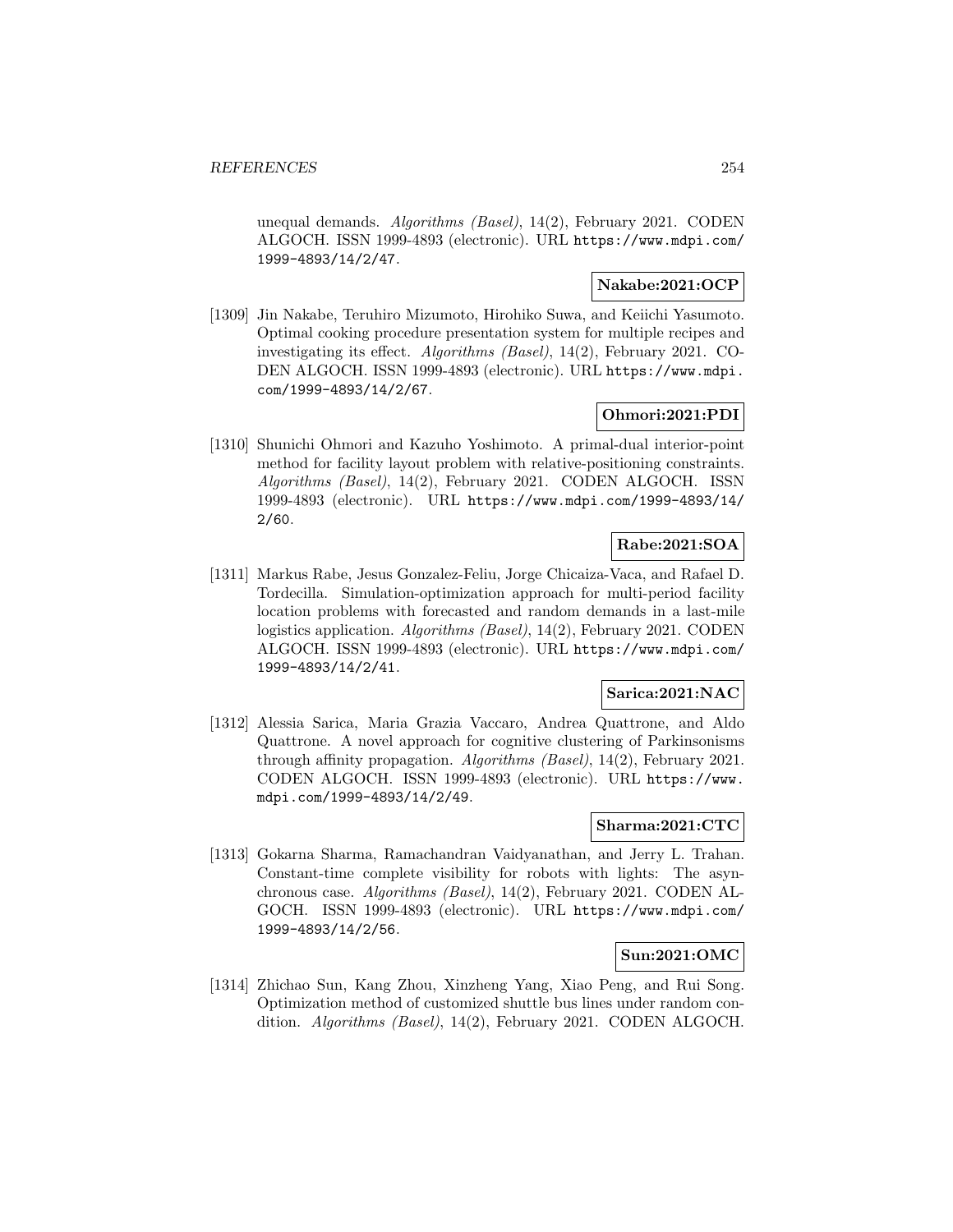ISSN 1999-4893 (electronic). URL https://www.mdpi.com/1999-4893/ 14/2/52.

#### **Tordecilla:2021:CHS**

[1315] Rafael D. Tordecilla, Pedro J. Copado-Méndez, Javier Panadero, Carlos L. Quintero-Araujo, Jairo R. Montoya-Torres, and Angel A. Juan. Combining heuristics with simulation and fuzzy logic to solve a flexiblesize location routing problem under uncertainty. Algorithms (Basel), 14 (2), February 2021. CODEN ALGOCH. ISSN 1999-4893 (electronic). URL https://www.mdpi.com/1999-4893/14/2/45.

## **Vavrek:2021:NFI**

[1316] Roman Vavrek, Jirí Becica, Viera Papcunová, Petra Gundová, and Jana Mitríková. Number of financial indicators as a factor of multi-criteria analysis via the TOPSIS technique: a municipal case study. Algorithms (Basel), 14(2), February 2021. CODEN ALGOCH. ISSN 1999-4893 (electronic). URL https://www.mdpi.com/1999-4893/14/2/64.

### **Wang:2021:CWM**

[1317] Li Wang, Xi Wang, and Xilong Cai. The common warehouse model and profit distribution of the express industry. Algorithms (Basel), 14(2), February 2021. CODEN ALGOCH. ISSN 1999-4893 (electronic). URL https://www.mdpi.com/1999-4893/14/2/50.

## **Zoun:2021:IAT**

[1318] Roman Zoun, Kay Schallert, David Broneske, Ivayla Trifonova, Xiao Chen, Robert Heyer, Dirk Benndorf, and Gunter Saake. An investigation of alternatives to transform protein sequence databases to a columnar index schema. Algorithms (Basel), 14(2), February 2021. CODEN ALGOCH. ISSN 1999-4893 (electronic). URL https://www.mdpi.com/ 1999-4893/14/2/59.

## **Aivodji:2021:LDD**

[1319] Ulrich Aïvodji, François Bidet, Sébastien Gambs, Rosin Claude Ngueveu, and Alain Tapp. Local data debiasing for fairness based on generative adversarial training. Algorithms (Basel), 14(3), March 2021. CODEN ALGOCH. ISSN 1999-4893 (electronic). URL https://www.mdpi.com/ 1999-4893/14/3/87.

### **Alabbadi:2021:MOT**

[1320] Afra A. Alabbadi and Maysoon F. Abulkhair. Multi-objective task scheduling optimization in spatial crowdsourcing. Algorithms (Basel),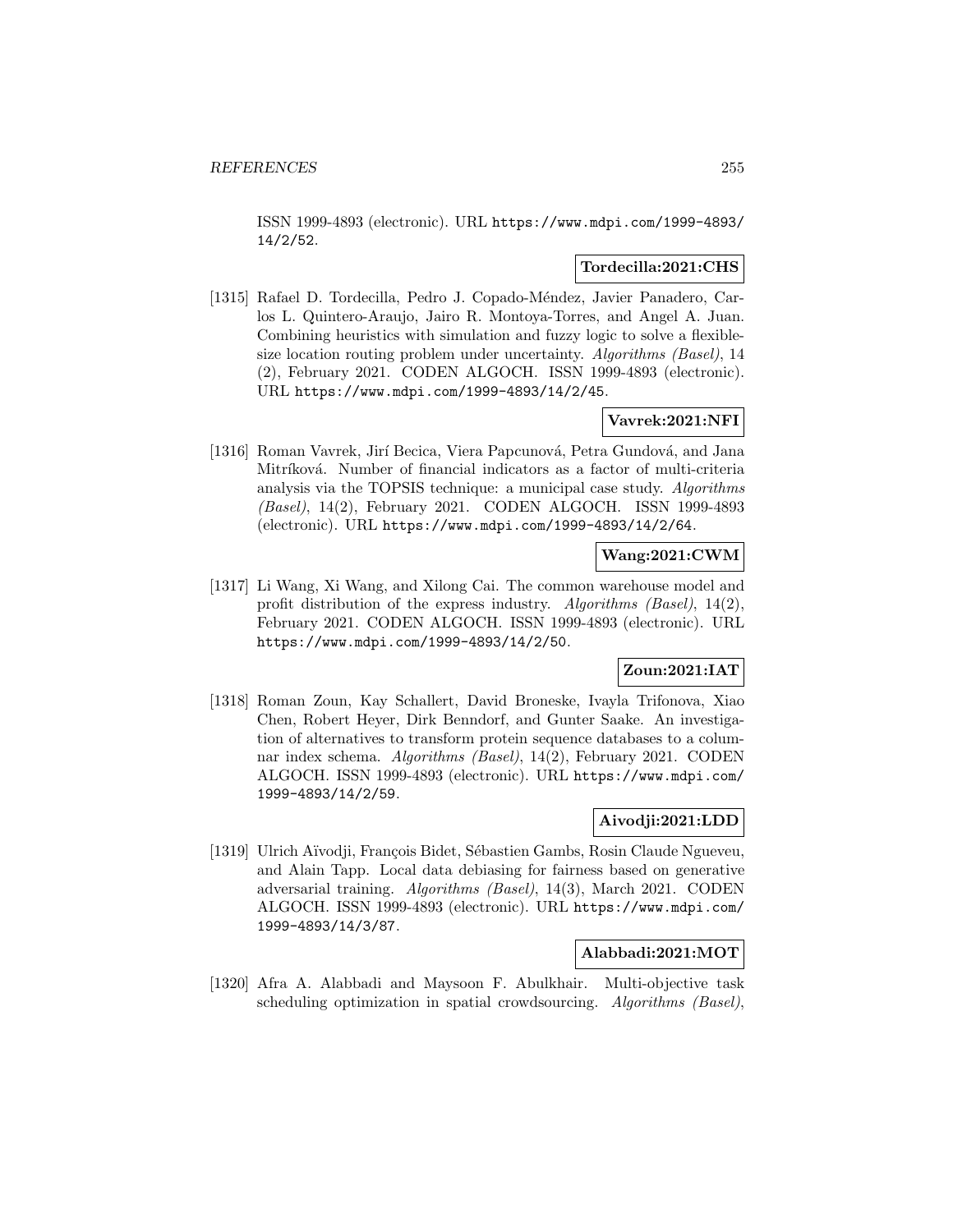14(3), March 2021. CODEN ALGOCH. ISSN 1999-4893 (electronic). URL https://www.mdpi.com/1999-4893/14/3/77.

## **Azam:2021:UFS**

[1321] Md Ali Azam, Hans D. Mittelmann, and Shankarachary Ragi. UAV formation shape control via decentralized Markov decision processes. Algorithms (Basel), 14(3), March 2021. CODEN ALGOCH. ISSN 1999-4893 (electronic). URL https://www.mdpi.com/1999-4893/14/3/91.

## **Bannach:2021:DCC**

[1322] Max Bannach and Till Tantau. On the descriptive complexity of color coding. Algorithms (Basel), 14(3), March 2021. CODEN ALGOCH. ISSN 1999-4893 (electronic). URL https://www.mdpi.com/1999-4893/ 14/3/96.

### **Bouamama:2021:IGH**

[1323] Salim Bouamama and Christian Blum. An improved greedy heuristic for the minimum positive influence dominating set problem in social networks. Algorithms (Basel), 14(3), March 2021. CODEN ALGOCH. ISSN 1999-4893 (electronic). URL https://www.mdpi.com/1999-4893/14/3/ 79.

## **Fernandes:2021:TUC**

[1324] Luiz Henrique dos Santos Fernandes, Ana Carolina Lorena, and Kate Smith-Miles. Towards understanding clustering problems and algorithms: an instance space analysis. Algorithms (Basel), 14(3), March 2021. CODEN ALGOCH. ISSN 1999-4893 (electronic). URL https:// www.mdpi.com/1999-4893/14/3/95.

### **Fichte:2021:DDP**

[1325] Johannes K. Fichte, Markus Hecher, Michael Morak, and Stefan Woltran. DynASP2.5: Dynamic programming on tree decompositions in action. Algorithms (Basel), 14(3), March 2021. CODEN ALGOCH. ISSN 1999- 4893 (electronic). URL https://www.mdpi.com/1999-4893/14/3/81.

#### **Fotakis:2021:OFL**

[1326] Dimitris Fotakis, Loukas Kavouras, and Lydia Zakynthinou. Online facility location in evolving metrics. Algorithms (Basel), 14(3), March 2021. CODEN ALGOCH. ISSN 1999-4893 (electronic). URL https://www. mdpi.com/1999-4893/14/3/73.

### **Genitrini:2021:LUC**

[1327] Antoine Genitrini and Martin Pépin. Lexicographic unranking of combinations revisited. Algorithms (Basel), 14(3), March 2021. CODEN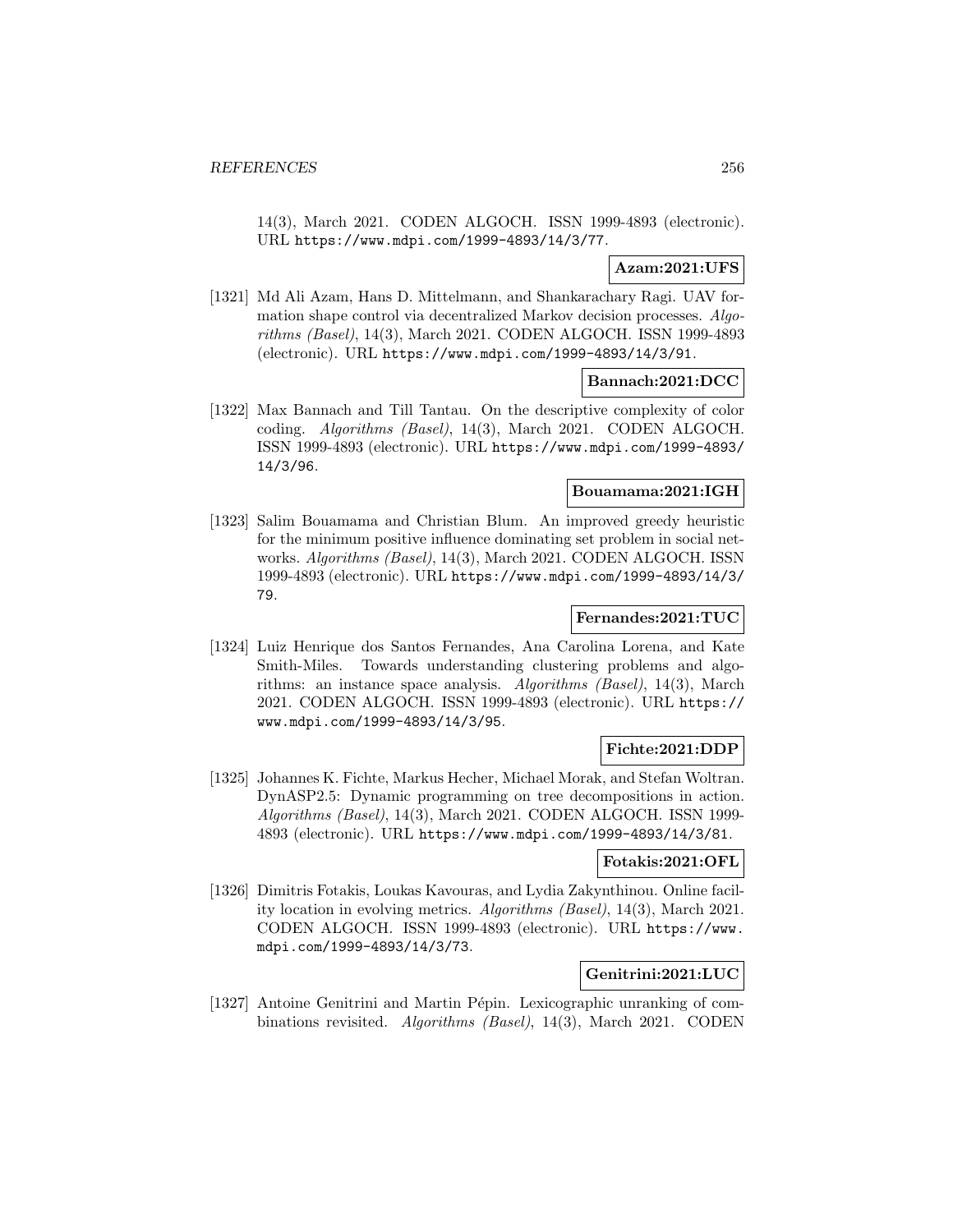ALGOCH. ISSN 1999-4893 (electronic). URL https://www.mdpi.com/ 1999-4893/14/3/97.

## **Gurvich:2021:CHM**

[1328] Vladimir Gurvich and Mikhail Vyalyi. On computational hardness of multidimensional subtraction games. Algorithms (Basel), 14(3), March 2021. CODEN ALGOCH. ISSN 1999-4893 (electronic). URL https:// www.mdpi.com/1999-4893/14/3/71.

# **Han:2021:DAC**

[1329] Qiuqi Han, Guangyuan Zheng, and Chen Xu. D2D assisted cellular networks in licensed and unlicensed spectrum: Matching-iteration-based joint user access and resource allocation. Algorithms (Basel), 14(3), March 2021. CODEN ALGOCH. ISSN 1999-4893 (electronic). URL https://www.mdpi.com/1999-4893/14/3/80.

## **Lang:2021:ELA**

[1330] Ryan Dieter Lang and Andries Petrus Engelbrecht. An exploratory landscape analysis-based benchmark suite. Algorithms (Basel), 14(3), March 2021. CODEN ALGOCH. ISSN 1999-4893 (electronic). URL https:// www.mdpi.com/1999-4893/14/3/78.

# **Li:2021:FMC**

[1331] Xinsheng Li and Xuedong Yuan. Fundamental matrix computing based on 3D metrical distance. Algorithms (Basel), 14(3), March 2021. CODEN ALGOCH. ISSN 1999-4893 (electronic). URL https://www.mdpi.com/ 1999-4893/14/3/89.

## **Li:2021:IRI**

[1332] Xu Li and Qiming Sun. Identifying and ranking influential nodes in complex networks based on dynamic node strength. Algorithms (Basel), 14(3), March 2021. CODEN ALGOCH. ISSN 1999-4893 (electronic). URL https://www.mdpi.com/1999-4893/14/3/82.

#### **Lucena-Sanchez:2021:FLS**

[1333] Estrella Lucena-Sánchez, Guido Sciavicco, and Ionel Eduard Stan. Feature and language selection in temporal symbolic regression for interpretable air quality modelling. Algorithms (Basel), 14(3), March 2021. CODEN ALGOCH. ISSN 1999-4893 (electronic). URL https://www. mdpi.com/1999-4893/14/3/76.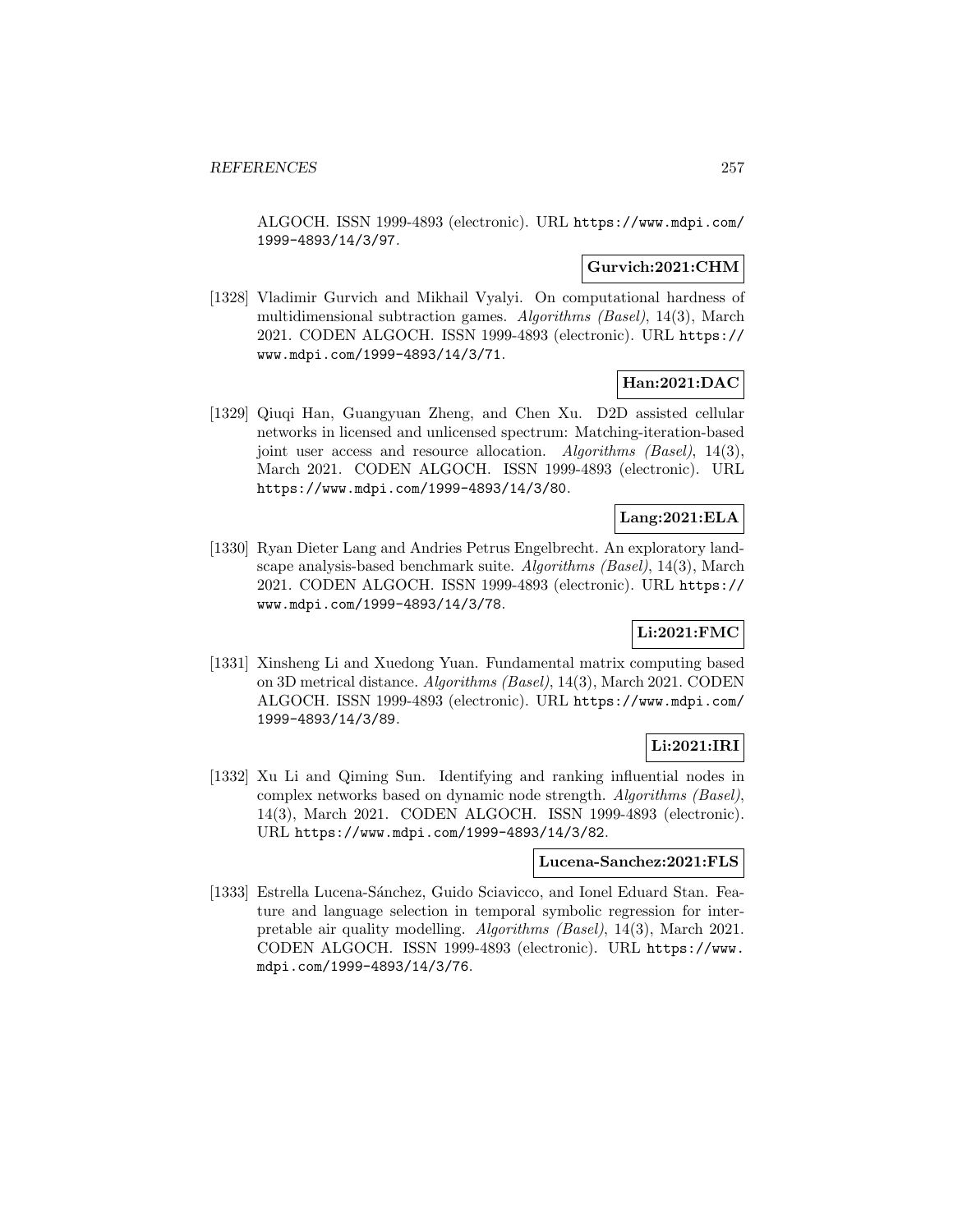#### **Mahmood:2021:DLM**

[1334] Usman Mahmood, Zening Fu, Vince D. Calhoun, and Sergey Plis. A deep learning model for data-driven discovery of functional connectivity. Algorithms (Basel), 14(3), March 2021. CODEN ALGOCH. ISSN 1999- 4893 (electronic). URL https://www.mdpi.com/1999-4893/14/3/75.

#### **Mamo:2021:APD**

[1335] Nicholas Mamo, Joel Azzopardi, and Colin Layfield. An automatic participant detection framework for event tracking on Twitter. Algorithms (Basel), 14(3), March 2021. CODEN ALGOCH. ISSN 1999-4893 (electronic). URL https://www.mdpi.com/1999-4893/14/3/92.

#### **Mostert:2021:FSA**

[1336] Werner Mostert, Katherine M. Malan, and Andries P. Engelbrecht. A feature selection algorithm performance metric for comparative analysis. Algorithms (Basel), 14(3), March 2021. CODEN ALGOCH. ISSN 1999- 4893 (electronic). URL https://www.mdpi.com/1999-4893/14/3/100.

### **Rauh:2021:TUL**

[1337] Andreas Rauh and Julia Kersten. Transformation of uncertain linear systems with real eigenvalues into cooperative form: The case of constant and time-varying bounded parameters. Algorithms (Basel), 14(3), March 2021. CODEN ALGOCH. ISSN 1999-4893 (electronic). URL https:// www.mdpi.com/1999-4893/14/3/85.

### **Rauh:2021:UIO**

[1338] Andreas Rauh, Auguste Bourgois, and Luc Jaulin. Union and intersection operators for thick ellipsoid state enclosures: Application to bounded-error discrete-time state observer design. Algorithms (Basel), 14(3), March 2021. CODEN ALGOCH. ISSN 1999-4893 (electronic). URL https://www.mdpi.com/1999-4893/14/3/88.

### **Razgon:2021:CRM**

[1339] Margarita Razgon and Alireza Mousavi. Correction: Razgon, M., et al. Relaxed Rule-Based Learning for Automated Predictive Maintenance: Proof of Concept. Algorithms 2020, **13**, 219. Algorithms (Basel), 14(3), March 2021. CODEN ALGOCH. ISSN 1999-4893 (electronic). URL https://www.mdpi.com/1999-4893/14/3/86. See [1167].

## **Rezapour:2021:AAN**

[1340] Mahdi Rezapour and Khaled Ksaibati. Accounting for attribute nonattendance and common-metric aggregation in the choice of seat belt use,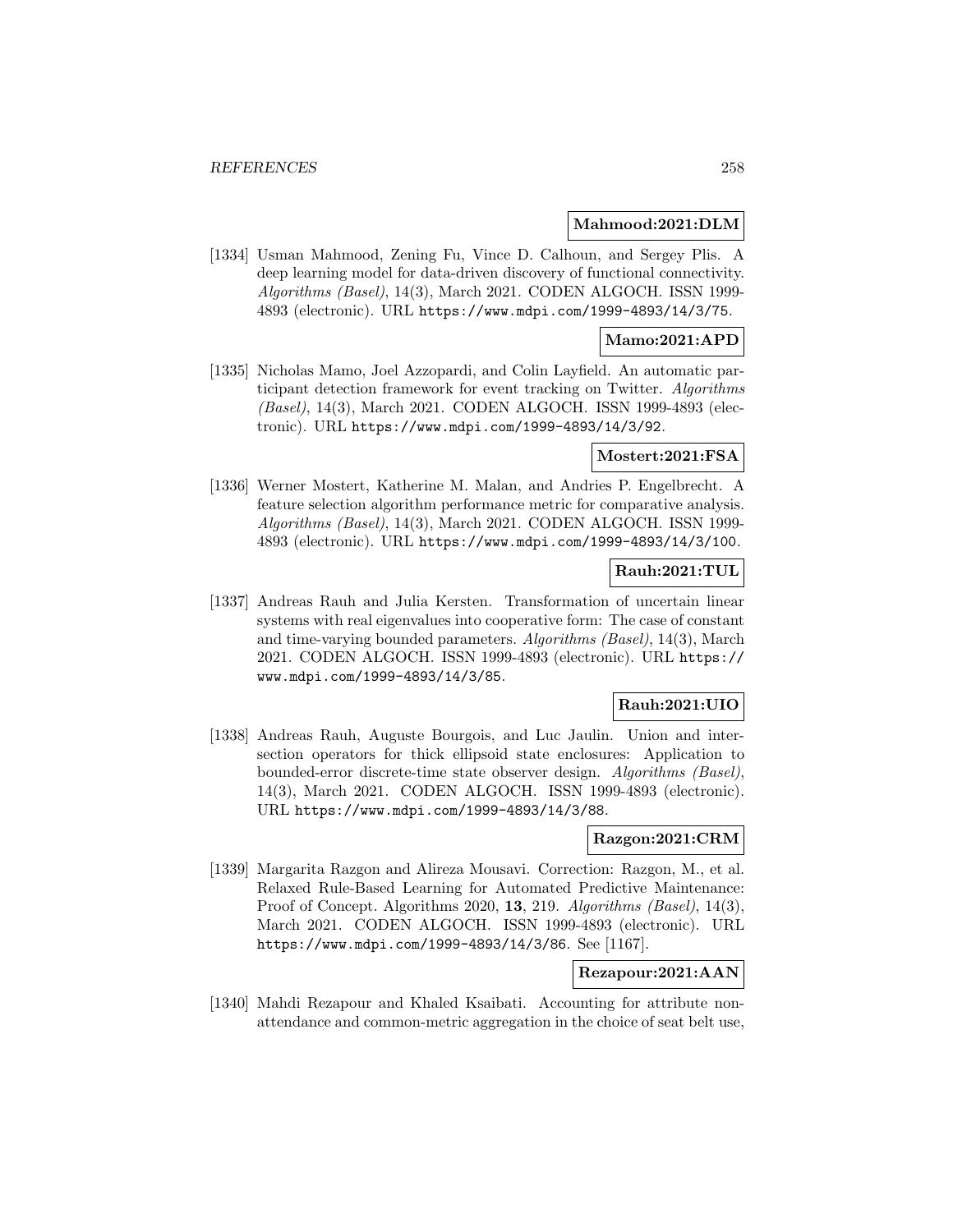a latent class model with preference heterogeneity. Algorithms (Basel), 14(3), March 2021. CODEN ALGOCH. ISSN 1999-4893 (electronic). URL https://www.mdpi.com/1999-4893/14/3/84.

## **Saffre:2021:ABS**

[1341] Fabrice Saffre and Hanno Hildmann. Adaptive behaviour for a selforganising video surveillance system using a genetic algorithm. Algorithms (Basel), 14(3), March 2021. CODEN ALGOCH. ISSN 1999-4893 (electronic). URL https://www.mdpi.com/1999-4893/14/3/74.

#### **Strasser:2021:SEF**

[1342] Ben Strasser, Dorothea Wagner, and Tim Zeitz. Space-efficient, fast and exact routing in time-dependent road networks. Algorithms (Basel), 14 (3), March 2021. CODEN ALGOCH. ISSN 1999-4893 (electronic). URL https://www.mdpi.com/1999-4893/14/3/90.

## **Tonti:2021:FOD**

[1343] Luca Tonti and Alessandro Patti. Fast overlap detection between hardcore colloidal cuboids and spheres. The OCSI algorithm. Algorithms (Basel), 14(3), March 2021. CODEN ALGOCH. ISSN 1999-4893 (electronic). URL https://www.mdpi.com/1999-4893/14/3/72.

### **Wang:2021:MHC**

[1344] Huimu Wang, Zhen Liu, Jianqiang Yi, and Zhiqiang Pu. Multiagent hierarchical cognition difference policy for multiagent cooperation. Algorithms (Basel), 14(3), March 2021. CODEN ALGOCH. ISSN 1999-4893 (electronic). URL https://www.mdpi.com/1999-4893/14/3/98.

#### **Wang:2021:SMC**

[1345] Minghui Wang, Bi Zeng, and Qiujie Wang. Study of motion control and a virtual reality system for autonomous underwater vehicles. Algorithms (Basel), 14(3), March 2021. CODEN ALGOCH. ISSN 1999-4893 (electronic). URL https://www.mdpi.com/1999-4893/14/3/93.

### **Yuan:2021:TIF**

[1346] Shijin Yuan, Cheng Wang, Bin Mu, Feifan Zhou, and Wansuo Duan. Typhoon intensity forecasting based on LSTM using the rolling forecast method. Algorithms (Basel), 14(3), March 2021. CODEN ALGOCH. ISSN 1999-4893 (electronic). URL https://www.mdpi.com/1999-4893/ 14/3/83.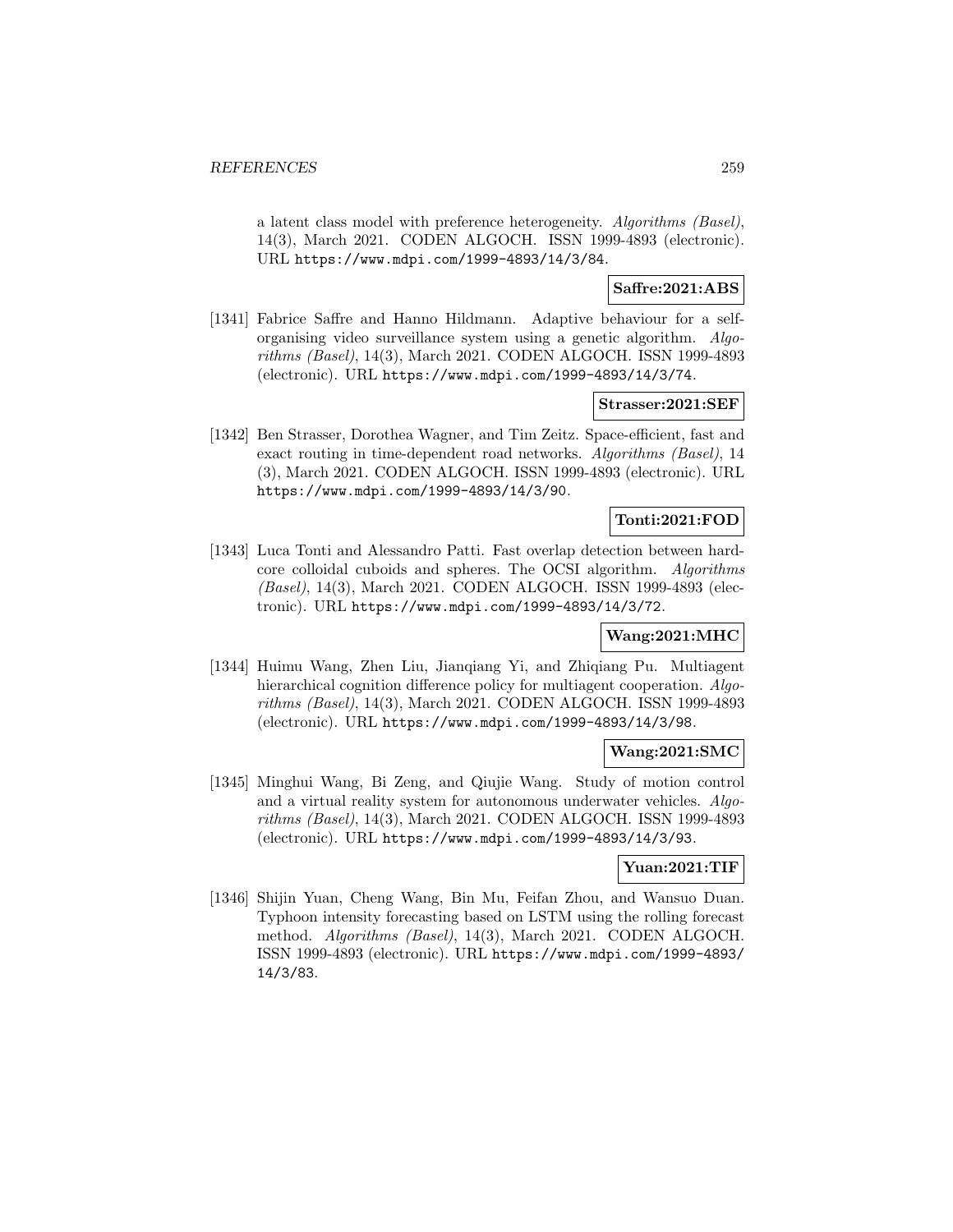#### **Zheng:2021:MMC**

[1347] Yang Zheng, Jieyu Zhao, Yu Chen, Chen Tang, and Shushi Yu. 3D mesh model classification with a capsule network. Algorithms (Basel), 14(3), March 2021. CODEN ALGOCH. ISSN 1999-4893 (electronic). URL https://www.mdpi.com/1999-4893/14/3/99.

## **Zisad:2021:INN**

[1348] Sharif Noor Zisad, Mohammad Shahadat Hossain, Mohammed Sazzad Hossain, and Karl Andersson. An integrated neural network and SEIR model to predict COVID-19. Algorithms (Basel), 14(3), March 2021. CODEN ALGOCH. ISSN 1999-4893 (electronic). URL https://www. mdpi.com/1999-4893/14/3/94.

#### **Amirghasemi:2021:EDB**

[1349] Mehrdad Amirghasemi. An effective decomposition-based stochastic algorithm for solving the permutation flow-shop scheduling problem. Algorithms (Basel), 14(4), April 2021. CODEN ALGOCH. ISSN 1999-4893 (electronic). URL https://www.mdpi.com/1999-4893/14/4/112.

### **Cicerone:2021:QHD**

[1350] Serafino Cicerone. A quasi-hole detection algorithm for recognizing  $k$ distance-hereditary graphs, with  $k < 2$ . Algorithms (Basel), 14(4), April 2021. CODEN ALGOCH. ISSN 1999-4893 (electronic). URL https:// www.mdpi.com/1999-4893/14/4/105.

### **Cordero:2021:CSN**

[1351] Alicia Cordero, Marlon Moscoso-Martínez, and Juan R. Torregrosa. Chaos and stability in a new iterative family for solving nonlinear equations. Algorithms (Basel), 14(4), April 2021. CODEN ALGOCH. ISSN 1999-4893 (electronic). URL https://www.mdpi.com/1999-4893/14/4/ 101.

### **Deon:2021:PCW**

[1352] Aleksei F. Deon, Oleg K. Karaduta, and Yulian A. Menyaev. Phase congruential white noise generator. Algorithms (Basel), 14(4), April 2021. CODEN ALGOCH. ISSN 1999-4893 (electronic). URL https://www. mdpi.com/1999-4893/14/4/118.

## **Dey:2021:MFA**

[1353] Subhrajit Dey, Rajdeep Bhattacharya, Friedhelm Schwenker, and Ram Sarkar. Median filter aided CNN based image denoising: An ensemble approach. Algorithms (Basel), 14(4), April 2021. CODEN ALGOCH.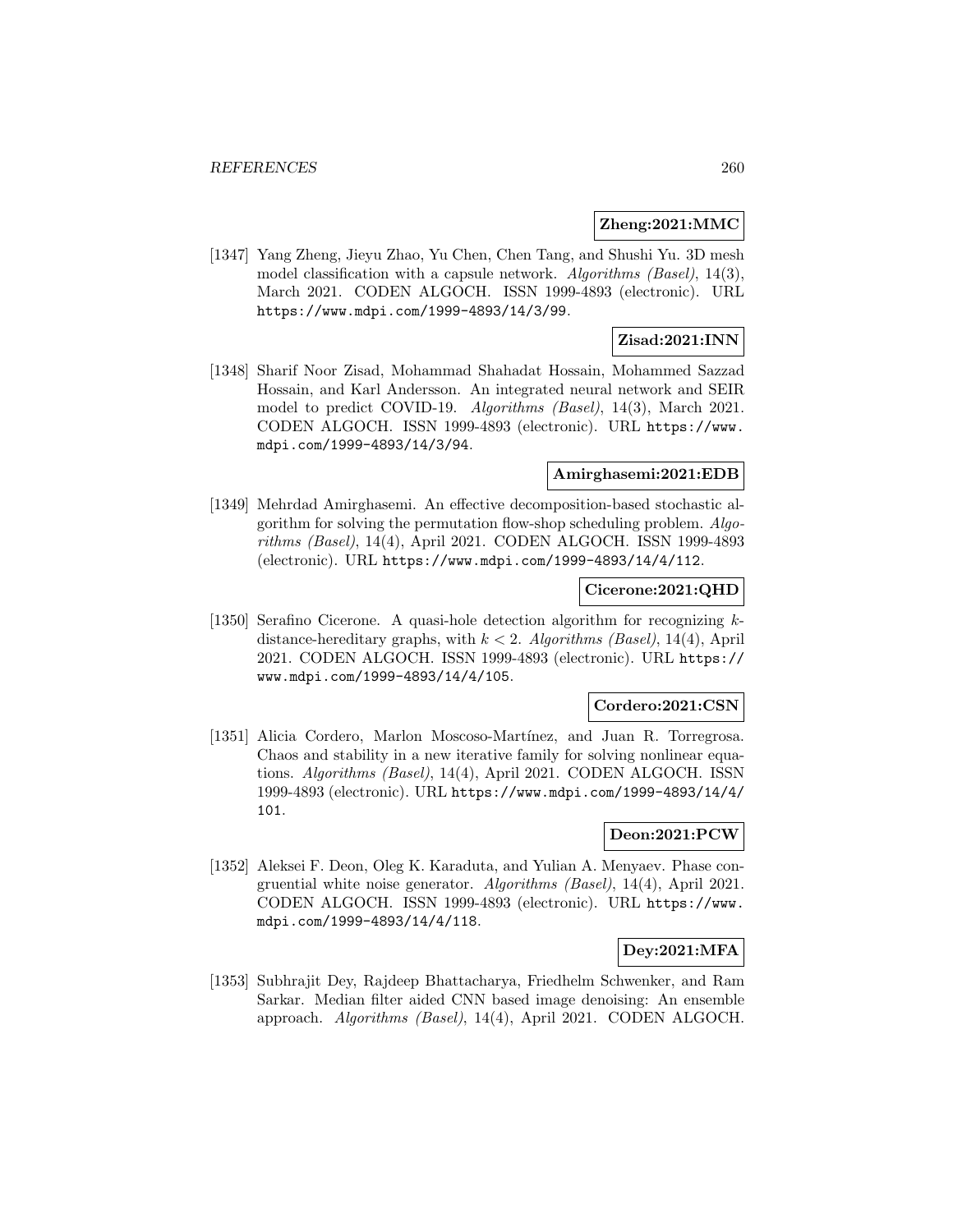ISSN 1999-4893 (electronic). URL https://www.mdpi.com/1999-4893/ 14/4/109.

### **Geier:2021:CIR**

[1354] Martin Geier and Hussein Alihussein. Computation of implicit representation of volumetric shells with predefined thickness. Algorithms (Basel), 14(4), April 2021. CODEN ALGOCH. ISSN 1999-4893 (electronic). URL https://www.mdpi.com/1999-4893/14/4/125.

## **Georgoulaki:2021:EIC**

[1355] Eirini Georgoulaki, Kostas Kollias, and Tami Tamir. Equilibrium inefficiency and computation in cost-sharing games in real-time scheduling systems. Algorithms (Basel), 14(4), April 2021. CODEN ALGOCH. ISSN 1999-4893 (electronic). URL https://www.mdpi.com/1999-4893/ 14/4/103.

## **Ishtaiwi:2021:DIW**

[1356] Abdelraouf Ishtaiwi and Qasem Abu Al-Haija. Dynamic initial weight assignment for MaxSAT. Algorithms (Basel), 14(4), April 2021. CODEN ALGOCH. ISSN 1999-4893 (electronic). URL https://www.mdpi.com/ 1999-4893/14/4/115.

### **Kasper-Eulaers:2021:SCD**

[1357] Margrit Kasper-Eulaers, Nico Hahn, Stian Berger, Tom Sebulonsen, Øystein Myrland, and Per Egil Kummervold. Short communication: Detecting heavy goods vehicles in rest areas in winter conditions using YOLOv5. Algorithms (Basel), 14(4), April 2021. CODEN ALGOCH. ISSN 1999- 4893 (electronic). URL https://www.mdpi.com/1999-4893/14/4/114.

### **Lin:2021:IAB**

[1358] Yanhong Lin, Jing Wang, Xiaolin Li, Yuanzi Zhang, and Shiguo Huang. An improved artificial bee colony for feature selection in QSAR. Algorithms (Basel), 14(4), April 2021. CODEN ALGOCH. ISSN 1999-4893 (electronic). URL https://www.mdpi.com/1999-4893/14/4/120.

#### **Madokoro:2021:ACP**

[1359] Hirokazu Madokoro, Stephanie Nix, and Kazuhito Sato. Automatic calibration of piezoelectric bed-leaving sensor signals using genetic network programming algorithms. Algorithms (Basel), 14(4), April 2021. CODEN ALGOCH. ISSN 1999-4893 (electronic). URL https://www.mdpi.com/ 1999-4893/14/4/117.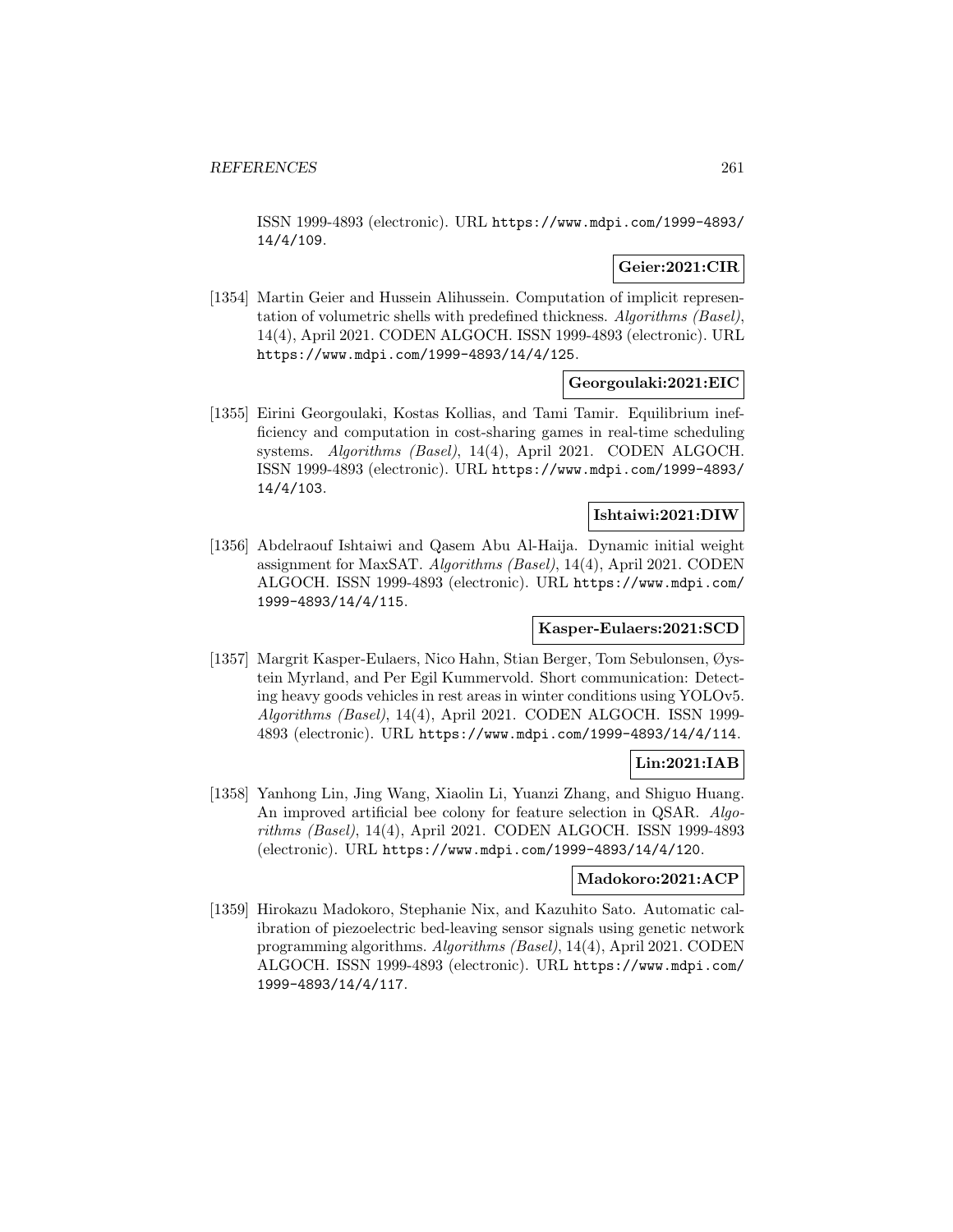#### **Miao:2021:FDA**

[1360] Qing Miao, Juhui Wei, Jiongqi Wang, and Yuyun Chen. Fault diagnosis algorithm based on adjustable nonlinear PI state observer and its application in UAV fault diagnosis. Algorithms (Basel), 14(4), April 2021. CODEN ALGOCH. ISSN 1999-4893 (electronic). URL https://www. mdpi.com/1999-4893/14/4/119.

## **Mitsuya:2021:CCC**

[1361] Shiori Mitsuya, Yuto Nakashima, Shunsuke Inenaga, Hideo Bannai, and Masayuki Takeda. Compressed communication complexity of Hamming distance. Algorithms (Basel), 14(4), April 2021. CODEN ALGOCH. ISSN 1999-4893 (electronic). URL https://www.mdpi.com/1999-4893/ 14/4/116.

#### **Nemec:2021:OMF**

[1362] Petr Nemec and Petr Stodola. Optimization of the multi-facility location problem using widely available office software. Algorithms (Basel), 14 (4), April 2021. CODEN ALGOCH. ISSN 1999-4893 (electronic). URL https://www.mdpi.com/1999-4893/14/4/106.

#### **Odongo:2021:MDC**

[1363] George Odongo, Richard Musabe, and Damien Hanyurwimfura. A multinomial DGA classifier for incipient fault detection in oil-impregnated power transformers. Algorithms (Basel), 14(4), April 2021. CODEN ALGOCH. ISSN 1999-4893 (electronic). URL https://www.mdpi.com/ 1999-4893/14/4/128.

### **Oliveira:2021:MCD**

[1364] Altina S. Oliveira, Carlos F. S. Gomes, Camilla T. Clarkson, Adriana M. Sanseverino, Mara R. S. Barcelos, Igor P. A. Costa, and Marcos Santos. Multiple criteria decision making and prospective scenarios model for selection of companies to be incubated. Algorithms (Basel), 14(4), April 2021. CODEN ALGOCH. ISSN 1999-4893 (electronic). URL https:// www.mdpi.com/1999-4893/14/4/111.

#### **Petrova:2021:BDC**

[1365] Elena A. Petrova and Arseny M. Shur. Branching densities of cube-free and square-free words. Algorithms (Basel), 14(4), April 2021. CODEN ALGOCH. ISSN 1999-4893 (electronic). URL https://www.mdpi.com/ 1999-4893/14/4/126.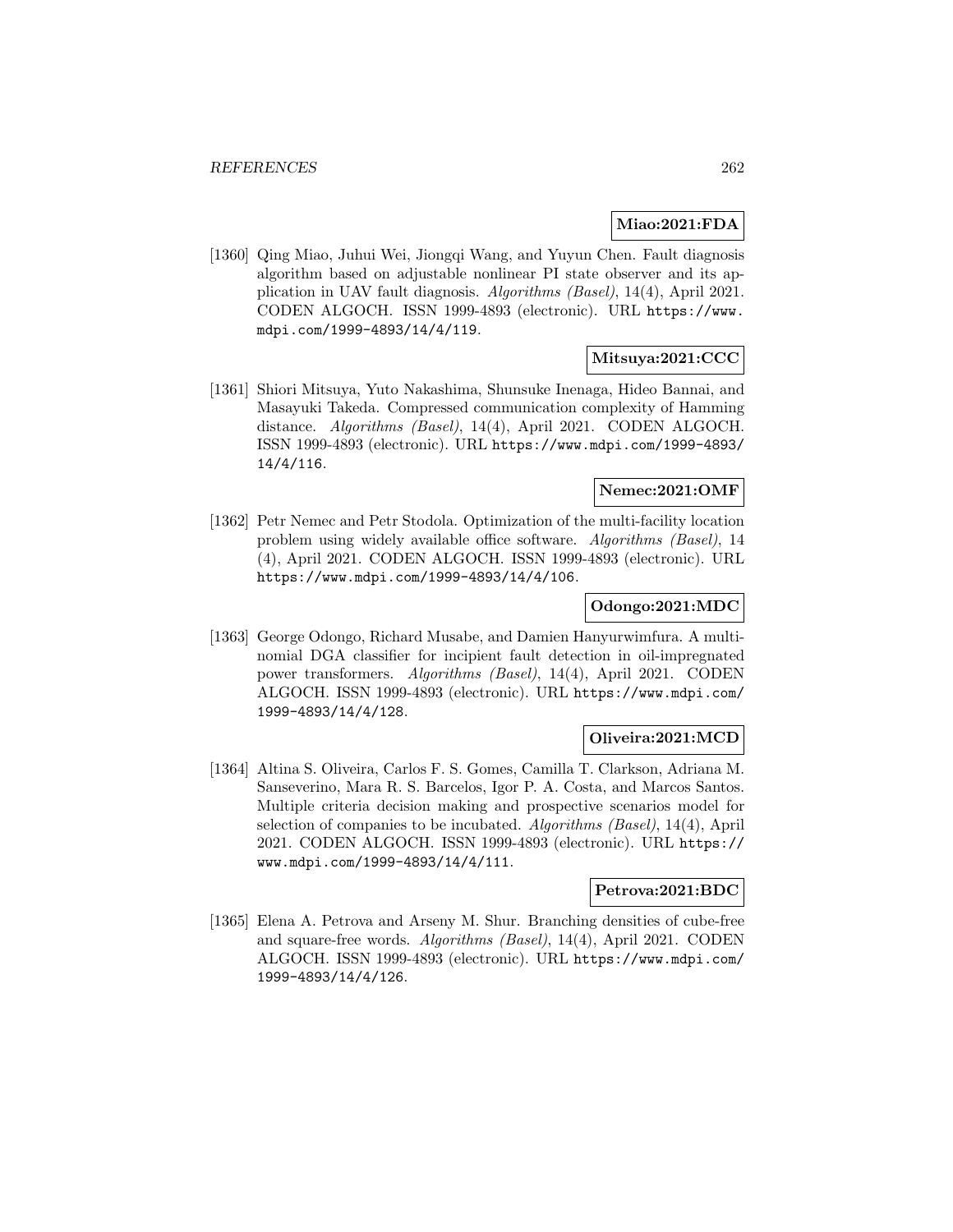# **Roy:2021:ETL**

[1366] Debdatta Sinha Roy, Bruce Golden, Xingyin Wang, and Edward Wasil. Estimating the tour length for the close enough traveling salesman problem. Algorithms (Basel), 14(4), April 2021. CODEN ALGOCH. ISSN 1999-4893 (electronic). URL https://www.mdpi.com/1999-4893/14/4/ 123.

# **Schaller:2021:ACC**

[1367] David Schaller, Manuela Geiß, Marc Hellmuth, and Peter F. Stadler. Arc-completion of 2-colored best match graphs to binary-explainable best match graphs. Algorithms (Basel), 14(4), April 2021. CODEN ALGOCH. ISSN 1999-4893 (electronic). URL https://www.mdpi.com/ 1999-4893/14/4/110.

# **Schwoebel:2021:REN**

[1368] Stephan Daniel Schwoebel, Thomas Mehner, and Thomas Lampke. On a robust and efficient numerical scheme for the simulation of stationary 3-component systems with non-negative species-concentration with an application to the Cu deposition from a Cu- $(\beta$ -alanine)-electrolyte. Algorithms (Basel), 14(4), April 2021. CODEN ALGOCH. ISSN 1999-4893 (electronic). URL https://www.mdpi.com/1999-4893/14/4/113.

## **Stodt:2021:SAB**

[1369] Jan Stodt, Daniel Schönle, Christoph Reich, Fatemeh Ghovanlooy Ghajar, Dominik Welte, and Axel Sikora. Security audit of a blockchain-based industrial application platform. Algorithms (Basel), 14(4), April 2021. CODEN ALGOCH. ISSN 1999-4893 (electronic). URL https://www. mdpi.com/1999-4893/14/4/121.

### **Tzagkarakis:2021:OBG**

[1370] Eleftherios Tzagkarakis, Haridimos Kondylakis, George Vardakis, and Nikolaos Papadakis. Ontology based governance for employee services. Algorithms (Basel), 14(4), April 2021. CODEN ALGOCH. ISSN 1999- 4893 (electronic). URL https://www.mdpi.com/1999-4893/14/4/104.

#### **Valdez:2021:BIA**

[1371] Fevrier Valdez, Oscar Castillo, and Patricia Melin. Bio-inspired algorithms and its applications for optimization in fuzzy clustering. Algorithms (Basel), 14(4), April 2021. CODEN ALGOCH. ISSN 1999-4893 (electronic). URL https://www.mdpi.com/1999-4893/14/4/122.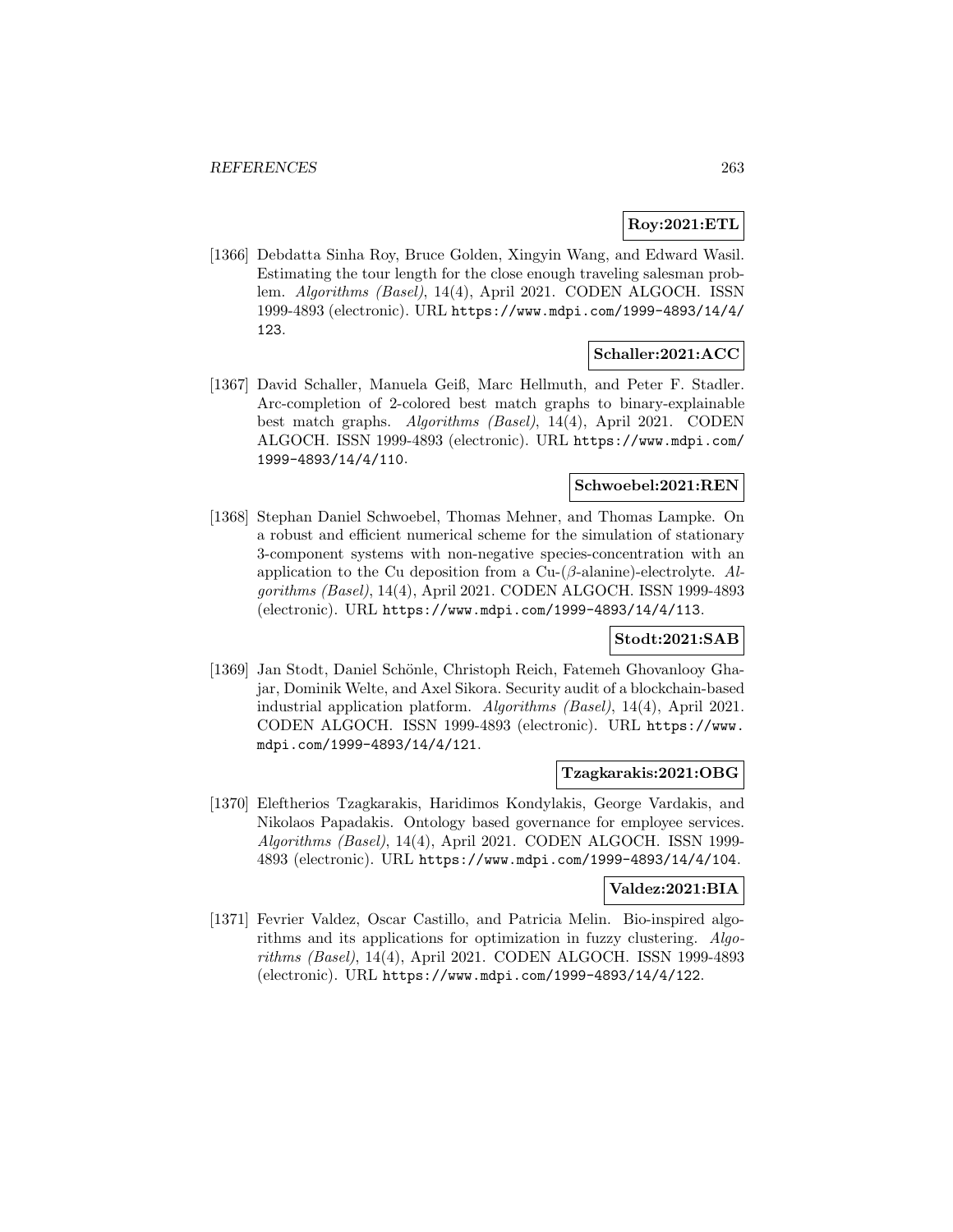## **Xu:2021:IID**

[1372] Pengchang Xu, Jiaxiang Zhao, and Jie Zhang. Identification of intrinsically disordered protein regions based on deep neural network-VGG16. Algorithms (Basel), 14(4), April 2021. CODEN ALGOCH. ISSN 1999- 4893 (electronic). URL https://www.mdpi.com/1999-4893/14/4/107.

### **Yang:2021:ROM**

[1373] Xinfeng Yang and Yicheng Qi. Research on optimization of multiobjective regional public transportation scheduling. Algorithms (Basel), 14(4), April 2021. CODEN ALGOCH. ISSN 1999-4893 (electronic). URL https://www.mdpi.com/1999-4893/14/4/108.

### **Zakaria:2021:TDM**

[1374] La Zakaria, Endah Yuliani, and Asmiati Asmiati. A two-dimensional mKdV linear map and its application in digital image cryptography. Algorithms (Basel), 14(4), April 2021. CODEN ALGOCH. ISSN 1999-4893 (electronic). URL https://www.mdpi.com/1999-4893/14/4/124.

## **Zhang:2021:PID**

[1375] Lin Zhang, Haiyuan Liu, and Hao He. Prediction of intrinsically disordered proteins using machine learning algorithms based on fuzzy entropy feature. Algorithms (Basel), 14(4), April 2021. CODEN ALGOCH. ISSN 1999-4893 (electronic). URL https://www.mdpi.com/1999-4893/14/4/ 102.

## **Abdallah:2021:MMO**

[1376] Loai Abdallah, Murad Badarna, Waleed Khalifa, and Malik Yousef. MultiKOC: Multi-one-class classifier based K-means clustering. Algorithms (Basel), 14(5), May 2021. CODEN ALGOCH. ISSN 1999-4893 (electronic). URL https://www.mdpi.com/1999-4893/14/5/134.

### **Arafet:2021:DTS**

[1377] Kamel Arafet and Rafael Berlanga. Digital twins in solar farms: an approach through time series and deep learning. Algorithms (Basel), 14 (5), May 2021. CODEN ALGOCH. ISSN 1999-4893 (electronic). URL https://www.mdpi.com/1999-4893/14/5/156.

#### **Beacher:2021:MLP**

[1378] Felix D. Beacher, Lilianne R. Mujica-Parodi, Shreyash Gupta, and Leonardo A. Ancora. Machine learning predicts outcomes of Phase III clinical trials for prostate cancer. Algorithms (Basel), 14(5), May 2021. CODEN ALGOCH. ISSN 1999-4893 (electronic). URL https://www. mdpi.com/1999-4893/14/5/147.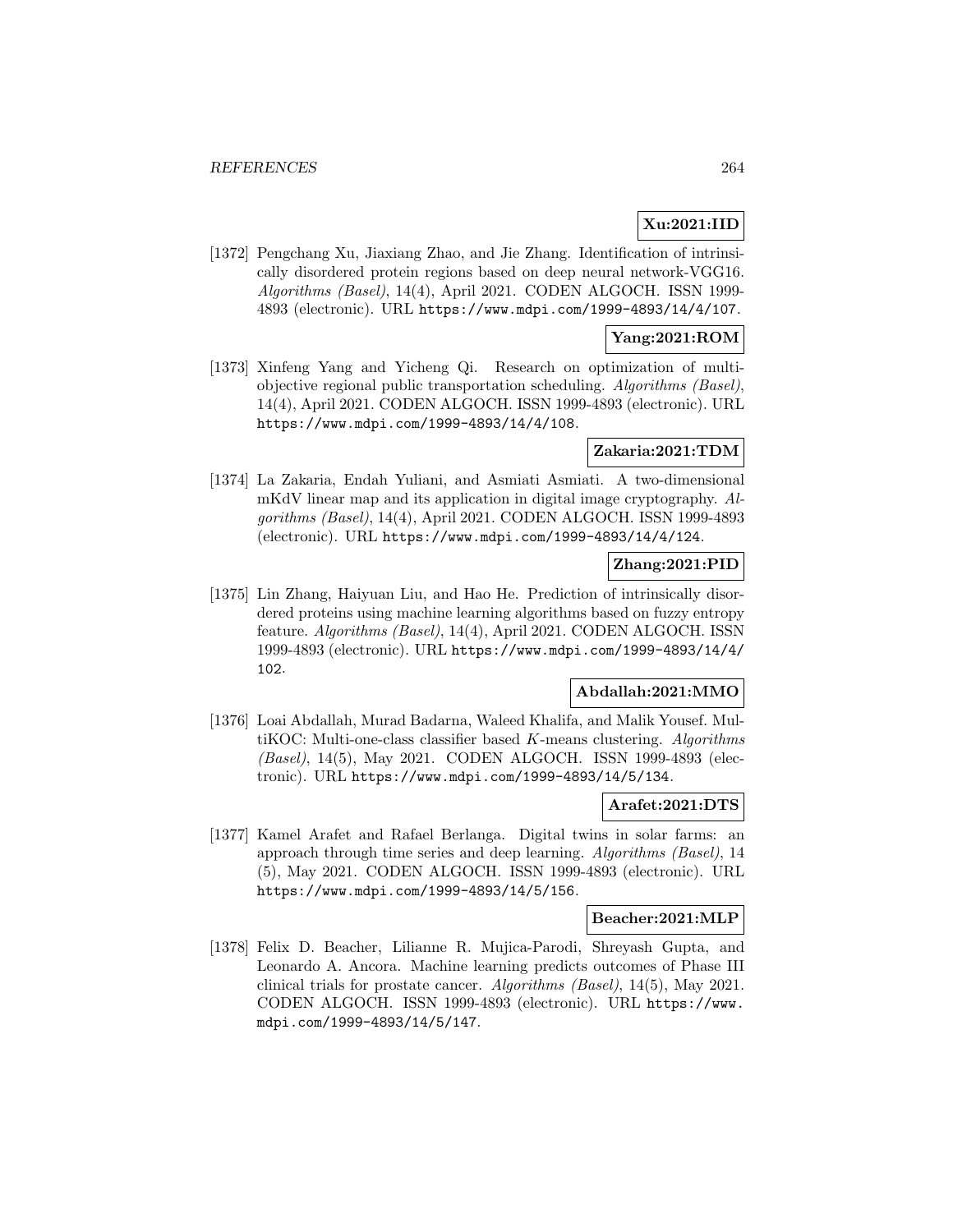#### **Bose:2021:MLS**

[1379] Aritra Bose, Filippo Utro, Daniel E. Platt, and Laxmi Parida. Multiple loci selection with multi-way epistasis in coalescence with recombination. Algorithms (Basel), 14(5), May 2021. CODEN ALGOCH. ISSN 1999- 4893 (electronic). URL https://www.mdpi.com/1999-4893/14/5/136.

## **DiCaprio:2021:DOI**

[1380] Francesco Di Caprio, Roberto Scigliano, Roberto Fauci, and Domenico Tescione. Design optimization of interfacing attachments for the deployable wing of an unmanned re-entry vehicle. Algorithms (Basel), 14 (5), May 2021. CODEN ALGOCH. ISSN 1999-4893 (electronic). URL https://www.mdpi.com/1999-4893/14/5/141.

### **Cicerone:2021:SIG**

[1381] Serafino Cicerone and Gabriele Di Stefano. Special issue on "Graph Algorithms and Applications". Algorithms (Basel), 14(5), May 2021. CODEN ALGOCH. ISSN 1999-4893 (electronic). URL https://www. mdpi.com/1999-4893/14/5/150.

### **Ciprian:2021:DSU**

[1382] Claudio Ciprian, Kirill Masychev, Maryam Ravan, Akshaya Manimaran, and AnkitaAmol Deshmukh. Diagnosing schizophrenia using effective connectivity of resting-state EEG data. Algorithms (Basel), 14(5), May 2021. CODEN ALGOCH. ISSN 1999-4893 (electronic). URL https:// www.mdpi.com/1999-4893/14/5/139.

### **Codetta-Raiteri:2021:ESI**

[1383] Daniele Codetta-Raiteri. Editorial for the special issue on "Bayesian Networks: Inference Algorithms, Applications, and Software Tools". Algorithms (Basel), 14(5), May 2021. CODEN ALGOCH. ISSN 1999-4893 (electronic). URL https://www.mdpi.com/1999-4893/14/5/138.

#### **Demidova:2021:ADP**

[1384] Liliya A. Demidova and Julia S. Sokolova. Analysis of data presented by multisets using a linguistic approach. Algorithms (Basel), 14(5), May 2021. CODEN ALGOCH. ISSN 1999-4893 (electronic). URL https:// www.mdpi.com/1999-4893/14/5/135.

#### **El-Mabrouk:2021:PES**

[1385] Nadia El-Mabrouk. Predicting the evolution of syntenies — an algorithmic review. Algorithms (Basel), 14(5), May 2021. CODEN ALGOCH.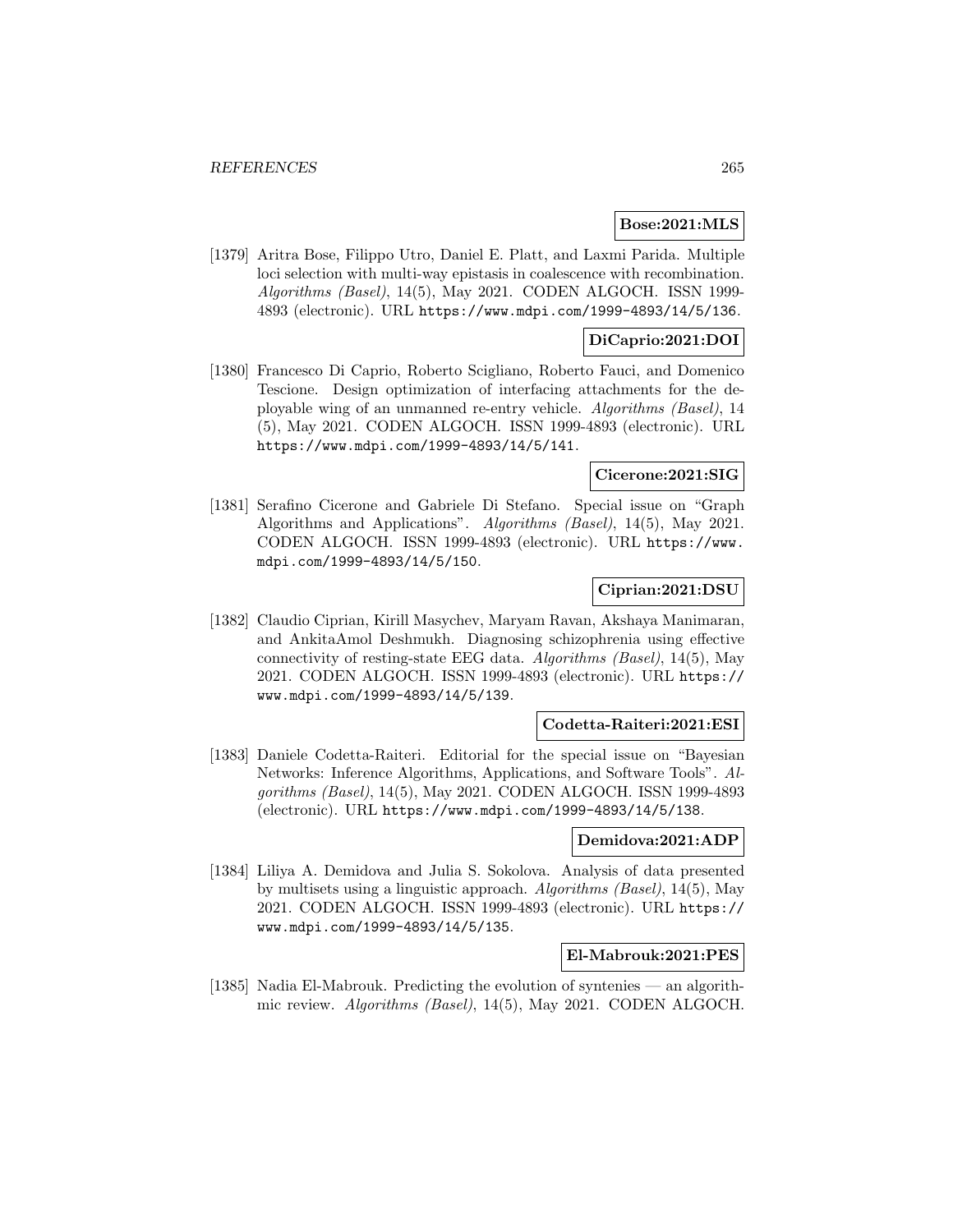ISSN 1999-4893 (electronic). URL https://www.mdpi.com/1999-4893/ 14/5/152.

#### **Flammini:2021:TGP**

[1386] Michele Flammini, Gianpiero Monaco, Luca Moscardelli, Mordechai Shalom, and Shmuel Zaks. The traffic grooming problem in optical networks with respect to ADMs and OADMs: Complexity and approximation. Algorithms (Basel), 14(5), May 2021. CODEN ALGOCH. ISSN 1999-4893 (electronic). URL https://www.mdpi.com/1999-4893/14/5/ 151.

## **Gibney:2021:TIR**

[1387] Daniel Gibney and Sharma V. Thankachan. Text indexing for regular expression matching. Algorithms (Basel), 14(5), May 2021. CODEN ALGOCH. ISSN 1999-4893 (electronic). URL https://www.mdpi.com/ 1999-4893/14/5/133.

### **Han:2021:BLB**

[1388] Yuexing Han, Xiaolong Li, Bing Wang, and Lu Wang. Boundary lossbased 2.5D fully convolutional neural networks approach for segmentation: a case study of the liver and tumor on computed tomography. Algorithms (Basel), 14(5), May 2021. CODEN ALGOCH. ISSN 1999-4893 (electronic). URL https://www.mdpi.com/1999-4893/14/5/144.

#### **Kazakovtsev:2021:SCE**

[1389] Lev Kazakovtsev, Ivan Rozhnov, and Guzel Shkaberina. Self-configuring  $(1+1)$ -evolutionary algorithm for the continuous p-median problem with agglomerative mutation. Algorithms (Basel), 14(5), May 2021. CODEN ALGOCH. ISSN 1999-4893 (electronic). URL https://www.mdpi.com/ 1999-4893/14/5/130.

## **Lei:2021:KRA**

[1390] Zhou Lei, Kangkang Yang, Kai Jiang, and Shengbo Chen. KDAS-ReID: Architecture search for person re-identification via distilled knowledge with dynamic temperature. Algorithms (Basel), 14(5), May 2021. CO-DEN ALGOCH. ISSN 1999-4893 (electronic). URL https://www.mdpi. com/1999-4893/14/5/137.

## **Li:2021:TDE**

[1391] Yuan Li, Ni Zhang, Yuejiao Gong, Wentao Mao, and Shiguang Zhang. Three-dimensional elastodynamic analysis employing partially discontinuous boundary elements. Algorithms (Basel), 14(5), May 2021. CODEN ALGOCH. ISSN 1999-4893 (electronic). URL https://www.mdpi.com/ 1999-4893/14/5/129.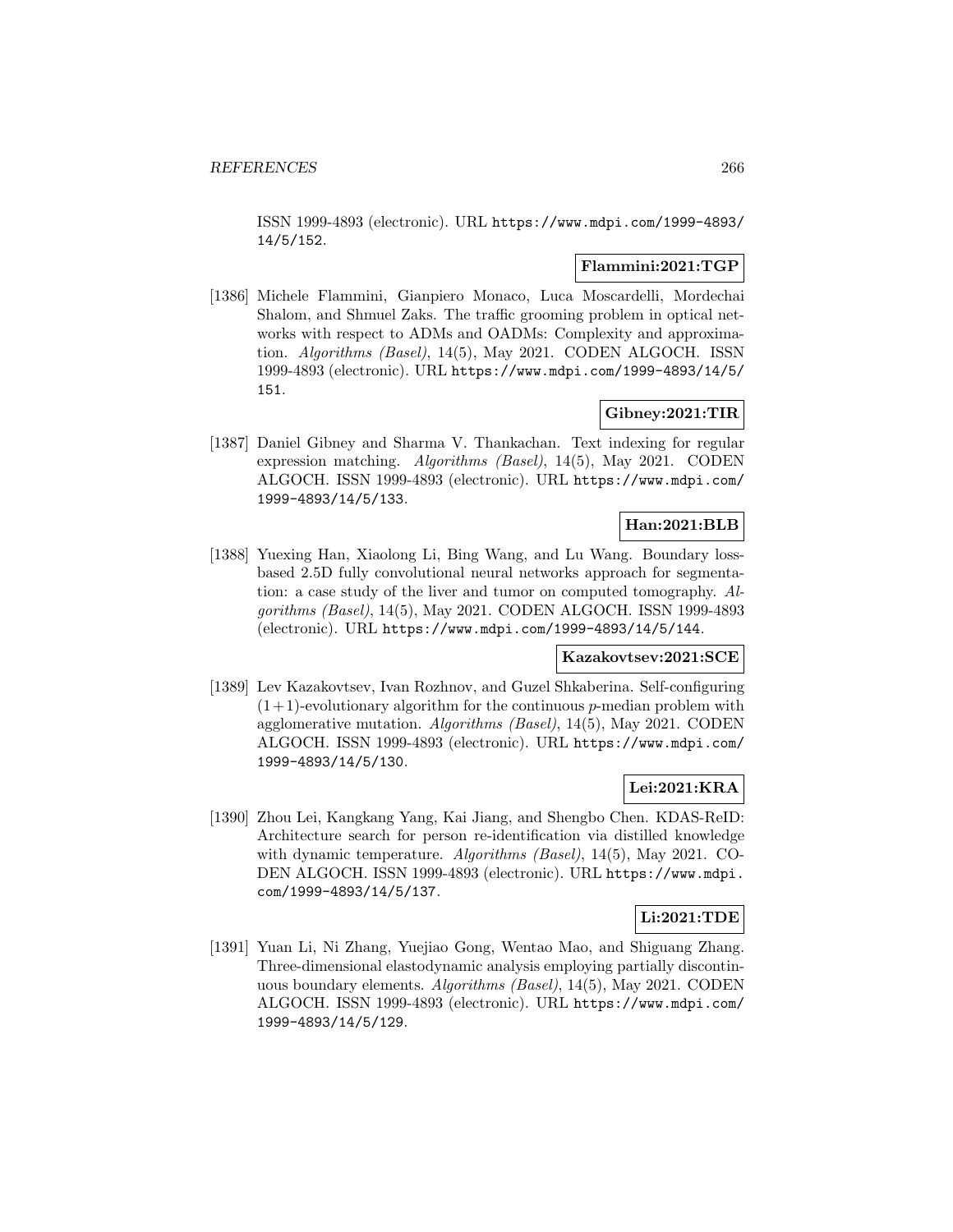#### **Louedec:2021:IEK**

[1392] Morgan Louédec and Luc Jaulin. Interval extended Kalman filter application to underwater localization and control. Algorithms (Basel), 14(5), May 2021. CODEN ALGOCH. ISSN 1999-4893 (electronic). URL https://www.mdpi.com/1999-4893/14/5/142.

#### **AbdEl-MoamenMohamed:2021:NCC**

[1393] Soha Abd El-Moamen Mohamed, Marghany Hassan Mohamed, and Mohammed F. Farghally. A new cascade-correlation growing deep learning neural network algorithm. Algorithms (Basel), 14(5), May 2021. CODEN ALGOCH. ISSN 1999-4893 (electronic). URL https://www.mdpi.com/ 1999-4893/14/5/158.

#### **AngeloLellisMoreira:2021:PSM**

[1394] Miguel Angelo Lellis Moreira, Igor Pinheiro de Araújo Costa, Maria Teresa Pereira, Marcos dos Santos, Carlos Francisco Simões Gomes, and Fernando Martins Muradas. PROMETHEE-SAPEVO-M1: a hybrid approach based on ordinal and cardinal inputs: Multi-criteria evaluation of helicopters to support Brazilian Navy operations. Algorithms (Basel), 14 (5), May 2021. CODEN ALGOCH. ISSN 1999-4893 (electronic). URL https://www.mdpi.com/1999-4893/14/5/140.

### **Pan:2021:EEP**

[1395] Huifang Pan and Qi Zhu. Energy-efficient power allocation in non-linear energy harvesting multiple relay systems. Algorithms (Basel), 14(5), May 2021. CODEN ALGOCH. ISSN 1999-4893 (electronic). URL https:// www.mdpi.com/1999-4893/14/5/155.

## **Park:2021:DTM**

[1396] Minhyuk Park, Paul Zaharias, and Tandy Warnow. Disjoint tree mergers for large-scale maximum likelihood tree estimation. Algorithms (Basel), 14(5), May 2021. CODEN ALGOCH. ISSN 1999-4893 (electronic). URL https://www.mdpi.com/1999-4893/14/5/148.

## **Pfaltz:2021:STA**

[1397] John L. Pfaltz. A set-theoretic approach to modeling network structure. Algorithms (Basel), 14(5), May 2021. CODEN ALGOCH. ISSN 1999- 4893 (electronic). URL https://www.mdpi.com/1999-4893/14/5/153.

## **Stanovov:2021:DBM**

[1398] Vladimir Stanovov, Shakhnaz Akhmedova, and Eugene Semenkin. Difference-based mutation operation for neuroevolution of augmented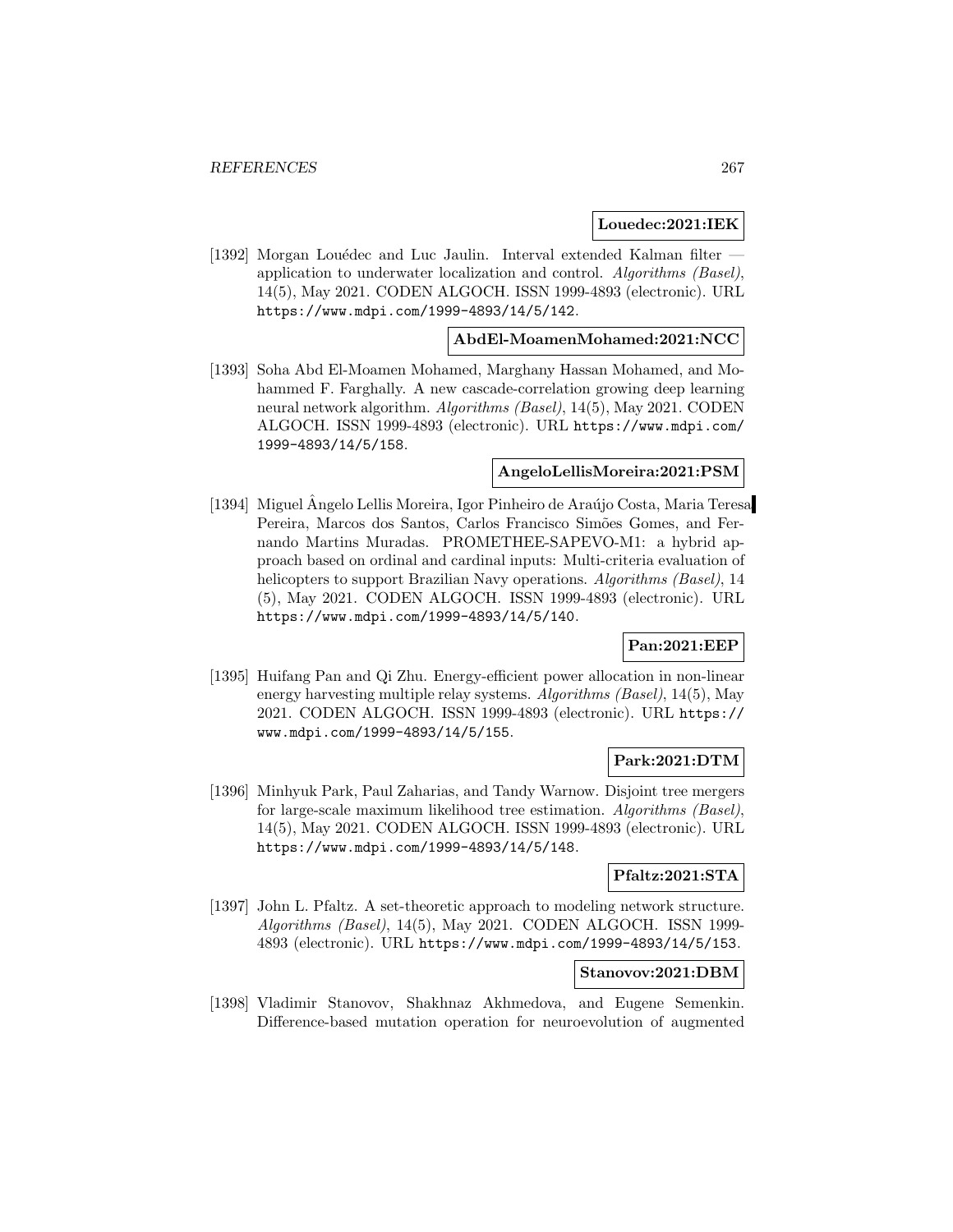topologies. Algorithms (Basel), 14(5), May 2021. CODEN ALGOCH. ISSN 1999-4893 (electronic). URL https://www.mdpi.com/1999-4893/ 14/5/127.

## **Thibault:2021:OSK**

[1399] Alexis Thibault, Lénaïc Chizat, Charles Dossal, and Nicolas Papadakis. Overrelaxed Sinkhorn–Knopp algorithm for regularized optimal transport. Algorithms (Basel), 14(5), May 2021. CODEN ALGOCH. ISSN 1999-4893 (electronic). URL https://www.mdpi.com/1999-4893/14/5/ 143.

## **Ullah:2021:PDM**

[1400] Rahmat Ullah and Tughrul Arslan. Parallel delay multiply and sum algorithm for microwave medical imaging using Spark Big Data framework. Algorithms (Basel), 14(5), May 2021. CODEN ALGOCH. ISSN 1999- 4893 (electronic). URL https://www.mdpi.com/1999-4893/14/5/157.

### **Vakhnin:2021:IIC**

[1401] Aleksei Vakhnin and Evgenii Sopov. Investigation of improved cooperative coevolution for large-scale global optimization problems. Algorithms (Basel), 14(5), May 2021. CODEN ALGOCH. ISSN 1999-4893 (electronic). URL https://www.mdpi.com/1999-4893/14/5/146.

#### **Vu:2021:AMC**

[1402] Martin Vu and Henning Fernau. Adding matrix control: Insertion– deletion systems with substitutions III. Algorithms (Basel),  $14(5)$ , May 2021. CODEN ALGOCH. ISSN 1999-4893 (electronic). URL https:// www.mdpi.com/1999-4893/14/5/131.

#### **Wallden:2021:ATC**

[1403] Marcus Walldén, Masao Okita, Fumihiko Ino, Dimitris Drikakis, and Ioannis Kokkinakis. Accelerating in-transit co-processing for scientific simulations using region-based data-driven analysis. Algorithms (Basel), 14(5), May 2021. CODEN ALGOCH. ISSN 1999-4893 (electronic). URL https://www.mdpi.com/1999-4893/14/5/154.

## **Xu:2021:NWJ**

[1404] Mingming Xu, Shuning Zhang, and Guanlong Deng. No-wait job shop scheduling using a population-based iterated greedy algorithm. Algorithms (Basel), 14(5), May 2021. CODEN ALGOCH. ISSN 1999-4893 (electronic). URL https://www.mdpi.com/1999-4893/14/5/145.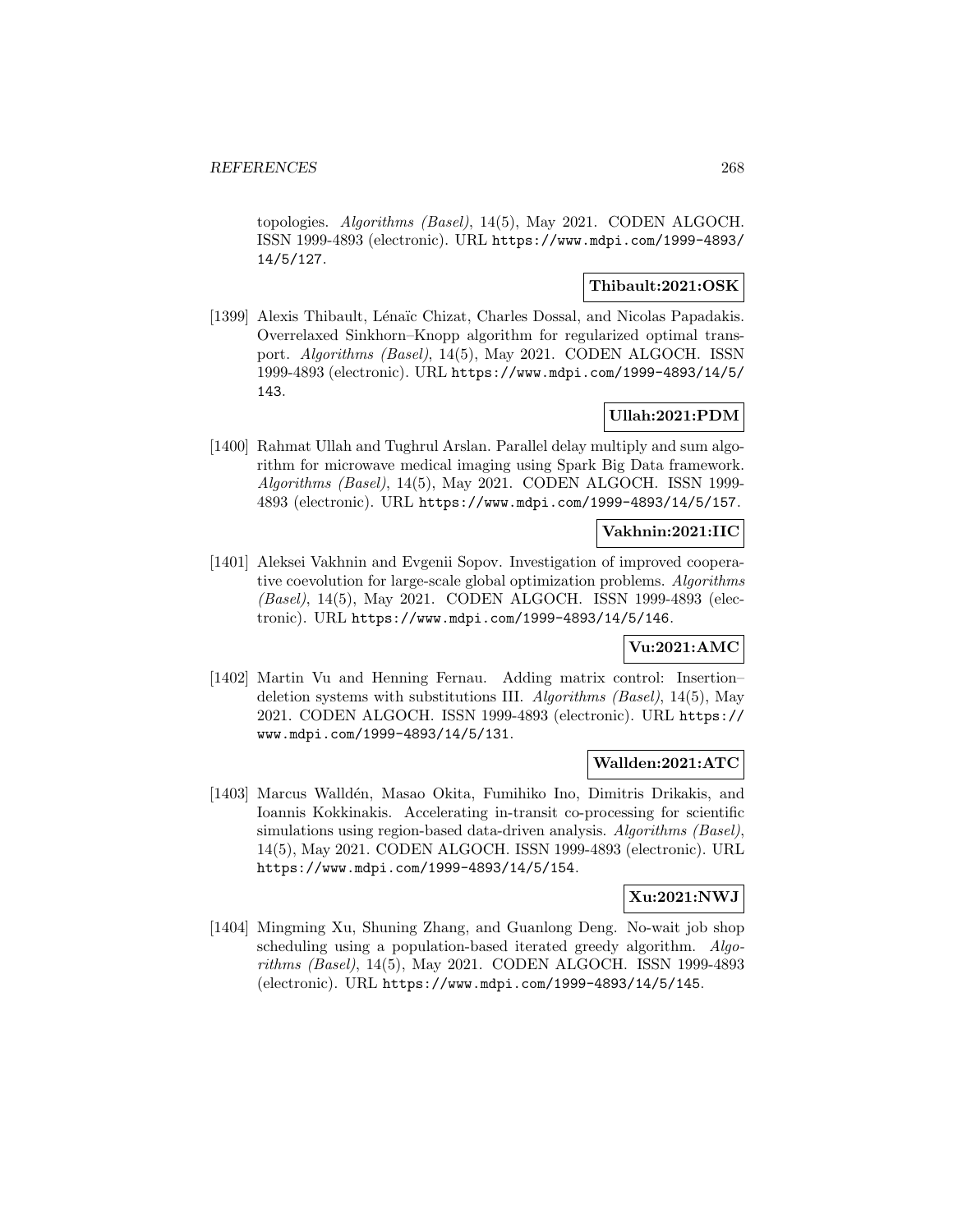#### **Yousef:2021:CPM**

[1405] Malik Yousef and Jens Allmer. Classification of precursor MicroRNAs from different species based on K-mer distance features. Algorithms (Basel), 14(5), May 2021. CODEN ALGOCH. ISSN 1999-4893 (electronic). URL https://www.mdpi.com/1999-4893/14/5/132.

## **Zervoudakis:2021:QRI**

[1406] Petros Zervoudakis, Haridimos Kondylakis, Nicolas Spyratos, and Dimitris Plexousakis. Query rewriting for incremental continuous query evaluation in HIFUN. Algorithms (Basel), 14(5), May 2021. CODEN AL-GOCH. ISSN 1999-4893 (electronic). URL https://www.mdpi.com/ 1999-4893/14/5/149.

## **Alorf:2021:PDL**

[1407] Abdulaziz Alorf. The practicality of deep learning algorithms in COVID-19 detection: Application to chest X-ray images. Algorithms (Basel), 14 (6), June 2021. CODEN ALGOCH. ISSN 1999-4893 (electronic). URL https://www.mdpi.com/1999-4893/14/6/183.

# **Arai:2021:SIF**

[1408] Hiroshi Arai and Harumi Haraguchi. A study of Ising formulations for minimizing setup cost in the two-dimensional cutting stock problem. Algorithms (Basel), 14(6), June 2021. CODEN ALGOCH. ISSN 1999-4893 (electronic). URL https://www.mdpi.com/1999-4893/14/6/182.

#### **Balbal:2021:GHM**

[1409] Samir Balbal, Salim Bouamama, and Christian Blum. A greedy heuristic for maximizing the lifetime of wireless sensor networks based on disjoint weighted dominating sets. Algorithms (Basel), 14(6), June 2021. CODEN ALGOCH. ISSN 1999-4893 (electronic). URL https://www.mdpi.com/ 1999-4893/14/6/170.

#### **Barbosa:2021:UML**

[1410] Aaron Barbosa, Elijah Pelofske, Georg Hahn, and Hristo N. Djidjev. Using machine learning for quantum annealing accuracy prediction. Algorithms (Basel), 14(6), June 2021. CODEN ALGOCH. ISSN 1999-4893 (electronic). URL https://www.mdpi.com/1999-4893/14/6/187.

#### **Blueschke:2021:AOC**

[1411] Dmitri Blueschke, Viktoria Blueschke-Nikolaeva, and Reinhard Neck. Approximately optimal control of nonlinear dynamic stochastic problems with learning: The OPTCON algorithm. Algorithms (Basel), 14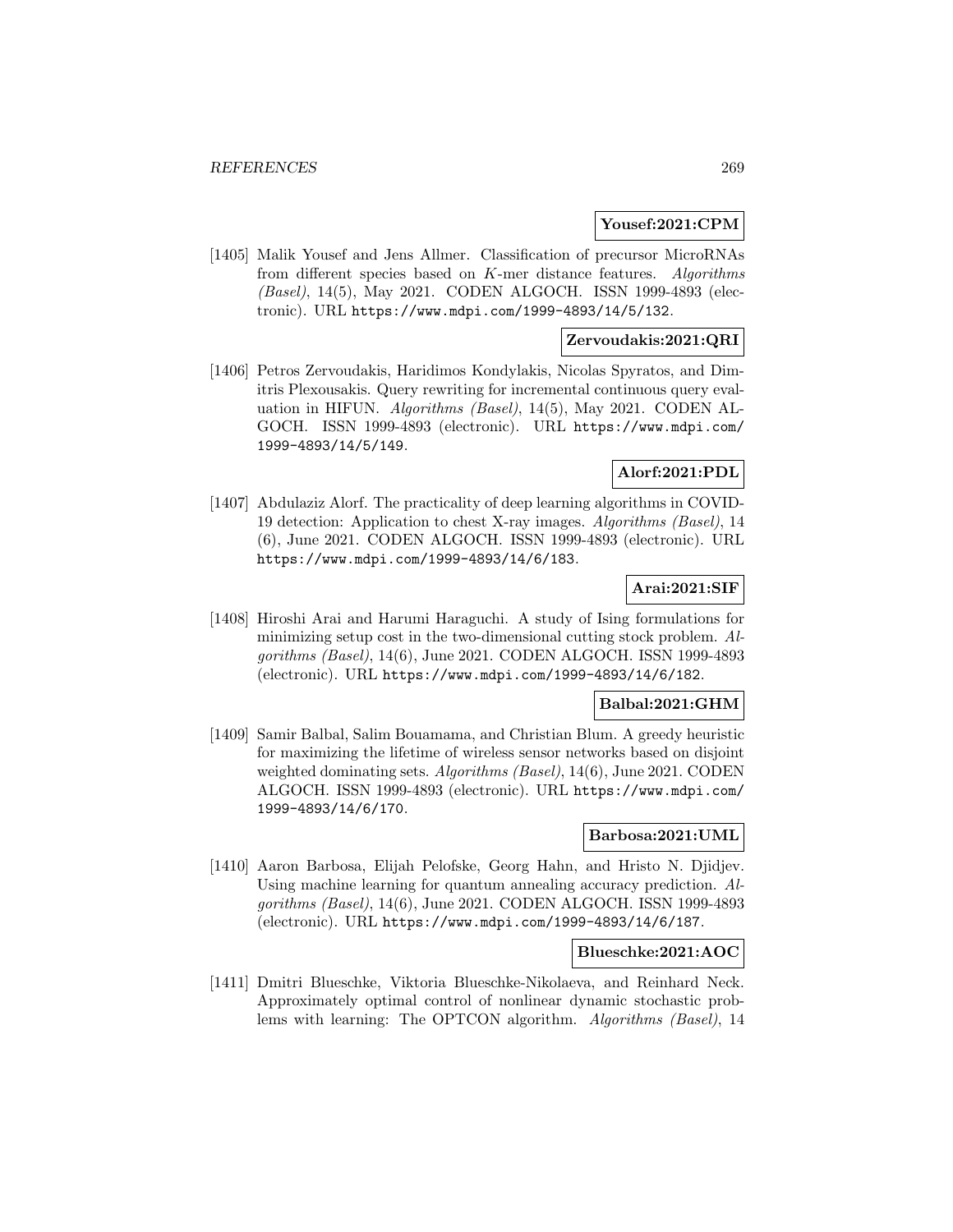(6), June 2021. CODEN ALGOCH. ISSN 1999-4893 (electronic). URL https://www.mdpi.com/1999-4893/14/6/181.

### **Bulteau:2021:SMC**

[1412] Laurent Bulteau, Guillaume Fertin, Géraldine Jean, and Christian Komusiewicz. Sorting by multi-cut rearrangements. Algorithms (Basel), 14 (6), June 2021. CODEN ALGOCH. ISSN 1999-4893 (electronic). URL https://www.mdpi.com/1999-4893/14/6/169.

### **Chandiwana:2021:TFH**

[1413] Edina Chandiwana, Caston Sigauke, and Alphonce Bere. Twenty-fourhour ahead probabilistic global horizontal irradiance forecasting using Gaussian process regression. Algorithms (Basel), 14(6), June 2021. CO-DEN ALGOCH. ISSN 1999-4893 (electronic). URL https://www.mdpi. com/1999-4893/14/6/177.

## **Fu:2021:DIL**

[1414] Lei Fu, Qizhi Tang, Peng Gao, Jingzhou Xin, and Jianting Zhou. Damage identification of long-span bridges using the hybrid of convolutional neural network and long short-term memory network. Algorithms (Basel), 14(6), June 2021. CODEN ALGOCH. ISSN 1999-4893 (electronic). URL https://www.mdpi.com/1999-4893/14/6/180.

## **Guo:2021:ECB**

[1415] Shiyu Guo, Mengna Shi, Yanqi Zhou, Jiayin Yu, and Erfu Wang. An efficient convolutional blind source separation algorithm for speech signals under chaotic masking. Algorithms (Basel), 14(6), June 2021. CODEN ALGOCH. ISSN 1999-4893 (electronic). URL https://www.mdpi.com/ 1999-4893/14/6/165.

### **Huang:2021:CSS**

[1416] Yajing Huang and Feng Chen. Community structure and systemic risk of bank correlation networks based on the U.S. financial crisis in 2008. Algorithms (Basel), 14(6), June 2021. CODEN ALGOCH. ISSN 1999- 4893 (electronic). URL https://www.mdpi.com/1999-4893/14/6/162.

### **Irawan:2021:LCN**

[1417] Agus Irawan, Asmiati Asmiati, La Zakaria, and Kurnia Muludi. The locating-chromatic number of origami graphs. Algorithms (Basel), 14 (6), June 2021. CODEN ALGOCH. ISSN 1999-4893 (electronic). URL https://www.mdpi.com/1999-4893/14/6/167.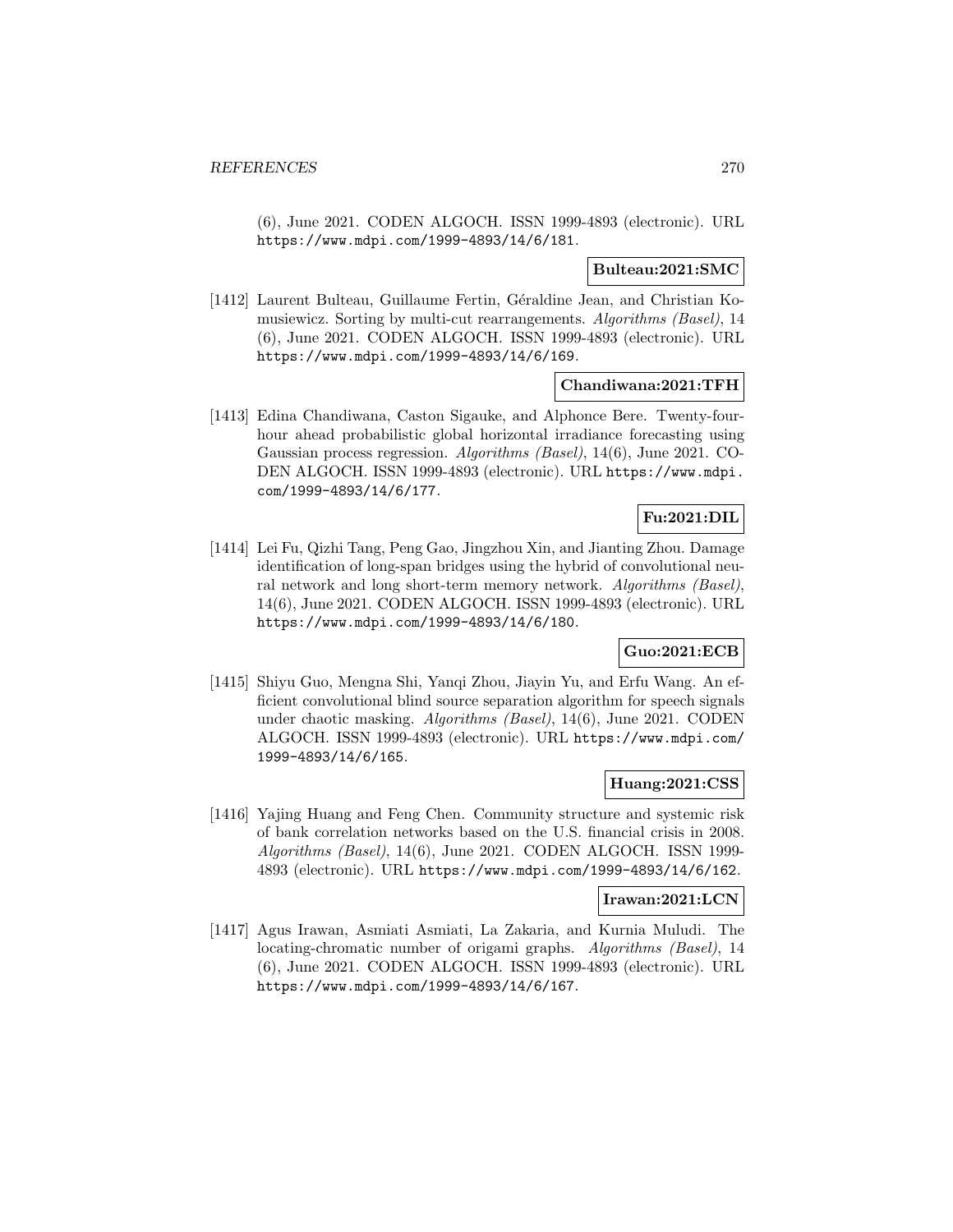## **Koppl:2021:RLZ**

[1418] Dominik Köppl. Reversed Lempel–Ziv factorization with suffix trees. Algorithms (Basel), 14(6), June 2021. CODEN ALGOCH. ISSN 1999- 4893 (electronic). URL https://www.mdpi.com/1999-4893/14/6/161.

#### **Landro:2021:COM**

[1419] Nicola Landro, Ignazio Gallo, and Riccardo La Grassa. Combining optimization methods using an adaptive meta optimizer. Algorithms (Basel), 14(6), June 2021. CODEN ALGOCH. ISSN 1999-4893 (electronic). URL https://www.mdpi.com/1999-4893/14/6/186.

## **Li:2021:NHP**

[1420] Yaru Li, Yulai Zhang, and Yongping Cai. A new hyper-parameter optimization method for power load forecast based on recurrent neural networks. Algorithms (Basel), 14(6), June 2021. CODEN ALGOCH. ISSN 1999-4893 (electronic). URL https://www.mdpi.com/1999-4893/14/6/ 163.

## **Matsuda:2021:SSF**

[1421] Kotaro Matsuda, Shuhei Denzumi, and Kunihiko Sadakane. Storing set families more compactly with top ZDDs. Algorithms (Basel), 14(6), June 2021. CODEN ALGOCH. ISSN 1999-4893 (electronic). URL https:// www.mdpi.com/1999-4893/14/6/172.

## **Miranda:2021:AAS**

[1422] Guilherme Henrique Santos Miranda, Alexsandro Oliveira Alexandrino, Carla Negri Lintzmayer, and Zanoni Dias. Approximation algorithms for sorting  $\lambda$ -permutations by  $\lambda$ -operations. Algorithms (Basel), 14(6), June 2021. CODEN ALGOCH. ISSN 1999-4893 (electronic). URL https:// www.mdpi.com/1999-4893/14/6/175.

#### **Mpanza:2021:OTP**

[1423] Lindokuhle J. Mpanza and Jimoh Olarewaju Pedro. Optimised tuning of a PID-based flight controller for a medium-scale rotorcraft. Algorithms (Basel), 14(6), June 2021. CODEN ALGOCH. ISSN 1999-4893 (electronic). URL https://www.mdpi.com/1999-4893/14/6/178.

### **Mylonas:2021:UFE**

[1424] Nikos Mylonas and Basil Papadopoulos. Unbiased fuzzy estimators in fuzzy hypothesis testing. Algorithms (Basel), 14(6), June 2021. CODEN ALGOCH. ISSN 1999-4893 (electronic). URL https://www.mdpi.com/ 1999-4893/14/6/185.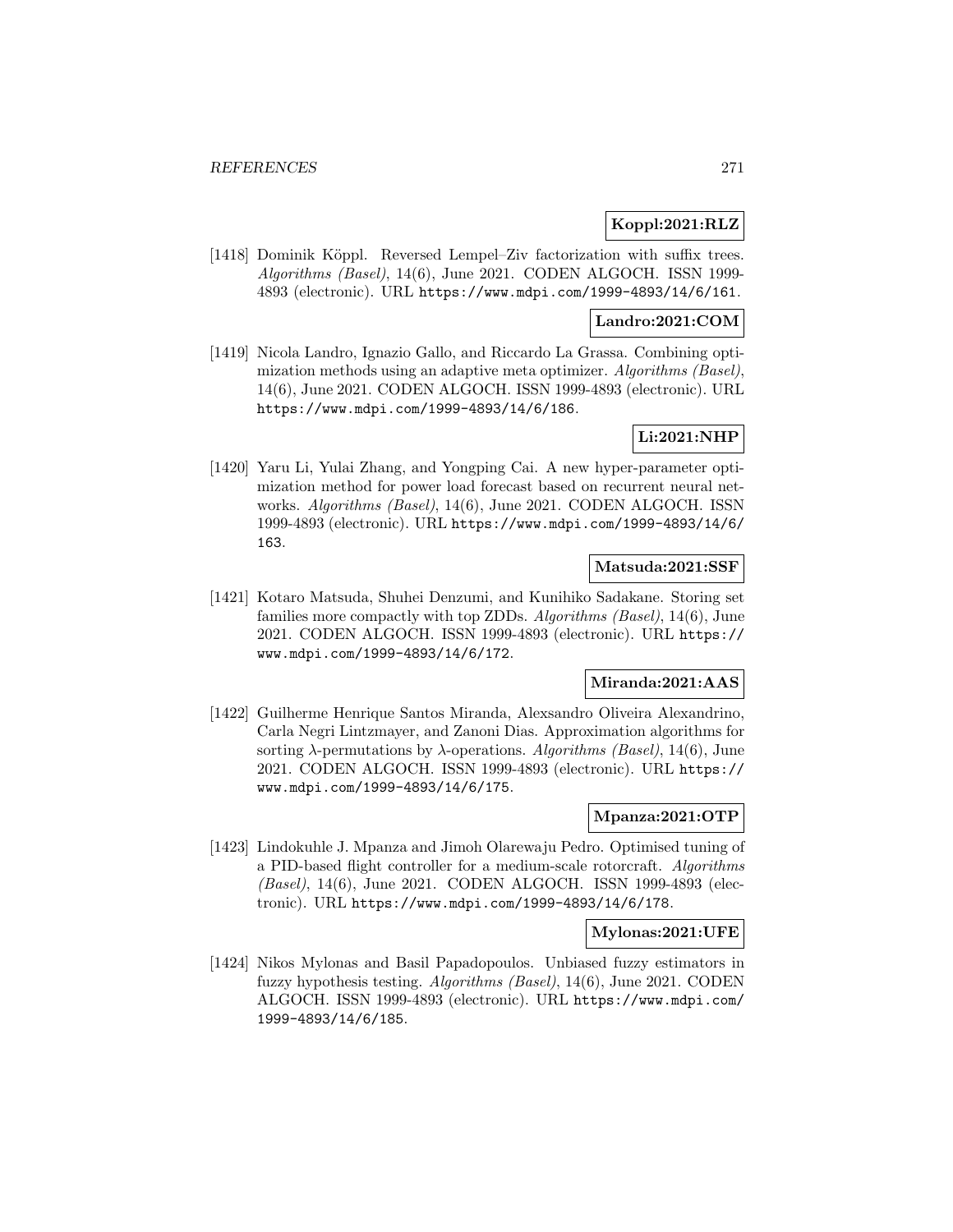### **Poudel:2021:AVT**

[1425] Pavan Poudel and Gokarna Sharma. Adaptive versioning in transactional memory systems. Algorithms (Basel), 14(6), June 2021. CODEN ALGOCH. ISSN 1999-4893 (electronic). URL https://www.mdpi.com/ 1999-4893/14/6/171.

# **Que:2021:SME**

[1426] Xia Que, Siyuan Jiang, Jiaoyun Yang, and Ning An. A similarity measurement with entropy-based weighting for clustering mixed numerical and categorical datasets. Algorithms (Basel), 14(6), June 2021. CODEN ALGOCH. ISSN 1999-4893 (electronic). URL https://www.mdpi.com/ 1999-4893/14/6/184.

## **Ruffini:2021:GDO**

[1427] Manon Ruffini, Jelena Vucinic, Simon de Givry, George Katsirelos, Sophie Barbe, and Thomas Schiex. Guaranteed diversity and optimality in cost function network based computational protein design methods. Algorithms (Basel), 14(6), June 2021. CODEN ALGOCH. ISSN 1999-4893 (electronic). URL https://www.mdpi.com/1999-4893/14/6/168.

## **Rupp:2021:LBQ**

[1428] Tobias Rupp and Stefan Funke. A lower bound for the query phase of contraction hierarchies and hub labels and a provably optimal instancebased schema. Algorithms (Basel), 14(6), June 2021. CODEN ALGOCH. ISSN 1999-4893 (electronic). URL https://www.mdpi.com/1999-4893/ 14/6/164.

## **Sun:2021:CUN**

[1429] Feng Sun, Ajith Kumar V, Guanci Yang, Ansi Zhang, and Yiyun Zhang. Circle-U-Net: an efficient architecture for semantic segmentation. Algorithms (Basel), 14(6), June 2021. CODEN ALGOCH. ISSN 1999-4893 (electronic). URL https://www.mdpi.com/1999-4893/14/6/159.

#### **Totounferoush:2021:ESI**

[1430] Amin Totounferoush, Frédéric Simonis, Benjamin Uekermann, and Miriam Schulte. Efficient and scalable initialization of partitioned coupled simulations with preCICE. Algorithms (Basel), 14(6), June 2021. CODEN ALGOCH. ISSN 1999-4893 (electronic). URL https://www. mdpi.com/1999-4893/14/6/166.

# **Wang:2021:APC**

[1431] Chunxia Wang, Jun Bi, Qiuyue Sai, and Zun Yuan. Analysis and prediction of carsharing demand based on data mining methods. Algorithms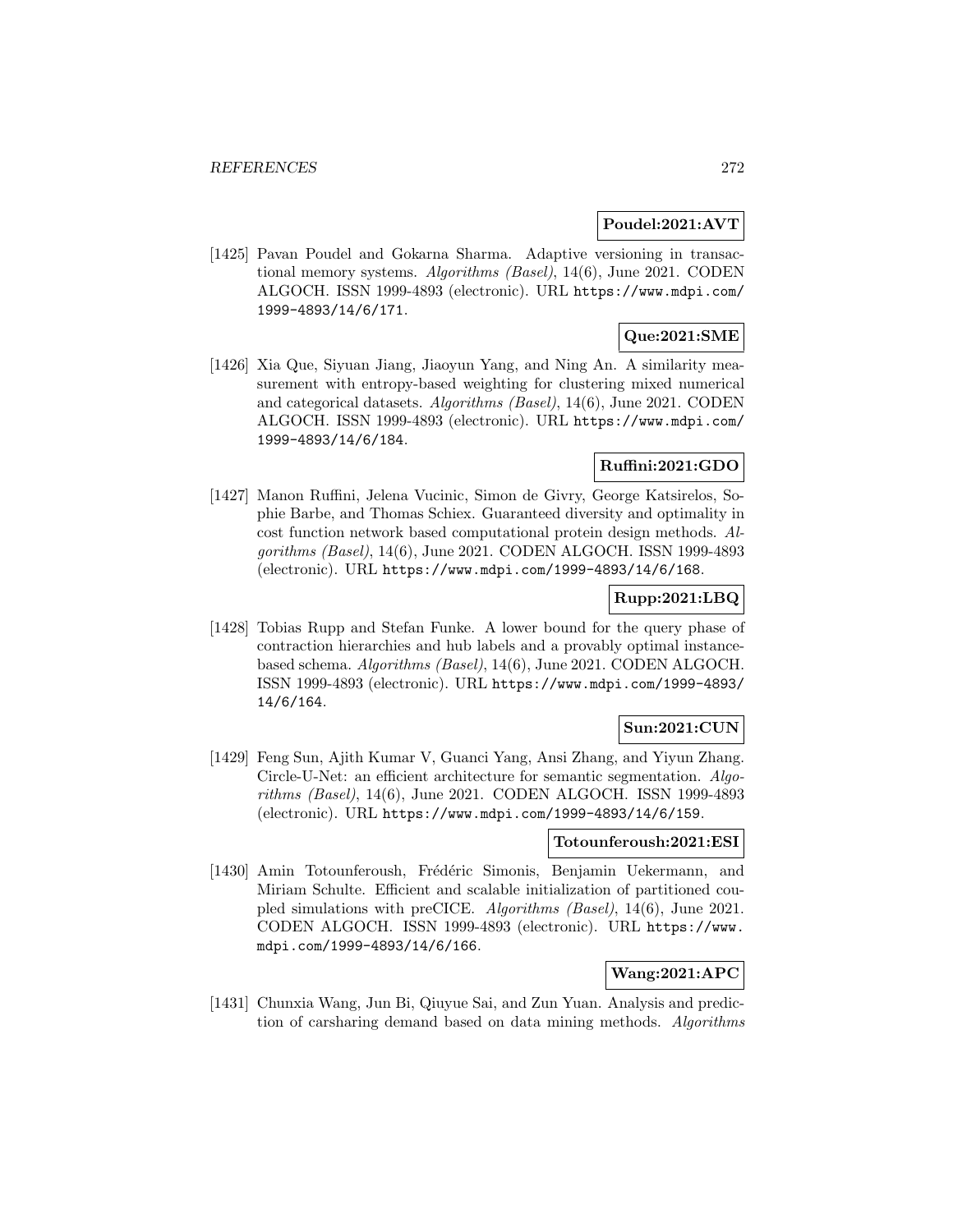(Basel), 14(6), June 2021. CODEN ALGOCH. ISSN 1999-4893 (electronic). URL https://www.mdpi.com/1999-4893/14/6/179.

## **Xu:2021:VAC**

[1432] Qiaoji Xu, Lingling Jin, James H. Leebens-Mack, and David Sankoff. Validation of automated chromosome recovery in the reconstruction of ancestral gene order. Algorithms (Basel), 14(6), June 2021. CODEN ALGOCH. ISSN 1999-4893 (electronic). URL https://www.mdpi.com/ 1999-4893/14/6/160.

# **Yu:2021:SPS**

[1433] Dan Yu, Peng Liu, Dezhi Qiao, and Xianglong Tang. A safety prediction system for lunar orbit rendezvous and docking mission. Algorithms (Basel), 14(6), June 2021. CODEN ALGOCH. ISSN 1999-4893 (electronic). URL https://www.mdpi.com/1999-4893/14/6/188.

## **Zhao:2021:IDC**

[1434] Wenxiao Zhao. An introduction to development of centralized and distributed stochastic approximation algorithm with expanding truncations. Algorithms (Basel), 14(6), June 2021. CODEN ALGOCH. ISSN 1999- 4893 (electronic). URL https://www.mdpi.com/1999-4893/14/6/174.

## **Zhao:2021:PPT**

[1435] Zhuo-Qiang Zhao, Shi-Jian Liu, and Jeng-Shyang Pan. A PID parameter tuning method based on the improved QUATRE algorithm. Algorithms (Basel), 14(6), June 2021. CODEN ALGOCH. ISSN 1999-4893 (electronic). URL https://www.mdpi.com/1999-4893/14/6/173.

### **Zhu:2021:DTB**

[1436] Wei Zhu and Xiaoyang Zeng. Decision tree-based adaptive reconfigurable cache scheme. Algorithms (Basel), 14(6), June 2021. CODEN ALGOCH. ISSN 1999-4893 (electronic). URL https://www.mdpi.com/1999-4893/ 14/6/176.

## **Argyros:2021:EHO**

[1437] Ioannis K. Argyros, Debasis Sharma, Christopher I. Argyros, Sanjaya Kumar Parhi, Shanta Kumari Sunanda, and Michael I. Argyros. Extended high order algorithms for equations under the same set of conditions. Algorithms (Basel), 14(7), July 2021. CODEN ALGOCH. ISSN 1999-4893 (electronic). URL https://www.mdpi.com/1999-4893/14/7/ 207.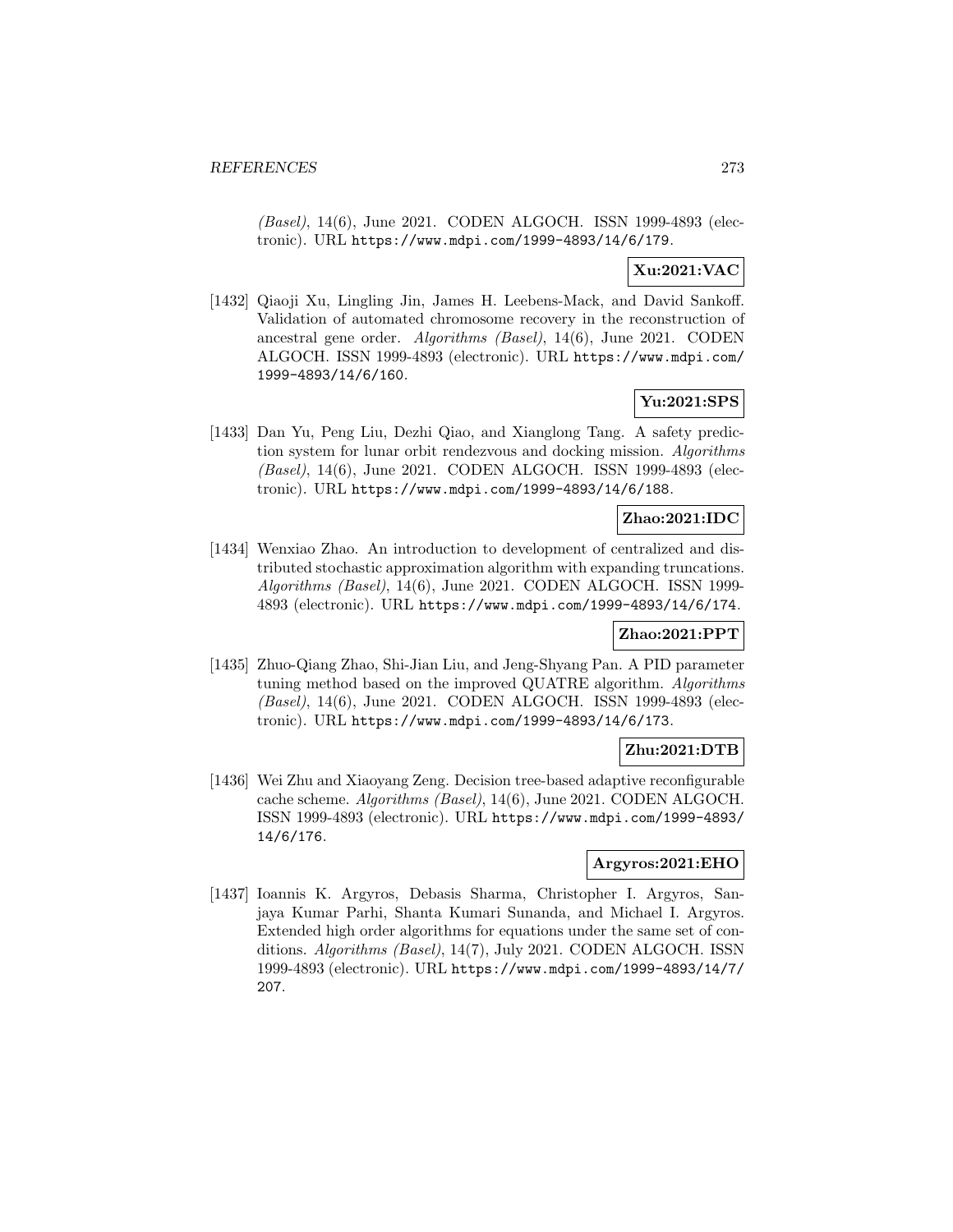#### **Atchade-Adelomou:2021:QQC**

[1438] Parfait Atchade-Adelomou, Guillermo Alonso-Linaje, Jordi Albo-Canals, and Daniel Casado-Fauli. qRobot: a quantum computing approach in mobile robot order picking and batching problem solver optimization. Algorithms (Basel), 14(7), July 2021. CODEN ALGOCH. ISSN 1999- 4893 (electronic). URL https://www.mdpi.com/1999-4893/14/7/194.

### **Bhatti:2021:DFH**

[1439] Faraz Bhatti and Thomas Greiner. Design of an FPGA hardware optimizing the performance and power consumption of a plenoptic camera depth estimation algorithm. Algorithms (Basel), 14(7), July 2021. CO-DEN ALGOCH. ISSN 1999-4893 (electronic). URL https://www.mdpi. com/1999-4893/14/7/215.

## **Ebrahimi:2021:HAI**

[1440] Sara Ebrahimi, Aminah Robinson Fayek, and Vuppuluri Sumati. Hybrid artificial intelligence HFS-RF-PSO model for construction labor productivity prediction and optimization. Algorithms (Basel), 14(7), July 2021. CODEN ALGOCH. ISSN 1999-4893 (electronic). URL https://www. mdpi.com/1999-4893/14/7/214.

# **Gao:2021:SMP**

[1441] Yanfeng Gao, Cicao Ping, Ling Wang, and Binrui Wang. A simplification method for point cloud of T-profile steel plate for shipbuilding. Algorithms (Basel), 14(7), July 2021. CODEN ALGOCH. ISSN 1999- 4893 (electronic). URL https://www.mdpi.com/1999-4893/14/7/202.

#### **Gonzalez-Neira:2021:MSA**

[1442] Eliana Maria Gonzalez-Neira, Jairo R. Montoya-Torres, and Jose-Fernando Jimenez. A multicriteria simheuristic approach for solving a stochastic permutation flow shop scheduling problem. Algorithms (Basel), 14(7), July 2021. CODEN ALGOCH. ISSN 1999-4893 (electronic). URL https://www.mdpi.com/1999-4893/14/7/210.

### **Huang:2021:CCF**

[1443] Mingyang Huang, Chenglin Liu, and Liang Shan. Containment control of first-order multi-agent systems under PI coordination protocol. Algorithms (Basel), 14(7), July 2021. CODEN ALGOCH. ISSN 1999-4893 (electronic). URL https://www.mdpi.com/1999-4893/14/7/209.

### **Ibrahim:2021:OTM**

[1444] Abdullahi Adinoyi Ibrahim, Alessandro Lonardi, and Caterina De Bacco. Optimal transport in multilayer networks for traffic flow optimization.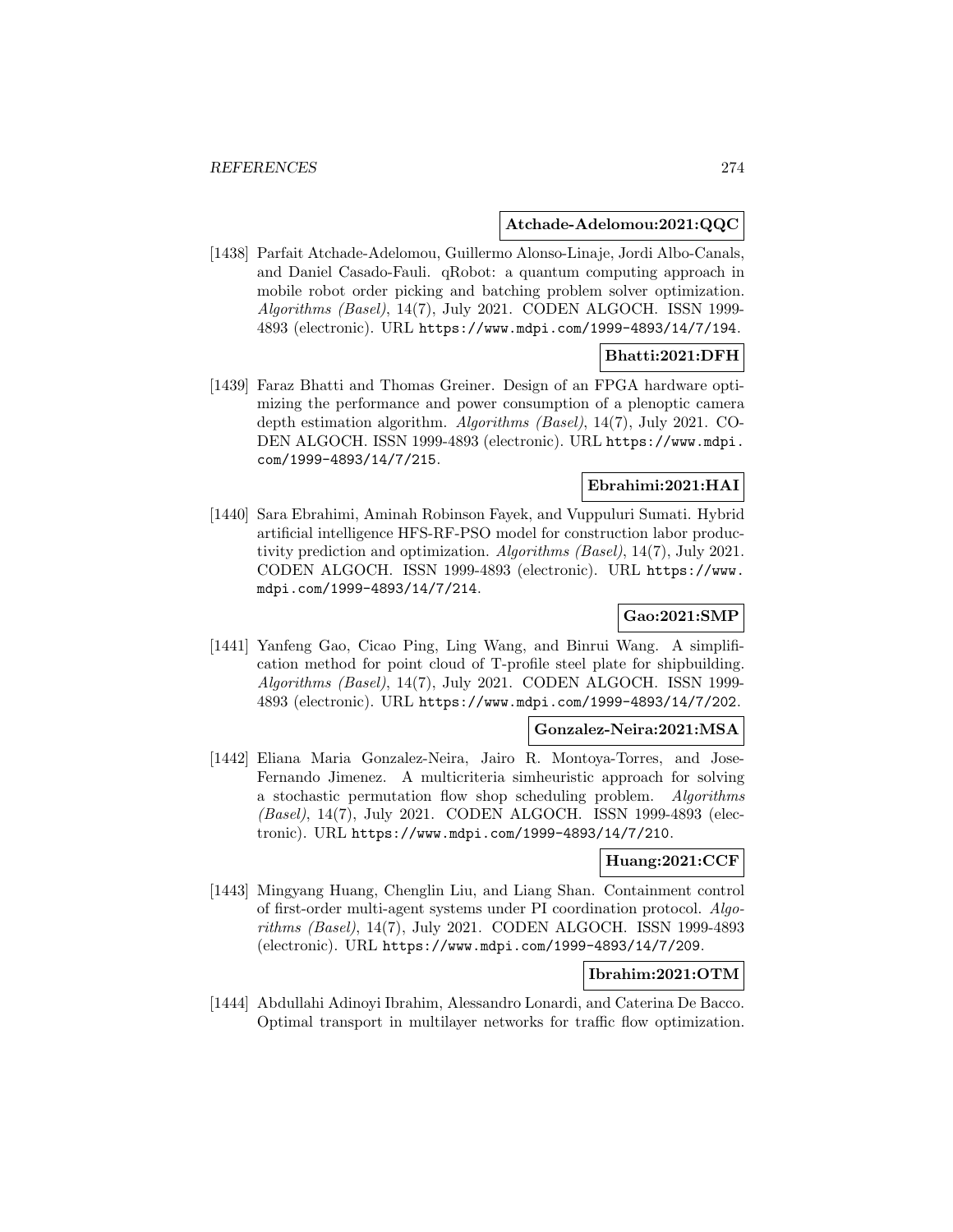Algorithms (Basel), 14(7), July 2021. CODEN ALGOCH. ISSN 1999- 4893 (electronic). URL https://www.mdpi.com/1999-4893/14/7/189.

### **Jnoub:2021:FCR**

[1445] Nour Jnoub, Admir Brankovic, and Wolfgang Klas. Fact-checking reasoning system for fake review detection using answer set programming. Algorithms (Basel), 14(7), July 2021. CODEN ALGOCH. ISSN 1999- 4893 (electronic). URL https://www.mdpi.com/1999-4893/14/7/190.

## **Kang:2021:SAP**

[1446] Yiting Kang, Biao Xue, and Riya Zeng. Self-adaptive path tracking control for mobile robots under slippage conditions based on an RBF neural network. Algorithms (Basel), 14(7), July 2021. CODEN ALGOCH. ISSN 1999-4893 (electronic). URL https://www.mdpi.com/1999-4893/14/7/ 196.

# **Ma:2021:CSB**

[1447] Wenpeng Ma, Wu Yuan, and Xiazhen Liu. A comparative study of block incomplete sparse approximate inverses preconditioning on Tesla K20 and V100 GPUs. Algorithms (Basel), 14(7), July 2021. CODEN ALGOCH. ISSN 1999-4893 (electronic). URL https://www.mdpi.com/ 1999-4893/14/7/204.

## **Muaad:2021:AND**

[1448] Abdullah Y. Muaad, Hanumanthappa Jayappa, Mugahed A. Al-antari, and Sungyoung Lee. ArCAR: a novel deep learning computer-aided recognition for character-level Arabic text representation and recognition. Algorithms (Basel), 14(7), July 2021. CODEN ALGOCH. ISSN 1999-4893 (electronic). URL https://www.mdpi.com/1999-4893/14/7/ 216.

### **Nemec:2021:OWM**

[1449] Petr Nemec, Petr Stodola, Miroslav Pecina, Jirí Neubauer, and Martin Blaha. Optimization of the weighted multi-facility location problem using MS Excel. Algorithms (Basel), 14(7), July 2021. CODEN ALGOCH. ISSN 1999-4893 (electronic). URL https://www.mdpi.com/1999-4893/ 14/7/191.

### **Ouyang:2021:CNN**

[1450] Kewei Ouyang, Yi Hou, Shilin Zhou, and Ye Zhang. Convolutional neural network with an elastic matching mechanism for time series classification. Algorithms (Basel), 14(7), July 2021. CODEN ALGOCH. ISSN 1999- 4893 (electronic). URL https://www.mdpi.com/1999-4893/14/7/192.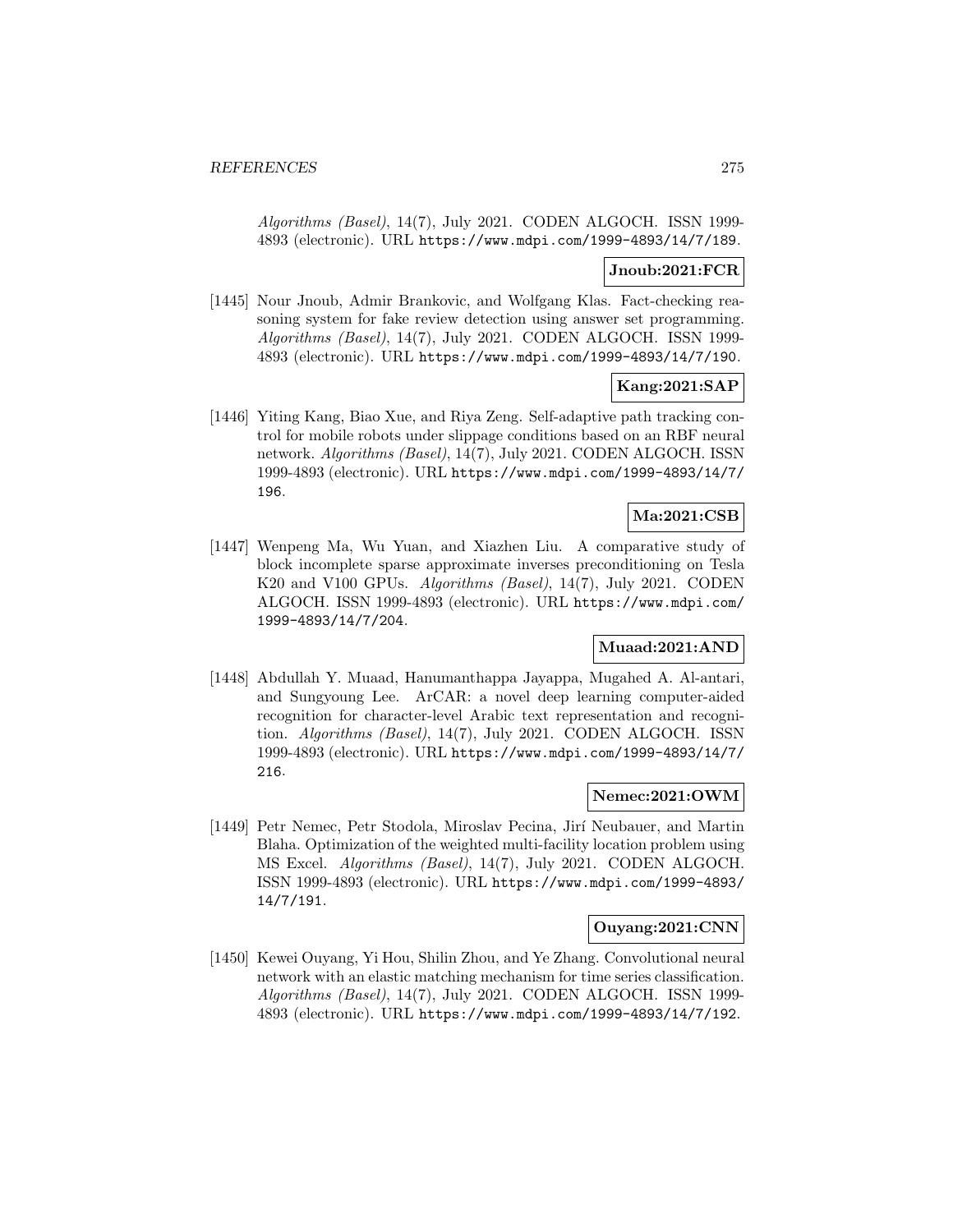#### **Putro:2021:DMA**

[1451] Heru Purboyo Hidayat Putro, Pradono Pradono, and Titus Hari Setiawan. Development of multi-actor multi-criteria analysis based on the weight of stakeholder involvement in the assessment of natural-cultural tourism area transportation policies. Algorithms (Basel), 14(7), July 2021. CODEN ALGOCH. ISSN 1999-4893 (electronic). URL https:// www.mdpi.com/1999-4893/14/7/217.

## **Rauh:2021:ISL**

[1452] Andreas Rauh, Robert Dehnert, Swantje Romig, Sabine Lerch, and Bernd Tibken. Iterative solution of linear matrix inequalities for the combined control and observer design of systems with polytopic parameter uncertainty and stochastic noise. Algorithms (Basel), 14(7), July 2021. CODEN ALGOCH. ISSN 1999-4893 (electronic). URL https:// www.mdpi.com/1999-4893/14/7/205.

### **Saad:2021:EDS**

[1453] Suleiman Sa'ad, Abdullah Muhammed, Mohammed Abdullahi, Azizol Abdullah, and Fahrul Hakim Ayob. An enhanced discrete symbiotic organism search algorithm for optimal task scheduling in the cloud. Algorithms (Basel), 14(7), July 2021. CODEN ALGOCH. ISSN 1999-4893 (electronic). URL https://www.mdpi.com/1999-4893/14/7/200.

## **Sadawi:2021:EDC**

[1454] Alia Al Sadawi, Abdulrahim Shamayleh, and Malick Ndiaye. Efficient dynamic cost scheduling algorithm for financial data supply chain. Algorithms (Basel), 14(7), July 2021. CODEN ALGOCH. ISSN 1999-4893 (electronic). URL https://www.mdpi.com/1999-4893/14/7/211.

## **Salah:2021:EMM**

[1455] Omar Salah, Abdulrahim Shamayleh, and Shayok Mukhopadhyay. Energy management of a multi-source power system. Algorithms (Basel), 14(7), July 2021. CODEN ALGOCH. ISSN 1999-4893 (electronic). URL https://www.mdpi.com/1999-4893/14/7/206.

### **Seman:2021:OSA**

[1456] Ali Seman and Azizian Mohd Sapawi. An optimal and stable algorithm for clustering numerical data. Algorithms (Basel), 14(7), July 2021. CO-DEN ALGOCH. ISSN 1999-4893 (electronic). URL https://www.mdpi. com/1999-4893/14/7/197.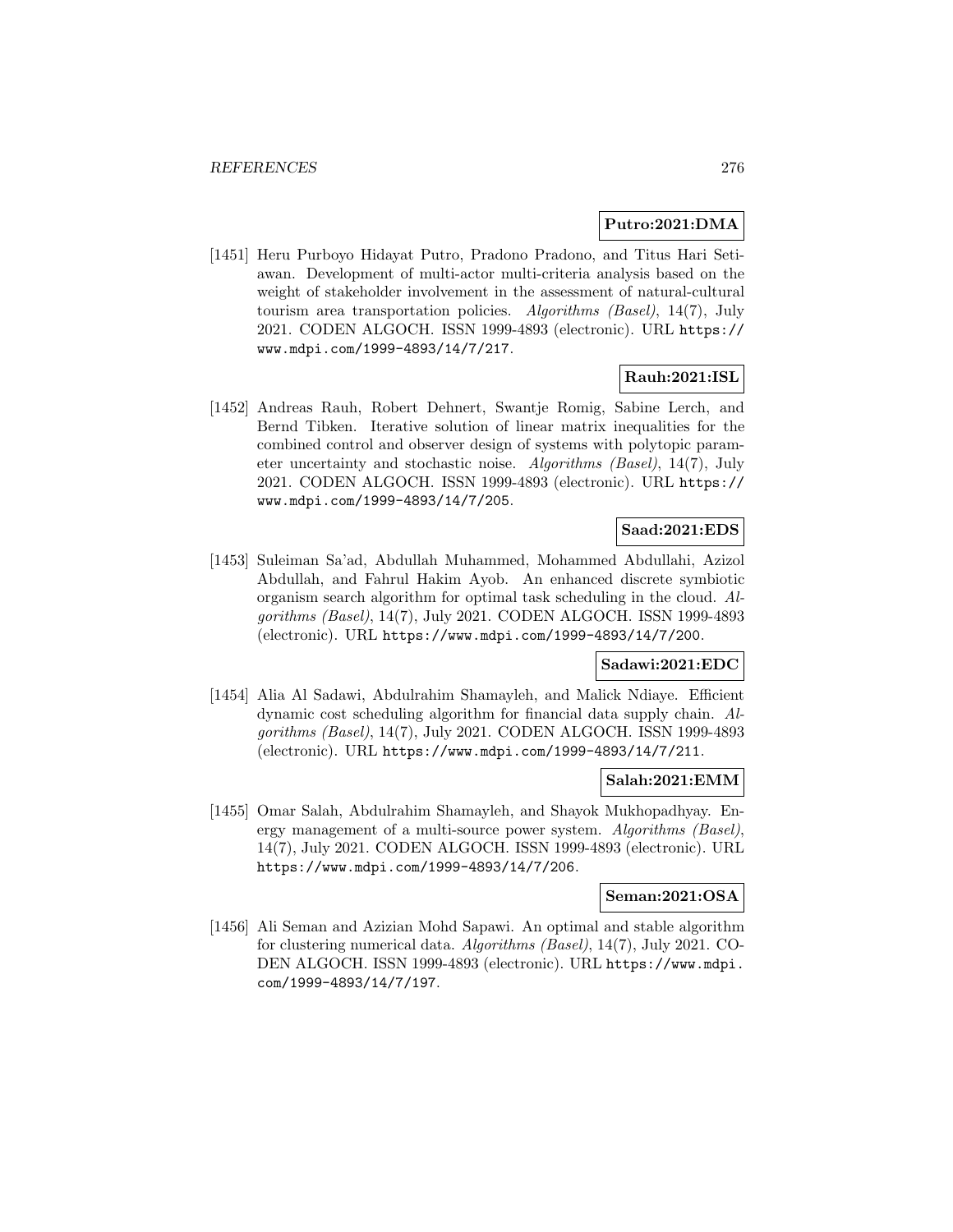#### **Shamseldin:2021:OCO**

[1457] Mohamed A. Shamseldin. Optimal coronavirus optimization algorithm based PID controller for high performance brushless DC motor. Algorithms (Basel), 14(7), July 2021. CODEN ALGOCH. ISSN 1999-4893 (electronic). URL https://www.mdpi.com/1999-4893/14/7/193.

### **Skandarani:2021:DLB**

[1458] Youssef Skandarani, Pierre-Marc Jodoin, and Alain Lalande. Deep learning based cardiac MRI segmentation: Do we need experts? Algorithms (Basel), 14(7), July 2021. CODEN ALGOCH. ISSN 1999-4893 (electronic). URL https://www.mdpi.com/1999-4893/14/7/212.

#### **Vestias:2021:DMF**

[1459] Mário P. Véstias and Horácio C. Neto. Decimal multiplication in FPGA with a novel decimal adder/subtractor. Algorithms (Basel), 14(7), July 2021. CODEN ALGOCH. ISSN 1999-4893 (electronic). URL https:// www.mdpi.com/1999-4893/14/7/198.

## **Villavicencio:2021:CPA**

[1460] Charlyn Nayve Villavicencio, Julio Jerison Escudero Macrohon, Xavier Alphonse Inbaraj, Jyh-Horng Jeng, and Jer-Guang Hsieh. COVID-19 prediction applying supervised machine learning algorithms with comparative analysis using WEKA. Algorithms (Basel), 14(7), July 2021. CODEN ALGOCH. ISSN 1999-4893 (electronic). URL https:// www.mdpi.com/1999-4893/14/7/201.

### **Wu:2021:KDN**

[1461] Yundong Wu, Jiajia Liao, Yujun Liu, Kaiming Ding, Shimin Li, Zhilin Zhang, Guorong Cai, and Jinhe Su. Knowledge-driven network for object detection. Algorithms (Basel), 14(7), July 2021. CODEN ALGOCH. ISSN 1999-4893 (electronic). URL https://www.mdpi.com/1999-4893/ 14/7/195.

## **Yan:2021:CCA**

[1462] Jiangyu Yan and Bing Qi. CARA: a congestion-aware routing algorithm for wireless sensor networks. Algorithms (Basel), 14(7), July 2021. CODEN ALGOCH. ISSN 1999-4893 (electronic). URL https://www. mdpi.com/1999-4893/14/7/199.

## **Yang:2021:NTL**

[1463] Xiuqing Yang, Xinglu Liu, Lijuan Feng, Jianquan Zhang, and Mingyao Qi. Non-traditional layout design for robotic mobile fulfillment system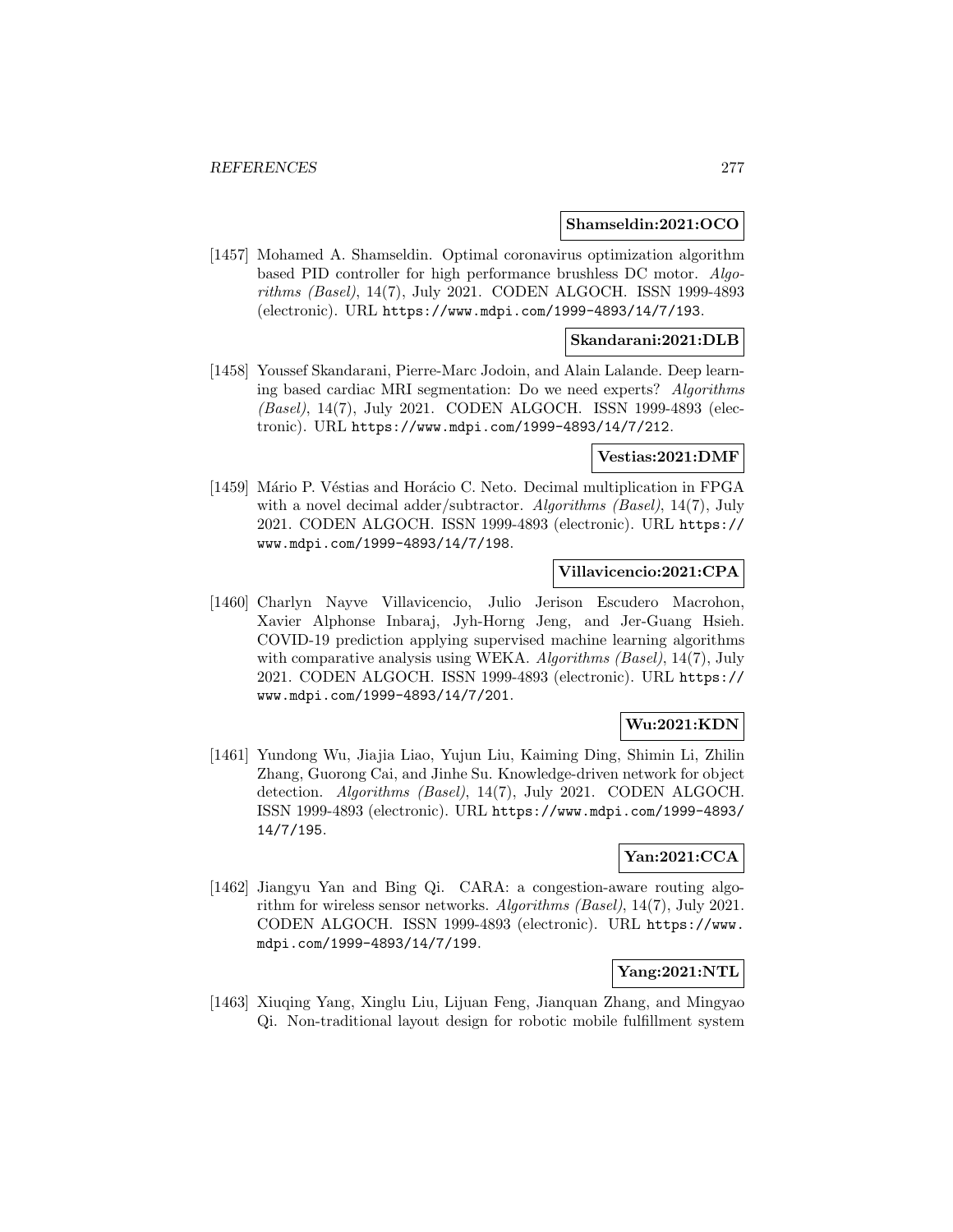with multiple workstations. *Algorithms (Basel)*, 14(7), July 2021. CO-DEN ALGOCH. ISSN 1999-4893 (electronic). URL https://www.mdpi. com/1999-4893/14/7/203.

# **Zhang:2021:PCP**

[1464] Jinsong Zhang, Yongtao Peng, Bo Ren, and Taoying Li. PM2.5 concentration prediction based on CNN-BiLSTM and attention mechanism. Algorithms (Basel), 14(7), July 2021. CODEN ALGOCH. ISSN 1999- 4893 (electronic). URL https://www.mdpi.com/1999-4893/14/7/208.

## **Zisad:2021:IDL**

[1465] Sharif Noor Zisad, Etu Chowdhury, Mohammad Shahadat Hossain, Raihan Ul Islam, and Karl Andersson. An integrated deep learning and belief rule-based expert system for visual sentiment analysis under uncertainty. Algorithms (Basel), 14(7), July 2021. CODEN ALGOCH. ISSN 1999-4893 (electronic). URL https://www.mdpi.com/1999-4893/ 14/7/213.

## **Ahmed:2021:RTN**

[1466] Ahmed Abdelmoamen Ahmed and Gbenga Agunsoye. A real-time network traffic classifier for online applications using machine learning. Algorithms (Basel), 14(8), August 2021. CODEN ALGOCH. ISSN 1999-4893 (electronic). URL https://www.mdpi.com/1999-4893/14/8/250.

## **Albeshri:2021:SHA**

[1467] Aiiad Albeshri. SVSL: a human activity recognition method using softvoting and self-learning. Algorithms (Basel), 14(8), August 2021. CO-DEN ALGOCH. ISSN 1999-4893 (electronic). URL https://www.mdpi. com/1999-4893/14/8/245.

## **Caprio:2021:SIA**

[1468] Debora Di Caprio and Francisco Javier Santos Arteaga. Special issue on algorithms and models for dynamic multiple criteria decision making. Algorithms (Basel), 14(8), August 2021. CODEN ALGOCH. ISSN 1999- 4893 (electronic). URL https://www.mdpi.com/1999-4893/14/8/233.

## **delaRosa:2021:MIQ**

[1469] Ezequiel de la Rosa, Désiré Sidibé, Thomas Decourselle, Thibault Leclercq, Alexandre Cochet, and Alain Lalande. Myocardial infarction quantification from late gadolinium enhancement MRI using tophat transforms and neural networks. Algorithms (Basel), 14(8), August 2021. CODEN ALGOCH. ISSN 1999-4893 (electronic). URL https:// www.mdpi.com/1999-4893/14/8/249.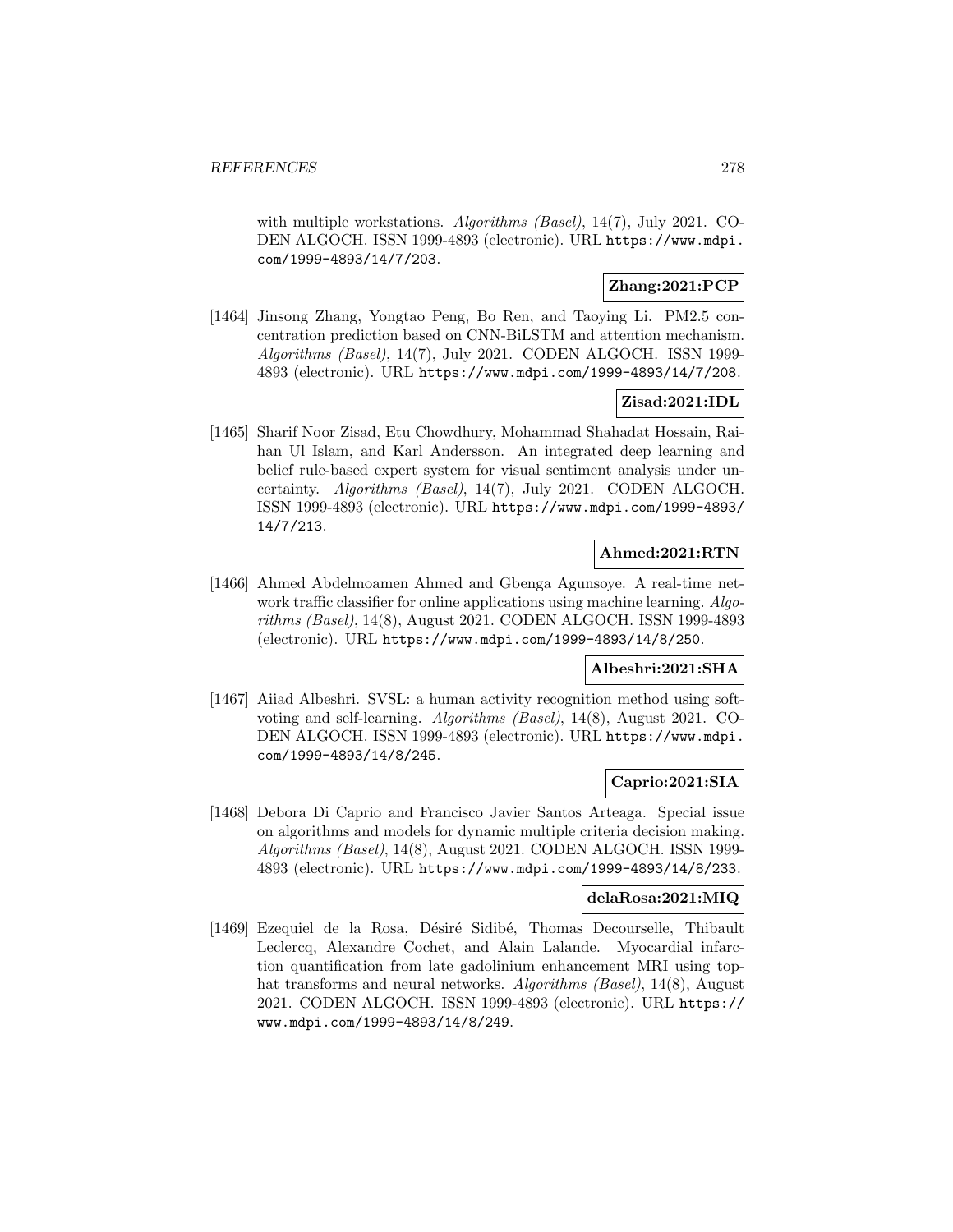## **Dey:2021:CAR**

[1470] Polash Dey, Emam Hossain, Md. Ishtiaque Hossain, Mohammed Armanuzzaman Chowdhury, Md. Shariful Alam, Mohammad Shahadat Hossain, and Karl Andersson. Comparative analysis of recurrent neural networks in stock price prediction for different frequency domains. Algorithms (Basel), 14(8), August 2021. CODEN ALGOCH. ISSN 1999-4893 (electronic). URL https://www.mdpi.com/1999-4893/14/8/251.

# **Du:2021:IGS**

[1471] Zhihui Du, Oliver Alvarado Rodriguez, Joseph Patchett, and David A. Bader. Interactive graph stream analytics in arkouda. Algorithms (Basel), 14(8), August 2021. CODEN ALGOCH. ISSN 1999-4893 (electronic). URL https://www.mdpi.com/1999-4893/14/8/221.

## **Fnadi:2021:EVG**

[1472] Mohamed Fnadi and Julien Alexandre dit Sandretto. Experimental validation of a guaranteed nonlinear model predictive control. Algorithms (Basel), 14(8), August 2021. CODEN ALGOCH. ISSN 1999-4893 (electronic). URL https://www.mdpi.com/1999-4893/14/8/248.

## **Hsieh:2021:TDF**

[1473] Shun-Chieh Hsieh. Tourism demand forecasting based on an LSTM network and its variants. Algorithms (Basel), 14(8), August 2021. CODEN ALGOCH. ISSN 1999-4893 (electronic). URL https://www.mdpi.com/ 1999-4893/14/8/243.

## **Huang:2021:PBS**

[1474] Lan Huang, Yuanwei Zhao, Bo Wang, Dongxu Zhang, Rui Zhang, Subhashis Das, Simone Bocca, and Fausto Giunchiglia. Property-based semantic similarity criteria to evaluate the overlaps of schemas. Algorithms (Basel), 14(8), August 2021. CODEN ALGOCH. ISSN 1999-4893 (electronic). URL https://www.mdpi.com/1999-4893/14/8/241.

## **Jatschka:2021:GCO**

[1475] Thomas Jatschka, Günther R. Raidl, and Tobias Rodemann. A general cooperative optimization approach for distributing service points in mobility applications. Algorithms (Basel), 14(8), August 2021. CODEN ALGOCH. ISSN 1999-4893 (electronic). URL https://www.mdpi.com/ 1999-4893/14/8/232.

# **Kegenbekov:2021:ASC**

[1476] Zhandos Kegenbekov and Ilya Jackson. Adaptive supply chain: Demandsupply synchronization using deep reinforcement learning. Algorithms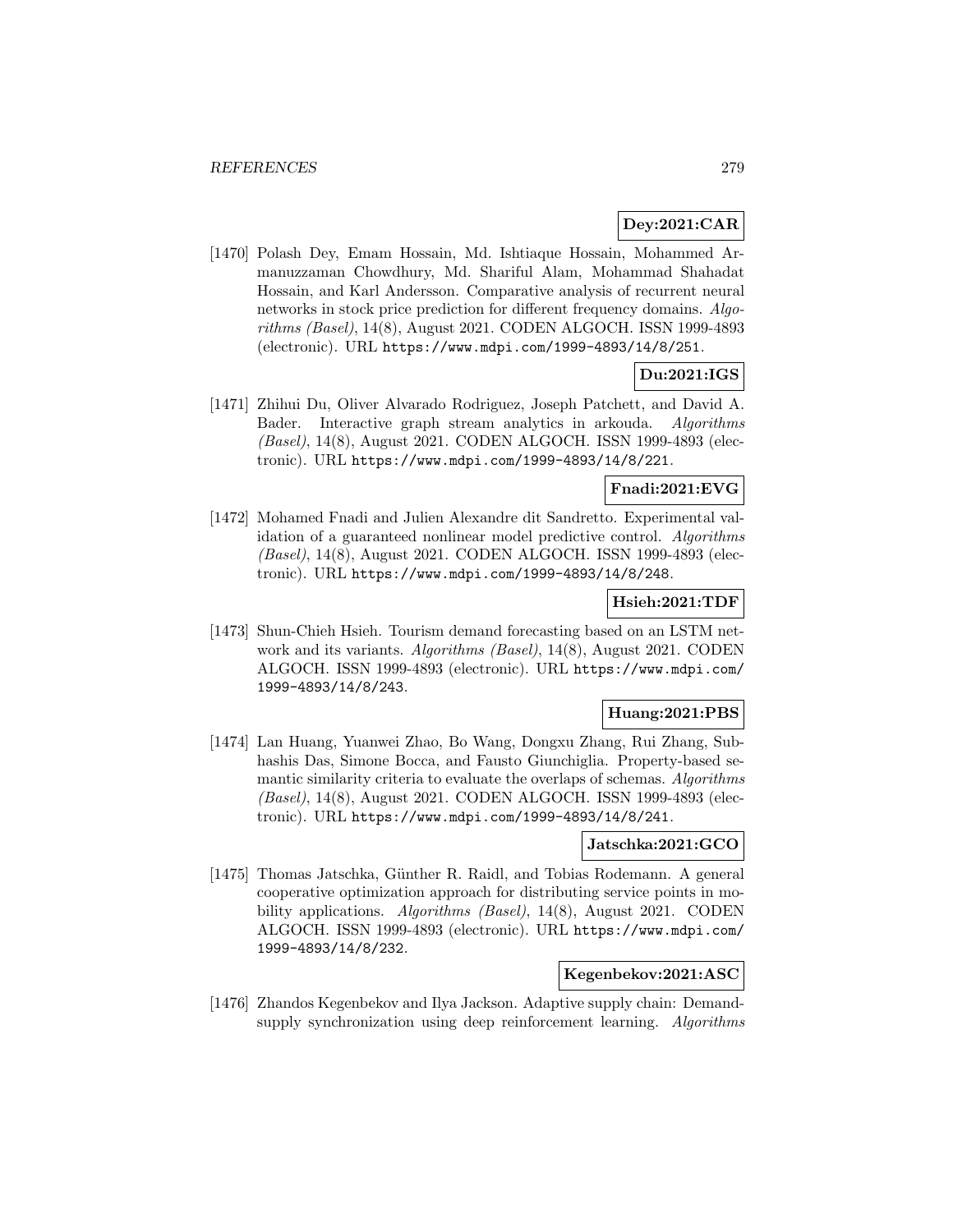(Basel), 14(8), August 2021. CODEN ALGOCH. ISSN 1999-4893 (electronic). URL https://www.mdpi.com/1999-4893/14/8/240.

### **Kontogiannis:2021:TDA**

[1477] Spyros Kontogiannis, Andreas Paraskevopoulos, and Christos Zaroliagis. Time-dependent alternative route planning: Theory and practice. Algorithms (Basel), 14(8), August 2021. CODEN ALGOCH. ISSN 1999-4893 (electronic). URL https://www.mdpi.com/1999-4893/14/8/220.

### **Kousis:2021:DMA**

[1478] Anestis Kousis and Christos Tjortjis. Data mining algorithms for smart cities: a bibliometric analysis. Algorithms (Basel), 14(8), August 2021. CODEN ALGOCH. ISSN 1999-4893 (electronic). URL https://www. mdpi.com/1999-4893/14/8/242.

## **Lancia:2021:CCI**

[1479] Giuseppe Lancia and Paolo Serafini. Computational complexity and ILP models for pattern problems in the logical analysis of data. Algorithms (Basel), 14(8), August 2021. CODEN ALGOCH. ISSN 1999-4893 (electronic). URL https://www.mdpi.com/1999-4893/14/8/235.

# **Li:2021:DOC**

[1480] Xu Li and Qiming Sun. Detect overlapping community based on the combination of local expansion and label propagation. Algorithms (Basel), 14(8), August 2021. CODEN ALGOCH. ISSN 1999-4893 (electronic). URL https://www.mdpi.com/1999-4893/14/8/237.

# **Li:2021:ETV**

[1481] Fangyi Li, Yufei Yan, Jianhua Rong, and Houyao Zhu. An efficient timevariant reliability analysis method with mixed uncertainties. Algorithms (Basel), 14(8), August 2021. CODEN ALGOCH. ISSN 1999-4893 (electronic). URL https://www.mdpi.com/1999-4893/14/8/229.

### **Martey:2021:IRU**

[1482] Ezekiel Mensah Martey, Hang Lei, Xiaoyu Li, and Obed Appiah. Image representation using stacked colour histogram. Algorithms (Basel), 14 (8), August 2021. CODEN ALGOCH. ISSN 1999-4893 (electronic). URL https://www.mdpi.com/1999-4893/14/8/228.

### **Ouardi:2021:ECE**

[1483] Faissal Ouardi, Zineb Lotfi, and Bilal Elghadyry. Efficient construction of the equation automaton. Algorithms (Basel), 14(8), August 2021.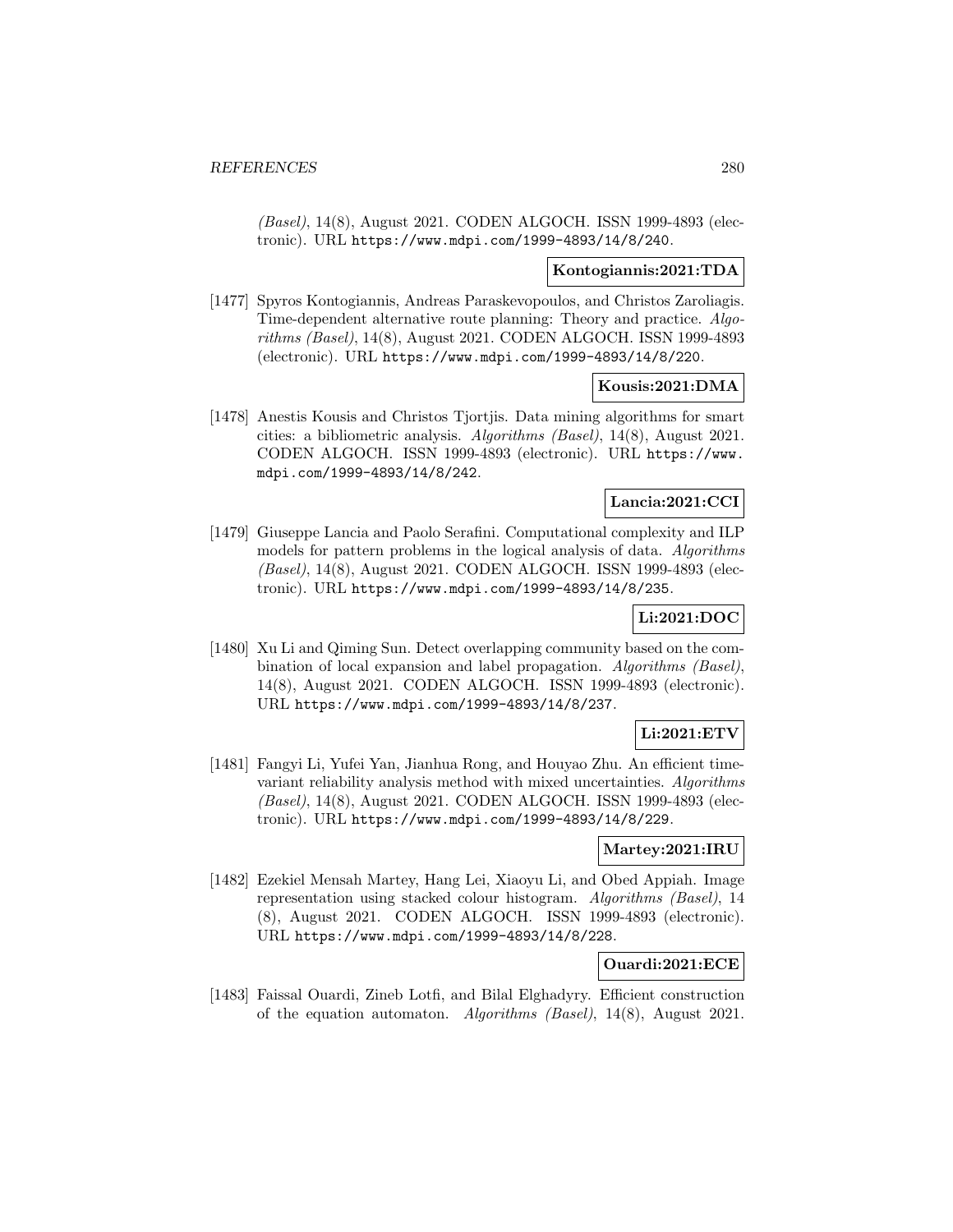CODEN ALGOCH. ISSN 1999-4893 (electronic). URL https://www. mdpi.com/1999-4893/14/8/238.

# **Roque:2021:ICH**

[1484] João V. Roque, João D. Lopes, Mário P. Véstias, and José T. de Sousa. IOb-cache: a high-performance configurable open-source cache. Algorithms (Basel), 14(8), August 2021. CODEN ALGOCH. ISSN 1999-4893 (electronic). URL https://www.mdpi.com/1999-4893/14/8/218.

## **Sahin:2021:MSC**

[1485] Bekir Sahin, Devran Yazir, Abdelsalam Adam Hamid, and Noorul Shaiful Fitri Abdul Rahman. Maritime supply chain optimization by using fuzzy goal programming. Algorithms (Basel), 14(8), August 2021. CO-DEN ALGOCH. ISSN 1999-4893 (electronic). URL https://www.mdpi. com/1999-4893/14/8/234.

## **Salleh:2021:MLS**

[1486] Zabidin Salleh, Ghaliah Alhamzi, Ibitsam Masmali, and Ahmad Alhawarat. A modified Liu and Storey conjugate gradient method for large scale unconstrained optimization problems. Algorithms (Basel), 14(8), August 2021. CODEN ALGOCH. ISSN 1999-4893 (electronic). URL https://www.mdpi.com/1999-4893/14/8/227.

## **Selva:2021:INI**

[1487] Deepaa Selva, Balakrishnan Nagaraj, Danil Pelusi, Rajendran Arunkumar, and Ajay Nair. Intelligent network intrusion prevention feature collection and classification algorithms. Algorithms (Basel), 14(8), August 2021. CODEN ALGOCH. ISSN 1999-4893 (electronic). URL https:// www.mdpi.com/1999-4893/14/8/224.

### **Song:2021:ASS**

[1488] Zhenyu Song, Xuemei Yan, Lvxing Zhao, Luyi Fan, Cheng Tang, and Junkai Ji. Adaptive self-scaling brain-storm optimization via a chaotic search mechanism. *Algorithms (Basel)*, 14(8), August 2021. CODEN ALGOCH. ISSN 1999-4893 (electronic). URL https://www.mdpi.com/ 1999-4893/14/8/239.

### **Sotskov:2021:SMT**

[1489] Yuri N. Sotskov and Evangelina I. Mihova. Scheduling multiprocessor tasks with equal processing times as a mixed graph coloring problem. Algorithms (Basel), 14(8), August 2021. CODEN ALGOCH. ISSN 1999- 4893 (electronic). URL https://www.mdpi.com/1999-4893/14/8/246.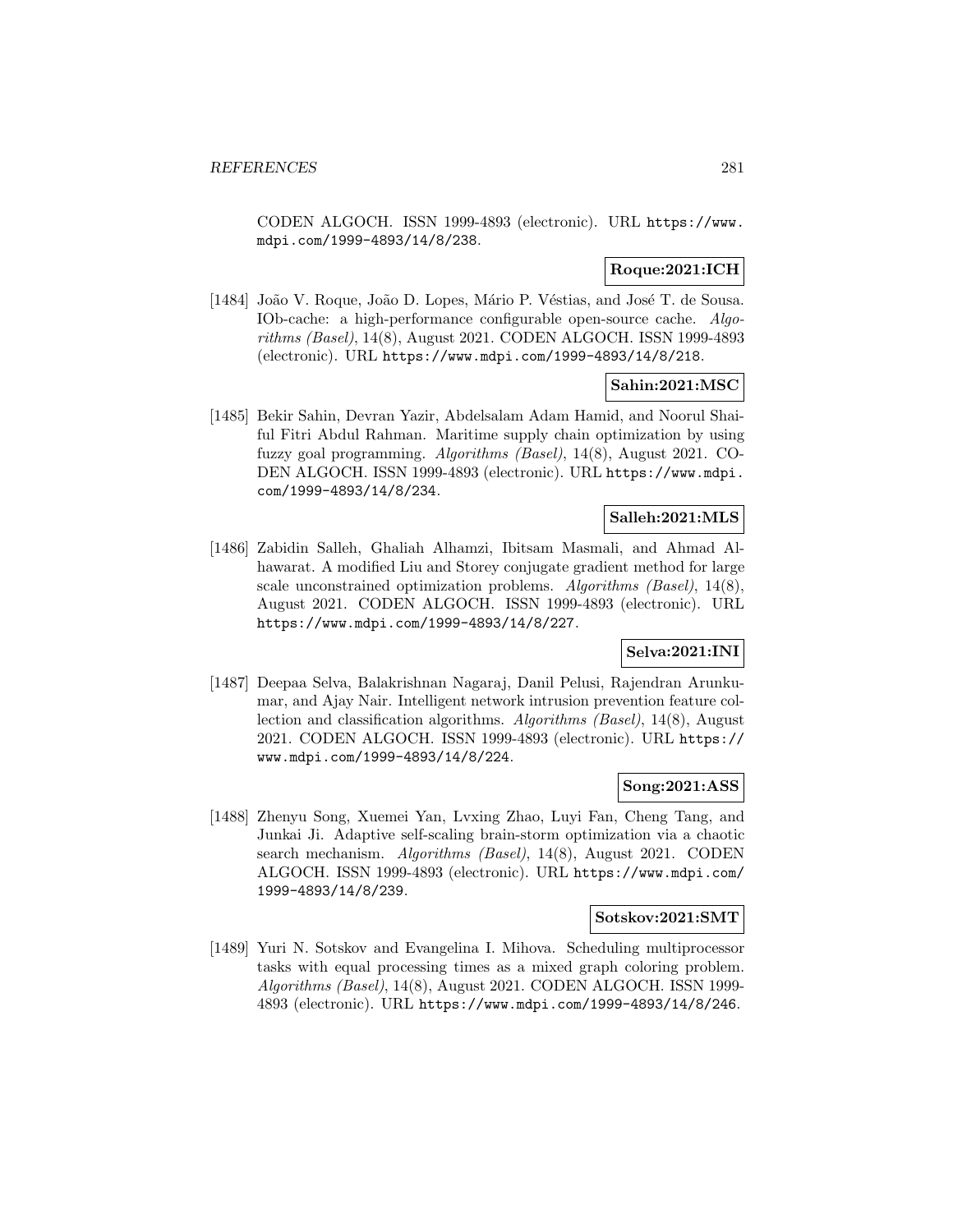#### **Syafruddin:2021:BSM**

[1490] Willa Ariela Syafruddin, Rio Mukhtarom Paweroi, and Mario Köppen. Behavior selection metaheuristic search algorithm for the pollination optimization: a simulation case of cocoa flowers. Algorithms (Basel), 14 (8), August 2021. CODEN ALGOCH. ISSN 1999-4893 (electronic). URL https://www.mdpi.com/1999-4893/14/8/230.

## **Tekile:2021:CEM**

[1491] Hailemariam Abebe Tekile, Michele Fedrizzi, and Matteo Brunelli. Constrained eigenvalue minimization of incomplete pairwise comparison matrices by Nelder–Mead algorithm. Algorithms (Basel), 14(8), August 2021. CODEN ALGOCH. ISSN 1999-4893 (electronic). URL https:// www.mdpi.com/1999-4893/14/8/222.

## **Thiruvady:2021:ASI**

[1492] Dhananjay Thiruvady, Kerri Morgan, Susan Bedingfield, and Asef Nazari. Allocating students to industry placements using integer programming and ant colony optimisation. Algorithms (Basel), 14(8), August 2021. CODEN ALGOCH. ISSN 1999-4893 (electronic). URL https: //www.mdpi.com/1999-4893/14/8/219.

# **Ullah:2021:FPR**

[1493] Kifayat Ullah, Muhammad Safi Ullah Khan, and Manuel de la Sen. Fixed point results on multi-valued generalized  $(\alpha, \beta)$ -nonexpansive mappings in Banach spaces. Algorithms (Basel), 14(8), August 2021. CODEN ALGOCH. ISSN 1999-4893 (electronic). URL https://www.mdpi.com/ 1999-4893/14/8/223.

#### **vonPilchau:2021:SEA**

[1494] Wenzel Pilar von Pilchau, Anthony Stein, and Jörg Hähner. Synthetic experiences for accelerating DQN performance in discrete non-deterministic environments. Algorithms (Basel), 14(8), August 2021. CODEN AL-GOCH. ISSN 1999-4893 (electronic). URL https://www.mdpi.com/ 1999-4893/14/8/226.

#### **Wang:2021:NAD**

[1495] Chenyu Wang, Hong Qiao, Yi Wang, and Xianting Du. Numerical algorithm for dynamic impedance of bridge pile-group foundation and its validation. Algorithms (Basel), 14(8), August 2021. CODEN ALGOCH. ISSN 1999-4893 (electronic). URL https://www.mdpi.com/1999-4893/ 14/8/247.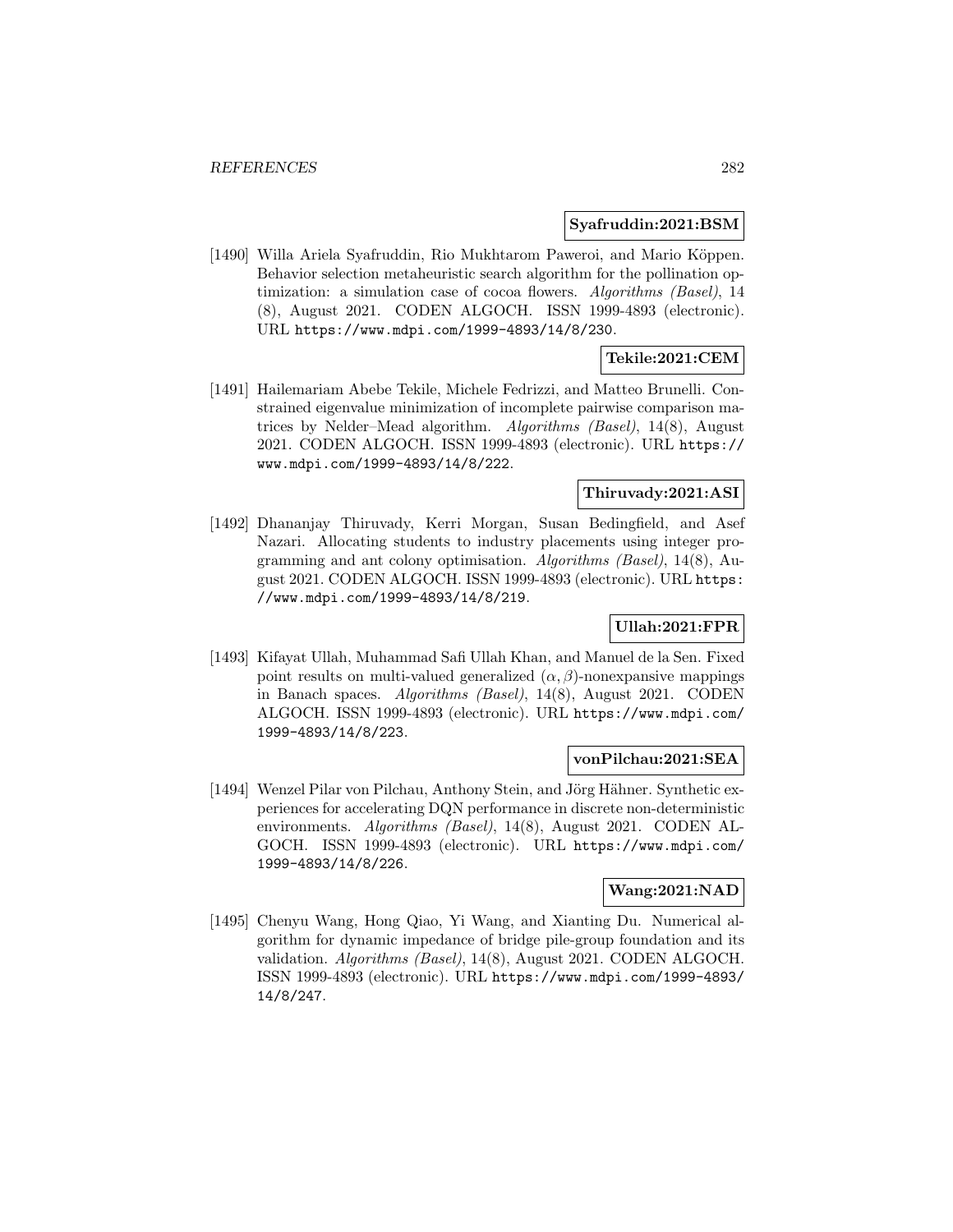#### **Weiner:2021:IDT**

[1496] Samson Weiner and Mukul S. Bansal. Improved duplication-transfer-loss reconciliation with extinct and unsampled lineages. Algorithms (Basel), 14(8), August 2021. CODEN ALGOCH. ISSN 1999-4893 (electronic). URL https://www.mdpi.com/1999-4893/14/8/231.

# **Wu:2021:CDM**

[1497] Weiping Wu, Lifen Wu, Ruobing Xue, and Shan Pang. Constrained dynamic mean-variance portfolio selection in continuous-time. Algorithms (Basel), 14(8), August 2021. CODEN ALGOCH. ISSN 1999-4893 (electronic). URL https://www.mdpi.com/1999-4893/14/8/252.

## **Xu:2021:SIG**

[1498] Haoran Xu, Xinya Li, Kaiyi Zhang, Yanbai He, Haoran Fan, Sijiang Liu, Chuanyan Hao, and Bo Jiang. SR-Inpaint: a general deep learning framework for high resolution image inpainting. Algorithms (Basel), 14 (8), August 2021. CODEN ALGOCH. ISSN 1999-4893 (electronic). URL https://www.mdpi.com/1999-4893/14/8/236.

### **Yamada:2021:SSS**

[1499] Masataka Yamada and Akihiro Inokuchi. Similar supergraph search based on graph edit distance. Algorithms (Basel), 14(8), August 2021. CODEN ALGOCH. ISSN 1999-4893 (electronic). URL https://www. mdpi.com/1999-4893/14/8/225.

### **Zhang:2021:EGS**

[1500] Zhanhao Zhang and Qifan Huang. An efficient geometric search algorithm of pandemic boundary detection. Algorithms (Basel), 14(8), August 2021. CODEN ALGOCH. ISSN 1999-4893 (electronic). URL https://www.mdpi.com/1999-4893/14/8/244.

## **Angulo:2021:ABS**

[1501] Andrés Angulo, Diego Rodríguez, Wilmer Garzón, Diego F. Gómez, Ameena Al Sumaiti, and Sergio Rivera. Algorithms for bidding strategies in local energy markets: Exhaustive search through parallel computing and metaheuristic optimization. Algorithms (Basel), 14(9), September 2021. CODEN ALGOCH. ISSN 1999-4893 (electronic). URL https:// www.mdpi.com/1999-4893/14/9/269.

### **Bo:2021:LTE**

[1502] Hongjian Bo, Haifeng Li, Boying Wu, Hongwei Li, and Lin Ma. Longterm EEG component analysis method based on lasso regression. Algo-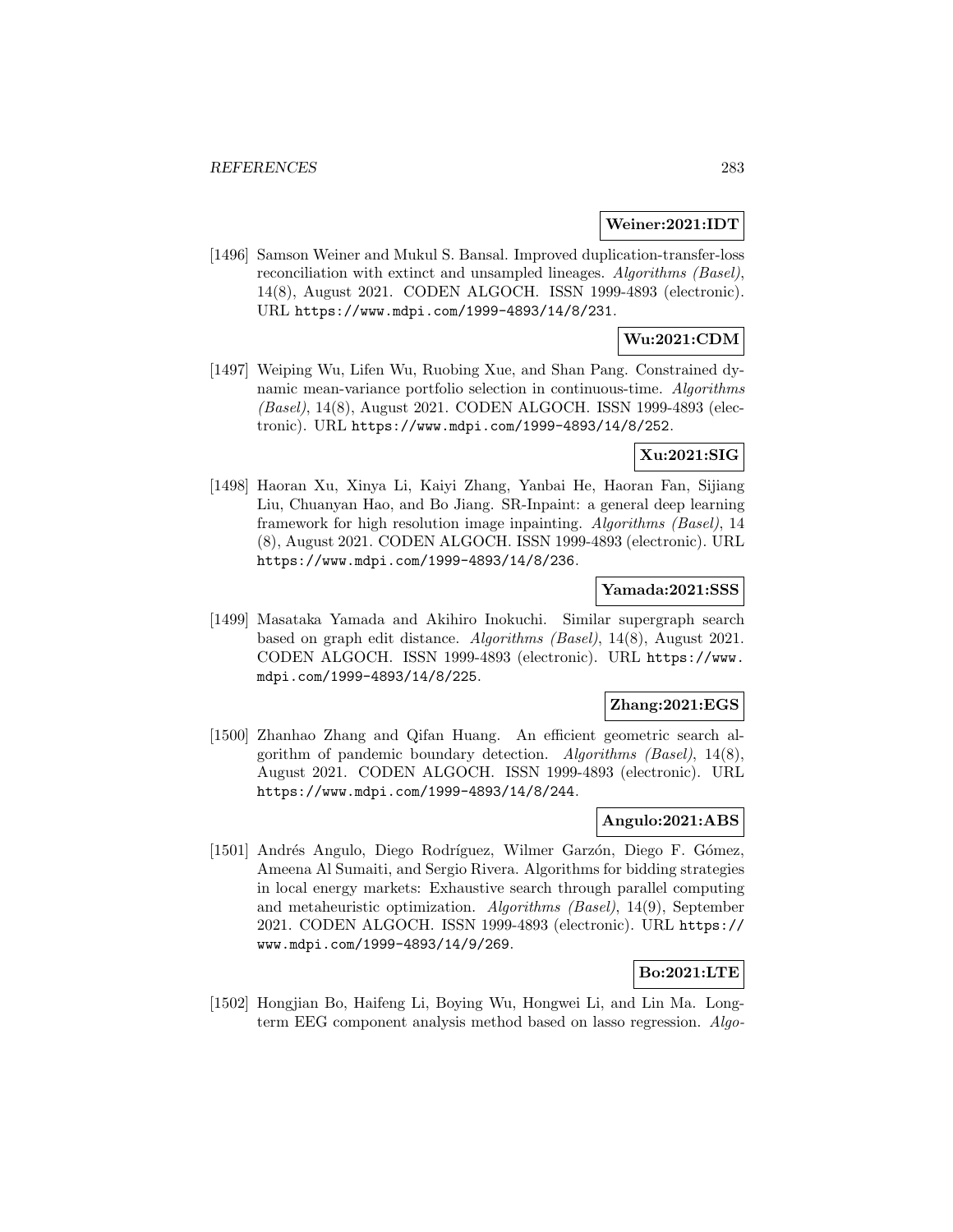rithms (Basel), 14(9), September 2021. CODEN ALGOCH. ISSN 1999- 4893 (electronic). URL https://www.mdpi.com/1999-4893/14/9/271.

## **Chen:2021:MCF**

[1503] Juan Chen, Qinxuan Feng, and Qi Guo. Multi-class freeway congestion and emission based on robust dynamic multi-objective optimization. Algorithms (Basel), 14(9), September 2021. CODEN ALGOCH. ISSN 1999-4893 (electronic). URL https://www.mdpi.com/1999-4893/14/ 9/266.

## **Dong:2021:PPF**

[1504] Lin Dong, Yuanning Liu, and Xiaodong Zhu. PFSegIris: Precise and fast segmentation algorithm for multi-source heterogeneous iris. Algorithms (Basel), 14(9), September 2021. CODEN ALGOCH. ISSN 1999-4893 (electronic). URL https://www.mdpi.com/1999-4893/14/9/261.

## **Fan:2021:SSC**

[1505] Rang-Lin Fan, Pu Wang, Chen Han, Li-Jun Wei, Zi-Jian Liu, and Pei-Ju Yuan. Summarisation, simulation and comparison of nine control algorithms for an active control mount with an oscillating coil actuator. Algorithms (Basel), 14(9), September 2021. CODEN ALGOCH. ISSN 1999-4893 (electronic). URL https://www.mdpi.com/1999-4893/14/9/ 256.

# **Gerbet:2021:AAI**

[1506] Daniel Gerbet and Klaus R¨obenack. An algebraic approach to identifiability. Algorithms (Basel), 14(9), September 2021. CODEN ALGOCH. ISSN 1999-4893 (electronic). URL https://www.mdpi.com/1999-4893/ 14/9/255.

### **Kazerooni:2021:PCL**

[1507] Matin Kazerooni, Phuong Nguyen, and Aminah Robinson Fayek. Prioritizing construction labor productivity improvement strategies using fuzzy multi-criteria decision making and fuzzy cognitive maps. Algorithms (Basel), 14(9), September 2021. CODEN ALGOCH. ISSN 1999- 4893 (electronic). URL https://www.mdpi.com/1999-4893/14/9/254.

#### **Khang:2021:NSS**

[1508] Tran Dinh Khang, Manh-Kien Tran, and Michael Fowler. A novel semisupervised fuzzy C-means clustering algorithm using multiple fuzzification coefficients. Algorithms (Basel), 14(9), September 2021. CODEN ALGOCH. ISSN 1999-4893 (electronic). URL https://www.mdpi.com/ 1999-4893/14/9/258.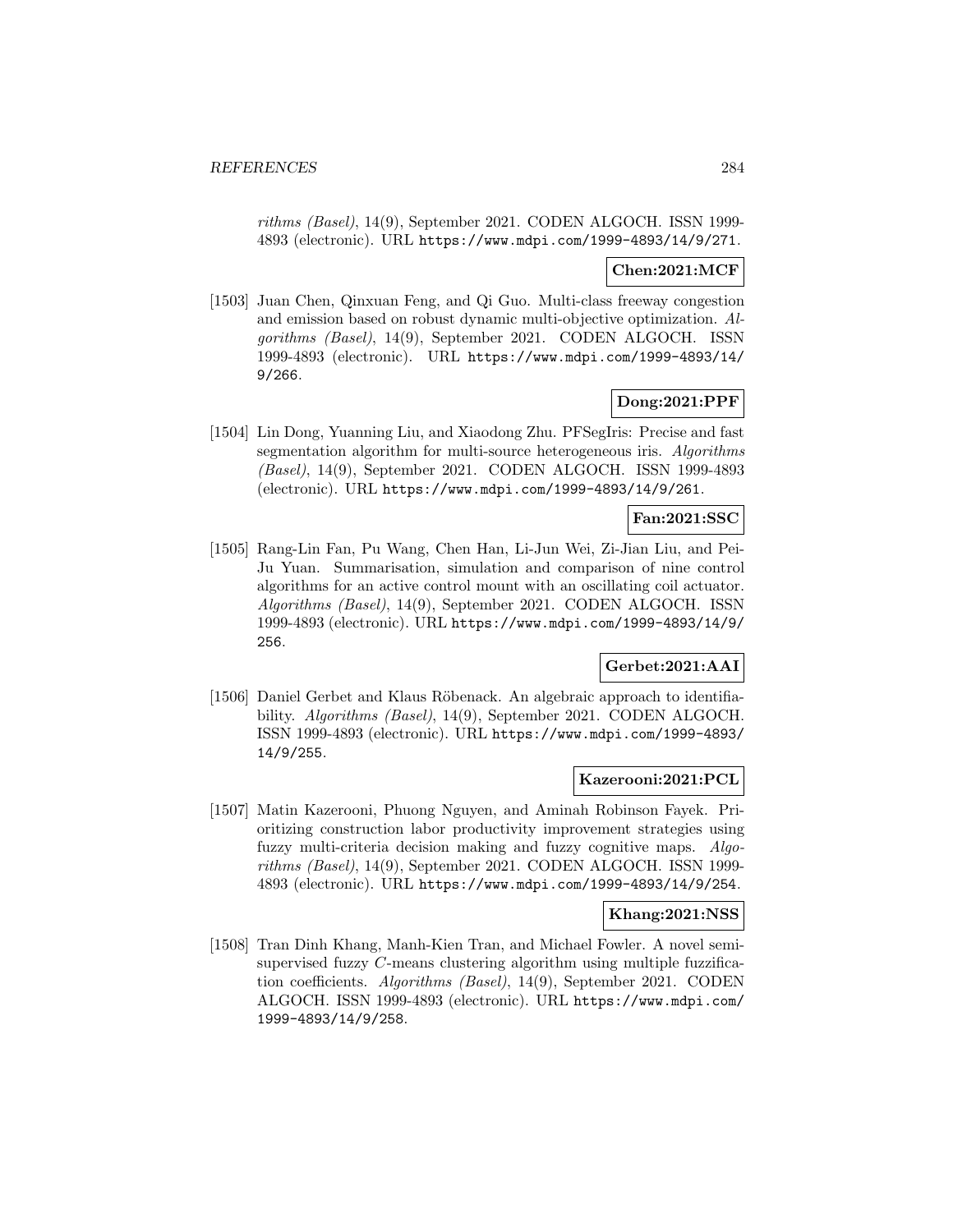# **Li:2021:URM**

[1509] Huoyou Li, Jianshiun Hu, Jingwen Yu, Ning Yu, and Qingqiang Wu. UFaceNet: Research on multi-task face recognition algorithm based on CNN. Algorithms (Basel), 14(9), September 2021. CODEN ALGOCH. ISSN 1999-4893 (electronic). URL https://www.mdpi.com/1999-4893/ 14/9/268.

# **Mele:2021:NCH**

[1510] Umberto Junior Mele, Luca Maria Gambardella, and Roberto Montemanni. A new constructive heuristic driven by machine learning for the traveling salesman problem. Algorithms (Basel), 14(9), September 2021. CODEN ALGOCH. ISSN 1999-4893 (electronic). URL https://www. mdpi.com/1999-4893/14/9/267.

## **Mezei:2021:UCT**

[1511] Mihaly Mezei. Use of the codon table to quantify the evolutionary role of random mutations. Algorithms (Basel), 14(9), September 2021. CODEN ALGOCH. ISSN 1999-4893 (electronic). URL https://www.mdpi.com/ 1999-4893/14/9/270.

## **Pavone:2021:HND**

[1512] Arianna Pavone and Alessio Plebe. How neurons in deep models relate with neurons in the brain. Algorithms (Basel),  $14(9)$ , September 2021. CODEN ALGOCH. ISSN 1999-4893 (electronic). URL https://www. mdpi.com/1999-4893/14/9/272.

#### **Reinaldi:2021:STE**

[1513] Marco Reinaldi, Anak Agung Ngurah Perwira Redi, Dio Fawwaz Prakoso, Arrie Wicaksono Widodo, Mochammad Rizal Wibisono, Agus Supranartha, Rahmad Inca Liperda, Reny Nadlifatin, Yogi Tri Prasetyo, and Sekar Sakti. Solving the two echelon vehicle routing problem using simulated annealing algorithm considering drop box facilities and emission cost: a case study of reverse logistics application in Indonesia. Algorithms (Basel), 14(9), September 2021. CODEN ALGOCH. ISSN 1999-4893 (electronic). URL https://www.mdpi.com/1999-4893/14/9/ 259.

#### **Simumba:2021:CPB**

[1514] Naomi Simumba, Suguru Okami, Akira Kodaka, and Naohiko Kohtake. Comparison of profit-based multi-objective approaches for feature selection in credit scoring. Algorithms (Basel), 14(9), September 2021. CODEN ALGOCH. ISSN 1999-4893 (electronic). URL https://www. mdpi.com/1999-4893/14/9/260.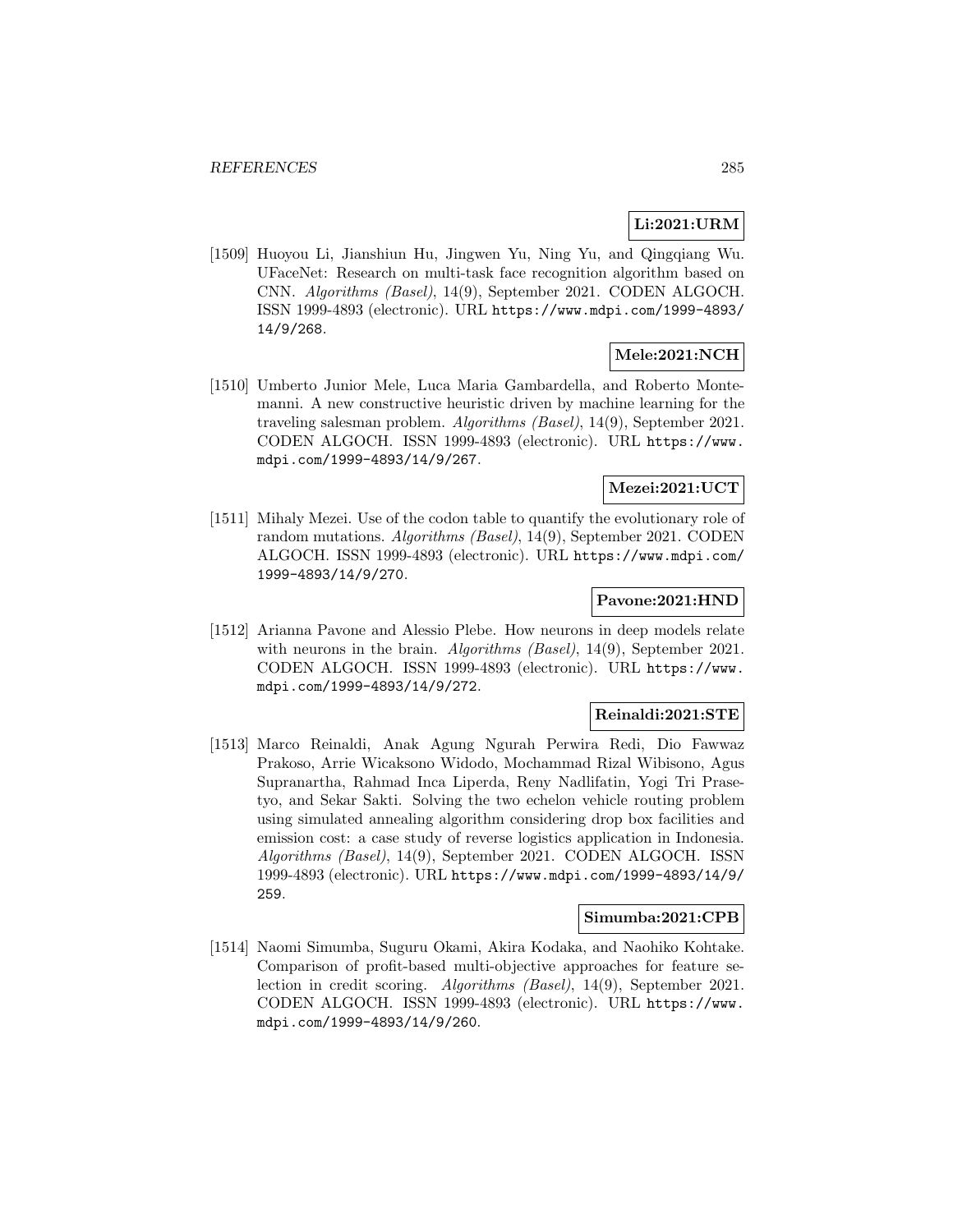#### **Toivonen:2021:PHA**

[1515] Tapani Toivonen and Markku Tukiainen. The power of human-algorithm collaboration in solving combinatorial optimization problems. Algorithms (Basel), 14(9), September 2021. CODEN ALGOCH. ISSN 1999-4893 (electronic). URL https://www.mdpi.com/1999-4893/14/9/253.

## **Villegas:2021:ISV**

[1516] José M. Villegas, Camilo Caraveo, David A. Mejía, José L. Rodríguez, Yuridia Vega, Leticia Cervantes, and Alejandro Medina-Santiago. Intelligent search of values for a controller using the artificial bee colony algorithm to control the velocity of displacement of a robot. Algorithms (Basel), 14(9), September 2021. CODEN ALGOCH. ISSN 1999-4893 (electronic). URL https://www.mdpi.com/1999-4893/14/9/273.

## **Wang:2021:DRC**

[1517] Fan Wang, Gaogao Dong, and Lixin Tian. Dynamical recovery of complex networks under a localised attack. Algorithms (Basel), 14(9), September 2021. CODEN ALGOCH. ISSN 1999-4893 (electronic). URL https://www.mdpi.com/1999-4893/14/9/274.

### **Wang:2021:SRT**

[1518] Shuli Wang, Xuewen Li, Xiaomeng Kou, Jin Zhang, Shaojie Zheng, Jinlong Wang, and Jibing Gong. Sequential recommendation through graph neural networks and transformer encoder with degree encoding. Algorithms (Basel), 14(9), September 2021. CODEN ALGOCH. ISSN 1999- 4893 (electronic). URL https://www.mdpi.com/1999-4893/14/9/263.

### **Wisnubhadra:2021:QVE**

[1519] Irya Wisnubhadra, Safiza Kamal Baharin, Nurul A. Emran, and Djoko Budiyanto Setyohadi. QB4MobOLAP: a vocabulary extension for mobility OLAP on the semantic Web. Algorithms (Basel), 14(9), September 2021. CODEN ALGOCH. ISSN 1999-4893 (electronic). URL https://www.mdpi.com/1999-4893/14/9/265.

## **Xu:2021:MSD**

[1520] Yiming Xu, Kai Zhang, and Li Wang. Metal surface defect detection using modified YOLO. Algorithms (Basel), 14(9), September 2021. CO-DEN ALGOCH. ISSN 1999-4893 (electronic). URL https://www.mdpi. com/1999-4893/14/9/257.

## **Yang:2021:FAO**

[1521] Junxia Yang, Youpeng Zhang, and Yuxiang Jin. Fully automatic operation algorithm of urban rail train based on RBFNN position output con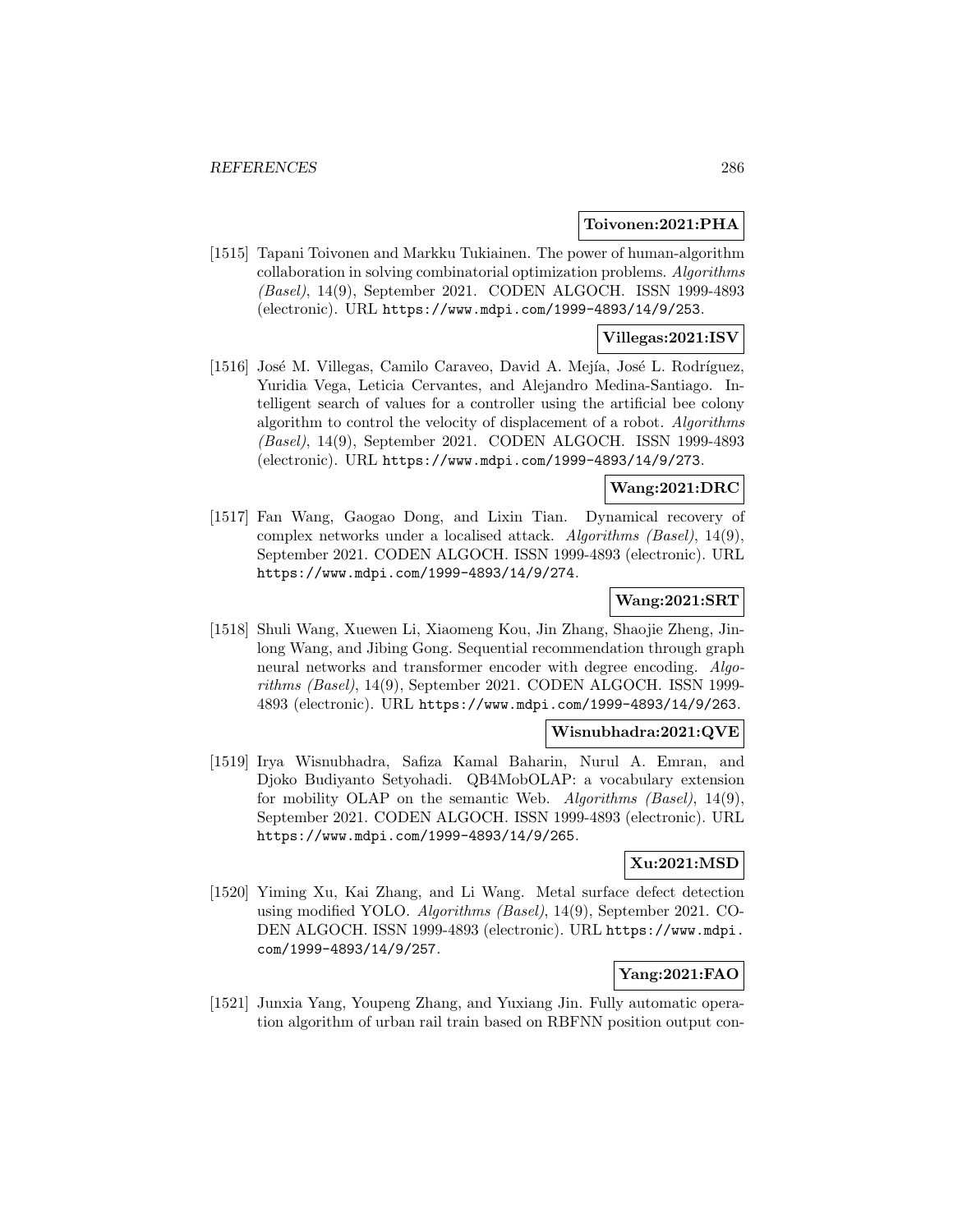strained robust adaptive control. Algorithms (Basel), 14(9), September 2021. CODEN ALGOCH. ISSN 1999-4893 (electronic). URL https:// www.mdpi.com/1999-4893/14/9/264.

# **Zheng:2021:PHP**

[1522] Tianhua Zheng, Jiabin Wang, and Yuxiang Cai. Parallel hybrid particle swarm algorithm for workshop scheduling based on Spark. Algorithms (Basel), 14(9), September 2021. CODEN ALGOCH. ISSN 1999-4893 (electronic). URL https://www.mdpi.com/1999-4893/14/9/262.

### **Ahmid:2021:EHC**

[1523] Ali Ahmid, Thien-My Dao, and Ngan Van Le. Enhanced hyper-cube framework ant colony optimization for combinatorial optimization problems. Algorithms (Basel), 14(10):??, October 2021. CODEN ALGOCH. ISSN 1999-4893 (electronic). URL https://www.mdpi.com/1999-4893/ 14/10/286.

## **Aroudi:2021:CLC**

[1524] Ali Aroudi, Eghart Fischer, Maja Serman, Henning Puder, and Simon Doclo. Closed-loop cognitive-driven gain control of competing sounds using auditory attention decoding. Algorithms (Basel), 14(10):??, October 2021. CODEN ALGOCH. ISSN 1999-4893 (electronic). URL https:// www.mdpi.com/1999-4893/14/10/287.

## **Blondell:2021:GME**

[1525] Lucy Blondell, Mark Z. Kos, John Blangero, and Harald H. H. Göring. Genz and Mendell–Elston estimation of the high-dimensional multivariate normal distribution. Algorithms (Basel), 14(10):??, October 2021. CODEN ALGOCH. ISSN 1999-4893 (electronic). URL https://www. mdpi.com/1999-4893/14/10/296.

### **Es-haghi:2021:MLB**

[1526] Mohammad Sadegh Es-haghi, Mohsen Abbaspour, Hamidreza Abbasianjahromi, and Stefano Mariani. Machine learning-based prediction of the seismic bearing capacity of a shallow strip footing over a void in heterogeneous soils. Algorithms (Basel), 14(10):??, October 2021. CODEN ALGOCH. ISSN 1999-4893 (electronic). URL https://www.mdpi.com/ 1999-4893/14/10/288.

## **Herrman:2021:GOQ**

[1527] Rebekah Herrman, Lorna Treffert, James Ostrowski, Phillip C. Lotshaw, Travis S. Humble, and George Siopsis. Globally optimizing QAOA circuit depth for constrained optimization problems. Algorithms (Basel), 14(10):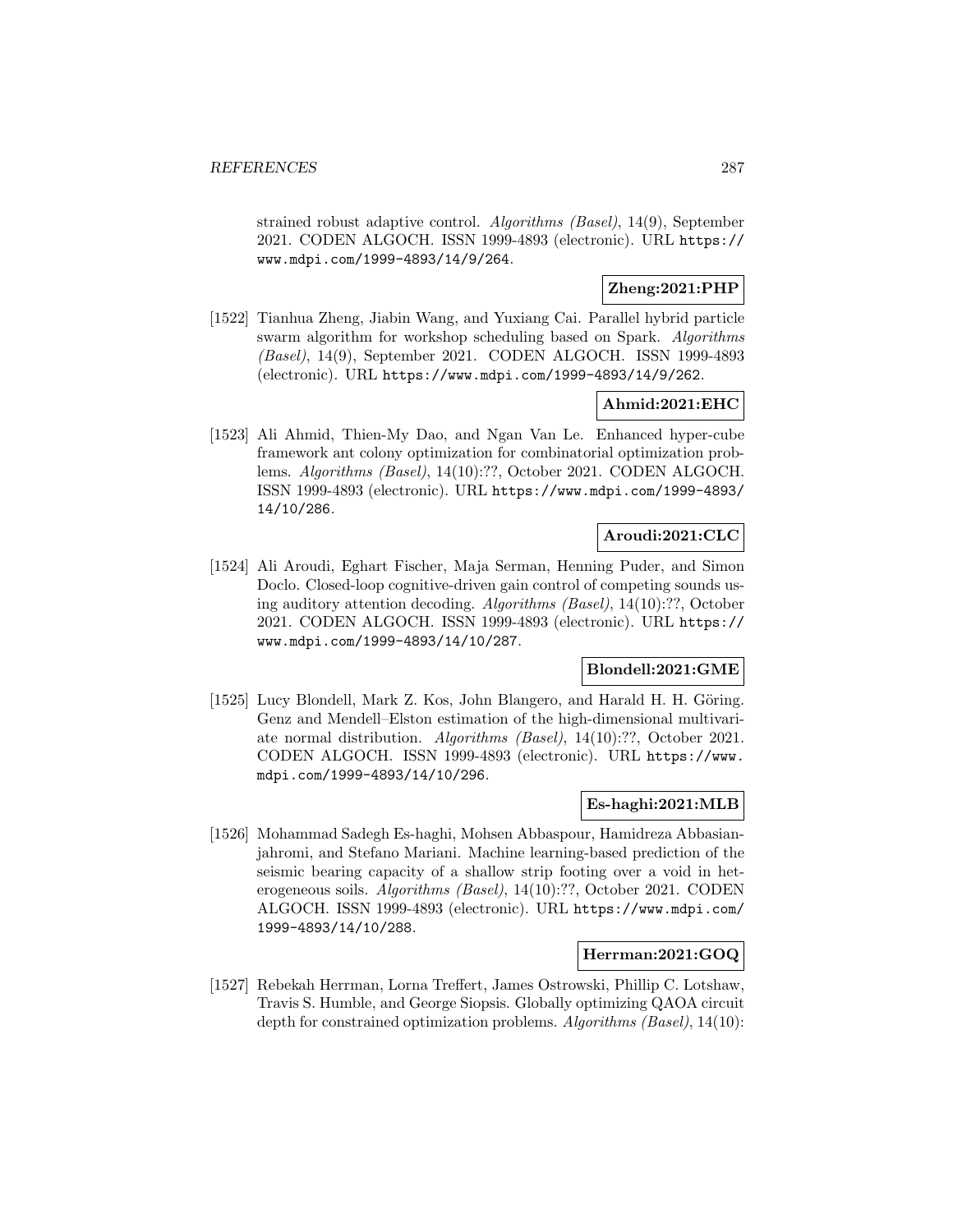??, October 2021. CODEN ALGOCH. ISSN 1999-4893 (electronic). URL https://www.mdpi.com/1999-4893/14/10/294.

## **Hinz:2021:AMR**

[1528] Juri Hinz. An algorithm for making regime-changing Markov decisions. Algorithms (Basel), 14(10):??, October 2021. CODEN ALGOCH. ISSN 1999-4893 (electronic). URL https://www.mdpi.com/1999-4893/14/ 10/291.

## **Kallipolitis:2021:EEC**

[1529] Athanasios Kallipolitis, Kyriakos Revelos, and Ilias Maglogiannis. Ensembling EfficientNets for the classification and interpretation of histopathology images. Algorithms (Basel), 14(10):??, October 2021. CODEN ALGOCH. ISSN 1999-4893 (electronic). URL https://www. mdpi.com/1999-4893/14/10/278.

## **Kravari:2021:SFS**

[1530] Kalliopi Kravari, Christina Antoniou, and Nick Bassiliades. SENSE: A flow-down semantics-based requirements engineering framework. Algorithms (Basel), 14(10):??, October 2021. CODEN ALGOCH. ISSN 1999- 4893 (electronic). URL https://www.mdpi.com/1999-4893/14/10/298.

## **Ma:2021:FGP**

[1531] Kai Ma, Ming-Jun Nie, Sen Lin, Jianlei Kong, Cheng-Cai Yang, and Jinhao Liu. Fine-grained pests recognition based on truncated probability fusion network via Internet of Things in forestry and agricultural scenes. Algorithms (Basel), 14(10):??, October 2021. CODEN ALGOCH. ISSN 1999-4893 (electronic). URL https://www.mdpi.com/1999-4893/ 14/10/290.

## **Mei:2021:RBT**

[1532] Yong Mei, Hao Chen, and Shuting Yang. Research on building target detection based on high-resolution optical remote sensing imagery. Algorithms (Basel), 14(10):??, October 2021. CODEN ALGOCH. ISSN 1999-4893 (electronic). URL https://www.mdpi.com/1999-4893/14/ 10/300.

### **Neroni:2021:ACO**

[1533] Mattia Neroni. Ant colony optimization with warm-up. Algorithms (Basel), 14(10):??, October 2021. CODEN ALGOCH. ISSN 1999-4893 (electronic). URL https://www.mdpi.com/1999-4893/14/10/295.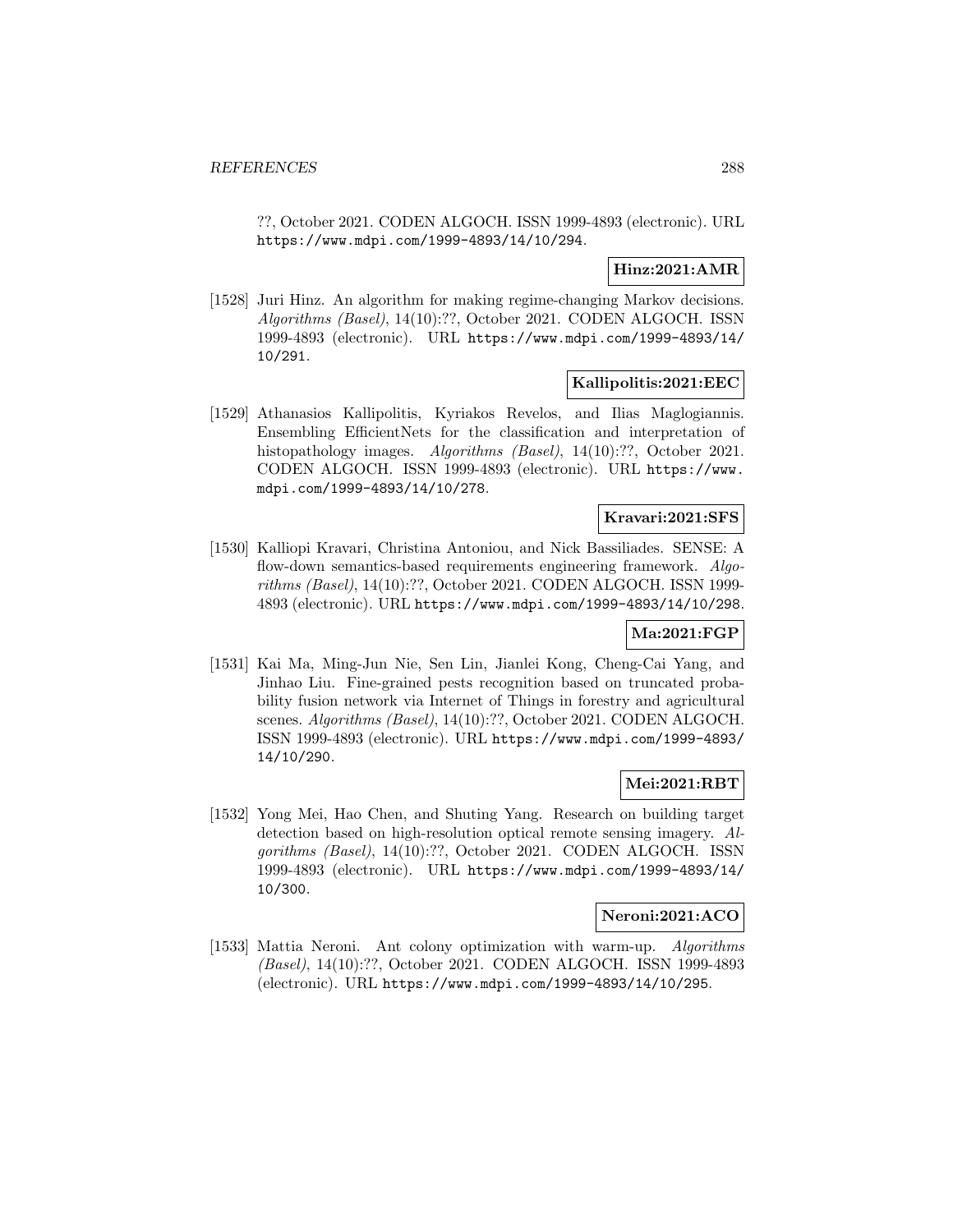# **Patil:2021:IRA**

[1534] Shruti Patil, Vijayakumar Varadarajan, Devika Walimbe, Siddharth Gulechha, Sushant Shenoy, Aditya Raina, and Ketan Kotecha. Improving the robustness of AI-based malware detection using adversarial machine learning. Algorithms (Basel), 14(10):??, October 2021. CODEN ALGOCH. ISSN 1999-4893 (electronic). URL https://www.mdpi.com/ 1999-4893/14/10/297.

## **Peckens:2021:UPS**

[1535] Courtney A. Peckens, Andrea Alsgaard, Camille Fogg, Mary C. Ngoma, and Clara Voskuil. Utilizing the particle swarm optimization algorithm for determining control parameters for civil structures subject to seismic excitation. Algorithms (Basel), 14(10):??, October 2021. CODEN ALGOCH. ISSN 1999-4893 (electronic). URL https://www.mdpi.com/ 1999-4893/14/10/292.

### **Penaloza:2021:BRU**

[1536] Rafael Peñaloza. A brief roadmap into uncertain knowledge representation via probabilistic description logics. Algorithms (Basel), 14(10):??, October 2021. CODEN ALGOCH. ISSN 1999-4893 (electronic). URL https://www.mdpi.com/1999-4893/14/10/280.

# **Providas:2021:UFA**

[1537] Efthimios Providas. A unified formulation of analytical and numerical methods for solving linear Fredholm integral equations. Algorithms (Basel), 14(10):??, October 2021. CODEN ALGOCH. ISSN 1999-4893 (electronic). URL https://www.mdpi.com/1999-4893/14/10/293.

## **Reyes:2021:AOP**

[1538] Elkin D. Reyes and Sergio Rivera. Algorithms for optimal power flow extended to controllable renewable systems and loads. Algorithms (Basel), 14(10):??, October 2021. CODEN ALGOCH. ISSN 1999-4893 (electronic). URL https://www.mdpi.com/1999-4893/14/10/276.

### **Rodriguez:2021:RPH**

[1539] Diego Rodriguez, Diego Gomez, David Alvarez, and Sergio Rivera. A review of parallel heterogeneous computing algorithms in power systems. Algorithms (Basel), 14(10):??, October 2021. CODEN ALGOCH. ISSN 1999-4893 (electronic). URL https://www.mdpi.com/1999-4893/14/ 10/275.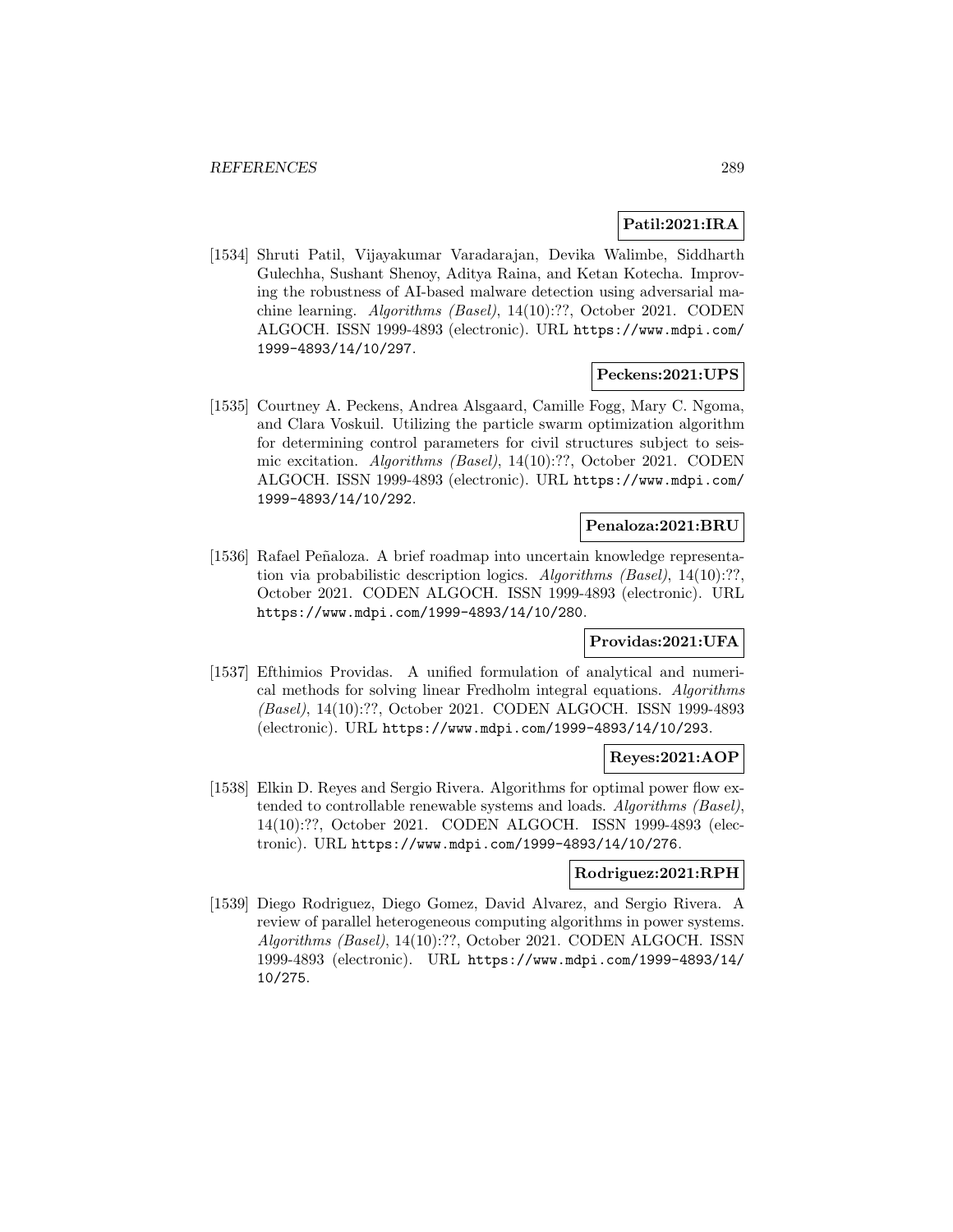### **Sagar:2021:CCM**

[1540] Priyadarshni Suresh Sagar, Eman Abdulah AlOmar, Mohamed Wiem Mkaouer, Ali Ouni, and Christian D. Newman. Comparing commit messages and source code metrics for the prediction refactoring activities. Algorithms (Basel), 14(10):??, October 2021. CODEN ALGOCH. ISSN 1999-4893 (electronic). URL https://www.mdpi.com/1999-4893/14/ 10/289.

## **Salvatierra:2021:SCO**

[1541] Marcos M. Salvatierra, Jr. Mario Salvatierra, and Juan G. Colonna. Short communication: Optimally solving the unit-demand envy-free pricing problem with metric substitutability in cubic time. Algorithms (Basel), 14(10):??, October 2021. CODEN ALGOCH. ISSN 1999-4893 (electronic). URL https://www.mdpi.com/1999-4893/14/10/279.

# **Tian:2021:IFB**

[1542] Zhen Tian, Lamei Pan, Pu Yin, and Rui Wang. Information fusion-based deep neural attentive matrix factorization recommendation. Algorithms (Basel), 14(10):??, October 2021. CODEN ALGOCH. ISSN 1999-4893 (electronic). URL https://www.mdpi.com/1999-4893/14/10/281.

## **Wang:2021:XID**

[1543] Xiao Wang, Xi Lin, Rong Wang, Kai-Qi Fan, Li-Jun Han, and Zhao-Yuan Ding. XGB4mcPred: Identification of DNA N4-Methylcytosine sites in multiple species based on an eXtreme gradient boosting algorithm and DNA sequence information. Algorithms (Basel), 14(10):??, October 2021. CODEN ALGOCH. ISSN 1999-4893 (electronic). URL https://www. mdpi.com/1999-4893/14/10/283.

## **Wu:2021:SFS**

[1544] Di Wu, Wanying Zhang, Heming Jia, and Xin Leng. Simultaneous feature selection and support vector machine optimization using an enhanced chimp optimization algorithm. Algorithms (Basel), 14(10):??, October 2021. CODEN ALGOCH. ISSN 1999-4893 (electronic). URL https:// www.mdpi.com/1999-4893/14/10/282.

## **Xu:2021:REB**

[1545] Jie Xu and Wei Ding. Rough estimator based asynchronous distributed super points detection on high speed network edge. Algorithms (Basel), 14(10):??, October 2021. CODEN ALGOCH. ISSN 1999-4893 (electronic). URL https://www.mdpi.com/1999-4893/14/10/277.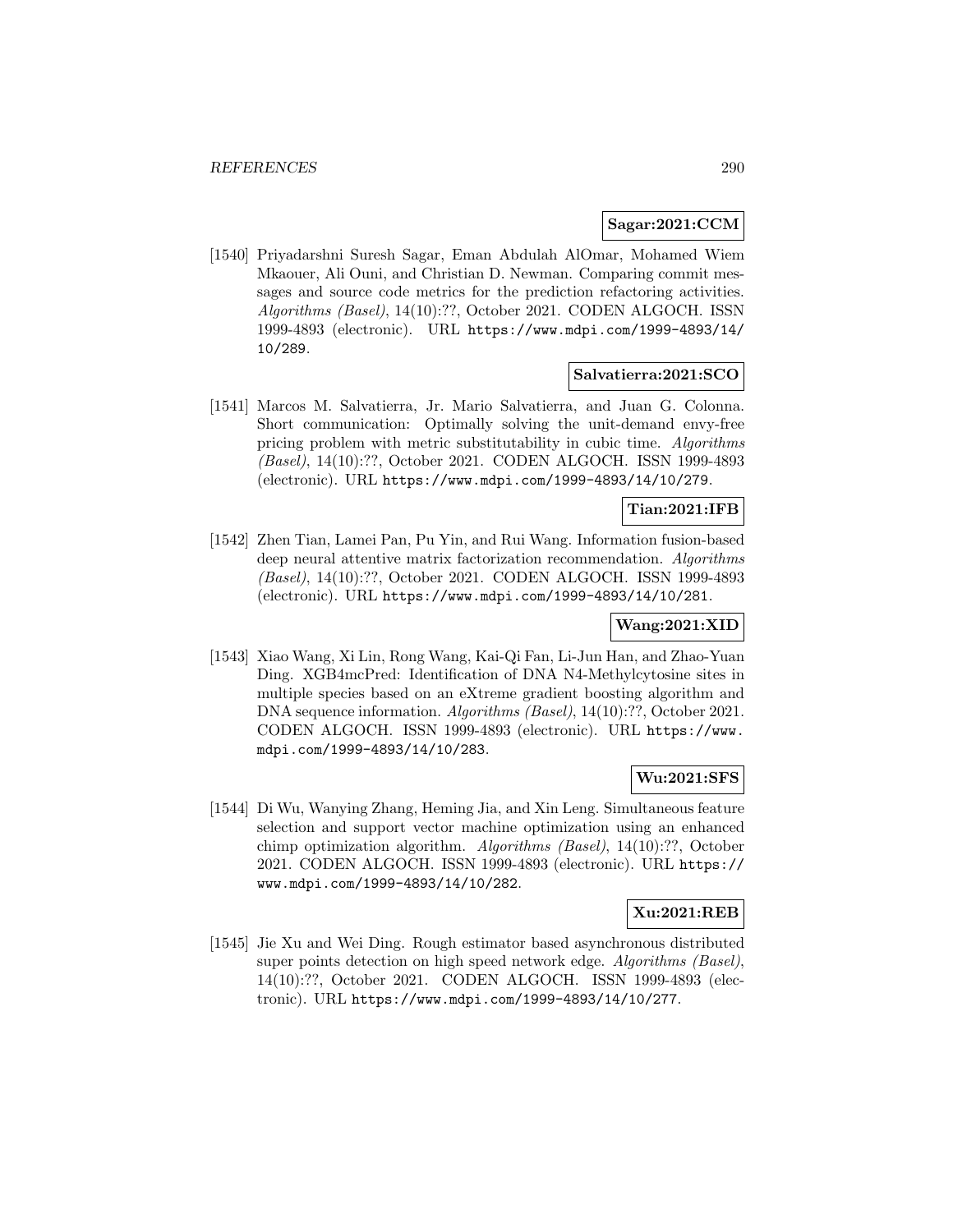## **Yang:2021:EPD**

[1546] Hao-Yi Yang, Zhi-Rong Lin, and Ko-Chih Wang. Efficient and portable distribution modeling for large-scale scientific data processing with dataparallel primitives. Algorithms (Basel), 14(10):??, October 2021. CO-DEN ALGOCH. ISSN 1999-4893 (electronic). URL https://www.mdpi. com/1999-4893/14/10/285.

# **Zhang:2021:FBL**

[1547] Chuanwei Zhang, Shirui Chen, Lu Zhao, Xianghe Li, and Xiaowen Ma. FPGA-based linear detection algorithm of an underground inspection robot. Algorithms (Basel), 14(10):??, October 2021. CODEN ALGOCH. ISSN 1999-4893 (electronic). URL https://www.mdpi.com/1999-4893/ 14/10/284.

# **Zheng:2021:SIP**

[1548] Jianguo Zheng, Yilin Wang, Shihan Li, and Hancong Chen. The stock index prediction based on SVR model with bat optimization algorithm. Algorithms (Basel), 14(10):??, October 2021. CODEN ALGOCH. ISSN 1999-4893 (electronic). URL https://www.mdpi.com/1999-4893/14/ 10/299.

# **Atli:2021:MOU**

[1549] Ibrahim Atli, Metin Ozturk, Gianluca C. Valastro, and Muhammad Zeeshan Asghar. Multi-objective UAV positioning mechanism for sustainable wireless connectivity in environments with forbidden flying zones. Algorithms (Basel), 14(11):??, November 2021. CODEN ALGOCH. ISSN 1999-4893 (electronic). URL https://www.mdpi.com/1999-4893/14/ 11/302.

## **Koschel:2021:SKF**

[1550] Alan Koschel, Christoph Müller, and Alexander Reiterer. Selection of key frames for 3D reconstruction in real time. Algorithms (Basel), 14(11):??, November 2021. CODEN ALGOCH. ISSN 1999-4893 (electronic). URL https://www.mdpi.com/1999-4893/14/11/303.

## **Michelucci:2021:MAA**

[1551] Umberto Michelucci, Michela Sperti, Dario Piga, Francesca Venturini, and Marco A. Deriu. A model-agnostic algorithm for Bayes error determination in binary classification. Algorithms (Basel), 14(11):??, November 2021. CODEN ALGOCH. ISSN 1999-4893 (electronic). URL https:// www.mdpi.com/1999-4893/14/11/301.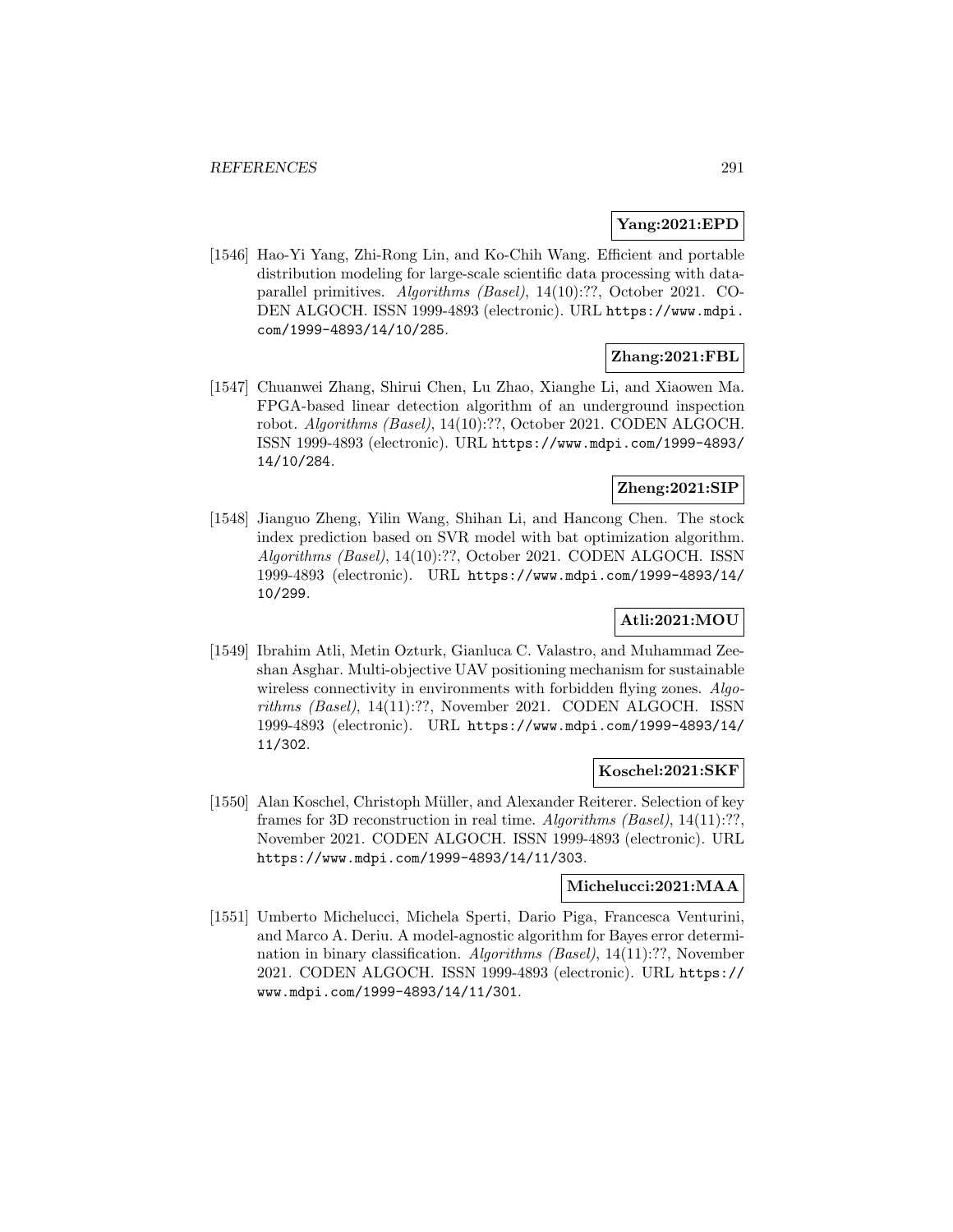### **Rendon-Cardona:2021:AFF**

[1552] Cristian Rendon-Cardona, Jorge Correa, Diego A. Acosta, and Oscar Ruiz-Salguero. Analytic form fitting in poor triangular meshes. Algorithms (Basel), 14(11):??, November 2021. CODEN ALGOCH. ISSN 1999-4893 (electronic). URL https://www.mdpi.com/1999-4893/14/ 11/304.

## **Ahmed:2021:RTC**

[1553] Ahmed Abdelmoamen Ahmed and Sheikh Ahmed. A real-time car towing management system using ML-powered automatic number plate recognition. Algorithms (Basel), 14(11):??, November 2021. CODEN ALGOCH. ISSN 1999-4893 (electronic). URL https://www.mdpi.com/1999-4893/ 14/11/317.

## **Akisue:2021:ODO**

[1554] Rafael Akira Akisue, Matheus Lopes Harth, Antonio Carlos Luperni Horta, and Ruy de Sousa Junior. Optimized dissolved oxygen fuzzy control for recombinant Escherichia coli cultivations. Algorithms (Basel), 14(11):??, November 2021. CODEN ALGOCH. ISSN 1999-4893 (electronic). URL https://www.mdpi.com/1999-4893/14/11/326.

# **Baranovskiy:2021:PIA**

[1555] Nikolay Viktorovich Baranovskiy, Aleksey Podorovskiy, and Aleksey Malinin. Parallel implementation of the algorithm to compute forest fire impact on infrastructure facilities of JSC Russian railways. Algorithms (Basel), 14(11):??, November 2021. CODEN ALGOCH. ISSN 1999-4893 (electronic). URL https://www.mdpi.com/1999-4893/14/11/333.

## **Bertotti:2021:MMU**

[1556] Maria Letizia Bertotti. A mathematical model of universal basic income and its numerical simulations. Algorithms (Basel), 14(11):??, November 2021. CODEN ALGOCH. ISSN 1999-4893 (electronic). URL https:// www.mdpi.com/1999-4893/14/11/331.

# **Cariow:2021:PAD**

[1557] Aleksandr Cariow and Janusz P. Paplinski. A parallel algorithm for dividing octonions. Algorithms (Basel), 14(11):??, November 2021. CODEN ALGOCH. ISSN 1999-4893 (electronic). URL https://www.mdpi.com/ 1999-4893/14/11/309.

# **Chen:2021:LIG**

[1558] Yang Chen, Masao Yamagishi, and Isao Yamada. A linearly involved generalized Moreau enhancement of  $l_{2,1}$  -norm with application to weighted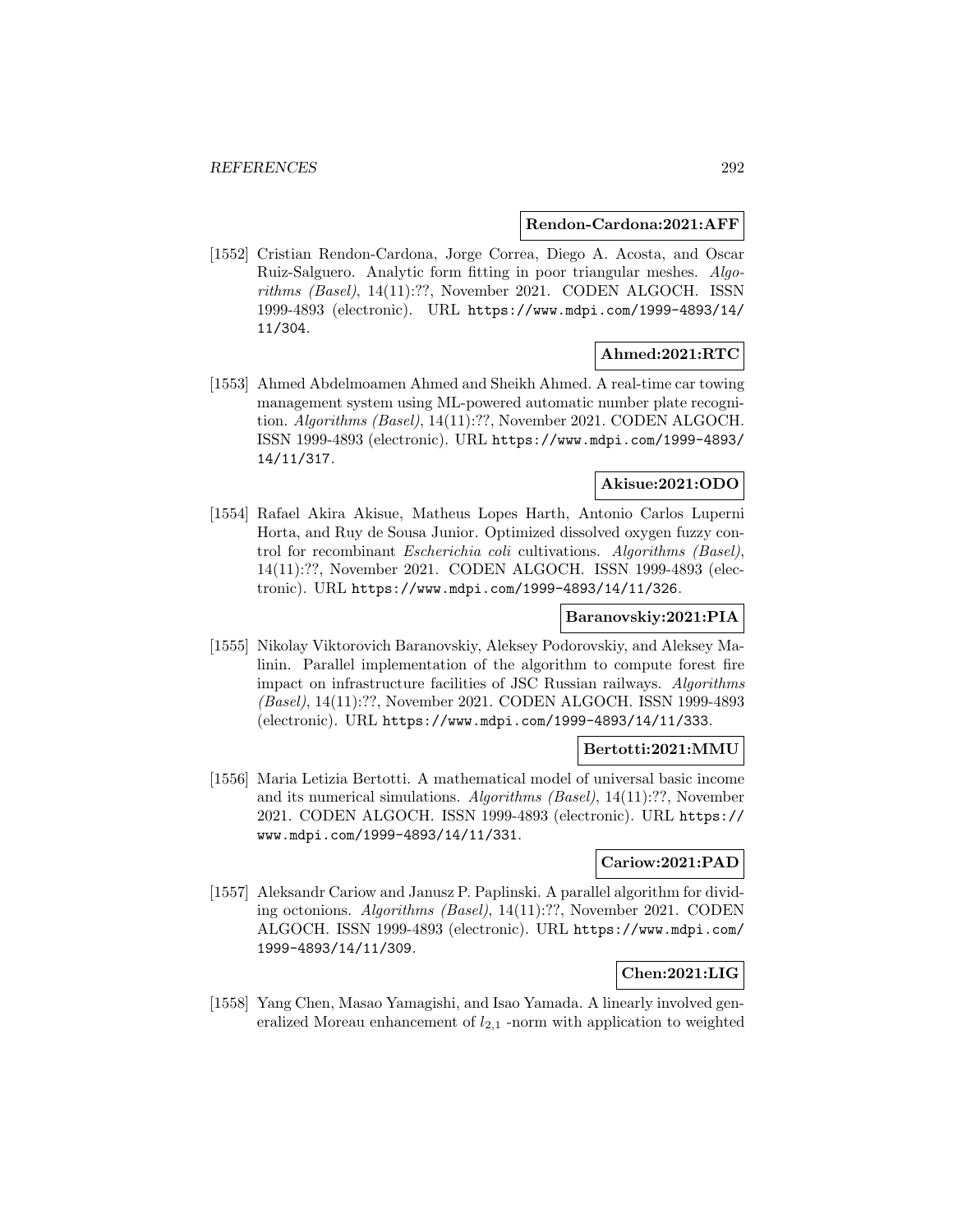group sparse classification. Algorithms (Basel), 14(11):??, November 2021. CODEN ALGOCH. ISSN 1999-4893 (electronic). URL https:// www.mdpi.com/1999-4893/14/11/312.

# **Dupin:2021:MCG**

[1559] Nicolas Dupin, R´emi Parize, and El-Ghazali Talbi. Matheuristics and column generation for a basic technician routing problem. Algorithms (Basel), 14(11):??, November 2021. CODEN ALGOCH. ISSN 1999-4893 (electronic). URL https://www.mdpi.com/1999-4893/14/11/313.

## **Falini:2021:ARA**

[1560] Antonella Falini and Maria Lucia Sampoli. Adaptive refinement in advection-diffusion problems by anomaly detection: a numerical study. Algorithms (Basel), 14(11):??, November 2021. CODEN ALGOCH. ISSN 1999-4893 (electronic). URL https://www.mdpi.com/1999-4893/14/ 11/328.

# **Farago:2021:DRS**

[1561] András Faragó. Decomposition of random sequences into mixtures of simpler ones and its application in network analysis. Algorithms (Basel), 14(11):??, November 2021. CODEN ALGOCH. ISSN 1999-4893 (electronic). URL https://www.mdpi.com/1999-4893/14/11/336.

## **Huynh-Cam:2021:UDT**

[1562] Thao-Trang Huynh-Cam, Long-Sheng Chen, and Huynh Le. Using decision trees and random forest algorithms to predict and determine factors contributing to first-year university students' learning performance. Algorithms (Basel), 14(11):??, November 2021. CODEN ALGOCH. ISSN 1999-4893 (electronic). URL https://www.mdpi.com/1999-4893/14/ 11/318.

# **Ingabire:2021:ONL**

[1563] Winfred Ingabire, Hadi Larijani, Ryan M. Gibson, and Ayyaz-UI-Haq Qureshi. Outdoor node localization using random neural networks for large-scale urban IoT LoRa networks. Algorithms (Basel), 14(11):??, November 2021. CODEN ALGOCH. ISSN 1999-4893 (electronic). URL https://www.mdpi.com/1999-4893/14/11/307.

# **Jeong:2021:MFS**

[1564] BongJoo Jeong, Jun-Hee Han, and Ju-Yong Lee. Metaheuristics for a flow shop scheduling problem with urgent jobs and limited waiting times. Algorithms (Basel), 14(11):??, November 2021. CODEN ALGOCH. ISSN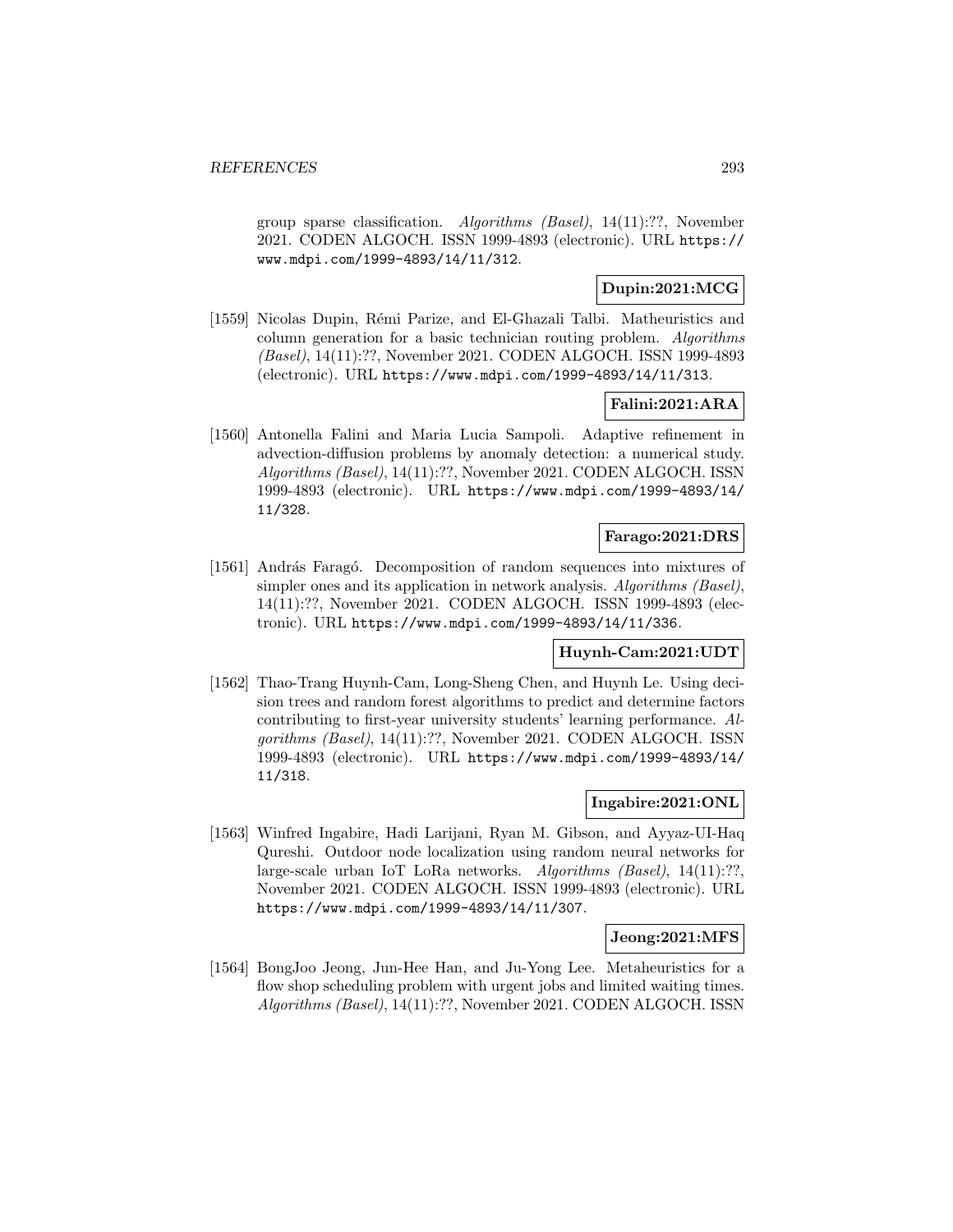1999-4893 (electronic). URL https://www.mdpi.com/1999-4893/14/ 11/323.

## **Junior:2021:MMT**

[1565] Bonfim Amaro Junior, Marcio Costa Santos, Guilherme Nepomuceno de Carvalho, Luiz Jonatã Pires de Araújo, and Placido Rogerio Pinheiro. Metaheuristics for the minimum time cut path problem with different cutting and sliding speeds. Algorithms (Basel), 14(11):??, November 2021. CODEN ALGOCH. ISSN 1999-4893 (electronic). URL https:// www.mdpi.com/1999-4893/14/11/305.

## **Koutroumpina:2021:EFG**

[1566] Christina Koutroumpina, Spyros Sioutas, Stelios Koutroubinas, and Kostas Tsichlas. Evaluation of features generated by a high-end lowcost electrical smart meter. Algorithms (Basel), 14(11):??, November 2021. CODEN ALGOCH. ISSN 1999-4893 (electronic). URL https:// www.mdpi.com/1999-4893/14/11/311.

# **Lai:2021:ESC**

[1567] Daphne Teck Ching Lai and Yuji Sato. An empirical study of clusterbased MOEA/D bare bones PSO for data clustering. Algorithms (Basel), 14(11):??, November 2021. CODEN ALGOCH. ISSN 1999-4893 (electronic). URL https://www.mdpi.com/1999-4893/14/11/338.

## **Landro:2021:OTM**

[1568] Nicola Landro, Ignazio Gallo, and Riccardo La Grassa. Is one teacher model enough to transfer knowledge to a student model? Algorithms (Basel), 14(11):??, November 2021. CODEN ALGOCH. ISSN 1999-4893 (electronic). URL https://www.mdpi.com/1999-4893/14/11/334.

## **Li:2021:VTF**

[1569] Zhiwei Li, Jun Li, Yousheng Xia, Pingfa Feng, and Feng Feng. Variation trends of fractal dimension in epileptic EEG signals. Algorithms (Basel), 14(11):??, November 2021. CODEN ALGOCH. ISSN 1999-4893 (electronic). URL https://www.mdpi.com/1999-4893/14/11/316.

#### **Liang:2021:NDG**

[1570] Yan Liang and Qingdong Zhang. A non-dominated genetic algorithm based on decoding rule of heat treatment equipment volume and job delivery date. Algorithms (Basel), 14(11):??, November 2021. CODEN ALGOCH. ISSN 1999-4893 (electronic). URL https://www.mdpi.com/ 1999-4893/14/11/310.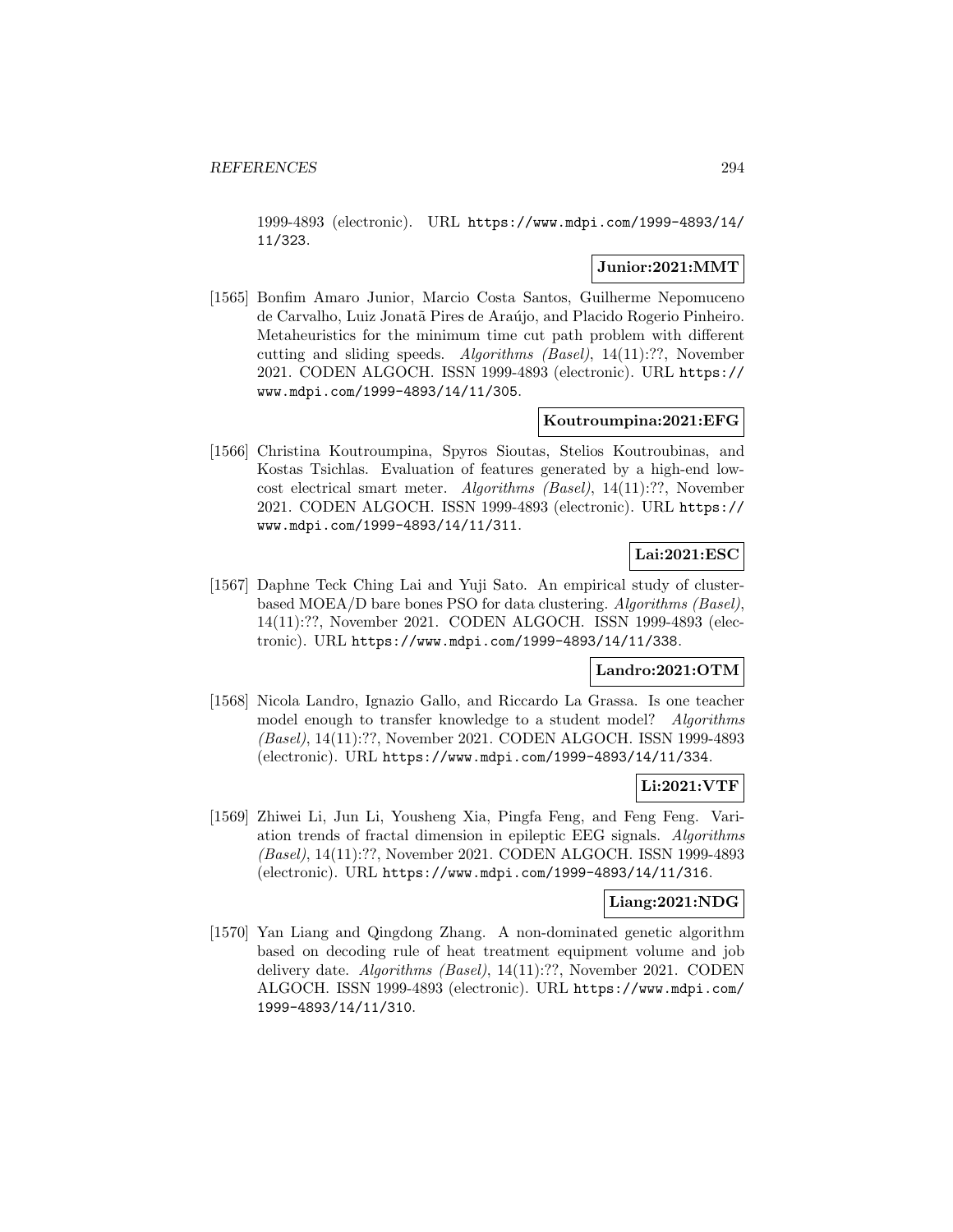# **Liu:2021:TTR**

[1571] Lanfen Liu and Xinfeng Yang. Travel time reliability-based rescue resource scheduling for accidents concerning transport of dangerous goods by rail. Algorithms (Basel), 14(11):??, November 2021. CODEN AL-GOCH. ISSN 1999-4893 (electronic). URL https://www.mdpi.com/ 1999-4893/14/11/325.

# **Lo:2021:IBC**

[1572] Shaw-Hwa Lo and Yiqiao Yin. An interaction-based convolutional neural network (ICNN) toward a better understanding of COVID-19 X-ray images. Algorithms (Basel), 14(11):??, November 2021. CODEN ALGOCH. ISSN 1999-4893 (electronic). URL https://www.mdpi.com/1999-4893/ 14/11/337.

# **Lu:2021:RBP**

[1573] Yaohang Lu and Zhongming Teng. Robust bilinear probabilistic principal component analysis. Algorithms (Basel), 14(11):??, November 2021. CODEN ALGOCH. ISSN 1999-4893 (electronic). URL https://www. mdpi.com/1999-4893/14/11/322.

## **McKendall:2021:AUA**

[1574] Alan McKendall and Artak Hakobyan. An application of an unequal-area facilities layout problem with fixed-shape facilities. Algorithms (Basel), 14(11):??, November 2021. CODEN ALGOCH. ISSN 1999-4893 (electronic). URL https://www.mdpi.com/1999-4893/14/11/306.

# **Al-Azzoni:2021:MDA**

[1575] Issam Al-Azzoni, Julian Blank, and Nenad Petrović. A model-driven approach for solving the software component allocation problem. Algorithms (Basel), 14(12):??, December 2021. CODEN ALGOCH. ISSN 1999-4893 (electronic). URL https://www.mdpi.com/1999-4893/14/ 12/354.

## **Belhaiza:2021:BBA**

[1576] Slim Belhaiza. A branch-and-bound algorithm for polymatrix games  $\epsilon$ -proper Nash equilibria computation. Algorithms (Basel), 14(12):??, December 2021. CODEN ALGOCH. ISSN 1999-4893 (electronic). URL https://www.mdpi.com/1999-4893/14/12/365.

## **Berry:2021:CAG**

[1577] Anne Berry and Geneviève Simonet. Computing the atom graph of a graph and the union join graph of a hypergraph. Algorithms (Basel),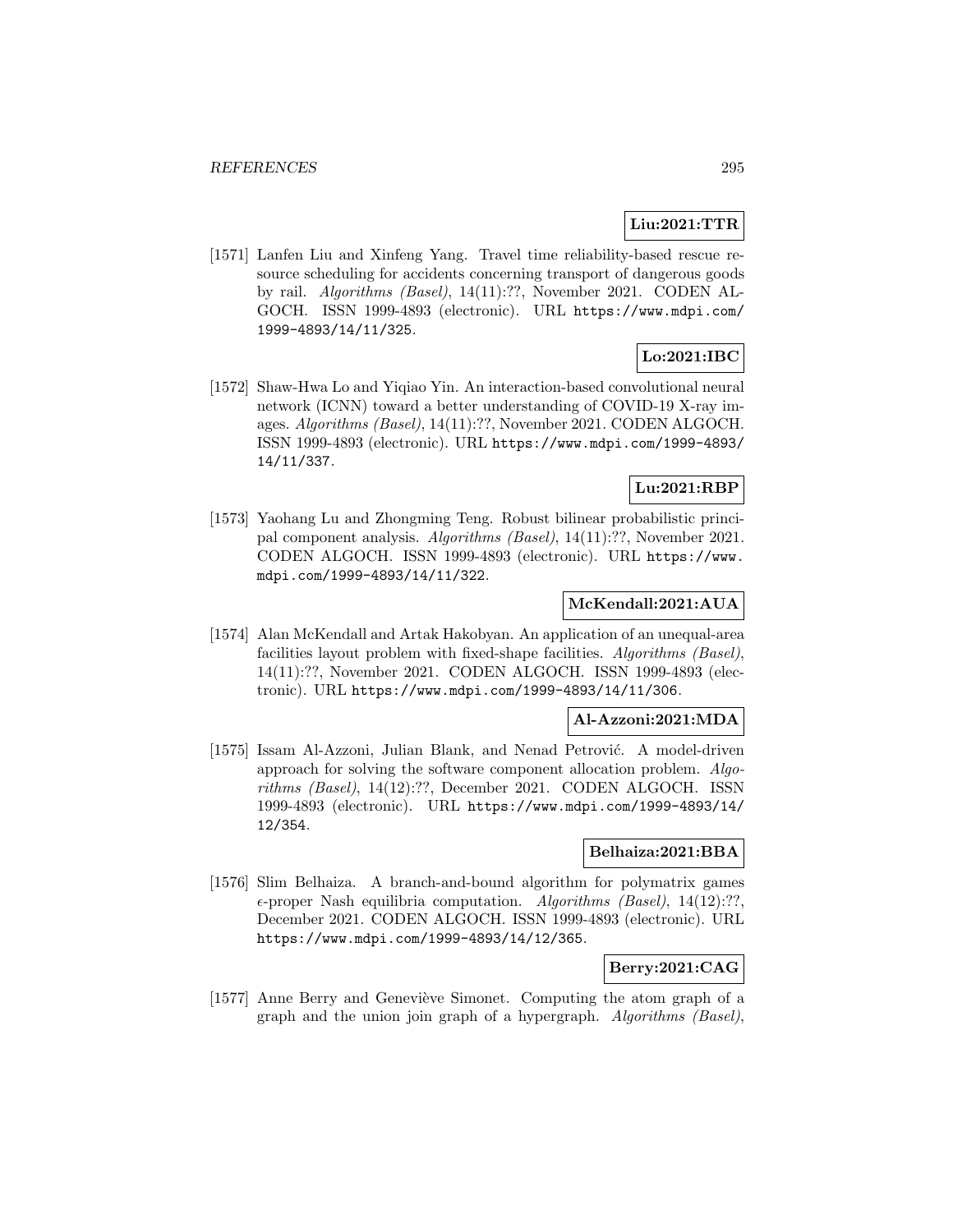14(12):??, December 2021. CODEN ALGOCH. ISSN 1999-4893 (electronic). URL https://www.mdpi.com/1999-4893/14/12/347.

### **Bologna:2021:RET**

[1578] Guido Bologna. A rule extraction technique applied to ensembles of neural networks, random forests, and gradient-boosted trees. Algorithms (Basel), 14(12):??, December 2021. CODEN ALGOCH. ISSN 1999-4893 (electronic). URL https://www.mdpi.com/1999-4893/14/12/339.

### **Bonet:2021:SDM**

[1579] Clément Bonet, Titouan Vayer, Nicolas Courty, François Septier, and Lucas Drumetz. Subspace detours meet Gromov–Wasserstein. Algorithms (Basel), 14(12):??, December 2021. CODEN ALGOCH. ISSN 1999-4893 (electronic). URL https://www.mdpi.com/1999-4893/14/12/366.

### **Burr:2021:OAU**

[1580] Tom Burr, Ian Schwerdt, Kari Sentz, Luther McDonald, and Marianne Wilkerson. Overview of algorithms for using particle morphology in predetonation nuclear forensics. Algorithms (Basel), 14(12):??, December 2021. CODEN ALGOCH. ISSN 1999-4893 (electronic). URL https:// www.mdpi.com/1999-4893/14/12/340.

### **Castelo:2021:VMA**

[1581] Sonia Castelo, Moacir Ponti, and Rosane Minghim. A visual mining approach to improved multiple-instance learning. Algorithms (Basel), 14(12):??, December 2021. CODEN ALGOCH. ISSN 1999-4893 (electronic). URL https://www.mdpi.com/1999-4893/14/12/344.

### **Damasevicius:2021:ASF**

[1582] Robertas Damasevicius and Rytis Maskeliunas. Agent state flipping based hybridization of heuristic optimization algorithms: a case of bat algorithm and krill herd hybrid algorithm. Algorithms (Basel), 14(12): ??, December 2021. CODEN ALGOCH. ISSN 1999-4893 (electronic). URL https://www.mdpi.com/1999-4893/14/12/358.

#### **Farago:2021:MPP**

[1583] András Faragó. A meeting point of probability, graphs, and algorithms: The Lovász local lemma and related results — a survey. Algorithms (Basel), 14(12):??, December 2021. CODEN ALGOCH. ISSN 1999-4893 (electronic). URL https://www.mdpi.com/1999-4893/14/12/355.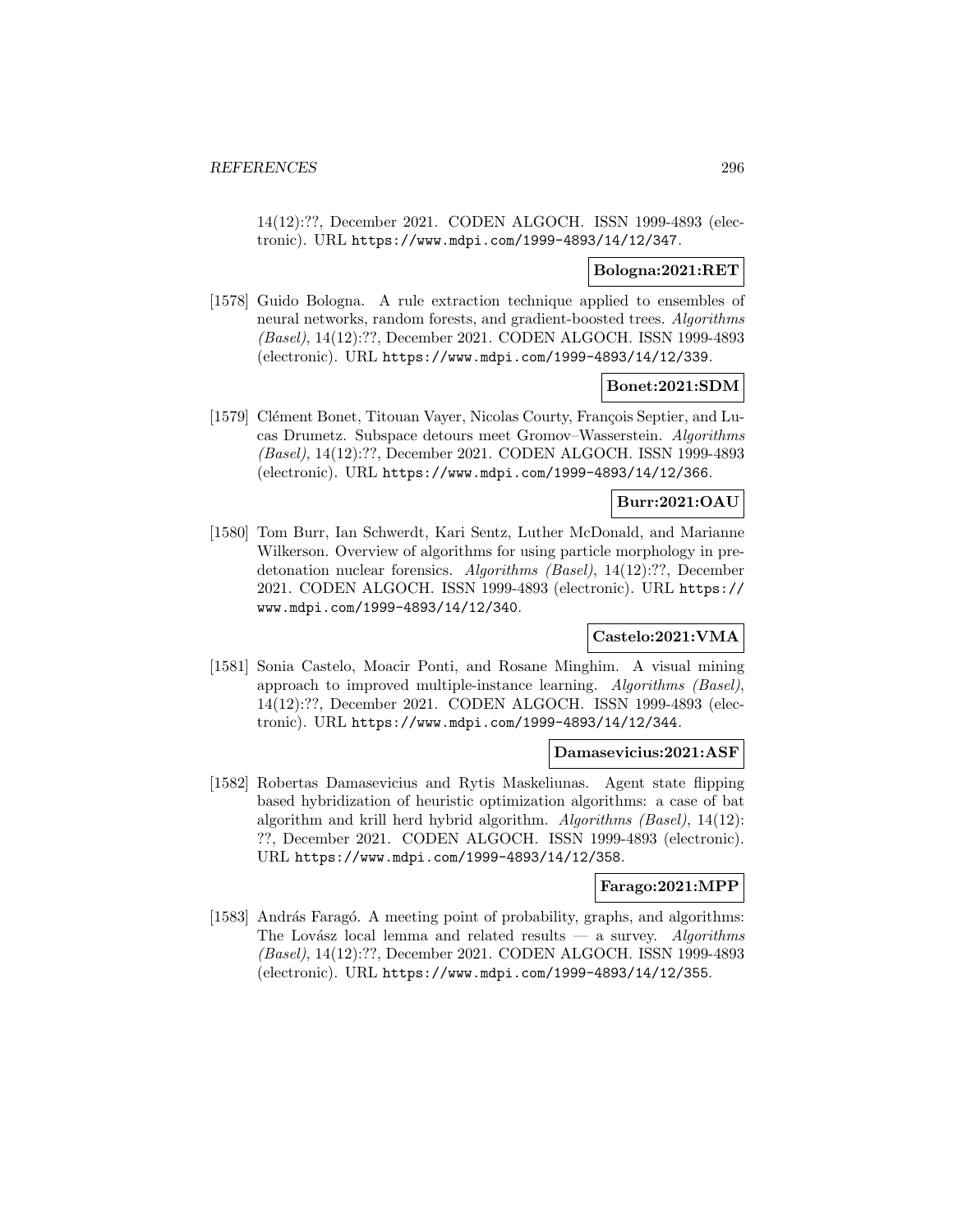# **He:2021:HAA**

[1584] Zhenwen He, Chunfeng Zhang, Xiaogang Ma, and Gang Liu. Hexadecimal aggregate approximation representation and classification of time series data. Algorithms (Basel), 14(12):??, December 2021. CODEN ALGOCH. ISSN 1999-4893 (electronic). URL https://www.mdpi.com/ 1999-4893/14/12/353.

## **Hiraishi:2021:PPF**

[1585] Kunihiko Hiraishi. A pathfinding problem for fork-join directed acyclic graphs with unknown edge length. Algorithms (Basel), 14(12):??, December 2021. CODEN ALGOCH. ISSN 1999-4893 (electronic). URL https://www.mdpi.com/1999-4893/14/12/367.

# **Huang:2021:RAI**

[1586] Wei Huang, Zhiren Han, Li Zhao, Hongbo Xu, Zhongnian Li, and Ze Wang. Resource allocation for intelligent reflecting surfaces assisted federated learning system with imperfect CSI. Algorithms (Basel), 14 (12):??, December 2021. CODEN ALGOCH. ISSN 1999-4893 (electronic). URL https://www.mdpi.com/1999-4893/14/12/363.

## **Kosolobov:2021:LZP**

[1587] Dmitry Kosolobov and Daniel Valenzuela. Lempel–Ziv parsing for sequences of blocks. Algorithms (Basel), 14(12):??, December 2021. CO-DEN ALGOCH. ISSN 1999-4893 (electronic). URL https://www.mdpi. com/1999-4893/14/12/359.

## **Lavrentiev:2021:ADF**

[1588] Mikhail Lavrentiev, Konstantin Lysakov, Andrey Marchuk, Konstantin Oblaukhov, and Mikhail Shadrin. Algorithmic design of an FPGA-based calculator for fast evaluation of tsunami wave danger. Algorithms (Basel), 14(12):??, December 2021. CODEN ALGOCH. ISSN 1999-4893 (electronic). URL https://www.mdpi.com/1999-4893/14/12/343.

## **Lenseth:2021:MDM**

[1589] Douglas Lenseth and Boris Goldfarb. Merging discrete Morse vector fields: a case of stubborn geometric parallelization. Algorithms (Basel), 14(12):??, December 2021. CODEN ALGOCH. ISSN 1999-4893 (electronic). URL https://www.mdpi.com/1999-4893/14/12/360.

# **Li:2021:GDD**

[1590] Xutong Li, Taoying Li, and Yan Wang. GW-DC: a deep clustering model leveraging two-dimensional image transformation and enhancement. Algorithms (Basel), 14(12):??, December 2021. CODEN ALGOCH. ISSN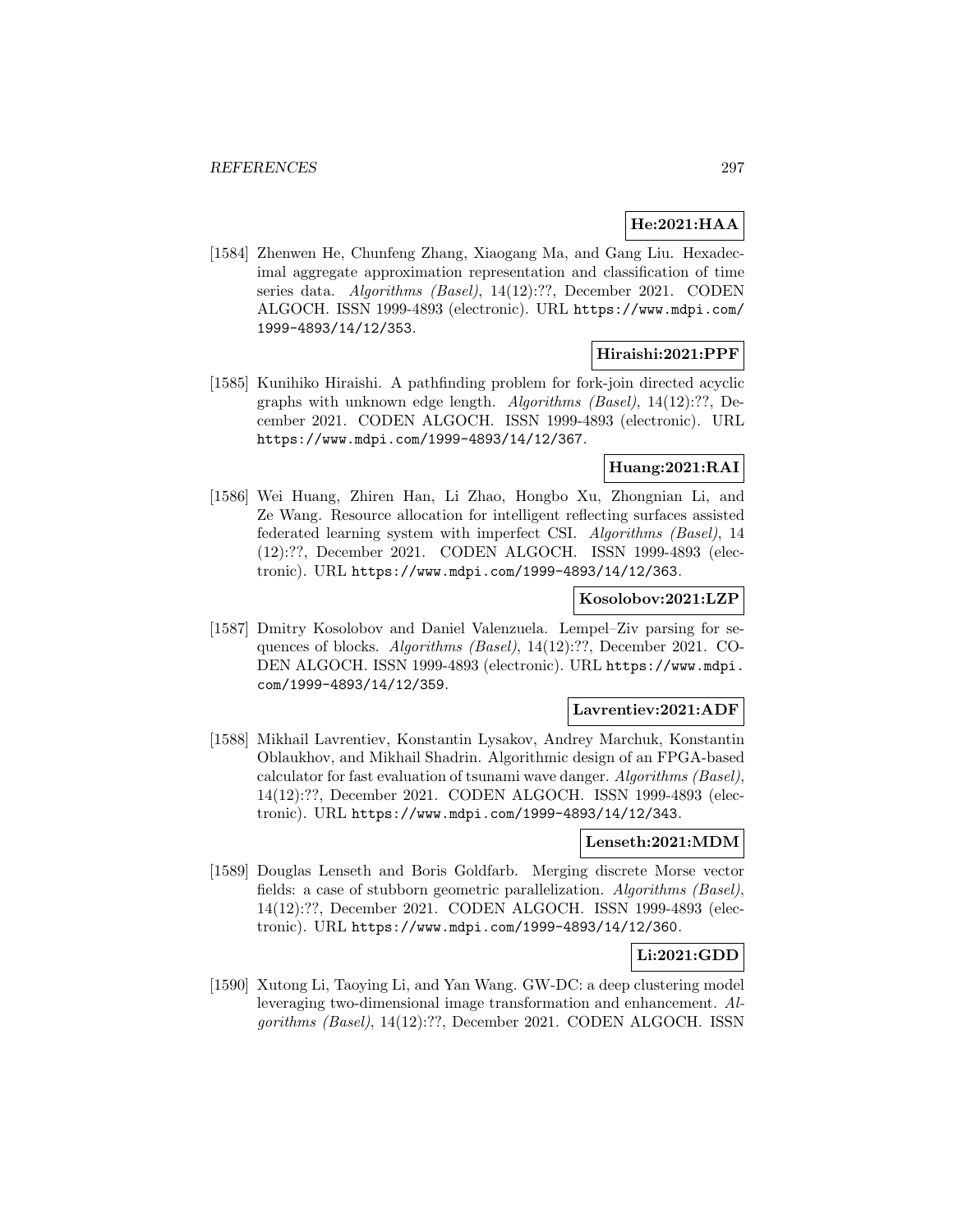1999-4893 (electronic). URL https://www.mdpi.com/1999-4893/14/ 12/349.

### **Mongwe:2021:LSS**

[1591] Wilson Tsakane Mongwe, Rendani Mbuvha, and Tshilidzi Marwala. Locally scaled and stochastic volatility Metropolis–Hastings algorithms. Algorithms (Basel), 14(12):??, December 2021. CODEN ALGOCH. ISSN 1999-4893 (electronic). URL https://www.mdpi.com/1999-4893/14/ 12/351.

### **Mukhopadhyay:2021:FPS**

[1592] Priyanka Mukhopadhyay. Faster provable sieving algorithms for the shortest vector problem and the closest vector problem on lattices in  $l_p$  norm. Algorithms (Basel), 14(12):??, December 2021. CODEN AL-GOCH. ISSN 1999-4893 (electronic). URL https://www.mdpi.com/ 1999-4893/14/12/362.

# **Pietri:2021:BOP**

[1593] Nicola Ognibene Pietri, Xiaochen Chou, Dominic Loske, Matthias Klumpp, and Roberto Montemanni. The buy-online-pick-up-in-store retailing model: Optimization strategies for in-store picking and packing. Algorithms (Basel), 14(12):??, December 2021. CODEN ALGOCH. ISSN 1999-4893 (electronic). URL https://www.mdpi.com/1999-4893/14/ 12/350.

# **Providas:2021:PFS**

[1594] Efthimios Providas and Ioannis Nestorios Parasidis. A procedure for factoring and solving nonlocal boundary value problems for a type of linear integro-differential equations. Algorithms (Basel), 14(12):??, December 2021. CODEN ALGOCH. ISSN 1999-4893 (electronic). URL https:// www.mdpi.com/1999-4893/14/12/346.

## **Regueiro:2021:BBA**

[1595] Cristina Regueiro, Iñaki Seco, Iván Gutiérrez-Agüero, Borja Urquizu, and Jason Mansell. A blockchain-based audit trail mechanism: Design and implementation. Algorithms (Basel), 14(12):??, December 2021. CO-DEN ALGOCH. ISSN 1999-4893 (electronic). URL https://www.mdpi. com/1999-4893/14/12/341.

## **Robles:2021:MHS**

[1596] Francisca Santana Robles, Eva Selene Hernández-Gress, Neil Hernández-Gress, and Rafael Granillo Macias. Metaheuristics in the humanitarian supply chain. Algorithms (Basel), 14(12):??, December 2021. CODEN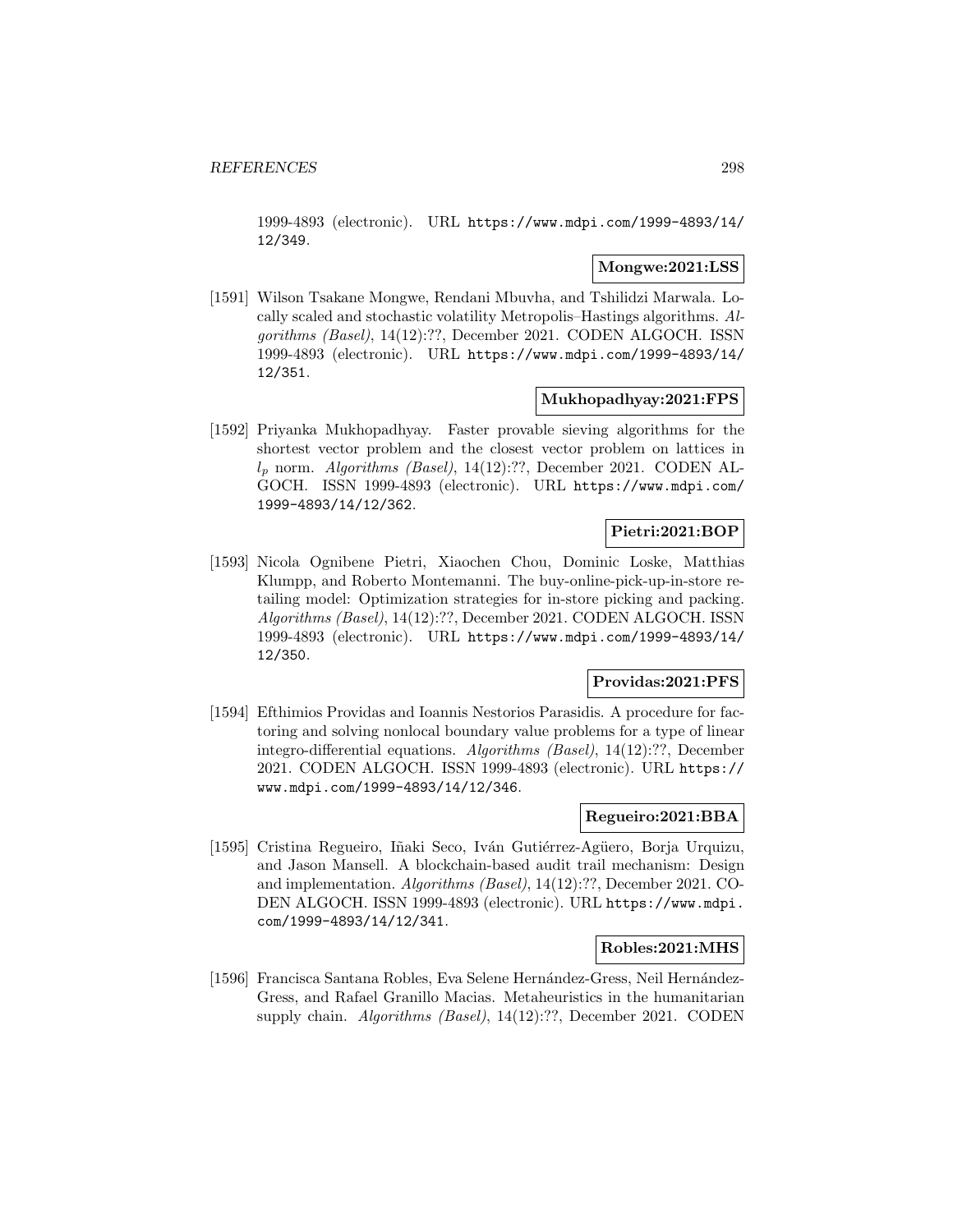ALGOCH. ISSN 1999-4893 (electronic). URL https://www.mdpi.com/ 1999-4893/14/12/364.

## **Szeker:2021:OWN**

[1597] Szabolcs Szekér and Agnes Vathy-Fogarassy. Optimized weighted nearest neighbours matching algorithm for control group selection. Algorithms (Basel), 14(12):??, December 2021. CODEN ALGOCH. ISSN 1999-4893 (electronic). URL https://www.mdpi.com/1999-4893/14/12/356.

### **Tayebi:2021:RRE**

[1598] Zahra Tayebi, Sarwan Ali, and Murray Patterson. Robust representation and efficient feature selection allows for effective clustering of SARS-CoV-2 variants. Algorithms (Basel), 14(12):??, December 2021. CODEN ALGOCH. ISSN 1999-4893 (electronic). URL https://www.mdpi.com/ 1999-4893/14/12/348.

## **Varsi:2021:LFB**

[1599] Alessandro Varsi, Simon Maskell, and Paul G. Spirakis. An  $O(\log_2 N)$ fully-balanced resampling algorithm for particle filters on distributed memory architectures. Algorithms (Basel), 14(12):??, December 2021. CODEN ALGOCH. ISSN 1999-4893 (electronic). URL https://www. mdpi.com/1999-4893/14/12/342.

#### **vonKurnatowski:2021:CDS**

[1600] Martin von Kurnatowski, Jochen Schmid, Patrick Link, Rebekka Zache, Lukas Morand, Torsten Kraft, Ingo Schmidt, Jan Schwientek, and Anke Stoll. Compensating data shortages in manufacturing with monotonicity knowledge. Algorithms (Basel), 14(12):??, December 2021. CODEN ALGOCH. ISSN 1999-4893 (electronic). URL https://www.mdpi.com/ 1999-4893/14/12/345.

## **Werner:2021:SIS**

[1601] Frank Werner. Special issue "2021 Selected Papers from Algorithms' Editorial Board Members". Algorithms (Basel), 14(12):??, December 2021. CODEN ALGOCH. ISSN 1999-4893 (electronic). URL https:// www.mdpi.com/1999-4893/14/12/357.

## **Zhang:2021:ALA**

[1602] Yajing Zhang, Kai Wang, and Jinghui Zhang. Adaptive and lightweight abnormal node detection via biological immune game in mobile multimedia networks. Algorithms (Basel), 14(12):??, December 2021. CODEN ALGOCH. ISSN 1999-4893 (electronic). URL https://www.mdpi.com/ 1999-4893/14/12/368.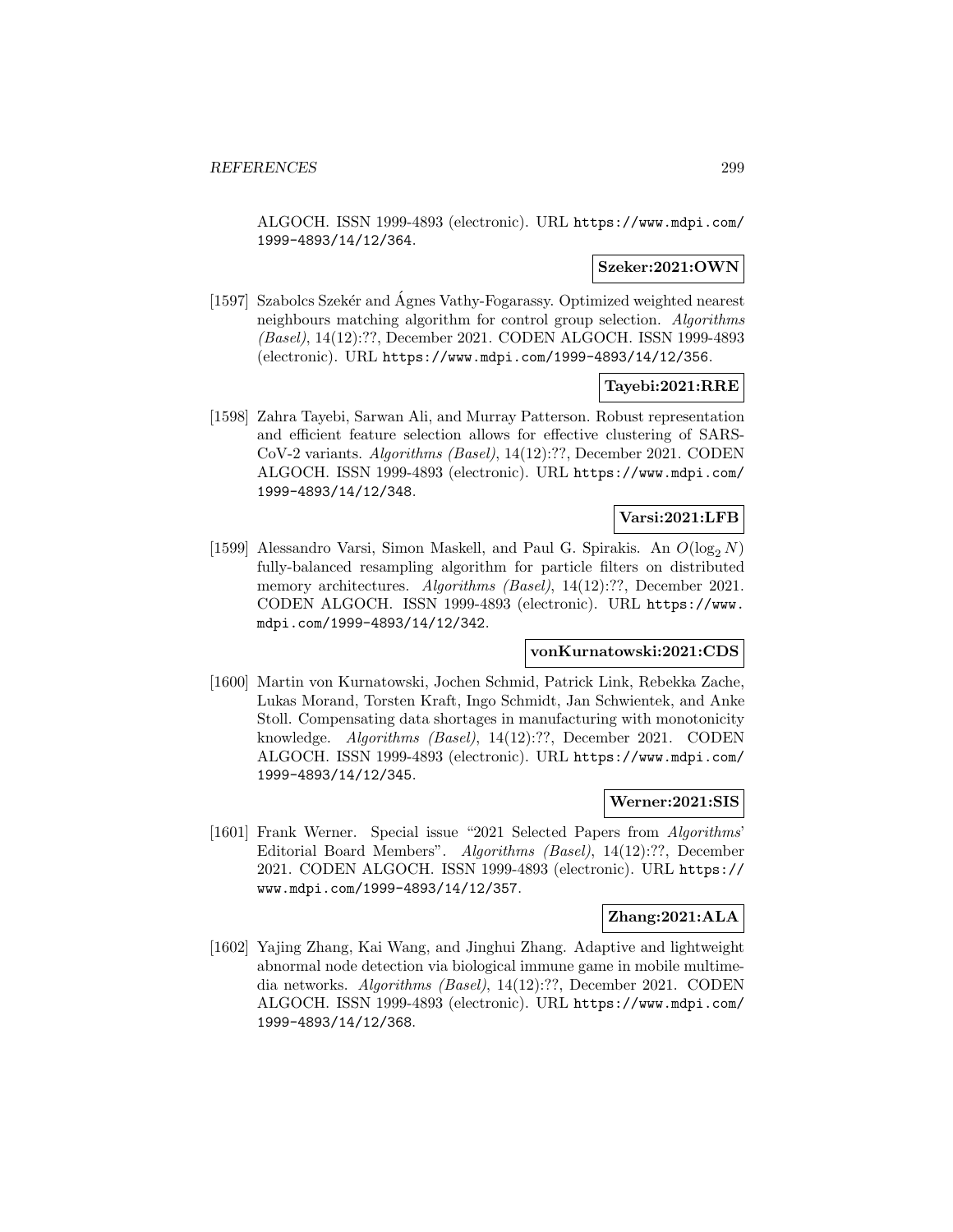### **Zhao:2021:SGN**

[1603] Ke Zhao, Lan Huang, Rui Song, Qiang Shen, and Hao Xu. A sequential graph neural network for short text classification. Algorithms (Basel), 14(12):??, December 2021. CODEN ALGOCH. ISSN 1999-4893 (electronic). URL https://www.mdpi.com/1999-4893/14/12/352.

## **Zhong:2021:DAP**

[1604] Chengyan Zhong, Guanqiu Qi, Neal Mazur, Sarbani Banerjee, Devanshi Malaviya, and Gang Hu. A domain adaptive person re-identification based on dual attention mechanism and camstyle transfer. Algorithms (Basel), 14(12):??, December 2021. CODEN ALGOCH. ISSN 1999-4893 (electronic). URL https://www.mdpi.com/1999-4893/14/12/361.

### **Arasteh:2022:DTL**

[1605] Emad Arasteh, Ailar Mahdizadeh, Maryam S. Mirian, Soojin Lee, and Martin J. McKeown. Deep transfer learning for Parkinson's disease monitoring by image-based representation of resting-state EEG using directional connectivity. Algorithms (Basel), 15(1), January 2022. CODEN ALGOCH. ISSN 1999-4893 (electronic). URL https://www.mdpi.com/ 1999-4893/15/1/5.

# **Cappelle:2022:SMA**

[1606] Márcia R. Cappelle, Les R. Foulds, and Humberto J. Longo. Searching monotone arrays: a survey. Algorithms (Basel), 15(1), January 2022. CODEN ALGOCH. ISSN 1999-4893 (electronic). URL https://www. mdpi.com/1999-4893/15/1/10.

### **Chen:2022:MNI**

[1607] Yinan Chen, Chuanpeng Wang, and Dong Li. MINC-NRL: an information-based approach for community detection. Algorithms (Basel), 15(1), January 2022. CODEN ALGOCH. ISSN 1999-4893 (electronic). URL https://www.mdpi.com/1999-4893/15/1/20.

## **Durgut:2022:TLO**

[1608] Rafet Durgut, Mehmet Emin Aydin, and Abdur Rakib. Transfer learning for operator selection: a reinforcement learning approach. Algorithms (Basel), 15(1), January 2022. CODEN ALGOCH. ISSN 1999-4893 (electronic). URL https://www.mdpi.com/1999-4893/15/1/24.

# **Gakii:2022:GBF**

[1609] Consolata Gakii, Paul O. Mireji, and Richard Rimiru. Graph based feature selection for reduction of dimensionality in next-generation RNA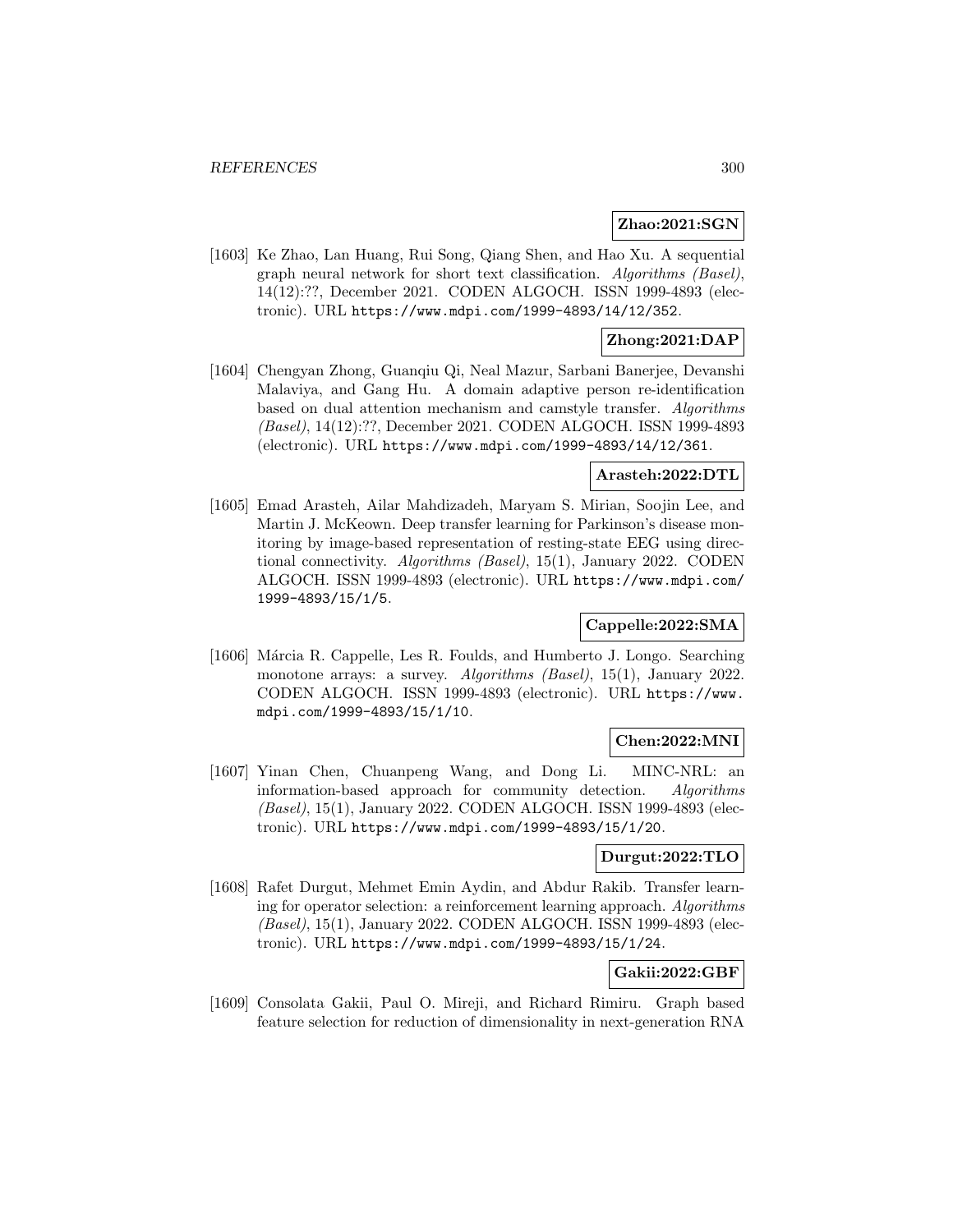sequencing datasets. Algorithms (Basel), 15(1), January 2022. CODEN ALGOCH. ISSN 1999-4893 (electronic). URL https://www.mdpi.com/ 1999-4893/15/1/21.

# **Ge:2022:EKM**

[1610] Yu Ge, Junjun Shi, Yaohui Li, and Jingfang Shen. An efficient kriging modeling method based on multidimensional scaling for high-dimensional problems. Algorithms (Basel), 15(1), January 2022. CODEN ALGOCH. ISSN 1999-4893 (electronic). URL https://www.mdpi.com/1999-4893/ 15/1/3.

## **Gorniak:2022:MBP**

[1611] Piotr Górniak. Modeling of the 5G-band patch antennas using ANNs under the uncertainty of the geometrical design parameters associated with the manufacturing process. Algorithms (Basel), 15(1), January 2022. CODEN ALGOCH. ISSN 1999-4893 (electronic). URL https://www. mdpi.com/1999-4893/15/1/7.

# **Grigoriev:2022:PIR**

[1612] Vasiliy V. Grigoriev, Oleg Iliev, and Petr N. Vabishchevich. On parameter identification for reaction-dominated pore-scale reactive transport using modified bee colony algorithm. Algorithms  $(Basel)$ , 15(1), January 2022. CODEN ALGOCH. ISSN 1999-4893 (electronic). URL https:// www.mdpi.com/1999-4893/15/1/15.

## **Grubisic:2022:PQD**

[1613] Luka Grubisić, Domagoj Lacmanović, and Josip Tambaca. Preconditioning the quad dominant mesh generator for ship structural analysis. Algorithms (Basel), 15(1), January 2022. CODEN ALGOCH. ISSN 1999- 4893 (electronic). URL https://www.mdpi.com/1999-4893/15/1/2.

### **Han:2022:ACF**

[1614] Liang Han, Feng Liu, and Kaifeng Chen. Analog circuit fault diagnosis using a novel variant of a convolutional neural network. Algorithms (Basel), 15(1), January 2022. CODEN ALGOCH. ISSN 1999-4893 (electronic). URL https://www.mdpi.com/1999-4893/15/1/17.

#### **Indrapriyadarsini:2022:ASR**

[1615] S. Indrapriyadarsini, Shahrzad Mahboubi, Hiroshi Ninomiya, Takeshi Kamio, and Hideki Asai. Accelerating symmetric rank-1 quasi-Newton method with Nesterov's gradient for training neural networks. Algorithms (Basel), 15(1), January 2022. CODEN ALGOCH. ISSN 1999-4893 (electronic). URL https://www.mdpi.com/1999-4893/15/1/6.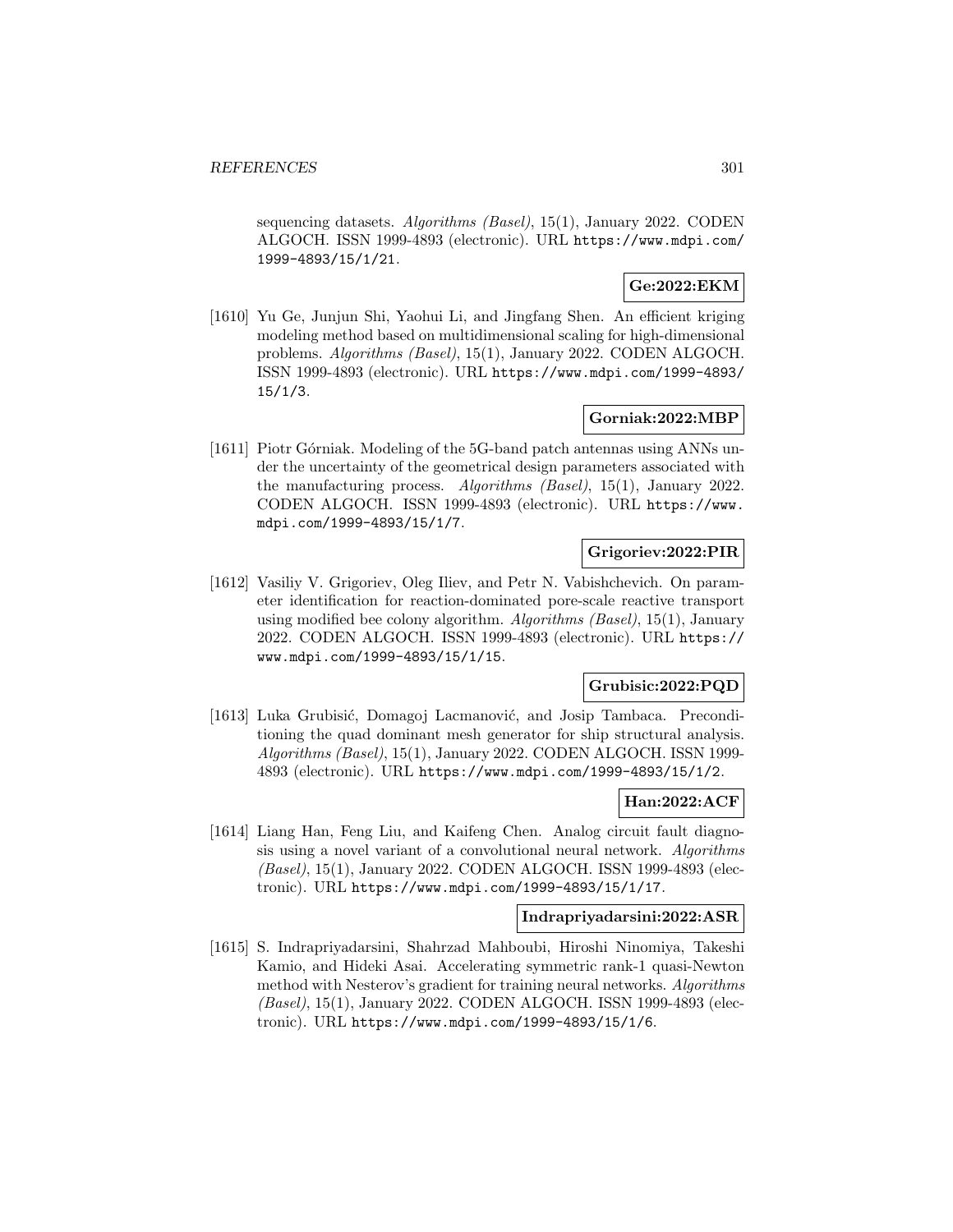# **Ji:2022:FTC**

[1616] Xiaofu Ji and Xuehua Liu. Finite-time control of singular linear semi-Markov jump systems. Algorithms (Basel), 15(1), January 2022. CODEN ALGOCH. ISSN 1999-4893 (electronic). URL https://www.mdpi.com/ 1999-4893/15/1/8.

# **Jin:2022:POA**

[1617] Qibing Jin and Yuming Zhang. Parameter optimization of active disturbance rejection controller using adaptive differential ant-lion optimizer. Algorithms (Basel), 15(1), January 2022. CODEN ALGOCH. ISSN 1999- 4893 (electronic). URL https://www.mdpi.com/1999-4893/15/1/19.

### **Keddous:2022:OCH**

[1618] Fekhr Eddine Keddous and Amir Nakib. Optimal CNN-Hopfield network for pattern recognition based on a genetic algorithm. Algorithms (Basel), 15(1), January 2022. CODEN ALGOCH. ISSN 1999-4893 (electronic). URL https://www.mdpi.com/1999-4893/15/1/11.

# **Li:2022:KDB**

[1619] Wen Li, Junfei Xu, and Qi Chen. Knowledge distillation-based multilingual code retrieval. Algorithms (Basel), 15(1), January 2022. CODEN ALGOCH. ISSN 1999-4893 (electronic). URL https://www.mdpi.com/ 1999-4893/15/1/25.

## **Mukhamedov:2022:EDP**

[1620] Farrukh Mukhamedov. Extremality of disordered phase of  $\lambda$ -model on Cayley trees. Algorithms (Basel), 15(1), January 2022. CODEN AL-GOCH. ISSN 1999-4893 (electronic). URL https://www.mdpi.com/ 1999-4893/15/1/18.

## **Muller:2022:HHB**

[1621] Felipe Martins Müller and Iaê Santos Bonilha. Hyper-heuristic based on ACO and local search for dynamic optimization problems. Algorithms (Basel), 15(1), January 2022. CODEN ALGOCH. ISSN 1999-4893 (electronic). URL https://www.mdpi.com/1999-4893/15/1/9.

#### **Niculescu:2022:TBP**

[1622] Virginia Niculescu and Robert Manuel Stefanica. Tries-based parallel solutions for generating perfect crosswords grids. Algorithms (Basel), 15 (1), January 2022. CODEN ALGOCH. ISSN 1999-4893 (electronic). URL https://www.mdpi.com/1999-4893/15/1/22.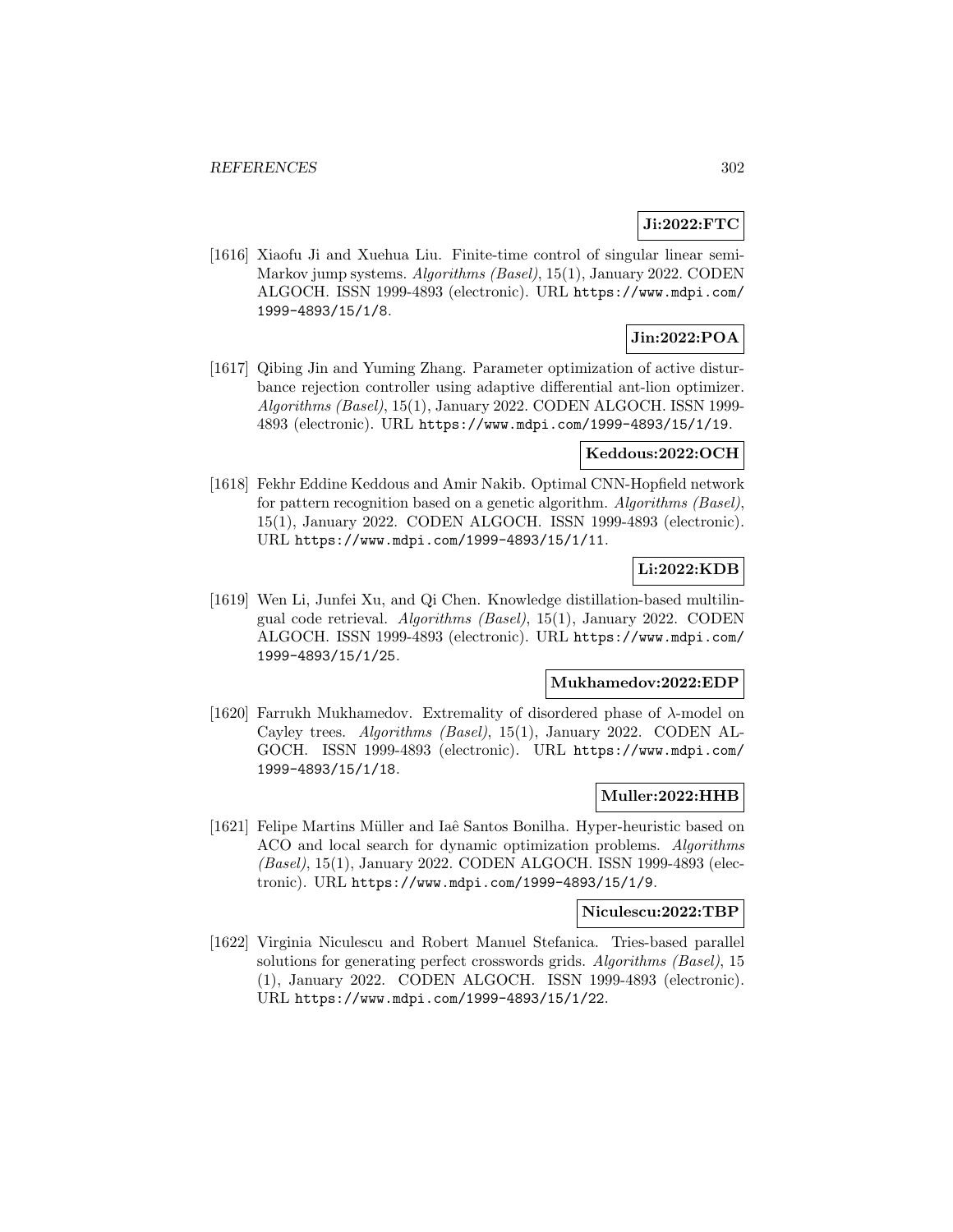### **Ozlu:2022:HMB**

[1623] Ismail Alperen Ozlü, Olzhas Baimakhanov, Almaz Saukhimov, and Oguzhan Ceylan. A heuristic methods-based power distribution system optimization toolbox.  $Algorithms$  (Basel), 15(1), January 2022. CODEN ALGOCH. ISSN 1999-4893 (electronic). URL https://www.mdpi.com/ 1999-4893/15/1/14.

## **Padalko:2022:PCE**

[1624] Mikhail Alexandrovich Padalko, Yuriy Andreevich Shevchenko, Vitalii Yurievich Kapitan, and Konstantin Valentinovich Nefedev. Parallel computing of Edwards–Anderson model. Algorithms (Basel), 15(1), January 2022. CODEN ALGOCH. ISSN 1999-4893 (electronic). URL https://www.mdpi.com/1999-4893/15/1/13.

## **Pinto:2022:TBI**

[1625] Carlos Pinto, Rui Pinto, and Gil Goncalves. Towards bio-inspired anomaly detection using the cursory dendritic cell algorithm. Algorithms (Basel), 15(1), January 2022. CODEN ALGOCH. ISSN 1999-4893 (electronic). URL https://www.mdpi.com/1999-4893/15/1/1.

# **Roudsari:2022:OFR**

[1626] Sajjad Sayyar Roudsari, Liviu Marian Ungureanu, Soheil Soroushnia, Taher Abu-Lebdeh, and Florian Ion Tiberiu Petrescu. Optimization of fiber-reinforced polymer bars for reinforced concrete column using nonlinear finite element algorithms. Algorithms (Basel), 15(1), January 2022. CODEN ALGOCH. ISSN 1999-4893 (electronic). URL https://www. mdpi.com/1999-4893/15/1/12.

## **Ssenyonga:2022:NAS**

[1627] Taddeo Ssenyonga, Øyvind Frette, Børge Hamre, Knut Stamnes, Dennis Muyimbwa, Nicolausi Ssebiyonga, and Jakob J. Stamnes. A new algorithm for simultaneous retrieval of aerosols and marine parameters. Algorithms (Basel), 15(1), January 2022. CODEN ALGOCH. ISSN 1999- 4893 (electronic). URL https://www.mdpi.com/1999-4893/15/1/4.

## **Taketomi:2022:MSR**

[1628] Nanami Taketomi, Hirofumi Michimae, Yuan-Tsung Chang, and Takeshi Emura. meta.shrinkage: an R package for meta-analyses for simultaneously estimating individual means. Algorithms (Basel), 15(1), January 2022. CODEN ALGOCH. ISSN 1999-4893 (electronic). URL https:// www.mdpi.com/1999-4893/15/1/26.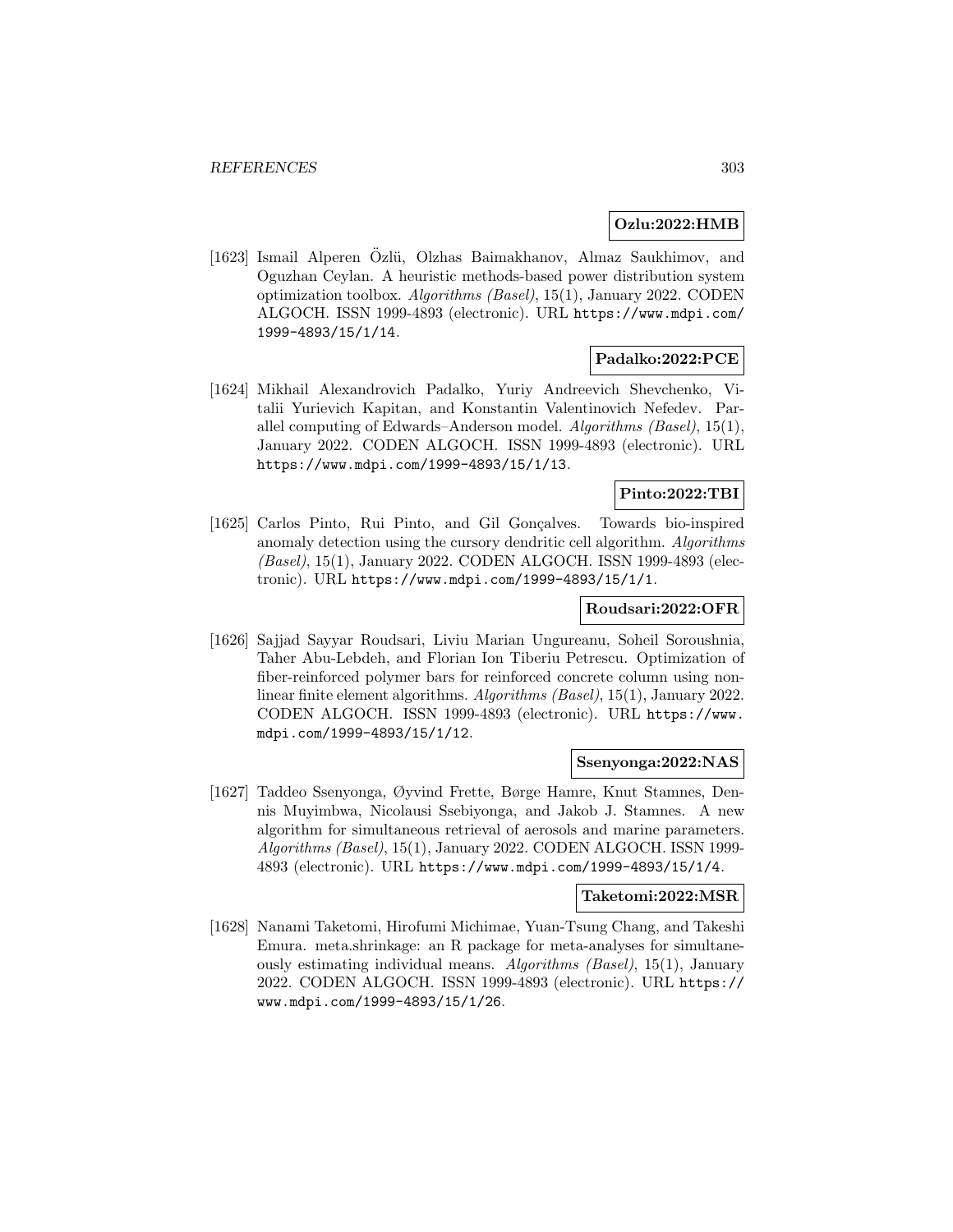### **Tzougas:2022:MPR**

[1629] George Tzougas, Natalia Hong, and Ryan Ho. Mixed Poisson regression models with varying dispersion arising from non-conjugate mixing distributions. Algorithms (Basel), 15(1), January 2022. CODEN ALGOCH. ISSN 1999-4893 (electronic). URL https://www.mdpi.com/1999-4893/ 15/1/16.

## **Zhang:2022:RPB**

[1630] Yang Zhang, Jiacheng Li, and Lei Li. A reward population-based differential genetic harmony search algorithm. Algorithms  $(Basel)$ , 15(1), January 2022. CODEN ALGOCH. ISSN 1999-4893 (electronic). URL https://www.mdpi.com/1999-4893/15/1/23.

## **Abbasi-Asl:2022:RRM**

[1631] Reza Abbasi-Asl, Aboozar Ghaffari, and Emad Fatemizadeh. Robust registration of medical images in the presence of spatially-varying noise. Algorithms (Basel), 15(2), February 2022. CODEN ALGOCH. ISSN 1999-4893 (electronic). URL https://www.mdpi.com/1999-4893/15/ 2/58.

## **Abdel-Jaber:2022:RDL**

[1632] Hussein Abdel-Jaber, Disha Devassy, Azhar Al Salam, Lamya Hidaytallah, and Malak EL-Amir. A review of deep learning algorithms and their applications in healthcare. Algorithms (Basel), 15(2), February 2022. CODEN ALGOCH. ISSN 1999-4893 (electronic). URL https://www. mdpi.com/1999-4893/15/2/71.

#### **Aguirre-Angulo:2022:OID**

[1633] Brayan Enrique Aguirre-Angulo, Lady Carolina Giraldo-Bello, Oscar Danilo Montoya, and Francisco David Moya. Optimal integration of dispersed generation in medium-voltage distribution networks for voltage stability enhancement. Algorithms (Basel), 15(2), February 2022. CODEN ALGOCH. ISSN 1999-4893 (electronic). URL https://www. mdpi.com/1999-4893/15/2/37.

### **Andronikos:2022:TPQ**

[1634] Theodore Andronikos and Michail Stefanidakis. A two-party quantum parliament. Algorithms (Basel), 15(2), February 2022. CODEN AL-GOCH. ISSN 1999-4893 (electronic). URL https://www.mdpi.com/ 1999-4893/15/2/62.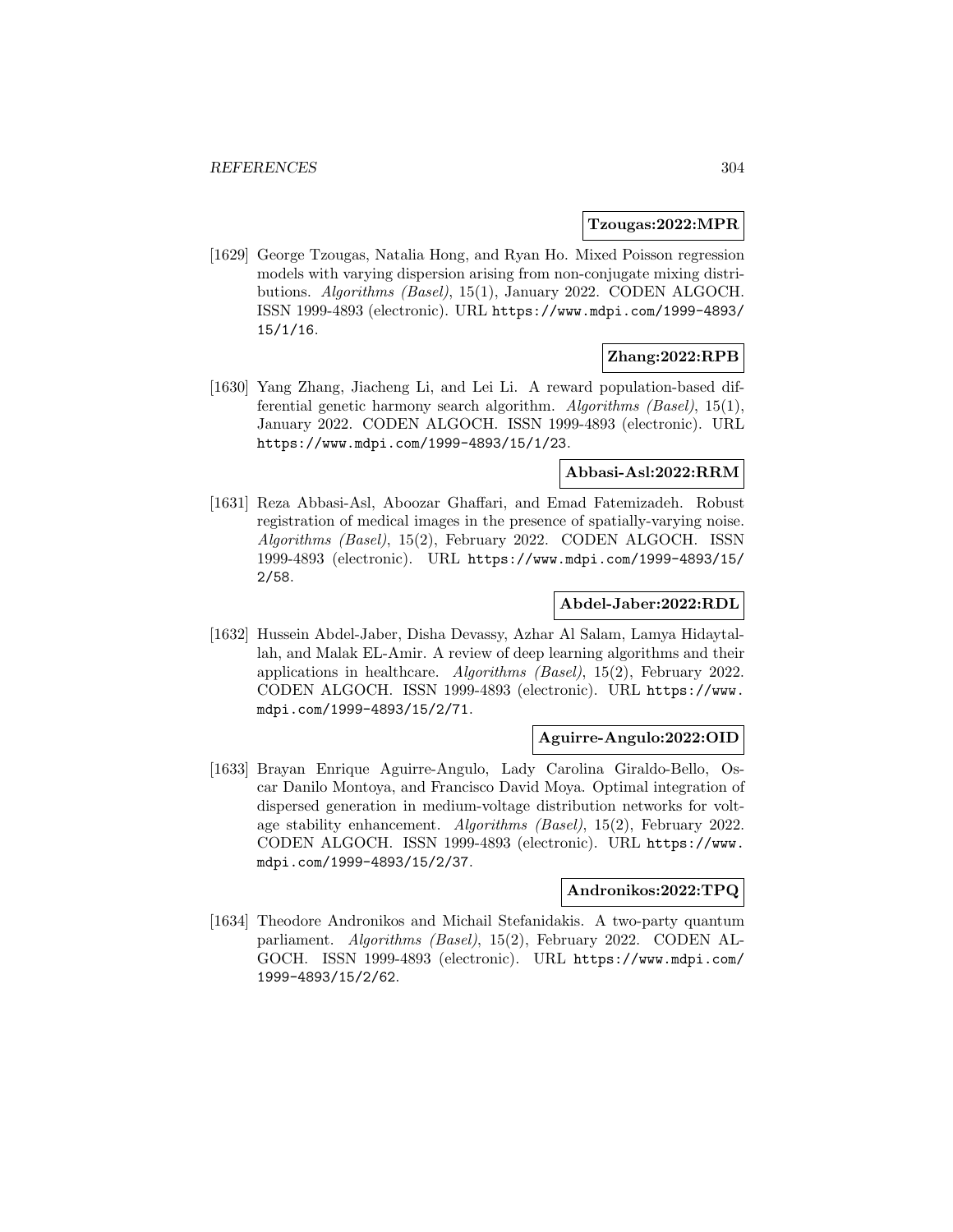### **Aranda:2022:AES**

[1635] Ferley Castro Aranda, Rodolfo García Sierra, Andrés Felipe Cerón Piamba, Benjamin Mailhé, and Luis Miguel León Gil. An algorithm for estimation of  $SF_6$  leakage on power substation assets. Algorithms (Basel), 15(2), February 2022. CODEN ALGOCH. ISSN 1999-4893 (electronic). URL https://www.mdpi.com/1999-4893/15/2/38.

## **Bannach:2022:RAP**

[1636] Max Bannach and Sebastian Berndt. Recent advances in positiveinstance driven graph searching. Algorithms (Basel), 15(2), February 2022. CODEN ALGOCH. ISSN 1999-4893 (electronic). URL https:// www.mdpi.com/1999-4893/15/2/42.

## **Chen:2022:ABP**

[1637] Yidong Chen, Chen Li, and Zhonghua Lu. An ADMM based parallel approach for fund of fund construction. Algorithms (Basel), 15(2), February 2022. CODEN ALGOCH. ISSN 1999-4893 (electronic). URL https://www.mdpi.com/1999-4893/15/2/35.

### **Chistousov:2022:AAP**

[1638] Nikita Konstantinovich Chistousov, Igor Anatolyevich Kalmykov, Daniil Vyacheslavovich Dukhovnyj, Maksim Igorevich Kalmykov, and Aleksandr Anatolyevich Olenev. Adaptive authentication protocol based on zero-knowledge proof. Algorithms (Basel), 15(2), February 2022. CO-DEN ALGOCH. ISSN 1999-4893 (electronic). URL https://www.mdpi. com/1999-4893/15/2/50.

## **Colagrossi:2022:SAD**

[1639] Andrea Colagrossi and Mich`ele Lavagna. A spacecraft attitude determination and control algorithm for solar arrays pointing leveraging Sun angle and angular rates measurements.  $Algorithms$  (Basel), 15(2), February 2022. CODEN ALGOCH. ISSN 1999-4893 (electronic). URL https:// www.mdpi.com/1999-4893/15/2/29.

# **Colloc:2022:TCB**

[1640] Joël Colloc, Relwendé Aristide Yameogo, Peter Summons, Lilian Loubet, Jean-Bernard Cavelier, and Paul Bridier. A temporal case-based reasoning platform relying on a fuzzy vector spaces object-oriented model and a method to design knowledge bases and decision support systems in multiple domains. Algorithms (Basel), 15(2), February 2022. CODEN ALGOCH. ISSN 1999-4893 (electronic). URL https://www.mdpi.com/ 1999-4893/15/2/66.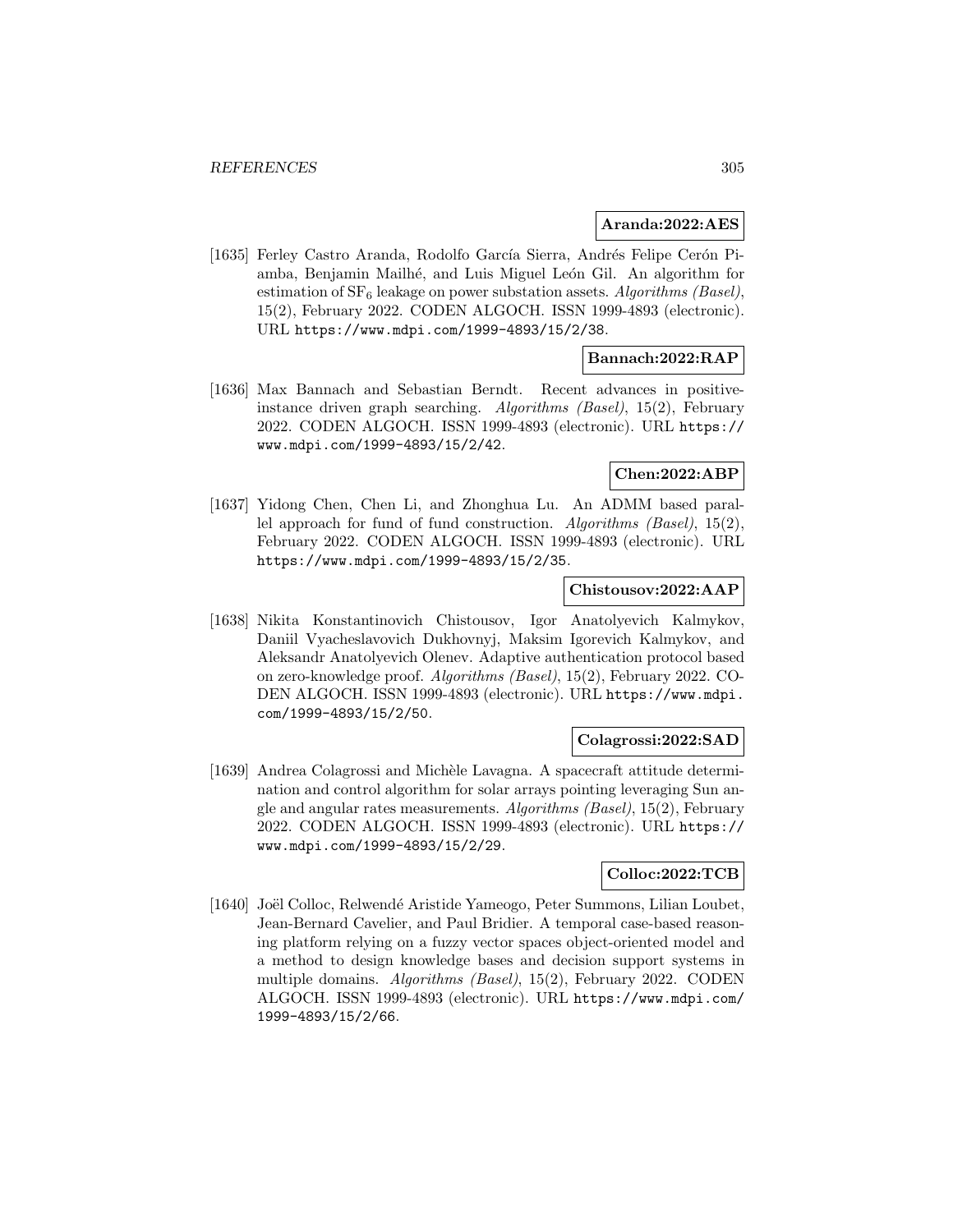# **Dai:2022:EAA**

[1641] Jiazhu Dai and Siwei Xiong. An evasion attack against stacked capsule autoencoder. Algorithms (Basel), 15(2), February 2022. CODEN ALGOCH. ISSN 1999-4893 (electronic). URL https://www.mdpi.com/ 1999-4893/15/2/32.

## **Garvie:2022:NAB**

[1642] Marcus R. Garvie and John Burkardt. A new algorithm based on colouring arguments for identifying impossible polyomino tiling problems. Algorithms (Basel), 15(2), February 2022. CODEN ALGOCH. ISSN 1999- 4893 (electronic). URL https://www.mdpi.com/1999-4893/15/2/65.

### **Hoffmann:2022:UGE**

[1643] Maximilian Hoffmann and Ralph Bergmann. Using graph embedding techniques in process-oriented case-based reasoning. Algorithms (Basel), 15(2), February 2022. CODEN ALGOCH. ISSN 1999-4893 (electronic). URL https://www.mdpi.com/1999-4893/15/2/27.

# **Hoxha:2022:DFR**

[1644] Indrit Hoxha and Taoufik Meklachi. Data fitting with rational functions: Scaled null space method with applications of fitting large scale shocks on economic variables and s-parameters. Algorithms (Basel), 15 (2), February 2022. CODEN ALGOCH. ISSN 1999-4893 (electronic). URL https://www.mdpi.com/1999-4893/15/2/57.

# **Huang:2022:ADR**

[1645] Shih-Chang Huang and Cong-Han Huang. Algorithms for detecting and refining the area of intangible continuous objects for mobile wireless sensor networks. Algorithms (Basel), 15(2), February 2022. CODEN AL-GOCH. ISSN 1999-4893 (electronic). URL https://www.mdpi.com/ 1999-4893/15/2/31.

## **Ibanez:2022:TTA**

[1646] Javier Ibáñez, José M. Alonso, Pedro Alonso-Jordá, Emilio Defez, and Jorge Sastre. Two Taylor algorithms for computing the action of the matrix exponential on a vector. Algorithms (Basel), 15(2), February 2022. CODEN ALGOCH. ISSN 1999-4893 (electronic). URL https:// www.mdpi.com/1999-4893/15/2/48.

## **Jami:2022:AST**

[1647] Neil Jami, Neele Leithäuser, and Christian Weiß. Allocating small transporters to large jobs. Algorithms (Basel), 15(2), February 2022. CODEN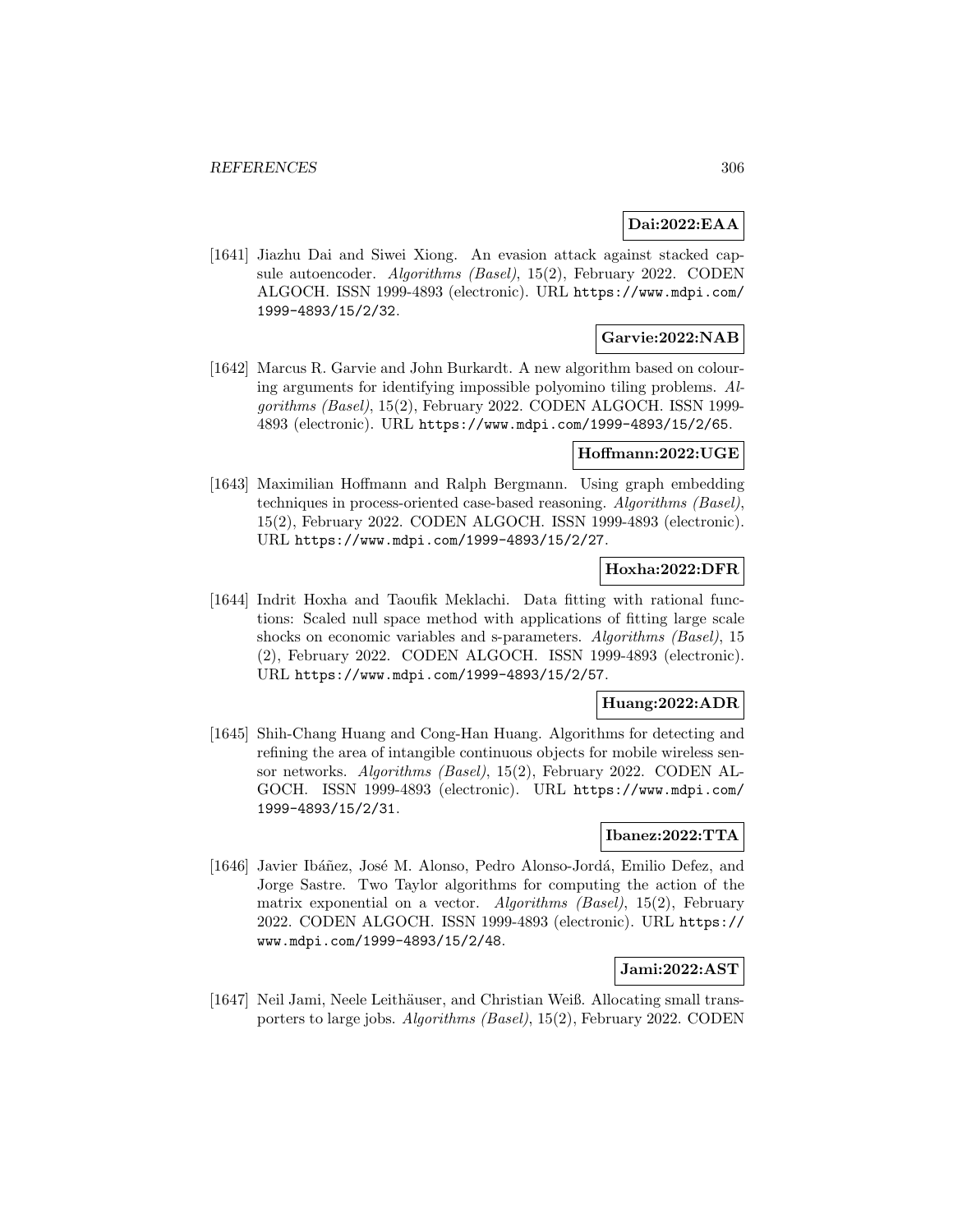ALGOCH. ISSN 1999-4893 (electronic). URL https://www.mdpi.com/ 1999-4893/15/2/60.

# **Janssen:2022:UEM**

[1648] Femke M. Janssen, Katja K. H. Aben, Berdine L. Heesterman, Quirinus J. M. Voorham, Paul A. Seegers, and Arturo Moncada-Torres. Using explainable machine learning to explore the impact of synoptic reporting on prostate cancer. Algorithms (Basel), 15(2), February 2022. CODEN ALGOCH. ISSN 1999-4893 (electronic). URL https://www.mdpi.com/ 1999-4893/15/2/49.

# **Jiang:2022:RDD**

[1649] Nianqi Jiang, Fenhua Bai, Lin Huang, Zhengyuan An, and Tao Shen. Reputation-driven dynamic node consensus and reliability sharding model in IoT blockchain. Algorithms (Basel), 15(2), February 2022. CO-DEN ALGOCH. ISSN 1999-4893 (electronic). URL https://www.mdpi. com/1999-4893/15/2/28.

# **Johnson:2022:CAG**

[1650] Kara Layne Johnson and Nicole Bohme Carnegie. Calibration of an adaptive genetic algorithm for modeling opinion diffusion. Algorithms (Basel), 15(2), February 2022. CODEN ALGOCH. ISSN 1999-4893 (electronic). URL https://www.mdpi.com/1999-4893/15/2/45.

## **Kengegowda:2022:CMT**

[1651] Dhanalakshmi Bettahalli Kengegowda, Srikantaiah Kamidoddi Chowdaiah, Gururaj Harinahalli Lokesh, and Francesco Flammini. Classification and merging techniques to reduce brokerage using multi-objective optimization. Algorithms (Basel), 15(2), February 2022. CODEN ALGOCH. ISSN 1999-4893 (electronic). URL https://www.mdpi.com/1999-4893/ 15/2/70.

### **Keshavarz-Kohjerdi:2022:FHL**

[1652] Fatemeh Keshavarz-Kohjerdi and Ruo-Wei Hung. Finding Hamiltonian and longest  $(s, t)$ -paths of C-shaped supergrid graphs in linear time. Algorithms (Basel), 15(2), February 2022. CODEN ALGOCH. ISSN 1999- 4893 (electronic). URL https://www.mdpi.com/1999-4893/15/2/61.

## **Kostyukova:2022:RAL**

[1653] Olga Kostyukova and Tatiana Tchemisova. Regularization algorithms for linear copositive programming problems: An approach based on the concept of immobile indices. Algorithms (Basel), 15(2), February 2022. CODEN ALGOCH. ISSN 1999-4893 (electronic). URL https://www. mdpi.com/1999-4893/15/2/59.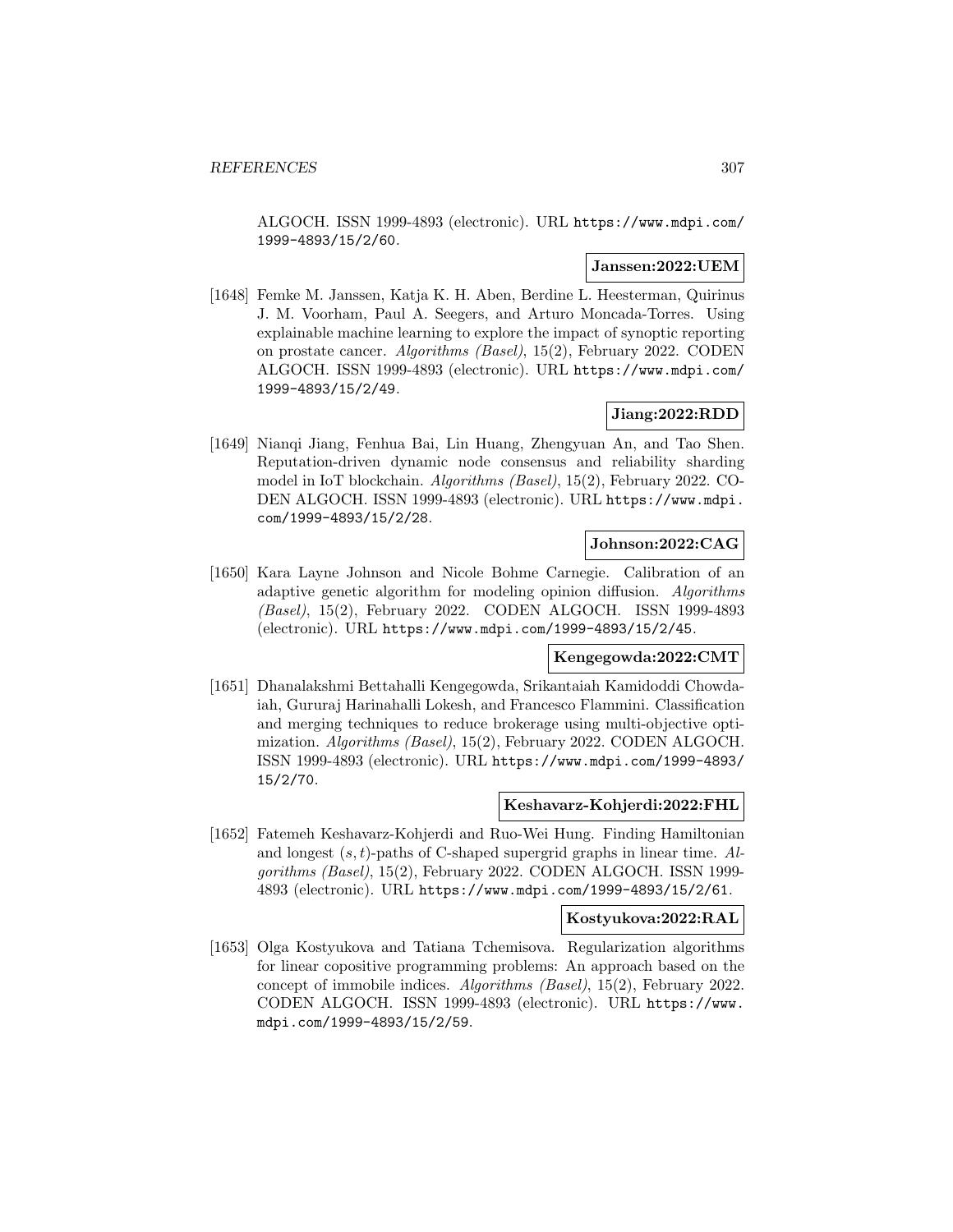## **Kruchinin:2022:USC**

[1654] Vladimir Kruchinin, Yuriy Shablya, Dmitry Kruchinin, and Victor Rulevskiy. Unranking small combinations of a large set in colexicographic order. Algorithms (Basel), 15(2), February 2022. CODEN ALGOCH. ISSN 1999-4893 (electronic). URL https://www.mdpi.com/ 1999-4893/15/2/36.

# **Laroque:2022:BRD**

[1655] Christoph Laroque, Madlene Leißau, Pedro Copado, Christin Schumacher, Javier Panadero, and Angel A. Juan. A biased-randomized discrete-event algorithm for the hybrid flow shop problem with time dependencies and priority constraints. Algorithms (Basel), 15(2), February 2022. CODEN ALGOCH. ISSN 1999-4893 (electronic). URL https:// www.mdpi.com/1999-4893/15/2/54.

# **Leone:2022:RLD**

[1656] Pierre Leone and Nathan Cohen. Rendezvous on the line with different speeds and markers that can be dropped at chosen time. Algorithms (Basel), 15(2), February 2022. CODEN ALGOCH. ISSN 1999-4893 (electronic). URL https://www.mdpi.com/1999-4893/15/2/41.

# **Luo:2022:MTT**

[1657] Kelin Luo and Frits C. R. Spieksma. Minimizing travel time and latency in multi-capacity ride-sharing problems. Algorithms (Basel), 15 (2), February 2022. CODEN ALGOCH. ISSN 1999-4893 (electronic). URL https://www.mdpi.com/1999-4893/15/2/30.

# **Ma:2022:PSR**

[1658] Yaoyao Ma, Xiaoyu Xu, Shuai Yan, and Zhuoxiang Ren. A preliminary study on the resolution of electro-thermal multi-physics coupling problem using physics-informed neural network (PINN). Algorithms (Basel), 15 (2), February 2022. CODEN ALGOCH. ISSN 1999-4893 (electronic). URL https://www.mdpi.com/1999-4893/15/2/53.

# **Office:2022:ARA**

[1659] Algorithms Editorial Office. Acknowledgment to reviewers of Algorithms in 2021. Algorithms (Basel), 15(2), February 2022. CODEN ALGOCH. ISSN 1999-4893 (electronic). URL https://www.mdpi.com/1999-4893/ 15/2/44.

# **Ottenburger:2022:NMB**

[1660] Sadeeb Simon Ottenburger, Stella Möhrle, Tim Oliver Müller, and Wolfgang Raskob. A novel MCDA-based methodology dealing with dynamics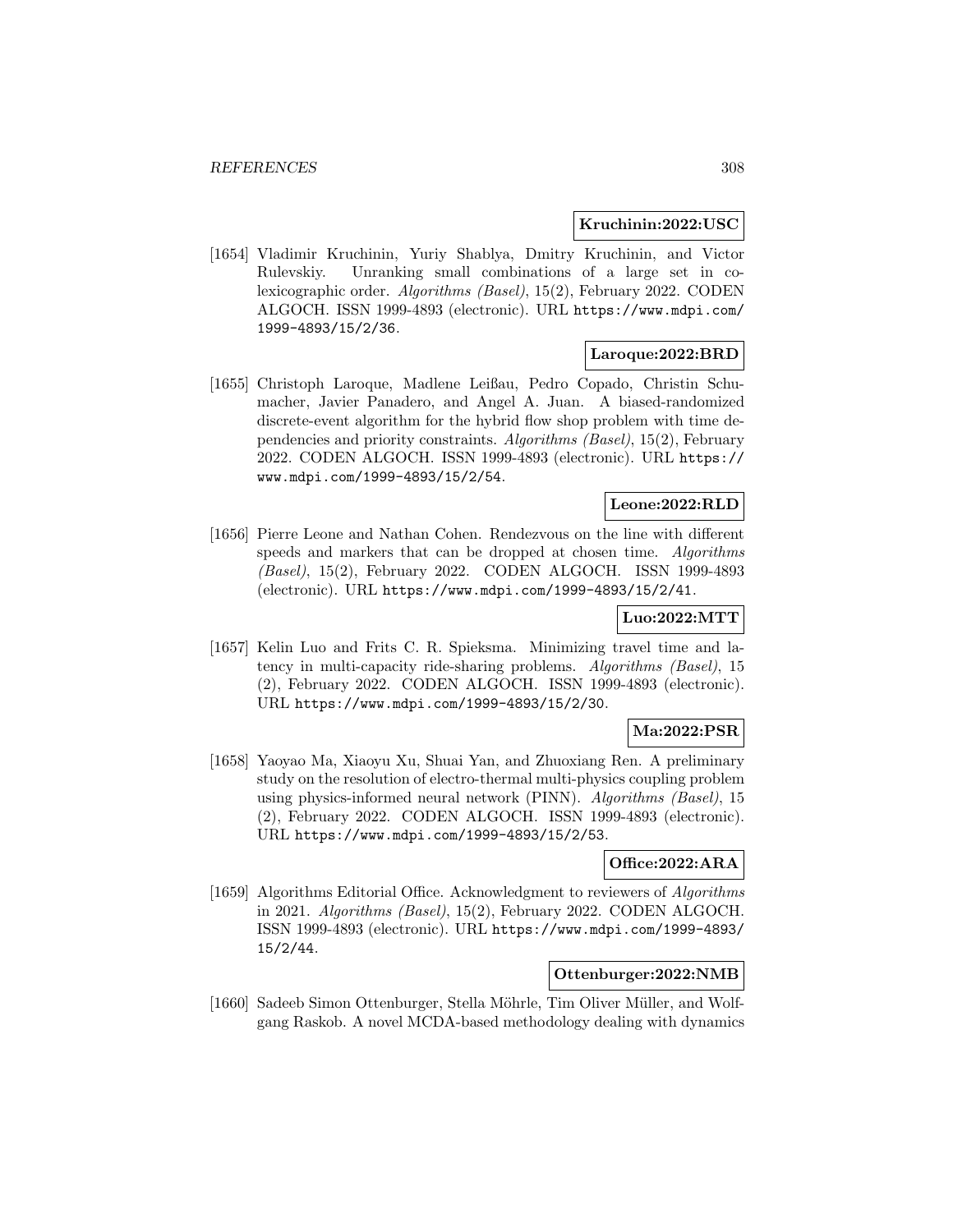and ambiguities resulting from citizen participation in the context of the energy transition. Algorithms (Basel), 15(2), February 2022. CODEN ALGOCH. ISSN 1999-4893 (electronic). URL https://www.mdpi.com/ 1999-4893/15/2/47.

### **Pakhomchik:2022:CBE**

[1661] Aleksey I. Pakhomchik, Vladimir V. Voloshinov, Valerii M. Vinokur, and Gordey B. Lesovik. Converting of Boolean expression to linear equations, inequalities and QUBO penalties for cryptanalysis. Algorithms (Basel), 15(2), February 2022. CODEN ALGOCH. ISSN 1999-4893 (electronic). URL https://www.mdpi.com/1999-4893/15/2/33.

### **Pellizzoni:2022:CCO**

[1662] Paolo Pellizzoni, Andrea Pietracaprina, and Geppino Pucci. k-center clustering with outliers in sliding windows. Algorithms (Basel), 15(2), February 2022. CODEN ALGOCH. ISSN 1999-4893 (electronic). URL https://www.mdpi.com/1999-4893/15/2/52.

# **Pham:2022:NCL**

[1663] Huy Pham, Emile R. Shehada, Shawna Stahlheber, Kushagra Pandey, and Wayne B. Hayes. No cell left behind: Automated, stochastic, physicsbased tracking of every cell in a dense, growing colony. Algorithms (Basel), 15(2), February 2022. CODEN ALGOCH. ISSN 1999-4893 (electronic). URL https://www.mdpi.com/1999-4893/15/2/51.

## **Pitolli:2022:ARC**

[1664] Francesca Pitolli, Chiara Sorgentone, and Enza Pellegrino. Approximation of the Riesz–Caputo derivative by cubic splines. Algorithms (Basel), 15(2), February 2022. CODEN ALGOCH. ISSN 1999-4893 (electronic). URL https://www.mdpi.com/1999-4893/15/2/69.

## **Seiringer:2022:ASM**

[1665] Wolfgang Seiringer, Juliana Castaneda, Klaus Altendorfer, Javier Panadero, and Angel A. Juan. Applying simheuristics to minimize overall costs of an MRP planned production system. Algorithms (Basel), 15 (2), February 2022. CODEN ALGOCH. ISSN 1999-4893 (electronic). URL https://www.mdpi.com/1999-4893/15/2/40.

## **Sharma:2022:AIT**

[1666] Shalini Sharma and Jerry Chou. Accelerate incremental TSP algorithms on time evolving graphs with partitioning methods. Algorithms (Basel), 15(2), February 2022. CODEN ALGOCH. ISSN 1999-4893 (electronic). URL https://www.mdpi.com/1999-4893/15/2/64.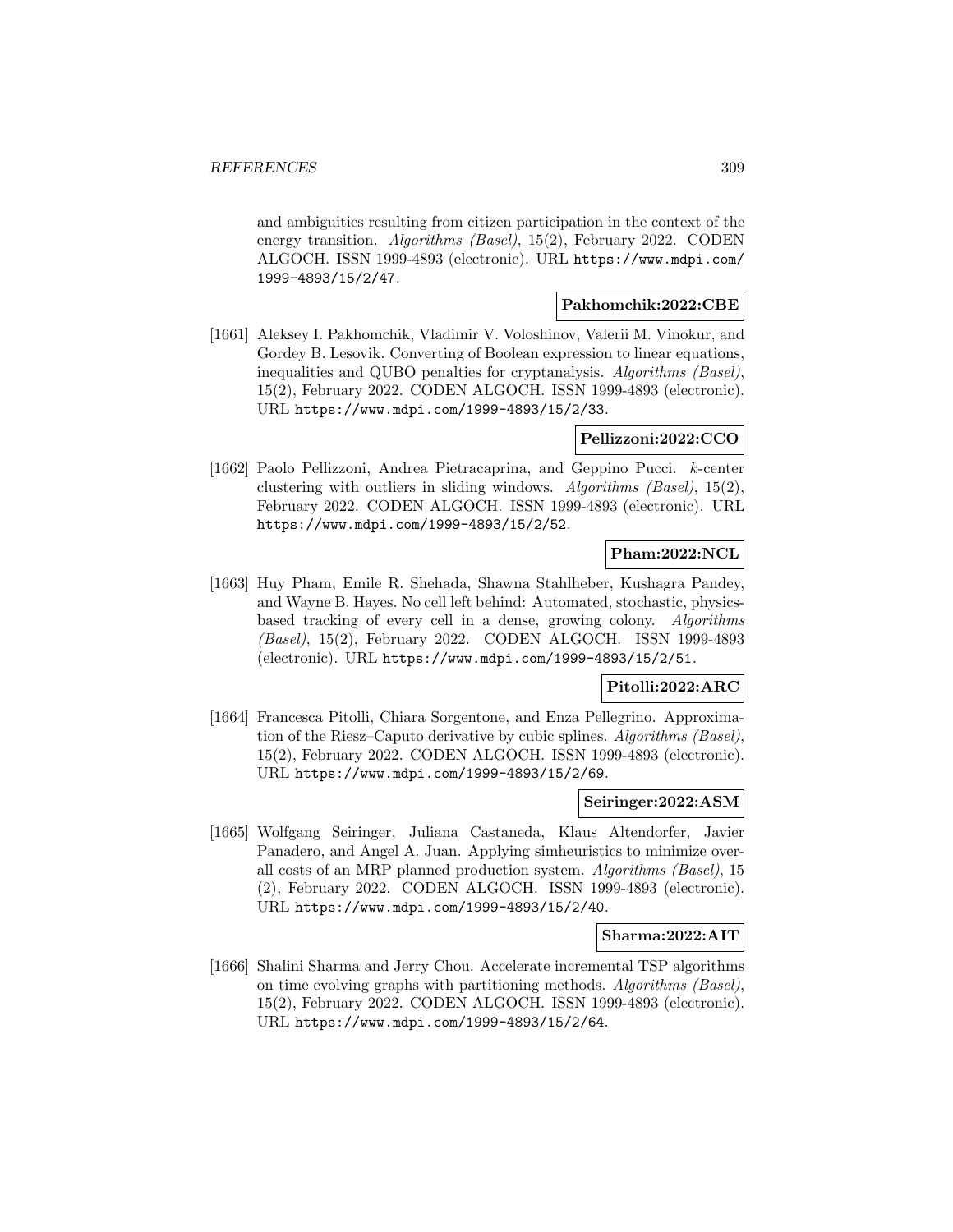### **Soman:2022:PBW**

[1667] Gayathri Soman, M. V. Vivek, M. V. Judy, Elpiniki Papageorgiou, and Vassilis C. Gerogiannis. Precision-based weighted blending distributed ensemble model for emotion classification. Algorithms (Basel), 15(2), February 2022. CODEN ALGOCH. ISSN 1999-4893 (electronic). URL https://www.mdpi.com/1999-4893/15/2/55.

## **Trzcinski:2022:CNI**

[1668] Maciej Trzciński, Piotr A. Kowalski, and Szymon Lukasik. Clustering with nature-inspired algorithm based on territorial behavior of predatory animals. Algorithms (Basel), 15(2), February 2022. CODEN ALGOCH. ISSN 1999-4893 (electronic). URL https://www.mdpi.com/1999-4893/ 15/2/43.

# **Valiente:2022:AME**

[1669] Gabriel Valiente. Adjacency maps and efficient graph algorithms. Algorithms (Basel), 15(2), February 2022. CODEN ALGOCH. ISSN 1999- 4893 (electronic). URL https://www.mdpi.com/1999-4893/15/2/67.

### **Wang:2022:ISA**

[1670] Lei Wang, Chenguang Wang, and Huabing Wang. Improved scheduling algorithm for synchronous data flow graphs on a homogeneous multi-core systems. Algorithms (Basel), 15(2), February 2022. CODEN ALGOCH. ISSN 1999-4893 (electronic). URL https://www.mdpi.com/1999-4893/ 15/2/56.

## **Werner:2022:TVS**

[1671] Yannis Werner, Tim van Hout, Vijey Subramani Raja Gopalan, and Thomas Vietor. Test and validation of the surrogate-based, multiobjective GOMORS algorithm against the NSGA-II algorithm in structural shape optimization. Algorithms (Basel), 15(2), February 2022. CO-DEN ALGOCH. ISSN 1999-4893 (electronic). URL https://www.mdpi. com/1999-4893/15/2/46.

# **Wu:2022:PAL**

[1672] Jiarun Wu and Qingliang Chen. Pruning adapters with lottery ticket. Algorithms (Basel), 15(2), February 2022. CODEN ALGOCH. ISSN 1999-4893 (electronic). URL https://www.mdpi.com/1999-4893/15/ 2/63.

# **Zeng:2022:CNN**

[1673] Fancheng Zeng, Guanqiu Qi, Zhiqin Zhu, Jian Sun, Gang Hu, and Matthew Haner. Convex neural networks based reinforcement learn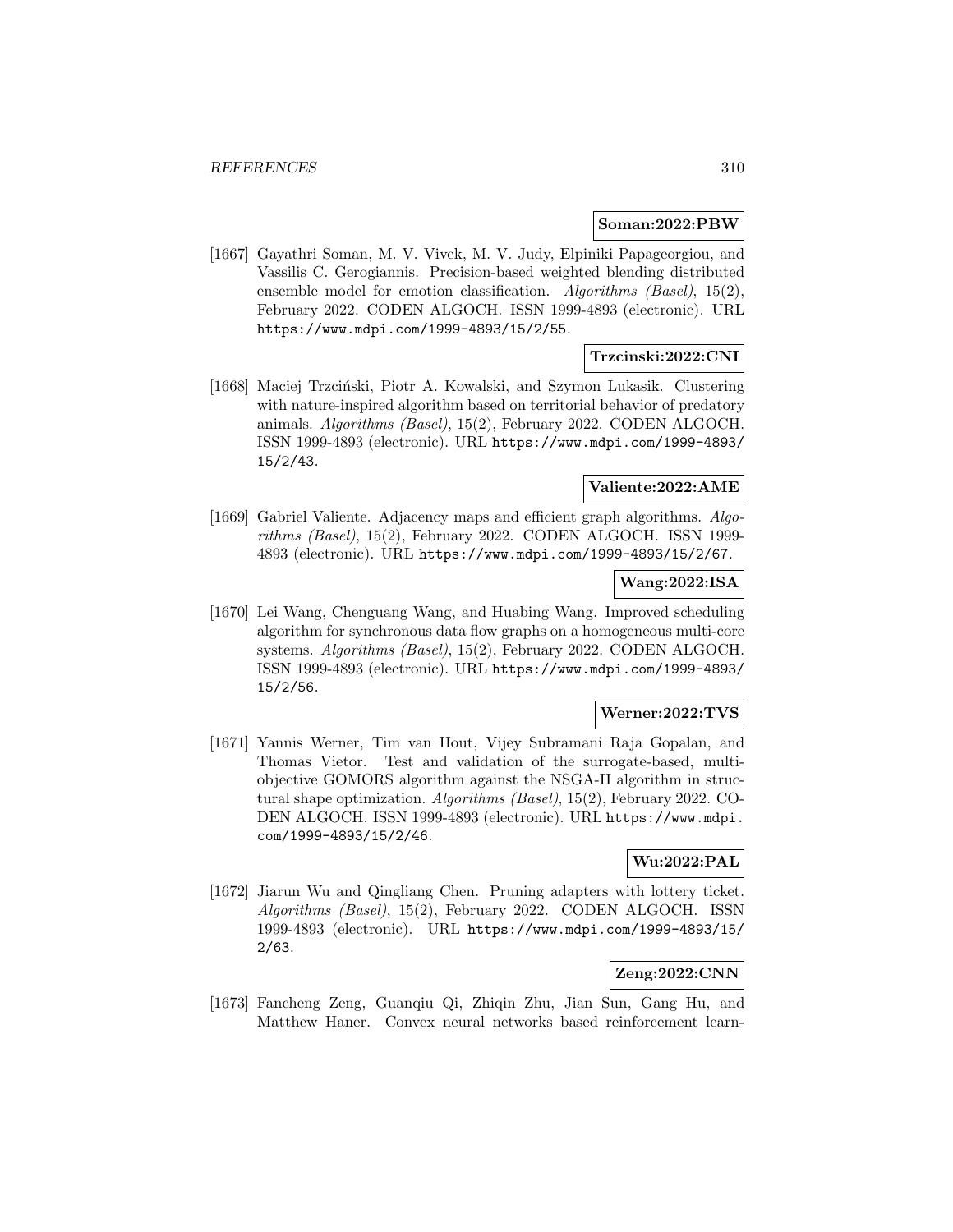ing for load frequency control under denial of service attacks. Algorithms (Basel), 15(2), February 2022. CODEN ALGOCH. ISSN 1999-4893 (electronic). URL https://www.mdpi.com/1999-4893/15/2/34.

## **Zhang:2022:SRC**

[1674] Meng Zhang and Bin Yang. Swarm robots cooperative and persistent distribution modeling and optimization based on the smart community logistics service framework. *Algorithms (Basel)*, 15(2), February 2022. CODEN ALGOCH. ISSN 1999-4893 (electronic). URL https://www. mdpi.com/1999-4893/15/2/39.

# **Zhu:2022:WSC**

[1675] Qiang Zhu, Zhong Wang, Yunfeng Dou, and Jian Zhou. Whispered speech conversion based on the inversion of mel frequency cepstral coefficient features. Algorithms (Basel), 15(2), February 2022. CODEN ALGOCH. ISSN 1999-4893 (electronic). URL https://www.mdpi.com/ 1999-4893/15/2/68.

## **Agarwal:2022:RLM**

[1676] Mridul Agarwal, Vaneet Aggarwal, Arnob Ghosh, , and Nilay Tiwari. Reinforcement learning for mean-field game. Algorithms (Basel), 15(3), March 2022. CODEN ALGOCH. ISSN 1999-4893 (electronic). URL https://www.mdpi.com/1999-4893/15/3/73.

# **AlAlam:2022:PTN**

[1677] Pamela Al Alam, Joseph Constantin, Ibtissam Constantin, and Clelia Lopez. Partitioning of transportation networks by efficient evolutionary clustering and density peaks. Algorithms (Basel), 15(3), March 2022. CODEN ALGOCH. ISSN 1999-4893 (electronic). URL https://www. mdpi.com/1999-4893/15/3/76.

# **Bindi:2022:MLB**

[1678] Marco Bindi, Fabio Corti, Igor Aizenberg, Francesco Grasso, Gabriele Maria Lozito, Antonio Luchetta, Maria Cristina Piccirilli, , and Alberto Reatti. Machine learning-based monitoring of DC–DC converters in photovoltaic applications. Algorithms (Basel), 15(3), March 2022. CODEN ALGOCH. ISSN 1999-4893 (electronic). URL https://www.mdpi.com/1999-4893/ 15/3/74.

## **Boechel:2022:PHT**

[1679] Tiago Boechel, Lucas Micol Policarpo, Gabriel de Oliveira Ramos, Rodrigo da Rosa Righi, , and Dhananjay Singh. Prediction of harvest time of apple trees: an RNN-based approach. Algorithms (Basel), 15(3), March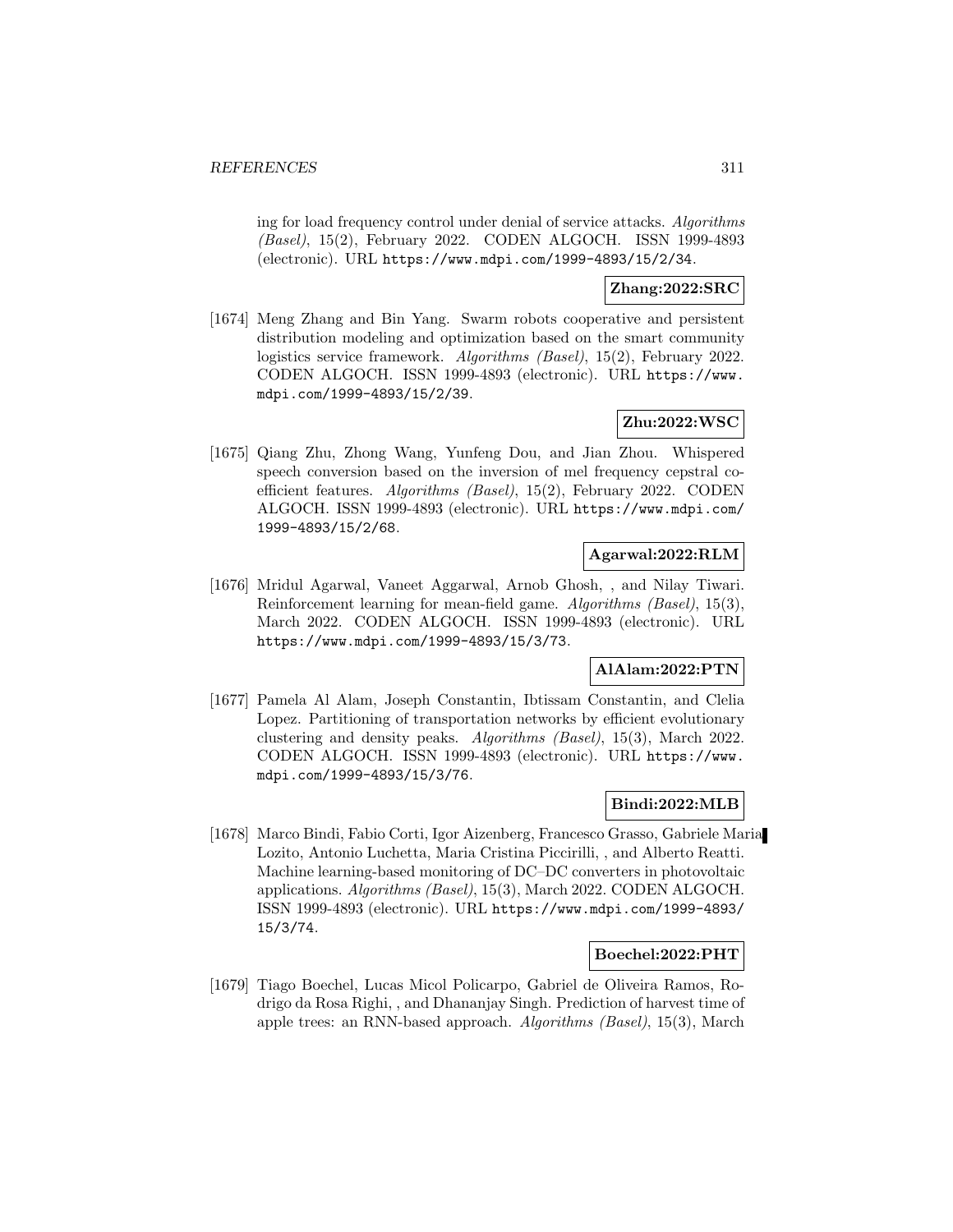2022. CODEN ALGOCH. ISSN 1999-4893 (electronic). URL https:// www.mdpi.com/1999-4893/15/3/95.

### **Custode:2022:EOS**

[1680] Leonardo Lucio Custode, Hyunho Mo, Andrea Ferigo, , and Giovanni Iacca. Evolutionary optimization of spiking neural P systems for remaining useful life prediction. Algorithms (Basel), 15(3), March 2022. CODEN ALGOCH. ISSN 1999-4893 (electronic). URL https://www. mdpi.com/1999-4893/15/3/98.

### **Flores:2022:NIS**

[1681] Nellyzeth Flores, Marco A. Reyna, Roberto L. Avitia, Jose Antonio Cardenas-Haro, , and Conrado Garcia-Gonzalez. Non-invasive systems and methods patents review based on electrocardiogram for diagnosis of cardiovascular diseases. Algorithms (Basel), 15(3), March 2022. CODEN ALGOCH. ISSN 1999-4893 (electronic). URL https://www.mdpi.com/ 1999-4893/15/3/82.

# **Gollapalli:2022:EML**

[1682] Mohammed Gollapalli. Ensemble machine learning model to predict the waterborne syndrome. Algorithms (Basel), 15(3), March 2022. CODEN ALGOCH. ISSN 1999-4893 (electronic). URL https://www.mdpi.com/ 1999-4893/15/3/93.

## **Holoch:2022:DSL**

[1683] Jan Holoch, Sven Lenhardt, Sven Revfi, , and Albert Albers. Design of selective laser melting (SLM) structures: Consideration of different material properties in multiple surface layers resulting from the manufacturing in a topology optimization. Algorithms (Basel), 15(3), March 2022. CODEN ALGOCH. ISSN 1999-4893 (electronic). URL https:// www.mdpi.com/1999-4893/15/3/99.

# **Hou:2022:RAM**

[1684] Jialin Hou, Jingtao Zhang, Wanying Wu, Tianguo Jin, , and Kai Zhou. Research on agricultural machinery rental optimization based on the dynamic artificial bee-ant colony algorithm. Algorithms (Basel), 15(3), March 2022. CODEN ALGOCH. ISSN 1999-4893 (electronic). URL https://www.mdpi.com/1999-4893/15/3/88.

## **Hu:2022:DIP**

[1685] Haijian Hu, Yicen Liu, , and Haina Rong. Detection of insulators on power transmission line based on an improved faster region-convolutional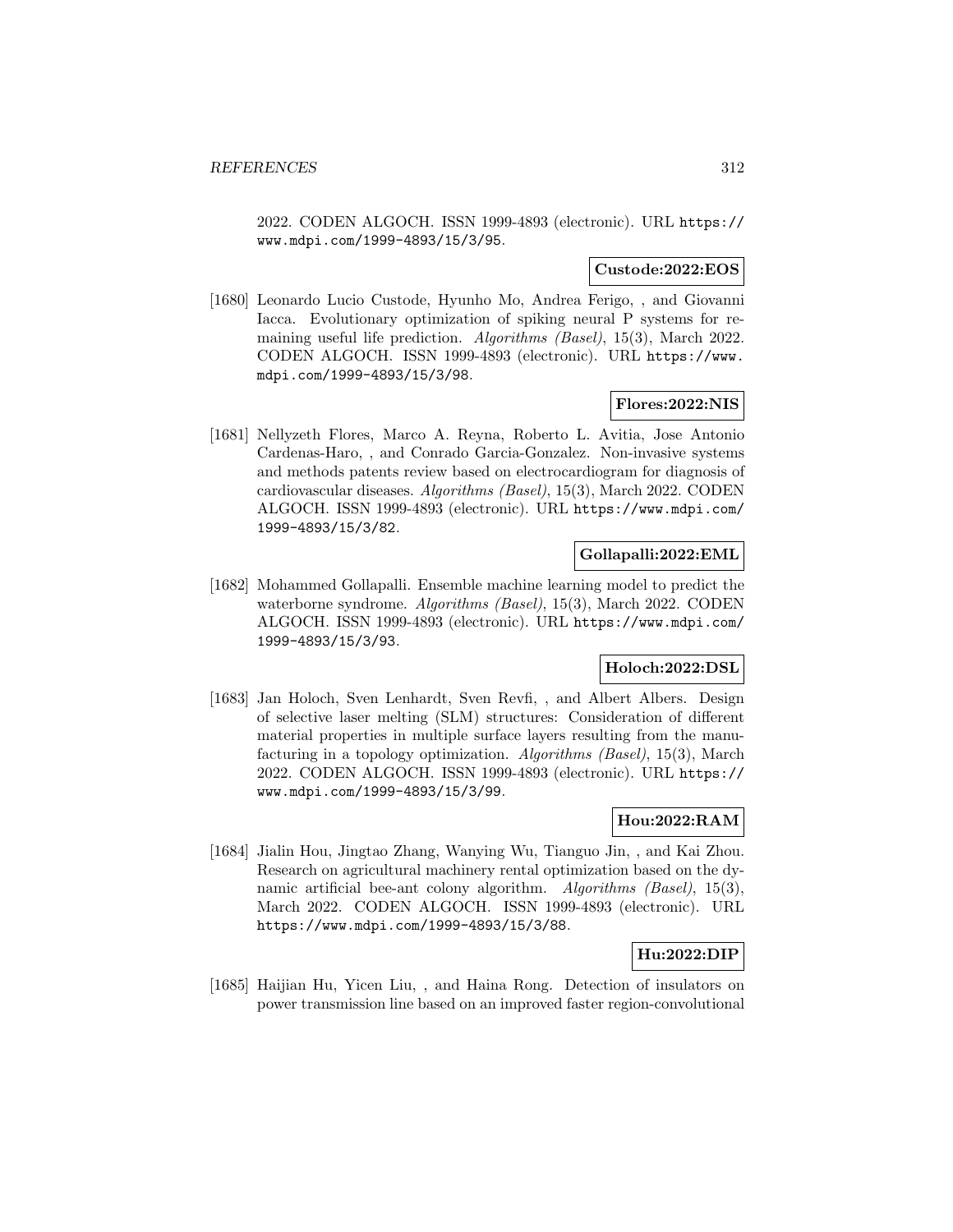neural network. *Algorithms (Basel)*, 15(3), March 2022. CODEN AL-GOCH. ISSN 1999-4893 (electronic). URL https://www.mdpi.com/ 1999-4893/15/3/83.

### **Jensen:2022:MED**

[1686] Mathias Højgaard Jensen, , and Stefan Sommer. Mean estimation on the diagonal of product manifolds. Algorithms (Basel), 15(3), March 2022. CODEN ALGOCH. ISSN 1999-4893 (electronic). URL https://www. mdpi.com/1999-4893/15/3/92.

## **Lartigue:2022:DAE**

[1687] Thomas Lartigue, Stanley Durrleman, , and Stéphanie Allassonnière. Deterministic approximate EM algorithm; application to the Riemann approximation EM and the tempered EM. Algorithms (Basel), 15(3), March 2022. CODEN ALGOCH. ISSN 1999-4893 (electronic). URL https://www.mdpi.com/1999-4893/15/3/78.

# **Liu:2022:PDU**

[1688] Yi Liu, Chengyu Yin, Jingwei Li, Fang Wang, , and Senzhang Wang. Predicting dynamic user-item interaction with meta-path guided recursive RNN. Algorithms (Basel), 15(3), March 2022. CODEN ALGOCH. ISSN 1999-4893 (electronic). URL https://www.mdpi.com/1999-4893/ 15/3/80.

# **LeMezo:2022:KAC**

[1689] Thomas Le Mézo, Luc Jaulin, Damien Massé, and Benoit Zerr. Kleene algebra to compute invariant sets of dynamical systems. Algorithms (Basel), 15(3), March 2022. CODEN ALGOCH. ISSN 1999-4893 (electronic). URL https://www.mdpi.com/1999-4893/15/3/90.

## **Moustakidis:2022:PIC**

[1690] Serafeim Moustakidis, Athanasios Siouras, Konstantinos Vassis, Ioannis Misiris, Elpiniki Papageorgiou, , and Dimitrios Tsaopoulos. Prediction of injuries in CrossFit training: a machine learning perspective. Algorithms (Basel), 15(3), March 2022. CODEN ALGOCH. ISSN 1999-4893 (electronic). URL https://www.mdpi.com/1999-4893/15/3/77.

## **Munavalli:2022:DLD**

[1691] Jyoti R. Munavalli, Shyam Vasudeva Rao, Aravind Srinivasan, , and Frits Van Merode. Dynamic layout design optimization to improve patient flow in outpatient clinics using genetic algorithms. Algorithms (Basel), 15(3), March 2022. CODEN ALGOCH. ISSN 1999-4893 (electronic). URL https://www.mdpi.com/1999-4893/15/3/85.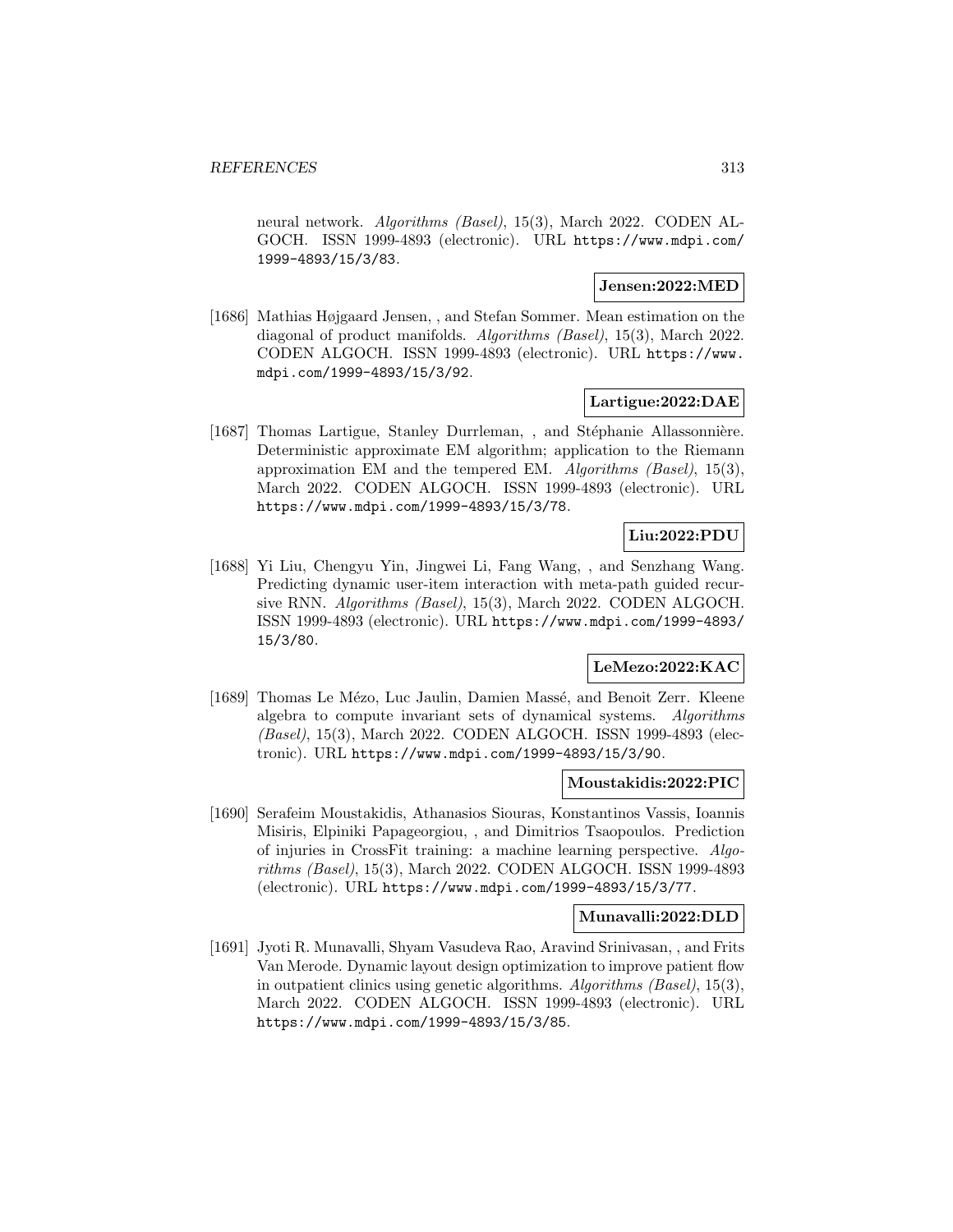## **Nguyen:2022:EAF**

[1692] Dang-Viet-Anh Nguyen, Jérôme Szewczyk, , and Kanty Rabenorosoa. An effective algorithm for finding shortest paths in tubular spaces. Algorithms (Basel), 15(3), March 2022. CODEN ALGOCH. ISSN 1999-4893 (electronic). URL https://www.mdpi.com/1999-4893/15/3/79.

## **Parisi:2022:LTV**

[1693] Simone Parisi, Davide Tateo, Maximilian Hensel, Carlo D'Eramo, Jan Peters, , and Joni Pajarinen. Long-term visitation value for deep exploration in sparse-reward reinforcement learning. Algorithms (Basel), 15 (3), March 2022. CODEN ALGOCH. ISSN 1999-4893 (electronic). URL https://www.mdpi.com/1999-4893/15/3/81.

# **Portugal:2022:AEG**

[1694] Ernesto Portugal, Francisco Cruz, Angel Ayala, , and Bruno Fernandes. Analysis of explainable goal-driven reinforcement learning in a continuous simulated environment. Algorithms (Basel), 15(3), March 2022. CODEN ALGOCH. ISSN 1999-4893 (electronic). URL https://www. mdpi.com/1999-4893/15/3/91.

## **Rumpfkeil:2022:MFS**

[1695] Markus P. Rumpfkeil, Dean Bryson, , and Phil Beran. Multi-fidelity sparse polynomial chaos and kriging surrogate models applied to analytical benchmark problems. Algorithms (Basel), 15(3), March 2022. CODEN ALGOCH. ISSN 1999-4893 (electronic). URL https://www. mdpi.com/1999-4893/15/3/101.

#### **Sagadevan:2022:SGL**

[1696] Saravanan Sagadevan, Nurul Hashimah Ahamed Hassain Malim, , and Mohd Heikal Husin. A seed-guided latent Dirichlet allocation approach to predict the personality of online users using the PEN model. Algorithms (Basel), 15(3), March 2022. CODEN ALGOCH. ISSN 1999-4893 (electronic). URL https://www.mdpi.com/1999-4893/15/3/87.

### **Sarica:2022:ESI**

[1697] Alessia Sarica. Editorial for the special issue on "Machine Learning in Healthcare and Biomedical Application". Algorithms (Basel), 15(3), March 2022. CODEN ALGOCH. ISSN 1999-4893 (electronic). URL https://www.mdpi.com/1999-4893/15/3/97.

## **Sioutas:2022:DDD**

[1698] Spyros Sioutas, Efrosini Sourla, Kostas Tsichlas, Gerasimos Vonitsanos, , and Christos Zaroliagis. A dynamic distributed deterministic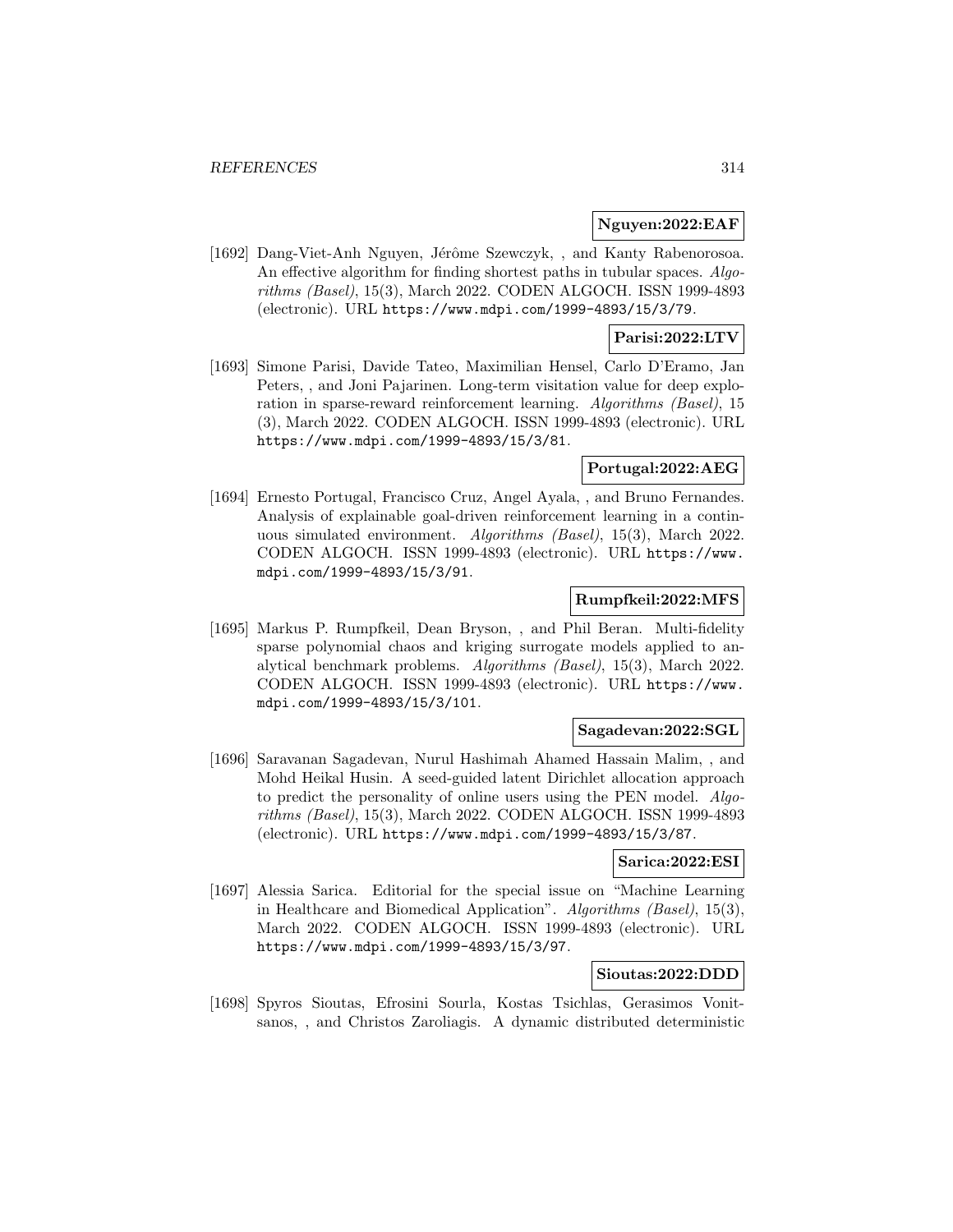load-balancer for decentralized hierarchical infrastructures. Algorithms (Basel), 15(3), March 2022. CODEN ALGOCH. ISSN 1999-4893 (electronic). URL https://www.mdpi.com/1999-4893/15/3/96.

### **Tapia-Fernandez:2022:KCW**

[1699] Santiago Tapia-Fernández, Daniel García-García, , and Pablo García-Hernandez. Key concepts, weakness and benchmark on hash table data structures. Algorithms (Basel), 15(3), March 2022. CODEN ALGOCH. ISSN 1999-4893 (electronic). URL https://www.mdpi.com/1999-4893/ 15/3/100.

## **Viktoratos:2022:MLA**

[1700] Iosif Viktoratos, , and Athanasios Tsadiras. A machine learning approach for solving the frozen user cold-start problem in personalized mobile advertising systems. Algorithms (Basel), 15(3), March 2022. CODEN ALGOCH. ISSN 1999-4893 (electronic). URL https://www.mdpi.com/ 1999-4893/15/3/72.

### **Waldamichael:2022:MLC**

[1701] Fraol Gelana Waldamichael, Taye Girma Debelee, Friedhelm Schwenker, Yehualashet Megersa Ayano, , and Samuel Rahimeto Kebede. Machine learning in cereal crops disease detection: a review. Algorithms (Basel), 15(3), March 2022. CODEN ALGOCH. ISSN 1999-4893 (electronic). URL https://www.mdpi.com/1999-4893/15/3/75.

## **Wang:2022:EFD**

[1702] Yuqi Wang, Lijun Zhang, , and Zhen Fang. Eye fatigue detection through machine learning based on single channel electrooculography. Algorithms (Basel), 15(3), March 2022. CODEN ALGOCH. ISSN 1999-4893 (electronic). URL https://www.mdpi.com/1999-4893/15/3/84.

## **Wang:2022:MFP**

[1703] Kang Wang, Zhi-Jiang Xu, Yi Gong, , and Ke-Lin Du. Mechanical fault prognosis through spectral analysis of vibration signals. Algorithms (Basel), 15(3), March 2022. CODEN ALGOCH. ISSN 1999-4893 (electronic). URL https://www.mdpi.com/1999-4893/15/3/94.

## **Zeng:2022:PID**

[1704] Xingming Zeng, Haiyuan Liu, , and Hao He. Prediction of intrinsically disordered proteins using machine learning based on low complexity methods. Algorithms (Basel), 15(3), March 2022. CODEN ALGOCH. ISSN 1999-4893 (electronic). URL https://www.mdpi.com/1999-4893/ 15/3/86.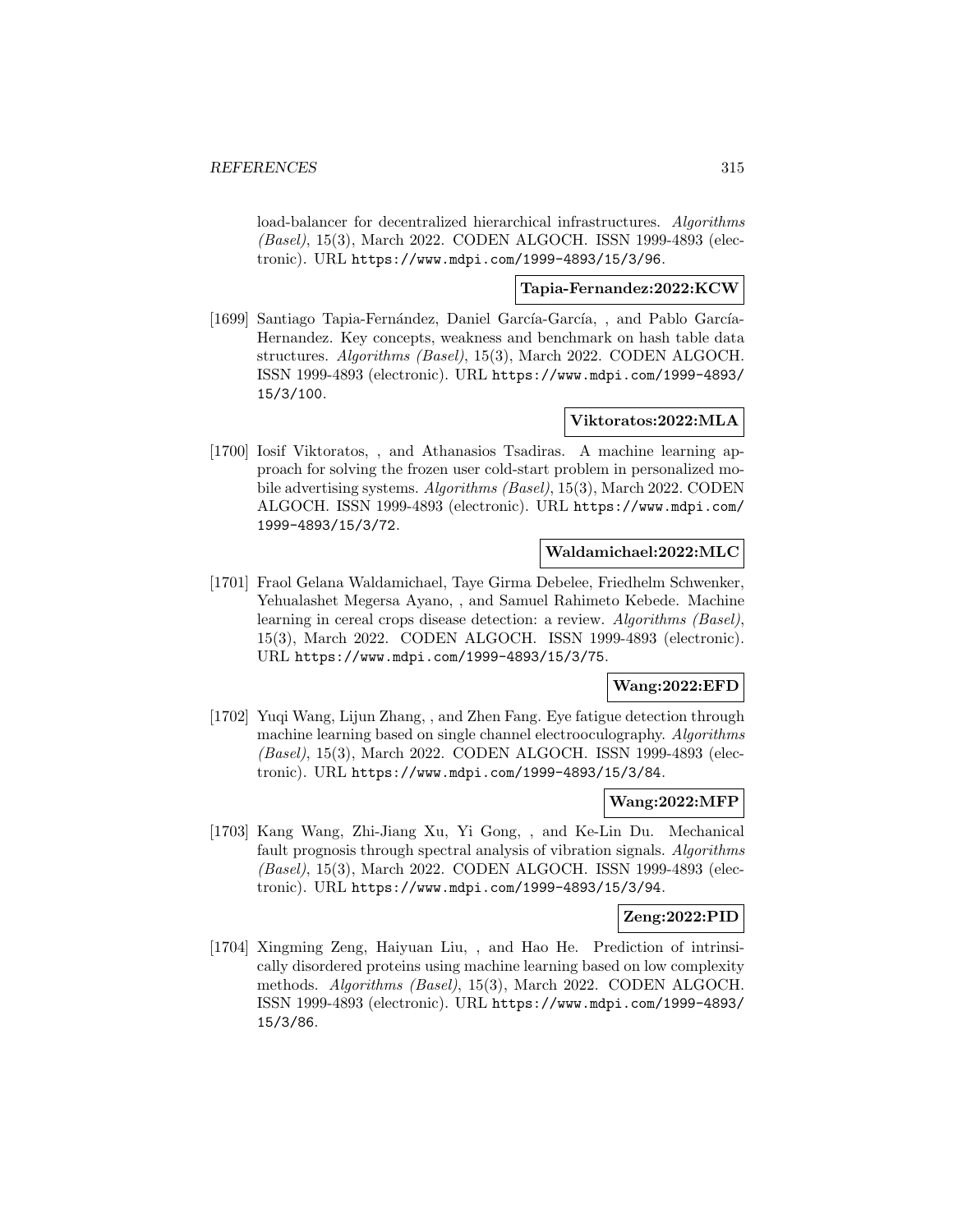# **Zhu:2022:CLM**

[1705] Feng Zhu, Jieyu Zhao, , and Zhengyi Cai. A contrastive learning method for the visual representation of 3D point clouds. Algorithms (Basel), 15 (3), March 2022. CODEN ALGOCH. ISSN 1999-4893 (electronic). URL https://www.mdpi.com/1999-4893/15/3/89.

## **Alharbe:2022:FGG**

[1706] Nawaf Alharbe, Abeer Aljohani, , and Mohamed Ali Rakrouki. A fuzzy grouping genetic algorithm for solving a real-world virtual machine placement problem in a healthcare-cloud. Algorithms (Basel), 15(4), April 2022. CODEN ALGOCH. ISSN 1999-4893 (electronic). URL https:// www.mdpi.com/1999-4893/15/4/128.

## **Bancioiu:2022:AMB**

[1707] Camil Bancioiu, , and Remus Brad. Analyzing Markov boundary discovery algorithms in ideal conditions using the d-separation criterion. Algorithms (Basel), 15(4), April 2022. CODEN ALGOCH. ISSN 1999-4893 (electronic). URL https://www.mdpi.com/1999-4893/15/4/105.

## **Druzhinin:2022:NSM**

[1708] Oleg A. Druzhinin, , and Wu-Ting Tsai. Numerical simulation of microbubbles dispersion by surface waves. Algorithms (Basel), 15(4), April 2022. CODEN ALGOCH. ISSN 1999-4893 (electronic). URL https:// www.mdpi.com/1999-4893/15/4/110.

### **Finkbeiner:2022:TRS**

[1709] Bernd Finkbeiner, Martin Fränzle, Florian Kohn, , and Paul Kröger. A truly robust signal temporal logic: Monitoring safety properties of interacting cyber-physical systems under uncertain observation. Algorithms (Basel), 15(4), April 2022. CODEN ALGOCH. ISSN 1999-4893 (electronic). URL https://www.mdpi.com/1999-4893/15/4/126.

# **He:2022:LTI**

[1710] Junjun He, , and Huahui Chen. An LSM-tree index for spatial data. Algorithms (Basel), 15(4), April 2022. CODEN ALGOCH. ISSN 1999- 4893 (electronic). URL https://www.mdpi.com/1999-4893/15/4/113.

#### **Huang:2022:MLF**

[1711] Yucheng Huang, Rui Song, Fausto Giunchiglia, , and Hao Xu. A multitask learning framework for abuse detection and emotion classification. Algorithms (Basel), 15(4), April 2022. CODEN ALGOCH. ISSN 1999- 4893 (electronic). URL https://www.mdpi.com/1999-4893/15/4/116.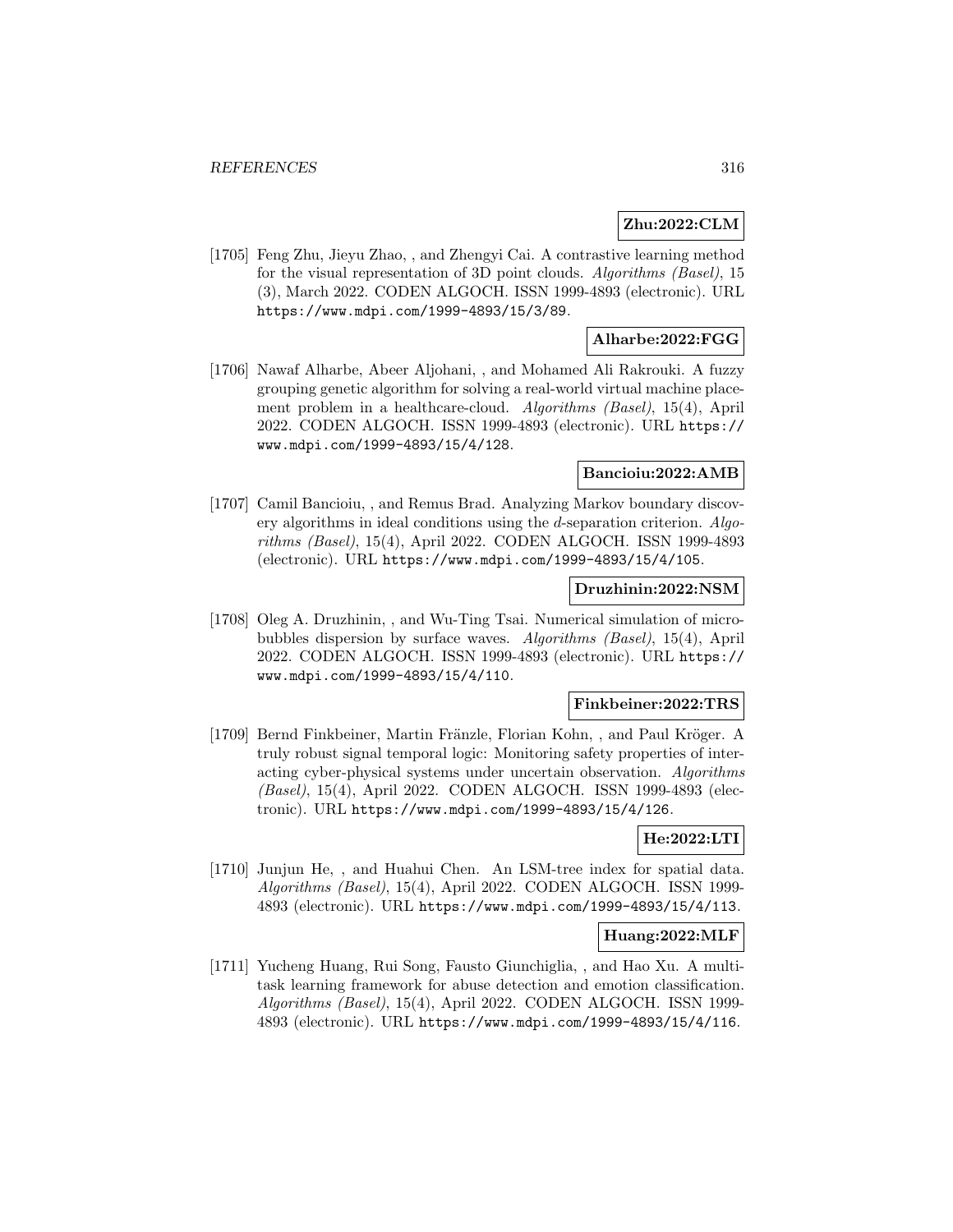# **Lat:2022:BIR**

[1712] Reihan Alinia Lat, Sebelan Danishvar, Hamed Heravi, , and Morad Danishvar. Boosting iris recognition by margin-based loss functions. Algorithms (Basel), 15(4), April 2022. CODEN ALGOCH. ISSN 1999-4893 (electronic). URL https://www.mdpi.com/1999-4893/15/4/118.

## **Li:2022:OFD**

[1713] Hui Li, Yuan Fang, Zhiguo Huang, Mengyao Zhang, , and Qing Wei. Optimizing finite-difference operator in seismic wave numerical modeling. Algorithms (Basel), 15(4), April 2022. CODEN ALGOCH. ISSN 1999- 4893 (electronic). URL https://www.mdpi.com/1999-4893/15/4/132.

### **Liang:2022:FID**

[1714] Yi Liang, Turdi Tohti, , and Askar Hamdulla. False information detection via multimodal feature fusion and multi-classifier hybrid prediction. Algorithms (Basel), 15(4), April 2022. CODEN ALGOCH. ISSN 1999- 4893 (electronic). URL https://www.mdpi.com/1999-4893/15/4/119.

# **Nigro:2022:PPK**

[1715] Libero Nigro. Performance of parallel K-means algorithms in Java. Algorithms (Basel), 15(4), April 2022. CODEN ALGOCH. ISSN 1999-4893 (electronic). URL https://www.mdpi.com/1999-4893/15/4/117.

# **Novikova:2022:FLI**

[1716] Evgenia Novikova, Elena Doynikova, , and Sergey Golubev. Federated learning for intrusion detection in the critical infrastructures: Vertically partitioned data use case. Algorithms (Basel), 15(4), April 2022. CODEN ALGOCH. ISSN 1999-4893 (electronic). URL https://www.mdpi.com/ 1999-4893/15/4/104.

## **Pei:2022:MLF**

[1717] Shengyu Pei, , and Xiaoping Fan. Multi-level fusion model for person re-identification by attribute awareness. Algorithms (Basel), 15(4), April 2022. CODEN ALGOCH. ISSN 1999-4893 (electronic). URL https:// www.mdpi.com/1999-4893/15/4/120.

### **Pizzolante:2022:EPS**

[1718] Raffaele Pizzolante. Editorial paper for the special issue "Algorithms in Hyperspectral Data Analysis". Algorithms (Basel), 15(4), April 2022. CODEN ALGOCH. ISSN 1999-4893 (electronic). URL https://www. mdpi.com/1999-4893/15/4/112.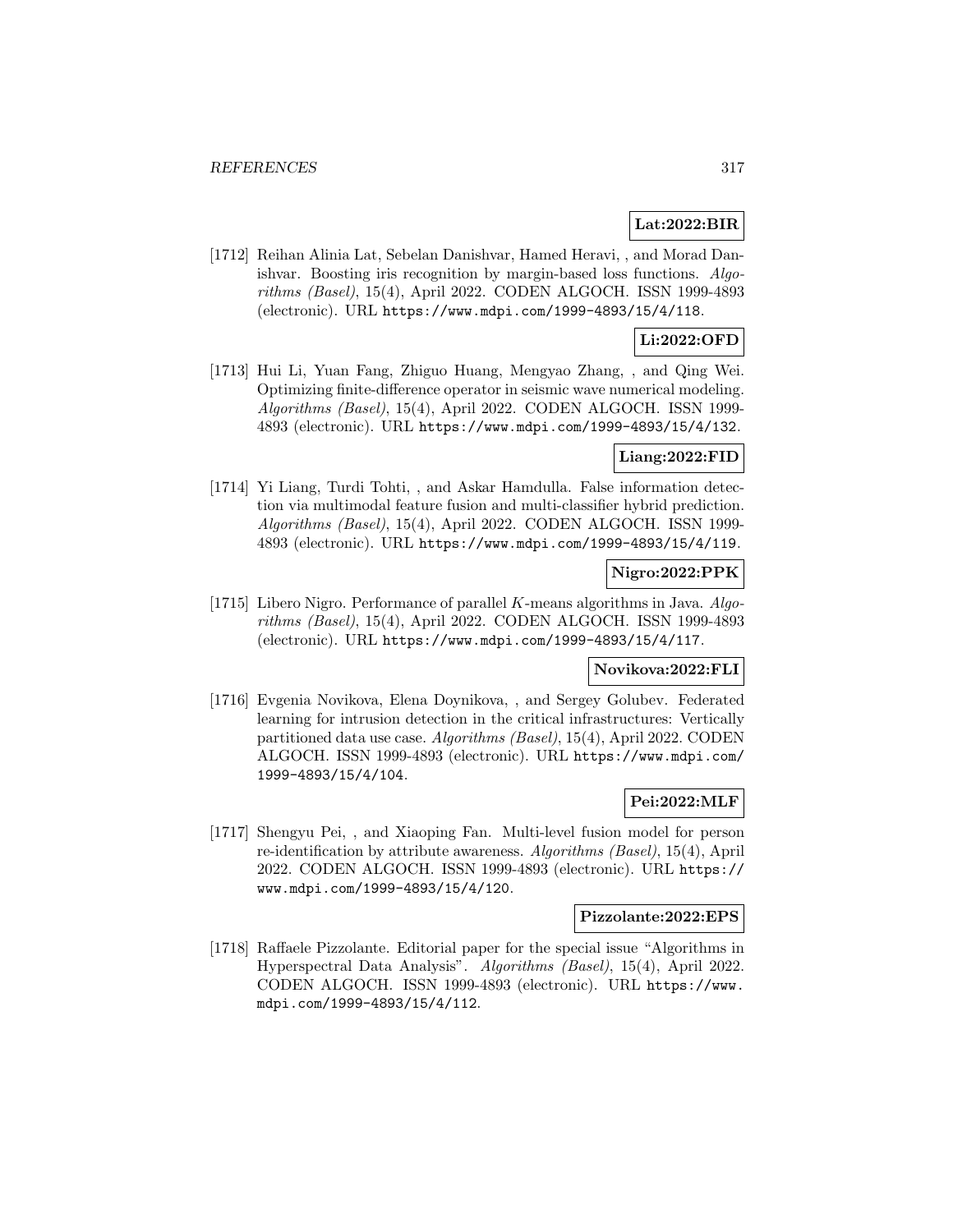## **Rusu:2022:VSS**

[1719] Alexandru-George Rusu, Constantin Paleologu, Jacob Benesty, , and Silviu Ciochina. A variable step size normalized least-mean-square algorithm based on data reuse. Algorithms (Basel), 15(4), April 2022. CODEN ALGOCH. ISSN 1999-4893 (electronic). URL https://www. mdpi.com/1999-4893/15/4/111.

# **Saqib:2022:CNN**

[1720] Nazmus Saqib, Khandaker Foysal Haque, Venkata Prasanth Yanambaka, , and Ahmed Abdelgawad. Convolutional-neural-network-based handwritten character recognition: an approach with massive multisource data. Algorithms (Basel), 15(4), April 2022. CODEN ALGOCH. ISSN 1999-4893 (electronic). URL https://www.mdpi.com/1999-4893/15/4/ 129.

# **Sela:2022:DLS**

[1721] Elihu Sela, Shan Huang, , and David Horn. Deep learning study of an electromagnetic calorimeter. Algorithms (Basel), 15(4), April 2022. CODEN ALGOCH. ISSN 1999-4893 (electronic). URL https://www. mdpi.com/1999-4893/15/4/115.

# **Serrano:2022:FMC**

[1722] Daniel Ricardo Sandoval Serrano, Juan Carlos Rincón, Julián Mejía-Restrepo, Edward Rolando Núñez-Valdez, , and Vicente García-Díaz. Forecast of medical costs in health companies using models based on advanced analytics. Algorithms (Basel), 15(4), April 2022. CODEN ALGOCH. ISSN 1999-4893 (electronic). URL https://www.mdpi.com/ 1999-4893/15/4/106.

# **Siddiqui:2022:SAD**

[1723] Atiq W. Siddiqui, , and Syed Arshad Raza. A statistical approach to discovering process regime shifts and their determinants. Algorithms (Basel), 15(4), April 2022. CODEN ALGOCH. ISSN 1999-4893 (electronic). URL https://www.mdpi.com/1999-4893/15/4/127.

# **Silva:2022:MLA**

[1724] Hugo Silva, , and Jorge Bernardino. Machine learning algorithms: an experimental evaluation for decision support systems. Algorithms (Basel), 15(4), April 2022. CODEN ALGOCH. ISSN 1999-4893 (electronic). URL https://www.mdpi.com/1999-4893/15/4/130.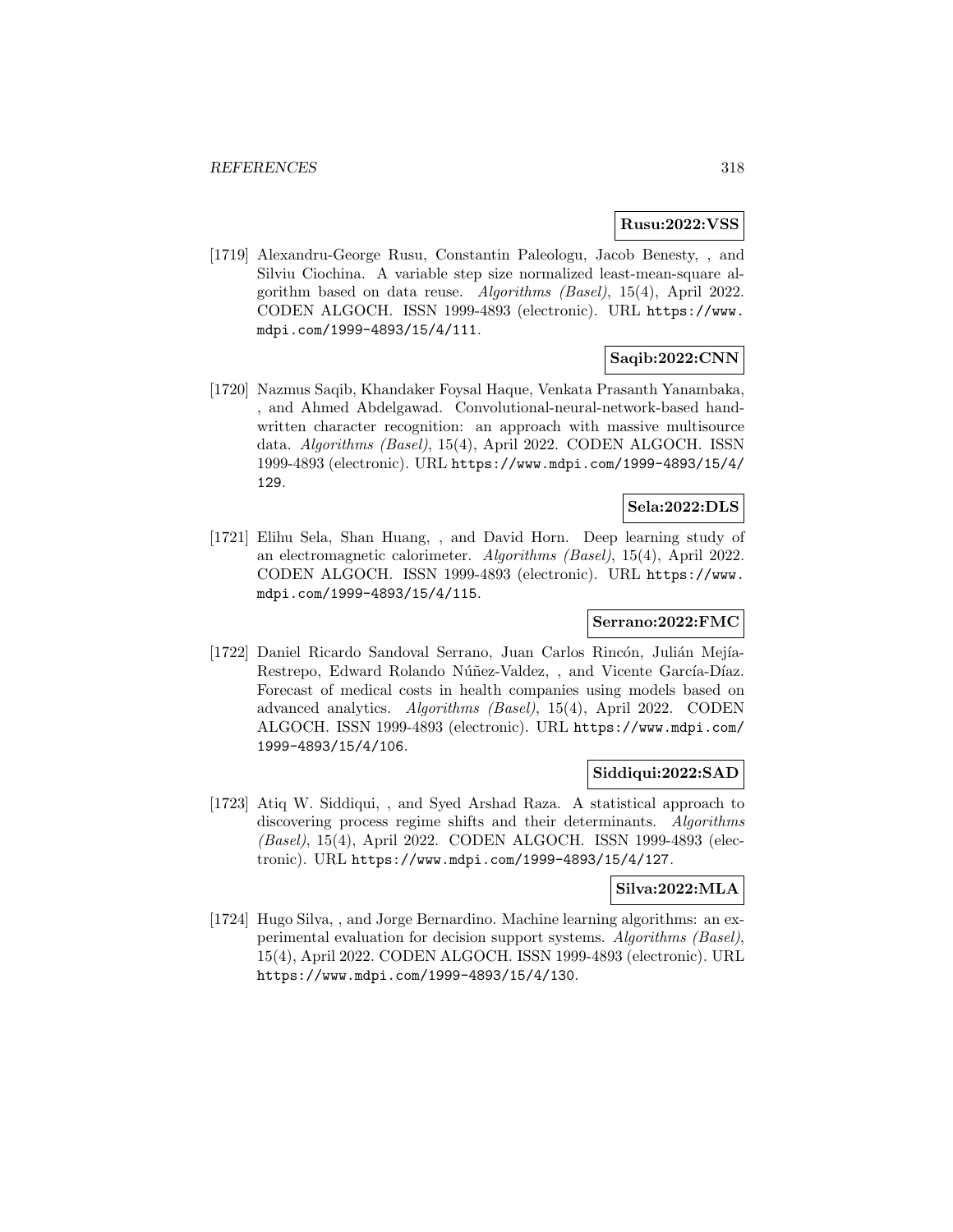#### **Stanovov:2022:NPA**

[1725] Vladimir Stanovov, Shakhnaz Akhmedova, , and Eugene Semenkin. Neuroevolution for parameter adaptation in differential evolution. Algorithms (Basel), 15(4), April 2022. CODEN ALGOCH. ISSN 1999-4893 (electronic). URL https://www.mdpi.com/1999-4893/15/4/122.

## **Szabo:2022:CCF**

[1726] Peter Szabó, Miroslava Ferencová, , and Vladimír Zelezník. Cloud computing in free route airspace research. Algorithms (Basel), 15(4), April 2022. CODEN ALGOCH. ISSN 1999-4893 (electronic). URL https:// www.mdpi.com/1999-4893/15/4/123.

## **Tang:2022:KCB**

[1727] Deyou Tang, Daqiang Tan, Weihao Xiao, Jiabin Lin, , and Juan Fu. KMC3 and CHTKC: Best scenarios, deficiencies, and challenges in highthroughput sequencing data analysis. Algorithms (Basel), 15(4), April 2022. CODEN ALGOCH. ISSN 1999-4893 (electronic). URL https:// www.mdpi.com/1999-4893/15/4/107.

## **Thelen:2022:MFG**

[1728] Andrew S. Thelen, Dean E. Bryson, Bret K. Stanford, , and Philip S. Beran. Multi-fidelity gradient-based optimization for high-dimensional aeroelastic configurations. Algorithms (Basel), 15(4), April 2022. CO-DEN ALGOCH. ISSN 1999-4893 (electronic). URL https://www.mdpi. com/1999-4893/15/4/131.

### **Torres:2022:RPL**

[1729] Juan J. Torres, Can Li, Robert M. Apap, , and Ignacio E. Grossmann. A review on the performance of linear and mixed integer two-stage stochastic programming software. Algorithms (Basel), 15(4), April 2022. CO-DEN ALGOCH. ISSN 1999-4893 (electronic). URL https://www.mdpi. com/1999-4893/15/4/103.

# **Truden:2022:CAG**

[1730] Christian Truden, Kerstin Maier, Anna Jellen, , and Philipp Hungerländer. Computational approaches for grocery home delivery services. Algorithms (Basel), 15(4), April 2022. CODEN ALGOCH. ISSN 1999-4893 (electronic). URL https://www.mdpi.com/1999-4893/15/4/125.

### **Verspeek:2022:DLS**

[1731] Simon Verspeek, Ivan De Boi, Xavier Maldague, Rudi Penne, , and Gunther Steenackers. Dynamic line scan thermography parameter design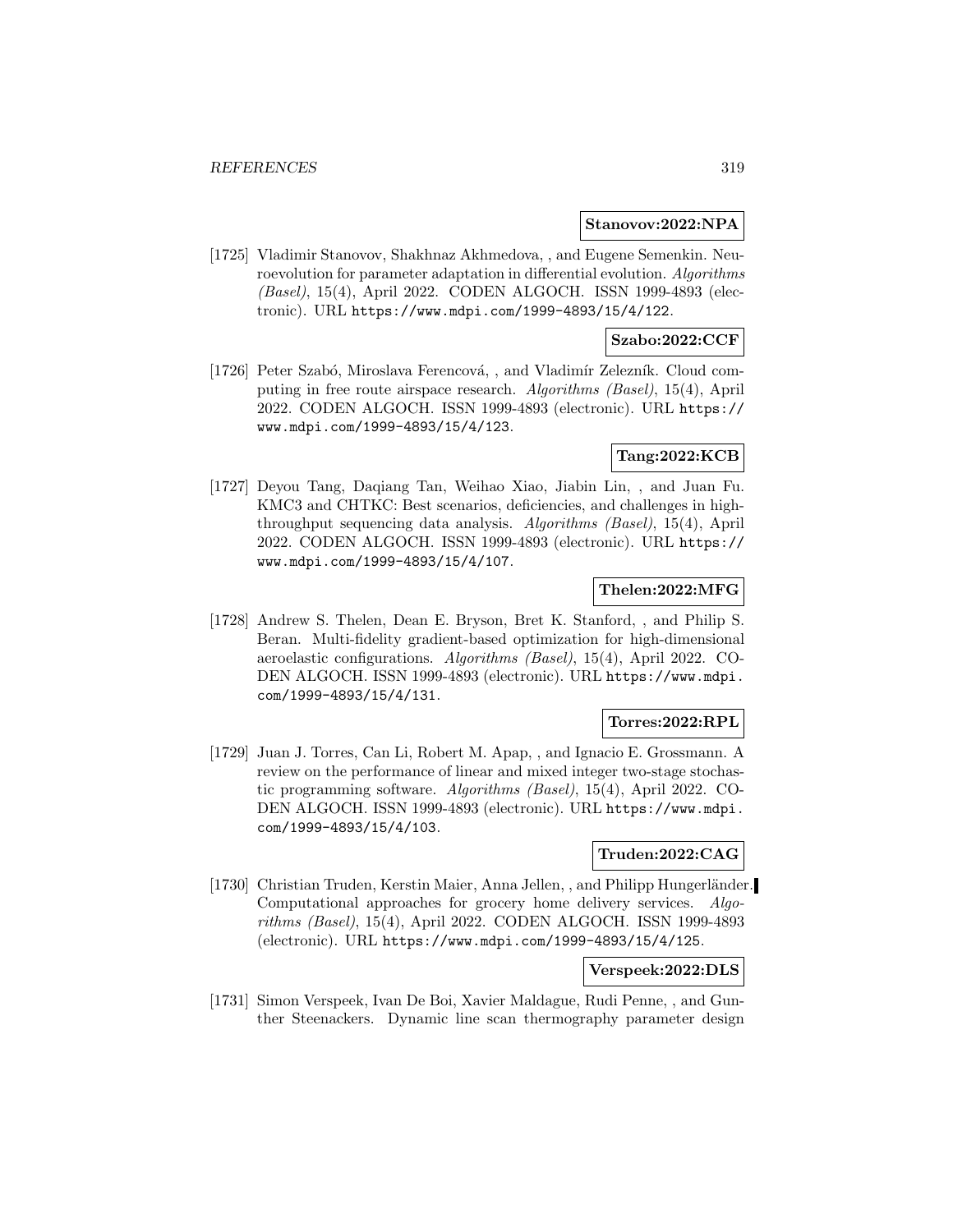via Gaussian process emulation. Algorithms (Basel), 15(4), April 2022. CODEN ALGOCH. ISSN 1999-4893 (electronic). URL https://www. mdpi.com/1999-4893/15/4/102.

# **Wang:2022:RCR**

[1732] Wenhao Wang, Dingyuanhao Sun, Feng Jiang, Xingguo Chen, , and Cheng Zhu. Research and challenges of reinforcement learning in cyber defense decision-making for intranet security. Algorithms (Basel), 15(4), April 2022. CODEN ALGOCH. ISSN 1999-4893 (electronic). URL https://www.mdpi.com/1999-4893/15/4/134.

# **Zeile:2022:CIA**

[1733] Clemens Zeile, Tobias Weber, , and Sebastian Sager. Combinatorial integral approximation decompositions for mixed-integer optimal control. Algorithms (Basel), 15(4), April 2022. CODEN ALGOCH. ISSN 1999- 4893 (electronic). URL https://www.mdpi.com/1999-4893/15/4/121.

# **Zeng:2022:TNN**

[1734] Yan Zeng, Jiyang Wu, Jilin Zhang, Yongjian Ren, , and Yunquan Zhang. Trinity: Neural network adaptive distributed parallel training method based on reinforcement learning. Algorithms (Basel), 15(4), April 2022. CODEN ALGOCH. ISSN 1999-4893 (electronic). URL https://www. mdpi.com/1999-4893/15/4/108.

# **Zhang:2022:PCU**

[1735] Yan Zhang, Wenhan Zhao, Bo Sun, Ying Zhang, , and Wen Wen. Point cloud upsampling algorithm: a systematic review. Algorithms (Basel), 15 (4), April 2022. CODEN ALGOCH. ISSN 1999-4893 (electronic). URL https://www.mdpi.com/1999-4893/15/4/124.

## **Zhang:2022:SLA**

[1736] Wanyi Zhang, Mattia Zeni, Andrea Passerini, , and Fausto Giunchiglia. Skeptical learning — an algorithm and a platform for dealing with mislabeling in personal context recognition. Algorithms (Basel), 15(4), April 2022. CODEN ALGOCH. ISSN 1999-4893 (electronic). URL https:// www.mdpi.com/1999-4893/15/4/109.

## **Zhao:2022:SAW**

[1737] Shijun Zhao, , and Yulong Shan. Study of the algorithm for wind shear detection with lidar based on shear intensity factor. Algorithms (Basel), 15(4), April 2022. CODEN ALGOCH. ISSN 1999-4893 (electronic). URL https://www.mdpi.com/1999-4893/15/4/133.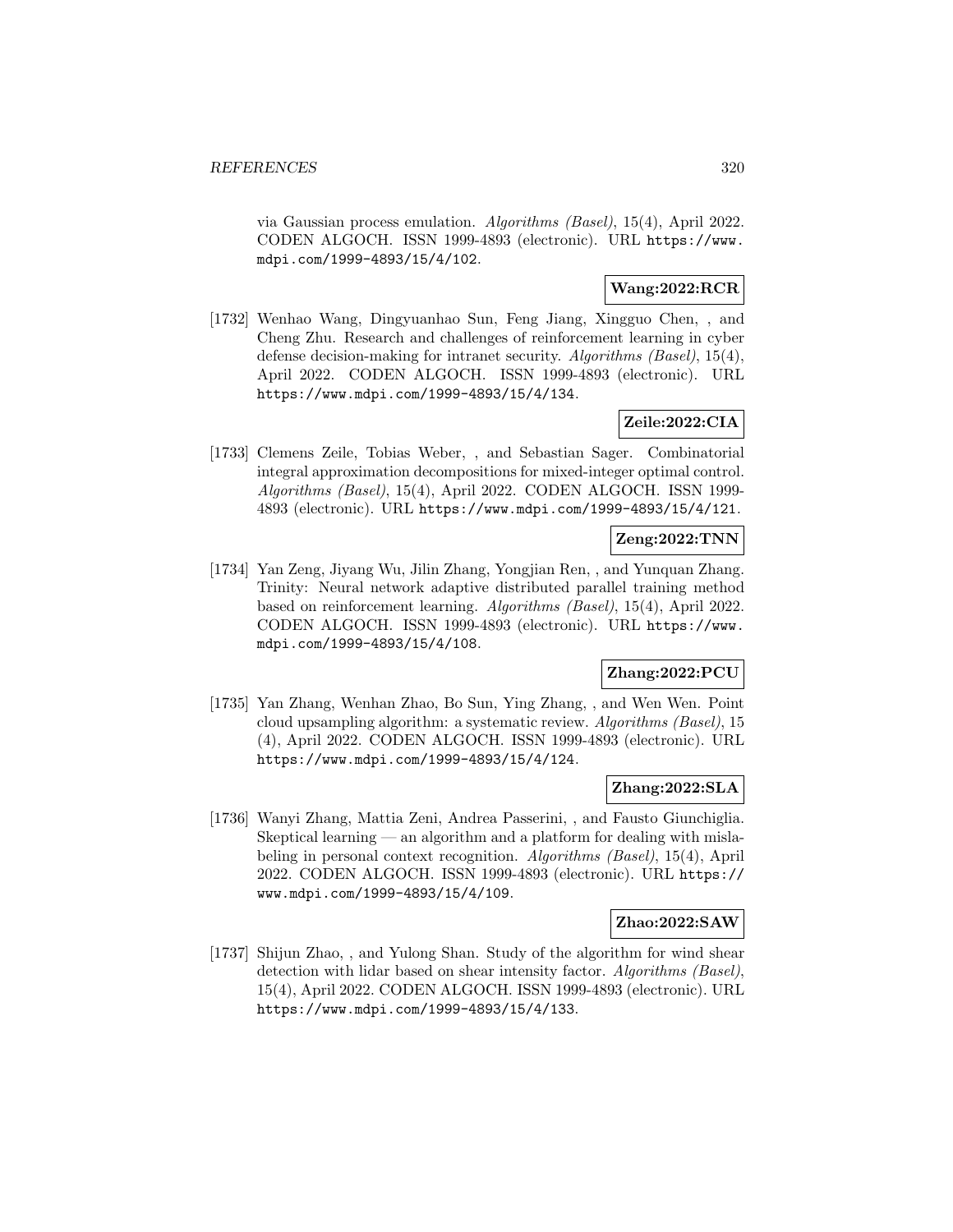### **Zuckerman:2022:EPC**

[1738] Inon Zuckerman, Dor Mizrahi, , and Ilan Laufer. EEG pattern classification of picking and coordination using anonymous random walks. Algorithms (Basel), 15(4), April 2022. CODEN ALGOCH. ISSN 1999-4893 (electronic). URL https://www.mdpi.com/1999-4893/15/4/114.

## **Almutairi:2022:RMA**

[1739] Zaynab Almutairi, , and Hebah Elgibreen. A review of modern audio deepfake detection methods: Challenges and future directions. Algorithms (Basel), 15(5), May 2022. CODEN ALGOCH. ISSN 1999-4893 (electronic). URL https://www.mdpi.com/1999-4893/15/5/155.

### **Bala:2022:EML**

[1740] Mousumi Bala, Mohammad Hanif Ali, Md. Shahriare Satu, Khondokar Fida Hasan, , and Mohammad Ali Moni. Efficient machine learning models for early stage detection of autism spectrum disorder. Algorithms (Basel), 15(5), May 2022. CODEN ALGOCH. ISSN 1999-4893 (electronic). URL https://www.mdpi.com/1999-4893/15/5/166.

### **Barradas:2022:RTB**

[1741] Adrian Barradas, Acela Tejeda-Gil, , and Rosa-María Cantón-Croda. Real-time big data architecture for processing cryptocurrency and social media data: a clustering approach based on k-means. Algorithms (Basel), 15(5), May 2022. CODEN ALGOCH. ISSN 1999-4893 (electronic). URL https://www.mdpi.com/1999-4893/15/5/140.

#### **Battineni:2022:PMC**

[1742] Gopi Battineni, Nalini Chintalapudi, , and Gregory Zacharewicz. Process mining in clinical practice: Model evaluations in the central venous catheter installation training. Algorithms (Basel), 15(5), May 2022. CO-DEN ALGOCH. ISSN 1999-4893 (electronic). URL https://www.mdpi. com/1999-4893/15/5/153.

# **Determe:2022:MAA**

[1743] Jean-François Determe, Sophia Azzagnuni, François Horlin, , and Philippe De Doncker. MAC address anonymization for crowd counting. Algorithms (Basel), 15(5), May 2022. CODEN ALGOCH. ISSN 1999- 4893 (electronic). URL https://www.mdpi.com/1999-4893/15/5/135.

### **Garvie:2022:PIL**

[1744] Marcus R. Garvie, , and John Burkardt. A parallelizable integer linear programming approach for tiling finite regions of the plane with polyominoes. *Algorithms (Basel)*, 15(5), May 2022. CODEN ALGOCH. ISSN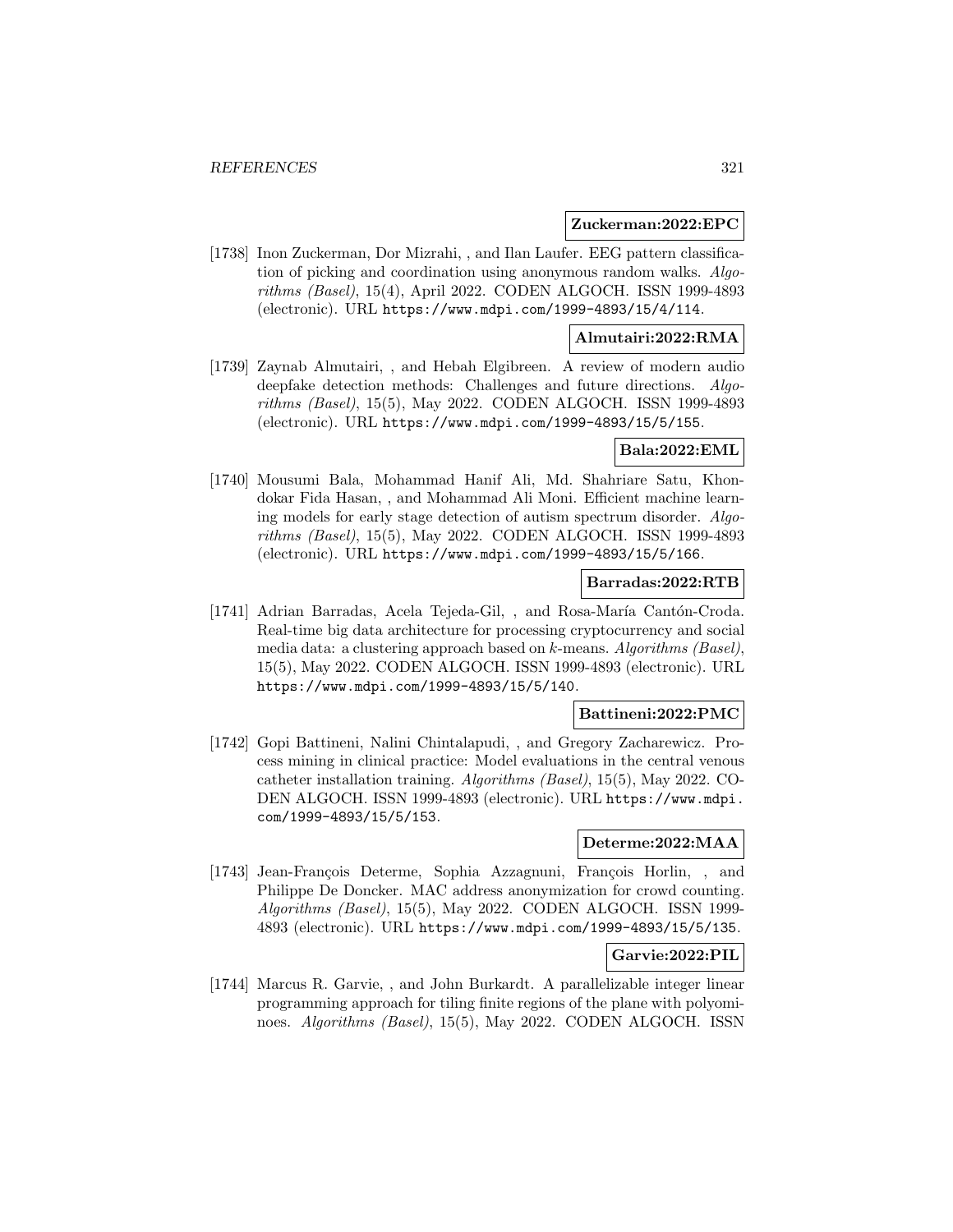1999-4893 (electronic). URL https://www.mdpi.com/1999-4893/15/5/ 164.

## **Ghosh:2022:MIA**

[1745] Indranil Ghosh, Muhammad Mahbubur Rashid, Shukranul Mawa, Rupal Roy, Md Manjurul Ahsan, Muhammad Ramiz Uddin, Kishor Datta Gupta, , and Pallabi Ghosh. A modified iterative algorithm for numerical investigation of HIV infection dynamics. Algorithms (Basel), 15(5), May 2022. CODEN ALGOCH. ISSN 1999-4893 (electronic). URL https:// www.mdpi.com/1999-4893/15/5/175.

# **Gu:2022:BGT**

[1746] Qianqian Gu, Lei Hang, , and Shaorong Sun. Behavioral game theory model in pollution control with additional supervision. Algorithms (Basel), 15(5), May 2022. CODEN ALGOCH. ISSN 1999-4893 (electronic). URL https://www.mdpi.com/1999-4893/15/5/137.

## **Hu:2022:SBF**

[1747] Yuqing Hu, Stéphane Pateux, , and Vincent Gripon. Squeezing backbone feature distributions to the max for efficient few-shot learning. Algorithms (Basel), 15(5), May 2022. CODEN ALGOCH. ISSN 1999-4893 (electronic). URL https://www.mdpi.com/1999-4893/15/5/147.

### **Kodithuwakku:2022:EAR**

[1748] Janith Kodithuwakku, Dilki Dandeniya Arachchi, , and Jay Rajasekera. An emotion and attention recognition system to classify the level of engagement to a video conversation by participants in real time using machine learning models and utilizing a neural accelerator chip. Algorithms (Basel), 15(5), May 2022. CODEN ALGOCH. ISSN 1999-4893 (electronic). URL https://www.mdpi.com/1999-4893/15/5/150.

### **Koga:2022:SBB**

[1749] Kazuki Koga, , and Kazuhiro Takemoto. Simple black-box universal adversarial attacks on deep neural networks for medical image classification. Algorithms (Basel), 15(5), May 2022. CODEN ALGOCH. ISSN 1999-4893 (electronic). URL https://www.mdpi.com/1999-4893/15/5/ 144.

## **Koppl:2022:LRP**

[1750] Dominik Köppl. Linking off-road points to routing networks. Algorithms (Basel), 15(5), May 2022. CODEN ALGOCH. ISSN 1999-4893 (electronic). URL https://www.mdpi.com/1999-4893/15/5/163.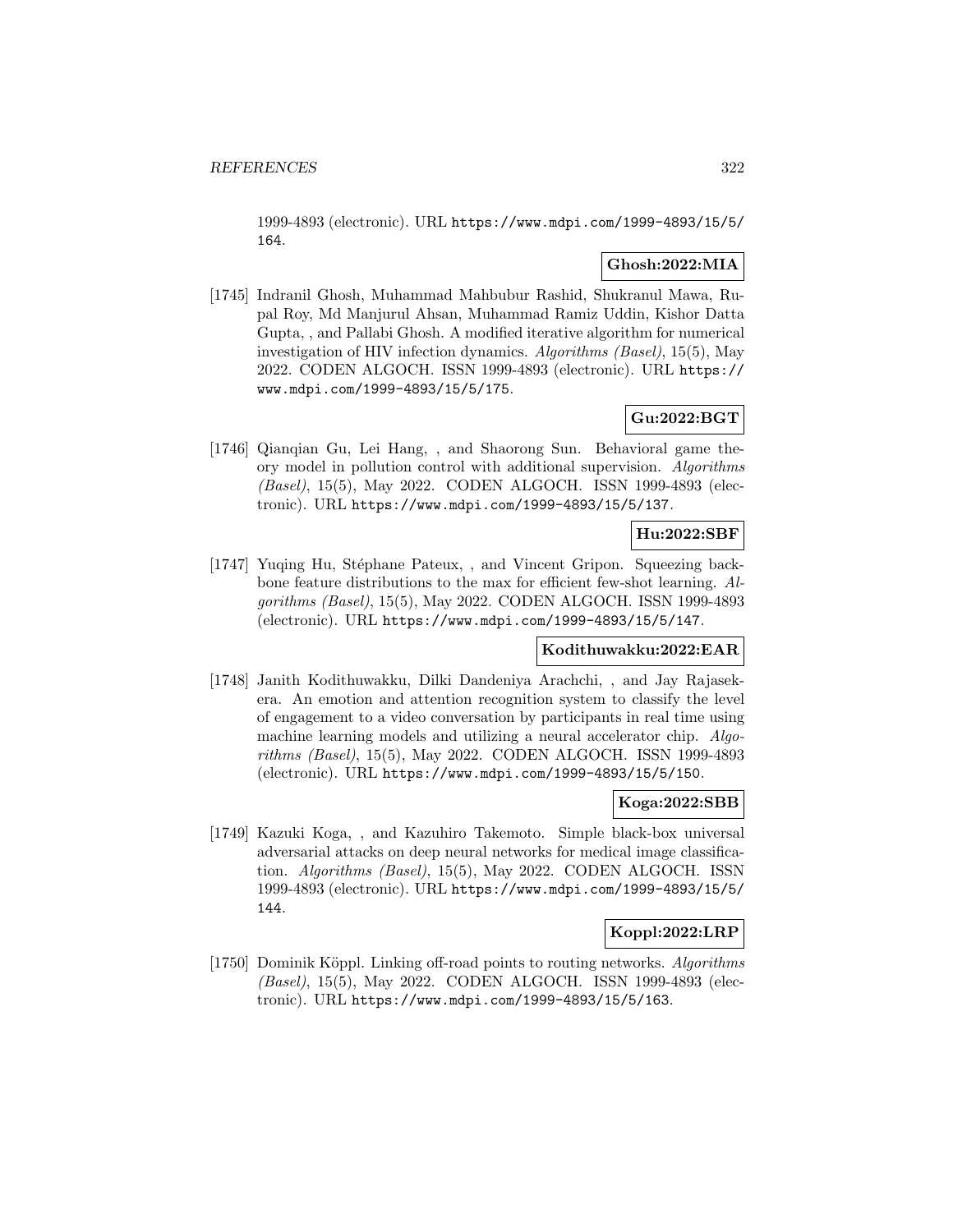## **Li:2022:ACT**

[1751] Chunchun Li, Manuel Günther, Akshay Raj Dhamija, Steve Cruz, Mohsen Jafarzadeh, Touqeer Ahmad, , and Terrance E. Boult. Agglomerative clustering with threshold optimization via extreme value theory. Algorithms (Basel), 15(5), May 2022. CODEN ALGOCH. ISSN 1999- 4893 (electronic). URL https://www.mdpi.com/1999-4893/15/5/170.

# **Li:2022:GSS**

[1752] Pengyu Li, Christine Tseng, Yaxuan Zheng, Joyce A. Chew, Longxiu Huang, Benjamin Jarman, , and Deanna Needell. Guided semisupervised non-negative matrix factorization. Algorithms (Basel), 15 (5), May 2022. CODEN ALGOCH. ISSN 1999-4893 (electronic). URL https://www.mdpi.com/1999-4893/15/5/136.

# **Li:2022:ROP**

[1753] Xinning Li, Qun He, Qin Yang, Neng Wang, Hu Wu, , and Xianhai Yang. Research on an optimal path planning method based on A\* algorithm for multi-view recognition. Algorithms (Basel), 15(5), May 2022. CODEN ALGOCH. ISSN 1999-4893 (electronic). URL https://www.mdpi.com/ 1999-4893/15/5/171.

# **Liu:2022:CSV**

[1754] Fen Liu, , and Quan Qian. Cost-sensitive variational autoencoding classifier for imbalanced data classification. Algorithms (Basel), 15(5), May 2022. CODEN ALGOCH. ISSN 1999-4893 (electronic). URL https:// www.mdpi.com/1999-4893/15/5/139.

# **Lu:2022:TPS**

[1755] Rongqin Lu, Xiaomei Zhao, , and Yingqi Wang. A tailored pricing strategy for different types of users in hybrid carsharing systems. Algorithms (Basel), 15(5), May 2022. CODEN ALGOCH. ISSN 1999-4893 (electronic). URL https://www.mdpi.com/1999-4893/15/5/172.

## **Martino:2022:IGD**

[1756] Alessio Martino, Luca Baldini, , and Antonello Rizzi. On information granulation via data clustering for granular computing-based pattern recognition: a graph embedding case study. Algorithms (Basel), 15 (5), May 2022. CODEN ALGOCH. ISSN 1999-4893 (electronic). URL https://www.mdpi.com/1999-4893/15/5/148.

# **Moldovan:2022:BHO**

[1757] Dorin Moldovan. Binary horse optimization algorithm for feature selection. Algorithms (Basel), 15(5), May 2022. CODEN ALGOCH. ISSN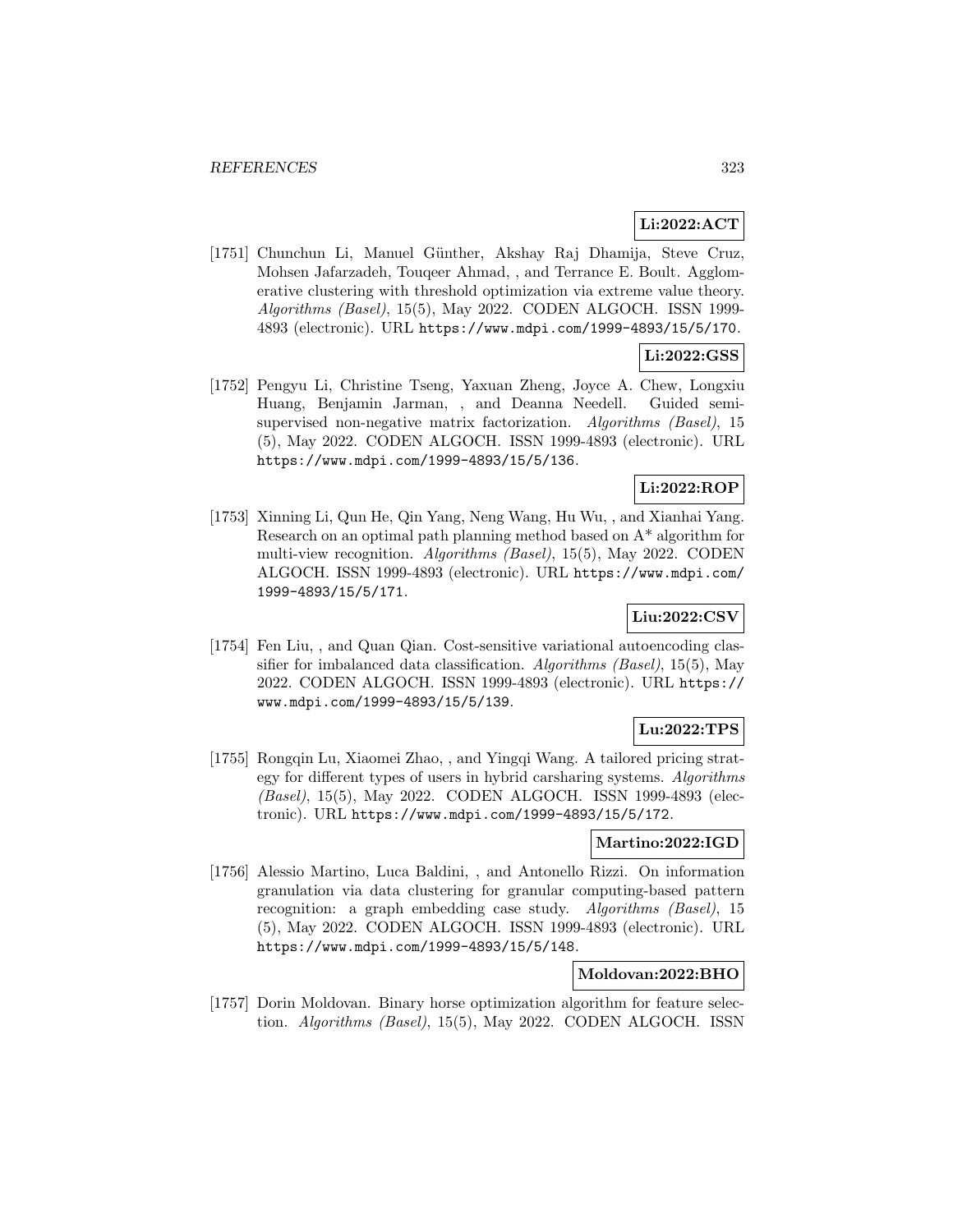1999-4893 (electronic). URL https://www.mdpi.com/1999-4893/15/5/ 156.

# **Negassi:2022:SSA**

[1758] Misgana Negassi, Diane Wagner, , and Alexander Reiterer. Smart(Sampling)Augment: Optimal and efficient data augmentation for semantic segmentation. Algorithms (Basel), 15(5), May 2022. CODEN ALGOCH. ISSN 1999-4893 (electronic). URL https://www.mdpi.com/1999-4893/15/5/165.

## **Nogaret:2022:APE**

[1759] Alain Nogaret. Approaches to parameter estimation from model neurons and biological neurons. Algorithms (Basel), 15(5), May 2022. CODEN ALGOCH. ISSN 1999-4893 (electronic). URL https://www.mdpi.com/ 1999-4893/15/5/168.

## **Panteleev:2022:OOL**

[1760] Andrei V. Panteleev, , and Anna A. Kolessa. Optimal open-loop control of discrete deterministic systems by application of the perch school metaheuristic optimization algorithm. Algorithms (Basel), 15(5), May 2022. CODEN ALGOCH. ISSN 1999-4893 (electronic). URL https:// www.mdpi.com/1999-4893/15/5/157.

# **Pinheiro:2022:OHD**

[1761] Giovanni Gatti Pinheiro, Michael Defoin-Platel, , and Jean-Charles Regin. Outsmarting human design in airline revenue management. Algorithms (Basel), 15(5), May 2022. CODEN ALGOCH. ISSN 1999-4893 (electronic). URL https://www.mdpi.com/1999-4893/15/5/142.

## **Providas:2022:CFS**

[1762] Efthimios Providas. Closed-form solution of the bending two-phase integral model of Euler–Bernoulli nanobeams. Algorithms (Basel), 15(5), May 2022. CODEN ALGOCH. ISSN 1999-4893 (electronic). URL https://www.mdpi.com/1999-4893/15/5/151.

## **Rashid:2022:IPM**

[1763] Khandakar M. Rashid, , and Joseph Louis. Integrating process mining with discrete-event simulation for dynamic productivity estimation in heavy civil construction operations. Algorithms (Basel), 15(5), May 2022. CODEN ALGOCH. ISSN 1999-4893 (electronic). URL https://www. mdpi.com/1999-4893/15/5/173.

## **Rauh:2022:EVE**

[1764] Andreas Rauh, Yohann Gourret, Katell Lagattu, Bernardo Hummes, Luc Jaulin, Johannes Reuter, Stefan Wirtensohn, , and Patrick Hoher.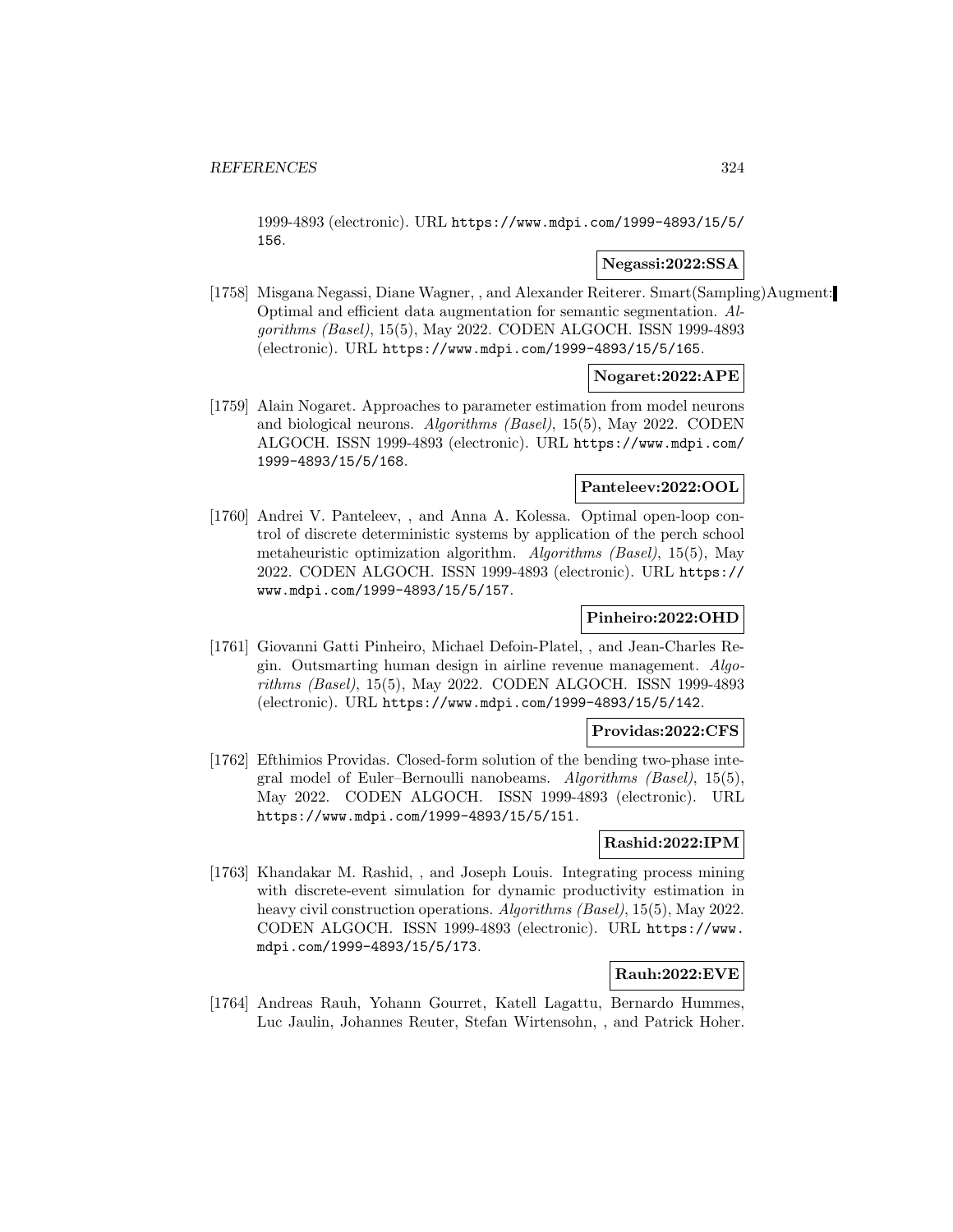Experimental validation of ellipsoidal techniques for state estimation in marine applications. Algorithms (Basel), 15(5), May 2022. CODEN ALGOCH. ISSN 1999-4893 (electronic). URL https://www.mdpi.com/ 1999-4893/15/5/162.

#### **Rodriguez:2022:MSS**

[1765] J. Apolinar Muñoz Rodríguez. Micro-scale spherical and cylindrical surface modeling via metaheuristic algorithms and micro laser line projection. Algorithms (Basel), 15(5), May 2022. CODEN ALGOCH. ISSN 1999-4893 (electronic). URL https://www.mdpi.com/1999-4893/15/5/ 145.

# **Saleh:2022:PFP**

[1766] Hayel N. Saleh, Mohammad Imdad, Salvatore Sessa, , and Ferdinando Di Martino. Proving fixed-point theorems employing fuzzy  $(\sigma, Z)$ contractive-type mappings. Algorithms (Basel), 15(5), May 2022. CO-DEN ALGOCH. ISSN 1999-4893 (electronic). URL https://www.mdpi. com/1999-4893/15/5/141.

# **Sanjaya:2022:MNT**

[1767] Ricky Sanjaya, Jun Wang, , and Yaodong Yang. Measuring the nontransitivity in chess. Algorithms (Basel), 15(5), May 2022. CODEN ALGOCH. ISSN 1999-4893 (electronic). URL https://www.mdpi.com/ 1999-4893/15/5/152.

# **Stanovov:2022:IQM**

[1768] Vladimir Stanovov, Shakhnaz Akhmedova, Aleksei Vakhnin, Evgenii Sopov, Eugene Semenkin, , and Michael Affenzeller. Improving the quantum multi-swarm optimization with adaptive differential evolution for dynamic environments. Algorithms (Basel), 15(5), May 2022. CODEN ALGOCH. ISSN 1999-4893 (electronic). URL https://www.mdpi.com/ 1999-4893/15/5/154.

# **Sun:2022:CLC**

[1769] Peixia Sun, Shengxiong Lao, Dongyang Du, Jiqiang Peng, , and Xu Yang. Construction of life-cycle simulation framework of chronic diseases and their comorbidities based on population cohort. Algorithms (Basel), 15 (5), May 2022. CODEN ALGOCH. ISSN 1999-4893 (electronic). URL https://www.mdpi.com/1999-4893/15/5/167.

### **Teng:2022:OSL**

[1770] Jackson Horlick Teng, Thian Song Ong, Tee Connie, Kalaiarasi Sonai Muthu Anbananthen, , and Pa Pa Min. Optimized score level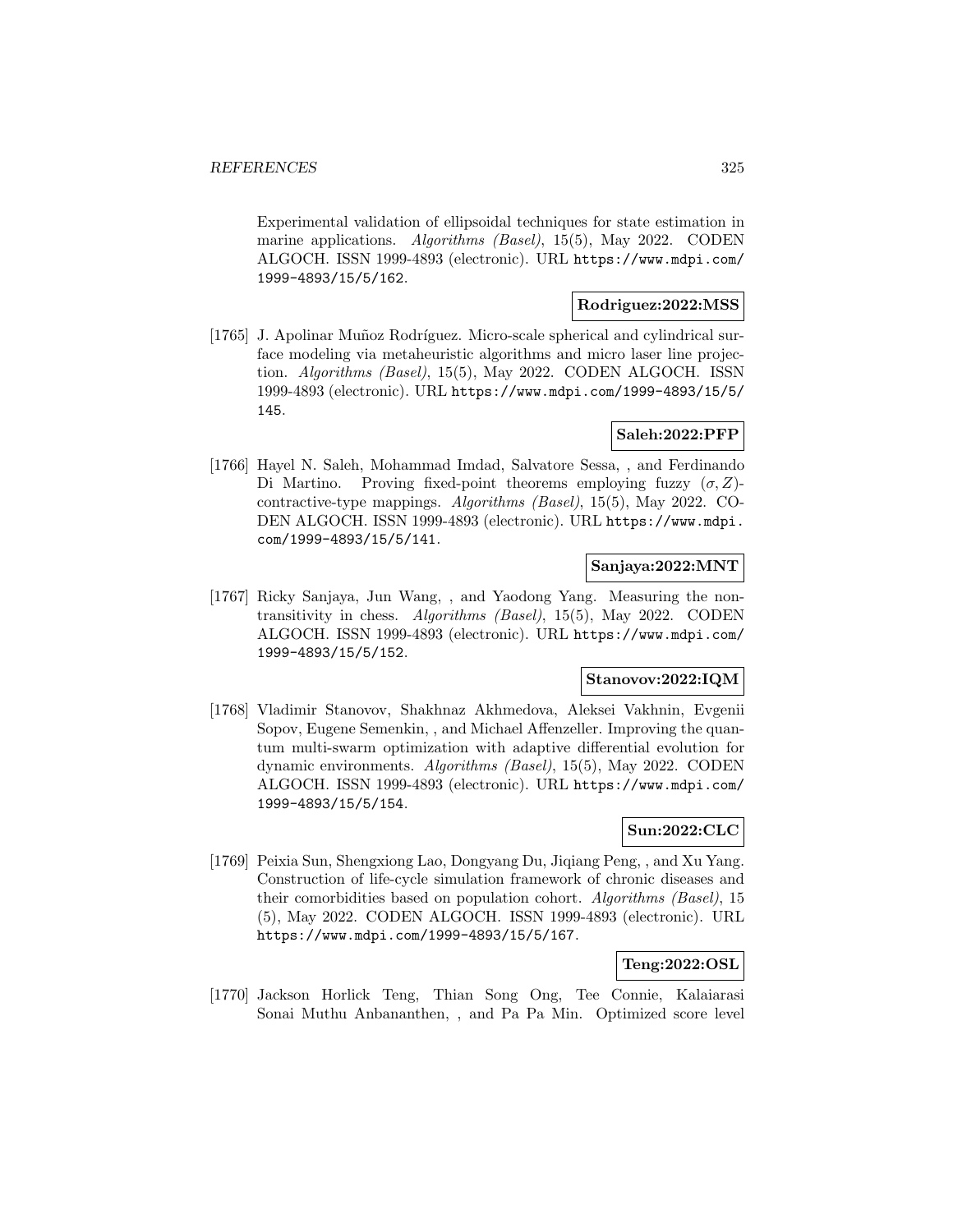fusion for multi-instance finger vein recognition. Algorithms (Basel), 15 (5), May 2022. CODEN ALGOCH. ISSN 1999-4893 (electronic). URL https://www.mdpi.com/1999-4893/15/5/161.

**Wang:2022:SMA**

[1771] Yushan Wang, Jonathan Brand, , and Wentai Liu. Stimulation Montage achieves balanced focality and intensity. Algorithms (Basel), 15(5), May 2022. CODEN ALGOCH. ISSN 1999-4893 (electronic). URL https:// www.mdpi.com/1999-4893/15/5/169.

# **Wu:2022:MMB**

[1772] Xing Wu, Yifan Jin, Jianjia Wang, Quan Qian, , and Yike Guo. MKD: Mixup-based knowledge distillation for Mandarin end-to-end speech recognition. Algorithms (Basel), 15(5), May 2022. CODEN ALGOCH. ISSN 1999-4893 (electronic). URL https://www.mdpi.com/1999-4893/ 15/5/160.

# **Xu:2022:POA**

[1773] Fengrui Xu, Mengqiao Chen, Xuelin Liang, , and Wensheng Liu. PSO optimized active disturbance rejection control for aircraft anti-skid braking system. Algorithms (Basel), 15(5), May 2022. CODEN ALGOCH. ISSN 1999-4893 (electronic). URL https://www.mdpi.com/1999-4893/ 15/5/158.

# **Yadav:2022:EAE**

[1774] Rohan Kumar Yadav, , and Dragos Constantin Nicolae. Enhancing attention's explanation using interpretable Tsetlin machine. Algorithms (Basel), 15(5), May 2022. CODEN ALGOCH. ISSN 1999-4893 (electronic). URL https://www.mdpi.com/1999-4893/15/5/143.

# **Yang:2022:ACC**

[1775] Junxia Yang, , and Youpeng Zhang. Adaptive cooperative control of multiple urban rail trains with position output constraints. Algorithms (Basel), 15(5), May 2022. CODEN ALGOCH. ISSN 1999-4893 (electronic). URL https://www.mdpi.com/1999-4893/15/5/138.

### **Yang:2022:DRC**

[1776] Lingkai Yang, Sally McClean, Mark Donnelly, Kevin Burke, , and Kashaf Khan. Detecting and responding to concept drift in business processes. Algorithms (Basel), 15(5), May 2022. CODEN ALGOCH. ISSN 1999- 4893 (electronic). URL https://www.mdpi.com/1999-4893/15/5/174.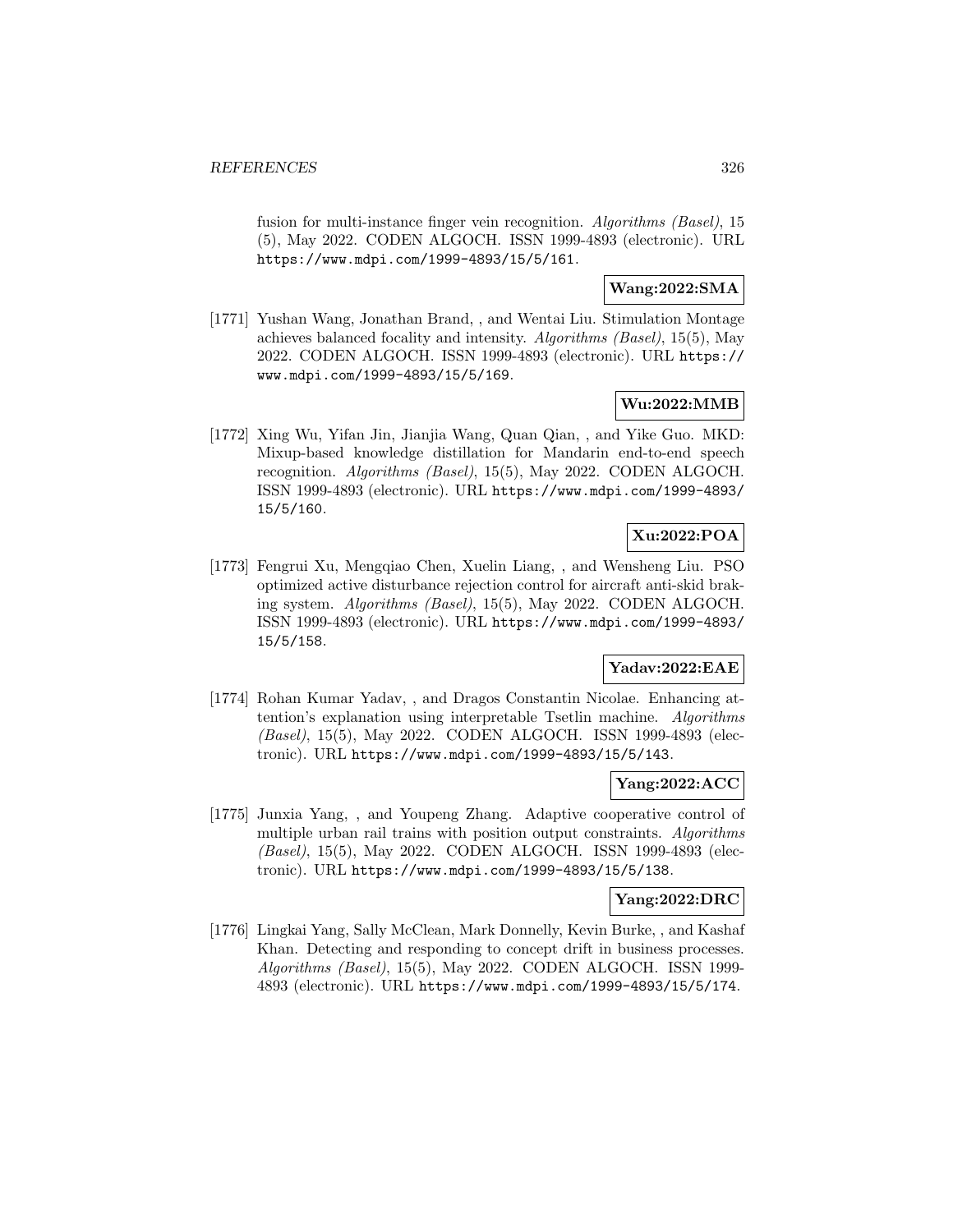## **Yang:2022:LSM**

[1777] Daniel Yang, Arya Goutam, Kevin Ji, , and TJ Tsai. Large-scale multimodal piano music identification using marketplace fingerprinting. Algorithms (Basel), 15(5), May 2022. CODEN ALGOCH. ISSN 1999-4893 (electronic). URL https://www.mdpi.com/1999-4893/15/5/146.

### **Zhang:2022:SCB**

[1778] Jinsong Zhang, Bao Jin, Junyi Sha, Yan Chen, , and Yijin Zhang. SentenceLDA- and ConNetClus-based heterogeneous academic network analysis for publication ranking. Algorithms (Basel), 15(5), May 2022. CODEN ALGOCH. ISSN 1999-4893 (electronic). URL https://www. mdpi.com/1999-4893/15/5/159.

# **Zou:2022:ELM**

[1779] Yao Zou, , and Changchun Gao. Extreme learning machine enhanced gradient boosting for credit scoring. Algorithms (Basel), 15(5), May 2022. CODEN ALGOCH. ISSN 1999-4893 (electronic). URL https:// www.mdpi.com/1999-4893/15/5/149.

### **Akpudo:2022:EES**

[1780] Ugochukwu Ejike Akpudo, , and Jang-Wook Hur. Exploring the efficiencies of spectral isolation for intelligent wear monitoring of micro drill bit automatic regrinding in-line systems. Algorithms (Basel), 15(6), June 2022. CODEN ALGOCH. ISSN 1999-4893 (electronic). URL https:// www.mdpi.com/1999-4893/15/6/194.

### **Alomari:2022:BZP**

[1781] Mohammad W. Alomari, , and Christophe Chesneau. Bounding the zeros of polynomials using the Frobenius companion matrix partitioned by the Cartesian decomposition. Algorithms (Basel), 15(6), June 2022. CODEN ALGOCH. ISSN 1999-4893 (electronic). URL https://www.mdpi.com/ 1999-4893/15/6/184.

# **Ansotegui:2022:SFR**

[1782] Carlos Ansótegui, Maria Luisa Bonet, , and Jordi Levy. Scale-free random SAT instances. Algorithms (Basel), 15(6), June 2022. CODEN ALGOCH. ISSN 1999-4893 (electronic). URL https://www.mdpi.com/ 1999-4893/15/6/219.

#### **Antwi:2022:SNO**

[1783] Robert Antwi, James Dzisi Gadze, Eric Tutu Tchao, Axel Sikora, Henry Nunoo-Mensah, Andrew Selasi Agbemenu, Kwame Opunie-Boachie Obour Agyekum, Justice Owusu Agyemang, Dominik Welte,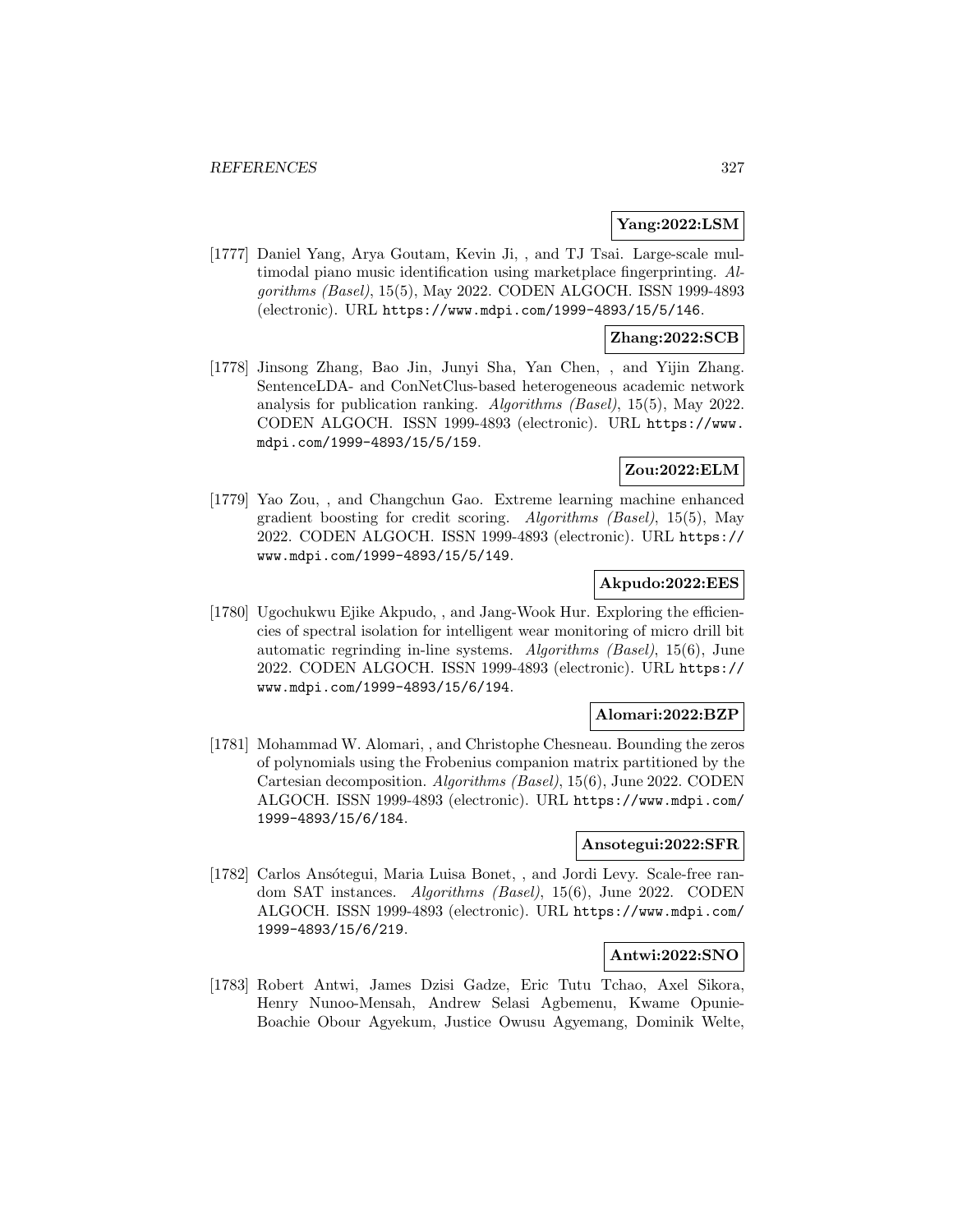, and Eliel Keelson. A survey on network optimization techniques for blockchain systems. Algorithms (Basel), 15(6), June 2022. CODEN ALGOCH. ISSN 1999-4893 (electronic). URL https://www.mdpi.com/ 1999-4893/15/6/193.

# **Aziz:2022:PSA**

[1784] Nor Azlina Ab. Aziz, , and Kamarulzaman Ab. Aziz. Pendulum search algorithm: an optimization algorithm based on simple harmonic motion and its application for a vaccine distribution problem. Algorithms (Basel), 15(6), June 2022. CODEN ALGOCH. ISSN 1999-4893 (electronic). URL https://www.mdpi.com/1999-4893/15/6/214.

## **Bhimavarapu:2022:FSU**

[1785] Usharani Bhimavarapu, Nalini Chintalapudi, , and Gopi Battineni. A fair and safe usage drug recommendation system in medical emergencies by a stacked ANN. Algorithms (Basel), 15(6), June 2022. CODEN ALGOCH. ISSN 1999-4893 (electronic). URL https://www.mdpi.com/1999-4893/ 15/6/186.

# **Ding:2022:NSS**

[1786] Kaimeng Ding, Shiping Chen, Jiming Yu, Yanan Liu, , and Jie Zhu. A new subject-sensitive hashing algorithm based on MultiRes-RCF for blockchains of HRRS images. Algorithms (Basel), 15(6), June 2022. CO-DEN ALGOCH. ISSN 1999-4893 (electronic). URL https://www.mdpi. com/1999-4893/15/6/213.

# **Dornaika:2022:MVG**

[1787] Fadi Dornaika, , and Abdelmalik Moujahid. Multi-view graph fusion for semi-supervised learning: Application to image-based face beauty prediction. Algorithms (Basel), 15(6), June 2022. CODEN ALGOCH. ISSN 1999-4893 (electronic). URL https://www.mdpi.com/1999-4893/ 15/6/207.

### **El-Gharib:2022:DPM**

[1788] Najah Mary El-Gharib, , and Daniel Amyot. Data preprocessing method and API for mining processes from cloud-based application event logs. Algorithms (Basel), 15(6), June 2022. CODEN ALGOCH. ISSN 1999- 4893 (electronic). URL https://www.mdpi.com/1999-4893/15/6/180.

### **El-khawaga:2022:XCP**

[1789] Ghada El-khawaga, Mervat Abu-Elkheir, , and Manfred Reichert. XAI in the context of predictive process monitoring: an empirical analysis framework. Algorithms (Basel), 15(6), June 2022. CODEN ALGOCH.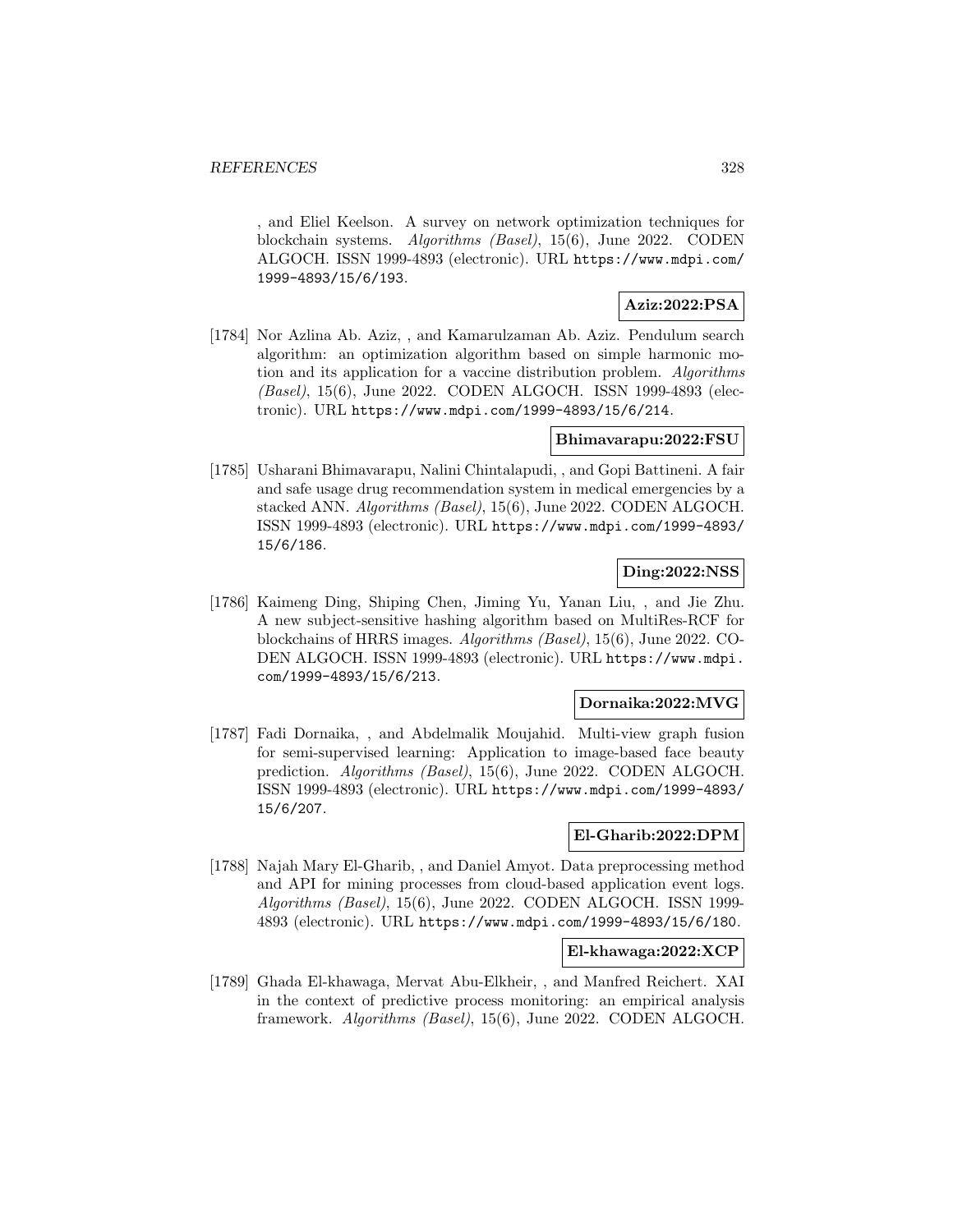ISSN 1999-4893 (electronic). URL https://www.mdpi.com/1999-4893/ 15/6/199.

### **Fandinno:2022:CRC**

[1790] Jorge Fandinno, David Pearce, Concepción Vidal, , and Stefan Woltran. Comparing the reasoning capabilities of equilibrium theories and answer set programs. Algorithms (Basel), 15(6), June 2022. CODEN ALGOCH. ISSN 1999-4893 (electronic). URL https://www.mdpi.com/1999-4893/ 15/6/201.

## **Filion:2022:CFG**

[1791] Guillaume J. Filion. Correction: Filion, G. J. Analytic Combinatorics for Computing Seeding Probabilities. Algorithms 2018, **11**, 3. Algorithms (Basel), 15(6), June 2022. CODEN ALGOCH. ISSN 1999-4893 (electronic). URL https://www.mdpi.com/1999-4893/15/6/206. See [534].

# **Fuchs:2022:CPM**

[1792] Franz Georg Fuchs, Kjetil Olsen Lye, Halvor Møll Nilsen, Alexander Johannes Stasik, , and Giorgio Sartor. Constraint preserving mixers for the quantum approximate optimization algorithm. Algorithms (Basel), 15(6), June 2022. CODEN ALGOCH. ISSN 1999-4893 (electronic). URL https://www.mdpi.com/1999-4893/15/6/202.

### **Gjoreski:2022:BDM**

[1793] Martin Gjoreski, Vladimir Kuzmanovski, , and Marko Bohanec. BAG-DSM: a method for generating alternatives for hierarchical multiattribute decision models using Bayesian optimization. Algorithms (Basel), 15(6), June 2022. CODEN ALGOCH. ISSN 1999-4893 (electronic). URL https://www.mdpi.com/1999-4893/15/6/197.

### **Granziol:2022:MEA**

[1794] Diego Granziol, Binxin Ru, Xiaowen Dong, Stefan Zohren, Michael Osborne, , and Stephen Roberts. Maximum entropy approach to massive graph spectrum learning with applications. Algorithms (Basel), 15 (6), June 2022. CODEN ALGOCH. ISSN 1999-4893 (electronic). URL https://www.mdpi.com/1999-4893/15/6/209.

#### **Hoffmann:2022:LDD**

[1795] Volker Hoffmann, Bendik Nybakk Torsæter, Gjert Hovland Rosenlund, , and Christian Andre Andresen. Lessons for data-driven modelling from harmonics in the Norwegian grid. Algorithms (Basel), 15(6), June 2022. CODEN ALGOCH. ISSN 1999-4893 (electronic). URL https://www. mdpi.com/1999-4893/15/6/188.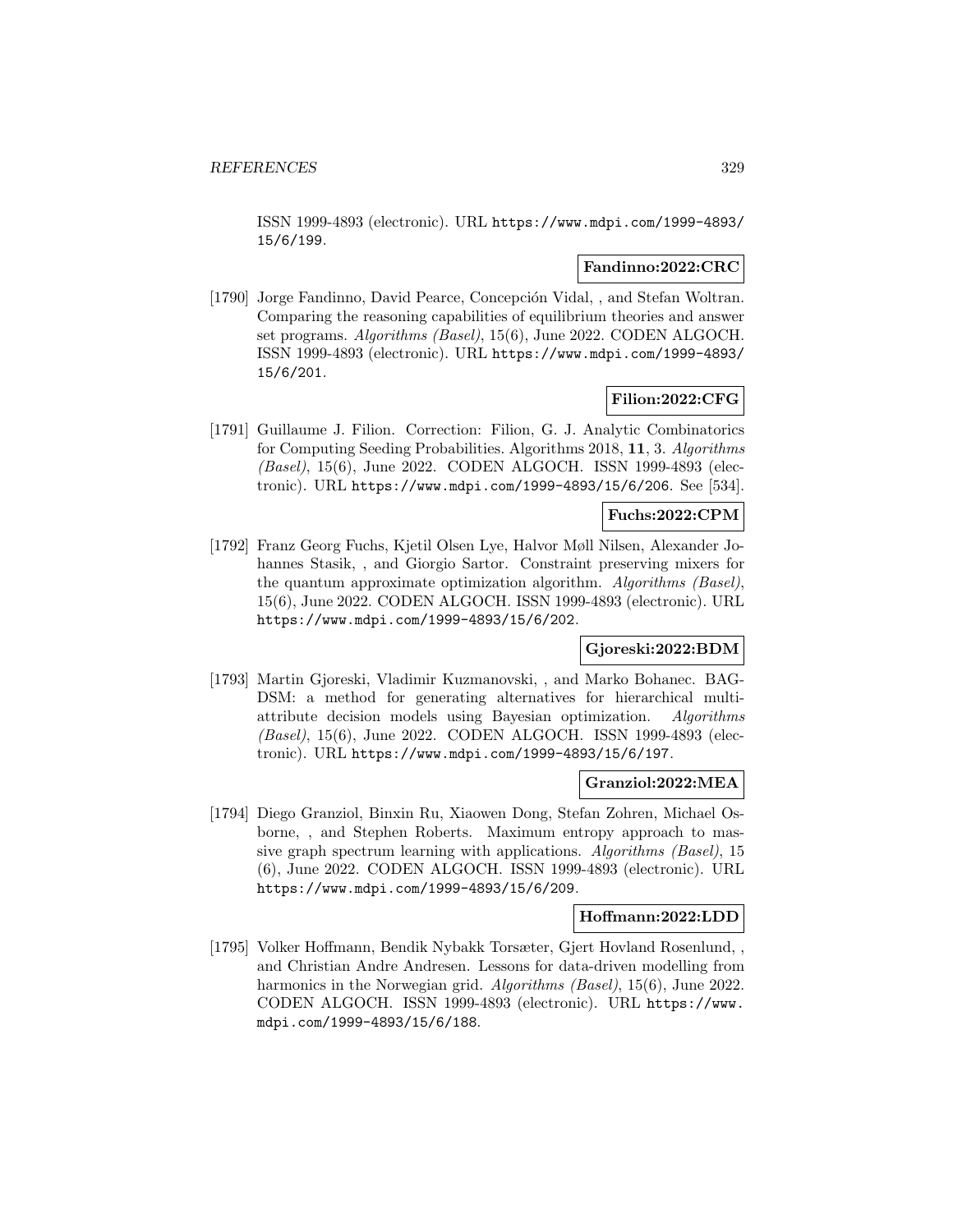#### **Intawichai:2022:MDR**

[1796] Siriwan Intawichai, , and Saifon Chaturantabut. A missing data reconstruction method using an accelerated least-squares approximation with randomized SVD. *Algorithms (Basel)*, 15(6), June 2022. CODEN ALGOCH. ISSN 1999-4893 (electronic). URL https://www.mdpi.com/ 1999-4893/15/6/190.

#### **Jauberthie:2022:BEP**

[1797] Carine Jauberthie, , and Nathalie Verdière. Bounded-error parameter estimation using integro-differential equations for Hindmarsh–Rose model. Algorithms (Basel), 15(6), June 2022. CODEN ALGOCH. ISSN 1999- 4893 (electronic). URL https://www.mdpi.com/1999-4893/15/6/179.

### **Kong:2022:MCC**

[1798] Yanfen Kong, Caiyue Zhou, Chuanyong Zhang, Lin Sun, , and Chongbo Zhou. Multi-color channels based group sparse model for image restoration. Algorithms (Basel), 15(6), June 2022. CODEN ALGOCH. ISSN 1999-4893 (electronic). URL https://www.mdpi.com/1999-4893/15/6/ 176.

# **Lee:2022:ESR**

[1799] Suhwan Lee, Marco Comuzzi, , and Nahyun Kwon. Exploring the suitability of rule-based classification to provide interpretability in outcomebased process predictive monitoring. Algorithms (Basel), 15(6), June 2022. CODEN ALGOCH. ISSN 1999-4893 (electronic). URL https:// www.mdpi.com/1999-4893/15/6/187.

### **Lionnie:2022:EVE**

[1800] Regina Lionnie, Catur Apriono, , and Dadang Gunawan. Eyes versus eyebrows: a comprehensive evaluation using the multiscale analysis and curvature-based combination methods in partial face recognition. Algorithms (Basel), 15(6), June 2022. CODEN ALGOCH. ISSN 1999-4893 (electronic). URL https://www.mdpi.com/1999-4893/15/6/208.

# **Liu:2022:MOM**

[1801] Lanfen Liu, , and Xinfeng Yang. A multi-objective model and algorithms of aggregate production planning of multi-product with early and late delivery. Algorithms (Basel), 15(6), June 2022. CODEN ALGOCH. ISSN 1999-4893 (electronic). URL https://www.mdpi.com/1999-4893/ 15/6/182.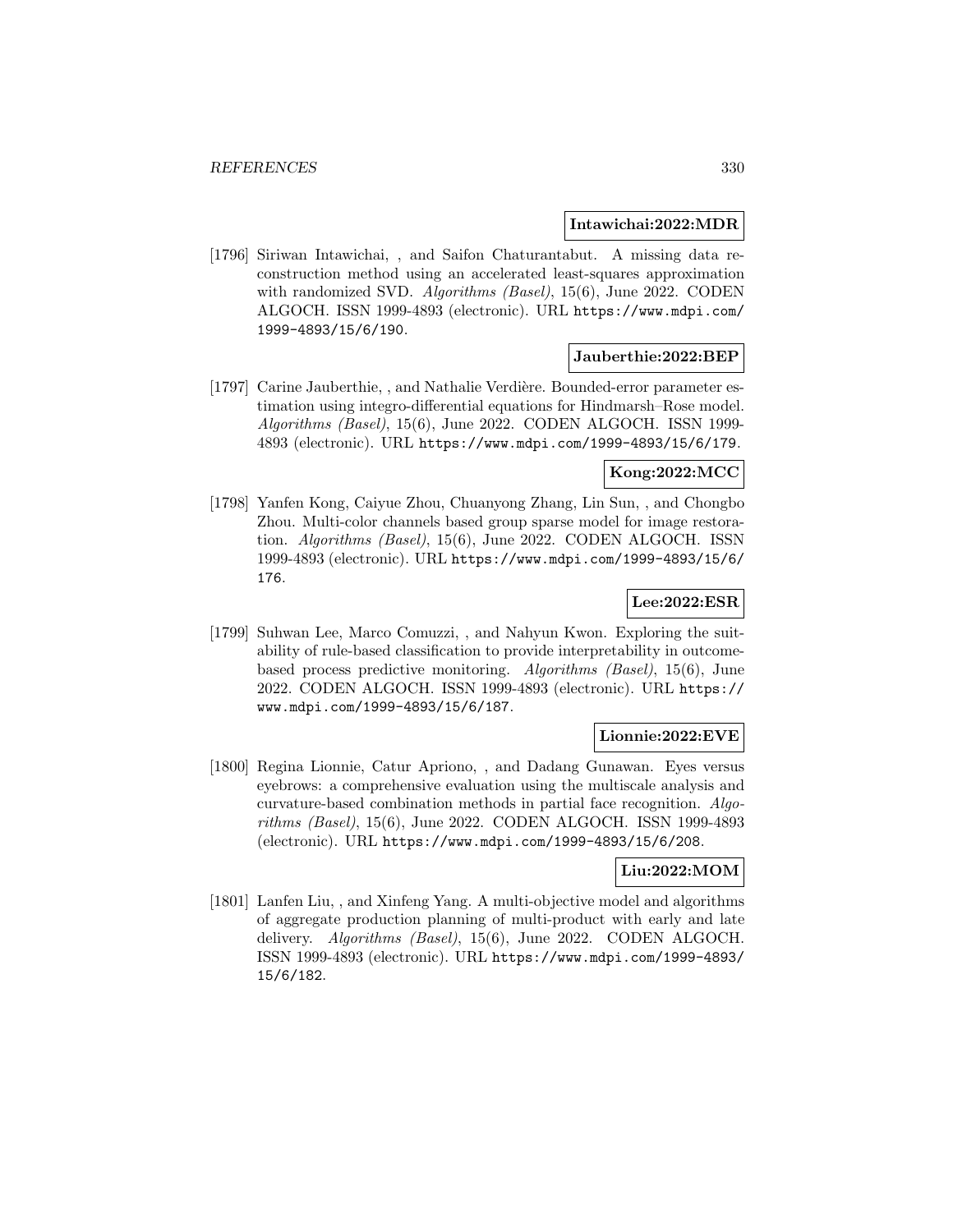# **Luo:2022:IJP**

[1802] Yuan Luo, Jiakai Lu, Qiong Qin, , and Yanyu Liu. Improved JPS path optimization for mobile robots based on angle-propagation theta\* algorithm. Algorithms (Basel), 15(6), June 2022. CODEN ALGOCH. ISSN 1999-4893 (electronic). URL https://www.mdpi.com/1999-4893/15/6/ 198.

## **Marshall:2022:PMP**

[1803] Adele H. Marshall, , and Aleksandar Novakovic. Process mining the performance of a real-time healthcare 4.0 systems using conditional survival models. Algorithms (Basel), 15(6), June 2022. CODEN ALGOCH. ISSN 1999-4893 (electronic). URL https://www.mdpi.com/1999-4893/15/6/ 196.

### **Mata:2022:MMG**

[1804] Christian Mata, Josep Munuera, Alain Lalande, Gilberto Ochoa-Ruiz, , and Raul Benitez. MedicalSeg: a medical GUI application for image segmentation management. Algorithms (Basel), 15(6), June 2022. CODEN ALGOCH. ISSN 1999-4893 (electronic). URL https://www.mdpi.com/ 1999-4893/15/6/200.

# **Mazzoccoli:2022:OCI**

[1805] Alessandro Mazzoccoli, , and Maurizio Naldi. Optimizing cybersecurity investments over time. Algorithms (Basel), 15(6), June 2022. CODEN ALGOCH. ISSN 1999-4893 (electronic). URL https://www.mdpi.com/ 1999-4893/15/6/211.

### **Meftah:2022:RDP**

[1806] Souhail Meftah, Shuhao Zhang, Bharadwaj Veeravalli, , and Khin Mi Mi Aung. Revisiting the design of parallel stream joins on trusted execution environments. Algorithms (Basel), 15(6), June 2022. CODEN ALGOCH. ISSN 1999-4893 (electronic). URL https://www.mdpi.com/1999-4893/ 15/6/183.

### **Muscinelli:2022:ODM**

[1807] Eugenio Muscinelli, Swapnil Sadashiv Shinde, , and Daniele Tarchi. Overview of distributed machine learning techniques for 6G networks. Algorithms (Basel), 15(6), June 2022. CODEN ALGOCH. ISSN 1999- 4893 (electronic). URL https://www.mdpi.com/1999-4893/15/6/210.

# **Nain:2022:RAI**

[1808] Fatini Nadhirah Mohd Nain, Nurul Hashimah Ahamed Hassain Malim, Rosni Abdullah, Muhamad Farid Abdul Rahim, Mohd Azinuddin Ah-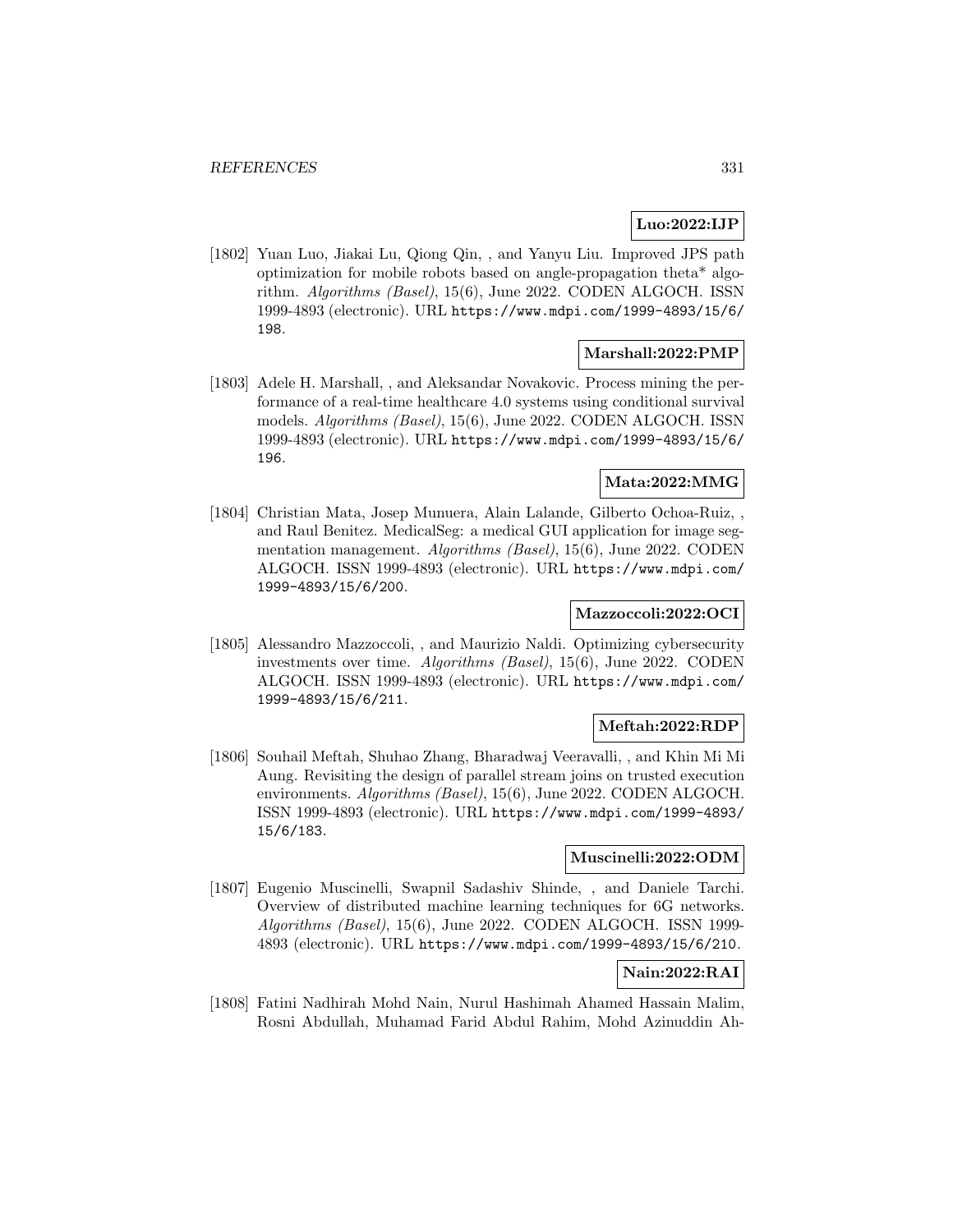mad Mokhtar, , and Nurul Syafika Mohamad Fauzi. A review of an artificial intelligence framework for identifying the most effective palm oil prediction. Algorithms (Basel), 15(6), June 2022. CODEN ALGOCH. ISSN 1999-4893 (electronic). URL https://www.mdpi.com/1999-4893/ 15/6/218.

# **Okwuosa:2022:CEM**

[1809] Chibuzo Nwabufo Okwuosa, Ugochukwu Ejike Akpudo, , and Jang-Wook Hur. A cost-efficient MCSA-based fault diagnostic framework for SCIM at low-load conditions. Algorithms (Basel), 15(6), June 2022. CODEN ALGOCH. ISSN 1999-4893 (electronic). URL https://www.mdpi.com/ 1999-4893/15/6/212.

### **Pambudi:2022:CNS**

[1810] Dhidhi Pambudi, , and Masaki Kawamura. Constructing the neighborhood structure of VNS based on binomial distribution for solving QUBO problems. Algorithms (Basel), 15(6), June 2022. CODEN ALGOCH. ISSN 1999-4893 (electronic). URL https://www.mdpi.com/1999-4893/ 15/6/192.

# **Papadia:2022:TMA**

[1811] Gabriele Papadia, Massimo Pacella, , and Vincenzo Giliberti. Topic modeling for automatic analysis of natural language: a case study in an Italian customer support center. Algorithms (Basel), 15(6), June 2022. CODEN ALGOCH. ISSN 1999-4893 (electronic). URL https://www. mdpi.com/1999-4893/15/6/204.

### **Providas:2022:ACF**

[1812] Efthimios Providas. An algorithm for the closed-form solution of certain classes of Volterra–Fredholm integral equations of convolution type. Algorithms (Basel), 15(6), June 2022. CODEN ALGOCH. ISSN 1999-4893 (electronic). URL https://www.mdpi.com/1999-4893/15/6/203.

### **Reyes-Rubiano:2022:OAR**

[1813] Lorena Reyes-Rubiano, Jana Voegl, , and Patrick Hirsch. An online algorithm for routing an unmanned aerial vehicle for road network exploration operations after disasters under different refueling strategies. Algorithms (Basel), 15(6), June 2022. CODEN ALGOCH. ISSN 1999- 4893 (electronic). URL https://www.mdpi.com/1999-4893/15/6/217.

### **Rodionov:2022:MAD**

[1814] Dmitriy Rodionov, Darya Kryzhko, Timur Tenishev, Victor Uimanov, Alsu Abdulmanova, Ani Kvikviniia, Pavel Aksenov, Mark Solovyov, Fedor Kolomenskii, , and Evgenii Konnikov. Methodology for assessing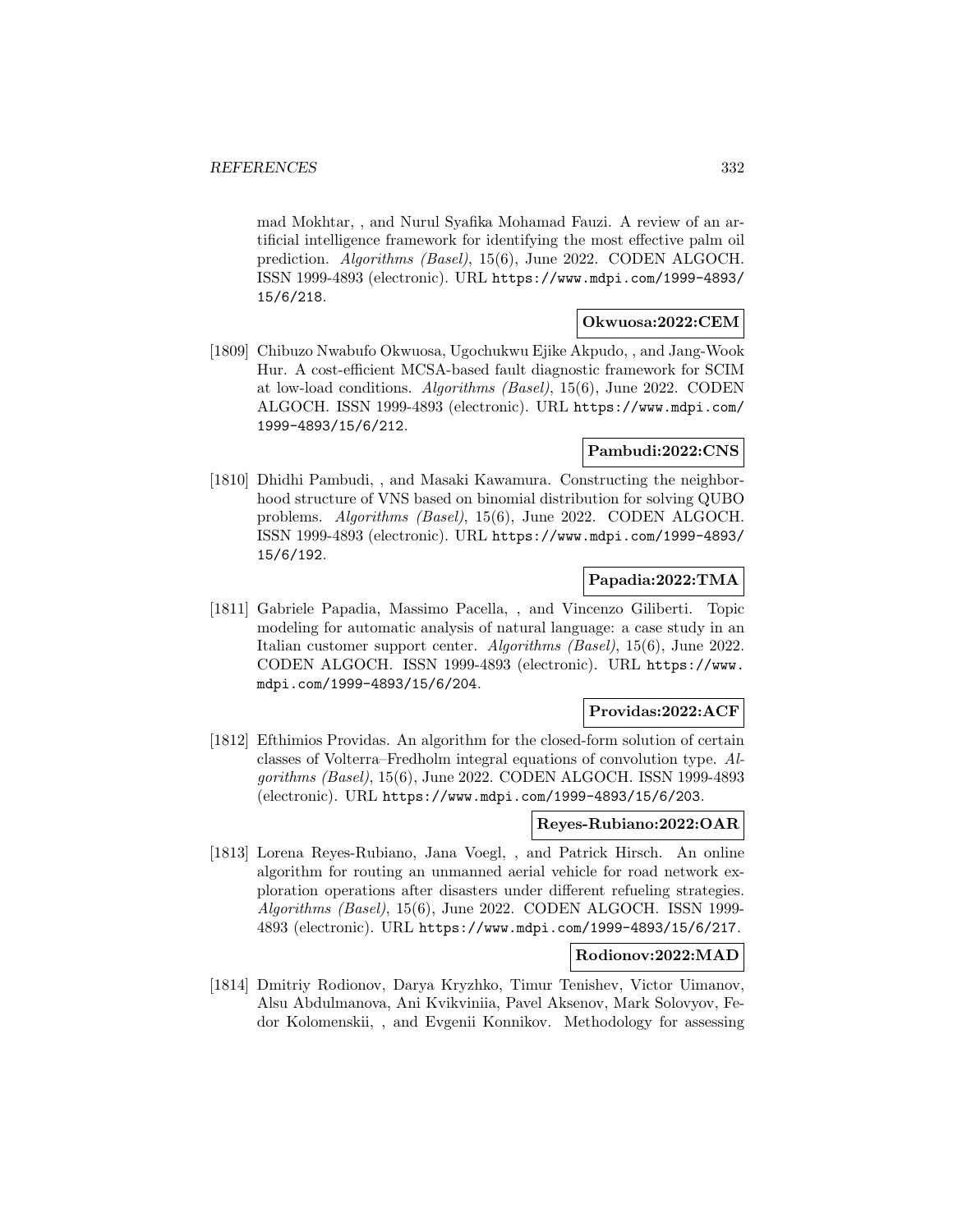the digital image of an enterprise with its industry specifics. Algorithms (Basel), 15(6), June 2022. CODEN ALGOCH. ISSN 1999-4893 (electronic). URL https://www.mdpi.com/1999-4893/15/6/177.

### **Rodrigues:2022:MLR**

[1815] Igor D. Rodrigues, Emerson A. de Carvalho, Caio P. Santana, , and Guilherme S. Bastos. Machine learning and rs-fMRI to identify potential brain regions associated with autism severity. Algorithms (Basel), 15 (6), June 2022. CODEN ALGOCH. ISSN 1999-4893 (electronic). URL https://www.mdpi.com/1999-4893/15/6/195.

## **Shkaberina:2022:CAG**

[1816] Guzel Shkaberina, Leonid Verenev, Elena Tovbis, Natalia Rezova, , and Lev Kazakovtsev. Clustering algorithm with a greedy agglomerative heuristic and special distance measures. Algorithms (Basel), 15(6), June 2022. CODEN ALGOCH. ISSN 1999-4893 (electronic). URL https:// www.mdpi.com/1999-4893/15/6/191.

## **Stumpf:2022:PEF**

[1817] Martin Stumpf. Pulsed electromagnetic field transmission through a small rectangular aperture: a solution based on the Cagniard–DeHoop method of moments. Algorithms (Basel), 15(6), June 2022. CODEN ALGOCH. ISSN 1999-4893 (electronic). URL https://www.mdpi.com/ 1999-4893/15/6/216.

# **Traver:2022:MCI**

[1818] José Emilio Traver, Cristina Nuevo-Gallardo, Paloma Rodríguez, Inés Tejado, , and Blas M. Vinagre. Modeling and control of IPMC-based artificial eukaryotic flagellum swimming robot: Distributed actuation. Algorithms (Basel), 15(6), June 2022. CODEN ALGOCH. ISSN 1999- 4893 (electronic). URL https://www.mdpi.com/1999-4893/15/6/181.

# **Waghen:2022:DDF**

[1819] Kerelous Waghen, , and Mohamed-Salah Ouali. A data-driven fault tree for a time causality analysis in an aging system. Algorithms (Basel), 15 (6), June 2022. CODEN ALGOCH. ISSN 1999-4893 (electronic). URL https://www.mdpi.com/1999-4893/15/6/178.

### **Wang:2022:DGM**

[1820] Jigang Wang, Liang Chen, , and Rui Wang. Domain generalization model of deep convolutional networks based on SAND-mask. Algorithms (Basel), 15(6), June 2022. CODEN ALGOCH. ISSN 1999-4893 (electronic). URL https://www.mdpi.com/1999-4893/15/6/215.